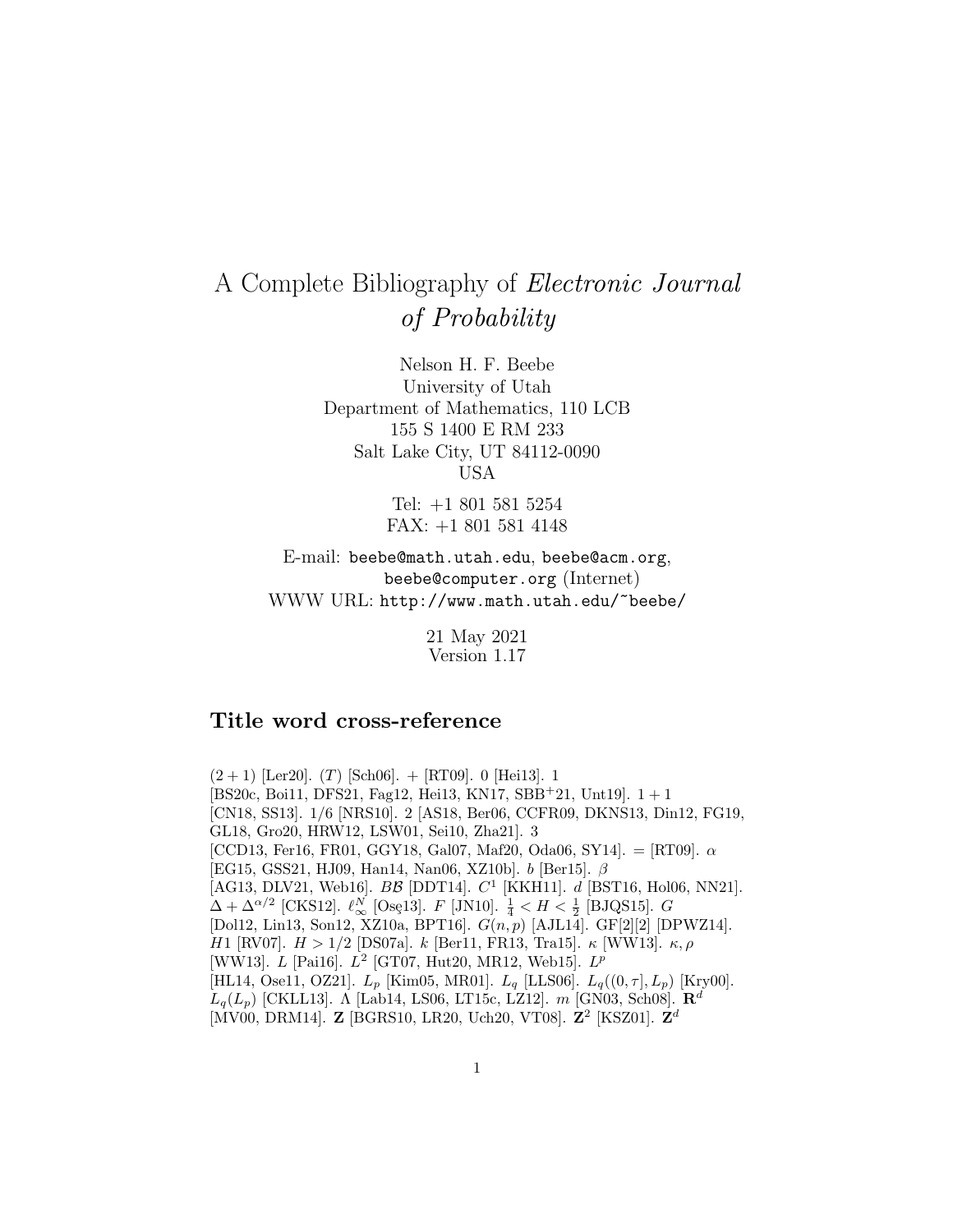[SCZ13, Ger20].  $\mathbb{Z}_{+}^{d}$  [Lev13].  $\mathcal{H}^{1}$  [Mon15]. N [BM14, BC08b, Eld14]. p [AMP04, BV12, Che13a, FV11, Sam09].  $\partial u/\partial t = \pm \partial^N u/\partial x^N$  [Lac07]. q [BV12, OP13, Sza10, Vet15].  $R^2$  [RM09].  $R_+$  [BD03].  $\rho x^{\alpha}/t^{\beta}$  [MV08]. s [Fra09]. SO $_R(N)$  [DMN15].  $U$  [MW19].  $V$  [SHW20].  $\varepsilon$  [HLP10].  $W_2^1$ [KKH11].  $W_{1,+}$  [Hil14]. Ξ [Lim10]. Z [BP06, dT21].  $Z^2$  [AH08].

**-actions** [Lev13]. **-adic** [Sam09]. **-ary** [Ber15, NN21]. **-bounds** [OZ21]. **-branching** [Pai16]. **-Brownian** [Lin13]. **-card-minimum** [Tra15]. **-CIR** [Han14]. **-Coalescent** [Lim10, LS06]. **-coalescents** [LT15c]. **-colourings** [Gal07]. **-concave** [Fra09]. **-Cycles** [Ber11]. **-dimension** [CGZ06]. **-Dimensional** [CCFR09, Ber06, DFS21, Eld14, Gro20, Ler20]. **-Dirac** [dT21]. **-Doubly** [JN10]. **-ensemble** [Web16]. **-ensembles** [AG13, DLV21]. **-Estimates** [Kim05]. **-Expectations** [Dol12]. [**?**]FlemingLabbe:2014:FFV,Liu:2012:CSP. **-Framework** [XZ10a]. **-geometrically** [DDT14]. **-GREM** [FG19]. **-Hahn** [Vet15]. **-Inequalities** [Ose11]. **-interpolation** [Hil14]. **-invariant** [dT21]. **-law** [Hei13]. **-Mappings** [AMP04]. **-martingales** [Son12]. **-nearest** [FR13]. **-Normal** [Sza10]. **-order** [GN03]. **-particle** [BM14]. **-phase** [Web15]. **-regular** [BST16]. **-regularity** [CKLL13]. **-Separation** [HLP10]. **-SLE** [Zha21]. **-Smooth** [Sei10]. **-Spaces** [LLS06]. **-spin** [Che13a]. **-Stable** [XZ10b, EG15, HJ09]. **-state** [GGY18]. **-statistics** [MW19, SHW20]. **-sub-exponential** [GSS21]. **-supermartingale** [BPT16]. **-Theory** [KKH11, MR01]. **-time** [Nan06]. **-Variation** [FV11]. **-Wasserstein** [Boi11]. **-weighted** [OP13].

**1-2** [Li14].

**Abelian** [HL07]. **Above** [vdHS10, DSWB15, Hol08, vdHS04]. **Absolute** [BV16, CG18, NNP13, Cri21, SSS13]. **absolutely** [DRM14]. **Absorbing** [ST17b, Tag16]. **Absorbing-state** [ST17b, Tag16]. **Abstract** [Doh99, Fd00]. **account** [Lej02]. **accumulation** [TOR15]. **Accurate** [KN07]. **acting** [Sam17]. **actions** [Lev13]. **activated** [Tag16, ST17b]. **Acyclic** [EL07a]. **Adaptive** [BBM20, Vih11]. **Additive** [BV04, HM01, Mie01, Uch07, BS20b, Bel20b, CM20, Che19, Gao17, LO20, MR15, Var19]. **adic** [Sam09]. **Adsorption** [CMT08]. **advection** [DG14]. **advection-dispersion** [DG14]. **Affine** [KL18, BJQS15, KRST13]. **after** [Ful05]. **Age** [GS07, Che17b]. **age-dependent** [Che17b]. **Age-Ordered** [GS07]. **Ages** [Lam01]. **Aggregation** [STZ11, Coh12, Haa17, HS12]. **Aging** [Bus16, FG19, Gay12]. **agree** [Red17]. **agrees** [Bav19]. **Airy** [ACvM11, DJM16]. **Aizenman** [BK09, Che13a]. **Aldous** [Lin16]. **algebra** [Chh15, Duf10]. **Algorithm** [Nor10, Vih11, Gol18b, LP08, OP13, OC19]. **algorithms** [CL21b, SND14, Tur15]. **Allele** [BG08, GPPW16]. **Allen** [BDW17, HRW12, OWW14]. **Allocation** [Pen09]. **Almost** [BR05, GR15, KSZ98, LM96, LV11, Ada20, IV13]. **Along**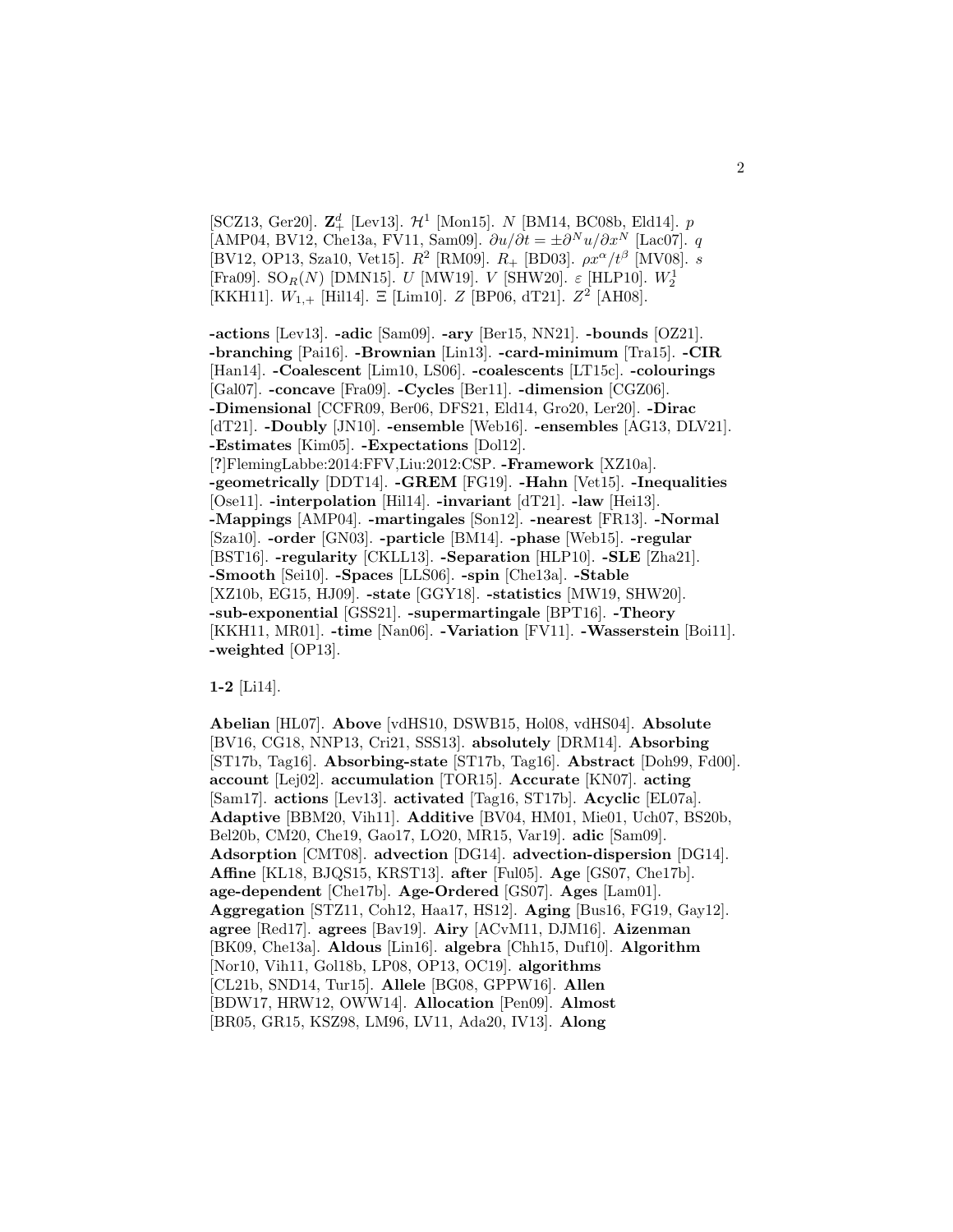[Fd06, AD14d, Beg05, Die16, LMM04, MP20]. **Alpha** [BBC<sup>+</sup>05, CFW09, HJ07]. **alpha-gamma** [CFW09]. **Alpha-Stable** [BBC<sup>+</sup>05]. **alphabet** [Gil16]. **Alternative** [DW19]. **Ambjørn** [BJM14]. **amenable** [MR20, Sam09]. **American** [BT05, CB09]. **Among** [BP07, Čer11, Fag10, BS20c, Bis19, DS12a, Fag08, GP12, GPV09, GJ17, Mou12]. **Amplitude** [BM09b]. **Analogues** [Uch10]. **Analysis** [BV04, BBM20, BdSGP09, Dav08, DG96, FG96, Fuk11, HK20, RNP10, STZ11, SP19, Win02, AF20, Coh12, DG99, Fag12, FJ12, GK14, HT10a, KK18, MR13, SY17, SF06]. **Analytic** [Fd01, GIP16]. **Analytical** [DS04]. **Ancestor** [Tay07]. **ancestry** [BCD16]. **Anchored** [GJ14]. **Andersen** [BDT19]. **Anderson** [CHNT17, CHSS18, Dre08, FM14, GS11, MT04]. **angles** [Yao13]. **anharmonic** [Xu20]. **Animals** [MW10]. **anisotropic** [Ler20, MVX20, Per20b]. **Annealed** [Van19, Sob12]. **Annihilating** [TZ11, AS12, BN15]. **annihilation** [DFPSL19]. **annular** [Wer12]. **Annulus** [Zha06]. **Anomalous** [BM21, MSC15]. **answer** [Lin16]. **Anticipating** [LMCV12]. **antiferromagnetic** [GGY18]. **any** [DP17, DVZ18]. **Apollonian** [DHS19]. **applicable** [Völ14]. **Application** [AI09, CGGR10, Eng10, KL05, Pas11, ST06, AP17, BB96, Bor08, CD12a, CS17, DDT14, DHS19, FM17, Szn16, Zha13b, LV11]. **Applications** [BP04, BL05, Dal99, DS04, GMT05, GLW05, Pet08, PM08, Ada08, AW09, BGK<sup>+</sup>20, BE21, BR12b, Ber15, BM20, BJJK21, DM14, Fag12, FGL15, Fra09, GS16, HMP12, Hug19, KT17, Lê20, Pau14, QZJ14, SV09, SCZ13, Win15, Zha19, RTW12]. **Applied** [TW11, JK19]. **Approach** [BdSGP09, BFG99, CMT08, CF11, Dey11, AH21, BBP20, BBFS20, DP13a, DGP09, DMR09b, FMNS15, FIP15, GI12, GM15, GIP16, HR19, HP17, JL15, JS18, Mar18, Men14a, Nut12, PKTZ15]. **Approaches** [SSG11]. **approximate** [CL21b, Fd98]. **Approximating** [BR13, Kry99]. **Approximation** [BR16, BJKM10, BN11, BC20, EL11, GN03, GW18, PR11, Pen09, Pos05, Vil11, AL17b, BC04, BX19, BM20, BCG20, DRM14, ET15, Fan19, FF13, FKHL19, Gau14, Gol18b, KM17, LP19a, MR15, PRR20, PT13, PS18b, Roe08, Tur15, Vil15, Zha14]. **Approximations** [Sch05, BL12a, BDD14, BF17, DJQS13, DK21, Kli14, KS17b, MT12b, MVJ14, Slo14]. **Approximative** [FR12, HJvWW20]. **arbitrarily** [Wan14]. **Arbitrary** [DGP19, KSZ01, DH21, FO18, MW08]. **area** [CIW19, JL07, Pro21]. **areas** [JL07]. **argmin** [PT18]. **arising** [BP08, DPP15, HNX19]. **arithmetic** [BY09, BAKL19, DNPR19, Maf20, ZZ13]. **Arm** [LSW01, Hul15, WZ17]. **arms** [Yao13]. **Arratia** [Kon17]. **Array** [Arc97, Arc99]. **ary** [Ber15, NN21]. **ASEP** [CT20, Mar20]. **aspects** [Ric15]. **assassination** [Bor08]. **asset** [BPR15, CCC15]. **Associated** [BCS06, BG08, HY10, Kry04, Mie01, SS10, BDFR15a, CHK17, DZ15, Jui18, Küh20]. Assortative [EL11]. **Assortativity** [BJK13]. **assumptions** [BM19b]. **Asymmetric** [BS02, GK00, FV12, Gay12, OT19, RR13, SS18b]. **Asymptotic** [AD19, AF03, AH05, BW21, BDD<sup>+</sup>18, BW05, BdSGP09, Ber06, BG04, BCMP09, BC08b, Cha11, DPU15, DR15a, EL07a, Fér13, FG19, Fuk11, Gil11,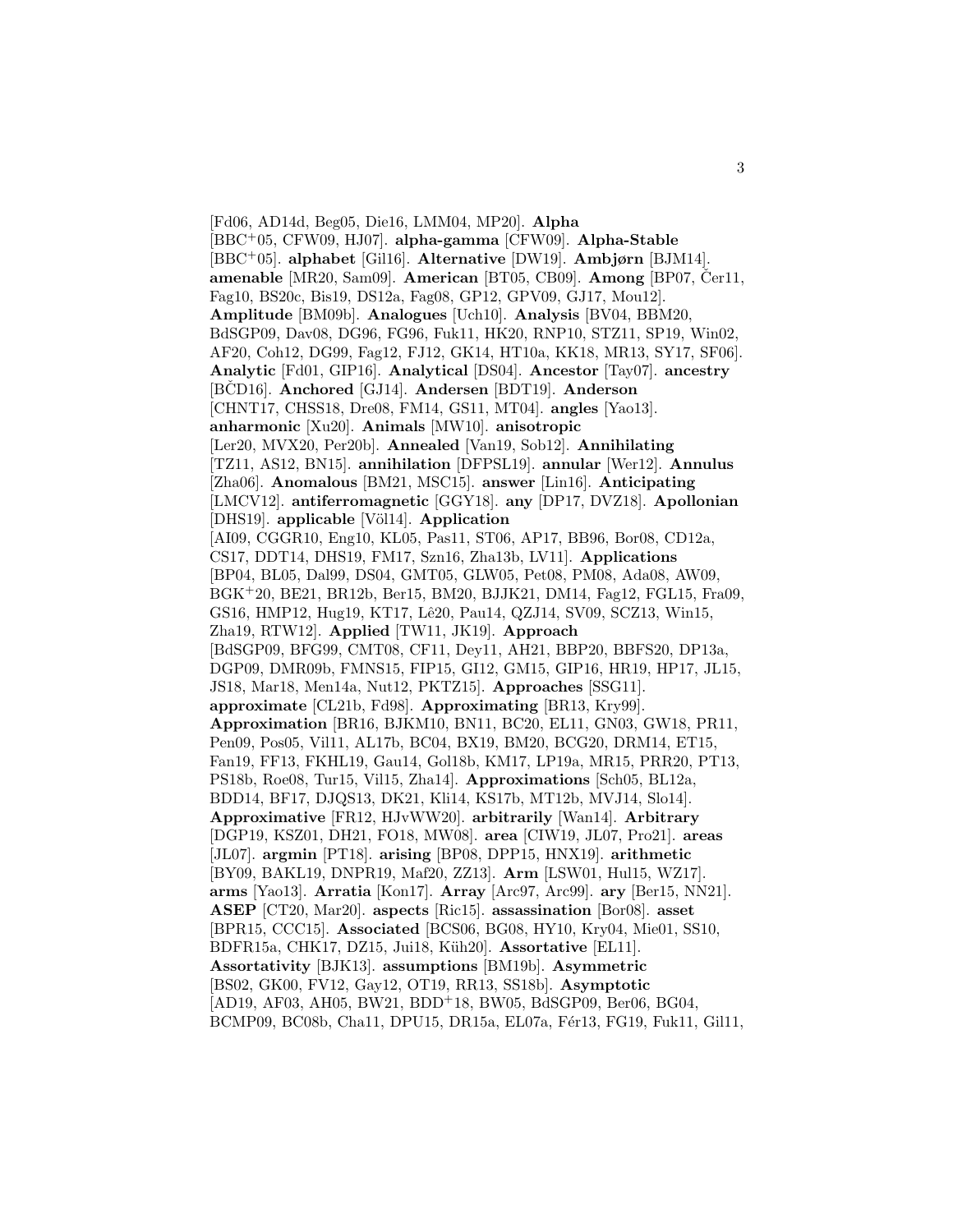Gil16, Gro17, GR17, HKN20, HJ15b, HZ19, KK11, Lii11, LM07b, MR10, Mél19, ML10, Mun11, NY19, PR05, SSW04, Tan06, Tar15, Uch07, vB09, CR09, CGZ06, Dav98, Gol18b, HT10a, JK19, KM12, Kon17, KS04, Tan19]. **Asymptotically** [FMNS15, BDG08, GMPW19, Pin12]. **Asymptotics** [AMP04, BK01, BG08, CH10, Dad17, DS11c, DP13c, DSWB15, FF14, Haa17, Kol01, KM05, LM07a, MWZZ02, Wei07, AP16, AB16a, BBI09, BF08, CHNT17, CHSS18, DR15b, EG15, FH19, FTZ20, Gao17, HS17b, Ina16, KGS13, MN18b, OO15, Pet12, Rob15]. **attachment** [BL12b, DM09, Der16, EM14, FJ20, Jor13, LO20, LP19b]. **Attracting** [GP20, KK12]. **attraction** [Pin18]. **Attractive** [BGRS10, Jan16]. **Attractiveness** [Bor11]. **Attractor** [Bes99]. **Attractors** [DS11a, CC98]. **automata** [MST19]. **Autoregressive** [BdSGP09, Zer18]. **Average** [FF98, BY09, FJ12]. **average-case** [FJ12]. **Averaged** [RASY17, BEP09]. **Averages** [Bas08, Pan05, BOHP19, BOPT20, DG15, Kul08]. **Averaging** [NZ20]. **avoid** [DWW19]. **Avoiding** [AW97, BT19, CMT15, CP16, Ham19]. **Avoiding-probabilities** [AW97].

**backbone** [BCDG13]. **backtracking** [LR18]. **Backward** [APS21, CZ05, HO03, KMP06, BT20, DM16, LRTY20, MB14, Tur15]. **Bakry** [DP13a]. **Balanced** [DM11, JP18]. **ballistic** [AP16, BS20c, BT19, Bou13, GR15, RS19, Sch19b]. **ballisticity** [HS17a, Tou09]. **Balls** [Pen09, AFS20, BEGG14, CP21, Lin14]. **Banach** [ALM21, AN14, DMN13, Kun13, Mas07, Sei10]. **band** [Au18]. **bandit** [LP08]. **bandwidth** [DE06]. **bank** [BCKWB20]. **Bargmann** [GV20]. **barrier** [Fag12]. **barriers** [HH06]. **Based** [Doh99, HT10b, BBM20, BPR12, DT20, Jan19, JR14, LT15b]. **bases** [CLT21, TT20]. **BBS** [FG20]. **Be** [Lam07, CO08]. **before** [ABOPS16]. **Behavior** [BC08b, BC10, CCR05, CD06, DG03, GKW99, MR10, Tan06, Zho03, BDD<sup>+</sup>18, BD08, CGZ06, DFS21, Fér13, FG19, HKN20, Kon17, MSC15, OW20, Wag06]. **Behaviour** [Ber06, Don04, Mou01, CR09, CCDO21, DR15a, HZ19]. **Belief** [Kha14]. **Bellman** [SS19b]. **Below** [BG11, FR13]. **beneficial** [GPPW16]. **Bercovici** [CD05a]. **Berg** [MR13]. **Bernoulli** [DE09, LM07a]. **Bernstein** [Maj07, PS18a]. **Bernstein-gamma** [PS18a]. **Berry** [BHT03, BG13a, BOPT20, BCG18, ET14, SSW04]. **Besov** [AF20, CKLL13]. **Bessel** [Ale11, CCD13, Lar15, PY99]. **Bessel-like** [Ale11]. **best** [EL14, FR12]. **best-response** [EL14]. **Beta** [BBC<sup>+</sup>05, Chh15, D¨ob15, FH13, LR10, DMR16b, Duf10, Has14, KSW14, SW14]. **Beta-Coalescents** [BBC<sup>+</sup>05]. **beta-ensembles** [DMR16b]. **Beta-Fleming** [FH13]. **Beta-gamma** [Chh15, Duf10]. **Between** [IT00, Sak09, ADH13, AJKH15, BC14, BCR07, BJN13, De 01, Eis05, HMK16, KS19, KPV04, RS12b]. **Beurling** [LL04]. **beyond** [BT15a, BG13b, BKM21]. **biased** [BS20c, CHK18, DS12b, Gei00, HS15a, LM19b, Tag16]. **Biasing** [BBM20]. **Bifurcating** [BdSGP09]. **bifurcators** [Shi17]. **Biharmonic** [Nis01].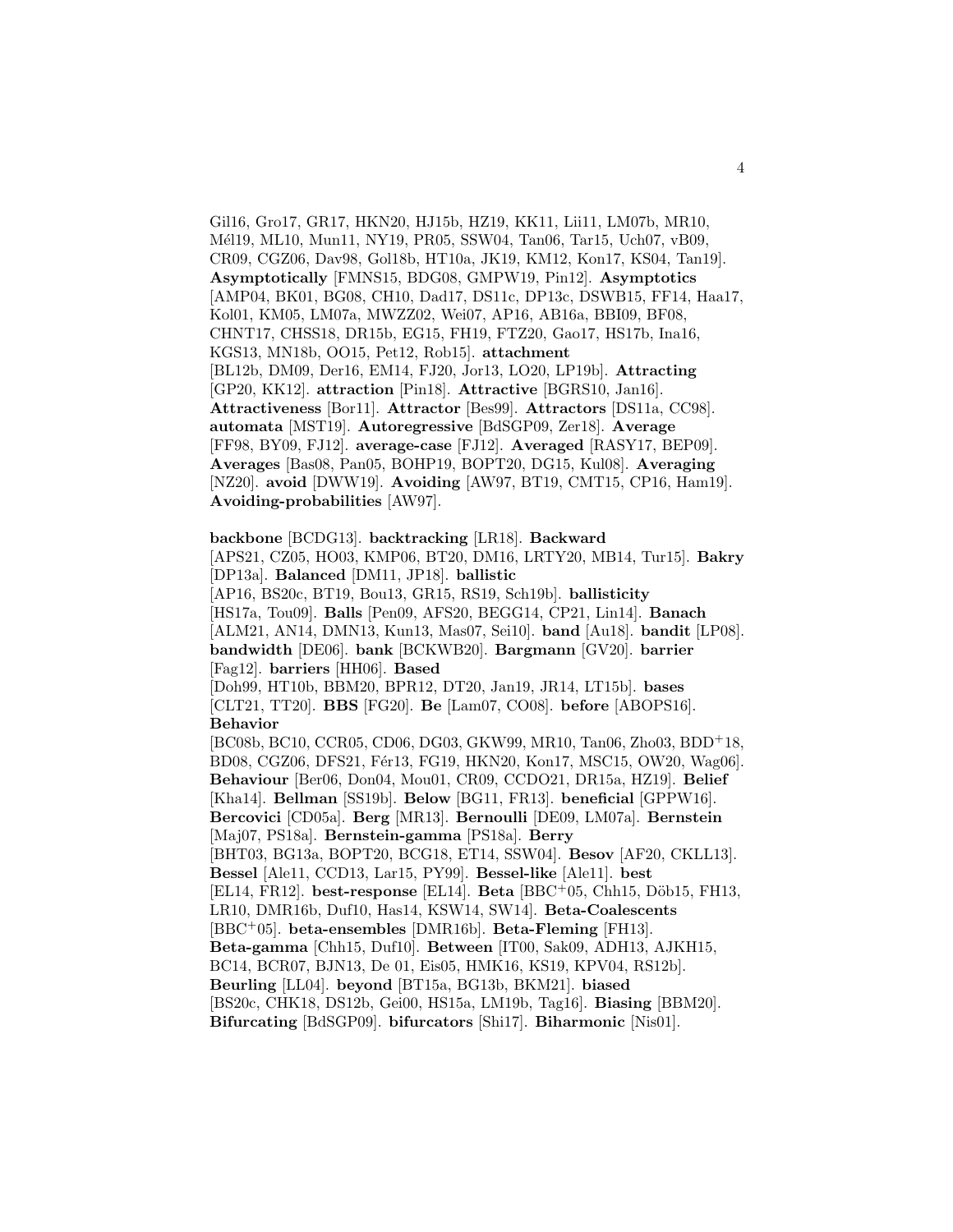**Bijection** [CD05a, BJM14]. **bijections** [GJ14]. **Billiards** [BBG19]. **Binary** [CKMR05, HJ15a]. **binomial** [Pin16a, Roe08]. **bins** [CP21]. **Bipartite** [Wei07, BS14, BdT14, Gal07, dHNT18]. **birth** [Bor08, CSC15, EL16, Vil15]. **birth-and-assassination** [Bor08]. **Birthday** [CP99]. **Births** [Bor11, DPTV12]. **bisection** [MNS16]. **Bistable** [BBM10]. **bit** [BO19, FJ12]. **Bivariate** [BAKL19]. **block** [BW21, KL21]. **blocks** [FF14]. **blow** [LS21]. **blow-ups** [LS21]. **blowup** [CHKK19, GLM<sup>+</sup>17a]. **Bochner** [DP13a]. **bodies** [GW18]. **Bolthausen** [BG08, GM05, Sch12]. **Boltzmann** [BLM15]. **bond** [Gol18a]. **Bondesson** [ALM10]. **Boolean** [Tyk07]. **Bootstrap** [BGH<sup>+</sup>14, GH09, GS17a, Hol06, Bav19]. **Borel** [Fra09]. **Borodin** [FW17]. **both** [GM08]. **Bouchaud** [Gay12]. **Bound** [Vih11, BC04, BG13a, Car20, DKRV17, LS14, MM15, Nag12, Pin12, Sub13]. **Boundaries** [HP17, EGW12]. **Boundary** [AL98, BG11, BK05, Kim06, KW11, Lot01, LW01a, Nis01, WZ17, AM04, Bia08, BKM21, CJK18, DFPSL19, FTT14, GL18, GV17, GM15, Hon20, Hug19, KOS21, Lin13, Zha21]. **Bounded** [BP07, CDK06, LMM04, BA12, CKLL13]. **boundedness** [Hut20]. **Bounding** [MR08, BLM09, DR14, DGV17]. **Bounds** [BHT03, Boi11, Dal08, Fol11, GMT06, Jon11, KN07, ML10, SSW04, Sob12, AJKH15, BP16, BCG18, CS17, CJK12, DP20, Dir15, ET14, EHMT17, Fan19, Gol18b, GM14a, JK19, LNO15, MW20a, OZ21, RX13, RR96, Tan19, dS14]. **branches** [Cou18, DM13, Kar20]. **Branching** [AR06, AI09, BB11a, BG11, Ber97, BBC<sup>+</sup>05, DG96, DLW01, DEF<sup>+</sup>02, DG03, DGW04, Eng10, EZ16, EFP17, FZ12, FL18, GGR19, GKW99, HMN11, Jag16, KS03, KM11, Lam07, Su14, Win02, Zäh01, ZZ15, AM15, AD14d, ABK13, AS12, BN15, BMS13, BP08, BM21, BM14, BD14b, BGT09, BM19b, BH14, CFW09, CHL18, CHK19, DFPSL19, DT20, FH13, FMM19, Fou19, GJ17, GLM17b, HK18, HKN20, HZ19, HNX19, HL14, KGS13, KZ08, LZ15, LW20a, LP15, Mal15a, M¨ul08, OR17, Pag17, Pai16, PRR20, Rob15, Stu20]. **branching-ruin** [CHK19]. **Branching-stable** [ZZ15]. **Brascamp** [Men14b]. **breaking** [BDI20, GH15, HMR14, MR09]. **Bridge** [AMP04, BIK07, CCD13, Hab19, Pit99, PY99, PT15]. **Bridges** [BW12, CC13, CX13, CM17, FV12, Fit98, LM07a, LPT15]. **Brownian** [Gro13, HJ09, AW97, ABK06, AMP04, AW14, ABT15, ABPR11, ABK13, AL17b, AFP15, Ata01, BY09, BK18, BR20, BB96, BC08a, BZ12, BGK<sup>+</sup>20, BW21, BDD<sup>+</sup>18, BM21, BA12, BD13, BH14, BW17, BD03, Bur09, CIW19, CM17, Chh15, CMT19, CP20, CH05, DS07a, DeB08, DeB09, DFPSL19, DMN15, DPR03, DS17, DS06, DS11a, DM14, DMP05, Eld14, ERY14, EFP17, EM12, FV12, FSW15, FV17, FMW06, Fra10, GR14, GN03, GK07, Gro10, ´ Gro11, GB14, Haj11, HH06, HJ07, HK18, Hol08, Hon18, Hon20, Hu00, Hug19, Igl05, Ina16, JL07, JLML10, KM18, KW11, KS17a, LZ15, Law96b, Law00, Lin13, LZ12, LPT15, MK12, MS99, Nan06, NRS05, NR17, Nil20, NP08, NRS10, NZ14, NM04, Pai16, Pas11, PPPY01, Pic06, Pit99, PT15, PT18, QW18]. **Brownian**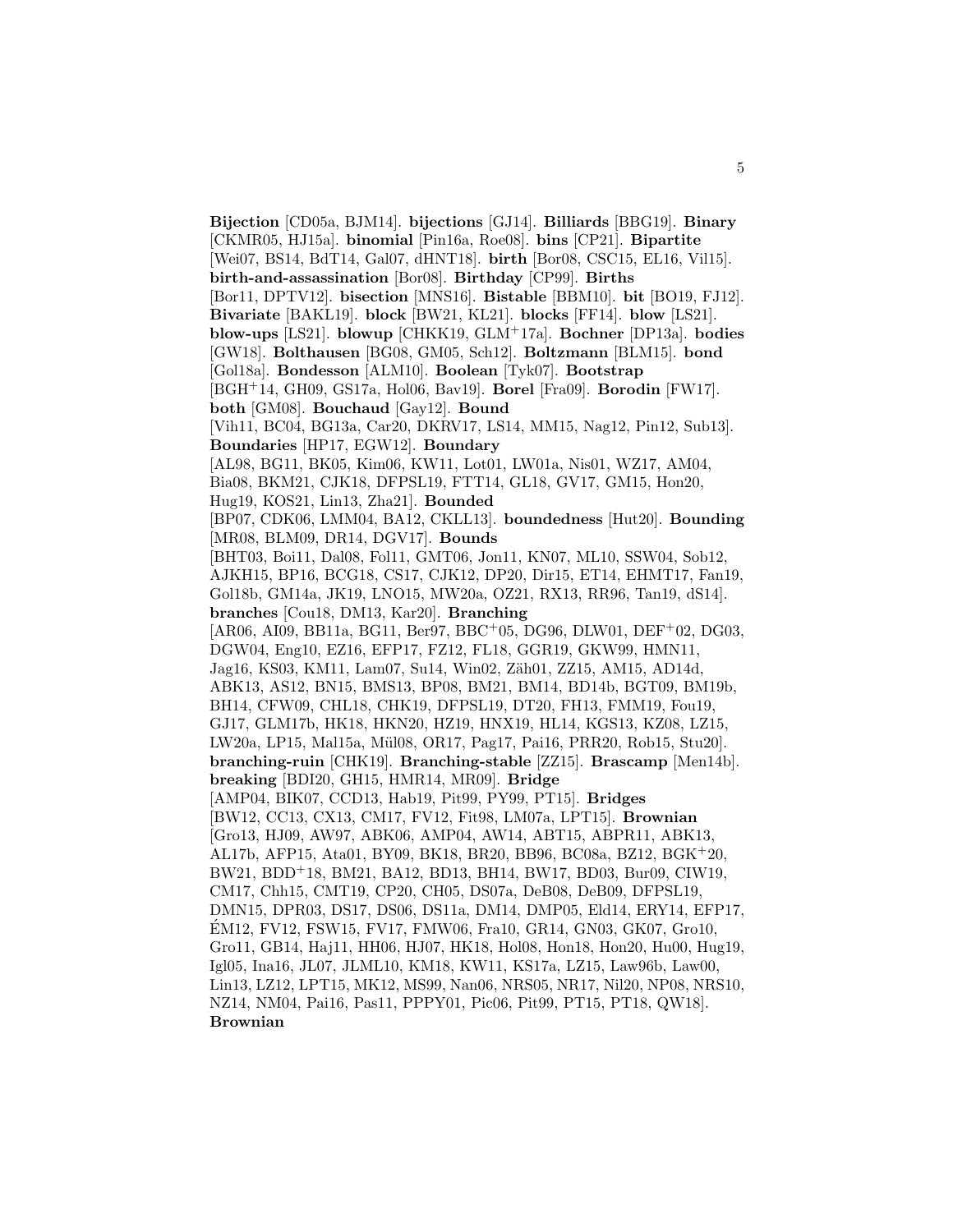[RGV14, Rob15, Sar15, ST17a, SS13, SSS09, SS15, Suz19, TOR15, Tsi06, TV03, Ven19, War07, Web16, Wei09, XKW06, Zam08, Zho03, vdHS10, vSW18]. **BSDE** [BCC19, PPS18]. **BSDEs** [AID07, CB08, DQS16, FJX11, GS16, HH06, HR19, KTPZ15, Kli12, Luo20, PKTZ15, RM13]. **Bucy** [DKT18]. **Budd** [BJM14]. **Bulk** [JV11, TV11, EY12]. **Burgers** [Bak16, BGS16, Sep96]. **burglar** [Dum12]. **burning** [GJ14].

**Cahn** [BDW17, BSW10, HRW12, OWW14]. **Calculus** [EP98, KMP06, NV09, Pet08, BM06]. **Can** [LM19a, Vih11, CO08]. **Cannings** [BCPW21]. **canonical** [LT15b, YP12]. **Capacity** [XZ10a, AS20]. **card** [Tra15]. **Carlo** [BDD09, BJJK21, DR14, JK19]. **cascading** [FG19]. **Case** [BK05, IT00, KN07, Led04, Led05, OW04, Sza10, Tel01, AD14b, AD14a, Ban18, BK18, BCPW21, BKM21, FSW15, FJ12, GI12, GLT21, KS17a, KM15, Mic17, OO21, SS18a, Zha21]. **Catalyst** [FMW06]. **Catalysts** [KS03, GdHM07, GdHM09]. **Catalytic** [DEF<sup>+</sup>02, GKW99, BP08, SF06]. **catastrophes** [BMS13, BARS19]. **Cauchy** [Ber97, Hu00, KR20, MP05]. **Causal** [HS14, Bud19]. **cavity** [Che13b]. **Cayley** [BT15a, HKLR19]. **cellular** [MST19]. **Center** [Eng10]. **centered** [Roe08]. **Central** [BL12a, BRW20, BLO13, BGG14, Che13b, DS12b, IKN20, MR12, BR18a, BDD14, CD15, DMR09a, DLR19, HMMN15, HJ13, KT17, Lam21, Mou12, Owa17, RSSZ19, BJ09, BDD09, BBL11, Far11, HJ11, Lev13, NY09, Pan05, PP11]. **Certain** [Cho05, GN03, KST02, Lyn00, MWZZ02]. **Chain** [BDD09, Gne07, DR14, DMR09b, ES19, KOS21, MVJ14, Xu20]. **chaining** [Dir15]. **Chains** [BP04, Fau02, FM04, FS01, JW01, JN10, PR11, SV05, SW11, Ada08, BJN13, BC18, CDM12, CSC15, CL13, DDT14, DKN18, DS07b, EM19, EHMT17, GMPW19, HMP12, LLM18, MR15, Oli12, Pau15, PSSS17, SCZ09, Shk13, Tow15, Web21, Wor99, Zer18]. **changed** [DS17, DM14]. **Changes** [Ste99, CHK17]. **Chaos** [CE13, Ada20, CP21, Die20, DM14, ELL21, JS17, LM07b, NNP13, Pow18, Web15]. **chaoses** [ALM21]. **Chaotic** [BD13]. **Characterisation** [DG09]. **Characteristic** [Sch19a, Web15]. **Characteristics** [Zei10, Hol12]. **Characterization** [DLX20, Fer16, IMP07, Kuw09, HL07, Kal21]. **characterizations** [Fuk99]. **characterized** [Pit99]. **Characterizing** [CN18]. **Chavel** [Pas11]. **chemical** [DHS17, GK14]. **choice** [FR12]. **Choices** [Jun15]. **Chung** [Hu00]. **CIR** [Han14]. **circles** [Cha15]. **Circulant** [BHS09]. **Circular** [Ada11, BCZ18, CES21, Lam21, Web16, XYY17]. **claims** [CB09, NN13]. **Clark** [PT13]. **Class** [ALM10, AdHR11, BV04, BDD09, DKM01, Doh99, JN10, Kli11, LL04, NY09, NY10, BDG08, CD06, CL14, EKYY13, GLM<sup>+</sup>17a, Hab19, Han14, HNX19, KKO13, Kun13, Ler20, Sam09, SS19b, SS15]. **Classes** [Ada11, CO08, BBFS20, Kho96, MST19, Tsi06]. **Classical** [AID07, DS11b, Led04, Led05]. **classification** [BFMM13]. **CLE** [WW13]. **clever** [Dum12]. **Clique** [DGLU11]. **clock** [Gay12]. **Close** [KSZ01]. **Close-Packed** [KSZ01]. **closed** [BBFS20]. **cloud** [DFS15]. **CLT** [AM15, AL13, BWZ09, BCP18, BP07, DDT14, DS11b, GP12, IV13, QZJ14, Yao13].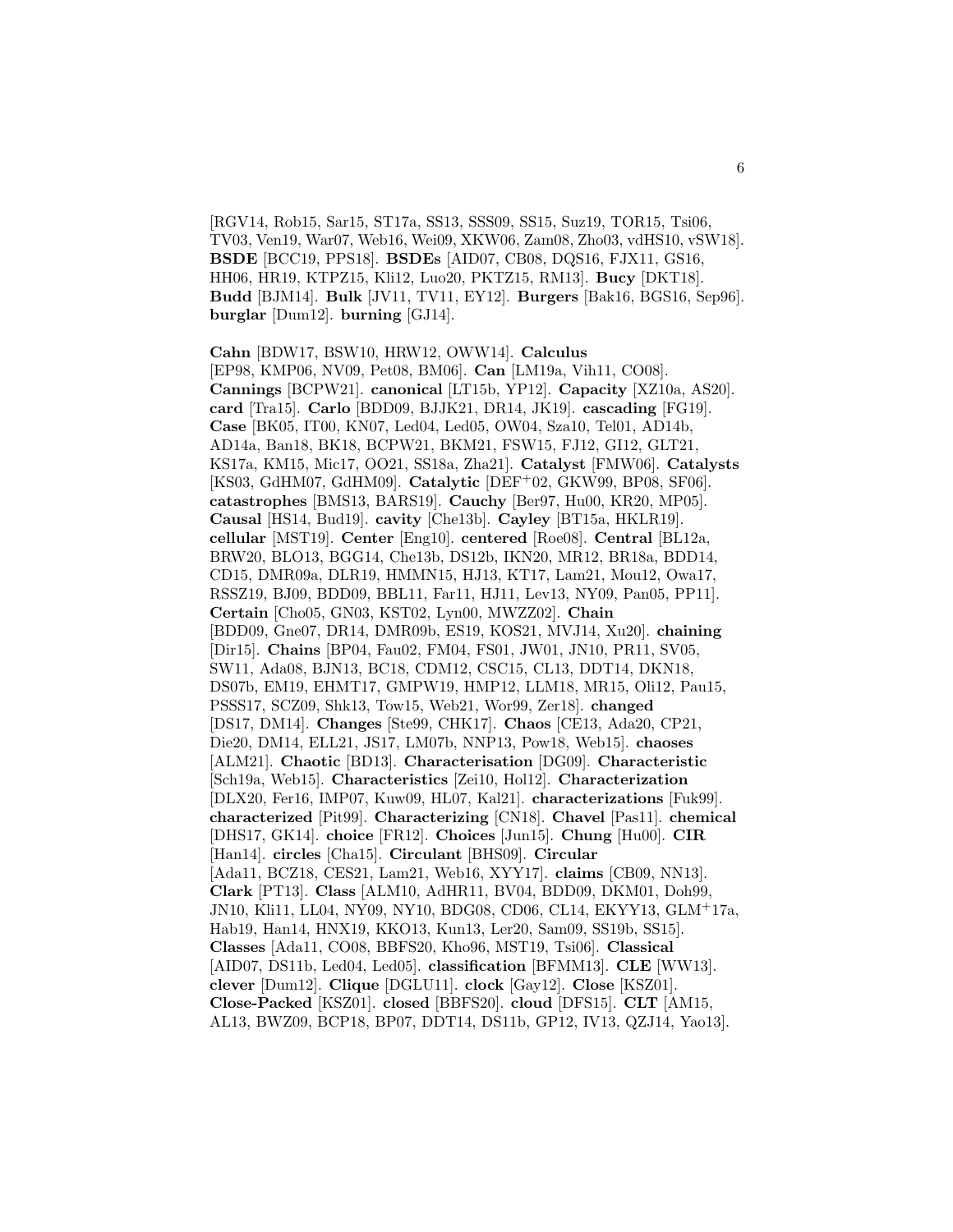**Cluster** [BP06, CFT15, Fag10, FG96, She10, Ber14, BCDG13, Cha15, DH15, DCLM18, Ric18]. **Cluster-Formation** [FG96]. **Clustering** [BY13, FvdHMS21, Zho03, BJK13, BP14b]. **Clusters** [HH05, HLP10, BBAP06, Fag08, HB09, Li14]. **Coagulation** [MWZZ02, Wag06]. **Coalescence** [Ber04, SS20]. **Coalescences** [FMM19]. **Coalescent** [AL98, BG08, BLS18, JK11, Lim10, Mie01, TV09, BCKWB20, FJS15, FRLS20, Guf18b, KSW14, KL21, LS06, MR17a, Sch12]. **Coalescents** [BP99, BBC<sup>+</sup>05, GY07, Sch00, BDLSJ18, DM13, LT15c]. **Coalescing** [NRS05, TZ11, AS12, Bel20a]. **Coalesent** [GM05]. **Coarse** [Ton09]. **coarsening** [DKNS13]. **Coding** [DS06, Spi20]. **coefficient** [JK19]. **Coefficients** [CN00, Kim05, Zha11, BEP09, BR12b, CL14, Dur14, Eto06, FS17, HKY14, KM17, KS17b, Nil20, Rom18, SWY12, Tre16, YP12]. **Coexistence** [CMP10, DH06]. **coin** [EVW20]. **coin-turning** [EVW20]. **Collapse** [Vih11]. **collector** [DP13c]. **Colliding** [KOR01, ABOPS16, FV12, GM14b]. **Collision** [BGdH11, EP98, PR05]. **Collisions** [CC11, DGP18, GY07, Sch00, DM13, FSW15, Sar15]. **color** [FS20b, Zha14]. **Colored** [Stu03, RS13b, TTV14]. **colourings** [Gal07]. **Comb** [Ber06, CC11, CCFR09, HM14, HS12]. **combination** [KS20]. **Combinatorial** [BJ09, BN11]. **Coming** [Lim10]. **comment** [EY12]. **Common** [Pet10, Tay07, DH21, LS21]. **Compact** [DPR03, DS11b, ADH13, Ful12, Kli14, KL18, LZ12, M´el19]. **Compactness** [MM20, MM18]. **Comparing** [OO21, Sim14]. **Comparison** [DMS09, GHT03, HKL<sup>+</sup>98, PM08, DMR16a, Hut12]. **comparisons** [CK20, FJ12]. **compensated** [SW19]. **Compensator** [IMP07]. **Competing** [Arg08, DMP05, EP98, FM03, Kli11, Shk09, CEY12, Sar15, ST17a]. **Competition** [KPV04, BvdHK15, Fou19, GM08]. **Complement** [DeB08]. **Complete** [BW05, FM04, FM14, BKLM19, Che14, EGvdHN20, Fox18, Gay12, GS17a, Kha14, KR08, NN21]. **Completely** [CLT21, JK15, Kwa19, Naj20]. **completeness** [CL14]. **Complex** [RV07, Su06, DNPR19, FvdHMS21, HHN16, HK18, HIN17]. **component** [Gol18a, LT15c]. **Components** [Win08, BDvdHS20, BJN13, FR13, FG20, Hay21, Tyk07]. **composition** [MN18b]. **compositions** [GI12]. **Compound** [BJKM10]. **compression** [BO19]. **compulsive** [ALS15]. **Computation** [BM06, Del03]. **Computing** [CSC15]. **Concatenation** [Wer21, GGR19]. **Concave** [Gro11, Fra09, Gro13, Str19]. **Concavity** [Law00]. **Concentration** [BP16, BBGT20, Fra09, FLM20, GSS21, HX08, KMP06, NV09, Pau15, RC09, Var19, AKPS19, AZ13, ACdCdH19, BLM09, DHS14a, DKT18, GSS19, GM14a, HT21, JG13, KZ20, SZ19, TC14, Zha18]. **Concrete** [MS98]. **condensate** [Der16]. **condensation** [AD14a, FJ20, GRV13]. **Condition** [BB11b, Sch06, AP17, BD12, BV12, DMR09b, Hut20, MX08, RM13]. **Conditional**

[Bry96, DW10, ELL21, EL07b, KS17a, DEM13, FF14, Kur98, LS21]. **Conditioned** [JW01, Lam07, AD14b, AD14a, CC13, CR08, CD05b, CD08a,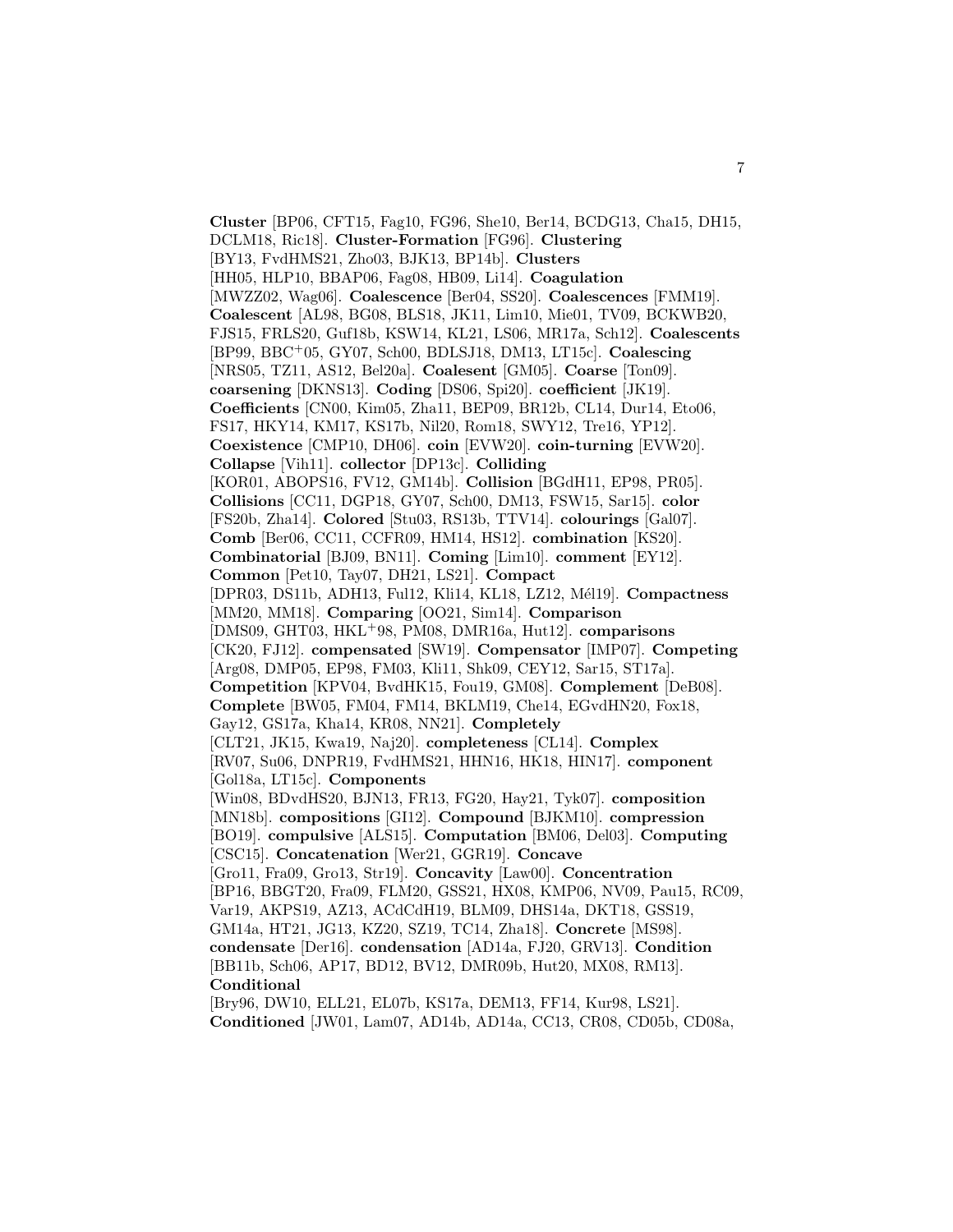CK08, DVW14, DWW19, PRU20, Shi12]. **conditioning** [GT07]. **Conditions** [CC11, HS17a, Nis01, WSH09, APS21, AM04, AL20, Bia08, BJJK21, CJK18, FR18, GL18, Lin13, SX19, Suz19, Tur15, Web21]. **conductance** [DF20, Fle18]. **Conductances** [BP07, Bou10, Cer11, Fag10, BS20c, Bis19, Fag08, GP12, Mou12]. **Cone** [Zha09, BO13, DW19, GR14]. **cones** [BPW18, DMZ08]. **configuration** [BvdHK15, CS15, DvdHvLS17, DMS17]. **configurations** [DLR20]. **Confinement** [CIW19, Sak09]. **confining** [DLR20]. **conformal** [CD12a]. **Conjecture** [HL08, Pas11, TV11, EY12, HJ19]. **conjugate** [KR08]. **Connection** [Eis05]. **Connections** [FM04]. **Connectivity** [BC10, AS18, BH19, FR13, RS13a]. **consecutive** [Naj20]. **consensus** [HH14]. **conservative** [Kra13, Zam08]. **conserving** [ES19]. **Consistency** [MNS16, BJN13, DE06]. **consistent** [FR18, Rob15]. **consisting** [DLR20]. **Constant** [Kry99, Zha09, AT16, Fou08, GT17, JK19, RT18, Seg09]. **Constants** [RT10, BDD14, GMPT17]. **Constrained** [AB02, BD03, CK19, Ko20]. **Constraints** [KW10, AKTKK19, SP14]. **constructed** [Haa17, RW18]. **construction** [CCD13, FPRW20, GH15, Guf18a, Mar18, Mic20]. **Constructions** [ABBG10, DW19]. **Constructive** [LP14]. **Contact** [Val10, vdHS04, vdHS10, AEGR15, CS15, DLZ14, DY20, Hua20, LR20, MVY13, MV15, MV16, SS19a, SS14, Su14]. **containment** [Kli14]. **content** [FLM20]. **contestants** [AS13]. **Contiguity** [Ban18]. **Continuation** [Fd01]. **Continuity** [GMPT17, LW20b, Tur07, BV16, CG18, Cri21, DJQS13, HS20, HKY14, HHNT15, HNX19, MM20, NNP13, RT18, SSS13]. **Continuous** [Ber97, Fol11, Fou19, Lam07, Led04, MP07, Zho03, AD20, BS20a, BMS13, Bus16, CB09, CGR06, DEM13, FH13, FMM19, GT17, Hua20, LW20a, MR09, OZ21, RR96, VY16, Web21]. **Continuous-Sites** [Zho03]. **Continuous-State** [Lam07, Fou19, FH13, FMM19, LW20a]. **continuous-time** [CGR06, Web21]. **Continuum** [ADV10, BEV10, CD14, HM04, Jan16, AS18, BW17, DH15, Tyk07]. **contour** [SS18a, SS19b]. **contraction** [EM19]. **contractions** [LRP13]. **contractive** [Mon15, PR20, Zer18]. **Control** [BM05, OW04, BCC19, DZ15, Nut12]. **controllability** [LO21]. **Controlled** [Kry99, KS01]. **converge** [CM17, Che19]. **Convergence** [AEGR15, Arc99, BHPZ11, BCP18, BJQS10, BMSV06, BR11, BL05, BM20, BGS16, Boi11, Car21, Cho05, CT07, CL13, CHK12, Gay12, Hol08, HL14, JW01, JPP19, Kli11, KW00, Lej02, LR11, NRS05, OC19, Pel99, SW14, SW11, Stu03, Su01, Suz19, vdHS10, Ada20, AZ13, BCP20, BP13a, BBGH12, Bel20a, Ben21, BF20, BJJK21, BDP15, CX13, CW21, CP20, DMR09a, DDM12, Gan13, Gia08, GT07, HBS17, Hut12, Jal21, JP18, KOP13, LLM18, LM15, Mon15, NNP13, PR20, PRW14, Pow18, RR96, YP12]. **Converging** [Lej02]. **Convex** [KMP06, Men07, AGL<sup>+</sup>12, AKMV20, Bob07, DMZ08, Eld14, FLM20, GW18, MW18, Pau14, Tug12]. **Convolution** [CDMFF11, AN14, BHM13]. **Convolutions** [Sei10]. **cookie** [BS08a, KP16].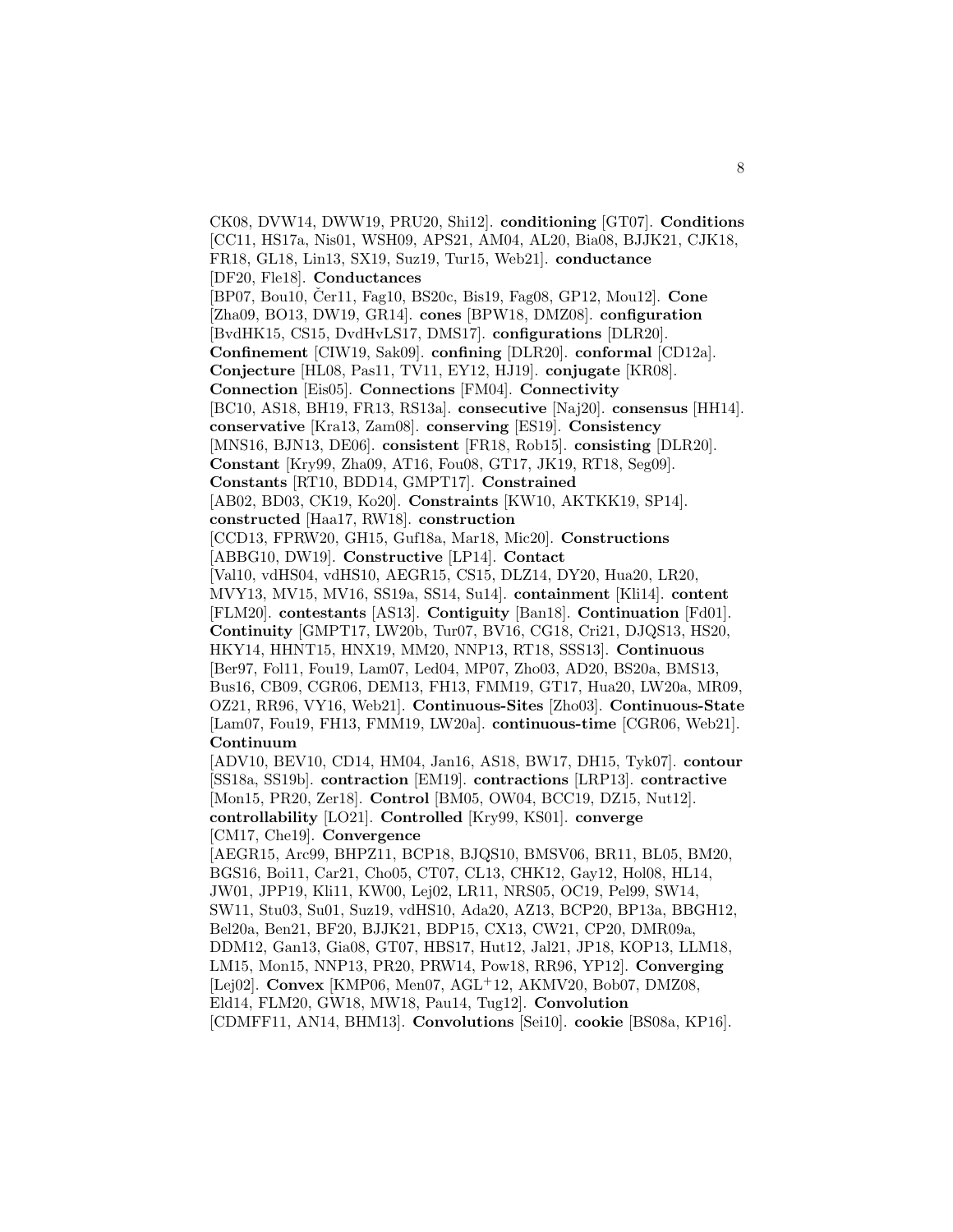**cooling** [ACdCdH19]. **copies** [BBGH12]. **copolymer** [BP15]. **copolymers** [Ton09]. **copulae** [BJN13]. **core** [dHNT18]. **Corner** [BCS06, EJS21, SS20]. **Corrections** [CD08a]. **corrector** [LNO15]. **Correlated** [BV04, FK02, MCS03, Aco14, AC19, BP15, Che17a, FJS15, HHN16]. **Correlation** [CJK12, MS13, Ton07, BPZ12, FW17, Gia08, MN18a, YP12]. **Correlation-length** [CJK12]. **Correlations** [BFG99, GS11, BST16, CGL18, DPTV12]. **Corrigendum** [BK19]. **Cost** [DDS18, Rie17]. **Costs** [BT05, CB09]. **Coulomb** [Ame21]. **Countable** [BP04, FM07, HKLR19, Tsi06]. **countably** [BL12a, TOR15]. **counterexample** [Hei13]. **counterexamples** [KK20a]. **counterparts** [BN14]. **counting** [Owa17]. **counts** [BG09]. **Coupled** [BBM10, Lyn00, DLX20, HJT20]. **Coupling** [BK18, BFG99, JM15, KP04, Pas11, Szn16, vR04, DMR09b, Jui18, LST19, RC09]. **couplings** [JM20, Kuw09, Pau15, RS12b]. **coupon** [DP13c]. **Covariance** [Su06, Unt19, Vih11, AEK<sup>+</sup>14, Gro17, Men14b, PT13, Yan19, You13]. **Cover** [DPR03, CGPV13, Din12, HW10, Zha18]. **covering** [IKN20, JJK<sup>+</sup>17, PZ20]. **Cram´er** [HSW09, AP17, BB11b, Naj01, PS19]. **Creeps** [GM11]. **crevices** [EJS21]. **Criteria** [Sha15, DMR09a, DDM12, KK20a, Kra13]. **criterion** [FM17, Mül08]. **Critical** [ABBG10, BT10, BvdHvL10, DvdHvLS17, Hol08, Jon01, KSZ98, KM11, LZ15, LSW01, MW05, MVX20, PR11, Pow18, RT10, vdHS04, vdHS10, AO13, AJL14, BDF18, BFGM19, BP15, BPT17, BDvdHS20, CDCH16, CS20, CDC13, Cip13, CD12b, CHK19, DHS17, GS17b, JW18, JS17, KS19, KS17a, KM15, KL21, Lin14, LP14, Max06, Nol08, OW20, Red17, Ric15, RM09, SS19a, Spi20, Ton09, Yao13]. **criticality** [DMM17, RT09]. **critically** [LM19b]. **Crossing** [BC08b, CDCH16, Sav08, LW21, Ort12]. **crossings** [AL13, LG14, Wer12]. **CRT** [GMS19]. **Crump** [SS18a, SS19b]. **Crump-Mode-Jagers** [SS18a]. **crystal** [Eza13, Ler20]. **CSBP** [DL14]. **Cube** [BCS06]. **cumulants** [LRP13]. **Curie** [BBI09, BMP21, CK18a]. **curse** [HJvWW20]. **curtain** [Jui18]. **Curvature** [Suz19, EHMT17, EFP17, Web21]. **curvature-dimension** [Web21]. **Curve** [AS08, Sav08, BR13, Zha21]. **Curves** [GK00, BP15, CW21, TY20]. **Curvilinear** [Fd06]. **Cusp** [DJM16]. **Cusp-Airy** [DJM16]. **cusps** [CK18b]. **Cut** [BP20, Law96a, BW17, Hou17, Law96b]. **Cut-off** [BP20, Hou17]. **Cutoff** [CSC08, DKN18, LS11b, CSC15, HP18]. **cutoffs** [HLP16]. **cuts** [DMS17]. **Cutting** [Dev11]. **Cycle** [BU11, Mer08, Hou17, Muk16, SZ15b]. **Cycles** [Ber11, Jon11, GS17a]. **cyclic** [MN18b, PT07]. **cylinder** [BBGT20, Szn09]. **cylinders** [BT15b, HLP19, Ven19]. **cylindric** [CMT19]. **Cylindrical** [VY16, CHZ20, KR20].

**d** [KN17, AS18, BS20c, DKNS13, Din12, Fag12, Fer16, FR01, GL18, HRW12, LSW01, Maf20, Oda06, SY14, SBB<sup>+</sup>21, Unt19]. **d=3** [BT10]. **Damped** [AF03, LM96, Gro20]. **Data** [Cha11, HL08, LS11a, BO19, BPR12, CG20, RS12a]. **Dawson** [CR08]. **death**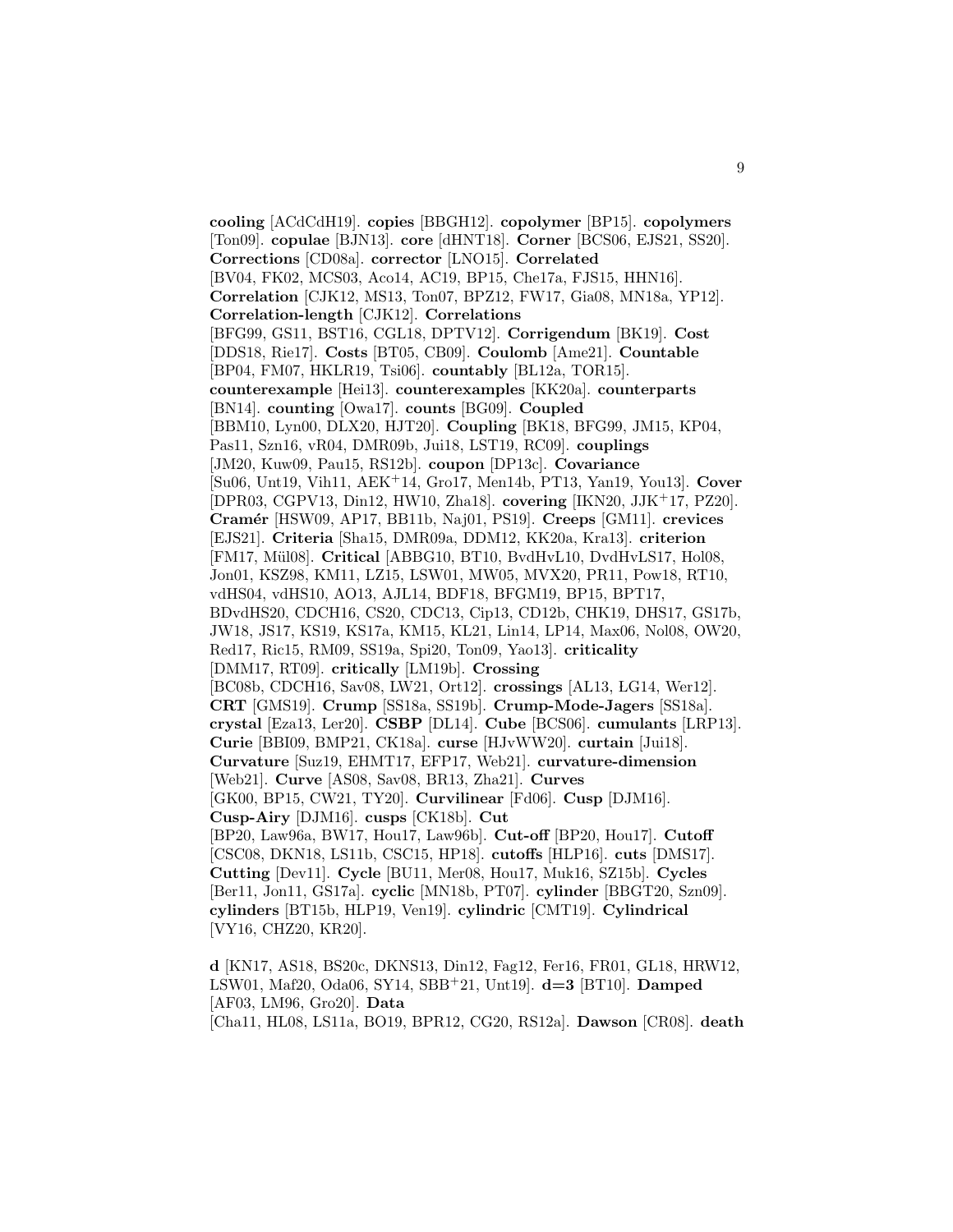[CSC15, EL16, Vil15]. **Deaths** [Bor11, DPTV12]. **Decay** [BST16, BFG99, RA08, DP13a, Gia08, GR15]. **decaying** [KN17]. **Decomposability** [Bou11]. **Decomposable** [HY10, AH19b, AH19a]. **Decomposition** [EG18, Ada20, ACJ21, BPT16, DH13, RSZ18]. **Decompositions** [Eis19, DW16b, FL18, KOP13]. **decorated** [BBFS20]. **decorrelation** [HMP12]. **Decoupling** [AS19]. **Deep** [Kyp16]. **default** [HJvWW20]. **Defaults** [LQ11]. **defect** [AY15]. **defects** [HMR14]. **Deffuant** [HH14]. **deficiency** [DPWZ14]. **Defined** [Ram06]. **Deformations** [BGGM11, CDMFF11, Mai07]. **deformed** [McK21]. **Degenerate** [BP04, BP08, Kry99, Kry04, OW04, Puh04, Zha13b, ADS16b, BA12, BGS16, CCDO21, CD15, DP14, Nag12, SZ15a, Tan13]. **Degenerating** [Kim06, Lot01]. **Degree** [BM11, BYY07, DM09, BL12b, CS15]. **Degrees** [vdHHZ07, BvdHK15, BC17, DvdHvLS17, Jan09, MW08]. **Delaunay** [AE19, DG09, Rou15]. **Delay** [KW10, NNT08, DZ15]. **deletion** [HS13, MR17a]. **denaturation** [Leg21]. **Dense** [CHKK19, Ban18, BI20, Tsi06, dHMRS18]. **Densities** [DLW01, DS11c, KK11, HKY14, MVJ14, MVY13, NNP13, Sch09]. **Density** [BK01, BCMP09, BBL11, BFMM13, CMN97, NV09, Son06, BQSS19, BC14, BMM20, CMN98, CO18, DE06, FO18, FL13, GM08, Gup12, JL15, MN08, Rom18, SZ15a, SW14]. **Dependence** [Tan06, ARS08, BX19, BJN13, DW18b, Fan19, IT99, Kif17, Kli14, MT12b]. dependency [Fér18]. **Dependent** [Ada11, BN15, BB10, BHS09, Bry96, DLW01, DG03, EL10, HL08, Pel99, Sch05, BPR12, BO13, BV12, Che17b, CKX09, DH13, Del09, GSS19, Kal21, Kul08, Lev17, Pau14, Pin16b, Roe08, Sch09, SHW20, Str19, Wan14]. **Depinning** [CP09]. **deposition** [ACSS16]. **Derivative** [HW21, GS16, Pow18]. **Derivatives** [vB09, DGV17, HJvWW20]. **Derived** [BP99, CP99, PY96, EI16]. **Descent** [CZ05, Kam18, Tar15]. **Descents** [Ful05]. **Detecting** [BP13b, MP07, Pin13]. **determinant** [BM19a]. **Determinantal** [RV07, BO13, MR13]. **determinants** [BW21]. **determination** [Lin16]. **Determined** [SS00, QW18]. **Determinism** [XKW06]. **Deterministic** [AR06, BN14, CHT19, CHNR18, Die20, LP13, MS15, RTW12, XYY17]. **Deviation** [BM09a, MCS03, Puh04, Wan05, AL09, CK18a, FF13, FF15, GPP13, Tan19]. **Deviations** [AS20, BD03, CLR05, DE09, Fau02, Fen07, GMT05, GHT03, Gau07, HM01, KM05, LR10, LLS06, LS99, LC05, Mat11, Tan06, Vos08, APW20, Aug16, BBP20, BB11a, BR20, BCR06, Ber19, Bob07, BDG18, BD18, But16, CD19, CR14, CGPV13, DM14, DLR20, FS20a, FH19, GW09, GLM17b, Gro17, GM20, HSW09, HS17b, Kra20, Lau12, LP15, Mai07, McK21, Mül17, OT19, Orr20, Ort12, Par20, Per21, Pet12, PO09, RASY17, SCZ13, Spi15, Ver19, Wor99, Zha20]. **diagram** [HK18]. **diagrams** [FSX20, Hor20]. **diameter** [DFS15, MW18]. **Dickman** [BN11, BM20, CSZ19, Gol18b, Pin18]. **dictionary** [DS12a]. **Did** [PPPY01].

10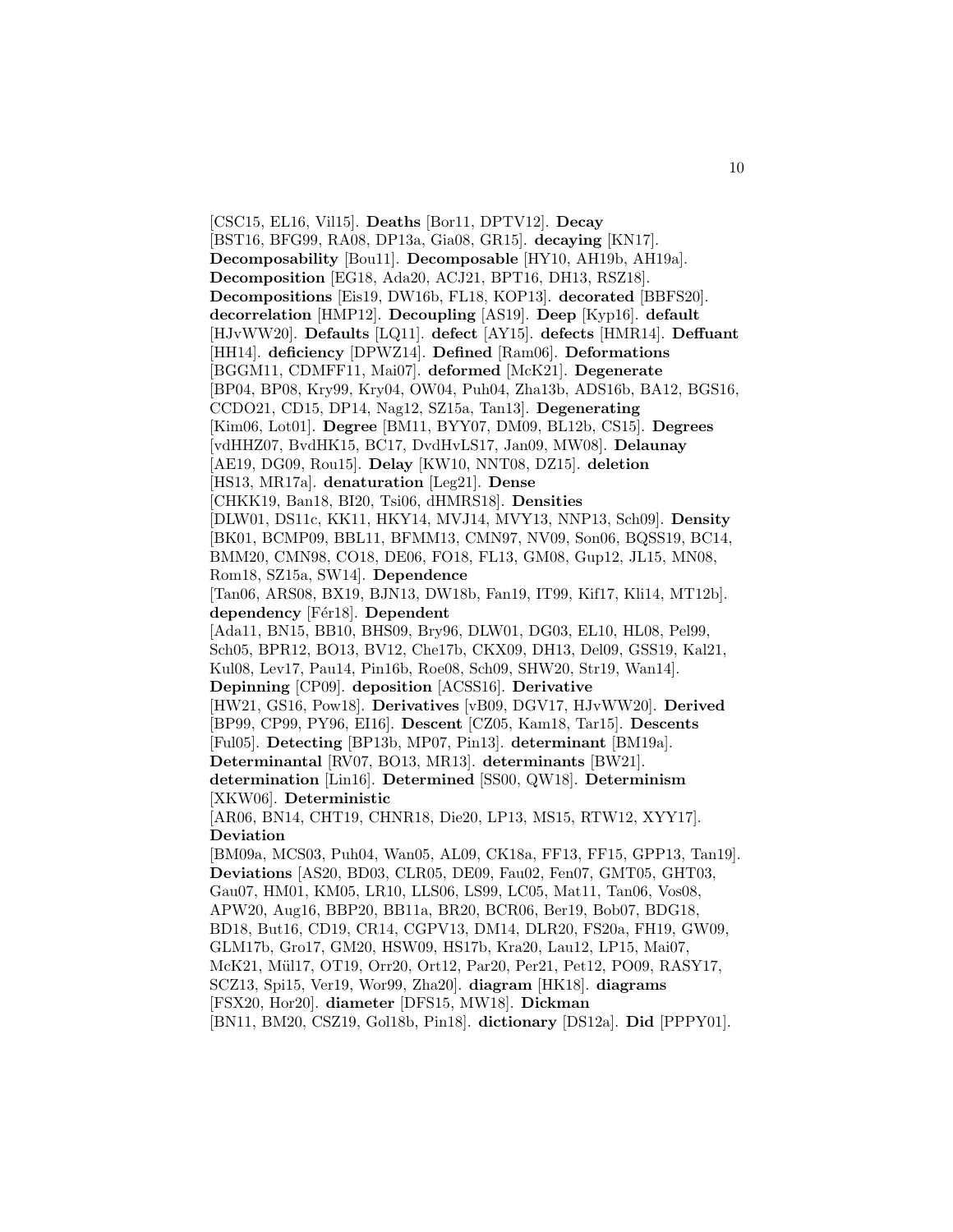**Difference** [IT00, LM96]. **different** [BBGH12, GM08]. **Differentiability** [And11, AID07, Bur09, DS11c, IdRS19, SSS13]. **differentiable** [Tre16]. **Differential** [AW09, BP04, Beg08, BO10, HO03, KS97, KKH11, KW10, Led04, LM96, MP05, PR20, Rho10, SS10, Var19, APS21, AM04, ADMU20, BCD20, BWY15, BKN19, BP08, Bas14, BZ12, BMBP18, BS17, CL14, Che19, CJK18, Dal18, FK09, GV17, HS14, Ina16, KL12, Lej09, LMCV12, Lin13, MT12a, MB14, Nut12, OZ21, SWY12, Tur15, WYZ20, ZRLB19, Zha13b]. **diffraction** [MT12a]. **Diffusion** [AB02, BK01, BDF18, BS02, Dar01, EL11, FK02, Kol01, Kry99, Kry04, LT15c, LS99, MR10, Tay07, Zha11, AJKH15, AD15, ACSS16, AH21, BR12b, DG20b, EZ16, Eto06, FJS15, Gap06, GV17, HKN20, JR14, JK19, KK20b, KS20, KS17b, Kuw09, LZ13, Mar18, MW20a, Pin16b, Sha15, Spi15, Tre16]. **Diffusions** [BB10, BR11, FG96, FPRW20, GLW05, KP04, KSX04, Ram06, Sch06, Vil11, Vos08, BCC19, BT20, BW21, BD19, BDG18, CCDO21, CR08, CD15, CK18b, Cri21, CLSF19, Feh17, FS20a, FTT14, GPP13, Hab19, Hob15, HS17b, Hut12, KM17, KSX17, LSF20, LG14, M¨ul17, ORS20, PM08, Pro12, Rie17, Slo14, SF06, Tug12]. **Diffusive** [CCR05, HMN11, AG13, Bel20a, Pin19]. **digit** [MS12]. **dilations** [Fra09]. **dilute** [BB18b, BMP21]. **Dimension** [AS08, AMP10, BT10, Bou10, CLR05, CB08, DHP11, Hol08, Suz19, vdHS04, vdHS10, BDW17, CCD13, CGZ06, Cip13, DP20, DP17, DVZ18, GKKR18, Gol18a, Law96b, LP14, NRS17, Rou18, SS13, Seg09, Web21, Zha13a]. **Dimensional** [AC96, BRS10, BB10, Cer11, CMP10, CCFR09, Del03, DGLU11, FM04, FV11, GZ10, Gra96, Nis01, Pet10, Pos05, Ros97, Sak09, TZ11, Uch10, Vos08, AP16, AKMV20, AZ15b, AT16, BCC19, BK18, BP12, Ber06, Bis19, BS08b, COPV05, CDM12, CN18, CGPV13, DP13b, DFS21, Dre08, DR15b, Eld14, Eto06, Fou08, GdHM09, Gro20, Hug19, JM20, KS17a, KS20, Kwa12, LZ13, LLM18, Ler20, LM19b, MT12a, Max06, MR08, Mic17, MB14, Muc21, OW04, Pet12, PO09, QZJ14, RTW12, SS19a, Val07]. **dimensionality** [HJvWW20]. **Dimensions** [BR07, CD08b, FZ07, Hol06, BK16, BK19, BHdS<sup>+</sup>19, Gan13, Hei13, JLS13, Lau12, LS19, MR09, Nol08, Pha15, SSS13, VY16]. **dimers** [BdT14, Li14]. **diploid** [BLS18]. **Dirac** [dT21]. **direct** [KK20b]. **Directed** [AY15, BCDG13, CMT19, Kur08, Zha09, AO13, AZ13, ARS08, BS20a, Bat18, CP16, CN17, FSV14, LO21, Nic21, VT08]. **direction** [GR17, Jos09]. **Directions** [PM08]. **Dirichlet** [AZ15b, AH05, BU11, Bou13, BC20, CDM12, Cho05, DZ21, Fen07, Fle18, Foo09, KM18, MWZZ02, MP05, RGV14, SE06, Sch19a, Sha11, Tou09]. **Disagreement** [Chr19, Jon01]. **disasters** [GJ17]. **Disastrous** [Mou01]. **Disconnection** [Nit18, LS14]. **Discontinuity** [BC08b]. **Discontinuous** [Kim05, AP12, BEP09, Eto06, GL18, Nil20]. **Discounted** [Gap06]. **Discrepancy** [DR14, Su01]. **Discrete** [BR06, BT05, Bou11, CDK06, DKM01, Dey11, KOR01, Led05, PY96, Sak09, Win08, AZ15b, Ben21, Cha15, CCO20, JK14, KS04, Nic21, Nit18, PY17, Szn09, Tur15]. **Discrete-Time**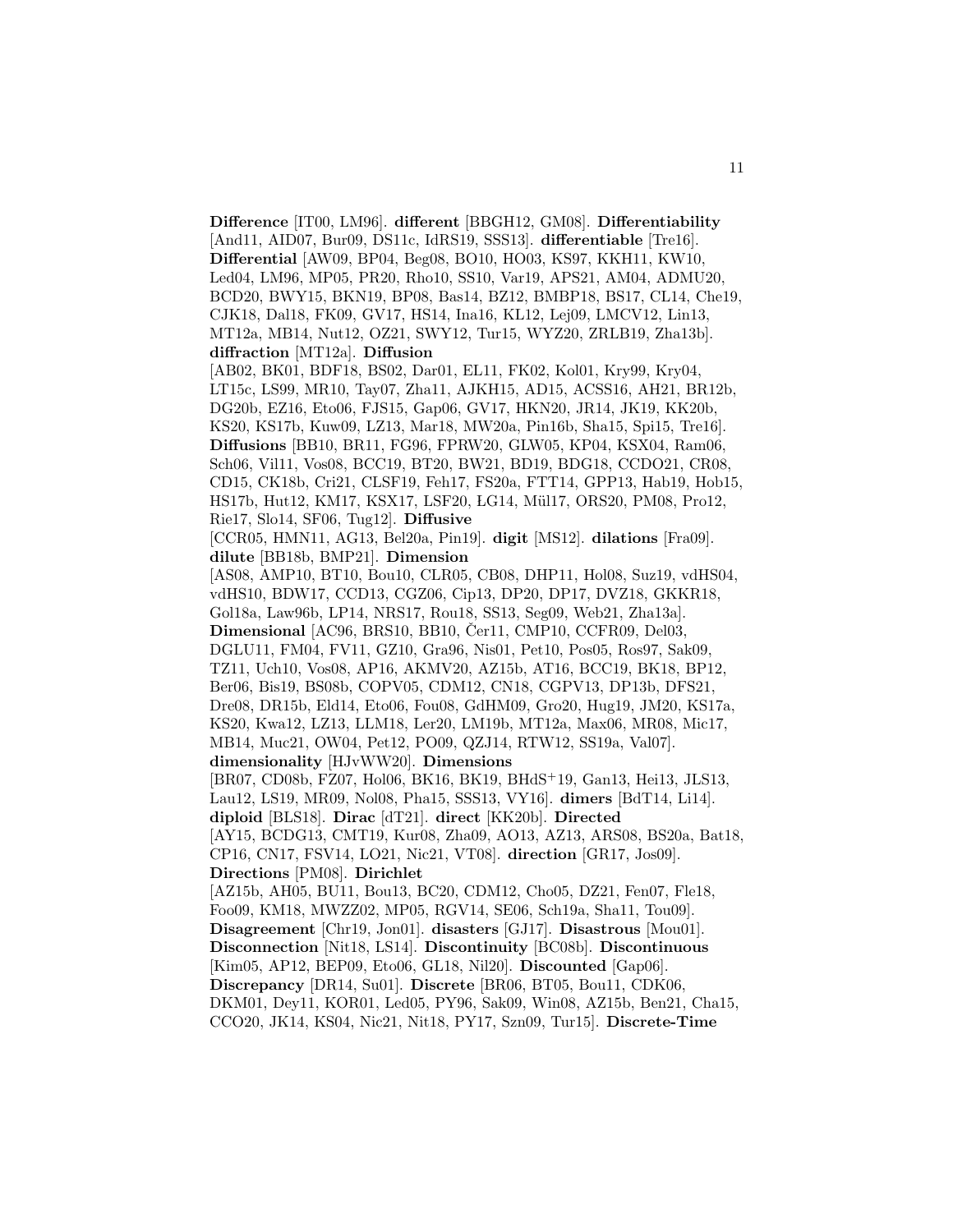[CDK06]. **Discretionary** [ZRLB19]. **discretization** [MT12a]. **discretized** [Zha19]. **disintegration** [Pin09]. **disorder** [BB18b, CD12b, CN17, FSV14, Leg21, Nic21, RS19]. **disordered** [AO13, CSZ19, ES19, Leg21]. **dispersion** [DG14]. **displacement** [Mal15a, Rob15]. **Dissipative** [Bes99]. **Distance** [Boi11, Sch05, Sch09, ADH13, BR16, BD08, ČP12, DHS17, For19, Pau14, RX13, SZ19. Distances [DMM17, KS19, Lii11, vdHHZ07, BC14, DMR09a]. **distributed** [BCP18, IPR09, OO15, SR13, Zem08]. **Distribution** [BM11, BN11, BHS09, BP06, CDMFF11, FR13, Fen07, KK11, LC10, Lii11, SS12, WY10, Win02, AZ15a, BCP18, CK08, DRM14, DH21, Döb15, FO18, FH19, HC20, HJ15b, Jag16, JPP19, KM12, Lin14, LP15, MdBL09, PY17, Red17, RZ14, SS18a, Sch17a, Vil15, Wan20, YP12]. **Distributional** [ABBG10, BS01, CF11, KPS12, Gol18b]. **Distributions** [ALM10, CP99, CGGR10, FM07, KW10, Lac03, Lam07, Led04, Led05, LZ10, PY96, SSW04, ST06, Sza10, Au18, BSV20, DMZ08, DEM13, DR15a, Duf10, DLR20, EG18, GPP13, Has14, Hor20, HW21, KS17a, Kur98, LLM18, LM07b, Mar20, Pin18, ST17a]. **disturbance** [Bel20a]. **Divergence** [KKH11, WYZ20]. **Divide** [FS20b]. **Divisibility** [SSG11, GGR19, Has14, RM09]. **Divisible** [ALM10, ST06, WY10, BOPP21, DEM13, Eis19]. **DLA** [JLS13, PRZ20]. **DNA** [Leg21]. **do** [FR01]. **Dobrushin** [SV05]. **Doeblin** [BHMM19]. **Domain** [And11, DeB09, Kim06, Lot01, Pin18, QW18]. **Domains** [KKH11, Kim05, Men07, Bas96, Ben21, CKS12, CKLL13, DHS14b, Feh17]. **Dominance** [HT10b]. **Domination** [War10, HM14, Pin06, Pin16a, Szn09]. **Domino** [Nor10]. **Doob** [BPT16]. **Double** [FS17, BN15]. **Doubly** [JN10, CDC13, DQS16]. **Down** [FW08, Lim10, EGW12]. **drainage** [ARS08]. **Drift** [ABPR11, Gro11, JLML10, Vil11, Vos08, AP12, BMBP18, BFGM19, BD14a, BBP12, DG20a, DVW14, Dre08, FIP15, GR14, GMPW19, Gro13, HKY14, LM19a, MV08, PR20, Pin19, PS19, Whi07, ZRLB19]. **Drifted** [DS07a]. **Drifts** [Zha11, IdRS19]. **Driven** [BJQS10, Gau07, Hau05, Lac07, Lej02, AM04, ADMU20, BP20, BOHP19, BZ12, BK08, BHM13, CHNT17, Che19, CHZ20, DH19, DS17, EG15, GS16, HH06, HS15b, Ina16, KS17b, KR20, LMCV12, Lin13, NNT08, PR20, Rie17, SZ15a, dS14]. **driver** [APS21]. **drop** [Rou18]. **Drunkard** [Su01]. **dual** [Coh12, Mic20]. **Duality** [BP09, Mic17, AD20, AC17, ACR21, BFGM19, Fou19]. **duals** [FM20]. **Dying** [Kol01]. **Dynamic** [AdHR11, BW05, CDK06, BCC19, BV16, BČD16, CCD13, LR20, RASY17, RSS20]. **Dynamical** [CGL18, KS97, AH08, Bis19, CFT15, GM14a, HMP12, Hor20]. **Dynamics** [BFG99, CCR05, CMSS16, DP05, FT11, Fra10, GRV13, Pet11, Sch12, AM19, AB20, AB13, BBM20, Bia08, BGS16, Bor14, BO13, BMP21, CP21, CD12b, DKNS13, DSB19, EGvdHN20, EL14, FG19, KKO13, OC19, Unt19, Völ14, WW09, dBD09, dHNT12, dHNT18]. **Dynkin** [DG18, DQS16, HH06]. **Dyson** [EY12, TV11, War07, Web16, vSW18].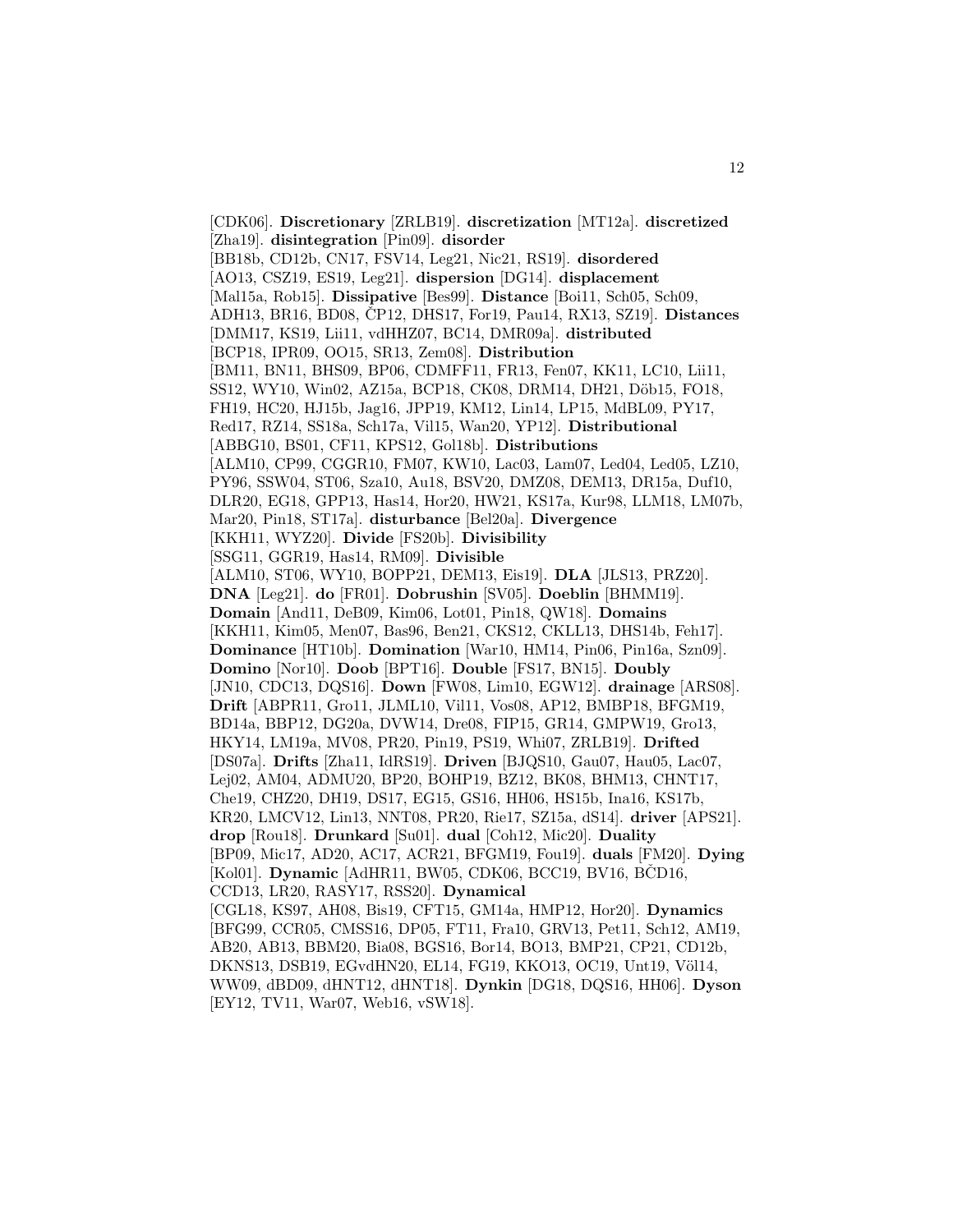## **Edge**

[AC19, HW10, LZ10, MR08, Yan19, AEGR15, Car20, FV17, HHN16, Hol18]. **Edge-reinforced** [MR08]. **edges** [LR20, SS18a, VT08]. **Edgeworth** [Fuk11, AP17, HRW07]. **Effect** [Hor20, For19, GL18, RS13a]. **eigenfunctions** [Maf20]. **Eigenvalue** [BB96, GK00, Aug16, BA12, GM20, Kar15, Mai07, SW14]. **Eigenvalues** [BGGM11, CDMFF11, Eva02, JN06, JN07, LV11, BPZ12, DMR16b, Dub18, LSW12, McK21, VS15]. **Eigenvector** [BHY17, Fle18]. **Eigenvectors** [LO21, BGG14, CDM12]. **Elementary** [GA08]. **elements** [DS12a, Ful12]. **Elliptic** [AAC09, CB08, CN00, LRMT11, HS17a, OR14, RS12a]. **elliptical** [DFS15]. **Embeddable** [Dav10]. **embedded** [CO08, PT15]. **embedding** [FIP15, Hob15]. **embeddings** [BG16]. **Emergence** [Ber11]. **Emery ´** [DP13a]. Empirical [Arc97, Arc99, Boi11, Luç11, VS15, Ada08, BPR12, BC18, But16, DRM14, DDT14, FS20a, JPP19, LM15, LP15, Red17, YP12]. **Emprirical** [BD03]. **empty** [GS17b]. **encounters** [PRU20]. **endomorphisms** [Lev13]. **Ends** [LMS08]. **Energy** [Kur08, BLM15, DLR20, ES19, HK18, Ko20]. **Engelbert** [Kur07]. **enlargement** [JL15]. **Enriched** [Fd06, Die20]. **Ensemble** [JV11, dHMRS18, AZ15a, Web16, vSW18]. **Ensembles** [KOR01, Led04, Led05, LR10, AG13, CCO20, DMR16b, DLV21, FW17, JS18, Lam18, Mai07, SW14]. **Entanglement** [GH10]. **Entrance** [AL98]. **Entries** [Ada11, HX08, Che17a, CES21, KZ20, Nem17, SR13, Str19]. **entropic** [CE13, Mon15, Nit18]. **entropies** [BDFR15a]. **Entropy** [DP13a, DW16a, DS06, FF13, Gil11, Goz12, Web21, Win10, CGR06, Gil16, HJ19, KZ20, PL16, RASY17, RS12a, Sam17, TC14]. **Entropy-information** [Web21]. **Envelope** [CM06]. **Environment** [BB11a, Far11, HMN11, MR08, Mou01, Pet10, SE06, Sch06, ST06, AP16, AY15, AD15, ACdCdH19, BCM19, BP15, BV16, Bou13, BDG18, BD18, BDI<sup>+</sup>19, BDI20, DP13b, DGP19, DFS21, Feh17, For19, GPV09, GLM17b, Hei13, HS17a, HNX19, HL14, Jos09, KS17a, KGS13, MS15, MRS16, Mül08, Mül17, OS20, OR17, RASY17, RSS20, Sch19b, Tou09, Tra18]. **Environments** [AdHR11, KSX04, Mat11, Stu03, BS15, BCD16, DGP18, FZ12, Gay12, GR17, HZ19, KSX17, MX07, PR12, Spi15]. **epidemic** [BR13, Par20]. **Equation** [AR06, AF03, BJQS10, Bes99, BM09b, BSW10, CD08b, HO03, Lac07, LC10, MCS03, SS10, Stu03, AB13, Bak16, BQSS19, Bas96, Bas14, BZ12, BR12b, Bel20b, BDW17, BGS16, Che19, CK20, CN17, CG20, DW18a, DMN15, DLR19, DJQS13, EG15, Fd98, Gro20, HRW12, HIN17, Ina16, LM19a, Lin20, LW20b, MV00, MB14, MP20, MN08, OWW14, PR19, RS13b, SSS13, Sep96, Su20, TTV14, dBD09]. **Equations** [AW09, AAC09, BP04, Beg08, BO10, CN00, Dey11, FR01, Gau07, Get99, KS97, KW10, Kol01, KS01, Lac03, LM96, LS11a, Lot01, MR10, Mas07, MP05, Oda06, Ond10, PR20, RA08, Rho10, Var19, APS21, AM04, ADMU20, BCD20, BWY15, BR12a, BKN19, BP08, BP13a, BLM15, BMBP18, BR12b, BMZ08, BDFR15b, BF17, BKM21, BS17, CC98, CL14, Che19, CKLL13, CJK18, DG14, DP20, Dal18, DG20b, DGV17, FFPV17, FK09, GV17, HY18,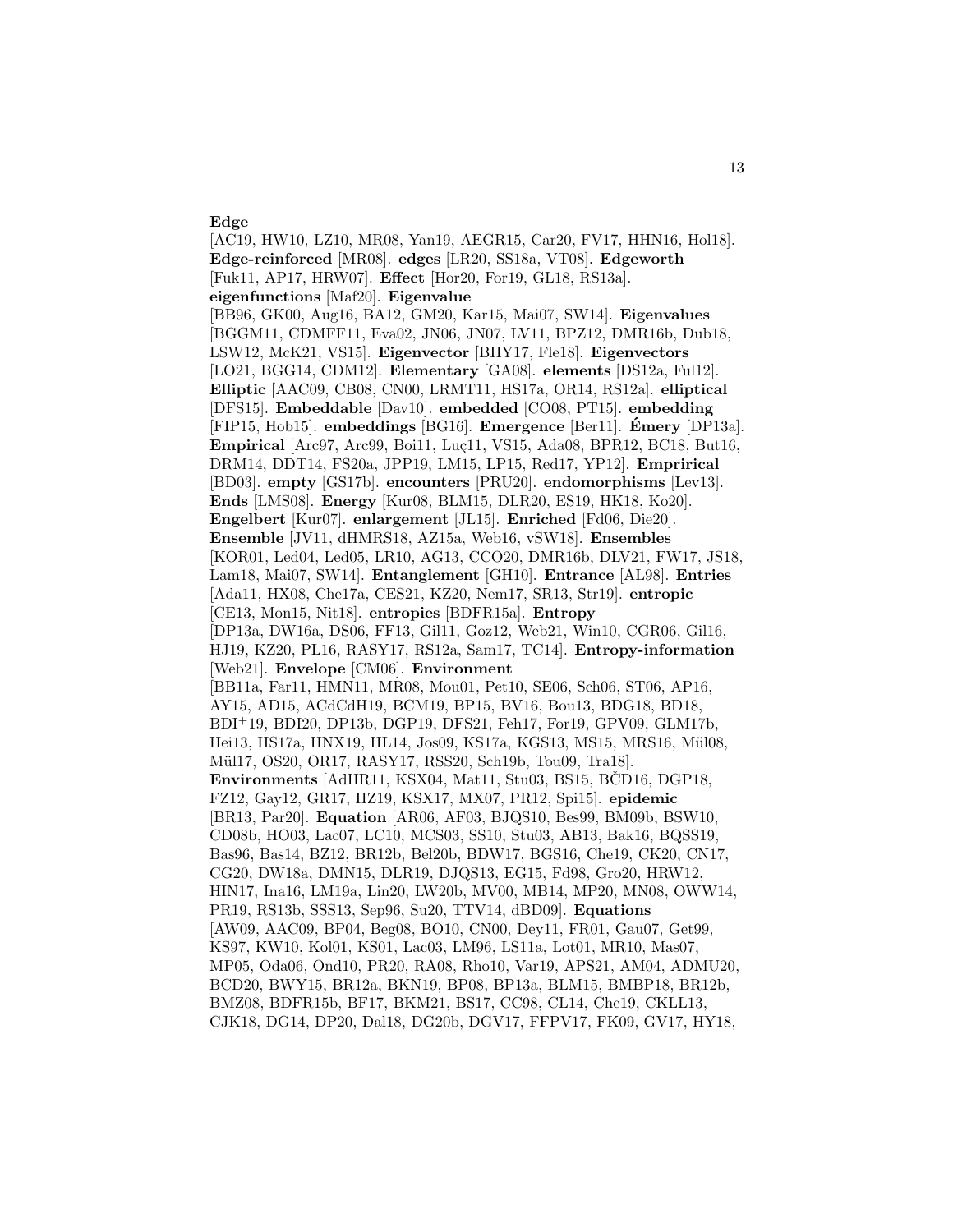HS14, HJT20, HHNT15, Kal21, Kra20, KL12, Kur07, Lej09, LMCV12, LPSŽ15, LPSŽ18, Lin13, MT12a, MW20a, MB14, NNT08, Nut12, OO21, SZ19, SWY12, Tur15, WYZ20, ZRLB19, Zha13b, Zha20]. **equidistribution** [Jun15]. **Equilibria** [DGW04, DG99]. **Equilibrium** [Ber04, CMT08, ES19, MW05, Pos05, Zäh01, AEGR15, BP13a, CEHRB18, MV15, PR20, Xu20]. **Equivalence** [PL16, SX19, Tsi06, dHMRS18]. **equivalent** [HLP16]. **equivalents** [CHNR18]. **Erased** [KL05, BLV19, CW21, Law20, LS19, Mas09]. **Erdos** [BHLN15, CFT15, Kif17, RT09]. **Ergodic** [BC12, CSC08, GK07, Han14, ABK13, ACdCdH19, DDT14, MR15]. **Ergodicity** [HM11, KK12, MST19, Eza13, Kra13, LW20a, RR13]. **erosion** [FRLS20]. **Errata** [AL17a, AL19]. **Erratic** [DFS21]. **Erratum** [Gro13, HJ09, HJ13, JN07, KSX17]. **error** [JK19, KM17]. **Escape** [FL15, PRU20]. **Escaping** [Wei09]. **ESDs** [CHNR18]. **Esseen** [BCG18, BOPT20, BHT03, BG13a, ET14, SSW04]. **Estimate** [IT00, LL04, DF20, DP14, Men14b, Nag12, PS19, Zha19]. **Estimates** [AH05, BBM10, BMSV06, Kim05, KM18, KL05, Sch05, Sei10, Son06, Str19, Tel01, Uch07, AGL<sup>+</sup>12, ADS16b, BB18b, BCG<sup>+</sup>13, BG13b, CKS12, CHZ20, CJK12, DR14, FF13, Foo09, GS17b, HW21, JL07, LS19, MT12a, PZ13, Sam09, Sch09, SS20, Shk13]. **Estimating** [You13]. **Estimation** [BCMP09, KSX04, KSX17]. **Estimator** [Cha11]. **estimators** [DE06]. **Euclidean** [DW16a, Hei14]. **Euler** [AJKH15, Bes99, DG20a, Gro20, JK19, KM17, ML10, MV00]. **Eulerian** [Car21]. **Evaluation** [LS99]. **Eve** [DL14]. **events** [BHLN15, Hol18]. **Evolution** [BEV10, CT18, CL98, EL07a, Kol01, Val07, BB18a, BCM19, BDT19, BKM21, DPP15, HJT20, LPSŽ15, LPSŽ18, Sch17a, Zam08]. **Evolutionary** [EL14, EL16, Dur14]. **evolutions** [DM09, Rom18, Wer12]. **Evolving** [Shk09, CT18, EJS21, KSW14, Sch12]. **Ewens** [FF14, FF15, F´er13]. **Exact** [BF20, DZ21, KK11, PR05]. **example** [LR18]. **Examples** [JW01, Sch06, RS19, WW09]. **exceedance** [BI20]. **Exceedingly** [OT19]. **exceptional** [AH08]. **Exchangeable** [Ber04, For20, GS07, BLS18, Döb15, DK21, Guf18b, Lin16]. **Excitable** [Gra96, RTW12]. **Excited** [MS15, Tra18, Vol03, BS09, KZ08, KZ14, KP16, Pet12, Pha15]. **Exclusion** [BCS06, BS02, Doh99, CP19, Fag08, For16, GS20, GdHM07, GdHM09, Hay21, HS15b, Nag12, OT19, RSS20, Sch19b, dS14]. **Exclusions** [BFN11]. **Excursion** [Dav08, Gar04, BMM20, JL07, Pit99, Pro21, Zam08]. **Excursions** [Ale11, KZ14, Hut12, LM07a, Pic06, QW18]. **Existence** [BQSS19, CK18b, HY18, HC20, Hau05, KW10, KL15, Küh20, Lac12, LSF20, Max06, MŞ19, PPS18, RM09, RT18, XZ10b, ÉM12, KTPZ15, Nil20, RM13, Rom18]. **Exit** [AAC09, DeB08, DeB09, Feh17, HMP12, KL05, Men07, Tug12, GR14, GR15, KS20, MM20, Tou09]. **Expanders** [LS11b, AČ20b]. **Expansion** [DS11a, Fuk11, Igl05, BZ12, HHN16, KS04, NY19]. **Expansions** [HRW07, LP09, AP17, BB96, Dav98]. **expansive** [AD19]. **Expectation** [EL07b, AKTKK19, ERY14, SR13]. **Expectations** [Dol12, Coh12].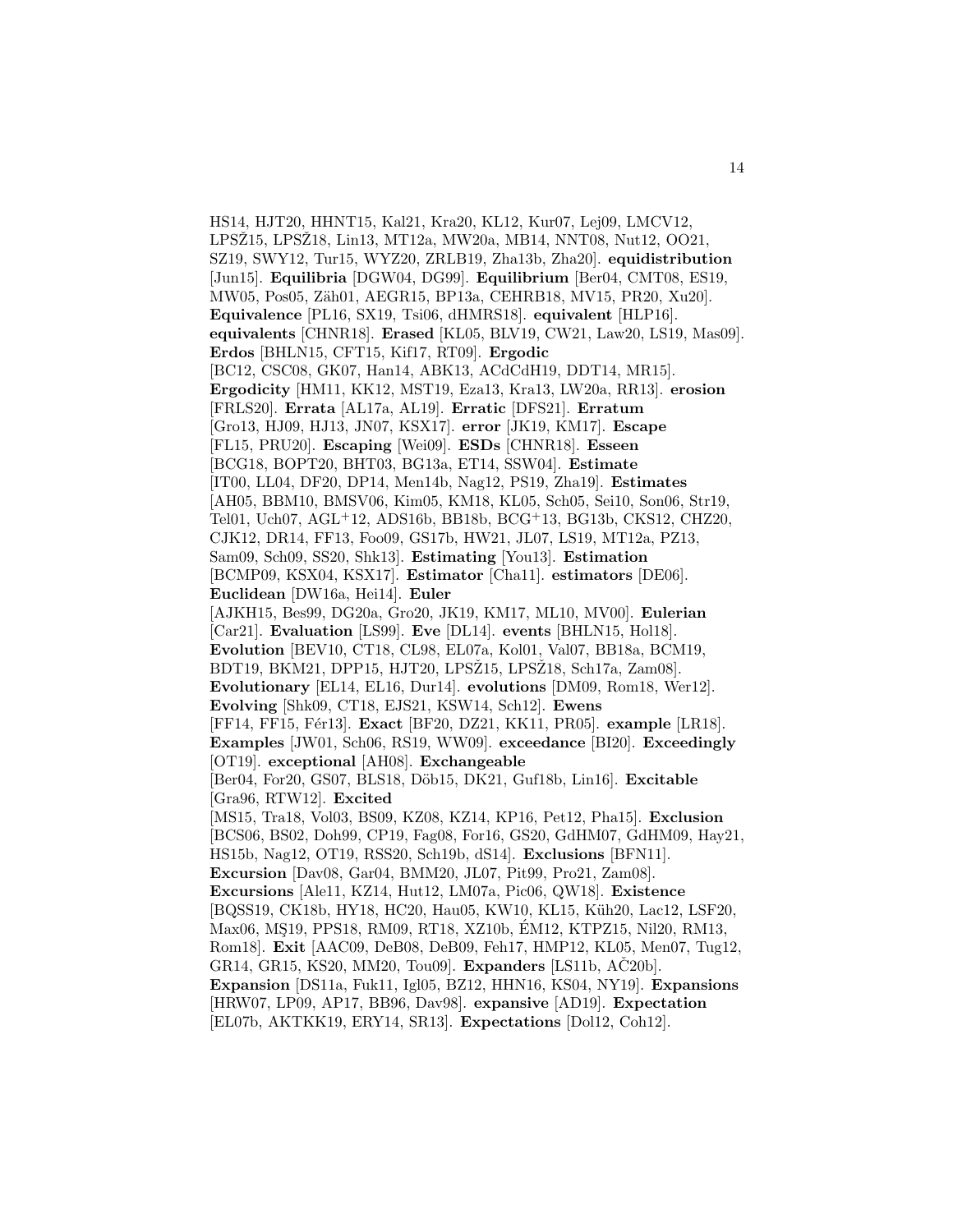**Expected** [LZ10, BF20, Spi20]. **Explicit** [CCD13, LS11b, KS17b]. **explosion** [KST02]. **Exponent** [Law00, LSW01, GS17b, Hul15, Mas09]. **Exponential** [AF03, BS20b, Del09, FGL15, Hua20, LW20a, LM96, LQ11, PR11, PRR20, Sei10, SHW20, XZ10b, Zha18, BCR07, BLR21, Chh15, FMNS15, FM14, GSS21, GR15, HL14, Kra20, KPS12, PR20, PS12, PS18a, SS20, Win15]. **Exponentials** [MS09]. **Exponents** [Mou01, Dre08, FSV14, MM15, WZ17]. **Extended** [Get99, PS12, Ram06, DKT18]. **Extending** [Dal99, MP20]. **Extension** [AH21, CN17, LW20b]. **extensions** [BD13]. **Extensive** [FJ20]. **External** [JK11, Ame21, DM13]. **Extinct** [Lam07]. **Extinction** [BBP12, Bor14, KM11, Val10, BMS13, FL18, MX07, Par20]. **extinctions** [TV09]. **extremal** [BH14, DMS17]. **Extreme** [BGGM11, NR17, BPZ12, BSV20, DMR16b, FG19, FY20, Kul08, McK21]. **Extremes** [Abe18, HLP10, HPZ11, PY17, AZ15b]. **Eyring** [BDW17].

**Faces** [KT21, MW08]. **facilitated** [BDT19]. **factorisation** [Kyp16]. **Factorization** [GHLT03]. **Factorizations** [HJ11, HJ13, PS12]. **failure** [BI20]. **Families** [DDSJ10, AM08, IPR09]. **Family** [ALM10, CFW09, DW18b, JM20]. **Fast** [Kol01, BR12b, BDG18, DLZ14, Gup12]. **favourite** [CS98]. **FBM** [Fd01]. **FBSDE** [DLX20, FIP15]. **FCLT** [Zem08]. **features** [SHW20]. **Feller** [CR08, K¨uh18]. **Ferguson** [Sha11]. **Ferromagnetic** [De 01]. **Few** [Pak98, Pak99]. **Feynman** [AD20, Son06]. **Field** [COPV05, Sak09, AC20a, AC20b, Ame21, AZ15b, AS18, BCD20, BMBP18, Ben18, BBI09, Che17b, CD12b, CK18a, DH19, DKRV17, DLR19, DG15, DR15b, EG18, ELL21, FM14, Hul15, JK14, Jeg20, Kua14, LST19, MSS20, M¨ul17, Nit18, Orr20, PO09, Riv21, SP19, Szn16]. **Fields** [EL07b, LRMT11, LLS06, Aco14, ACR21, BOPP21, BMM20, CS17, CM20, Che13b, DLMX21, DEM13, FM17, GM17a, SX19, Ven19]. **fifteen** [MR17b]. **Filament** [FG05]. **filter** [DMR09b]. **Filtering** [HL08, KSX04, CKX09, KSX17, RvH15]. **filters** [DKT18]. **filtration** [APS21]. **filtrations** [JL15]. **Finance** [Pet08]. **financial** [AW09, HJvWW20]. **FIND** [SND14]. **Finding** [LP19b]. **Fine** [Bal14, LRP13, Rob15]. **Finetti's** [IPR09]. **Finetti's-type** [IPR09]. **Finitary** [Spi20]. **Finite** [BGGM11, BS01, BvdHvL10, HRW07, MT97, Pak98, PR04, vdHHZ07, vdHS10, AČ20b, Ada20, AH19b, BR12a, BDFR15b, CHK12, DS12a, DvdHvLS17, DWW19, GJ14, Gap06, Gil16, Kul08, LLM18, NN21, Oli12, Pak99, SCZ09, Sob12, Son12, Spi20, Wan20]. **finite-dimensional** [LLM18]. **Finite-Range** [vdHS10]. **Finitely** [Lev17, SS00]. **finiteness** [AL20]. **Fire** [BP06, Gra14, Max06]. **fires** [CFT15, RT09]. **First** [AJL14, BT15a, CN19, DS12a, GM08, GN03, Lac07, Lyn00, Uch11, Zha09, ADS16a, AB16a, AH19b, AT16, DHS14a, DW16a, DR15a, EGvdHN20, ERY14, GT17, MS12, RP12, RT18]. **First-Order** [Lyn00]. **First-passage** [GM08, ADS16a, DW16a, RP12]. **Fisher** [DDSJ10, GLW05, SF06, Tay07].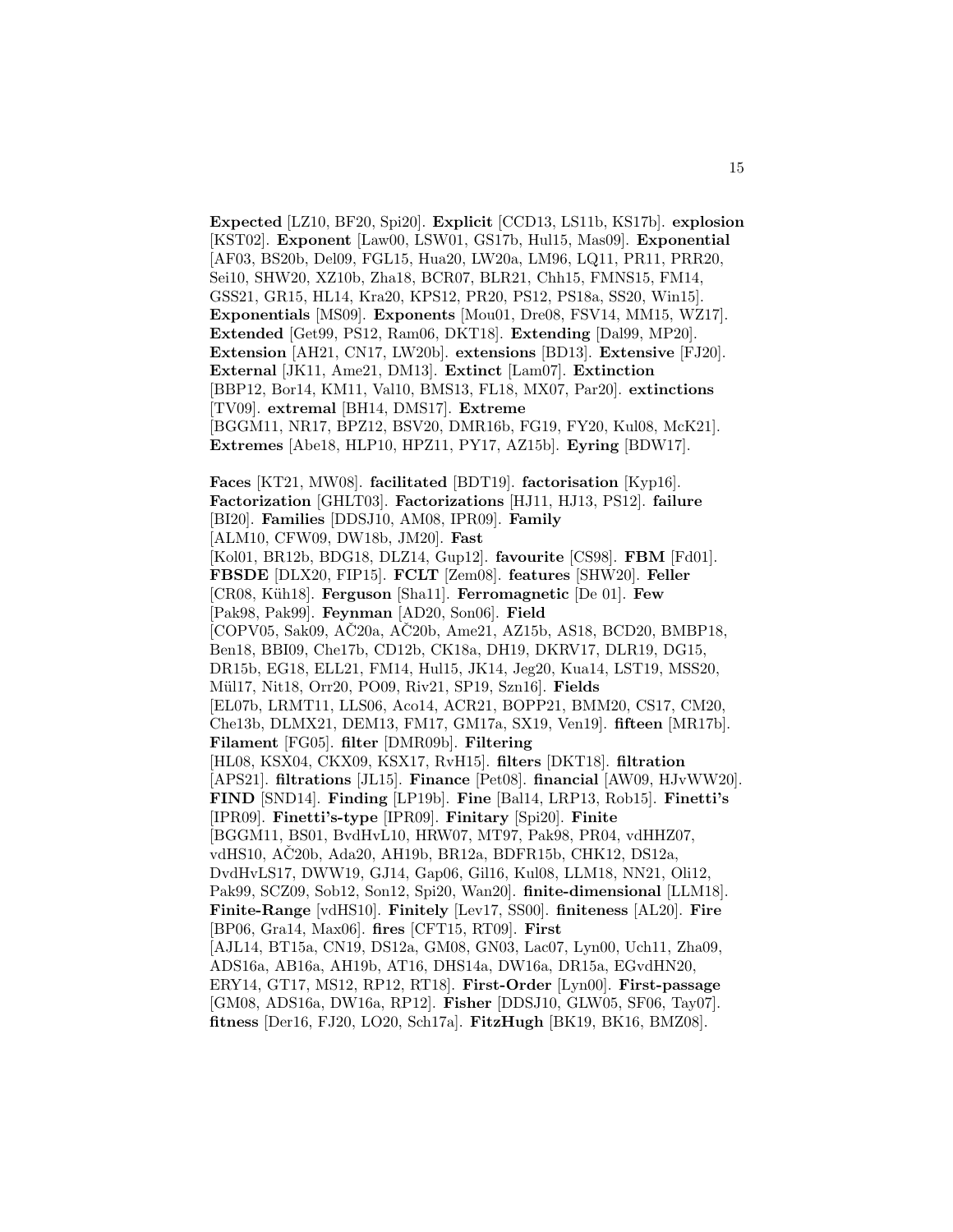**Fixation** [CEY12, DKNS13, GPPW16]. **Fixed** [AR06, BvdHK15, BK05, KM15, Muk16, JSS17, PKTZ15, PR12, Tar15, Thé20]. **fixed-point** [PKTZ15]. **FK** [CDCH16]. **FK-Ising** [CDCH16]. **Flats** [EJS21]. **Fleming** [BEK21, CDE18, CP20, EVY20, BBP12, BB09, DG99, DGP13, FM07, FH13, GK06, Guf18a, Guf18b, Gup12, Han14, Lab14, LZ12]. **Flickering** [BB09]. **Flights** [Ken20, SBB<sup>+</sup>21]. **Flow** [Bur09, CL98, AP12, EFP17, HW10, HK20, Kon17, RT18]. **Flows** [DS11a, FK02, Haj11, Zha11, vB09, Bel20a, HR14, HM15a, HM15b, Lab14, MSS20]. **fluctuating** [BEK21]. **Fluctuation** [CM20, CES21, FSV14, Kwa19, ACR21, HLP19]. **Fluctuations** [AS13, BCS06, BGGM11, BGT11, BC18, Che17b, FF98, FMW06, GZ10, Jos09, LSW12, Luç11, Pos05, Su06, dCM21, BAKL19, Ber14, BM19a, CD12b, ES19, Hab19, HS20, LRP13, Lam18, Unt19, Xu20]. **fluids** [Fer16]. **flux** [BB18b]. **Fock** [GV20]. **Fokker** [BR12b, Zha13b]. **foliation** [BHM18]. **forbidden** [Jos09]. **Force** [BBM20]. **forces** [KOS21]. **forcing** [Bak16]. **Forest** [BP06, ARS08, CFT15, Gra14, JSS17, Max06, RT09]. **Forest-Fire** [BP06, Gra14, Max06]. **Forests** [LMS08, HBS17, SS18a, SS19b]. **Forgetting** [DMR09b]. **form** [HLY14, RGV14]. **formalism** [CR14]. **Formation** [FG96, HH14, LR18]. **forms** [CB09, CHK17, Foo09, QZJ14]. **Formula** [FZ07, Fd01, NV09, TV03, AD20, Bel20b, BCPW21, Che13a, FKHL19, MP20, NZ14]. **Formulae** [TZ11]. **formulas** [PP15]. **formulation** [BL19]. **Fortuin** [GS17b]. **Forward** [CZ05, KMP06, KS01, BT20, BDFR15b, DM16, MB14]. **Fourier** [GIP16, SHW20]. **Fourth** [DVZ18]. **Fractal** [BK01, BC08b, BC10]. **Fractals** [KPX00, DKN18, HY18, Zha13a]. **Fractional** [Beg08, BO09, BO10, BD14a, BL05, BSV20, CKM03, DS07a, DS06, Gau07, GN03, Igl05, LRMT11, LA09, LS11a, MS09, MNV11, TV03, BJQS15, Bal14, BOPP21, BC08a, BZ12, CHSS18, CZ21, DG14, DS17, Ina16, Nil20, NRS10, NZ14, PT07, Ton09, TTV14, Var19, Ven19]. **fractional-colored** [TTV14]. **Fragmentation** [AS02, Bas06, Ber04, MWZZ02, BB15, Dad17, Ged19, Shi17, Ste13, Wie15]. **Fragmentations** [BG04, HM04, Mie01, SW19]. **Frames** [LP09]. **Framework** [XZ10a, KQ12]. **Fréchet** [BLO13, Sim14]. **Fredholm** [FTZ20]. **Fredrickson** [BDT19]. **Free** [BM11, CDMFF11, Gil11, Has14, Ko20, Sak09, AC20a, AC20b, AZ15b, AH18, AS18, Ben18, CLT21, DFPSL19, DMM17, DR15b, GM17a, Jeg20, Kua14, LST19, Nit18, Szn16]. **freeness** [Gro17]. **freezing** [BC18, CGL18]. **Frequencies** [GS07]. **Frequency** [BG08, CB16]. **Frequent** [BR07]. **fringe** [HJ15a]. **Frog** [AMP02, BDD<sup>+</sup>18, CN19, HJJ19, MR20]. **Frogs** [Her18, MW20b]. **Front** [BDT19]. **frontier** [ABK13, FN20]. **Frustrated** [De 01]. **full** [NN21]. **fully** [DLX20, KTPZ15, Tan13]. **fully-nonlinear** [KTPZ15]. **Function** [AAC09, KN07, Ben21, DRM14, DW19, LS19, Uch20, Zha21]. **Functional** [BJ09, BB11b, BT20, BDD09, BP07, CGGR10, FPT19, Kif17, KP16, LR11, Owa17, Wan20, BWY15, BS17, Dav98, DK21, DGP09, JG13, LP14, SWY12]. **Functionals** [BJKM10, CMN97, HM01, KK11, LS99, MT02a, RNP10, SY05,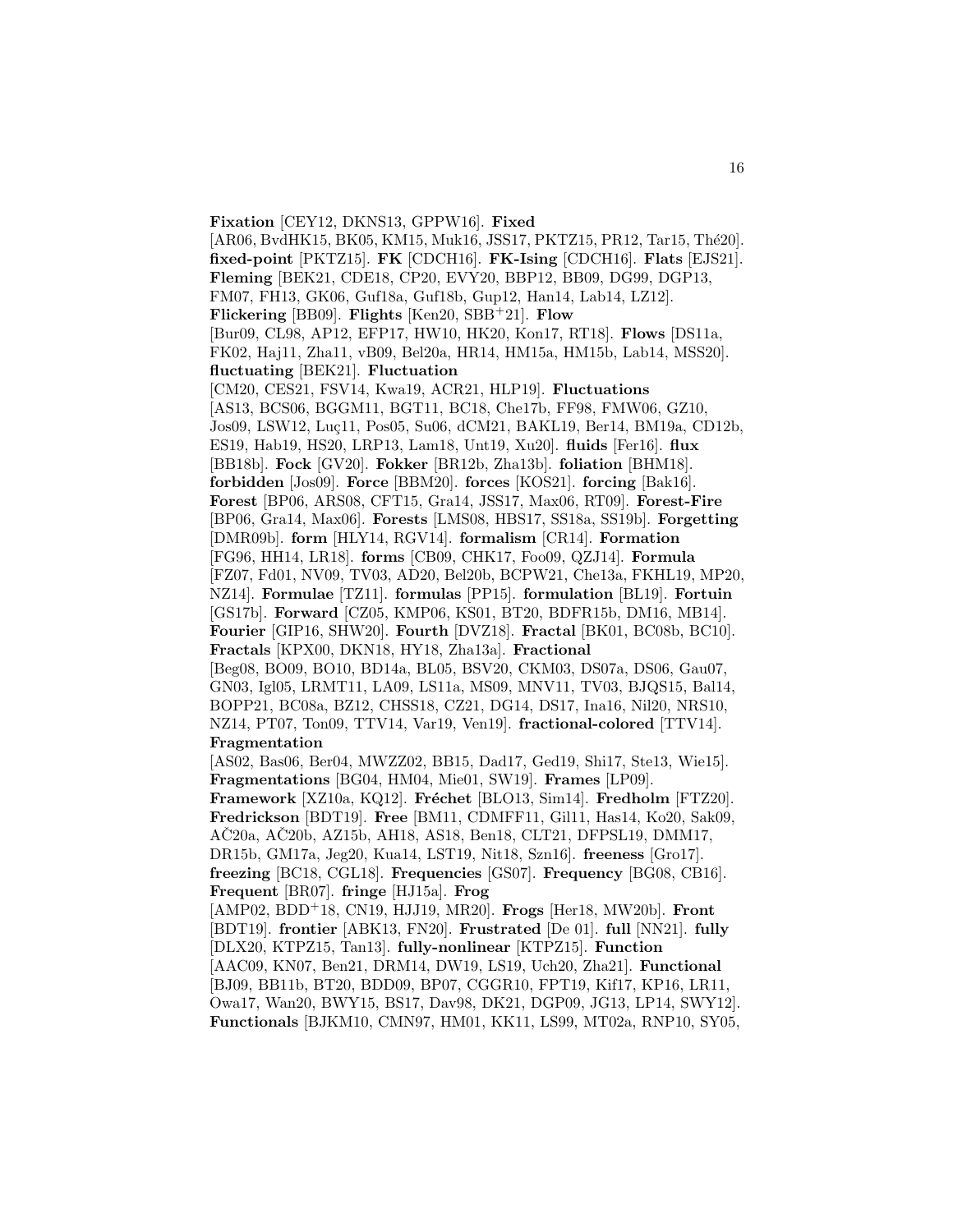BP16, BBGT20, BOHP19, BOPT20, BS20b, BLR21, CMN98, Chh15, DDS18, DLR20, ET14, ERY14, Fuk99, Gao17, KT17, KPS12, MR15, NZ20, PS12, PS18a, Pic06, PS18b, Sch19a, SY19]. **Functions** [Arc99, Kry99, Kry04, Uch07, Uch10, vdHS10, AH21, AKM12, BC14, BLM09, FW17, GS16, GSS19, GMS19, HJ15a, HLY14, KL15, KR08, MS13, Naj20, PS18a]. **fundamental** [BPR15]. **Further** [HH14]. **Fuzzy** [War10].

**G** [Duf10]. **Galton**

[AD14b, AD14a, AD19, BS15, BGH<sup>+</sup>14, CK08, DS12b, Dev11, DHS19, Far11, GS20, Gei00, Joh19, Lin14, MPR19, MW20b, PR11, Rou18, Su14, Thé20. **gambler** [ALS15]. **game** [AS13, BK08, DLR19, Fox18, HH06]. **games** [DG18, DQS16, Dur14, EL14, EL16]. **Gamma** [Wan20, CFW09, Chh15, Duf10, ET15, IT99, OO15, PS18a, Gau14]. **gamma-distributed** [OO15]. **gamma-mixed** [IT99]. **Gap** [KW11, MW05, SW11, KKO13, Nag12, ST17a]. **gaps** [PY17]. **gas** [Ame21, Unt19]. **Gaussian**  $[AC20a, AC20b, Aco14, ALM21, AL21, AZ15b, AS18, Aug16, BQSS19,$ BJQS10, BCR07, Bas08, Beg05, BMM20, Ben18, BP15, Ber14, BM19a, CS17, CHNT17, DLMX21, Dav98, DR15b, DW16b, Eis05, EG15, ERSY10, Fol11, FS20b, FIP15, GZ10, Gro17, GM17a, HHNT15, HLP10, HPZ11, JPP19, Jeg20, JS17, Kua14, LRP13, LLS06, LL11, Lii11, LA09, LV11, LST19, LP09, Mai07, MS13, Nit18, NZ20, PR20, Pen07, Pin12, Pow18, RX13, Rie17, Riv21, RM09, SX19, Sak09, Su06, SND14, Szn16, Tel01, Web15, Zha14, vdHS04]. **Gaussians** [AC19, BC20]. **gelation** [Wag06]. **Gelfand** [WW09]. **GEM** [PY17]. **gene** [BP14a]. **genealogies** [BJJK21]. **Genealogy** [HM04, Joh19, Sch17b]. **General** [BM05, DLW01, DS04, IT00, Ste13, APS21, Bat18, BPT16, CP21, Coh12, CG20, DMR16a, DE06, DMR09b, EM19, EKYY13, HHNT15, HL12, KRST13, KQ12, KOP13, Kur07, LW20a, Red17, SS18a]. **Generalised** [BB09, ZRLB19]. generalizations [Döb15]. Generalized [DQS16, FZ07, JL15, AEK<sup>+</sup>14, GT07, GM17a, Guf18b, Han14, LSF20, Leg21, Pin18, RS09]. **generated** [AP12, Ber18, BDI20, DDS18, DLR20, MV15]. **Generating** [KN07]. **Generation** [DKM01, KS97]. **generations** [AD14d]. **Generator** [Get99, Kli12]. **Generators** [FJX11, Pak98, Luo20, Pak99]. **generic** [Dir15]. **genes** [BP14a]. **genetic** [HP08]. **Genus** [Bet10]. **geodesic** [Die16, Ver19]. **geodesics** [Bud19]. **Geometric** [CL98, DGLU11, Jor13, Pen07, RR13, SW11, BP16, BY09, CIW19, Cou18, FR13, FY20, LRP13, M´el19]. **geometrically** [DDT14, Die20, MR15]. **Geometry** [BC17, PP11, Ray14, XKW06, BO19]. **getting** [ABOPS16]. **GFF** [LW21]. **Ghirlanda** [Arg08]. **Giant** [Ber11, Ber14, Gol18a]. **Gibbs** [AD20, DG09, DLR20, EG18, FM04, GS07, HKLR19, KO08]. **Gibbsian** [Jan16]. **Gibbsianness** [KO08]. **Ginibre** [Dub18]. **Ginzburg** [BBP20, HIN17]. **given** [Jan09, LM07a]. **giving** [CK15]. **glass** [B¨au19, BT17, CGL18]. **glasses** [AC17, Ko20]. **Glauber**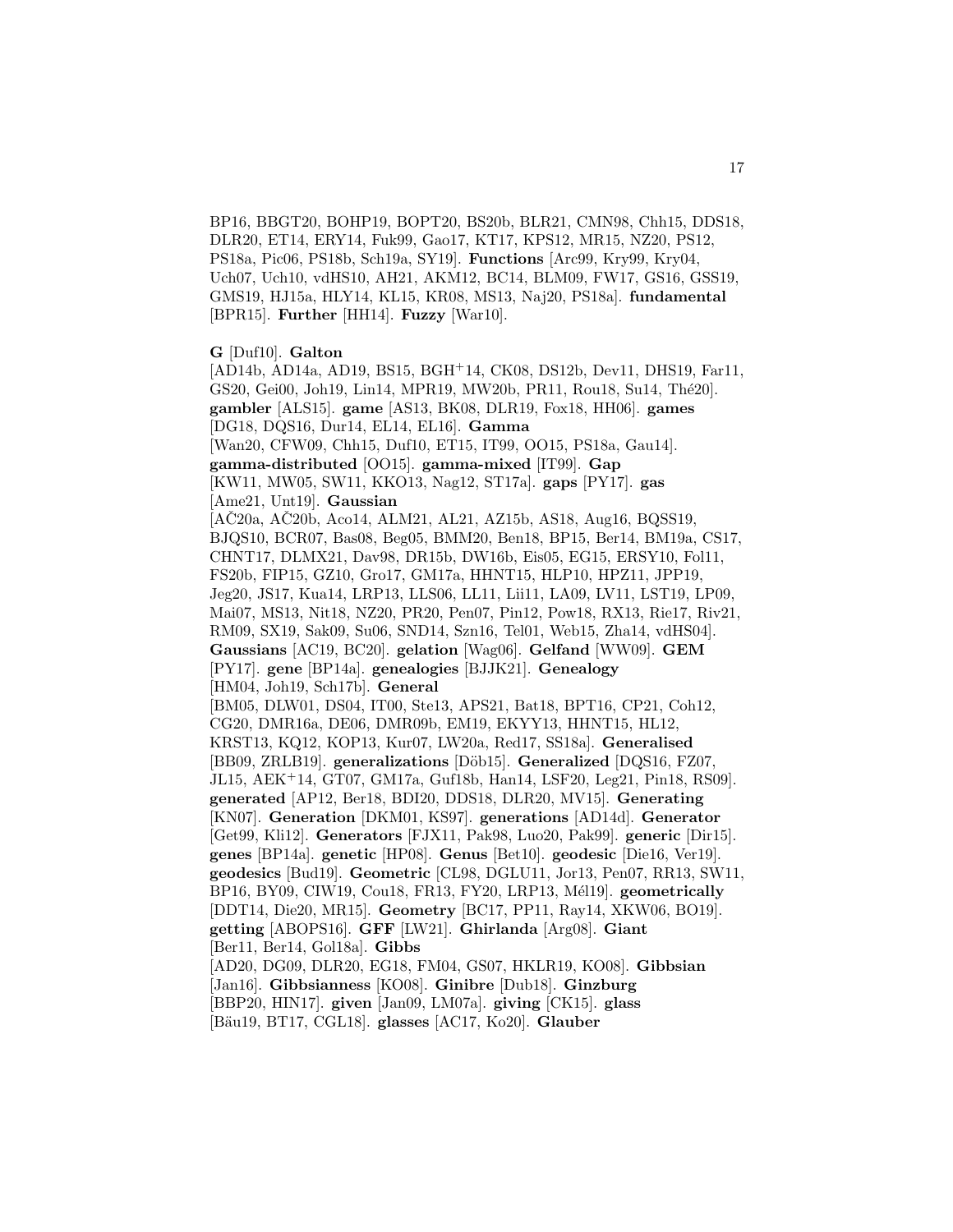[Bia08, BMP21, KKO13, Völ14]. **Global** [CKS12, Unt19]. **globally** [Luo20]. **Globules** [Fra10]. **Go** [PPPY01]. **GOE** [FO18]. **Goldie** [ALM10]. **goodness** [KO08]. **gossip** [BR18a]. **Governed** [Beg08, BO10, Lac03, LC10]. **Gradient** [HKLR19, CHZ20, DG20b, DP14, GPP13]. **graining** [Ton09]. **grains** [Bur15]. **Gram** [AEK17]. **Graph** [BYY07, DE09, KSZ01, AE19, BST16, BKLM19, Che14, EGvdHN20, FR13, Fox18, Gay12, Gib08, Kha14, LW21, Mél19, MŞ19]. **Graph-Homomorphisms** [BYY07]. **Graphs** [ABBG10, BM11, BS01, BvdHvL10, DH06, DHP11, DGLU11, Jor11, Tel01, Win10, vdHHZ07, AČ20a, AČ20b, BC12, BT15a, BPT17, BHLN15, Bia08, BJK13, CDC13, CHK12, DCLM18, Fér18, FY20, Gal07, GJ14, GS17a, HR14, Hil14, HBS17, HP17, IKN20, Jan09, KP13, LRP13, LO21, MVY13, MV16, Neu07, ORS20, PL16, RT09, Sob12, Tei09, Tur07, dHMRS18, dHNT18]. **gravity** [AFS20]. **great** [KT21]. **Greedy** [RP12]. **Greeks** [BM06]. **Green** [AAC09, Uch10, Ben21, Uch07, Zha21]. **GREM** [FG19]. **grid** [BI20]. **Gromov** [ADH13, GM17b, dCM21]. **ground** [Bäu19]. **group** [Ber18, Mél19]. **Groups** [BIK07, DS11b, Jea05, Pak98, PR04, RT10, BC08a, Ful12, HL07, Pak99, Sam09, Sam17]. **growing** [DHS14b]. **grown** [Tur07]. **grows** [FIO<sup>+</sup>21]. **Growth** [AID07, BCS06, FJX11, HMN11, RT10, Shi17, vB09, Ass18, BS08a, BF08, CHL18, CFT15, Dad17, EJS21, Eza13, Ged19, Hua20, IdRS19, Ler20, Mas09, Pag17, Pin16b, PRW14, Seg09, SS20]. **Growth-fragmentation** [Shi17, Dad17, Ged19]. **GUE** [JN07, JN06]. **Guerra** [Arg08]. **Guerras** [BK09].

**Haar** [LA09]. **Hadamard** [GHLT03]. **Hahn** [Vet15]. **Haldane** [BCPW21]. **Half** [LC10, Law00, MP05, BR18b, CKS12, Gra14, GM17b, KK18, MN18a, Ray14, Ric15, Ric18]. **Half-Line** [LC10, KK18]. **half-planar** [BR18b, Ric15, Ric18]. **half-plane** [Gra14, GM17b]. **Half-Space** [MP05]. **half-space-like** [CKS12]. **Hamilton** [Kra20, MP20]. **Hamiltonian** [Kol01]. **Hammersley** [CD06]. **Hamming** [M¸S19]. **Hanson** [KZ20]. **Hanson-Wright** [KZ20]. **Hard** [Sak09, Chr19, DLV21, FV17, HHN16, Hol18, dHNT18]. **hard-core** [dHNT18]. **hard-edge** [FV17]. **hard-sphere** [Chr19]. **hard-to-soft** [DLV21]. **hardcore** [BST16]. **Harmonic** [GLM17b, GMS19, Jea05, Kry04, DW19, ES19, KS04, Lin14, Rou18]. **Harnack** [DS17, Foo09, HB09, MK12, SWY12]. **harnesses** [BW12]. **Harris** [SS19b]. **Hausdorff** [ADH13, GM17b, AS08, Law96b, Rou18, Zha13a]. **having** [KK20b]. **Hawkes** [Che17b]. **Heat**

[ADS16b, BJQS10, Fol11, Foo09, Lac03, LC10, MCS03, Stu03, AB13, Bel20b, CKS12, Che19, CK20, CN17, DP20, DJQS13, Ful12, HY18, HHNT15, KM18, LW20b, MN08, OO21, RGV14, RS13b, SZ19, Su20, TTV14]. **Heat-Type** [Lac03, SZ19]. **Heavy** [BW05, CGGR10, Čer11, DHS19, BB11a, BOPT20, BGG14, BDvdHS20, Bob07, DW12, Fle18, GMPW19, HZ19, HMMW12]. **Heavy-Tailed**

 $[\text{Čer11}, BOPT20, BDvdHS20, File18, GMPW19, HZ19, HMMW12].$  **Hedging**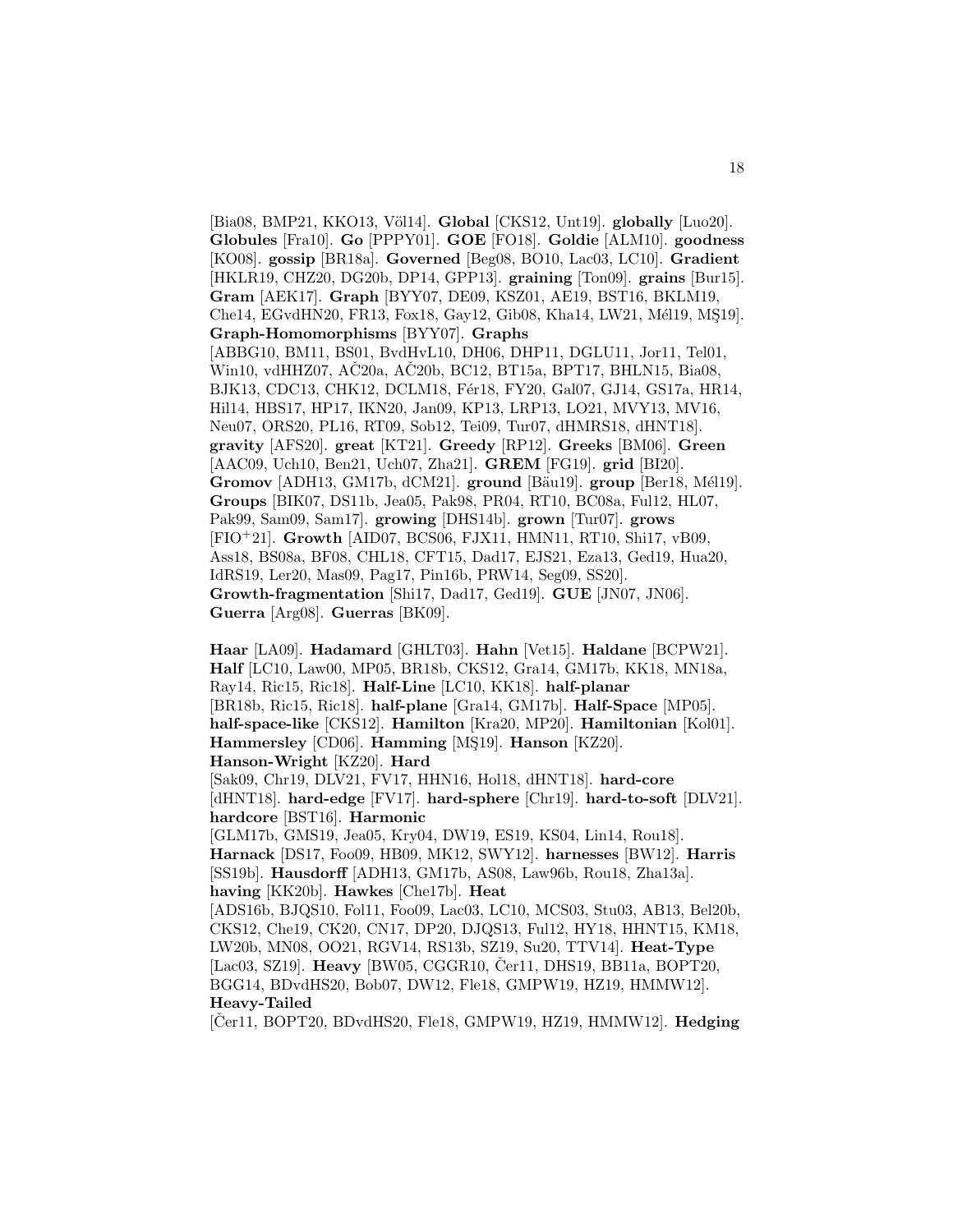[BT05, CB09]. **Height** [BdT14, SS18a, SS19b]. **heights** [Haa17, Uch20]. **Hermite** [CD12a]. **Hermitian** [CHNR18, Jal21, LO21, Nem17, OS11]. **heterogeneities** [For19]. **Heyde** [BM19b]. **hidden** [DMR09b, HMP12]. **Hierarchical** [BGT11, DGW04, KMT12]. **Hierarchically** [DG99]. **hierarchies** [For20]. **High** [Cip13, CD08b, DS06, DGLU11, DR15b, HLP10, LC10, Pan05, AT16, BL12b, BC17, CE13, SS19a, SSS13, Völ14]. **High-Dimensional** [DGLU11, DR15b, SS19a]. **High-Order** [LC10]. **Higher** [ACR21, Beg08, BO10, FV11, GSS19, Lac03, Uch10, vdHS10, BHdS<sup>+</sup>19, JLS13, Lin20, Pha15]. **Higher-Order** [Beg08, BO10, Lac03]. **Higher-Point** [vdHS10]. **highly** [BEGG14]. **Hilbert** [BC20, Dal18, Ose11]. **Hilbert-Space-Valued** [Ose11]. **Hilbert-Valued** [BC20]. **Hill** [Cha11]. **Hilliard** [BSW10]. **hiring** [Jan19]. **Hirsch** [Hu00]. **Historical** [EP98, Jac10, Kli14, MT12b]. **hit** [LM19a]. **hitchhiking** [HP08]. **Hitting** [JJK<sup>+</sup>17, JK15, Lac07, MT02b, SY05, Uch11, DP20, ERY14, FMNS15, KKPW14, Kwa12, Muc21, Oli12]. **Hölder** [CHZ20, HKY14, HHNT15, HNX19, MP05]. **Hölderian** [BFG99, Zem08]. **Homeomorphism** [Zha11]. **Homogeneous** [Dal99, FS01, FG03, SV05, BQSS19, BLM15, GMW19, Gia08, HMMW12, dBD09]. **Homogenisation** [Per20b]. **Homogenization** [BEP09, CN00, Lej02, LS11a, Rho10, Fag08, GM17a, LNO15]. **Homomorphisms** [BYY07]. **horizon** [Gap06]. **horizontal** [BP14a]. **Hörmander** [Hab19]. **Hörmander's** [GH19]. **Horn** [DeB08]. **Hot** [Ata01]. **hull** [Eld14, MW18]. **Hurst** [DS07a, NRS10]. **hybrid** [EFP17]. **Hydrodynamic** [BGRS10, Fag10, FMW06, KOS21, Ler20, SS18b, Fag08, FSX20]. **hydrodynamics** [ORS20, RSS20]. **Hyperbolic** [LRMT11, LW01b, MW10, Xu20, BT15b, CFG17, CM17, DSB19, FY20, FvdHMS21, HMMN15, Tyk07]. **Hypercontractivity** [BWY15, HKL<sup>+</sup>98]. **hypercube** [GA08, Pin13]. **hypergeometric** [OS20]. **hypergraphs** [CP19]. **Hyperplanes** [AC07]. **hypersphere** [KT21]. **hyperviscous** [Fer16]. **Hypoelliptic** [HS17b, CCDO21, Hab19]. **Hypoellipticity** [HM11, Mic17]. **i.i.d** [Jos09, KS19]. **I.I.D.** [Shk09]. **identical** [BCP18, Fit98, LZ10]. **identically** [IPR09, SR13, Zem08]. **Identities** [Arg08, Doh99, Chh15]. **IDLA** [She10]. **II** [SS19b,  $A\check{C}20b$ , DF20, GS17b, HM15b, IT00, Sch17b]. **iid** [Jon01]. **immigration** [BD14b, FH13]. **implies** [HLP16]. **importance** [BHLN15]. **impossible** [GM08]. **Improved** [Doh99, FH19]. **impulsive** [BMZ08]. **incipient** [Ric18]. **Including** [IT00]. **Inclusion** [Doh99, BDG17, GRV13]. **Incomplete** [KW00, LQ11]. **increasing** [AM08, CR09, DH21, Sep96, Tra15]. **Increments**

[BV04, CH05, Shk09, BOGP12, BOHP19, GMPW19, HMMW12, MR12, SX19]. **Independence** [DP05, Tar15]. **Independent** [HKL<sup>+</sup>98, HRW07, KPV04, OS11, AB16a, Dol16, FG20, HJ07, HJ09, Jal21,

Nem17, Pin18, Pit99, PS18b, Zem08]. **Index**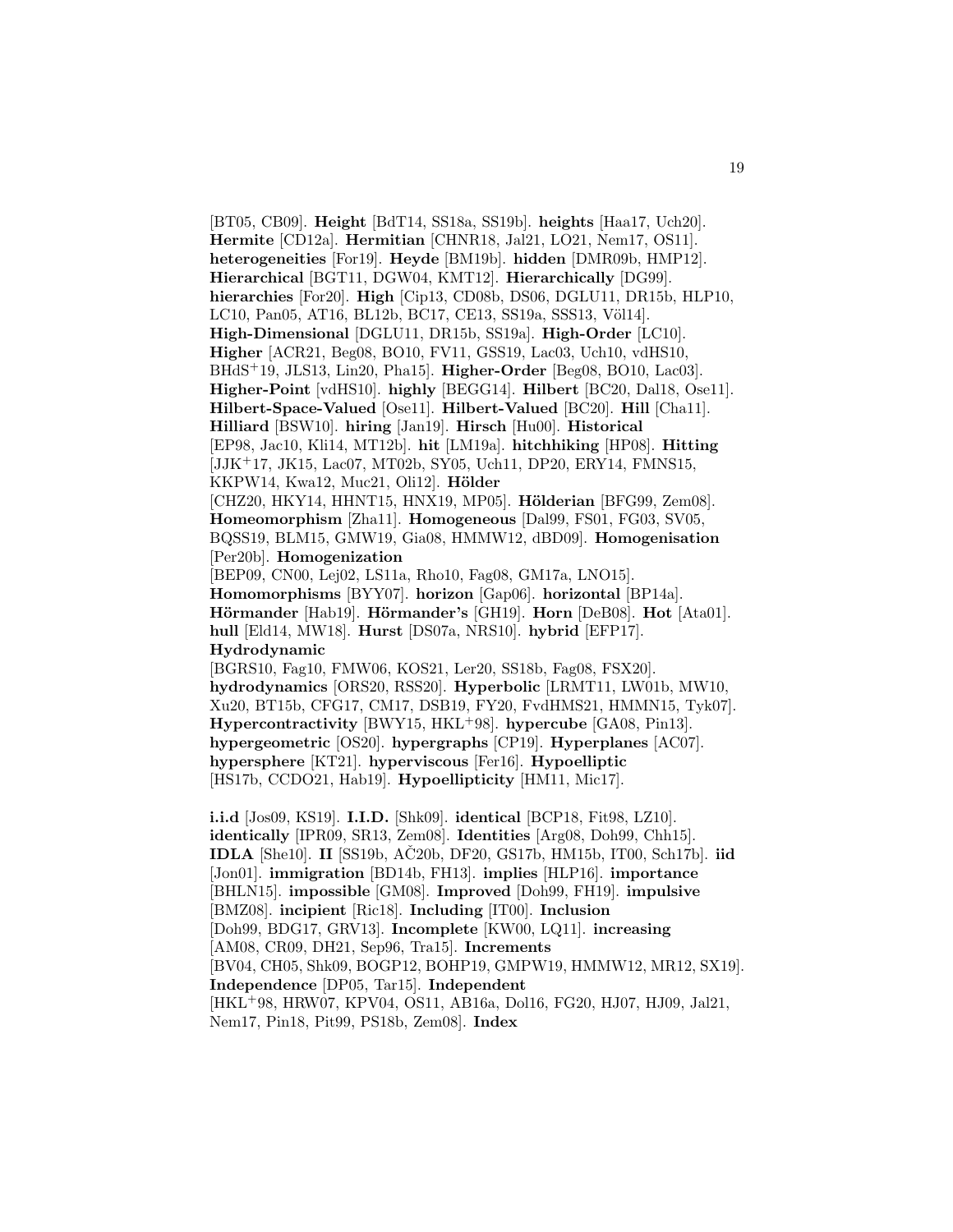[DS07a, HM04, Mun11, BJQS15]. **Indexed** [Arc99, Ven19]. **Indices** [GS07]. **Induced** [Bou11, AS18, AKM12, HM15a, HM15b]. **induction** [CGR20]. **inelastic** [BLM15]. **Inequalities** [CGGR10, Doh99, Eis13, KMP06, NV09, Ose11, AS19, ACdCdH19, BP16, BBGT20, BRW20, BT20, BE21, BN14, BCG20, BP14b, Del09, DS17, FGL15, FF13, FPT19, Foo09, Fra09, GSS21, GM14a, Goz12, JG13, KZ20, Kur07, Liu20, MK12, MW19, Osę13, Pau15, RC09, Rie17, Sam17, SY19, SZ19, SWY12, SHW20, Tan19, Var19, Wan20, Web21, Win15]. **Inequality** [DP05, De 01, Maj07, Ada08, DZ15, HB09, Liu20, MR13, Pau14, Riv21, Völ14]. **inert** [Whi07]. **infected** [SS14]. **Infection** [HJJ19, KPV04]. **Infinite** [Arc20, BLM15, CC11, CB08, DEF<sup>+</sup>02, DH15, FM03, MB14, SSG11, XZ10b, vdHHZ07, AD14b, BCC19, BG09, BvdHK15, BP12, BB15, BR18b, BLV19, Bor14, BC17, BFMM13, CS15, Cou18, CK08, DW16b, Fag08, GJ14, Gan13, Ger20, Gib08, GGR19, GLT21, GM17b, HJ07, HJ09, Has14, LB18, Law20, Lin14, Max06, MN14, Neu07, Ric18, RTW12, RM09, ST17a, Uch20, VY16]. **infinite-dimensional** [BCC19, BP12, RTW12]. **Infinitely** [ALM10, ST06, WY10, BOPP21, BP14a, BO13, DGP19, DEM13, Eis19]. **Infinity** [Lim10, Sav08, Die16, Fou19]. **Influence** [Leg21]. **Information** [BJKM10, LM08, LV11, CCC15, FLM20, Web21]. **Inhomogeneous** [ADS16a, BvdHvL10, BGT09, CCDO21, CT20, EJS21, EM12, FZ12, Pet20, SCZ09]. ´ **inhomogeneously** [RW18]. **Initial** [LS11a, BGT09, BD12, CG20, DMR09b]. **Innovations** [HL08]. **Inputs** [BHS09]. **Insensitivity** [Tan06]. **Insertion** [HS13, Lev17]. **Insertions** [Sub13]. **insider** [CX13]. **instantaneous** [BA12]. **integer** [FS17]. **Integers** [HJ11, HJ13, KZ08, KZ14, RS09]. **Integrability** [BO11, Hob15, Tou09]. **integrable** [HMMW12]. **Integral** [Dal99, LS99, LG14, PT07, SY05, Bav19, Kal21, NRS10, WYZ20]. **integral-differential** [WYZ20]. **Integrals** [Cho05, FZ07, Fd06, GN03, Lej02, BK18, CD12a, Dav98, GT07, NY19, Pic06]. **integrated** [GLT21, TT20]. **Integration** [FKHL19, BKN19, BOGP12, CT15, DMN13, GIP16, VY16]. **Integro** [MP05, Zha13b]. **Integro-Differential** [MP05, Zha13b]. **Interacting** [BFN11, BR11, BDD09, BGdH11, CP16, DG96, DKM01, FG96, GLW05, Hut12, ORS20, Vil11, BBM20, BT19, BDFR15a, BF17, Che17b, DP13a, DG99, DMP05, EHMT17, ELL21, FTZ20, Gup12, KL21, Mül17, Orr20, SS18b, SS15]. **Interaction** [DG09, Eng10, Die20, DLR20]. **Interactions** [XZ10b, AM19, EZ16, Jan16, Mül17, SP19]. **interchange** [BKLM19, MŞ19]. **Interface** [MT97, Pos05, Val10, CP09]. **Interfaces** [BMSV06, Mal15a, Val07]. **Interior** [Kry04]. **Interlacement** [Tei09, ČP12]. **interlacements** [LS14, RS13a, Szn09]. **interlacing** [Kua14, War07]. **Intermediate** [BGdH11, CN17, Nic21, BDI20, FSV14, Lac12]. **Intermittence** [FK09]. **Intermittency** [GdHM07, GdHM09, GLT21, HHNT15]. **intermittent** [CJK12]. **Internal** [HS12, JLS13, Mun11, CP12]. **Interpolation** [AC07, Zer11, Hil14]. **interpretation** [HS14]. **Intersected** [AS08]. **intersecting** [NR17].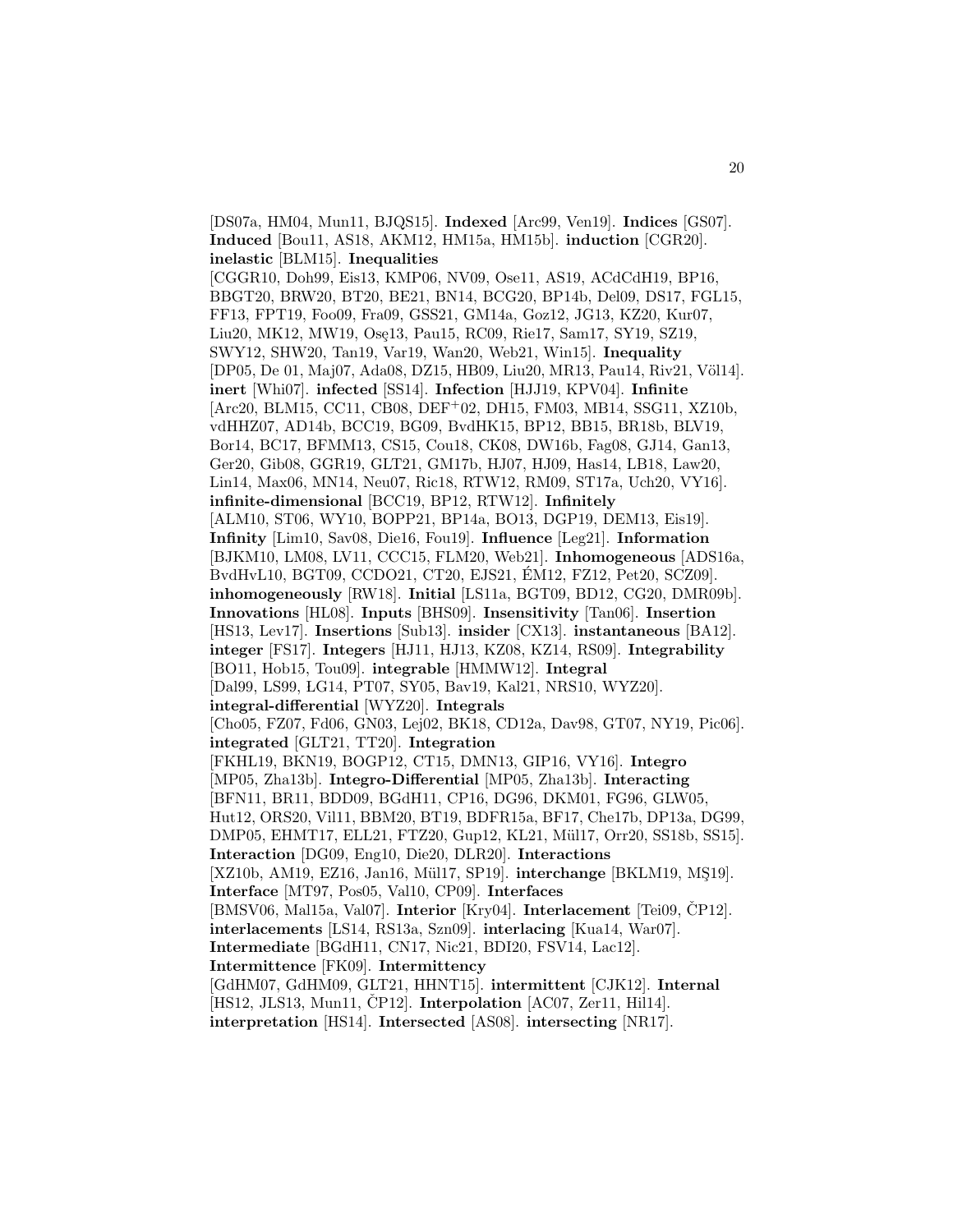**Intersection** [BR05, Law00, PSSS17, AB16a, BCR06, BJK13, Lau12, MS99]. **Intersections** [Ros97, GW09, Shi12]. **intertwining** [War07]. **interval** [BA12, DWW19, FPRW20]. **Intervals** [Bas06, Jun15]. **Intricacies** [BJN13]. **Intrinsic** [Dar01, Gol18a, vR04]. **Invariance**

[BR05, GMW19, Bis19, CC13, DDM12, GB14, HS17a, Rou15]. **Invariant** [Ata01, BS17, FGS16, FTT14, Led04, Led05, MWZZ02, OWW14, Rou18, Ald14, AG13, BM20, CR14, FG20, GPP13, HS17b, Kam18, Lam18, dT21]. **Invasion** [MPR19]. **Inverse** [MNV11, SV09]. **Inversions** [Tra15]. **Inverting** [LST19]. **Inviscid** [Bak16, BM09a]. **involutions** [Ber18, RZ14]. **iPod** [Lan15]. **Irregular** [Beg05, BMBP18, CL14, DG20a, Zha13b]. **ISE** [Del03]. **Ising**

[AKPS19, AC96, BdT14, CDCH16, CDC13, FM17, HL12, Spi20, War10, dT21]. **Island** [Hut09]. **islands** [CJK12]. **Isolated**

[ABPR11, Pen09, FY20, HMMN15]. **isolation** [For19]. **isomorphism** [FR14]. **isoperimetric** [GMPT17]. **Isoperimetry**

[BCR07, CGGR10, Bob07, Gol18a]. **isoradial** [DCLM18]. **Isotropic** [AEK<sup>+</sup>14, CL98, vB09, Feh17]. **Itô** [AF03, Bel20b, FZ07, Fd01, NZ14, TV03]. **Iterated** [AW09, Arc97, HKL<sup>+</sup>98, KP04, LR11, Ros97, AL09, BCR06, GW09, Nan06, NP08]. **iterative** [DGV17]. **IV** [BR11].

**Jacobi** [Kra20, MP20]. **Jagers** [SS18a, SS19b]. **joining** [Ham19]. **Joint** [BBGH12, LC10, Lam01, QZJ14, Orr20]. **Jong** [DP17]. **juggling** [ABCN15]. **Jump** [AB02, DB12, Ger20, KW11, PM08, BCC19, BM06, Col09, CZ21, DH19, FTT14, Fou08, KS20, LSF20]. **Jump-Diffusion** [AB02]. **Jump-diffusions** [PM08, BCC19, FTT14, LSF20]. **jump-like** [KS20]. **jumping** [Fou08]. **Jumps**

[Ber97, Bor11, HO03, LMM04, Mat11, Mie01, ADMU20, BA12, DQS16, GP12, JK15, KTPZ15, Kwa19, PPS18, PKTZ15, Zha13b].

**K-sat** [Pan14]. **Kac** [AD20, BP13a, CE13, COPV05, IT00, PO09, Son06]. **Kac-like** [BP13a]. **Kalman** [DKT18]. **Karlin** [Ass18]. **Kasteleyn** [GS17b]. **Kawasaki** [CCR05, dHNT12]. **Keller** [BF17]. **Kernel** [ERSY10, AD14c, ADS16b, CKS12, DE06, Foo09, Ful12, HHN16, Ina16, RGV14, Unt19]. **Kernels** [FG03, Fol11, BE21, KM18]. **Kesten** [BDP15, MR13]. **kick** [Bak16]. **Killed** [BG11, Uch10, BLR21, FKHL19, Kwa12, Muc21]. **killing** [LZ15]. **Kinds** [SW11]. **Kinetic** [ABT15, LS11a, BP13a, BKM21, FFPV17, Per20b]. **kinetic-type** [BKM21]. **Kingman** [FRLS20, JK11, LT15c]. **Kirkpatrick** [Che13b, Pan05]. **Knock** [FW08]. **Kolmogorov** [BDFR15b, KP04]. **Korteweg** [dBD09]. **KPZ** [CG20, Ler20, MB14, PR19, SS15]. **Kraichnan** [HK20]. **Kramers** [BG13b, BDW17]. **Krylov** [MR01, Zha19].

**labels** [AS18]. **Ladder** [Sel06, Uch20]. **ladlag** [CB09]. **Laguerre** [AT09, JV11, SW14]. **Lambda** [GY07, BEK21, CDE18, CP20, EVY20]. **Lambda-Coalescents** [GY07]. **Lambda-Fleming-Viot** [BEK21, EVY20].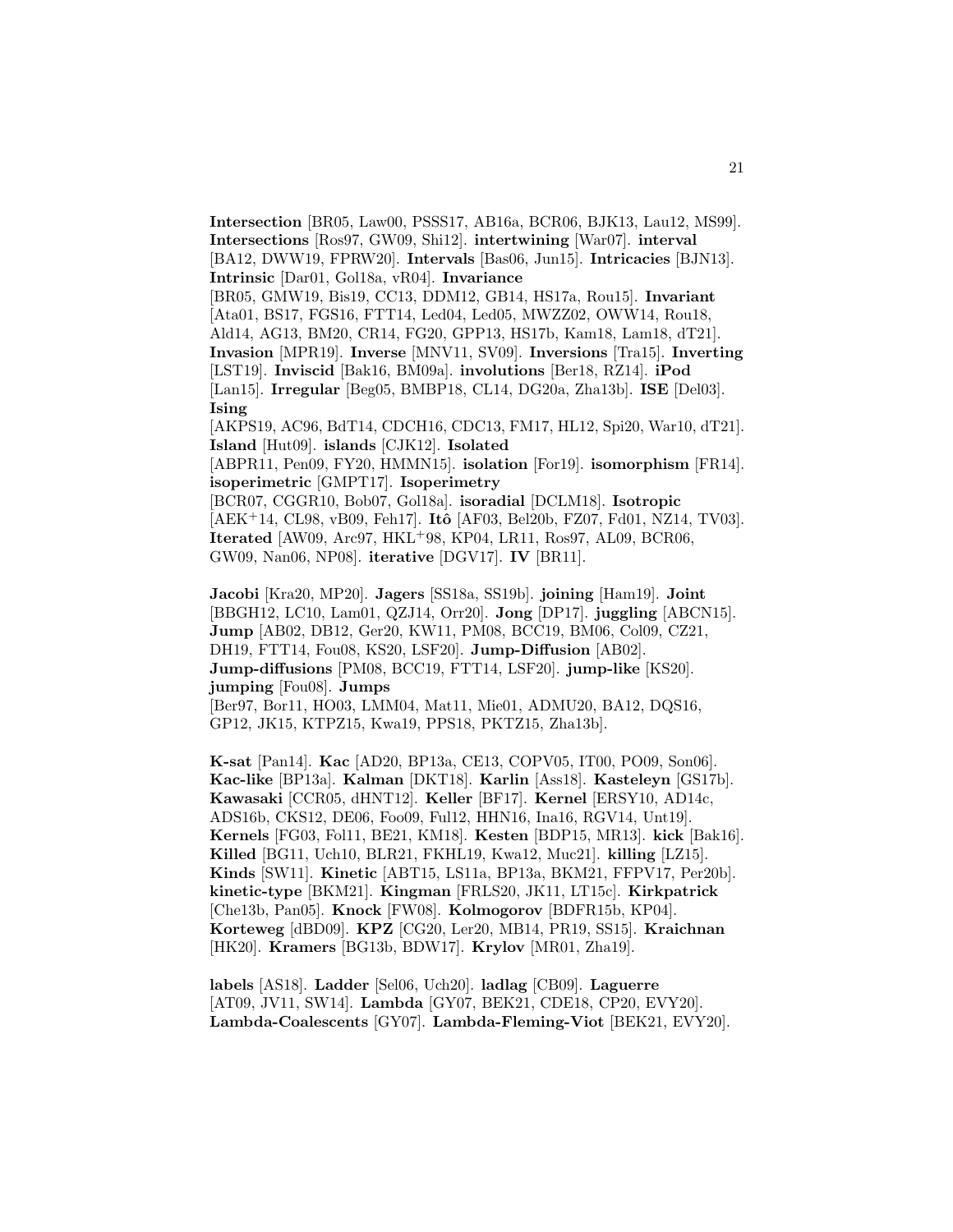**laminations** [KM16]. **Lamplighter** [PR04, DKN18]. **Landau** [BBP20, DMN15, HIN17]. **landscapes** [Tug12]. **Langevin** [EG15, HS17b]. **languages** [Gil16]. **Laplace** [Dav98, GHLT03, Maf20, PRR20]. **Laplacian** [dT21]. **Large** [ABK06, APW20, Aug16, AdHR11, BR20, BM09a, Bob07, BF08, BG03, BC08b, BD03, BDG18, But16, CLR05, CS98, DLR20, Fau02, FF15, Fen07, FS20a, GPP13, GMT05, Gau07, GM20, HHN16, HM01, HX08, Jac10, KM05, Lau12, LP15, LC05, Mai07, MCS03, Mat11, McK21, Orr20, Ort12, Pet12, Puh04, SCZ13, Seg09, Tan06, Ver19, Vos08, Wan05, Zha20, BBP20, BB11a, BEGG14, Bav19, Ber19, BS08b, BD18, CD19, CR14, CGPV13, DDS18, Feh17, FH19, GLM17b, Gro17, HS17b, Kif17, Kra20, MW05, Mül17, OR14, OT19, OWW14, PO09, QZJ14, RASY17, Sob12, Spi15, SZ15b, Su20, SP19, Tar15, Thé20]. Large-<sup>[BC08b]</sup>. large-dimensional [QZJ14]. **Large-range** [Seg09]. **largest** [Aug16, GM20, Mai07]. **last** [HS20]. **Late** [DPR03]. **Lattice** [Hol08, KSZ98, CMT15, CMSS16, CN18, CR14, CHT19, EL14, EL16, KMT12, SS19a]. **Lattices** [IMP07, MW10, BFMM13, Din12, HS12]. **Law** [AW09, Arc97, AdHR11, BHPZ11, BU11, BHM13, Cho05, HY10, Jac10, Lam01, AEK17, BPZ12, BCZ18, BP12, BLR21, BG13b, BDW17, CES21, DH21, EKYY13, Fer16, Fou08, Hei13, Kif17, MVY13, Nem17, PY99, QW18, XYY17]. **Laws** [Ada11, BG04, DM11, Hu00, Nan06, Ros97, AEK<sup>+</sup>14, AH19b, AH19a, BBG19, BCR06, DS07b, EM12, Feh17, GW09, HJ15a, KP16, Mal15b, Sim14]. ´ **layer** [CN17, LW20b, Nic21]. **layered** [DF20]. **Learning** [BRS10]. **Least** [Gro11, CL19, CL21a, Gro13, Ngu12]. **Leaves** [Pen20]. **Lebesgue** [FZ07]. **left** [NV13, Pin16a]. **left-tail** [Pin16a]. **lemma** [BL19, Lê20]. **lemmas** [BCP20]. **Length** [Del03, JK11, Mun11, CS20, CGL08, CJK12, DH21, ZZ13]. **Lengths** [BU11, LZ10, Ton07]. **lent** [BD13]. **letters** [DS12a]. **Level**  $[AC20a, AC20b, NM04, AL20, CMT15, DR15b, DLV21, LG14, Nit18, Szn16].$ **Level-set** [AČ20a, AČ20b, Szn16]. **levels** [BDI20]. **Lévy** [CD08a, ADV10, AH18, AF20, Bal14, BB11b, BP20, BOHP19, BK08, Ber97, BI20, BHM13, CD05b, CM20, CLT21, DH19, Dav08, Don04, DWW19, EI16, EG15, FL18, FZ10, FPRW20, GS16, GM11, JK15, Kho96, KK11, Küh20, KS17b, KR20, KPS12, Kwa12, Kwa19, KR08, LMCV12, LR11, Mal15b, MM18, MM20, MR12, MT02a, Mie01, MVJ14, PS12, PS18a, Pet08, PT18, SV09, Sav08, SS00, SZ15a, SBB<sup>+</sup>21, TT20, WY10]. **Lévy-derived** [EI16]. Lévy-type [Küh20]. Lie [BC08a, Chh15, Ful12, Mél19]. Lie-theoretic [Chh15]. **Lieb** [Men14b]. **Lifetimes** [Lam01, BG13b]. **like** [Ale11, BP13a, BF08, CKS12, KS20, SCZ13, SY17, Son06]. **Limit** [Ale11, AH18, BGRS10, BHLT01, BJ09, BB11b, BDD09, BPR12, BBL11, BC08b, CP99, CR08, Col09, CCFR09, DW10, Dol16, EL09, Fag10, Far11, FMW06, FY20, GK06, HJ15a, HJ11, JV11, Kar15, Lev13, NY09, Pan05, PP11, RTW12, Ste99, SBB<sup>+</sup>21, TT20, Vil11, Wan05, AHS20, AB16b, BL12a, BR18a, BLO13, BDF18, BOHP19, Bav19, BGG14, BDD14, BS20c, BJM14, BT19, BPW18, Che13b, CD15, CT20, DMR09a, DLR19, DS12b, EVW20, Fag08, Gup12, GM17b, HB09, Hay21, HT10a, Her20, Hor20, HMMN15, HJ13,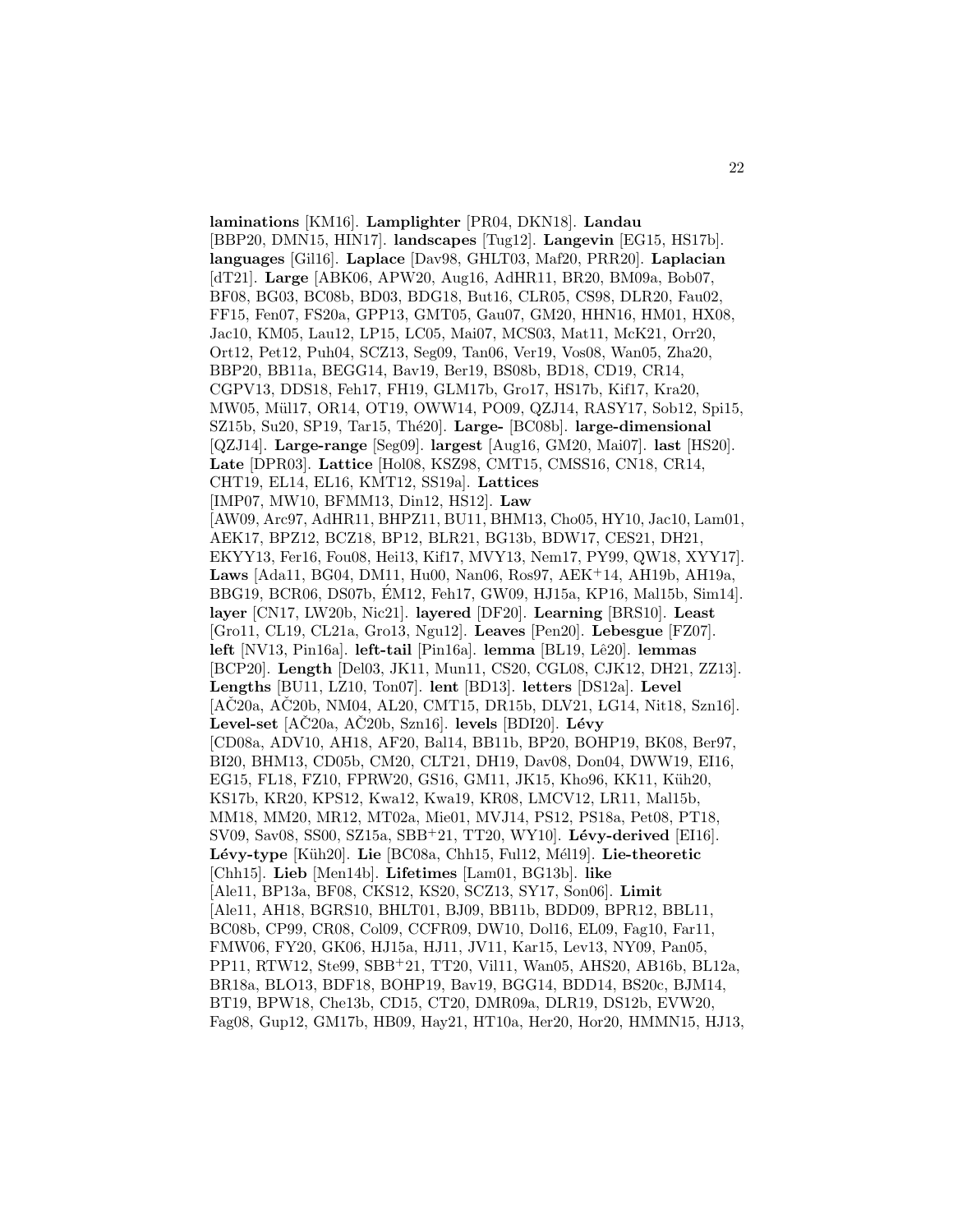IKN20, JSS17, JR14, KOS21, KP16, KT17, Lam21, Ler20, Lin20, LG14, MSS20, MR12, MS99, Mou12, Orr20, Owa17, PST17, RSSZ19, SS13, SND14, VFV15, Vet15, Xu20]. **limited** [ACSS16]. **Limiting** [ABBG10, BD08, BHS09, Mou01, Red17, BM14, CHNR18, DH21, FH19, FL13]. **Limits** [BS01, Bet10, BvdHvL10, BDFR15a, Luc11, Tow15, Wei07, AD14b, AD14a, ACdCdH19, BS15, BCM19, Bus16, CP16, DMP05, EVY20, FSX20, Gei00, GS17b, LT15c, LW21, Nic21, ORS20, Pag17, RW18, SS18a, SS18b]. **Limsup** [KPX00, Zha13a]. **Limts** [Pen07]. **Line** [AS08, LC10, Uch10, WY10, AY15, GH15, Goz12, Ken20, KK18, Pen20, PR19]. **line-breaking** [GH15]. **Linear** [AF03, BWZ09, BG11, CD08b, DM03, Lot01, MP05, NY09, NY10, Ond10, RA08, Web16, AW14, Bal14, BFGM19, BL19, CB09, DH19, DS04, DMS09, ET14, EG15, FIP15, IdRS19, JS18, Kar15, KS17b, LMCV12, MR17a, Mer08, Nil20, dS14]. **Linearities** [BM09b]. **linearization** [AL17b]. **Liouville** [AFS20, CFG17, DKRV17, DFS21, PL16, RGV14]. **Lipschitz** [Bas96, CKLL13, DSWB15, JG13, LR11]. **Lipschitzian** [SWY12]. **Local** [AD14b, AD14a, Ale11, AB16a, AB16b, AEK17, AH05, BM11, BR05, Ber97, BGdH11, BDFR15b, CD19, CCC15, CLR05, CD15, CH05, DVW14, EP98, EL07b, FZ10, GH09, Hu00, IKM16, JSS17, Kur08, MP07, MW20a, MX07, Nem17, Ond10, Pag17, PP11, PP15, Tel01, TV03, XYY17, XKW06, Abe18,  $AEK+14, AS18, BX19, BCR06, Ber19, BCD16, Che13b, DFPSL19, EKYY13,$ Fan19, Foo09, For19, GS17b, HB09, Hon18, Hon20, Hug19, Lau12, LG14, MR12, MT12a, MS99, Mül17, OW20, ORS20, SV09, SP19, Tsi06, Tur15, vSW18, Dol16, EGvdHN20]. **localisation** [FM14]. **Localization** [AD15, BS20a, BR12a, Bat18, COPV05, Fle18, LV11, NY10, Ame21, CZ21, OR17]. **localized** [Bel20a]. **locally** [ADH13, BDG08, Roe08, Sam17]. **Location** [Dar01, SS12]. **loci** [FJS15]. **Loewner** [Wer12]. **Log** [AI09, Aco14, Str19, Unt19]. **log-concave** [Str19]. **log-correlated** [Aco14]. **log-gas** [Unt19]. **Log-Type** [AI09]. **Logarithm** [AW09, Arc97, Ros97, BCR06, GW09, Nan06]. **Logarithmic** [BP16, BN11, BYY07, DP05, Win08, CGL18]. **Logconcave** [HLY14]. **lognormal** [BDD14]. **Long** [CCR05, CFG09, CCDO21, CM17, EGvdHN20, FK02, Gao17, IT99, KMT12, MY03, AKMV20, DW18b, Hul15, Kul08, MSC15, SS18b, SP14]. **Long-Memory** [MY03]. **Long-Range** [CFG09, FK02, IT99, KMT12, DW18b, Hul15, Kul08, SS18b, SP14]. **Long-time** [CCR05, CCDO21]. **longest** [DH21, Sep96, Tra15]. **Longtime** [DG03, GKW99]. **look** [BS08b]. **lookdown** [Lab14]. **Looking** [HY10]. **Loop** [Cha15, KL05, AS19, BLV19, CW21, FR14, Law20, LS19, LST19, Mas09, vdBCL18]. **Loop-Erased** [KL05, BLV19, CW21, Law20, LS19, Mas09]. **loop-soup** [LST19]. **loops** [BdT14]. **looptrees** [Arc20, CK14]. **Lotka** [AM19, CMP10]. Low [AC96, OR14, BT17, FG19, RS19, Völ14, dHNT12]. **Lower** [Bou10, CM06, Nag12, Sam09, Vih11, DP20, LS14, Sub13]. **Lushnikov** [Jac10]. **Lyapunov** [AKM12, Dre08, MM15].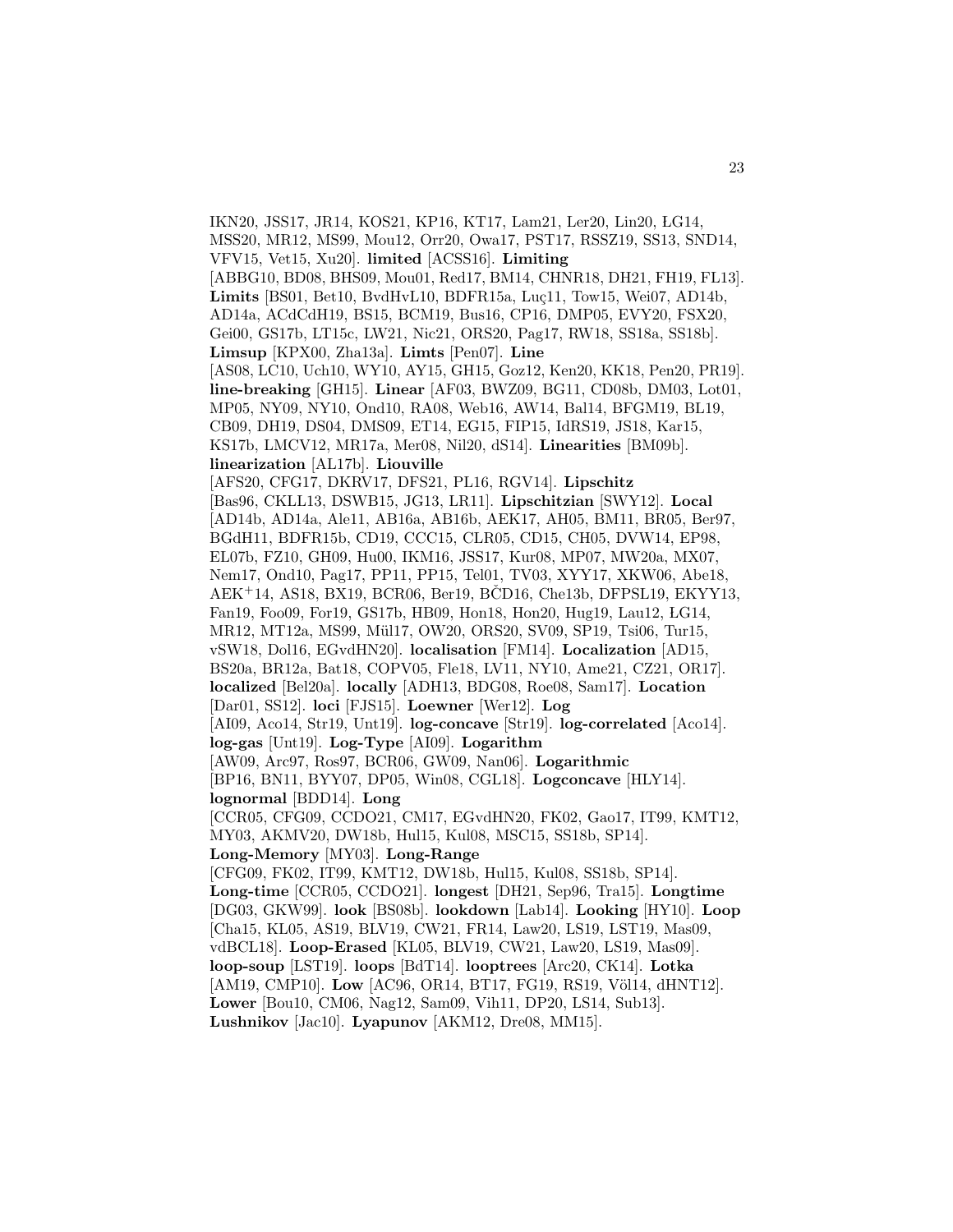**Made** [War02]. **Majorant** [Gro11, Gro13]. **majority** [AB20]. **Malliavin** [SSS13, BM06, DP14, ET15, GS16, NV09, Pet08]. **Manageable** [Arc99]. **Mandelbrot** [BC08b]. **Manhattan** [CHT19]. **Manifolds** [DPR03, vR04, ABT15, CT18, FTT14]. **many** [BL12a, BP14a, BO13, DGP19, Kha14]. **many-to-one** [Kha14]. **Map** [Ram06, GS17b]. **Mappings** [AMP04, ALM10, EL07a, LR11]. **Maps** [Wei07, AM08, BJM14, BS14, BC17, Bud19, Car20, GMS19, MN14, MW08, Ric15]. **Marchenko** [Ada11]. **Marcus** [Jac10]. **marginals** [AJKH15, BY09]. **mark** [KL15]. **Marked** [Far11, FPT19, FPRW20, KL15]. **Market** [KW00, LQ11, BM06]. **markets** [AW09]. **Markov** [Ada08, BR16, BL12a, BP04, BE21, BKO16, BS20b, BDD09, BJN13, BO13, BC18, BDFR15b, CR09, CDM12, CM06, CGR06, CSC08, CFW09, CK19, CL13, Dav10, DDT14, DPU15, DR14, DS07b, DMR09b, DM16, EM19, Eis05, EHMT17, FR18, Fau02, FS01, Fit98, FG03, Fuk99, Gao17, GMPW19, Ger20, HMP12, HM01, JW01, JN10, KM05, Kra20, Kur98, LLM18, LP13, MR15, MVJ14, Oli12, Pag17, Pau15, PR11, RC09, RTW12, RR96, SCZ09, SV05, Shk13, SW11, Sza10, Tow15, Uch07, Web21, Wor99, Zer18]. **Markovian** [APS21, BBG19, BDG18, CO18, FR14, Jea05, Küh20, Kuw09, Nut12, RM13, Tra18, Tur15]. **Martingale** [BN14, BdSGP09, Dal99, HM01, Kur98, KS01, SV05, Sha99, XZ10a, BY09, CK15, CK19, Fuk99, JM20, KK20a, K¨uh18, K¨uh20, Kun13]. **Martingales** [AI09, CKMR05, EL07b, HY10, Jui18, MS98, Ose11, Sha99, AS13, CL05, FGL15, JM15, Kar20, Osę13, OZ21, Pin06, Son12, VY16]. Marton [Pau15]. **Maruyama** [DG20a]. **Mass** [Eng10, FGS16, For20, Gib08, HS17b, TV09]. **mass-structure** [For20]. **massive** [CW21, dT21]. **master** [DLR19]. **Matchings** [DH02, HL12, Kha14]. **mated** [GMS19]. **mated-CRT** [GMS19]. **mathematical** [LT15a]. **Mating** [EL11]. **Matrices** [Ada11, BGGM11, BHS09, CDMFF11, DM11, Dav10, DE09, ERSY10, GK00, HX08, OS11, Su06, TV11, Zei10, AEK<sup>+</sup>14, AEK17, Au18, Aug16, BWZ09, BPZ12, BCZ18, BBGH12, BGG14, BS08b, BHY17, BM19a, BP09, Che17a, CL19, CL21a, CES21, CHNR18, DPWZ14, EY12, EKYY13, FTZ20, FL13, Gro17, GM20, HHN16, Jal21, Kar15, LSW12, LO21, McK21, Nem17, Ngu12, OR14, SR13, Str19, TC14, Yan19, You13]. **Matrix** [BG03, CD05a, Lar15, MM18, AG13, BD19, DP14, FW17, Hol18, HT21, JPP19, MW19, TC14, Web15, XYY17]. **Matrix-valued** [Lar15, BD19, JPP19, MW19]. **max** [DEM13, EI16, Mer08]. **max-infinitely** [DEM13]. **max-plus** [Mer08]. **max-stable** [EI16]. **Maxima** [BHLT01, BHT03, HKL<sup>+</sup>98, Gap06]. **Maximal** [Mal15a, BDvdHS20, Kuw09, OZ21, Rob15, Stu20, ZZ13]. **Maximality** [Jon01]. **Maximization** [LQ11]. **maximizing** [PR12]. **Maximum** [BM05, DMS09, DMZ14, DZ15, Gro10, HSW09, JLML10, Lac03, Aco14, PY99]. **Maxwellian** [DMN15]. **McGregor** [Ass18]. **McKean** [BK08, HW21, LS21, Tug12]. **Mean** [vdHHZ07, BCD20, BMBP18, CS15, Che17b, CD12b, DLR19, DG15, EG18, ELL21, EFP17, Hul15, JK14, Jos09,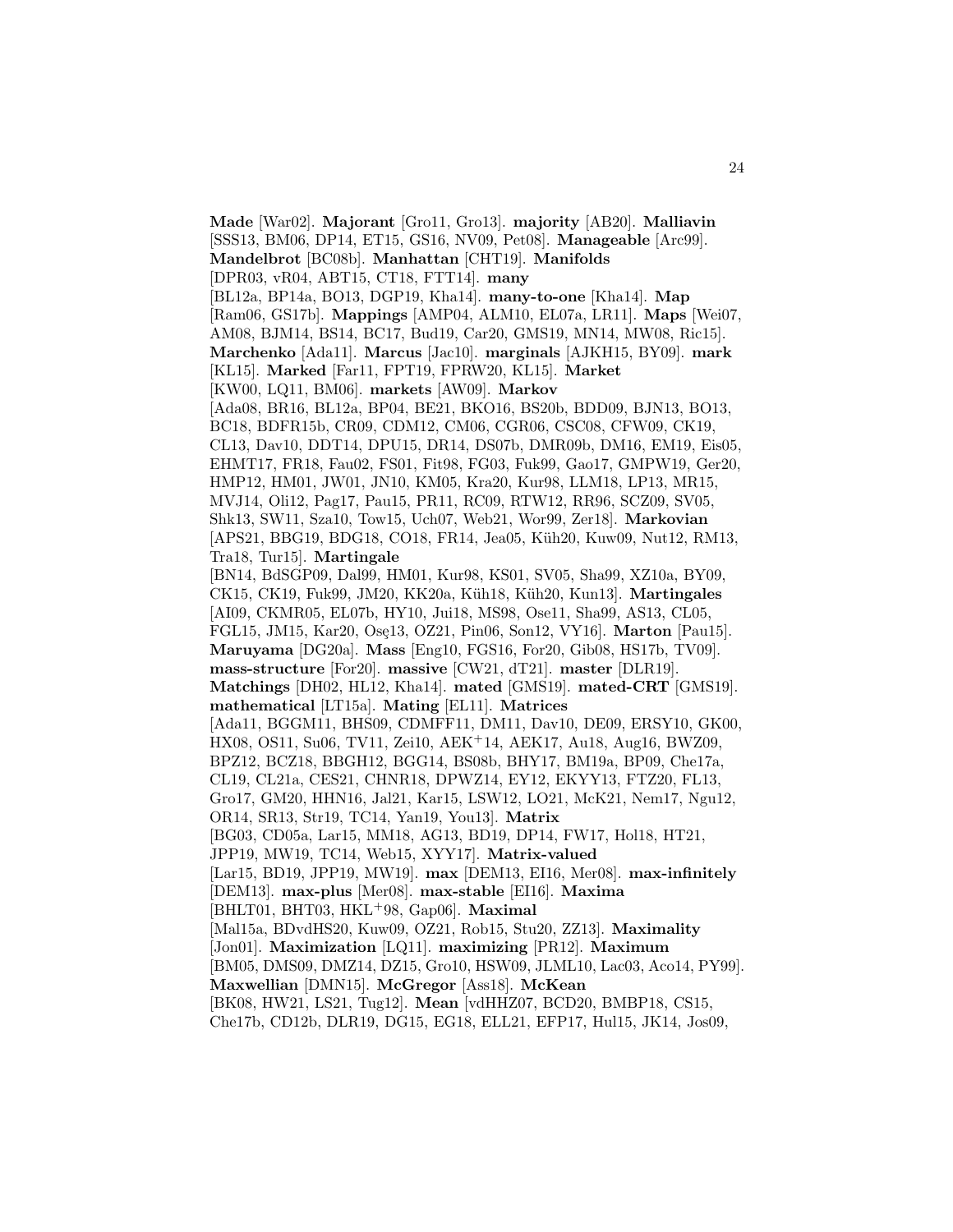MSS20, MV20, M¨ul17, Orr20, Pin09, RM09, SP19]. **mean-field** [BMBP18, Che17b, EG18, Hul15, JK14, MSS20, Mül17, Orr20, SP19]. **meander** [Pit99]. **meanders** [LM07a]. **means** [BLO13]. **measurable** [BR12b, NN13]. **Measure** [CC98, Dal99, DEF<sup>+</sup>02, Hau05, HX08, Jea05, JG13, Luç11, MM17, Sha11, WY10, ADH13, AL20, BC18, But16, CLSF19, Hon20, KL15, LSF20, Lin14, Mic20, OWW14, RS12a, SV09, SY17, Suz19]. **Measure-Valued** [Sha11, MM17, CLSF19, Mic20]. **measured** [LB18]. **Measures** [Ber04, BB09, Boi11, BD03, CDK06, Dav08, DG09, FM04, FG03, MT02a, MWZZ02, Pen07, RV10, AGL<sup>+</sup>12, AN14, AD20, Bob07, BS17, CT18, CLT21, CO08, DW18b, ET14, EG18, FGS16, FG20, FS20a, Fra09, FLM20, HMK16, HKLR19, HT10a, HL07, Hil14, HS17b, Kra13, KO08, MR13, Rou18, Sch19a, Wan20]. **mechanical** [KOS21]. **Mechanics** [EL10, EJU14]. **Media** [Gra96, Lu¸c11, BR12a, HKN20, KK20b, Zha20]. **Medium** [GKW99, CP09, CD15, DP13b, SBB<sup>+</sup>21]. **meet** [DGP19]. **Mehta** [EY12, TV11]. **membrane** [Cip13, KS20, RTW12]. **Memory** [MY03, CGL08, GPP13]. **mercy** [LS21]. **Merging** [SCZ09]. **Mertens** [BPT16]. **Mesoscopic** [Lam18, Lam21]. **message** [CL21b, LM08]. **Metastability** [AC96, BDG17, BMP21, CS15, Hol06, dHNT12, dHNT18, BBI09, FMNS15]. **Metastable** [BBM10, LLM18, MVY13, BG13b, LT15a]. **Method** [CZ05, DS11b, EL10, Ful05, RNP10, AH19b, AH19a, BMZ13, BRW20, BBM20, BG16, BS08b, BD13, CGR20, Döb15, DK21, ET15, Ful12, Gau14, Ham19, JK19, KZ20, Rom18, Tan13, Web16]. **Methods** [BDD09, TW11, CK15, HT21, Pau15]. **Metric** [BDvdHS20, ADH13, AFS20, HR14, JJK<sup>+</sup>17, Jor13, KL15, KO08, LW21, OC19, Suz19]. **metrics** [AS18, BP13a]. **Metropolis** [Vih11]. **Meyer** [BPT16]. **microscopic** [BGS16, Hor20, Sep96]. **Migration** [Zho03, FGS16]. **Minima** [HKL<sup>+</sup>98, Tsi06]. **Minimal** [Vil15, DMR09a, DM16, HBS17]. **Minimax** [LM15]. **minimization** [CCC15, LM15]. **Minimum** [Lac03, LZ10, Kha14, Tra15]. **minorant** [AKMV20]. **Minors** [JN06, JN07]. **Minus** [Gro10]. **Mirror** [Pas11]. **mixed** [BP14b, Che13a, IT99, LM08]. **mixed-up** [LM08]. **Mixing** [CS20, CP19, FS01, Gan07, GMT06, Hou17, Jon11, KP13, MR17b, Oli12, PR04, Sch19b, WSH09, XZ10b, BV16, Bia08, Car20, CHK12, DDT14, DPP15, GL18, GM14a, GR17, Hei13, HP18, PSSS17, Sub13]. **mixture** [Ger20]. **Mode** [SS18a, SS19b]. **Model** [AMP02, AC96, BCS06, BRS10, BEV10, BMSV06, BT10, Bou10, COPV05, CMP10, DH06, EL11, FG05, GS11, Hut09, Lan15, LV11, MT04, Pan05, Pen09, Zho03, AKPS19, AE19, AG13, BBP20, BvdHK15, BG13a, BDF18, BP14a, BDD<sup>+</sup>18, BST16, BD14b, BBI09, BDT19, BO13, BK09, BMP21, CS15, CN19, CE13, CDCH16, CFW09, Che13b, CHNT17, CHSS18, CS20, Chr19, CDC13, Cip13, CK18a, CD14, DH15, DvdHvLS17, DMS17, DG15, DMR16a, DG18, Dre08, DCLM18, EJS21, Eza13, FF14, FF15, FM14, Fle18, For19, FvdHMS21, FJ20, FM17, GGY18, Gay12, GT17, Gra14, GS17b, Hab19, HH14, HK18,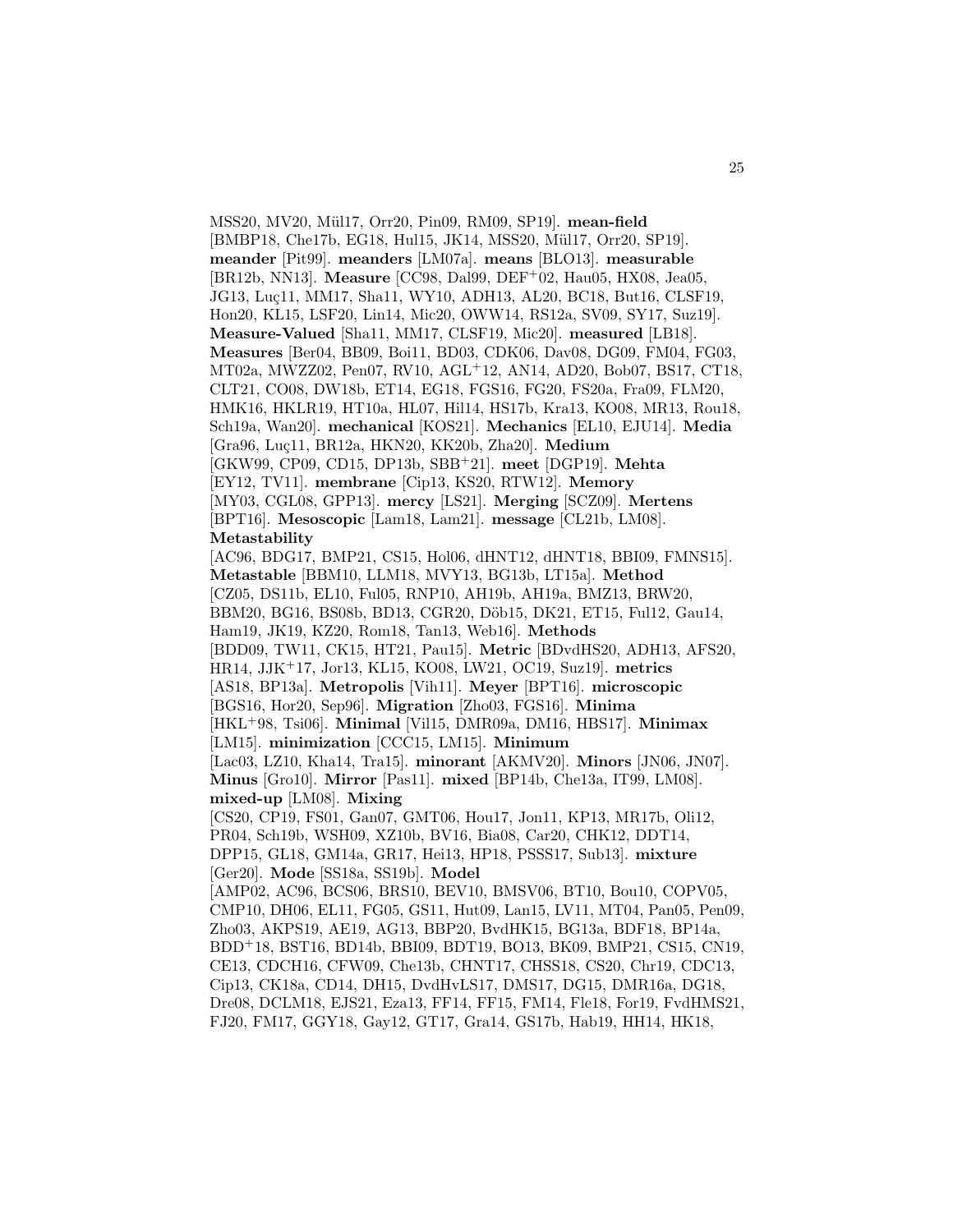HKLR19, HJJ19, HL12, KL21, LNO15, Leg21, Ler20, Li14, Lin20, LM19b, LM07b, MdBL09, MR20, MNS16, NRS17, OO15, Pan14, PO09, Sch17a]. **model** [Sch17b, Seg09, Sep96, SS20, Spi20, Tyk07, Val07, Wag06, Wie15, dCM21, dT21]. **Models**

[BL05, BM09a, BC10, DM11, DG96, Gra96, GLW05, KW00, LV11, Ton07, War10, Ban18, BM06, BP15, BDvdHS20, BLS18, BCPW21, BF08, CGZ06, CX13, CN18, Che13a, CD12b, Fag12, FR18, Gap06, GL18, Gia08, Han14, HS12, Kli14, LP19a, LO20, Max06, MT12b, QZJ14, RTW12, RR13, SP19, Wor99]. **Moderate**

[BCR06, DE09, GW09, HSW09, LS99, Par20, Per21, Wor99, CK18a, Die20]. **moderately** [BCPW21, BDI<sup>+</sup>19]. **Modified** [Hol06, Kon17]. **Modular** [Bav19]. **moduli** [Bav19]. **Modulus** [HS20]. **molecules** [DMN15]. **Moment** [AGL<sup>+</sup>12, AI09, Bry96, CS17, CF11, DTV18, GM14a, JP18, KN07, KGS13, LNO15, LC05, MW19, AH19b, AL20, BRW20, BS08b, DvdHvLS17, DVZ18]. **Moment-Transfer** [CF11]. **Moments**

[ALM21, BvdHvL10, CB16, CCO20, Del03, HKL<sup>+</sup>98, Lii11, Zei10, AB16b, CE13, CZ21, DP13c, GLM17b, LT15b, SS19a, Ton09]. **Monetary** [CDK06]. **Monoids** [Jea05]. **Monopoles** [Lac07]. **monotone** [JK15, Kli12, Kwa19]. **Monotonic** [FJX11, PZ20]. **Monotonicity**

[For16, Pha15, BMM20, HJ19, MX08]. **Monotonous** [Kam18]. **Monte** [BDD09, BJJK21, DR14, JK19]. **Moran** [GLW05]. **most** [HS15a]. **Motion** [ABPR11, Ata01, BD03, DS07a, DLW01, DeB08, DeB09, DPR03, DS06, FMW06, GN03, GK07, Gro10, Gro11, Haj11, Hol08, Igl05, JLML10, KW11, Law00, Pas11, ST06, vdHS10, AW97, AW14, ABT15, ABK13, AL17b, AFP15, BY09, Bal14, BB96, BC08a, BW21, BM21, BA12, BD13, BH14, CDE18, Chh15, CP20, DMN15, Eld14, EFP17, EM12, FV17, GR14, Gro13, GB14, ´ HH06, HK18, Hon18, Hon20, Hug19, Ina16, KK12, LZ15, Law96b, Lin13, LZ12, LPT15, MS99, Nan06, Nil20, NP08, NRS10, NZ14, Pai16, Pit99, PT15, PT18, RGV14, Rob15, TOR15, Web16, vSW18]. **Motions** [Bur09, LR11, NM04, ABK06, BR20, BZ12, BGK<sup>+</sup>20, BO09, DFPSL19, DS17, DM14, DMP05, FSW15, HJ07, HJ09, KM18, MK12, Per20b, PT07, SS15, Suz19, War07]. **Moving** [Bas08, BOHP19, BOPT20, KS20, Kul08]. **Multi** [BK01, CMT15, GZ10, Bal14, BS09, CP09, CN17, DS12b, LW20b, Mar20, Max06, Nic21]. **Multi-Dimensional** [GZ10, Max06]. **multi-excited** [BS09]. **Multi-Fractal** [BK01]. **multi-interface** [CP09]. **multi-layer** [CN17, LW20b, Nic21]. **Multi-level** [CMT15]. **multi-type** [DS12b, Mar20]. **Multicolor** [LMM04]. **Multidimensional** [DG14, GK07, RV10, Sza10, AJKH15, BP14b, BK09, Cri21, HR19, M¨ul08, Tre16]. **Multifractal** [BV04, RV10, SY17]. **multilevel** [JK19]. **Multilocus** [EL11]. **multinomial** [BG13a]. **Multiparameter** [BOGP12, NM04, Zem08]. **Multiple** [Bor11, DLMX21, DG96, Sch00, Win02, DG99, DDT14, DM13, GK14, Kar20, Ko20]. **multiplication** [CR14]. **multiplication-invariant** [CR14]. **Multiplicative** [AL98, MR10, BJQS15, HHNT15, KL21, KL12, LPSŽ15, MR17a, Naj20, Web15, dBD09]. **Multiplicatively** [KM05]. **Multipoles** [Lac07]. **multiscale**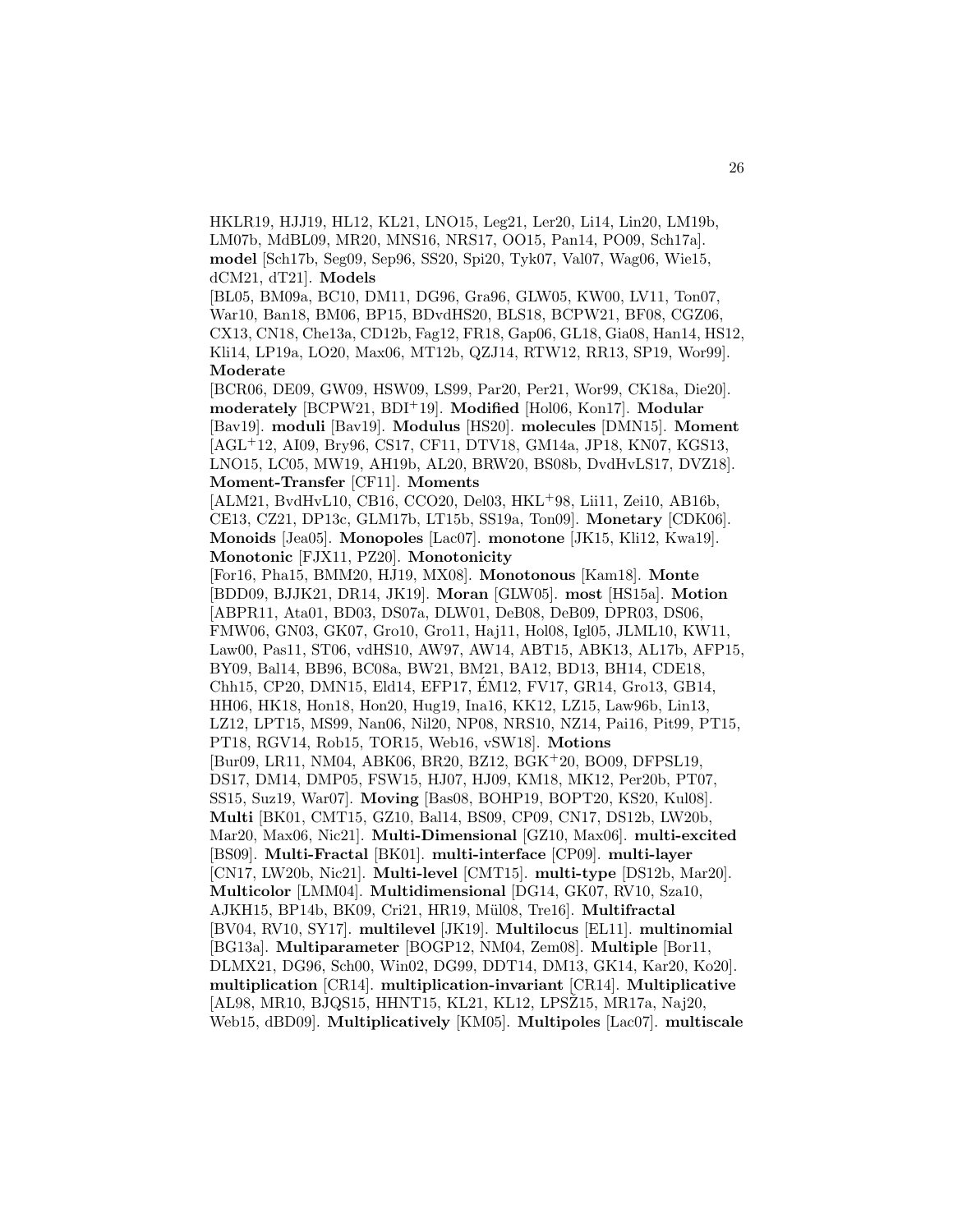[HK12, HS17b, Spi15]. **Multitype** [DG03, KM11, Val10, BM21, CR08]. **Multivariate** [ABCN15, BX19, DS11b, HT10b, KT17, Maj07, SY19, AH19b, AH19a, Ber19, BJN13, DK21, KM15]. **M¨untz** [AW14]. **Mutant** [AMP10]. **mutation** [Ber15, DG99, HP08]. **mutations** [BD14b, CB16, Sch08]. **Muttalib** [FW17]. **Mutually** [DEF<sup>+</sup>02].

**Nagumo** [BK19, BK16, BMZ08]. **naming** [Fox18]. **Narrow** [Spi09]. **Natural** [Ben18]. **Navier** [CC98, FR01, Oda06]. **Near** [DMR16b, Lii11, Nol08, AO13, DG15, RZ14]. **Near-critical** [Nol08, AO13]. **Near-extreme** [DMR16b]. **near-involutions** [RZ14]. **near-supercritical** [DG15]. **Nearest** [MW05, Fag12, FR13]. **nearest-neighbor** [Fag12]. **Nearly** [PR11]. **Necessary** [AL20, FR18]. **need** [PR12]. **Negative** [Ber97, HM04, Tan06, BK08, DVW14, KR08, Lin16]. **negatively** [KZ08]. **Neighbor** [Lii11, Fag12]. **neighbour** [FR13]. **Neighbours** [BRS10]. **neither** [HLP16]. **nested** [BDLSJ18, BDI20]. **net** [SSS09]. **network** [BDvdHS20, Bor08]. **Networks** [AL07, AL19, Ald14, AGH12, ARS08, BR06, BP08, BMZ08, CHL18, CEHRB18, DM09, DMM17, DHS19, EM14, FvdHMS21, GK14, HC20, AL17a]. **Neumann** [BMZ13]. **neurons** [ELL21]. **Neutral** [LM96, BD14b, CDM12, CB16, DPP15]. **Never** [Lam07]. **Newtonian** [KST02]. **nilpotent** [BT15a, IKN20]. **nine** [PPS18]. **No** [BT17, Mie01, AB16b, Ber97, Shi12]. **nodes** [HJ15b]. **Noise** [AB18a, BJQS10, GMT05, Gau07, HM15a, HM15b, LV11, MR10, MCS03, MN18a, RV07, Stu03, War02, AM04, AKM12, AF20, BJQS15, BQSS19, BMZ08, BHM13, BDG18, CHNT17, CKX09, DG20b, DG20a, DW18a, EG15, ES19, GV20, HH06, Hei14, HT10a, HIN17, JR14, KL12, LS21, LPSŽ15, MST19, Orr20, OWW14, RS13a, RS13b, Var19, dBD09]. **Noise-induced** [HM15a, HM15b, AKM12]. **noises** [DH19, HHNT15, SZ15a]. **Non** [BV04, BM09b, BFG99, CD08b, CHNR18, CEHRB18, DM03, DFPSL19, DS04, DS11c, FV12, Gol18b, HMMW12, JW01, JK19, Kim06, Kol01, KST02, KOR01, LZ10, Ond10, SV05, Spi09, Tan19, XKW06, dS14, APS21, BCP18, Ban18, BC04, Bäu19, Ber14, BD14b, BL19, CS17, ET14, EG15, Foo09, Fou08, FIP15, GMW19, GM14b, HS17a, IPR09, IKN20, Jak97, Jal21, Jor13, JG13, KM17, LR18, LO21, ML10, MR20, Muc21, Nem17, NR17, Nut12, OS11, Ort12, RM09, SR13, SWY12, Xu20, Zem08]. **non-amenable** [MR20]. **Non-asymptotic** [Gol18b, JK19]. **non-backtracking** [LR18]. **Non-Colliding** [KOR01, FV12, GM14b]. **non-constant** [Fou08]. **Non-convergence** [JW01]. **non-crossing** [Ort12]. **Non-Determinism** [XKW06]. **non-elliptic** [HS17a]. **Non-equilibrium** [CEHRB18, Xu20]. **Non-explosion** [KST02]. **non-Gaussian** [Ber14, CS17]. **Non-Hamiltonian** [Kol01]. **Non-Hermitian** [CHNR18, Jal21, LO21, Nem17, OS11]. **Non-H¨olderian** [BFG99]. **Non-Homogeneous** [SV05, HMMW12, GMW19]. **Non-identical** [LZ10]. **non-identically** [SR13, Zem08]. **non-integrable** [HMMW12]. **non-intersecting** [NR17].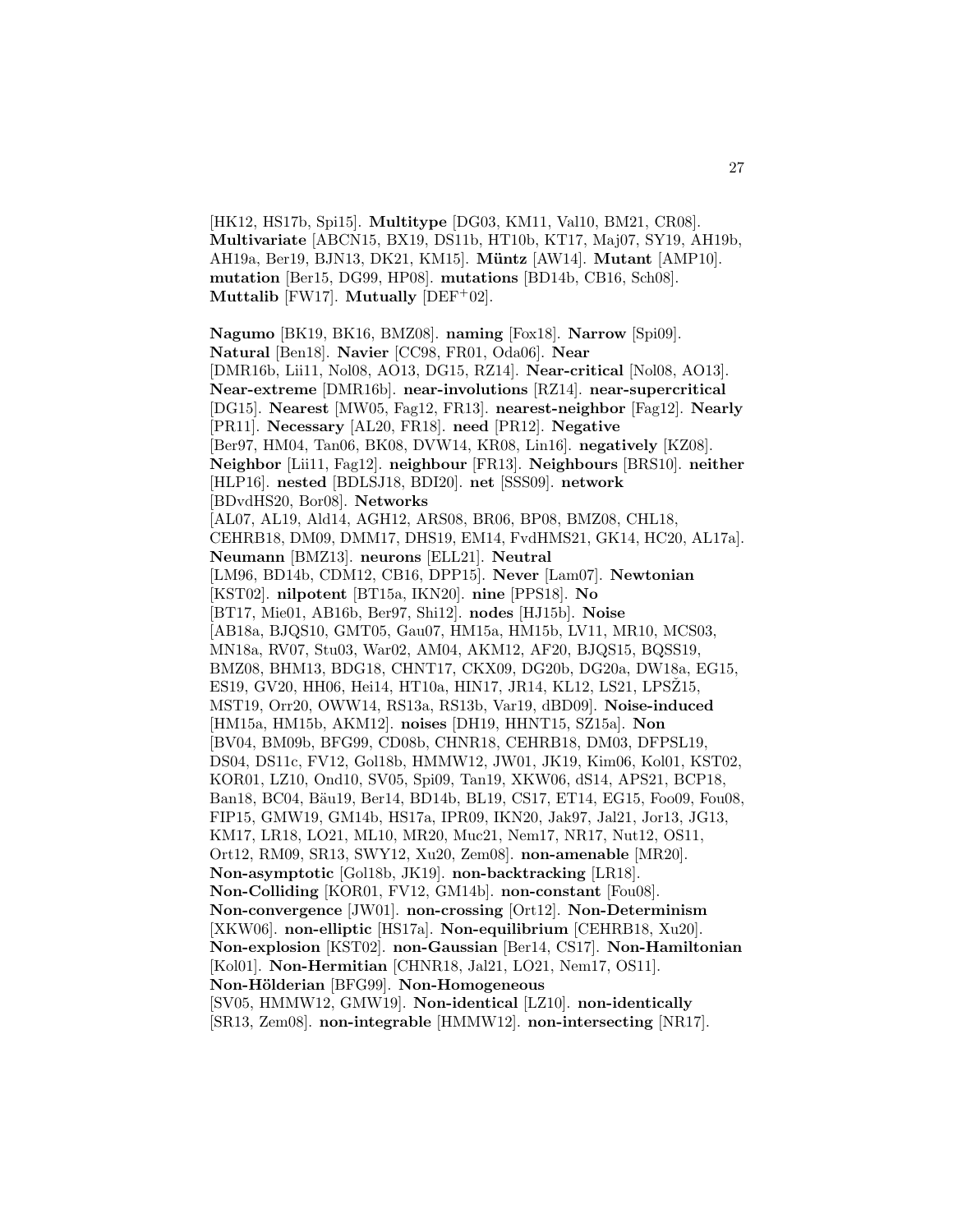**Non-Linear** [CD08b, DM03, Ond10, DS04, BL19, ET14, EG15, FIP15]. **Non-Linearities** [BM09b]. **non-Lipschitz** [JG13]. **non-Lipschitzian** [SWY12]. **non-local** [Foo09]. **non-Markovian** [APS21, Nut12]. **non-neutral** [BD14b]. **non-reconstruction** [Ban18]. **non-Skorohod** [Jak97]. **Non-Smooth** [Kim06, Spi09, KM17]. **Non-Stationary** [BV04]. **non-symmetric** [IKN20, Muc21]. **Non-trivial** [dS14]. **non-uniform** [BC04, Jor13]. **non-uniqueness** [Bäu19]. **nonamenable** [Bia08, Hut20]. **noncompact** [Bak16]. **Nonconservative** [BG04]. **nonconventional** [Kif17]. **Nonexistence** [Ven19]. **nonhomogeneous** [DS07b]. **Nonintersecting** [BD12]. **Nonlinear** [CKX09, DG20b, Gau07, HL08, HT21, KSX17, LP19a, MT12b, BMZ13, BDFR15b, BF17, DMR16a, FK09, KTPZ15, Kli14, LW20a, OO21, RvH15, Tan13, Yoo98]. **nonlinearities** [LPSZ18]. **Nonliner** [KSX04]. **Nonmonotonic** [DH06]. **nonnegative** [DVW14, Eis19, Pin16a]. **Nonparametric** [KSX04, KSX17]. **Nonsimple** [NRS05]. **nonstationary** [KOP13]. **Norm** [BG03, IT00, MR12, PZ13, SR13]. **Normal** [Pen09, Sza10, Bas96, BCG20, DPU15, Fan19, Pin06, Pin16a]. **normalisation** [Pow18]. **normalised** [MM18]. **Normality** [BCMP09, Cha11]. **normalization** [Kho96]. **Normalized** [Wan05, ERY14, Fau02, HSW09, KM12, Per21]. **normalizing** [BDD14]. **norming** [BM19b]. **norms** [BCP18, Str19]. **Note** [BHPZ11, Dev11, FV11, MR01, Mou01, ADH13, AKPS19, CZ21, LT15b, RM13]. **Novel** [Hol12]. **nuclear** [FM20]. **null** [Pro12]. **Number** [BHLT01, BHT03, BGT11, DP05, DGLU11, GY07, HJ07, HJ09, AD15, BAKL19, CHK19, Cou18, FF14, FJ12, LM07a, MS12, Tyk07]. **Numbers** [AdHR11, Jac10, Kif17]. **Numerical** [Dol12, DG18].

**obeying** [AW09]. **observables** [JG13]. **observation** [CKX09]. **observe** [BI20]. **Obstacle** [HO03, DMZ14, MX08, RS12a]. **obstacles** [GPV09]. **occupancy** [BG09, BG13a, BDI20]. **Occupation** [Boi11, BGT09, DS07b, PR11, SY05, BB96, PRR20, SY17]. **occurrence** [DS12a]. **Occurring** [EL10]. **Ocone** [PT13]. **ODEs** [BFGM19]. **off** [BP20, Hou17]. **offspring** [CK08, Lin14, Stu20]. **often** [DGP19]. **Oldest** [DDSJ10]. **Olkin** [HJ19]. **once** [CHK18]. **once-reinforced** [CHK18]. **One** [AMP10, BRS10, BB10, COPV05, CF11, DHP11, Del03, FM04, KS97, KS20, LSW01, LS19, MT12a, Nis01, OW04, OR17, Pet10, PO09, Pos05, TZ11, Vos08, AP16, AKMV20, BO19, Bis19, BDT19, DMR16a, Dre08, Eto06, FSW15, Fou08, HLP16, Hug19, Hul15, JM20, Kha14, KS17a, Kwa12, LZ13, LM19b, Mai07, Mic17, Muc21, NRS17, Pet12, Seg09]. **One-Arm** [LSW01, Hul15]. **one-bit** [BO19]. **one-dimension** [NRS17]. **One-Dimensional** [BB10, Del03, FM04, Nis01, Pet10, Pos05, COPV05, KS20, MT12a, OW04, PO09, AP16, AKMV20, Bis19, Dre08, Eto06, Fou08, Hug19, Kwa12, LZ13, LM19b, Mic17, Muc21, Pet12]. **One-point** [LS19, OR17]. **One-Sided** [CF11, KS97, FSW15]. **ones** [Has14]. **Only** [Zha09]. **Operator** [DLV21, IT00]. **Operators**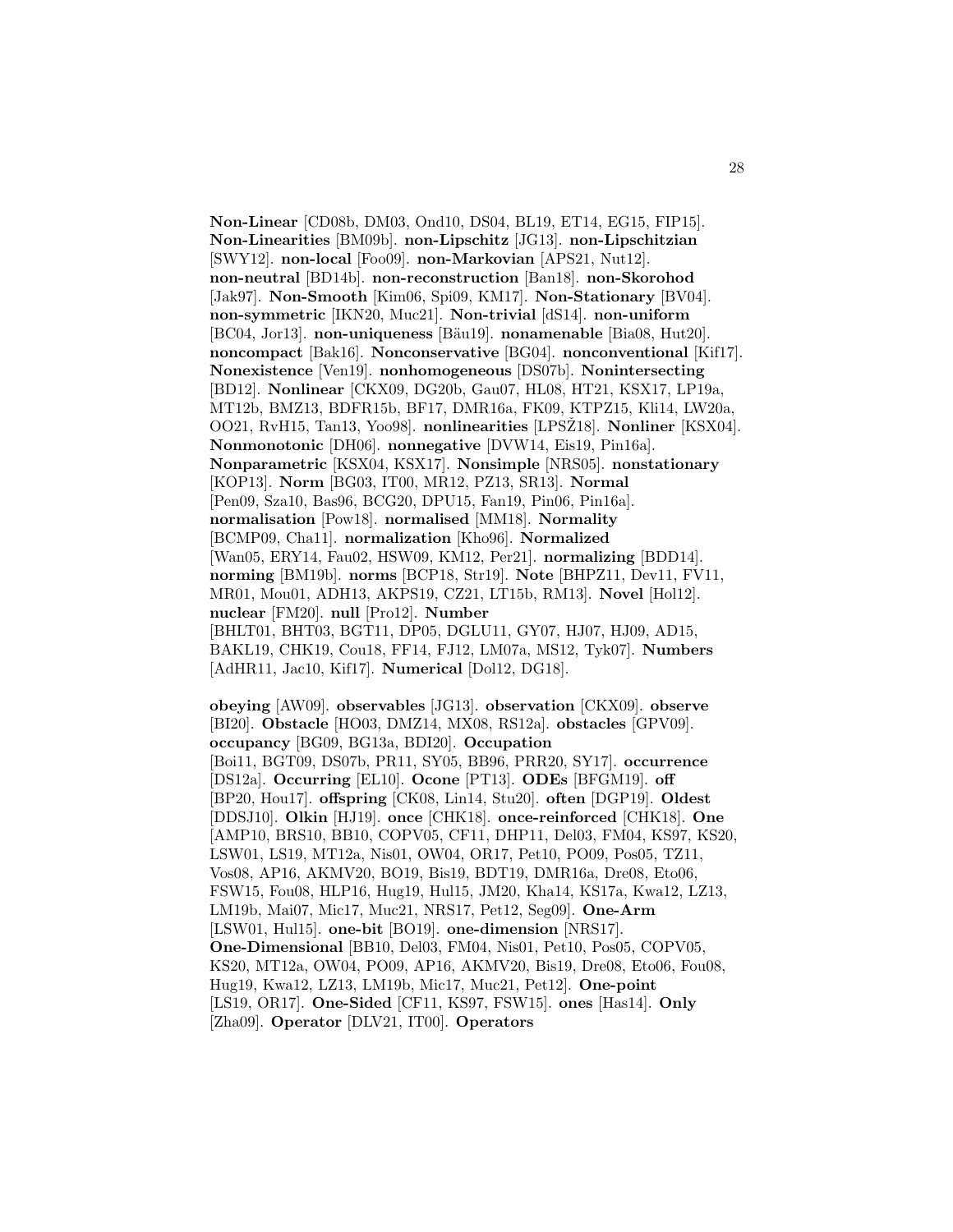[Dal08, Led04, AH21, KN17, K¨uh20, dT21]. **Opinion** [AM19]. **Optimal** [AJKH15, BB10, BKO16, DP20, Igl05, KQ12, KL12, Pin09, Pin16a, BM19b, CT07, DZ15, Gap06, HLY14, LZ13, RS12b, SND14, Tan19]. **Optimality** [BW05]. **Optimisation** [DT20]. **Optimisation-based** [DT20]. **optimization** [DLX20]. **Optimizing** [Pin19, Hei14]. **Options** [BT05]. **oracle** [Win15]. **Order** [Beg08, BO10, Bor11, DM03, GN03, Lac03, LC10, Lyn00, MT02a, TW11, ACR21, DM14, GLM<sup>+</sup>17a, GSS19, JR14, KTPZ15, LRTY20, MW19, SY19, SZ15b]. **order-based** [JR14]. **Ordered** [Bas06, DW10, DW12, EK08, GS07, HJ11, Mie01, HJ13, LB18]. **organized** [Max06, RT09]. **orientations** [AJL14, DP13b]. **oriented** [BCDG13, CHT19, Lac12, SS19a, SS13]. **origin** [Kwa12, Muc21]. **Ornstein** [AM15, BP20, BB15, CKM03, FK02, IT99, MY03, MS09, RSSZ19]. **Orthant** [PM08]. **Orthogonal** [KOR01, Led04, Led05, Ose11, ACR21, CCO20]. **Oscillations** [AP16]. **oscillators** [CEHRB18]. **Other** [Ste99, HLP16, JL07, Pau14, Pro21]. Otto [Men14a]. outdegrees [Thé20]. **Overcoming** [HJvWW20]. **overlap** [Jag16]. **Overlapping** [Jon11, Kar15]. **overlaps** [Ko20]. **overshoots** [MV20]. **own** [FIO<sup>+</sup>21].

**p.c.f** [HY18]. **Packed** [KSZ01]. **Pacman** [Ben21]. **pairing** [OW20]. **pairs** [D¨ob15, DK21]. **pairwise** [HMP12]. **Palm** [Win02, HL07]. **Parabola** [Gro10]. **Parabolic** [Dey11, GS11, Gro11, HB09, Hau05, JLML10, Kim06, LRMT11, Lot01, Mas07, MT04, BP12, BG13b, CHNT17, CHSS18, CHKK19, CKLL13, CJK12, Dre08, FM14, FK09, Gro13, MT12a, Tan13]. **parabolicity** [BV12]. **paradox** [EL09, EL12]. **Parallel** [BW05, WSH09]. **Parameter** [BB10, Dar01, CHK19, DZ21, NRS10]. **Parameter-Dependent** [BB10]. **Parameters** [Fen07, RR13]. **parametrization** [Ben18]. **Pareto** [FN20, OR17]. **Parisi** [Che13a, MP20]. **Parrondo** [EL09, EL12]. **Parseval** [LP09]. **part** [Foo09, IKN20, SCZ09]. **Partial** [KKH11, BWY15, BOPT20, CJK18, FK09, KS20, KL12, WYZ20]. **Partially** [BS02, CP16]. **Particle** [Arg08, BGRS10, Bor11, CJK18, DKM01, GK06, MW05, PPPY01, Shk09, Vil11, AM15, AD20, BDD14, BM14, BBP12, BD13, BDFR15a, BF17, CD06, Che14, DMP05, EZ16, FO18, FTZ20, GS20, GM14b, HNX19, Kra13, Kua14, Orr20, SS18b]. **Particles** [DP05, AS12, BO13, Die20, Sar15, ST17a, Wie15, dHNT12]. **Particular** [Doh99]. **partition** [Ban18]. **Partitions** [Bas06, GS07, Pet11, CL13, EJU14, FPRW20, Hei14, Lab14, Ort12]. **partner** [BDF18]. **parts** [FKHL19]. **Passage** [Zha09, ADS16a, AT16, BT15a, CN19, DHS14a, DW16a, DR15a, EGvdHN20, GM08, GT17, HS20, RP12, RT18]. **passing** [CL21b]. **past** [MT12b]. **pasting** [Wer21]. **Pastur** [Ada11]. **Pata** [CD05a]. **Path** [BDG08, CK18a, DGP13, FZ10, Fd00, GMT05, LMM04, Mül17, Mun11, ABK06, AD20, Bav19, FL18, Kal21, LR18, MR18, Wer12. **path-dependent** [Kal21]. **Path-properties** [DGP13]. **path-repellent** [ABK06]. **Path-space** [CK18a]. **Paths** [Fd06, BKN19, BF08, BD12, CMT15, CO18, CL05, EGvdHN20, NNT08, NR17, PP15, PZ20, RX13, SY14].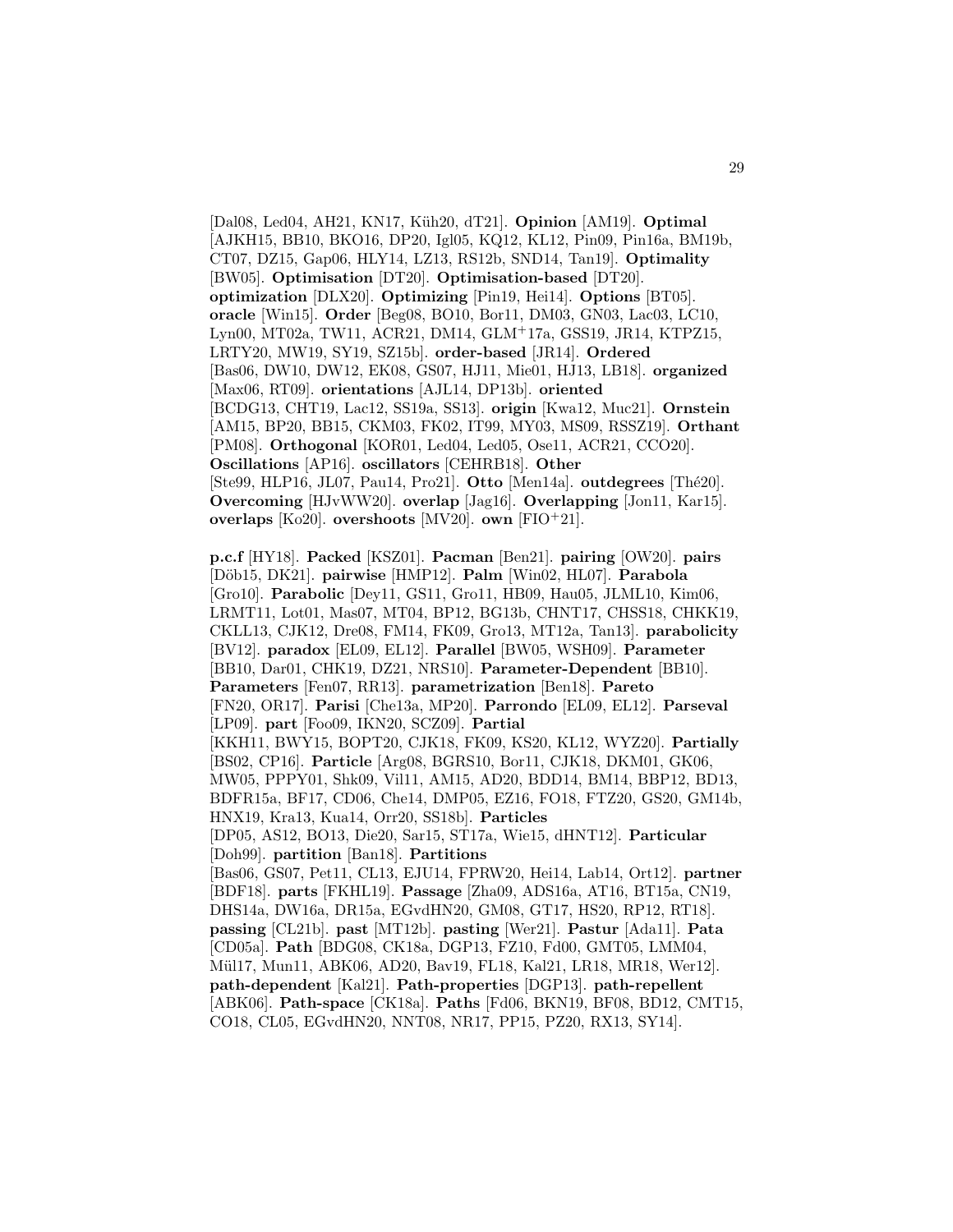**Pathwise** [And11, Guf18a, FMNS15, GIP16, PP15, RS13b]. **Patlak** [BF17]. **pattern** [AGH12, HP08]. **patterned** [BBGH12]. **patterns** [For19, WW09]. **pausing** [Hor20]. **PDE** [BMZ13, DMS09, Lyn00, MX08]. **PDE's** [Nil20, BEP09, BFGM19, CB08, DMZ14, HM11, HK12, Tan13, Yoo98]. **PDMP** [Mon15]. **peacocks** [Jui18]. **peaks** [LM07a, Su20]. **Pearcey** [ACvM11, HHN16]. **Penalization** [BMZ13]. **penalizations** [SV09]. **penalized** [LP08]. **Penalizing** [Pro12]. **Percolation** [AB20, BC08b, BC10, DG13, DG15, Fag10, Gar04, Gra96, GH09, HH05, HBS17, Hol06, Jon01, KSZ98, KSZ01, LSW01, MW10, MN14, She10, Zer11, Zha09,  $A\check{C}20a$ ,  $A\check{C}20b$ ,  $ADS16a$ ,  $AB18a$ ,  $AS19$ ,  $AT16$ ,  $BEGG14$ ,  $BT15a$ ,  $BBAP06$ , BT17, BPT17, Ber14, Ber15, BCDG13, BY13, BGH<sup>+</sup>14, Chr19, CD14, DHS14a, DW16a, DHS17, DSWB15, DR15b, EGvdHN20, GV20, GMPT17, Gol18a, GT17, GS17a, HB09, HMP12, HS20, HM14, Hul15, Hut20, Jan16, Jan09, JW18, KMT12, Lac12, LNO15, LM19b, MPR19, MVX20, Nol08, Ray14, Ric15, Riv21, RT18, SS19a, SS13, SY14, Sob12, Szn16, Tei09, Tur07, Tyk07, Van19, Yao13]. **Perfect** [FH10]. **performance** [LM15]. **perimeter** [MW18]. **Periodic** [Tak97, CDC13, DFS21, HKN20, KP16, PT07]. **permanental** [Eis13, FR14, MR18]. **Permutation** [Zei10, BCZ18]. **Permutations** [BU11, BT19, BBFS20, Fér13, Kam18, Muk16, Per20a, Sam17, SZ15b, Tar15, Tra15]. **Perpetual** [SY05]. **Perpetuities** [AI09, FH10]. **perspective** [HJ07, HJ09, LT15a]. **Perturbation** [ERSY10, MP07, MR13]. **Perturbations** [AF03, LM96, NRS17, CGL08, DSB19, OR14]. **perturbative** [Hei13]. **perturbed** [ES19]. **Pfaffian** [Pet11, TZ11]. **Pfaffians** [FTZ20, MS13]. **Phase** [AMP02, DNPR19, De 01, DMS17, HMN11, MV16, RvH15, FL13, GL18, HK18, Hua20, Lac12, LM15, LO20, MS19, Tag16, Web15, vSW18]. **Phases** [BGdH11, COPV05]. **Phenomena** [LS11b]. **Phenomenon** [CSC08, BP20, MS12]. **phenotypic** [BB18a]. **phi** [TC14]. **phi-entropy** [TC14]. **phylogenetic** [BLO13]. **PIDEs** [KTPZ15]. **Piece** [Kry99]. **Piece-Wise** [Kry99]. **piecewise** [Die20, LP13, RTW12]. **pillowcase** [RZ14]. **Pinning** [AB18b, BT10, BP15, CMT15, DMR16a, Gia08]. **Pitman** [FF14, FF15]. **Place** [DeB08, DeB09, Lac07]. **Planar** [BHLT01, BHT03, BS01, Law00, Wei07, AM08, Ame21, BCR06, BR18b, BO09, BMM20, Ben21, BS14, BC17, Car20, CDCH16, CDC13, GS17b, HM15a, HM15b, HMMN15, HP17, Jos09, Mas09, MW18, MN14, MW08, Ray14, Ric15, Ric18, Riv21, Yao13]. **Planck** [BR12b, Zha13b]. **Plane** [DEF+02, Law00, Luç11, BJM14, CT15, Gra14, GM17b, Maf20, Pen20, PRU20]. **planes** [DSWB15]. **planted** [Ban18, MNS16]. **plaquette** [CS20]. **Plaquettes** [GH10]. **plasticity** [BB18a]. **Player** [FW08]. **Plus** [LV11, Mer08]. **Poincaré** [BCG20, Liu20, SY19]. **Point** [AR06, Ata01, BHM18, BT10, CFG09, CX13, HL07, IMP07, LW01a, SS15, Uch11, vdHS10, Bas14, Ben18, BY13, Die16, DMR16a, FPT19, FKHL19, Gei00, HS13, Jan16, JSS17, LS19, OR17, PKTZ15, QW18, RM09, Sch09, TOR15, ZZ15]. **Point-interacting** [SS15]. **Point-shift** [BHM18]. **Points** [BR07, BK05,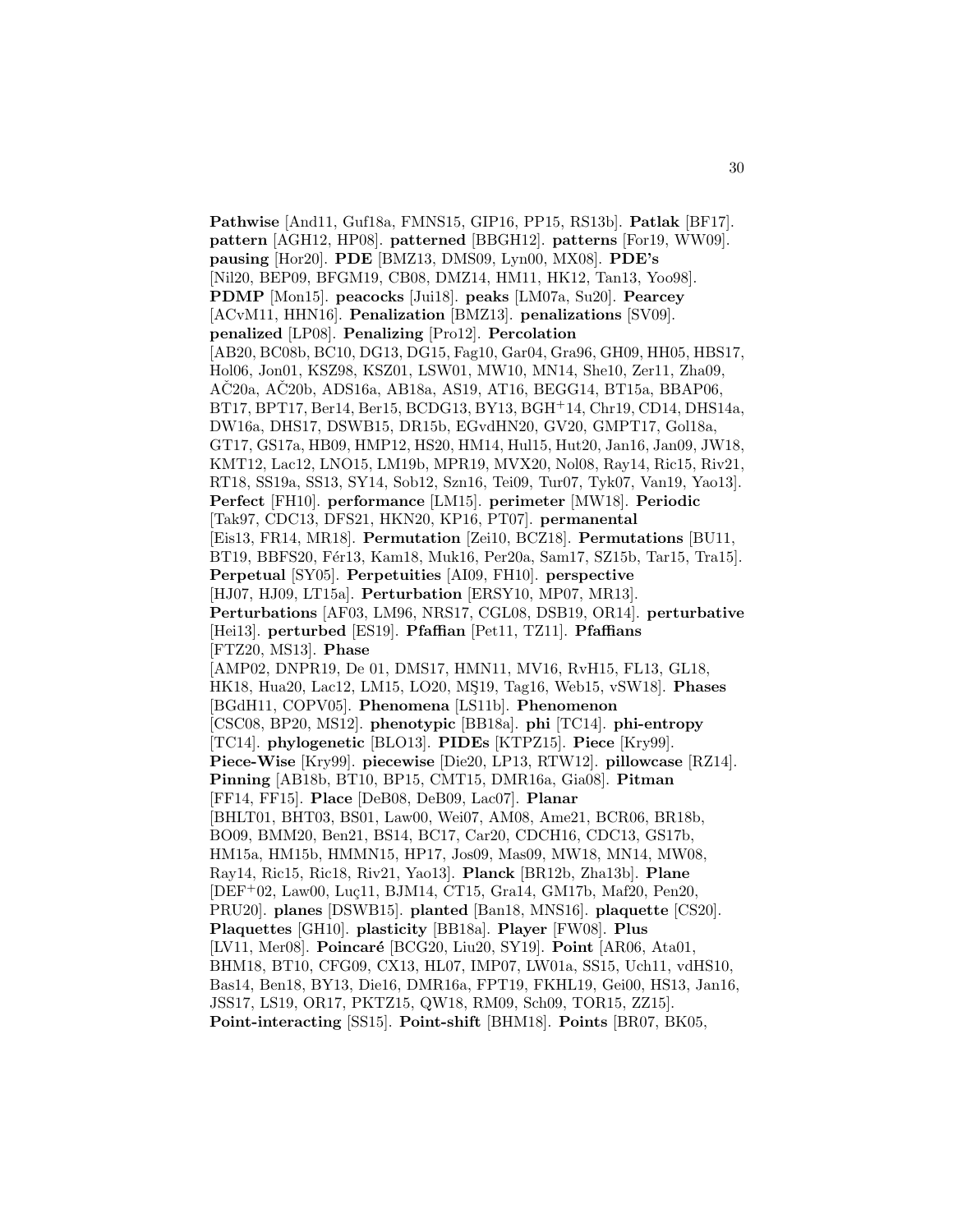CMN97, CMN98, DPRZ99, DPR03, AZ15a, AKTKK19, Cip13, DLMX21, FY20, Jeg20, JK15, KS19, KM15, Law96b, Muk16, OW20, Red17, SSS09]. **pointwise** [MT12a]. **Poisson** [AS02, AM04, AD14c, AZ15b, BP16, BBGT20, BC04, BJKM10, BO09, BO10, BD14a, BU11, BM20, BGT09, BP14b, BT15b, DZ21, Dav08, DHP11, DMN13, DVZ18, ET14, Fen07, GMT05, Gei00, GZ10, HH06, Hau05, Her20, HLP19, Ken20, KN17, LRP13, MR10, MWZZ02, MNV11, Pin16a, Sch05, SY19, Tyk07, War02]. **Poisson-Type** [BO10]. **Poissonian** [CB16, HS20, KS17a, VFV15]. **Poland** [Leg21]. **Policies** [Kry99]. **Policy** [BW05]. **P´olya** [JP18, MM17]. **polygon** [Ham19]. **polygons** [AHS20, Ham19]. **Polyhedra** [vR04]. **polymatroid** [HW10]. **Polymer** [CMT08, Ton07, CP09, CN18, HS20, OO15]. **Polymers** [Kur08, AO13, AZ13, AY15, BS20a, Bat18, CIW19, CN17, FSV14, IV13, Nic21]. **polymorphic** [BB18a]. **Polynimials** [Led05]. **Polynomial** [Bou10, FJX11, KOR01, RT10, BK18, BM14, Car20, CCO20, CLSF19, LPSZ18, Web15. **Polynomial-Growth** [FJX11]. **Polynomially** [SS00]. **Polynomials** [Led04, Zei10, AKPS19, Ass18, ACR21, AL13, But16, FS17, GSS21, IKM16, KS19, OW20, Red17]. **polyominoes** [RP12]. **polytopes** [GW18]. **Pooling** [BW05]. **Population** [Stu03, BCM19, BL12a, BD14b, BCD16, BLS18, GPPW16, Gup12, Kli14, MT12b, OC19, QZJ14, Sch17a, Sch17b]. **Populations** [DGW04, BB18a, TV09]. **porous** [BR12a, Zha20]. **portfolio** [DLX20]. **Portmanteau** [BP14b]. **Posedness** [Gau07, MR10, Tre16]. **Positive** [Bet10, CMN97, CM06, LC10, Mie01, ABK06, BKO16, CC13, CMN98, CD05b, CD08a, CM20, GM08, KK18, Pro21, Sim14]. **Positively** [KZ08]. **Positivity** [GT17, KW10, LW20b]. **Post** [Wag06]. **Post-gelation** [Wag06]. **posterior** [KO08]. **Potential** [DS11c, DW18a, FM14, GA08, KS04, MM15, Uch20]. **potentials** [CR14, DLR20, KK20b, KKO13, KN17]. **Potts** [GGY18, GL18, Val07, War10]. **Power** [BOPP21, MS13, MVY13, NP08, PS19]. **Powers** [DS11b, Dub18, Ful12]. **Precise** [BD18, Tan06]. **predator** [Bor14]. **predator-prey** [Bor14]. **Predictable** [CD12a]. **prediction** [BKO16]. **Preferential** [Der16, BL12b, DM09, EM14, FJ20, Jor13, LO20]. **presence** [HMR14]. **prey** [Bor14]. **price** [PP15]. **prices** [CCC15]. **pricing** [BPR15, HJvWW20]. **Principal** [BA12, Ber97, CH05, Hu00, Fle18]. **Principle** [BM05, BR05, BM09a, DMS09, HM01, MCS03, AC17, Aug16, BCC19, Bis19, CC13, DDM12, DMZ14, DZ15, GPP13, GMW19, GT07, GB14, HS17a, PO09, Rou15]. **Principles** [GMT05, CK18a, FF15]. **probabilistic** [HJ07, HJ09, KTPZ15]. **Probabilities** [BC08b, CP99, HH05, KL05, Uch07, AW97, AS13, ABCN15, BLV19, BPT17, CDCH16, DP20, DVW14, JJK<sup>+</sup>17, LW21]. **Probability** [BHPZ11, BG11, CLSF19, Dev11, PT13, Sha11, SW19, ST06, AJL14, BC14, Bob07, Bor14, CLT21, CEY12, FL15, GR15, Hil14, JW18, LSF20, MR13, Sob12]. **Problem** [Ata01, CP99, LS21, LW01a, MP05, AJL14, AL09, CS17, DZ15, DP13c, FIP15, Hob15, Jan19, KQ12, KR20, Lin16, LG14, Tug12]. **Problems**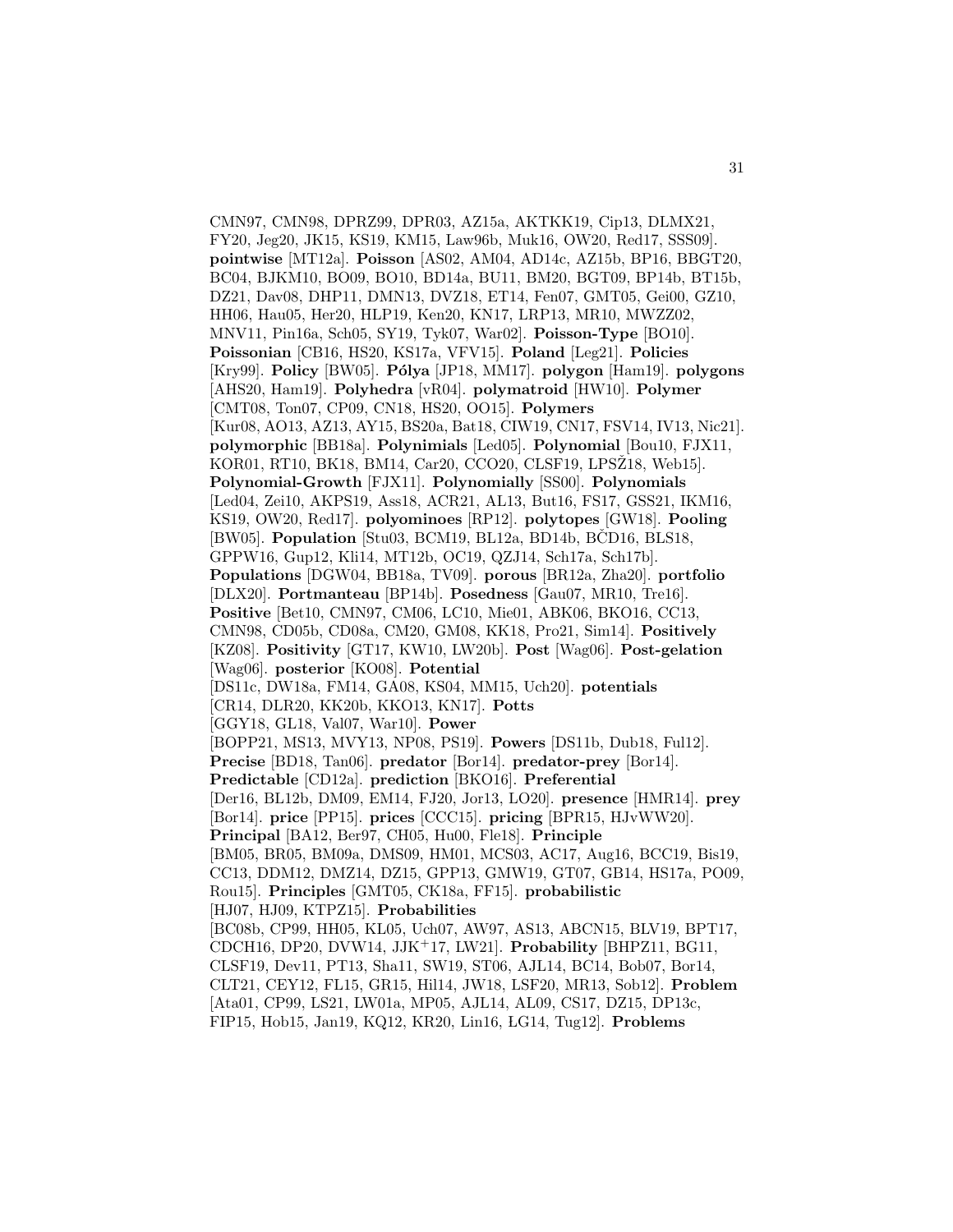[BM05, BB10, DTV18, KS01, Puh04, BCC19, CMT15, CK15, CK19, DFPSL19, FR12, HW10, KK20a, Küh18, Küh20, Kun13, Kur98, Pau14, RS12a]. **Process** [ACvM11, BCS06, BS02, BC08b, BP06, CFG09, Dar01, DDSJ10, FF98, FG03, GM11, Jac10, LC10, Lam07, MNV11, Nis01, PR11, Sav08, Sch05, Sha11, Spi09, Ste99, Tay07, Val10, vdHS04, vdHS10, ALS15, AEGR15, AD14d, BHM18, BR18a, BCG<sup>+</sup>13, BB15, BK08, BD14a, BM14, BDG17, BI20, BEK21, BKLM19, Bor08, BH14, BHM13, CS15, CD06, CX13, CDE18, CZ21, CP20, CFT15, CS98, DPTV12, DGP13, DPP15, DLZ14, DY20, DJM16, EI16, EVY20, EL16, FV12, FV17, GS20, Gay12, Gei00, GLM17b, GRV13, HL14, Hua20, HS15b, IT99, Kam18, KS20, Kra20, KR20, KKPW14, Kyp16, LMCV12, LR20, LZ12, MM18, MM20, MŞ19, MVY13, MV16, Nag12, OT19, PT18, QW18, RSS20, SS19a, Sch19b, Stu20, SND14, Vil15]. **process** [Wie15, Zem08, Zha14, dS14, Ger20]. **Processes** [AT09, AL07, AL19, Arc97, Arc99, AB02, BB11a, BB11b, BK01, BV04, Beg08, BO10, Beg05, BdSGP09, Ber04, Ber97, BB09, BD03, CM06, CLR05, CSC08, CDK06, DG03, DPRZ99, Don04, Eis05, Eng10, Fag10, FJX11, Fen07, FZ10, FM07, FT11, GMT05, HM01, HLP10, HPZ11, IMP07, Kli11, KM05, Kry99, Kry04, Lac03, Lac07, LC10, Lej02, Lim10, LA09, LS99, LP09, MY03, Mat11, MS09, MWZZ02, Men07, Mie01, RV07, SS00, Son06, Stu03, Uch07, Whi07, Win02, Ada08, AL21, AH18, AL09, BBGT20, Bal14, BMS13, BS15, BCM19, BL12a, BP20, BEV12, BOGP12, BGK<sup>+</sup>20, BB15, BKO16, BO09, BS20b, BPR12, Ber15, BM20, BD14b, BY13, BPW18, BO13, BDG08, BDFR15b, CR09, CCDO21, CR08, CB09, CD05b, CD08a, CGR06]. **processes** [CKM03, Che17b, CGL08, Col09, CHK19, CP19, CHK17, DG14, Dad17, DG99, DDT14, DPU15, DB12, DWW19, DT20, DW16b, Eis13, Eis19, EI16, Eto06, EGW12, Fag08, FGS16, FJS15, FL18, Fit98, FR14, FPT19, FPRW20, FH13, FMM19, Fou19, FKHL19, FIP15, Fuk99, Gao17, Ger20, GLT21, Guf18a, Guf18b, HJ07, HJ09, Han14, Hay21, HKN20, HT10a, HS13, HZ19, Jan16, JP18, JPP19, JR14, JK15, KRST13, KK20b, KS20, KZ08, KOP13, Kra20, KL18, Küh18, Kur98, Kuw09, KPS12, KK18, Kwa12, Kwa19, KR08, Lab14, Lar15, LT15b, Lev17, LW20a, LP13, MSS20, MM17, Mal15b, MR12, MR18, Mic20, MVJ14, MV15, Muc21, Owa17, PS12, PS18a, Pin16b, PT18, PS19, Pro21, RC09, RSSZ19, Rie17, RTW12, RR96, RS12b]. **processes** [SS12, SS18a, SS19b, Sch09, SY17, Sha15, Shi17, Spi15, SS14, Su14, TT20, TV09, Tre16, Wer21, ZZ15, Zer18, AL17a]. **Product** [BG03, EG18, KP13, Kra13, Nem17, XYY17]. **Products** [Eva02, FS01, Gil11, OS11, AN14, GS17a, Jal21, KK20b, SCZ13]. **Profile** [CKMR05, Ged19, GMT06, CHNR18, MW08]. **profiles** [HS20]. **progeny** [Bor14]. **programming** [BCC19]. **progressions** [BAKL19, ZZ13]. **progressive** [JL15]. **Prohorov** [dCM21]. **projections** [CD12a]. **projective** [DDM12]. **Prokhorov** [ADH13, GM17b]. **Prokhorov-uniform** [GM17b]. **Proof** [SV05, BM19b, HJ19, RX13]. **Propagating** [AKM12]. **Propagation** [CP21, Die20, BR12a, ELL21, Kha14]. **Properties** [ABBG10, AB02, BC10, GK07, Mas07, MT02b, Zha06, AD19, AP12, BDG08, CT18, DGP13, Eld14,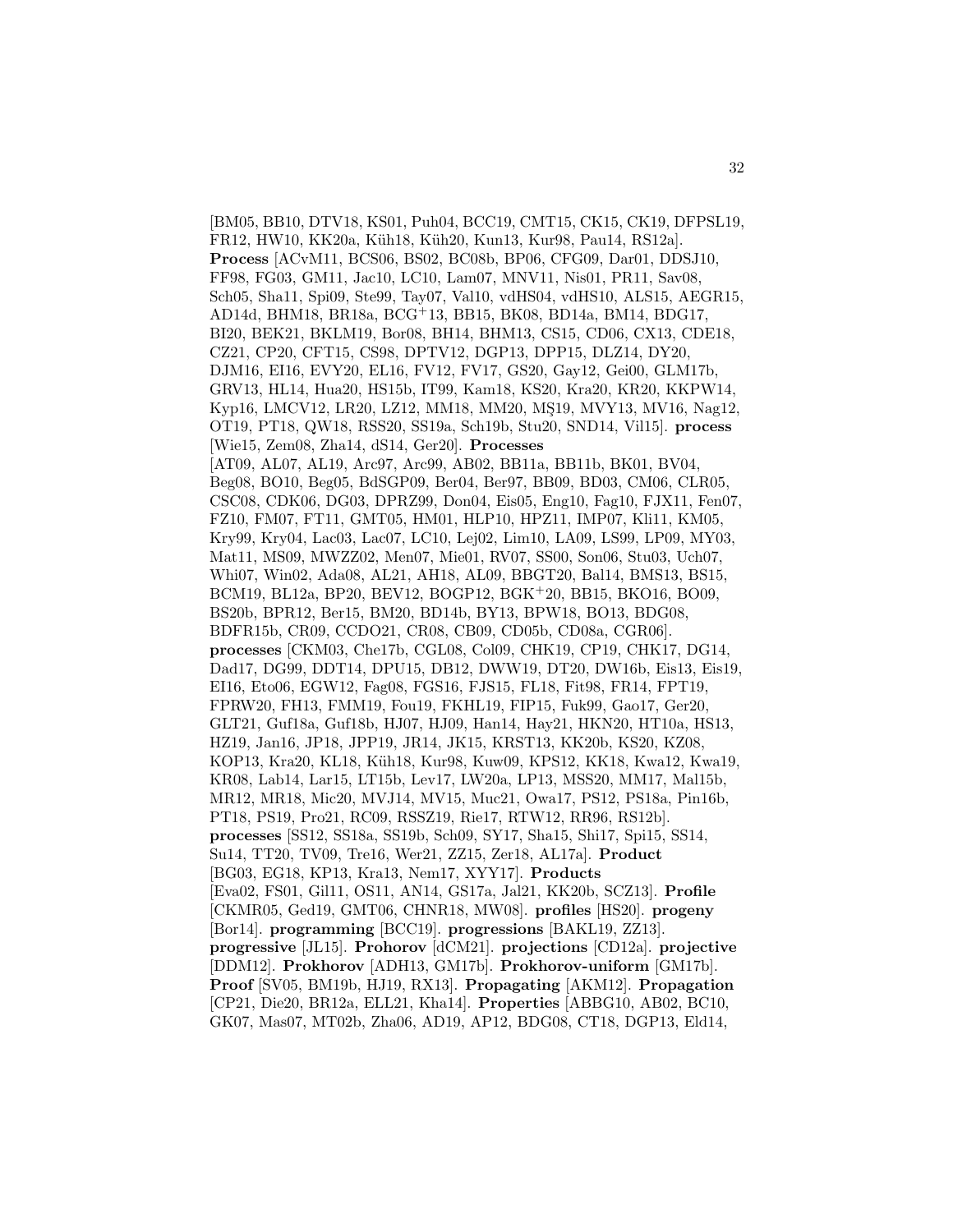For16, GLM<sup>+</sup>17a, Han14, HBS17, KPS12, MM20, MR18, RS13a]. **Property** [Lej02, Sha99, SW11, XZ10a, DM16, DL14, HKY14, LZ12, PL16]. **Proportional** [BT05, CB09]. **protected** [HJ15b]. **prove** [AKM12]. **prudent** [PST17]. **Pruning** [ADV10]. **Pseudo** [Beg08, Lac03, Lac07, LC10, Nis01]. **Pseudo-Processes** [Beg08, Lac03, Lac07, LC10]. **pure** [DH19]. **PushASEP** [BF08]. **PushTASEP** [Pet20]. **puzzle** [MR17b]. **PWIT** [EGvdHN20].

**quadrangulation** [GM17b]. **Quadrangulations** [Bet10, BR18b]. **Quadratic** [AID07, Beg05, BBL11, BM09b, CB08, PKTZ15, TTV14, BW12, HR19, Liu20, Luo20, LP14]. **Quantile** [KN07, AFP15]. **quantisation** [AN14]. **Quantitative** [BB18b, DP17, EM19, RR96, Mou12]. **Quantization** [DS06, LP14]. **quantum** [AFS20, DKRV17]. **Quasi** [BN11, Coh12, DMS09, FM07, Lam07, STZ11, AEGR15, DG99, DR14, DFS21, HC20, Nut12, Vil15]. **quasi-equilibria** [DG99]. **quasi-equilibrium** [AEGR15]. **Quasi-linear** [DMS09]. **Quasi-Logarithmic** [BN11]. **quasi-Monte** [DR14]. **quasi-periodic** [DFS21]. **Quasi-Stationary** [Lam07, HC20, Vil15]. **Quasi-sure** [Coh12, STZ11, Nut12]. **Quasiclassics** [Kol01]. **Quasiderivatives** [Kry04]. **quasilinear** [DMZ14]. **quaternionic** [BP09]. **Quenched**

[DF20, Luç11, Rou15, Spi15, AP16, AB18b, GP12, Jos09, RASY17, RS13a]. **Quermass** [CD14]. **Queues** [KOR01]. **Quickselect** [Gol18b]. **QuickSort** [FH19, FJ12].

## **Rademacher** [KT17, Pin12, RNP10]. **Radial**

[BGK<sup>+</sup>20, APW20, CMT19, VFV15]. **Radius** [MW08, Su20]. **Random** [ADV10, Ada11, ABBG10, ABOPS16, AMP04, AL07, AL19, Ale11, AI09, AC07, Ass18, ARS08, AdHR11, ACdCdH19, BM11, BHLT01, BB11a, BR07, BGGM11, BYY07, BIK07, BG11, Ber11, BT10, Ber06, Bet10, BU11, BvdHvL10, BB09, BGdH11, BČD16, BP07, BHdS<sup>+</sup>19, BGT11, BG03, Bou10, Bry96, BDI<sup>+</sup>19, CP99, CFG09, COPV05, Čer11, CLR05, CF11, CC11, CGL08, CB08, CN00, CO08, CK08, CCFR09, CK14, DH19, DW10, DM09, DTV18, DGLU11, DP13b, DH02, DE09, DSB19, EK08, EL10, EJU14, Eva02, EL07a, Fag08, Fag10, Far11, FF98, FG03, Fol11, GP12, GHT03, Gil11, GM05, GKW99, GM15, HM04, HO03, Hau05, HH05, HMN11, HdHS<sup>+</sup>15, HKL<sup>+</sup>98, HX08, HRW07, HPZ11, HS15b, HJ11, Jag16, Jea05, KS97, Ken20, KS03]. **Random** [KPX00, KOR01, KSX04, KL05, KPV04, Law96a, LL04, LRMT11, LLS06, LL11, LS11a, LMM04, LR11, Luç11, MS12, Mat11, MRS16, MR08, MV15, MT97, MT02b, Mun11, Naj01, Neu07, NRS05, NV13, OS11, OS20, Pak98, Pak99, Pel99, Pen07, PR04, Pet10, PY96, RV10, Ros97, SE06, Sch06, Sel06, Sha99, ST06, ST17b, SP14, Ste99, Stu03, Tak97, Ton07, Uch10, Uch11, Vol03, Win08, Win10, Zäh01, vdHHZ07, Abe18, Ada20, AP16, ACJ21, Ald14, AL17a, AY15, AJL14, AKMV20, AEK17, AS19, AH08, AD14d, AD15, ADS16b, AGH12, AS20, Au18, AL13, Bak16, BN15, BCP18, BCM19, BAKL19, BCZ18, BS08a, BS09, BCR06, BOPP21, BBGH12, BO09, BD14a,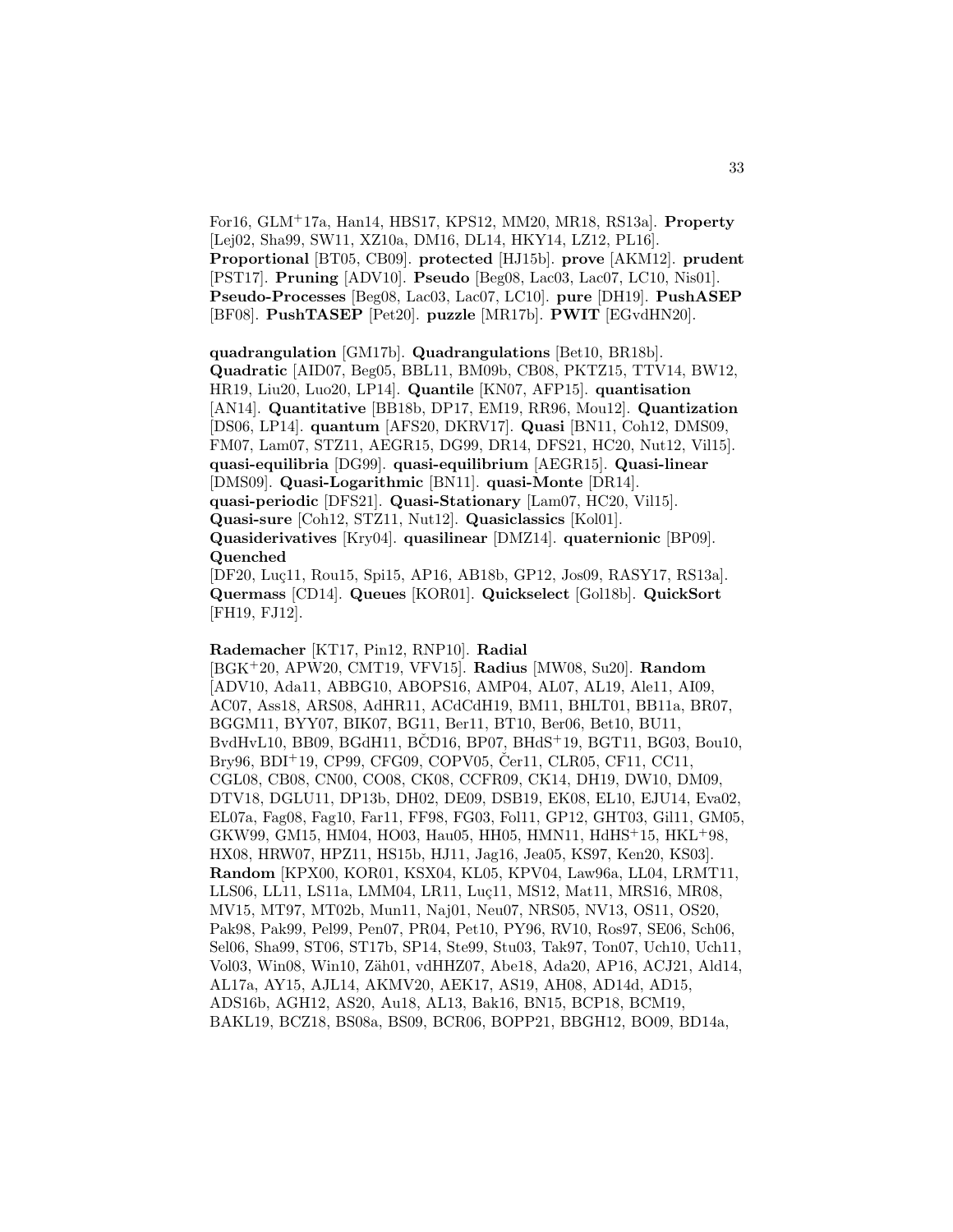BARS19, BLV19, BC12, BM14, BD08, BP13b, Ber19, BS20c, BPT17, Ber18]. **random** [Ber14, BV16, BJM14, BT19, BHLN15, BST16, BBI09, BCDG13, Bis19, BJK13, BBFS20, BS08b, Bou13, BHY17, BM19b, BW17, BP09, Bud19, BD18, BDI20, Bus16, But16, CMT15, CC13, Che17a, CL19, CL21a, CW21, Che14, CHL18, CD15, CES21, CK18a, CLT21, CHK18, CHK19, CHNR18, Cou18, CHK12, CS98, DLMX21, DNPR19, DPWZ14, DZ21, DS12a, DDS18, DS12b, DW12, DVW14, DW19, DH15, DH21, DF20, DGP18, DGP19, Dol16, DFS21, DGP09, DEM13, DCLM18, DW18b, ET14, EKYY13, Eto06, Fag12, FR13, FZ12, Feh17, FS17, Fér13, FIO+21, FTZ20, Fle18, For19, FW17, FY20, FL13, FM17, GPV09, GJ17, GP20, Gay12, GS16, GKKR18, GMW19, Gib08, Gil16, GSS19, GSS21, GLM17b, GW18, Gro17, GB14, GR17, GPP12]. **random** [GM20, GS17b, Haa17, HMK16, Hei13, Hol18, HS17a, HJ15a, HZ19, Hor20, HMMW12, HS15a, HNX19, HL14, HJ13, IPR09, IKM16, IKN20, Jal21, Jan09, JJK<sup>+</sup>17, Jeg20, Jos09, JS18, KS19, KT21, Kam18, Kha14, KK20b, KP13, KGS13, KZ08, KZ14, KP16, KN17, KSX17, LM07a, LRP13, LT15b, Law20, LR18, LS14, LS19, LRTY20, LSW12, LP15, LM19b, LO21, Mal15a, Mas09, MS15, McK21, MW18, Mél19, MV08, MW08, MV20, MVY13, MM15, Mou12, MV16, Muk16, Mül08, Mül17, MSC15, MX07, Naj20, Nem17, NN21, Ngu12, NNP13, OO15, OR14, OW20, OR17, Pau14, PRR20, Per21, Per20a, Per20b, Pet12, Pha15, PL16, PO09, Pin09, Pin16a, Pin13, Pin18, Pin19, PY17, PT18, PS18b, PR12, PZ20, QZJ14, RS09, RASY17]. **random** [RT09, RS13a, Red17, Ric15, Roe08, RW18, RP12, Rou15, SX19, SCZ13, Sam09, Sch19b, SR13, SY14, SHW20, Shi12, Spi15, SBB<sup>+</sup>21, SZ15b, Str19, Su14, Sub13, Szn09, Tag16, Tar15, Ton09, Tou09, Tra15, Tra18, TC14, Tsi06, Uch20, Ver19, VT08, Wan14, Web15, XYY17, You13, Zem08, Zha13a, dS14]. **random-cluster** [DCLM18]. **random-to-random** [Sub13]. **Randomised** [Jor11]. **randomized** [BCC19, LP19a]. **randomly** [CHT19, KM12, LM08, Tur07, Zha14]. **Range** [BIK07, CFG09, DP05, Fag10, FK02, Win10, vdHS10, AS20, DW18b, GKKR18, Hul15, IT99, KMT12, Kul08, MSC15, Seg09, SS18b, SP14]. **Ranges** [BP99]. **Rank** [BGGM11, DPWZ14, Jan19, Mai07, OR14]. **rank-based** [Jan19]. **Rapid** [BH19]. **rare** [Ber15, BHLN15, Hol18]. **Rate** [BHPZ11, BS08a, BR11, Igl05, Jal21, BF20, BDP15, Fou08, HL14, LM15]. **Rate-Optimal** [Igl05]. **Rates** [Ben21, DMR09a, DDM12, RA08, AZ13, CL13, EM19, Gia08, Nag12, Pin16b, RR96]. **Ratio** [WY10]. **ray** [Die16]. **Rayleigh** [Ken20]. **reach** [MW05]. **Reaction** [MR10, GK14, HC20, Hay21, MW20a]. **Real** [AS08, BP09, CES21, For20, IKM16, PR19]. **realisations** [FW17]. **Rebirth** [GK07]. **recentered** [Aco14]. **recombination** [DPP15]. **Reconstructing** [LMM04]. **reconstruction** [Ban18, FR18]. **Record** [GS07, SSW04, FN20]. **Records** [Gne07, HT10b]. **recovery** [LM15, LM08]. **rectangles** [CMSS16, CDCH16]. **rectangular** [Gro17]. **Recurrence** [BS09, BS01, BS14, CFG09, CF11, KK20b, RT10, Sel06, Zer18, CZ21, DHS14b, Pin16b, Sha15]. **Recurrent** [HM01, Tel01, Win10, DGP18, HP08, KP16, Pro12, TV09, Uch20]. **Recursive**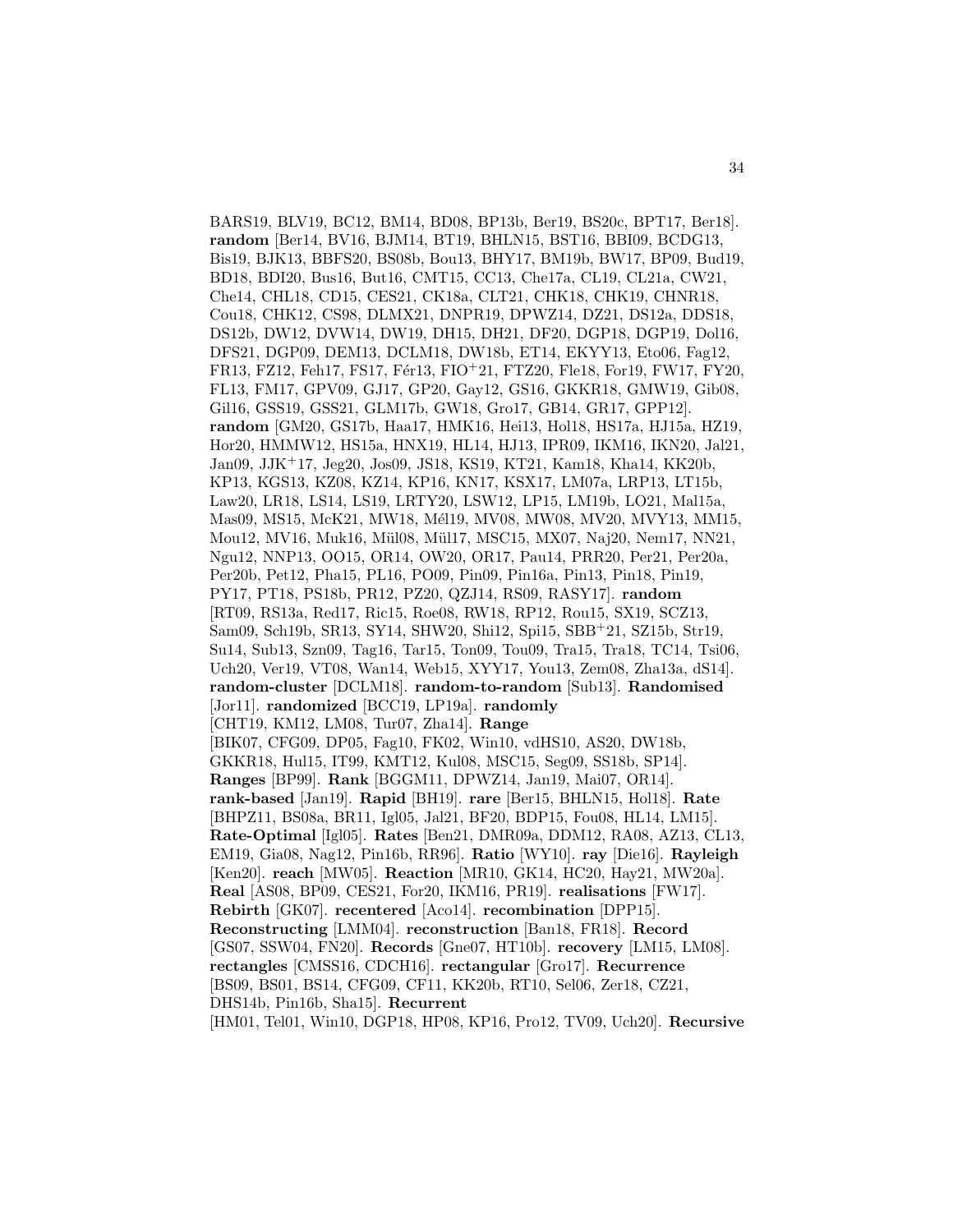[BO10, GM05, MSS20, BB15, Ber14, GM15, HJ15a]. **redistribution** [EL12]. **reduced** [GS17b]. **reducible** [BM21]. **reduction** [DW16a, HL12]. **reference** [Bat18]. **Refined** [MN18b]. **Reflected** [AL17b, Bur09, HO03, Kli12, PM08, Ram06, Rho10, Sav08, BMZ13, DQS16, FL18, Slo14]. **Reflecting** [Ata01, BD03, KSX04, Pas11, CK18b, HH06, KSX17, Lin13]. **Reflection** [And11, PM08, Spi09, BBG19, Bas96, Fou19, GV17, KS20]. **Regenerative** [GI12, Lam01, PRW14]. **regime** [DG15, FSV14, JM15, KL21, OWW14, RS19, Sha15]. **regime-switching** [JM15, Sha15]. **regimes** [BP14b, V¨ol14]. **Region** [Pan05]. **Regions** [BHLT01, BHT03, DH06, Pin16b]. **regression** [Wor99]. **Regular** [DEM13, HMN11, KM05, AČ20a, AČ20b, BS09, BST16, Col09, DRM14, Gal07, Gil16, Kal21, LT15b, MV16]. **regularisation** [DG20a]. **Regularity** [BK16, BK19, FFPV17, Hau05, KRST13, MN08, SZ15a, Wer12, AF20, Bal14, BFGM19, CHZ20, CKLL13, HY18, KL12, Pha15]. **Regularization** [BCP20, Nil20]. **Regularizing** [Mas07]. **regulating** [BEV12]. **regulation** [BCD16, Gup12]. **Reinforced** [Ger20, Sel06, Col09, CHK18, CZ21, LR18, MR08, RS09, Zha14]. **Related** [AR06, ALM10, BGT11, BD03, FS01, Haj11, Hu00, Sza10, BW21, BO09, BGT09, DG14, EM12, FTZ20, HH06, Has14, HBS17, LSW12, MT12a, MV08, ´ Pro21, Zer18]. **relations** [Van19]. **Relative** [CGR06, BDFR15a]. **Relativistic** [IT00]. **Relaxation** [BFN11, KP13]. **Renewal** [FT11, Gia08, GPP12, Ton07, AB16b, AB18b, Ber19, BDP15, CSZ19, CD19, GI12, Hol12]. **renewals** [AB16a, Ber19]. **renormalisation** [BK16, BK19]. **Renormalizability** [DKRV17]. **Renormalization** [Hon18, SF06]. **Renormalizations** [Zäh01]. **Renormalized** [BR05, BCR06]. **Rényi** [BHLN15, CFT15, Kif17, RT09]. **repellent** [ABK06]. **repelling** [Che14, Dum12, VT08]. **Replacement** [DM11]. **replica** [Pan14]. **Representation** [CD05a, CB09, FJX11, GLW05, MS98, BCC19, BOGP12, BdT14, CD12a, Guf18b, KTPZ15, Mél19, Pic06, PT13, RS12a, Son12]. **Representations** [Bry96, Ger20, LA09, Coh12, CJK18, DT20, FS20b, MR17a, PT07]. **Reproducing** [Jor11]. **Repulsion** [CMT08, Nit18]. **Rescaled** [Che19, Kli11]. **Rescaling** [CP20, EVY20]. **Residual** [Lam01]. **Resistance** [CHL18, CHK17]. **Resolution** [DS06]. **resolvent** [Kra20]. **Resource** [BW05]. **respect** [NRS10]. **response** [EL14]. **restricted** [CCC15]. **Restriction** [Maf20]. **Result** [AI09, Dav08, DS04, DJQS13, Kli14]. **Results** [BMSV06, KM11, PM08, Ban18, BLS18, Eza13, HH14, IPR09, PPS18, PRW14, RS13b, Sch17a, Sch17b]. **Return** [HH05, Sob12]. **Reversal** [DS07a, Bel20a, LP13]. **reversals** [BKLM19]. **reversibility** [FMNS15]. **Reversible** [CFG09, Sha11, BDG17, DPU15, PSSS17, Shk13]. **Reversing** [BW17]. **revisit** [But16]. **revisited** [BP16, BM19b, Men14a]. **reward** [HLY14]. **Reznikoff** [Men14a]. **Riccati** [BD19]. **Ricci** [EHMT17]. **Richardson** [DH06]. **Riemannian** [ABT15, BGK<sup>+</sup>20, Fd00, Suz19, vR04]. **Riffle** [Ful05]. **right** [FH19, Wer21]. **right-tail** [FH19]. **Rigid** [MR17a].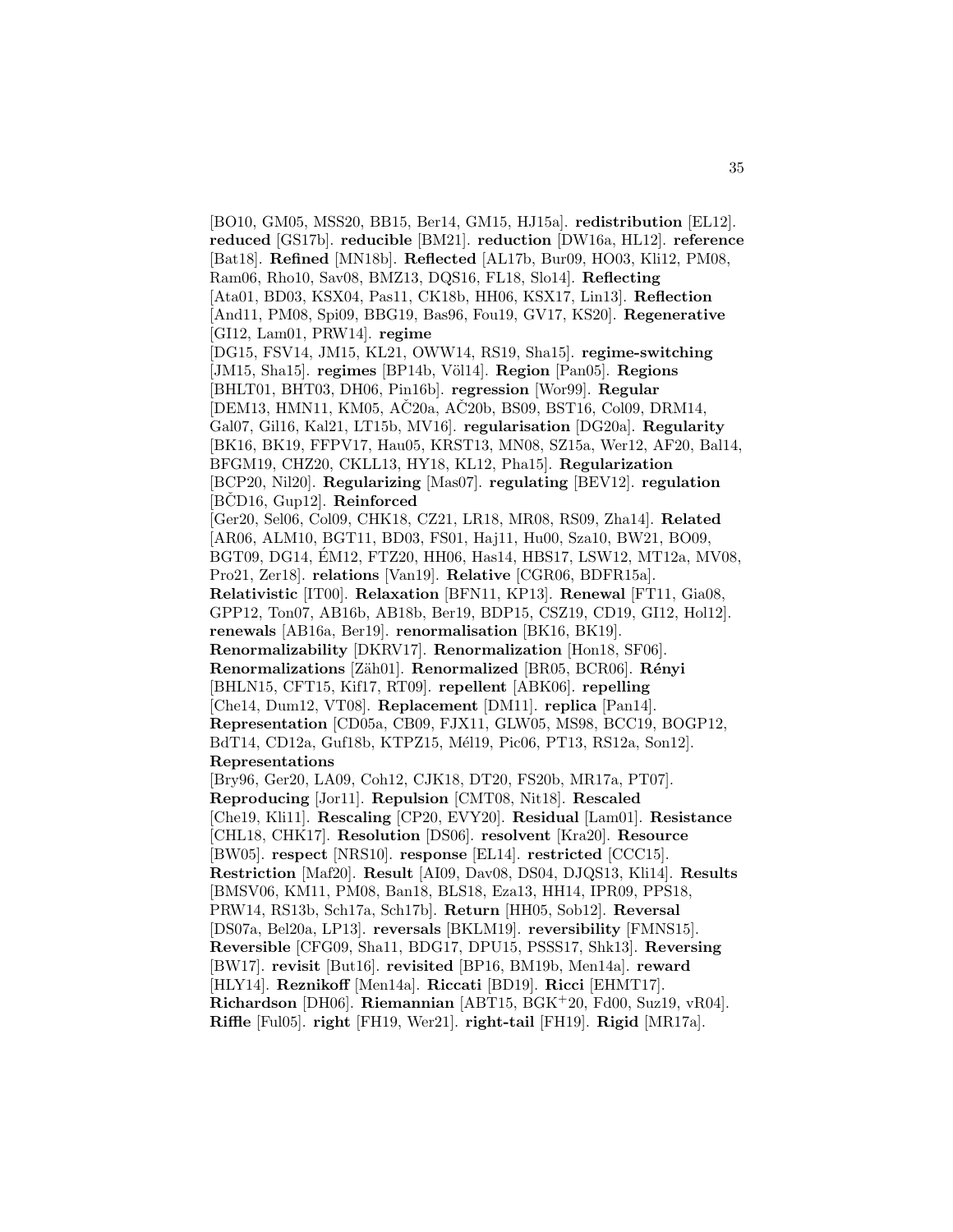**Rigorous** [Sch17a, Sch17b]. **rising** [DP13c]. **Risk** [CDK06, CCC15, LM15]. **risk-minimization** [CCC15]. **risks** [HJvWW20]. **Robinson** [OP13]. **Robust** [Gan07, EM14]. **role** [CD12b]. **Root** [BCS06, FR18]. **Rooted** [Wei07]. **roots** [FS17, IKM16, OW20]. **rotational** [HMR14, MR09]. **rotations** [Car20]. **Rotators** [Luc11, JK14]. **Rough** [Dey11, FZ10, Nil20, BCD20, CHNT17, CO18, CL05, Ina16, Lej09, NNT08, RX13, Rom18, Wer12]. **Row** [Arc99]. **Rowlinson** [AE19]. **ruin** [CHK19]. **rules** [HLY14]. **rumor** [Bor08]. **running** [Gol18b]. **RWRE** [GR15, RS19].

**S.D.E.s** [Fou08]. **S.P.D.E** [Dal99, DM03]. **salesman** [Pau14]. **same** [BY09]. **Sample** [GMT05, HRW07, MR18, Su06, AEK<sup>+</sup>14, BPZ12, Gro17, dCM21]. **sampler** [AD20]. **Samples** [BHLT01]. **Sampling** [Gal07, BHLN15, FF14, FF15, Pit99, PY17]. **sand** [Bur15]. **sandpile**

[MdBL09]. **Sandpiles** [ST17b]. **sat** [Pan14]. **Satisfying** [BB11b, CF11]. **sausages** [GW09]. **Scale** [Ald14, BM11, DG96, Win02, BM20, CS20, Dal18, DG99, DMM17, KR08, MS99]. **Scale-invariant** [Ald14, BM20]. **scales** [FG19, GK14, SW14]. **Scaling**

[AHS20, BCM19, BS20c, Bet10, BT19, BvdHvL10, GS17b, GM17b, JV11, LW21, PST17, RW18, VFV15, Wei07, vdHS04, AO13, BS15, BJM14, CP16, EVW20, MVX20, SS13, SS18a, Van19, Xu20]. **Scattering** [BS02]. **sceneries** [DGP09]. **Scenery** [LMM04, MP07, BP13b, DF20, GB14, GPP12, Per21]. **Scheduling** [BW05]. **Scheme**

[ML10, AJKH15, BG09, BDI20, Che13a, DG20a, DG18, KM17]. **Schemes** [BFN11, Lam01, BK09, Dol12, DW16b, FF13]. **Schensted** [OP13]. **Scheraga** [Leg21]. **Schramm** [Wer12]. **Schrödinger** 

[DW18a, Gau07, Get99, IT00, KN17]. **scotching** [Bor08]. **SDE** [AP12, DP14, LRTY20]. **SDEs**

[And11, BMZ13, BP12, CCDO21, CHZ20, CZ05, DS17, DB12, GLM<sup>+</sup>17a, HKY14, HW21, IdRS19, JK19, KS17b, SZ15a, Zha11, Zha13b]. **Search** [CKMR05, HJ15b, HJ15a, Pin19]. **Second** [AL19, AN14, DM03, GN03, KTPZ15, LRTY20, MT02a, AL20, CD06, DM14, GLM<sup>+</sup>17a, SY19]. **second-order** [DM14]. **Sectorial** [XKW06]. **seed** [BCKWB20, LP19b]. **Seen** [KSZ98, AEGR15, Die16, EI16, FL18, LMM04, SS14]. **Segel** [BF17]. **segregation** [Hay21]. **Seiberg** [DKRV17]. **selection** [AL17b, BEK21, BCPW21, CK19, DG99, Dur14, EVY20, Sch17a, Sch17b]. **selective** [CEY12]. **Self** [BEV12, BC08a, BR11, BG04, Bou11, BKM21, CM06, Eng10, Fau02, FT11, HM04, HY10, HSW09, PY96, VT08, Wan05, AH19b, AH19a, BCR06, BKO16, BBM20, BT19, BLM09, BDG08, CR09, CMT15, CP16, Dad17, DB12, Dum12, DW16b, Ged19, Ham19, HT10a, KM12, Kho96, KK12, Lau12, Max06, Neu07, Per21, RT09]. **self-attracting** [KK12]. **self-avoiding** [BT19, CMT15, Ham19]. **self-bounding** [BLM09]. **Self-Decomposable** [HY10, AH19b, AH19a]. **Self-Interacting** [BR11, BBM20]. **Self-Interaction** [Eng10]. **self-intersection** [BCR06, Lau12]. **self-normalization** [Kho96]. **Self-Normalized**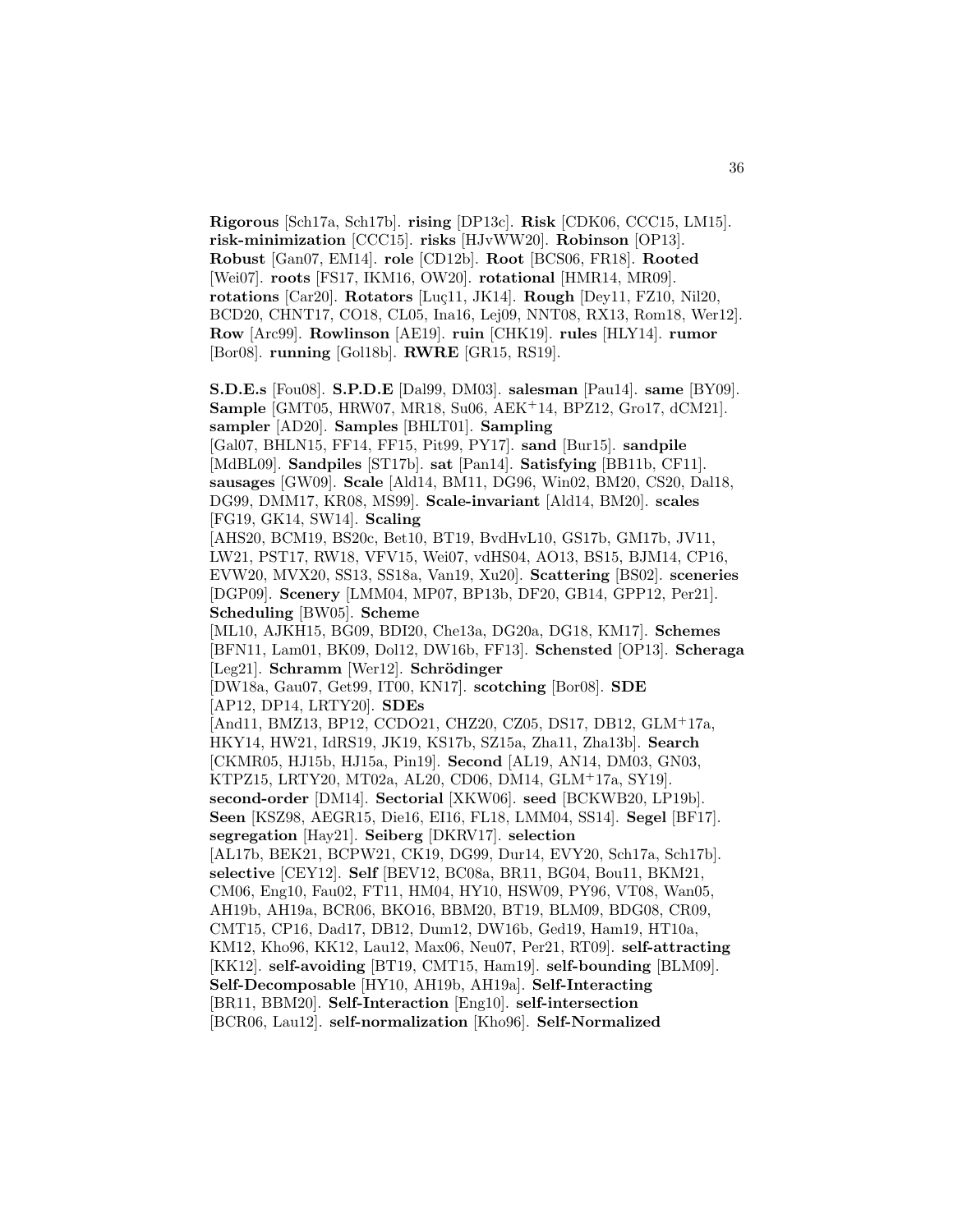[Wan05, Fau02, HSW09, KM12, Per21]. **self-organized** [Max06, RT09]. **Self-regulating** [BEV12]. **Self-repelling** [VT08, Dum12]. **Self-Similar** [CM06, FT11, PY96, BG04, BKM21, HM04, BKO16, CR09, Dad17, DB12, DW16b, Ged19, Neu07]. **Self-similarity** [BC08a]. **self-stabilizing** [HT10a]. **Semi** [Bou11, CL05, Cou18, Fuk99, Nic21, PR20]. **semi-contractive** [PR20]. **semi-discrete** [Nic21]. **semi-infinite** [Cou18]. **semi-martingale** [Fuk99]. **Semi-martingales** [CL05]. **Semi-Self-Decomposability** [Bou11]. **semicircle** [EKYY13]. **Semicircular** [BHPZ11, CDMFF11]. **Semiclassical** [Dav08]. **Semigroup** [IT00, CT18, HT21]. **Semigroups** [Bou11, Mas07, Son06, BR16]. **Semilinear** [AAC09, HM11, Mas07, BEP09, GH19, KL12, MX08, RS12a]. **Semimartingales** [Bas08, FM20, GN03, ADMU20, CG18, PZ13]. **Seminorms** [BO11]. **Seneta** [BM19b]. **sensitive** [GV20]. **Sensitivity** [GK14, AB18a, For16, HP18]. **separable** [Yan19]. **Separation** [HLP10, HLP16]. **sequence** [BB18a]. **Sequences** [Ton07, CHK12, DS12a, DRM14, DE06, Kul08, Lin16, MS12, PS18b, Tow15]. **sequential** [BJJK21, DDT14]. **Series** [GHT03, Igl05, LA09, CD12a, MS13]. **Server** [BW05]. **sesquilinear** [QZJ14]. **Set** [HRW07, Win08,  $\angle$ A $\angle$ 20a,  $\angle$ A $\angle$ 20b, AS19, AH08, BMM20, ČP12, CB09, PT15, Szn16, Tar15]. Sets [Gar04, Lam01, NM04, PY96, Sha99, AS18, AL20, BAKL19, DR15b, Fra09, JJK<sup>+</sup>17, Nit18, Tsi06]. **setting** [Bak16]. **several** [BBGH12, DGP18, QZJ14]. **sewing** [BL19, Lê20]. **Shape** [HLP19, BEGG14, EJS21, Eza13, FM14, MW18]. **shapes** [Hor20]. **Sharp** [BMSV06, BG13b, BBI09, CGZ06, FTZ20, Ose11, Ose13, OZ21]. **shattering** [Wie15]. **Sheet** [TV03, XKW06, BY09]. **Shell** [BM09a]. **Shepp** [HJ19]. **Sherrington** [Che13b, Pan05]. **shift** [BHM18, HL07, PT15]. **Shocks** [BS02]. **Short** [Ina16, SS18a, SW14]. **Shot** [GMT05]. **show** [FR01]. **shuffle** [Sub13]. **Shuffles** [Ful05, Jon11]. **Shuffling** [Nor10]. **Sided** [CF11, KS97, BLV19, FSW15, Law20, MM20, Shi12, Son06]. **sigma** [DMR16a]. **signal** [CKX09]. **signed** [LST19]. **Similar** [CM06, FT11, PY96, BKO16, BG04, BDG08, BKM21, CR09, Dad17, DB12, DW16b, Ged19, HM04, Neu07]. **similarity** [BC08a]. **Simple** [BS02, BIK07, Ber06, Boi11, BJJK21, CC11, CO08, CCFR09, Fol11, HH05, Law96a, LW01b, Abe18, AFP15, BDLSJ18, Bud19, CS98, GdHM09, HS15b, Nag12, PZ20, RSS20, RX13, Rom18, Sch19b, dS14]. **simply** [DDS18]. **Sims** [BK09, Che13a]. **Simulated** [WSH09]. **Simulation** [FH10, HL12, DZ21, Eto06]. **Simultaneous** [Sch00, BCKWB20, Sar15]. **Sine** [ERSY10, AD14c]. **Sine-Kernel** [ERSY10]. **Single** [AMP10, Uch11]. **Singular** [BM05, KS01, MT04, SCZ09, Zha11, APS21, CL19, CL21a, DLR20, HKY14, Ngu12]. **Singularities** [FR01, DNPR19, HMMN15]. **singularity** [Cri21]. **SIRSN** [Ken20]. **Site** [KSZ98, BB18b, SS14]. **Sites** [Zho03, AD14d, CS98, Gib08, HS15a]. **six** [Lin20]. **Size** [BP06, Gei00, OWW14]. **size-biased** [Gei00]. **SK** [BK09]. **skew** [AN14, EM12]. **skewed** [TOR15]. **skewness** [BR18b]. **Skorohod**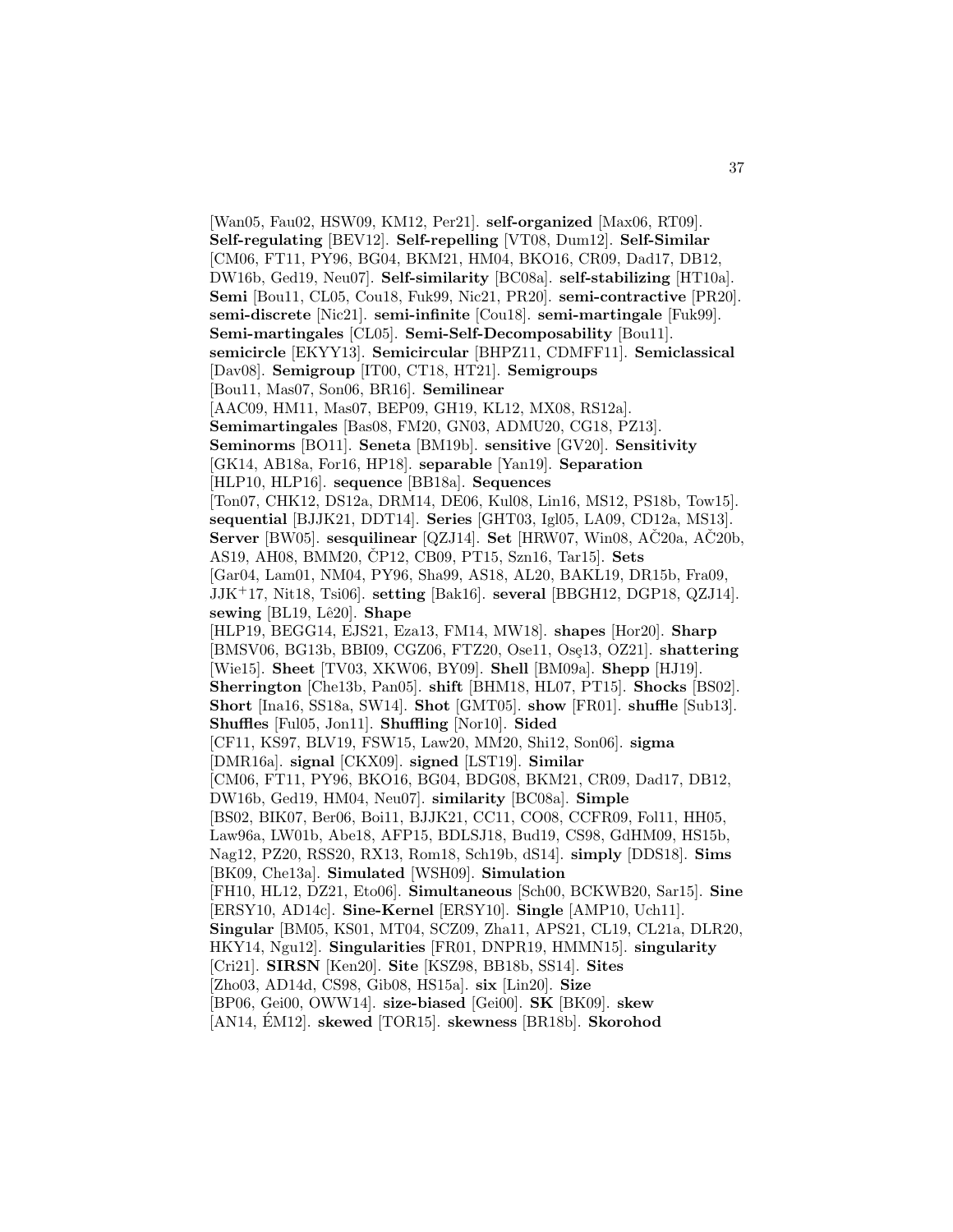[CT15, Jak97, LG14, NY19]. **Skorokhod** [Bas96, FIP15, Hob15, Ram06]. **slabs** [DKNS13, GR15]. **SLE** [WW13, AS08, APW20, Ben18, CW21, FL15, Kar20, TY20, WZ17, Zha06, Zha21]. **Slepian** [PT15]. **slope** [Ton09]. **slow** [GI12]. **Slowdown** [Ber11, AP16, Pet12]. **slowly** [GM14a]. **Small** [AH05, BG09, DM14, Don04, ERSY10, GHT03, Hab19, Kol01, LR10, LLS06, MS99, AL09, BR06, BDG18, Dur14, HT10a, HS17b, JR14, LT15c, MM15, Orr20, OWW14, RS13a]. **small-noise** [Orr20]. **Small-time** [AH05, Don04, Hab19]. **Smooth** [And11, CMN97, Kim06, Sei10, Spi09, AL21, CMN98, GW18, KM17]. **Smoothing** [BK05, KM15]. **Smoothness** [BMM20, Fou08, Kry04, Oda06, CKLL13]. **Snake** [AS02, War02, Ham19]. **snakes** [AW97]. **Sobolev** [BP16, DP05, MX08, Ond10, Zha11]. **social** [BH19]. **Sock** [Ste99]. **Sock-Sorting** [Ste99]. **soft** [DLV21, GPV09]. **Sojourn** [Lac03, LC10]. **Solid** [Pos05]. **Soliton** [dBD09, FG20]. **Solution** [SS10, AB13, BZ12, MX08, Pan14]. **Solutions** [AW09, FR01, KS01, LW01b, Oda06, RA08, BMZ13, BR12a, BLM15, BMBP18, BKM21, DH19, DGV17, FR12, Fd98, GM14b, Gro20, HJT20, Hob15, HNX19, KK20a, Küh20, Nil20, RM13, RS12a]. **solvability** [Yoo98]. **solvable** [Luo20]. **Solving** [BCD20, HR19]. **Some** [AM08, BK01, CC11, DM03, Eza13, Gar04, ML10, PZ13, Puh04, SSG11, Shk13, Ton07, WW09, Zha06, Ada11, AL09, DS07b, ÉM12, Fér13, Foo09, Fou08, IPR09, MST19, RS09, RW18, Rou18, Yoo98, Zem08]. **Sorting** [Ste99, AGH12]. **SOS** [HKLR19]. **soup** [AS19, LST19]. **soups** [FR14, vdBCL18]. **souvlaki** [CFG17]. **Space** [DG96, FJX11, Fd00, FG96, GZ10, HJT20, MP05, Ose11, BS20a, BJQS15, BQSS19, BLO13, BK16, BK19, BF08, BP14b, BT15b, CKS12, CK18a, DH19, DG99, DG13, DVZ18, DMR09b, ET15, FPRW20, HY18, Her20, HIN17, Jak97, KL18, LRP13, Pet20, Tyk07, Wan20]. **space-like** [BF08]. **Space-Time** [DG96, HJT20, BQSS19, DH19, HY18, HIN17]. **Spaces** [AH05, FM07, FS01, Kry00, LLS06, LC05, Mas07, MP05, Ond10, Sei10, ADH13, ALM21, AN14, AD20, CM17, Coh12, CL13, Dal18, DMN13, EM19, FM20, HT19, JJK<sup>+</sup>17, Jor13, KRST13, KL15, Kun13, LSF20, MN18a, Pet08, Suz19]. **spacetime** [PT15]. **spacings** [VS15]. **Spanning** [LZ10, LMS08, HBS17]. **sparse** [BJK13, BHY17, BDI<sup>+</sup>19, CL19, DPWZ14, MRS16, ORS20]. **Spatial** [BEV10, BU11, CHNT17, DLW01, DG03, Dur14, Eng10, Hay21, Oda06, SS19a, Wei07, Win02, vB09, Ald14, AB13, BT19, BEK21, CDE18, CP20, DP20, DW18a, EVY20, Gup12, LS06, Wag06]. **Spatial-segregation** [Hay21]. **Spatially** [Dal99, MCS03, DH13]. **SPDE** [CT20, DS04, Kim05]. **SPDEs** [BK19, HNX19, BJQS15, BP12, BG13b, BK16, BM09b, CS17, CHKK19, CJK12, DH19, GH19, Hau05, Kim06, Kli11, Kry00, MR01]. **Special** [KR08, SSS09, AH08, KKO13]. **Species** [EP98, FM03, Kli11, GM08]. **Spectral** [BWZ09, BOGP12, BBL11, BHS09, Bou10, CH10, Fag12, GMT06, HX08, KW11, KKO13, KM05, KK18, Kwa12, Led04, Muc21, SX19, SW11, FL13, JPP19, Nag12, Pau15]. **spectrally** [BK08, CM20, KR08, Pro21].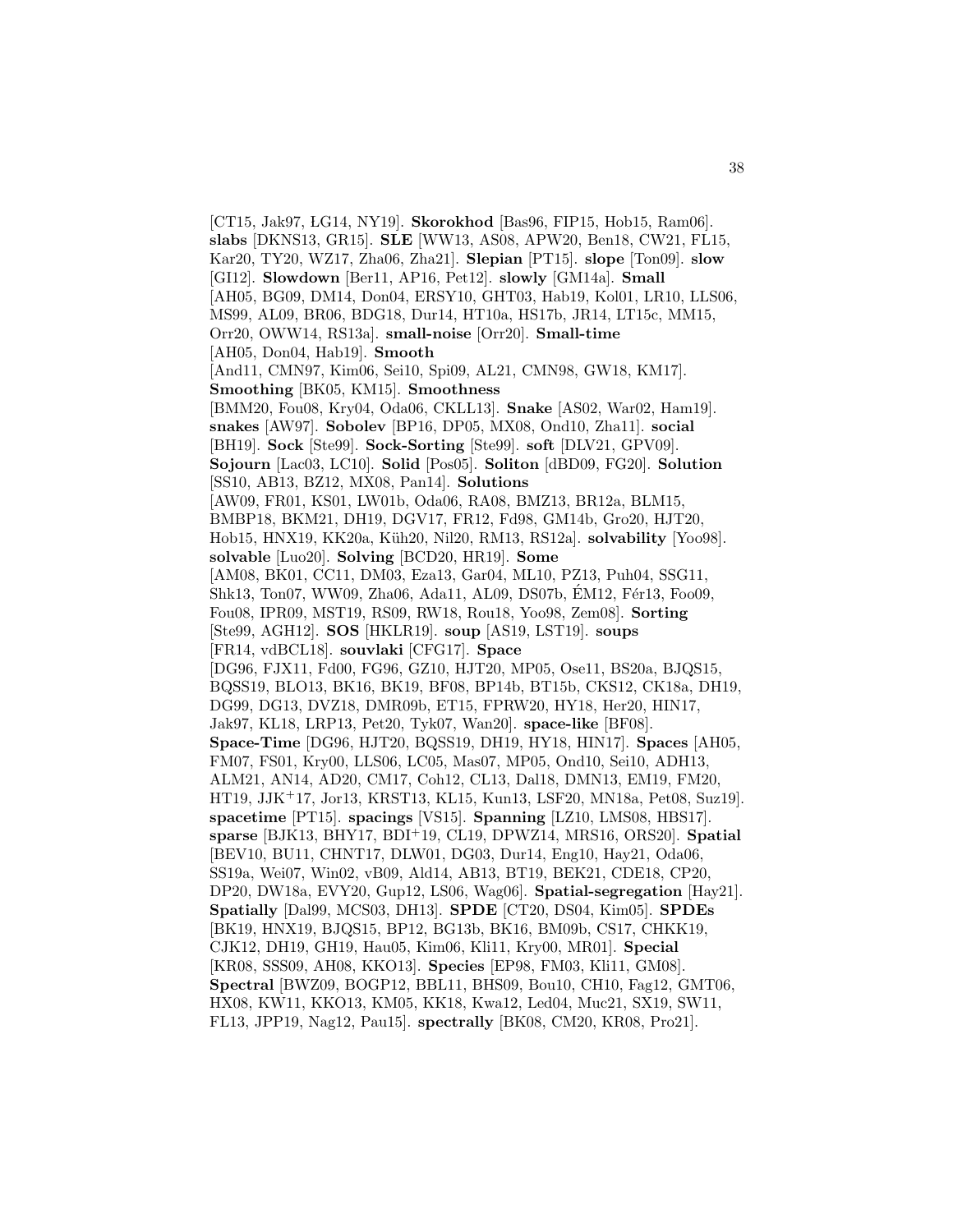**Spectrum** [BG08, DE09, CB16, Mél19, NN21]. **Speed** [BP13a, Lim10, BR12a, BvdHK15, BH14, CHK18, GS20, LM19b, Pha15, PRU20, PR12]. **speeds** [BvdHK15, GM08]. **Sphere** [Su01, AZ15a, Chr19, Su20]. **Spheres** [GH10]. **spherical** [AZ15a, Che13a, HT19, Ko20]. **spherically** [Per20a]. **Spiked** [CDMFF11, LV11, QZJ14]. **spikes** [EJS21]. **Spin** [vdBCL18, AC17, Bäu19, BT17, BDT19, CR14, Che13a, CGL18, Ko20, Lin20]. **spin-glass** [B¨au19]. **spine** [AD14b]. **Spins** [Pan05, BK09]. **Split** [Mun11, Hol12]. **Splitting** [HT19, CB16, LB18, Tan13]. **Spontaneous** [HMR14, MR09]. **Spots** [Ata01]. **Spread** [AD14d, vdHS04, HJJ19]. **Spread-out** [vdHS04]. **Spreading** [KPV04, BM21]. **square** [CS20]. **squares** [RM09]. **Stability** [AF03, AB02, DM16, LM96, MV20, PM08, BD19, BDFR15b, DKT18, HR19, Hei14, MN18a, SCZ09, vSW18]. **stabilizability** [MdBL09]. **Stabilization** [PRZ20, AKM12, HM15a, HM15b]. **stabilizing** [HT10a]. **Stable** [BP99, BBC<sup>+</sup>05, BB09, CLR05, CH10, DHP11, DPRZ99, FMW06, FH13, GT07, HMK16, Her20, HX08, LR11, MY03, MNV11, Men07, RSSZ19, Son06, XZ10b, Arc20, Bal14, BPW18, CK14, DMZ08, EI16, EG15, FS20b, GH15, HJ07, HJ09, KM16, KKPW14, KK18, Kyp16, Muc21, PT07, PS19, Pro21, SCZ13, SY17, Sim14, Wor99, ZZ15]. **Stable-like** [Son06, SY17]. **stacks** [KP16]. **staircase** [BD12]. **stalkers** [Wei09]. **Standard** [Bou10]. **Starr** [BK09, Che13a]. **starting** [MW05]. **State** [DG03, Lam07, BMS13, BDFR15b, DMR09b, EM19, FH13, FMM19, Fou19, GGY18, KRST13, KL18, LW20a, ST17b, Tag16]. **state-space** [DMR09b]. **States** [DEF<sup>+</sup>02, Bäu19, BGT09, CEHRB18]. **Stationary** [BV04, FM07, FR01, Gro20, HT10a, HLP10, KW10, Kra13, KS01, Lam07, Mar20, MT97, OW04, Oda06, ST17a, AL21, BOGP12, BOHP19, BC12, CN18, DPU15, FSW15, HMK16, HC20, Hei13, MdBL09, PL16, Pin19, RS12b, SX19, SS12, Vil15]. **Statistical** [EL10, EJU14]. **Statistically** [FR01]. **Statistics** [AZ15b, BWZ09, FG05, Kur08, AD14c, BHY17, Fér13, JS18, Kar15, KN17, MW19, NR17, PRR20, SHW20, Web16]. **stay** [CC13, CD05b, CD08a, DVW14]. **steady** [CEHRB18]. **Steepest** [CZ05]. **Stein** [AH19b, AH19a, BRW20, BG16, CGR20, Dal08, DS11b, Döb15, DGV17, DK21, EL10, ET15, Ful05, Ful12, Gau14, PS18b, RNP10, Web16]. **Stein-Type** [Dal08]. **Stepping** [Zho03, For19]. **Stepping-Stone** [Zho03]. **Steutel** [ALM10]. **stick** [BDI20]. **stick-breaking** [BDI20]. **Sticky** [HMMN15, BR20, Bas14, GV17]. **Stieltjes** [FZ07]. **Stirring** [Bur15, DPTV12]. **Stochastic** [AM04, AR06, AF03, AW09, BM05, BJQS10, BKN19, BP04, BFGM19, Bes99, BGdH11, BSW10, BMZ08, Bor11, Bur09, CK20, Cho05, CD08b, CL98, Dal99, Dal18, DMS09, EP98, FZ07, Fuk11, Gau07, GV17, HM11, HK12, Haj11, HR14, HO03, HM14, HIN17, HHNT15, JN10, KS97, KKH11, KW10, KMP06, KST02, KL21, Lej02, LPSŽ15, LPSŽ18, LM96, Lin13, Lot01, LW01a, MR10, MCS03, MV00, Ond10, PR20, PP11, Pet11, RNP10, RA08, Rho10, RS12a, SS10, Sei10, Sha11, STZ11, Ste99, Stu03, TW11, Var19, War10, WYZ20, Zha11, APS21, ADMU20, AB13, AH21, BO19, BQSS19, BCC19, BWY15,

39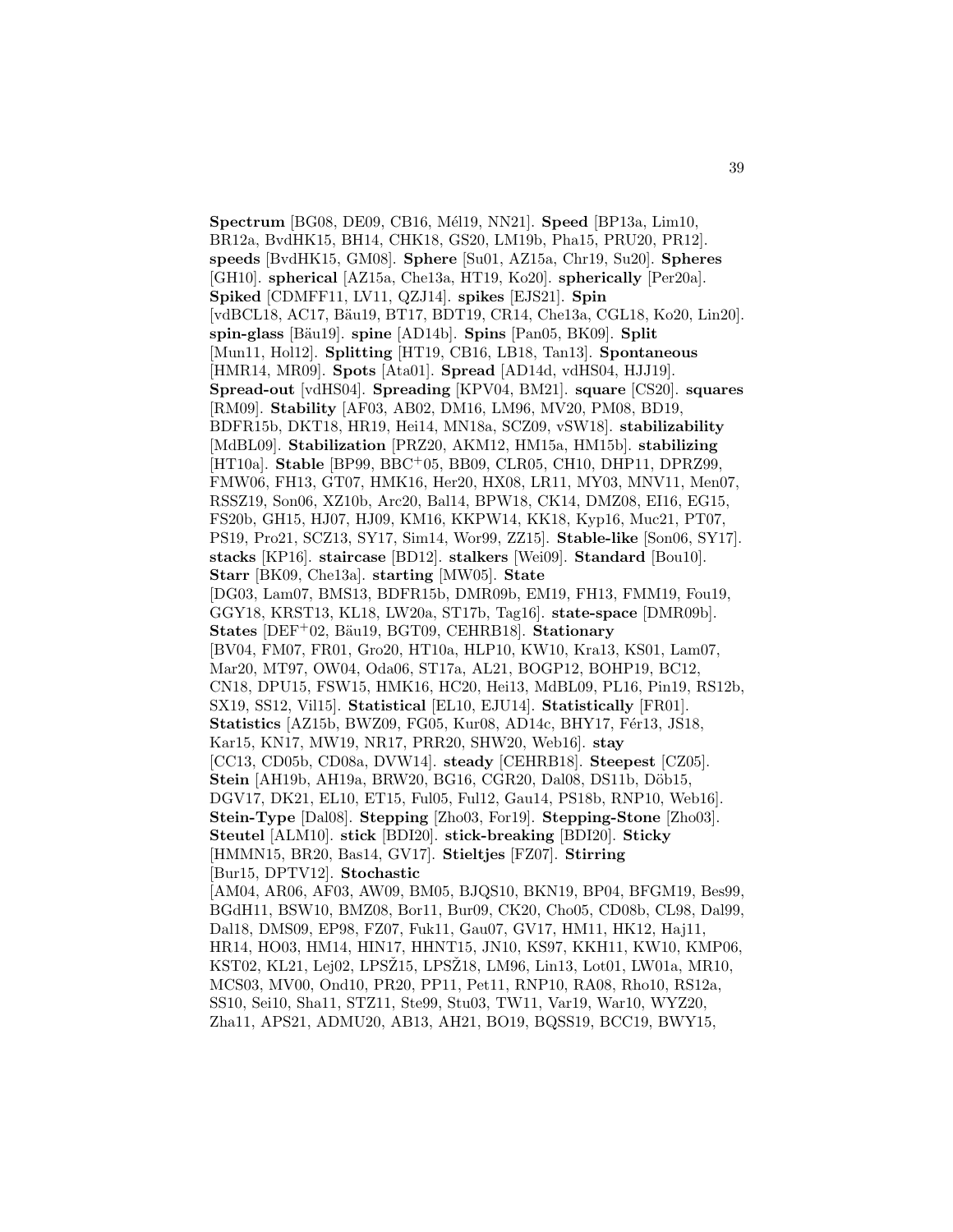BR12a, BP08, Bas14, BZ12, BMBP18, BK08, Bel20b, BDW17, BGS16, BV12, BHM13, BS17, CC98, CD12a, CL14, Che19, CKLL13, CGL08]. **stochastic** [CN17, CJK18, CHK17, DG14, DP20, DMZ14, DG15, DZ15, DMN13, FF13, FFPV17, Fer16, FK09, GT07, Gro20, GM17a, GIP16, GK14, HRW12, HY18, HS14, HC20, HJT20, Kal21, KOP13, KL12, KR20, Kur07, LNO15, LP19a, Lê20, LMCV12, LM19a, Lin20, LW20b, MSS20, MM18, MT12a, Mer08, MW20a, MB14, MN08, Nut12, OO21, OWW14, Pau14, Pic06, RTW12, RR13, Rom18, SSS13, SZ19, SWY12, Su20, TTV14, Tur15, VY16, Wie15, Yoo98, ZRLB19, Zha20, ST17b]. **Stokes** [CC98, FR01, Oda06]. **Stone** [Zho03, For19]. **Stopped** [Pel99]. **Stopping** [AKTKK19, BB10, CT07, Gap06, HLY14, KQ12, LZ13, ZRLB19]. **story** [BS20c]. **strange** [Pin18]. **strategies** [Jan19]. **stratified** [DP13b, HK20]. **Stratonovich** [BK18, CT15, DJQS13, NRS10]. **Stratonovitch** [Fd98]. **stretched** [IV13]. **Strict** [De 01, Law00, Ose11, Pet11, LW20b]. **Strictly** [DMZ08]. **String** [MT02b]. **strips** [HMMW12]. **Strong** [BGRS10, BMBP18, Ber19, CL14, CCFR09, DM11, DRM14, GM14b, Mal15b, MR15, Sha99, Vos08, BG16, BBP12, CD19, DDM12, LM19a]. **Strongly** [FG03, Tel01, GPPW16]. **structural** [PRW14]. **structure** [BDvdHS20, For20, HK12, Muk16]. **structured** [GPPW16]. **Structures** [BN11, BK01, BK16, BK19, BC20]. **studies** [Mic17]. **study** [OO21]. **Sub** [Bou13, PR20, Tel01, BGK<sup>+</sup>20, BS20c, GSS21, Gro17, Spi20]. **Sub-ballistic** [Bou13, BS20c]. **sub-critical** [Spi20]. **Sub-exponential** [PR20]. **Sub-Gaussian** [Tel01, Gro17]. **sub-Riemannian** [BGK<sup>+</sup>20]. **Subadditivity** [TC14]. **subballistic** [DGP19]. **Subcritical** [AEGR15, SS14, Lau12, Stu20]. **Subdiffusive** [DHS14a, Fag12]. **subdivided** [TV09]. **Subdivisions** [Beg05]. **subexponentiality** [SV09]. **Subgaussian** [AZ13]. **subgraph** [Owa17]. **subject** [MST19, TV09]. **sublinear** [CN19, Coh12, DM09]. **Sublinearity** [Cou18]. **Submitted** [FF98]. **subordinate** [KM18, MK12]. **subordinated** [Kul08]. **subordinates** [OZ21]. **Subordinator** [MNV11, CSZ19]. **Subordinators** [BP99, DS11c, DR15a]. **subsequence** [Tra15]. **subsequences** [DH21, Kam18, Sep96]. **substitution** [BBFS20]. **substitution-closed** [BBFS20]. **subtrees** [DHS19]. **suffice** [AKTKK19]. **Sufficient** [CC11, WSH09, AL20, FR18, KK20a]. **Sum** [HRW07, Wan14, BCZ18, CL21a, GM20]. **summation** [Zem08]. **Sums** [Arc99, HSW09, Kul08, LL11, Pel99, SSW04, BOPT20, BCG18, BCG20, Del09, Dol16, KM12, Kif17, Pin16a, Pin18, Roe08]. **sup** [DW18b]. **sup-measures** [DW18b]. **Super** [BP04, FMW06, Hol08, vdHS10, AW97, CP20, DMP05, Hon18, Hon20, Hug19, IdRS19, KS17b, Pin06, RSSZ19]. **Super-Brownian** [FMW06, Hol08, vdHS10, AW97, CP20, DMP05, Hon18, Hon20, Hug19]. **super-linear** [IdRS19, KS17b]. **Super-Markov** [BP04]. **SuperBrownian** [CDE18]. **Supercritical** [AI09, Bud19, Fag10, She10, AS19, BEGG14, DG15, GMPT17, Gol18a, GLM17b, SS13]. **supermarket** [LM07b].

**supermartingale** [BPT16]. **Supermedian** [FG03]. **superprocess**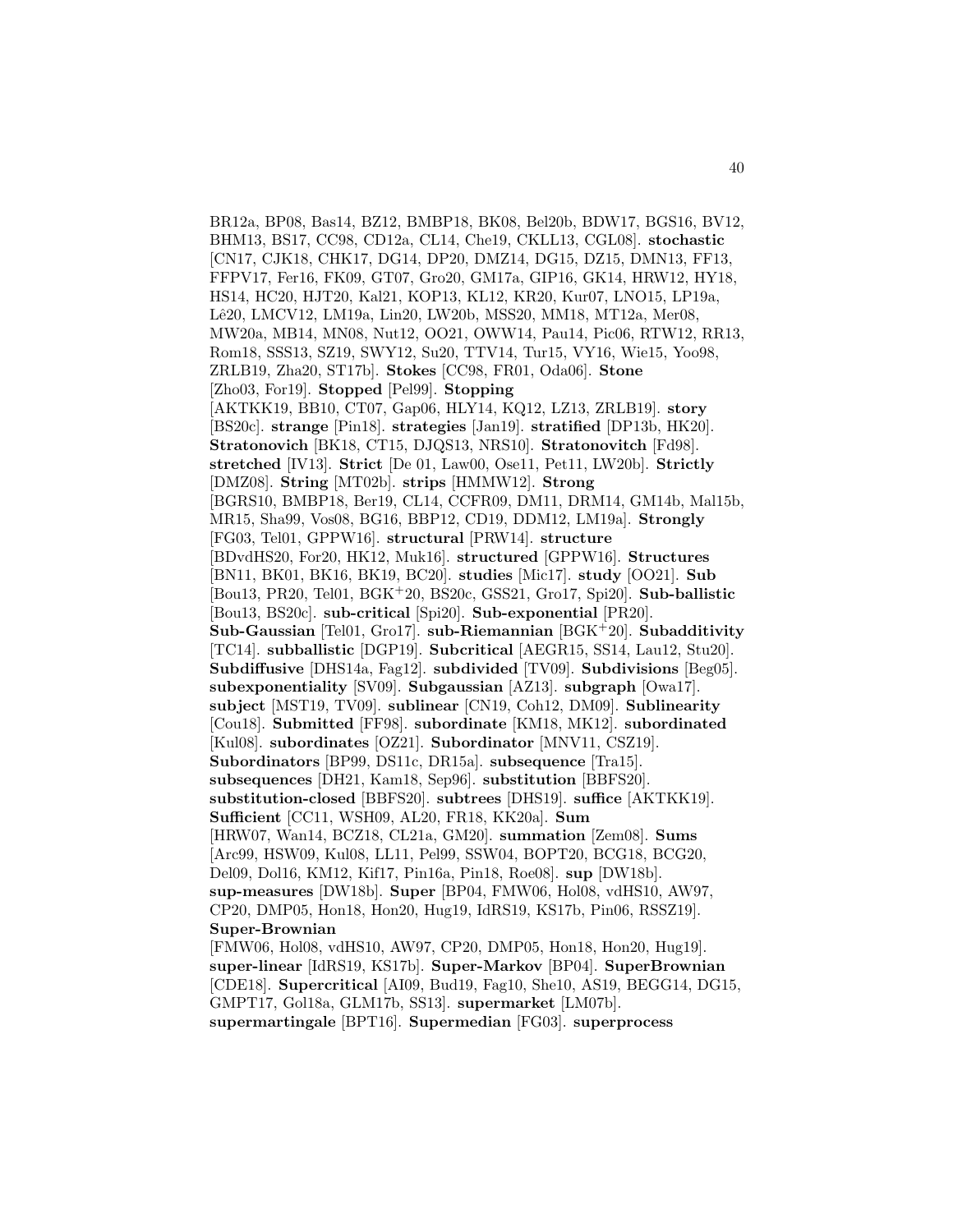## [Kli14, MT12b]. **Superprocesses**

[DLW01, FM03, Kol01, BGT09, DH13, MX07, RSZ18]. **superquadratic** [RM13]. **Superreplication** [NN13]. **supersolutions** [DM16]. **supOU** [GLT21]. **Support** [BCMP09, BSW10, Del03, Gau07, Kal21, CO18, LZ12, TY20, Unt19]. **suprema** [Ada08, LT15b]. **supremum** [EI16, SS12]. **Sure** [BR05, LM96, LV11, Ada20, Coh12, IV13, Nut12, STZ11]. **Surface** [FF98, Ass18, HLP19]. **Survival** [AMP10, BG11, GPV09, KS17a]. **survive** [CK08]. **sweeps** [CEY12]. **switching** [BCKWB20, JM15, Sha15]. **symbiotic** [DY20]. **Symbol** [SS10]. **Symmetric** [CO08, DPRZ99, KN07, Men07, RSS20, Roe08, Abe18, Ber18, DH19, Fuk99, GdHM07, GdHM09, GRV13, HJ07, HJ09, IKN20, JK15, Kwa12, Muc21, Ngu12, Pan14, TT20, dS14]. **symmetries** [ADMU20]. **symmetry** [HMR14, MR09]. **Synchronization** [JK14]. **System** [BBM10, BW05, GK06, Lyn00, LW01b, MW05, AM15, CGL18, Die20, MVX20, OWW14]. **Systems** [Arg08, AS12, BGRS10, BP04, BGdH11, Bor11, De 01, DKM01, KS97, KM11, KKH11, KST02, LA09, MR01, NY09, NY10, Pet10, Shk09, TZ11, Vil11, XZ10b, ABK06, BBP12, BGT09, BPT16, BDFR15a, CSZ19, CR14, CT18, DP13a, DMP05, ELL21, FTZ20, GM14a, GM14b, HJ07, HJ09, HNX19, Ko20, Kra13, Kua14, Mer08, Orr20, ST17a, SS18b, vdBCL18]. **Sznitman** [BG08, GM05, Sch12].

**tacnode** [FV12, FV17]. **Tagged** [GK06, GS20]. **Tail** [Bou10, Dir15, JL07, WY10, Ada08, DF20, FH19, Pin16a]. **Tailed** [CGGR10, Čer11, BOPT20, BGG14, BDvdHS20, Fle18, GMPW19, HZ19, HMMW12. **tails** [Aug16, BB11a, BM14, Bob07, CG20, DW12, Gro17, HMP12, Pin12]. **Talagrand** [Riv21, SZ19]. **tampering** [Pin13]. **Tanaka** [PP15]. **Tandem** [KOR01]. **target** [Pin19]. **TASEP** [BB18b, FO18, Vet15]. **Taylor** [BZ12]. **TCP** [BCG<sup>+</sup>13]. **technique** [AH21, BHLN15, DGV17]. **telegraph** [Lin20]. **Temperature** [Pan05, ABK06, BT17, CDC13, FG19, Völ14, dHNT12]. **Temperatures** [AC96]. **Tempering** [WSH09]. **Temporal** [CHSS18]. **Terminal** [CB08, APS21, LRTY20, RM13]. **Terms** [BBL11, DLX20, WYZ20]. **ternary** [HJ15b]. **tessellations** [HT19, KT21]. **text** [LM08]. **Their** [MT02a, BE21, Ber04, Ber15, DG03, DGLU11, EGW12, FL18, HJT20, OZ21, Pag17, Uch10, Zei10]. **Theorem** [BSW10, DMS09, FJX11, Naj01, SV05, Ame21, AGH12, ABK13, BR18a, BOPT20, BGG14, BDD14, BPR15, BDP15, But16, CD19, CO18, CD15, DMR09a, DLR19, DS12b, GH19, HB09, HLP19, HJ13, Kur07, Lam21, Mou12, Owa17, TY20, BJ09, BDD09, Dol16, Far11, HJ11, Lev13, NY09, Pan05]. **Theorems** [Ale11, BHLT01, BB11b, CCFR09, DW10, GHT03, GLW05, Ste99, Wan05, AB16b, AH18, BLO13, Ber19, BPR12, CSZ19, CR08, Che13b, Col09, DP17, DVZ18, EL09, FR14, GPP12, Her20, HMMN15, IKN20, Kar15, KT17, LG14, MR12, MS99, RSSZ19, RTW12, SBB<sup>+</sup>21, TT20, BBL11, PP11]. **theoretic** [Chh15]. **Theory** [HM11, KKH11, KM05, MR01, AB16b, BOHP19,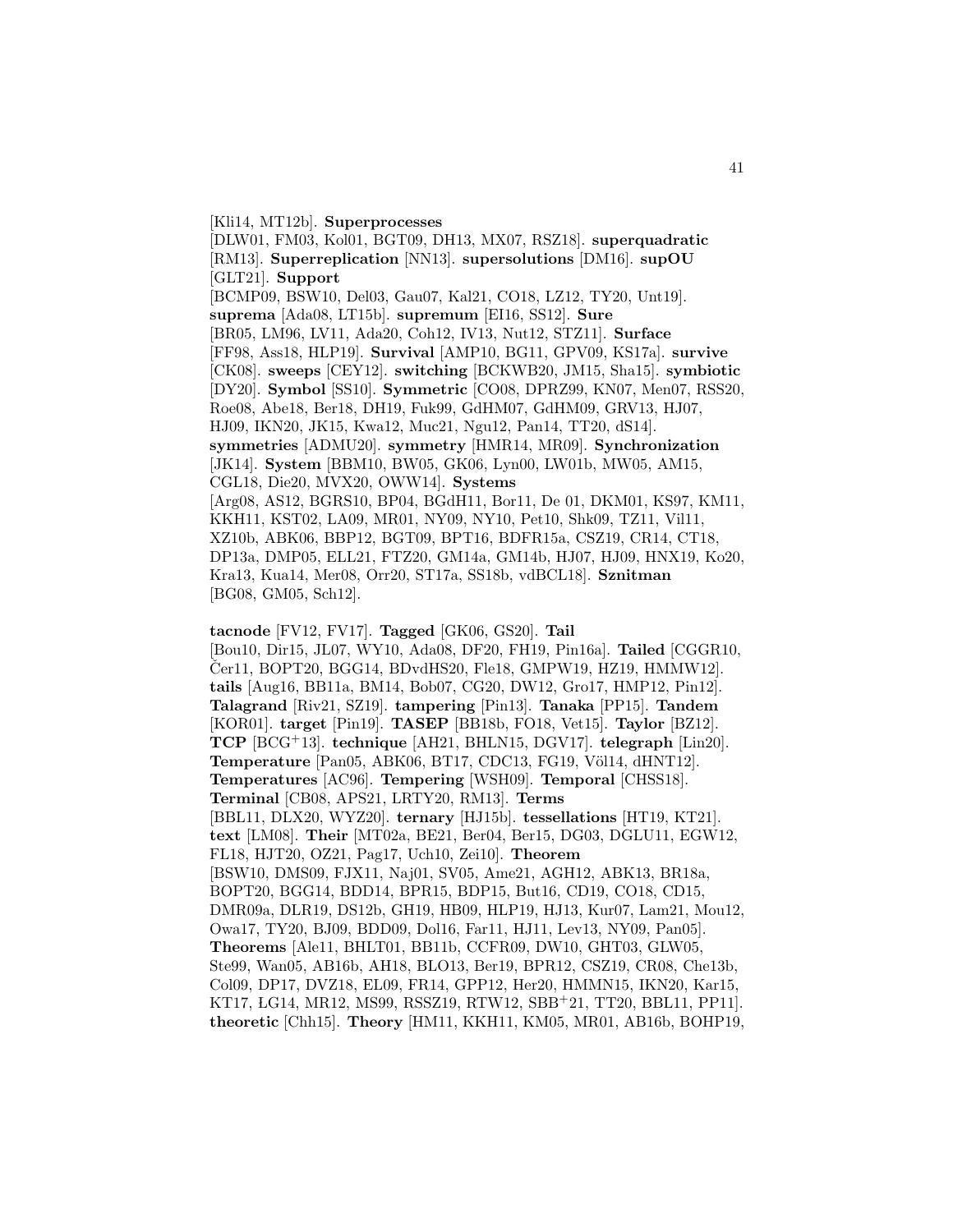BC12, CM20, CL05, DKRV17, DLR19, FW17, FY20, FKHL19, GA08, GI12, GM15, Hol12, Kwa12, Kwa19, Mél19, Muc21, Wer12<sup>]</sup>. **thermal** [KOS21]. **Thermodynamic** [CR14]. **Thick** [DPRZ99, Jeg20]. **Thin** [ACJ21, CMSS16]. **Thinnings** [Sch05, Sch09]. **Third** [BvdHvL10, DvdHvLS17]. **Thoma** [BO13]. **Three** [AC96, Ros97, SW11, BK16, BK19, GdHM09, LS19]. **three-dimensional** [GdHM09]. **Threshold** [BW05, BC08b, Hol06, BI20, FR13, FS20b, HLY14, MSC15, Seg09, Tur07]. **thresholds** [MNS16]. **Tightness** [Aco14, FM17]. **Tilings** [Nor10, RP12]. **tilted** [DSWB15]. **tilting** [SW19]. **tilts** [CIW19]. **Time** [AAC09, Bel20a, BGdH11, BT05, CDK06, CB08, CHK17, CH05, DM03, DS07a, DG96, DPR03, FZ10, FG96, Fol11, GS11, GMT06, GM11, Jon11, Lac03, Lac07, LC10, MW05, PR05, Ste99, TV03, Uch11, Zha09, ACJ21, AJKH15, AH05, AD20, AT16, BQSS19, Bia08, BF08, BO13, BF17, Bus16, CN19, CCR05, Car20, CCDO21, CGR06, CGPV13, DH19, DG99, DS17, DS07b, DM14, Don04, DR15a, EM12, FZ12, FL18, FG19, GPV09, Gao17, GR14, GMPT17, ´ Gol18b, GT17, GPPW16, GK14, Hab19, HY18, HMP12, HJT20, Hon20, Hor20, HIN17, Hug19, Ina16, KQ12, KP13, KKPW14, LRTY20, LP13, MM20, Mer08, MR17b, Nan06, NZ14, Pin16b, RR96, SV09, SCZ09, Sub13, Tur15, Web21]. **time-changed** [DS17, DM14]. **Time-changes** [CHK17]. **time-dependent** [BO13, Pin16b]. **time-inhomogeneous** [CCDO21]. **time-marginals** [AJKH15]. **time-nonhomogeneous** [DS07b]. **Time-reversal** [Bel20a]. **time-scales** [GK14]. **Time-Space** [FG96]. **Times** [BBM10, BR05, Ber97, CLR05, EP98, FS01, Gra96, Hu00, Law96a, Men07, PR11, PR04, SY05, Abe18, ACJ21, AH08, BB96, BCR06, BGT09, CGR06, CSC15, CP19, CT07, CHK12, Din12, ERY14, FMNS15, HP18, Hon18, JK15, Lau12, LT15c, MR12, MT12a, MS99, Oli12, PSSS17, PP15, Pit99, RP12, Sch19b, Tou09, Zha18]. **Toeplitz** [LSW12]. **tolerance** [HS13]. **Topological** [IMP07, CDCH16]. **topologies** [FS20a]. **topology** [GM17b, Jak97]. **toral** [Lev13]. **tori** [JJK<sup>+</sup>17]. **Torpid** [WSH09]. **Torus** [AC96, Win08, CGPV13]. **Total** [BCG<sup>+</sup>13, HLP16, JK11, BR16, BCP20, BX19, Bor14]. **Totally** [LB18, OT19]. **tournament** [JS18]. **trace** [LLM18, QW18]. **Traces** [AT09, DS11b, Ful12]. **tracking** [JM15]. **Tractable** [FJS15]. **Tracy** [BPZ12, FO18, OO15, Vet15]. **trading** [CX13]. **Traffic** [Au18, BW05]. **trail** [BP13b]. **trait** [Kli14]. **trait-dependence** [Kli14]. **trajectories** [KS17a]. **Transaction** [BT05]. **Transfer** [CF11, BP14a]. **Transform** [BK05, AFP15, KM15, LPT15]. **Transforms** [GHLT03, AW14, KO08]. **Transience** [BBAP06, CFG09, KST02, Pin16b, PRU20, BS09, DHS14b, FL15, M¨ul08, MW20b, Sha15, Zer18]. **Transience/recurrence** [Pin16b]. **Transient** [BGdH11, DPRZ99, Win10, AD15, BS08a, GKKR18, Tei09]. **Transition** [AMP02, BK01, BBM10, BLV19, Ber11, De 01, Gar04, Mas07, Uch07, DLV21, FL13, Hol18, LO20, MVJ14, MŞ19, MV16, ST17b, Tag16, vSW18].

**transitions** [DMS17, GL18, Hua20, RvH15]. **translated** [BC04]. **Transport** [FF13, Goz12, Sam17, AJKH15, Tan19, Win15]. **Transport-Entropy**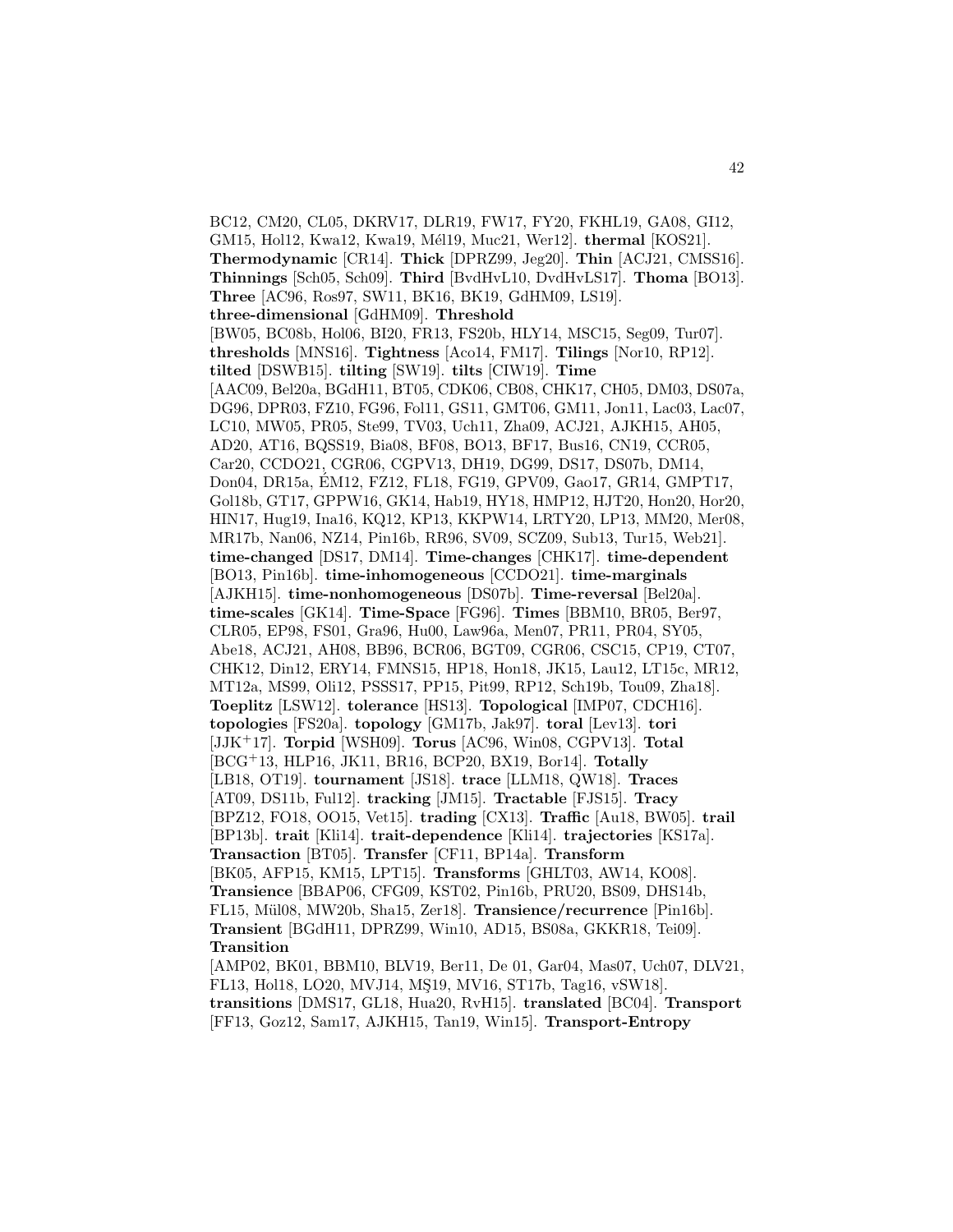[FF13, Goz12, Sam17]. **Transportation** [BE21, Rie17, Liu20]. **Transportation-cost** [Rie17]. **transportation-variance** [Liu20]. **transports** [HMK16]. **Transpositions** [Ber11]. **trap** [ABK06, Fag12, Gay12]. **trapped** [ABOPS16]. **Travelling** [Lyn00, TW11, Pau14]. **trawl** [TT20]. **Tree** [ADV10, Dev11, Far11, HM04, BS09, BB15, BBFS20, BL12b, BW17, CB16, DGP13, DPP15, FIO<sup>+</sup>21, GGY18, Guf18a, Guf18b, HKLR19, MSS20, PRW14]. **tree-valued** [DGP13, DPP15, Guf18a, Guf18b]. **Trees** [BDLSJ18, CP99, CKMR05, CH10, DH02, GM05, Hol08, LZ10, LL11, MW10, Mun11, Tak97, Vol03, Wei07, AC20a, Abe18, AD14b, AD14a, AD19, AO13, ARS08, BHMM19, BLO13, Bäu19, Ber14, Ber15, BGH+14, Bor14, BFMM13, CFW09, CM17, Col09, CHK18, CHK19, Cou18, CK08, DDS18, DS12b, DHS19, FR18, For20, GS20, Gei00, Ger20, GGR19, GH15, GM15, Guf18b, Haa17, Her18, HJJ19, Hol12, HJ15b, HJ15a, HS15a, Hua20, Hut12, Joh19, LB18, Lin14, LP19b, MPR19, MR20, MW20b, NN21, Pag17, RW18, Rou18, SS19a, Ste13, Su14, Th´e20]. **Triangle** [DG09]. **Triangular** [Arc97, Arc99, KSZ98]. **triangularly** [Luo20]. **Triangulating** [KM16]. **triangulation** [Ric18]. **triangulations** [AHS20, CMSS16, Car21, Ray14, Rou15]. **Trickle** [EGW12]. **Trickle-down** [EGW12]. **Tricolor** [SY14]. **Tridiagonal** [GK00]. **Trigonometric** [Igl05, LA09, AL13, IKM16]. **trimmed** [Mal15b]. **Triple** [Ros97, Sar15]. **trivial** [dS14]. **Triviality** [HRW12]. **Truncated** [Cha11, DPTV12, KN07]. **Tsetlin** [WW09]. **Tubes** [Doh99, Spi09]. **turning** [EVW20]. **Two** [AS18, Ata01, BR07, BPR15, BP99, Cer11, Che14, CMP10, DH06, DDSJ10, FZ07, Fen07, FW08, Gra96, Lam01, LW01a, MR08, Sak09, Shi12, Son06, Tur15, Uch10, Wei07, Zha21, AB16a, AZ15b, BK18, BLV19, BDW17, BH14, Bur15, CDM12, CGPV13, DZ21, DP13b, Gol18a, GM20, HH06, Hay21, Hei13, HJ15b, Law20, MM20, MR09, Nol08, Pin09, Val07, Zha14, dHNT12]. **two-color** [Zha14]. **Two-curve** [Zha21]. **Two-Dimensional** [Čer11, CMP10, Gra96, MR08, AZ15b, BK18, CDM12, CGPV13, DP13b]. **Two-Dimensions** [FZ07]. **two-parameter** [DZ21]. **Two-Player** [FW08]. **Two-Point** [Ata01, LW01a]. **two-protected** [HJ15b]. **Two-sided** [Shi12, Son06, BLV19, Law20, MM20]. **two-speed** [BH14]. **Two-Type** [DH06, Wei07]. **two-value** [Pin09]. **Two-valued** [AS18]. **Type** [AI09, BO10, BHS09, Dal08, DH06, GK06, HSW09, KKH11, Lac03, LS99, Naj01, Wei07, AM19, BOPP21, BB15, BM06, Bel20b, BBP12, BF17, BKM21, CCDO21, DS12b, DB12, EG15, Gan13, Hab19, IPR09, KZ20, KKO13, Küh20, Luo20, Mar20, Men14b, NZ14, SZ19, Slo14, Zha13b]. **types** [BL12a, dHNT12]. **typical** [BKN19, BCG18, PP15, SS14].

**UFG** [CCDO21]. **UFG-type** [CCDO21]. **Uhlenbeck** [AM15, BP20, BB15, CKM03, FK02, IT99, MY03, MS09, RSSZ19]. **UIPQ** [Die16]. **ultrametric** [DG13, vSW18]. **unbalanced** [Hay21]. **Unbounded** [DeB09, Men07, Vil11, XZ10b, Ada08, CD15, CGL08, GP12, Gao17, KZ20,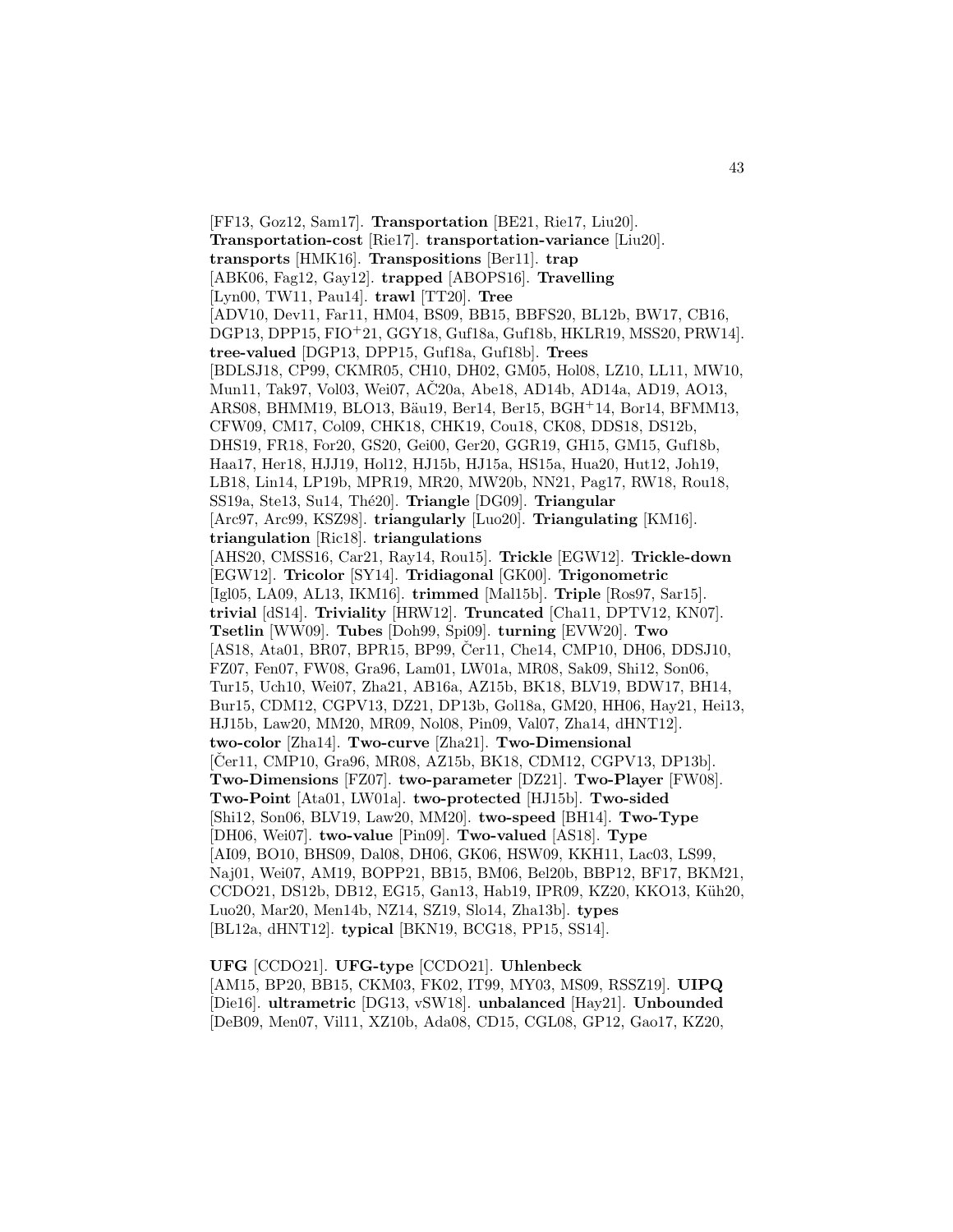RM13, Tyk07]. **uncertainty** [DG18, NN13]. **unconstrained** [BO19]. **uncoupled** [Bus16]. **underlying** [LZ12]. **underprojective** [DMR09a]. **understanding** [BHLN15]. **Unequal** [CP99, BvdHK15]. **unfolded** [VS15]. **unfolding** [Der16]. **unified** [HP17]. **Uniform** [BBM10, BR18b, BF17, GP12, KZ20, LMS08, AZ15a, BC04, BG13a, BV16, BJM14, DDS18, DE06, GM17b, Jor13, LP19b, MN14, Per20a, PST17, Pit99, Ric18, SZ19]. **Uniformly** [KN07, Win10]. **Unimodular** [AL07, AL19, AL17a, BPT17]. **Unique** [HM11, HC20, Yoo98]. **Uniqueness** [Bas96, Bäu19, BR12b, BHM13, GGY18, Hau05, JS17, KW10, MdBL09, Son12, BP12, BFGM19, CK15, CK18b, GLM<sup>+</sup>17a, KK20a, PPS18, Pow18, RS13b]. **unitary** [BW21, Lam18, Web15]. **Universal** [BC10, Ric15, Shk13]. **Universality** [BDvdHS20, Che17a, CL19, CL21a, CL21b, DTV18, DCLM18, ERSY10, FO18, TV11, AC19, EY12, IKM16, SS19b, SS15, Yan19]. **updating** [EL16]. **upon** [Kwa12, Muc21]. **Upper** [BB11a, Dal08, Fol11, vdHS04, vdHS10, Car20, Gra14, MM15]. **ups** [LS21]. **Urn** [DM11, MV08, Pen09, DW16b, LP19a, MM17, SP19]. **Urn-related** [MV08]. **urns** [MN18b, Zha14]. **use** [Hol12]. **used** [FJ12]. **Using** [Kry99, BX19, BRW20, BM06, BD14b, Jui18]. **UST** [Kar20]. **Utility** [LQ11].

**Vacant** [Win08, AS19]. **valleys** [AD15]. **Value**

[Ber97, CH05, Jon01, Kry99, LW01a, BDF18, CL19, CL21a, Ngu12, Pin09]. **Valued** [BC20, Ose11, Sha11, AS18, BD19, CLSF19, DGP13, DPP15, Guf18a, Guf18b, JPP19, Lar15, LSF20, MM17, Mic20, MW19]. **Values** [BC08b, Hu00, SSW04, CT07, HKLR19, Kul08, Naj20, Osę13, SCZ09]. **Vanishes** [Zha09]. **Variable** [ABPR11, PM08, CGL08]. **Variables** [Bry96, CF11, EL10, HKL<sup>+</sup>98, HRW07, Naj01, Pel99, Ada20, BCP18, DZ21, Del09, GSS19, GSS21, IPR09, LT15b, Pau14, Pin09, Pin16a, Pin18, Roe08, Wan14, Zem08]. **Variance** [BGT11, FM03, Gau14, HJ09, HPZ11, OW04, vdHHZ07, BvdHK15, CN19, CHNR18, CK08, DPU15, DR14, DWW19, ET15, GLT21, HJ07, Kul08, Lin14, Liu20, Tan19, Uch20, Völ14]. **Variance-Gamma** [Gau14, ET15]. **Variation** [FV11, BR16, BCP20, BX19, BCG<sup>+</sup>13, GI12, HLP16, LB18, Son12]. **Variational** [AID07, DG09, DZ15]. **Variations** [Beg05, BBL11, BOPP21, NP08, TTV14]. **varying** [BS15]. **Vector** [BG03]. **vectors** [Dol16, FS20b, NNP13, RM09]. **veering** [NV13]. **Velocity** [Pai16]. **Version** [Maj07, OP13, Zha19]. **versions** [BPR15]. **versus** [DHS14b]. **Vertex** [CZ21, LR18, Col09, Jan09, Lin20, Ger20]. **vertex-reinforced** [Col09]. **Vertices** [BL12b, Gro11, Gro13, Thé20]. **Vervaat** [FH10, LPT15]. **Very** [AC96]. **Via** [KN07, BMZ13, BJKM10, BdSGP09, Ber97, BJM14, BdT14, CGR20, DP13a, Dir15, EL12, FL18, GHLT03, Gau14, GMT06, Ham19, HT21, KZ20, KSX04, KSX17, Kra20, Lab14, Nil20, Ram06, RC09, SHW20]. **view** [Ben18, FKHL19]. **viewpoint** [LP19a]. **Viot**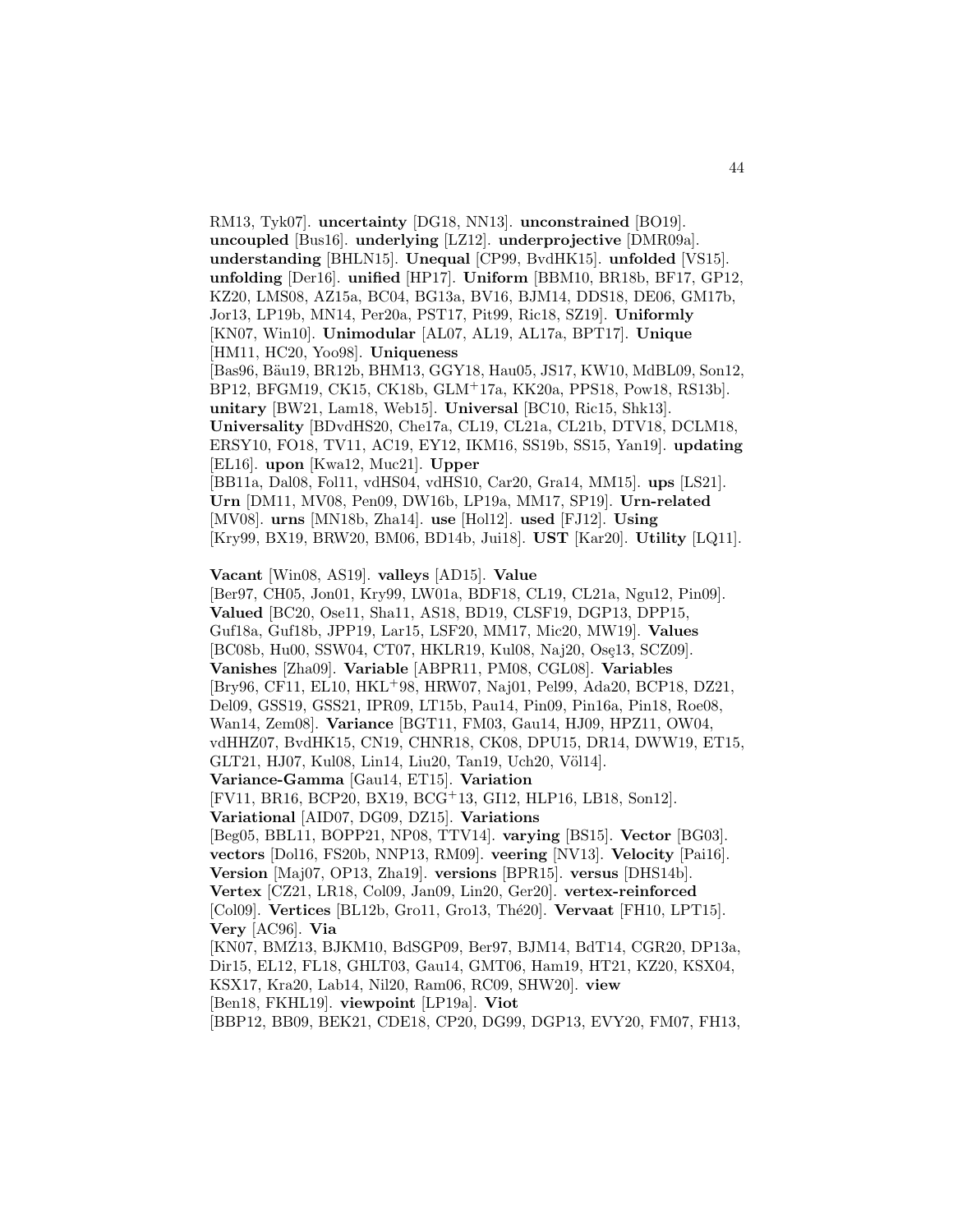GK06, Guf18a, Guf18b, Gup12, Han14, Lab14, LZ12]. **Viot-type** [BBP12]. **Virgin** [Hut09]. **Viscosity** [CK15]. **visited** [AD14d, AD15, Gib08, HS15a]. **Vlasov** [HW21, LS21, Tug12]. **Volatility** [Fuk11, NN13, RR13]. **Volterra** [AM19, AF03, CMP10, Kal21, RA08]. **Volume** [AFS20, DH15, GW09, Max06, Pag17, Spi20]. **Volumetric** [Eld14]. **Voronoi** [AB18a, RP12, Van19]. **Vortex** [FG05]. **Voter** [BMSV06, NRS17]. **voting** [DLZ14]. **Vries** [dBD09]. **vs** [RASY17]. **Vulnerability** [EM14].

#### **Waiting** [Sch08, CGR06]. **Walk**

 $[BIK07, BG11, BT10, Ber06, BP07, Čer11, CO08, CCFR09, Far11, GKW99,$ HH05, KS03, KL05, Law96a, LMM04, MR08, Sel06, Su01, Tak97, Vol03, Win08, Win10, AP16, AKMV20, AS19, AH08, AD14d, AS20, ACdCdH19, BN15, BS08a, BS09, Bat18, BARS19, BM14, BD08, BS20c, Ber18, BV16, BT19, BCDG13, BHdS<sup>+</sup>19, Bou13, Bud19, BD18, Bus16, CC13, CP16, CHK18, CHT19, CS98, DS12b, DW19, DF20, DP13b, EVW20, Eto06,  $FIO+21$ , GPV09, GJ17, GKKR18, Gib08, GPP12, Hei13, HdHS<sup>+</sup>15, HS17a, HS15b, Jeg20, Jos09, JS18, KP13, Law20, LS19, LP15, LM19b, Mal15a, Mas09, MS15, MW18, MV08, Mou12, Mül08, OR17, PRR20, Per21, PST17, PR12, PZ20, RS09, RASY17, SP14, Szn09, Tag16, Tra18, Uch20, VT08]. **walk** [dS14]. **walker** [BP13b]. **walkers** [DGP18, DGP19]. **Walking** [DHS14b]. **Walks** [Ale11, AI09, AdHR11, BR07, BGdH11, BGT11, CFG09, CLR05, CC11, DW10, DH02, EK08, Fol11, Gil11, HMN11, Jag16, Jea05, KOR01, KPV04, LL04, NRS05, Pak98, PR04, Pet10, Ros97, SE06, Uch10, Uch11, Zäh01, Abe18, ABOPS16, ADS16b, AFP15, BCR06, BLV19, Ber19, BCD16, Bis19, BHdS<sup>+</sup>19, BM19b, BDI<sup>+</sup>19, CMT15, CW21, Che14, CK08, CHK12, DW12, DVW14, DFS21, DGP09, Fag08, Fag12, FZ12, GP12, GP20, GMW19, Gil16, GR17, Ham19, HdHS<sup>+</sup>15, Hou17, HMMW12, HS15a, IKN20, KGS13, KZ08, KZ14, KP16, LM07a, LR18, MRS16, MV20, MM15, MV15, MSC15, NN21, Neu07, NV13, OS20, Pak99, Pet12, Pha15, PT18, PRU20, Rou15, SCZ13, Sam09, Shi12, Su14, Tou09, Ver19, ST17b]. **Walls** [Sak09, BS20c]. **Walsh** [Haj11]. **Wasserstein** [BP13a, Boi11, Fan19, LSF20, Mar18, OC19]. **Wasserstein-2** [Fan19]. **Watanabe** [Kur07, CR08]. **Watson** [AD14b, AD14a, AD19, BS15, BGH<sup>+</sup>14, CK08, DS12b, Dev11, DHS19, Far11, GS20, Gei00, Joh19, Lin14, MPR19, MW20b, PR11, Rou18, Su14, Thé20. **Wave** [CD08b, Ond10, BQSS19, LM19a, OO21, SSS13]. **Wavelet** [AF20, KOP13]. **Waves** [Lyn00, TW11, DNPR19]. **Weak** [ADMU20, Arc99, BJQS10, Bes99, KM17, LW01b, Win15, AP17, BMZ13, Bel20a, BV16, BJN13, BCPW21, BL19, CX13, DJQS13, Hab19, Kif17, NRS10, ORS20, PO09]. **Weakly** [Pel99, BDFR15a, CT20, Del09, DLR20, EHMT17, FJS15, GSS19, Tre16, Xu20]. **wealth** [EL12]. **web** [SS13, VFV15, NRS05]. **webs** [CMT19]. **Wedge** [CC11, PRZ20]. **Wedges** [Ata01, BBAP06]. **Weibull** [FM14]. weight [HS20, Kha14]. Weighted [AR06, DE06, Fér18, MP05, Naj01, NP08, Pan05, BCG18, BCG20, FS20a, For20, KM12, MT12a, OP13, Tei09, Wan20]. **Weights** [AR06, ADS16b, OO15, SS20, SZ15b]. **Weiss**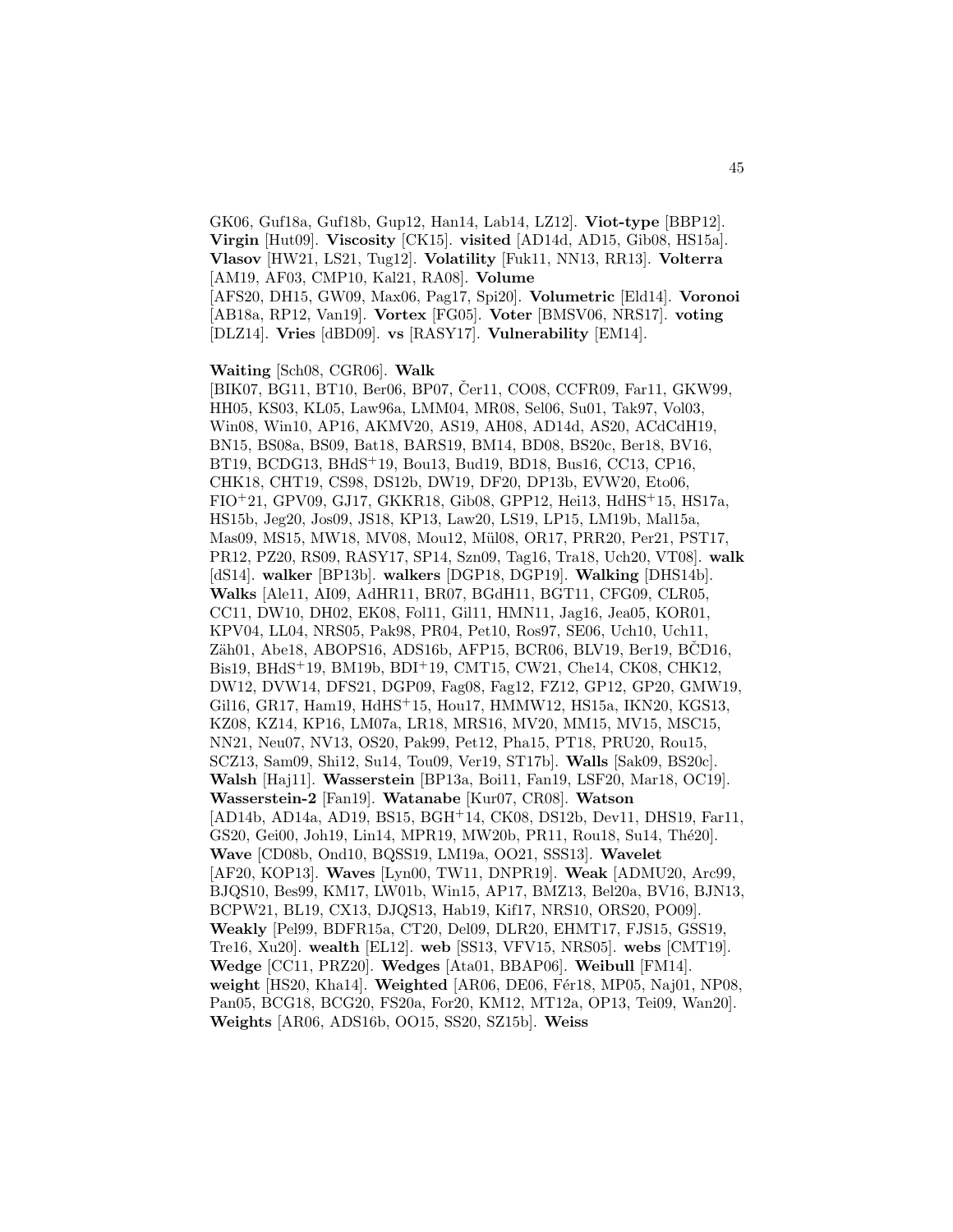[BBI09, BMP21, CK18a]. **Well** [MR10, Tre16, Gau07]. **Well-posedness** [Tre16, Gau07]. **wells** [BS20c]. **wetting** [CGZ06, LT15a]. **Where** [PPPY01]. **which** [CO08, GM11]. **White** [BJQS10, XZ10b, AF20, DH19, DW18a, HIN17]. **Whittaker** [Che19]. **whole** [PPS18]. Wick [LPSZ18]. Wick-polynomial [LPSZ18]. Widder [CD12a]. **Widom** [AE19, BPZ12, FO18, OO15, Vet15]. **Width** [MT97]. **Wiener** [CS98, ET15, GW09, MT02a, Mun11, NNP13, Pic06, Spi09]. **Wigner** [AEK<sup>+</sup>14, Aug16, BWZ09, BM19a, CDMFF11, ERSY10, EY12, McK21, TV11]. **Williams** [DH13, RSZ18]. **winding** [Yao13]. **windings** [BW21]. **window** [AO13, DvdHvLS17]. **winning** [AS13]. **Wise** [Kry99]. **Wishart** [HHN16]. **within** [BDLSJ18, DHS14b]. **Without** [Vih11, Aug16, CE13, FMNS15]. **Wong** [CS17, Gan13, Slo14]. **Wong-Zakai** [CS17]. **word** [DS12a, GS17b]. **Words** [KSZ98, DH21, KSZ01]. **world** [BR06]. **Wreath** [Eva02, FS01, KP13, SCZ13]. **Wright** [DDSJ10, KZ20, SF06, Tay07]. **Wrighter** [GLW05].

**XOR** [BdT14].

**Yaglom** [BPW18, Vil11]. **Yamada** [Kur07]. **yards** [PPS18]. **Young** [FSX20, Hor20]. **Yule** [Ber15].

**Z** [Val10]. **Zakai** [CS17, Gan13, Slo14]. **Zeitouni** [But16]. **Zelditch** [But16]. **Zero** [DP05, Fag10, Sav08, GMPW19, KK20b, KKPW14, LM19a, Mal15b, MM18, MV20, PL16, Pin09, PT15, RM09]. **zero-mean** [Pin09]. **zeroes** [KS19]. **Zeros** [AL21, ABPR11, MS13, Red17]. **Zhang** [MdBL09]. **zones** [EFP17]. **Zooming** [BI20]. **Zooming-in** [BI20].

# **References**

## **Atar:2009:ETG**

[AAC09] Rami Atar, Siva Athreya, and Zhen-Qing Chen. Exit time, green function and semilinear elliptic equations. Electronic Journal of Probability, 14:3:50–3:71, 2009. CODEN ???? ISSN 1083-6489. URL http://ejp.ejpecp.org/article/view/597.

#### **Atar:2002:SPC**

[AB02] Rami Atar and Amarjit Budhiraja. Stability properties of constrained jump-diffusion processes. Electronic Journal of Probability, 7:22:1–22:31, 2002. CODEN ???? ISSN 1083-6489. URL http://ejp.ejpecp.org/article/view/121.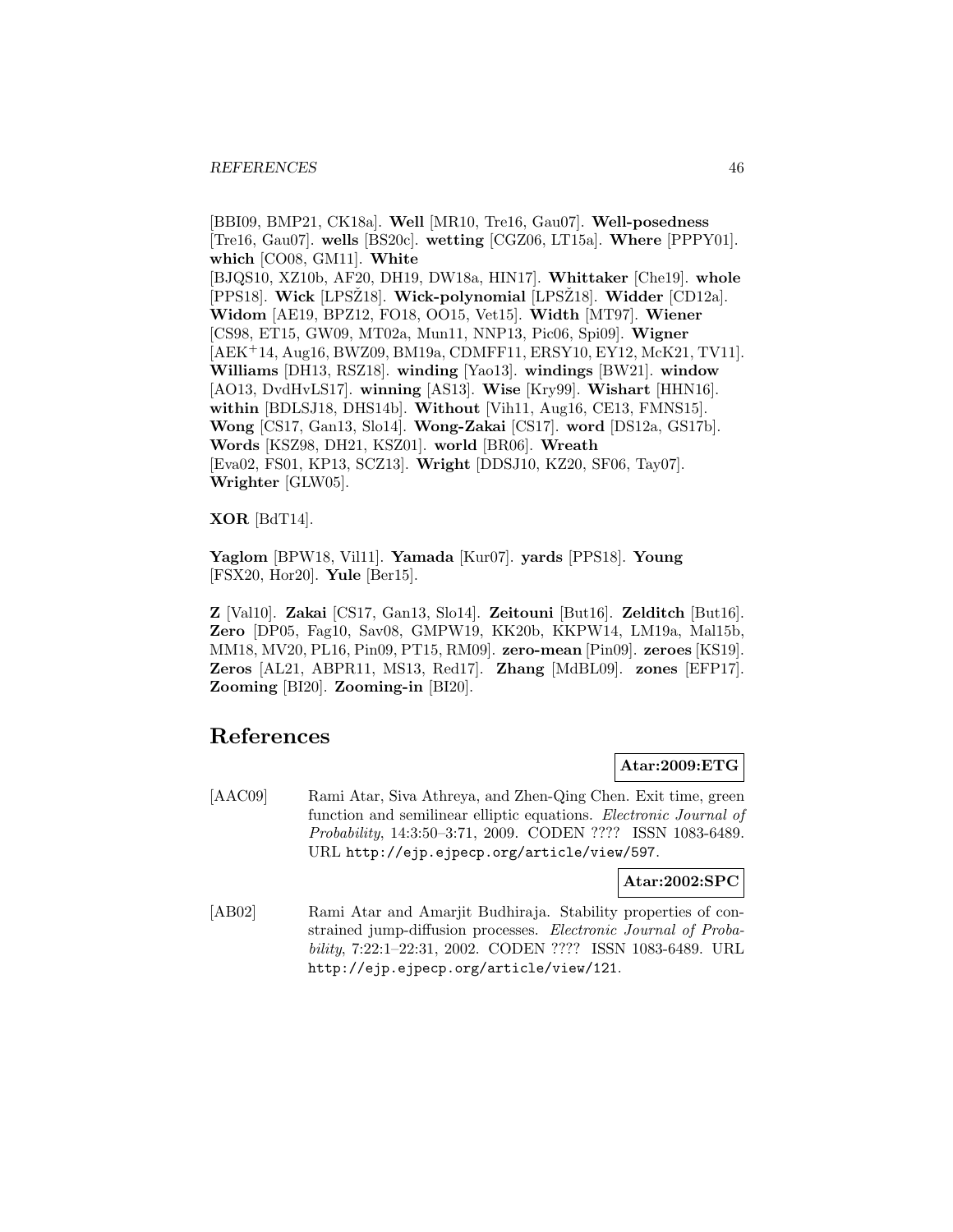#### **Assing:2013:SDS**

[AB13] Sigurd Assing and James Bichard. On the spatial dynamics of the solution to the stochastic heat equation. Electronic Journal of Probability, 18:70:1–70:32, 2013. CODEN ???? ISSN 1083-6489. URL http://ejp.ejpecp.org/article/view/2797.

## **Alexander:2016:LAF**

[AB16a] Kenneth S. Alexander and Quentin Berger. Local asymptotics for the first intersection of two independent renewals. Electronic Journal of Probability, 21(??):68:1–68:20, ???? 2016. CODEN ???? ISSN 1083-6489. URL https://projecteuclid.org/ euclid.ejp/1480561217.

## **Alexander:2016:LLT**

[AB16b] Kenneth S. Alexander and Quentin Berger. Local limit theorems and renewal theory with no moments. Electronic Journal of Probability, 21(??):66:1-66:18, ???? 2016. CODEN ???? ISSN 1083-6489. URL https://projecteuclid.org/euclid. ejp/1480129233.

## **Ahlberg:2018:NSV**

[AB18a] Daniel Ahlberg and Rangel Baldasso. Noise sensitivity and Voronoi percolation. Electronic Journal of Probability, 23(??): 108:1–108:21, ???? 2018. CODEN ???? ISSN 1083-6489. URL https://projecteuclid.org/euclid.ejp/1540865371.

## **Alexander:2018:PRQ**

[AB18b] Kenneth S. Alexander and Quentin Berger. Pinning of a renewal on a quenched renewal. Electronic Journal of Probability, 23(??): 6:1–6:48, ???? 2018. CODEN ???? ISSN 1083-6489. URL https: //projecteuclid.org/euclid.ejp/1518426053.

## **Amir:2020:PMD**

[AB20] Gideon Amir and Rangel Baldasso. Percolation in majority dynamics. Electronic Journal of Probability, 25(??):13:1–13:18, ???? 2020. CODEN ???? ISSN 1083-6489. URL https:// projecteuclid.org/euclid.ejp/1580374825.

#### **Addario-Berry:2010:CRG**

[ABBG10] Louigi Addario-Berry, Nicolas Broutin, and Christina Goldschmidt. Critical random graphs: Limiting constructions and distributional properties. Electronic Journal of Probability, 15: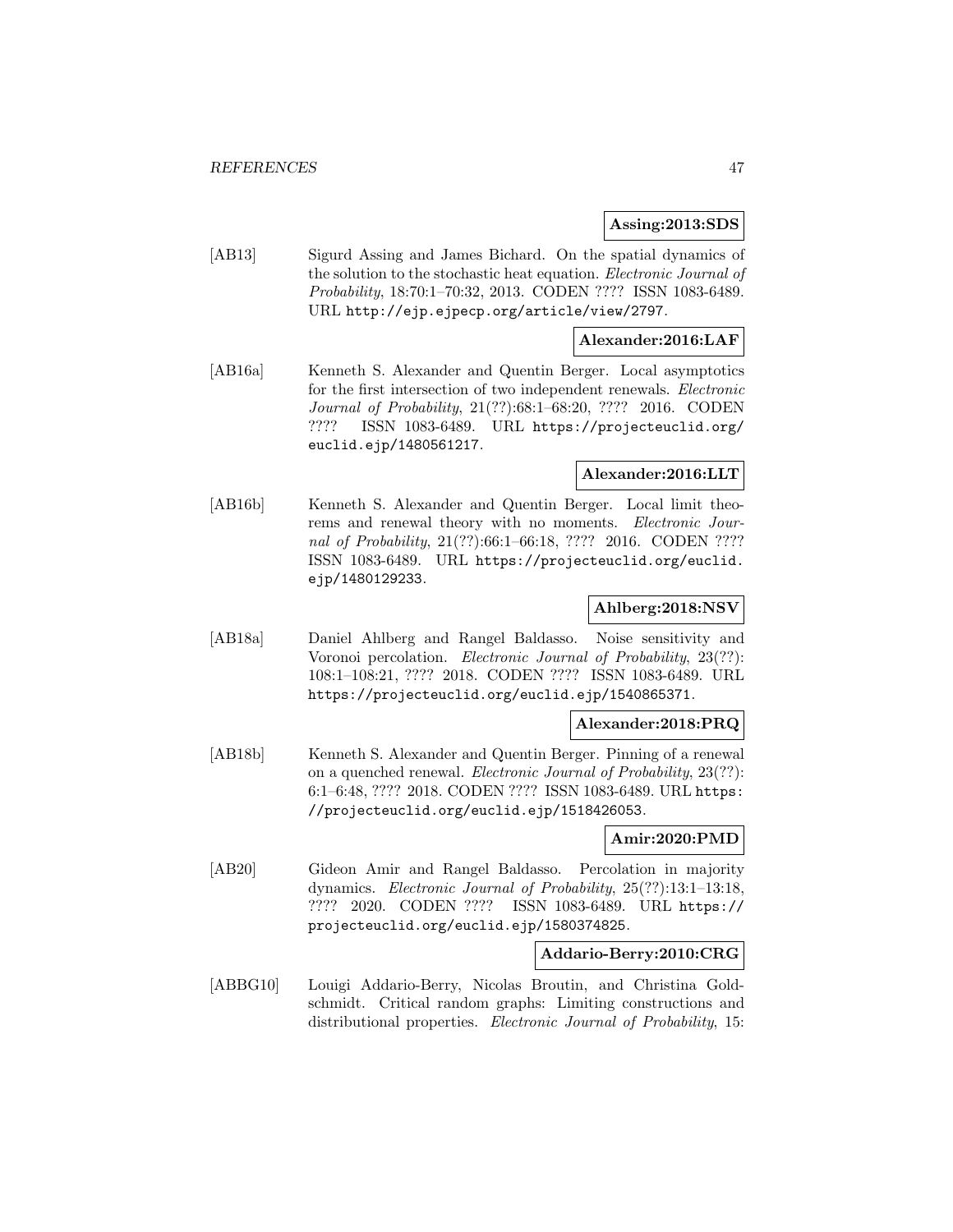25:741–25:775, 2010. CODEN ???? ISSN 1083-6489. URL http: //ejp.ejpecp.org/article/view/772.

# **Ayyer:2015:MJP**

[ABCN15] Arvind Ayyer, Jérémie Bouttier, Sylvie Corteel, and François Nunzi. Multivariate juggling probabilities. *Electronic Journal* of Probability, 20(??):5:1–5:29, ???? 2015. CODEN ???? ISSN 1083-6489. URL http://ejp.ejpecp.org/article/view/3495.

## **Abe:2018:ELT**

[Abe18] Yoshihiro Abe. Extremes of local times for simple random walks on symmetric trees. Electronic Journal of Probability, 23(??): 40:1–40:41, ???? 2018. CODEN ???? ISSN 1083-6489. URL https://projecteuclid.org/euclid.ejp/1525852817.

#### **Adams:2006:LSP**

[ABK06] Stefan Adams, Jean-Bernard Bru, and Wolfgang Koenig. Large systems of path-repellent Brownian motions in a trap at positive temperature. Electronic Journal of Probability, 11:19:460–19:485, 2006. CODEN ???? ISSN 1083-6489. URL http://ejp.ejpecp. org/article/view/330.

## **Arguin:2013:ETF**

[ABK13] Louis-Pierre Arguin, Anton Bovier, and Nicola Kistler. An ergodic theorem for the frontier of branching Brownian motion. Electronic Journal of Probability, 18:53:1–53:25, 2013. CODEN ???? ISSN 1083-6489. URL http://ejp.ejpecp.org/article/ view/2082.

## **Addario-Berry:2016:RWC**

[ABOPS16] Louigi Addario-Berry, Roberto I. Oliveira, Yuval Peres, and Perla Sousi. Random walks colliding before getting trapped. Electronic Journal of Probability, 21(??):42:1–42:19, ???? 2016. CO-DEN ???? ISSN 1083-6489. URL https://projecteuclid. org/euclid.ejp/1469199632.

#### **Antunovic:2011:IZB**

[ABPR11] Tonci Antunovic, Krzysztof Burdzy, Yuval Peres, and Julia Ruscher. Isolated zeros for Brownian motion with variable drift. Electronic Journal of Probability, 16:65:1793–65:1814, 2011. CO-DEN ???? ISSN 1083-6489. URL http://ejp.ejpecp.org/ article/view/927.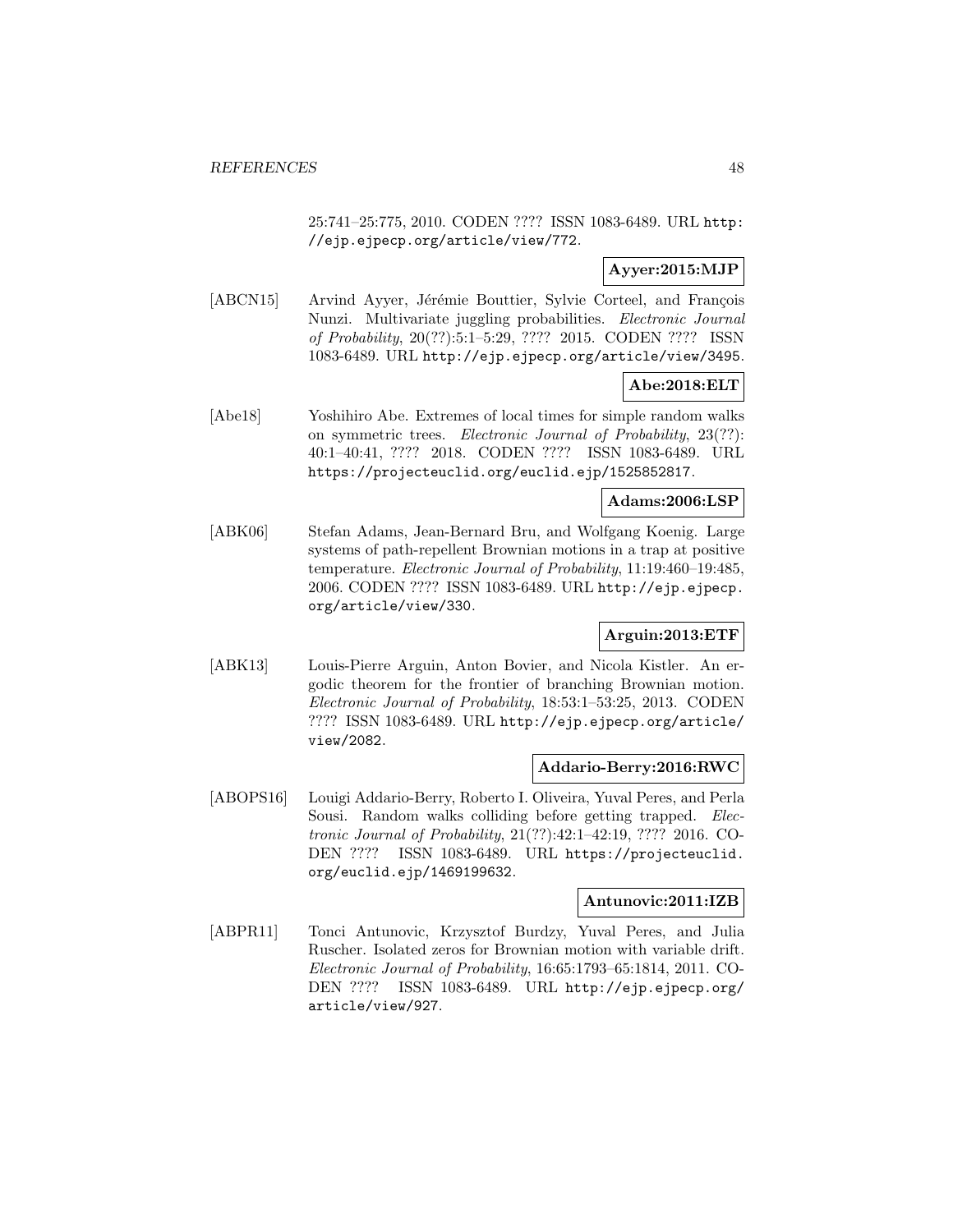## **Angst:2015:KBM**

[ABT15] Jürgen Angst, Ismaël Bailleul, and Camille Tardif. Kinetic Brownian motion on Riemannian manifolds. Electronic Journal of Probability, 20(??):110:1–110:40, ???? 2015. CODEN ???? ISSN 1083-6489. URL http://ejp.ejpecp.org/article/view/4054.

### **Arous:1996:MTD**

[AC96] Gérard Ben Arous and Raphaël Cerf. Metastability of the three dimensional Ising model on a torus at very low temperatures. Electronic Journal of Probability, 1:10:1–10:55, 1996. CODEN ???? ISSN 1083-6489. URL http://ejp.ejpecp.org/article/ view/10; http://www.math.washington.edu/~ejpecp/EjpVol1/ paper10.abs.html.

#### **Arias-Castro:2007:IRH**

[AC07] Ery Arias-Castro. Interpolation of random hyperplanes. *Elec*tronic Journal of Probability, 12:38:1052–38:1071, 2007. CODEN ???? ISSN 1083-6489. URL http://ejp.ejpecp.org/article/ view/435.

## **Auffinger:2017:DPS**

[AC17] Antonio Auffinger and Wei-Kuo Chen. A duality principle in spin glasses. Electronic Journal of Probability, 22(??):61:1–61:17, ???? 2017. CODEN ???? ISSN 1083-6489. URL https:// projecteuclid.org/euclid.ejp/1500689052.

#### **Adhikari:2019:EUC**

[AC19] Arka Adhikari and Ziliang Che. Edge universality of correlated Gaussians. Electronic Journal of Probability, 24(??):44:1–44:25, ???? 2019. CODEN ???? ISSN 1083-6489. URL https:// projecteuclid.org/euclid.ejp/1556179228.

#### **Abacherli:2020:LSPa**

[AC20a] Angelo Abächerli and Jiří Cerný. Level-set percolation of the Gaussian free field on regular graphs I: regular trees. Electronic Journal of Probability, 25(??):65:1–65:24, ???? 2020. CODEN ???? ISSN 1083-6489. URL https://projecteuclid.org/ euclid.ejp/1592445679.

#### **Abacherli:2020:LSPb**

[AC20b] Angelo Abächerli and Jiří Černý. Level-set percolation of the Gaussian free field on regular graphs II: finite expanders.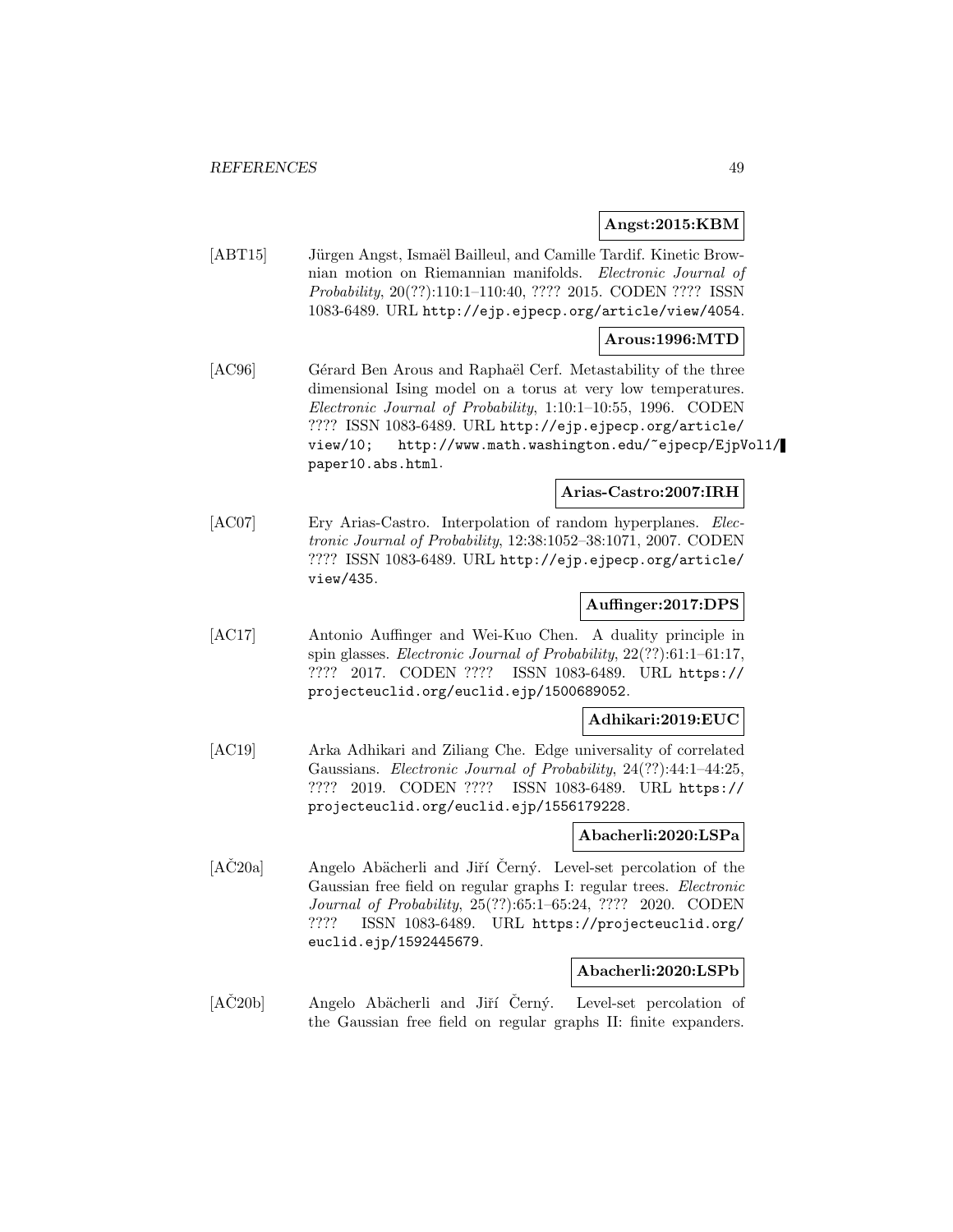Electronic Journal of Probability, 25(??):1–39, 2020. CODEN ???? ISSN 1083-6489. URL https://projecteuclid.org/ journals/electronic-journal-of-probability/volume-25/ issue-none/Level-set-percolation-of-the-Gaussian-freefield-on-regular/10.1214/20-EJP532.full.

## **Avena:2019:RWC**

[ACdCdH19] Luca Avena, Yuki Chino, Conrado da Costa, and Frank den Hollander. Random walk in cooling random environment: ergodic limits and concentration inequalities. Electronic Journal of Probability, 24(??):38:1–38:35, ???? 2019. CODEN ???? ISSN 1083-6489. URL https://projecteuclid.org/euclid. ejp/1554775418.

## **Aksamit:2021:TTR**

[ACJ21] Anna Aksamit, Tahir Choulli, and Monique Jeanblanc. Thin times and random times' decomposition. Electronic Journal of Probability, 26(??):1–22, 2021. CODEN ???? ISSN 1083-6489. URL https://projecteuclid.org/journals/ electronic-journal-of-probability/volume-26/issue-none/ Thin-times-and-random-times-decomposition/10.1214/20- EJP569.full.

## **Acosta:2014:TRM**

[Aco14] Javier Acosta. Tightness of the recentered maximum of logcorrelated Gaussian fields. Electronic Journal of Probability, 19 (??):90:1–90:25, ???? 2014. CODEN ???? ISSN 1083-6489. URL http://ejp.ejpecp.org/article/view/3170.

## **Ayala:2021:HOF**

[ACR21] Mario Ayala, Gioia Carinci, and Frank Redig. Higher order fluctuation fields and orthogonal duality polynomials. Electronic Journal of Probability, 26(??):1–35, 2021. CODEN ???? ISSN 1083-6489. URL https://projecteuclid.org/ journals/electronic-journal-of-probability/volume-26/ issue-none/Higher-order-fluctuation-fields-and-orthogonalduality-polynomials/10.1214/21-EJP586.full.

## **Asselah:2016:DLD**

[ACSS16] Amine Asselah, Emilio N. M. Cirillo, Benedetto Scoppola, and Elisabetta Scoppola. On diffusion limited deposition. Electronic Journal of Probability, 21(??):19:1–19:29, ???? 2016. CODEN ???? ISSN 1083-6489. URL https://projecteuclid.org/ euclid.ejp/1456499641.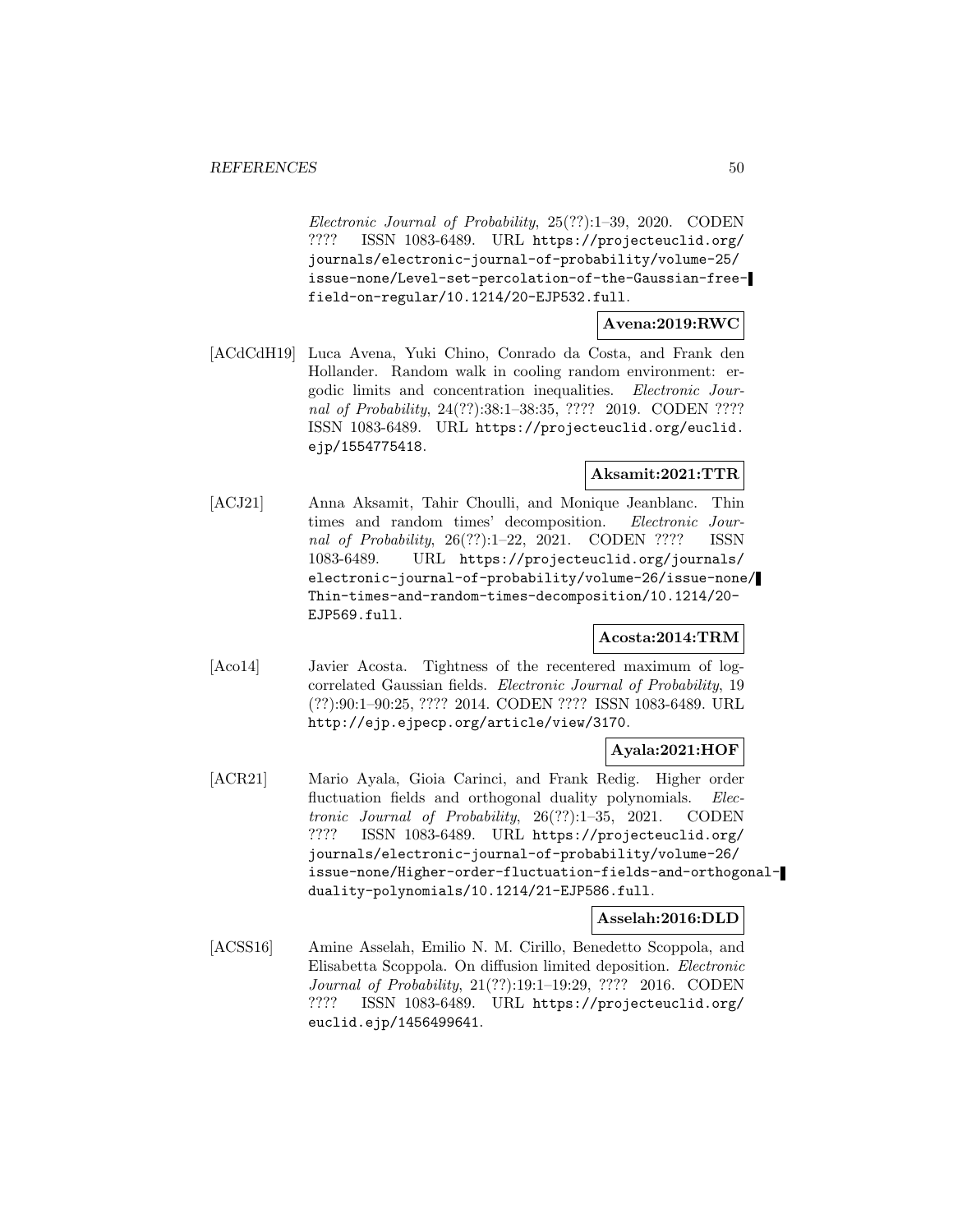## **Adler:2011:PAP**

[ACvM11] Mark Adler, Mattia Cafasso, and Pierre van Moerbeke. From the Pearcey to the Airy process. Electronic Journal of Probability, 16:36:1048–36:1064, 2011. CODEN ???? ISSN 1083-6489. URL http://ejp.ejpecp.org/article/view/898.

## **Abraham:2014:LLCb**

[AD14a] Romain Abraham and Jean-François Delmas. Local limits of conditioned Galton–Watson trees: the condensation case. Electronic Journal of Probability, 19:56:1–56:29, 2014. CODEN ???? ISSN 1083-6489. URL http://ejp.ejpecp.org/article/view/3164.

## **Abraham:2014:LLCa**

[AD14b] Romain Abraham and Jean-François Delmas. Local limits of conditioned Galton–Watson trees: the infinite spine case. Electronic Journal of Probability, 19:2:1–2:19, 2014. CODEN ???? ISSN 1083-6489. URL http://ejp.ejpecp.org/article/view/2747.

#### **Allez:2014:SKP**

[AD14c] Romain Allez and Laure Dumaz. From sine kernel to Poisson statistics. Electronic Journal of Probability, 19(??):114:1–114:25, ???? 2014. CODEN ???? ISSN 1083-6489. URL http://ejp. ejpecp.org/article/view/3742.

## **Andreoletti:2014:SVS**

[AD14d] Pierre Andreoletti and Pierre Debs. Spread of visited sites of a random walk along the generations of a branching process. *Elec*tronic Journal of Probability, 19:42:1–42:22, 2014. CODEN ???? ISSN 1083-6489. URL http://ejp.ejpecp.org/article/view/ 2790.

## **Andreoletti:2015:LNV**

[AD15] Pierre Andreoletti and Alexis Devulder. Localization and number of visited valleys for a transient diffusion in random environment. Electronic Journal of Probability, 20(??):56:1–56:58, ???? 2015. CODEN ???? ISSN 1083-6489. URL http://ejp.ejpecp.org/ article/view/3173.

## **Abraham:2019:APE**

[AD19] Romain Abraham and Jean-François Delmas. Asymptotic properties of expansive Galton–Watson trees. Electronic Journal of Probability, 24(??):15:1–15:51, ???? 2019. CODEN ????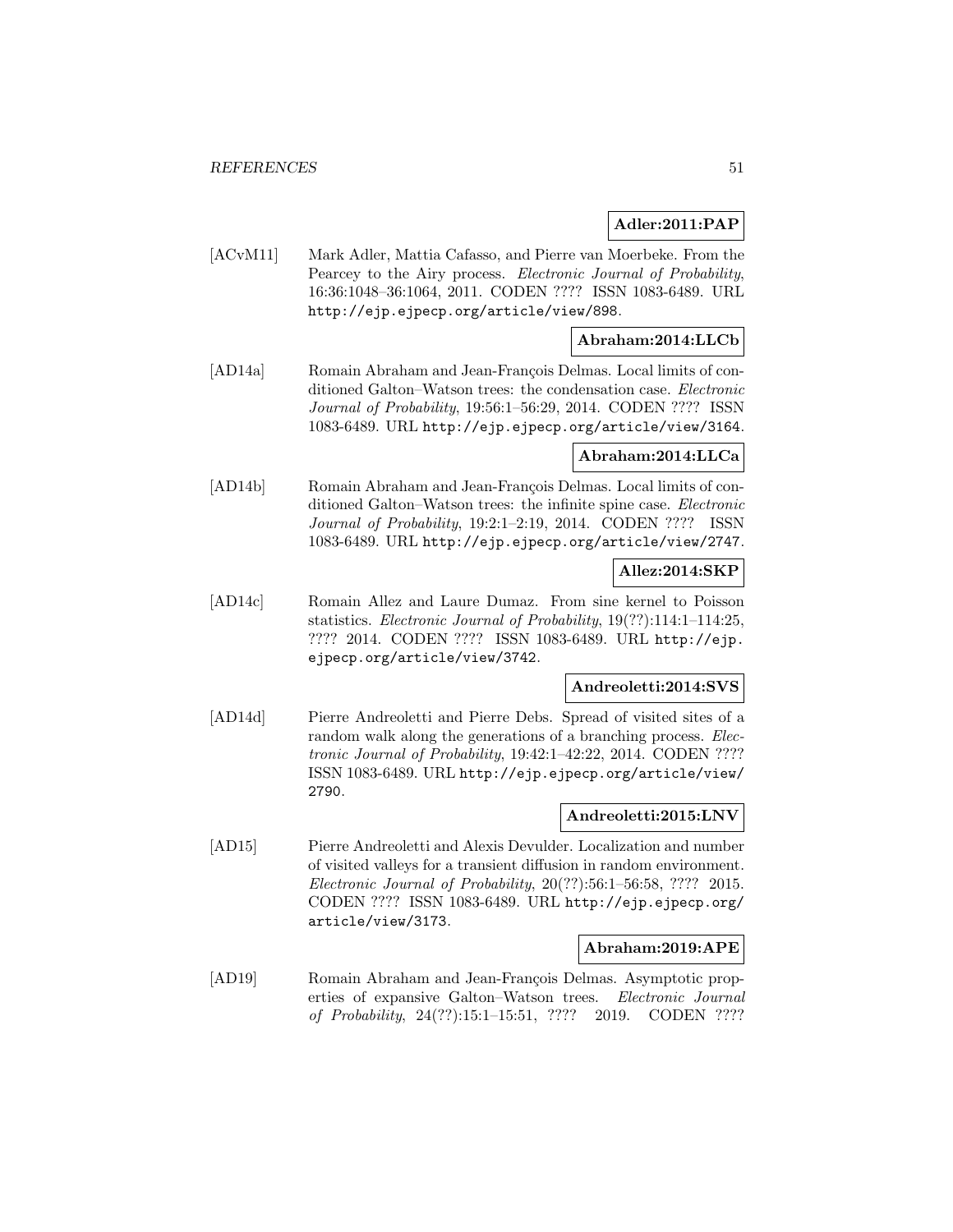ISSN 1083-6489. URL https://projecteuclid.org/euclid. ejp/1550826098.

## **Arnaudon:2020:DFP**

[AD20] Marc Arnaudon and Pierre Del Moral. A duality formula and a particle Gibbs sampler for continuous time Feynman–Kac measures on path spaces. Electronic Journal of Probability, 25(??):1–54, 2020. CODEN ???? ISSN 1083-6489. URL https://projecteuclid.org/journals/ electronic-journal-of-probability/volume-25/issue-none/ A-duality-formula-and-a-particle-Gibbs-sampler-for-continuous/ 10.1214/20-EJP546.full.

## **Adamczak:2008:TIS**

[Ada08] Radoslaw Adamczak. A tail inequality for suprema of unbounded empirical processes with applications to Markov chains. Electronic Journal of Probability, 13:34:1000–34:1034, 2008. CODEN ???? ISSN 1083-6489. URL http://ejp.ejpecp.org/article/ view/521.

## **Adamczak:2011:MPC**

[Ada11] Radoslaw Adamczak. On the Marchenko–Pastur and circular laws for some classes of random matrices with dependent entries. Electronic Journal of Probability, 16:37:1065–37:1095, 2011. CO-DEN ???? ISSN 1083-6489. URL http://ejp.ejpecp.org/ article/view/899.

## **Adamczak:2020:ASC**

[Ada20] Radosław Adamczak. On almost sure convergence of random variables with finite chaos decomposition. Electronic Journal of Probability, 25(??):1–28, 2020. CODEN ???? ISSN 1083-6489. URL https://projecteuclid.org/journals/ electronic-journal-of-probability/volume-25/issue-none/ On-almost-sure-convergence-of-random-variables-with-finitechaos/10.1214/20-EJP538.full.

## **Abraham:2013:NGH**

[ADH13] Romain Abraham, Jean-François Delmas, and Patrick Hoscheit. A note on the Gromov–Hausdorff–Prokhorov distance between (locally) compact metric measure spaces. Electronic Journal of Probability, 18:14:1–14:21, 2013. CODEN ???? ISSN 1083-6489. URL http://ejp.ejpecp.org/article/view/2116.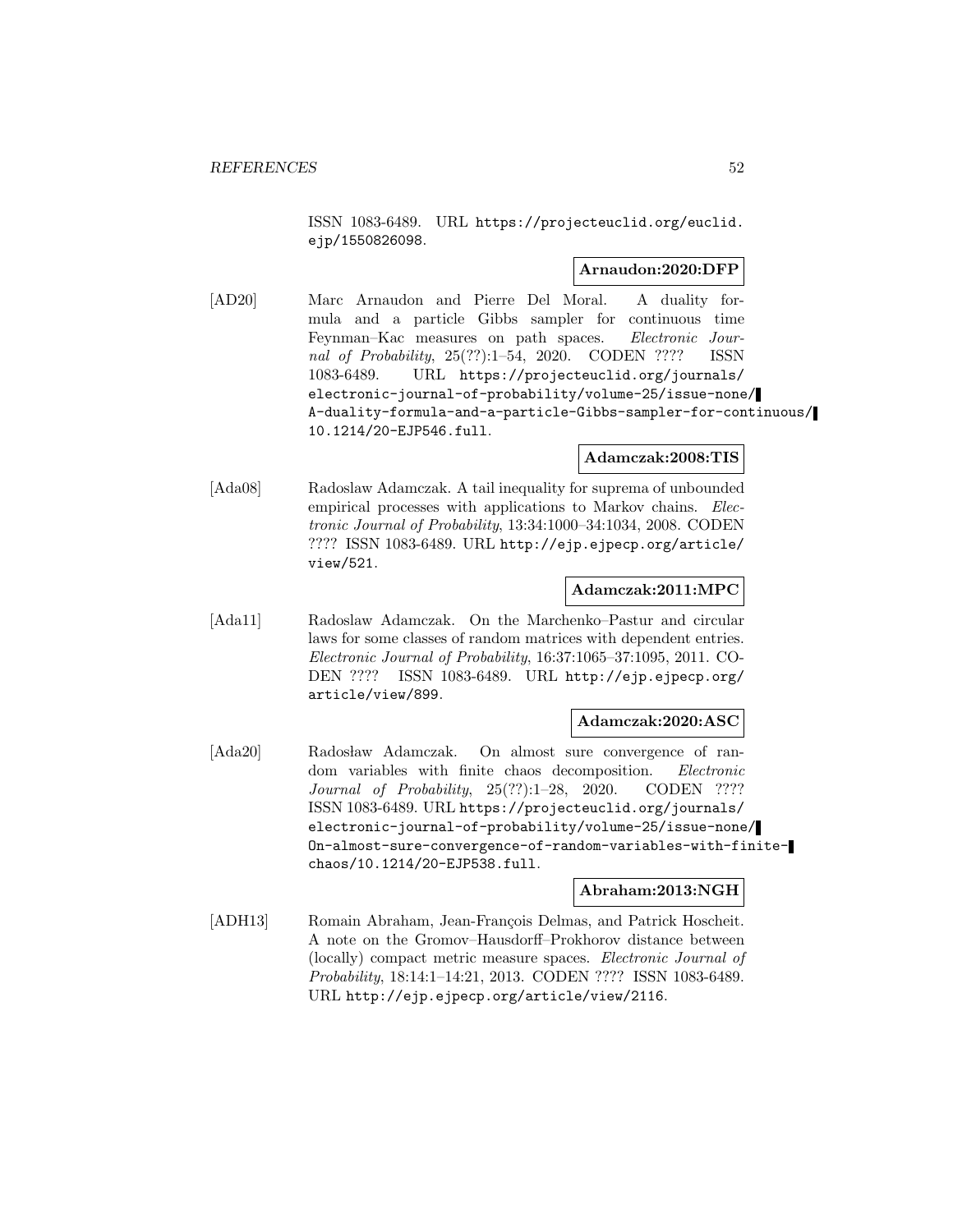## **Avena:2011:LLN**

[AdHR11] Luca Avena, Frank den Hollander, and Frank Redig. Law of large numbers for a class of random walks in dynamic random environments. Electronic Journal of Probability, 16:21:587–21:617, 2011. CODEN ???? ISSN 1083-6489. URL http://ejp.ejpecp.org/ article/view/866.

## **Albeverio:2020:WSS**

[ADMU20] Sergio Albeverio, Francesco C. De Vecchi, Paola Morando, and Stefania Ugolini. Weak symmetries of stochastic differential equations driven by semimartingales with jumps. *Electronic Jour*nal of Probability, 25(??):44:1–44:34, ???? 2020. CODEN ???? ISSN 1083-6489. URL https://projecteuclid.org/euclid. ejp/1585965704.

## **Ahlberg:2016:IFP**

[ADS16a] Daniel Ahlberg, Michael Damron, and Vladas Sidoravicius. Inhomogeneous first-passage percolation. Electronic Journal of Probability, 21(??):4:1–4:19, ???? 2016. CODEN ???? ISSN 1083-6489. URL https://projecteuclid.org/euclid.ejp/1454514664.

## **Andres:2016:HKE**

[ADS16b] Sebastian Andres, Jean-Dominique Deuschel, and Martin Slowik. Heat kernel estimates for random walks with degenerate weights. Electronic Journal of Probability, 21(??):33:1–33:21, ???? 2016. CODEN ???? ISSN 1083-6489. URL https://projecteuclid. org/euclid.ejp/1461007174.

## **Abraham:2010:PLC**

[ADV10] Romain Abraham, Jean-François Delmas, and Guillaume Voisin. Pruning a Lévy continuum random tree. Electronic Journal of Probability, 15:46:1429–46:1473, 2010. CODEN ???? ISSN 1083- 6489. URL http://ejp.ejpecp.org/article/view/802.

## **Adams:2019:WRM**

[AE19] Stefan Adams and Michael Eyers. The Widom–Rowlinson model on the Delaunay graph. Electronic Journal of Probability, 24(??): 114:1–114:41, ???? 2019. CODEN ???? ISSN 1083-6489. URL https://projecteuclid.org/euclid.ejp/1570759239.

## **Andjel:2015:SCP**

[AEGR15] Enrique Andjel, François Ezanno, Pablo Groisman, and Leonardo T. Rolla. Subcritical contact process seen from the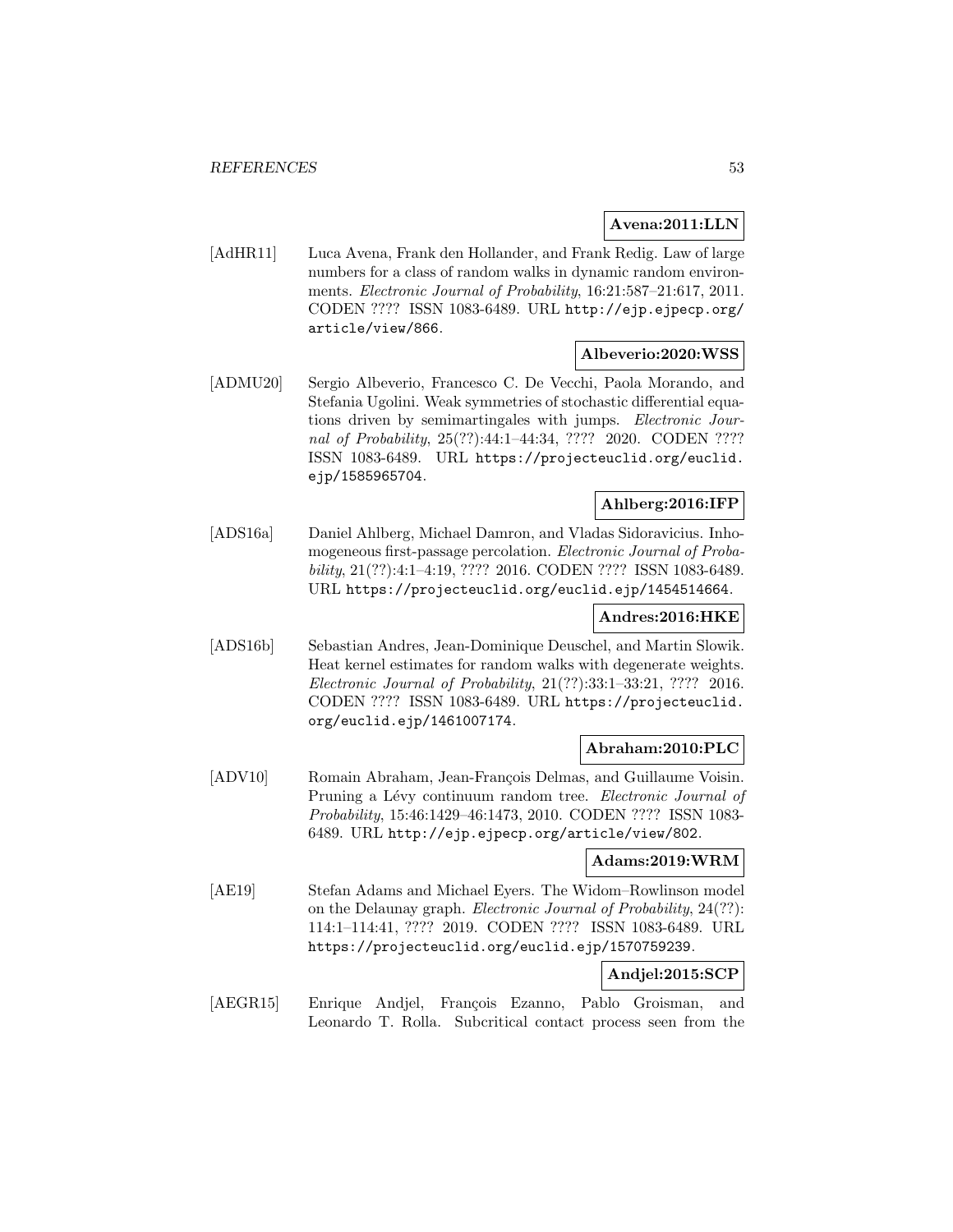edge: Convergence to quasi-equilibrium. Electronic Journal of Probability, 20(??):32:1–32:16, ???? 2015. CODEN ???? ISSN 1083-6489. URL http://ejp.ejpecp.org/article/view/3881.

## **Alex:2014:ILL**

 $[AEK^+14]$  Bloemendal Alex, László Erdős, Antti Knowles, Horng-Tzer Yau, and Jun Yin. Isotropic local laws for sample covariance and generalized Wigner matrices. Electronic Journal of Probability, 19: 33:1–33:53, 2014. CODEN ???? ISSN 1083-6489. URL http:// ejp.ejpecp.org/article/view/3054.

# **Alt:2017:LLR**

[AEK17] Johannes Alt, László Erdős, and Torben Krüger. Local law for random Gram matrices. Electronic Journal of Probability, 22 (??):25:1–25:41, ???? 2017. CODEN ???? ISSN 1083-6489. URL https://projecteuclid.org/euclid.ejp/1488942016.

# **Appleby:2003:EAS**

[AF03] John Appleby and Alan Freeman. Exponential asymptotic stability of linear Itô–Volterra equation with damped stochastic perturbations. Electronic Journal of Probability, 8:22:1–22:22, 2003. CODEN ???? ISSN 1083-6489. URL http://ejp.ejpecp.org/ article/view/179.

## **Aziznejad:2020:WAB**

[AF20] Shayan Aziznejad and Julien Fageot. Wavelet analysis of the Besov regularity of Lévy white noise. Electronic Journal of Probability, 25(??):1–38, 2020. CODEN ???? ISSN 1083-6489. URL https://projecteuclid.org/journals/ electronic-journal-of-probability/volume-25/issue-none/ Wavelet-analysis-of-the-Besov-regularity-of-L%c3%a9vywhite-noise/10.1214/20-EJP554.full.

## **Assaf:2015:QTS**

[AFP15] Sami Assaf, Noah Mills Forman, and Jim Pitman. The quantile transform of simple walks and Brownian motion. Electronic Journal of Probability, 20(??):90:1–90:39, ???? 2015. CODEN ???? ISSN 1083-6489. URL http://ejp.ejpecp.org/article/ view/3479.

## **Ang:2020:VMB**

[AFS20] Morris Ang, Hugo Falconet, and Xin Sun. Volume of metric balls in Liouville quantum gravity. Electronic Journal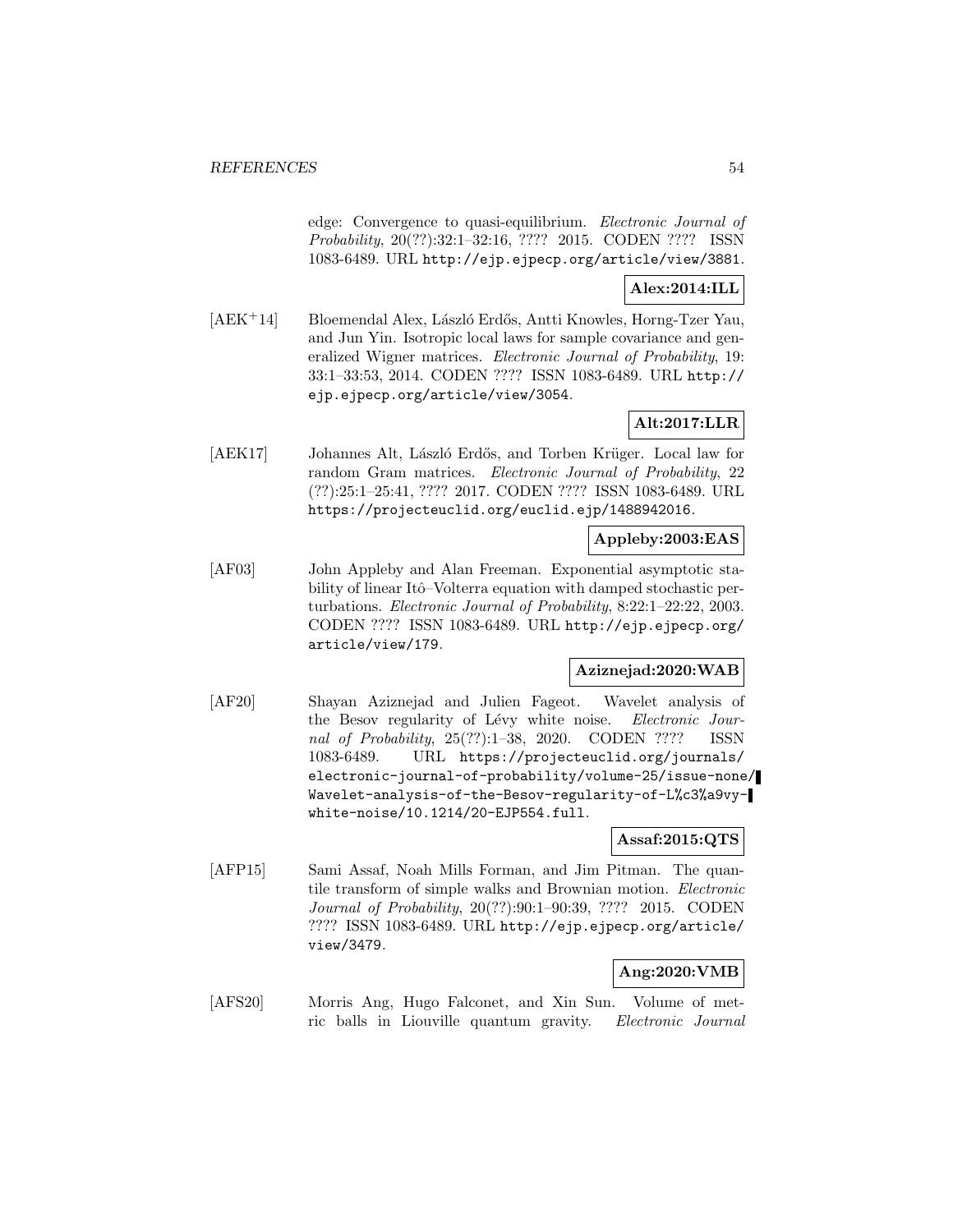of Probability, 25(??):1–50, 2020. CODEN ???? ISSN 1083-6489. URL https://projecteuclid.org/journals/ electronic-journal-of-probability/volume-25/issue-none/ Volume-of-metric-balls-in-Liouville-quantum-gravity/10. 1214/20-EJP564.full.

## **Allez:2013:DMM**

[AG13] Romain Allez and Alice Guionnet. A diffusive matrix model for invariant β-ensembles. Electronic Journal of Probability,  $18:62:1-$ 62:30, 2013. CODEN ???? ISSN 1083-6489. URL http://ejp. ejpecp.org/article/view/2073.

## **Angel:2012:PTR**

[AGH12] Omer Angel, Vadim Gorin, and Alexander Holroyd. A pattern theorem for random sorting networks. Electronic Journal of Probability, 17:99:1–99:16, 2012. CODEN ???? ISSN 1083-6489. URL http://ejp.ejpecp.org/article/view/2448.

## **Adamczak:2012:MEC**

[AGL<sup>+</sup>12] Radosław Adamczak, Olivier Guédon, Rafał Latała, Alexander Litvak, Krzysztof Oleszkiewicz, Alain Pajor, and Nicole Tomczak-Jaegermann. Moment estimates for convex measures. Electronic Journal of Probability, 17:101:1–101:19, 2012. CODEN ???? ISSN 1083-6489. URL http://ejp.ejpecp.org/article/ view/2150.

## **Ariyoshi:2005:STA**

[AH05] Teppei Ariyoshi and Masanori Hino. Small-time asymptotic estimates in local Dirichlet spaces. Electronic Journal of Probability, 10:37:1236–37:1259, 2005. CODEN ???? ISSN 1083-6489. URL http://ejp.ejpecp.org/article/view/286.

## **Amir:2008:SSE**

[AH08] Gideon Amir and Christopher Hoffman. A special set of exceptional times for dynamical random walk on  $Z^2$ . Electronic Journal of Probability, 13:63:1927–63:1951, 2008. CODEN ???? ISSN 1083-6489. URL http://ejp.ejpecp.org/article/view/571.

#### **Arizmendi:2018:LTF**

[AH18] Octavio Arizmendi and Takahiro Hasebe. Limit theorems for free Lévy processes. Electronic Journal of Probability, 23(??): 101:1–101:36, ???? 2018. CODEN ???? ISSN 1083-6489. URL https://projecteuclid.org/euclid.ejp/1538618571.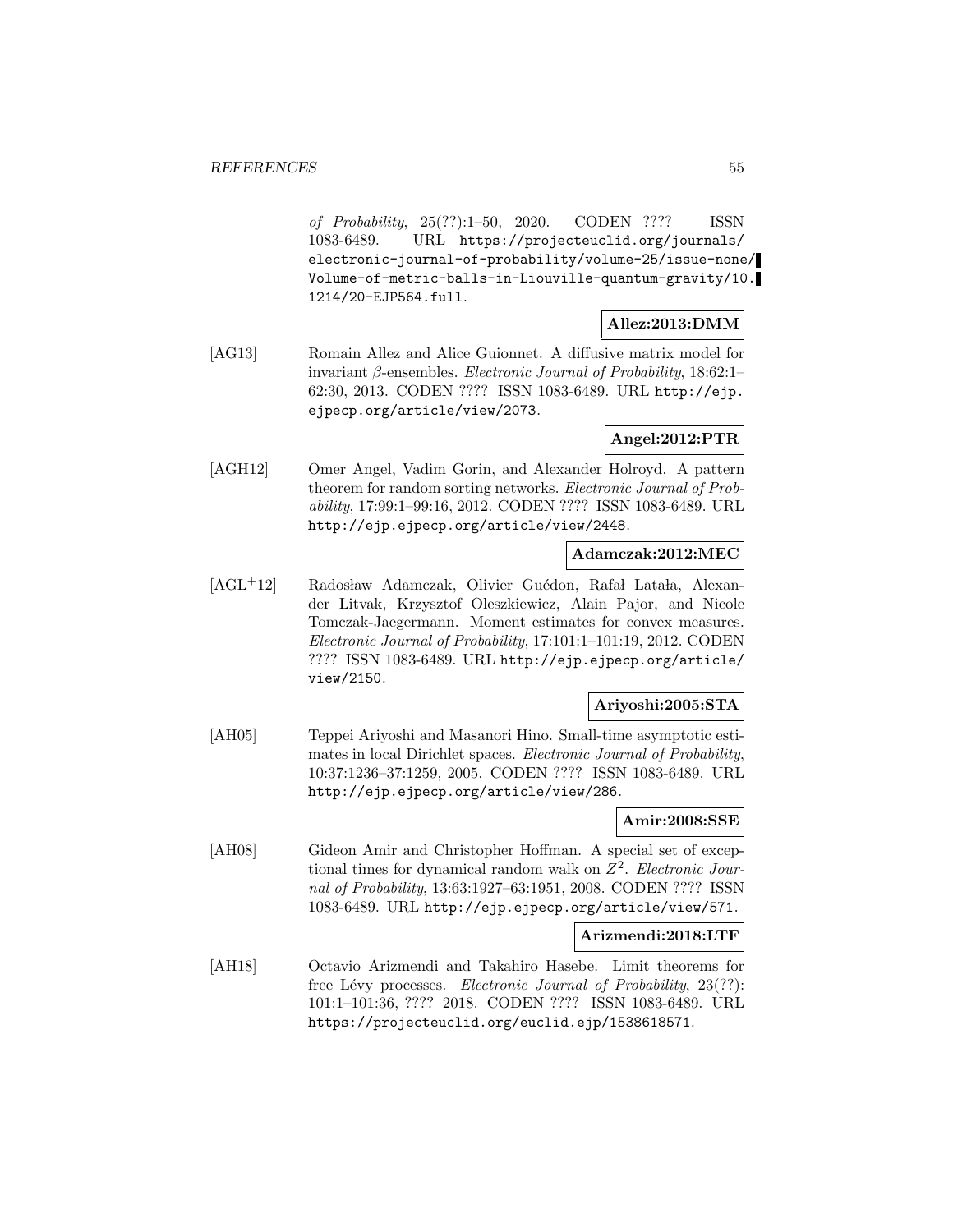#### **Arras:2019:SMMb**

[AH19a] Benjamin Arras and Christian Houdré. On Stein's method for multivariate self-decomposable laws. Electronic Journal of Probability, 24(??):128:1–128:63, ???? 2019. CODEN ???? ISSN 1083-6489. URL https://projecteuclid.org/euclid.ejp/ 1573268592.

## **Arras:2019:SMMa**

[AH19b] Benjamin Arras and Christian Houdré. On Stein's method for multivariate self-decomposable laws with finite first moment. Electronic Journal of Probability, 24(??):29:1–29:33, ???? 2019. CODEN ???? ISSN 1083-6489. URL https://projecteuclid. org/euclid.ejp/1553565780.

# **Assing:2021:ETF**

[AH21] Sigurd Assing and John Herman. Extension technique for functions of diffusion operators: a stochastic approach. Electronic Journal of Probability, 26(18):1–32, February 2021. CODEN ???? ISSN 1083-6489. URL https://projecteuclid.org/ journals/electronic-journal-of-probability/volume-26/ issue-none/Extension-technique-for-functions-of-diffusionoperators--a-stochastic/10.1214/21-EJP624.full.

## **Albenque:2020:SLT**

[AHS20] Marie Albenque, Nina Holden, and Xin Sun. Scaling limit of triangulations of polygons. Electronic Journal of Probability, 25(??):1–43, 2020. CODEN ???? ISSN 1083-6489. URL https://projecteuclid.org/journals/ electronic-journal-of-probability/volume-25/issue-none/ Scaling-limit-of-triangulations-of-polygons/10.1214/20- EJP537.full.

## **Alsmeyer:2009:LTM**

[AI09] Gerold Alsmeyer and Alex Iksanov. A log-type moment result for perpetuities and its application to martingales in supercritical branching random walks. Electronic Journal of Probability, 14: 10:289–10:313, 2009. CODEN ???? ISSN 1083-6489. URL http: //ejp.ejpecp.org/article/view/596.

## **Ankirchner:2007:CVD**

[AID07] Stefan Ankirchner, Peter Imkeller, and Goncalo Dos Reis. Classical and variational differentiability of BSDEs with quadratic growth. Electronic Journal of Probability, 12:53:1418–53:1453,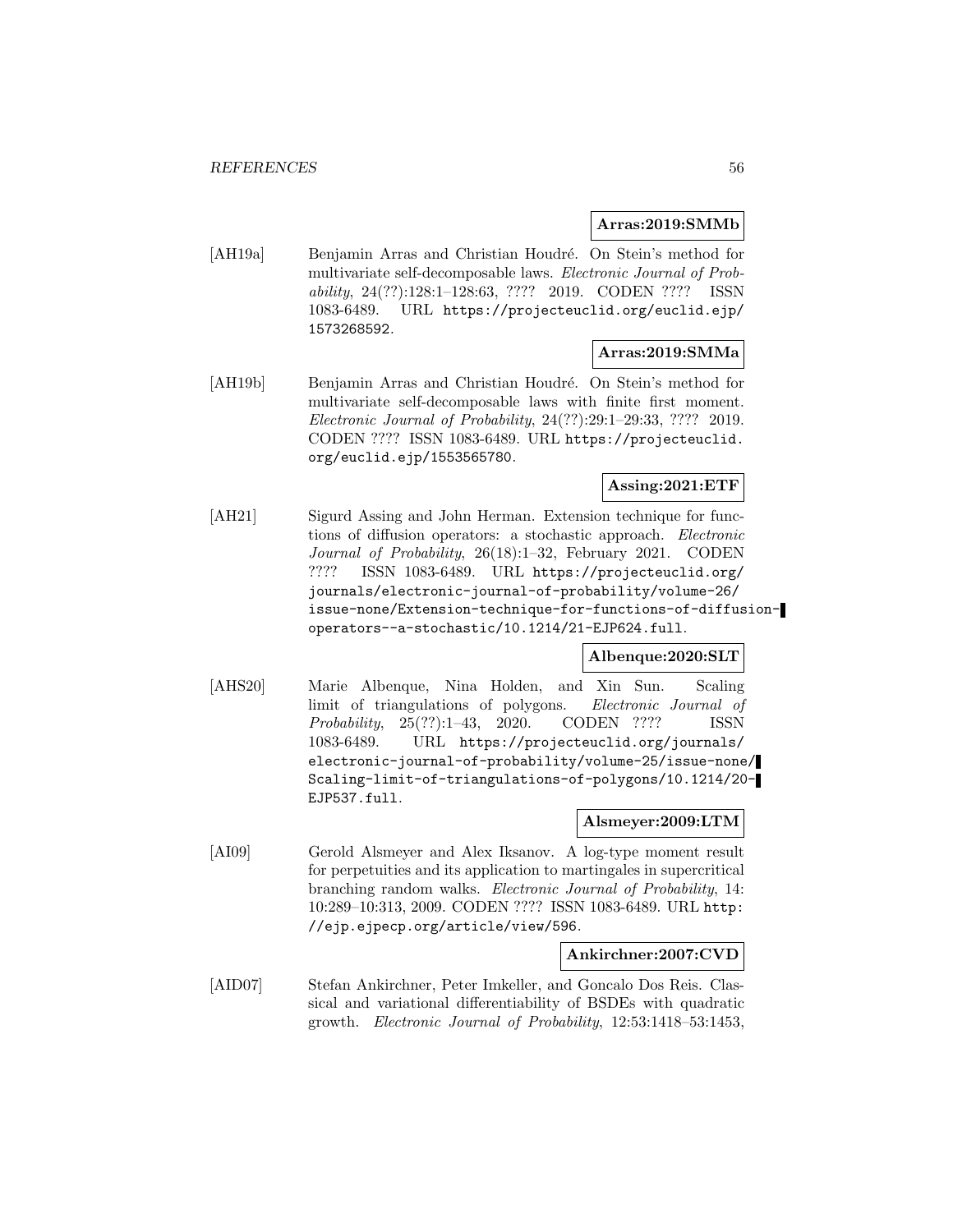2007. CODEN ???? ISSN 1083-6489. URL http://ejp.ejpecp. org/article/view/462.

## **Alfonsi:2015:OTB**

[AJKH15] Aurélien Alfonsi, Benjamin Jourdain, and Arturo Kohatsu-Higa. Optimal transport bounds between the time-marginals of a multidimensional diffusion and its Euler scheme. Electronic Journal of Probability, 20(??):70:1–70:31, ???? 2015. CODEN ???? ISSN 1083-6489. URL http://ejp.ejpecp.org/article/view/4195.

# **Alm:2014:FCP**

[AJL14] Sven Erick Alm, Svante Janson, and Svante Linusson. First critical probability for a problem on random orientations in  $G(n, p)$ . Electronic Journal of Probability, 19:69:1–69:14, 2014. CODEN ???? ISSN 1083-6489. URL http://ejp.ejpecp.org/article/ view/2725.

#### **Athreya:2012:PLF**

[AKM12] Avanti Athreya, Tiffany Kolba, and Jonathan Mattingly. Propagating Lyapunov functions to prove noise-induced stabilization. Electronic Journal of Probability, 17:96:1–96:38, 2012. CODEN ???? ISSN 1083-6489. URL http://ejp.ejpecp.org/article/ view/2410.

## **Alsmeyer:2020:HLC**

[AKMV20] Gerold Alsmeyer, Zakhar Kabluchko, Alexander Marynych, and Vladislav Vysotsky. How long is the convex minorant of a one-dimensional random walk? Electronic Journal of Probability, 25(??):1–22, 2020. CODEN ???? ISSN 1083-6489. URL https://projecteuclid.org/journals/ electronic-journal-of-probability/volume-25/issue-none/ How-long-is-the-convex-minorant-of-a-one-dimensional/ 10.1214/20-EJP497.full.

## **Adamczak:2019:NCP**

[AKPS19] Radosław Adamczak, Michał Kotowski, Bartłomiej Polaczyk, and Michał Strzelecki. A note on concentration for polynomials in the Ising model. Electronic Journal of Probability, 24(??):42:1–42:22, ???? 2019. CODEN ???? ISSN 1083-6489. URL https:// projecteuclid.org/euclid.ejp/1555466612.

## **Ankirchner:2019:SEC**

[AKTKK19] Stefan Ankirchner, Nabil Kazi-Tani, Maike Klein, and Thomas Kruse. Stopping with expectation constraints: 3 points suffice.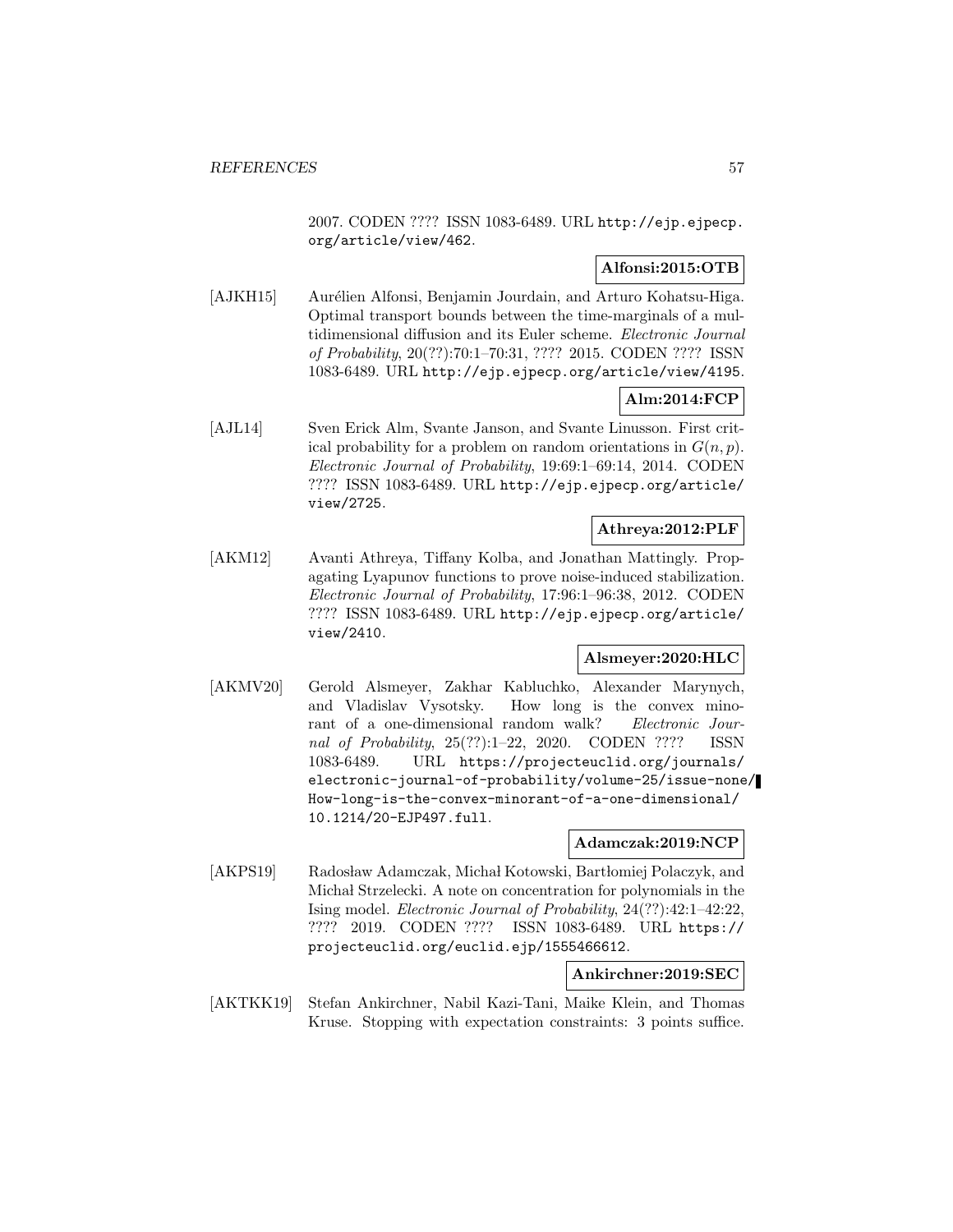Electronic Journal of Probability, 24(??):66:1–66:16, ???? 2019. CODEN ???? ISSN 1083-6489. URL https://projecteuclid. org/euclid.ejp/1561687599.

## **Aldous:1998:EBM**

[AL98] David Aldous and Vlada Limic. The entrance boundary of the multiplicative coalescent. Electronic Journal of Probability, 3: 3:1–3:59, 1998. CODEN ???? ISSN 1083-6489. URL http:// ejp.ejpecp.org/article/view/25.

## **Aldous:2007:PUR**

[AL07] David Aldous and Russell Lyons. Processes on unimodular random networks. Electronic Journal of Probability, 12:54:1454– 54:1508, 2007. CODEN ???? ISSN 1083-6489. URL http:// ejp.ejpecp.org/article/view/463. See errata [AL17a, AL19].

## **Aurzada:2009:SDP**

[AL09] Frank Aurzada and Mikhail Lifshits. On the small deviation problem for some iterated processes. Electronic Journal of Probability, 14:68:1992–68:2010, 2009. CODEN ???? ISSN 1083-6489. URL http://ejp.ejpecp.org/article/view/689.

## **Azais:2013:CCR**

[AL13] Jean-Marc Azaïs and José León. CLT for crossings of random trigonometric polynomials. Electronic Journal of Probability, 18: 68:1–68:17, 2013. CODEN ???? ISSN 1083-6489. URL http:// ejp.ejpecp.org/article/view/2403.

## **Aldous:2017:EPU**

[AL17a] David Aldous and Russell Lyons. Errata to "Processes on unimodular random networks". Electronic Journal of Probability, 22(??):51:1–51:4, ???? 2017. CODEN ???? ISSN 1083-6489. URL https://projecteuclid.org/euclid.ejp/ 1498010464. See [AL07, AL19].

## **Arnaudon:2017:RBM**

[AL17b] Marc Arnaudon and Xue-Mei Li. Reflected Brownian motion: selection, approximation and linearization. Electronic Journal of Probability, 22(??):31:1–31:55, ???? 2017. CODEN ???? ISSN 1083-6489. URL https://projecteuclid.org/euclid. ejp/1490407496.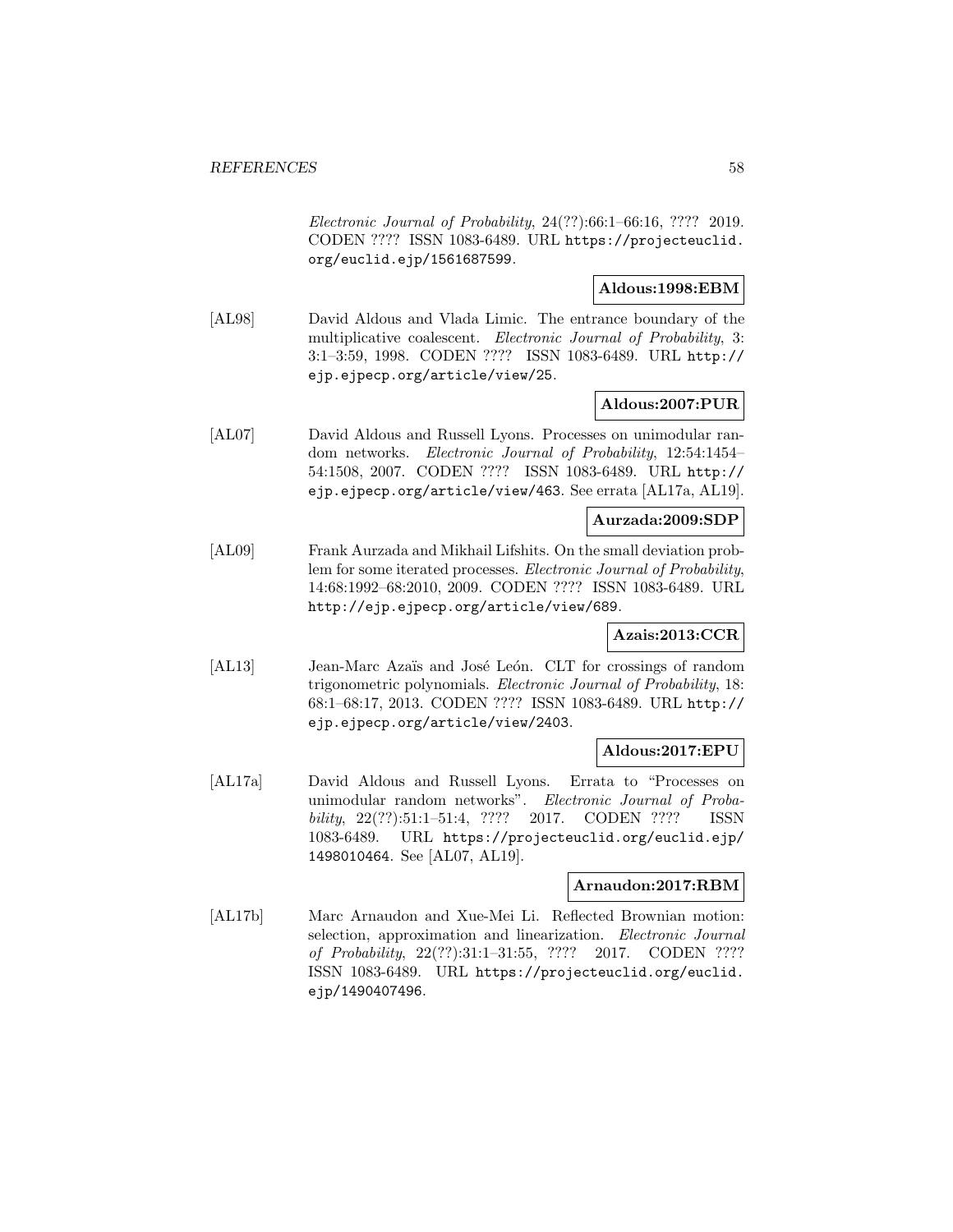#### **Aldous:2019:SEP**

[AL19] David Aldous and Russell Lyons. Second errata to "Processes on Unimodular Random Networks". Electronic Journal of Probability, 24(??):25:1–25:2, ???? 2019. CODEN ???? ISSN 1083-6489. URL https://projecteuclid.org/euclid.ejp/ 1553565776. See [AL07, AL17a].

# **Azais:2020:NSC**

[AL20] Jean-Marc Azaïs and José R. León. Necessary and sufficient conditions for the finiteness of the second moment of the measure of level sets. Electronic Journal of Probability, 25(??):1–15, 2020. CODEN ???? ISSN 1083-6489. URL https://projecteuclid. org/journals/electronic-journal-of-probability/volume-25/issue-none/Necessary-and-sufficient-conditions-forthe-finiteness-of-the-second/10.1214/20-EJP508.full.

#### **Ancona:2021:ZSS**

[AL21] Michele Ancona and Thomas Letendre. Zeros of smooth stationary Gaussian processes. Electronic Journal of Probability, 26(18):1–81, February 2021. CODEN ???? ISSN 1083-6489. URL https://projecteuclid.org/journals/ electronic-journal-of-probability/volume-26/issue-none/ Zeros-of-smooth-stationary-Gaussian-processes/10.1214/ 21-EJP637.full.

## **Aldous:2014:SIR**

[Ald14] David Aldous. Scale-invariant random spatial networks. Electronic Journal of Probability, 19:15:1–15:41, 2014. CODEN ???? ISSN 1083-6489. URL http://ejp.ejpecp.org/article/view/ 2920.

## **Alexander:2011:ELL**

[Ale11] Kenneth Alexander. Excursions and local limit theorems for Bessel-like random walks. Electronic Journal of Probability, 16: 1:1–1:44, 2011. CODEN ???? ISSN 1083-6489. URL http:// ejp.ejpecp.org/article/view/848.

#### **Aoyama:2010:NFM**

[ALM10] Takahiro Aoyama, Alexander Lindner, and Makoto Maejima. A new family of mappings of infinitely divisible distributions related to the Goldie–Steutel–Bondesson class. Electronic Journal of Probability, 15:35:1119–35:1142, 2010. CODEN ???? ISSN 1083-6489. URL http://ejp.ejpecp.org/article/view/791.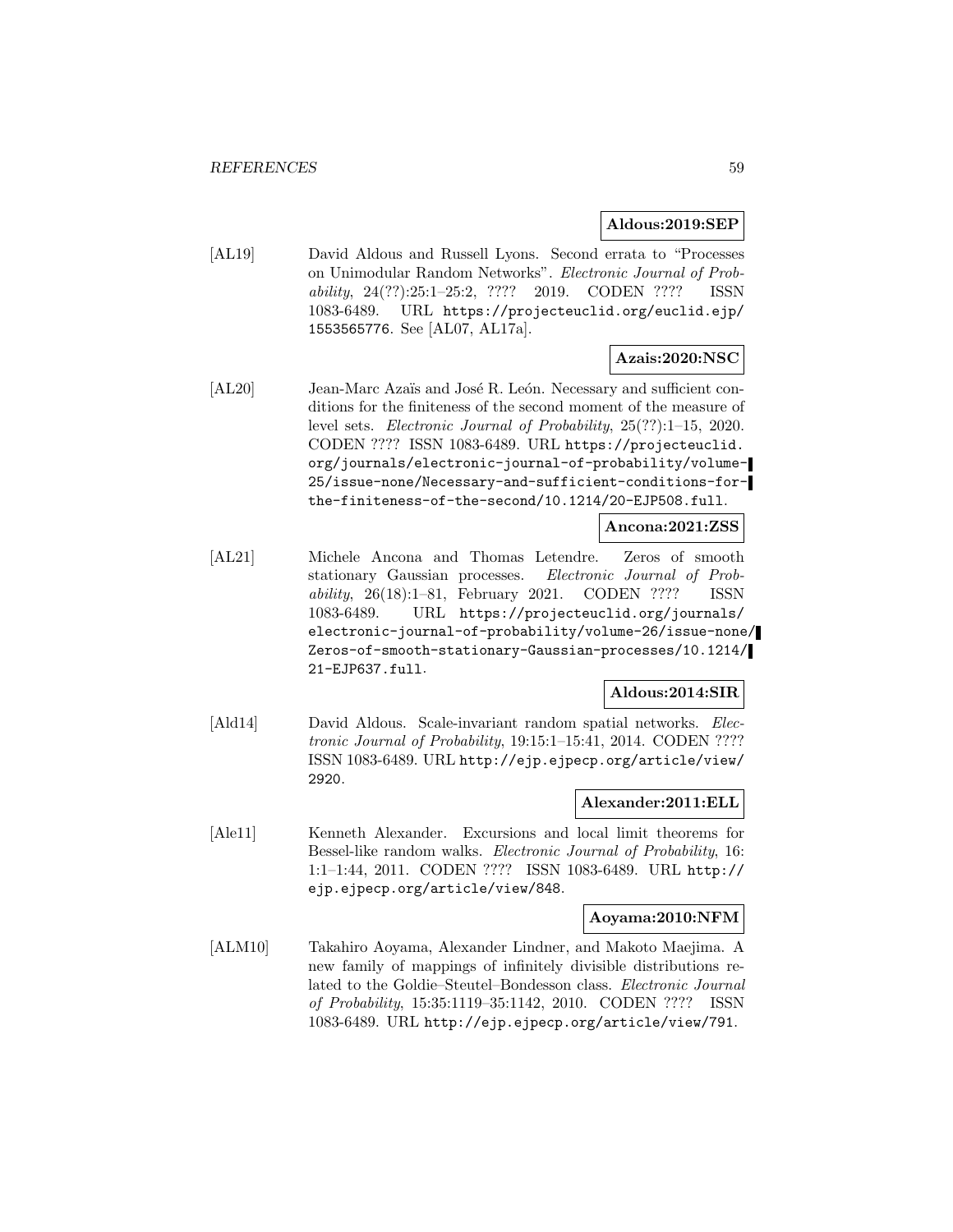#### **Adamczak:2021:MGC**

[ALM21] Radosław Adamczak, Rafał Latała, and Rafał Meller. Moments of Gaussian chaoses in Banach spaces. Electronic Journal of Probability, 26(??):1–36, 2021. CODEN ???? ISSN 1083-6489. URL https://projecteuclid.org/journals/ electronic-journal-of-probability/volume-26/issue-none/ Moments-of-Gaussian-chaoses-in-Banach-spaces/10.1214/ 20-EJP567.full.

## **Aldous:2015:CGP**

[ALS15] David Aldous, Daniel Lanoue, and Justin Salez. The compulsive gambler process. Electronic Journal of Probability, 20(??):35:1– 35:18, ???? 2015. CODEN ???? ISSN 1083-6489. URL http:// ejp.ejpecp.org/article/view/3582.

#### **Alabert:2004:SDE**

[AM04] Aureli Alabert and Miguel Angel Marmolejo. Stochastic differential equations with boundary conditions driven by a Poisson noise. Electronic Journal of Probability, 9:9:230–254, 2004. CO-DEN ???? ISSN 1083-6489. URL http://ejp.ejpecp.org/ article/view/157.

## **Albenque:2008:SFI**

[AM08] Marie Albenque and Jean-François Marckert. Some families of increasing planar maps. Electronic Journal of Probability, 13: 56:1624–56:1671, 2008. CODEN ???? ISSN 1083-6489. URL http://ejp.ejpecp.org/article/view/563.

#### **Adamczak:2015:COU**

[AM15] Radosław Adamczak and Piotr Miłoś. CLT for Ornstein– Uhlenbeck branching particle system. Electronic Journal of Probability, 20(??):42:1–42:35, ???? 2015. CODEN ???? ISSN 1083- 6489. URL http://ejp.ejpecp.org/article/view/4233.

### **Aleandri:2019:ODL**

[AM19] Michele Aleandri and Ida G. Minelli. Opinion dynamics with Lotka–Volterra type interactions. Electronic Journal of Probability, 24(??):122:1–122:31, ???? 2019. CODEN ???? ISSN 1083-6489. URL https://projecteuclid.org/euclid.ejp/ 1573030843.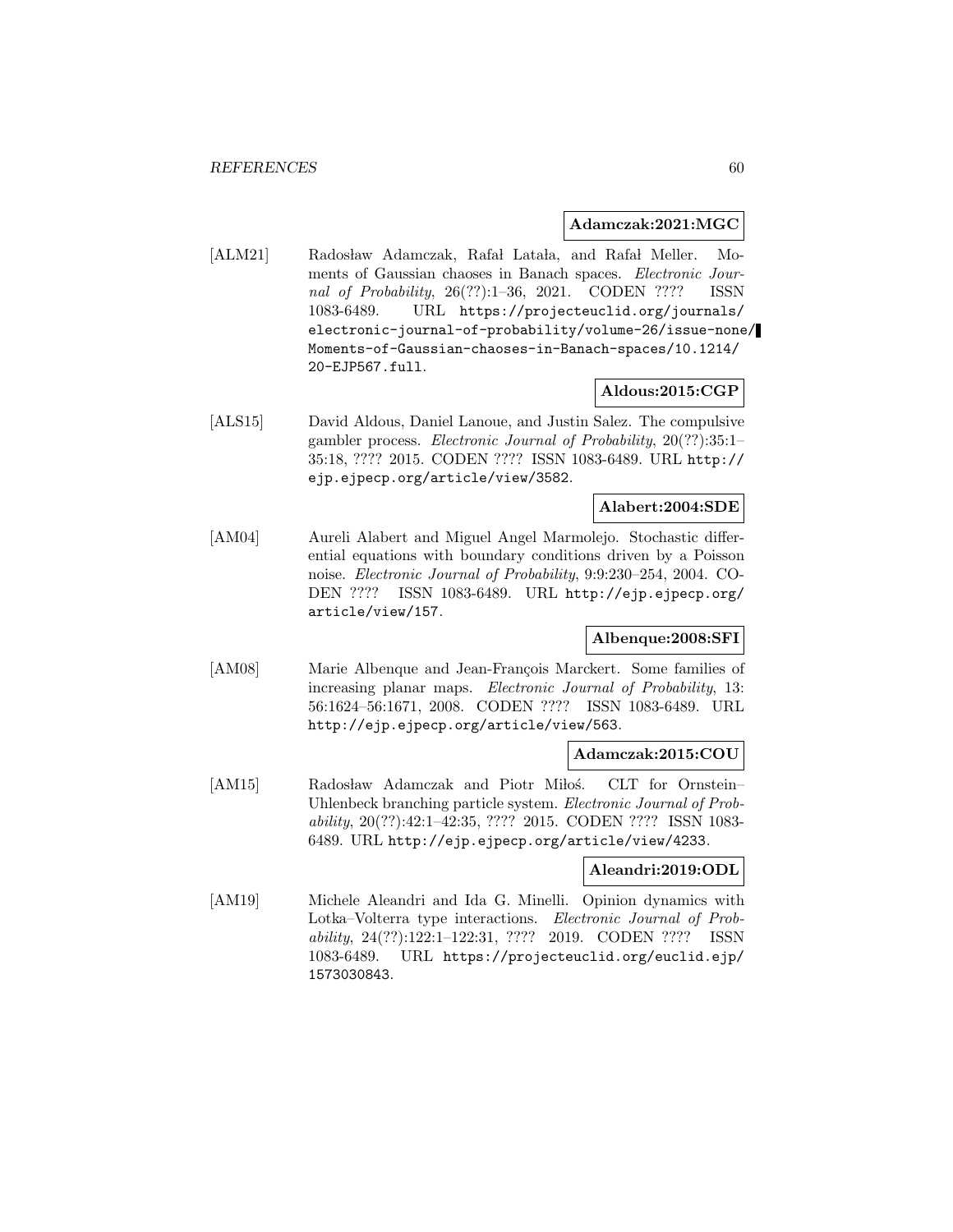#### **Ameur:2021:LTP**

[Ame21] Yacin Ameur. A localization theorem for the planar Coulomb gas in an external field. Electronic Journal of Probability, 26(18):1–21, February 2021. CODEN ???? ISSN 1083-6489. URL https://projecteuclid.org/journals/ electronic-journal-of-probability/volume-26/issue-none/ A-localization-theorem-for-the-planar-Coulomb-gas-inan/10.1214/21-EJP613.full.

## **Alves:2002:PTF**

[AMP02] Oswaldo Alves, Fabio Machado, and Serguei Popov. Phase transition for the frog model. Electronic Journal of Probability, 7: 16:1–16:21, 2002. CODEN ???? ISSN 1083-6489. URL http:// ejp.ejpecp.org/article/view/115.

## **Aldous:2004:BBA**

[AMP04] David Aldous, Gregory Miermont, and Jim Pitman. Brownian bridge asymptotics for random p-mappings. Electronic Journal of Probability, 9:3:37–3:56, 2004. CODEN ???? ISSN 1083-6489. URL http://ejp.ejpecp.org/article/view/186.

## **Andjel:2010:SSM**

[AMP10] Enrique Andjel, Judith Miller, and Etienne Pardoux. Survival of a single mutant in one dimension. Electronic Journal of Probability, 15:14:386–14:408, 2010. CODEN ???? ISSN 1083-6489. URL http://ejp.ejpecp.org/article/view/769.

## **Applebaum:2014:SQS**

[AN14] David Applebaum and Jan Neerven. Second quantisation for skew convolution products of measures in Banach spaces. *Elec*tronic Journal of Probability, 19:11:1–11:17, 2014. CODEN ???? ISSN 1083-6489. URL http://ejp.ejpecp.org/article/view/ 3031.

## **Andres:2011:PDS**

[And11] Sebastian Andres. Pathwise differentiability for SDEs in a smooth domain with reflection. Electronic Journal of Probability, 16: 28:845–28:879, 2011. CODEN ???? ISSN 1083-6489. URL http: //ejp.ejpecp.org/article/view/872.

#### **Alberts:2013:NCS**

[AO13] Tom Alberts and Marcel Ortgiese. The near-critical scaling window for directed polymers on disordered trees. Electronic Journal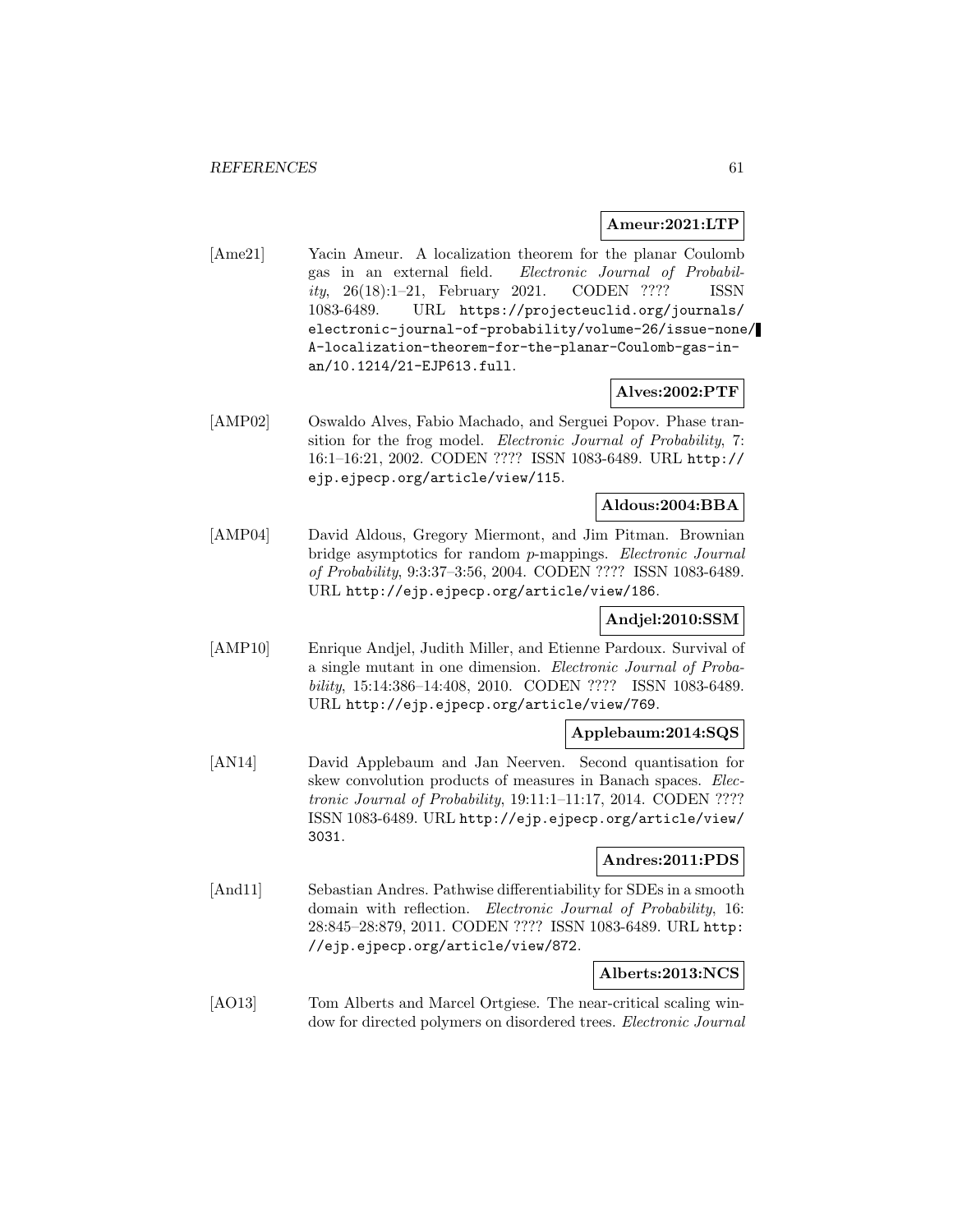of Probability, 18:19:1–19:24, 2013. CODEN ???? ISSN 1083- 6489. URL http://ejp.ejpecp.org/article/view/2036.

## **Aryasova:2012:PFG**

[AP12] Olga Aryasova and Andrey Pilipenko. On properties of a flow generated by an SDE with discontinuous drift. Electronic Journal of Probability, 17:106:1–106:20, 2012. CODEN ???? ISSN 1083- 6489. URL http://ejp.ejpecp.org/article/view/2138.

## **Ahn:2016:OQS**

[AP16] Sung Won Ahn and Jonathon Peterson. Oscillations of quenched slowdown asymptotics for ballistic one-dimensional random walk in a random environment. Electronic Journal of Probability, 21 (??):16:1–16:27, ???? 2016. CODEN ???? ISSN 1083-6489. URL https://projecteuclid.org/euclid.ejp/1456412956.

#### **Angst:2017:WCC**

[AP17] Jürgen Angst and Guillaume Poly. A weak Cramér condition and application to Edgeworth expansions. Electronic Journal of Probability, 22(??):59:1–59:24, ???? 2017. CODEN ???? ISSN 1083-6489. URL https://projecteuclid.org/euclid. ejp/1500516021.

## **Ahmadi:2021:BSD**

[APS21] Mahdi Ahmadi, Alexandre Popier, and Ali Devin Sezer. Backward stochastic differential equations with non-Markovian singular terminal conditions for general driver and filtration. Electronic Journal of Probability, 26(18):1–27, February 2021. CODEN ???? ISSN 1083-6489. URL https://projecteuclid.org/ journals/electronic-journal-of-probability/volume-26/ issue-none/Backward-stochastic-differential-equationswith-non-Markovian-singular-terminal-conditions/10.1214/ 21-EJP619.full.

## **Ang:2020:LDR**

[APW20] Morris Ang, Minjae Park, and Yilin Wang. Large deviations of radial SLE. Electronic Journal of Probability, 25(??):1–13, 2020. CODEN ???? ISSN 1083-6489. URL https://projecteuclid. org/journals/electronic-journal-of-probability/volume-25/issue-none/Large-deviations-of-radial-SLE\_infty-/10. 1214/20-EJP502.full.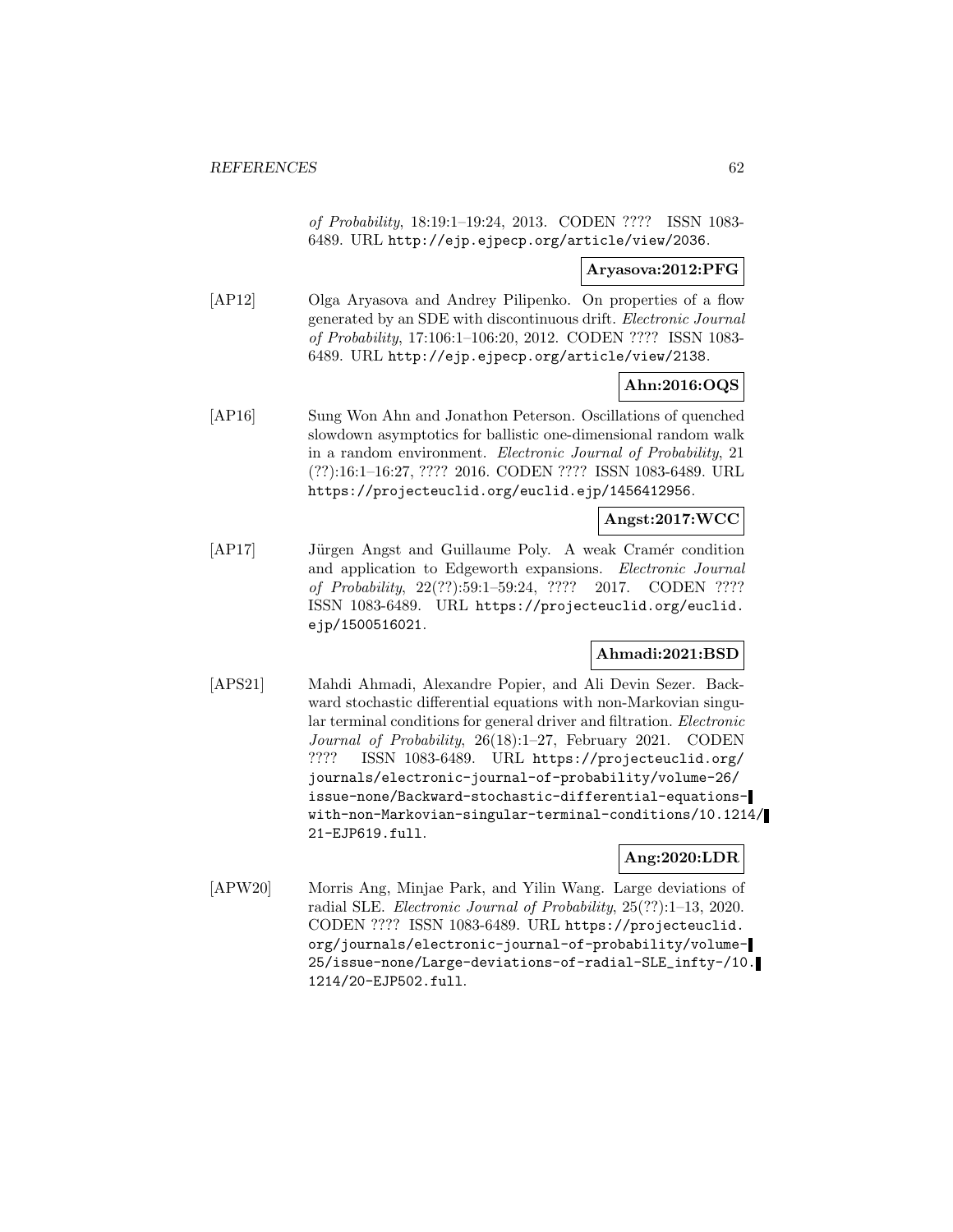#### **Alsmeyer:2006:SFP**

[AR06] Gerold Alsmeyer and Uwe Rösler. A stochastic fixed point equation related to weighted branching with deterministic weights. Electronic Journal of Probability, 11:2:27–2:56, 2006. CODEN ???? ISSN 1083-6489. URL http://ejp.ejpecp.org/article/ view/296.

## **Arcones:1997:LIL**

[Arc97] Miguel A. Arcones. The law of the iterated logarithm for a triangular array of empirical processes. Electronic Journal of Probability, 2:5:1–5:39, 1997. CODEN ???? ISSN 1083-6489. URL http://ejp.ejpecp.org/article/view/19.

## **Arcones:1999:WCR**

[Arc99] Miguel A. Arcones. Weak convergence for the row sums of a triangular array of empirical processes indexed by a manageable triangular array of functions. Electronic Journal of Probability, 4:7:1–7:17, 1999. CODEN ???? ISSN 1083-6489. URL http:// ejp.ejpecp.org/article/view/44.

#### **Archer:2020:ISL**

[Arc20] Eleanor Archer. Infinite stable looptrees. Electronic Journal of Probability, 25(??):11:1–11:48, ???? 2020. CODEN ???? ISSN 1083-6489. URL https://projecteuclid.org/euclid. ejp/1580267011.

## **Arguin:2008:CPS**

[Arg08] Louis-Pierre Arguin. Competing particle systems and the Ghirlanda–Guerra identities. Electronic Journal of Probability, 13:69:2101–69:2117, 2008. CODEN ???? ISSN 1083-6489. URL http://ejp.ejpecp.org/article/view/579.

#### **Athreya:2008:RDT**

[ARS08] Siva Athreya, Rahul Roy, and Anish Sarkar. Random directed trees and forest — drainage networks with dependence. Electronic Journal of Probability, 13:71:2160–71:2189, 2008. CODEN ???? ISSN 1083-6489. URL http://ejp.ejpecp.org/article/view/ 580.

### **Abraham:2002:PSF**

[AS02] Romain Abraham and Laurent Serlet. Poisson snake and fragmentation. Electronic Journal of Probability, 7:17:1–17:15, 2002.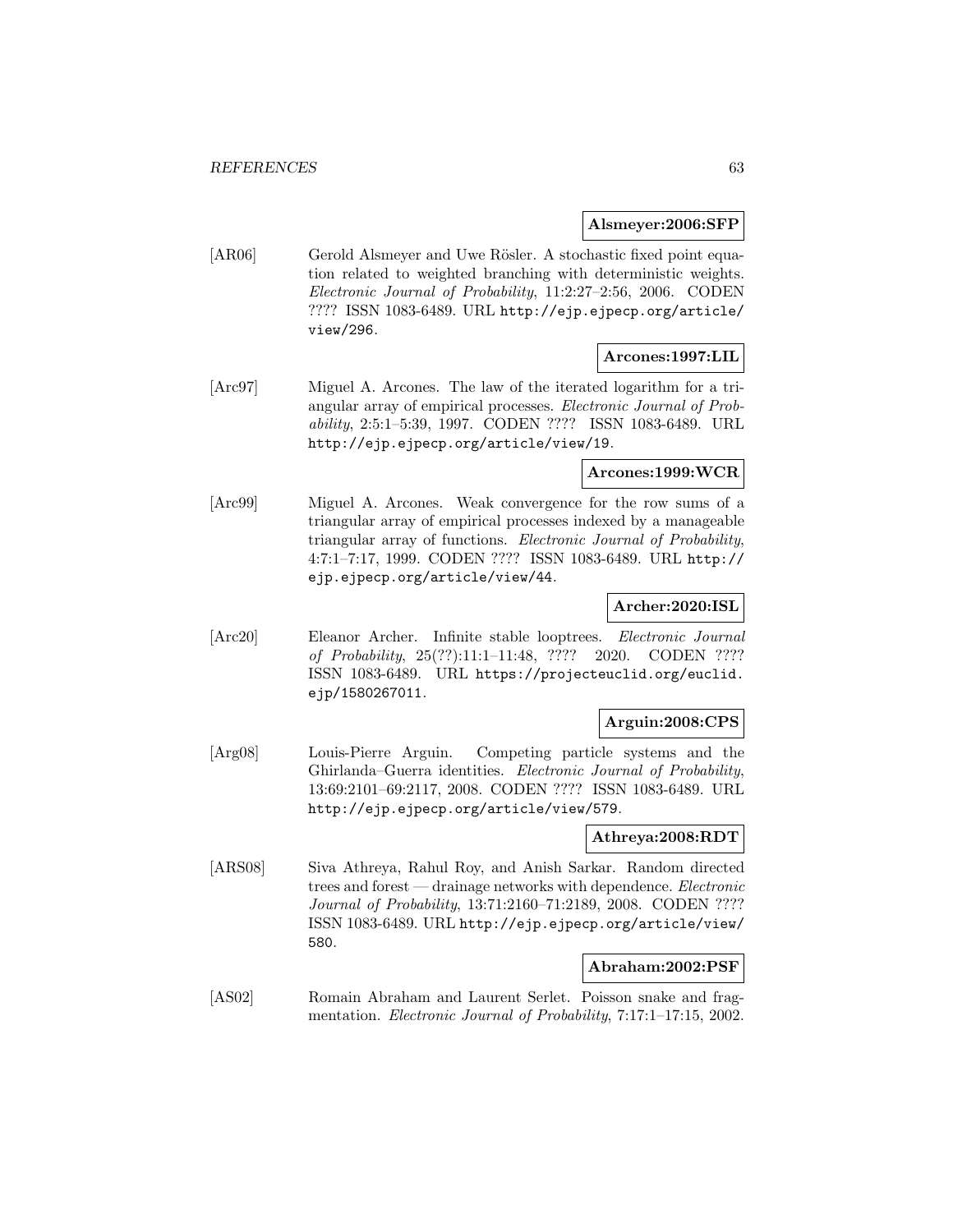CODEN ???? ISSN 1083-6489. URL http://ejp.ejpecp.org/ article/view/116.

## **Alberts:2008:HDS**

[AS08] Tom Alberts and Scott Sheffield. Hausdorff dimension of the SLE curve intersected with the real line. Electronic Journal of Probability, 13:40:1166–40:1188, 2008. CODEN ???? ISSN 1083- 6489. URL http://ejp.ejpecp.org/article/view/515.

# **Athreya:2012:SBA**

[AS12] Siva Athreya and Jan Swart. Systems of branching, annihilating, and coalescing particles. Electronic Journal of Probability, 17: 80:1–80:32, 2012. CODEN ???? ISSN 1083-6489. URL http:// ejp.ejpecp.org/article/view/2003.

## **Aldous:2013:FMW**

[AS13] David Aldous and Mykhaylo Shkolnikov. Fluctuations of martingales and winning probabilities of game contestants. Electronic Journal of Probability, 18:47:1–47:17, 2013. CODEN ???? ISSN 1083-6489. URL http://ejp.ejpecp.org/article/view/2422.

# **Aru:2018:TVL**

[AS18] Juhan Aru and Avelio Sepúlveda. Two-valued local sets of the 2D continuum Gaussian free field: connectivity, labels, and induced metrics. Electronic Journal of Probability, 23(??):61:1– 61:35, ???? 2018. CODEN ???? ISSN 1083-6489. URL https:/ /projecteuclid.org/euclid.ejp/1529460159.

## **Alves:2019:DIS**

[AS19] Caio Alves and Artem Sapozhnikov. Decoupling inequalities and supercritical percolation for the vacant set of random walk loop soup. Electronic Journal of Probability, 24(??):110:1–110:34, ???? 2019. CODEN ???? ISSN 1083-6489. URL https:// projecteuclid.org/euclid.ejp/1570068174.

## **Asselah:2020:DCR**

[AS20] Amine Asselah and Bruno Schapira. Deviations for the capacity of the range of a random walk. Electronic Journal of Probability, 25(??):1–28, 2020. CODEN ???? ISSN 1083-6489. URL https://projecteuclid.org/journals/ electronic-journal-of-probability/volume-25/issue-none/ Deviations-for-the-capacity-of-the-range-of-a-random/ 10.1214/20-EJP560.full.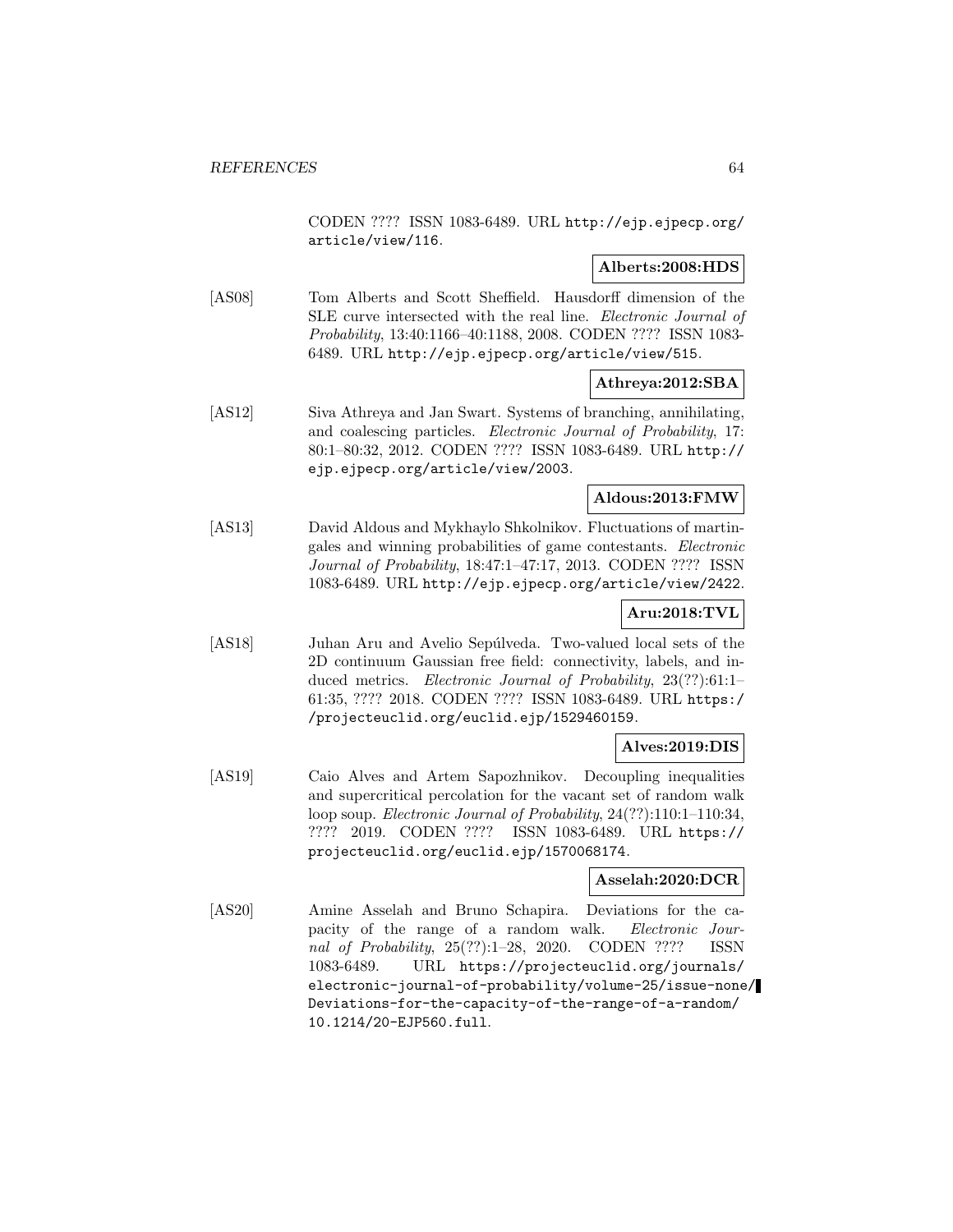#### **Assiotis:2018:RSG**

[Ass18] Theodoros Assiotis. Random surface growth and Karlin– McGregor polynomials. Electronic Journal of Probability, 23(??): 106:1–106:81, ???? 2018. CODEN ???? ISSN 1083-6489. URL https://projecteuclid.org/euclid.ejp/1540260052.

## **Abreu:2009:TLP**

[AT09] Victor Perez Abreu and Constantin Tudor. On the traces of Laguerre processes. Electronic Journal of Probability, 14:76:2241– 76:2263, 2009. CODEN ???? ISSN 1083-6489. URL http://ejp. ejpecp.org/article/view/702.

## **Auffinger:2016:TCH**

[AT16] Antonio Auffinger and Si Tang. On the time constant of high dimensional first passage percolation. Electronic Journal of Probability, 21(??):24:1–24:23, ???? 2016. CODEN ???? ISSN 1083-6489. URL https://projecteuclid.org/euclid.ejp/ 1459880112.

## **Atar:2001:IWT**

[Ata01] Rami Atar. Invariant wedges for a two-point reflecting Brownian motion and the "hot spots" problem. Electronic Journal of Probability, 6:18:1–18:19, 2001. CODEN ???? ISSN 1083-6489. URL http://ejp.ejpecp.org/article/view/91.

# **Au:2018:TDR**

[Au18] Benson Au. Traffic distributions of random band matrices. Electronic Journal of Probability, 23(??):77:1–77:48, ???? 2018. CO-DEN ???? ISSN 1083-6489. URL https://projecteuclid. org/euclid.ejp/1536717736.

## **Augeri:2016:LDP**

[Aug16] Fanny Augeri. Large deviations principle for the largest eigenvalue of Wigner matrices without Gaussian tails. Electronic Journal of Probability, 21(??):32:1–32:49, ???? 2016. CODEN ???? ISSN 1083-6489. URL https://projecteuclid.org/euclid. ejp/1461007173.

## **Abraham:1997:APB**

[AW97] Romain Abraham and Wendelin Werner. Avoiding-probabilities for Brownian snakes and super-Brownian motion. Electronic Journal of Probability, 2:3:1–3:27, 1997. CODEN ???? ISSN 1083-6489. URL http://ejp.ejpecp.org/article/view/17.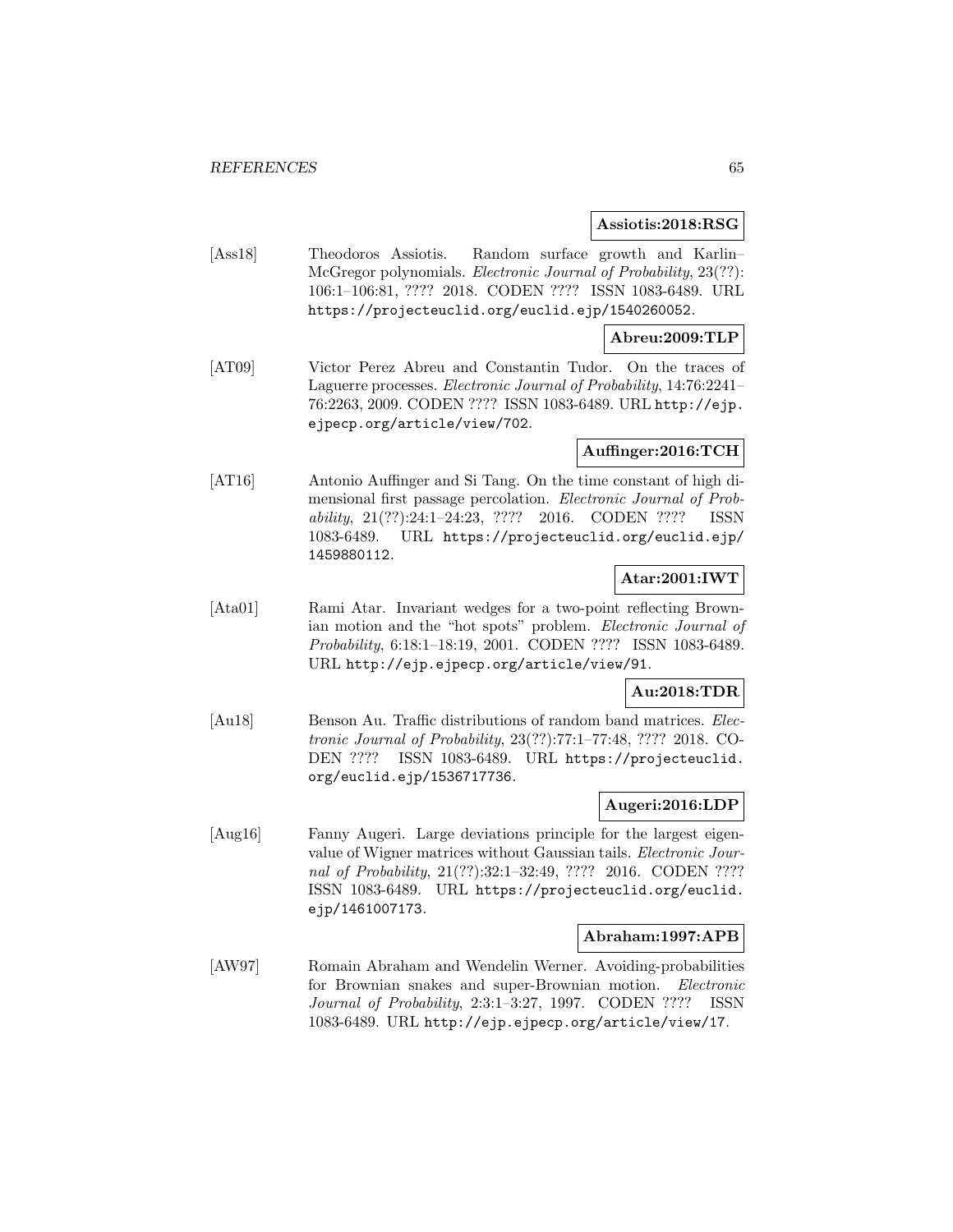## **Appleby:2009:SSD**

[AW09] John Appleby and Huizhong Wu. Solutions of stochastic differential equations obeying the law of the iterated logarithm, with applications to financial markets. Electronic Journal of Probability, 14:33:912–33:959, 2009. CODEN ???? ISSN 1083-6489. URL http://ejp.ejpecp.org/article/view/642.

# **Alili:2014:MLT**

[AW14] Larbi Alili and Ching-Tang Wu. Müntz linear transforms of Brownian motion. *Electronic Journal of Probability*, 19:36:1– 36:15, 2014. CODEN ???? ISSN 1083-6489. URL http:// ejp.ejpecp.org/article/view/2424.

## **Alexander:2015:DPR**

[AY15] Kenneth S. Alexander and Gökhan Yıldırım. Directed polymers in a random environment with a defect line. Electronic Journal of Probability, 20(??):6:1–6:20, ???? 2015. CODEN ???? ISSN 1083-6489. URL http://ejp.ejpecp.org/article/view/3379.

## **Alexander:2013:SCR**

[AZ13] Kenneth Alexander and Nikolaos Zygouras. Subgaussian concentration and rates of convergence in directed polymers. Electronic Journal of Probability, 18:5:1–5:28, 2013. CODEN ???? ISSN 1083-6489. URL http://ejp.ejpecp.org/article/view/2005.

## **Alishahi:2015:SEU**

[AZ15a] Kasra Alishahi and Mohammadsadegh Zamani. The spherical ensemble and uniform distribution of points on the sphere. Electronic Journal of Probability, 20(??):23:1–23:27, ???? 2015. CO-DEN ???? ISSN 1083-6489. URL http://ejp.ejpecp.org/ article/view/3733.

## **Arguin:2015:PDS**

[AZ15b] Louis-Pierre Arguin and Olivier Zindy. Poisson–Dirichlet statistics for the extremes of the two-dimensional discrete Gaussian free field. Electronic Journal of Probability, 20(??):59:1–59:19, ???? 2015. CODEN ???? ISSN 1083-6489. URL http://ejp. ejpecp.org/article/view/3077.

## **Ben-Ari:2012:PEB**

[BA12] Iddo Ben-Ari. Principal eigenvalue for Brownian motion on a bounded interval with degenerate instantaneous jumps. Electronic Journal of Probability, 17:87:1–87:13, 2012. CODEN ????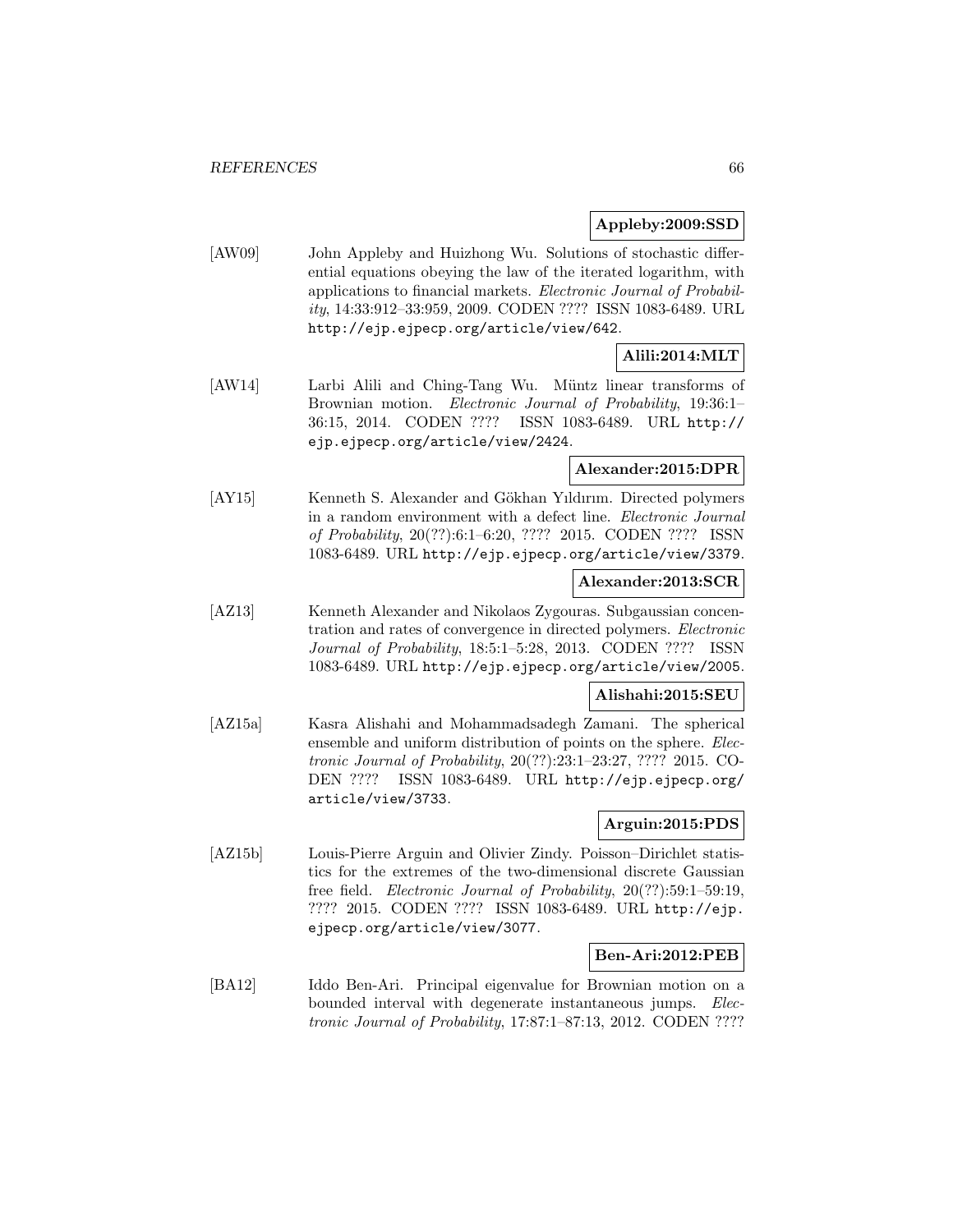ISSN 1083-6489. URL http://ejp.ejpecp.org/article/view/ 1791.

## **Bakhtin:2016:IBE**

[Bak16] Yuri Bakhtin. Inviscid Burgers equation with random kick forcing in noncompact setting. Electronic Journal of Probability, 21(??): 37:1–37:50, ???? 2016. CODEN ???? ISSN 1083-6489. URL https://projecteuclid.org/euclid.ejp/1463683782.

## **Barhoumi-Andreani:2019:BFN**

[BAKL19] Yacine Barhoumi-Andréani, Christoph Koch, and Hong Liu. Bivariate fluctuations for the number of arithmetic progressions in random sets. Electronic Journal of Probability, 24(??):145:1– 145:32, ???? 2019. CODEN ???? ISSN 1083-6489. URL https: //projecteuclid.org/euclid.ejp/1577502322.

## **Balanca:2014:FRL**

[Bal14] Paul Balança. Fine regularity of Lévy processes and linear (multi)fractional stable motion. Electronic Journal of Probability, 19(??):101:1–101:37, ???? 2014. CODEN ???? ISSN 1083-6489. URL http://ejp.ejpecp.org/article/view/3393.

## **Banerjee:2018:CNR**

[Ban18] Debapratim Banerjee. Contiguity and non-reconstruction results for planted partition models: the dense case. *Electronic Jour*nal of Probability, 23(??):18:1-18:28, ???? 2018. CODEN ???? ISSN 1083-6489. URL https://projecteuclid.org/euclid. ejp/1519354947.

## **Ben-Ari:2019:RWC**

[BARS19] Iddo Ben-Ari, Alexander Roitershtein, and Rinaldo B. Schinazi. A random walk with catastrophes. Electronic Journal of Probability, 24(??):28:1–28:21, ???? 2019. CODEN ???? ISSN 1083-6489. URL https://projecteuclid.org/euclid.ejp/1553565779.

#### **Bass:1996:USE**

[Bas96] Richard F. Bass. Uniqueness for the Skorokhod equation with normal reflection in Lipschitz domains. Electronic Journal of Probability, 1:11:1–11:29, 1996. CODEN ???? ISSN 1083-6489. URL http://ejp.ejpecp.org/article/view/11; http:/ /www.math.washington.edu/~ejpecp/EjpVol1/paper11.abs. html.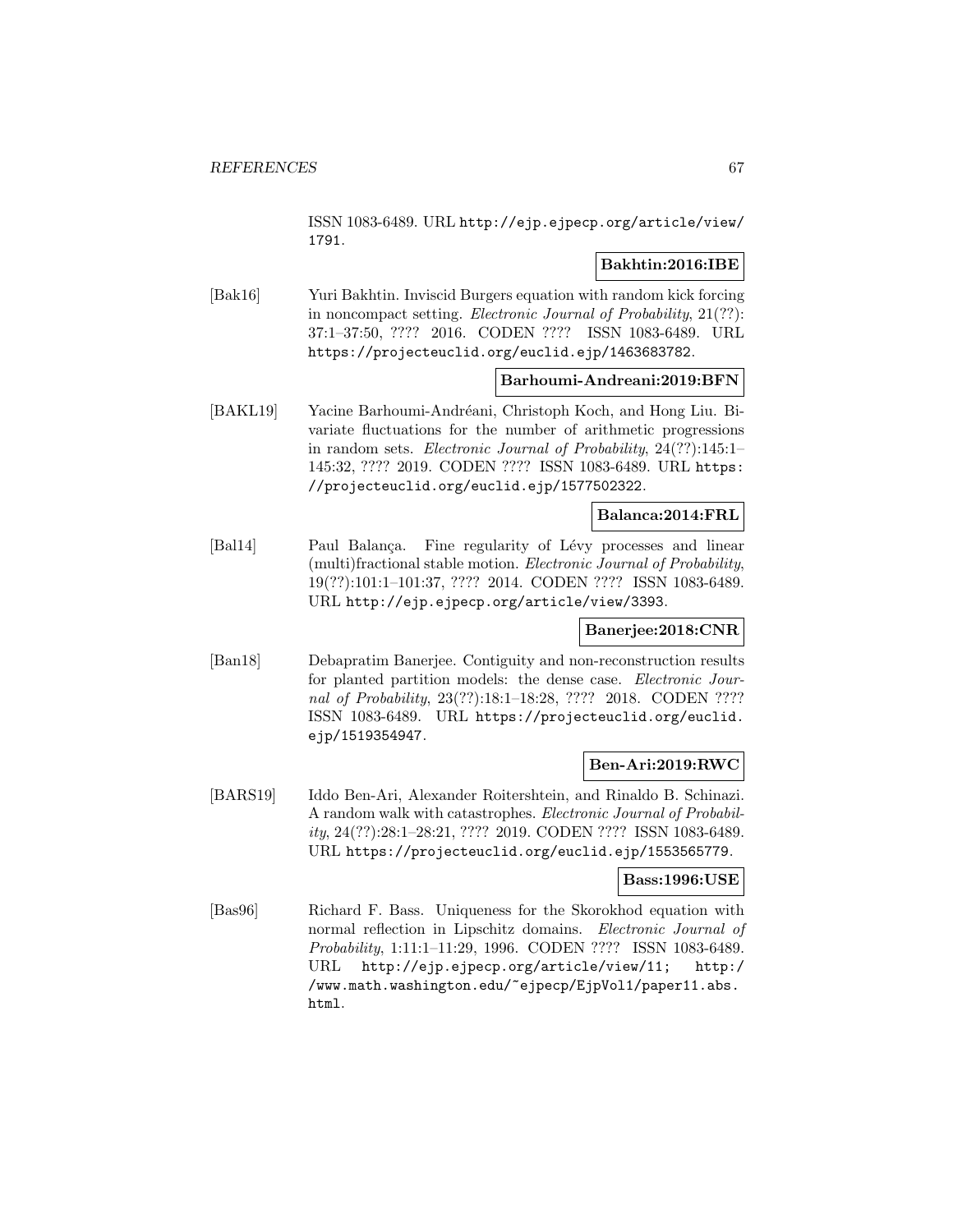#### **Basdevant:2006:FOP**

[Bas06] Anne-Laure Basdevant. Fragmentation of ordered partitions and intervals. Electronic Journal of Probability, 11:16:394–16:417, 2006. CODEN ???? ISSN 1083-6489. URL http://ejp.ejpecp. org/article/view/323.

## **Basse:2008:GMA**

[Bas08] Andreas Basse. Gaussian moving averages and semimartingales. Electronic Journal of Probability, 13:39:1140–39:1165, 2008. CO-DEN ???? ISSN 1083-6489. URL http://ejp.ejpecp.org/ article/view/526.

## **Bass:2014:SDE**

[Bas14] Richard Bass. A stochastic differential equation with a sticky point. Electronic Journal of Probability, 19:32:1–32:22, 2014. CO-DEN ???? ISSN 1083-6489. URL http://ejp.ejpecp.org/ article/view/2350.

## **Bates:2018:LDP**

[Bat18] Erik Bates. Localization of directed polymers with general reference walk. Electronic Journal of Probability, 23(??):30:1–30:45, ???? 2018. CODEN ???? ISSN 1083-6489. URL https:// projecteuclid.org/euclid.ejp/1522375270.

## **Baumler:2019:UNU**

[Bäu19] Johannes Bäumler. Uniqueness and non-uniqueness for spin-glass ground states on trees. Electronic Journal of Probability, 24(??): 77:1–77:17, ???? 2019. CODEN ???? ISSN 1083-6489. URL https://projecteuclid.org/euclid.ejp/1563264040.

### **Baverez:2019:MBA**

[Bav19] Guillaume Baverez. Modular bootstrap agrees with the path integral in the large moduli limit. Electronic Journal of Probability, 24(??):144:1–144:22, ???? 2019. CODEN ???? ISSN 1083-6489. URL https://projecteuclid.org/euclid.ejp/1576810976.

#### **Bass:1996:EEB**

[BB96] Richard F. Bass and Krzysztof Burdzy. Eigenvalue expansions for Brownian motion with an application to occupation times. Electronic Journal of Probability, 1:3:1–3:19, 1996. CO-DEN ???? ISSN 1083-6489. URL http://ejp.ejpecp. org/article/view/3; http://www.math.washington.edu/ ~ejpecp/EjpVol1/paper3.abs.html.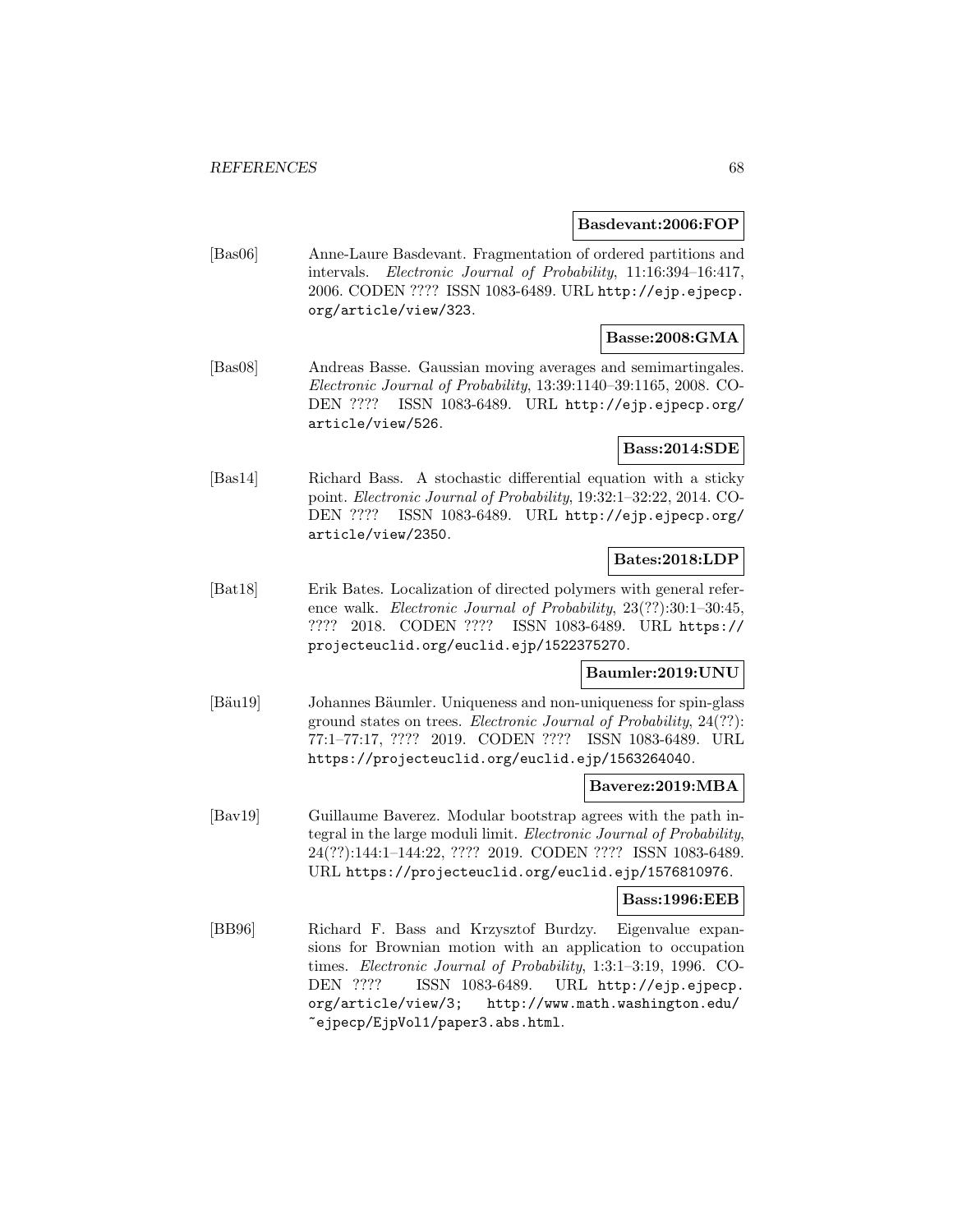### **Birkner:2009:GSF**

[BB09] Matthias Birkner and Jochen Blath. Generalised stable Fleming– Viot processes as flickering random measures. Electronic Journal of Probability, 14:84:2418–84:2437, 2009. CODEN ???? ISSN 1083-6489. URL http://ejp.ejpecp.org/article/view/712.

## **Bank:2010:PDO**

[BB10] Peter Bank and Christoph Baumgarten. Parameter-dependent optimal stopping problems for one-dimensional diffusions. Electronic Journal of Probability, 15:64:1971–64:1993, 2010. CODEN ???? ISSN 1083-6489. URL http://ejp.ejpecp.org/article/ view/835.

## **Bansaye:2011:ULD**

[BB11a] Vincent Bansaye and Christian Böinghoff. Upper large deviations for branching processes in random environment with heavy tails. Electronic Journal of Probability, 16:69:1900–69:1933, 2011. CODEN ???? ISSN 1083-6489. URL http://ejp.ejpecp.org/ article/view/933.

## **Barczy:2011:FLT**

[BB11b] Matyas Barczy and Jean Bertoin. Functional limit theorems for Lévy processes satisfying Cramér's condition. Electronic Journal of Probability, 16:73:2020–73:2038, 2011. CODEN ???? ISSN 1083-6489. URL http://ejp.ejpecp.org/article/view/930.

## **Baur:2015:FPI**

[BB15] Erich Baur and Jean Bertoin. The fragmentation process of an infinite recursive tree and Ornstein–Uhlenbeck type processes. Electronic Journal of Probability, 20(??):98:1–98:20, ???? 2015. CODEN ???? ISSN 1083-6489. URL http://ejp.ejpecp.org/ article/view/3866.

## **Baar:2018:PES**

[BB18a] Martina Baar and Anton Bovier. The polymorphic evolution sequence for populations with phenotypic plasticity. *Electronic* Journal of Probability, 23(??):72:1–72:27, ???? 2018. CODEN ???? ISSN 1083-6489. URL https://projecteuclid.org/ euclid.ejp/1532678635.

## **Bahadoran:2018:QEF**

[BB18b] C. Bahadoran and T. Bodineau. Quantitative estimates for the flux of TASEP with dilute site disorder. Electronic Jour-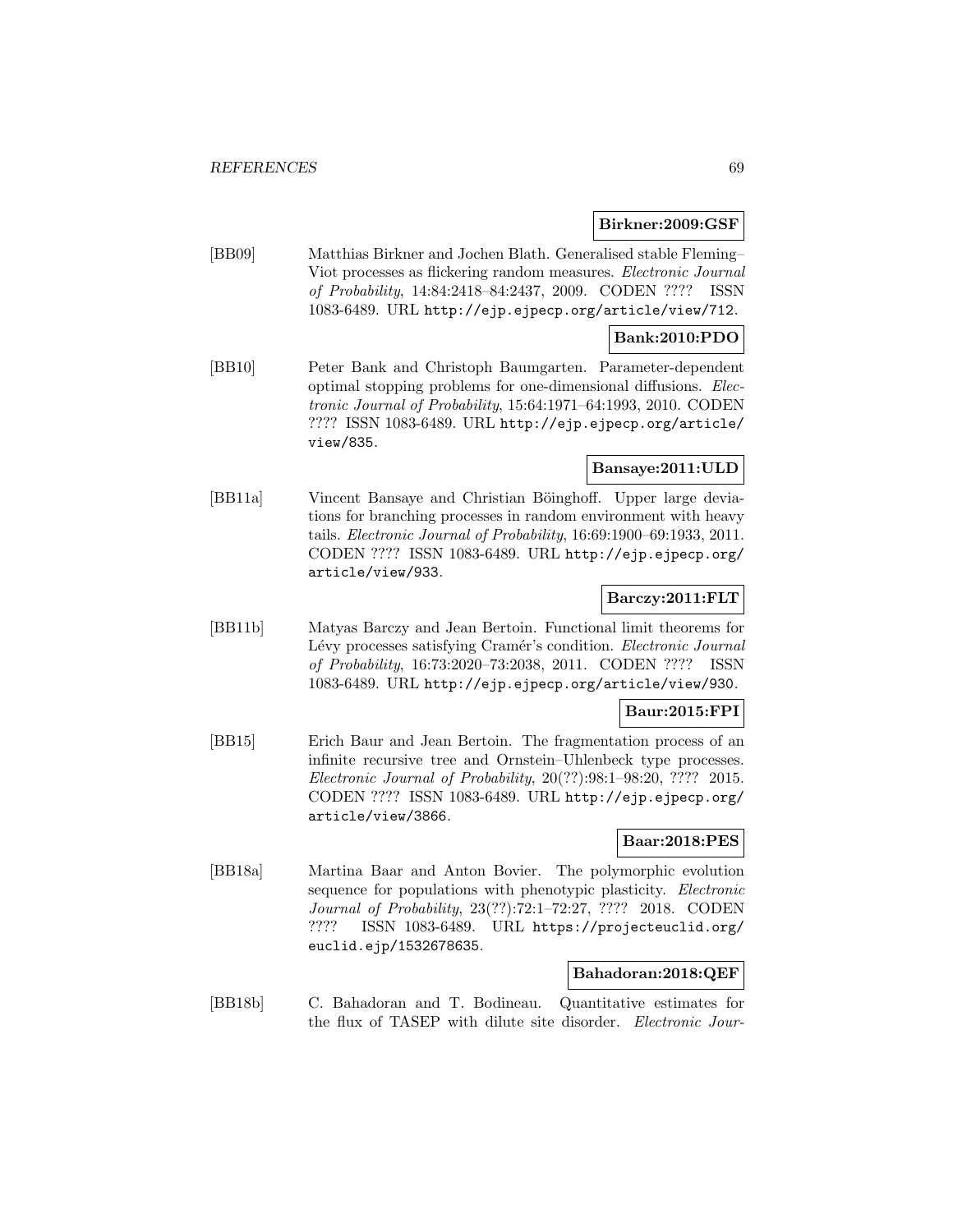nal of Probability, 23(??):44:1–44:44, ???? 2018. CODEN ???? ISSN 1083-6489. URL https://projecteuclid.org/euclid. ejp/1525852821.

## **Berger:2006:TPC**

[BBAP06] Noam Berger, Itai Benjamini, Omer Angel, and Yuval Peres. Transience of percolation clusters on wedges. Electronic Journal of Probability, 11:25:655-25:669, 2006. CODEN ???? ISSN 1083-6489. URL http://ejp.ejpecp.org/article/view/345.

## **Birkner:2005:ASB**

[BBC<sup>+</sup>05] Matthias Birkner, Jochen Blath, Marcella Capaldo, Alison Etheridge, Martin Möhle, Jason Schweinsberg, and Anton Wakolbinger. Alpha-stable branching and beta-coalescents. Electronic Journal of Probability, 10:9:303–9:325, 2005. CODEN ???? ISSN 1083-6489. URL http://ejp.ejpecp.org/article/view/241.

# **Borga:2020:DTA**

[BBFS20] Jacopo Borga, Mathilde Bouvel, Valentin Féray, and Benedikt Stufler. A decorated tree approach to random permutations in substitution-closed classes. Electronic Journal of Probability, 25 (??):67:1–67:52, ???? 2020. CODEN ???? ISSN 1083-6489. URL https://projecteuclid.org/euclid.ejp/1592618469.

## **Barnes:2019:BMR**

[BBG19] Clayton Barnes, Krzysztof Burdzy, and Carl-Erik Gauthier. Billiards with Markovian reflection laws. Electronic Journal of Probability, 24(??):147:1–147:32, ???? 2019. CODEN ???? ISSN 1083-6489. URL https://projecteuclid.org/euclid. ejp/1577761457.

## **Basu:2012:JCS**

[BBGH12] Riddhipratim Basu, Arup Bose, Shirshendu Ganguly, and Rajat Hazra. Joint convergence of several copies of different patterned random matrices. Electronic Journal of Probability, 17: 82:1–82:33, 2012. CODEN ???? ISSN 1083-6489. URL http:// ejp.ejpecp.org/article/view/1970.

## **Baci:2020:CIF**

[BBGT20] Anastas Baci, Carina Betken, Anna Gusakova, and Christoph Thäle. Concentration inequalities for functionals of Poisson cylinder processes. Electronic Journal of Probability, 25(??):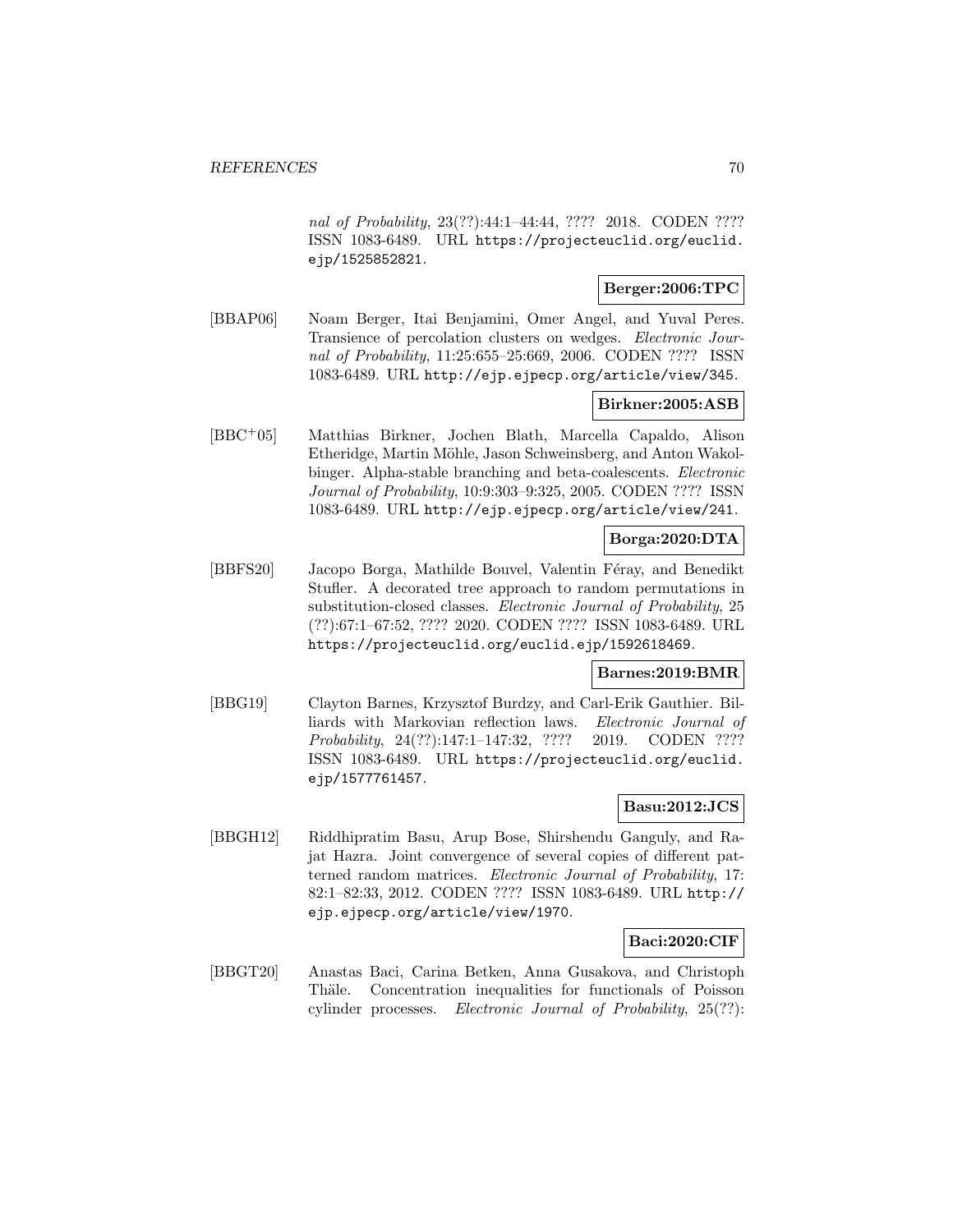1–27, 2020. CODEN ???? ISSN 1083-6489. URL https:// projecteuclid.org/journals/electronic-journal-of-probability/ volume-25/issue-none/Concentration-inequalities-for-functionalsof-Poisson-cylinder-processes/10.1214/20-EJP529.full.

## **Bianchi:2009:SAM**

[BBI09] Alessandra Bianchi, Anton Bovier, and Dmitry Ioffe. Sharp asymptotics for metastability in the random field Curie–Weiss model. Electronic Journal of Probability, 14:53:1541–53:1603, 2009. CODEN ???? ISSN 1083-6489. URL http://ejp.ejpecp. org/article/view/673.

## **Bierme:2011:CLT**

[BBL11] Hermine Biermé, Aline Bonami, and José R. Leon. Central Limit Theorems and quadratic variations in terms of spectral density. Electronic Journal of Probability, 16:13:362–13:395, 2011. CO-DEN ???? ISSN 1083-6489. URL http://ejp.ejpecp.org/ article/view/862.

## **Barret:2010:UEM**

[BBM10] Florent Barret, Anton Bovier, and Sylvie Méléard. Uniform estimates for metastable transition times in a coupled bistable system. Electronic Journal of Probability, 15:12:323–12:345, 2010. CODEN ???? ISSN 1083-6489. URL http://ejp.ejpecp.org/ article/view/751.

#### **Benaim:2020:AAB**

[BBM20] Michel Benaïm, Charles-Edouard Bréhier, and Pierre Monmarché. Analysis of an adaptive biasing force method based on self-interacting dynamics. Electronic Journal of Probability, 25(??):1–28, 2020. CODEN ???? ISSN 1083-6489. URL https://projecteuclid.org/journals/ electronic-journal-of-probability/volume-25/issue-none/ Analysis-of-an-Adaptive-Biasing-Force-method-based-onself/10.1214/20-EJP490.full.

#### **Bieniek:2012:EFV**

[BBP12] Mariusz Bieniek, Krzysztof Burdzy, and Soumik Pal. Extinction of Fleming–Viot-type particle systems with strong drift. Electronic Journal of Probability, 17:11:1–11:15, 2012. CODEN ???? ISSN 1083-6489. URL http://ejp.ejpecp.org/article/view/ 1770.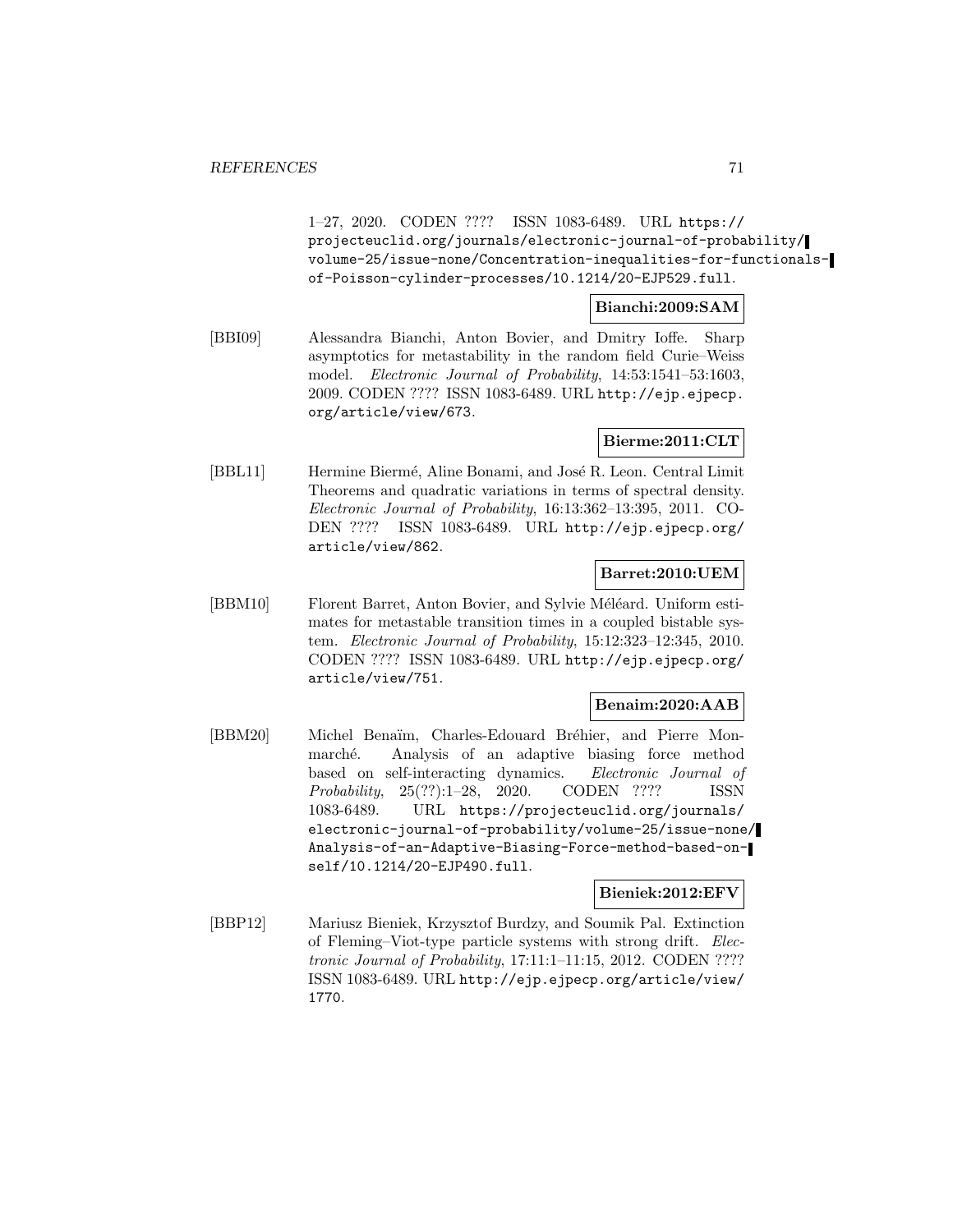## **Banerjee:2020:NAL**

[BBP20] Sayan Banerjee, Amarjit Budhiraja, and Michael Perlmutter. A new approach to large deviations for the Ginzburg–Landau model. Electronic Journal of Probability, 25(??):26:1–26:51, ???? 2020. CODEN ???? ISSN 1083-6489. URL https:// projecteuclid.org/euclid.ejp/1582254382.

## **Barbour:2004:NUB**

[BC04] Andrew Barbour and Kwok Choi. A non-uniform bound for translated Poisson approximation. Electronic Journal of Probability, 9:2:18–2:36, 2004. CODEN ???? ISSN 1083-6489. URL http://ejp.ejpecp.org/article/view/182.

#### **Baudoin:2008:SSF**

[BC08a] Fabrice Baudoin and Laure Coutin. Self-similarity and fractional Brownian motion on Lie groups. Electronic Journal of Probability, 13:38:1120–38:1139, 2008. CODEN ???? ISSN 1083-6489. URL http://ejp.ejpecp.org/article/view/530.

#### **Broman:2008:LLC**

[BC08b] Erik Broman and Federico Camia. Large-N limit of crossing probabilities, discontinuity, and asymptotic behavior of threshold values in Mandelbrot's fractal percolation process. Electronic Journal of Probability, 13:33:980–33:999, 2008. CODEN ???? ISSN 1083-6489. URL http://ejp.ejpecp.org/article/view/511.

## **Broman:2010:UBC**

[BC10] Erik Broman and Federico Camia. Universal behavior of connectivity properties in fractal percolation models. Electronic Journal of Probability, 15:44:1394–44:1414, 2010. CODEN ???? ISSN 1083-6489. URL http://ejp.ejpecp.org/article/view/805.

## **Benjamini:2012:ETS**

[BC12] Itai Benjamini and Nicolas Curien. Ergodic theory on stationary random graphs. Electronic Journal of Probability, 17:93:1–93:20, 2012. CODEN ???? ISSN 1083-6489. URL http://ejp.ejpecp. org/article/view/2401.

## **Bally:2014:DBP**

[BC14] Vlad Bally and Lucia Caramellino. On the distances between probability density functions. Electronic Journal of Probability,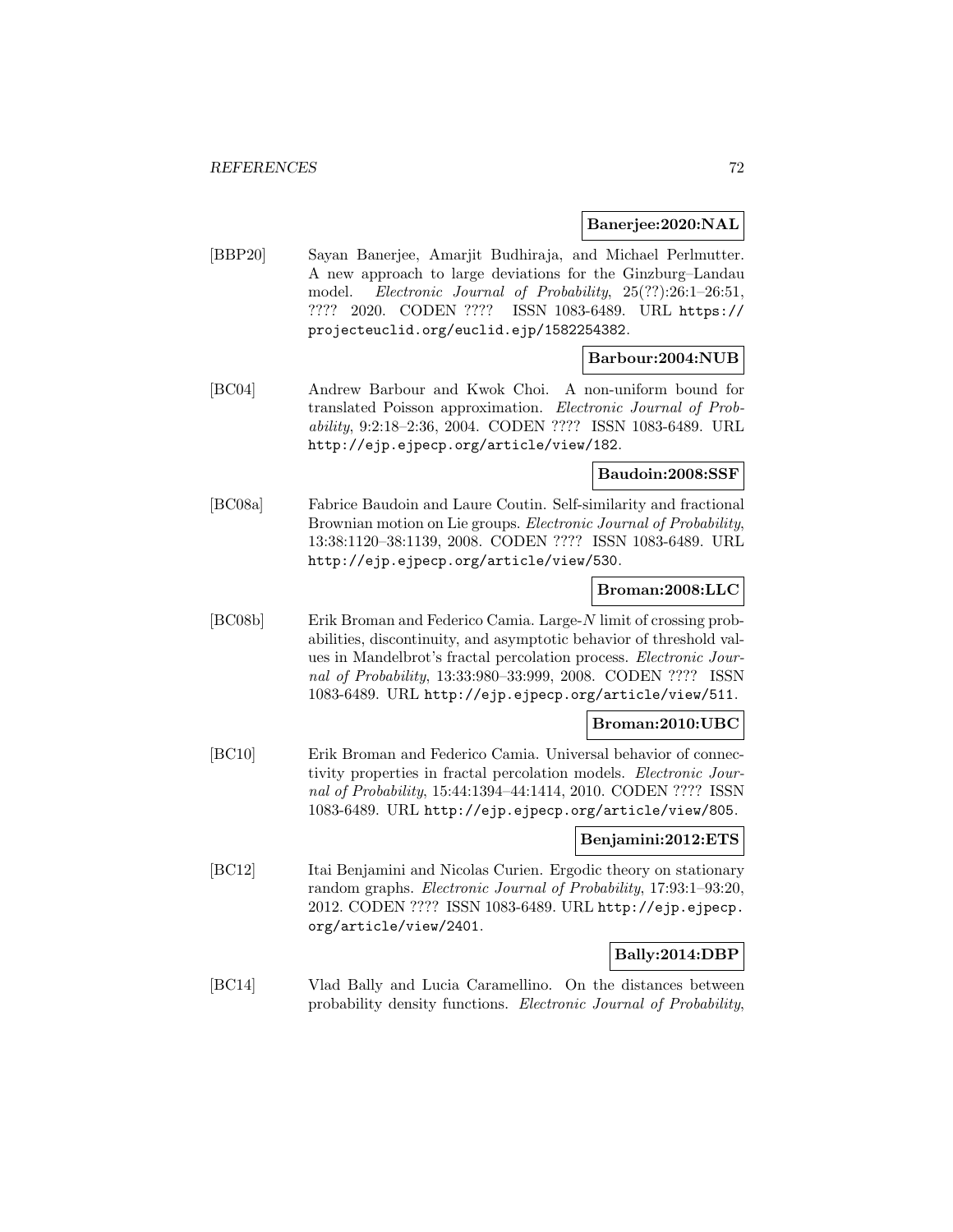19(??):110:1–110:33, ???? 2014. CODEN ???? ISSN 1083-6489. URL http://ejp.ejpecp.org/article/view/3175.

# **Budd:2017:GIP**

[BC17] Timothy Budd and Nicolas Curien. Geometry of infinite planar maps with high degrees. Electronic Journal of Probability, 22 (??):35:1–35:37, ???? 2017. CODEN ???? ISSN 1083-6489. URL https://projecteuclid.org/euclid.ejp/1492588824.

## **Bouguet:2018:FEM**

[BC18] Florian Bouguet and Bertrand Cloez. Fluctuations of the empirical measure of freezing Markov chains. Electronic Journal of Probability, 23(??):2:1-2:31, ???? 2018. CODEN ???? ISSN 1083-6489. URL https://projecteuclid.org/euclid. ejp/1516093310.

## **Bourguin:2020:AHV**

[BC20] Solesne Bourguin and Simon Campese. Approximation of Hilbert-valued Gaussians on Dirichlet structures. Electronic Journal of Probability, 25(??):1–30, 2020. CODEN ???? ISSN 1083-6489. URL https://projecteuclid.org/journals/ electronic-journal-of-probability/volume-25/issue-none/ Approximation-of-Hilbert-Valued-Gaussians-on-Dirichletstructures/10.1214/20-EJP551.full.

## **Bandini:2019:BRR**

[BCC19] Elena Bandini, Fulvia Confortola, and Andrea Cosso. BSDE representation and randomized dynamic programming principle for stochastic control problems of infinite-dimensional jumpdiffusions. *Electronic Journal of Probability*, 24(??):81:1-81:37, ???? 2019. CODEN ???? ISSN 1083-6489. URL https:// projecteuclid.org/euclid.ejp/1568080857.

## **Birkner:2016:RWD**

[BCD16] Matthias Birkner, Jiří Černý, and Andrej Depperschmidt. Random walks in dynamic random environments and ancestry under local population regulation. *Electronic Journal of Probability*, 21 (??):38:1–38:43, ???? 2016. CODEN ???? ISSN 1083-6489. URL https://projecteuclid.org/euclid.ejp/1464269713.

# **Bailleul:2020:SMF**

[BCD20] Ismaël Bailleul, Rémi Catellier, and François Delarue. Solving mean field rough differential equations. Electronic Jour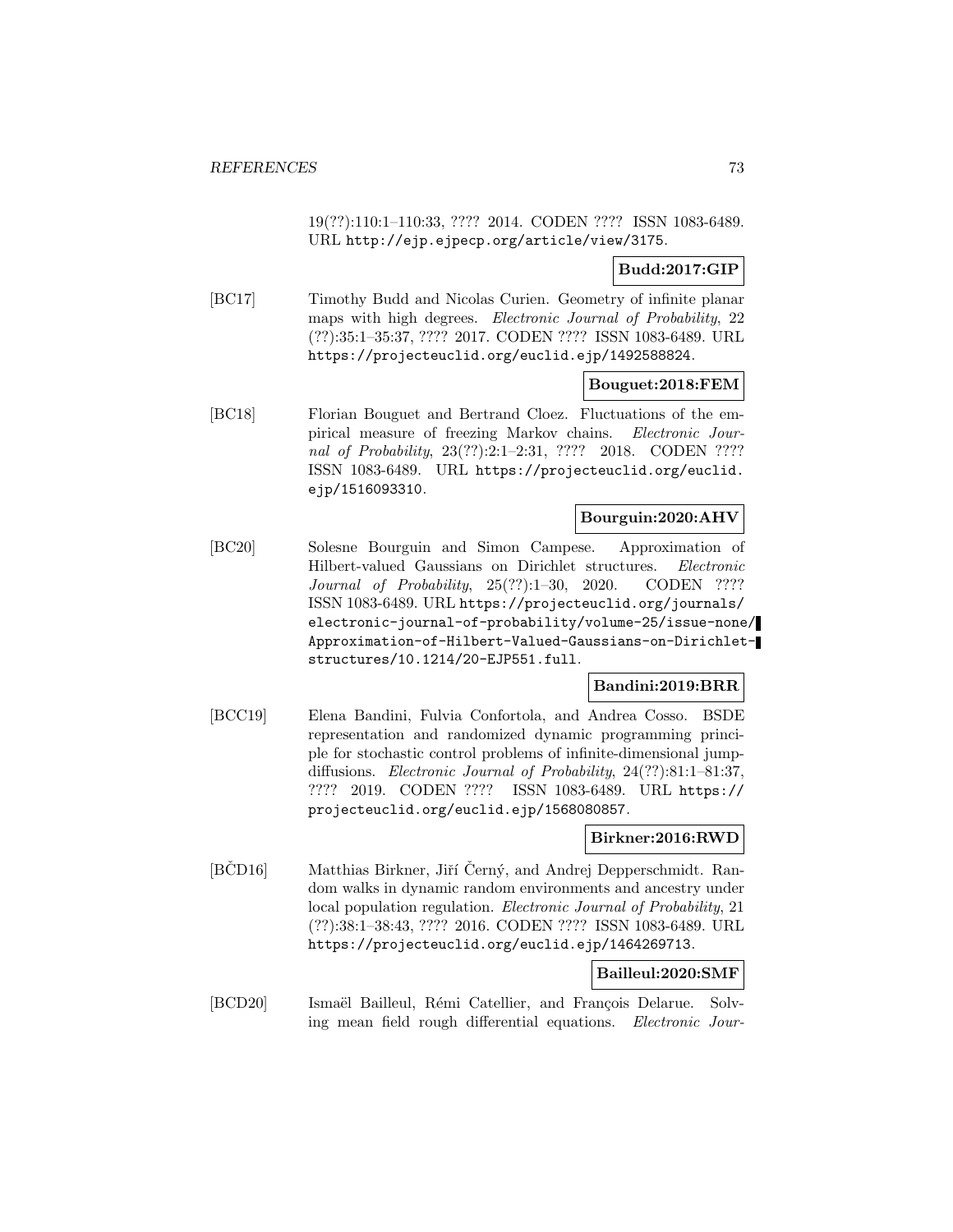nal of Probability, 25(??):21:1-21:51, ???? 2020. CODEN ???? ISSN 1083-6489. URL https://projecteuclid.org/euclid. ejp/1581044444.

## **Birkner:2013:DRW**

[BCDG13] Matthias Birkner, Jiri Cerny, Andrej Depperschmidt, and Nina Gantert. Directed random walk on the backbone of an oriented percolation cluster. Electronic Journal of Probability, 18:80:1– 80:35, 2013. CODEN ???? ISSN 1083-6489. URL http://ejp. ejpecp.org/article/view/2302.

# **Bardet:2013:TVE**

[BCG<sup>+</sup>13] Jean-Baptiste Bardet, Alejandra Christen, Arnaud Guillin, Florent Malrieu, and Pierre-André Zitt. Total variation estimates for the TCP process. Electronic Journal of Probability, 18:10:1– 10:21, 2013. CODEN ???? ISSN 1083-6489. URL http://ejp. ejpecp.org/article/view/1720.

## **Bobkov:2018:BEB**

[BCG18] S. G. Bobkov, G. P. Chistyakov, and F. Götze. Berry–Esseen bounds for typical weighted sums. Electronic Journal of Probability, 23(??):92:1–92:22, ???? 2018. CODEN ???? ISSN 1083-6489. URL https://projecteuclid.org/euclid.ejp/1536976980.

## **Bobkov:2020:PIN**

[BCG20] S. G. Bobkov, G. P. Chistyakov, and F. Götze. Poincaré inequalities and normal approximation for weighted sums. Electronic Journal of Probability, 25(??):1–31, 2020. CODEN ???? ISSN 1083-6489. URL https://projecteuclid.org/ journals/electronic-journal-of-probability/volume-25/ issue-none/Poincar%c3%a9-inequalities-and-normal-approximationfor-weighted-sums/10.1214/20-EJP549.full.

## **Blath:2020:SBC**

[BCKWB20] Jochen Blath, Adrián González Casanova, Noemi Kurt, and Maite Wilke-Berenguer. The seed bank coalescent with simultaneous switching. Electronic Journal of Probability, 25(??):27:1– 27:21, ???? 2020. CODEN ???? ISSN 1083-6489. URL https:/ /projecteuclid.org/euclid.ejp/1582254383.

## **Bansaye:2019:SLP**

[BCM19] Vincent Bansaye, Maria-Emilia Caballero, and Sylvie Méléard. Scaling limits of population and evolution processes in ran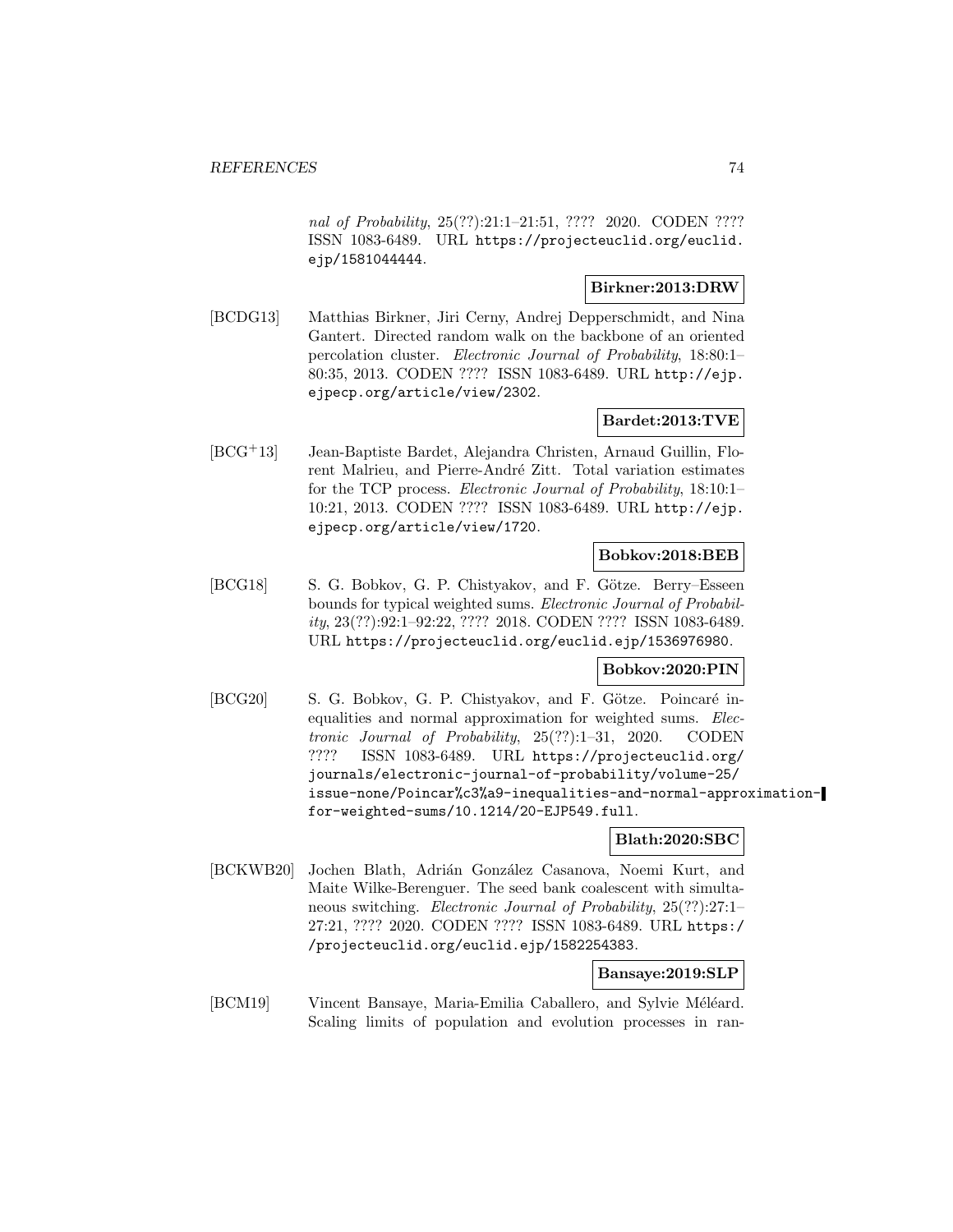dom environment. Electronic Journal of Probability, 24(??):19:1– 19:38, ???? 2019. CODEN ???? ISSN 1083-6489. URL https:/ /projecteuclid.org/euclid.ejp/1552013626.

## **Biau:2009:AND**

[BCMP09] Gérard Biau, Benoit Cadre, David Mason, and Bruno Pelletier. Asymptotic normality in density support estimation. Electronic Journal of Probability, 14:91:2617–91:2635, 2009. CODEN ???? ISSN 1083-6489. URL http://ejp.ejpecp.org/article/view/ 722.

# **Bally:2018:CDN**

[BCP18] Vlad Bally, Lucia Caramellino, and Guillaume Poly. Convergence in distribution norms in the CLT for non identical distributed random variables. Electronic Journal of Probability, 23(??):45:1-45:51, ???? 2018. CODEN ???? ISSN 1083-6489. URL https:/ /projecteuclid.org/euclid.ejp/1527213726.

# **Bally:2020:RLC**

[BCP20] Vlad Bally, Lucia Caramellino, and Guillaume Poly. Regularization lemmas and convergence in total variation. Electronic Journal of Probability, 25(??):74:1-74:20, ???? 2020. CODEN ???? ISSN 1083-6489. URL https://projecteuclid.org/euclid. ejp/1593828035.

## **Boenkost:2021:HFC**

[BCPW21] Florin Boenkost, Adrián González Casanova, Cornelia Pokalyuk, and Anton Wakolbinger. Haldane's formula in Cannings models: the case of moderately weak selection. Electronic Journal of Probability, 26(??):1–36, 2021. CODEN ???? ISSN 1083-6489. URL https://projecteuclid.org/ journals/electronic-journal-of-probability/volume-26/ issue-none/Haldanes-formula-in-Cannings-models-thecaseofmoderatelyweak-selection/10.1214/20-EJP572.full.

**Bass:2006:MDL**

[BCR06] Richard Bass, Xia Chen, and Jay Rosen. Moderate deviations and laws of the iterated logarithm for the renormalized selfintersection local times of planar random walks. Electronic Journal of Probability, 11:37:993–37:1030, 2006. CODEN ???? ISSN 1083-6489. URL http://ejp.ejpecp.org/article/view/362.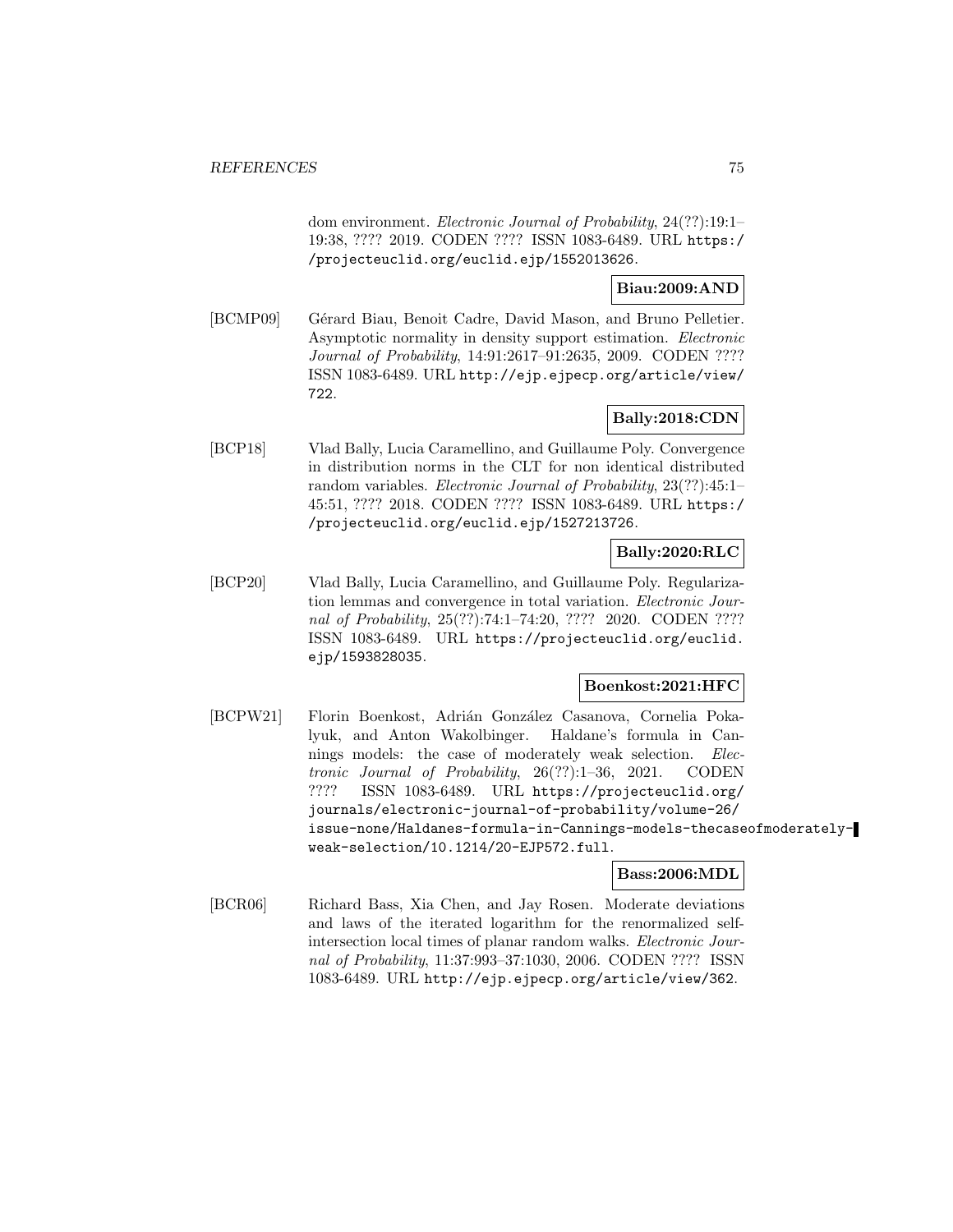#### **Barthe:2007:IBE**

[BCR07] Franck Barthe, Patrick Cattiaux, and Cyril Roberto. Isoperimetry between exponential and Gaussian. Electronic Journal of Probability, 12:44:1212–44:1237, 2007. CODEN ???? ISSN 1083- 6489. URL http://ejp.ejpecp.org/article/view/441.

### **Balazs:2006:CRF**

[BCS06] Marton Balazs, Eric Cator, and Timo Seppalainen. Cube root fluctuations for the corner growth model associated to the exclusion process. Electronic Journal of Probability, 11:42:1094– 42:1132, 2006. CODEN ???? ISSN 1083-6489. URL http:// ejp.ejpecp.org/article/view/366.

## **Basak:2018:CLS**

[BCZ18] Anirban Basak, Nicholas Cook, and Ofer Zeitouni. Circular law for the sum of random permutation matrices. Electronic Journal of Probability, 23(??):33:1-33:51, ???? 2018. CODEN ???? ISSN 1083-6489. URL https://projecteuclid.org/euclid. ejp/1524880977.

### **Budhiraja:2003:LDE**

[BD03] Amarjit Budhiraja and Paul Dupuis. Large deviations for the emprirical measures of reflecting Brownian motion and related constrained processes in  $R_+$ . Electronic Journal of Probability, 8: 16:1–16:46, 2003. CODEN ???? ISSN 1083-6489. URL http:// ejp.ejpecp.org/article/view/154.

## **Berestycki:2008:LBD**

[BD08] Nathanael Berestycki and Rick Durrett. Limiting behavior for the distance of a random walk. Electronic Journal of Probability, 13:14:374–14:395, 2008. CODEN ???? ISSN 1083-6489. URL http://ejp.ejpecp.org/article/view/490.

#### **Breuer:2012:NPS**

[BD12] Jonathan Breuer and Maurice Duits. Nonintersecting paths with a staircase initial condition. Electronic Journal of Probability, 17: 60:1–60:24, 2012. CODEN ???? ISSN 1083-6489. URL http:// ejp.ejpecp.org/article/view/1902.

#### **Bouleau:2013:CEL**

[BD13] Nicolas Bouleau and Laurent Denis. Chaotic extensions and the lent particle method for Brownian motion. Electronic Journal of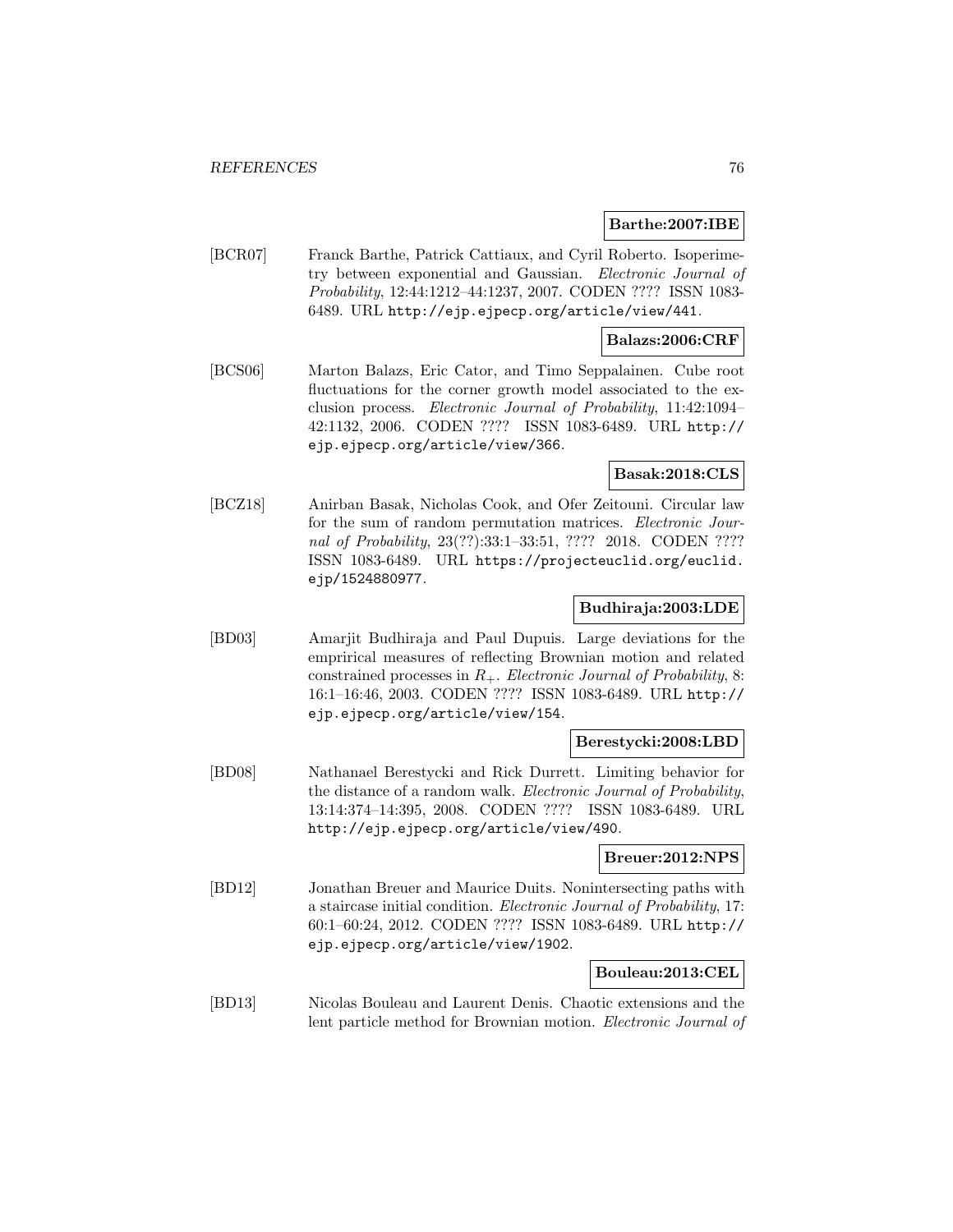Probability, 18:56:1–56:16, 2013. CODEN ???? ISSN 1083-6489. URL http://ejp.ejpecp.org/article/view/1838.

## **Beghin:2014:FPP**

[BD14a] Luisa Beghin and Mirko D'Ovidio. Fractional Poisson process with random drift. *Electronic Journal of Probability*, 19(??): 122:1–122:26, ???? 2014. CODEN ???? ISSN 1083-6489. URL http://ejp.ejpecp.org/article/view/3258.

## **Bi:2014:PMN**

[BD14b] Hongwei Bi and Jean-François Delmas. A population model with non-neutral mutations using branching processes with immigration. Electronic Journal of Probability, 19:62:1–62:23, 2014. CO-DEN ???? ISSN 1083-6489. URL http://ejp.ejpecp.org/ article/view/2939.

## **Buraczewski:2018:PLD**

[BD18] Dariusz Buraczewski and Piotr Dyszewski. Precise large deviations for random walk in random environment. Electronic Journal of Probability, 23(??):114:1-114:26, ???? 2018. CODEN ???? ISSN 1083-6489. URL https://projecteuclid.org/euclid. ejp/1542942365.

## **Bishop:2019:SMV**

[BD19] Adrian N. Bishop and Pierre Del Moral. On the stability of matrix-valued Riccati diffusions. Electronic Journal of Probability, 24(??):84:1–84:40, ???? 2019. CODEN ???? ISSN 1083-6489. URL https://projecteuclid.org/euclid.ejp/1568080863.

## **Bercu:2009:FCL**

[BDD09] Bernard Bercu, Pierre Del Moral, and Arnaud Doucet. A functional Central Limit Theorem for a class of interacting Markov chain Monte Carlo methods. Electronic Journal of Probability, 14:73:2130–73:2155, 2009. CODEN ???? ISSN 1083-6489. URL http://ejp.ejpecp.org/article/view/701.

#### **Berard:2014:LCL**

[BDD14] Jean Bérard, Pierre Del Moral, and Arnaud Doucet. A lognormal central limit theorem for particle approximations of normalizing constants. Electronic Journal of Probability, 19(??):94:1–94:28, ???? 2014. CODEN ???? ISSN 1083-6489. URL http://ejp. ejpecp.org/article/view/3428.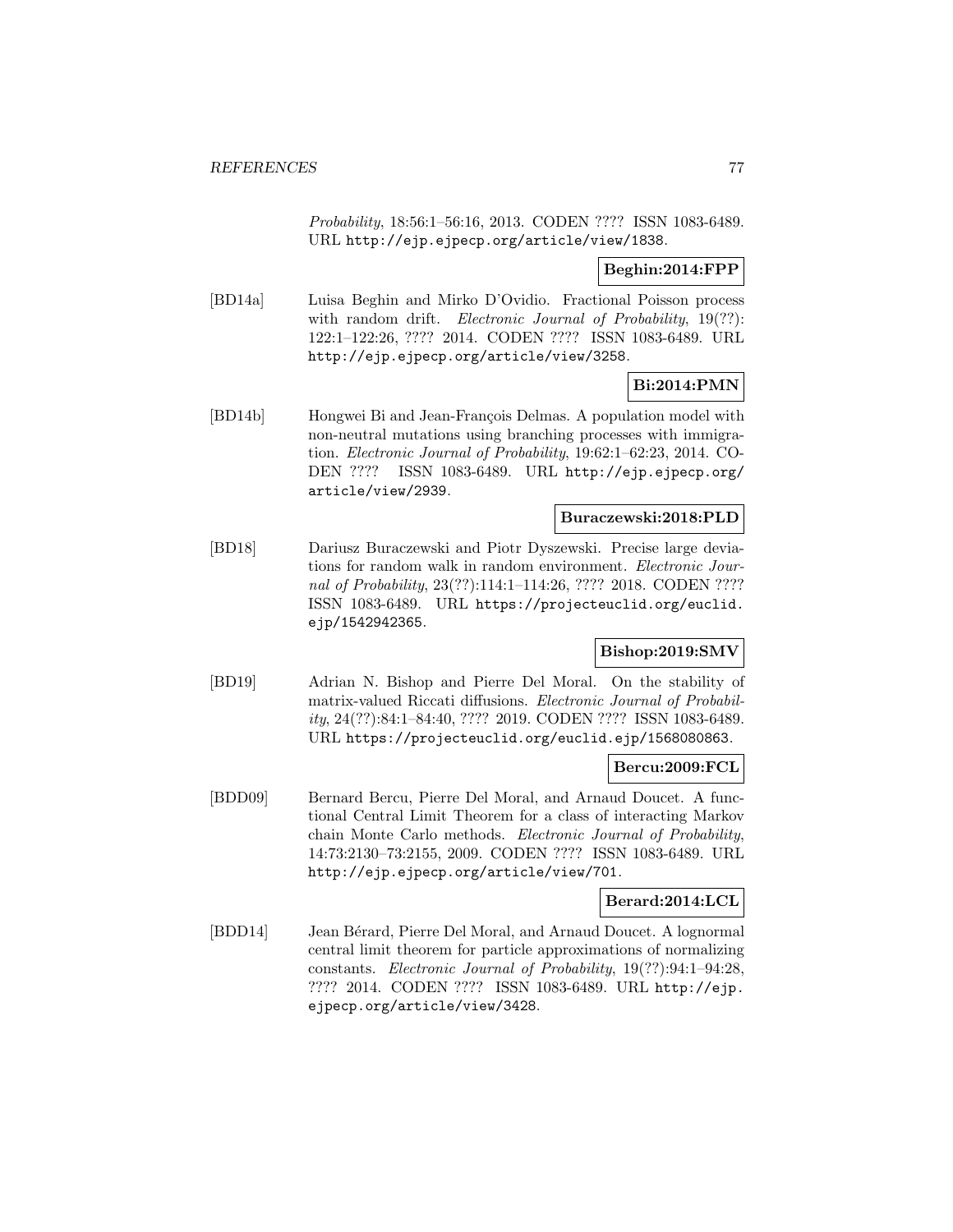#### **Beckman:2018:ABB**

[BDD<sup>+</sup>18] Erin Beckman, Emily Dinan, Rick Durrett, Ran Huo, and Matthew Junge. Asymptotic behavior of the Brownian frog model. Electronic Journal of Probability, 23(??):104:1–104:19, ???? 2018. CODEN ???? ISSN 1083-6489. URL https:// projecteuclid.org/euclid.ejp/1540000928.

# **Basak:2018:DLP**

[BDF18] Anirban Basak, Rick Durrett, and Eric Foxall. Diffusion limit for the partner model at the critical value. Electronic Journal of Probability, 23(??):102:1–102:42, ???? 2018. CODEN ???? ISSN 1083-6489. URL https://projecteuclid.org/euclid. ejp/1539309901.

## **Budhiraja:2015:LRE**

[BDFR15a] Amarjit Budhiraja, Paul Dupuis, Markus Fischer, and Kavita Ramanan. Limits of relative entropies associated with weakly interacting particle systems. Electronic Journal of Probability, 20(??):80:1–80:22, ???? 2015. CODEN ???? ISSN 1083-6489. URL http://ejp.ejpecp.org/article/view/4003.

## **Budhiraja:2015:LSK**

[BDFR15b] Amarjit Budhiraja, Paul Dupuis, Markus Fischer, and Kavita Ramanan. Local stability of Kolmogorov forward equations for finite state nonlinear Markov processes. Electronic Journal of Probability, 20(??):81:1–81:30, ???? 2015. CODEN ???? ISSN 1083-6489. URL http://ejp.ejpecp.org/article/view/4004.

## **Boufoussi:2008:PPC**

[BDG08] Brahim Boufoussi, Marco Dozzi, and Raby Guerbaz. Path properties of a class of locally asymptotically self similar processes. Electronic Journal of Probability, 13:29:898–29:921, 2008. CO-DEN ???? ISSN 1083-6489. URL http://ejp.ejpecp.org/ article/view/505.

## **Bianchi:2017:MRI**

[BDG17] Alessandra Bianchi, Sander Dommers, and Cristian Giardinà. Metastability in the reversible inclusion process. Electronic Journal of Probability, 22(??):70:1–70:34, ???? 2017. CODEN ???? ISSN 1083-6489. URL https://projecteuclid.org/euclid. ejp/1505268101.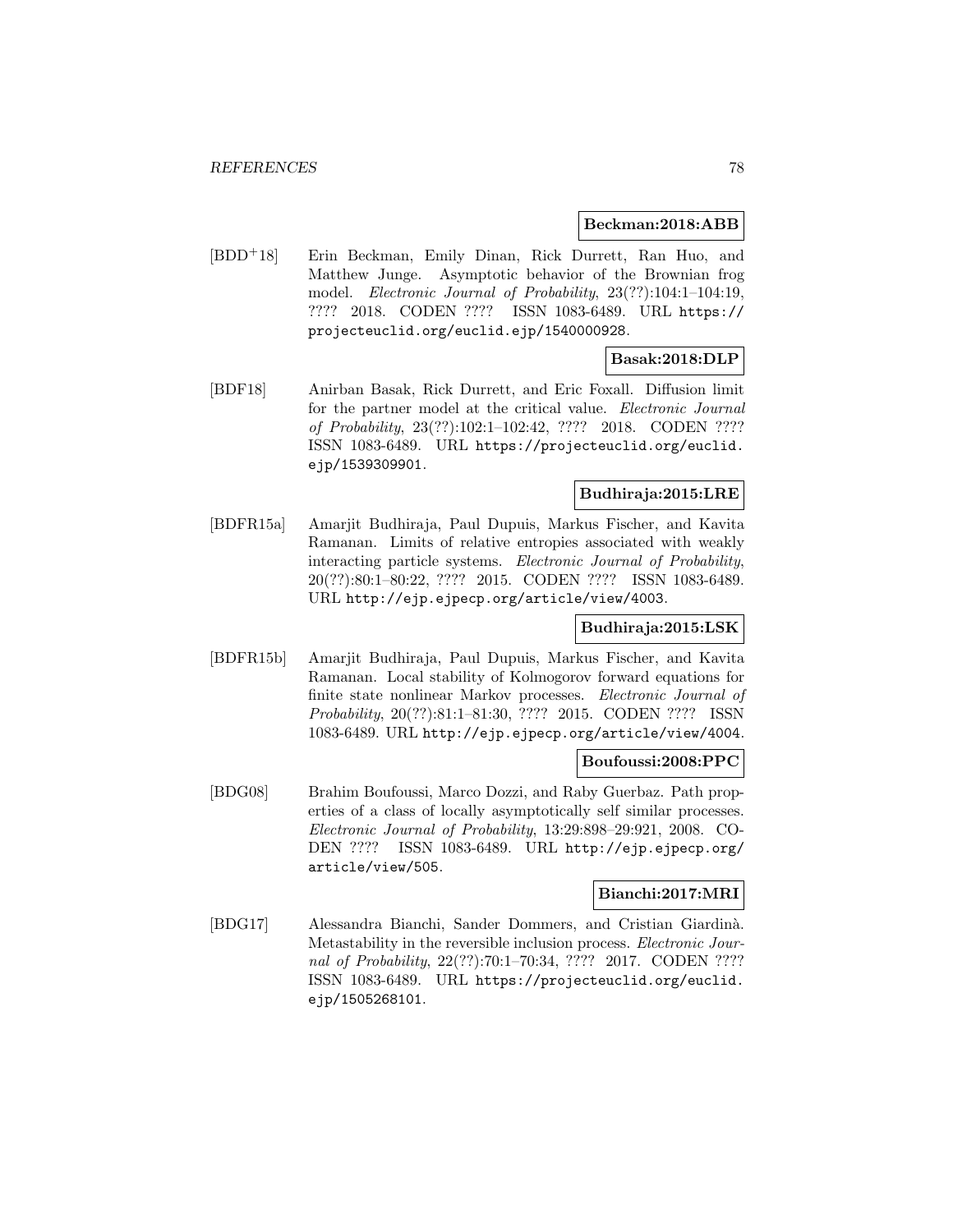#### **Budhiraja:2018:LDS**

[BDG18] Amarjit Budhiraja, Paul Dupuis, and Arnab Ganguly. Large deviations for small noise diffusions in a fast Markovian environment. Electronic Journal of Probability, 23(??):112:1–112:33, ???? 2018. CODEN ???? ISSN 1083-6489. URL https:// projecteuclid.org/euclid.ejp/1540951492.

## **Buraczewski:2019:RWM**

[BDI<sup>+</sup>19] Dariusz Buraczewski, Piotr Dyszewski, Alexander Iksanov, Alexander Marynych, and Alexander Roitershtein. Random walks in a moderately sparse random environment. *Electronic* Journal of Probability, 24(??):69:1–69:44, ???? 2019. CODEN ???? ISSN 1083-6489. URL https://projecteuclid.org/ euclid.ejp/1561687602.

## **Buraczewski:2020:ILN**

[BDI20] Dariusz Buraczewski, Bohdan Dovgay, and Alexander Iksanov. On intermediate levels of nested occupancy scheme in random environment generated by stick-breaking I. Electronic Journal of Probability, 25(??):1–24, 2020. CODEN ???? ISSN 1083-6489. URL https://projecteuclid.org/ journals/electronic-journal-of-probability/volume-25/ issue-none/On-intermediate-levels-of-nested-occupancyscheme-in-random-environment/10.1214/20-EJP534.full.

#### **Blancas:2018:TWT**

[BDLSJ18] Airam Blancas, Jean-Jil Duchamps, Amaury Lambert, and Arno Siri-Jégousse. Trees within trees: simple nested coalescents. Electronic Journal of Probability, 23(??):94:1–94:27, ???? 2018. CO-DEN ???? ISSN 1083-6489. URL https://projecteuclid. org/euclid.ejp/1537257886.

## **Buraczewski:2015:RCK**

[BDP15] Dariusz Buraczewski, Ewa Damek, and Tomasz Przebinda. On the rate of convergence in the Kesten renewal theorem. Electronic Journal of Probability, 20(??):22:1–22:35, ???? 2015. CODEN ???? ISSN 1083-6489. URL http://ejp.ejpecp.org/article/ view/3708.

## **Bercu:2009:AAB**

[BdSGP09] Bernard Bercu, Benoîte de Saporta, and Anne Gégout-Petit. Asymptotic analysis for bifurcating autoregressive processes via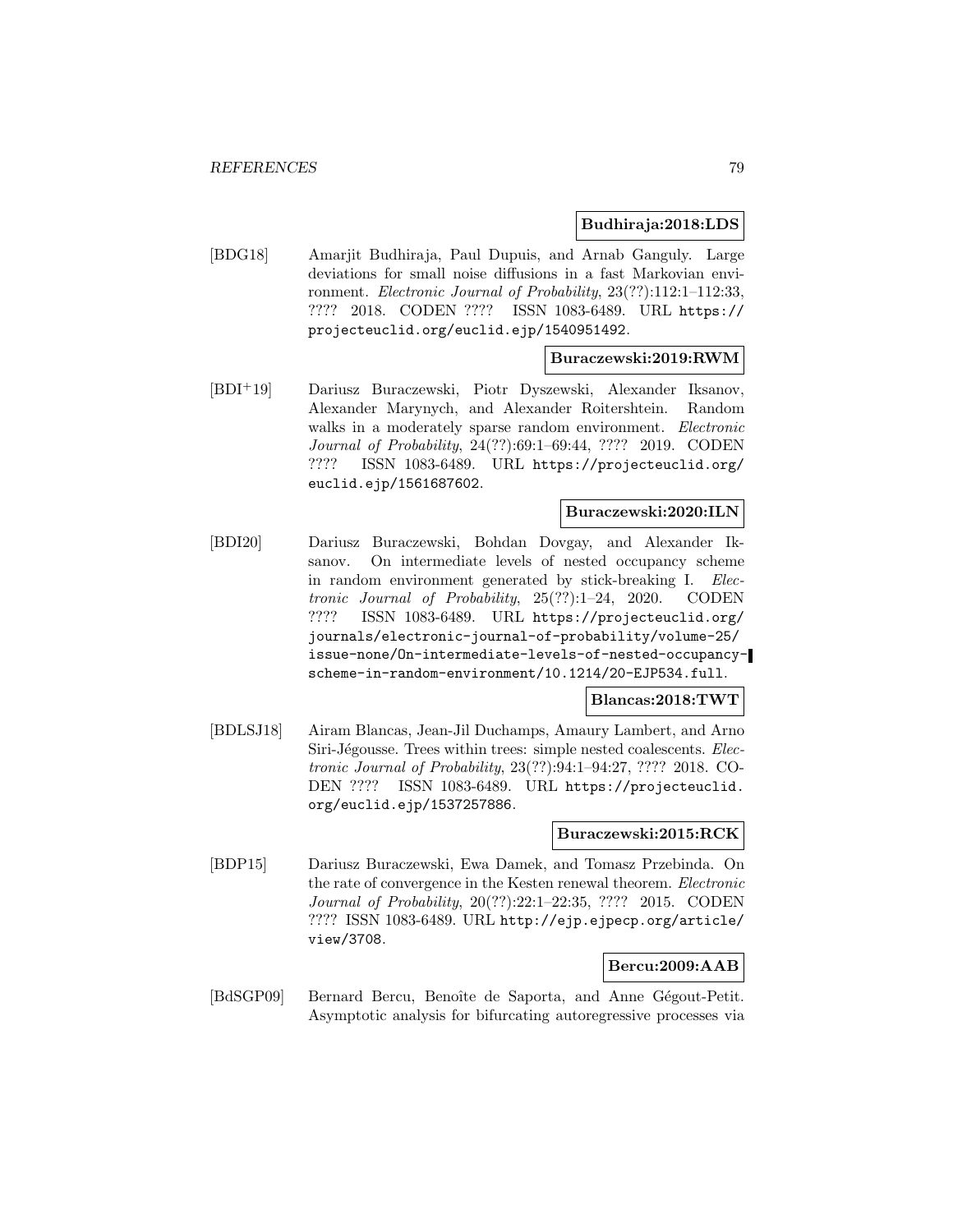a martingale approach. Electronic Journal of Probability, 14: 87:2492–87:2526, 2009. CODEN ???? ISSN 1083-6489. URL http://ejp.ejpecp.org/article/view/717.

## **Boutillier:2014:HRX**

[BdT14] Cédric Boutillier and Béatrice de Tilière. Height representation of XOR–Ising loops via bipartite dimers. Electronic Journal of Probability, 19(??):80:1–80:33, ???? 2014. CODEN ???? ISSN 1083-6489. URL http://ejp.ejpecp.org/article/view/2449.

## **Blondel:2019:FEF**

[BDT19] Oriane Blondel, Aurelia Deshayes, and Cristina Toninelli. Front evolution of the Fredrickson–Andersen one spin facilitated model. Electronic Journal of Probability, 24(??):1:1–1:32, ???? 2019. CODEN ???? ISSN 1083-6489. URL https://projecteuclid. org/euclid.ejp/1546571126.

## **Bhamidi:2020:UCH**

[BDvdHS20] Shankar Bhamidi, Souvik Dhara, Remco van der Hofstad, and Sanchayan Sen. Universality for critical heavy-tailed network models: Metric structure of maximal components. Electronic Journal of Probability, 25(??):47:1–47:57, ???? 2020. CODEN ???? ISSN 1083-6489. URL https://projecteuclid.org/ euclid.ejp/1587693778.

# **Berglund:2017:EKL**

[BDW17] Nils Berglund, Giacomo Di Gesù, and Hendrik Weber. An Eyring–Kramers law for the stochastic Allen–Cahn equation in dimension two. Electronic Journal of Probability, 22(??):41:1– 41:27, ???? 2017. CODEN ???? ISSN 1083-6489. URL https:/ /projecteuclid.org/euclid.ejp/1493345028.

## **Baudoin:2021:TIM**

[BE21] Fabrice Baudoin and Nathaniel Eldredge. Transportation inequalities for Markov kernels and their applications. Electronic Journal of Probability, 26(18):1–30, February 2021. CODEN ???? ISSN 1083-6489. URL https://projecteuclid.org/ journals/electronic-journal-of-probability/volume-26/ issue-none/Transportation-inequalities-for-Markov-kernelsand-their-applications/10.1214/21-EJP605.full.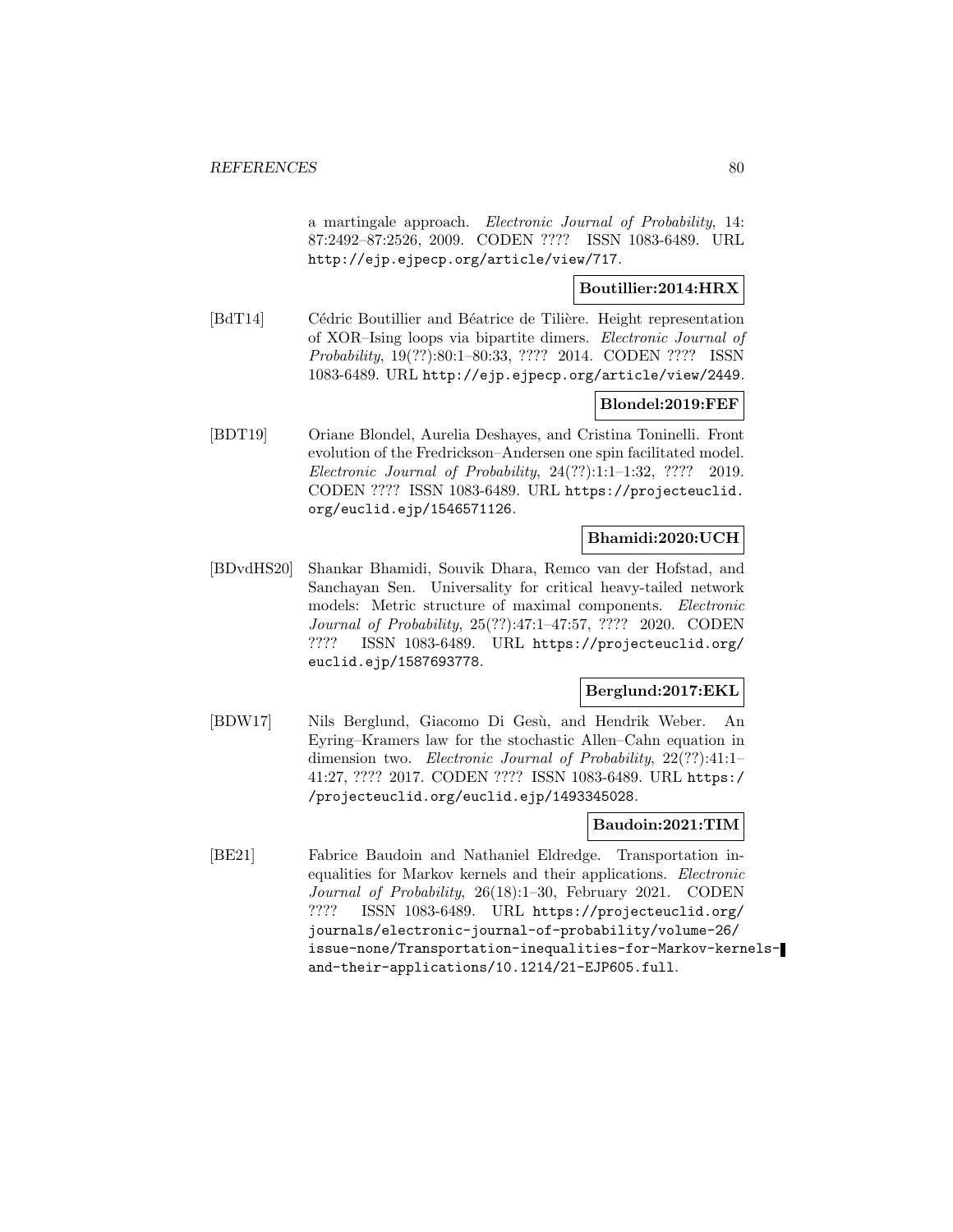## **Begyn:2005:QVA**

[Beg05] Arnaud Begyn. Quadratic variations along irregular subdivisions for Gaussian processes. Electronic Journal of Probability, 10: 20:691–20:717, 2005. CODEN ???? ISSN 1083-6489. URL http: //ejp.ejpecp.org/article/view/245.

## **Beghin:2008:PPG**

[Beg08] Luisa Beghin. Pseudo-processes governed by higher-order fractional differential equations. Electronic Journal of Probability, 13:16:467–16:485, 2008. CODEN ???? ISSN 1083-6489. URL http://ejp.ejpecp.org/article/view/496.

### **Basdevant:2014:SLB**

[BEGG14] Anne-Laure Basdevant, Nathanaël Enriquez, Lucas Gerin, and Jean-Baptiste Gouéré. The shape of large balls in highly supercritical percolation. Electronic Journal of Probability, 19:26:1– 26:14, 2014. CODEN ???? ISSN 1083-6489. URL http://ejp. ejpecp.org/article/view/3062.

## **Biswas:2021:SLF**

[BEK21] Niloy Biswas, Alison Etheridge, and Aleksander Klimek. The spatial Lambda-Fleming-Viot process with fluctuating selection. Electronic Journal of Probability, 26(??):1–51, 2021. CODEN ???? ISSN 1083-6489. URL https://projecteuclid.org/ journals/electronic-journal-of-probability/volume-26/ issue-none/The-spatial-Lambda-Fleming-Viot-process-withfluctuating-selection/10.1214/21-EJP593.full.

## **Bell:2020:TRC**

[Bel20a] James Bell. Time-reversal of coalescing diffusive flows and weak convergence of localized disturbance flows. Electronic Journal of Probability, 25(??):1–38, 2020. CODEN ???? ISSN 1083-6489. URL https://projecteuclid.org/journals/ electronic-journal-of-probability/volume-25/issue-none/ Time-reversal-of-coalescing-diffusive-flows-and-weakconvergence-of/10.1214/20-EJP500.full.

## **Bellingeri:2020:ITF**

[Bel20b] Carlo Bellingeri. An Itˆo type formula for the additive stochastic heat equation. *Electronic Journal of Probability*,  $25(??):2:1-2:52$ , ???? 2020. CODEN ???? ISSN 1083-6489. URL https:// projecteuclid.org/euclid.ejp/1578366206.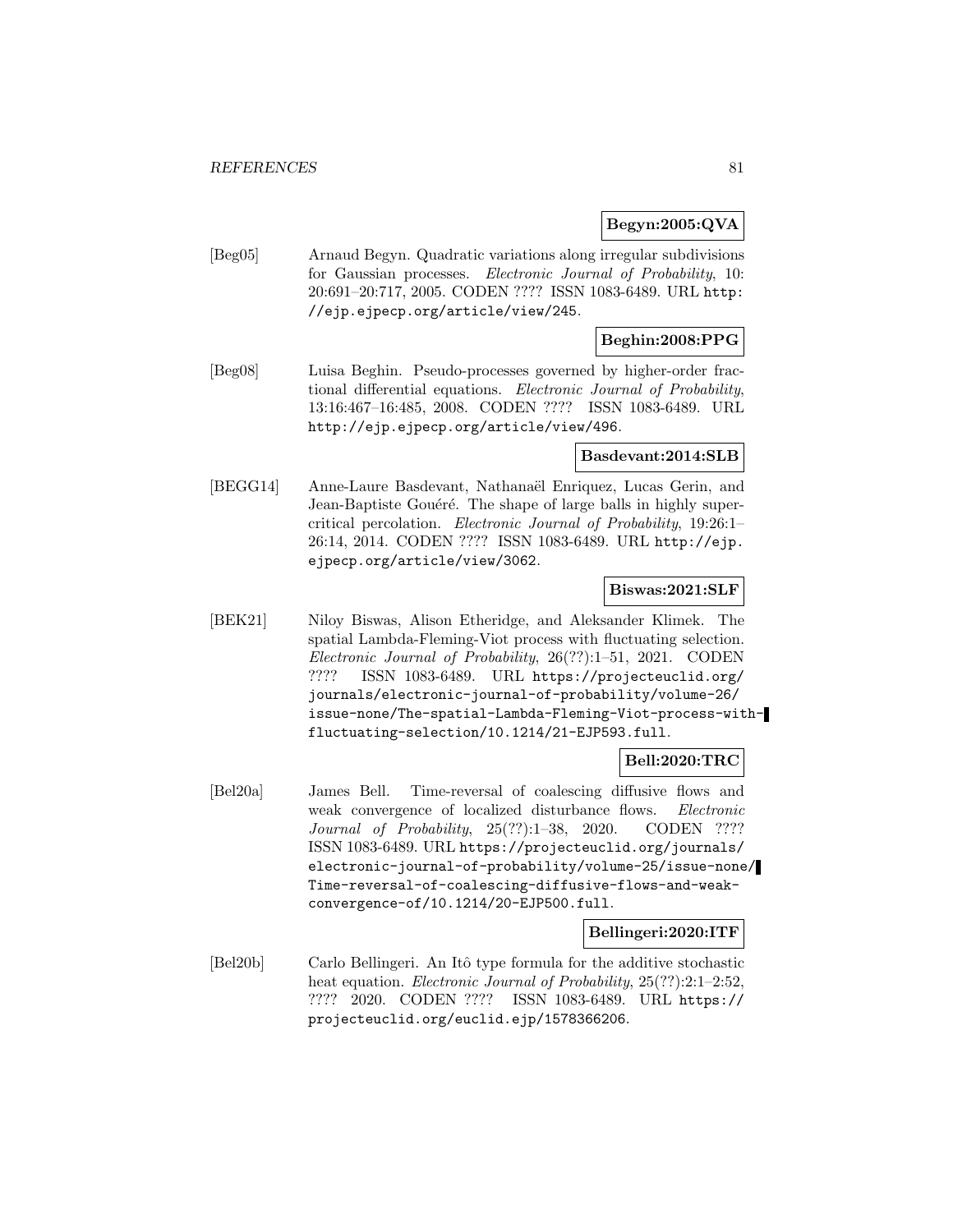#### **Benoist:2018:NPS**

[Ben18] Stéphane Benoist. Natural parametrization of SLE: the Gaussian free field point of view. Electronic Journal of Probability, 23(??): 103:1–103:16, ???? 2018. CODEN ???? ISSN 1083-6489. URL https://projecteuclid.org/euclid.ejp/1539828067.

## **Benes:2021:RCP**

[Ben21] Christian Beneš. Rates of convergence for the planar discrete Green's function in Pacman domains. Electronic Journal of Probability, 26(18):1–14, February 2021. CODEN ???? ISSN 1083-6489. URL https://projecteuclid.org/ journals/electronic-journal-of-probability/volume-26/ issue-none/Rates-of-convergence-for-the-planar-discrete-Greens-function-in/10.1214/21-EJP599.full.

# **Bahlali:2009:HSP**

[BEP09] Khaled Bahlali, A. Elouaflin, and Etienne Pardoux. Homogenization of semilinear PDEs with discontinuous averaged coefficients. Electronic Journal of Probability, 14:18:477–18:499, 2009. CODEN ???? ISSN 1083-6489. URL http://ejp.ejpecp.org/ article/view/627.

# **Bertoin:1997:CPV**

[Ber97] Jean Bertoin. Cauchy's principal value of local times of Lévy processes with no negative jumps via continuous branching processes. Electronic Journal of Probability, 2:6:1–6:12, 1997. CODEN ???? ISSN 1083-6489. URL http://ejp.ejpecp.org/article/view/ 20.

## **Berestycki:2004:EFC**

[Ber04] Julien Berestycki. Exchangeable fragmentation–coalescence processes and their equilibrium measures. Electronic Journal of Probability, 9:25:770–25:824, 2004. CODEN ???? ISSN 1083- 6489. URL http://ejp.ejpecp.org/article/view/227.

#### **Bertacchi:2006:ABS**

[Ber06] Daniela Bertacchi. Asymptotic behaviour of the simple random walk on the 2-dimensional comb. *Electronic Journal of Probabil*ity, 11:45:1184–45:1203, 2006. CODEN ???? ISSN 1083-6489. URL http://ejp.ejpecp.org/article/view/377.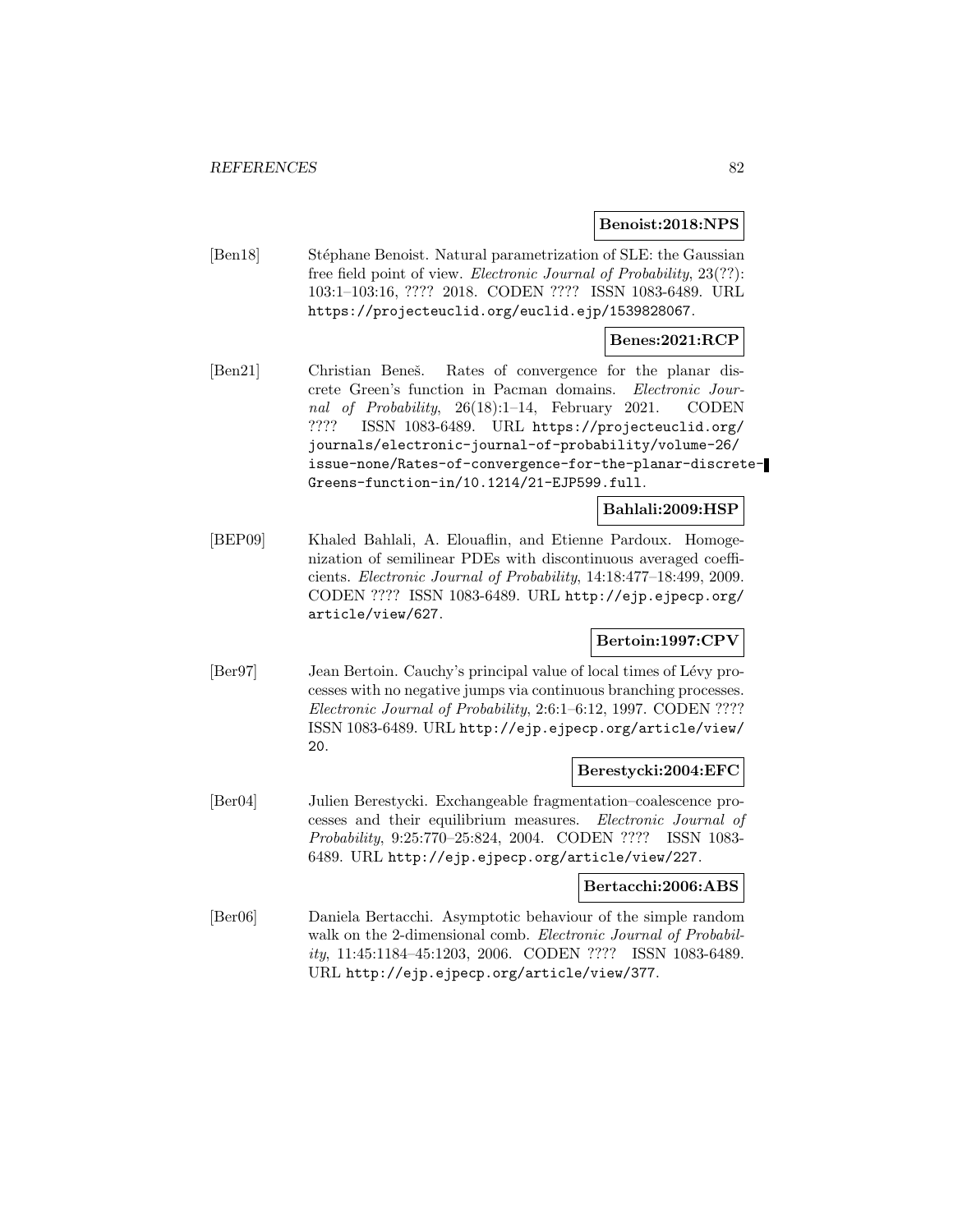#### **Berestycki:2011:EGC**

[Ber11] Nathanael Berestycki. Emergence of giant cycles and slowdown transition in random transpositions and k-cycles. Electronic Journal of Probability, 16:5:152–5:173, 2011. CODEN ???? ISSN 1083-6489. URL http://ejp.ejpecp.org/article/view/850.

### **Bertoin:2014:NGF**

[Ber14] Jean Bertoin. On the non-Gaussian fluctuations of the giant cluster for percolation on random recursive trees. Electronic Journal of Probability, 19:24:1–24:15, 2014. CODEN ???? ISSN 1083- 6489. URL http://ejp.ejpecp.org/article/view/2822.

### **Berzunza:2015:YPR**

[Ber15] Gabriel Berzunza. Yule processes with rare mutation and their applications to percolation on b-ary trees. Electronic Journal of Probability, 20(??):43:1–43:23, ???? 2015. CODEN ???? ISSN 1083-6489. URL http://ejp.ejpecp.org/article/view/3789.

#### **Bernstein:2018:RWS**

[Ber18] Megan Bernstein. A random walk on the symmetric group generated by random involutions. Electronic Journal of Probability, 23(??):26:1–26:28, ???? 2018. CODEN ???? ISSN 1083-6489. URL https://projecteuclid.org/euclid.ejp/1521079339.

## **Berger:2019:SRT**

[Ber19] Quentin Berger. Strong renewal theorems and local large deviations for multivariate random walks and renewals. Electronic Journal of Probability, 24(??):46:1–46:47, ???? 2019. CODEN ???? ISSN 1083-6489. URL https://projecteuclid.org/ euclid.ejp/1557453645.

## **Bessaih:1999:SWA**

[Bes99] Hakima Bessaih. Stochastic weak attractor for a dissipative Euler equation. Electronic Journal of Probability, 5:3:1–3:16, 1999. CODEN ???? ISSN 1083-6489. URL http://ejp.ejpecp.org/ article/view/59.

#### **Bettinelli:2010:SLR**

[Bet10] Jérémie Bettinelli. Scaling limits for random quadrangulations of positive genus. Electronic Journal of Probability, 15:52:1594– 52:1644, 2010. CODEN ???? ISSN 1083-6489. URL http:// ejp.ejpecp.org/article/view/810.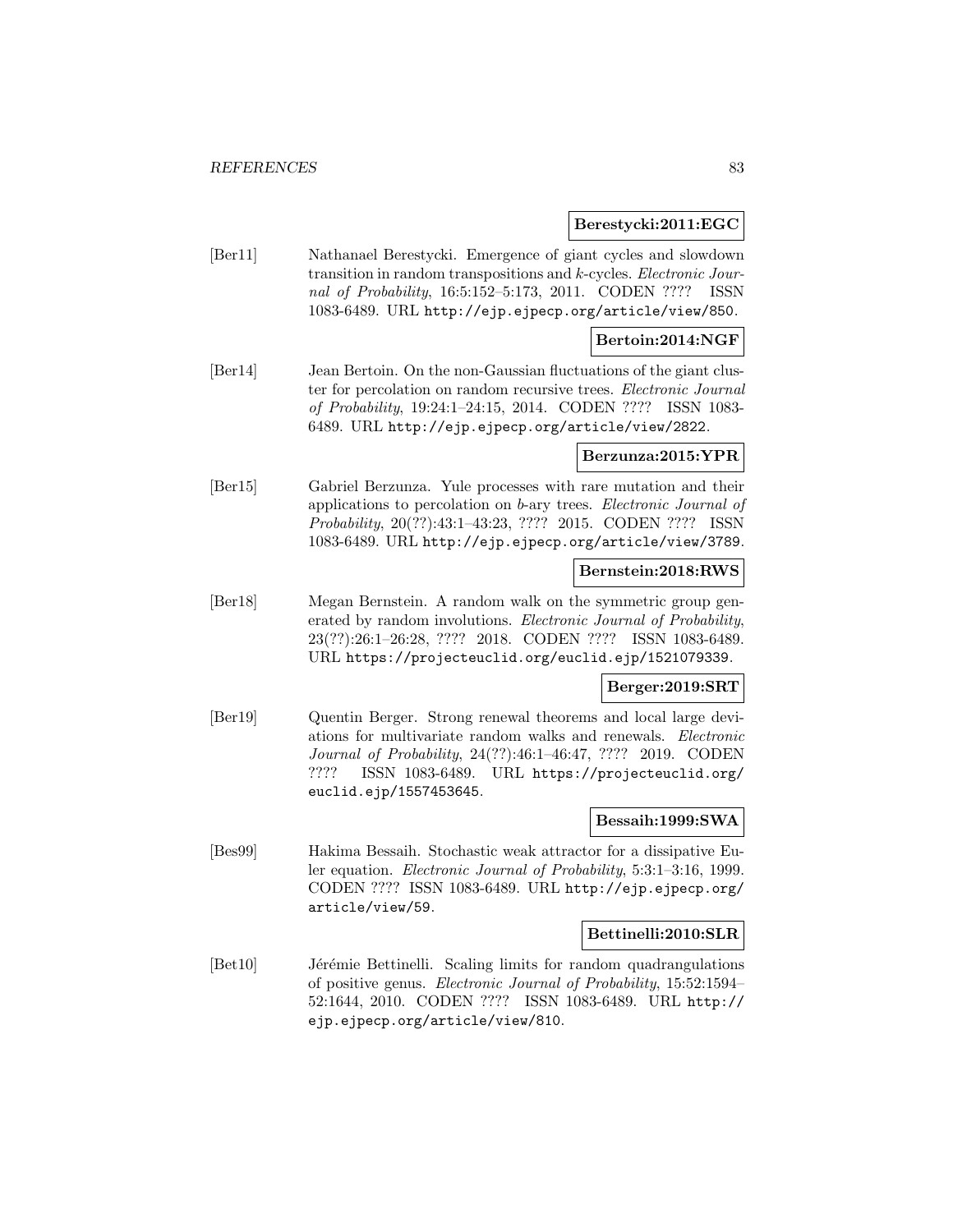### **Barton:2010:NME**

[BEV10] Nick Barton, Alison Etheridge, and Amandine Véber. A new model for evolution in a spatial continuum. Electronic Journal of Probability, 15:7:162–7:216, 2010. CODEN ???? ISSN 1083-6489. URL http://ejp.ejpecp.org/article/view/741.

### **Barriere:2012:SRP**

[BEV12] Olivier Barrière, Antoine Echelard, and Jacques Lévy Véhel. Selfregulating processes. Electronic Journal of Probability, 17:103:1– 103:30, 2012. CODEN ???? ISSN 1083-6489. URL http://ejp. ejpecp.org/article/view/2010.

## **Borodin:2008:LTA**

[BF08] Alexei Borodin and Patrik Ferrari. Large time asymptotics of growth models on space-like paths I: PushASEP. Electronic Journal of Probability, 13:50:1380–50:1418, 2008. CODEN ???? ISSN 1083-6489. URL http://ejp.ejpecp.org/article/view/541.

## **Budhiraja:2017:UTI**

[BF17] Amarjit Budhiraja and Wai-Tong Louis Fan. Uniform in time interacting particle approximations for nonlinear equations of Patlak–Keller–Segel type. Electronic Journal of Probability, 22 (??):8:1–8:37, ???? 2017. CODEN ???? ISSN 1083-6489. URL https://projecteuclid.org/euclid.ejp/1485831704.

## **Berthet:2020:ERC**

[BF20] Philippe Berthet and Jean Claude Fort. Exact rate of convergence of the expected. Electronic Journal of Probability, 25(??): 1–16, 2020. CODEN ???? ISSN 1083-6489. URL https:// projecteuclid.org/journals/electronic-journal-of-probability/ volume-25/issue-none/Exact-rate-of-convergence-of-theexpected-W\_2-distance-between/10.1214/19-EJP410.full.

#### **Bressaud:1999:DCN**

[BFG99] Xavier Bressaud, Roberto Fernández, and Antonio Galves. Decay of correlations for non-Hölderian dynamics. A coupling approach. Electronic Journal of Probability, 4:3:1–3:19, 1999. CODEN ???? ISSN 1083-6489. URL http://ejp.ejpecp.org/article/view/ 40.

# **Beck:2019:SOS**

[BFGM19] Lisa Beck, Franco Flandoli, Massimiliano Gubinelli, and Mario Maurelli. Stochastic ODEs and stochastic linear PDEs with crit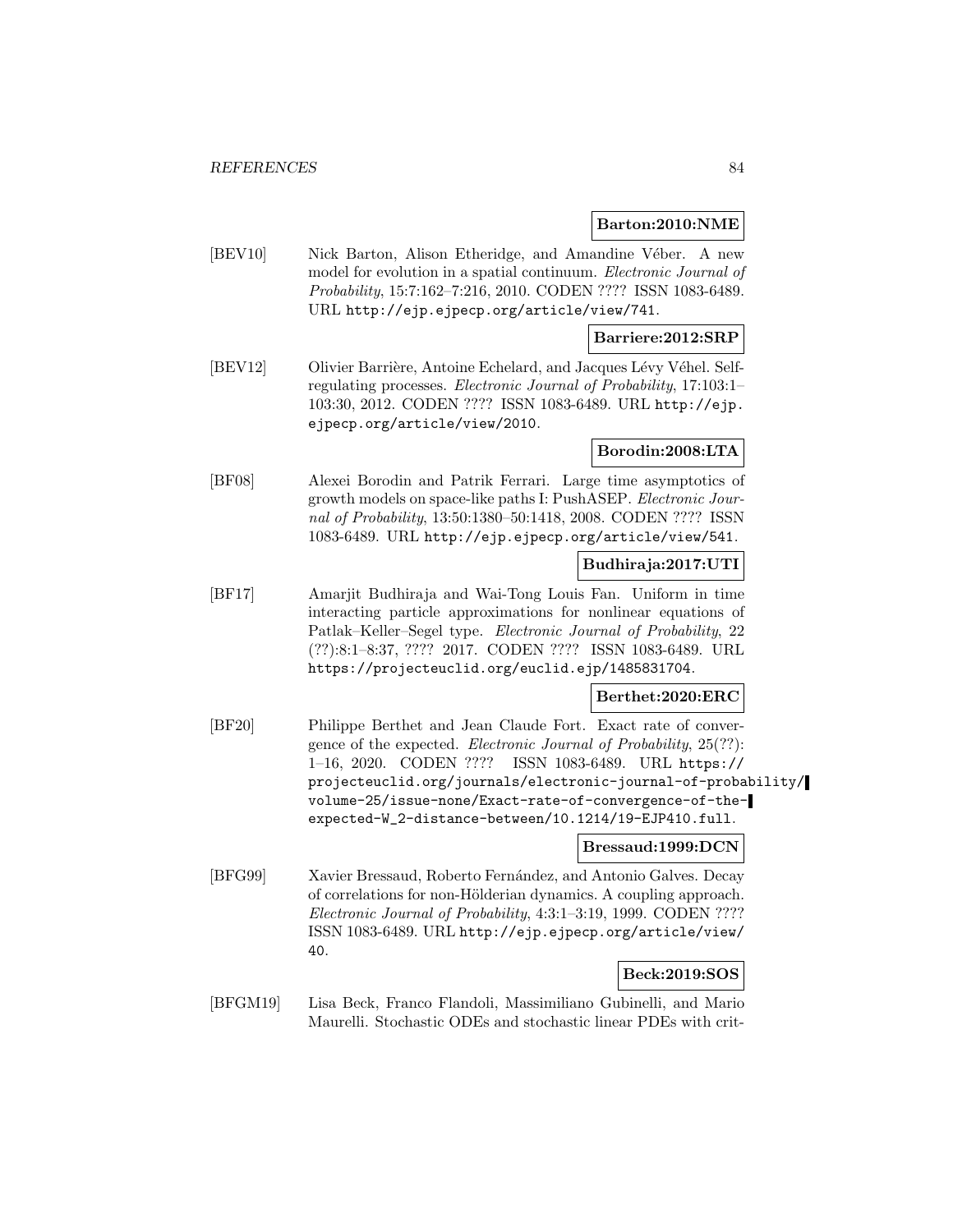ical drift: regularity, duality and uniqueness. Electronic Journal of Probability, 24(??):136:1–136:72, ???? 2019. CODEN ???? ISSN 1083-6489. URL https://projecteuclid.org/euclid. ejp/1574996477.

# **Busic:2013:DCI**

[BFMM13] Ana Bušić, Nazim Fatès, Jean Mairesse, and Irène Marcovici. Density classification on infinite lattices and trees. *Electronic* Journal of Probability, 18:51:1–51:22, 2013. CODEN ???? ISSN 1083-6489. URL http://ejp.ejpecp.org/article/view/2325.

## **Bahadoran:2011:RSI**

[BFN11] Christophe Bahadoran, Jozsef Fritz, and Katalin Nagy. Relaxation schemes for interacting exclusions. Electronic Journal of Probability, 16:8:230–8:262, 2011. CODEN ???? ISSN 1083-6489. URL http://ejp.ejpecp.org/article/view/857.

## **Bottcher:2003:NPL**

[BG03] Albrecht Böttcher and Sergei Grudsky. The norm of the product of a large matrix and a random vector. Electronic Journal of Probability, 8:7:1–7:29, 2003. CODEN ???? ISSN 1083-6489. URL http://ejp.ejpecp.org/article/view/132.

## **Bertoin:2004:ALN**

[BG04] Jean Bertoin and Alexander Gnedin. Asymptotic laws for nonconservative self-similar fragmentations. Electronic Journal of Probability, 9:19:575–19:593, 2004. CODEN ???? ISSN 1083- 6489. URL http://ejp.ejpecp.org/article/view/215.

## **Basdevant:2008:AAF**

[BG08] Anne-Laure Basdevant and Christina Goldschmidt. Asymptotics of the allele frequency spectrum associated with the Bolthausen– Sznitman coalescent. Electronic Journal of Probability, 13: 17:486–17:512, 2008. CODEN ???? ISSN 1083-6489. URL http: //ejp.ejpecp.org/article/view/494.

# **Barbour:2009:SCI**

[BG09] A. Barbour and A. Gnedin. Small counts in the infinite occupancy scheme. Electronic Journal of Probability, 14:13:365– 13:384, 2009. CODEN ???? ISSN 1083-6489. URL http://ejp. ejpecp.org/article/view/608.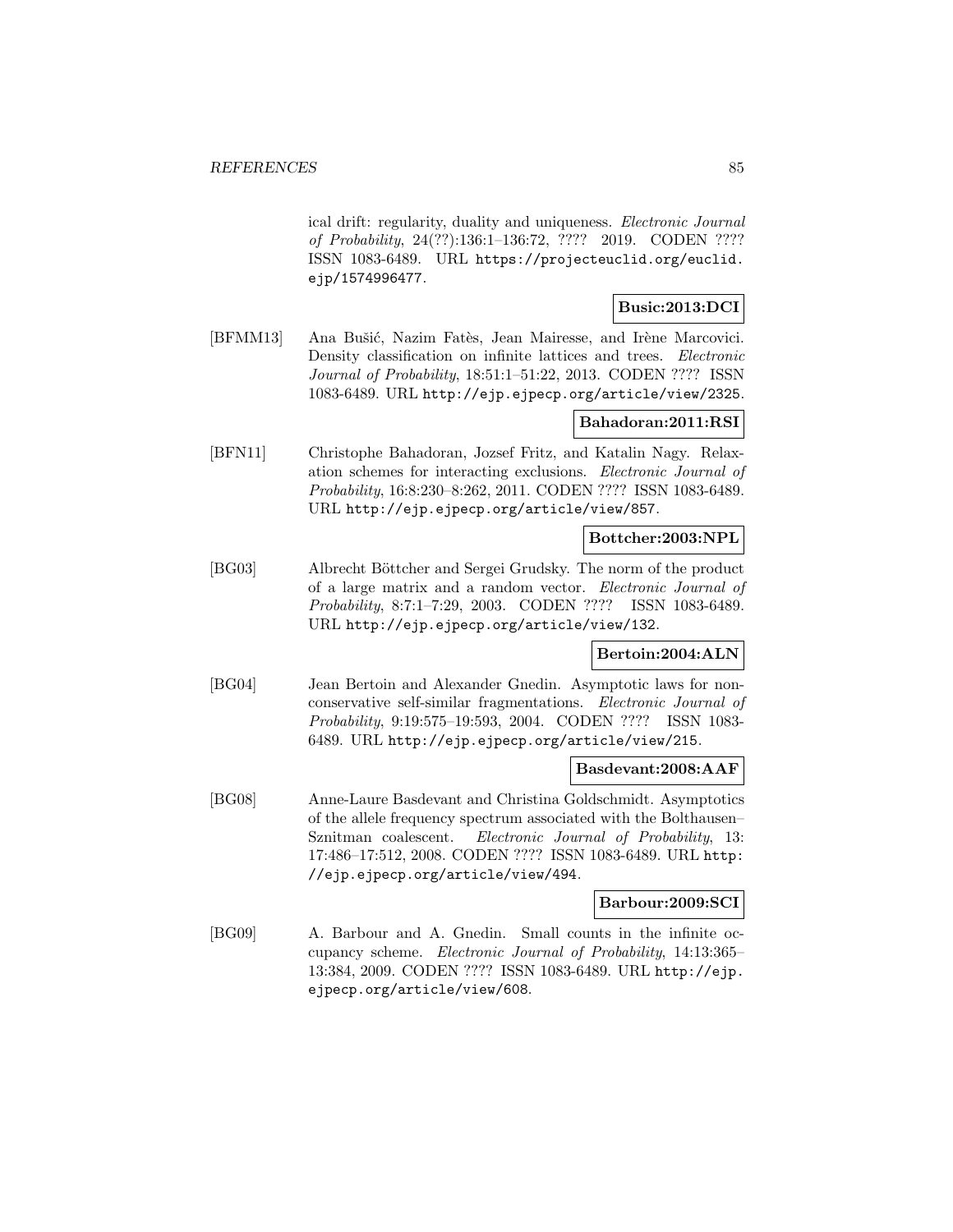### **Berard:2011:SPB**

[BG11] Jean Bérard and Jean-Baptiste Gouéré. Survival probability of the branching random walk killed below a linear boundary. Electronic Journal of Probability, 16:14:396–14:418, 2011. CODEN ???? ISSN 1083-6489. URL http://ejp.ejpecp.org/article/ view/861.

## **Bartroff:2013:BEB**

[BG13a] Jay Bartroff and Larry Goldstein. A Berry–Esséen bound for the uniform multinomial occupancy model. Electronic Journal of Probability, 18:27:1–27:29, 2013. CODEN ???? ISSN 1083-6489. URL http://ejp.ejpecp.org/article/view/1983.

## **Berglund:2013:SEM**

[BG13b] Nils Berglund and Barbara Gentz. Sharp estimates for metastable lifetimes in parabolic SPDEs: Kramers' law and beyond. Electronic Journal of Probability, 18:24:1–24:58, 2013. CODEN ???? ISSN 1083-6489. URL http://ejp.ejpecp.org/article/view/ 1802.

# **Bhattacharjee:2016:SES**

[BG16] Chinmoy Bhattacharjee and Larry Goldstein. On strong embeddings by Stein's method. *Electronic Journal of Probability*, 21 (??):15:1–15:30, ???? 2016. CODEN ???? ISSN 1083-6489. URL https://projecteuclid.org/euclid.ejp/1456412955.

#### **Birkner:2011:CLT**

[BGdH11] Matthias Birkner, Andreas Greven, and Frank den Hollander. Collision local time of transient random walks and intermediate phases in interacting stochastic systems. Electronic Journal of Probability, 16:20:552–20:586, 2011. CODEN ???? ISSN 1083- 6489. URL http://ejp.ejpecp.org/article/view/878.

### **Benaych-Georges:2014:CLT**

[BGG14] Florent Benaych-Georges and Alice Guionnet. Central limit theorem for eigenvectors of heavy tailed matrices. Electronic Journal of Probability, 19:54:1–54:27, 2014. CODEN ???? ISSN 1083- 6489. URL http://ejp.ejpecp.org/article/view/3093.

#### **Benaych-Georges:2011:FEE**

[BGGM11] Florent Benaych-Georges, Alice Guionnet, and Mylène Maida. Fluctuations of the extreme eigenvalues of finite rank deformations of random matrices. Electronic Journal of Probability, 16: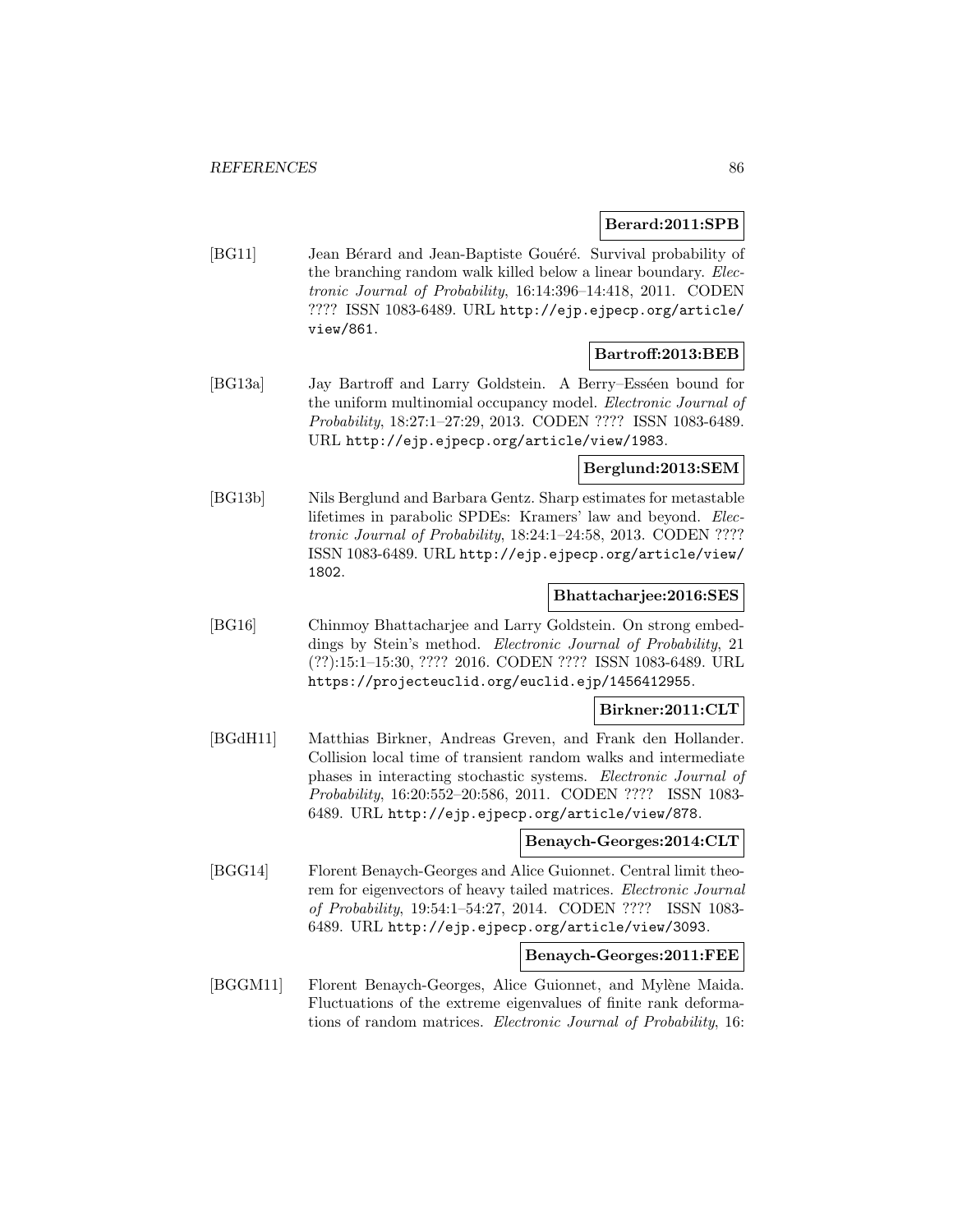60:1621–60:1662, 2011. CODEN ???? ISSN 1083-6489. URL http://ejp.ejpecp.org/article/view/929.

### **Bollobas:2014:BPG**

[BGH<sup>+</sup>14] Béla Bollobás, Karen Gunderson, Cecilia Holmgren, Svante Janson, and Michał Przykucki. Bootstrap percolation on Galton– Watson trees. Electronic Journal of Probability, 19:13:1–13:27, 2014. CODEN ???? ISSN 1083-6489. URL http://ejp.ejpecp. org/article/view/2758.

## **Baudoin:2020:RPS**

[BGK<sup>+</sup>20] Fabrice Baudoin, Erlend Grong, Kazumasa Kuwada, Robert Neel, and Anton Thalmaier. Radial processes for sub-Riemannian Brownian motions and applications. Electronic Journal of Probability, 25(??):1–17, 2020. CODEN ???? ISSN 1083-6489. URL https://projecteuclid.org/journals/ electronic-journal-of-probability/volume-25/issue-none/ Radial-processes-for-sub-Riemannian-Brownian-motionsand-applications/10.1214/20-EJP501.full.

#### **Bahadoran:2010:SHL**

[BGRS10] Christophe Bahadoran, Hervé Guiol, Krishnamurthi Ravishankar, and Ellen Saada. Strong hydrodynamic limit for attractive particle systems on **Z**. Electronic Journal of Probability, 15: 1:1–1:43, 2010. CODEN ???? ISSN 1083-6489. URL http:// ejp.ejpecp.org/article/view/728.

## **Blondel:2016:CSB**

[BGS16] Oriane Blondel, Patrícia Gonçalves, and Marielle Simon. Convergence to the stochastic Burgers equation from a degenerate microscopic dynamics. *Electronic Journal of Probability*, 21(??): 69:1–69:25, ???? 2016. CODEN ???? ISSN 1083-6489. URL https://projecteuclid.org/euclid.ejp/1480561218.

### **Bojdecki:2009:OTB**

[BGT09] Tomasz Bojdecki, Luis Gorostiza, and Anna Talarczyk. Occupation times of branching systems with initial inhomogeneous Poisson states and related superprocesses. Electronic Journal of Probability, 14:46:1328–46:1371, 2009. CODEN ???? ISSN 1083- 6489. URL http://ejp.ejpecp.org/article/view/665.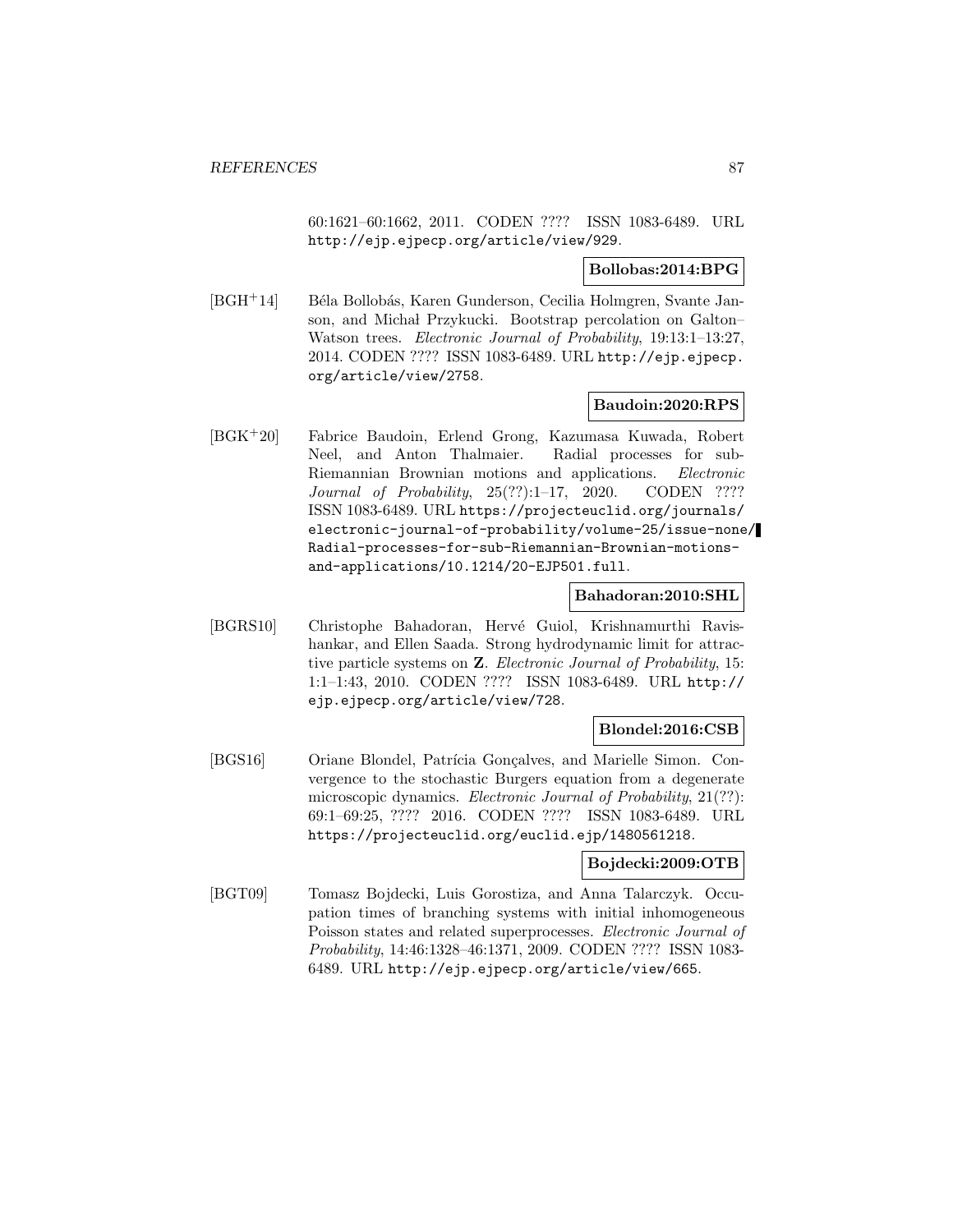## **Bojdecki:2011:NVH**

[BGT11] Tomasz Bojdecki, Luis Gorostiza, and Anna Talarczyk. Number variance for hierarchical random walks and related fluctuations. Electronic Journal of Probability, 16:75:2059–75:2079, 2011. CO-DEN ???? ISSN 1083-6489. URL http://ejp.ejpecp.org/ article/view/937.

## **Bovier:2014:EPT**

[BH14] Anton Bovier and Lisa Hartung. The extremal process of twospeed branching Brownian motion. Electronic Journal of Probability, 19:18:1–18:28, 2014. CODEN ???? ISSN 1083-6489. URL http://ejp.ejpecp.org/article/view/2982.

## **Benjamini:2019:RSC**

[BH19] Itai Benjamini and Jonathan Hermon. Rapid social connectivity. Electronic Journal of Probability, 24(??):32:1–32:33, ???? 2019. CODEN ???? ISSN 1083-6489. URL https://projecteuclid. org/euclid.ejp/1554775411.

# **Blondel:2019:RWR**

[BHdS<sup>+</sup>19] Oriane Blondel, Marcelo R. Hilário, Renato S. dos Santos, Vladas Sidoravicius, and Augusto Teixeira. Random walk on random walks: higher dimensions. Electronic Journal of Probability, 24 (??):80:1–80:33, ???? 2019. CODEN ???? ISSN 1083-6489. URL https://projecteuclid.org/euclid.ejp/1567670466.

# **Bhamidi:2015:IST**

[BHLN15] Shankar Bhamidi, Jan Hannig, Chia Ying Lee, and James Nolen. The importance sampling technique for understanding rare events in Erdős–Rényi random graphs. Electronic Journal of Probability, 20(??):107:1–107:30, ???? 2015. CODEN ???? ISSN 1083-6489. URL http://ejp.ejpecp.org/article/view/2696.

# **Bai:2001:LTN**

[BHLT01] Zhi-Dong Bai, Hsien-Kuei Hwang, Wen-Qi Liang, and Tsung-Hsi Tsai. Limit theorems for the number of maxima in random samples from planar regions. Electronic Journal of Probability, 6:3:1–3:41, 2001. CODEN ???? ISSN 1083-6489. URL http:// ejp.ejpecp.org/article/view/76.

### **Brzezniak:2013:ULS**

[BHM13] Zdzisław Brzeźniak, Erika Hausenblas, and Elżbieta Motyl. Uniqueness in law of the stochastic convolution process driven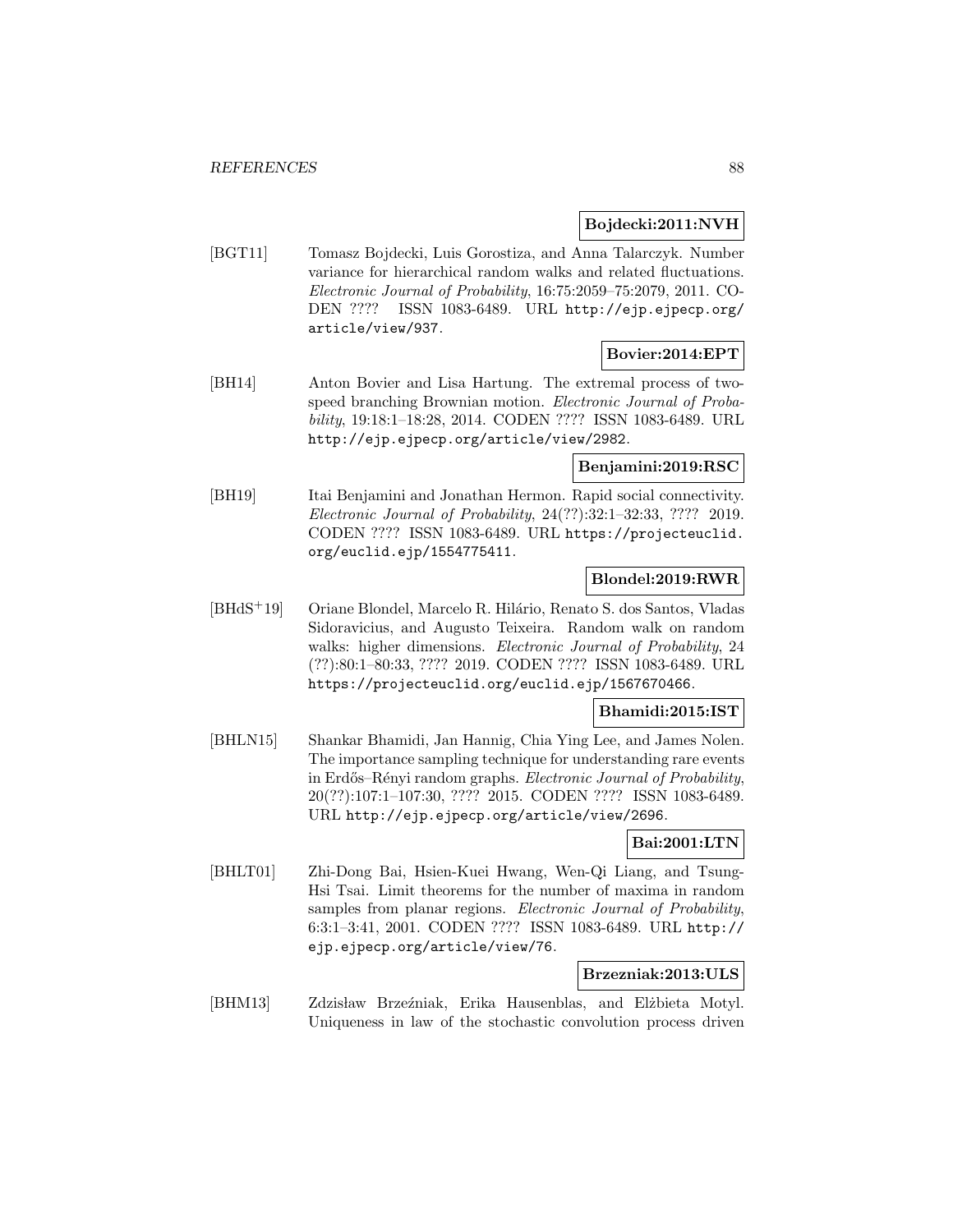by Lévy noise. Electronic Journal of Probability, 18:57:1–57:15, 2013. CODEN ???? ISSN 1083-6489. URL http://ejp.ejpecp. org/article/view/2807.

## **Baccelli:2018:PSF**

[BHM18] François Baccelli and Mir-Omid Haji-Mirsadeghi. Point-shift foliation of a point process. Electronic Journal of Probability, 23 (??):19:1–19:25, ???? 2018. CODEN ???? ISSN 1083-6489. URL https://projecteuclid.org/euclid.ejp/1519354948.

#### **Baccelli:2019:DT**

[BHMM19] François Baccelli, Mir-Omid Haji-Mirsadeghi, and James T. Murphy III. Doeblin trees. Electronic Journal of Probability, 24(??): 120:1–120:36, ???? 2019. CODEN ???? ISSN 1083-6489. URL https://projecteuclid.org/euclid.ejp/1573009611.

## **Bai:2011:NRC**

[BHPZ11] Zhidong Bai, Jiang Hu, Guangming Pan, and Wang Zhou. A note on rate of convergence in probability to semicircular law. Electronic Journal of Probability, 16:88:2439–88:2451, 2011. CODEN ???? ISSN 1083-6489. URL http://ejp.ejpecp.org/article/ view/963.

## **Bose:2009:LSD**

[BHS09] Arup Bose, Rajat Hazra, and Koushik Saha. Limiting spectral distribution of circulant type matrices with dependent inputs. Electronic Journal of Probability, 14:86:2463–86:2491, 2009. CO-DEN ???? ISSN 1083-6489. URL http://ejp.ejpecp.org/ article/view/714.

## **Bai:2003:BEB**

[BHT03] Zhi-Dong Bai, Hsien-Kuei Hwang, and Tsung-Hsi Tsai. Berry– Esséen bounds for the number of maxima in planar regions. Electronic Journal of Probability, 8:9:1–9:26, 2003. CODEN ???? ISSN 1083-6489. URL http://ejp.ejpecp.org/article/view/ 137.

#### **Bourgade:2017:ESS**

[BHY17] Paul Bourgade, Jiaoyang Huang, and Horng-Tzer Yau. Eigenvector statistics of sparse random matrices. Electronic Journal of Probability, 22(??):64:1–64:38, ???? 2017. CODEN ???? ISSN 1083-6489. URL https://projecteuclid.org/euclid. ejp/1502417019.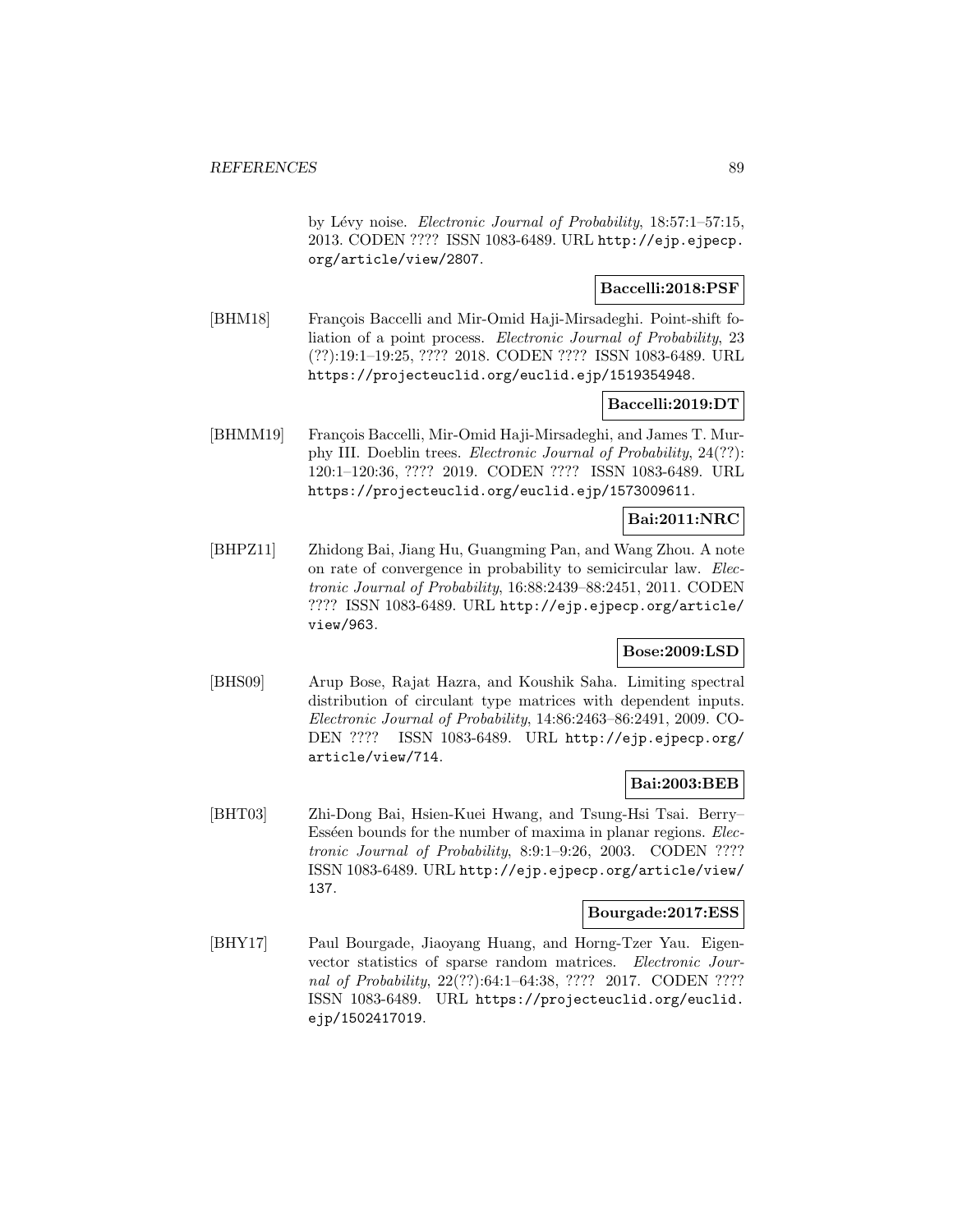#### **Bisewski:2020:ZLP**

[BI20] Krzysztof Bisewski and Jevgenijs Ivanovs. Zooming-in on a Lévy process: failure to observe threshold exceedance over a dense grid. Electronic Journal of Probability, 25(??):1–33, 2020. CO-DEN ???? ISSN 1083-6489. URL https://projecteuclid.org/ journals/electronic-journal-of-probability/volume-25/ issue-none/Zooming-in-on-a-L%c3%a9vy-process--failureto-observe/10.1214/20-EJP513.full.

## **Bianchi:2008:GDN**

[Bia08] Alessandra Bianchi. Glauber dynamics on nonamenable graphs: boundary conditions and mixing time. Electronic Journal of Probability, 13:65:1980–65:2012, 2008. CODEN ???? ISSN 1083- 6489. URL http://ejp.ejpecp.org/article/view/574.

## **Benjamini:2007:RSR**

[BIK07] Itai Benjamini, Roey Izkovsky, and Harry Kesten. On the range of the simple random walk bridge on groups. Electronic Journal of Probability, 12:20:591–20:612, 2007. CODEN ???? ISSN 1083- 6489. URL http://ejp.ejpecp.org/article/view/408.

## **Biskup:2019:IPO**

[Bis19] Marek Biskup. An invariance principle for one-dimensional random walks among dynamical random conductances. Electronic Journal of Probability, 24(??):87:1–87:29, ???? 2019. CODEN ???? ISSN 1083-6489. URL https://projecteuclid.org/ euclid.ejp/1568080867.

## **Barbour:2009:FCC**

[BJ09] Andrew Barbour and Svante Janson. A functional combinatorial Central Limit Theorem. Electronic Journal of Probability, 14: 81:2352–81:2370, 2009. CODEN ???? ISSN 1083-6489. URL http://ejp.ejpecp.org/article/view/709.

## **Brown:2021:SCC**

[BJJK21] Suzie Brown, Paul A. Jenkins, Adam M. Johansen, and Jere Koskela. Simple conditions for convergence of sequential Monte Carlo genealogies with applications. Electronic Journal of Probability, 26(??):1–22, 2021. CODEN ???? ISSN 1083-6489. URL https://projecteuclid.org/ journals/electronic-journal-of-probability/volume-26/ issue-none/Simple-conditions-for-convergence-of-sequential-Monte-Carlo-genealogies-with/10.1214/20-EJP561.full.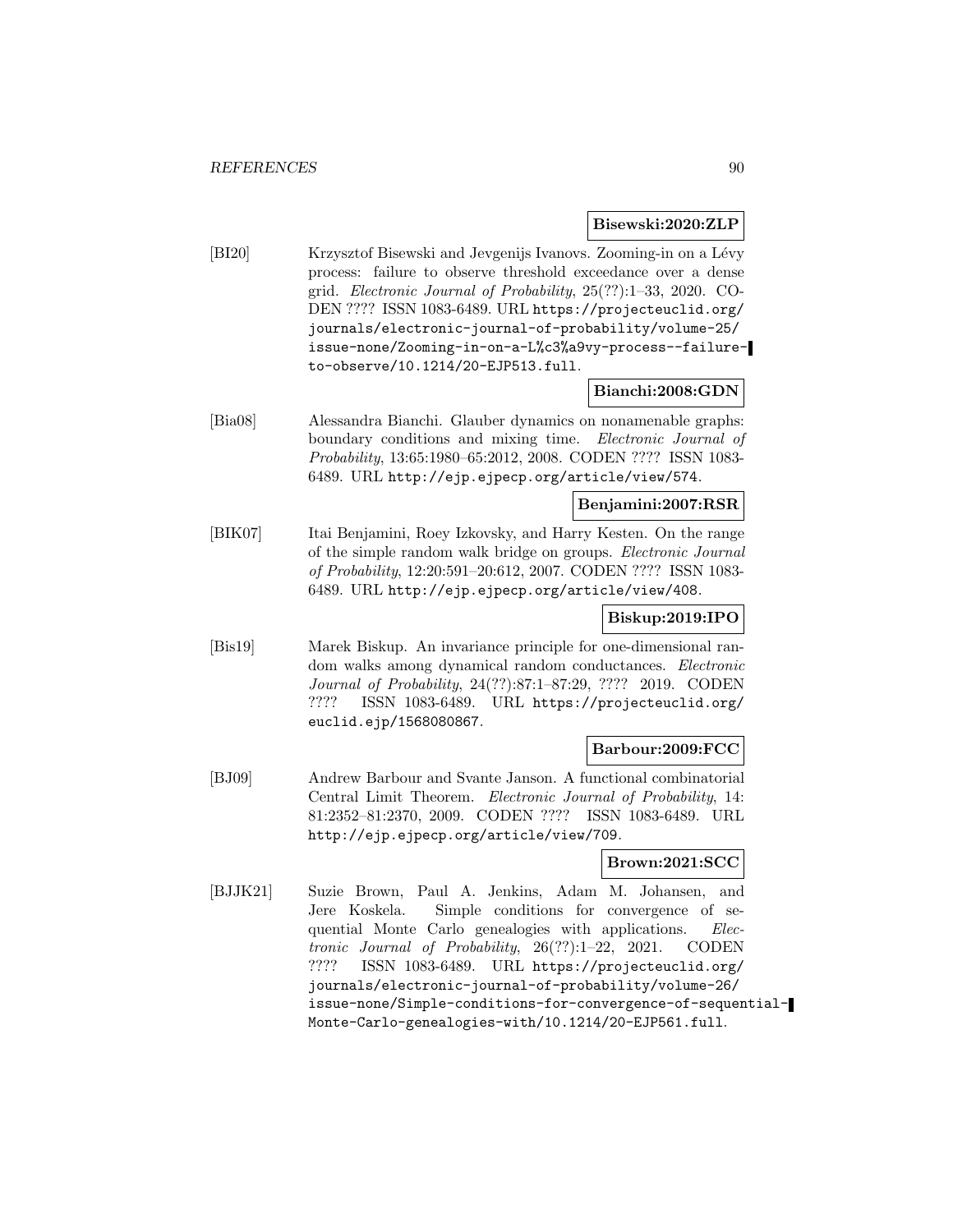#### **Bloznelis:2013:ACS**

[BJK13] Mindaugas Bloznelis, Jerzy Jaworski, and Valentas Kurauskas. Assortativity and clustering of sparse random intersection graphs. Electronic Journal of Probability, 18:38:1–38:24, 2013. CODEN ???? ISSN 1083-6489. URL http://ejp.ejpecp.org/article/ view/2277.

## **Barbour:2010:CPA**

[BJKM10] A. D. Barbour, Oliver Johnson, Ioannis Kontoyiannis, and Mokshay Madiman. Compound Poisson approximation via information functionals. Electronic Journal of Probability, 15:42:1344– 42:1369, 2010. CODEN ???? ISSN 1083-6489. URL http:// ejp.ejpecp.org/article/view/799.

### **Bettinelli:2014:SLU**

[BJM14] Jérémie Bettinelli, Emmanuel Jacob, and Grégory Miermont. The scaling limit of uniform random plane maps, via the Ambjørn–Budd bijection. Electronic Journal of Probability, 19: 74:1–74:16, 2014. CODEN ???? ISSN 1083-6489. URL http:// ejp.ejpecp.org/article/view/3213.

## **Bielecki:2013:IDB**

[BJN13] Tomasz Bielecki, Jacek Jakubowski, and Mariusz Niewęgłowski. Intricacies of dependence between components of multivariate Markov chains: weak Markov consistency and weak Markov copulae. Electronic Journal of Probability, 18:45:1–45:21, 2013. CO-DEN ???? ISSN 1083-6489. URL http://ejp.ejpecp.org/ article/view/2238.

## **Bardina:2010:WCS**

[BJQS10] Xavier Bardina, Maria Jolis, and Lluís Quer-Sardanyons. Weak convergence for the stochastic heat equation driven by Gaussian white noise. Electronic Journal of Probability, 15:39:1267– 39:1295, 2010. CODEN ???? ISSN 1083-6489. URL http:// ejp.ejpecp.org/article/view/792.

#### **Balan:2015:SAM**

[BJQS15] Raluca M. Balan, Maria Jolis, and Lluis Quer-Sardanyons. SPDEs with affine multiplicative fractional noise in space with index  $\frac{1}{4}$  < H <  $\frac{1}{2}$ . Electronic Journal of Probability, 20(??): 54:1–54:36, ???? 2015. CODEN ???? ISSN 1083-6489. URL http://ejp.ejpecp.org/article/view/3719.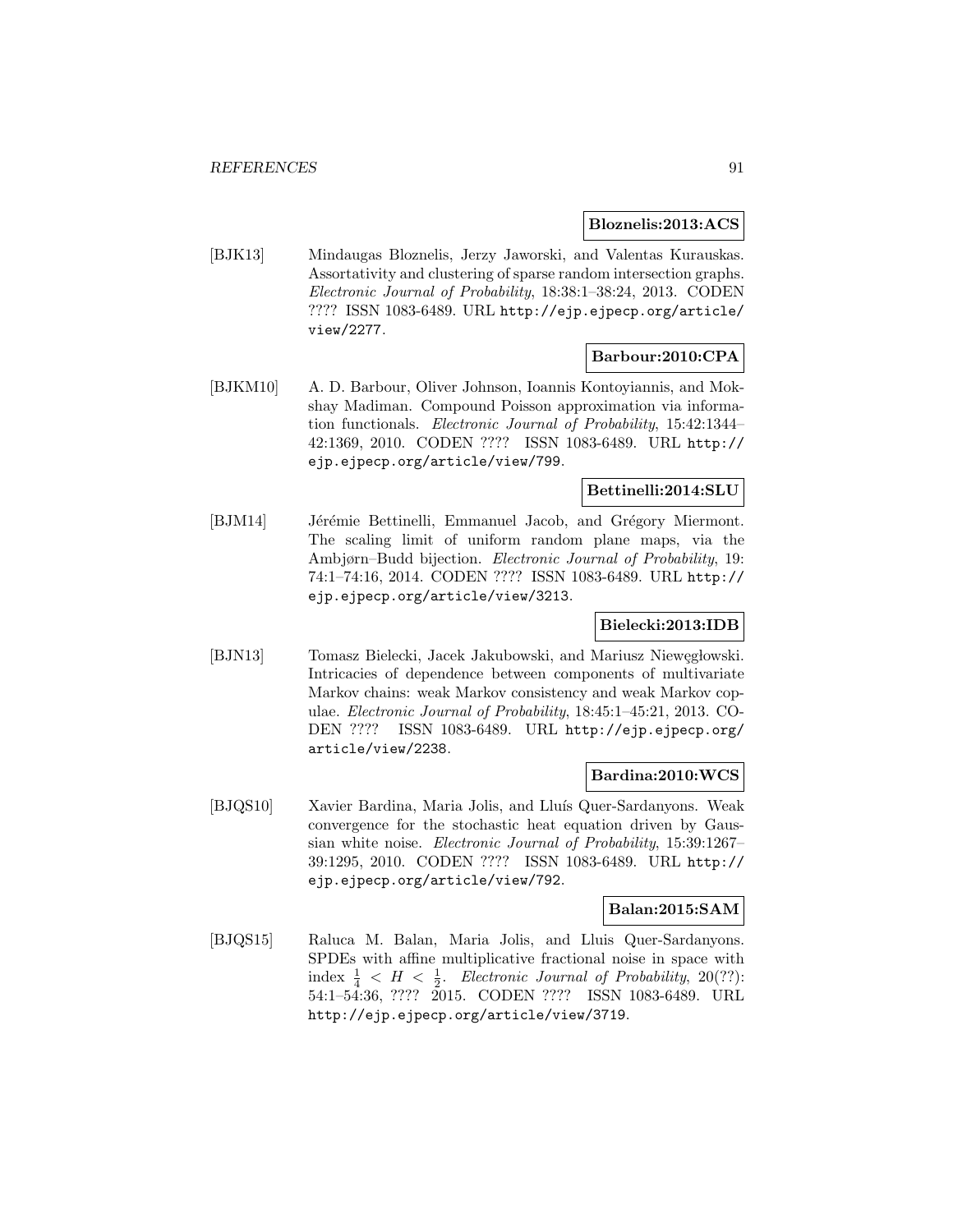### **Barlow:2001:TDA**

[BK01] Martin Barlow and Takashi Kumagai. Transition density asymptotics for some diffusion processes with multi-fractal structures. Electronic Journal of Probability, 6:9:1–9:23, 2001. CODEN ???? ISSN 1083-6489. URL http://ejp.ejpecp.org/article/view/ 82.

## **Biggins:2005:FPS**

[BK05] John Biggins and Andreas Kyprianou. Fixed points of the smoothing transform: the boundary case. Electronic Journal of Probability, 10:17:609–17:631, 2005. CODEN ???? ISSN 1083- 6489. URL http://ejp.ejpecp.org/article/view/255.

# **Baurdoux:2008:MSG**

[BK08] Erik Baurdoux and Andreas Kyprianou. The McKean stochastic game driven by a spectrally negative Lévy process. Electronic Journal of Probability, 13:8:173–8:197, 2008. CODEN ???? ISSN 1083-6489. URL http://ejp.ejpecp.org/article/view/484.

#### **Bovier:2009:ASS**

[BK09] Anton Bovier and Anton Klimovsky. The Aizenman–Sims–Starr and Guerras schemes for the SK model with multidimensional spins. Electronic Journal of Probability, 14:8:161–8:241, 2009. CODEN ???? ISSN 1083-6489. URL http://ejp.ejpecp.org/ article/view/611.

## **Berglund:2016:RSR**

[BK16] Nils Berglund and Christian Kuehn. Regularity structures and renormalisation of FitzHugh–Nagumo SPDEs in three space dimensions. Electronic Journal of Probability, 21(??):18:1-18:48, ???? 2016. CODEN ???? ISSN 1083-6489. URL https:// projecteuclid.org/euclid.ejp/1456412958. See corrigendum [BK19].

## **Banerjee:2018:CPS**

[BK18] Sayan Banerjee and Wilfrid Kendall. Coupling polynomial Stratonovich integrals: the two-dimensional Brownian case. Electronic Journal of Probability, 23(??):24:1–24:43, ???? 2018. CO-DEN ???? ISSN 1083-6489. URL https://projecteuclid. org/euclid.ejp/1519722153.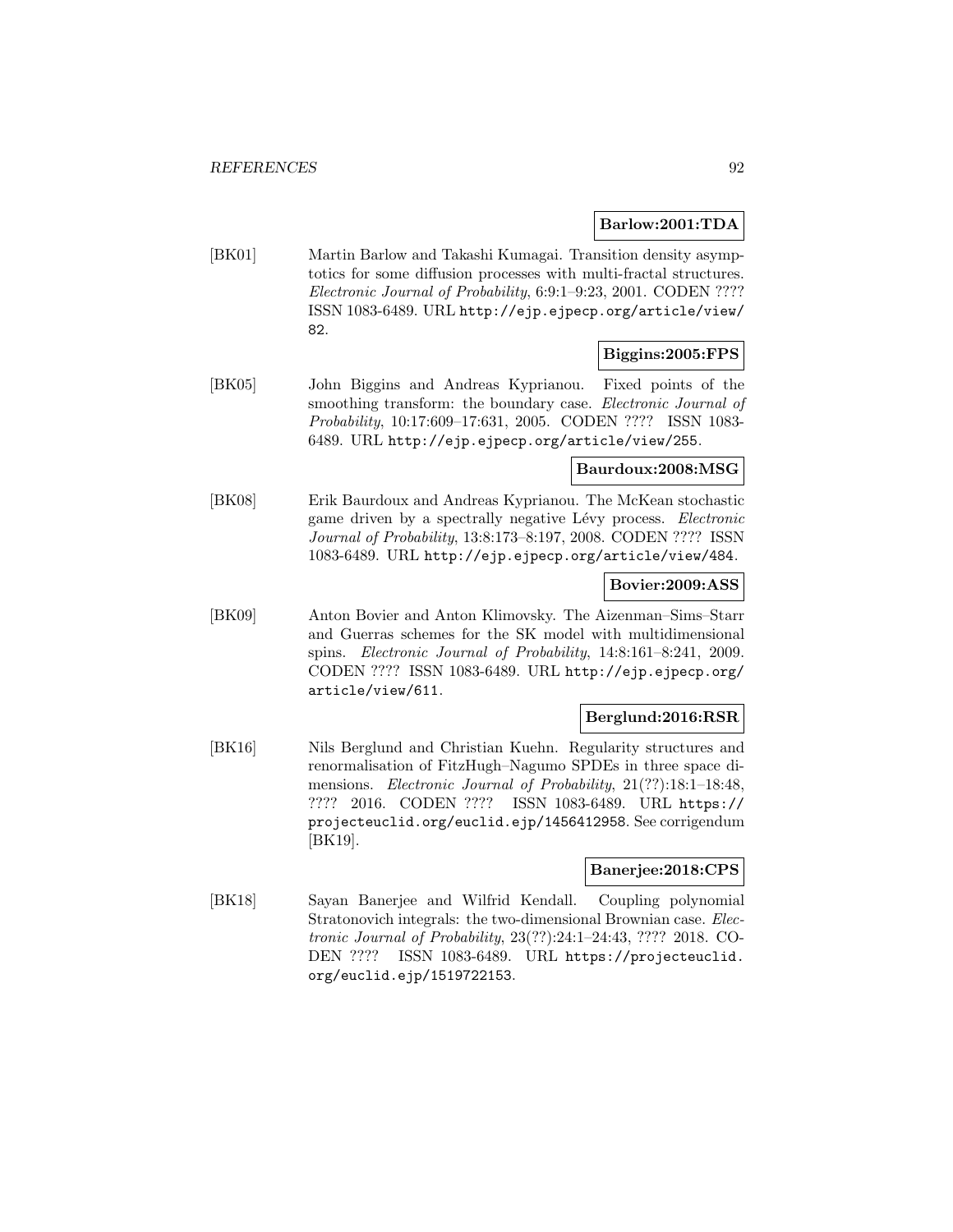#### **Berglund:2019:CRS**

[BK19] Nils Berglund and Christian Kuehn. Corrigendum to "Regularity structures and renormalisation of FitzHugh–Nagumo SPDEs in three space dimensions". Electronic Journal of Probability, 24(??):113:1–113:22, ???? 2019. CODEN ???? ISSN 1083-6489. URL https://projecteuclid.org/euclid.ejp/ 1570672858. See [BK16].

### **Bjornberg:2019:IPR**

[BKLM19] Jakob E. Björnberg, Michał Kotowski, Benjamin Lees, and Piotr Miloś. The interchange process with reversals on the complete graph. Electronic Journal of Probability, 24(??):108:1–108:43, ???? 2019. CODEN ???? ISSN 1083-6489. URL https:// projecteuclid.org/euclid.ejp/1569981823.

## **Buraczewski:2021:SSS**

[BKM21] Dariusz Buraczewski, Konrad Kolesko, and Matthias Meiners. Self-similar solutions to kinetic-type evolution equations: beyond the boundary case. Electronic Journal of Probability, 26(??):1–18, 2021. CODEN ???? ISSN 1083-6489. URL https://projecteuclid.org/journals/ electronic-journal-of-probability/volume-26/issue-none/ Self-similar-solutions-to-kinetic-type-evolution-equations- -beyond/10.1214/20-EJP568.full.

## **Bartl:2019:SID**

[BKN19] Daniel Bartl, Michael Kupper, and Ariel Neufeld. Stochastic integration and differential equations for typical paths. Electronic Journal of Probability, 24(??):97:1–97:21, ???? 2019. CODEN ???? ISSN 1083-6489. URL https://projecteuclid.org/ euclid.ejp/1568793790.

#### **Baurdoux:2016:OPP**

[BKO16] Erik J. Baurdoux, Andreas E. Kyprianou, and Curdin Ott. Optimal prediction for positive self-similar Markov processes. Electronic Journal of Probability, 21(??):48:1–48:24, ???? 2016. CO-DEN ???? ISSN 1083-6489. URL https://projecteuclid. org/euclid.ejp/1469720443.

#### **Berzin:2005:CFM**

[BL05] Corinne Berzin and José León. Convergence in fractional models and applications. Electronic Journal of Probability, 10:10:326–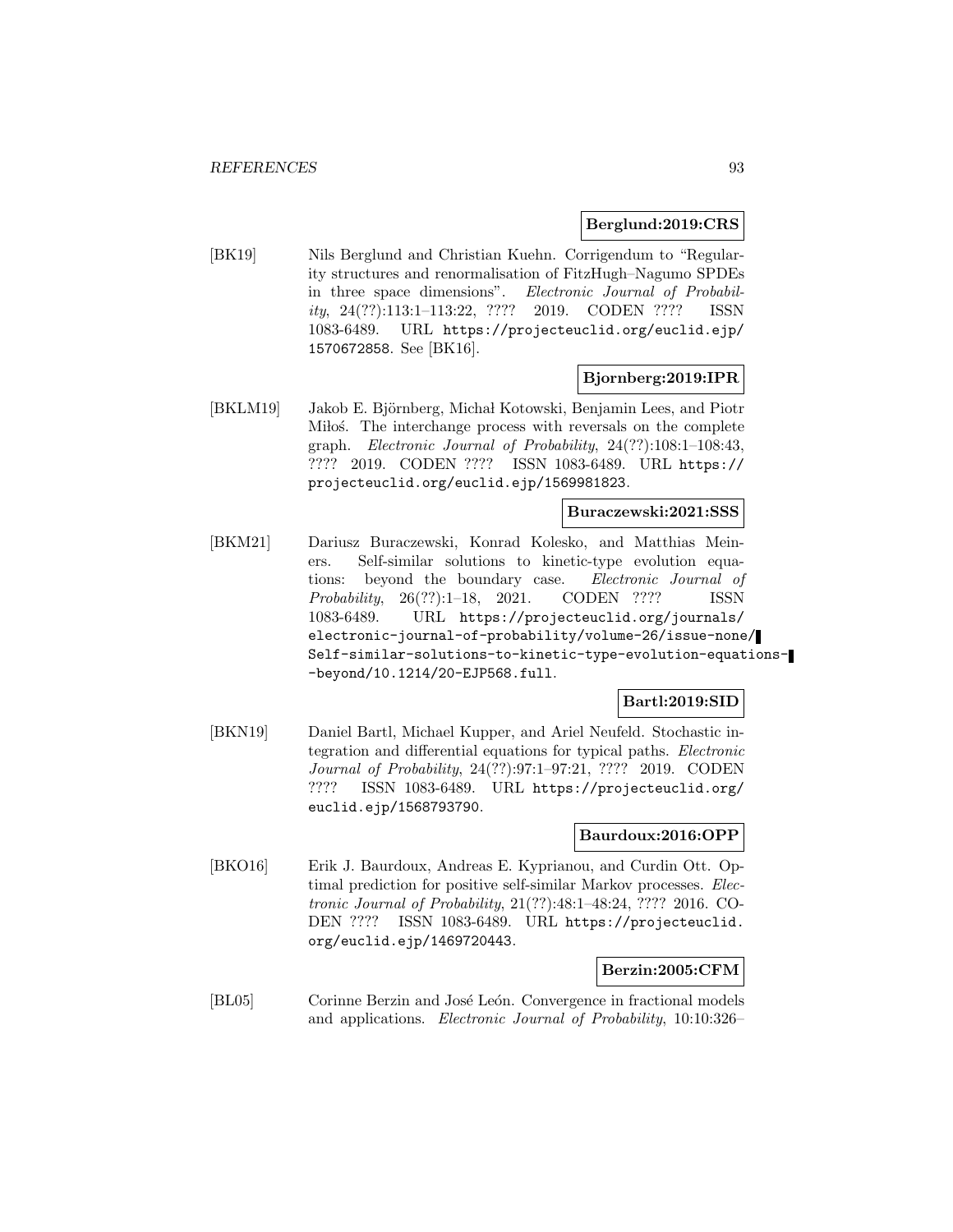10:370, 2005. CODEN ???? ISSN 1083-6489. URL http://ejp. ejpecp.org/article/view/172.

## **Barbour:2012:CLA**

[BL12a] Andrew Barbour and Malwina Luczak. Central limit approximations for Markov population processes with countably many types. Electronic Journal of Probability, 17:90:1–90:16, 2012. CO-DEN ???? ISSN 1083-6489. URL http://ejp.ejpecp.org/ article/view/1760.

### **Brightwell:2012:VHD**

[BL12b] Graham Brightwell and Malwina Luczak. Vertices of high degree in the preferential attachment tree. Electronic Journal of Probability, 17:14:1–14:43, 2012. CODEN ???? ISSN 1083-6489. URL http://ejp.ejpecp.org/article/view/1803.

## **Brault:2019:NLS**

[BL19] Antoine Brault and Antoine Lejay. The non-linear sewing lemma I: weak formulation. Electronic Journal of Probability, 24(??): 59:1–59:24, ???? 2019. CODEN ???? ISSN 1083-6489. URL https://projecteuclid.org/euclid.ejp/1561082668.

#### **Boucheron:2009:CSB**

[BLM09] Stephane Boucheron, Gabor Lugosi, and Pascal Massart. On concentration of self-bounding functions. Electronic Journal of Probability, 14:64:1884–64:1899, 2009. CODEN ???? ISSN 1083- 6489. URL http://ejp.ejpecp.org/article/view/690.

#### **Bassetti:2015:IES**

[BLM15] Federico Bassetti, Lucia Ladelli, and Daniel Matthes. Infinite energy solutions to inelastic homogeneous Boltzmann equations. Electronic Journal of Probability, 20(??):89:1–89:34, ???? 2015. CODEN ???? ISSN 1083-6489. URL http://ejp.ejpecp.org/ article/view/3531.

## **Barden:2013:CLT**

[BLO13] Dennis Barden, Huiling Le, and Megan Owen. Central limit theorems for Fréchet means in the space of phylogenetic trees. Electronic Journal of Probability, 18:25:1–25:25, 2013. CODEN ???? ISSN 1083-6489. URL http://ejp.ejpecp.org/article/view/ 2201.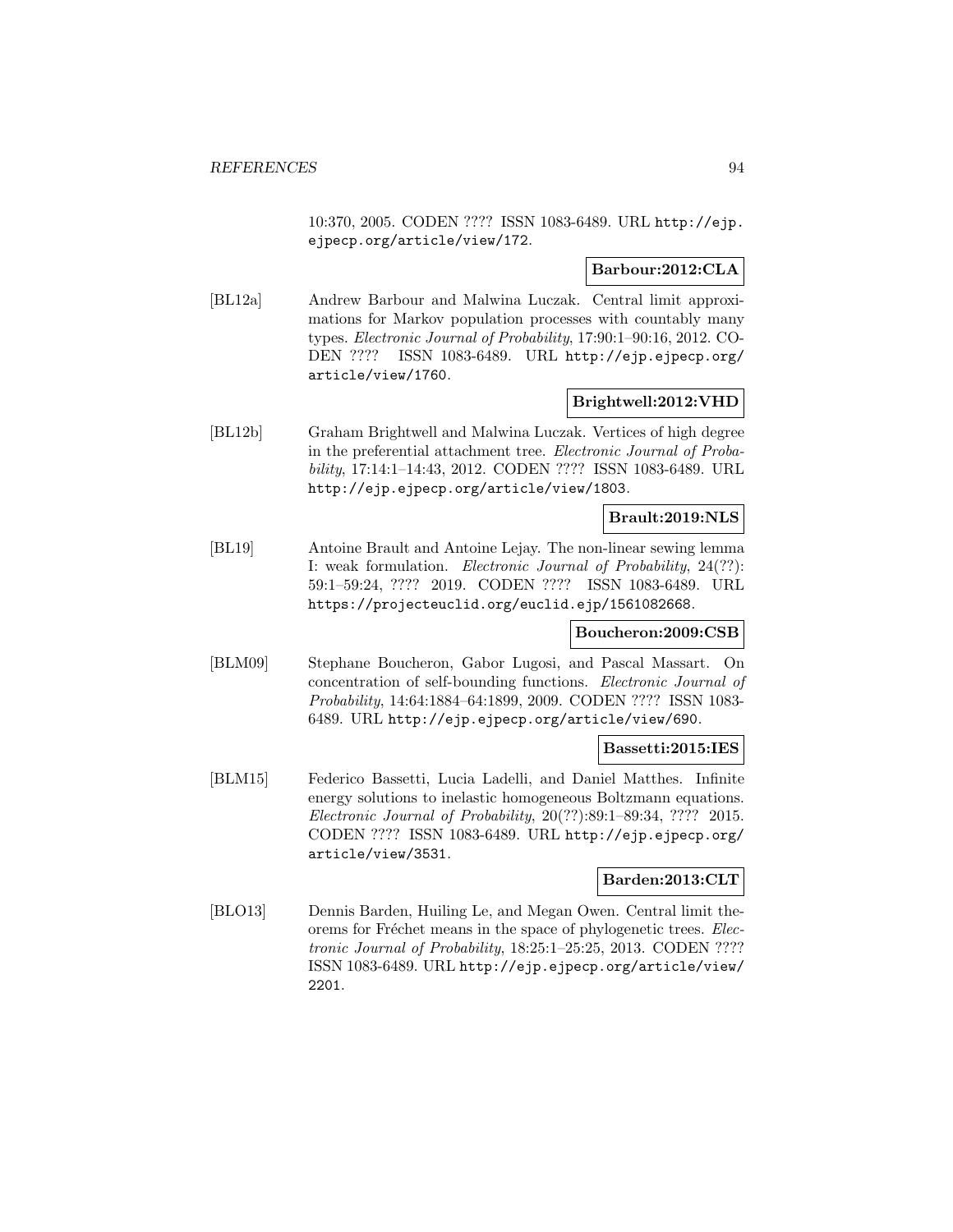#### **Behme:2021:LKE**

[BLR21] Anita Behme, Alexander Lindner, and Jana Reker. On the law of killed exponential functionals. *Electronic Jour*nal of Probability, 26(18):1–35, February 2021. CODEN ???? ISSN 1083-6489. URL https://projecteuclid.org/ journals/electronic-journal-of-probability/volume-26/ issue-none/On-the-law-of-killed-exponential-functionals/ 10.1214/21-EJP616.full.

## **Birkner:2018:CRD**

[BLS18] Matthias Birkner, Huili Liu, and Anja Sturm. Coalescent results for diploid exchangeable population models. Electronic Journal of Probability, 23(??):49:1-49:44, ???? 2018. CODEN ???? ISSN 1083-6489. URL https://projecteuclid.org/euclid. ejp/1527818427.

## **Benes:2019:TPI**

[BLV19] Christian Beneš, Gregory F. Lawler, and Fredrik Viklund. Transition probabilities for infinite two-sided loop-erased random walks. Electronic Journal of Probability, 24(??):139:1–139:22, ???? 2019. CODEN ???? ISSN 1083-6489. URL https://projecteuclid. org/euclid.ejp/1575428689.

#### **Bahlali:2005:GSM**

[BM05] Seid Bahlali and Brahim Mezerdi. A general stochastic maximum principle for singular control problems. Electronic Journal of Probability, 10:30:988–30:1004, 2005. CODEN ???? ISSN 1083- 6489. URL http://ejp.ejpecp.org/article/view/271.

#### **Bavouzet:2006:CGU**

[BM06] Marie Pierre Bavouzet and Marouen Messaoud. Computation of Greeks using Malliavin's calculus in jump type market models. Electronic Journal of Probability, 11:10:276–10:300, 2006. CODEN ???? ISSN 1083-6489. URL http://ejp.ejpecp.org/ article/view/314.

#### **Bessaih:2009:LDP**

[BM09a] Hakima Bessaih and Annie Millet. Large deviation principle and inviscid shell models. Electronic Journal of Probability, 14: 89:2551–89:2579, 2009. CODEN ???? ISSN 1083-6489. URL http://ejp.ejpecp.org/article/view/719.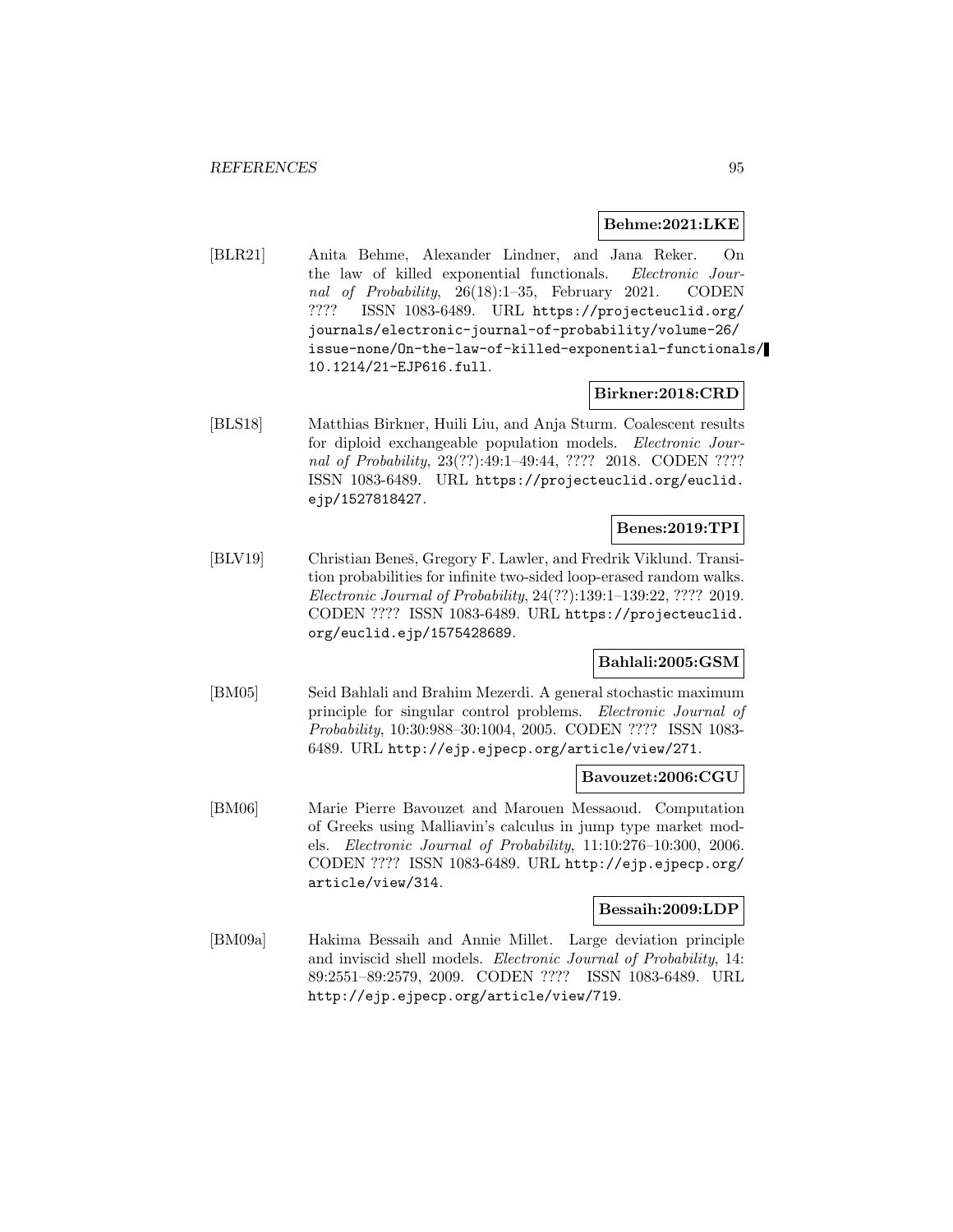#### **Blomker:2009:AES**

[BM09b] Dirk Blömker and Wael Mohammed. Amplitude equation for SPDEs with quadratic non-linearities. Electronic Journal of Probability, 14:88:2527–88:2550, 2009. CODEN ???? ISSN 1083- 6489. URL http://ejp.ejpecp.org/article/view/716.

### **Backhausz:2011:LDD**

[BM11] Agnes Backhausz and Tamas Mori. Local degree distribution in scale free random graphs. Electronic Journal of Probability, 16: 54:1465–54:1488, 2011. CODEN ???? ISSN 1083-6489. URL http://ejp.ejpecp.org/article/view/916.

### **Berard:2014:LPP**

[BM14] Jean Bérard and Pascal Maillard. The limiting process of Nparticle branching random walk with polynomial tails. Electronic Journal of Probability, 19:22:1–22:17, 2014. CODEN ???? ISSN 1083-6489. URL http://ejp.ejpecp.org/article/view/3111.

## **Bourgade:2019:GFD**

[BM19a] Paul Bourgade and Krishnan Mody. Gaussian fluctuations of the determinant of Wigner matrices. Electronic Journal of Probability, 24(??):96:1–96:28, ???? 2019. CODEN ???? ISSN 1083-6489. URL https://projecteuclid.org/euclid.ejp/1568793789.

## **Boutaud:2019:RPS**

[BM19b] Pierre Boutaud and Pascal Maillard. A revisited proof of the Seneta–Heyde norming for branching random walks under optimal assumptions. Electronic Journal of Probability, 24(??):99:1– 99:22, ???? 2019. CODEN ???? ISSN 1083-6489. URL https:/ /projecteuclid.org/euclid.ejp/1568793793.

## **Bhattacharjee:2020:CSI**

[BM20] Chinmoy Bhattacharjee and Ilya Molchanov. Convergence to scale-invariant Poisson processes and applications in Dickman approximation. Electronic Journal of Probability, 25(??):79:1–79:20, ???? 2020. CODEN ???? ISSN 1083-6489. URL https:// projecteuclid.org/euclid.ejp/1594432887.

## **Belloum:2021:ASR**

[BM21] Mohamed Ali Belloum and Bastien Mallein. Anomalous spreading in reducible multitype branching Brownian motion. Electronic Journal of Probability, 26(18):1–39, February 2021. CODEN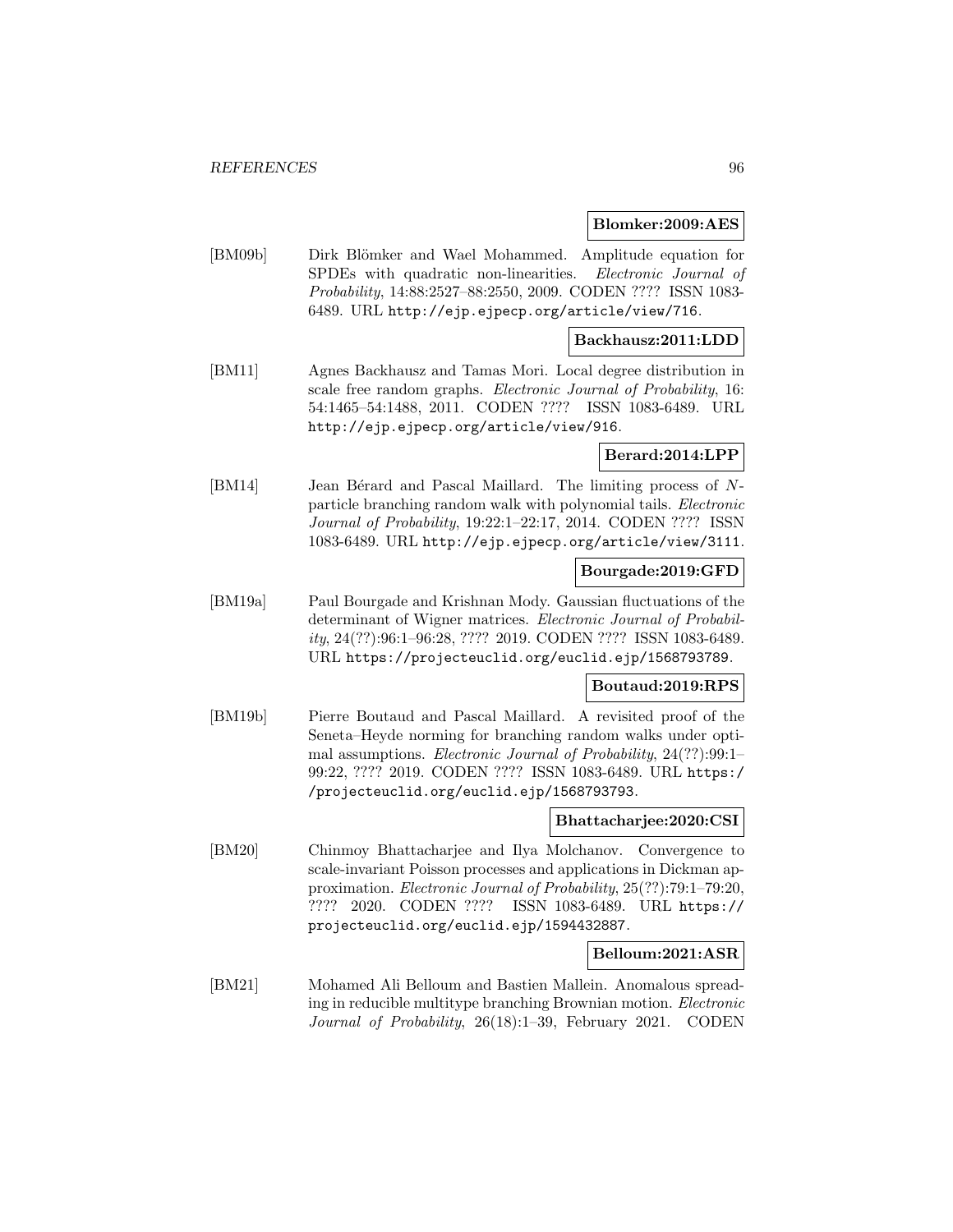???? ISSN 1083-6489. URL https://projecteuclid.org/ journals/electronic-journal-of-probability/volume-26/ issue-none/Anomalous-spreading-in-reducible-multitypebranching-Brownian-motion/10.1214/21-EJP629.full.

## **Bauer:2018:SSM**

[BMBP18] Martin Bauer, Thilo Meyer-Brandis, and Frank Proske. Strong solutions of mean-field stochastic differential equations with irregular drift. Electronic Journal of Probability, 23(??):132:1–132:35, ???? 2018. CODEN ???? ISSN 1083-6489. URL https:// projecteuclid.org/euclid.ejp/1545447917.

## **Beliaev:2020:SME**

[BMM20] Dmitry Beliaev, Michael McAuley, and Stephen Muirhead. Smoothness and monotonicity of the excursion set density of planar Gaussian fields. Electronic Journal of Probability, 25(??): 1–37, 2020. CODEN ???? ISSN 1083-6489. URL https:// projecteuclid.org/journals/electronic-journal-of-probability/ volume-25/issue-none/Smoothness-and-monotonicity-of-theexcursion-set-density-of-planar/10.1214/20-EJP470.full.

# **Bovier:2021:MDC**

[BMP21] Anton Bovier, Saeda Marello, and Elena Pulvirenti. Metastability for the dilute Curie–Weiss model with Glauber dynamics. Electronic Journal of Probability, 26(18):1–38, February 2021. CO-DEN ???? ISSN 1083-6489. URL https://projecteuclid.org/ journals/electronic-journal-of-probability/volume-26/ issue-none/Metastability-for-the-dilute-CurieWeiss-modelwith-Glauber-dynamics/10.1214/21-EJP610.full.

#### **Bansaye:2013:ECS**

[BMS13] Vincent Bansaye, Juan Carlos Pardo Millan, and Charline Smadi. On the extinction of continuous state branching processes with catastrophes. Electronic Journal of Probability, 18:106:1–106:31, 2013. CODEN ???? ISSN 1083-6489. URL http://ejp.ejpecp. org/article/view/2774.

### **Belhaouari:2006:CRS**

[BMSV06] Samir Belhaouari, Thomas Mountford, Rongfeng Sun, and Glauco Valle. Convergence results and sharp estimates for the voter model interfaces. Electronic Journal of Probability, 11: 30:768–30:801, 2006. CODEN ???? ISSN 1083-6489. URL http: //ejp.ejpecp.org/article/view/349.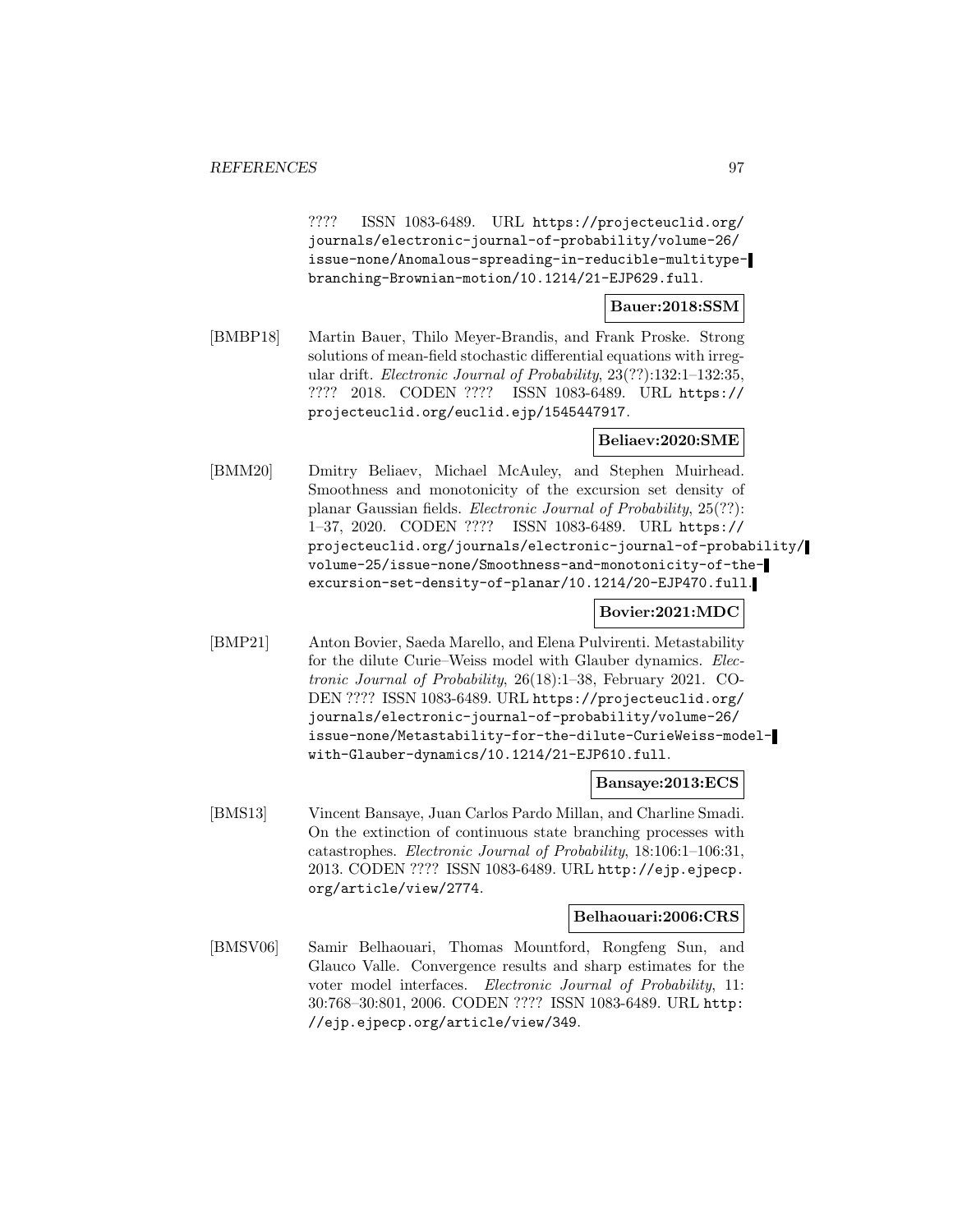#### **Bonaccorsi:2008:SFN**

[BMZ08] Stefano Bonaccorsi, Carlo Marinelli, and Giacomo Ziglio. Stochastic FitzHugh–Nagumo equations on networks with impulsive noise. Electronic Journal of Probability, 13:49:1362–49:1379, 2008. CODEN ???? ISSN 1083-6489. URL http://ejp.ejpecp. org/article/view/532.

#### **Bahlali:2013:PMN**

[BMZ13] Khaled Bahlali, Lucian Maticiuc, and Adrian Zalinescu. Penalization method for a nonlinear Neumann PDE via weak solutions of reflected SDEs. Electronic Journal of Probability, 18: 102:1–102:19, 2013. CODEN ???? ISSN 1083-6489. URL http: //ejp.ejpecp.org/article/view/2467.

## **Barbour:2011:ADD**

[BN11] Andrew Barbour and Bruno Nietlispach. Approximation by the Dickman distribution and quasi-logarithmic combinatorial structures. Electronic Journal of Probability, 16:29:880–29:902, 2011. CODEN ???? ISSN 1083-6489. URL http://ejp.ejpecp.org/ article/view/881.

## **Beiglbock:2014:MID**

[BN14] Mathias Beiglböck and Marcel Nutz. Martingale inequalities and deterministic counterparts. Electronic Journal of Probability, 19 (??):95:1–95:15, ???? 2014. CODEN ???? ISSN 1083-6489. URL http://ejp.ejpecp.org/article/view/3270.

## **Balazs:2015:DDB**

[BN15] Marton Balazs and Attila Laszlo Nagy. Dependent double branching annihilating random walk. Electronic Journal of Probability, 20(??):84:1–84:32, ???? 2015. CODEN ???? ISSN 1083- 6489. URL http://ejp.ejpecp.org/article/view/4045.

# **Beghin:2009:FPP**

[BO09] Luisa Beghin and Enzo Orsingher. Fractional Poisson processes and related planar random motions. Electronic Journal of Probability, 14:61:1790–61:1826, 2009. CODEN ???? ISSN 1083-6489. URL http://ejp.ejpecp.org/article/view/675.

## **Beghin:2010:PTP**

[BO10] Luisa Beghin and Enzo Orsingher. Poisson-type processes governed by fractional and higher-order recursive differential equations. Electronic Journal of Probability, 15:22:684–22:709, 2010.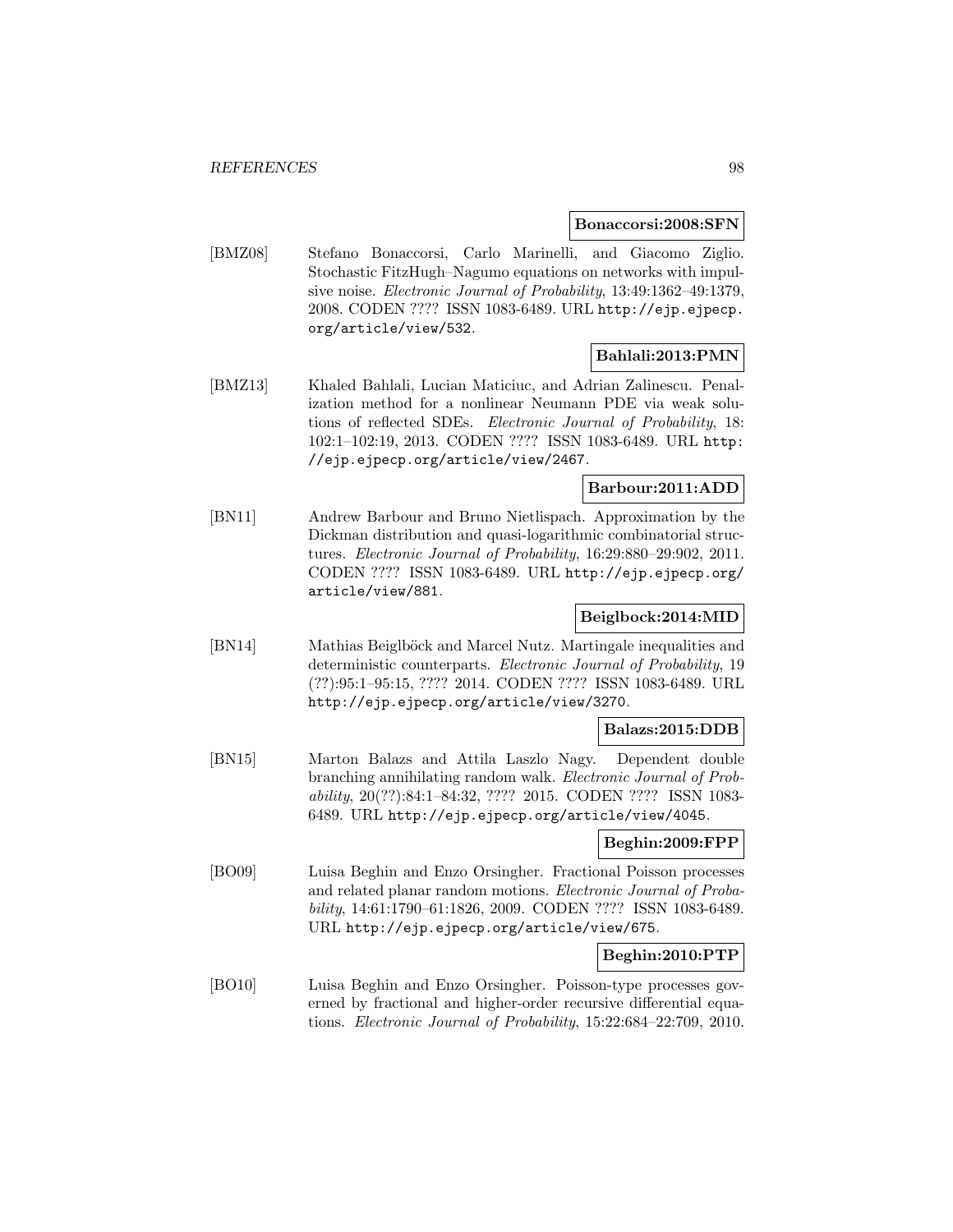CODEN ???? ISSN 1083-6489. URL http://ejp.ejpecp.org/ article/view/762.

## **Basse-OConnor:2011:IS**

[BO11] Andreas Basse-O'Connor. Integrability of seminorms. Electronic Journal of Probability, 16:7:216–7:229, 2011. CODEN ???? ISSN 1083-6489. URL http://ejp.ejpecp.org/article/view/853.

# **Borodin:2013:MDT**

[BO13] Alexei Borodin and Grigori Olshanski. Markov dynamics on the Thoma cone: a model of time-dependent determinantal processes with infinitely many particles. Electronic Journal of Probability, 18:75:1–75:43, 2013. CODEN ???? ISSN 1083-6489. URL http: //ejp.ejpecp.org/article/view/2729.

# **Baccelli:2019:SGU**

[BO19] François Baccelli and Eliza O'Reilly. The stochastic geometry of unconstrained one-bit data compression. Electronic Journal of Probability, 24(??):138:1–138:27, ???? 2019. CODEN ???? ISSN 1083-6489. URL https://projecteuclid.org/euclid. ejp/1575342533.

# **Bobkov:2007:LDI**

[Bob07] Sergey Bobkov. Large deviations and isoperimetry over convex probability measures with heavy tails. Electronic Journal of Probability, 12:39:1072–39:1100, 2007. CODEN ???? ISSN 1083-6489. URL http://ejp.ejpecp.org/article/view/440.

## **Basse-OConnor:2012:MPS**

[BOGP12] Andreas Basse-O'Connor, Svend-Erik Graversen, and Jan Pedersen. Multiparameter processes with stationary increments: Spectral representation and integration. Electronic Journal of Probability, 17:74:1–74:21, 2012. CODEN ???? ISSN 1083-6489. URL http://ejp.ejpecp.org/article/view/2287.

#### **Basse-OConnor:2019:LTF**

[BOHP19] Andreas Basse-O'Connor, Claudio Heinrich, and Mark Podolskij. On limit theory for functionals of stationary increments Lévy driven moving averages. Electronic Journal of Probability, 24 (??):79:1–79:42, ???? 2019. CODEN ???? ISSN 1083-6489. URL https://projecteuclid.org/euclid.ejp/1567648850.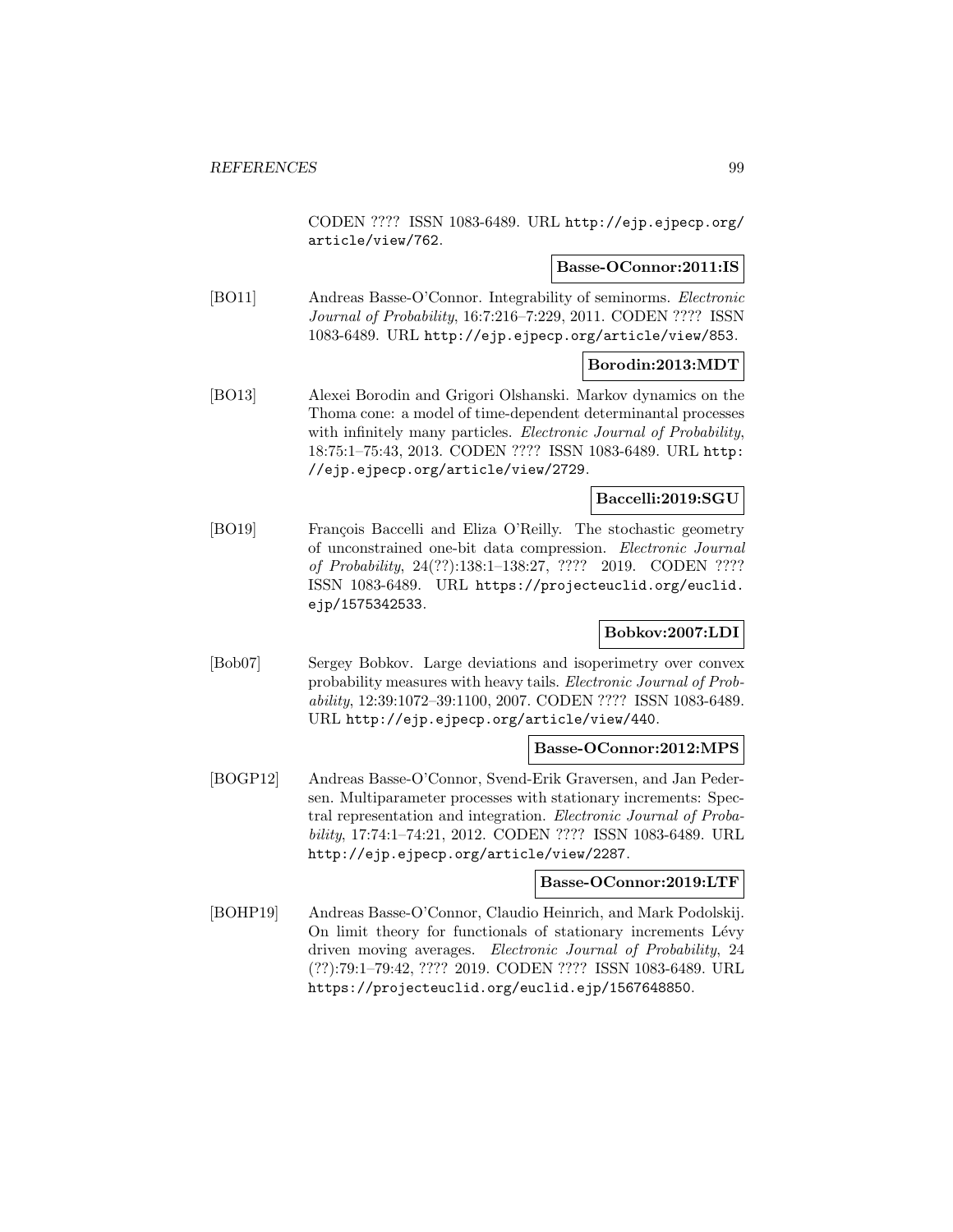#### **Boissard:2011:SBC**

[Boi11] Emmanuel Boissard. Simple bounds for the convergence of empirical and occupation measures in 1-Wasserstein distance. Electronic Journal of Probability, 16:83:2296–83:2333, 2011. CODEN ???? ISSN 1083-6489. URL http://ejp.ejpecp.org/article/ view/958.

#### **Basse-OConnor:2021:PVF**

[BOPP21] Andreas Basse-O'Connor, Vytautė Pilipauskaitė, and Mark Podolskij. Power variations for fractional type infinitely divisible random fields. Electronic Journal of Probability, 26(18):1–35, February 2021. CODEN ???? ISSN 1083-6489. URL https://projecteuclid.org/journals/ electronic-journal-of-probability/volume-26/issue-none/ Power-variations-for-fractional-type-infinitely-divisiblerandom-fields/10.1214/21-EJP617.full.

## **Basse-OConnor:2020:BET**

[BOPT20] Andreas Basse-O'Connor, Mark Podolskij, and Christoph Thäle. A Berry–Esseen theorem for partial sums of functionals of heavytailed moving averages. Electronic Journal of Probability, 25(??): 31:1–31:31, ???? 2020. CODEN ???? ISSN 1083-6489. URL https://projecteuclid.org/euclid.ejp/1582858935.

#### **Bordenave:2008:BAP**

[Bor08] Charles Bordenave. On the birth-and-assassination process, with an application to scotching a rumor in a network. Electronic Journal of Probability, 13:66:2014–66:2030, 2008. CODEN ???? ISSN 1083-6489. URL http://ejp.ejpecp.org/article/view/ 573.

## **Borrello:2011:SOA**

[Bor11] Davide Borrello. Stochastic order and attractiveness for particle systems with multiple births, deaths and jumps. Electronic Journal of Probability, 16:4:106–4:151, 2011. CODEN ???? ISSN 1083-6489. URL http://ejp.ejpecp.org/article/view/852.

## **Bordenave:2014:EPT**

[Bor14] Charles Bordenave. Extinction probability and total progeny of predator-prey dynamics on infinite trees. Electronic Journal of Probability, 19:20:1–20:33, 2014. CODEN ???? ISSN 1083-6489. URL http://ejp.ejpecp.org/article/view/2361.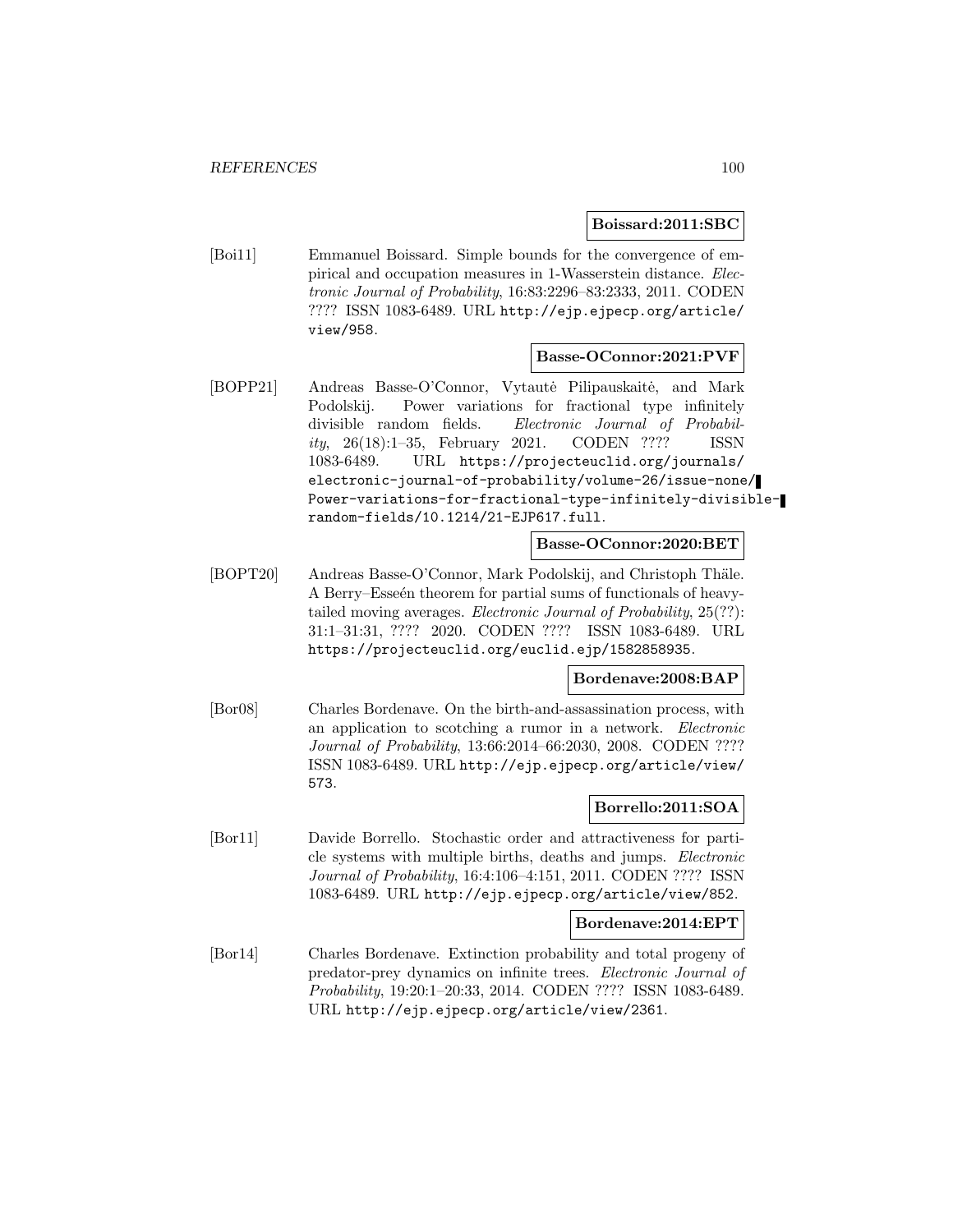#### **Boukhadra:2010:SSD**

[Bou10] Omar Boukhadra. Standard spectral dimension for the polynomial lower tail random conductances model. Electronic Journal of Probability, 15:68:2069–68:2086, 2010. CODEN ???? ISSN 1083-6489. URL http://ejp.ejpecp.org/article/view/839.

### **Bouzar:2011:DSS**

[Bou11] Nadjib Bouzar. Discrete semi-self-decomposability induced by semigroups. Electronic Journal of Probability, 16:39:1117– 39:1133, 2011. CODEN ???? ISSN 1083-6489. URL http:// ejp.ejpecp.org/article/view/890.

### **Bouchet:2013:SBR**

[Bou13] Elodie Bouchet. Sub-ballistic random walk in Dirichlet environment. Electronic Journal of Probability, 18:58:1–58:25, 2013. CO-DEN ???? ISSN 1083-6489. URL http://ejp.ejpecp.org/ article/view/2109.

## **Bertoin:1999:TCD**

[BP99] Jean Bertoin and Jim Pitman. Two coalescents derived from the ranges of stable subordinators. Electronic Journal of Probability, 5:7:1–7:17, 1999. CODEN ???? ISSN 1083-6489. URL http:// ejp.ejpecp.org/article/view/63.

### **Bass:2004:CSD**

[BP04] Richard Bass and Edwin Perkins. Countable systems of degenerate stochastic differential equations with applications to super-Markov chains. Electronic Journal of Probability, 9:22:634– 22:673, 2004. CODEN ???? ISSN 1083-6489. URL http://ejp. ejpecp.org/article/view/222.

## **Brouwer:2006:CSD**

[BP06] Rachel Brouwer and Juho Pennanen. The cluster size distribution for a forest-fire process on Z. Electronic Journal of Probability, 11:43:1133–43:1143, 2006. CODEN ???? ISSN 1083-6489. URL http://ejp.ejpecp.org/article/view/369.

## **Biskup:2007:FCR**

[BP07] Marek Biskup and Timothy Prescott. Functional CLT for random walk among bounded random conductances. Electronic Journal of Probability, 12:49:1323–49:1348, 2007. CODEN ???? ISSN 1083-6489. URL http://ejp.ejpecp.org/article/view/456.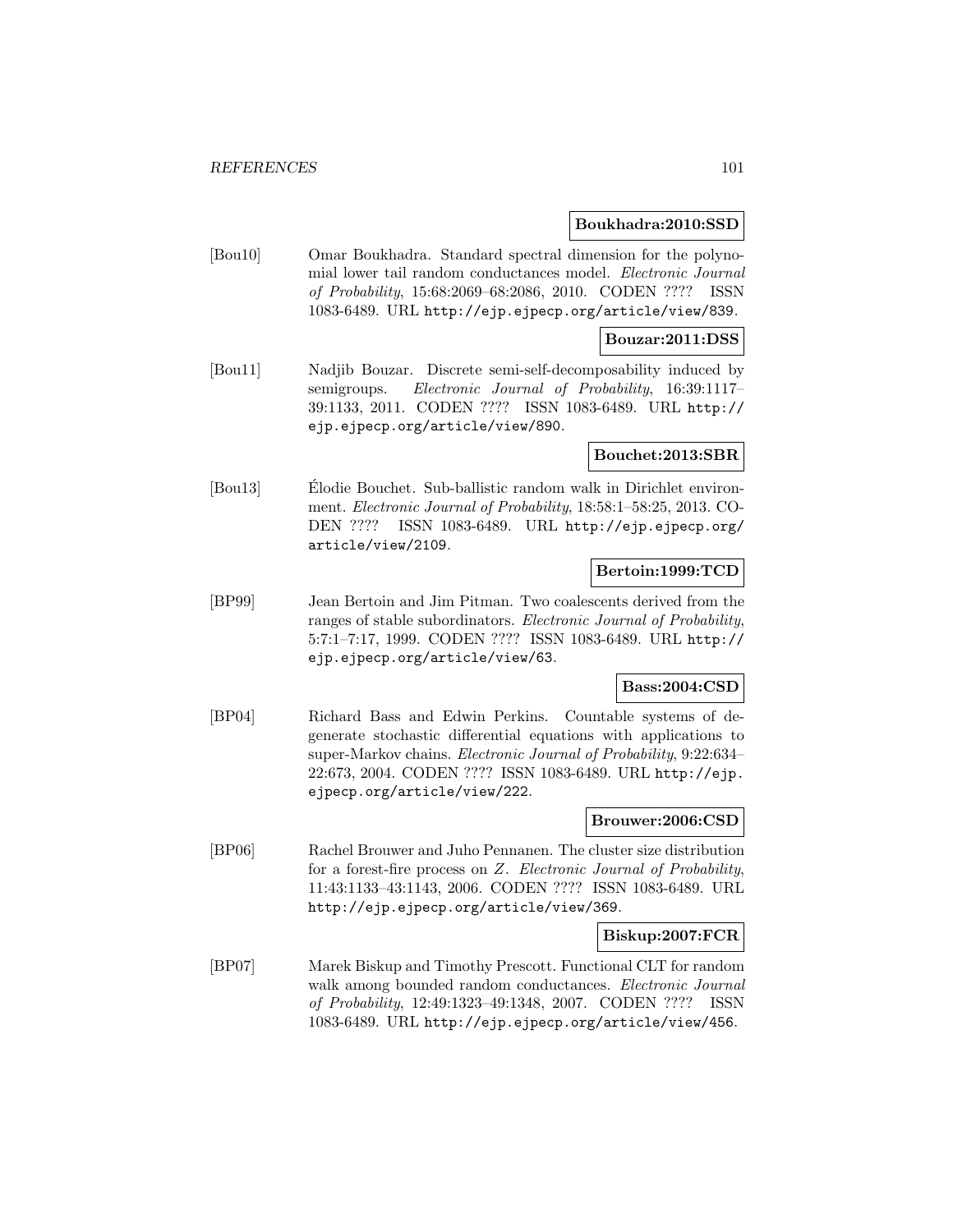## **Bass:2008:DSD**

[BP08] Richard Bass and Edwin Perkins. Degenerate stochastic differential equations arising from catalytic branching networks. Electronic Journal of Probability, 13:60:1808–60:1885, 2008. CODEN ???? ISSN 1083-6489. URL http://ejp.ejpecp.org/article/ view/568.

## **Bryc:2009:DRQ**

[BP09] W lodek Bryc and Virgil Pierce. Duality of real and quaternionic random matrices. Electronic Journal of Probability, 14:17:452– 17:476, 2009. CODEN ???? ISSN 1083-6489. URL http://ejp. ejpecp.org/article/view/606.

## **Bass:2012:ULP**

[BP12] Richard Bass and Edwin Perkins. On uniqueness in law for parabolic SPDEs and infinite-dimensional SDEs. Electronic Journal of Probability, 17:36:1–36:54, 2012. CODEN ???? ISSN 1083- 6489. URL http://ejp.ejpecp.org/article/view/2049.

## **Bassetti:2013:SCE**

[BP13a] Federico Bassetti and Eleonora Perversi. Speed of convergence to equilibrium in Wasserstein metrics for Kac-like kinetic equations. Electronic Journal of Probability, 18:6:1–6:35, 2013. CODEN ???? ISSN 1083-6489. URL http://ejp.ejpecp.org/article/view/ 2054.

## **Berger:2013:DTR**

[BP13b] Noam Berger and Yuval Peres. Detecting the trail of a random walker in a random scenery. *Electronic Journal of Probability*, 18: 87:1–87:18, 2013. CODEN ???? ISSN 1083-6489. URL http:// ejp.ejpecp.org/article/view/2367.

## **Baumdicker:2014:IMG**

[BP14a] Franz Baumdicker and Peter Pfaffelhuber. The infinitely many genes model with horizontal gene transfer. Electronic Journal of Probability, 19(??):115:1–115:27, ???? 2014. CODEN ???? ISSN 1083-6489. URL http://ejp.ejpecp.org/article/view/2642.

## **Bourguin:2014:PIP**

[BP14b] Solesne Bourguin and Giovanni Peccati. Portmanteau inequalities on the Poisson space: mixed regimes and multidimensional clustering. Electronic Journal of Probability, 19:66:1–66:42, 2014.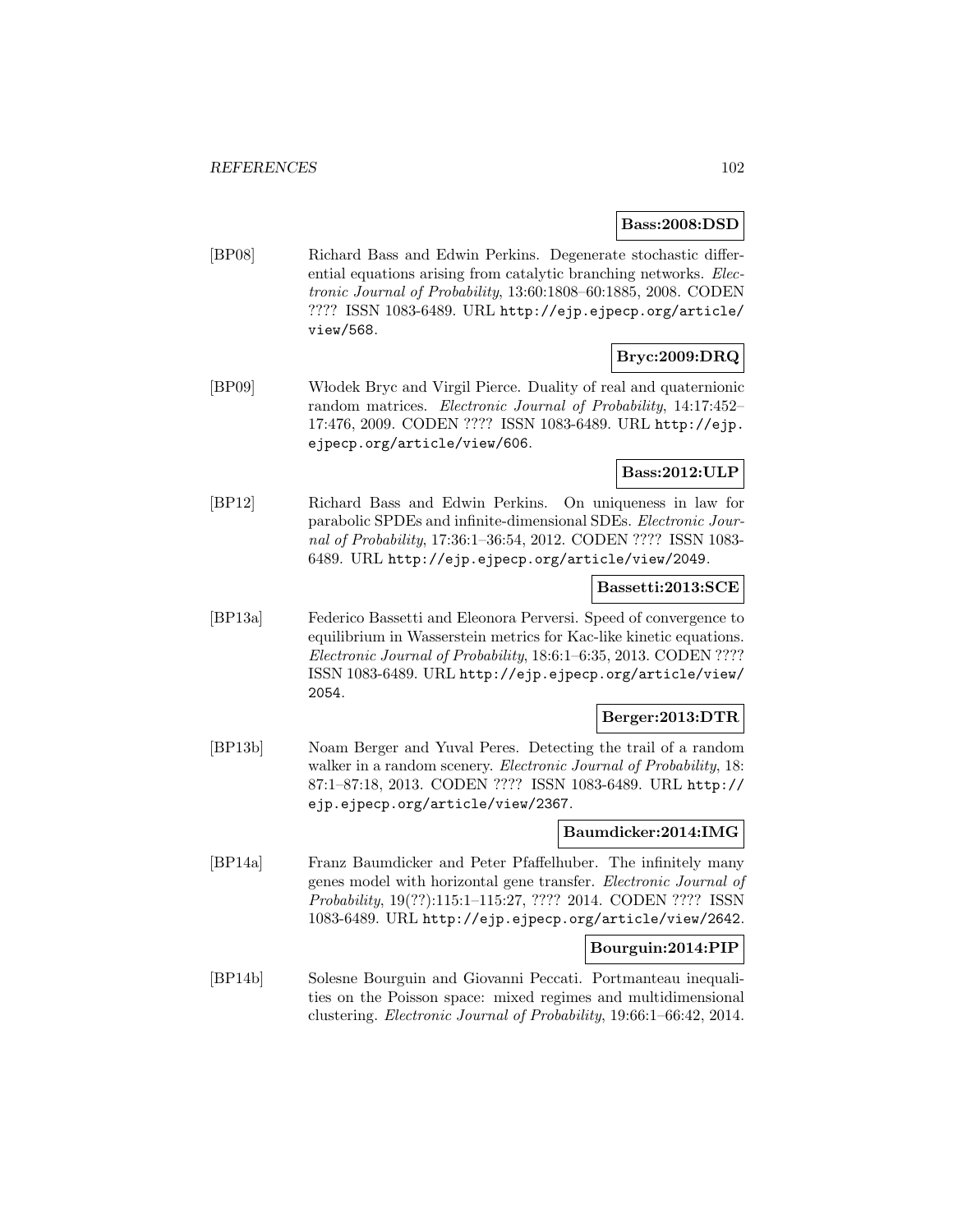CODEN ???? ISSN 1083-6489. URL http://ejp.ejpecp.org/ article/view/2879.

# **Berger:2015:CCP**

[BP15] Quentin Berger and Julien Poisat. On the critical curves of the pinning and copolymer models in correlated Gaussian environment. *Electronic Journal of Probability*, 20(??):71:1–71:35, ???? 2015. CODEN ???? ISSN 1083-6489. URL http://ejp.ejpecp. org/article/view/3514.

## **Bachmann:2016:CBG**

[BP16] Sascha Bachmann and Giovanni Peccati. Concentration bounds for geometric Poisson functionals: Logarithmic Sobolev inequalities revisited. Electronic Journal of Probability, 21(??):6:1–6:44, ???? 2016. CODEN ???? ISSN 1083-6489. URL https:// projecteuclid.org/euclid.ejp/1454682887.

## **Barrera:2020:CPO**

[BP20] Gerardo Barrera and Juan Carlos Pardo. Cut-off phenomenon for Ornstein–Uhlenbeck processes driven by Lévy processes. Electronic Journal of Probability, 25(??):15:1–15:33, ???? 2020. CO-DEN ???? ISSN 1083-6489. URL https://projecteuclid. org/euclid.ejp/1580871681.

## **Berti:2012:LTE**

[BPR12] Patrizia Berti, Luca Pratelli, and Pietro Rigo. Limit theorems for empirical processes based on dependent data. Electronic Journal of Probability, 17:9:1–9:18, 2012. CODEN ???? ISSN 1083-6489. URL http://ejp.ejpecp.org/article/view/1765.

## **Berti:2015:TVF**

[BPR15] Patrizia Berti, Luca Pratelli, and Pietro Rigo. Two versions of the fundamental theorem of asset pricing. Electronic Journal of Probability, 20(??):34:1–34:21, ???? 2015. CODEN ???? ISSN 1083-6489. URL http://ejp.ejpecp.org/article/view/3321.

## **Bouchard:2016:GDM**

[BPT16] Bruno Bouchard, Dylan Possamaï, and Xiaolu Tan. A general Doob–Meyer–Mertens decomposition for g-supermartingale systems. Electronic Journal of Probability, 21(??):36:1–36:21, ???? 2016. CODEN ???? ISSN 1083-6489. URL https:// projecteuclid.org/euclid.ejp/1462192627.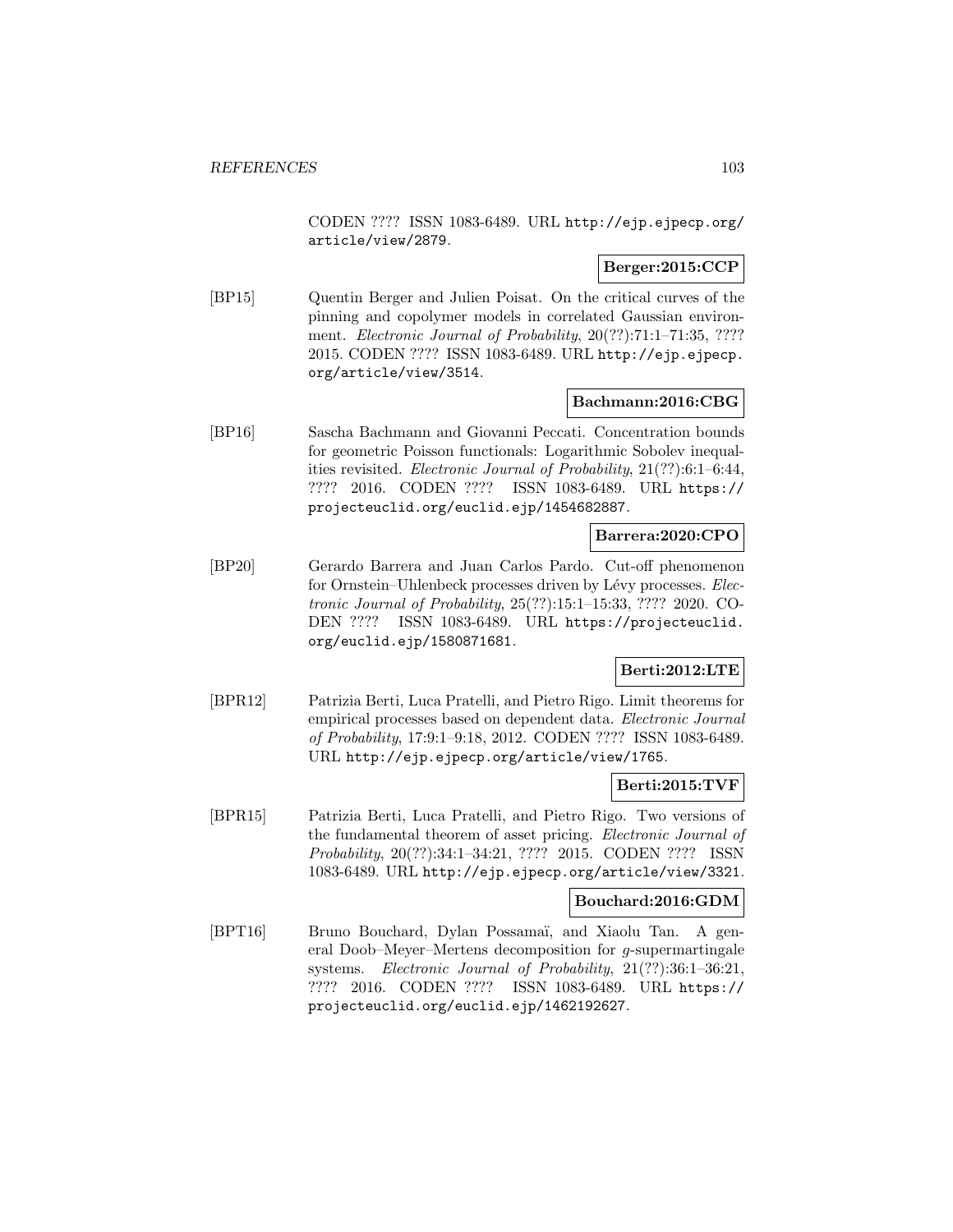### **Beringer:2017:PCP**

[BPT17] Dorottya Beringer, Gábor Pete, and Ádám Timár. On percolation critical probabilities and unimodular random graphs. Electronic Journal of Probability, 22(??):106:1–106:26, ???? 2017. CODEN ???? ISSN 1083-6489. URL https://projecteuclid. org/euclid.ejp/1514430042.

## **Bogdan:2018:YLS**

[BPW18] Krzysztof Bogdan, Zbigniew Palmowski, and Longmin Wang. Yaglom limit for stable processes in cones. Electronic Journal of Probability, 23(??):11:1-11:19, ???? 2018. CODEN ???? ISSN 1083-6489. URL https://projecteuclid.org/euclid. ejp/1518426059.

# **Bao:2012:TWL**

[BPZ12] Zhigang Bao, Guangming Pan, and Wang Zhou. Tracy–Widom law for the extreme eigenvalues of sample correlation matrices. Electronic Journal of Probability, 17:88:1–88:32, 2012. CODEN ???? ISSN 1083-6489. URL http://ejp.ejpecp.org/article/ view/1962.

## **Balan:2019:EDS**

[BQSS19] Raluca M. Balan, Lluís Quer-Sardanyons, and Jian Song. Existence of density for the stochastic wave equation with space-time homogeneous Gaussian noise. Electronic Journal of Probability, 24(??):106:1–106:43, ???? 2019. CODEN ???? ISSN 1083-6489. URL https://projecteuclid.org/euclid.ejp/1569895475.

## **Bass:2005:ASI**

[BR05] Richard Bass and Jay Rosen. An almost sure invariance principle for renormalized intersection local times. Electronic Journal of Probability, 10:4:124–4:164, 2005. CODEN ???? ISSN 1083-6489. URL http://ejp.ejpecp.org/article/view/236.

#### **Barbour:2006:DSW**

[BR06] Andrew Barbour and Gesine Reinert. Discrete small world networks. Electronic Journal of Probability, 11:47:1234–47:1283, 2006. CODEN ???? ISSN 1083-6489. URL http://ejp.ejpecp. org/article/view/381.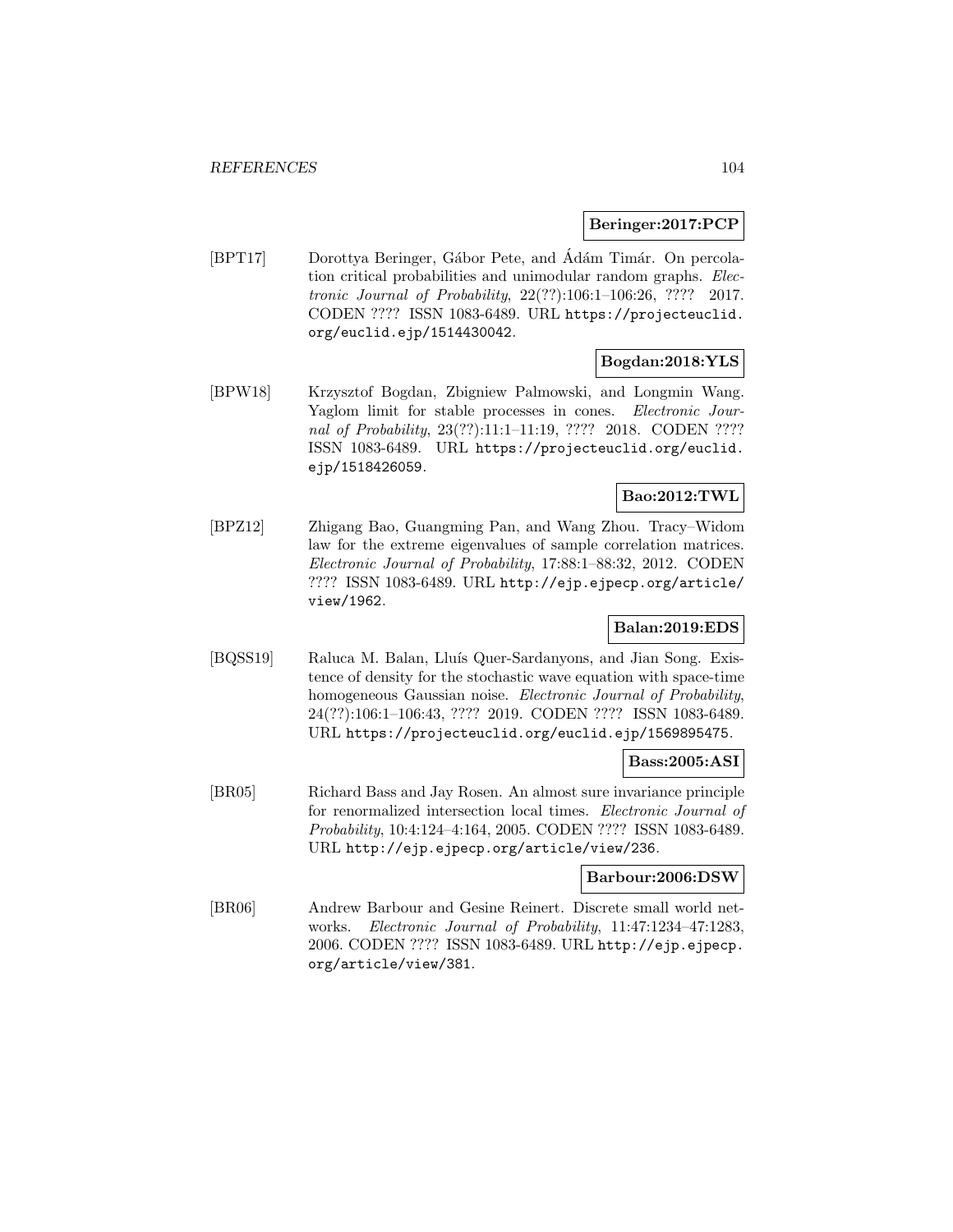## **Bass:2007:FPR**

[BR07] Richard Bass and Jay Rosen. Frequent points for random walks in two dimensions. Electronic Journal of Probability, 12:1:1–1:46, 2007. CODEN ???? ISSN 1083-6489. URL http://ejp.ejpecp. org/article/view/388.

## **Benaim:2011:SID**

[BR11] Michel Benaïm and Olivier Raimond. Self-interacting diffusions IV: Rate of convergence. Electronic Journal of Probability, 16: 66:1815–66:1843, 2011. CODEN ???? ISSN 1083-6489. URL http://ejp.ejpecp.org/article/view/948.

## **Barbu:2012:LSS**

[BR12a] Viorel Barbu and Michael Roeckner. Localization of solutions to stochastic porous media equations: finite speed of propagation. Electronic Journal of Probability, 17:10:1–10:11, 2012. CODEN ???? ISSN 1083-6489. URL http://ejp.ejpecp.org/article/ view/1768.

## **Belaribi:2012:UFP**

[BR12b] Nadia Belaribi and Francesco Russo. Uniqueness for Fokker– Planck equations with measurable coefficients and applications to the fast diffusion equation. Electronic Journal of Probability, 17:84:1–84:28, 2012. CODEN ???? ISSN 1083-6489. URL http: //ejp.ejpecp.org/article/view/2349.

## **Barbour:2013:AEC**

[BR13] Andrew Barbour and Gesine Reinert. Approximating the epidemic curve. Electronic Journal of Probability, 18:54:1–54:30, 2013. CODEN ???? ISSN 1083-6489. URL http://ejp.ejpecp. org/article/view/2557.

## **Bally:2016:AMS**

[BR16] Vlad Bally and Clément Rey. Approximation of Markov semigroups in total variation distance. Electronic Journal of Probability, 21(??):12:1–12:44, ???? 2016. CODEN ???? ISSN 1083-6489. URL https://projecteuclid.org/euclid.ejp/1455717196.

## **Barbour:2018:CLT**

[BR18a] A. D. Barbour and Adrian Röllin. A central limit theorem for the gossip process. Electronic Journal of Probability, 23(??):123:1– 123:37, ???? 2018. CODEN ???? ISSN 1083-6489. URL https: //projecteuclid.org/euclid.ejp/1545102141.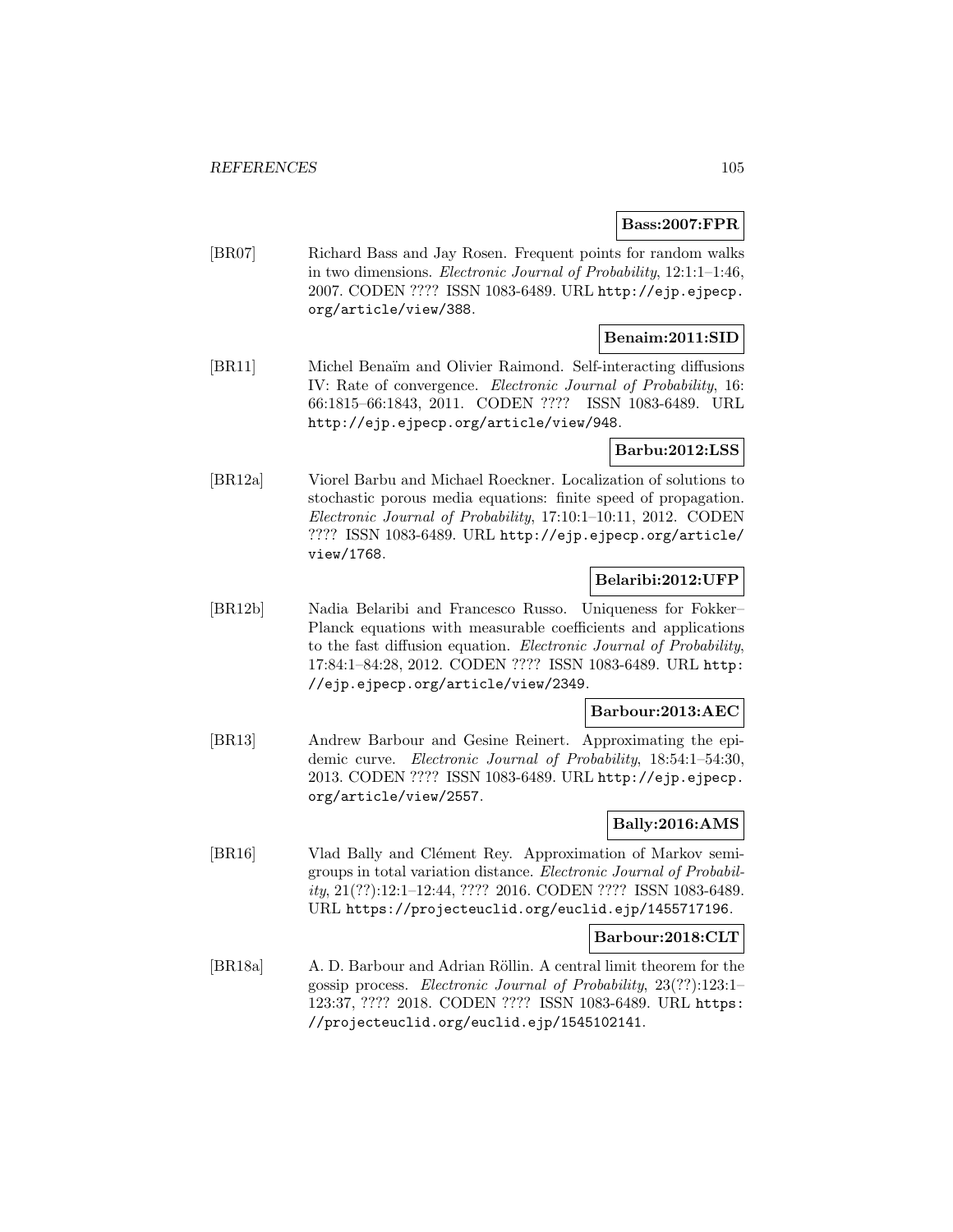## **Baur:2018:UIH**

[BR18b] Erich Baur and Loïc Richier. Uniform infinite half-planar quadrangulations with skewness. Electronic Journal of Probability, 23 (??):54:1–54:43, ???? 2018. CODEN ???? ISSN 1083-6489. URL https://projecteuclid.org/euclid.ejp/1528358488.

## **Barraquand:2020:LDS**

[BR20] Guillaume Barraquand and Mark Rychnovsky. Large deviations for sticky Brownian motions. Electronic Journal of Probability, 25(??):1–52, 2020. CODEN ???? ISSN 1083-6489. URL https://projecteuclid.org/journals/ electronic-journal-of-probability/volume-25/issue-none/ Large-deviations-for-sticky-Brownian-motions/10.1214/ 20-EJP515.full.

## **Bandyopadhyay:2010:ODL**

[BRS10] Antar Bandyopadhyay, Rahul Roy, and Anish Sarkar. On the one dimensional "Learning from Neighbours" model. Electronic Journal of Probability, 15:51:1574–51:1593, 2010. CODEN ???? ISSN 1083-6489. URL http://ejp.ejpecp.org/article/view/ 809.

### **Barbour:2020:CMI**

[BRW20] A. D. Barbour, Nathan Ross, and Yuting Wen. Central moment inequalities using Stein's method. Electronic Journal of Probability, 25(??):1–21, 2020. CODEN ???? ISSN 1083-6489. URL https://projecteuclid.org/journals/ electronic-journal-of-probability/volume-25/issue-none/ Central-moment-inequalities-using-Steins-method/10.1214/ 20-EJP493.full.

## **Bryc:1996:CMR**

[Bry96] W lodzimierz Bryc. Conditional moment representations for dependent random variables. Electronic Journal of Probability, 1: 7:1–7:14, 1996. CODEN ???? ISSN 1083-6489. URL http:// ejp.ejpecp.org/article/view/7.

#### **Benjamini:2001:RDL**

[BS01] Itai Benjamini and Oded Schramm. Recurrence of distributional limits of finite planar graphs. Electronic Journal of Probability, 6:23:1–23:13, 2001. CODEN ???? ISSN 1083-6489. URL http: //ejp.ejpecp.org/article/view/96.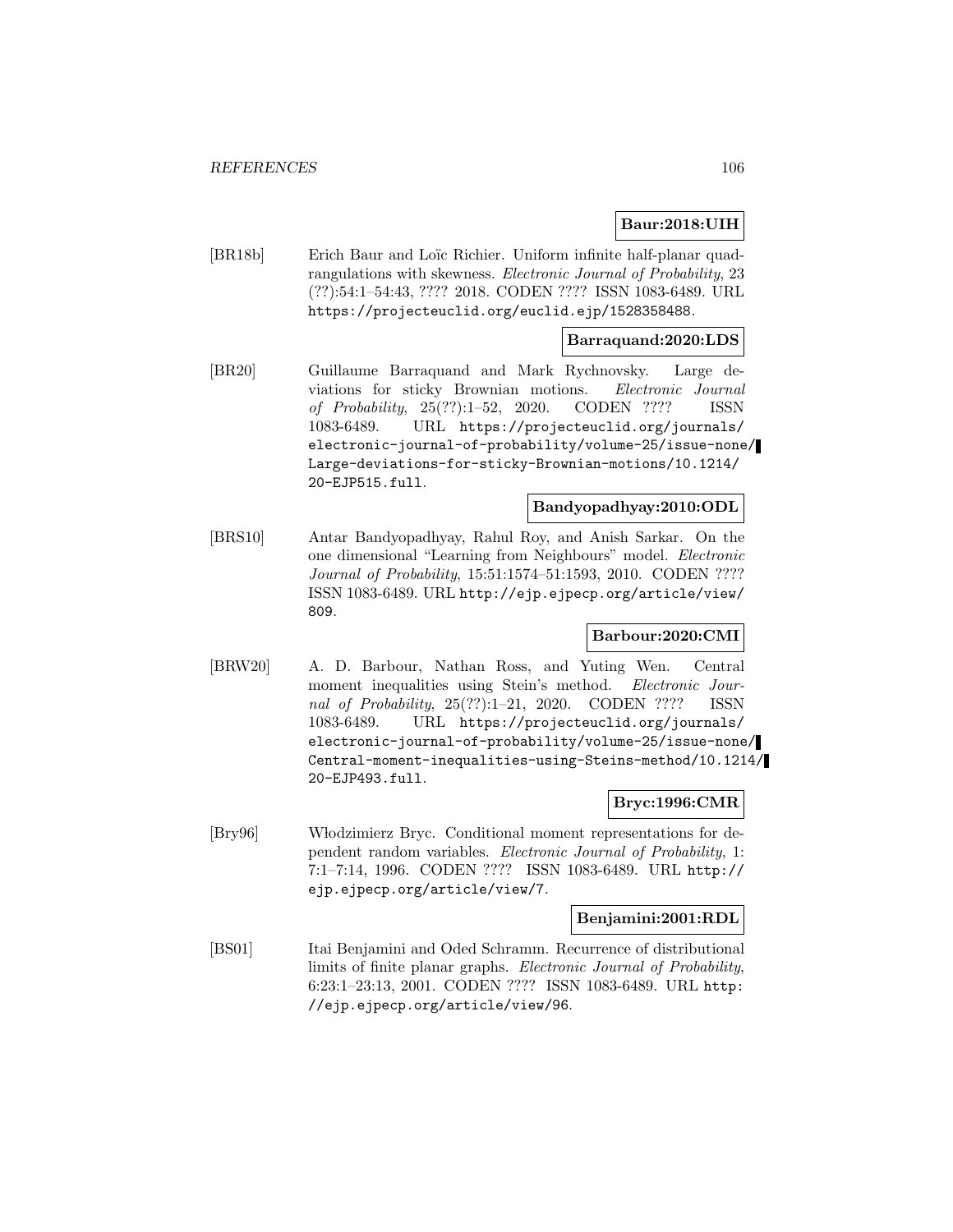**Belitsky:2002:DSS**

[BS02] Vladimir Belitsky and Gunter Schütz. Diffusion and scattering of shocks in the partially asymmetric simple exclusion process. Electronic Journal of Probability, 7:11:1–11:21, 2002. CODEN ???? ISSN 1083-6489. URL http://ejp.ejpecp.org/article/ view/110.

## **Basdevant:2008:RGT**

[BS08a] Anne-Laure Basdevant and Arvind Singh. Rate of growth of a transient cookie random walk. Electronic Journal of Probability, 13:26:811–26:851, 2008. CODEN ???? ISSN 1083-6489. URL http://ejp.ejpecp.org/article/view/498.

# **Bose:2008:ALM**

[BS08b] Arup Bose and Arnab Sen. Another look at the moment method for large dimensional random matrices. Electronic Journal of Probability, 13:21:588–21:628, 2008. CODEN ???? ISSN 1083- 6489. URL http://ejp.ejpecp.org/article/view/501.

#### **Basdevant:2009:RTM**

[BS09] Anne-Laure Basdevant and Arvind Singh. Recurrence and transience of a multi-excited random walk on a regular tree. Electronic Journal of Probability, 14:55:1628–55:1669, 2009. CODEN ???? ISSN 1083-6489. URL http://ejp.ejpecp.org/article/ view/672.

## **Bjornberg:2014:RBP**

[BS14] Jakob Björnberg and Sigurdur Stefánsson. Recurrence of bipartite planar maps. Electronic Journal of Probability, 19:31:1–31:40, 2014. CODEN ???? ISSN 1083-6489. URL http://ejp.ejpecp. org/article/view/3102.

## **Bansaye:2015:SLG**

[BS15] Vincent Bansaye and Florian Simatos. On the scaling limits of Galton–Watson processes in varying environments. Electronic Journal of Probability, 20(??):75:1–75:36, ???? 2015. CODEN ???? ISSN 1083-6489. URL http://ejp.ejpecp.org/article/ view/3812.

## **Butkovsky:2017:IMS**

[BS17] Oleg Butkovsky and Michael Scheutzow. Invariant measures for stochastic functional differential equations. Electronic Journal of Probability, 22(??):98:1–98:23, ???? 2017. CODEN ????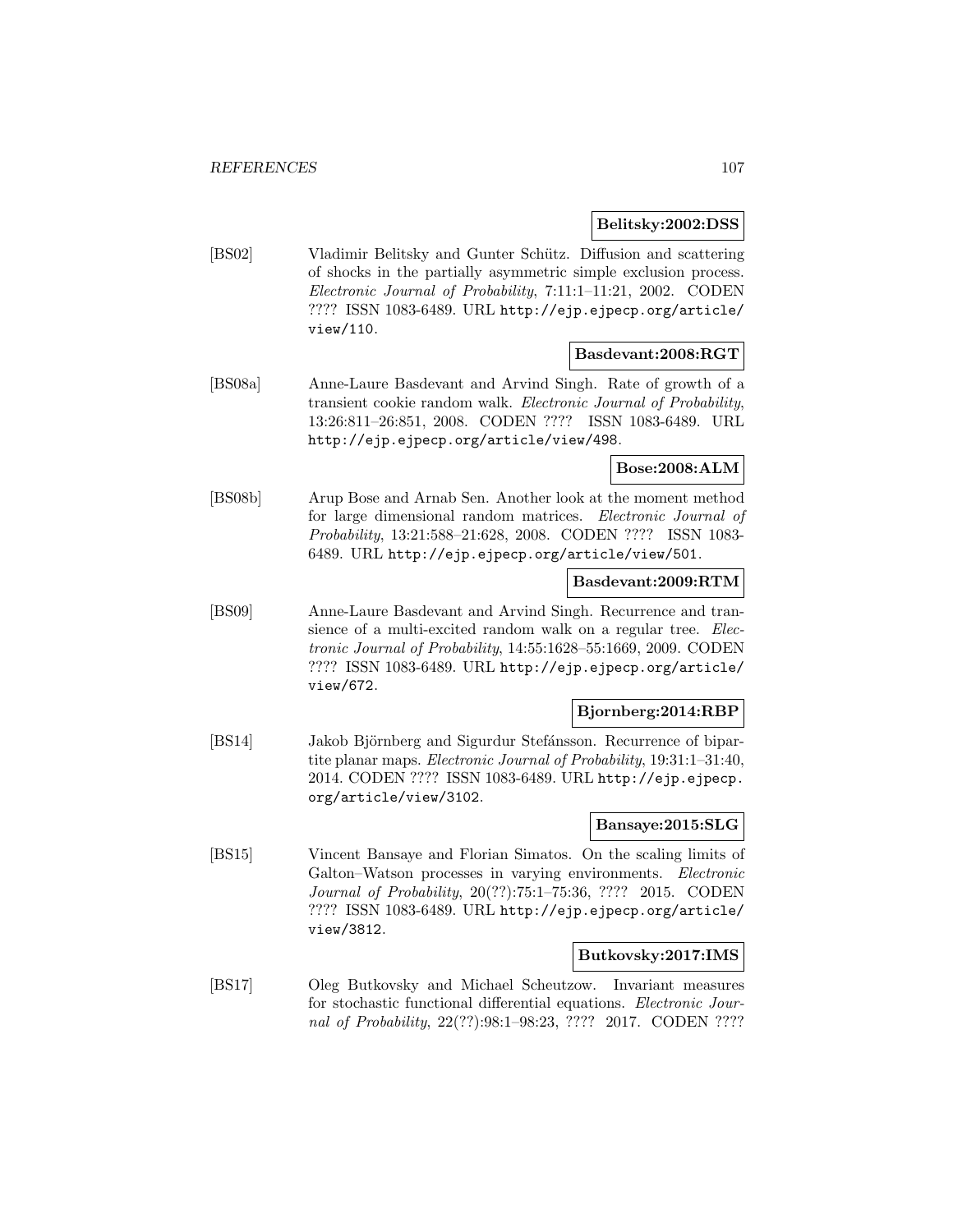ISSN 1083-6489. URL https://projecteuclid.org/euclid. ejp/1510802252.

## **Bakhtin:2020:LDP**

[BS20a] Yuri Bakhtin and Donghyun Seo. Localization of directed polymers in continuous space. *Electronic Journal of Probability*, 25 (??):1–56, 2020. CODEN ???? ISSN 1083-6489. URL https:// projecteuclid.org/journals/electronic-journal-of-probability/ volume-25/issue-none/Localization-of-directed-polymersin-continuous-space/10.1214/20-EJP530.full.

## **Behme:2020:EFM**

[BS20b] Anita Behme and Apostolos Sideris. Exponential functionals of Markov additive processes. Electronic Journal of Probability, 25 (??):37:1–37:25, ???? 2020. CODEN ???? ISSN 1083-6489. URL https://projecteuclid.org/euclid.ejp/1585274716.

# **Berger:2020:SLS**

[BS20c] Quentin Berger and Michele Salvi. Scaling limit of sub-ballistic 1D random walk among biased conductances: a story of wells and walls. Electronic Journal of Probability, 25(??):30:1–30:43, ???? 2020. CODEN ???? ISSN 1083-6489. URL https:// projecteuclid.org/euclid.ejp/1582534895.

## **Bhatnagar:2016:DCH**

[BST16] Nayantara Bhatnagar, Allan Sly, and Prasad Tetali. Decay of correlations for the hardcore model on the d-regular random graph. Electronic Journal of Probability,  $21(??):9:1-9:42$ ,  $???? 2016$ . CODEN ???? ISSN 1083-6489. URL https://projecteuclid. org/euclid.ejp/1454682890.

### **Boudabsa:2020:FED**

[BSV20] Lotfi Boudabsa, Thomas Simon, and Pierre Vallois. Fractional extreme distributions. Electronic Journal of Probability, 25(??): 1–20, 2020. CODEN ???? ISSN 1083-6489. URL https:// projecteuclid.org/journals/electronic-journal-of-probability/ volume-25/issue-none/Fractional-extreme-distributions/ 10.1214/20-EJP520.full.

## **Bo:2010:STS**

[BSW10] Lijun Bo, Kehua Shi, and Yongjin Wang. Support theorem for a stochastic Cahn–Hilliard equation. Electronic Journal of Prob-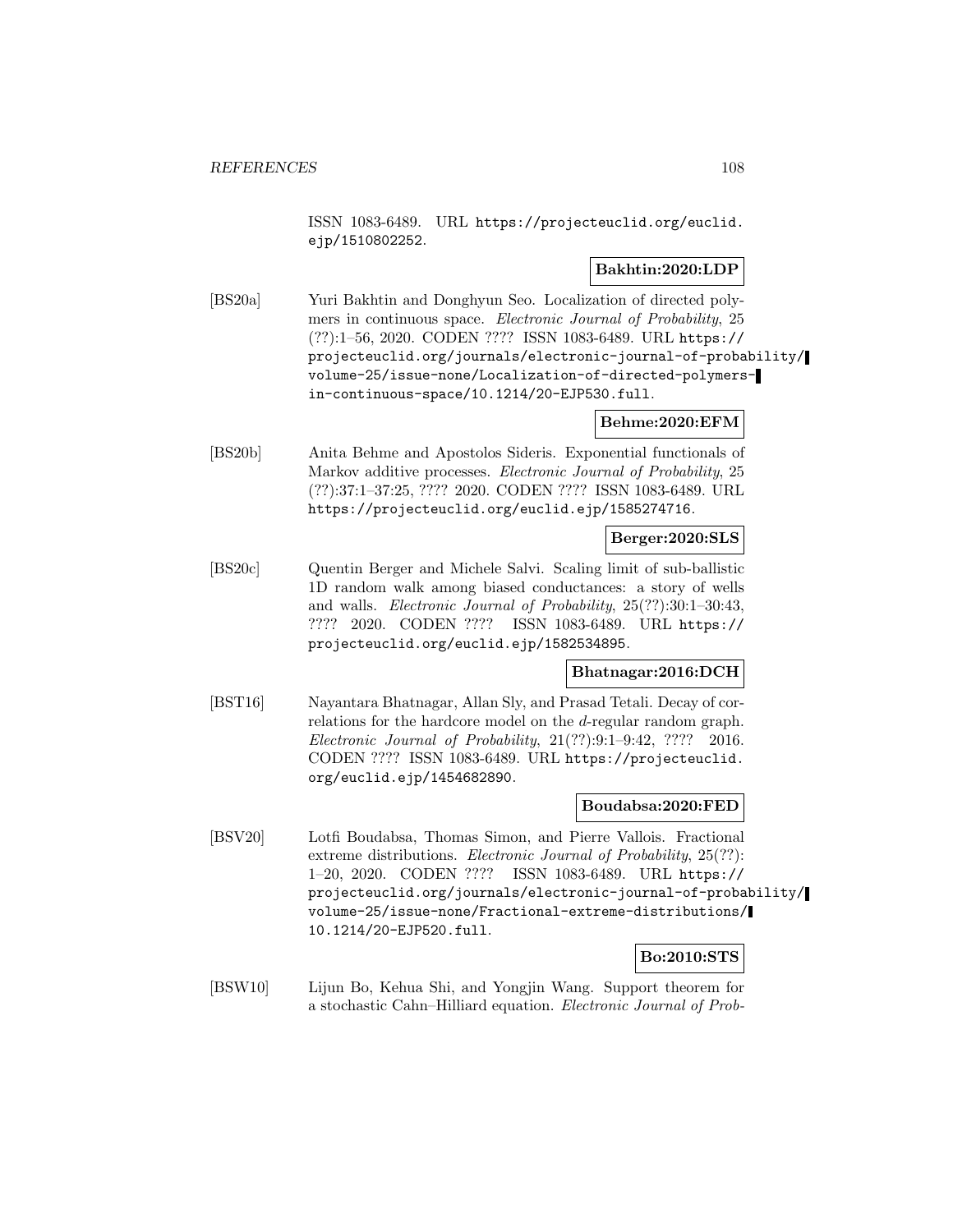ability, 15:17:484–17:525, 2010. CODEN ???? ISSN 1083-6489. URL http://ejp.ejpecp.org/article/view/760.

# **Bouchard:2005:HAO**

[BT05] Bruno Bouchard and Emmanuel Teman. On the hedging of American options in discrete time with proportional transaction costs. Electronic Journal of Probability, 10:22:746–22:760, 2005. CO-DEN ???? ISSN 1083-6489. URL http://ejp.ejpecp.org/ article/view/266.

# **Berger:2010:CPR**

[BT10] Quentin Berger and Fabio Toninelli. On the critical point of the random walk pinning model in dimension d=3. Electronic Journal of Probability, 15:21:654–21:683, 2010. CODEN ???? ISSN 1083- 6489. URL http://ejp.ejpecp.org/article/view/761.

# **Benjamini:2015:FPP**

[BT15a] Itai Benjamini and Romain Tessera. First passage percolation on nilpotent Cayley graphs and beyond. Electronic Journal of Probability, 20(??):99:1–99:20, ???? 2015. CODEN ???? ISSN 1083-6489. URL http://ejp.ejpecp.org/article/view/3940.

## **Broman:2015:PCH**

[BT15b] Erik Ivar Broman and Johan Tykesson. Poisson cylinders in hyperbolic space. Electronic Journal of Probability, 20(??):41:1– 41:25, ???? 2015. CODEN ???? ISSN 1083-6489. URL http:// ejp.ejpecp.org/article/view/3645.

# **Berger:2017:NPL**

[BT17] Noam Berger and Ran J. Tessler. No percolation in low temperature spin glass. Electronic Journal of Probability, 22(??): 88:1–88:19, ???? 2017. CODEN ???? ISSN 1083-6489. URL https://projecteuclid.org/euclid.ejp/1508292259.

# **Betz:2019:SLB**

[BT19] Volker Betz and Lorenzo Taggi. Scaling limit of ballistic selfavoiding walk interacting with spatial random permutations. Electronic Journal of Probability, 24(??):74:1–74:37, ???? 2019. CODEN ???? ISSN 1083-6489. URL https://projecteuclid. org/euclid.ejp/1562119474.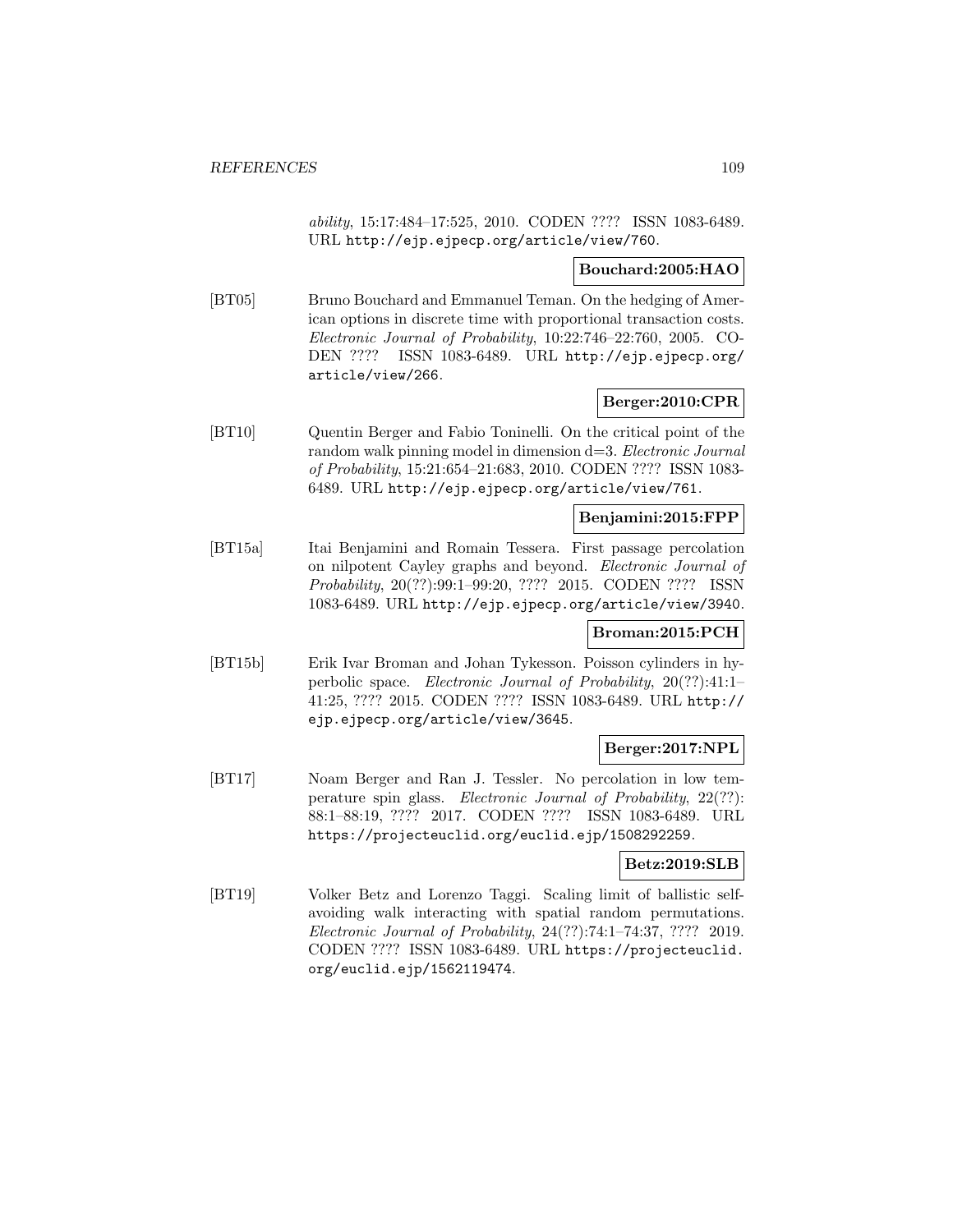## **Bartl:2020:FIF**

[BT20] Daniel Bartl and Ludovic Tangpi. Functional inequalities for forward and backward diffusions. Electronic Journal of Probability, 25(??):1–22, 2020. CODEN ???? ISSN 1083-6489. URL https://projecteuclid.org/journals/ electronic-journal-of-probability/volume-25/issue-none/ Functional-inequalities-for-forward-and-backward-diffusions/ 10.1214/20-EJP495.full.

## **Betz:2011:SRP**

[BU11] Volker Betz and Daniel Ueltschi. Spatial random permutations and Poisson–Dirichlet law of cycle lengths. Electronic Journal of Probability, 16:41:1173–41:1192, 2011. CODEN ???? ISSN 1083-6489. URL http://ejp.ejpecp.org/article/view/901.

# **Budzinski:2019:SCM**

[Bud19] Thomas Budzinski. Supercritical causal maps: geodesics and simple random walk. *Electronic Journal of Probability*, 24(??): 86:1–86:43, ???? 2019. CODEN ???? ISSN 1083-6489. URL https://projecteuclid.org/euclid.ejp/1568080866.

# **Burdzy:2009:DSF**

[Bur09] Krzysztof Burdzy. Differentiability of stochastic flow of reflected Brownian motions. Electronic Journal of Probability, 14:75:2182– 75:2240, 2009. CODEN ???? ISSN 1083-6489. URL http://ejp. ejpecp.org/article/view/700.

#### **Burdzy:2015:STG**

[Bur15] Krzysztof Burdzy. Stirring two grains of sand. Electronic Journal of Probability, 20(??):13:1–13:29, ???? 2015. CODEN ???? ISSN 1083-6489. URL http://ejp.ejpecp.org/article/view/3845.

#### **Busani:2016:AUC**

[Bus16] Ofer Busani. Aging uncoupled continuous time random walk limits. Electronic Journal of Probability, 21(??):7:1–7:17, ???? 2016. CODEN ???? ISSN 1083-6489. URL https://projecteuclid. org/euclid.ejp/1454682888.

## **Butez:2016:LDE**

[But16] Raphaël Butez. Large deviations for the empirical measure of random polynomials: revisit of the Zeitouni–Zelditch theorem. Electronic Journal of Probability, 21(??):73:1–73:37, ???? 2016.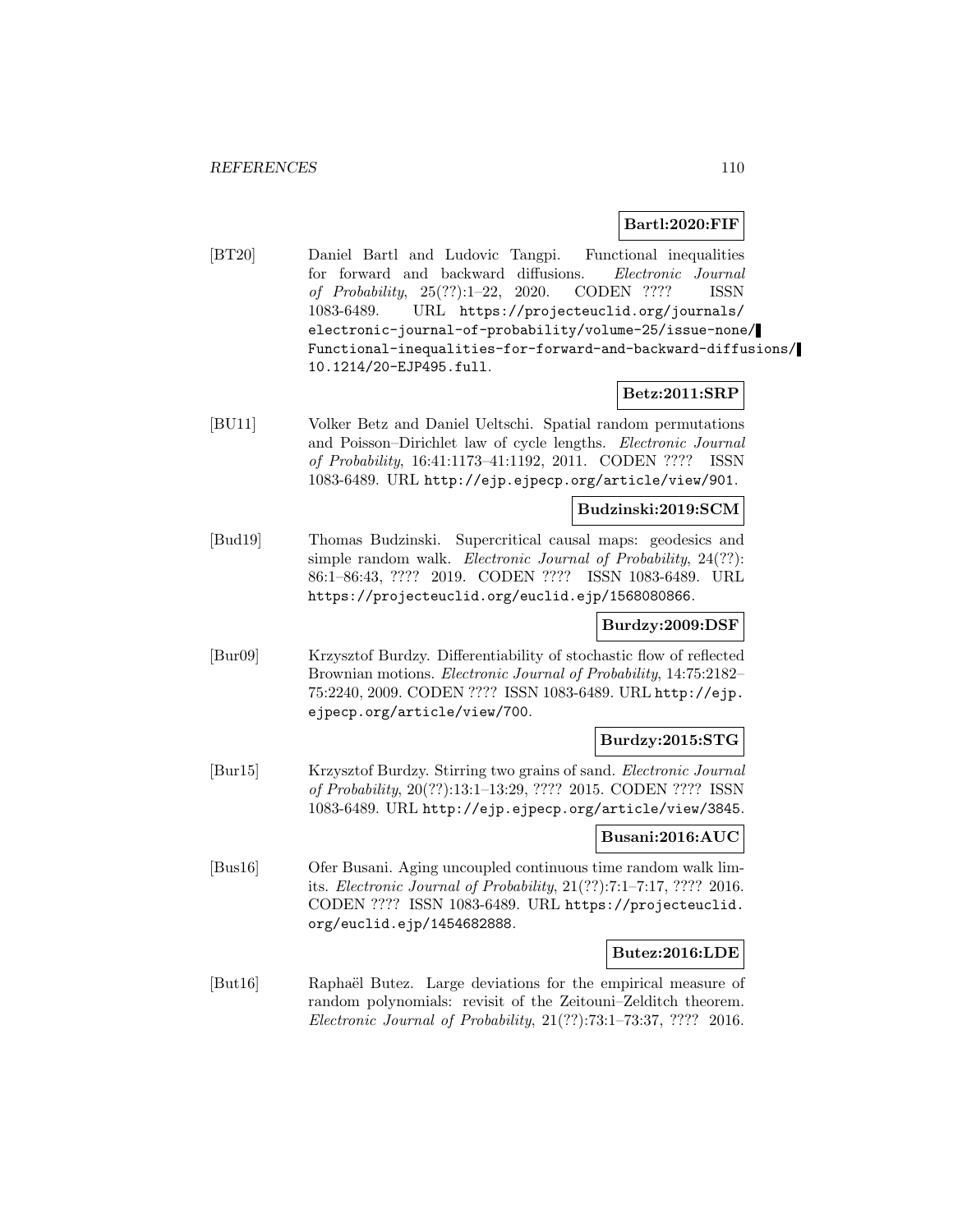CODEN ???? ISSN 1083-6489. URL https://projecteuclid. org/euclid.ejp/1481079628.

# **Barral:2004:MAC**

[BV04] Julien Barral and Jacques Véhel. Multifractal analysis of a class of additive processes with correlated non-stationary increments. Electronic Journal of Probability, 9:16:508–16:543, 2004. CODEN ???? ISSN 1083-6489. URL http://ejp.ejpecp.org/article/ view/208.

#### **Brzezniak:2012:SPC**

[BV12] Zdzislaw Brzezniak and Mark Veraar. Is the stochastic parabolicity condition dependent on  $p$  and  $q$ ? Electronic Journal of Probability, 17:56:1–56:24, 2012. CODEN ???? ISSN 1083-6489. URL http://ejp.ejpecp.org/article/view/2186.

# **Bethuelsen:2016:ACW**

[BV16] Stein Andreas Bethuelsen and Florian Völlering. Absolute continuity and weak uniform mixing of random walk in dynamic random environment. *Electronic Journal of Probability*, 21(??): 71:1–71:32, ???? 2016. CODEN ???? ISSN 1083-6489. URL https://projecteuclid.org/euclid.ejp/1480688088.

#### **Baroni:2015:FSC**

[BvdHK15] Enrico Baroni, Remco van der Hofstad, and Julia Komjathy. Fixed speed competition on the configuration model with infinite variance degrees: unequal speeds. Electronic Journal of Probability, 20(??):116:1–116:48, ???? 2015. CODEN ???? ISSN 1083-6489. URL http://ejp.ejpecp.org/article/view/3749.

## **Bhamidi:2010:SLC**

[BvdHvL10] Shankar Bhamidi, Remco van der Hofstad, and Johan van Leeuwaarden. Scaling limits for critical inhomogeneous random graphs with finite third moments. Electronic Journal of Probability, 15:54:1682–54:1702, 2010. CODEN ???? ISSN 1083-6489. URL http://ejp.ejpecp.org/article/view/817.

## **Bell:2005:DSP**

[BW05] Steven Bell and Ruth Williams. Dynamic scheduling of a parallel server system in heavy traffic with complete resource pooling: Asymptotic optimality of a threshold policy. Electronic Journal of Probability, 10:33:1044–33:1115, 2005. CODEN ???? ISSN 1083-6489. URL http://ejp.ejpecp.org/article/view/281.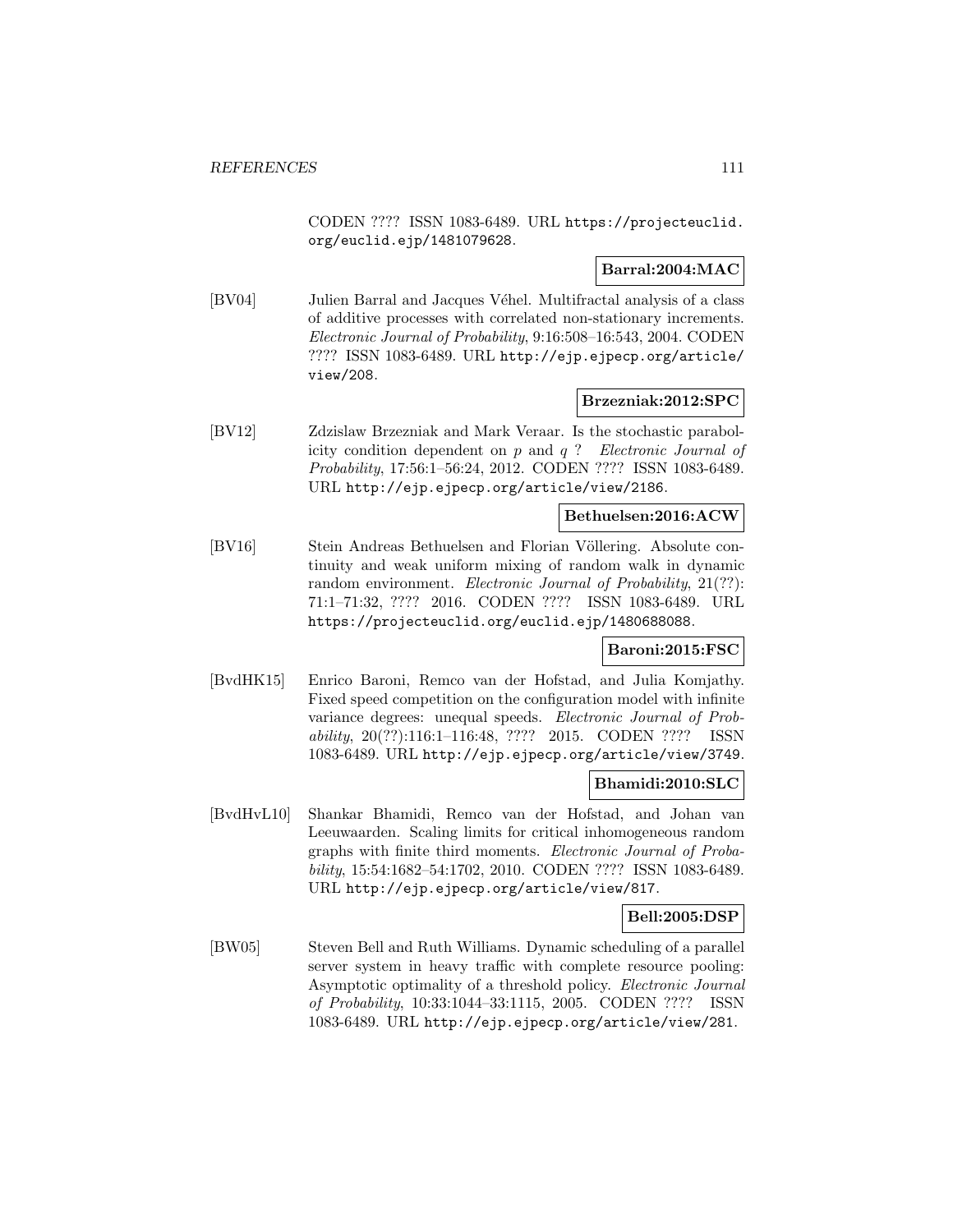# **Bryc:2012:BQH**

[BW12] Włodek Bryc and Jacek Wesołowski. Bridges of quadratic harnesses. Electronic Journal of Probability, 17:105:1–105:25, 2012. CODEN ???? ISSN 1083-6489. URL http://ejp.ejpecp.org/ article/view/1866.

# **Broutin:2017:RCT**

[BW17] Nicolas Broutin and Minmin Wang. Reversing the cut tree of the Brownian continuum random tree. Electronic Journal of Probability, 22(??):80:1–80:23, ???? 2017. CODEN ???? ISSN 1083-6489. URL https://projecteuclid.org/euclid.ejp/1507255394.

# **Baudoin:2021:AWB**

[BW21] Fabrice Baudoin and Jing Wang. Asymptotic windings of the block determinants of a unitary Brownian motion and related diffusions. Electronic Journal of Probability, 26(??):1–21, 2021. CO-DEN ???? ISSN 1083-6489. URL https://projecteuclid.org/ journals/electronic-journal-of-probability/volume-26/ issue-none/Asymptotic-windings-of-the-block-determinantsof-a-unitary-Brownian/10.1214/21-EJP600.full.

# **Bao:2015:HFS**

[BWY15] Jianhai Bao, Feng-Yu Wang, and Chenggui Yuan. Hypercontractivity for functional stochastic partial differential equations. Electronic Journal of Probability, 20(??):93:1–93:15, ???? 2015. CODEN ???? ISSN 1083-6489. URL http://ejp.ejpecp.org/ article/view/4108.

# **Bai:2009:CLS**

[BWZ09] Zhidong Bai, Xiaoying Wang, and Wang Zhou. CLT for linear spectral statistics of Wigner matrices. Electronic Journal of Probability, 14:83:2391–83:2417, 2009. CODEN ???? ISSN 1083-6489. URL http://ejp.ejpecp.org/article/view/705.

## **Barbour:2019:MAT**

[BX19] A. D. Barbour and A. Xia. Multivariate approximation in total variation using local dependence. Electronic Journal of Probability, 24(??):27:1–27:35, ???? 2019. CODEN ???? ISSN 1083-6489. URL https://projecteuclid.org/euclid.ejp/1553565778.

# **Baker:2009:BSM**

[BY09] David Baker and Marc Yor. A Brownian sheet martingale with the same marginals as the arithmetic average of geometric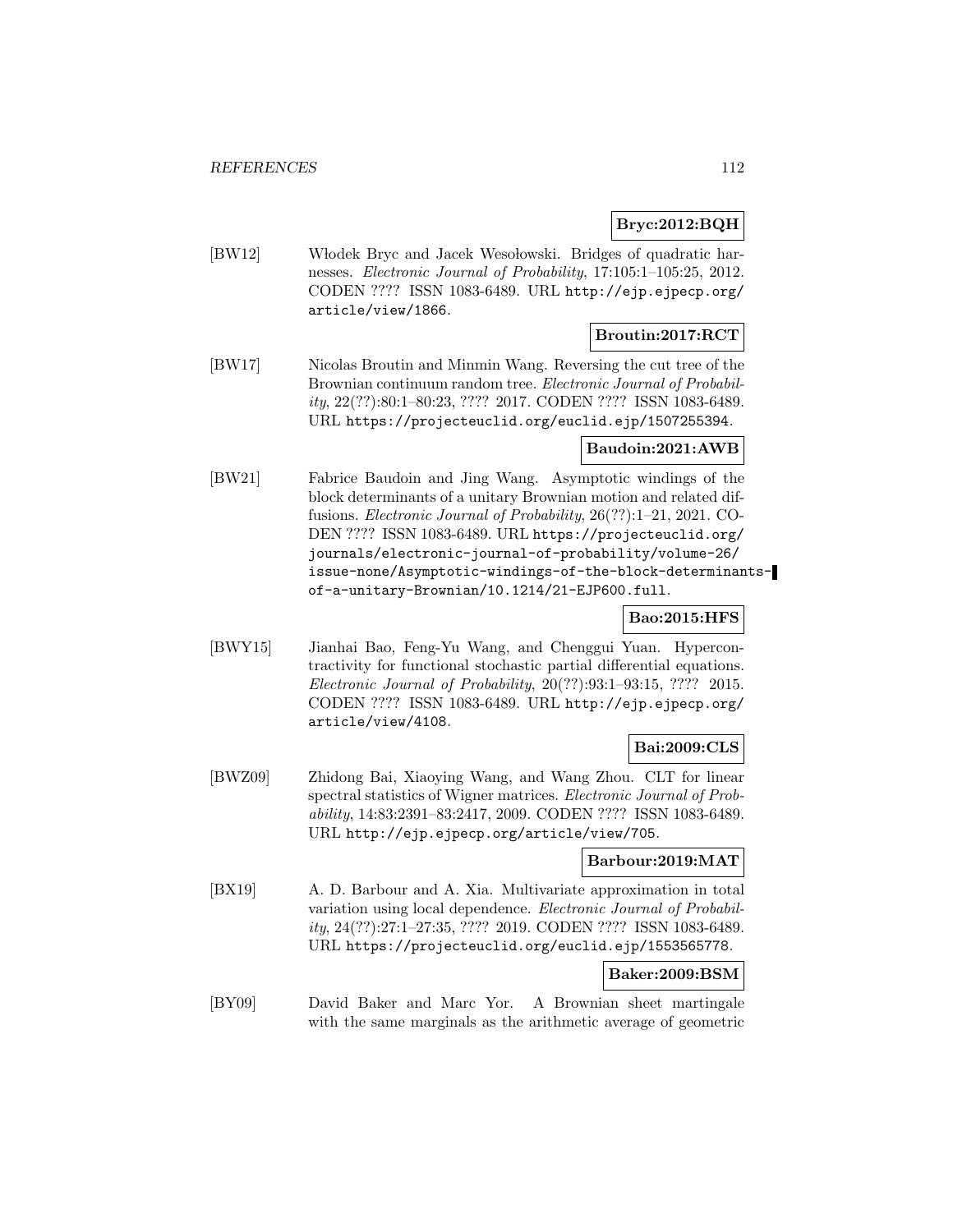Brownian motion. Electronic Journal of Probability, 14:52:1532– 52:1540, 2009. CODEN ???? ISSN 1083-6489. URL http:// ejp.ejpecp.org/article/view/674.

# **Blaszczyszyn:2013:CPP**

[BY13] Bartlomiej Blaszczyszyn and Dhandapani Yogeshwaran. Clustering and percolation of point processes. Electronic Journal of Probability, 18:72:1–72:20, 2013. CODEN ???? ISSN 1083-6489. URL http://ejp.ejpecp.org/article/view/2468.

## **Benjamini:2007:RGH**

[BYY07] Itai Benjamini, Ariel Yadin, and Amir Yehudayoff. Random graph-homomorphisms and logarithmic degree. Electronic Journal of Probability, 12:32:926–32:950, 2007. CODEN ???? ISSN 1083-6489. URL http://ejp.ejpecp.org/article/view/427.

## **Baudoin:2012:TES**

[BZ12] Fabrice Baudoin and Xuejing Zhang. Taylor expansion for the solution of a stochastic differential equation driven by fractional Brownian motions. *Electronic Journal of Probability*, 17:51:1– 51:21, 2012. CODEN ???? ISSN 1083-6489. URL http://ejp. ejpecp.org/article/view/2136.

## **Caraceni:2020:PUB**

[Car20] Alessandra Caraceni. A polynomial upper bound for the mixing time of edge rotations on planar maps. Electronic Journal of Probability, 25(??):1–30, 2020. CODEN ???? ISSN 1083-6489. URL https://projecteuclid.org/ journals/electronic-journal-of-probability/volume-25/ issue-none/A-polynomial-upper-bound-for-the-mixing-timeof-edge/10.1214/20-EJP519.full.

# **Carrance:2021:CET**

[Car21] Ariane Carrance. Convergence of Eulerian triangulations. Electronic Journal of Probability, 26(??):1–48, 2021. CODEN ???? ISSN 1083-6489. URL https://projecteuclid.org/ journals/electronic-journal-of-probability/volume-26/ issue-none/Convergence-of-Eulerian-triangulations/10. 1214/21-EJP579.full.

## **Confortola:2008:QBR**

[CB08] Fulvia Confortola and Philippe Briand. Quadratic BSDEs with random terminal time and elliptic PDEs in infinite dimension.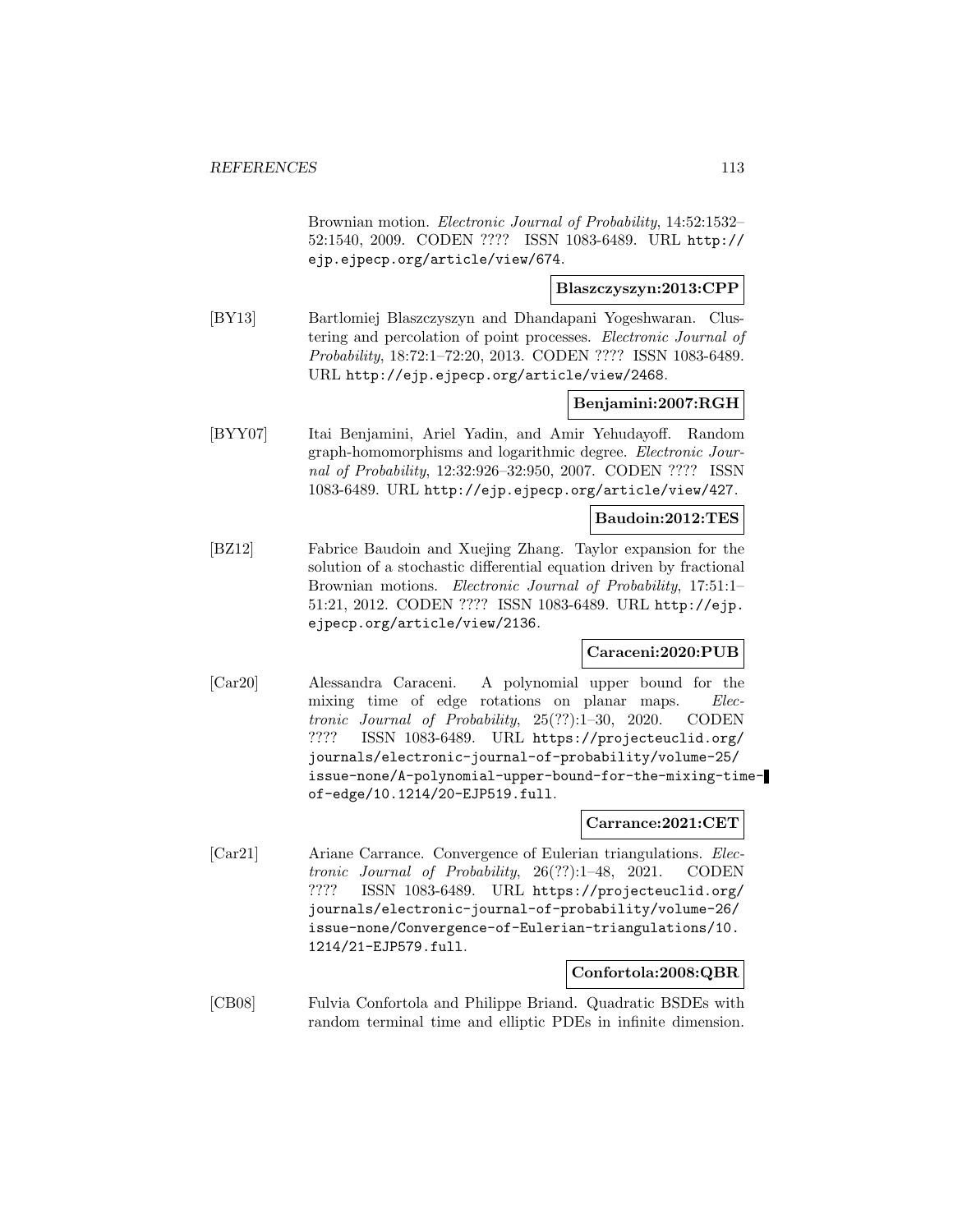Electronic Journal of Probability, 13:54:1529–54:1561, 2008. CO-DEN ???? ISSN 1083-6489. URL http://ejp.ejpecp.org/ article/view/514.

## **Chassagneux:2009:RCL**

[CB09] Jean-François Chassagneux and Bruno Bouchard. Representation of continuous linear forms on the set of ladlag processes and the hedging of American claims under proportional costs. Electronic Journal of Probability, 14:24:612–24:632, 2009. CODEN ???? ISSN 1083-6489. URL http://ejp.ejpecp.org/article/ view/625.

# **Champagnat:2016:MFS**

[CB16] Nicolas Champagnat and Henry Benoit. Moments of the frequency spectrum of a splitting tree with neutral Poissonian mutations. Electronic Journal of Probability, 21(??):53:1–53:34, ???? 2016. CODEN ???? ISSN 1083-6489. URL https:// projecteuclid.org/euclid.ejp/1472830615.

# **Capinski:1998:MAS**

[CC98] Marek Capiński and Nigel J. Cutland. Measure attractors for stochastic Navier–Stokes equations. Electronic Journal of Probability, 3:8:1–8:15, 1998. CODEN ???? ISSN 1083-6489. URL http://ejp.ejpecp.org/article/view/30.

## **Chen:2011:SSC**

[CC11] Xinxing Chen and Dayue Chen. Some sufficient conditions for infinite collisions of simple random walks on a wedge comb. Electronic Journal of Probability, 16:49:1341–49:1355, 2011. CODEN ???? ISSN 1083-6489. URL http://ejp.ejpecp.org/article/ view/907.

# **Caravenna:2013:IPR**

[CC13] Francesco Caravenna and Loïc Chaumont. An invariance principle for random walk bridges conditioned to stay positive. Electronic Journal of Probability, 18:60:1–60:32, 2013. CODEN ???? ISSN 1083-6489. URL http://ejp.ejpecp.org/article/view/ 2362.

# **Ceci:2015:LRM**

[CCC15] Claudia Ceci, Alessandra Cretarola, and Katia Colaneri. Local risk-minimization under restricted information on asset prices. Electronic Journal of Probability, 20(??):96:1–96:30, ???? 2015.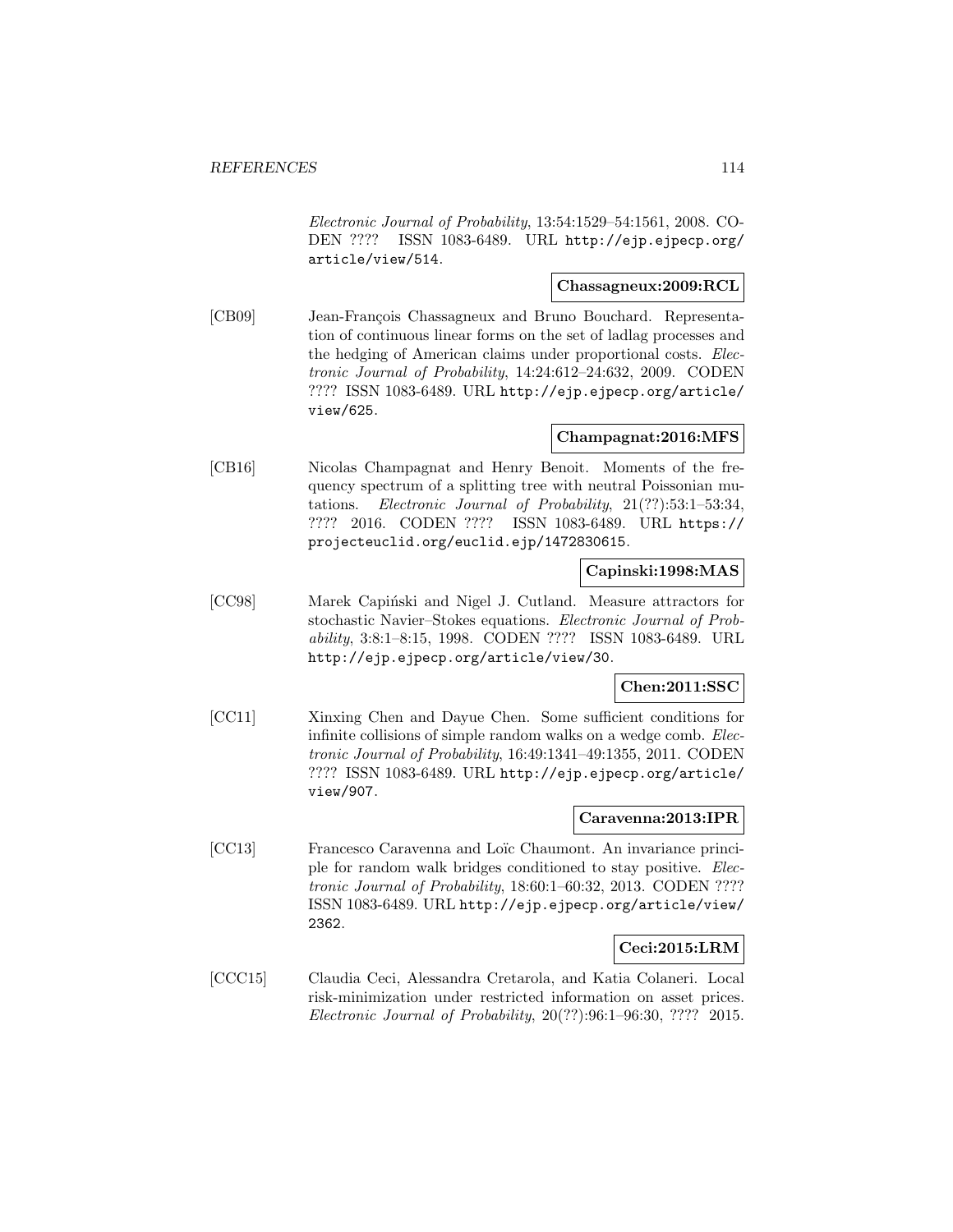CODEN ???? ISSN 1083-6489. URL http://ejp.ejpecp.org/ article/view/3204.

# **Campi:2013:ECD**

[CCD13] Luciano Campi, Umut Cetin, and Albina Danilova. Explicit construction of a dynamic Bessel bridge of dimension 3. Electronic Journal of Probability, 18:30:1–30:25, 2013. CODEN ???? ISSN 1083-6489. URL http://ejp.ejpecp.org/article/view/1907.

# **Cass:2021:LTB**

[CCDO21] Thomas Cass, Dan Crisan, Paul Dobson, and Michela Ottobre. Long-time behaviour of degenerate diffusions: UFG-type SDEs and time-inhomogeneous hypoelliptic processes. Electronic Journal of Probability, 26(??):1–72, 2021. CODEN ???? ISSN 1083-6489. URL https://projecteuclid.org/ journals/electronic-journal-of-probability/volume-26/ issue-none/Long-time-behaviour-of-degenerate-diffusions- -UFG-type-SDEs/10.1214/20-EJP577.full.

#### **Csaki:2009:SLT**

[CCFR09] Endre Csáki, Miklós Csörgö, Antonia Feldes, and Pál Révész. Strong limit theorems for a simple random walk on the 2 dimensional comb. Electronic Journal of Probability, 14:82:2371– 82:2390, 2009. CODEN ???? ISSN 1083-6489. URL http:// ejp.ejpecp.org/article/view/710.

## **Cohen:2020:MDO**

[CCO20] Philip Cohen, Fabio Deelan Cunden, and Neil O'Connell. Moments of discrete orthogonal polynomial ensembles. Electronic Journal of Probability, 25(??):72:1–72:19, ???? 2020. CODEN ???? ISSN 1083-6489. URL https://projecteuclid.org/ euclid.ejp/1593568836.

## **Cancrini:2005:DLT**

[CCR05] Nicoletta Cancrini, Filippo Cesi, and Cyril Roberto. Diffusive long-time behavior of Kawasaki dynamics. Electronic Journal of Probability, 10:7:216–7:249, 2005. CODEN ???? ISSN 1083-6489. URL http://ejp.ejpecp.org/article/view/239.

# **Cabanal-Duvillard:2005:MRB**

[CD05a] Thierry Cabanal-Duvillard. A matrix representation of the Bercovici–Pata bijection. *Electronic Journal of Probability*, 10: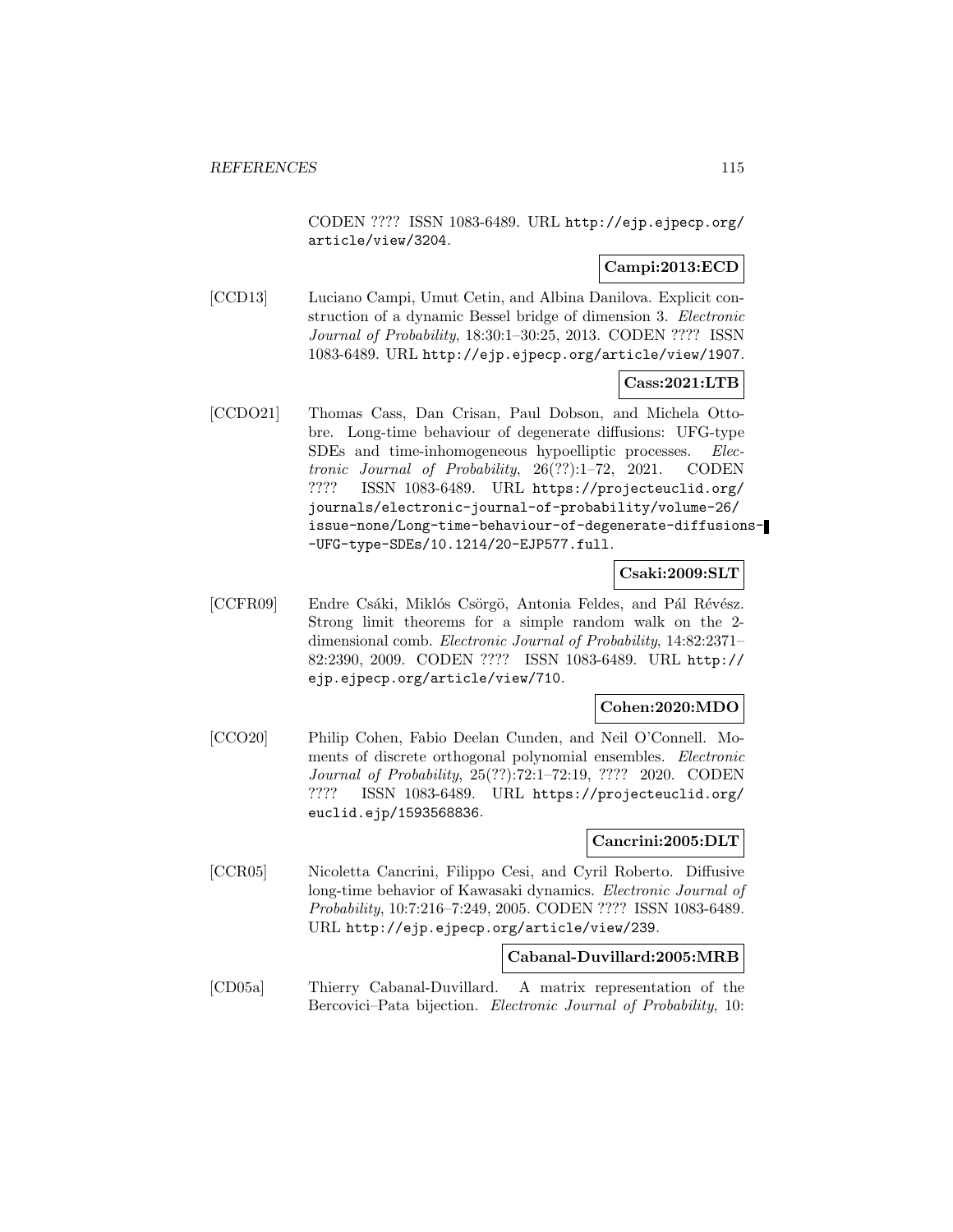18:632–18:661, 2005. CODEN ???? ISSN 1083-6489. URL http: //ejp.ejpecp.org/article/view/246.

#### **Chaumont:2005:LPC**

[CD05b] Loïc Chaumont and Ronald Doney. On Lévy processes conditioned to stay positive. Electronic Journal of Probability, 10: 28:948–28:961, 2005. CODEN ???? ISSN 1083-6489. URL http://ejp.ejpecp.org/article/view/261. See corrections [CD08a].

# **Cator:2006:BSC**

[CD06] Eric Cator and Sergei Dobrynin. Behavior of a second class particle in Hammersley's process. Electronic Journal of Probability, 11:26:670–26:685, 2006. CODEN ???? ISSN 1083-6489. URL http://ejp.ejpecp.org/article/view/340.

## **Chaumont:2008:CLP**

[CD08a] Loïc Chaumont and Ronald Doney. Corrections to "On Lévy processes conditioned to stay positive". Electronic Journal of Probability, 13:1:1–1:4, 2008. CODEN ???? ISSN 1083-6489. URL http://ejp.ejpecp.org/article/view/466. See [CD05b].

## **Conus:2008:NLS**

[CD08b] Daniel Conus and Robert Dalang. The non-linear stochastic wave equation in high dimensions. Electronic Journal of Probability, 13:22:629–22:670, 2008. CODEN ???? ISSN 1083-6489. URL http://ejp.ejpecp.org/article/view/500.

#### **Casserini:2012:PPC**

[CD12a] Matteo Casserini and Freddy Delbaen. Predictable projections of conformal stochastic integrals: an application to Hermite series and to Widder's representation. Electronic Journal of Probability, 17:22:1–22:14, 2012. CODEN ???? ISSN 1083-6489. URL http: //ejp.ejpecp.org/article/view/1883.

## **Collet:2012:RDD**

[CD12b] Francesca Collet and Paolo Dai Pra. The role of disorder in the dynamics of critical fluctuations of mean field models. Electronic Journal of Probability, 17:26:1–26:40, 2012. CODEN ???? ISSN 1083-6489. URL http://ejp.ejpecp.org/article/view/1896.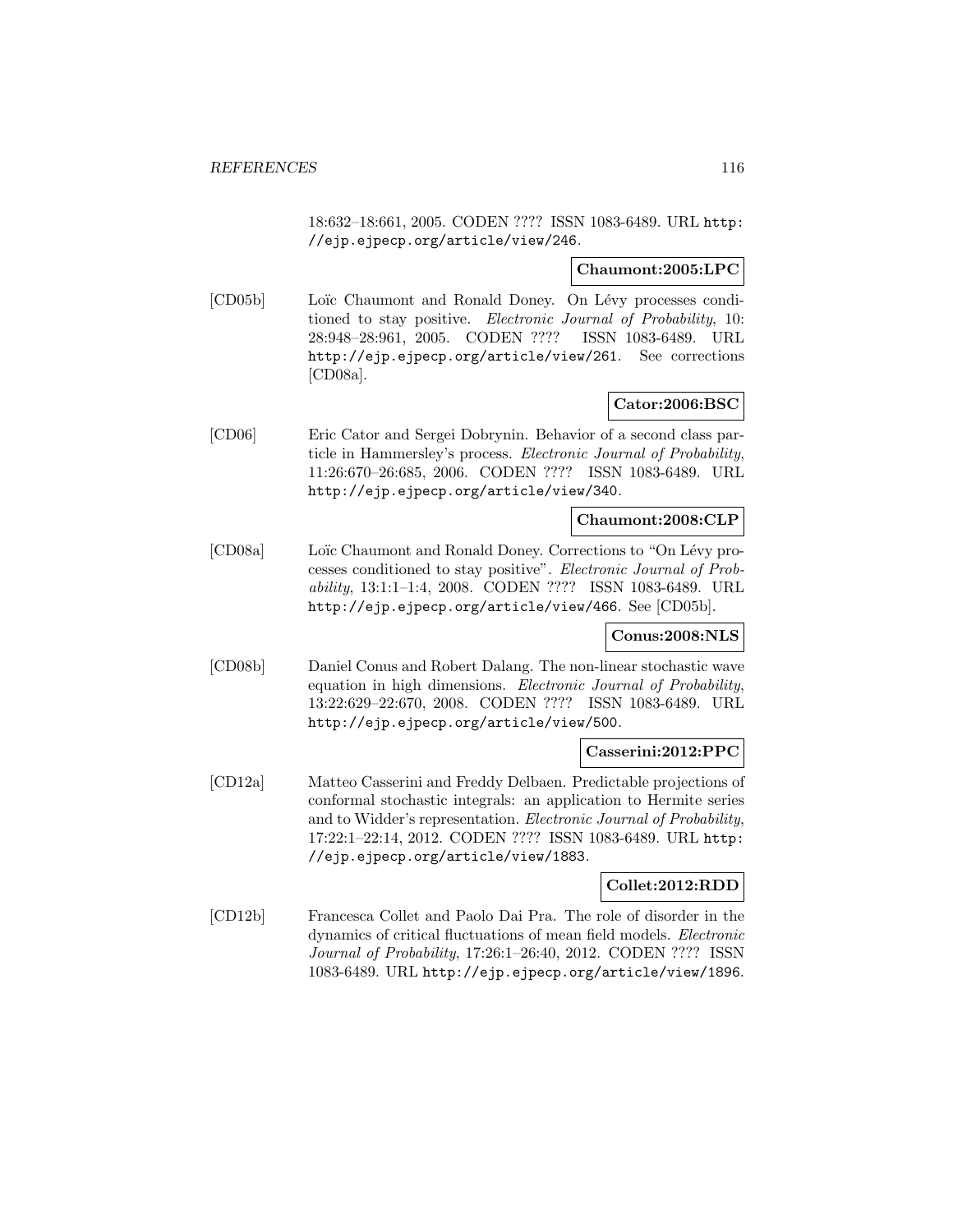## **Coupier:2014:CPQ**

[CD14] David Coupier and David Dereudre. Continuum percolation for Quermass model. Electronic Journal of Probability, 19:35:1– 35:19, 2014. CODEN ???? ISSN 1083-6489. URL http://ejp. ejpecp.org/article/view/2298.

# **Chiarini:2015:LCL**

[CD15] Alberto Chiarini and Jean-Dominique Deuschel. Local central limit theorem for diffusions in a degenerate and unbounded random medium. Electronic Journal of Probability, 20(??):112:1– 112:30, ???? 2015. CODEN ???? ISSN 1083-6489. URL http:/ /ejp.ejpecp.org/article/view/4190.

# **Caravenna:2019:LLD**

[CD19] Francesco Caravenna and Ron Doney. Local large deviations and the strong renewal theorem. Electronic Journal of Probability, 24 (??):72:1–72:48, ???? 2019. CODEN ???? ISSN 1083-6489. URL https://projecteuclid.org/euclid.ejp/1561687605.

## **Cimasoni:2013:CTI**

[CDC13] David Cimasoni and Hugo Duminil-Copin. The critical temperature for the Ising model on planar doubly periodic graphs. Electronic Journal of Probability, 18:44:1–44:18, 2013. CODEN ???? ISSN 1083-6489. URL http://ejp.ejpecp.org/article/view/ 2352.

# **Chelkak:2016:CPT**

[CDCH16] Dmitry Chelkak, Hugo Duminil-Copin, and Clément Hongler. Crossing probabilities in topological rectangles for the critical planar FK-Ising model. Electronic Journal of Probability, 21(??): 5:1–5:28, ???? 2016. CODEN ???? ISSN 1083-6489. URL https: //projecteuclid.org/euclid.ejp/1454682886.

## **Chetwynd-Diggle:2018:SMS**

[CDE18] Jonathan A. Chetwynd-Diggle and Alison M. Etheridge. Super-Brownian motion and the spatial Lambda–Fleming–Viot process. Electronic Journal of Probability, 23(??):71:1–71:36, ???? 2018. CODEN ???? ISSN 1083-6489. URL https://projecteuclid. org/euclid.ejp/1532570599.

# **Cheridito:2006:DMR**

[CDK06] Patrick Cheridito, Freddy Delbaen, and Michael Kupper. Dynamic monetary risk measures for bounded discrete-time pro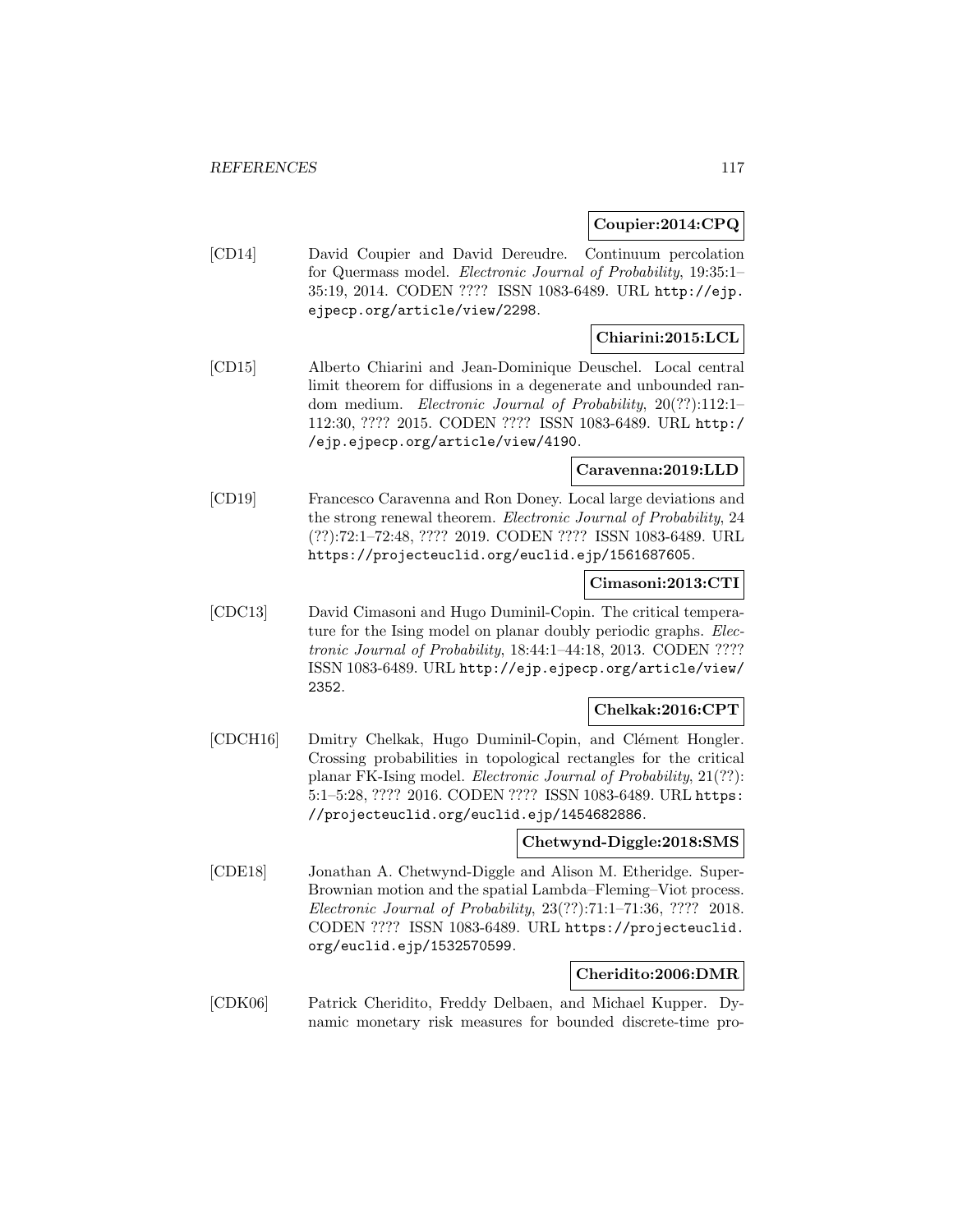cesses. Electronic Journal of Probability, 11:3:57–3:106, 2006. CODEN ???? ISSN 1083-6489. URL http://ejp.ejpecp.org/ article/view/302.

## **Champagnat:2012:DEN**

[CDM12] Nicolas Champagnat, Persi Diaconis, and Laurent Miclo. On Dirichlet eigenvectors for neutral two-dimensional Markov chains. Electronic Journal of Probability, 17:63:1–63:41, 2012. CODEN ???? ISSN 1083-6489. URL http://ejp.ejpecp.org/article/ view/1830.

# **Capitaine:2011:FCS**

[CDMFF11] Mireille Capitaine, Catherine Donati-Martin, Delphine Féral, and Maxime Février. Free convolution with a semicircular distribution and eigenvalues of spiked deformations of Wigner matrices. Electronic Journal of Probability, 16:64:1750–64:1792, 2011. CODEN ???? ISSN 1083-6489. URL http://ejp.ejpecp.org/ article/view/934.

# **Carrapatoso:2013:CEC**

[CE13] Kleber Carrapatoso and Amit Einav. Chaos and entropic chaos in Kac's model without high moments. Electronic Journal of Probability, 18:78:1–78:38, 2013. CODEN ???? ISSN 1083-6489. URL http://ejp.ejpecp.org/article/view/2683.

# **Cuneo:2018:NES**

[CEHRB18] Noé Cuneo, Jean-Pierre Eckmann, Martin Hairer, and Luc Rey-Bellet. Non-equilibrium steady states for networks of oscillators. Electronic Journal of Probability, 23(??):55:1–55:28, ???? 2018. CODEN ???? ISSN 1083-6489. URL https://projecteuclid. org/euclid.ejp/1528358489.

# **Cerny:2011:TDR**

 $[\text{Čer11}]$  Jiří  $\text{Černý.}$  On two-dimensional random walk among heavytailed conductances. Electronic Journal of Probability, 16:10:293– 10:313, 2011. CODEN ???? ISSN 1083-6489. URL http://ejp. ejpecp.org/article/view/849.

## **Cipolloni:2021:FAC**

[CES21] Giorgio Cipolloni, László Erdős, and Dominik Schröder. Fluctuation around the circular law for random matrices with real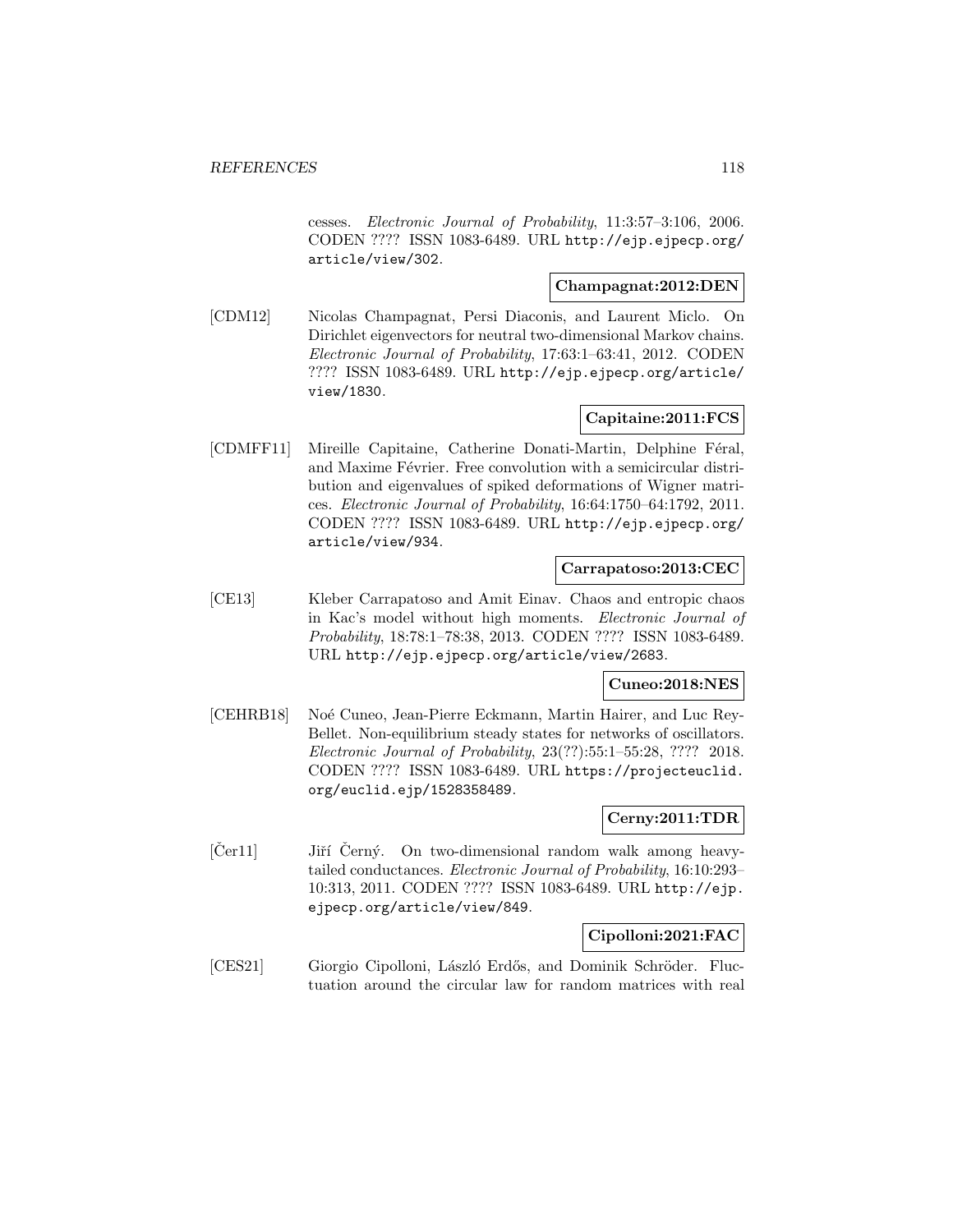entries. Electronic Journal of Probability, 26(??):1–61, 2021. CO-DEN ???? ISSN 1083-6489. URL https://projecteuclid.org/ journals/electronic-journal-of-probability/volume-26/ issue-none/Fluctuation-around-the-circular-law-for-randommatrices-with-real/10.1214/21-EJP591.full.

**Cuthbertson:2012:FPC**

[CEY12] Charles Cuthbertson, Alison Etheridge, and Feng Yu. Fixation probability for competing selective sweeps. Electronic Journal of Probability, 17:31:1–31:36, 2012. CODEN ???? ISSN 1083-6489. URL http://ejp.ejpecp.org/article/view/1954.

## **Chen:2011:MTA**

[CF11] Che-Hao Chen and Michael Fuchs. On the moment-transfer approach for random variables satisfying a one-sided distributional recurrence. Electronic Journal of Probability, 16:30:903–30:928, 2011. CODEN ???? ISSN 1083-6489. URL http://ejp.ejpecp. org/article/view/885.

## **Caputo:2009:RTL**

[CFG09] Pietro Caputo, Alessandra Faggionato, and Alexandre Gaudilliere. Recurrence and transience for long-range reversible random walks on a random point process. Electronic Journal of Probability, 14:90:2580–90:2616, 2009. CODEN ???? ISSN 1083-6489. URL http://ejp.ejpecp.org/article/view/721.

#### **Carmesin:2017:LHS**

[CFG17] Johannes Carmesin, Bruno Federici, and Agelos Georgakopoulos. A Liouville hyperbolic souvlaki. Electronic Journal of Probability, 22(??):36:1–36:19, ???? 2017. CODEN ???? ISSN 1083-6489. URL https://projecteuclid.org/euclid.ejp/1493085635.

# **Crane:2015:CGD**

[CFT15] Edward Crane, Nic Freeman, and Bálint Tóth. Cluster growth in the dynamical Erdős–Rényi process with forest fires. Electronic Journal of Probability, 20(??):101:1–101:33, ???? 2015. CODEN ???? ISSN 1083-6489. URL http://ejp.ejpecp.org/article/ view/4035.

# **Chen:2009:NFM**

[CFW09] Bo Chen, Daniel Ford, and Matthias Winkel. A new family of Markov branching trees: the alpha-gamma model. *Electronic* Journal of Probability, 14:15:400–15:430, 2009. CODEN ????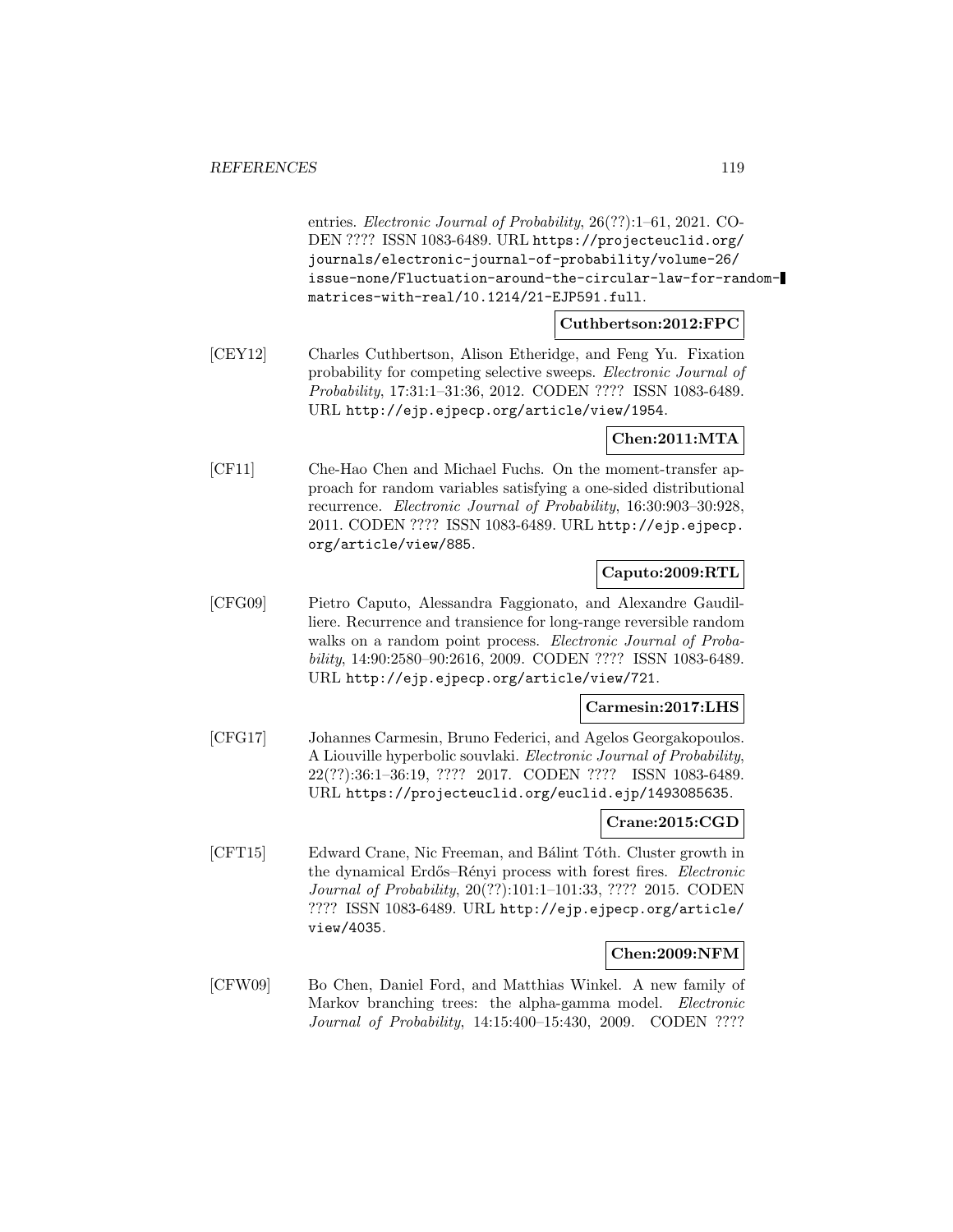ISSN 1083-6489. URL http://ejp.ejpecp.org/article/view/ 616.

# **Criens:2018:ACS**

[CG18] David Criens and Kathrin Glau. Absolute continuity of semimartingales. Electronic Journal of Probability, 23(??):125:1-125:28, ???? 2018. CODEN ???? ISSN 1083-6489. URL https: //projecteuclid.org/euclid.ejp/1545188692.

# **Corwin:2020:KET**

[CG20] Ivan Corwin and Promit Ghosal. KPZ equation tails for general initial data. Electronic Journal of Probability, 25(??):66:1–66:38, ???? 2020. CODEN ???? ISSN 1083-6489. URL https:// projecteuclid.org/euclid.ejp/1592618468.

# **Cattiaux:2010:FIH**

[CGGR10] Patrick Cattiaux, Nathael Gozlan, Arnaud Guillin, and Cyril Roberto. Functional inequalities for heavy tailed distributions and application to isoperimetry. Electronic Journal of Probability, 15:13:346–13:385, 2010. CODEN ???? ISSN 1083-6489. URL http://ejp.ejpecp.org/article/view/754.

# **Collet:2008:RPS**

[CGL08] Pierre Collet, Antonio Galves, and Florencia Leonardi. Random perturbations of stochastic processes with unbounded variable length memory. Electronic Journal of Probability, 13:48:1345– 48:1361, 2008. CODEN ???? ISSN 1083-6489. URL http:// ejp.ejpecp.org/article/view/538.

#### **Cortines:2018:DFS**

[CGL18] Aser Cortines, Julian Gold, and Oren Louidor. Dynamical freezing in a spin glass system with logarithmic correlations. Electronic Journal of Probability, 23(??):59:1–59:31, ???? 2018. CO-DEN ???? ISSN 1083-6489. URL https://projecteuclid. org/euclid.ejp/1528704077.

## **Comets:2013:LDC**

[CGPV13] Francis Comets, Christophe Gallesco, Serguei Popov, and Marina Vachkovskaia. On large deviations for the cover time of twodimensional torus. Electronic Journal of Probability, 18:96:1– 96:18, 2013. CODEN ???? ISSN 1083-6489. URL http://ejp. ejpecp.org/article/view/2856.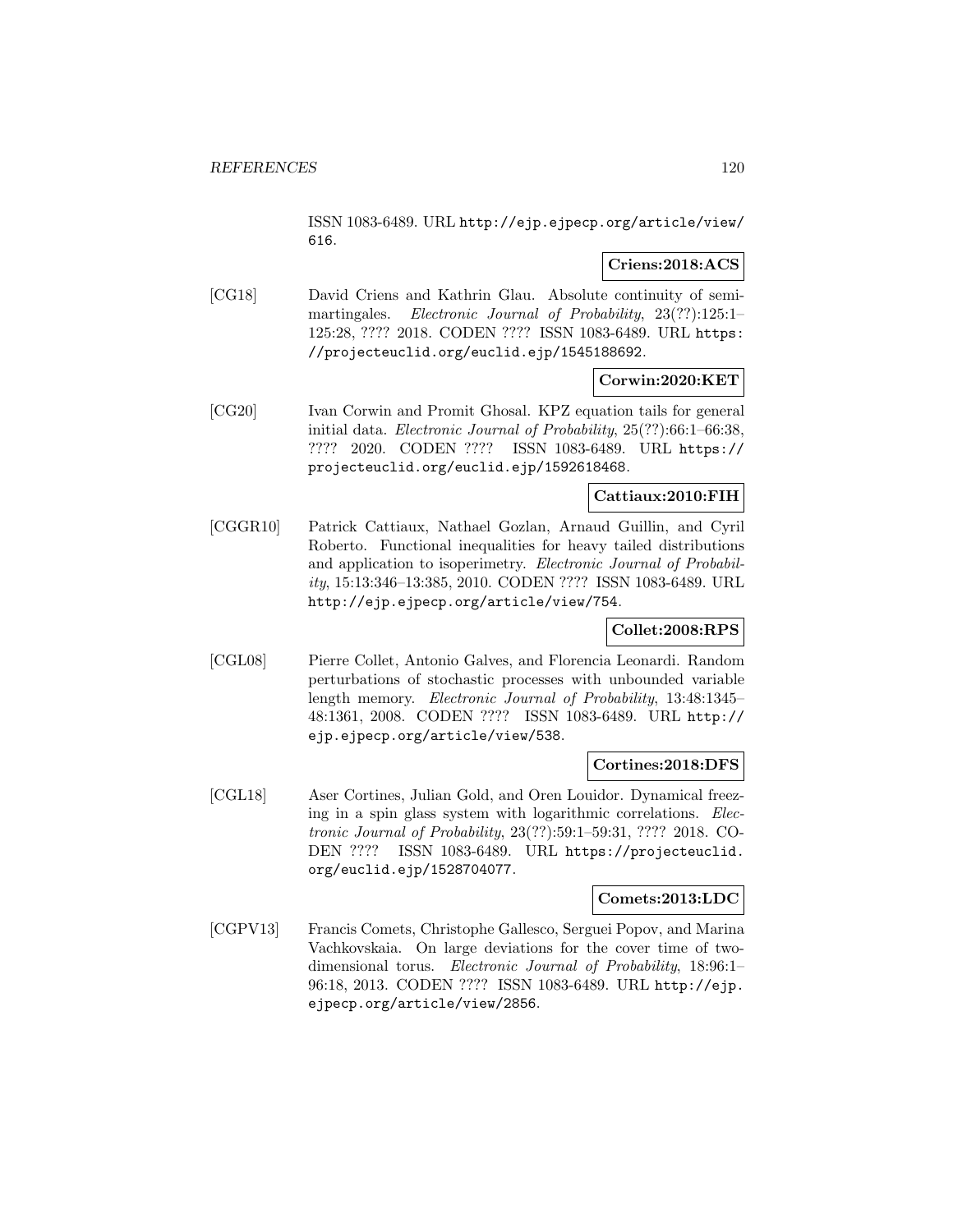#### **Chazottes:2006:REW**

[CGR06] Jean-René Chazottes, Cristian Giardina, and Frank Redig. Relative entropy and waiting times for continuous-time Markov processes. Electronic Journal of Probability, 11:40:1049–40:1068, 2006. CODEN ???? ISSN 1083-6489. URL http://ejp.ejpecp. org/article/view/374.

## **Chen:2020:SMI**

[CGR20] Louis H. Y. Chen, Larry Goldstein, and Adrian Röllin. Stein's method via induction. *Electronic Journal of Probability*, 25(??): 1–49, 2020. CODEN ???? ISSN 1083-6489. URL https:// projecteuclid.org/journals/electronic-journal-of-probability/ volume-25/issue-none/Steins-method-via-induction/10.1214/ 20-EJP535.full.

# **Caravenna:2006:SAB**

[CGZ06] Francesco Caravenna, Giambattista Giacomin, and Lorenzo Zambotti. Sharp asymptotic behavior for wetting models in  $(1+1)$ dimension. Electronic Journal of Probability, 11:14:345–14:362, 2006. CODEN ???? ISSN 1083-6489. URL http://ejp.ejpecp. org/article/view/320.

# **Csaki:2005:IPV**

[CH05] Endre Csaki and Yueyun Hu. On the increments of the principal value of Brownian local time. Electronic Journal of Probability, 10:27:925–27:947, 2005. CODEN ???? ISSN 1083-6489. URL http://ejp.ejpecp.org/article/view/269.

## **Croydon:2010:SAS**

[CH10] David Croydon and Benjamin Hambly. Spectral asymptotics for stable trees. Electronic Journal of Probability, 15:57:1772– 57:1801, 2010. CODEN ???? ISSN 1083-6489. URL http:// ejp.ejpecp.org/article/view/819.

## **Chakrabarty:2011:ANH**

[Cha11] Arijit Chakrabarty. Asymptotic normality of hill estimator for truncated data. Electronic Journal of Probability, 16:74:2039– 74:2058, 2011. CODEN ???? ISSN 1083-6489. URL http:// ejp.ejpecp.org/article/view/935.

# **Chang:2015:LCD**

[Cha15] Yinshan Chang. Loop cluster on discrete circles. *Electronic Jour*nal of Probability, 20(??):2:1-2:32, ???? 2015. CODEN ????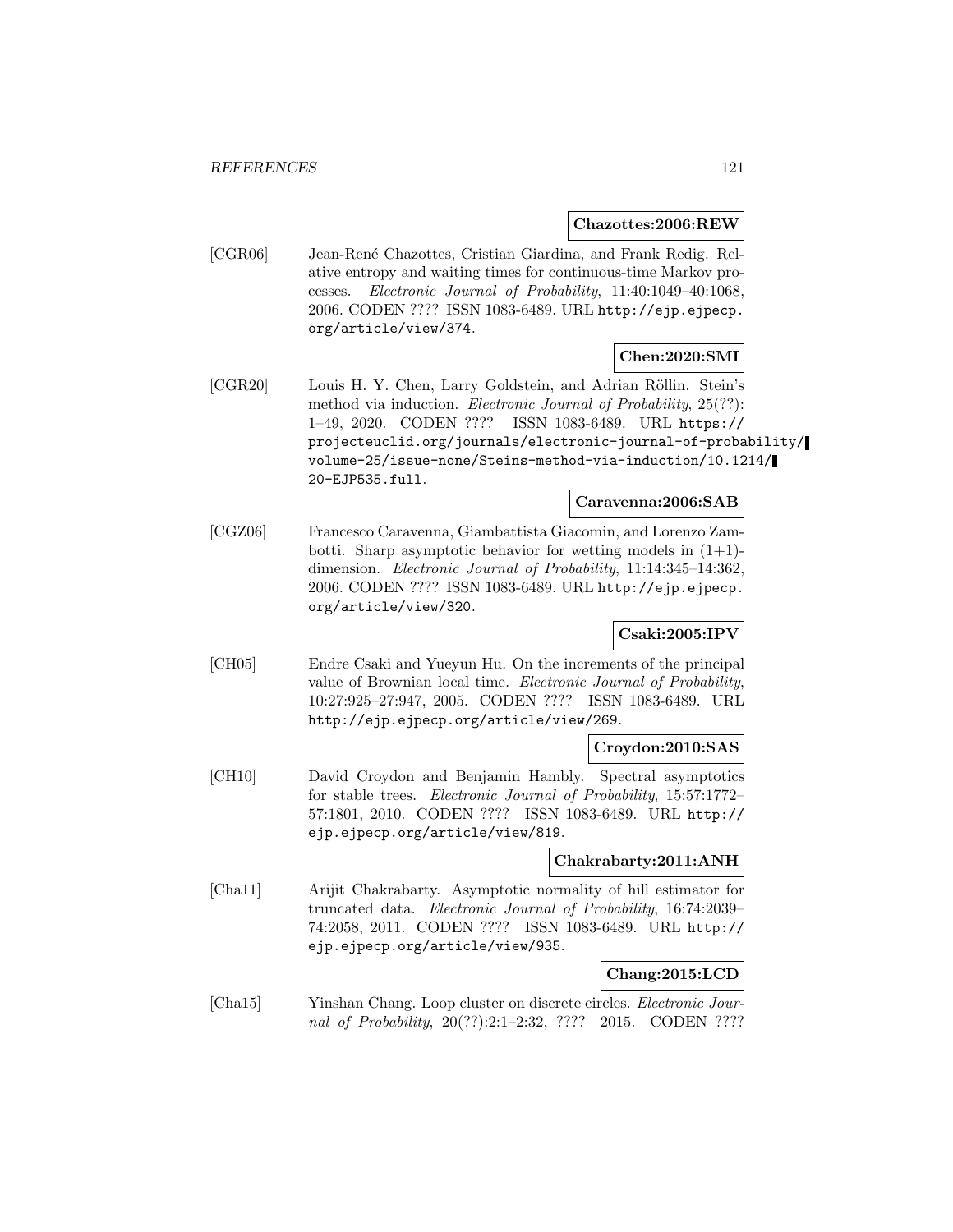ISSN 1083-6489. URL http://ejp.ejpecp.org/article/view/ 3176.

# **Chen:2013:ASS**

[Che13a] Wei-Kuo Chen. The Aizenman–Sims–Starr scheme and Parisi formula for mixed p-spin spherical models. Electronic Journal of Probability, 18:94:1–94:14, 2013. CODEN ???? ISSN 1083-6489. URL http://ejp.ejpecp.org/article/view/2580.

# **Chen:2013:CLT**

[Che13b] Wei-Kuo Chen. Central limit theorems for cavity and local fields of the Sherrington–Kirkpatrick model. Electronic Journal of Probability, 18:2:1–2:25, 2013. CODEN ???? ISSN 1083-6489. URL http://ejp.ejpecp.org/article/view/1763.

## **Chen:2014:TPR**

[Che14] Jun Chen. Two particles' repelling random walks on the complete graph. Electronic Journal of Probability, 19(??):113:1–113:17, ???? 2014. CODEN ???? ISSN 1083-6489. URL http://ejp. ejpecp.org/article/view/2669.

# **Che:2017:URM**

[Che17a] Ziliang Che. Universality of random matrices with correlated entries. Electronic Journal of Probability, 22(??):30:1-30:38, ???? 2017. CODEN ???? ISSN 1083-6489. URL https:// projecteuclid.org/euclid.ejp/1490320846.

## **Chevallier:2017:FMF**

[Che17b] Julien Chevallier. Fluctuations for mean-field interacting agedependent Hawkes processes. Electronic Journal of Probability, 22(??):42:1–42:49, ???? 2017. CODEN ???? ISSN 1083-6489. URL https://projecteuclid.org/euclid.ejp/1493777018.

## **Chen:2019:RWD**

[Che19] Yu-Ting Chen. Rescaled Whittaker driven stochastic differential equations converge to the additive stochastic heat equation. Electronic Journal of Probability, 24(??):36:1–36:33, ???? 2019. CODEN ???? ISSN 1083-6489. URL https://projecteuclid. org/euclid.ejp/1554775415.

## **Chhaibi:2015:BGA**

[Chh15] Reda Chhaibi. Beta-gamma algebra identities and Lie-theoretic exponential functionals of Brownian motion. Electronic Journal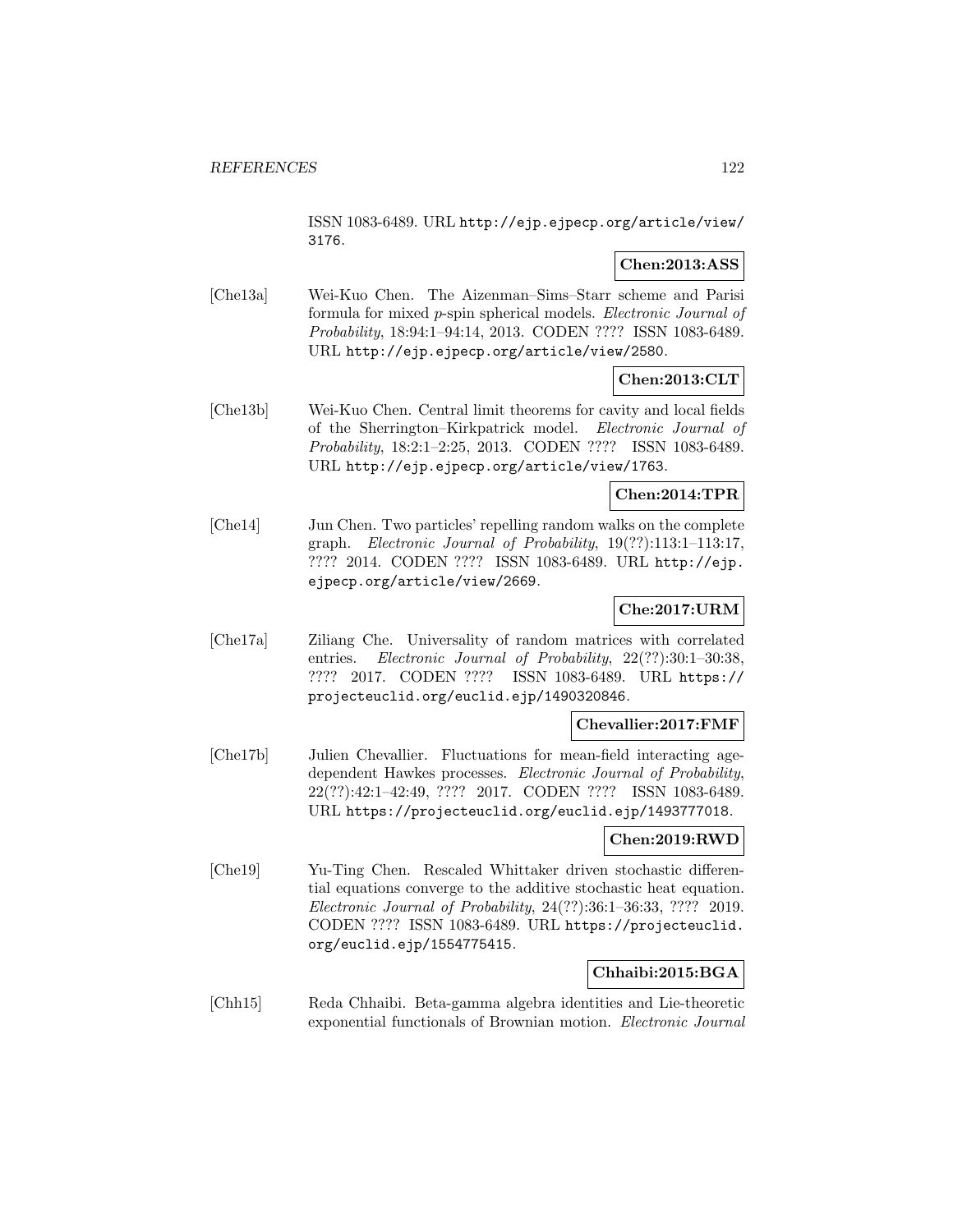of Probability, 20(??):108:1–108:20, ???? 2015. CODEN ???? ISSN 1083-6489. URL http://ejp.ejpecp.org/article/view/ 3666.

# **Croydon:2012:CMT**

[CHK12] David Croydon, Ben Hambly, and Takashi Kumagai. Convergence of mixing times for sequences of random walks on finite graphs. Electronic Journal of Probability, 17:3:1–3:32, 2012. CO-DEN ???? ISSN 1083-6489. URL http://ejp.ejpecp.org/ article/view/1705.

# **Croydon:2017:TCS**

[CHK17] David Croydon, Ben Hambly, and Takashi Kumagai. Timechanges of stochastic processes associated with resistance forms. Electronic Journal of Probability, 22(??):82:1–82:41, ???? 2017. CODEN ???? ISSN 1083-6489. URL https://projecteuclid. org/euclid.ejp/1507795233.

## **Collevecchio:2018:SOR**

[CHK18] Andrea Collevecchio, Mark Holmes, and Daniel Kious. On the speed of once-reinforced biased random walk on trees. Electronic Journal of Probability, 23(??):86:1–86:32, ???? 2018. CODEN ???? ISSN 1083-6489. URL https://projecteuclid.org/ euclid.ejp/1536717745.

## **Collevecchio:2019:BRN**

[CHK19] Andrea Collevecchio, Cong Bang Huynh, and Daniel Kious. The branching-ruin number as critical parameter of random processes on trees. Electronic Journal of Probability, 24(??):121:1–121:29, ???? 2019. CODEN ???? ISSN 1083-6489. URL https:// projecteuclid.org/euclid.ejp/1573030842.

## **Chen:2019:DBP**

[CHKK19] Le Chen, Jingyu Huang, Davar Khoshnevisan, and Kunwoo Kim. Dense blowup for parabolic SPDEs. Electronic Journal of Probability, 24(??):118:1–118:33, ???? 2019. CODEN ???? ISSN 1083-6489. URL https://projecteuclid.org/euclid. ejp/1572314778.

## **Chen:2018:RGB**

[CHL18] Dayue Chen, Yueyun Hu, and Shen Lin. Resistance growth of branching random networks. Electronic Journal of Probability,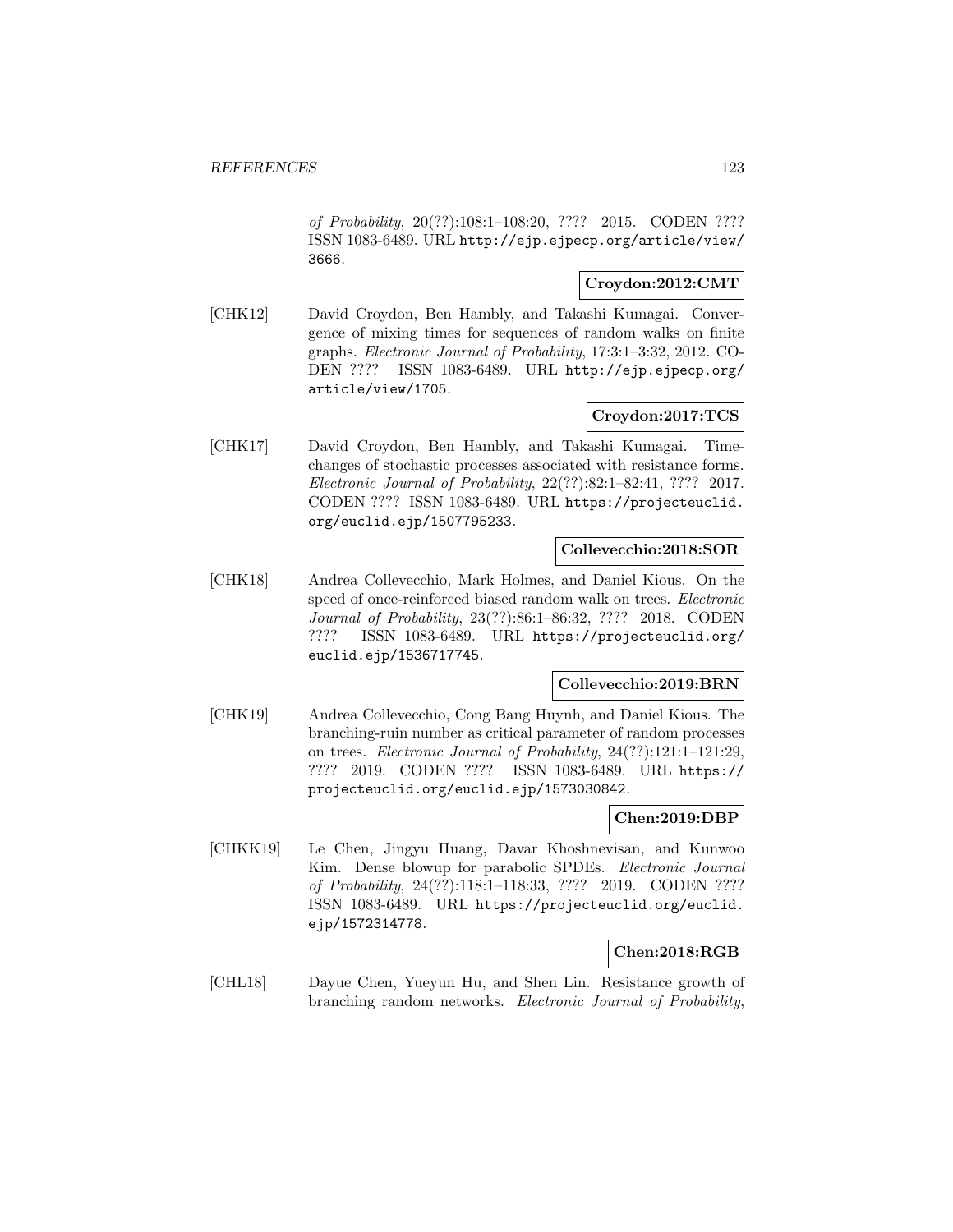23(??):52:1–52:17, ???? 2018. CODEN ???? ISSN 1083-6489. URL https://projecteuclid.org/euclid.ejp/1527818430.

# **Cook:2018:NHR**

[CHNR18] Nicholas Cook, Walid Hachem, Jamal Najim, and David Renfrew. Non-Hermitian random matrices with a variance profile (I): deterministic equivalents and limiting ESDs. Electronic Journal of Probability, 23(??):110:1–110:61, ???? 2018. CODEN ???? ISSN 1083-6489. URL https://projecteuclid.org/euclid. ejp/1540865373.

# **Chen:2017:SAP**

[CHNT17] Xia Chen, Yaozhong Hu, David Nualart, and Samy Tindel. Spatial asymptotics for the parabolic Anderson model driven by a Gaussian rough noise. Electronic Journal of Probability, 22(??): 65:1–65:38, ???? 2017. CODEN ???? ISSN 1083-6489. URL https://projecteuclid.org/euclid.ejp/1503367245.

# **Chorro:2005:CDL**

[Cho05] Christophe Chorro. Convergence in Dirichlet law of certain stochastic integrals. Electronic Journal of Probability, 10: 31:1005–31:1025, 2005. CODEN ???? ISSN 1083-6489. URL http://ejp.ejpecp.org/article/view/272.

## **Christoph:2019:DPH**

[Chr19] Hofer-Temmel Christoph. Disagreement percolation for the hardsphere model. Electronic Journal of Probability, 24(??):91:1– 91:22, ???? 2019. CODEN ???? ISSN 1083-6489. URL https:/ /projecteuclid.org/euclid.ejp/1568080871.

## **Chen:2018:TAF**

[CHSS18] Xia Chen, Yaozhong Hu, Jian Song, and Xiaoming Song. Temporal asymptotics for fractional parabolic Anderson model. Electronic Journal of Probability, 23(??):14:1–14:39, ???? 2018. CO-DEN ???? ISSN 1083-6489. URL https://projecteuclid. org/euclid.ejp/1519182022.

## **Collevecchio:2019:DWR**

[CHT19] Andrea Collevecchio, Kais Hamza, and Laurent Tournier. A deterministic walk on the randomly oriented Manhattan lattice. Electronic Journal of Probability, 24(??):137:1–137:20, ???? 2019. CODEN ???? ISSN 1083-6489. URL https://projecteuclid. org/euclid.ejp/1575342532.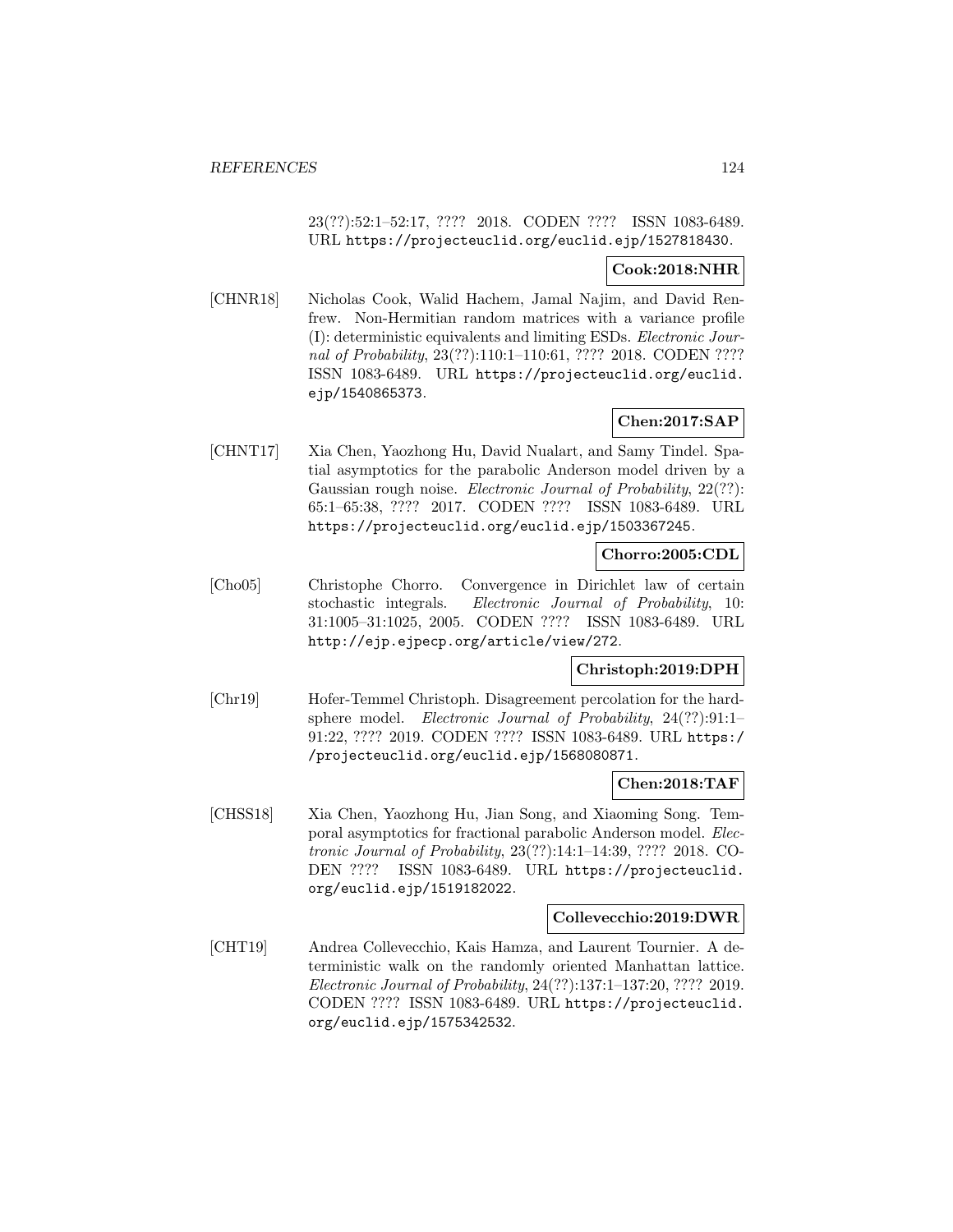## **Chen:2020:HRG**

[CHZ20] Zhen-Qing Chen, Zimo Hao, and Xicheng Zhang. Hölder regularity and gradient estimates for SDEs driven by cylindrical. Electronic Journal of Probability, 25(??):1–23, 2020. CODEN ???? ISSN 1083-6489. URL https://projecteuclid.org/ journals/electronic-journal-of-probability/volume-25/ issue-none/H%c3%b6lder-regularity-and-gradient-estimatesfor-SDEs-driven-by-cylindrical/10.1214/20-EJP542.full.

## **Cipriani:2013:HPM**

[Cip13] Alessandra Cipriani. High points for the membrane model in the critical dimension. Electronic Journal of Probability, 18:86:1– 86:17, 2013. CODEN ???? ISSN 1083-6489. URL http://ejp. ejpecp.org/article/view/2750.

# **Caputo:2019:CBP**

[CIW19] Pietro Caputo, Dmitry Ioffe, and Vitali Wachtel. Confinement of Brownian polymers under geometric area tilts. Electronic Journal of Probability, 24(??):37:1-37:21, ???? 2019. CODEN ???? ISSN 1083-6489. URL https://projecteuclid.org/euclid. ejp/1554775416.

# **Conus:2012:CLB**

[CJK12] Daniel Conus, Mathew Joseph, and Davar Khoshnevisan. Correlation-length bounds, and estimates for intermittent islands in parabolic SPDEs. Electronic Journal of Probability, 17:102:1– 102:15, 2012. CODEN ???? ISSN 1083-6489. URL http://ejp. ejpecp.org/article/view/2429.

#### **Crisan:2018:PRS**

[CJK18] Dan Crisan, Christopher Janjigian, and Thomas G. Kurtz. Particle representations for stochastic partial differential equations with boundary conditions. Electronic Journal of Probability, 23 (??):65:1–65:29, ???? 2018. CODEN ???? ISSN 1083-6489. URL https://projecteuclid.org/euclid.ejp/1532570593.

#### **Croydon:2008:RWG**

[CK08] David Croydon and Takashi Kumagai. Random walks on Galton– Watson trees with infinite variance offspring distribution conditioned to survive. Electronic Journal of Probability, 13:51:1419– 51:1441, 2008. CODEN ???? ISSN 1083-6489. URL http:// ejp.ejpecp.org/article/view/536.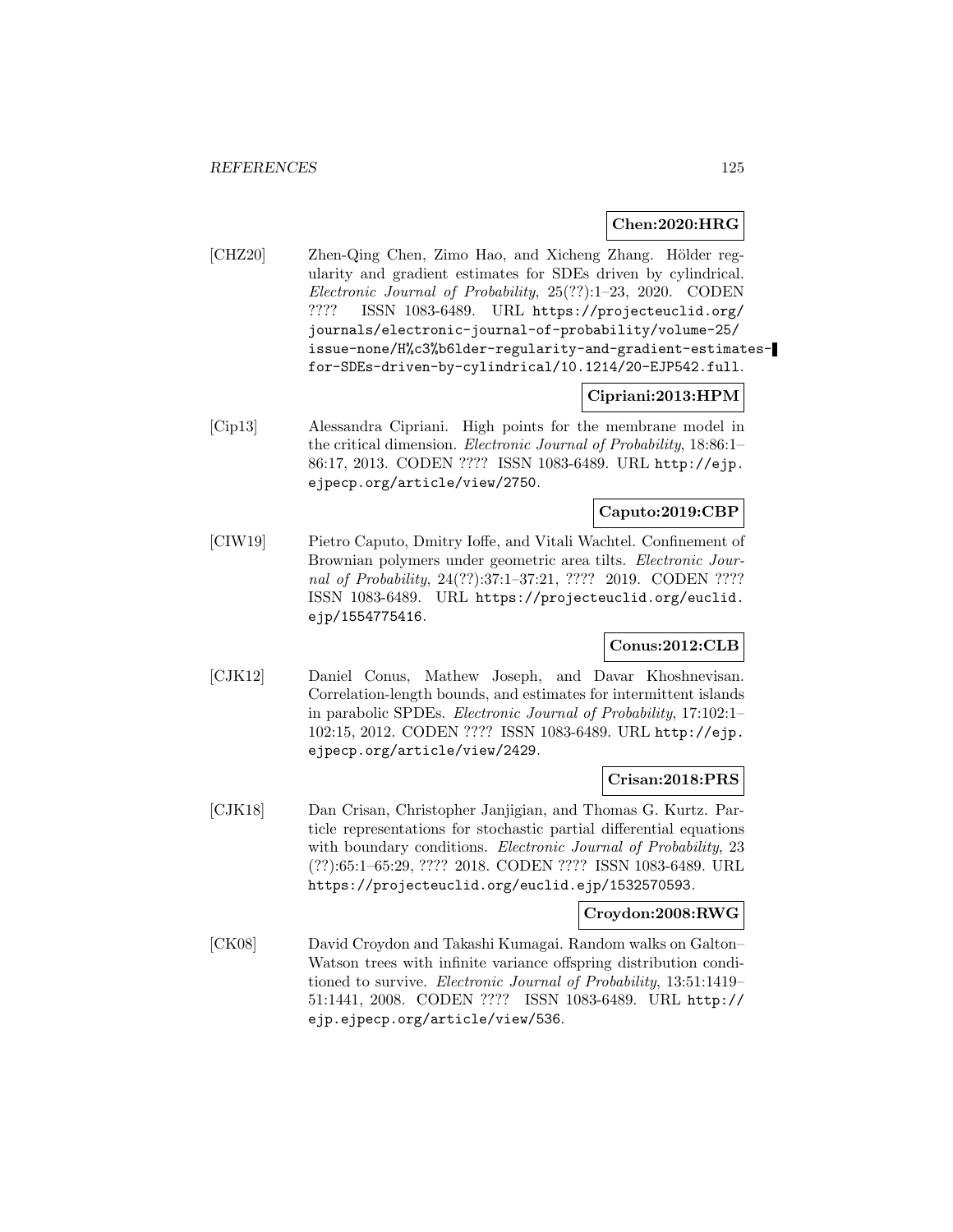## **Curien:2014:RSL**

[CK14] Nicolas Curien and Igor Kortchemski. Random stable looptrees. Electronic Journal of Probability, 19(??):108:1–108:35, ???? 2014. CODEN ???? ISSN 1083-6489. URL http://ejp.ejpecp.org/ article/view/2732.

# **Costantini:2015:VMG**

[CK15] Cristina Costantini and Thomas Gordon Kurtz. Viscosity methods giving uniqueness for martingale problems. Electronic Journal of Probability, 20(??):67:1–67:27, ???? 2015. CODEN ???? ISSN 1083-6489. URL http://ejp.ejpecp.org/article/view/ 3624.

# **Collet:2018:PSM**

[CK18a] Francesca Collet and Richard C. Kraaij. Path-space moderate deviation principles for the random field Curie–Weiss model. Electronic Journal of Probability, 23(??):21:1–21:45, ???? 2018. CO-DEN ???? ISSN 1083-6489. URL https://projecteuclid. org/euclid.ejp/1519722150.

## **Costantini:2018:EUR**

[CK18b] Cristina Costantini and Thomas G. Kurtz. Existence and uniqueness of reflecting diffusions in cusps. Electronic Journal of Probability, 23(??):84:1–84:21, ???? 2018. CODEN ???? ISSN 1083-6489. URL https://projecteuclid.org/euclid.ejp/ 1536717743.

## **Costantini:2019:MSC**

[CK19] Cristina Costantini and Thomas G. Kurtz. Markov selection for constrained martingale problems. Electronic Journal of Probability, 24(??):135:1–135:31, ???? 2019. CODEN ???? ISSN 1083-6489. URL https://projecteuclid.org/euclid.ejp/ 1573700462.

#### **Chen:2020:SCS**

[CK20] Le Chen and Kunwoo Kim. Stochastic comparisons for stochastic heat equation. Electronic Journal of Probability, 25(??): 1–38, 2020. CODEN ???? ISSN 1083-6489. URL https:// projecteuclid.org/journals/electronic-journal-of-probability/ volume-25/issue-none/Stochastic-comparisons-for-stochasticheat-equation/10.1214/20-EJP541.full.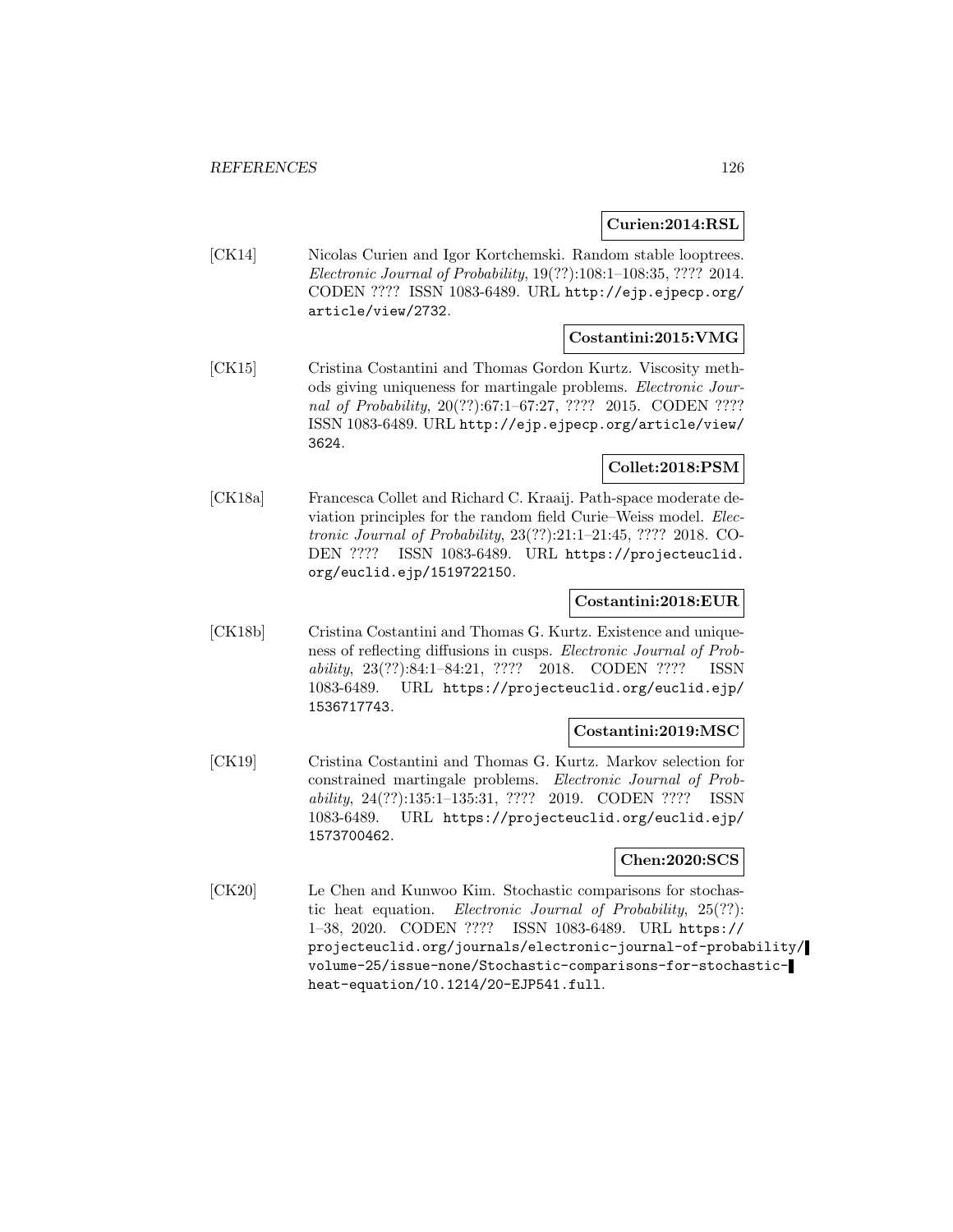#### **Cioica:2013:RBS**

[CKLL13] Petru Cioica, Kyeong-Hun Kim, Kijung Lee, and Felix Lindner. On the  $L_q(L_p)$ -regularity and Besov smoothness of stochastic parabolic equations on bounded Lipschitz domains. Electronic Journal of Probability, 18:82:1–82:41, 2013. CODEN ???? ISSN 1083-6489. URL http://ejp.ejpecp.org/article/view/2478.

# **Cheridito:2003:FOU**

[CKM03] Patrick Cheridito, Hideyuki Kawaguchi, and Makoto Maejima. Fractional Ornstein–Uhlenbeck processes. Electronic Journal of Probability, 8:3:1–3:14, 2003. CODEN ???? ISSN 1083-6489. URL http://ejp.ejpecp.org/article/view/125.

# **Chauvin:2005:MPB**

[CKMR05] B. Chauvin, T. Klein, J.-F. Marckert, and A. Rouault. Martingales and profile of binary search trees. Electronic Journal of Probability, 10:12:420–12:435, 2005. CODEN ???? ISSN 1083- 6489. URL http://ejp.ejpecp.org/article/view/257.

# **Chen:2012:GHK**

[CKS12] Zhen-Qing Chen, Panki Kim, and Renming Song. Global heat kernel estimates for  $\Delta + \Delta^{\alpha/2}$  in half-space-like domains. Electronic Journal of Probability, 17:32:1–32:32, 2012. CODEN ???? ISSN 1083-6489. URL http://ejp.ejpecp.org/article/view/ 1751.

## **Crisan:2009:NFS**

[CKX09] Dan Crisan, Michael Kouritzin, and Jie Xiong. Nonlinear filtering with signal dependent observation noise. Electronic Journal of Probability, 14:63:1863–63:1883, 2009. CODEN ???? ISSN 1083- 6489. URL http://ejp.ejpecp.org/article/view/687.

## **Cranston:1998:GEU**

[CL98] Michael Cranston and Yves Le Jan. Geometric evolution under isotropic stochastic flow. Electronic Journal of Probability, 3: 4:1–4:36, 1998. CODEN ???? ISSN 1083-6489. URL http:// ejp.ejpecp.org/article/view/26.

#### **Coutin:2005:SMR**

[CL05] Laure Coutin and Antoine Lejay. Semi-martingales and rough paths theory. Electronic Journal of Probability, 10:23:761–23:785, 2005. CODEN ???? ISSN 1083-6489. URL http://ejp.ejpecp. org/article/view/162.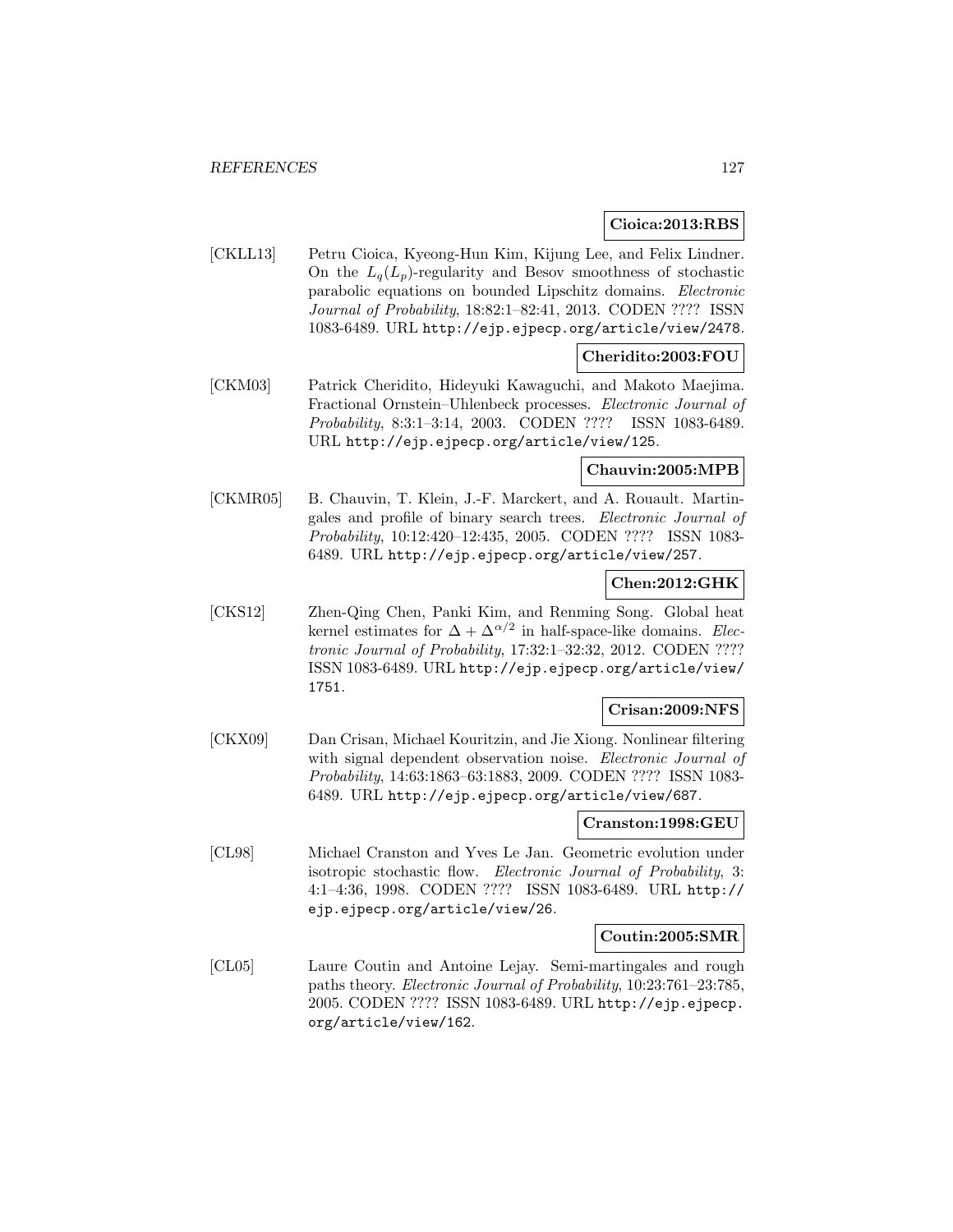## **Crane:2013:CRM**

[CL13] Harry Crane and Steven Lalley. Convergence rates of Markov chains on spaces of partitions. Electronic Journal of Probability, 18:61:1–61:23, 2013. CODEN ???? ISSN 1083-6489. URL http: //ejp.ejpecp.org/article/view/2389.

# **Chen:2014:SCC**

[CL14] Xin Chen and Xue-Mei Li. Strong completeness for a class of stochastic differential equations with irregular coefficients. Electronic Journal of Probability, 19(??):91:1–91:34, ???? 2014. CO-DEN ???? ISSN 1083-6489. URL http://ejp.ejpecp.org/ article/view/3293.

# **Che:2019:ULS**

[CL19] Ziliang Che and Patrick Lopatto. Universality of the least singular value for sparse random matrices. Electronic Journal of Probability, 24(??):9:1–9:53, ???? 2019. CODEN ???? ISSN 1083-6489. URL https://projecteuclid.org/euclid.ejp/1550221265.

## **Che:2021:ULS**

[CL21a] Ziliang Che and Patrick Lopatto. Universality of the least singular value for the sum of random matrices. Electronic Journal of Probability, 26(18):1–38, February 2021. CODEN ???? ISSN 1083-6489. URL https://projecteuclid.org/ journals/electronic-journal-of-probability/volume-26/ issue-none/Universality-of-the-least-singular-value-forthe-sum-of/10.1214/21-EJP603.full.

# **Chen:2021:UAM**

[CL21b] Wei-Kuo Chen and Wai-Kit Lam. Universality of approximate message passing algorithms. Electronic Journal of Probability, 26(??):1–44, 2021. CODEN ???? ISSN 1083-6489. URL https://projecteuclid.org/journals/ electronic-journal-of-probability/volume-26/issue-none/ Universality-of-approximate-message-passing-algorithms/ 10.1214/21-EJP604.full.

# **Chen:2005:LDL**

[CLR05] Xia Chen, Wenbo Li, and Jay Rosen. Large deviations for local times of stable processes and stable random walks in 1 dimension. Electronic Journal of Probability, 10:16:577–16:608, 2005. CODEN ???? ISSN 1083-6489. URL http://ejp.ejpecp.org/ article/view/260.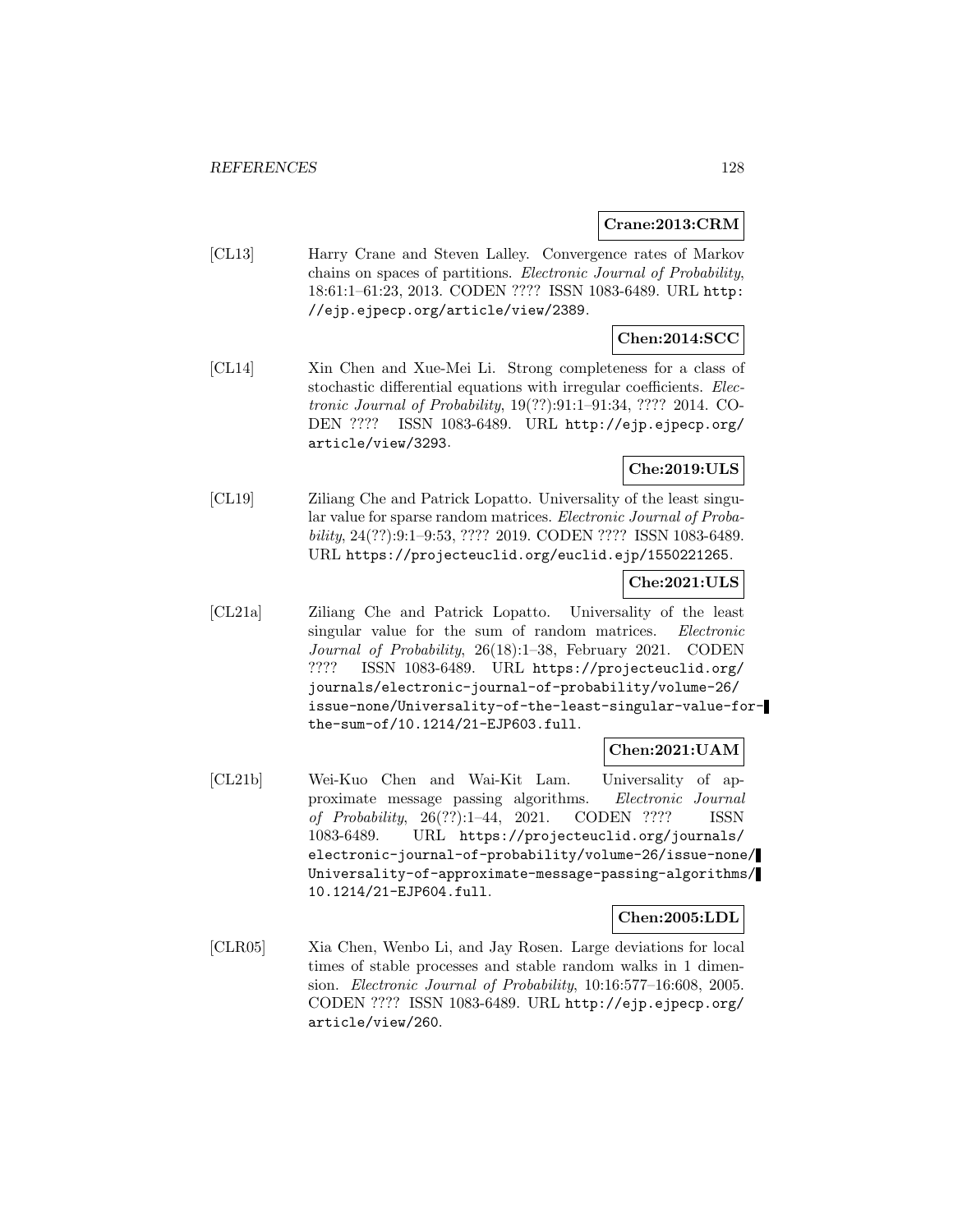# **Cuchiero:2019:PMV**

[CLSF19] Christa Cuchiero, Martin Larsson, and Sara Svaluto-Ferro. Probability measure-valued polynomial diffusions. Electronic Journal of Probability, 24(??):30:1-30:32, ???? 2019. CODEN ???? ISSN 1083-6489. URL https://projecteuclid.org/euclid. ejp/1553565781.

# **Collet:2021:CRM**

[CLT21] Francesca Collet, Fabrizio Leisen, and Steen Thorbjørnsen. Completely random measures and Lévy bases in free probability. Electronic Journal of Probability, 26(18):1–41, February 2021. CO-DEN ???? ISSN 1083-6489. URL https://projecteuclid.org/ journals/electronic-journal-of-probability/volume-26/ issue-none/Completely-random-measures-and-L%c3%a9vy-basesin-free-probability/10.1214/21-EJP620.full.

#### **Chaumont:2006:LEP**

[CM06] Loic Chaumont and Juan Carlos Pardo Millan. The lower envelope of positive self-similar Markov processes. Electronic Journal of Probability, 11:49:1321–49:1341, 2006. CODEN ???? ISSN 1083-6489. URL http://ejp.ejpecp.org/article/view/382.

# **Chen:2017:LBB**

[CM17] Xinxin Chen and Grégory Miermont. Long Brownian bridges in hyperbolic spaces converge to Brownian trees. Electronic Journal of Probability, 22(??):58:1-58:15, ???? 2017. CODEN ???? ISSN 1083-6489. URL https://projecteuclid.org/euclid. ejp/1500516020.

## **Chaumont:2020:FTS**

[CM20] Loïc Chaumont and Marine Marolleau. Fluctuation theory for spectrally positive additive Lévy fields. Electronic Journal of Probability, 25(??):1–26, 2020. CODEN ???? ISSN 1083-6489. URL https://projecteuclid.org/journals/ electronic-journal-of-probability/volume-25/issue-none/ Fluctuation-theory-for-spectrally-positive-additive-L% c3%a9vy-fields/10.1214/20-EJP547.full.

## **Chaleyat-Maurel:1997:PPD**

[CMN97] Mireille Chaleyat-Maurel and David Nualart. Points of positive density for smooth functionals. Electronic Journal of Probability, 3:1:1–1:8, 1997. CODEN ???? ISSN 1083-6489. URL http:// ejp.ejpecp.org/article/view/23.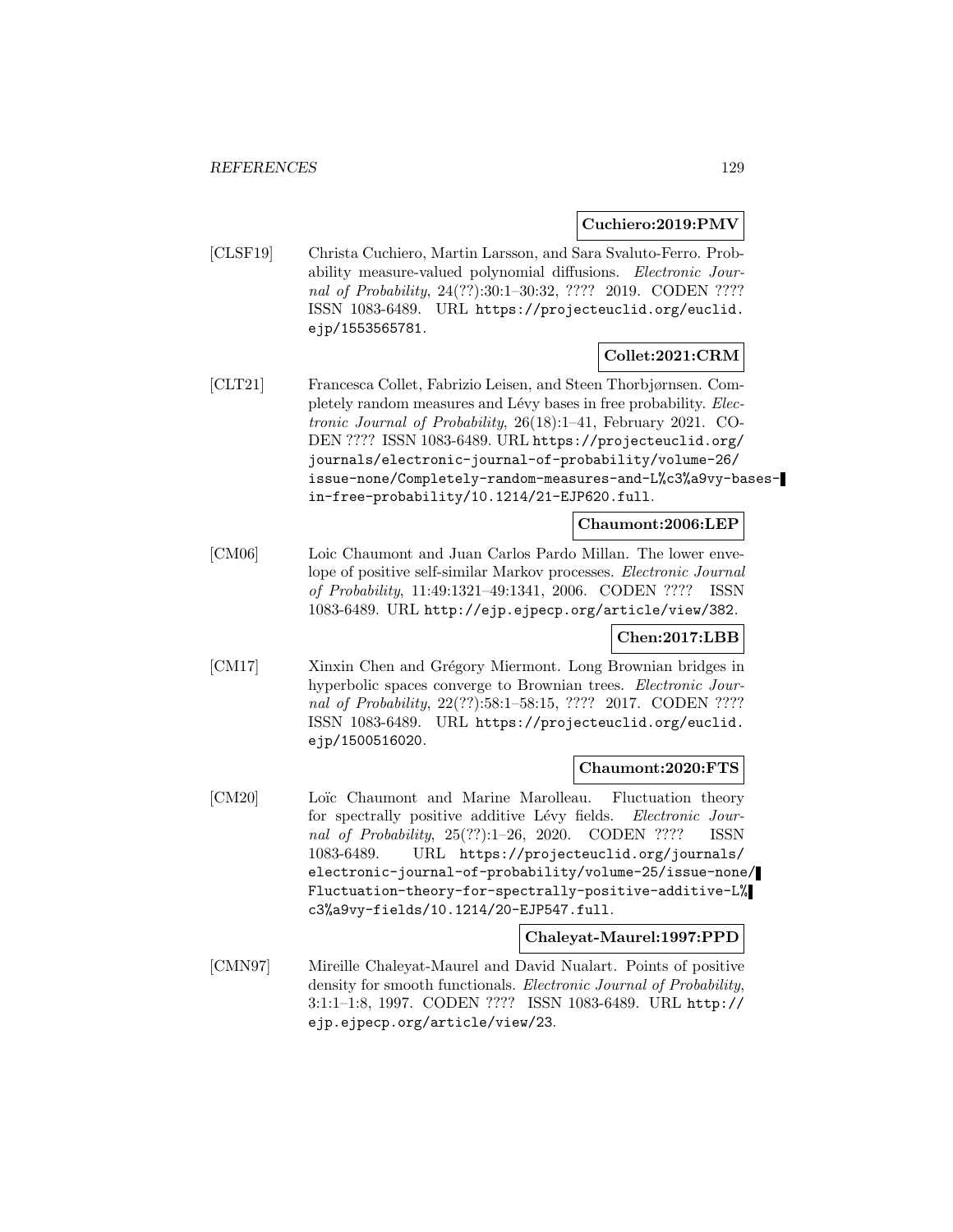#### **Chaleyat-Maurel:1998:PPD**

[CMN98] Mireille Chaleyat-Maurel and David Nualart. Points of positive density for smooth functionals. Electronic Journal of Probability, 3:1:1–1:8, 1998. CODEN ???? ISSN 1083-6489. URL http: //www.math.washington.edu/~ejpecp/EjpVol3/paper1.abs. html.

# **Cox:2010:CTD**

[CMP10] J. Theodore Cox, Mathieu Merle, and Edwin Perkins. Coexistence in a two-dimensional Lotka–Volterra model. Electronic Journal of Probability, 15:38:1190–38:1266, 2010. CODEN ???? ISSN 1083-6489. URL http://ejp.ejpecp.org/article/view/ 795.

# **Caputo:2016:DLT**

[CMSS16] Pietro Caputo, Fabio Martinelli, Alistair Sinclair, and Alexandre Stauffer. Dynamics of lattice triangulations on thin rectangles. Electronic Journal of Probability, 21(??):29:1–29:22, ???? 2016. CODEN ???? ISSN 1083-6489. URL https://projecteuclid. org/euclid.ejp/1460652930.

# **Caputo:2008:AEP**

[CMT08] Pietro Caputo, Fabio Martinelli, and Fabio Toninelli. On the approach to equilibrium for a polymer with adsorption and repulsion. Electronic Journal of Probability, 13:10:213–10:258, 2008. CODEN ???? ISSN 1083-6489. URL http://ejp.ejpecp.org/ article/view/486.

# **Caputo:2015:MLP**

[CMT15] Pietro Caputo, Fabio Martinelli, and Fabio Lucio Toninelli. Multi-level pinning problems for random walks and self-avoiding lattice paths. Electronic Journal of Probability, 20(??):8:1–8:29, ???? 2015. CODEN ???? ISSN 1083-6489. URL http://ejp. ejpecp.org/article/view/3849.

## **Coupier:2019:DCR**

[CMT19] David Coupier, Jean-François Marckert, and Viet Chi Tran. Directed, cylindric and radial Brownian webs. Electronic Journal of Probability, 24(??):20:1-20:48, ???? 2019. CODEN ???? ISSN 1083-6489. URL https://projecteuclid.org/euclid. ejp/1553133829.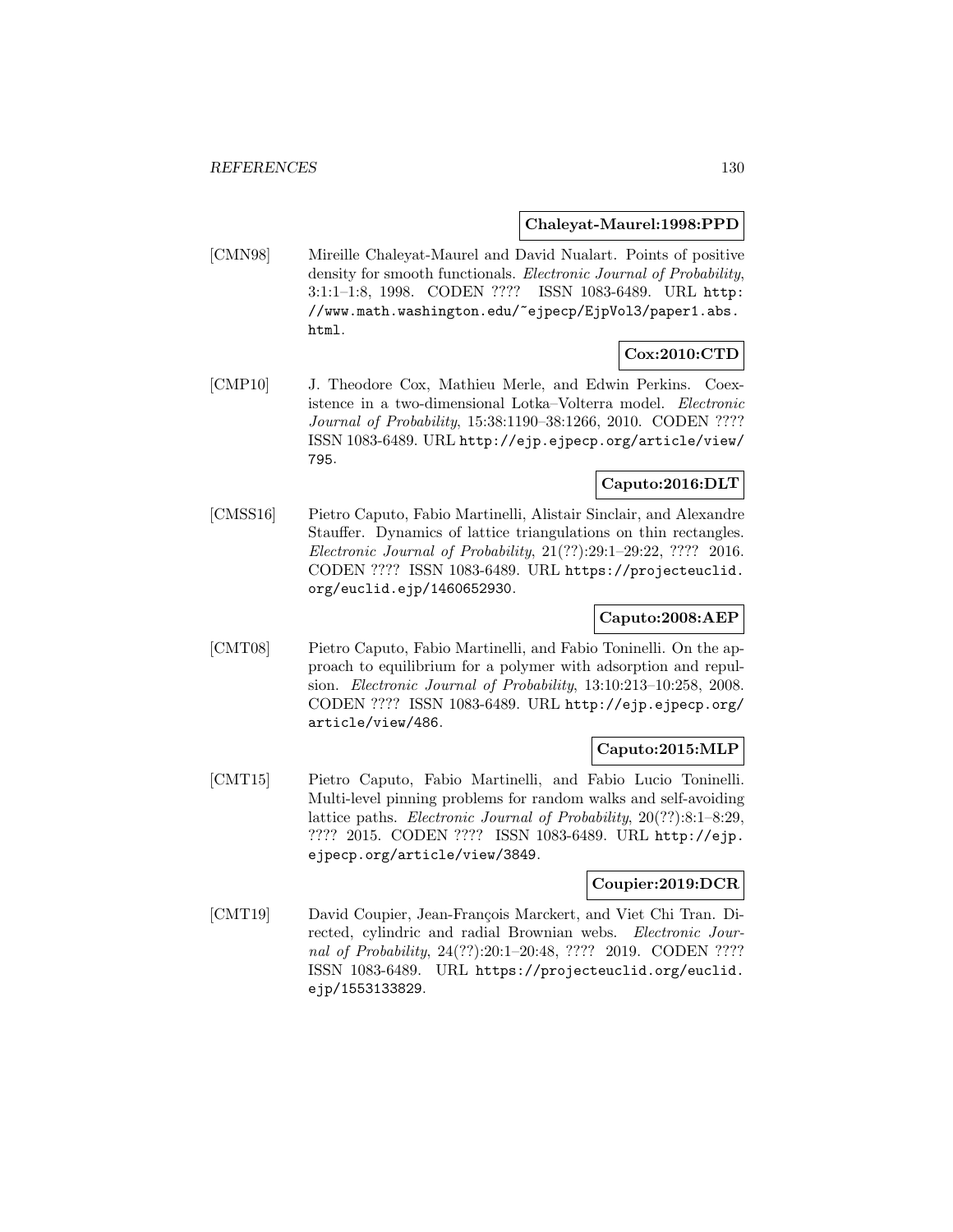#### **Conlon:2000:HEE**

[CN00] Joseph Conlon and Ali Naddaf. On homogenization of elliptic equations with random coefficients. Electronic Journal of Probability, 5:9:1–9:58, 2000. CODEN ???? ISSN 1083-6489. URL http://ejp.ejpecp.org/article/view/65.

# **Corwin:2017:IDD**

[CN17] Ivan Corwin and Mihai Nica. Intermediate disorder directed polymers and the multi-layer extension of the stochastic heat equation. Electronic Journal of Probability, 22(??):13:1–13:49, ???? 2017. CODEN ???? ISSN 1083-6489. URL https:// projecteuclid.org/euclid.ejp/1486090893.

## **Chaumont:2018:CSD**

[CN18] Hans Chaumont and Christian Noack. Characterizing stationary  $1 + 1$  dimensional lattice polymer models. *Electronic Jour*nal of Probability, 23(??):38:1-38:19, ???? 2018. CODEN ???? ISSN 1083-6489. URL https://projecteuclid.org/euclid. ejp/1525852815.

# **Can:2019:FPT**

[CN19] Van Hao Can and Shuta Nakajima. First passage time of the frog model has a sublinear variance. Electronic Journal of Probability, 24(??):76:1–76:27, ???? 2019. CODEN ???? ISSN 1083-6489. URL https://projecteuclid.org/euclid.ejp/1562292237.

## **Cox:2008:CMW**

[CO08] Alexander Cox and Jan Obloj. Classes of measures which can be embedded in the simple symmetric random walk. Electronic Journal of Probability, 13:42:1203–42:1228, 2008. CODEN ???? ISSN 1083-6489. URL http://ejp.ejpecp.org/article/view/ 516.

# **Chevyrev:2018:SDT**

[CO18] Ilya Chevyrev and Marcel Ogrodnik. A support and density theorem for Markovian rough paths. Electronic Journal of Probability, 23(??):56:1–56:16, ???? 2018. CODEN ???? ISSN 1083-6489. URL https://projecteuclid.org/euclid.ejp/1528704074.

## **Cohen:2012:QSA**

[Coh12] Samuel Cohen. Quasi-sure analysis, aggregation and dual representations of sublinear expectations in general spaces. Electronic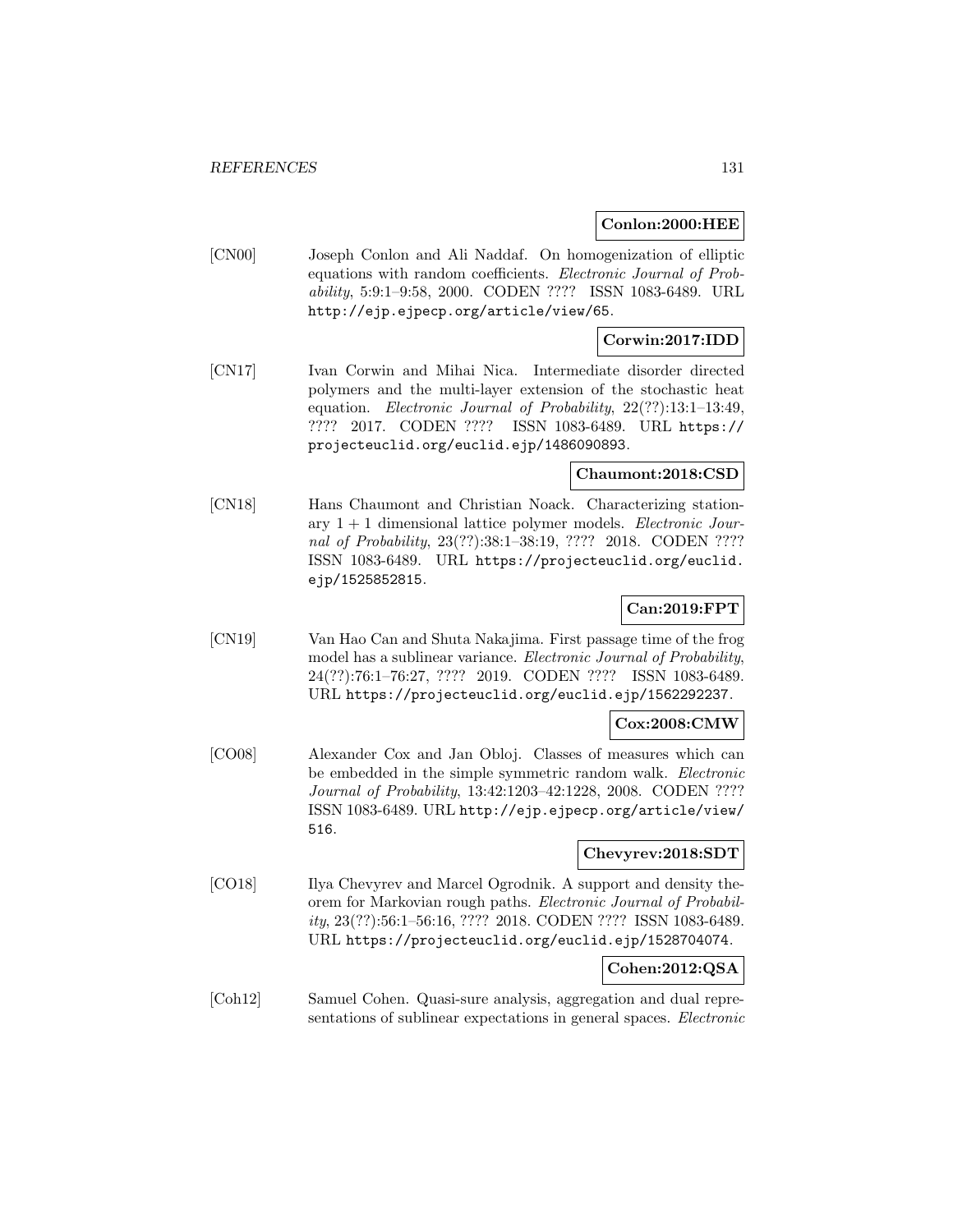Journal of Probability, 17:62:1–62:15, 2012. CODEN ???? ISSN 1083-6489. URL http://ejp.ejpecp.org/article/view/2224.

#### **Collevecchio:2009:LTV**

[Col09] Andrea Collevecchio. Limit theorems for vertex-reinforced jump processes on regular trees. Electronic Journal of Probability, 14: 66:1936–66:1962, 2009. CODEN ???? ISSN 1083-6489. URL http://ejp.ejpecp.org/article/view/693.

## **Cassandro:2005:ODR**

[COPV05] Marzio Cassandro, Enza Orlandi, Pierre Picco, and Maria Eulalia Vares. One-dimensional random field Kac's model: Localization of the phases. Electronic Journal of Probability, 10:24:786–24:864, 2005. CODEN ???? ISSN 1083-6489. URL http://ejp.ejpecp. org/article/view/263.

## **Coupier:2018:SNS**

[Cou18] David Coupier. Sublinearity of the number of semi-infinite branches for geometric random trees. Electronic Journal of Probability, 23(??):37:1–37:33, ???? 2018. CODEN ???? ISSN 1083-6489. URL https://projecteuclid.org/euclid.ejp/ 1525852814.

# **Camarri:1999:LDR**

[CP99] Michael Camarri and Jim Pitman. Limit distributions and random trees derived from the birthday problem with unequal probabilities. Electronic Journal of Probability, 5:2:1–2:18, 1999. CO-DEN ???? ISSN 1083-6489. URL http://ejp.ejpecp.org/ article/view/58.

## **Caravenna:2009:DPM**

[CP09] Francesco Caravenna and Nicolas Pétrélis. Depinning of a polymer in a multi-interface medium. Electronic Journal of Probability, 14:70:2038–70:2067, 2009. CODEN ???? ISSN 1083-6489. URL http://ejp.ejpecp.org/article/view/698.

# **Cerny:2012:IDI**

 $[\text{C}P12]$  Jiří  $\text{Cerny}$  and Serguei Popov. On the internal distance in the interlacement set. Electronic Journal of Probability, 17:29:1–29:25, 2012. CODEN ???? ISSN 1083-6489. URL http://ejp.ejpecp. org/article/view/1936.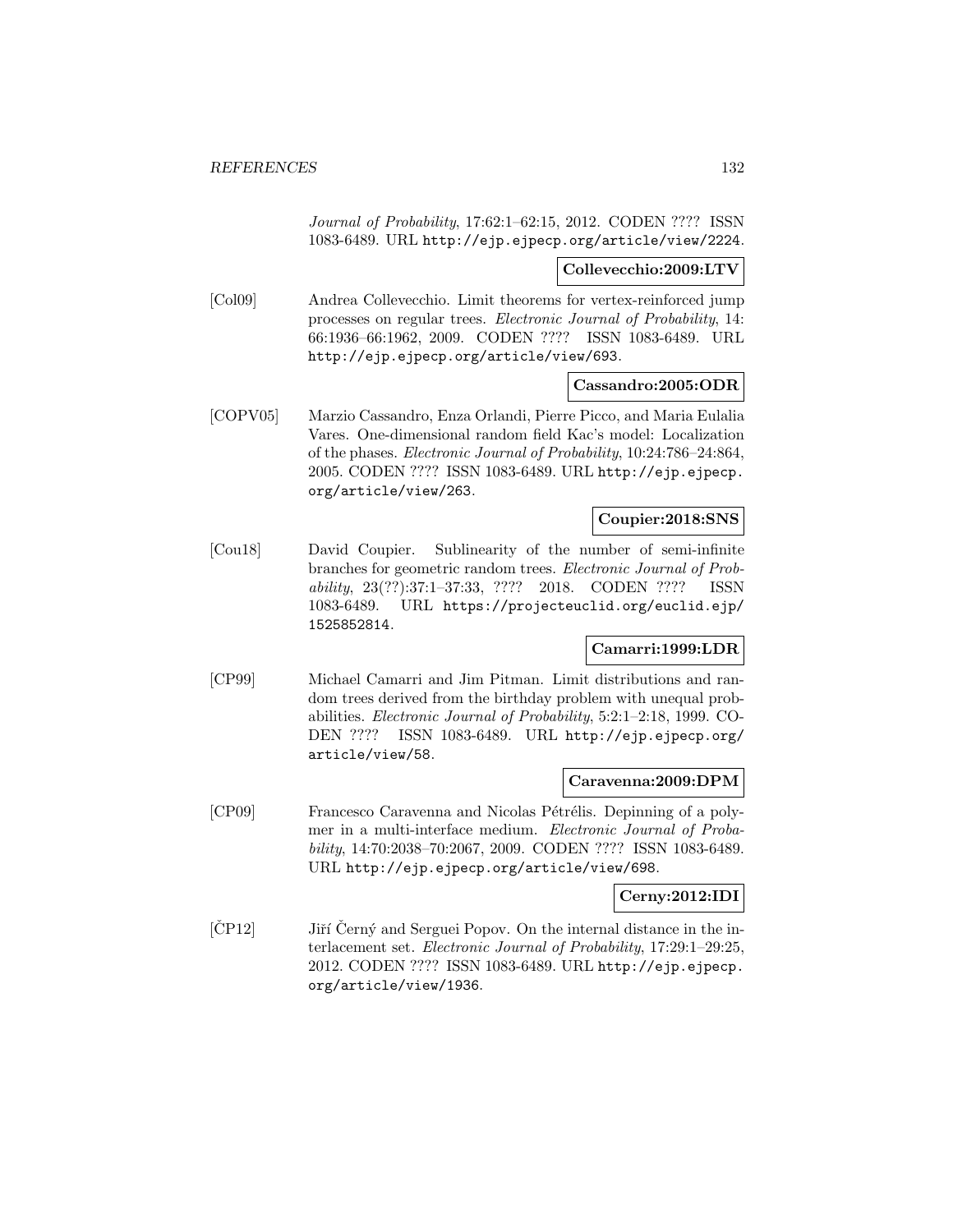## **Carmona:2016:IPD**

[CP16] Philippe Carmona and Nicolas Pétrélis. Interacting partially directed self avoiding walk: scaling limits. Electronic Journal of Probability, 21(??):49:1-49:52, ???? 2016. CODEN ???? ISSN 1083-6489. URL https://projecteuclid.org/euclid. ejp/1469720444.

# **Connor:2019:MTE**

[CP19] Stephen B. Connor and Richard J. Pymar. Mixing times for exclusion processes on hypergraphs. Electronic Journal of Probability, 24(??):73:1–73:48, ???? 2019. CODEN ???? ISSN 1083-6489. URL https://projecteuclid.org/euclid.ejp/1561687606.

## **Cox:2020:RSL**

[CP20] J. Theodore Cox and Edwin A. Perkins. Rescaling the spatial Lambda–Fleming–Viot process and convergence to super-Brownian motion. *Electronic Journal of Probability*, 25(??):57:1– 57:56, ???? 2020. CODEN ???? ISSN 1083-6489. URL https:/ /projecteuclid.org/euclid.ejp/1588644040.

# **Cancrini:2021:PCG**

[CP21] Nicoletta Cancrini and Gustavo Posta. Propagation of chaos for a general balls into bins dynamics. Electronic Journal of Probability, 26(??):1–20, 2021. CODEN ???? ISSN 1083-6489. URL https://projecteuclid.org/journals/ electronic-journal-of-probability/volume-26/issue-none/ Propagation-of-chaos-for-a-general-balls-into-bins-dynamics/ 10.1214/21-EJP590.full.

#### **Champagnat:2008:LTC**

[CR08] Nicolas Champagnat and Sylvie Roelly. Limit theorems for conditioned multitype Dawson–Watanabe processes and Feller diffusions. Electronic Journal of Probability, 13:25:777–25:810, 2008. CODEN ???? ISSN 1083-6489. URL http://ejp.ejpecp.org/ article/view/504.

#### **Caballero:2009:ABI**

[CR09] María Caballero and Víctor Rivero. On the asymptotic behaviour of increasing self-similar Markov processes. Electronic Journal of Probability, 14:31:865–31:894, 2009. CODEN ???? ISSN 1083- 6489. URL http://ejp.ejpecp.org/article/view/637.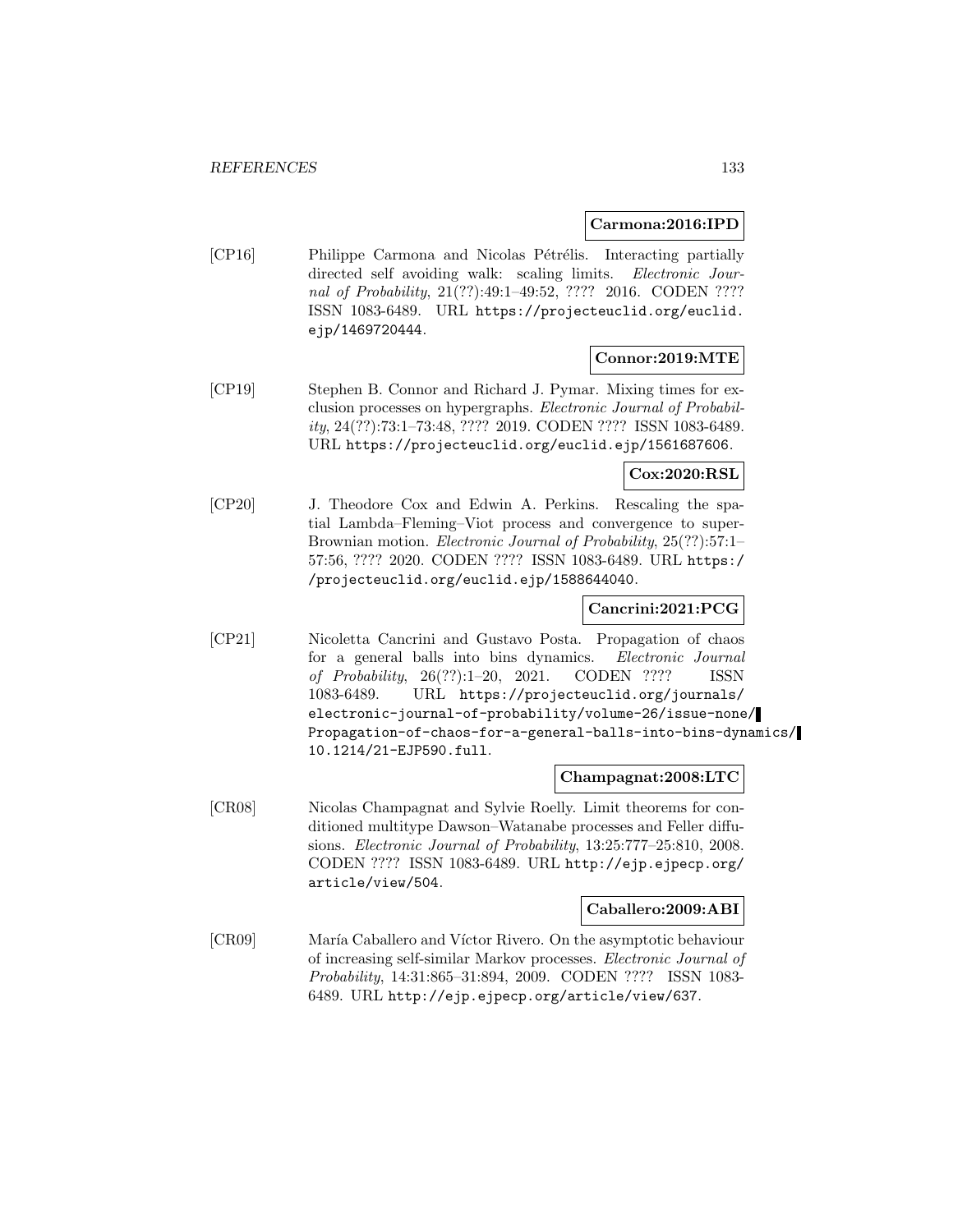#### **Chazottes:2014:TFL**

[CR14] Jean-René Chazottes and Frank Redig. Thermodynamic formalism and large deviations for multiplication-invariant potentials on lattice spin systems. Electronic Journal of Probability, 19: 39:1–39:19, 2014. CODEN ???? ISSN 1083-6489. URL http:// ejp.ejpecp.org/article/view/3189.

# **Criens:2021:ACS**

[Cri21] David Criens. On absolute continuity and singularity of multidimensional diffusions. Electronic Journal of Probability, 26 (??):1–26, 2021. CODEN ???? ISSN 1083-6489. URL https:// projecteuclid.org/journals/electronic-journal-of-probability/ volume-26/issue-none/On-absolute-continuity-and-singularityof-multidimensional-diffusions/10.1214/20-EJP555.full.

# **Csaki:1998:LFS**

[CS98] Endre Csáki and Zhan Shi. Large favourite sites of simple random walk and the Wiener process. Electronic Journal of Probability, 3:14:1–14:31, 1998. CODEN ???? ISSN 1083-6489. URL http: //ejp.ejpecp.org/article/view/36.

# **Can:2015:MCP**

[CS15] Van Hao Can and Bruno Schapira. Metastability for the contact process on the configuration model with infinite mean degree. Electronic Journal of Probability, 20(??):26:1–26:22, ???? 2015. CODEN ???? ISSN 1083-6489. URL http://ejp.ejpecp.org/ article/view/3859.

## **Chandra:2017:MBS**

[CS17] Ajay Chandra and Hao Shen. Moment bounds for SPDEs with non-Gaussian fields and application to the Wong-Zakai problem. Electronic Journal of Probability, 22(??):68:1–68:32, ???? 2017. CODEN ???? ISSN 1083-6489. URL https://projecteuclid. org/euclid.ejp/1504922531.

## **Chleboun:2020:MSP**

[CS20] Paul Chleboun and Aaron Smith. Mixing of the square plaquette model on a critical length scale. Electronic Journal of Probability, 25(??):1–53, 2020. CODEN ???? ISSN 1083-6489. URL https://projecteuclid.org/journals/ electronic-journal-of-probability/volume-25/issue-none/ Mixing-of-the-square-plaquette-model-on-a-critical-length/ 10.1214/20-EJP487.full.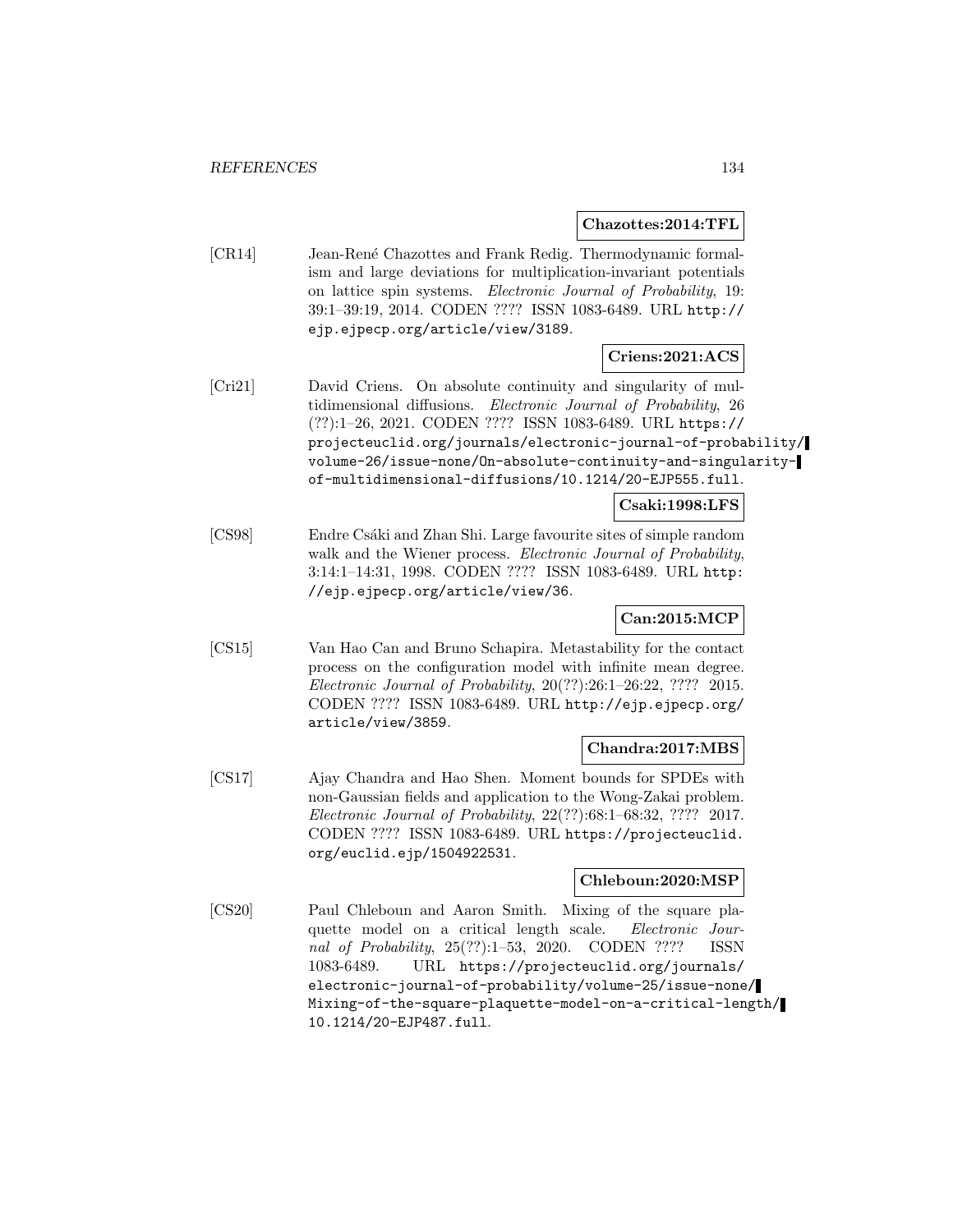## **Chen:2008:CPE**

[CSC08] Guan-Yu Chen and Laurent Saloff-Coste. The cutoff phenomenon for ergodic Markov processes. Electronic Journal of Probability, 13:3:26–3:78, 2008. CODEN ???? ISSN 1083-6489. URL http: //ejp.ejpecp.org/article/view/474.

# **Chen:2015:CCT**

[CSC15] Guan-Yu Chen and Laurent Saloff-Coste. Computing cutoff times of birth and death chains. Electronic Journal of Probability, 20 (??):76:1–76:47, ???? 2015. CODEN ???? ISSN 1083-6489. URL http://ejp.ejpecp.org/article/view/4077.

# **Caravenna:2019:DSR**

[CSZ19] Francesco Caravenna, Rongfeng Sun, and Nikos Zygouras. The Dickman subordinator, renewal theorems, and disordered systems. Electronic Journal of Probability, 24(??):101:1–101:40, ???? 2019. CODEN ???? ISSN 1083-6489. URL https:// projecteuclid.org/euclid.ejp/1568793795.

## **Coquet:2007:CVO**

[CT07] François Coquet and Sandrine Toldo. Convergence of values in optimal stopping and convergence of optimal stopping times. Electronic Journal of Probability, 12:8:207–8:228, 2007. CODEN ???? ISSN 1083-6489. URL http://ejp.ejpecp.org/article/ view/288.

## **Chouk:2015:SSI**

[CT15] Khalil Chouk and Samy Tindel. Skorohod and Stratonovich integration in the plane. Electronic Journal of Probability, 20(??): 39:1–39:39, ???? 2015. CODEN ???? ISSN 1083-6489. URL http://ejp.ejpecp.org/article/view/3041.

## **Cheng:2018:ESM**

[CT18] Li-Juan Cheng and Anton Thalmaier. Evolution systems of measures and semigroup properties on evolving manifolds. *Electronic* Journal of Probability, 23(??):20:1–20:27, ???? 2018. CODEN ???? ISSN 1083-6489. URL https://projecteuclid.org/ euclid.ejp/1519722149.

## **Corwin:2020:SLW**

[CT20] Ivan Corwin and Li-Cheng Tsai. SPDE limit of weakly inhomogeneous ASEP. Electronic Journal of Probability, 25(??):1–55, 2020.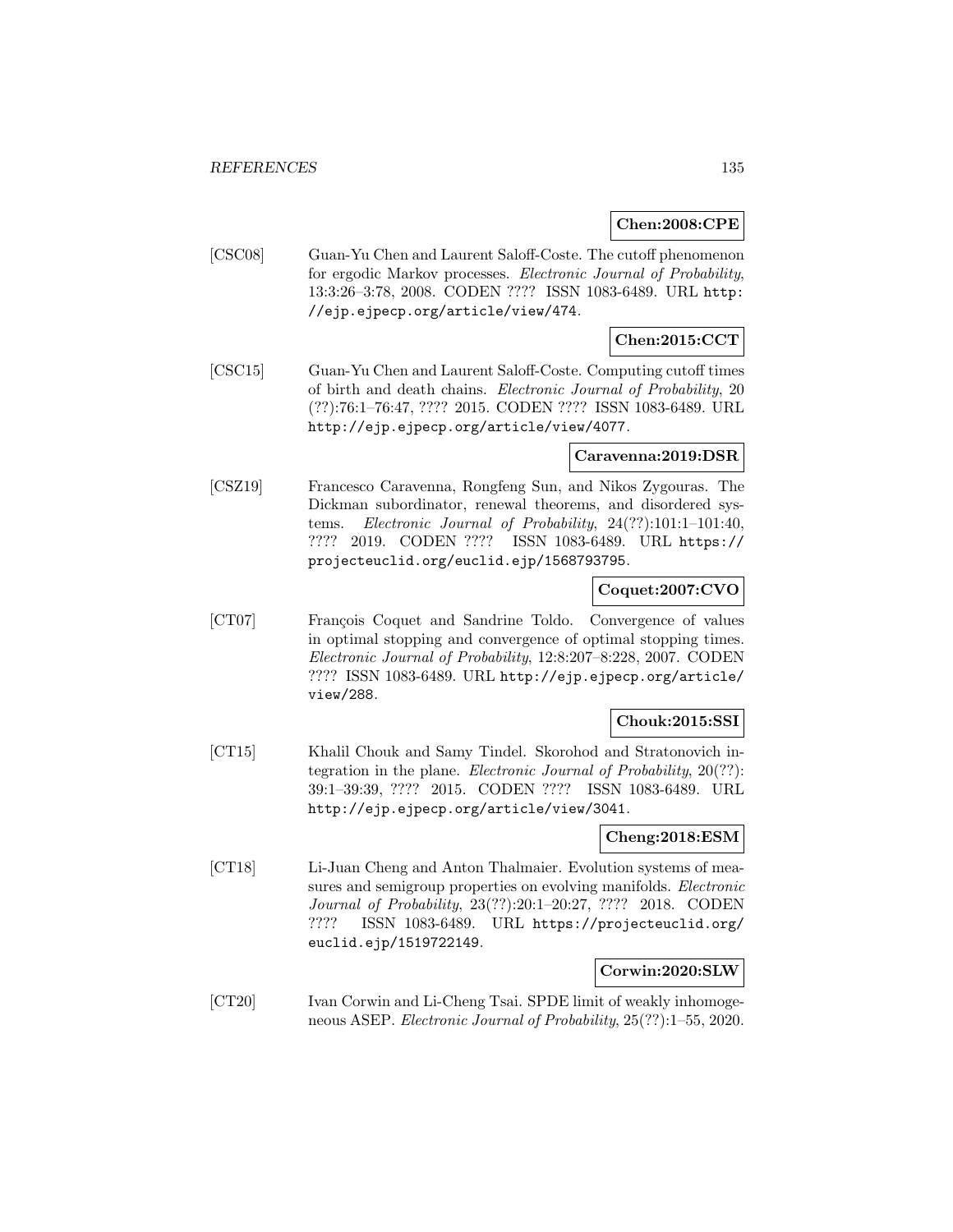CODEN ???? ISSN 1083-6489. URL https://projecteuclid. org/journals/electronic-journal-of-probability/volume-25/issue-none/SPDE-limit-of-weakly-inhomogeneous-ASEP/ 10.1214/20-EJP565.full.

#### **Chelkak:2021:CML**

[CW21] Dmitry Chelkak and Yijun Wan. On the convergence of massive loop-erased random walks to massive SLE(2) curves. Electronic Journal of Probability, 26(18):1–35, February 2021. CODEN ???? ISSN 1083-6489. URL https://projecteuclid.org/ journals/electronic-journal-of-probability/volume-26/ issue-none/On-the-convergence-of-massive-loop-erasedrandom-walks-to/10.1214/21-EJP615.full.

# **Cetin:2013:PPB**

[CX13] Umut Cetin and Hao Xing. Point process bridges and weak convergence of insider trading models. Electronic Journal of Probability, 18:26:1–26:24, 2013. CODEN ???? ISSN 1083-6489. URL http://ejp.ejpecp.org/article/view/2039.

# **Cvitanic:2005:SDM**

[CZ05] Jaksa Cvitanic and Jianfeng Zhang. The steepest descent method for forward–backward SDEs. Electronic Journal of Probability, 10:45:1468–45:1495, 2005. CODEN ???? ISSN 1083-6489. URL http://ejp.ejpecp.org/article/view/295.

## **Collevecchio:2021:NRV**

[CZ21] Andrea Collevecchio and Xiaolin Zeng. A note on recurrence of the vertex reinforced jump process and fractional moments localization. Electronic Journal of Probability, 26(18):1–16, February 2021. CODEN ???? ISSN 1083-6489. URL https://projecteuclid.org/journals/ electronic-journal-of-probability/volume-26/issue-none/ A-note-on-recurrence-of-the-Vertex-reinforced-jump-process/ 10.1214/21-EJP609.full.

#### **Dadoun:2017:ASS**

[Dad17] Benjamin Dadoun. Asymptotics of self-similar growth-fragmentation processes. Electronic Journal of Probability, 22(??):27:1–27:30, ???? 2017. CODEN ???? ISSN 1083-6489. URL https:// projecteuclid.org/euclid.ejp/1490061797.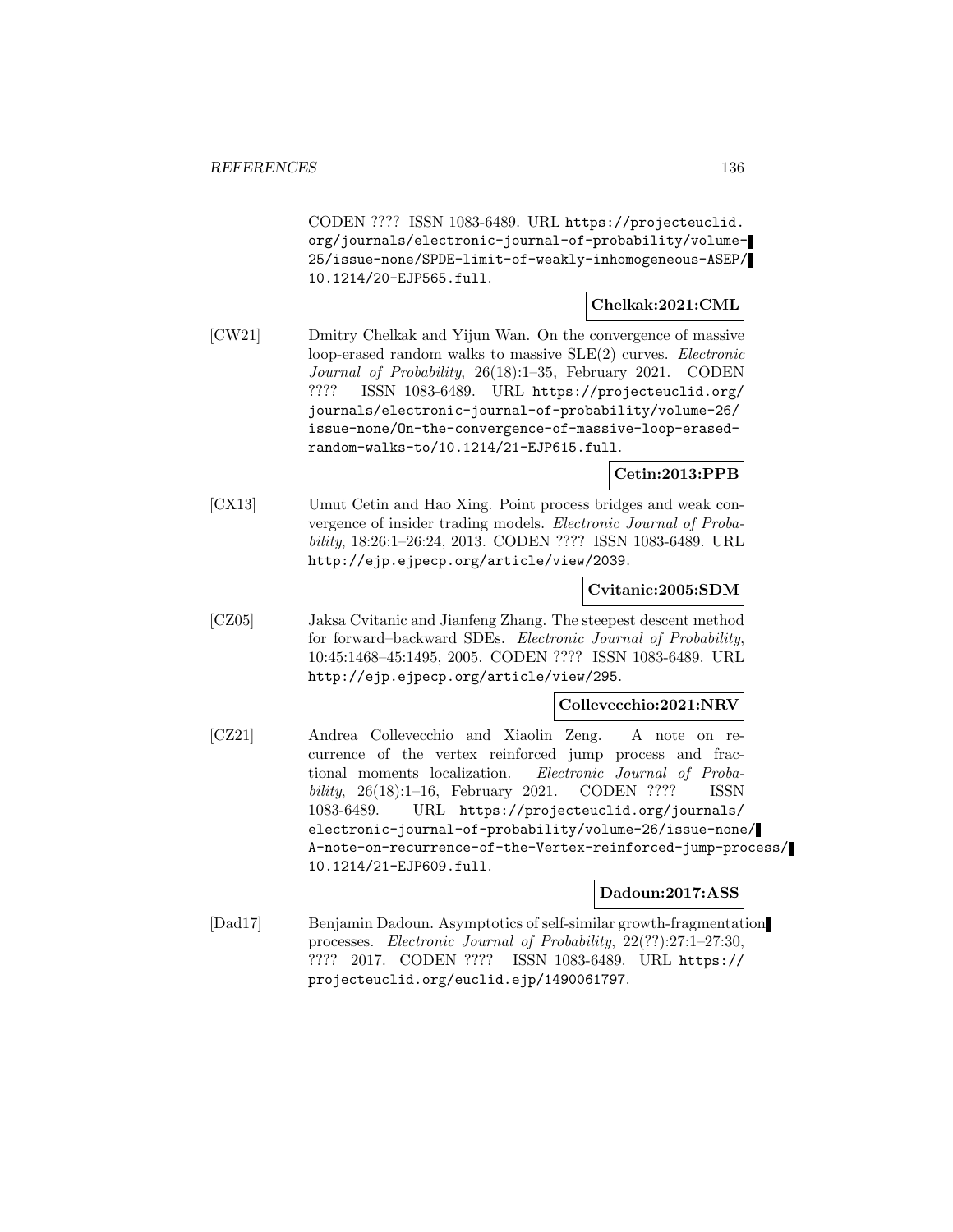# **Dalang:1999:EMM**

[Dal99] Robert C. Dalang. Extending the martingale measure stochastic integral with applications to spatially homogeneous s.p.d.e.'s. Electronic Journal of Probability, 4:6:1–6:29, 1999. CODEN ???? ISSN 1083-6489. URL http://ejp.ejpecp.org/article/view/ 43.

# **Daly:2008:UBS**

[Dal08] Fraser Daly. Upper bounds for Stein-type operators. Electronic Journal of Probability, 13:20:566–20:587, 2008. CODEN ???? ISSN 1083-6489. URL http://ejp.ejpecp.org/article/view/ 479.

# **Daletskii:2018:SDE**

[Dal18] Alexei Daletskii. Stochastic differential equations in a scale of Hilbert spaces. Electronic Journal of Probability, 23(??):119:1– 119:15, ???? 2018. CODEN ???? ISSN 1083-6489. URL https: //projecteuclid.org/euclid.ejp/1544843299.

# **Darling:2001:ILP**

[Dar01] R. Darling. Intrinsic location parameter of a diffusion process. Electronic Journal of Probability, 7:3:1–3:23, 2001. CODEN ???? ISSN 1083-6489. URL http://ejp.ejpecp.org/article/view/ 102.

# **Davies:1998:LAE**

[Dav98] Ian M. Davies. Laplace asymptotic expansions for Gaussian functional integrals. Electronic Journal of Probability, 3:13:1–13:19, 1998. CODEN ???? ISSN 1083-6489. URL http://ejp.ejpecp. org/article/view/35.

#### **Davies:2008:SAN**

[Dav08] Ian Davies. Semiclassical analysis and a new result for Poisson– Lévy excursion measures. Electronic Journal of Probability, 13: 45:1283–45:1306, 2008. CODEN ???? ISSN 1083-6489. URL http://ejp.ejpecp.org/article/view/513.

#### **Davies:2010:EMM**

[Dav10] E. Davies. Embeddable Markov matrices. Electronic Journal of Probability, 15:47:1474–47:1486, 2010. CODEN ???? ISSN 1083-6489. URL http://ejp.ejpecp.org/article/view/733.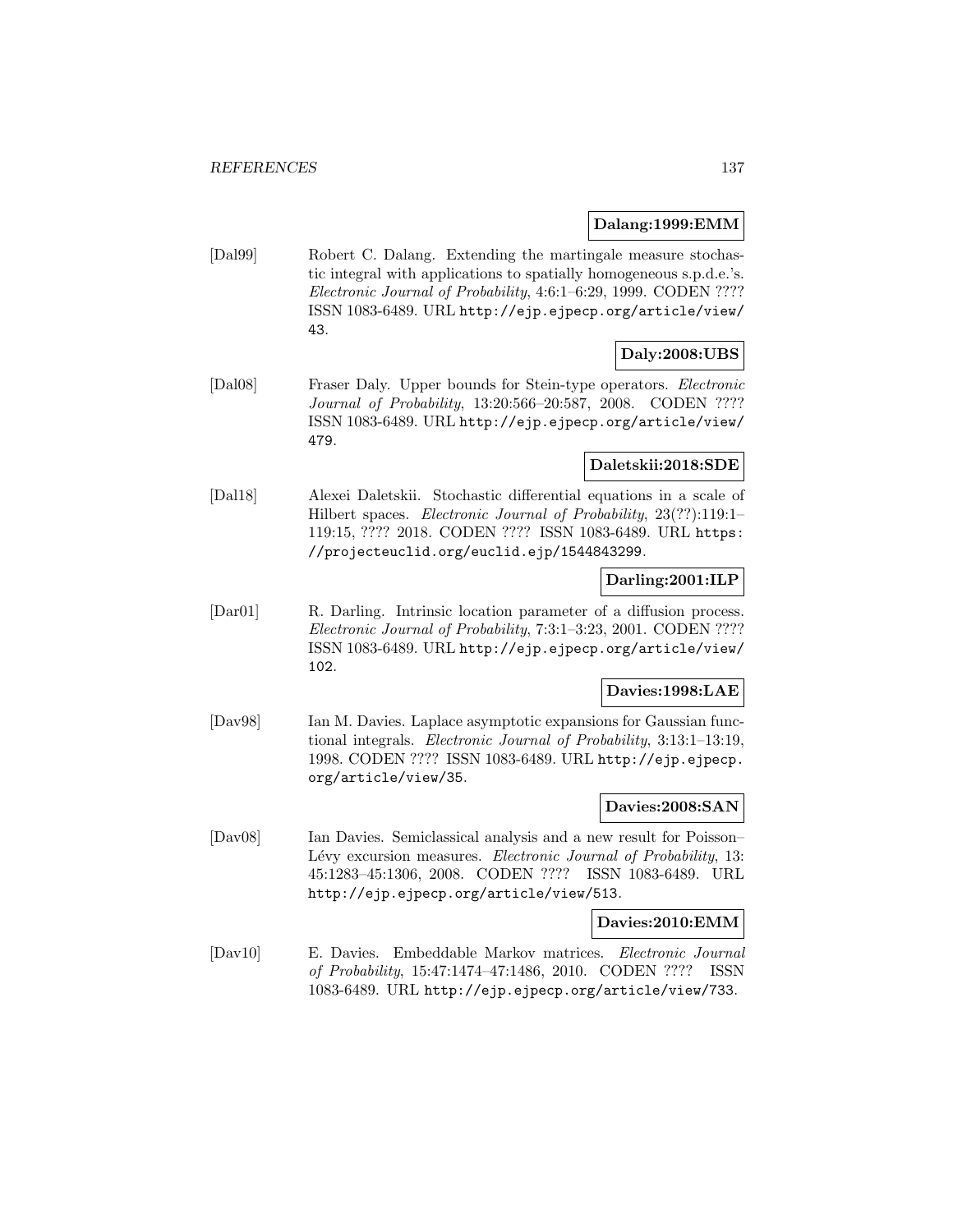# **Doring:2012:JTS**

[DB12] Leif Döring and Matyas Barczy. Jump type SDEs for self-similar processes. Electronic Journal of Probability, 17:94:1–94:39, 2012. CODEN ???? ISSN 1083-6489. URL http://ejp.ejpecp.org/ article/view/2402.

# **deBouard:2009:SDK**

[dBD09] Anne de Bouard and Arnaud Debussche. Soliton dynamics for the Korteweg–de Vries equation with multiplicative homogeneous noise. Electronic Journal of Probability, 14:58:1727–58:1744, 2009. CODEN ???? ISSN 1083-6489. URL http://ejp.ejpecp. org/article/view/683.

#### **Duminil-Copin:2018:URC**

[DCLM18] Hugo Duminil-Copin, Jhih-Huang Li, and Ioan Manolescu. Universality for the random-cluster model on isoradial graphs. Electronic Journal of Probability, 23(??):96:1–96:70, ???? 2018. CO-DEN ???? ISSN 1083-6489. URL https://projecteuclid. org/euclid.ejp/1537322681.

## **deCatelan:2021:FGP**

[dCM21] Jacques de Catelan and Pierre-Loïc Méliot. Fluctuations of the Gromov–Prohorov sample model. Electronic Journal of Probability, 26(18):1–37, February 2021. CODEN ???? ISSN 1083-6489. URL https://projecteuclid.org/ journals/electronic-journal-of-probability/volume-26/ issue-none/Fluctuations-of-the-GromovProhorov-samplemodel/10.1214/21-EJP634.full.

#### **Dedecker:2012:RCS**

[DDM12] Jérôme Dedecker, Paul Doukhan, and Florence Merlevède. Rates of convergence in the strong invariance principle under projective criteria. Electronic Journal of Probability, 17:16:1–16:31, 2012. CODEN ???? ISSN 1083-6489. URL http://ejp.ejpecp.org/ article/view/1849.

#### **Delmas:2018:CFL**

[DDS18] Jean-François Delmas, Jean-Stéphane Dhersin, and Marion Sciauveau. Cost functionals for large (uniform and simply generated) random trees. Electronic Journal of Probability, 23(??): 87:1–87:36, ???? 2018. CODEN ???? ISSN 1083-6489. URL https://projecteuclid.org/euclid.ejp/1536717746.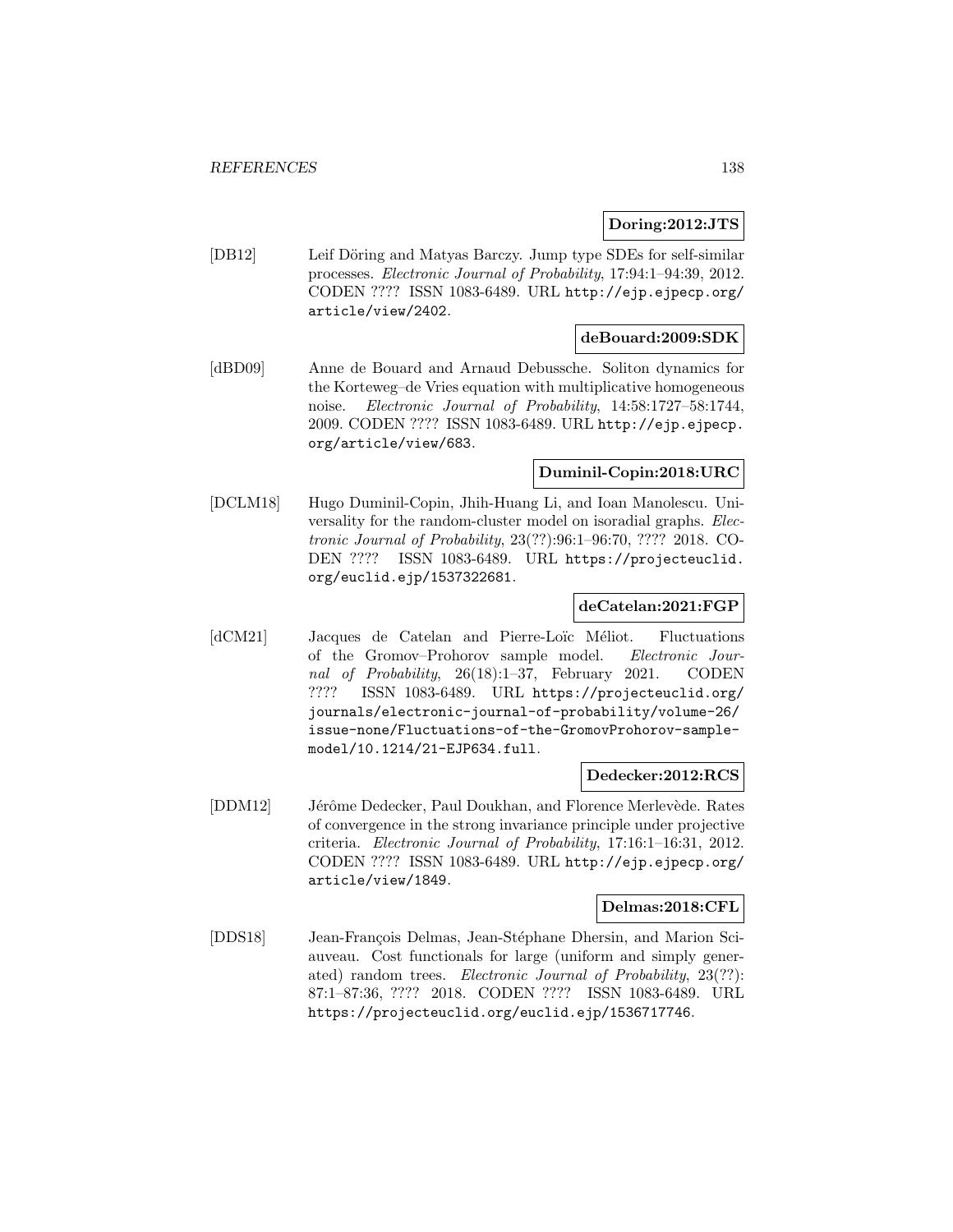#### **Delmas:2010:TOF**

[DDSJ10] Jean-François Delmas, Jean-Stéphane Dhersin, and Arno Siri-Jegousse. On the two oldest families for the Wright–Fisher process. Electronic Journal of Probability, 15:26:776–26:800, 2010. CODEN ???? ISSN 1083-6489. URL http://ejp.ejpecp.org/ article/view/771.

## **Dehling:2014:SEC**

[DDT14] Herold Dehling, Olivier Durieu, and Marco Tusche. A sequential empirical CLT for multiple mixing processes with application to BB-geometrically ergodic Markov chains. Electronic Journal of Probability, 19(??):87:1–87:26, ???? 2014. CODEN ???? ISSN 1083-6489. URL http://ejp.ejpecp.org/article/view/3216.

## **DeSantis:2001:SIP**

[De 01] Emilio De Santis. Strict inequality for phase transition between ferromagnetic and frustrated systems. Electronic Journal of Probability, 6:6:1–6:27, 2001. CODEN ???? ISSN 1083-6489. URL http://ejp.ejpecp.org/article/view/79.

# **Dony:2006:WUC**

[DE06] Julia Dony and Uwe Einmahl. Weighted uniform consistency of kernel density estimators with general bandwidth sequences. Electronic Journal of Probability, 11:33:844–33:859, 2006. CO-DEN ???? ISSN 1083-6489. URL http://ejp.ejpecp.org/ article/view/354.

## **Doring:2009:MDR**

[DE09] Hanna Döring and Peter Eichelsbacher. Moderate deviations in a random graph and for the spectrum of Bernoulli random matrices. Electronic Journal of Probability, 14:92:2636–92:2656, 2009. CODEN ???? ISSN 1083-6489. URL http://ejp.ejpecp.org/ article/view/723.

#### **DeBlassie:2008:EPB**

[DeB08] Dante DeBlassie. The exit place of Brownian motion in the complement of a horn. Electronic Journal of Probability, 13:36:1068– 36:1095, 2008. CODEN ???? ISSN 1083-6489. URL http:// ejp.ejpecp.org/article/view/524.

## **DeBlassie:2009:EPB**

[DeB09] Dante DeBlassie. The exit place of Brownian motion in an unbounded domain. Electronic Journal of Probability, 14:93:2657–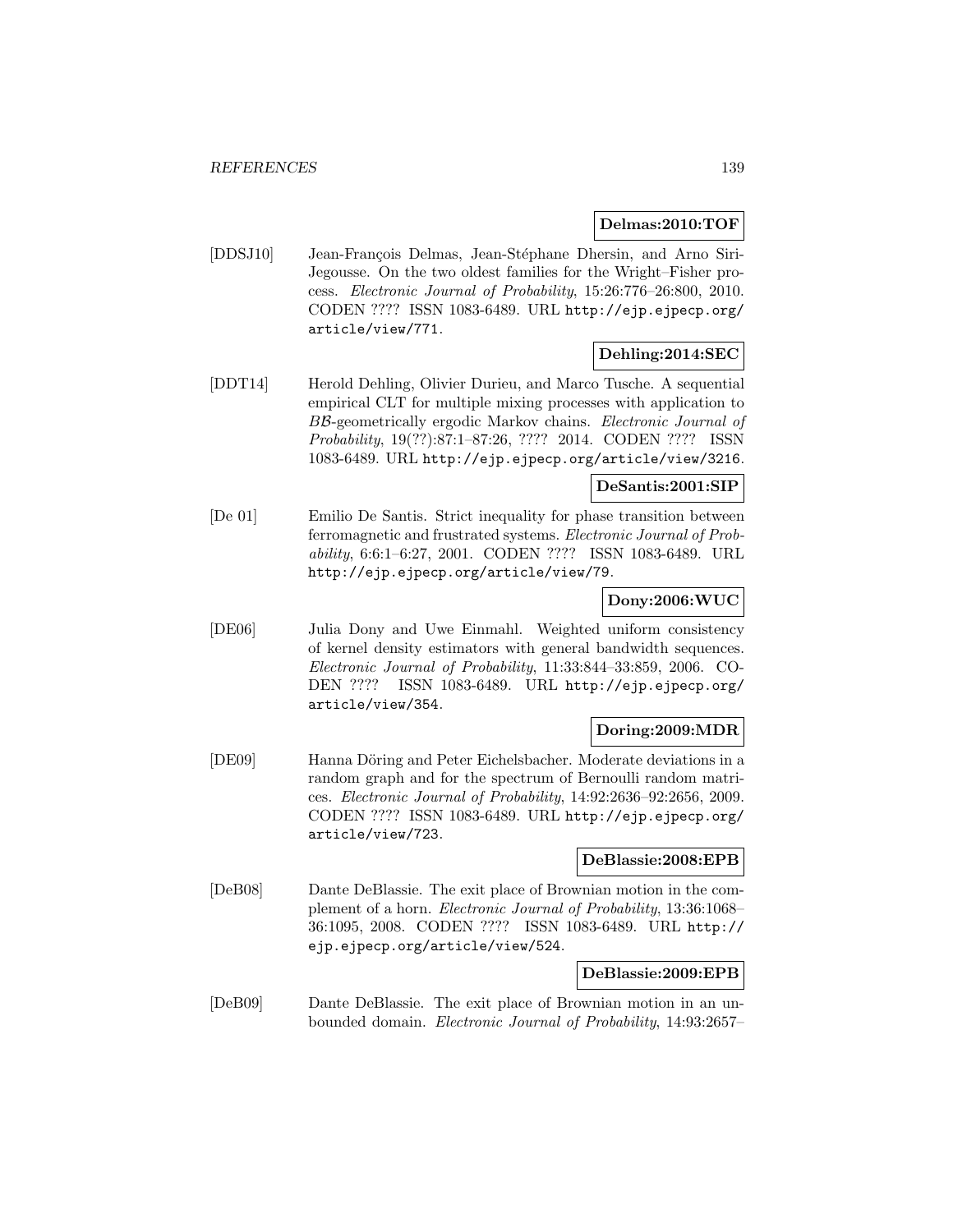93:2690, 2009. CODEN ???? ISSN 1083-6489. URL http:// ejp.ejpecp.org/article/view/726.

## **Dawson:2002:MCB**

[DEF<sup>+</sup>02] Donald Dawson, Alison Etheridge, Klaus Fleischmann, Leonid Mytnik, Edwin Perkins, and Jie Xiong. Mutually catalytic branching in the plane: Infinite measure states. Electronic Journal of Probability, 7:15:1–15:61, 2002. CODEN ???? ISSN 1083- 6489. URL http://ejp.ejpecp.org/article/view/114.

#### **Delmas:2003:CML**

[Del03] Jean-François Delmas. Computation of moments for the length of the one-dimensional ISE support. Electronic Journal of Probability, 8:17:1–17:15, 2003. CODEN ???? ISSN 1083-6489. URL http://ejp.ejpecp.org/article/view/161.

#### **Delyon:2009:EIS**

[Del09] Bernard Delyon. Exponential inequalities for sums of weakly dependent variables. Electronic Journal of Probability, 14:28:752– 28:779, 2009. CODEN ???? ISSN 1083-6489. URL http://ejp. ejpecp.org/article/view/636.

## **Dombry:2013:RCD**

[DEM13] Clément Dombry and Frédéric Eyi-Minko. Regular conditional distributions of continuous max-infinitely divisible random fields. Electronic Journal of Probability, 18:7:1–7:21, 2013. CODEN ???? ISSN 1083-6489. URL http://ejp.ejpecp.org/article/view/ 1991.

#### **Dereich:2016:PAF**

[Der16] Steffen Dereich. Preferential attachment with fitness: unfolding the condensate. Electronic Journal of Probability, 21(??): 3:1–3:38, ???? 2016. CODEN ???? ISSN 1083-6489. URL https://projecteuclid.org/euclid.ejp/1454514663.

## **Devroye:2011:NPC**

[Dev11] Luc Devroye. A note on the probability of cutting a Galton– Watson tree. Electronic Journal of Probability, 16:72:2001– 72:2019, 2011. CODEN ???? ISSN 1083-6489. URL http:// ejp.ejpecp.org/article/view/952.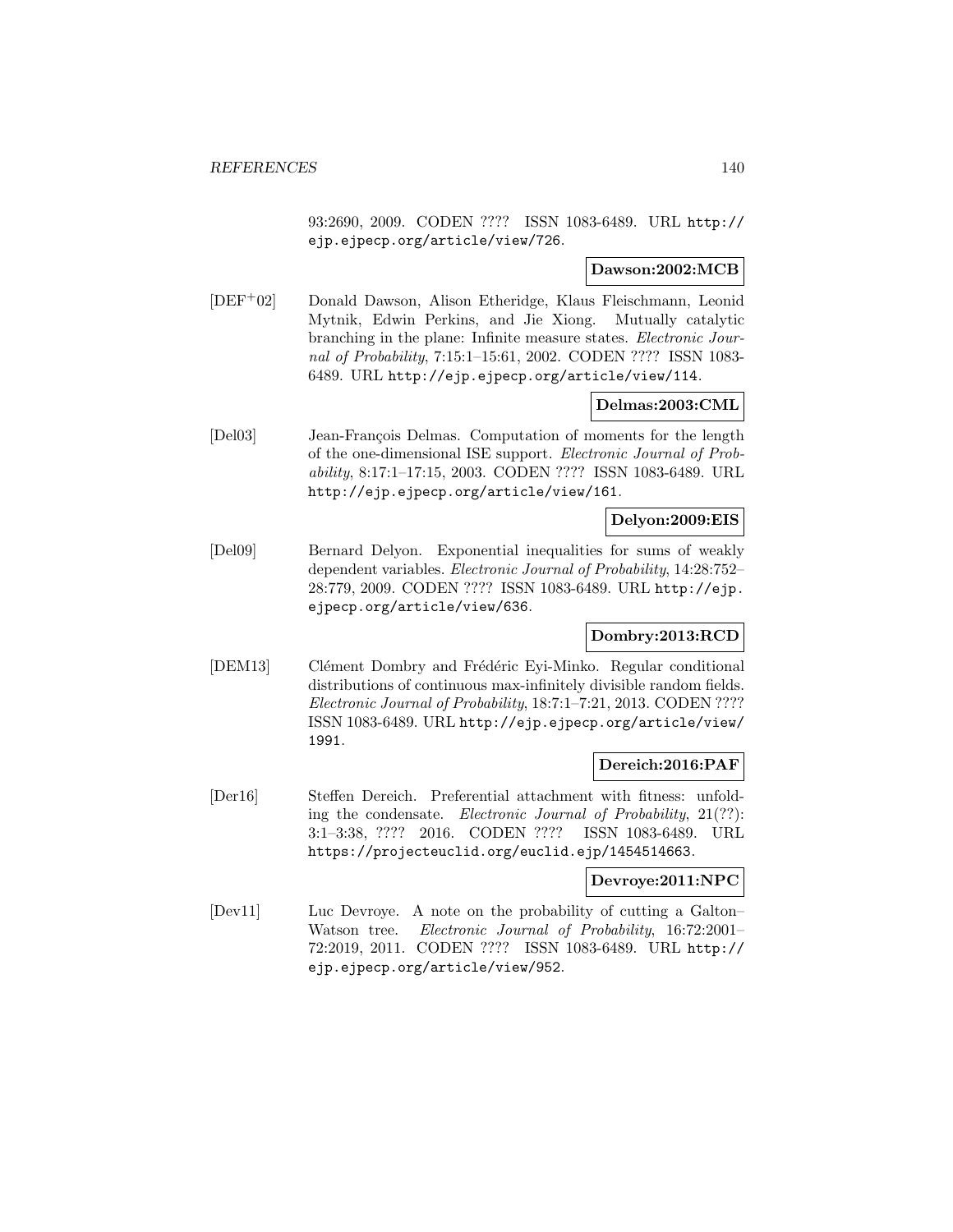# **Deya:2011:DAR**

[Dey11] Aurélien Deya. A discrete approach to rough parabolic equations. Electronic Journal of Probability, 16:55:1489–55:1518, 2011. CO-DEN ???? ISSN 1083-6489. URL http://ejp.ejpecp.org/ article/view/919.

# **Deuschel:2020:QTE**

[DF20] Jean-Dominique Deuschel and Ryoki Fukushima. Quenched tail estimate for the random walk in random scenery and in random layered conductance II. Electronic Journal of Probability, 25(??): 75:1–75:28, ???? 2020. CODEN ???? ISSN 1083-6489. URL https://projecteuclid.org/euclid.ejp/1593828036.

# **DeMasi:2019:NLB**

[DFPSL19] Anna De Masi, Pablo A. Ferrari, Errico Presutti, and Nahuel Soprano-Loto. Non local branching Brownian motions with annihilation and free boundary problems. Electronic Journal of Probability, 24(??):63:1–63:30, ???? 2019. CODEN ???? ISSN 1083-6489. URL https://projecteuclid.org/euclid. ejp/1561082672.

# **Demichel:2015:DEC**

[DFS15] Yann Demichel, Ana-Karina Fermin, and Philippe Soulier. The diameter of an elliptical cloud. Electronic Journal of Probability, 20(??):27:1–27:32, ???? 2015. CODEN ???? ISSN 1083-6489. URL http://ejp.ejpecp.org/article/view/3777.

# **Dolgopyat:2021:EBD**

[DFS21] Dmitry Dolgopyat, Bassam Fayad, and Maria Saprykina. Erratic behavior for 1-dimensional random walks in a Liouville quasi-periodic environment. Electronic Journal of Probability, 26(18):1–36, February 2021. CODEN ???? ISSN 1083-6489. URL https://projecteuclid.org/journals/ electronic-journal-of-probability/volume-26/issue-none/ Erratic-behavior-for-1-dimensional-random-walks-in-a-Liouville/10.1214/21-EJP622.full.

#### **Dawson:1996:MST**

[DG96] Donald A. Dawson and Andreas Greven. Multiple space-time scale analysis for interacting branching models. Electronic Journal of Probability, 1:14:1–14:84, 1996. CODEN ???? ISSN 1083- 6489. URL http://ejp.ejpecp.org/article/view/14.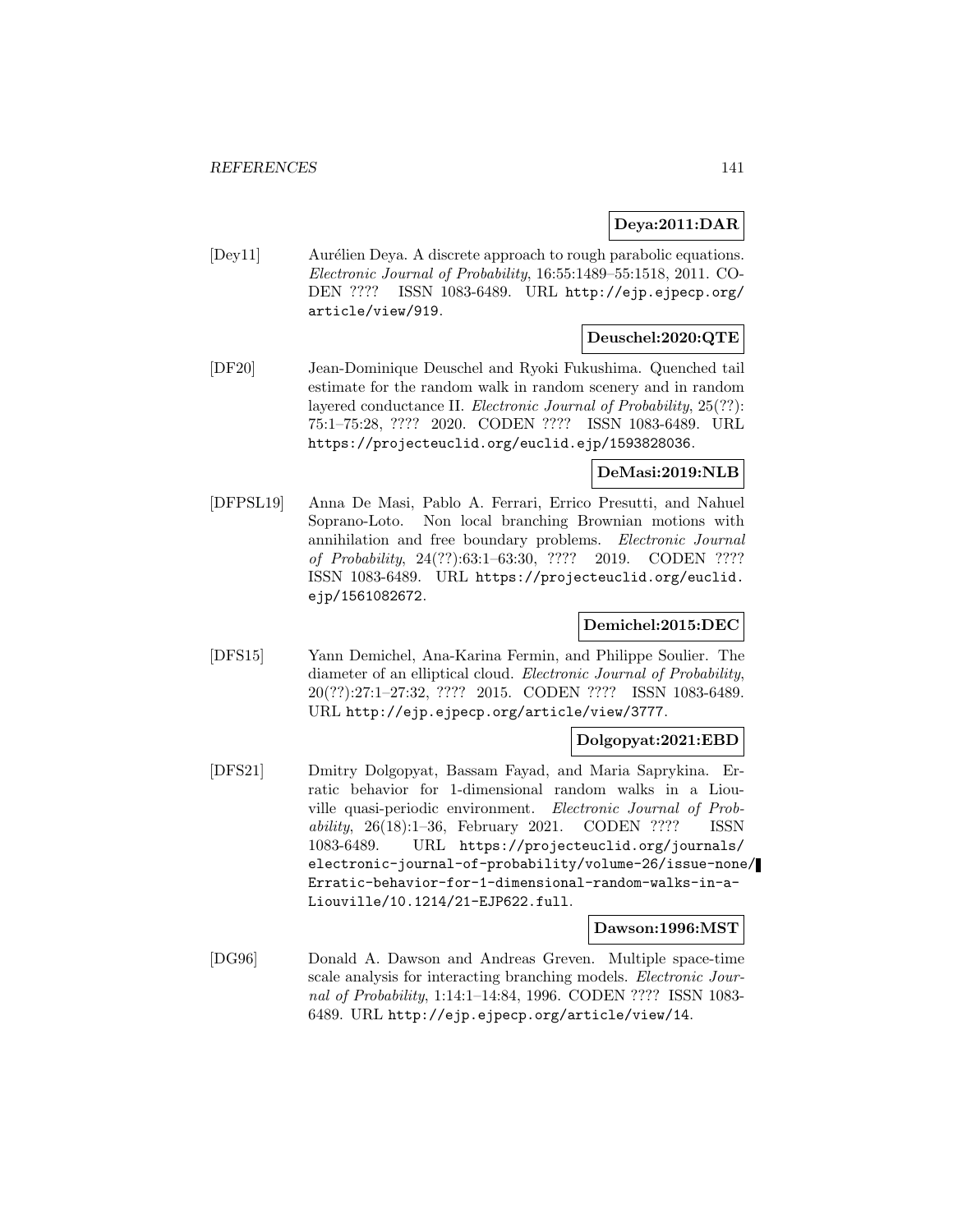#### **Dawson:1999:HIF**

[DG99] Donald A. Dawson and Andreas Greven. Hierarchically interacting Fleming–Viot processes with selection and mutation: multiple space time scale analysis and quasi-equilibria. Electronic Journal of Probability, 4:4:1–4:81, 1999. CODEN ???? ISSN 1083-6489. URL http://ejp.ejpecp.org/article/view/41.

# **Dawson:2003:SDM**

[DG03] Donald Dawson and Andreas Greven. State dependent multitype spatial branching processes and their longtime behavior. Electronic Journal of Probability, 8:4:1–4:93, 2003. CODEN ???? ISSN 1083-6489. URL http://ejp.ejpecp.org/article/view/ 126.

# **Dereudre:2009:VCG**

[DG09] David Dereudre and Hans-Otto Georgii. Variational characterisation of Gibbs measures with Delaunay triangle interaction. Electronic Journal of Probability, 14:85:2438–85:2462, 2009. CODEN ???? ISSN 1083-6489. URL http://ejp.ejpecp.org/article/ view/713.

# **Dawson:2013:PUS**

[DG13] Donald Dawson and Luis Gorostiza. Percolation in an ultrametric space. Electronic Journal of Probability, 18:12:1–12:26, 2013. CODEN ???? ISSN 1083-6489. URL http://ejp.ejpecp.org/ article/view/1789.

# **DOvidio:2014:MFA**

[DG14] Mirko D'Ovidio and Roberto Garra. Multidimensional fractional advection-dispersion equations and related stochastic processes. Electronic Journal of Probability, 19:61:1–61:31, 2014. CODEN ???? ISSN 1083-6489. URL http://ejp.ejpecp.org/article/ view/2854.

# **Ding:2015:PAS**

[DG15] Jian Ding and Subhajit Goswami. Percolation of averages in the stochastic mean field model: the near-supercritical regime. Electronic Journal of Probability, 20(??):124:1–124:21, ???? 2015. CODEN ???? ISSN 1083-6489. URL http://ejp.ejpecp.org/ article/view/4111.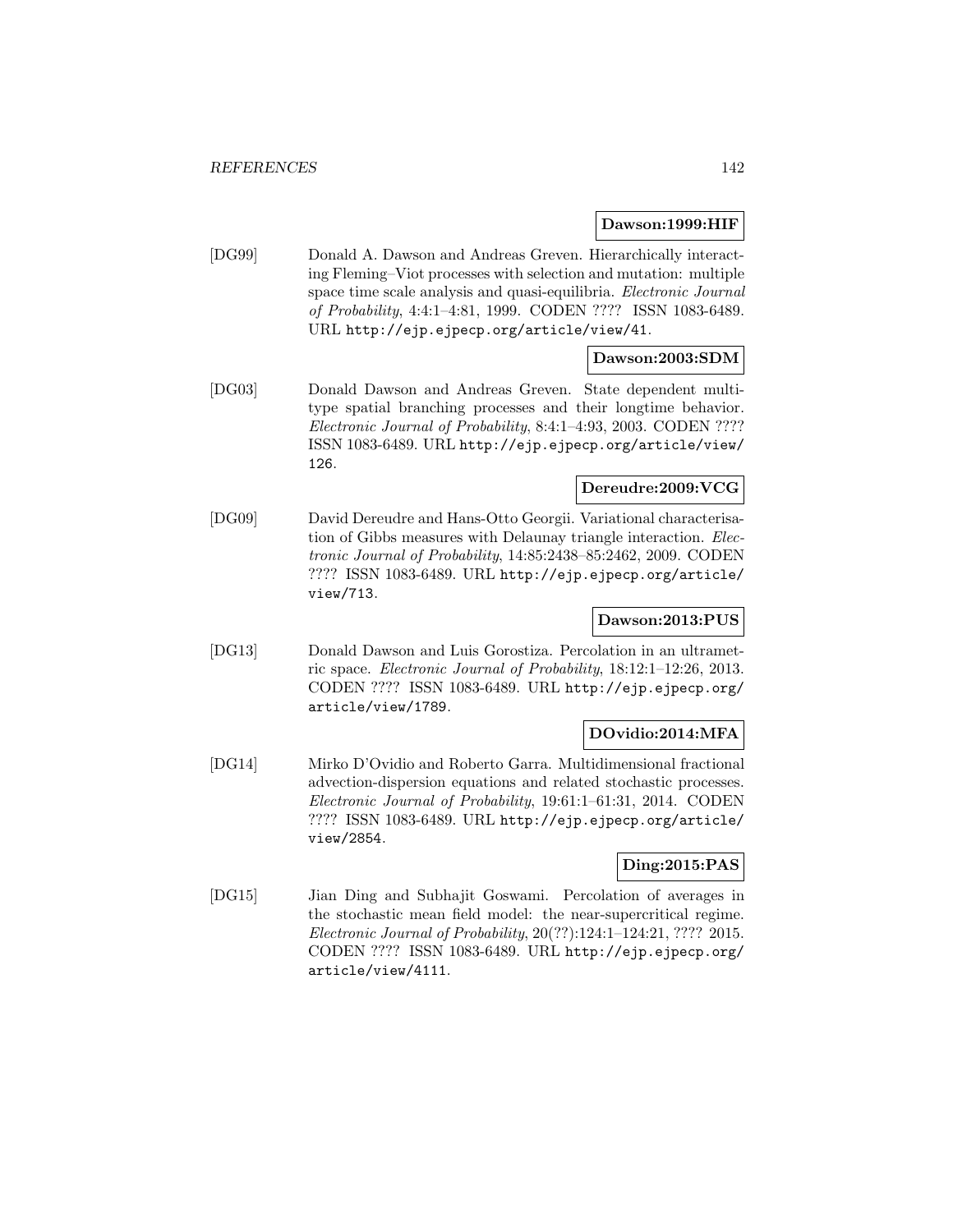## **Dolinsky:2018:NSD**

[DG18] Yan Dolinsky and Benjamin Gottesman. Numerical scheme for Dynkin games under model uncertainty. Electronic Journal of Probability, 23(??):74:1-74:20, ???? 2018. CODEN ???? ISSN 1083-6489. URL https://projecteuclid.org/euclid. ejp/1532678637.

# **Dareiotis:2020:RNE**

[DG20a] Konstantinos Dareiotis and Máté Gerencsér. On the regularisation of the noise for the Euler–Maruyama scheme with irregular drift. Electronic Journal of Probability, 25(??):1–18, 2020. CO-DEN ???? ISSN 1083-6489. URL https://projecteuclid.org/ journals/electronic-journal-of-probability/volume-25/ issue-none/On-the-regularisation-of-the-noise-for-the-Euler--Maruyama/10.1214/20-EJP479.full.

#### **Dareiotis:2020:NDE**

[DG20b] Konstantinos Dareiotis and Benjamin Gess. Nonlinear diffusion equations with nonlinear gradient noise. Electronic Journal of Probability, 25(??):35:1-35:43, ???? 2020. CODEN ???? ISSN 1083-6489. URL https://projecteuclid.org/euclid. ejp/1585101794.

# **Devroye:2011:HDR**

[DGLU11] Luc Devroye, András György, Gábor Lugosi, and Frederic Udina. High-dimensional random geometric graphs and their clique number. Electronic Journal of Probability, 16:90:2481–90:2508, 2011. CODEN ???? ISSN 1083-6489. URL http://ejp.ejpecp.org/ article/view/967.

# **Dombry:2009:FAR**

[DGP09] Clement Dombry and Nadine Guillotin-Plantard. A functional approach for random walks in random sceneries. Electronic Journal of Probability, 14:50:1495–50:1512, 2009. CODEN ???? ISSN 1083-6489. URL http://ejp.ejpecp.org/article/view/659.

#### **Depperschmidt:2013:PPT**

[DGP13] Andrej Depperschmidt, Andreas Greven, and Peter Pfaffelhuber. Path-properties of the tree-valued Fleming–Viot process. Electronic Journal of Probability, 18:84:1–84:47, 2013. CODEN ???? ISSN 1083-6489. URL http://ejp.ejpecp.org/article/view/ 2514.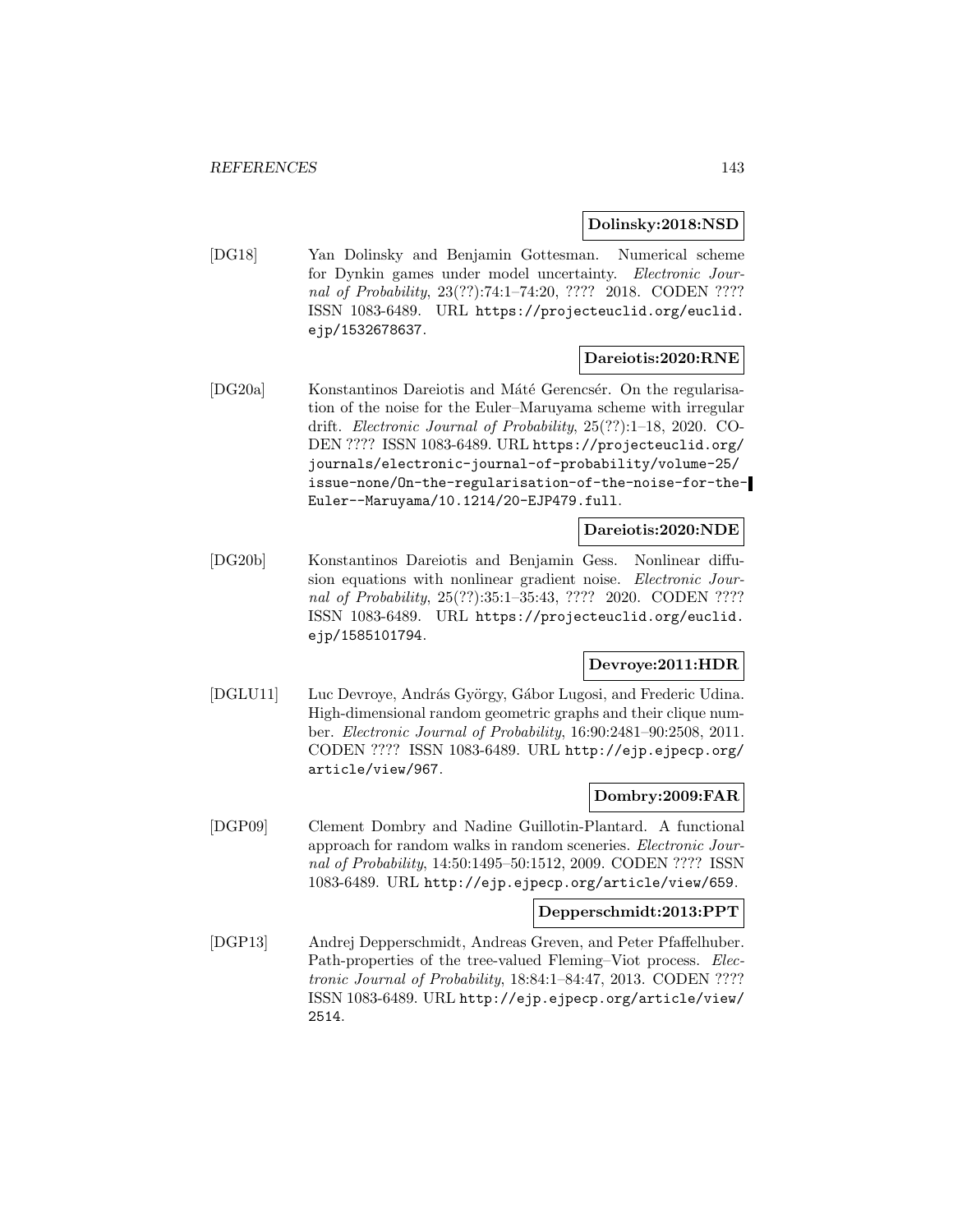#### **Devulder:2018:CSW**

[DGP18] Alexis Devulder, Nina Gantert, and Françoise Pène. Collisions of several walkers in recurrent random environments. Electronic Journal of Probability, 23(??):90:1–90:34, ???? 2018. CODEN ???? ISSN 1083-6489. URL https://projecteuclid.org/ euclid.ejp/1536717749.

## **Devulder:2019:AMW**

[DGP19] Alexis Devulder, Nina Gantert, and Françoise Pène. Arbitrary many walkers meet infinitely often in a subballistic random environment. Electronic Journal of Probability, 24(??):100:1–100:25, ???? 2019. CODEN ???? ISSN 1083-6489. URL https:// projecteuclid.org/euclid.ejp/1568793794.

# **Dobler:2017:ITB**

[DGV17] Christian Döbler, Robert E. Gaunt, and Sebastian J. Vollmer. An iterative technique for bounding derivatives of solutions of Stein equations. Electronic Journal of Probability, 22(??):96:1–96:39, ???? 2017. CODEN ???? ISSN 1083-6489. URL https:// projecteuclid.org/euclid.ejp/1510802250.

## **Dawson:2004:HEB**

[DGW04] Donald Dawson, Luis Gorostiza, and Anton Wakolbinger. Hierarchical equilibria of branching populations. Electronic Journal of Probability, 9:12:316–12:381, 2004. CODEN ???? ISSN 1083- 6489. URL http://ejp.ejpecp.org/article/view/200.

#### **Diaconis:2002:RWT**

[DH02] Persi Diaconis and Susan Holmes. Random walks on trees and matchings. Electronic Journal of Probability, 7:6:1–6:17, 2002. CODEN ???? ISSN 1083-6489. URL http://ejp.ejpecp.org/ article/view/105.

# **Deijfen:2006:NCR**

[DH06] Maria Deijfen and Olle Häggström. Nonmonotonic coexistence regions for the two-type Richardson model on graphs. Electronic Journal of Probability, 11:13:331–13:344, 2006. CODEN ???? ISSN 1083-6489. URL http://ejp.ejpecp.org/article/view/ 321.

# **Delmas:2013:WDS**

[DH13] Jean-François Delmas and Olivier Hénard. A Williams decomposition for spatially dependent superprocesses. Electronic Journal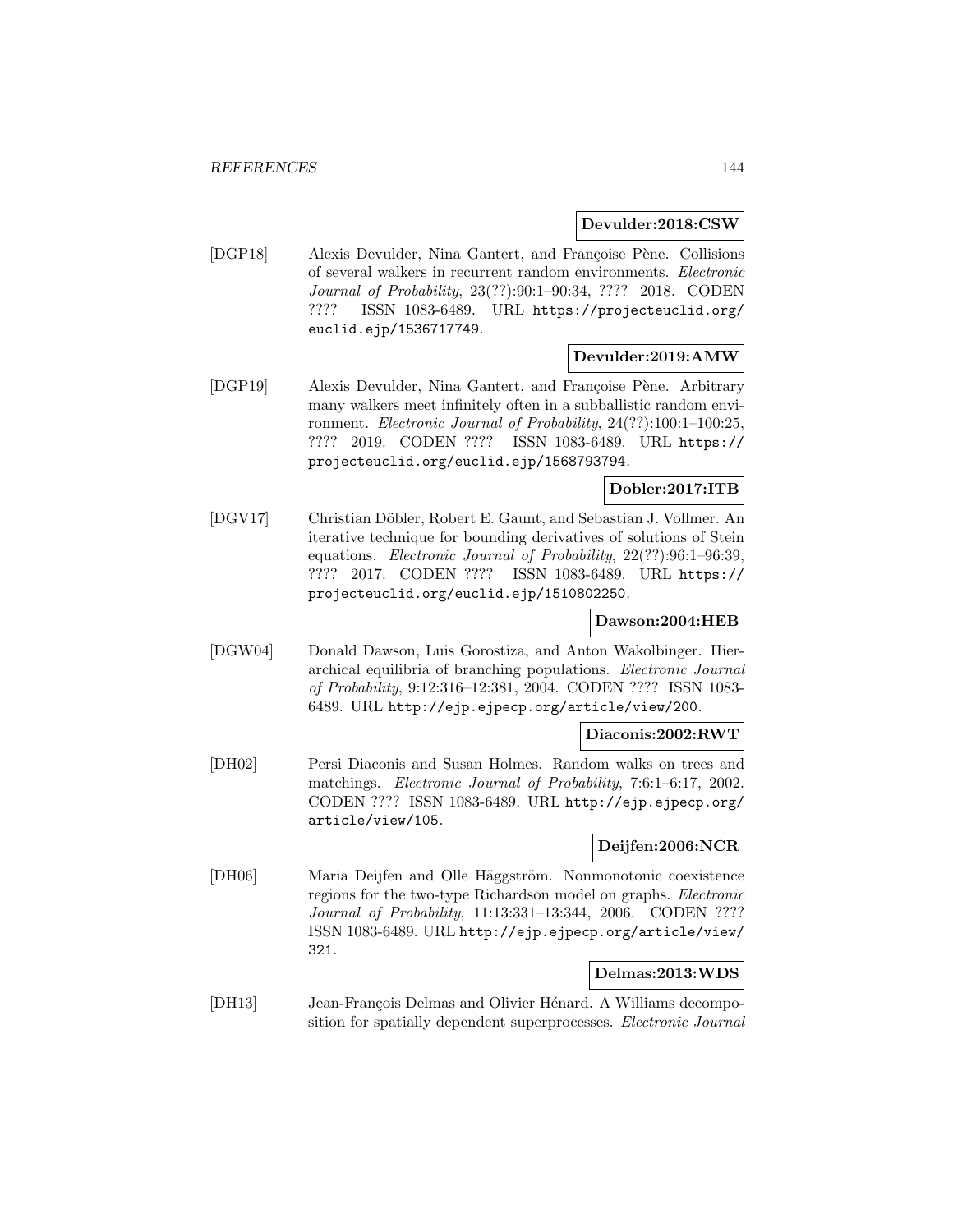of Probability, 18:37:1–37:43, 2013. CODEN ???? ISSN 1083- 6489. URL http://ejp.ejpecp.org/article/view/1801.

## **Dereudre:2015:IVC**

[DH15] David Dereudre and Pierre Houdebert. Infinite volume continuum random cluster model. Electronic Journal of Probability, 20 (??):125:1–125:24, ???? 2015. CODEN ???? ISSN 1083-6489. URL http://ejp.ejpecp.org/article/view/4718.

## **Dalang:2019:RFS**

[DH19] Robert C. Dalang and Thomas Humeau. Random field solutions to linear SPDEs driven by symmetric pure jump Lévy space-time white noises. *Electronic Journal of Probability*, 24(??):60:1-60:28, ???? 2019. CODEN ???? ISSN 1083-6489. URL https:// projecteuclid.org/euclid.ejp/1561082669.

## **Deslandes:2021:LLL**

[DH21] Clément Deslandes and Christian Houdré. On the limiting law of the length of the longest common and increasing subsequences in random words with arbitrary distribution. Electronic Journal of Probability, 26(18):1–27, February 2021. CODEN ???? ISSN 1083-6489. URL https://projecteuclid.org/ journals/electronic-journal-of-probability/volume-26/ issue-none/On-the-limiting-law-of-the-length-of-the-longest/ 10.1214/21-EJP612.full.

## **denHollander:2018:EED**

[dHMRS18] F. den Hollander, M. Mandjes, A. Roccaverde, and N. J. Starreveld. Ensemble equivalence for dense graphs. *Electronic Jour*nal of Probability, 23(??):12:1-12:26, ???? 2018. CODEN ???? ISSN 1083-6489. URL https://projecteuclid.org/euclid. ejp/1518426060.

#### **denHollander:2012:MKD**

[dHNT12] Frank den Hollander, Francesca Nardi, and Alessio Troiani. Metastability for Kawasaki dynamics at low temperature with two types of particles. Electronic Journal of Probability, 17:2:1– 2:26, 2012. CODEN ???? ISSN 1083-6489. URL http://ejp. ejpecp.org/article/view/1693.

#### **denHollander:2018:MHC**

[dHNT18] Frank den Hollander, Francesca R. Nardi, and Siamak Taati. Metastability of hard-core dynamics on bipartite graphs. Elec-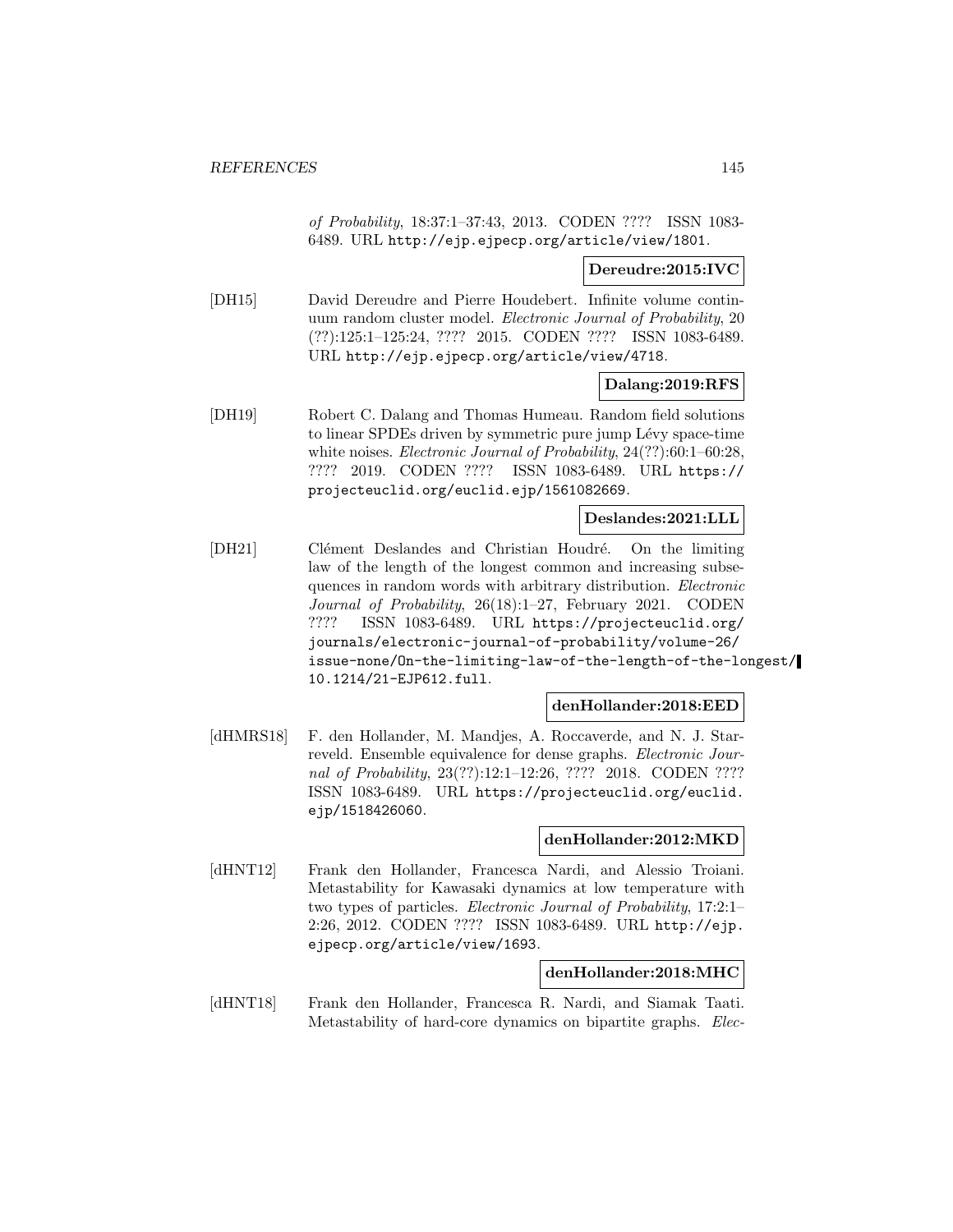tronic Journal of Probability, 23(??):97:1–97:65, ???? 2018. CO-DEN ???? ISSN 1083-6489. URL https://projecteuclid. org/euclid.ejp/1537495434.

## **Deijfen:2011:SPG**

[DHP11] Maria Deijfen, Alexander Holroyd, and Yuval Peres. Stable Poisson graphs in one dimension. Electronic Journal of Probability, 16:44:1238–44:1253, 2011. CODEN ???? ISSN 1083-6489. URL http://ejp.ejpecp.org/article/view/897.

## **Damron:2014:SCF**

[DHS14a] Michael Damron, Jack Hanson, and Philippe Sosoe. Subdiffusive concentration in first passage percolation. Electronic Journal of Probability, 19(??):109:1–109:27, ???? 2014. CODEN ???? ISSN 1083-6489. URL http://ejp.ejpecp.org/article/view/3680.

## **Dembo:2014:WWG**

[DHS14b] Amir Dembo, Ruojun Huang, and Vladas Sidoravicius. Walking within growing domains: recurrence versus transience. *Electronic* Journal of Probability, 19(??):106:1–106:20, ???? 2014. CODEN ???? ISSN 1083-6489. URL http://ejp.ejpecp.org/article/ view/3272.

## **Damron:2017:CDC**

[DHS17] Michael Damron, Jack Hanson, and Philippe Sosoe. On the chemical distance in critical percolation. Electronic Journal of Probability, 22(??):75:1–75:43, ???? 2017. CODEN ???? ISSN 1083-6489. URL https://projecteuclid.org/euclid. ejp/1505354464.

## **Devroye:2019:HSG**

[DHS19] Luc Devroye, Cecilia Holmgren, and Henning Sulzbach. Heavy subtrees of Galton–Watson trees with an application to Apollonian networks. Electronic Journal of Probability, 24(??):2:1–2:44, ???? 2019. CODEN ???? ISSN 1083-6489. URL https:// projecteuclid.org/euclid.ejp/1549357219.

#### **Dieuleveut:2016:USP**

[Die16] Daphn´e Dieuleveut. The UIPQ seen from a point at infinity along its geodesic ray. Electronic Journal of Probability, 21(??): 54:1–54:44, ???? 2016. CODEN ???? ISSN 1083-6489. URL https://projecteuclid.org/euclid.ejp/1473188081.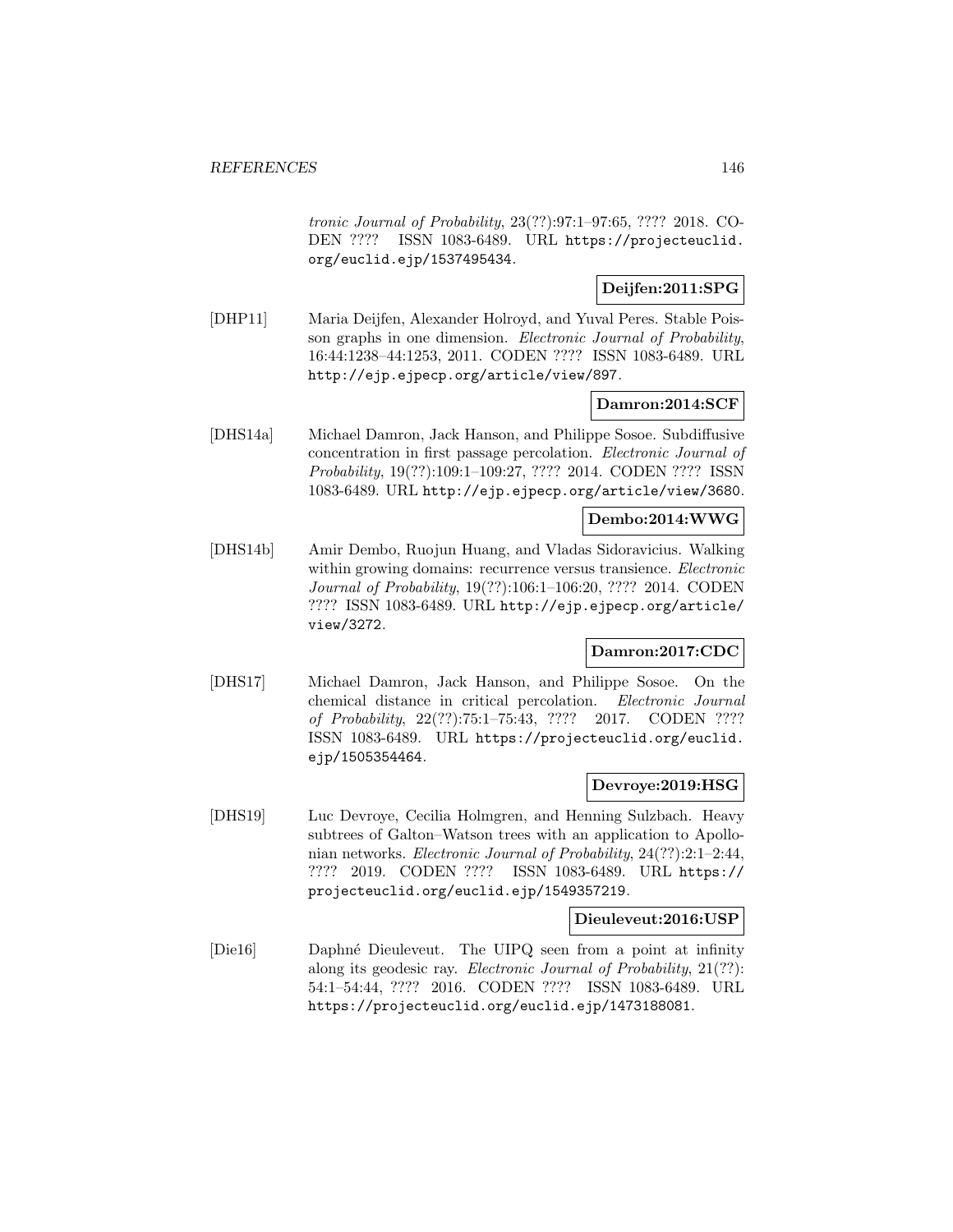### **Diez:2020:PCM**

[Die20] Antoine Diez. Propagation of chaos and moderate interaction for a piecewise deterministic system of geometrically enriched particles. Electronic Journal of Probability, 25(??):1–38, 2020. CO-DEN ???? ISSN 1083-6489. URL https://projecteuclid.org/ journals/electronic-journal-of-probability/volume-25/ issue-none/Propagation-of-chaos-and-moderate-interactionfor-a-piecewise-deterministic/10.1214/20-EJP496.full.

## **Ding:2012:CTL**

[Din12] Jian Ding. On cover times for 2D lattices. Electronic Journal of Probability, 17:45:1–45:18, 2012. CODEN ???? ISSN 1083-6489. URL http://ejp.ejpecp.org/article/view/2089.

## **Dirksen:2015:TBG**

[Dir15] Sjoerd Dirksen. Tail bounds via generic chaining. Electronic Journal of Probability, 20(??):53:1–53:29, ???? 2015. CODEN ???? ISSN 1083-6489. URL http://ejp.ejpecp.org/article/ view/3760.

## **Duse:2016:CAP**

[DJM16] Erik Duse, Kurt Johansson, and Anthony Metcalfe. The cusp-Airy process. Electronic Journal of Probability, 21(??):57:1–57:50, ???? 2016. CODEN ???? ISSN 1083-6489. URL https:// projecteuclid.org/euclid.ejp/1473424498.

## **Deya:2013:SHE**

[DJQS13] Aurélien Deya, Maria Jolis, and Lluís Quer-Sardanyons. The Stratonovich heat equation: a continuity result and weak approximations. Electronic Journal of Probability, 18:3:1–3:34, 2013. CODEN ???? ISSN 1083-6489. URL http://ejp.ejpecp.org/ article/view/2004.

# **Dobler:2021:SME**

[DK21] Christian Döbler and Mikołaj J. Kasprzak. Stein's method of exchangeable pairs in multivariate functional approximations. Electronic Journal of Probability, 26(??):1–50, 2021. CODEN ???? ISSN 1083-6489. URL https://projecteuclid.org/ journals/electronic-journal-of-probability/volume-26/ issue-none/Steins-method-of-exchangeable-pairs-in-multivariatefunctional-approximations/10.1214/21-EJP587.full.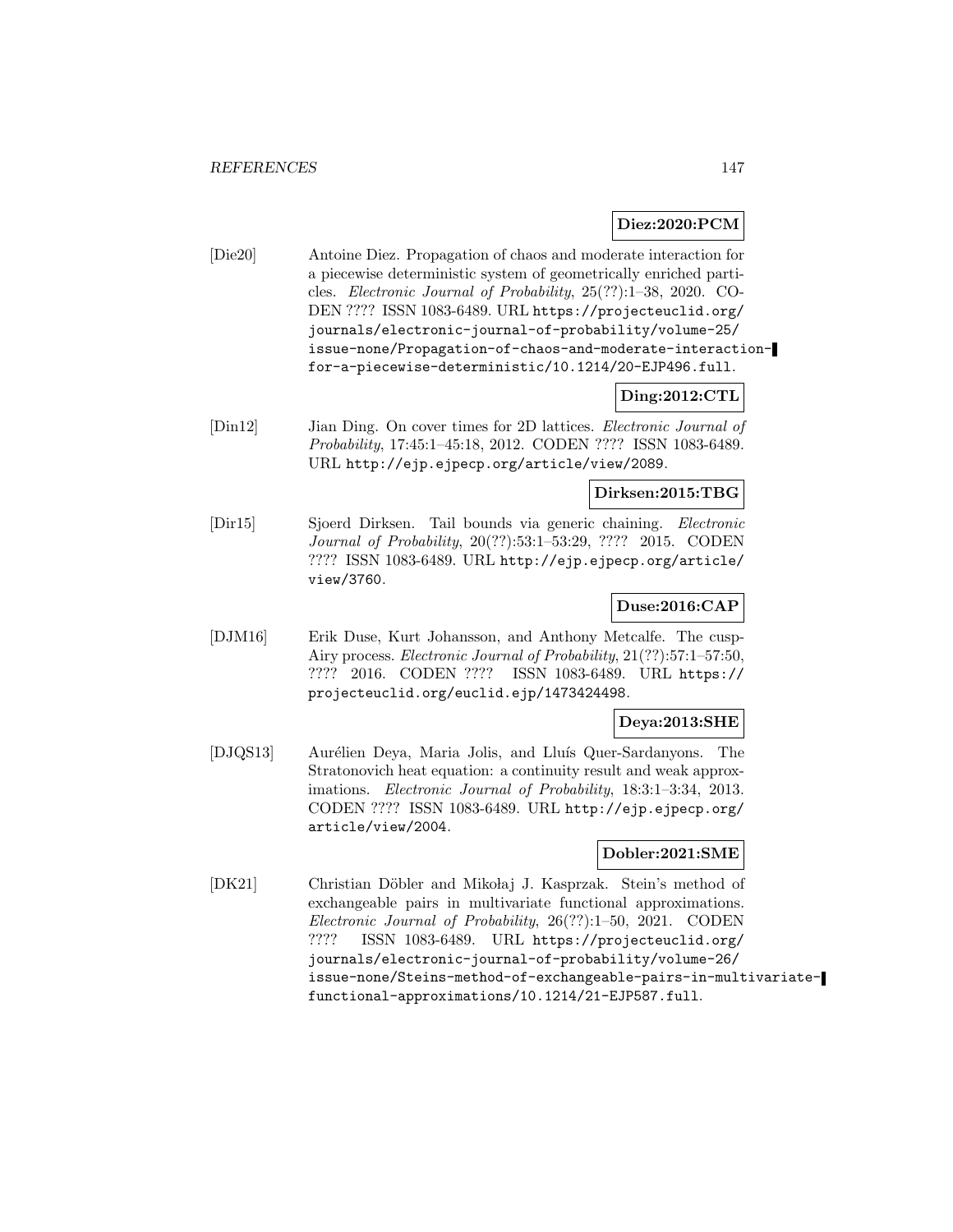## **DelMoral:2001:CDG**

[DKM01] P. Del Moral, M. Kouritzin, and L. Miclo. On a class of discrete generation interacting particle systems. Electronic Journal of Probability, 6:16:1–16:26, 2001. CODEN ???? ISSN 1083-6489. URL http://ejp.ejpecp.org/article/view/89.

## **Dembo:2018:CLC**

[DKN18] Amir Dembo, Takashi Kumagai, and Chikara Nakamura. Cutoff for lamplighter chains on fractals. Electronic Journal of Probability, 23(??):73:1–73:21, ???? 2018. CODEN ???? ISSN 1083-6489. URL https://projecteuclid.org/euclid.ejp/1532678636.

### **Damron:2013:FCD**

[DKNS13] Michael Damron, Hana Kogan, Charles Newman, and Vladas Sidoravicius. Fixation for coarsening dynamics in 2D slabs. Electronic Journal of Probability, 18:105:1–105:20, 2013. CODEN ???? ISSN 1083-6489. URL http://ejp.ejpecp.org/article/ view/3059.

# **David:2017:RLQ**

[DKRV17] François David, Antti Kupiainen, Rémi Rhodes, and Vincent Vargas. Renormalizability of Liouville quantum field theory at the Seiberg bound. Electronic Journal of Probability, 22(??):93:1– 93:26, ???? 2017. CODEN ???? ISSN 1083-6489. URL https:/ /projecteuclid.org/euclid.ejp/1509501716.

# **DelMoral:2018:SCE**

[DKT18] Pierre Del Moral, Aline Kurtzmann, and Julian Tugaut. On the stability and the concentration of extended Kalman–Bucy filters. Electronic Journal of Probability, 23(??):91:1–91:30, ???? 2018. CODEN ???? ISSN 1083-6489. URL https://projecteuclid. org/euclid.ejp/1536717750.

## **Duquesne:2014:EPC**

[DL14] Thomas Duquesne and Cyril Labb´e. On the Eve property for CSBP. Electronic Journal of Probability, 19:6:1–6:31, 2014. CO-DEN ???? ISSN 1083-6489. URL http://ejp.ejpecp.org/ article/view/2831.

## **Dalang:2021:MPG**

[DLMX21] Robert C. Dalang, Cheuk Yin Lee, Carl Mueller, and Yimin Xiao. Multiple points of Gaussian random fields. Electronic Journal of Probability, 26(??):1–25, 2021. CODEN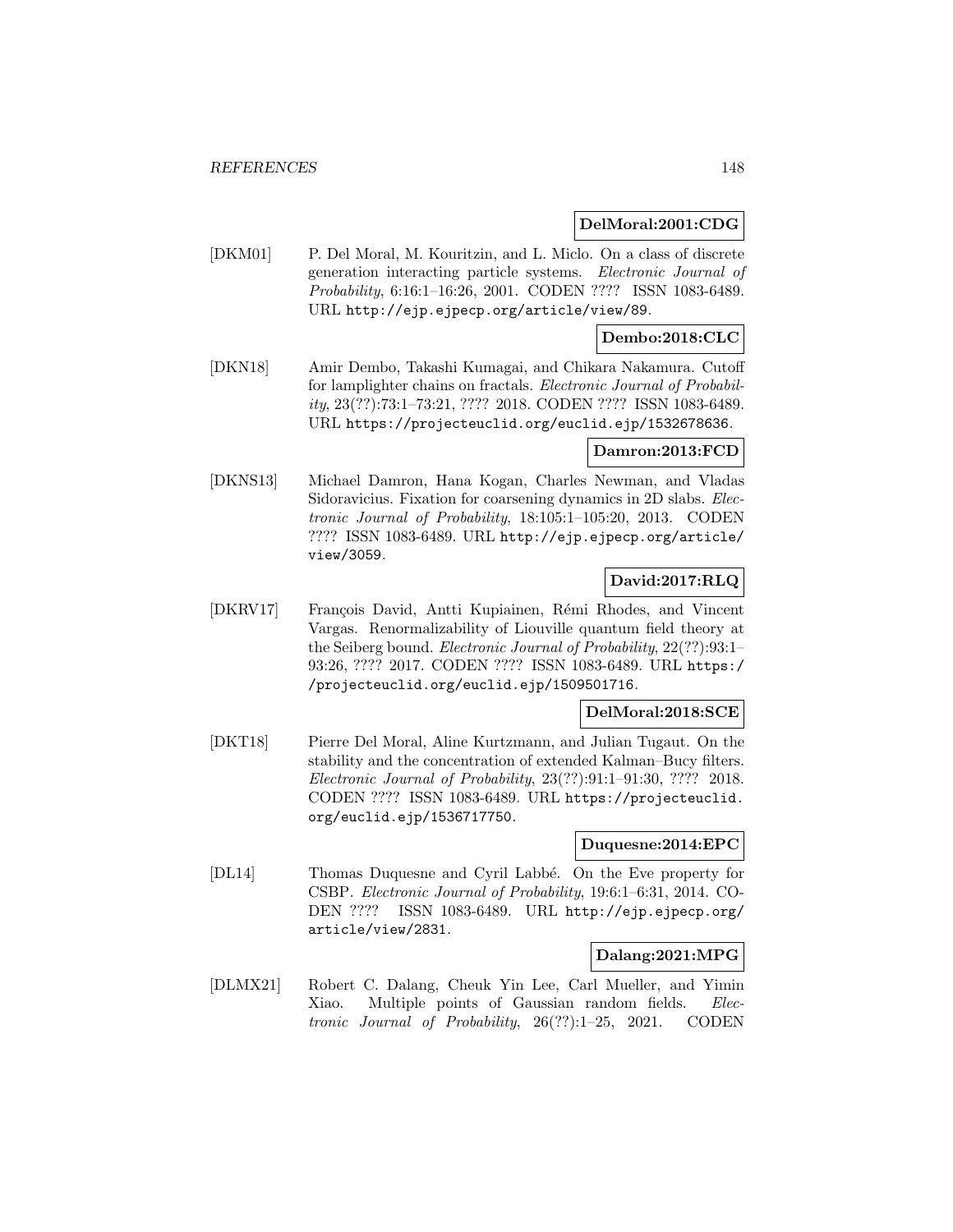???? ISSN 1083-6489. URL https://projecteuclid.org/ journals/electronic-journal-of-probability/volume-26/ issue-none/Multiple-points-of-Gaussian-random-fields/ 10.1214/21-EJP589.full.

### **Delarue:2019:MEM**

[DLR19] Fran¸cois Delarue, Daniel Lacker, and Kavita Ramanan. From the master equation to mean field game limit theory: a central limit theorem. Electronic Journal of Probability, 24(??):51:1–51:54, ???? 2019. CODEN ???? ISSN 1083-6489. URL https:// projecteuclid.org/euclid.ejp/1558576902.

## **Dupuis:2020:LDC**

[DLR20] Paul Dupuis, Vaios Laschos, and Kavita Ramanan. Large deviations for configurations generated by Gibbs distributions with energy functionals consisting of singular interaction and weakly confining potentials. Electronic Journal of Probability, 25(??): 46:1–46:41, ???? 2020. CODEN ???? ISSN 1083-6489. URL https://projecteuclid.org/euclid.ejp/1587693777.

## **Dumaz:2021:OLH**

[DLV21] Laure Dumaz, Yun Li, and Benedek Valkó. Operator level hard-to-soft transition for β-ensembles. Electronic Journal of Probability, 26(18):1–28, February 2021. CODEN ???? ISSN 1083-6489. URL https://projecteuclid.org/ journals/electronic-journal-of-probability/volume-26/ issue-none/Operator-level-hard-to-soft-transition-for- %ce%b2-ensembles/10.1214/21-EJP602.full.

#### **Dawson:2001:SDS**

[DLW01] Donald Dawson, Zenghu Li, and Hao Wang. Superprocesses with dependent spatial motion and general branching densities. Electronic Journal of Probability, 6:25:1–25:33, 2001. CODEN ???? ISSN 1083-6489. URL http://ejp.ejpecp.org/article/view/ 98.

## **Drapeau:2020:CFC**

[DLX20] Samuel Drapeau, Peng Luo, and Dewen Xiong. Characterization of fully coupled FBSDE in terms of portfolio optimization. Electronic Journal of Probability, 25(??):24:1–24:26, ???? 2020. CODEN ???? ISSN 1083-6489. URL https://projecteuclid. org/euclid.ejp/1581735876.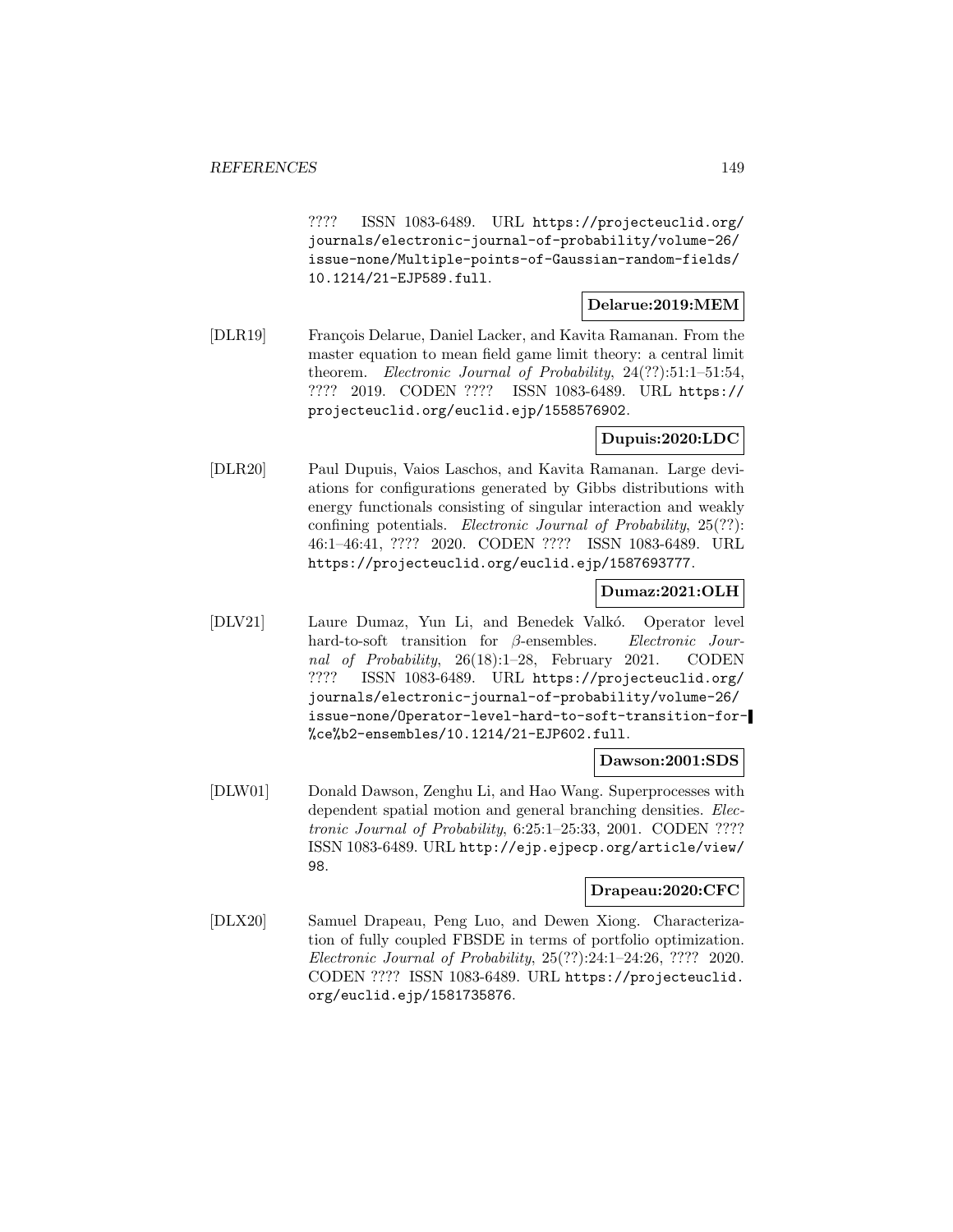### **Durrett:2014:CPF**

[DLZ14] Rick Durrett, Thomas Liggett, and Yuan Zhang. The contact process with fast voting. Electronic Journal of Probability, 19: 28:1–28:19, 2014. CODEN ???? ISSN 1083-6489. URL http:// ejp.ejpecp.org/article/view/3021.

## **Dalang:2003:SNL**

[DM03] Robert Dalang and Carl Mueller. Some non-linear S.P.D.E's that are second order in time. Electronic Journal of Probability, 8: 1:1–1:21, 2003. CODEN ???? ISSN 1083-6489. URL http:// ejp.ejpecp.org/article/view/123.

#### **Dereich:2009:RNS**

[DM09] Steffen Dereich and Peter Mörters. Random networks with sublinear preferential attachment: Degree evolutions. Electronic Journal of Probability, 14:43:1222–43:1267, 2009. CODEN ???? ISSN 1083-6489. URL http://ejp.ejpecp.org/article/view/ 647.

### **Dasgupta:2011:SLU**

[DM11] Amites Dasgupta and Krishanu Maulik. Strong laws for urn models with balanced replacement matrices. Electronic Journal of Probability, 16:63:1723–63:1749, 2011. CODEN ???? ISSN 1083- 6489. URL http://ejp.ejpecp.org/article/view/928.

### **Dhersin:2013:EBC**

[DM13] Jean-Stéphane Dhersin and Martin Möhle. On the external branches of coalescents with multiple collisions. Electronic Journal of Probability, 18:40:1–40:11, 2013. CODEN ???? ISSN 1083-6489. URL http://ejp.ejpecp.org/article/view/2286.

## **Dobbs:2014:SDT**

[DM14] Daniel Dobbs and Tai Melcher. Small deviations for time-changed Brownian motions and applications to second-order chaos. Electronic Journal of Probability, 19(??):85:1–85:23, ???? 2014. CO-DEN ???? ISSN 1083-6489. URL http://ejp.ejpecp.org/ article/view/2993.

## **Drapeau:2016:SMP**

[DM16] Samuel Drapeau and Christoph Mainberger. Stability and Markov property of forward backward minimal supersolutions. Electronic Journal of Probability, 21(??):41:1–41:15, ???? 2016.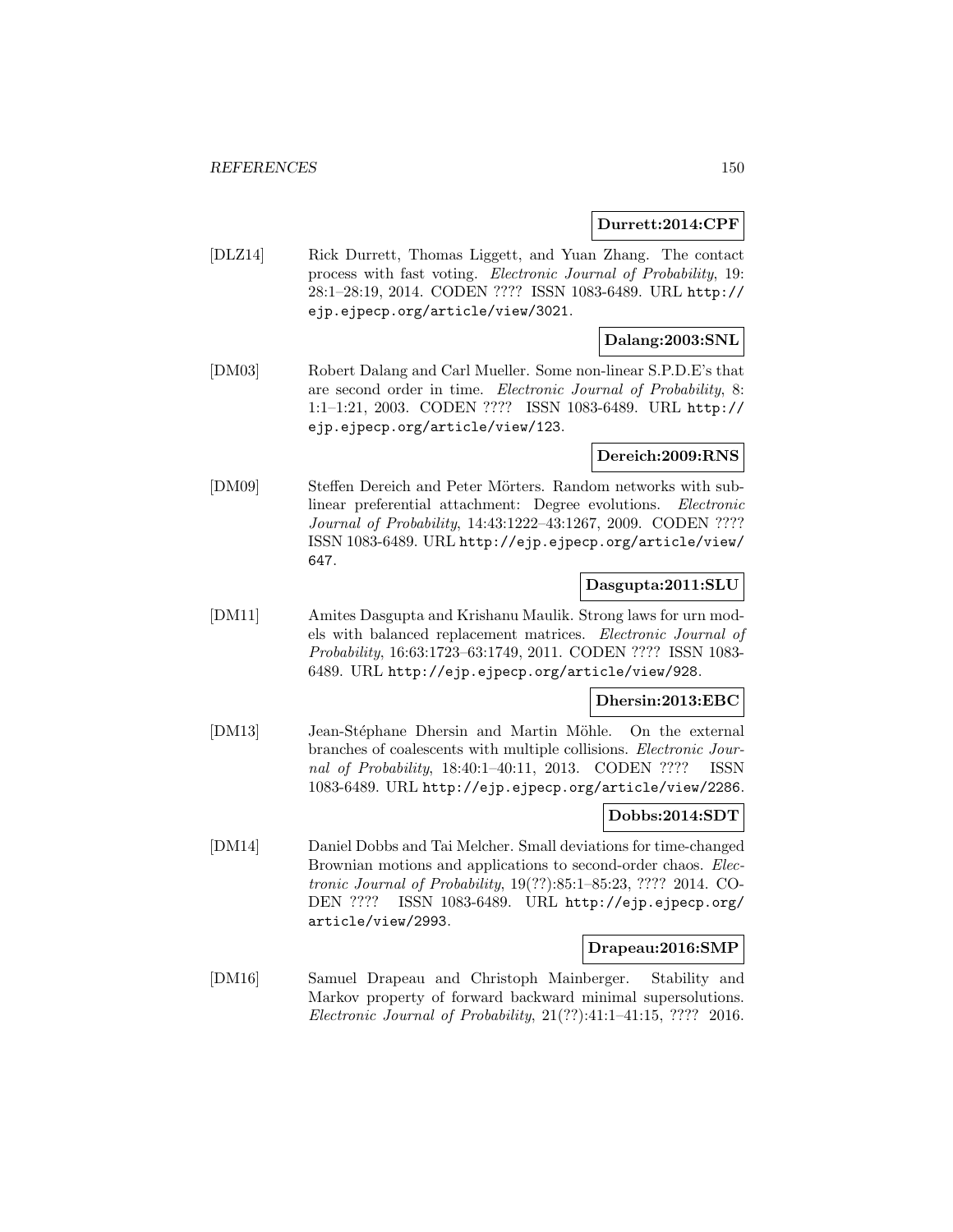CODEN ???? ISSN 1083-6489. URL https://projecteuclid. org/euclid.ejp/1466166072.

## **Dereich:2017:DSF**

[DMM17] Steffen Dereich, Christian Mönch, and Peter Mörters. Distances in scale free networks at criticality. Electronic Journal of Probability, 22(??):77:1–77:38, ???? 2017. CODEN ???? ISSN 1083-6489. URL https://projecteuclid.org/euclid.ejp/1506931227.

## **Dirksen:2013:PSI**

[DMN13] Sjoerd Dirksen, Jan Maas, and Jan Neerven. Poisson stochastic integration in Banach spaces. Electronic Journal of Probability, 18:100:1–100:28, 2013. CODEN ???? ISSN 1083-6489. URL http://ejp.ejpecp.org/article/view/2945.

# **Delarue:2015:LEM**

[DMN15] François Delarue, Stéphane Menozzi, and Eulalia Nualart. The Landau equation for Maxwellian molecules and the Brownian motion on  $\text{SO}_R(N)$ . Electronic Journal of Probability, 20(??): 92:1–92:39, ???? 2015. CODEN ???? ISSN 1083-6489. URL http://ejp.ejpecp.org/article/view/4012.

## **Durrett:2005:CSB**

[DMP05] Richard Durrett, Leonid Mytnik, and Edwin Perkins. Competing super-Brownian motions as limits of interacting particle systems. Electronic Journal of Probability, 10:35:1147–35:1220, 2005. CO-DEN ???? ISSN 1083-6489. URL http://ejp.ejpecp.org/ article/view/229.

## **Dedecker:2009:RCM**

[DMR09a] Jérôme Dedecker, Florence Merlevède, and Emmanuel Rio. Rates of convergence for minimal distances in the central limit theorem underprojective criteria. Electronic Journal of Probability, 14: 35:978–35:1011, 2009. CODEN ???? ISSN 1083-6489. URL http://ejp.ejpecp.org/article/view/648.

### **Douc:2009:FIC**

[DMR09b] Randal Douc, Eric Moulines, and Yaacov Ritov. Forgetting of the initial condition for the filter in general state-space hidden Markov chain: a coupling approach. *Electronic Journal of Prob*ability, 14:2:27–2:49, 2009. CODEN ???? ISSN 1083-6489. URL http://ejp.ejpecp.org/article/view/593.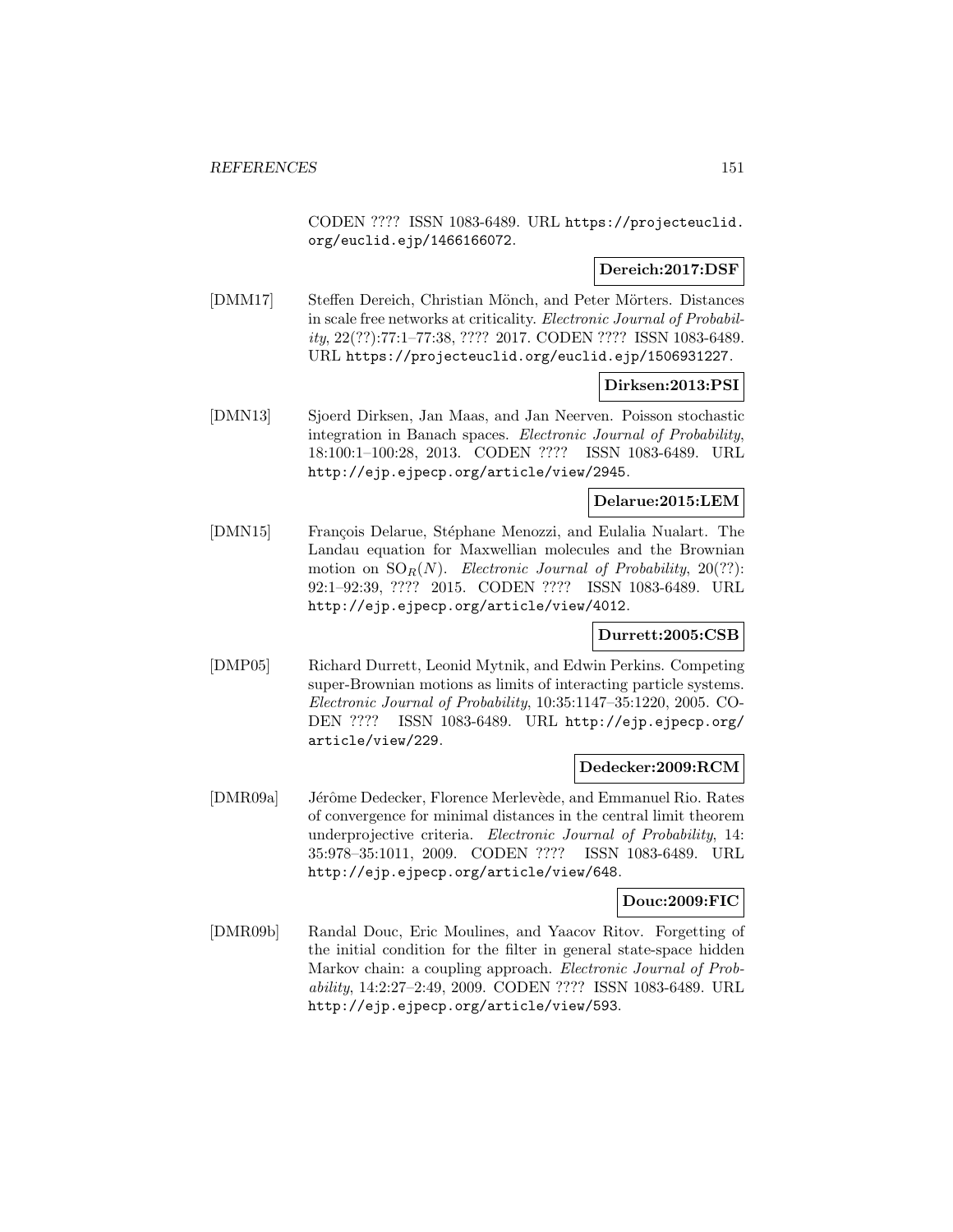### **Disertori:2016:CNS**

[DMR16a] Margherita Disertori, Franz Merkl, and Silke W. W. Rolles. A comparison of a nonlinear sigma model with general pinning and pinning at one point. Electronic Journal of Probability, 21(??): 27:1–27:16, ???? 2016. CODEN ???? ISSN 1083-6489. URL https://projecteuclid.org/euclid.ejp/1460141798.

## **Donati-Martin:2016:NEE**

[DMR16b] Catherine Donati-Martin and Alain Rouault. Near-extreme eigenvalues in the beta-ensembles. Electronic Journal of Probability, 21(??):52:1–52:17, ???? 2016. CODEN ???? ISSN 1083-6489. URL https://projecteuclid.org/euclid.ejp/1472142775.

## **Denis:2009:MPC**

[DMS09] Laurent Denis, Anis Matoussi, and Lucretiu Stoica. Maximum principle and comparison theorem for quasi-linear stochastic PDE's. Electronic Journal of Probability, 14:19:500–19:530, 2009. CODEN ???? ISSN 1083-6489. URL http://ejp.ejpecp. org/article/view/629.

# **Dhara:2017:PTE**

[DMS17] Souvik Dhara, Debankur Mukherjee, and Subhabrata Sen. Phase transitions of extremal cuts for the configuration model. Electronic Journal of Probability, 22(??):86:1–86:29, ???? 2017. CO-DEN ???? ISSN 1083-6489. URL https://projecteuclid. org/euclid.ejp/1507946761.

## **Davydov:2008:SSD**

[DMZ08] Youri Davydov, Ilya Molchanov, and Sergei Zuyev. Strictly stable distributions on convex cones. Electronic Journal of Probability, 13:11:259–11:321, 2008. CODEN ???? ISSN 1083-6489. URL http://ejp.ejpecp.org/article/view/487.

## **Denis:2014:MPQ**

[DMZ14] Laurent Denis, Anis Matoussi, and Jing Zhang. Maximum principle for quasilinear stochastic PDEs with obstacle. Electronic Journal of Probability, 19:44:1–44:32, 2014. CODEN ???? ISSN 1083-6489. URL http://ejp.ejpecp.org/article/view/2716.

## **Dalmao:2019:PSC**

[DNPR19] Federico Dalmao, Ivan Nourdin, Giovanni Peccati, and Maurizia Rossi. Phase singularities in complex arithmetic random waves.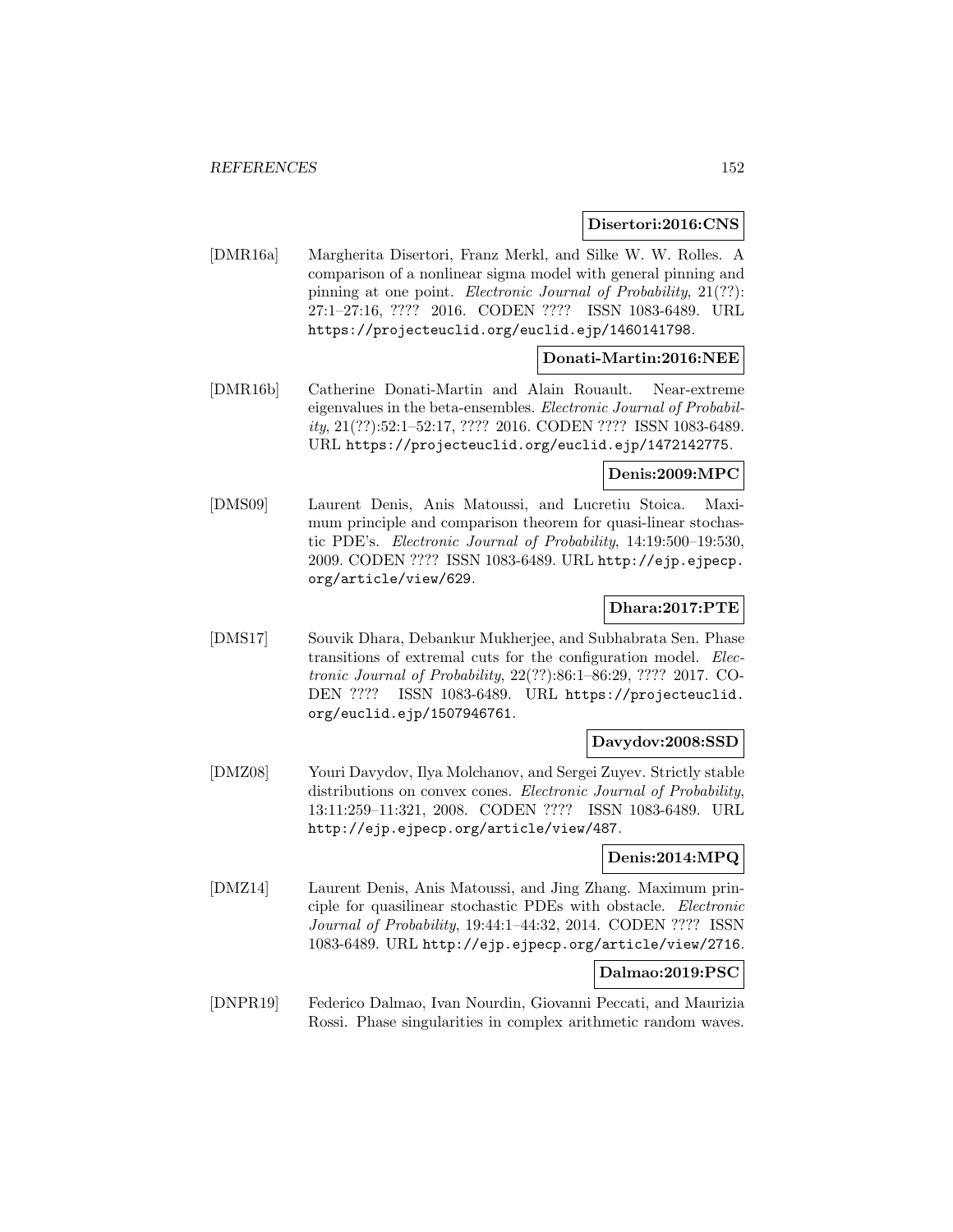Electronic Journal of Probability, 24(??):71:1–71:45, ???? 2019. CODEN ???? ISSN 1083-6489. URL https://projecteuclid. org/euclid.ejp/1561687604.

# **Dobler:2015:SME**

[Döb15] Christian Döbler. Stein's method of exchangeable pairs for the beta distribution and generalizations. Electronic Journal of Probability, 20(??):109:1–109:34, ???? 2015. CODEN ???? ISSN 1083-6489. URL http://ejp.ejpecp.org/article/view/3933.

## **Dohmen:1999:IIE**

[Doh99] Klaus Dohmen. Improved inclusion–exclusion identities and inequalities based on a particular class of abstract tubes. Electronic Journal of Probability, 4:5:1–5:12, 1999. CODEN ???? ISSN 1083-6489. URL http://ejp.ejpecp.org/article/view/42.

## **Dolinsky:2012:NSE**

[Dol12] Yan Dolinsky. Numerical schemes for G-expectations. Electronic Journal of Probability, 17:98:1–98:15, 2012. CODEN ???? ISSN 1083-6489. URL http://ejp.ejpecp.org/article/view/2284.

# **Dolgopyat:2016:LLT**

[Dol16] Dmitry Dolgopyat. A Local Limit Theorem for sums of independent random vectors. *Electronic Journal of Probability*, 21(??): 39:1–39:15, ???? 2016. CODEN ???? ISSN 1083-6489. URL https://projecteuclid.org/euclid.ejp/1465991837.

## **Doney:2004:STB**

[Don04] Ronald Doney. Small-time behaviour of Lévy processes. Electronic Journal of Probability, 9:8:209–8:229, 2004. CODEN ???? ISSN 1083-6489. URL http://ejp.ejpecp.org/article/view/ 193.

## **DaiPra:2005:LSI**

[DP05] Paolo Dai Pra and Gustavo Posta. Logarithmic Sobolev inequality for zero–range dynamics: Independence of the number of particles. Electronic Journal of Probability, 10:15:525–15:576, 2005. CODEN ???? ISSN 1083-6489. URL http://ejp.ejpecp.org/ article/view/259.

# **DaiPra:2013:EDI**

[DP13a] Paolo Dai Pra and Gustavo Posta. Entropy decay for interacting systems via the Bochner–Bakry–Emery approach. *Electronic*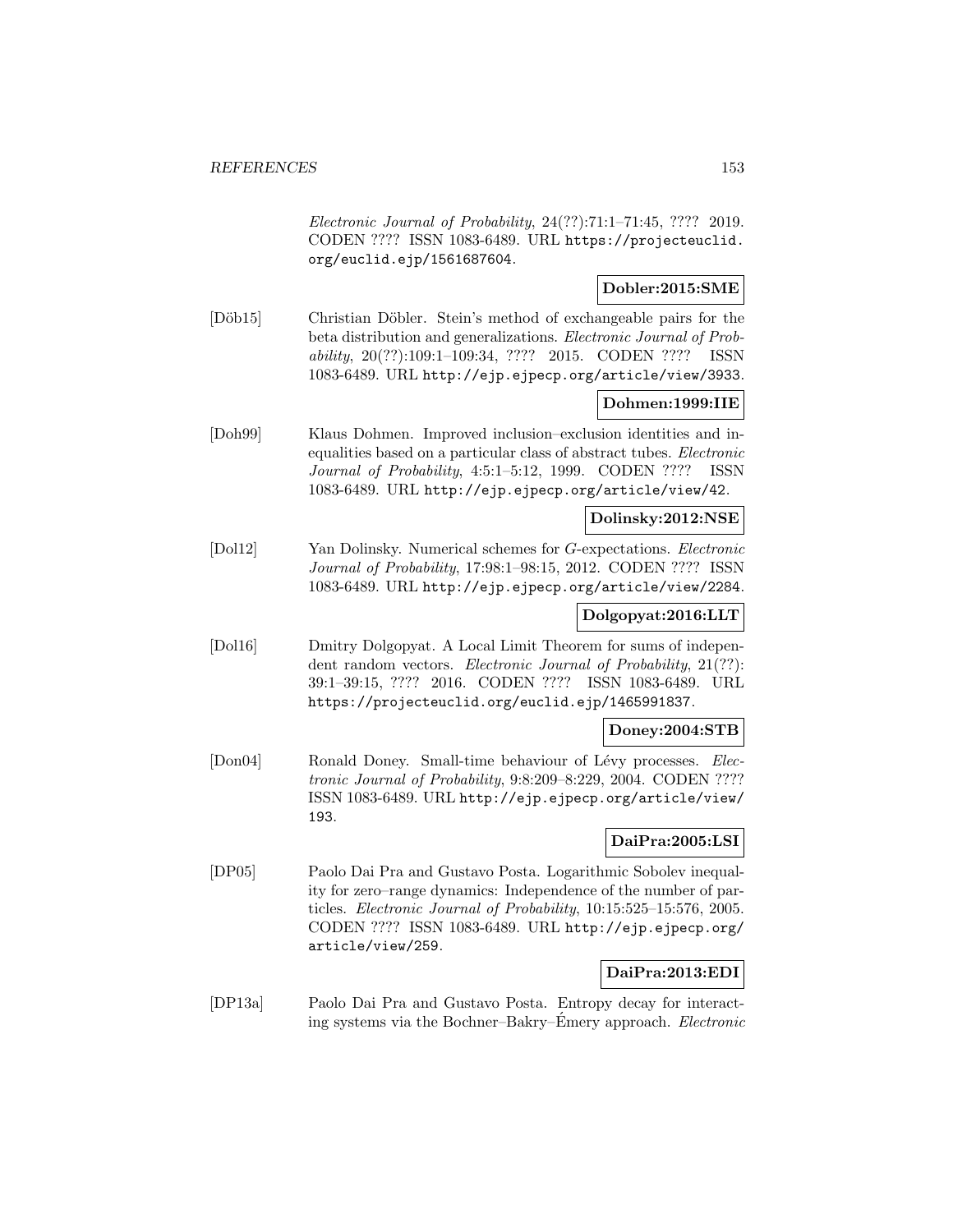Journal of Probability, 18:52:1–52:21, 2013. CODEN ???? ISSN 1083-6489. URL http://ejp.ejpecp.org/article/view/2041.

# **Devulder:2013:RWR**

[DP13b] Alexis Devulder and Françoise Pène. Random walk in random environment in a two-dimensional stratified medium with orientations. Electronic Journal of Probability, 18:18:1–18:23, 2013. CODEN ???? ISSN 1083-6489. URL http://ejp.ejpecp.org/ article/view/2459.

## **Doumas:2013:ARM**

[DP13c] Aristides Doumas and Vassilis Papanicolaou. Asymptotics of the rising moments for the coupon collector's problem. Electronic Journal of Probability, 18:41:1–41:15, 2013. CODEN ???? ISSN 1083-6489. URL http://ejp.ejpecp.org/article/view/1746.

# **Dong:2014:MMD**

[DP14] Zhao Dong and Xuhui Peng. Malliavin matrix of degenerate SDE and gradient estimate. Electronic Journal of Probability, 19:73:1– 73:26, 2014. CODEN ???? ISSN 1083-6489. URL http://ejp. ejpecp.org/article/view/3120.

# **Dobler:2017:QJT**

[DP17] Christian D¨obler and Giovanni Peccati. Quantitative de Jong theorems in any dimension. Electronic Journal of Probability, 22 (??):2:1–2:35, ???? 2017. CODEN ???? ISSN 1083-6489. URL https://projecteuclid.org/euclid.ejp/1483585524.

## **Dalang:2020:OLB**

[DP20] Robert C. Dalang and Fei Pu. Optimal lower bounds on hitting probabilities for stochastic heat equations in spatial dimension. Electronic Journal of Probability, 25(??):1–31, 2020. CODEN ???? ISSN 1083-6489. URL https://projecteuclid.org/ journals/electronic-journal-of-probability/volume-25/ issue-none/Optimal-lower-bounds-on-hitting-probabilitiesfor-stochastic-heat-equations/10.1214/20-EJP438.full.

## **Depperschmidt:2015:MTV**

[DPP15] Andrej Depperschmidt, Etienne Pardoux, and Peter Pfaffelhuber. ´ A mixing tree-valued process arising under neutral evolution with recombination. Electronic Journal of Probability, 20(??):94:1– 94:22, ???? 2015. CODEN ???? ISSN 1083-6489. URL http:// ejp.ejpecp.org/article/view/4286.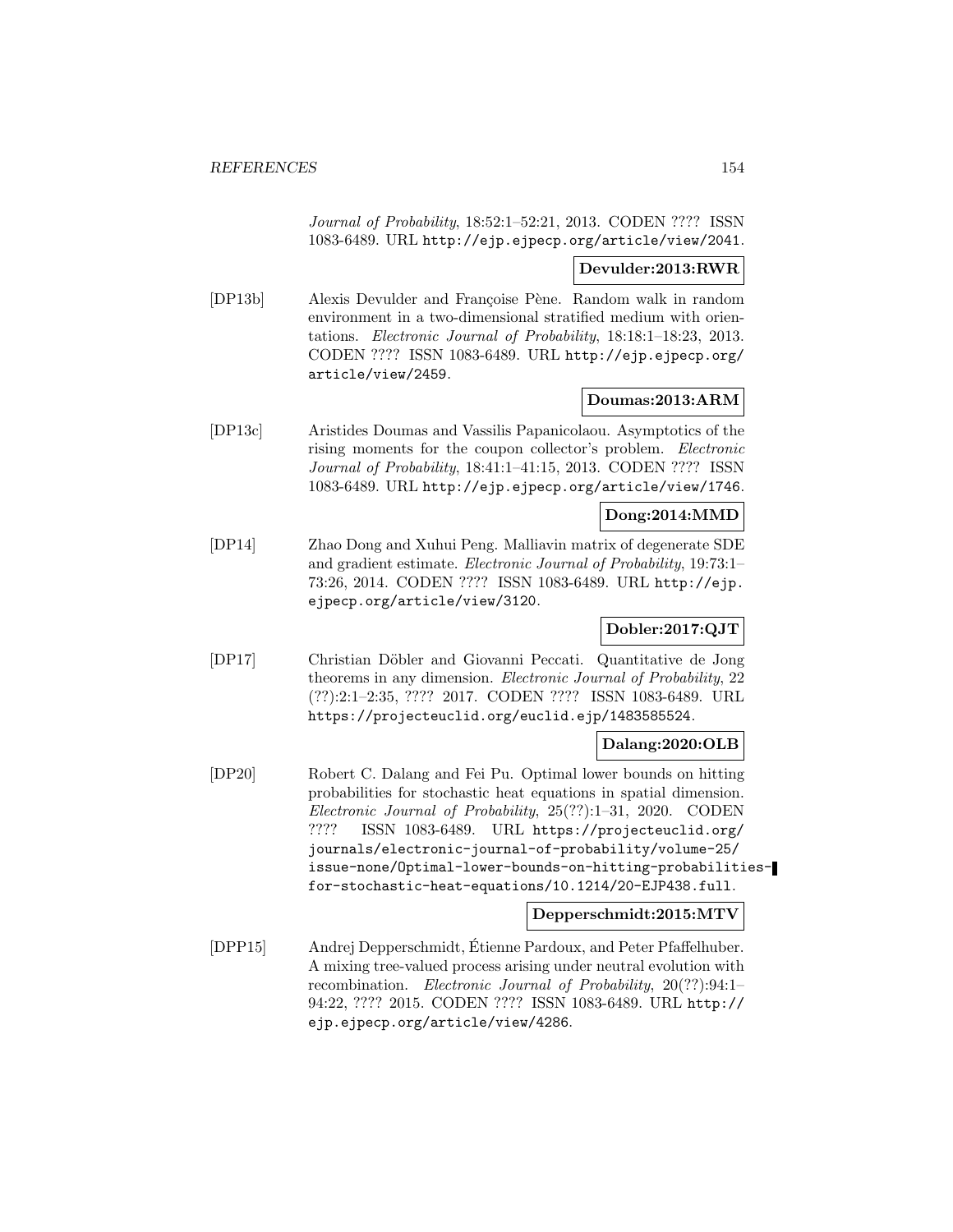## **Dembo:2003:BMC**

[DPR03] Amir Dembo, Yuval Peres, and Jay Rosen. Brownian motion on compact manifolds: Cover time and late points. Electronic Journal of Probability, 8:15:1–15:14, 2003. CODEN ???? ISSN 1083-6489. URL http://ejp.ejpecp.org/article/view/139.

## **Dembo:1999:TPT**

[DPRZ99] Amir Dembo, Yuval Peres, Jay Rosen, and Ofer Zeitouni. Thick points for transient symmetric stable processes. Electronic Journal of Probability, 4:10:1–10:13, 1999. CODEN ???? ISSN 1083- 6489. URL http://ejp.ejpecp.org/article/view/47.

### **DeMasi:2012:TCS**

[DPTV12] Anna De Masi, Errico Presutti, Dimitrios Tsagkarogiannis, and Maria Vares. Truncated correlations in the stirring process with births and deaths. Electronic Journal of Probability, 17:6:1–6:35, 2012. CODEN ???? ISSN 1083-6489. URL http://ejp.ejpecp. org/article/view/1734.

## **Deligiannidis:2015:AVS**

[DPU15] George Deligiannidis, Magda Peligrad, and Sergey Utev. Asymptotic variance of stationary reversible and normal Markov processes. Electronic Journal of Probability, 20(??):20:1–20:26, ???? 2015. CODEN ???? ISSN 1083-6489. URL http://ejp.ejpecp. org/article/view/3183.

## **Darling:2014:RDS**

[DPWZ14] Richard W. R. Darling, Mathew D. Penrose, Andrew R. Wade, and Sandy L. Zabell. Rank deficiency in sparse random GF[2][2] matrices. Electronic Journal of Probability, 19(??):83:1-83:36. ???? 2014. CODEN ???? ISSN 1083-6489. URL http://ejp. ejpecp.org/article/view/2458.

### **Dumitrescu:2016:GDG**

[DQS16] Roxana Dumitrescu, Marie-Claire Quenez, and Agnès Sulem. Generalized Dynkin games and doubly reflected BSDEs with jumps. Electronic Journal of Probability, 21(??):64:1–64:32, ???? 2016. CODEN ???? ISSN 1083-6489. URL https:// projecteuclid.org/euclid.ejp/1477395747.

## **Dick:2014:DEV**

[DR14] Josef Dick and Daniel Rudolf. Discrepancy estimates for variance bounding Markov chain quasi-Monte Carlo. Electronic Journal of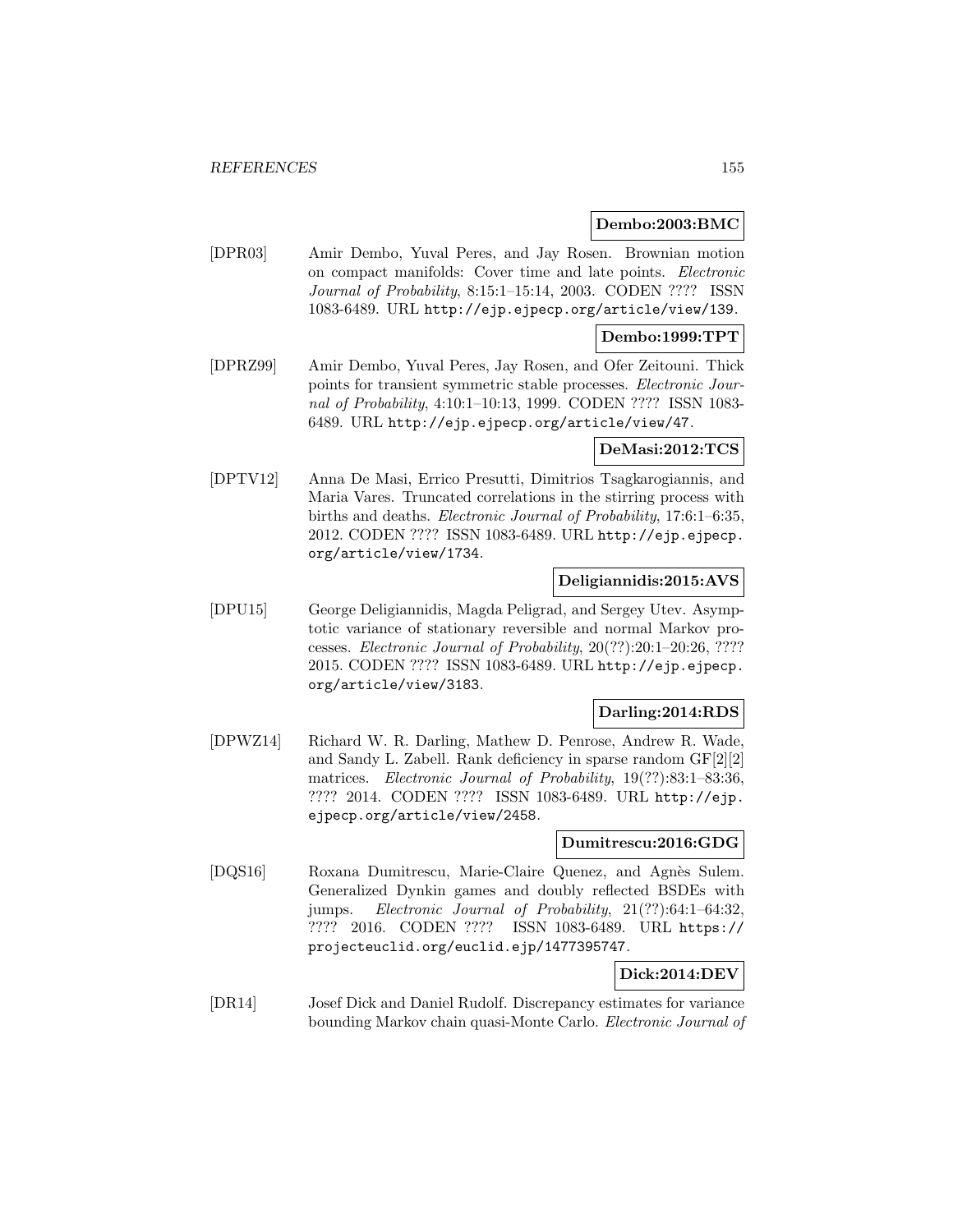Probability, 19(??):105:1–105:24, ???? 2014. CODEN ???? ISSN 1083-6489. URL http://ejp.ejpecp.org/article/view/3132.

## **Doney:2015:ABF**

[DR15a] Ronald Arthur Doney and Victor Rivero. Asymptotic behaviour of first passage time distributions for subordinators. Electronic Journal of Probability, 20(??):91:1–91:28, ???? 2015. CODEN ???? ISSN 1083-6489. URL http://ejp.ejpecp.org/article/ view/3879.

## **Drewitz:2015:HDA**

[DR15b] Alexander Drewitz and Pierre-François Rodriguez. Highdimensional asymptotics for percolation of Gaussian free field level sets. Electronic Journal of Probability, 20(??):47:1–47:39, ???? 2015. CODEN ???? ISSN 1083-6489. URL http://ejp. ejpecp.org/article/view/3416.

## **Drewitz:2008:LEO**

[Dre08] Alexander Drewitz. Lyapunov exponents for the one-dimensional parabolic Anderson model with drift. Electronic Journal of Probability, 13:76:2283–76:2336, 2008. CODEN ???? ISSN 1083-6489. URL http://ejp.ejpecp.org/article/view/586.

### **Dedecker:2014:SAE**

[DRM14] Jérôme Dedecker, Emmanuel Rio, and Florence Merlevède. Strong approximation of the empirical distribution function for absolutely regular sequences in  $\mathbb{R}^d$ . Electronic Journal of Probability, 19:9:1–9:56, 2014. CODEN ???? ISSN 1083-6489. URL http://ejp.ejpecp.org/article/view/2658.

# **Denis:2004:GAR**

[DS04] Laurent Denis and L. Stoica. A general analytical result for nonlinear SPDE's and applications. Electronic Journal of Probability, 9:23:674–23:709, 2004. CODEN ???? ISSN 1083-6489. URL http://ejp.ejpecp.org/article/view/223.

#### **Dereich:2006:HRQ**

[DS06] Steffen Dereich and Michael Scheutzow. High resolution quantization and entropy coding for fractional Brownian motion. Electronic Journal of Probability, 11:28:700–28:722, 2006. CODEN ???? ISSN 1083-6489. URL http://ejp.ejpecp.org/article/ view/344.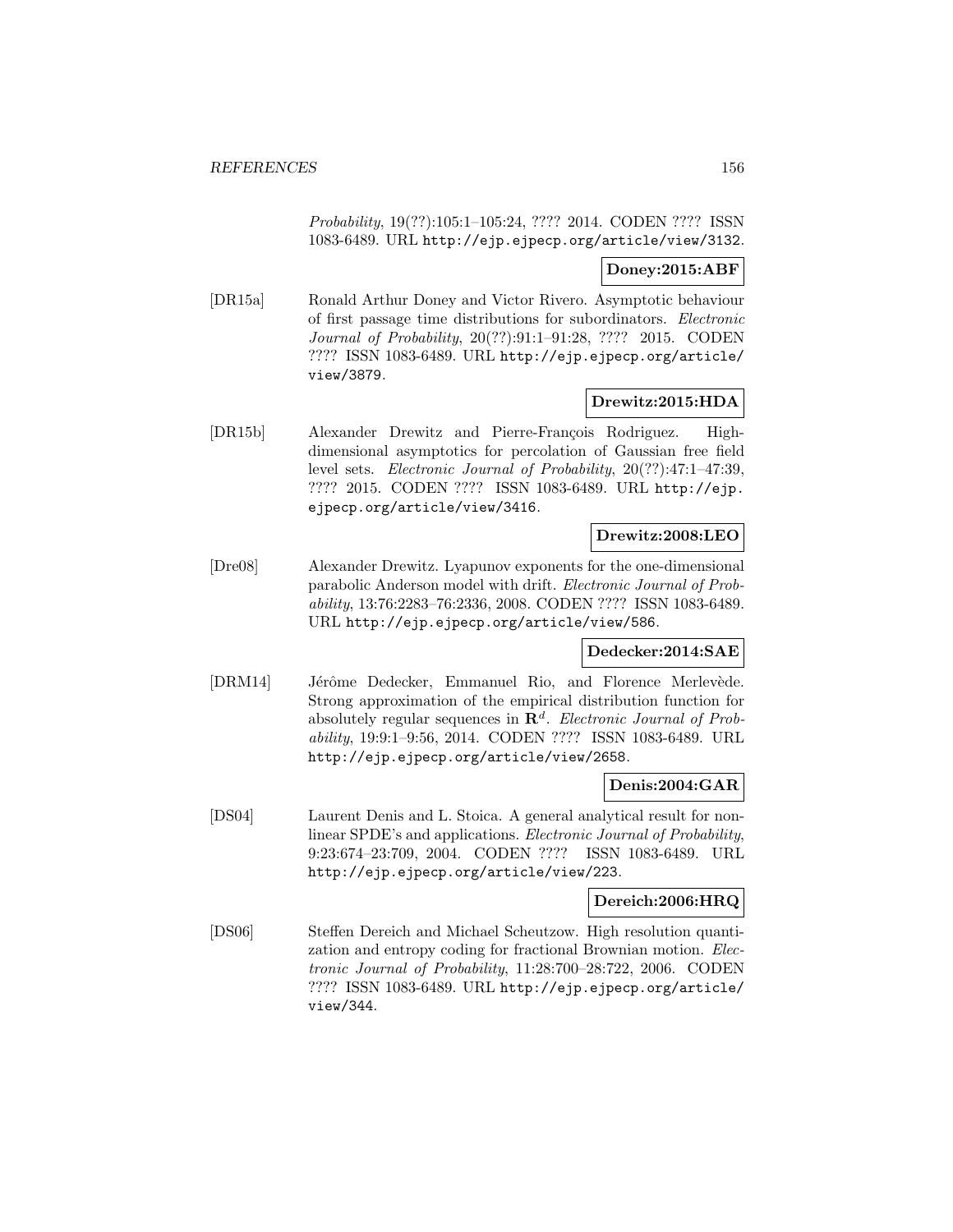**Darses:2007:TRD**

[DS07a] Sebastien Darses and Bruno Saussereau. Time reversal for drifted fractional Brownian motion with Hurst index  $H > 1/2$ . Electronic Journal of Probability, 12:43:1181–43:1211, 2007. CODEN ???? ISSN 1083-6489. URL http://ejp.ejpecp.org/article/view/ 439.

## **Dietz:2007:OLS**

[DS07b] Zach Dietz and Sunder Sethuraman. Occupation laws for some time-nonhomogeneous Markov chains. Electronic Journal of Probability, 12:23:661–23:683, 2007. CODEN ???? ISSN 1083- 6489. URL http://ejp.ejpecp.org/article/view/413.

# **Dimitroff:2011:AEB**

[DS11a] Georgi Dimitroff and Michael Scheutzow. Attractors and expansion for Brownian flows. Electronic Journal of Probability, 16: 42:1193–42:1213, 2011. CODEN ???? ISSN 1083-6489. URL http://ejp.ejpecp.org/article/view/894.

### **Dobler:2011:SMM**

[DS11b] Christian Döbler and Michael Stolz. Stein's method and the multivariate CLT for traces of powers on the compact classical groups. Electronic Journal of Probability, 16:86:2375–86:2405, 2011. CODEN ???? ISSN 1083-6489. URL http://ejp.ejpecp. org/article/view/960.

# **Doring:2011:NDA**

[DS11c] Leif Döring and Mladen Savov. (non)differentiability and asymptotics for potential densities of subordinators. Electronic Journal of Probability, 16:17:470–17:503, 2011. CODEN ???? ISSN 1083- 6489. URL http://ejp.ejpecp.org/article/view/860.

#### **DeSantis:2012:FOW**

[DS12a] Emilio De Santis and Fabio Spizzichino. First occurrence of a word among the elements of a finite dictionary in random sequences of letters. Electronic Journal of Probability, 17:25:1–25:9, 2012. CODEN ???? ISSN 1083-6489. URL http://ejp.ejpecp. org/article/view/1878.

## **Dembo:2012:CLT**

[DS12b] Amir Dembo and Nike Sun. Central limit theorem for biased random walk on multi-type Galton–Watson trees. Electronic Journal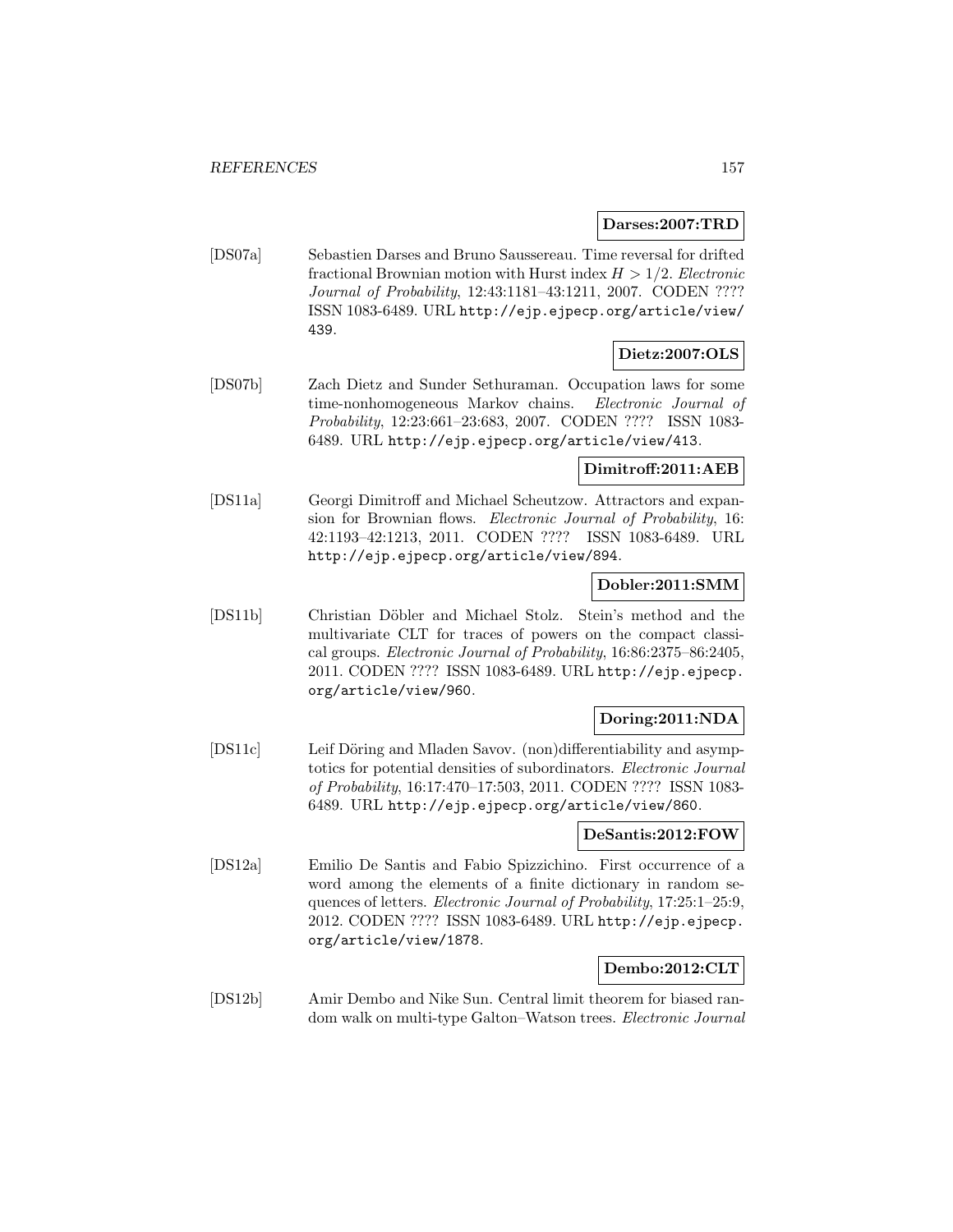of Probability, 17:75:1–75:40, 2012. CODEN ???? ISSN 1083- 6489. URL http://ejp.ejpecp.org/article/view/2294.

## **dosSantos:2014:NTL**

[dS14] Renato Soares dos Santos. Non-trivial linear bounds for a random walk driven by a simple symmetric exclusion process. *Electronic* Journal of Probability, 19:49:1–49:18, 2014. CODEN ???? ISSN 1083-6489. URL http://ejp.ejpecp.org/article/view/3159.

## **Deng:2017:HIS**

[DS17] Chang-Song Deng and René L. Schilling. Harnack inequalities for SDEs driven by time-changed fractional Brownian motions. Electronic Journal of Probability, 22(??):71:1–71:23, ???? 2017. CODEN ???? ISSN 1083-6489. URL https://projecteuclid. org/euclid.ejp/1505268102.

### **Dorsch:2019:RPH**

[DSB19] Florian Dorsch and Hermann Schulz-Baldes. Random perturbations of hyperbolic dynamics. Electronic Journal of Probability, 24(??):89:1–89:23, ???? 2019. CODEN ???? ISSN 1083-6489. URL https://projecteuclid.org/euclid.ejp/1568080869.

#### **Drewitz:2015:ALP**

[DSWB15] Alexander Drewitz, Michael Scheutzow, and Maite Wilke-Berenguer. Asymptotics for Lipschitz percolation above tilted planes. Electronic Journal of Probability, 20(??):117:1–117:23, ???? 2015. CODEN ???? ISSN 1083-6489. URL http://ejp. ejpecp.org/article/view/4251.

# **Driver:2020:OBR**

[DT20] David P. Driver and Michael R. Tehranchi. Optimisationbased representations for branching processes. Electronic Journal of Probability, 25(??):1–15, 2020. CODEN ???? ISSN 1083-6489. URL https://projecteuclid.org/journals/ electronic-journal-of-probability/volume-25/issue-none/ Optimisation-based-representations-for-branching-processes/ 10.1214/20-EJP548.full.

## **deTiliere:2021:ZDM**

[dT21] Béatrice de Tilière. The Z-dirac and massive Laplacian operators in the Z-invariant Ising model. Electronic Journal of Probability, 26(18):1–86, February 2021. CODEN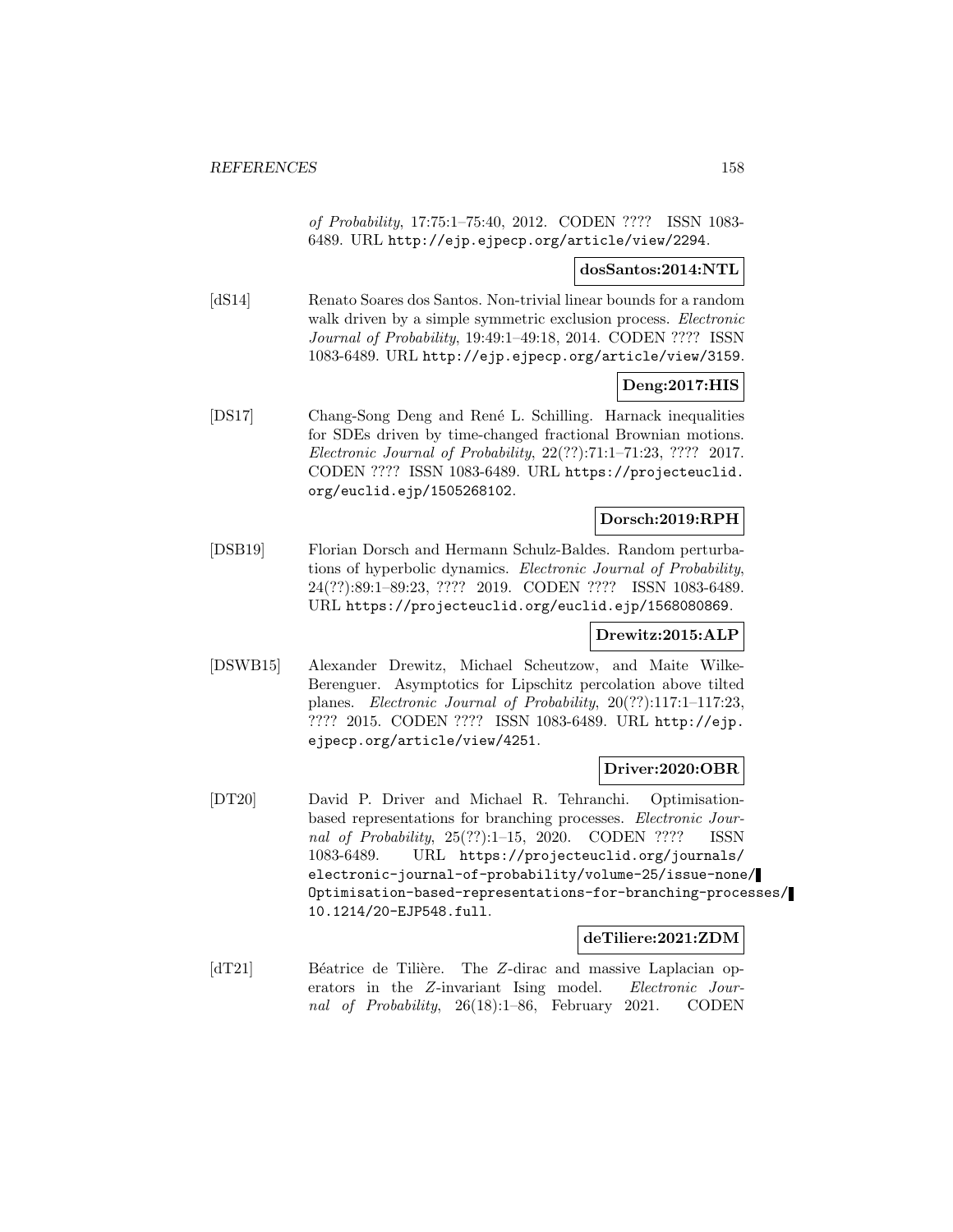???? ISSN 1083-6489. URL https://projecteuclid.org/ journals/electronic-journal-of-probability/volume-26/ issue-none/The-Z-Dirac-and-massive-Laplacian-operatorsin-the-Z/10.1214/21-EJP601.full.

# **Dette:2018:URM**

[DTV18] Holger Dette, Dominik Tomecki, and Martin Venker. Universality in random moment problems. Electronic Journal of Probability, 23(??):15:1–15:23, ???? 2018. CODEN ???? ISSN 1083-6489. URL https://projecteuclid.org/euclid.ejp/1519354944.

## **Dubach:2018:PGE**

[Dub18] Guillaume Dubach. Powers of Ginibre eigenvalues. Electronic Journal of Probability, 23(??):111:1–111:31, ???? 2018. CO-DEN ???? ISSN 1083-6489. URL https://projecteuclid. org/euclid.ejp/1540865374.

## **Dufresne:2010:GDB**

[Duf10] Daniel Dufresne. G distributions and the beta-gamma algebra. Electronic Journal of Probability, 15:71:2163–71:2199, 2010. CO-DEN ???? ISSN 1083-6489. URL http://ejp.ejpecp.org/ article/view/845.

# **Dumaz:2012:CSR**

[Dum12] Laure Dumaz. A clever (self-repelling) burglar. Electronic Journal of Probability, 17:61:1–61:17, 2012. CODEN ???? ISSN 1083-6489. URL http://ejp.ejpecp.org/article/view/1758.

## **Durrett:2014:SEG**

[Dur14] Rick Durrett. Spatial evolutionary games with small selection coefficients. Electronic Journal of Probability, 19(??):121:1–121:64, ???? 2014. CODEN ???? ISSN 1083-6489. URL http://ejp. ejpecp.org/article/view/3621.

# **Dhara:2017:CWC**

[DvdHvLS17] Souvik Dhara, Remco van der Hofstad, Johan S. H. van Leeuwaarden, and Sanchayan Sen. Critical window for the configuration model: finite third moment degrees. Electronic Journal of Probability, 22(??):16:1-16:33, ???? 2017. CODEN ???? ISSN 1083-6489. URL https://projecteuclid.org/euclid. ejp/1487127644.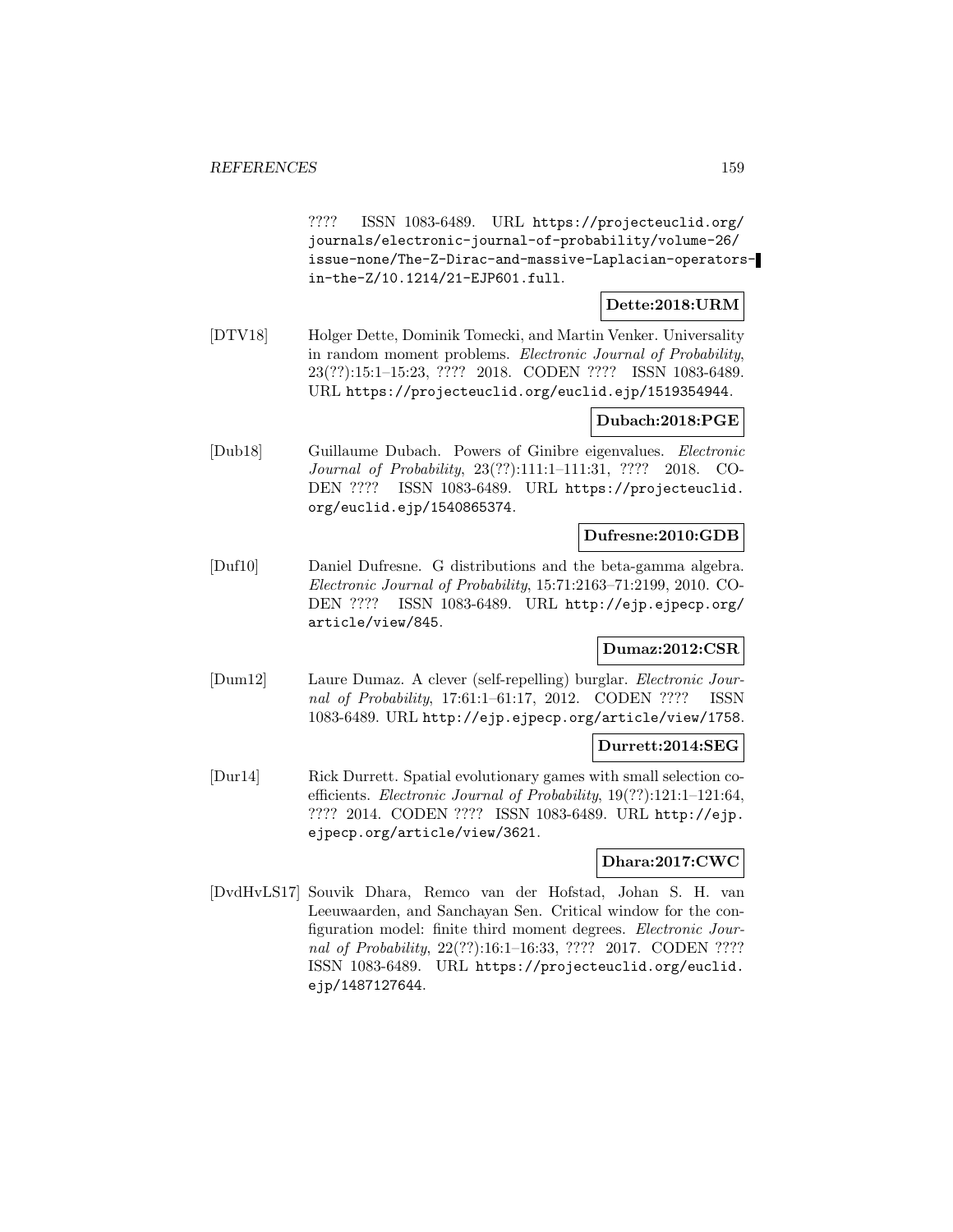### **Denisov:2014:LPR**

[DVW14] Denis Denisov, Vladimir Vatutin, and Vitali Wachtel. Local probabilities for random walks with negative drift conditioned to stay nonnegative. Electronic Journal of Probability, 19(??):88:1–88:17, ???? 2014. CODEN ???? ISSN 1083-6489. URL http://ejp. ejpecp.org/article/view/3426.

## **Dobler:2018:FMT**

[DVZ18] Christian D¨obler, Anna Vidotto, and Guangqu Zheng. Fourth moment theorems on the Poisson space in any dimension. Electronic Journal of Probability, 23(??):36:1–36:27, ???? 2018. CO-DEN ???? ISSN 1083-6489. URL https://projecteuclid. org/euclid.ejp/1525312960.

# **Denisov:2010:CLT**

[DW10] Denis Denisov and Vitali Wachtel. Conditional limit theorems for ordered random walks. *Electronic Journal of Probability*, 15: 11:292–11:322, 2010. CODEN ???? ISSN 1083-6489. URL http: //ejp.ejpecp.org/article/view/752.

### **Denisov:2012:ORW**

[DW12] Denis Denisov and Vitali Wachtel. Ordered random walks with heavy tails. Electronic Journal of Probability, 17:4:1-4:21, 2012. CODEN ???? ISSN 1083-6489. URL http://ejp.ejpecp.org/ article/view/1719.

#### **Damron:2016:ERE**

[DW16a] Michael Damron and Xuan Wang. Entropy reduction in Euclidean first-passage percolation. Electronic Journal of Probability, 21(??):65:1–65:23, ???? 2016. CODEN ???? ISSN 1083-6489. URL https://projecteuclid.org/euclid.ejp/1479524422.

#### **Durieu:2016:IUS**

[DW16b] Olivier Durieu and Yizao Wang. From infinite urn schemes to decompositions of self-similar Gaussian processes. Electronic Journal of Probability, 21(??):43:1-43:23, ???? 2016. CODEN ???? ISSN 1083-6489. URL https://projecteuclid.org/euclid. ejp/1469557136.

### **Debussche:2018:SES**

[DW18a] Arnaud Debussche and Hendrik Weber. The Schrödinger equation with spatial white noise potential. Electronic Journal of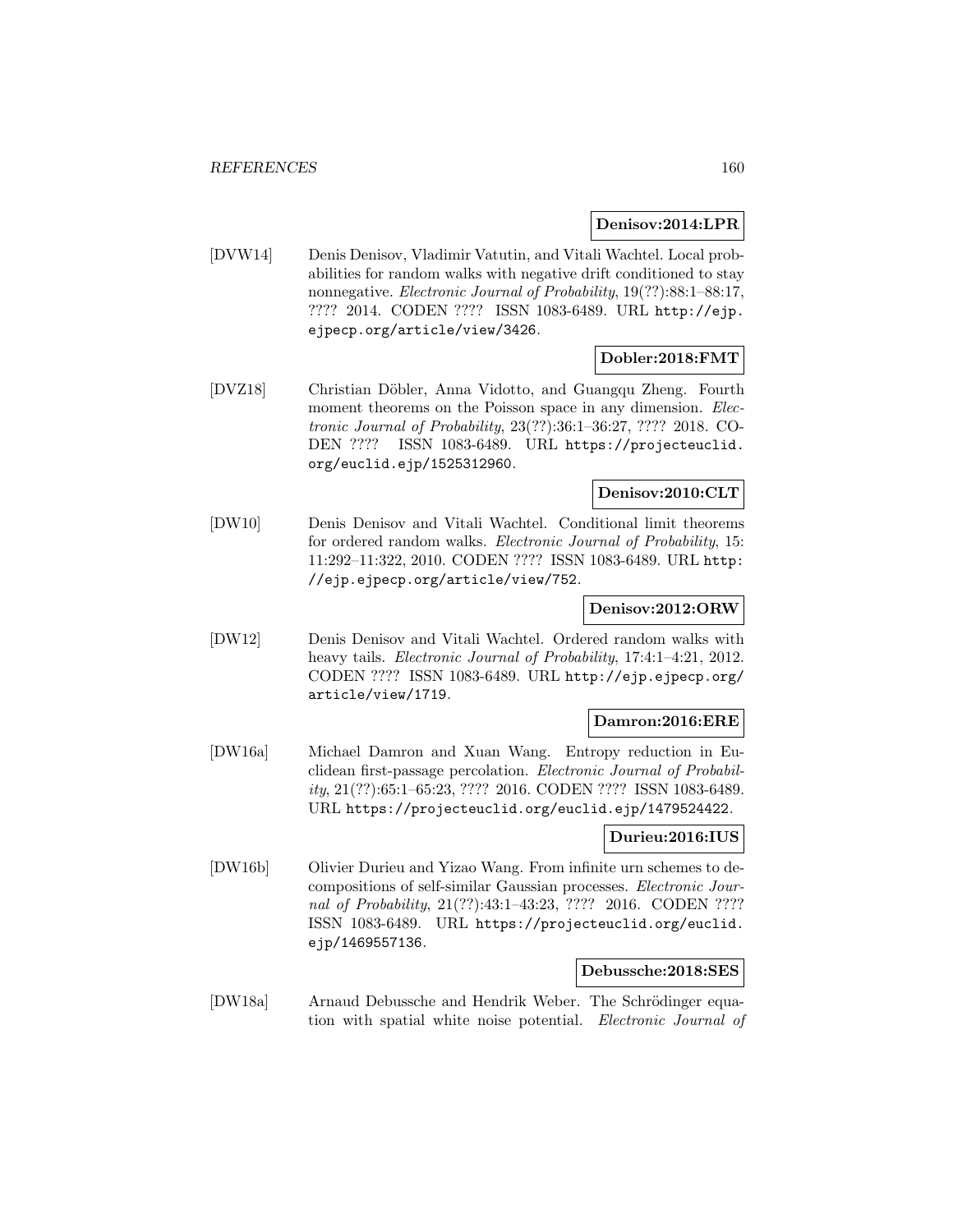Probability, 23(??):28:1–28:16, ???? 2018. CODEN ???? ISSN 1083-6489. URL https://projecteuclid.org/euclid.ejp/ 1522375268.

## **Durieu:2018:FRS**

[DW18b] Olivier Durieu and Yizao Wang. A family of random supmeasures with long-range dependence. Electronic Journal of Probability, 23(??):107:1–107:24, ???? 2018. CODEN ???? ISSN 1083-6489. URL https://projecteuclid.org/euclid. ejp/1540260053.

# **Denisov:2019:ACH**

[DW19] Denis Denisov and Vitali Wachtel. Alternative constructions of a harmonic function for a random walk in a cone. *Electronic Jour*nal of Probability, 24(??):92:1–92:26, ???? 2019. CODEN ???? ISSN 1083-6489. URL https://projecteuclid.org/euclid. ejp/1568253841.

# **Doring:2019:LPF**

[DWW19] Leif Döring, Alexander R. Watson, and Philip Weissmann. Lévy processes with finite variance conditioned to avoid an interval. Electronic Journal of Probability, 24(??):55:1–55:32, ???? 2019. CODEN ???? ISSN 1083-6489. URL https://projecteuclid. org/euclid.ejp/1559700305.

## **Durrett:2020:SCP**

[DY20] Rick Durrett and Dong Yao. The symbiotic contact process. *Elec*tronic Journal of Probability, 25(??):4:1–4:21, ???? 2020. CO-DEN ???? ISSN 1083-6489. URL https://projecteuclid. org/euclid.ejp/1579143695.

## **Diomande:2015:MPO**

[DZ15] Bakarime Diomande and Adrian Zalinescu. Maximum principle for an optimal control problem associated to a stochastic variational inequality with delay. Electronic Journal of Probability, 20 (??):12:1–12:35, ???? 2015. CODEN ???? ISSN 1083-6489. URL http://ejp.ejpecp.org/article/view/2741.

#### **Dassios:2021:EST**

[DZ21] Angelos Dassios and Junyi Zhang. Exact simulation of two-parameter Poisson–Dirichlet random variables. Electronic Journal of Probability, 26(??):1–20, 2021. CODEN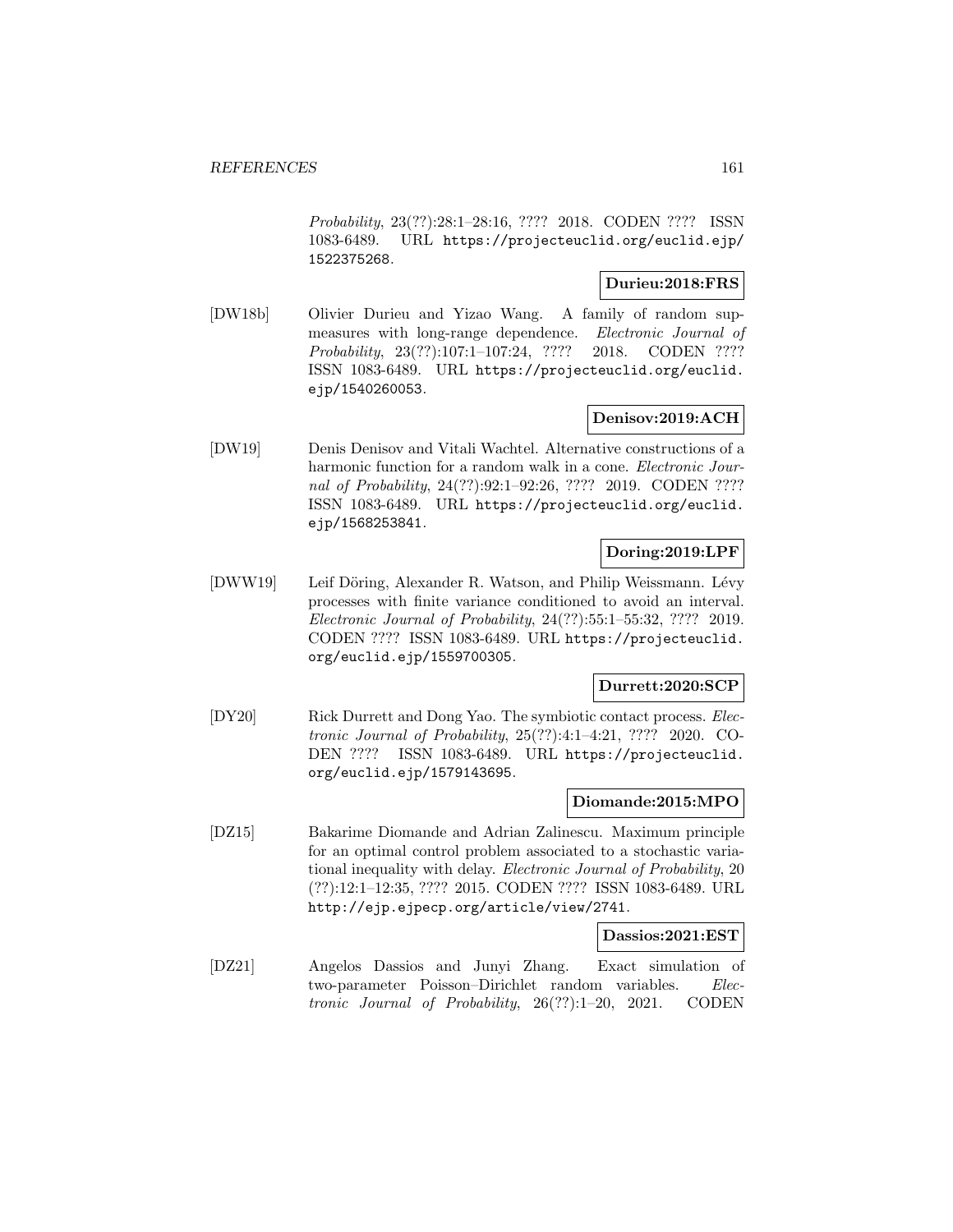???? ISSN 1083-6489. URL https://projecteuclid.org/ journals/electronic-journal-of-probability/volume-26/ issue-none/Exact-simulation-of-two-parameter-Poisson- -Dirichlet-random-variables/10.1214/20-EJP573.full.

## **Etheridge:2017:BBM**

[EFP17] Alison Etheridge, Nic Freeman, and Sarah Penington. Branching Brownian motion, mean curvature flow and the motion of hybrid zones. Electronic Journal of Probability, 22(??):103:1–103:40, ???? 2017. CODEN ???? ISSN 1083-6489. URL https:// projecteuclid.org/euclid.ejp/1512615692.

## **Eon:2015:GAN**

[EG15] Richard Eon and Mihai Gradinaru. Gaussian asymptotics for a non-linear Langevin type equation driven by an  $\alpha$ -stable Lévy noise. Electronic Journal of Probability, 20(??):100:1–100:19, ???? 2015. CODEN ???? ISSN 1083-6489. URL http://ejp.ejpecp. org/article/view/4068.

## **Eldan:2018:DMF**

[EG18] Ronen Eldan and Renan Gross. Decomposition of mean-field Gibbs distributions into product measures. Electronic Journal of Probability, 23(??):35:1-35:24, ???? 2018. CODEN ???? ISSN 1083-6489. URL https://projecteuclid.org/euclid. ejp/1524880979.

#### **Eckhoff:2020:LPF**

[EGvdHN20] Maren Eckhoff, Jesse Goodman, Remco van der Hofstad, and Francesca R. Nardi. Long paths in first passage percolation on the complete graph I. Local PWIT dynamics. Electronic Journal of Probability, 25(??):1–45, 2020. CODEN ???? ISSN 1083-6489. URL https://projecteuclid.org/ journals/electronic-journal-of-probability/volume-25/ issue-none/Long-paths-in-first-passage-percolation-onthe-complete-graph/10.1214/20-EJP484.full.

## **Evans:2012:TPT**

[EGW12] Steven Evans, Rudolf Grübel, and Anton Wakolbinger. Trickledown processes and their boundaries. Electronic Journal of Probability, 17:1:1–1:58, 2012. CODEN ???? ISSN 1083-6489. URL http://ejp.ejpecp.org/article/view/1698.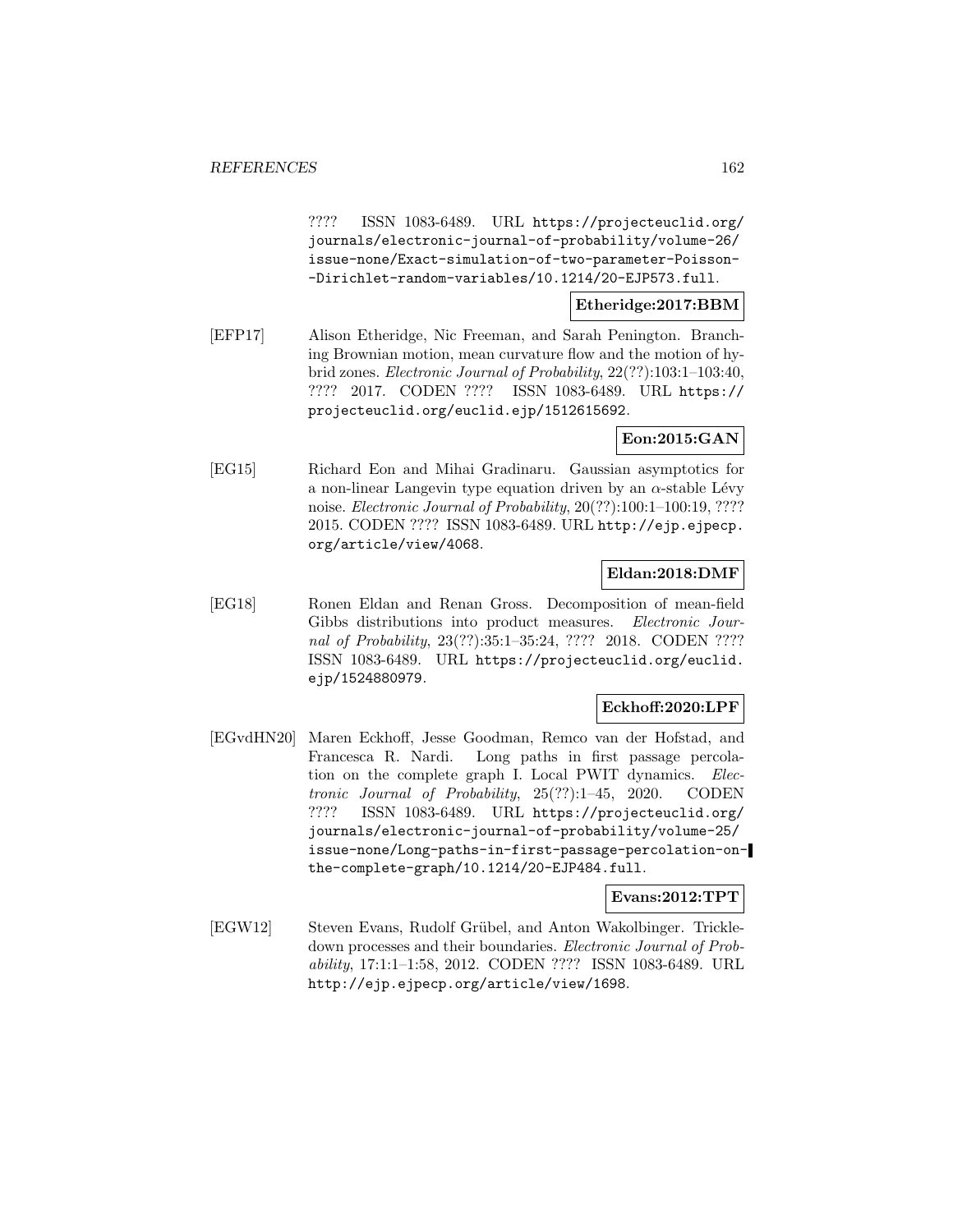## **Erbar:2017:RCB**

[EHMT17] Matthias Erbar, Christopher Henderson, Georg Menz, and Prasad Tetali. Ricci curvature bounds for weakly interacting Markov chains. *Electronic Journal of Probability*, 22(??):40:1-40:23, ???? 2017. CODEN ???? ISSN 1083-6489. URL https:/ /projecteuclid.org/euclid.ejp/1493345027.

## **Engelke:2016:LDP**

[EI16] Sebastian Engelke and Jevgenijs Ivanovs. A Lévy-derived process seen from its supremum and max-stable processes. Electronic Journal of Probability, 21(??):14:1–14:19, ???? 2016. CO-DEN ???? ISSN 1083-6489. URL https://projecteuclid. org/euclid.ejp/1456246245.

### **Eisenbaum:2005:CBG**

[Eis05] Nathalie Eisenbaum. A connection between Gaussian processes and Markov processes. Electronic Journal of Probability, 10: 6:202–6:215, 2005. CODEN ???? ISSN 1083-6489. URL http:/ /ejp.ejpecp.org/article/view/238.

### **Eisenbaum:2013:IPP**

[Eis13] Nathalie Eisenbaum. Inequalities for permanental processes. Electronic Journal of Probability, 18:99:1–99:15, 2013. CODEN ???? ISSN 1083-6489. URL http://ejp.ejpecp.org/article/ view/2919.

#### **Eisenbaum:2019:DID**

[Eis19] Nathalie Eisenbaum. Decompositions of infinitely divisible nonnegative processes. Electronic Journal of Probability, 24(??): 109:1–109:25, ???? 2019. CODEN ???? ISSN 1083-6489. URL https://projecteuclid.org/euclid.ejp/1569981824.

#### **Emrah:2021:FSC**

[EJS21] Elnur Emrah, Christopher Janjigian, and Timo Seppäläinen. Flats, spikes and crevices: the evolving shape of the inhomogeneous corner growth model. Electronic Journal of Probability, 26(??):1–45, 2021. CODEN ???? ISSN 1083-6489. URL https://projecteuclid.org/journals/ electronic-journal-of-probability/volume-26/issue-none/ Flats-spikes-and-crevices--the-evolving-shape-of-the/ 10.1214/21-EJP595.full.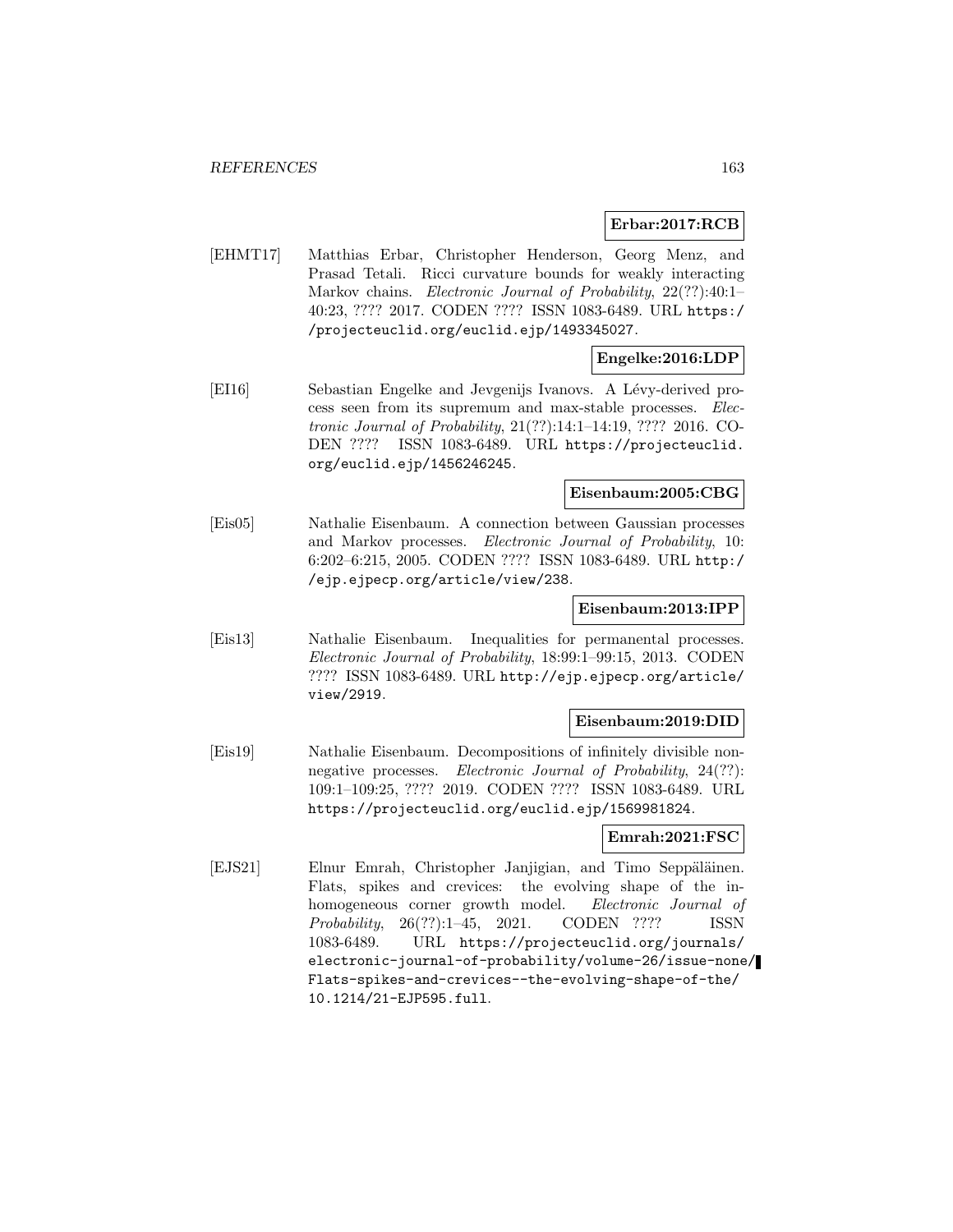### **Ercolani:2014:RPS**

[EJU14] Nicholas M. Ercolani, Sabine Jansen, and Daniel Ueltschi. Random partitions in statistical mechanics. Electronic Journal of Probability, 19(??):82:1–82:37, ???? 2014. CODEN ???? ISSN 1083-6489. URL http://ejp.ejpecp.org/article/view/3244.

#### **Eichelsbacher:2008:ORW**

[EK08] Peter Eichelsbacher and Wolfgang König. Ordered random walks. Electronic Journal of Probability, 13:46:1307–46:1336, 2008. CO-DEN ???? ISSN 1083-6489. URL http://ejp.ejpecp.org/ article/view/539.

## **Erdos:2013:LSL**

[EKYY13] László Erdős, Antti Knowles, Horng-Tzer Yau, and Jun Yin. The local semicircle law for a general class of random matrices. Electronic Journal of Probability, 18:59:1–59:58, 2013. CODEN ???? ISSN 1083-6489. URL http://ejp.ejpecp.org/article/view/ 2473.

## **Evans:2007:AEA**

[EL07a] Steven Evans and Tye Lidman. Asymptotic evolution of acyclic random mappings. Electronic Journal of Probability, 12:42:1051– 42:1180, 2007. CODEN ???? ISSN 1083-6489. URL http:// ejp.ejpecp.org/article/view/437.

# **Evans:2007:ECE**

[EL07b] Steven Evans and Tye Lidman. Expectation, conditional expectation and martingales in local fields. Electronic Journal of Probability, 12:17:498–17:515, 2007. CODEN ???? ISSN 1083-6489. URL http://ejp.ejpecp.org/article/view/405.

### **Ethier:2009:LTP**

[EL09] S. Ethier and Jiyeon Lee. Limit theorems for Parrondo's paradox. Electronic Journal of Probability, 14:62:1827–62:1862, 2009. CODEN ???? ISSN 1083-6489. URL http://ejp.ejpecp.org/ article/view/684.

#### **Eichelsbacher:2010:SMD**

[EL10] Peter Eichelsbacher and Matthias Loewe. Stein's method for dependent random variables occurring in statistical mechanics. Electronic Journal of Probability, 15:30:962–30:988, 2010. CO-DEN ???? ISSN 1083-6489. URL http://ejp.ejpecp.org/ article/view/777.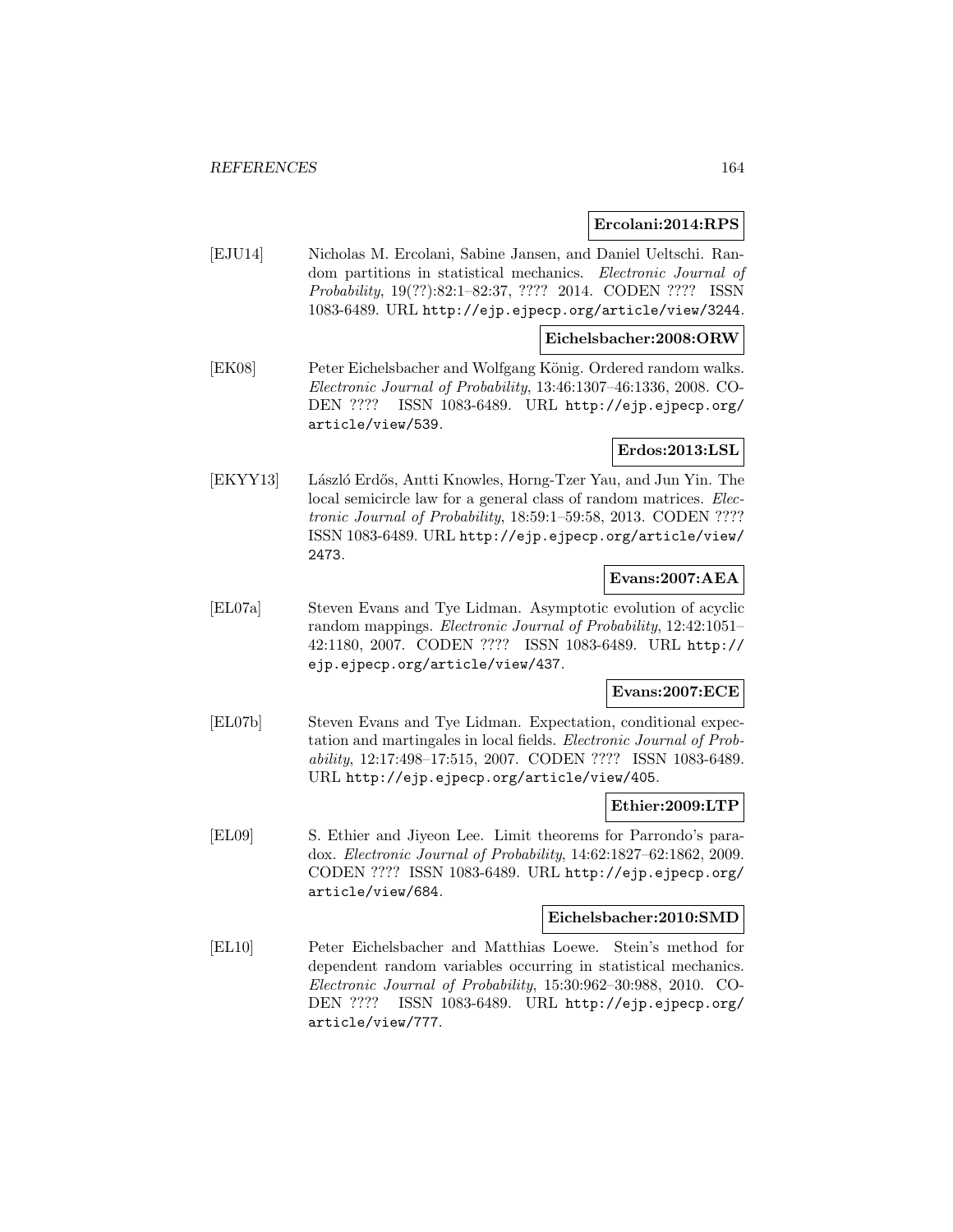### **Etheridge:2011:DAM**

[EL11] Alison Etheridge and Sophie Lemaire. Diffusion approximation of a multilocus model with assortative mating. Electronic Journal of Probability, 16:78:2122–78:2181, 2011. CODEN ???? ISSN 1083-6489. URL http://ejp.ejpecp.org/article/view/932.

## **Ethier:2012:PPR**

[EL12] Stewart Ethier and Jiyeon Lee. Parrondo's paradox via redistribution of wealth. Electronic Journal of Probability, 17:20:1–20:21, 2012. CODEN ???? ISSN 1083-6489. URL http://ejp.ejpecp. org/article/view/1867.

## **Evilsizor:2014:EGL**

[EL14] Stephen Evilsizor and Nicolas Lanchier. Evolutionary games on the lattice: best-response dynamics. Electronic Journal of Probability, 19:75:1–75:12, 2014. CODEN ???? ISSN 1083-6489. URL http://ejp.ejpecp.org/article/view/3126.

## **Evilsizor:2016:EGL**

[EL16] Stephen Evilsizor and Nicolas Lanchier. Evolutionary games on the lattice: death–birth updating process. Electronic Journal of Probability, 21(??):17:1-17:29, ???? 2016. CODEN ???? ISSN 1083-6489. URL https://projecteuclid.org/euclid. ejp/1456412957.

# **Eldan:2014:VPC**

[Eld14] Ronen Eldan. Volumetric properties of the convex hull of an ndimensional Brownian motion. Electronic Journal of Probability, 19:45:1–45:34, 2014. CODEN ???? ISSN 1083-6489. URL http: //ejp.ejpecp.org/article/view/2571.

# **Erny:2021:CPC**

[ELL21] Xavier Erny, Eva Löcherbach, and Dasha Loukianova. Conditional propagation of chaos for mean field systems of interacting neurons. Electronic Journal of Probability, 26(??):1-25, 2021. CODEN ???? ISSN 1083-6489. URL https://projecteuclid. org/journals/electronic-journal-of-probability/volume-26/issue-none/Conditional-propagation-of-chaos-for-meanfield-systems-of-interacting/10.1214/21-EJP580.full.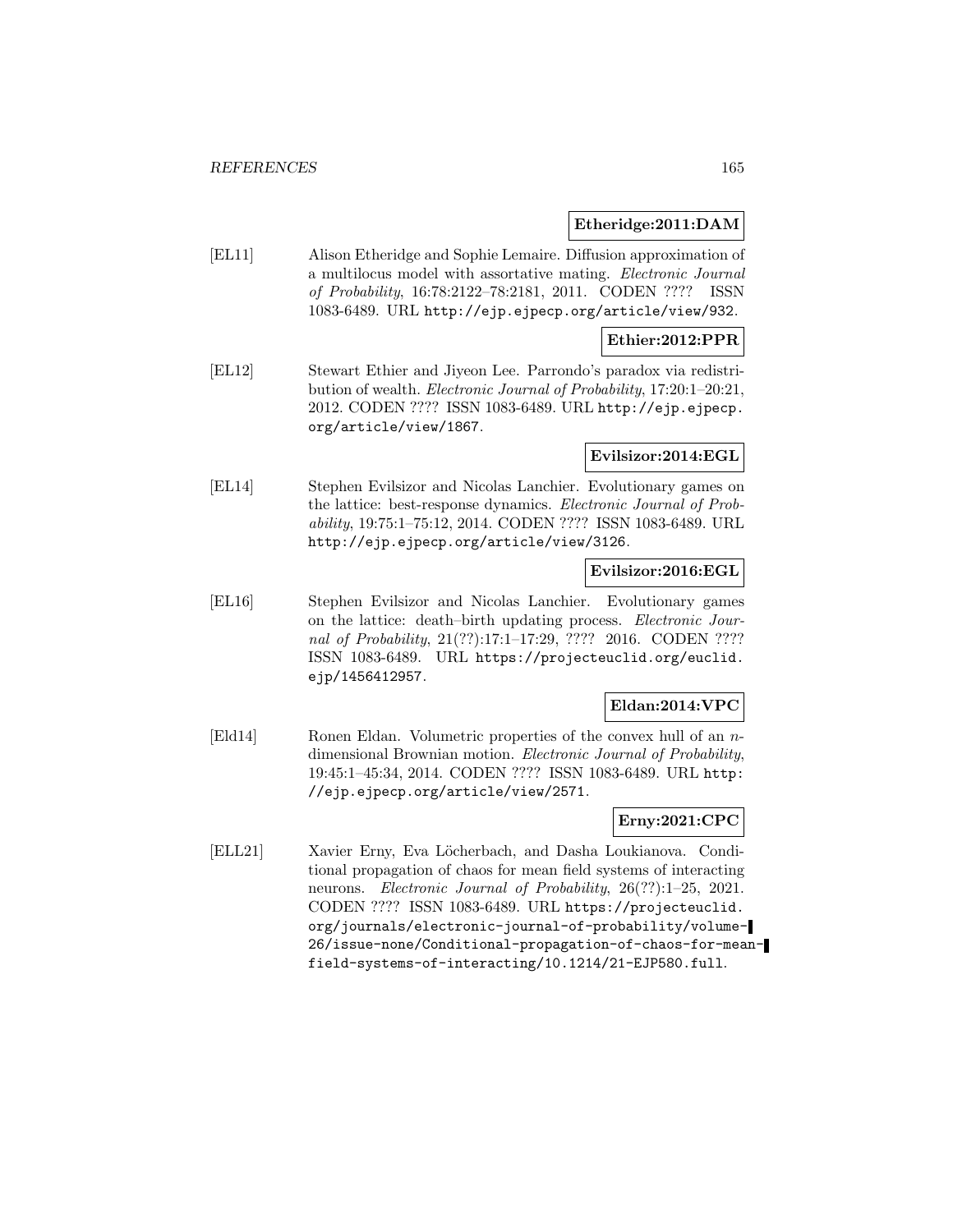### **Etore:2012:ETI**

 $[\text{EM12}]$  Pierre Étoré and Miguel Martinez. On the existence of a time inhomogeneous skew Brownian motion and some related laws. Electronic Journal of Probability, 17:19:1–19:27, 2012. CODEN ???? ISSN 1083-6489. URL http://ejp.ejpecp.org/article/ view/1858.

## **Eckhoff:2014:VRP**

[EM14] Maren Eckhoff and Peter Mörters. Vulnerability of robust preferential attachment networks. Electronic Journal of Probability, 19:57:1–57:47, 2014. CODEN ???? ISSN 1083-6489. URL http: //ejp.ejpecp.org/article/view/2974.

# **Eberle:2019:QCR**

[EM19] Andreas Eberle and Mateusz B. Majka. Quantitative contraction rates for Markov chains on general state spaces. Electronic Journal of Probability, 24(??):26:1-26:36, ???? 2019. CODEN ???? ISSN 1083-6489. URL https://projecteuclid.org/euclid. ejp/1553565777.

## **Englander:2010:CMS**

[Eng10] Janos Englander. The center of mass for spatial branching processes and an application for self-interaction. Electronic Journal of Probability, 15:63:1938–63:1970, 2010. CODEN ???? ISSN 1083-6489. URL http://ejp.ejpecp.org/article/view/822.

# **Evans:1998:CLT**

[EP98] Steven N. Evans and Edwin A. Perkins. Collision local times, historical stochastic calculus, and competing species. Electronic Journal of Probability, 3:5:1–5:120, 1998. CODEN ???? ISSN 1083-6489. URL http://ejp.ejpecp.org/article/view/27.

## **Erdos:2010:USK**

[ERSY10] Laszlo Erdos, Jose Ramirez, Benjamin Schlein, and Horng-Tzer Yau. Universality of sine-kernel for Wigner matrices with a small Gaussian perturbation. Electronic Journal of Probability, 15: 18:526–18:604, 2010. CODEN ???? ISSN 1083-6489. URL http: //ejp.ejpecp.org/article/view/768.

## **Elie:2014:ENB**

[ERY14] Romuald Elie, Mathieu Rosenbaum, and Marc Yor. On the expectation of normalized Brownian functionals up to first hitting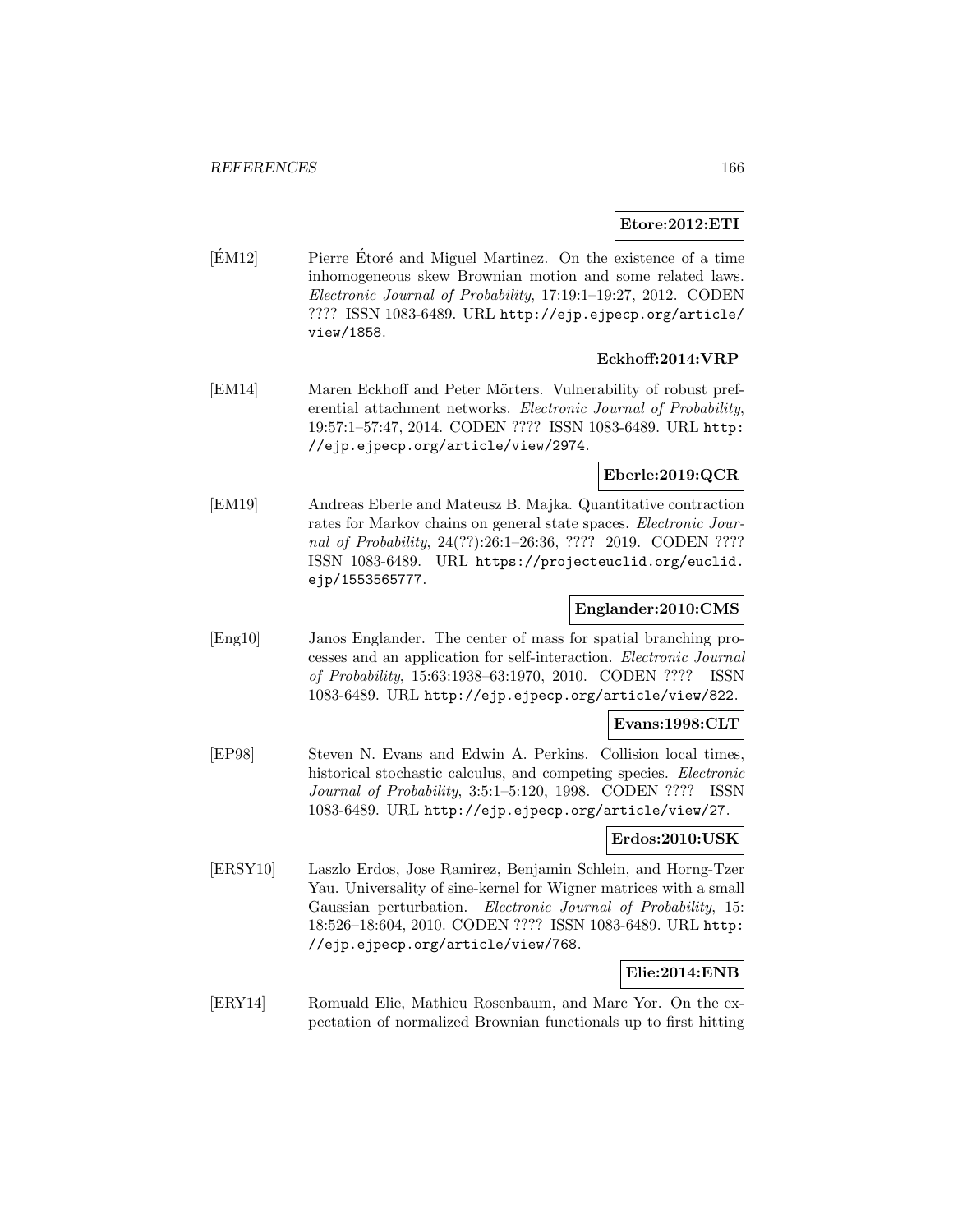times. Electronic Journal of Probability, 19:37:1–37:23, 2014. CO-DEN ???? ISSN 1083-6489. URL http://ejp.ejpecp.org/ article/view/3049.

## **Erignoux:2019:EFD**

[ES19] Clément Erignoux and Marielle Simon. Equilibrium fluctuations for the disordered harmonic chain perturbed by an energy conserving noise. Electronic Journal of Probability, 24(??):143:1-143:52, ???? 2019. CODEN ???? ISSN 1083-6489. URL https: //projecteuclid.org/euclid.ejp/1576810975.

## **Eichelsbacher:2014:NBE**

[ET14] Peter Eichelsbacher and Christoph Thäle. New Berry–Esséen bounds for non-linear functionals of Poisson random measures. Electronic Journal of Probability, 19(??):102:1–102:25, ???? 2014. CODEN ???? ISSN 1083-6489. URL http://ejp.ejpecp.org/ article/view/3061.

## **Eichelsbacher:2015:MSM**

[ET15] Peter Eichelsbacher and Christoph Thäle. Malliavin–Stein method for variance-gamma approximation on Wiener space. Electronic Journal of Probability, 20(??):123:1–123:28, ???? 2015. CODEN ???? ISSN 1083-6489. URL http://ejp.ejpecp.org/ article/view/4136.

# **Etore:2006:RWS**

[Eto06] Pierre Etoré. On random walk simulation of one-dimensional diffusion processes with discontinuous coefficients. Electronic Journal of Probability, 11:9:249–9:275, 2006. CODEN ???? ISSN 1083-6489. URL http://ejp.ejpecp.org/article/view/311.

## **Evans:2002:ERW**

[Eva02] Steven Evans. Eigenvalues of random wreath products. Electronic Journal of Probability, 7:9:1–9:15, 2002. CODEN ???? ISSN 1083-6489. URL http://ejp.ejpecp.org/article/view/108.

# **Englander:2020:CTW**

[EVW20] János Engländer, Stanislav Volkov, and Zhenhua Wang. The coin-turning walk and its scaling limit. Electronic Journal of Probability, 25(??):3:1–3:38, ???? 2020. CODEN ???? ISSN 1083-6489. URL https://projecteuclid.org/euclid.ejp/ 1578452592.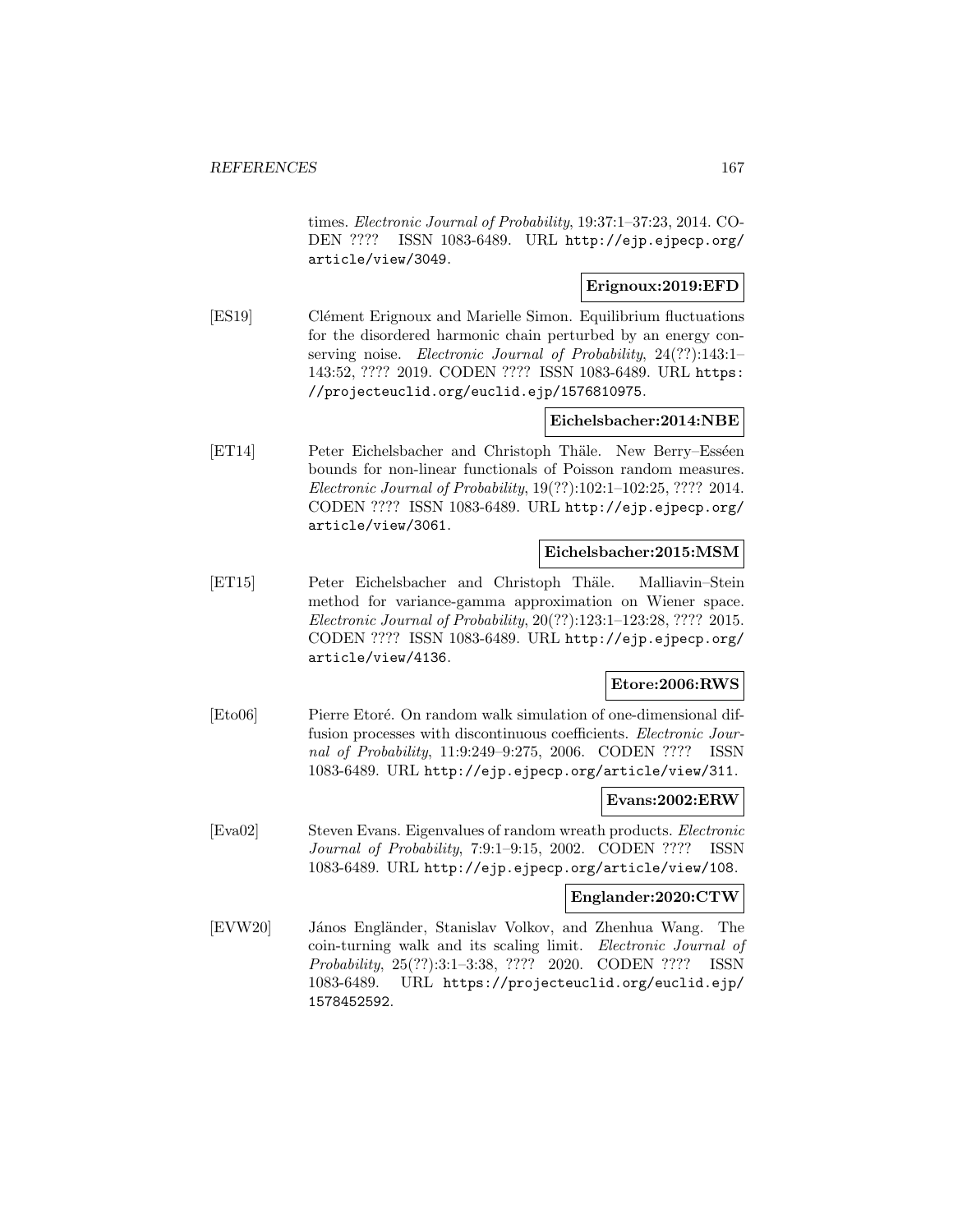#### **Etheridge:2020:RLS**

[EVY20] Alison M. Etheridge, Amandine Véber, and Feng Yu. Rescaling limits of the spatial Lambda-Fleming-Viot process with selection. Electronic Journal of Probability, 25(??):1–89, 2020. CODEN ???? ISSN 1083-6489. URL https://projecteuclid.org/ journals/electronic-journal-of-probability/volume-25/ issue-none/Rescaling-limits-of-the-spatial-Lambda-Fleming-Viot-process-with/10.1214/20-EJP523.full.

### **Erdos:2012:CWD**

[EY12] László Erdős and Horng-Tzer Yau. A comment on the Wigner– Dyson–Mehta bulk universality conjecture for Wigner matrices. Electronic Journal of Probability, 17:28:1–28:5, 2012. CODEN ???? ISSN 1083-6489. URL http://ejp.ejpecp.org/article/ view/1779.

### **Englander:2016:BDP**

[EZ16] János Engländer and Liang Zhang. Branching diffusion with particle interactions. Electronic Journal of Probability, 21(??):67:1– 67:25, ???? 2016. CODEN ???? ISSN 1083-6489. URL https:/ /projecteuclid.org/euclid.ejp/1480388424.

## **Ezanno:2013:SRA**

[Eza13] François Ezanno. Some results about ergodicity in shape for a crystal growth model. Electronic Journal of Probability, 18:33:1– 33:20, 2013. CODEN ???? ISSN 1083-6489. URL http://ejp. ejpecp.org/article/view/2177.

#### **Faggionato:2008:RWE**

[Fag08] Alessandra Faggionato. Random walks and exclusion processes among random conductances on random infinite clusters: homogenization and hydrodynamic limit. Electronic Journal of Probability, 13:73:2217–73:2247, 2008. CODEN ???? ISSN 1083-6489. URL http://ejp.ejpecp.org/article/view/591.

### **Faggionato:2010:HLZ**

[Fag10] Alessandra Faggionato. Hydrodynamic limit of zero range processes among random conductances on the supercritical percolation cluster. Electronic Journal of Probability, 15:10:259–10:291, 2010. CODEN ???? ISSN 1083-6489. URL http://ejp.ejpecp. org/article/view/748.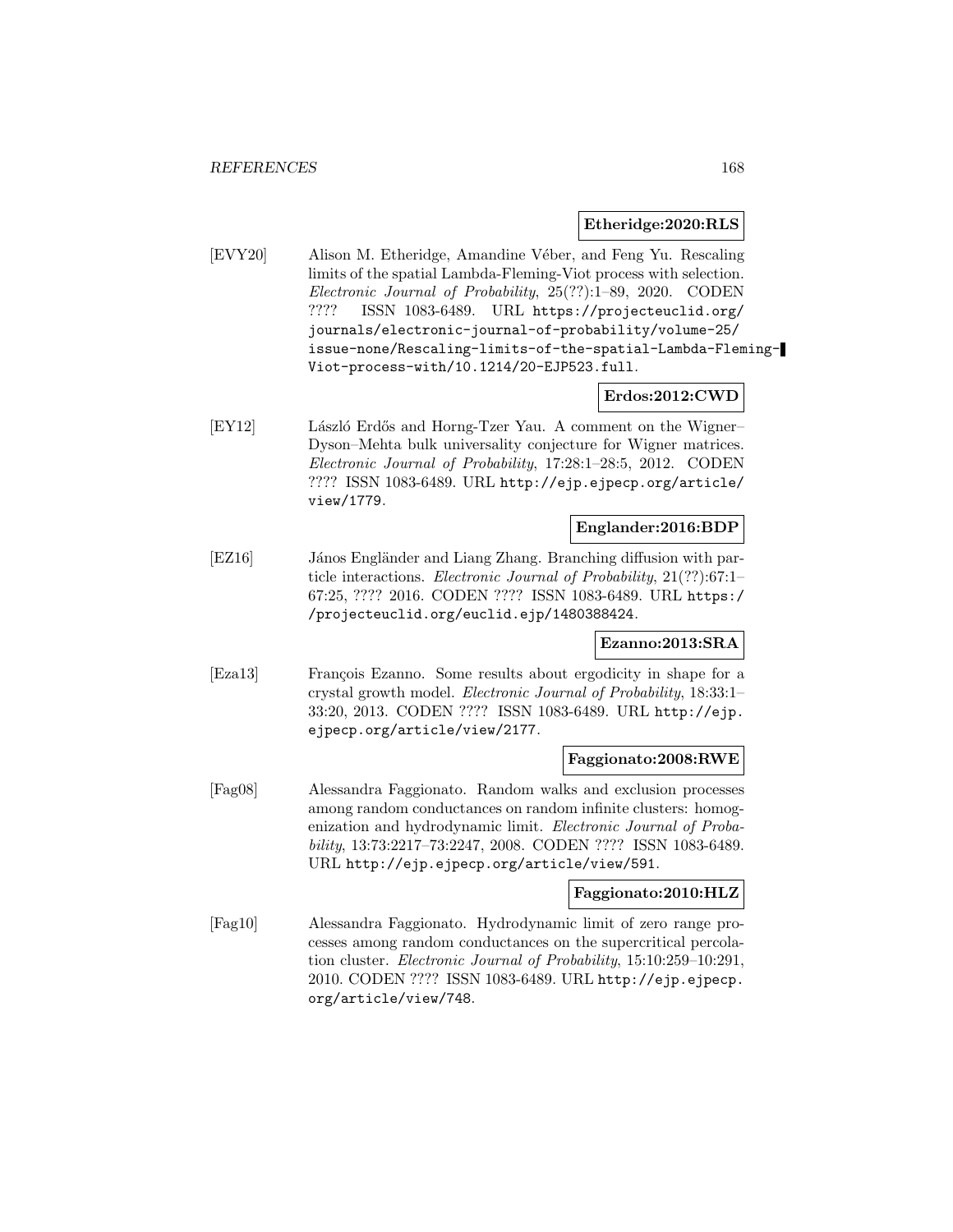## **Faggionato:2012:SAN**

[Fag12] Alessandra Faggionato. Spectral analysis of 1D nearest-neighbor random walks and applications to subdiffusive trap and barrier models. Electronic Journal of Probability, 17:15:1–15:36, 2012. CODEN ???? ISSN 1083-6489. URL http://ejp.ejpecp.org/ article/view/1831.

# **Fang:2019:WBN**

[Fan19] Xiao Fang. Wasserstein-2 bounds in normal approximation under local dependence. Electronic Journal of Probability, 24(??):35:1– 35:14, ???? 2019. CODEN ???? ISSN 1083-6489. URL https:/ /projecteuclid.org/euclid.ejp/1554775414.

## **Faraud:2011:CLT**

[Far11] Gabriel Faraud. A Central Limit Theorem for random walk in a random environment on a marked Galton–Watson tree. Electronic Journal of Probability, 16:6:174–6:215, 2011. CODEN ???? ISSN 1083-6489. URL http://ejp.ejpecp.org/article/view/ 851.

## **Faure:2002:SNL**

[Fau02] Mathieu Faure. Self-normalized large deviations for Markov chains. Electronic Journal of Probability, 7:23:1–23:31, 2002. CO-DEN ???? ISSN 1083-6489. URL http://ejp.ejpecp.org/ article/view/122.

## **Feyel:1998:ASS**

[Fd98] Denis Feyel and Arnaud de La Pradelle. On the approximate solutions of the Stratonovitch equation. Electronic Journal of Probability, 3:7:1–7:14, 1998. CODEN ???? ISSN 1083-6489. URL http://ejp.ejpecp.org/article/view/29.

## **Feyel:2000:ARP**

[Fd00] D. Feyel and A. de La Pradelle. The abstract Riemannian path space. Electronic Journal of Probability, 5:11:1–11:17, 2000. CO-DEN ???? ISSN 1083-6489. URL http://ejp.ejpecp.org/ article/view/67.

#### **Feyel:2001:FIF**

[Fd01] D. Feyel and A. de La Pradelle. The FBM Itô's formula through analytic continuation. Electronic Journal of Probability, 6:26:1– 26:22, 2001. CODEN ???? ISSN 1083-6489. URL http://ejp. ejpecp.org/article/view/99.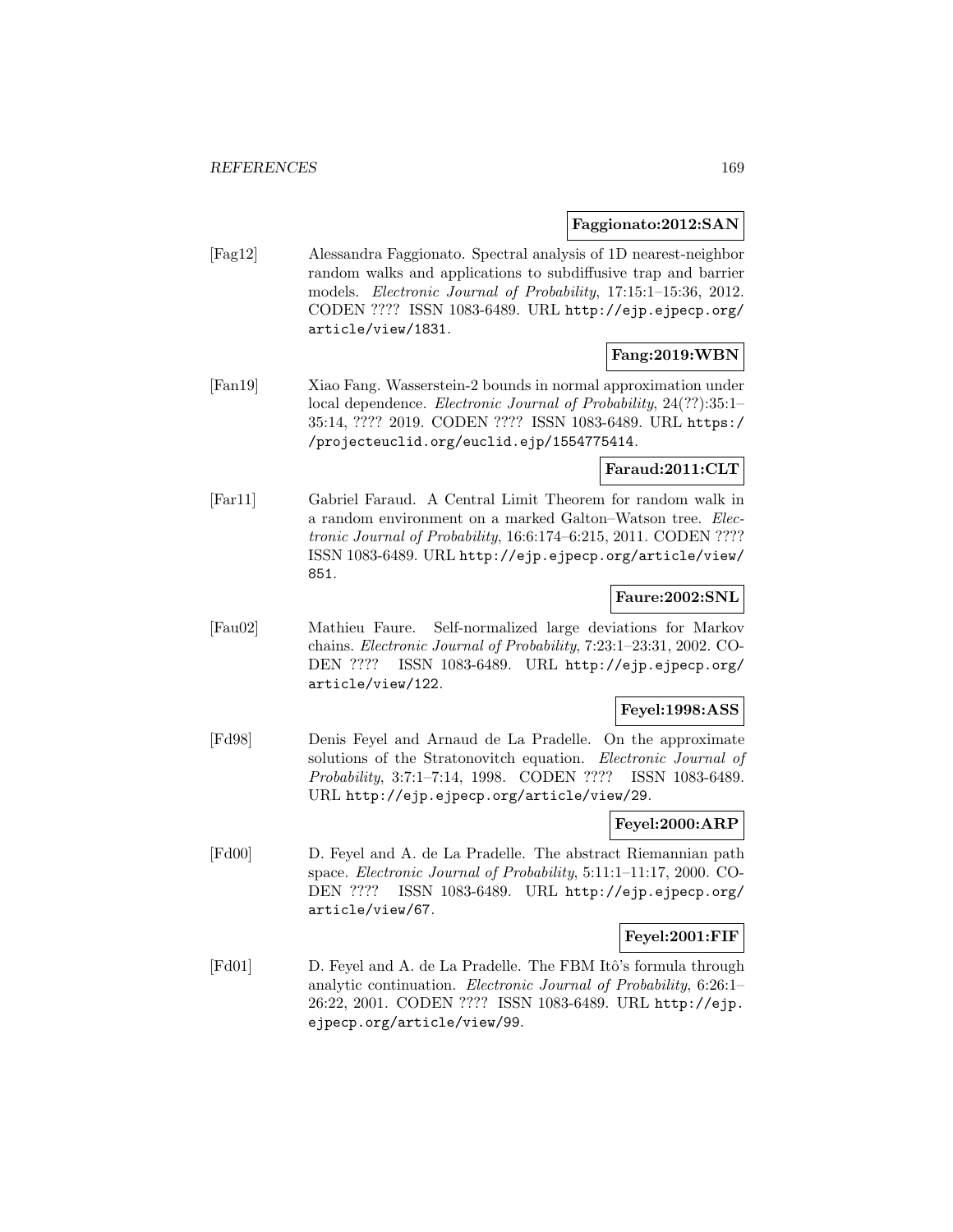## **Feyel:2006:CIA**

[Fd06] Denis Feyel and Arnaud de La Pradelle. Curvilinear integrals along enriched paths. Electronic Journal of Probability, 11: 34:860–34:892, 2006. CODEN ???? ISSN 1083-6489. URL http: //ejp.ejpecp.org/article/view/356.

## **Fehrman:2017:ELI**

[Feh17] Benjamin Fehrman. Exit laws of isotropic diffusions in random environment from large domains. Electronic Journal of Probability, 22(??):63:1–63:37, ???? 2017. CODEN ???? ISSN 1083-6489. URL https://projecteuclid.org/euclid.ejp/1502330523.

### **Feng:2007:LDD**

[Fen07] Shui Feng. Large deviations for Dirichlet processes and Poisson– Dirichlet distribution with two parameters. Electronic Journal of Probability, 12:27:787–27:807, 2007. CODEN ???? ISSN 1083- 6489. URL http://ejp.ejpecp.org/article/view/417.

### **Feray:2013:ABS**

[Fér13] Valentin Féray. Asymptotic behavior of some statistics in Ewens random permutations. Electronic Journal of Probability, 18:76:1– 76:32, 2013. CODEN ???? ISSN 1083-6489. URL http://ejp. ejpecp.org/article/view/2496.

## **Ferrario:2016:CLS**

[Fer16] Benedetta Ferrario. Characterization of the law for 3D stochastic hyperviscous fluids. Electronic Journal of Probability, 21(??): 26:1–26:22, ???? 2016. CODEN ???? ISSN 1083-6489. URL https://projecteuclid.org/euclid.ejp/1459960920.

### **Feray:2018:WDG**

[Fermulated] Valentin Feray. Weighted dependency graphs. *Electronic Jour*nal of Probability, 23(??):93:1-93:65, ???? 2018. CODEN ???? ISSN 1083-6489. URL https://projecteuclid.org/euclid. ejp/1537257885.

## **Ferrari:1998:FSS**

[FF98] P. A. Ferrari and L. R. G. Fontes. Fluctuations of a surface submitted to a random average process. Electronic Journal of Probability, 3:6:1–6:34, 1998. CODEN ???? ISSN 1083-6489. URL http://ejp.ejpecp.org/article/view/28.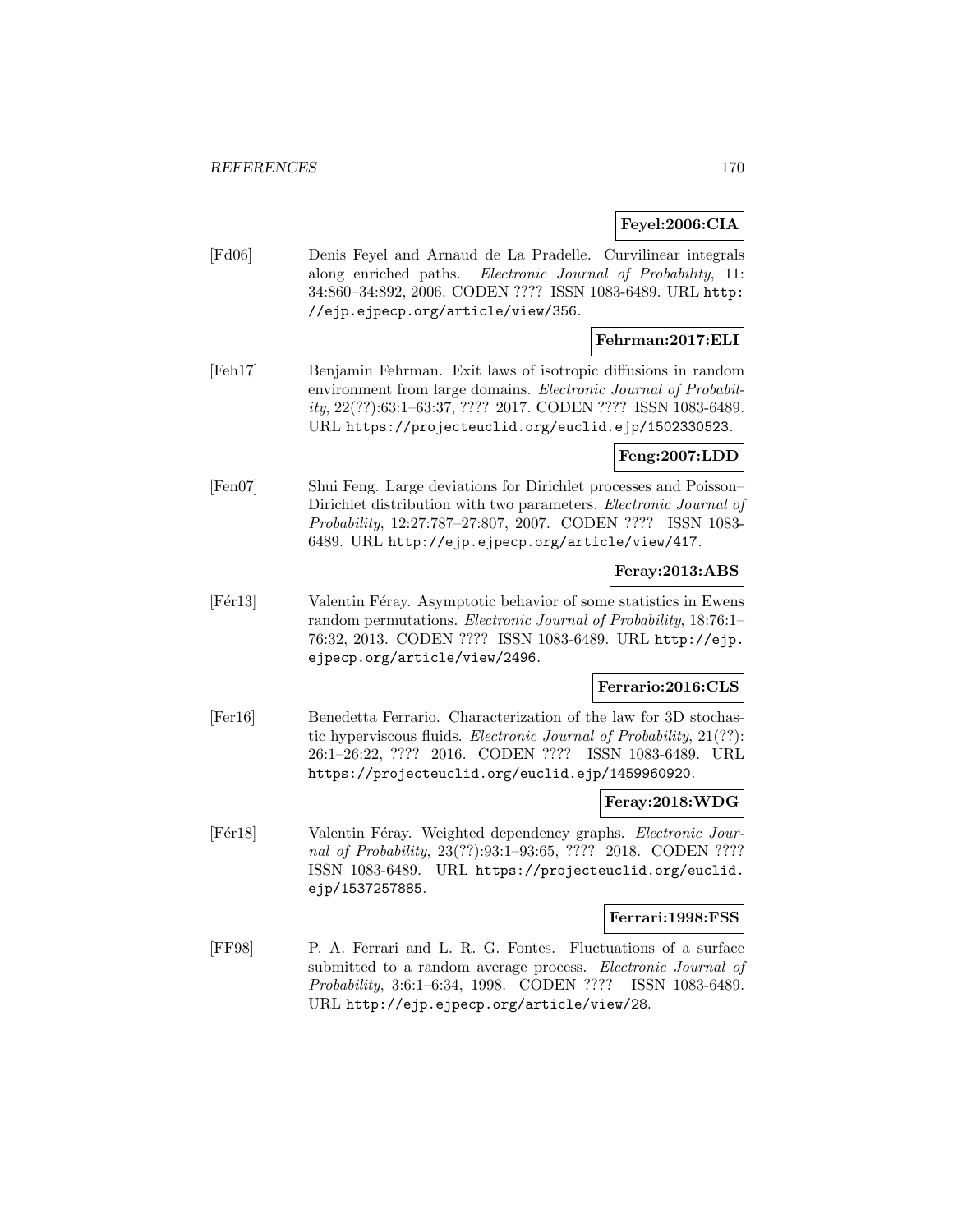# **Fathi:2013:TEI**

[FF13] Max Fathi and Noufel Frikha. Transport-entropy inequalities and deviation estimates for stochastic approximation schemes. *Elec*tronic Journal of Probability, 18:67:1–67:36, 2013. CODEN ???? ISSN 1083-6489. URL http://ejp.ejpecp.org/article/view/ 2586.

## **Favaro:2014:ANB**

[FF14] Stefano Favaro and Shui Feng. Asymptotics for the number of blocks in a conditional Ewens–Pitman sampling model. Electronic Journal of Probability, 19:21:1–21:15, 2014. CODEN ???? ISSN 1083-6489. URL http://ejp.ejpecp.org/article/view/2881.

## **Favaro:2015:LDP**

[FF15] Stefano Favaro and Shui Feng. Large deviation principles for the Ewens–Pitman sampling model. Electronic Journal of Probability, 20(??):40:1–40:26, ???? 2015. CODEN ???? ISSN 1083-6489. URL http://ejp.ejpecp.org/article/view/3668.

## **Fedrizzi:2017:RSK**

[FFPV17] Ennio Fedrizzi, Franco Flandoli, Enrico Priola, and Julien Vovelle. Regularity of stochastic kinetic equations. Electronic Journal of Probability, 22(??):48:1–48:42, ???? 2017. CODEN ???? ISSN 1083-6489. URL https://projecteuclid.org/ euclid.ejp/1496196076.

## **Fleischmann:1996:TSA**

[FG96] Klaus Fleischmann and Andreas Greven. Time-space analysis of the cluster-formation in interacting diffusions. Electronic Journal of Probability, 1:6:1–6:46, 1996. CODEN ???? ISSN 1083-6489. URL http://ejp.ejpecp.org/article/view/6.

## **Fitzsimmons:2003:HRM**

[FG03] Patrick Fitzsimmons and Ronald Getoor. Homogeneous random measures and strongly supermedian kernels of a Markov process. Electronic Journal of Probability, 8:10:1–10:54, 2003. CODEN ???? ISSN 1083-6489. URL http://ejp.ejpecp.org/article/ view/142.

# **Flandoli:2005:SVF**

[FG05] Franco Flandoli and Massimiliano Gubinelli. Statistics of a vortex filament model. Electronic Journal of Probability, 10:25:865–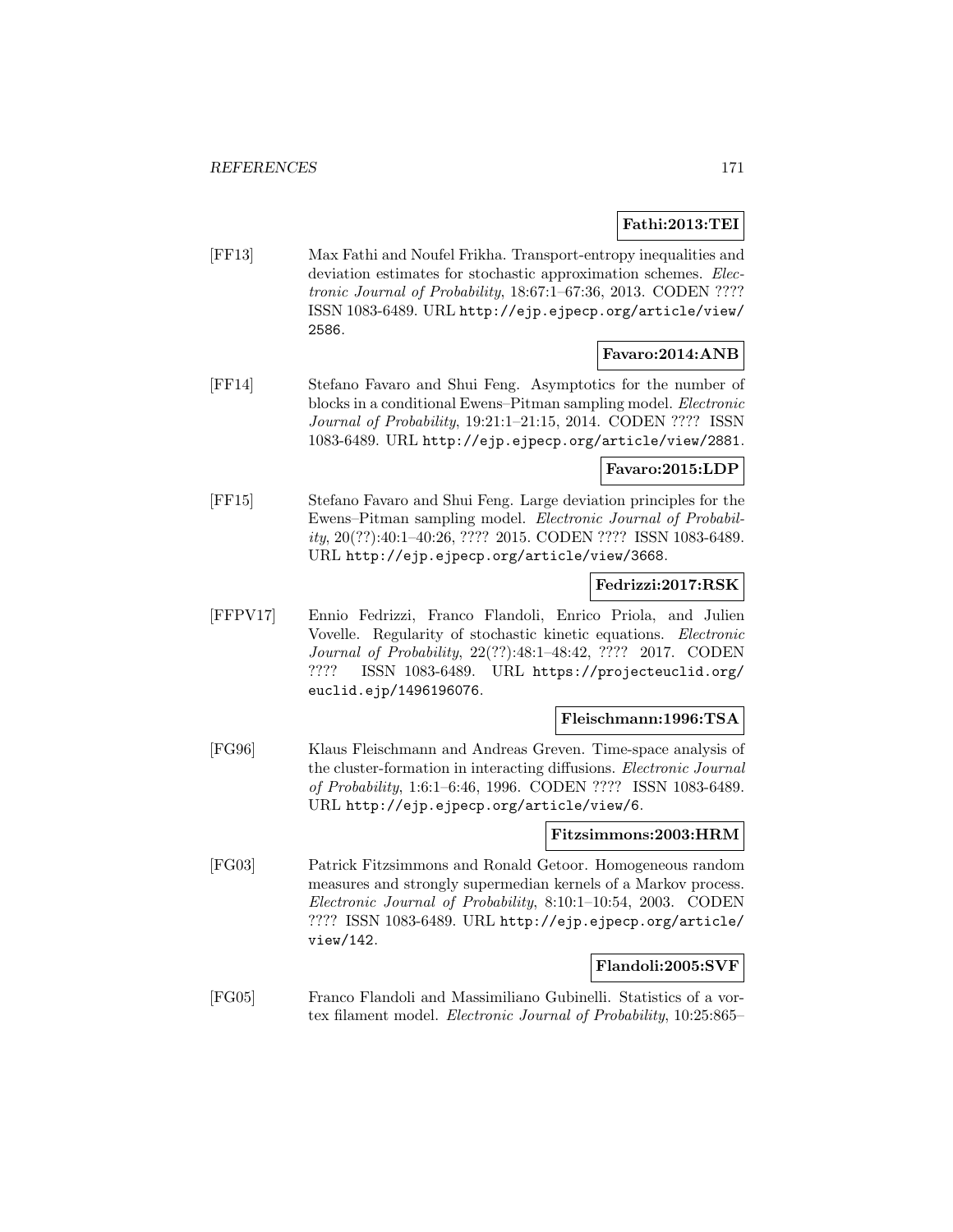25:900, 2005. CODEN ???? ISSN 1083-6489. URL http://ejp. ejpecp.org/article/view/267.

## **Fontes:2019:ABA**

[FG19] Luiz Renato Fontes and Véronique Gayrard. Asymptotic behavior and aging of a low temperature cascading 2-GREM dynamics at extreme time scales. Electronic Journal of Probability, 24(??): 142:1–142:50, ???? 2019. CODEN ???? ISSN 1083-6489. URL https://projecteuclid.org/euclid.ejp/1576638111.

## **Ferrari:2020:BIM**

[FG20] Pablo A. Ferrari and Davide Gabrielli. BBS invariant measures with independent soliton components. Electronic Journal of Probability, 25(??):78:1–78:26, ???? 2020. CODEN ???? ISSN 1083-6489. URL https://projecteuclid.org/euclid. ejp/1594432886.

# **Fan:2015:EIM**

[FGL15] Xiequan Fan, Ion Grama, and Quansheng Liu. Exponential inequalities for martingales with applications. Electronic Journal of Probability, 20(??):1:1–1:22, ???? 2015. CODEN ???? ISSN 1083-6489. URL http://ejp.ejpecp.org/article/view/3496.

# **Fajfrova:2016:IMM**

[FGS16] Lucie Fajfrová, Thierry Gobron, and Ellen Saada. Invariant measures of mass migration processes. Electronic Journal of Probability, 21(??):60:1–60:52, ???? 2016. CODEN ???? ISSN 1083-6489. URL https://projecteuclid.org/euclid.ejp/1475266508.

# **Fill:2010:PSV**

[FH10] James Fill and Mark Huber. Perfect simulation of Vervaat perpetuities. Electronic Journal of Probability, 15:4:96–4:109, 2010. CODEN ???? ISSN 1083-6489. URL http://ejp.ejpecp.org/ article/view/734.

## **Foucart:2013:SCS**

[FH13] Clément Foucart and Olivier Hénard. Stable continuous-state branching processes with immigration and beta-Fleming–Viot processes with immigration. Electronic Journal of Probability, 18:23:1–23:21, 2013. CODEN ???? ISSN 1083-6489. URL http: //ejp.ejpecp.org/article/view/2024.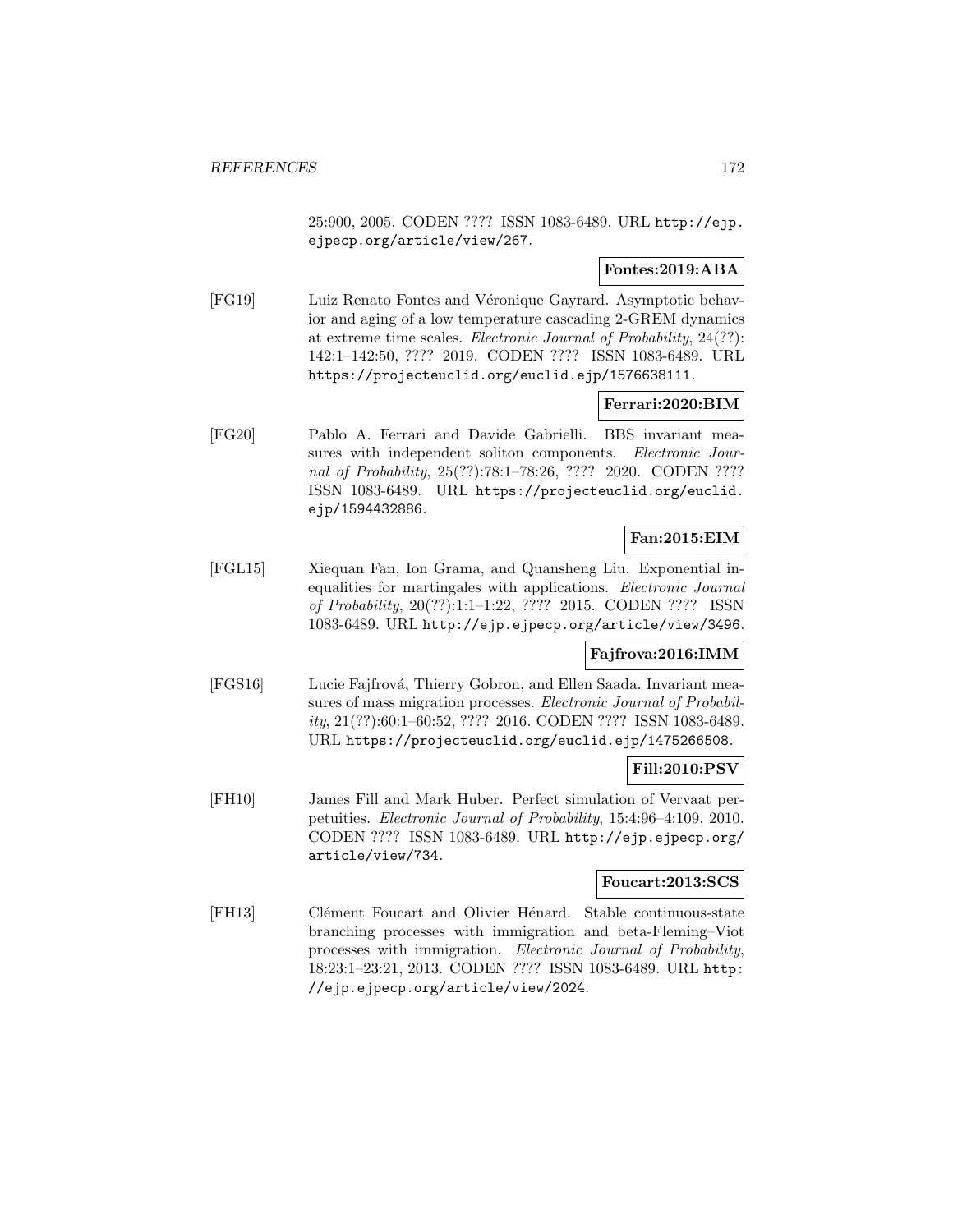# **Fill:2019:QIR**

[FH19] James Allen Fill and Wei-Chun Hung. QuickSort: improved right-tail asymptotics for the limiting distribution, and large deviations. Electronic Journal of Probability, 24(??):67:1–67:13, ???? 2019. CODEN ???? ISSN 1083-6489. URL https:// projecteuclid.org/euclid.ejp/1561687600.

# **Figueiredo:2021:RWG**

[FIO<sup>+</sup>21] Daniel Figueiredo, Giulio Iacobelli, Roberto Oliveira, Bruce Reed, and Rodrigo Ribeiro. On a random walk that grows its own tree. Electronic Journal of Probability, 26(??):1–40, 2021. CO-DEN ???? ISSN 1083-6489. URL https://projecteuclid.org/ journals/electronic-journal-of-probability/volume-26/ issue-none/On-a-random-walk-that-grows-its-own-tree/10. 1214/20-EJP574.full.

## **Fromm:2015:FAS**

[FIP15] Alexander Fromm, Peter Imkeller, and David J. Prömel. An FB-SDE approach to the Skorokhod embedding problem for Gaussian processes with non-linear drift. Electronic Journal of Probability, 20(??):127:1–127:38, ???? 2015. CODEN ???? ISSN 1083-6489. URL http://ejp.ejpecp.org/article/view/3758.

## **Fitzsimmons:1998:MPI**

[Fit98] P. J. Fitzsimmons. Markov processes with identical bridges. Electronic Journal of Probability, 3:12:1–12:12, 1998. CODEN ???? ISSN 1083-6489. URL http://ejp.ejpecp.org/article/view/ 34.

## **Fill:2012:NBC**

[FJ12] James Fill and Svante Janson. The number of bit comparisons used by Quicksort: an average-case analysis. Electronic Journal of Probability, 17:43:1–43:22, 2012. CODEN ???? ISSN 1083- 6489. URL http://ejp.ejpecp.org/article/view/1812.

#### **Freeman:2020:ECM**

[FJ20] Nic Freeman and Jonathan Jordan. Extensive condensation in a model of preferential attachment with fitness. Electronic Journal of Probability, 25(??):68:1–68:42, ???? 2020. CODEN ???? ISSN 1083-6489. URL https://projecteuclid.org/euclid. ejp/1592964036.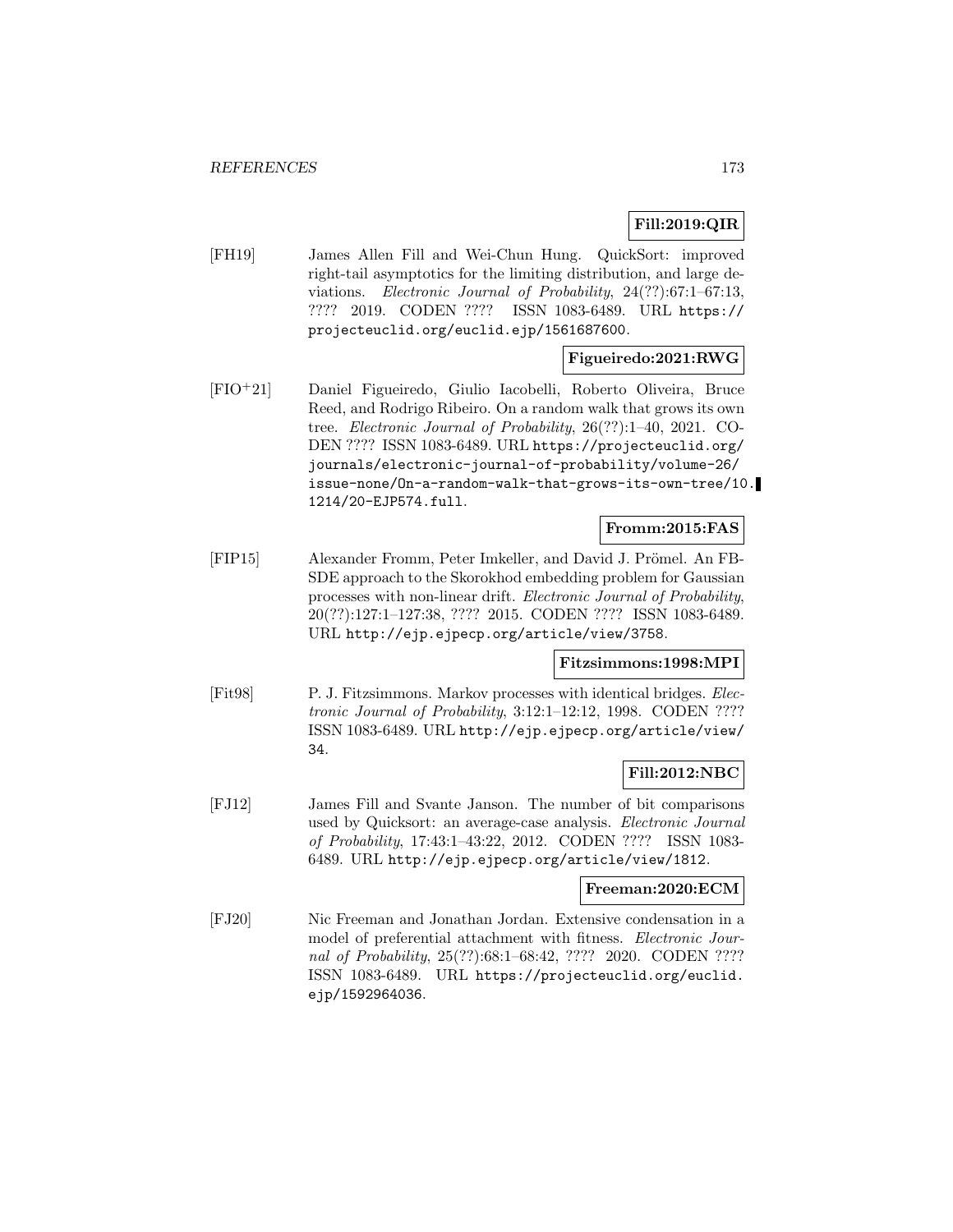### **Fearnhead:2015:TDC**

[FJS15] Paul Fearnhead, Paul Jenkins, and Yun Song. Tractable diffusion and coalescent processes for weakly correlated loci. Electronic Journal of Probability, 20(??):58:1–58:25, ???? 2015. CODEN ???? ISSN 1083-6489. URL http://ejp.ejpecp.org/article/ view/3564.

# **Fan:2011:RTG**

[FJX11] ShengJun Fan, Long Jiang, and YingYing Xu. Representation theorem for generators of BSDEs with monotonic and polynomial-growth generators in the space of processes. Electronic Journal of Probability, 16:27:830–27:844, 2011. CODEN ???? ISSN 1083-6489. URL http://ejp.ejpecp.org/article/ view/873.

# **Fannjiang:2002:DLR**

[FK02] Albert Fannjiang and Tomasz Komorowski. Diffusion in longrange correlated Ornstein–Uhlenbeck flows. Electronic Journal of Probability, 7:20:1–20:22, 2002. CODEN ???? ISSN 1083- 6489. URL http://ejp.ejpecp.org/article/view/119.

## **Foondun:2009:INP**

[FK09] Mohammud Foondun and Davar Khoshnevisan. Intermittence and nonlinear parabolic stochastic partial differential equations. Electronic Journal of Probability, 14:21:548–21:568, 2009. CO-DEN ???? ISSN 1083-6489. URL http://ejp.ejpecp.org/ article/view/614.

# **Frikha:2019:IPF**

[FKHL19] Noufel Frikha, Arturo Kohatsu-Higa, and Libo Li. Integration by parts formula for killed processes: a point of view from approximation theory. Electronic Journal of Probability, 24(??): 95:1–95:44, ???? 2019. CODEN ???? ISSN 1083-6489. URL https://projecteuclid.org/euclid.ejp/1568793788.

### **Friesen:2013:PTL**

[FL13] Olga Friesen and Matthias L¨owe. A phase transition for the limiting spectral density of random matrices. Electronic Journal of Probability, 18:17:1–17:17, 2013. CODEN ???? ISSN 1083- 6489. URL http://ejp.ejpecp.org/article/view/2118.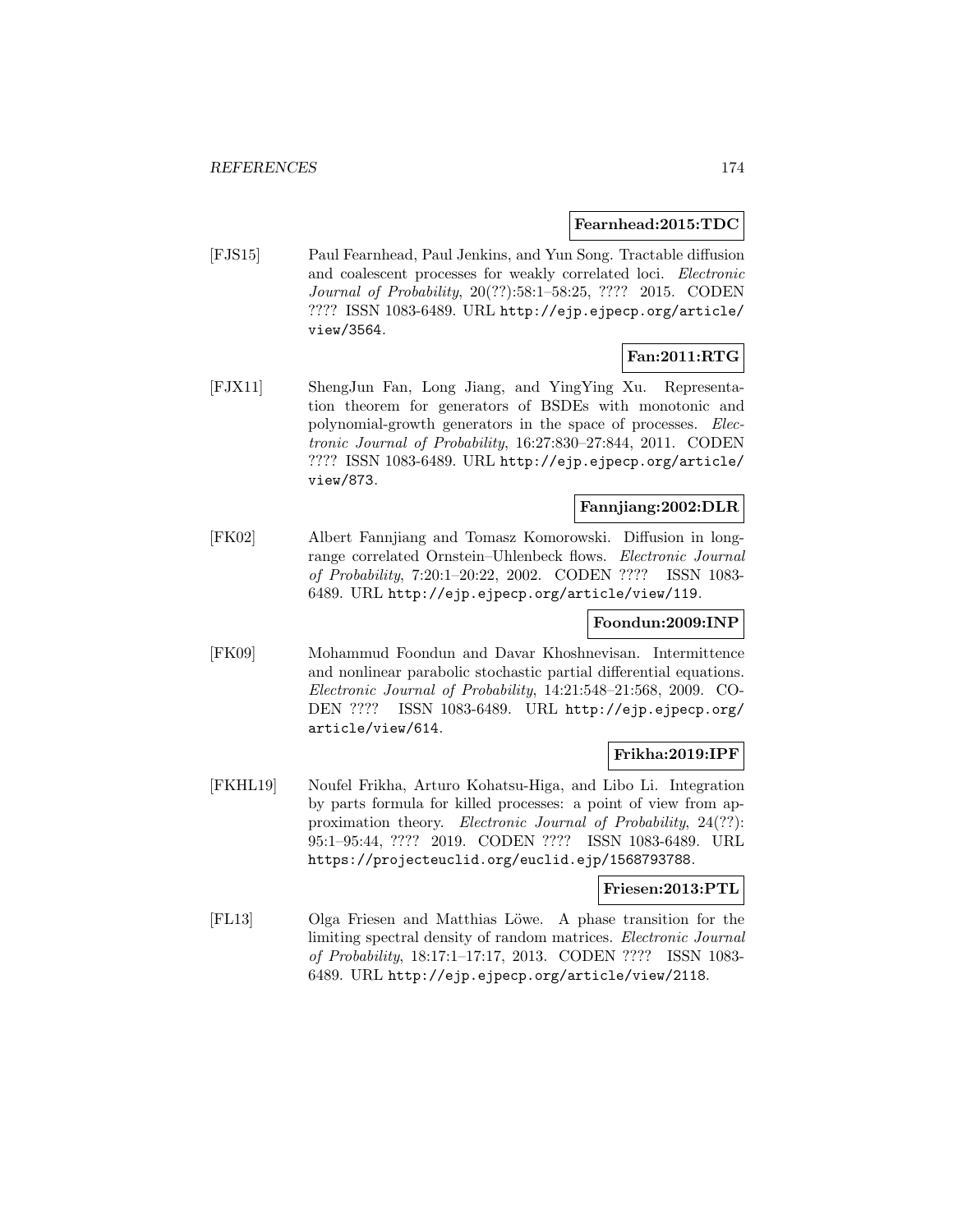## **Field:2015:EPT**

[FL15] Laurence S. Field and Gregory F. Lawler. Escape probability and transience for SLE. Electronic Journal of Probability, 20(??): 10:1–10:14, ???? 2015. CODEN ???? ISSN 1083-6489. URL http://ejp.ejpecp.org/article/view/3714.

# **Felipe:2018:BPS**

[FL18] Miraine Dávila Felipe and Amaury Lambert. Branching processes seen from their extinction time via path decompositions of reflected Lévy processes. Electronic Journal of Probability, 23 (??):98:1–98:30, ???? 2018. CODEN ???? ISSN 1083-6489. URL https://projecteuclid.org/euclid.ejp/1537841130.

## **Flegel:2018:LPD**

[Fle18] Franziska Flegel. Localization of the principal Dirichlet eigenvector in the heavy-tailed random conductance model. Electronic Journal of Probability, 23(??):68:1–68:43, ???? 2018. CODEN ???? ISSN 1083-6489. URL https://projecteuclid.org/ euclid.ejp/1532570596.

## **Fradelizi:2020:CIC**

[FLM20] Matthieu Fradelizi, Jiange Li, and Mokshay Madiman. Concentration of information content for convex measures. Electronic Journal of Probability, 25(??):20:1–20:22, ???? 2020. CODEN ???? ISSN 1083-6489. URL https://projecteuclid.org/ euclid.ejp/1580979618.

#### **Fleischmann:2003:CSS**

[FM03] Klaus Fleischmann and Leonid Mytnik. Competing species superprocesses with infinite variance. Electronic Journal of Probability, 8:8:1–8:59, 2003. CODEN ???? ISSN 1083-6489. URL http://ejp.ejpecp.org/article/view/136.

## **Fernandez:2004:CCC**

[FM04] Roberto Fernandez and Gregory Maillard. Chains with complete connections and one-dimensional Gibbs measures. Electronic Journal of Probability, 9:6:145–6:176, 2004. CODEN ???? ISSN 1083-6489. URL http://ejp.ejpecp.org/article/view/ 149.

# **Ferrari:2007:QSD**

[FM07] Pablo Ferrari and Nevena Maric. Quasi stationary distributions and Fleming–Viot processes in countable spaces. Electronic Jour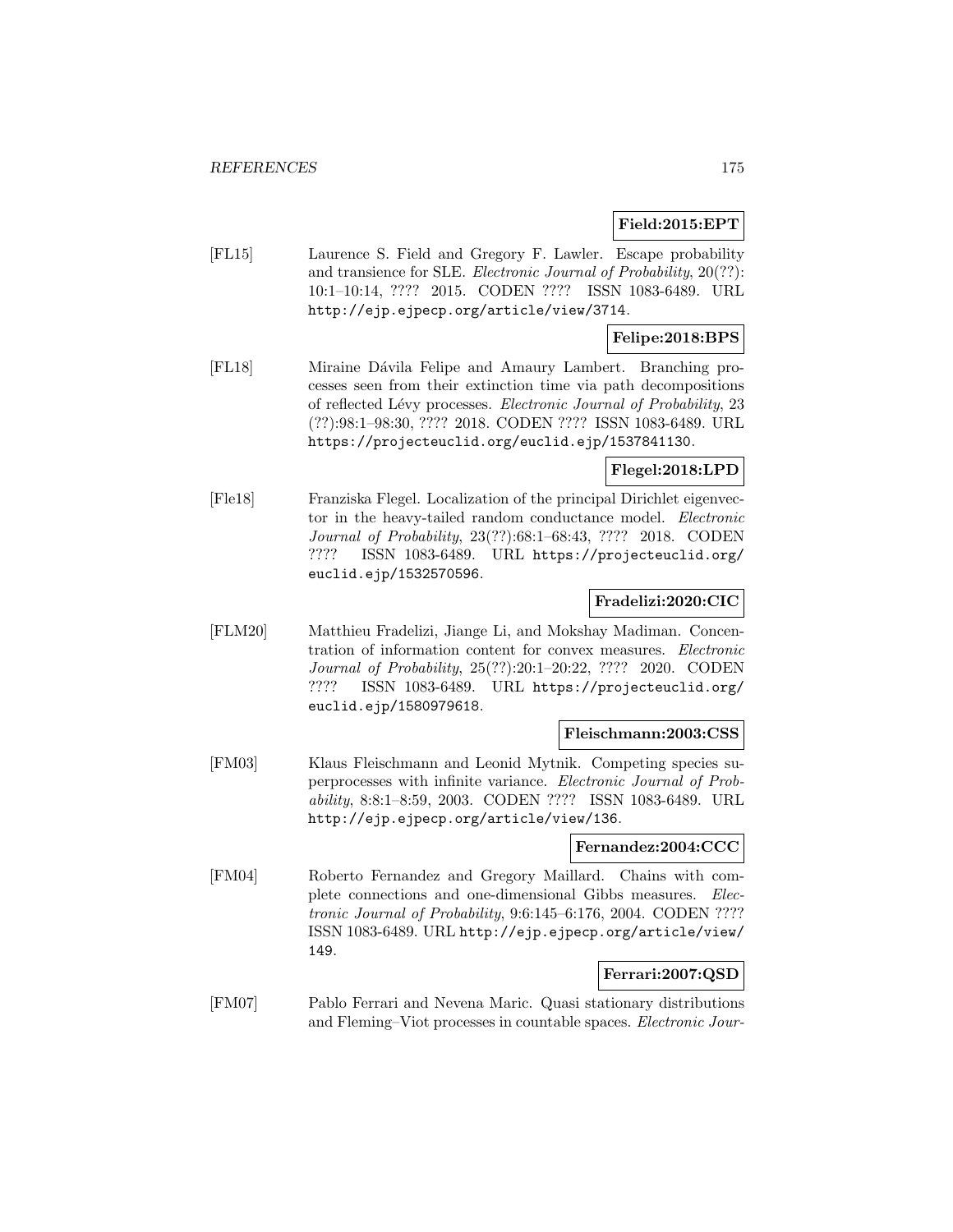nal of Probability, 12:24:684–24:702, 2007. CODEN ???? ISSN 1083-6489. URL http://ejp.ejpecp.org/article/view/415.

## **Fiodorov:2014:CLE**

[FM14] Artiom Fiodorov and Stephen Muirhead. Complete localisation and exponential shape of the parabolic Anderson model with Weibull potential field. Electronic Journal of Probability, 19:58:1– 58:27, 2014. CODEN ???? ISSN 1083-6489. URL http://ejp. ejpecp.org/article/view/3203.

## **Furlan:2017:TCR**

[FM17] Marco Furlan and Jean-Christophe Mourrat. A tightness criterion for random fields, with application to the Ising model. Electronic Journal of Probability, 22(??):97:1–97:29, ???? 2017. CODEN ???? ISSN 1083-6489. URL https://projecteuclid. org/euclid.ejp/1510802251.

# **Fonseca-Mora:2020:SDN**

[FM20] Christian A. Fonseca-Mora. Semimartingales on duals of nuclear spaces. Electronic Journal of Probability, 25(??):36:1–36:24, ???? 2020. CODEN ???? ISSN 1083-6489. URL https:// projecteuclid.org/euclid.ejp/1585188065.

## **Foucart:2019:CCS**

[FMM19] Clément Foucart, Chunhua Ma, and Bastien Mallein. Coalescences in continuous-state branching processes. Electronic Journal of Probability, 24(??):103:1–103:52, ???? 2019. CODEN ???? ISSN 1083-6489. URL https://projecteuclid.org/euclid. ejp/1569895472.

## **Fernandez:2015:AEH**

[FMNS15] Roberto Fernandez, Francesco Manzo, Francesca Romana Nardi, and Elisabetta Scoppola. Asymptotically exponential hitting times and metastability: a pathwise approach without reversibility. Electronic Journal of Probability, 20(??):122:1–122:37, ???? 2015. CODEN ???? ISSN 1083-6489. URL http://ejp.ejpecp. org/article/view/3656.

#### **Fleischmann:2006:HLF**

[FMW06] Klaus Fleischmann, Peter Mörters, and Vitali Wachtel. Hydrodynamic limit fluctuations of super-Brownian motion with a stable catalyst. Electronic Journal of Probability, 11:29:723–29:767,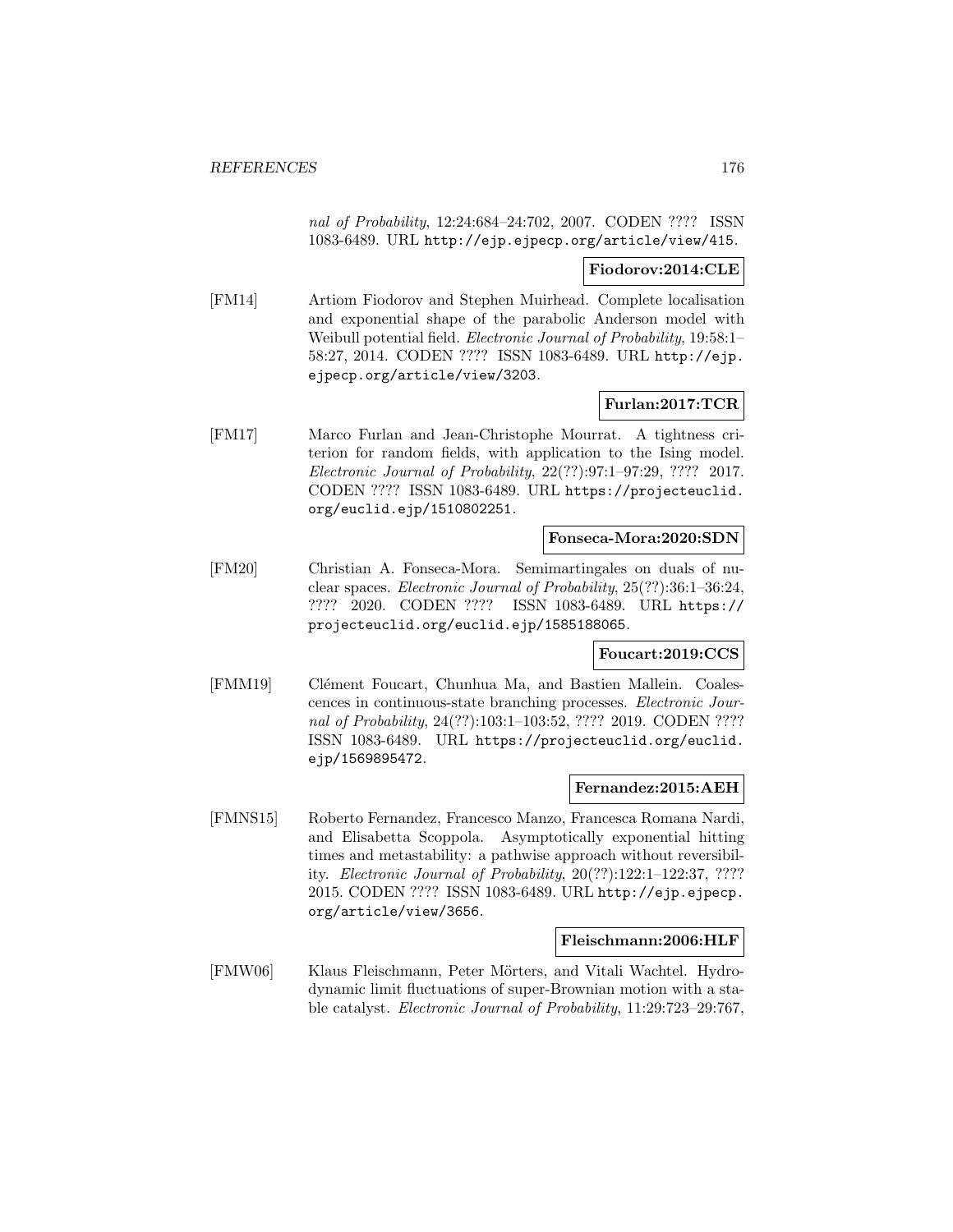2006. CODEN ???? ISSN 1083-6489. URL http://ejp.ejpecp. org/article/view/348.

# **Fill:2020:PRF**

[FN20] James Allen Fill and Daniel Q. Naiman. The Pareto record frontier. Electronic Journal of Probability, 25(??):1–24, 2020. CO-DEN ???? ISSN 1083-6489. URL https://projecteuclid.org/ journals/electronic-journal-of-probability/volume-25/ issue-none/The-Pareto-record-frontier/10.1214/20-EJP492. full.

## **Ferrari:2018:UGT**

[FO18] Patrik L. Ferrari and Alessandra Occelli. Universality of the GOE Tracy–Widom distribution for TASEP with arbitrary particle density. Electronic Journal of Probability, 23(??):51:1–51:24, ???? 2018. CODEN ???? ISSN 1083-6489. URL https:// projecteuclid.org/euclid.ejp/1527818429.

# **Folz:2011:GUB**

[Fol11] Matthew Folz. Gaussian upper bounds for heat kernels of continuous time simple random walks. Electronic Journal of Probability, 16:62:1693–62:1722, 2011. CODEN ???? ISSN 1083-6489. URL http://ejp.ejpecp.org/article/view/926.

## **Foondun:2009:HKE**

[Foo09] Mohammud Foondun. Heat kernel estimates and Harnack inequalities for some Dirichlet forms with non-local part. Electronic Journal of Probability, 14:11:314–11:340, 2009. CODEN ???? ISSN 1083-6489. URL http://ejp.ejpecp.org/article/ view/604.

## **Forsstrom:2016:MPE**

[For16] Malin Palö Forsström. Monotonicity properties of exclusion sensitivity. Electronic Journal of Probability, 21(??):45:1–45:22, ???? 2016. CODEN ???? ISSN 1083-6489. URL https:// projecteuclid.org/euclid.ejp/1469557138.

## **Forien:2019:SSM**

[For19] Rapha¨el Forien. The stepping stone model in a random environment and the effect of local heterogeneities on isolation by distance patterns. Electronic Journal of Probability, 24(??):57:1– 57:35, ???? 2019. CODEN ???? ISSN 1083-6489. URL https:/ /projecteuclid.org/euclid.ejp/1560391565.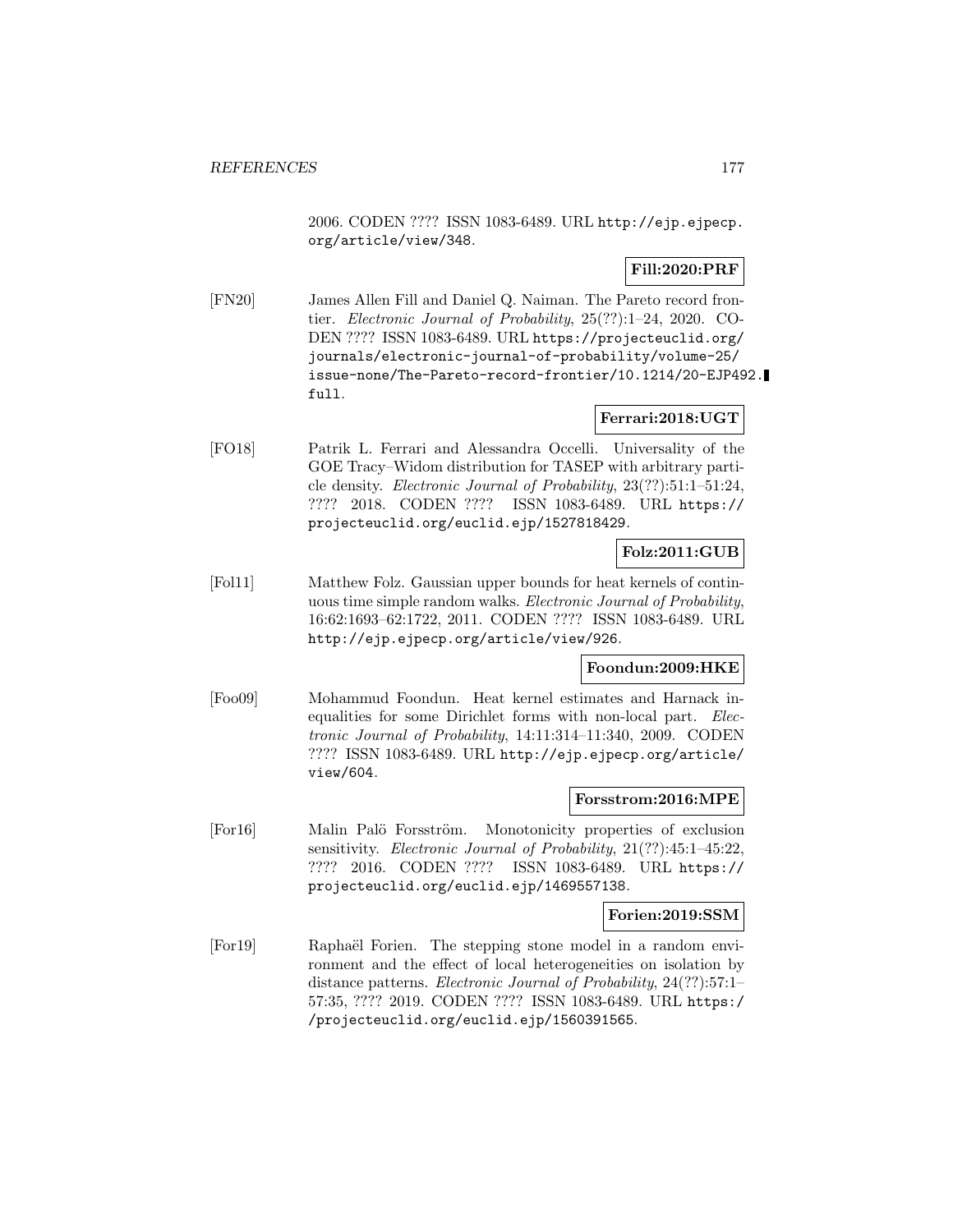### **Forman:2020:EHM**

[For20] Noah Forman. Exchangeable hierarchies and mass-structure of weighted real trees. Electronic Journal of Probability, 25(??): 1–28, 2020. CODEN ???? ISSN 1083-6489. URL https:// projecteuclid.org/journals/electronic-journal-of-probability/ volume-25/issue-none/Exchangeable-hierarchies-and-massstructure-of-weighted-real-trees/10.1214/20-EJP522.full.

## **Fournier:2008:SLS**

[Fou08] Nicolas Fournier. Smoothness of the law of some one-dimensional jumping s.d.e.s with non-constant rate of jump. Electronic Journal of Probability, 13:6:135–6:156, 2008. CODEN ???? ISSN 1083-6489. URL http://ejp.ejpecp.org/article/view/480.

## **Foucart:2019:CSB**

[Fou19] Clément Foucart. Continuous-state branching processes with competition: duality and reflection at infinity. Electronic Journal of Probability, 24(??):33:1-33:38, ???? 2019. CODEN ???? ISSN 1083-6489. URL https://projecteuclid.org/euclid. ejp/1554775412.

# **Foxall:2018:NGC**

[Fox18] Eric Foxall. The naming game on the complete graph. Electronic Journal of Probability, 23(??):126:1–126:42, ???? 2018. CODEN ???? ISSN 1083-6489. URL https://projecteuclid. org/euclid.ejp/1545188693.

## **Forman:2020:DSI**

[FPRW20] Noah Forman, Soumik Pal, Douglas Rizzolo, and Matthias Winkel. Diffusions on a space of interval partitions: construction from marked Lévy processes. Electronic Journal of Probability, 25(??):1–46, 2020. CODEN ???? ISSN 1083-6489. URL https://projecteuclid.org/journals/ electronic-journal-of-probability/volume-25/issue-none/ Diffusions-on-a-space-of-interval-partitions--constructionfrom/10.1214/20-EJP521.full.

## **Flint:2019:FIM**

[FPT19] Ian Flint, Nicolas Privault, and Giovanni Luca Torrisi. Functional inequalities for marked point processes. Electronic Journal of Probability, 24(??):116:1–116:40, ???? 2019. CODEN ???? ISSN 1083-6489. URL https://projecteuclid.org/euclid. ejp/1570759241.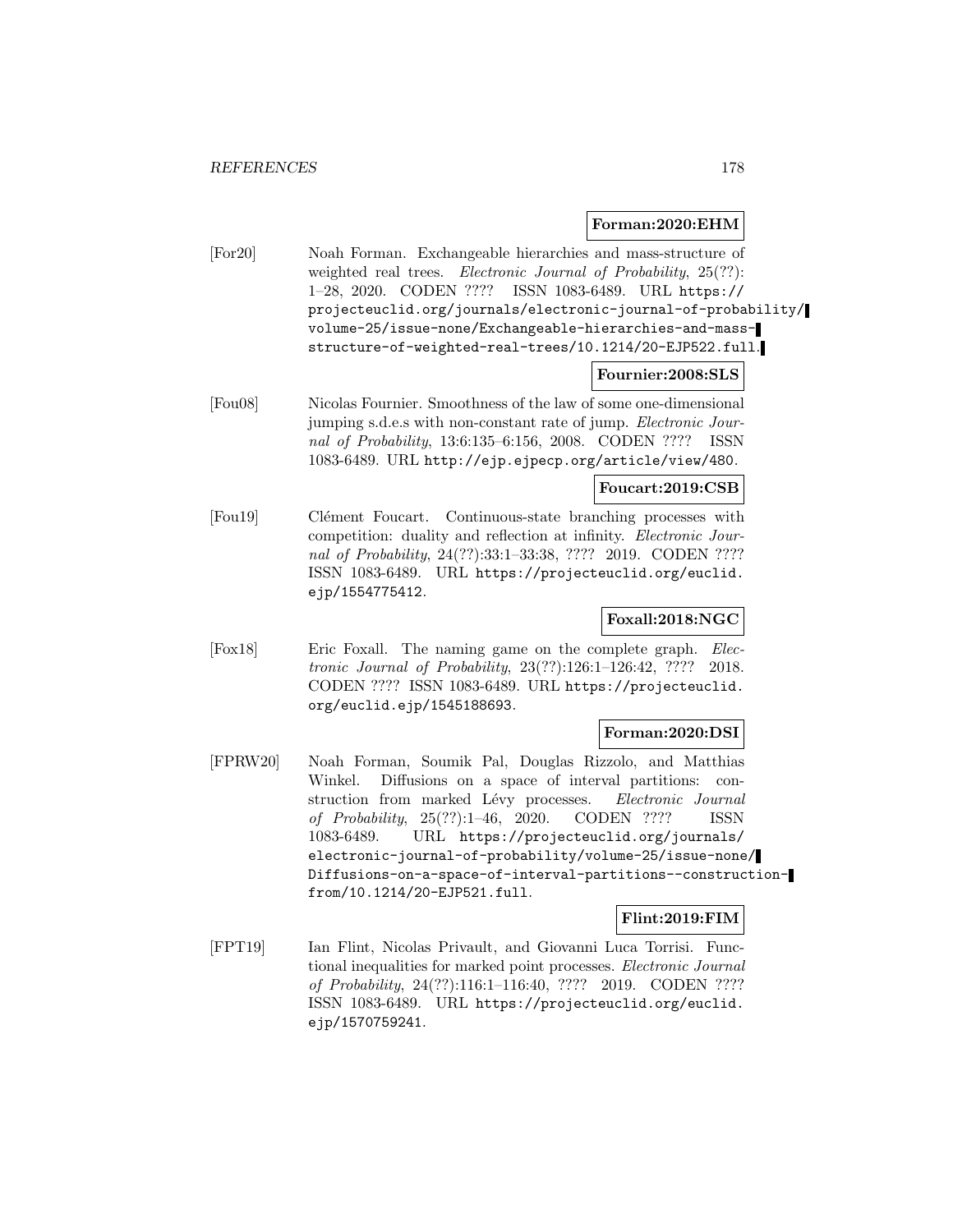### **Flandoli:2001:SSS**

[FR01] Franco Flandoli and Marco Romito. Statistically stationary solutions to the 3D Navier–Stokes equations do not show singularities. Electronic Journal of Probability, 6:5:1–5:15, 2001. CODEN ???? ISSN 1083-6489. URL http://ejp.ejpecp.org/article/ view/78.

# **Faller:2012:ASB**

[FR12] Andreas Faller and Ludger Rüschendorf. Approximative solutions of best choice problems. Electronic Journal of Probability, 17: 54:1–54:22, 2012. CODEN ???? ISSN 1083-6489. URL http:// ejp.ejpecp.org/article/view/2172.

## **Falgas-Ravry:2013:DCN**

[FR13] Victor Falgas-Ravry. Distribution of components in the k-nearest neighbour random geometric graph for k below the connectivity threshold. Electronic Journal of Probability, 18:83:1–83:22, 2013. CODEN ???? ISSN 1083-6489. URL http://ejp.ejpecp.org/ article/view/2465.

# **Fitzsimmons:2014:MLS**

[FR14] Patrick Fitzsimmons and Jay Rosen. Markovian loop soups: permanental processes and isomorphism theorems. Electronic Journal of Probability, 19:60:1–60:30, 2014. CODEN ???? ISSN 1083-6489. URL http://ejp.ejpecp.org/article/view/3255.

## **Fan:2018:NSC**

[FR18] Wai-Tong (Louis) Fan and Sebastien Roch. Necessary and sufficient conditions for consistent root reconstruction in Markov models on trees. Electronic Journal of Probability, 23(??):47:1– 47:24, ???? 2018. CODEN ???? ISSN 1083-6489. URL https:/ /projecteuclid.org/euclid.ejp/1527213728.

#### **Fradelizi:2009:CIC**

[Fra09] Matthieu Fradelizi. Concentration inequalities for s-concave measures of dilations of Borel sets and applications. *Electronic Jour*nal of Probability, 14:71:2068–71:2090, 2009. CODEN ???? ISSN 1083-6489. URL http://ejp.ejpecp.org/article/view/695.

## **Fradon:2010:BDG**

[Fra10] Myriam Fradon. Brownian dynamics of globules. Electronic Journal of Probability, 15:6:142–6:161, 2010. CODEN ???? ISSN 1083-6489. URL http://ejp.ejpecp.org/article/view/739.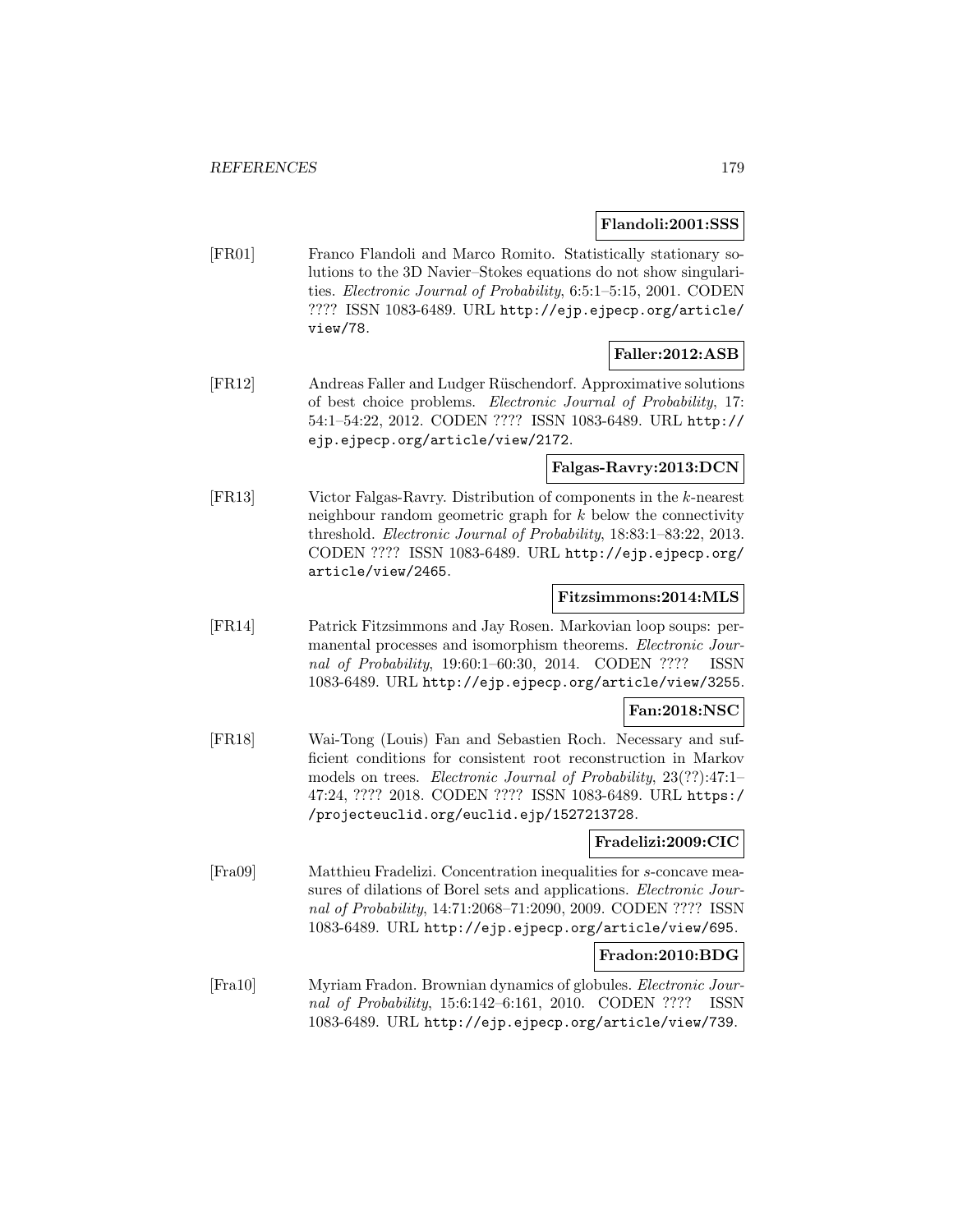## **Foutel-Rodier:2020:KCE**

[FRLS20] Félix Foutel-Rodier, Amaury Lambert, and Emmanuel Schertzer. Kingman's coalescent with erosion. Electronic Journal of Probability, 25(??):56:1–56:33, ???? 2020. CODEN ???? ISSN 1083-6489. URL https://projecteuclid.org/euclid.ejp/ 1588644039.

## **Fill:2001:MTM**

[FS01] James Fill and Clyde Schoolfield, Jr. Mixing times for Markov chains on wreath products and related homogeneous spaces. Electronic Journal of Probability, 6:11:1–11:22, 2001. CODEN ???? ISSN 1083-6489. URL http://ejp.ejpecp.org/article/view/ 84.

### **Feldheim:2017:DRR**

[FS17] Ohad N. Feldheim and Arnab Sen. Double roots of random polynomials with integer coefficients. *Electronic Journal of Probabil*ity, 22(??):10:1–10:23, ???? 2017. CODEN ???? ISSN 1083-6489. URL https://projecteuclid.org/euclid.ejp/1486090890.

## **Ferre:2020:LDE**

[FS20a] Grégoire Ferré and Gabriel Stoltz. Large deviations of empirical measures of diffusions in weighted topologies. Electronic Journal of Probability, 25(??):1–52, 2020. CODEN ???? ISSN 1083-6489. URL https://projecteuclid.org/ journals/electronic-journal-of-probability/volume-25/ issue-none/Large-deviations-of-empirical-measures-ofdiffusions-in-weighted-topologies/10.1214/20-EJP514.full.

#### **Forsstrom:2020:DCR**

[FS20b] Malin P. Forsström and Jeffrey E. Steif. Divide and color representations for threshold Gaussian and stable vectors. Electronic Journal of Probability, 25(??):54:1–54:45, ???? 2020. CODEN ???? ISSN 1083-6489. URL https://projecteuclid.org/ euclid.ejp/1588644037.

## **Flores:2014:FED**

[FSV14] Gregorio R. Moreno Flores, Timo Seppäläinen, and Benedek Valkó. Fluctuation exponents for directed polymers in the intermediate disorder regime. Electronic Journal of Probability, 19 (??):89:1–89:28, ???? 2014. CODEN ???? ISSN 1083-6489. URL http://ejp.ejpecp.org/article/view/3307.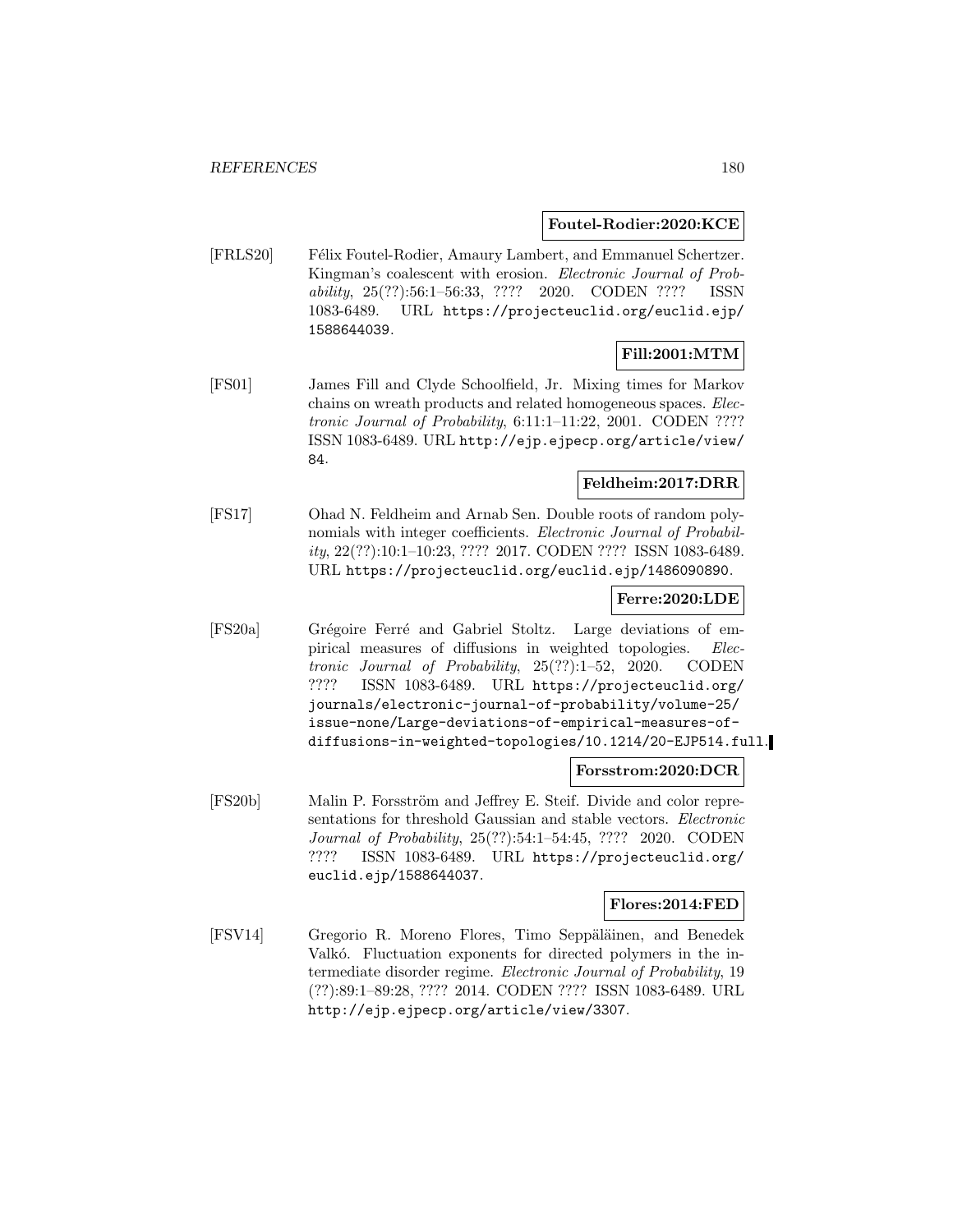## **Ferrari:2015:BMO**

[FSW15] Patrik Lino Ferrari, Herbert Spohn, and Thomas Weiss. Brownian motions with one-sided collisions: the stationary case. Electronic Journal of Probability, 20(??):69:1–69:41, ???? 2015. CO-DEN ???? ISSN 1083-6489. URL http://ejp.ejpecp.org/ article/view/4177.

## **Fatkullin:2020:HLY**

[FSX20] Ibrahim Fatkullin, Sunder Sethuraman, and Jianfei Xue. On hydrodynamic limits of Young diagrams. Electronic Journal of Probability, 25(??):58:1–58:44, ???? 2020. CODEN ???? ISSN 1083-6489. URL https://projecteuclid.org/euclid. ejp/1588644041.

## **Fisher:2011:SSD**

[FT11] Albert Fisher and Marina Talet. The self-similar dynamics of renewal processes. Electronic Journal of Probability, 16:31:929– 31:961, 2011. CODEN ???? ISSN 1083-6489. URL http://ejp. ejpecp.org/article/view/888.

## **Filipovic:2014:IMB**

[FTT14] Damir Filipović, Stefan Tappe, and Josef Teichmann. Invariant manifolds with boundary for jump-diffusions. *Electronic Journal* of Probability, 19:51:1–51:28, 2014. CODEN ???? ISSN 1083- 6489. URL http://ejp.ejpecp.org/article/view/2882.

## **FitzGerald:2020:SAF**

[FTZ20] Will FitzGerald, Roger Tribe, and Oleg Zaboronski. Sharp asymptotics for Fredholm Pfaffians related to interacting particle systems and random matrices. Electronic Journal of Probability, 25(??):1–15, 2020. CODEN ???? ISSN 1083-6489. URL https://projecteuclid.org/journals/ electronic-journal-of-probability/volume-25/issue-none/ Sharp-asymptotics-for-Fredholm-Pfaffians-related-tointeractingparticle-systems-and/10.1214/20-EJP512.full.

#### **Fukushima:1999:SMC**

[Fuk99] Masatoshi Fukushima. On semi-martingale characterizations of functionals of symmetric Markov processes. Electronic Journal of Probability, 4:18:1–18:32, 1999. CODEN ???? ISSN 1083-6489. URL http://ejp.ejpecp.org/article/view/55.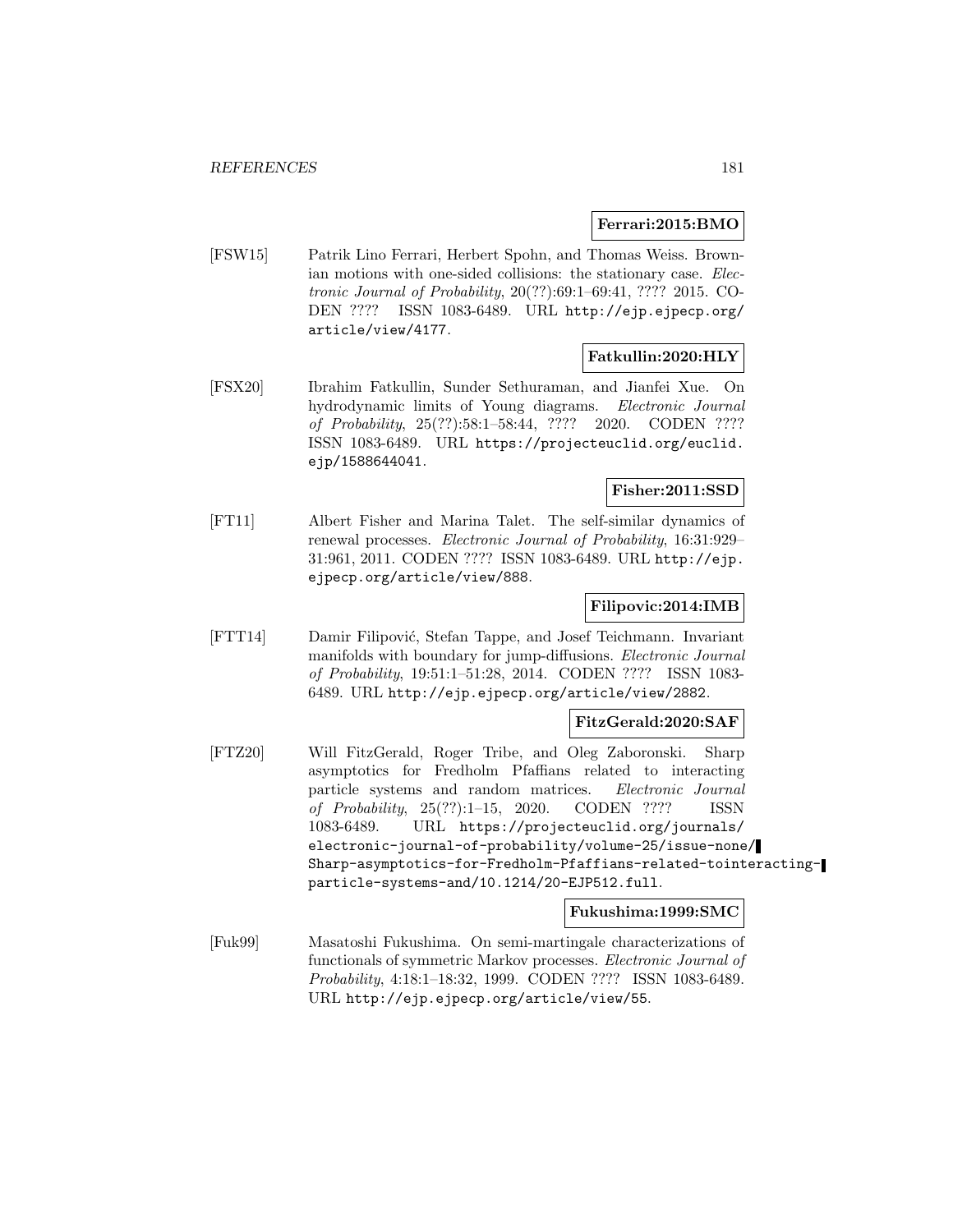#### **Fukasawa:2011:AAS**

[Fuk11] Masaaki Fukasawa. Asymptotic analysis for stochastic volatility: Edgeworth expansion. Electronic Journal of Probability, 16: 25:764–25:791, 2011. CODEN ???? ISSN 1083-6489. URL http: //ejp.ejpecp.org/article/view/879.

## **Fulman:2005:SMD**

[Ful05] Jason Fulman. Stein's method and descents after riffle shuffles. Electronic Journal of Probability, 10:26:901–26:924, 2005. CO-DEN ???? ISSN 1083-6489. URL http://ejp.ejpecp.org/ article/view/268.

#### **Fulman:2012:SMH**

[Ful12] Jason Fulman. Stein's method, heat kernel, and traces of powers of elements of compact Lie groups. Electronic Journal of Probability, 17:66:1–66:16, 2012. CODEN ???? ISSN 1083-6489. URL http://ejp.ejpecp.org/article/view/2251.

## **Friz:2011:NHD**

[FV11] Peter Friz and Nicolas Victoir. A note on higher dimensional pvariation. Electronic Journal of Probability, 16:68:1880–68:1899, 2011. CODEN ???? ISSN 1083-6489. URL http://ejp.ejpecp. org/article/view/951.

## **Ferrari:2012:NCB**

[FV12] Patrik Ferrari and Bálint Vető. Non-colliding Brownian bridges and the asymmetric tacnode process. Electronic Journal of Probability, 17:44:1–44:17, 2012. CODEN ???? ISSN 1083-6489. URL http://ejp.ejpecp.org/article/view/1811.

#### **Ferrari:2017:HET**

[FV17] Patrik L. Ferrari and Bálint Vető. The hard-edge tacnode process for Brownian motion. Electronic Journal of Probability, 22(??): 79:1–79:32, ???? 2017. CODEN ???? ISSN 1083-6489. URL https://projecteuclid.org/euclid.ejp/1506931229.

#### **Fountoulakis:2021:CHM**

[FvdHMS21] Nikolaos Fountoulakis, Pim van der Hoorn, Tobias M¨uller, and Markus Schepers. Clustering in a hyperbolic model of complex networks. Electronic Journal of Probability, 26(??):1–132, 2021.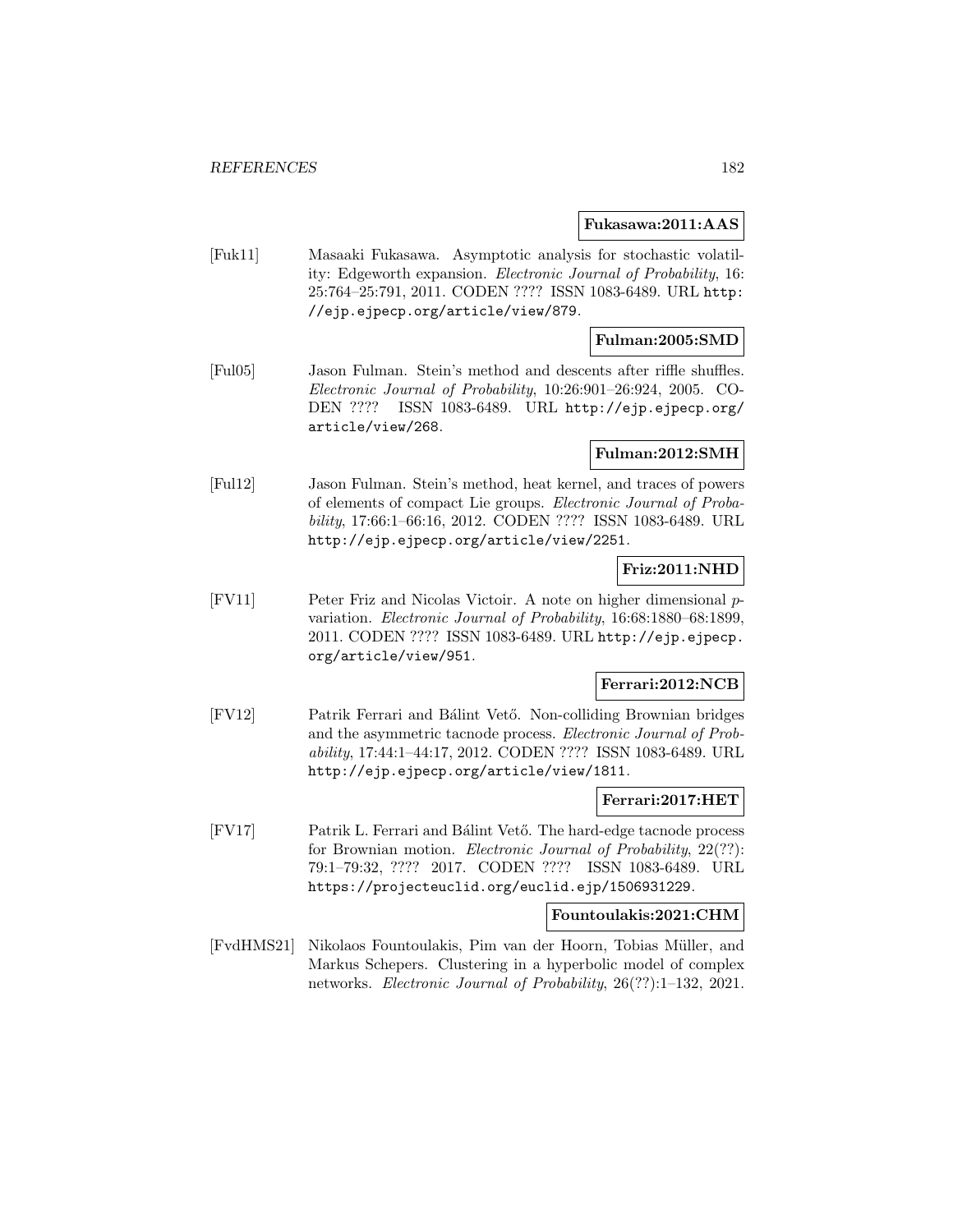CODEN ???? ISSN 1083-6489. URL https://projecteuclid. org/journals/electronic-journal-of-probability/volume-26/issue-none/Clustering-in-a-hyperbolic-model-of-complexnetworks/10.1214/21-EJP583.full.

## **Fill:2008:TPK**

[FW08] James Fill and David Wilson. Two-player knock 'em down. Electronic Journal of Probability, 13:9:198–9:212, 2008. CODEN ???? ISSN 1083-6489. URL http://ejp.ejpecp.org/article/view/ 485.

## **Forrester:2017:MBE**

[FW17] Peter J. Forrester and Dong Wang. Muttalib–Borodin ensembles in random matrix theory — realisations and correlation functions. Electronic Journal of Probability, 22(??):54:1–54:43, ???? 2017. CODEN ???? ISSN 1083-6489. URL https://projecteuclid. org/euclid.ejp/1498183245.

## **Fountoulakis:2020:LTI**

[FY20] Nikolaos Fountoulakis and Joseph Yukich. Limit theory for isolated and extreme points in hyperbolic random geometric graphs. Electronic Journal of Probability, 25(??):1–51, 2020. CODEN ???? ISSN 1083-6489. URL https://projecteuclid.org/ journals/electronic-journal-of-probability/volume-25/ issue-none/Limit-theory-for-isolated-and-extreme-pointsin-hyperbolic-random/10.1214/20-EJP531.full.

## **Feng:2007:GIF**

[FZ07] Chunrong Feng and Huaizhong Zhao. A generalized Itô's formula in two-dimensions and stochastic Lebesgue–Stieltjes integrals. Electronic Journal of Probability, 12:57:1568–57:1599, 2007. CO-DEN ???? ISSN 1083-6489. URL http://ejp.ejpecp.org/ article/view/468.

## **Feng:2010:LTR**

[FZ10] Chunrong Feng and Huaizhong Zhao. Local time rough path for Lévy processes. *Electronic Journal of Probability*, 15:16:452– 16:483, 2010. CODEN ???? ISSN 1083-6489. URL http://ejp. ejpecp.org/article/view/770.

## **Fang:2012:BRW**

[FZ12] Ming Fang and Ofer Zeitouni. Branching random walks in time inhomogeneous environments. Electronic Journal of Probability,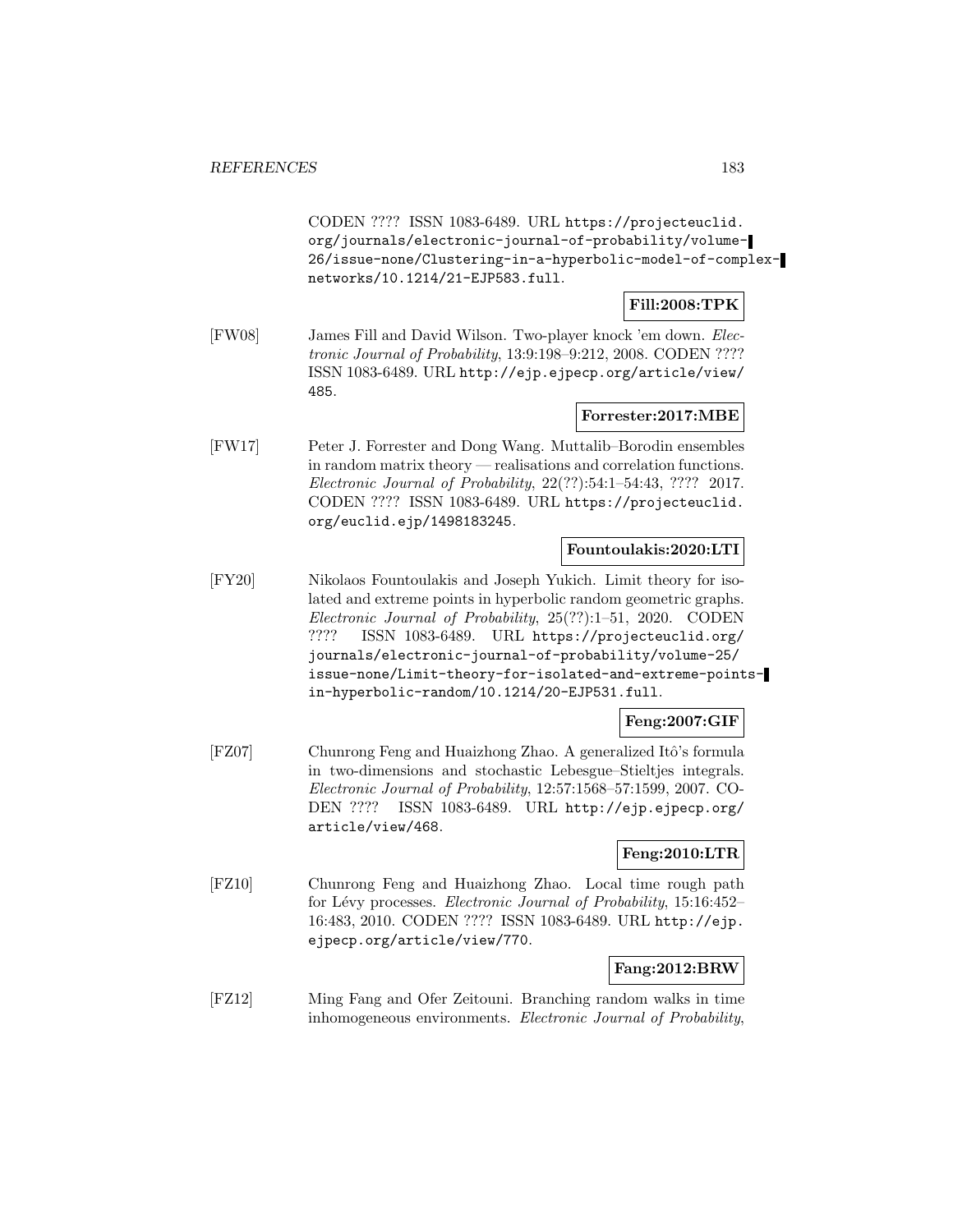17:67:1–67:18, 2012. CODEN ???? ISSN 1083-6489. URL http: //ejp.ejpecp.org/article/view/2253.

## **Gayrard:2008:EPT**

[GA08] Véronique Gayrard and Gérard Ben Arous. Elementary potential theory on the hypercube. Electronic Journal of Probability, 13: 59:1726–59:1807, 2008. CODEN ???? ISSN 1083-6489. URL http://ejp.ejpecp.org/article/view/527.

## **Galvin:2007:SCR**

[Gal07] David Galvin. Sampling 3-colourings of regular bipartite graphs. Electronic Journal of Probability, 12:16:481–16:497, 2007. CO-DEN ???? ISSN 1083-6489. URL http://ejp.ejpecp.org/ article/view/403.

## **Ganapathy:2007:RM**

[Gan07] Murali Ganapathy. Robust mixing. Electronic Journal of Probability, 12:10:262–10:299, 2007. CODEN ???? ISSN 1083-6489. URL http://ejp.ejpecp.org/article/view/398.

### **Ganguly:2013:WZT**

[Gan13] Arnab Ganguly. Wong–Zakai type convergence in infinite dimensions. Electronic Journal of Probability, 18:31:1–31:34, 2013. CODEN ???? ISSN 1083-6489. URL http://ejp.ejpecp.org/ article/view/2650.

## **Gao:2017:LTA**

[Gao17] Fuqing Gao. Long time asymptotics of unbounded additive functionals of Markov processes. Electronic Journal of Probability, 22 (??):94:1–94:21, ???? 2017. CODEN ???? ISSN 1083-6489. URL https://projecteuclid.org/euclid.ejp/1509501717.

## **Gapeev:2006:DOS**

[Gap06] Pavel Gapeev. Discounted optimal stopping for maxima in diffusion models with finite horizon. Electronic Journal of Probability, 11:38:1031–38:1048, 2006. CODEN ???? ISSN 1083-6489. URL http://ejp.ejpecp.org/article/view/367.

## **Garet:2004:PTS**

[Gar04] Olivier Garet. Percolation transition for some excursion sets. Electronic Journal of Probability, 9:10:255–10:292, 2004. CODEN ???? ISSN 1083-6489. URL http://ejp.ejpecp.org/article/ view/196.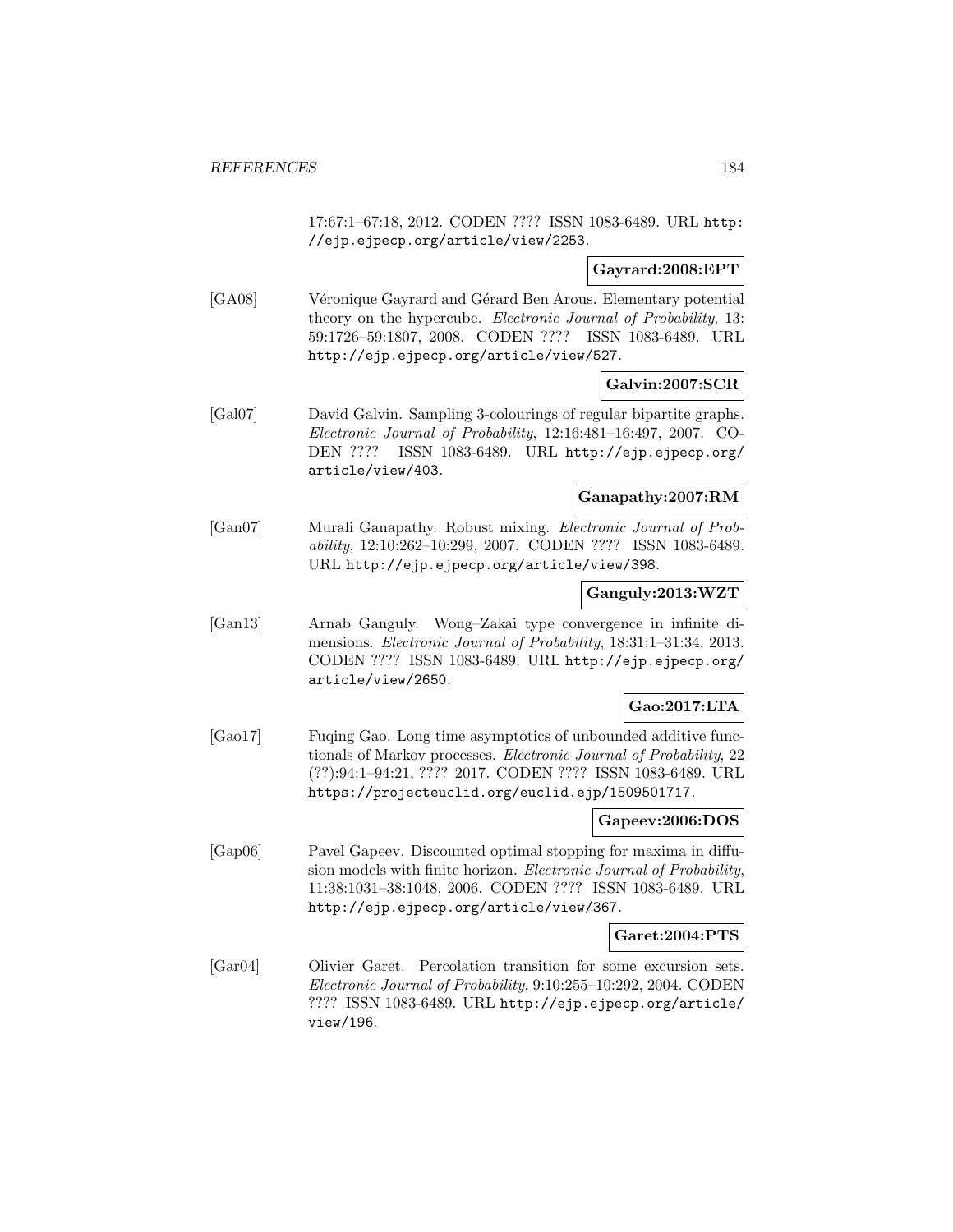#### **Gautier:2007:SNS**

[Gau07] Eric Gautier. Stochastic nonlinear Schrödinger equations driven by a fractional noise. Well-posedness, large deviations and support. Electronic Journal of Probability, 12:29:848–29:861, 2007. CODEN ???? ISSN 1083-6489. URL http://ejp.ejpecp.org/ article/view/416.

## **Gaunt:2014:VGA**

[Gau14] Robert Gaunt. Variance-Gamma approximation via Stein's method. Electronic Journal of Probability, 19:38:1–38:33, 2014. CODEN ???? ISSN 1083-6489. URL http://ejp.ejpecp.org/ article/view/3020.

## **Gayrard:2012:CCP**

[Gay12] Véronique Gayrard. Convergence of clock process in random environments and aging in Bouchaud's asymmetric trap model on the complete graph. Electronic Journal of Probability, 17:58:1–58:33, 2012. CODEN ???? ISSN 1083-6489. URL http://ejp.ejpecp. org/article/view/2211.

## **Gu:2014:IPB**

[GB14] Yu Gu and Guillaume Bal. An invariance principle for Brownian motion in random scenery. Electronic Journal of Probability, 19: 1:1–1:19, 2014. CODEN ???? ISSN 1083-6489. URL http:// ejp.ejpecp.org/article/view/2894.

## **Gartner:2007:ICS**

[GdHM07] Jürgen Gärtner, Frank den Hollander, and Gregory Maillard. Intermittency on catalysts: symmetric exclusion. Electronic Journal of Probability, 12:18:516–18:573, 2007. CODEN ???? ISSN 1083-6489. URL http://ejp.ejpecp.org/article/view/407.

## **Gartner:2009:ICT**

[GdHM09] Jürgen Gärtner, Frank den Hollander, and Grégory Maillard. Intermittency on catalysts: three-dimensional simple symmetric exclusion. Electronic Journal of Probability, 14:72:2091–72:2129, 2009. CODEN ???? ISSN 1083-6489. URL http://ejp.ejpecp. org/article/view/694.

## **Ged:2019:PSS**

[Ged19] François Gaston Ged. Profile of a self-similar growthfragmentation. Electronic Journal of Probability, 24(??):7:1–7:21,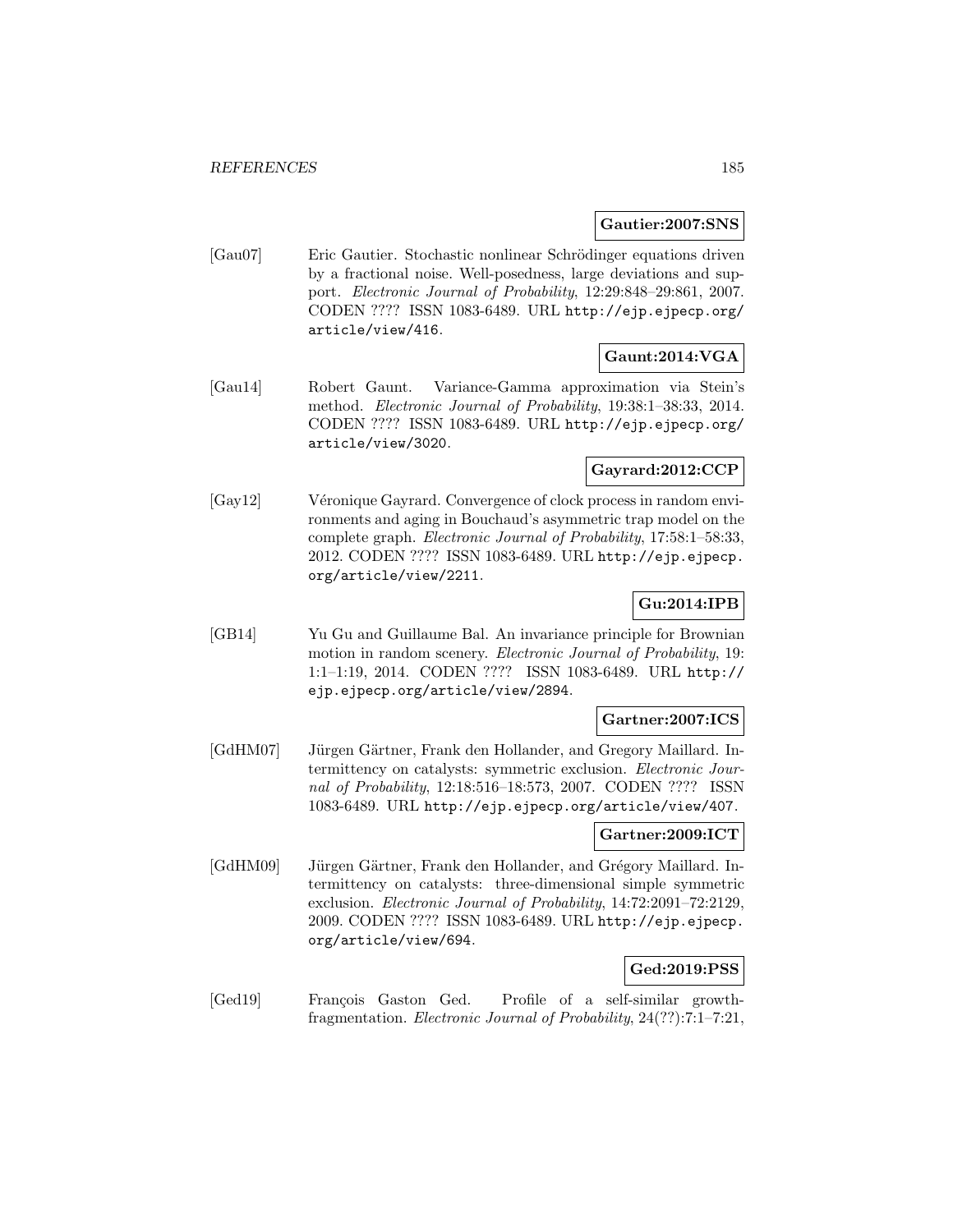???? 2019. CODEN ???? ISSN 1083-6489. URL https:// projecteuclid.org/euclid.ejp/1550199785.

## **Geiger:2000:PPP**

[Gei00] Jochen Geiger. Poisson point process limits in size-biased Galton– Watson trees. Electronic Journal of Probability, 5:17:1-17:12, 2000. CODEN ???? ISSN 1083-6489. URL http://ejp.ejpecp. org/article/view/73.

## **Gerard:2020:RVR**

[Ger20] Thomas Gerard. Representations of the Vertex Reinforced Jump Process as a mixture of Markov processes on  $\mathbb{Z}^d$  and infinite trees. Electronic Journal of Probability, 25(??):1–45, 2020. CODEN ???? ISSN 1083-6489. URL https://projecteuclid.org/ journals/electronic-journal-of-probability/volume-25/ issue-none/Representations-of-the-Vertex-Reinforced-Jump-Process-as-a-mixture/10.1214/20-EJP510.full.

## **Getoor:1999:EGS**

[Get99] Ronald K. Getoor. An extended generator and Schrödinger equations. Electronic Journal of Probability, 4:19:1–19:23, 1999. CO-DEN ???? ISSN 1083-6489. URL http://ejp.ejpecp.org/ article/view/56.

## **Glode:2019:BTC**

[GGR19] Patric Glöde, Andreas Greven, and Thomas Rippl. Branching trees I: concatenation and infinite divisibility. Electronic Journal of Probability, 24(??):52:1-52:55, ???? 2019. CODEN ???? ISSN 1083-6489. URL https://projecteuclid.org/euclid. ejp/1559354444.

## **Galanis:2018:USA**

[GGY18] Andreas Galanis, Leslie Ann Goldberg, and Kuan Yang. Uniqueness for the 3-state antiferromagnetic Potts model on the tree. Electronic Journal of Probability, 23(??):82:1–82:43, ???? 2018. CODEN ???? ISSN 1083-6489. URL https://projecteuclid. org/euclid.ejp/1536717741.

## **Gravner:2009:LBP**

[GH09] Janko Gravner and Alexander Holroyd. Local bootstrap percolation. Electronic Journal of Probability, 14:14:385–14:399, 2009. CODEN ???? ISSN 1083-6489. URL http://ejp.ejpecp.org/ article/view/607.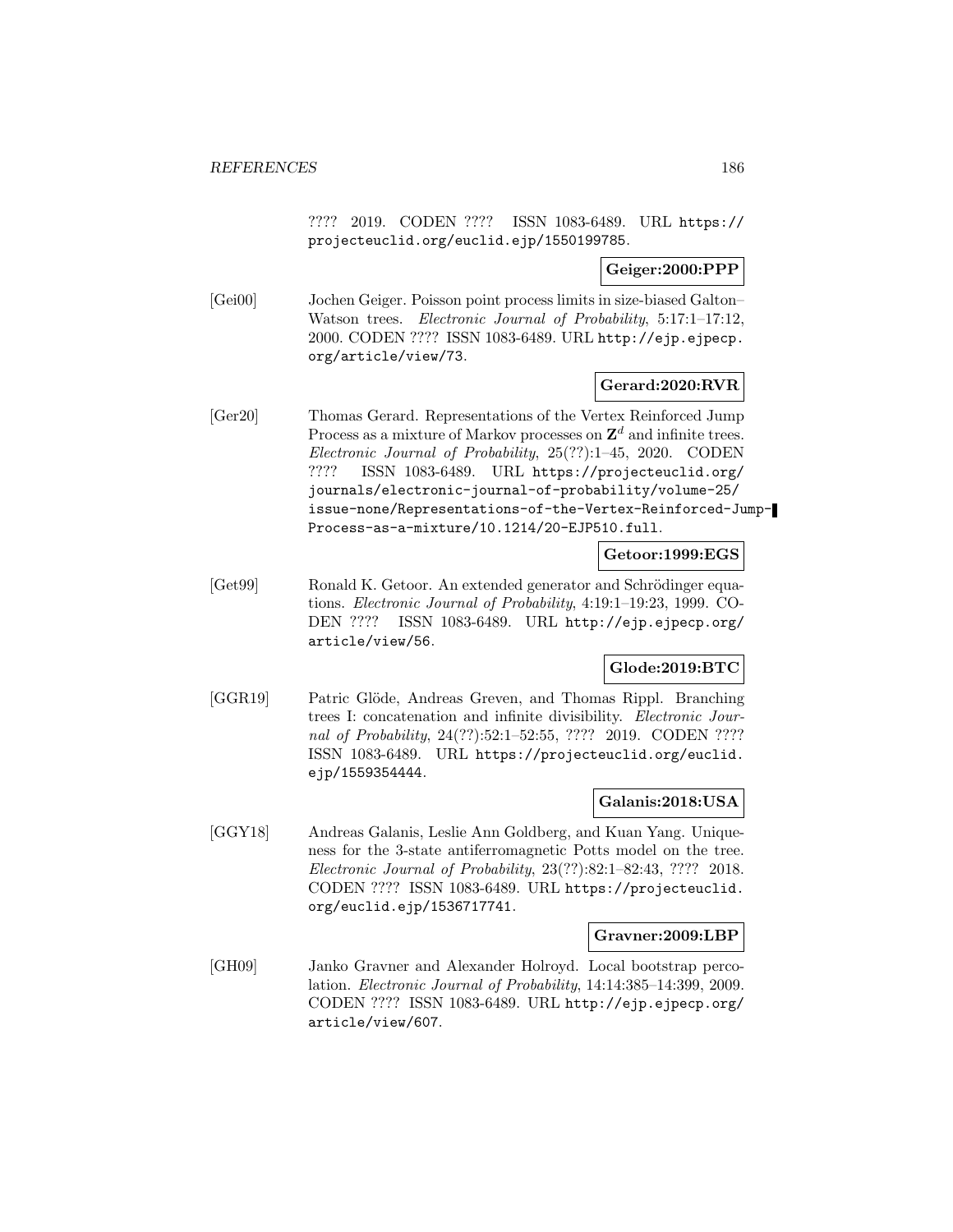#### **Grimmett:2010:PSE**

[GH10] Geoffrey Grimmett and Alexander Holroyd. Plaquettes, spheres, and entanglement. Electronic Journal of Probability, 15:45:1415– 45:1428, 2010. CODEN ???? ISSN 1083-6489. URL http:// ejp.ejpecp.org/article/view/804.

## **Goldschmidt:2015:LBC**

[GH15] Christina Goldschmidt and Bénédicte Haas. A line-breaking construction of the stable trees. Electronic Journal of Probability, 20 (??):16:1–16:24, ???? 2015. CODEN ???? ISSN 1083-6489. URL http://ejp.ejpecp.org/article/view/3690.

#### **Gerasimovics:2019:HTS**

[GH19] Andris Gerasimovičs and Martin Hairer. Hörmander's theorem for semilinear SPDEs. Electronic Journal of Probability, 24(??): 132:1–132:56, ???? 2019. CODEN ???? ISSN 1083-6489. URL https://projecteuclid.org/euclid.ejp/1573614084.

## **Gao:2003:LTH**

[GHLT03] Fuchang Gao, Jan Hannig, Tzong-Yow Lee, and Fred Torcaso. Laplace transforms via Hadamard factorization. Electronic Journal of Probability, 8:13:1–13:20, 2003. CODEN ???? ISSN 1083- 6489. URL http://ejp.ejpecp.org/article/view/151.

## **Gao:2003:CTS**

[GHT03] Fuchang Gao, Jan Hannig, and Fred Torcaso. Comparison theorems for small deviations of random series. Electronic Journal of Probability, 8:21:1–21:17, 2003. CODEN ???? ISSN 1083-6489. URL http://ejp.ejpecp.org/article/view/147.

#### **Gnedin:2012:RCC**

[GI12] Alexander Gnedin and Alexander Iksanov. Regenerative compositions in the case of slow variation: A renewal theory approach. Electronic Journal of Probability, 17:77:1–77:19, 2012. CODEN ???? ISSN 1083-6489. URL http://ejp.ejpecp.org/article/ view/2002.

#### **Giacomin:2008:RCR**

[Gia08] Giambattista Giacomin. Renewal convergence rates and correlation decay for homogeneous pinning models. Electronic Journal of Probability, 13:18:513–18:529, 2008. CODEN ???? ISSN 1083- 6489. URL http://ejp.ejpecp.org/article/view/497.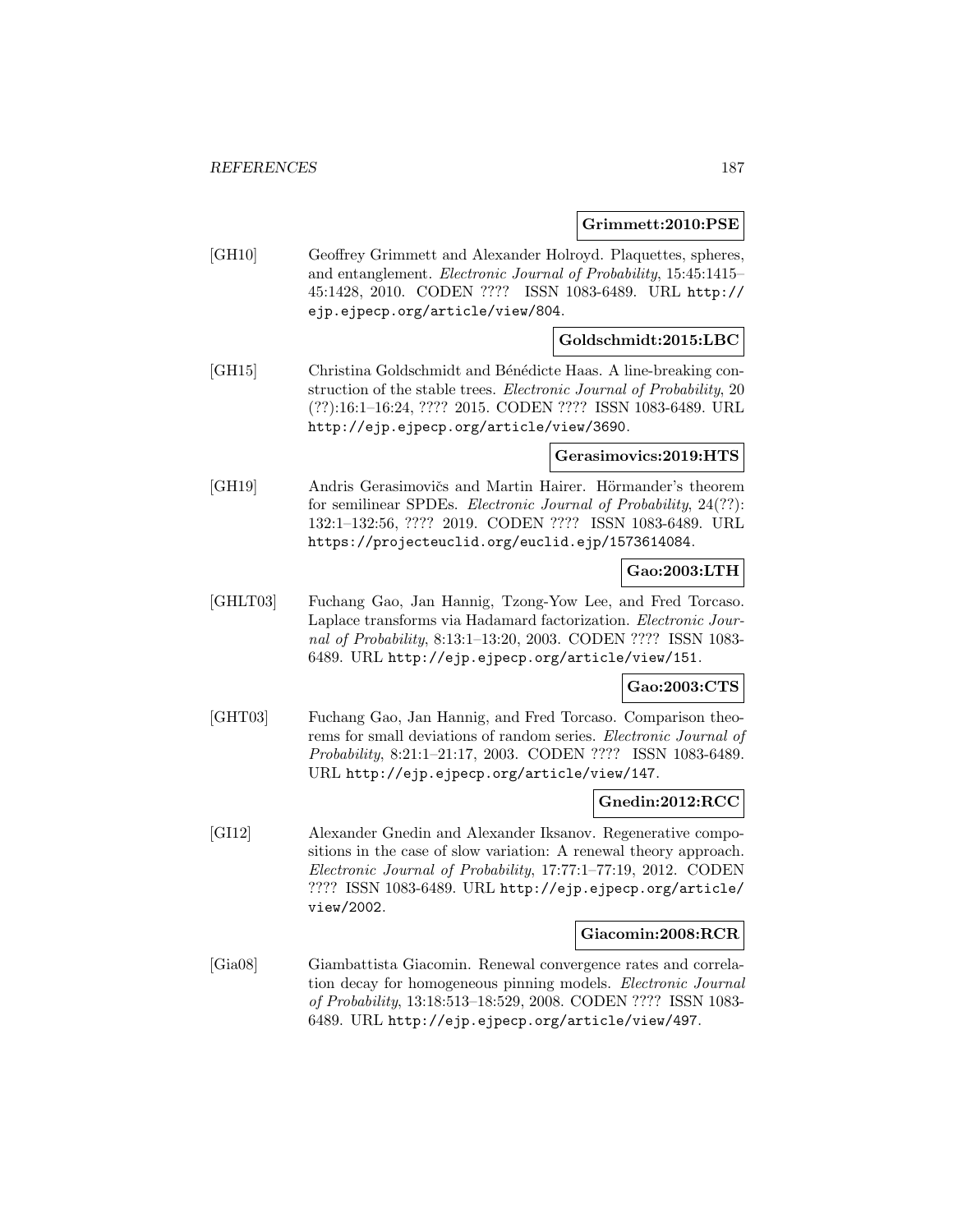### **Gibson:2008:MSV**

[Gib08] Lee Gibson. The mass of sites visited by a random walk on an infinite graph. Electronic Journal of Probability, 13:44:1257– 44:1282, 2008. CODEN ???? ISSN 1083-6489. URL http:// ejp.ejpecp.org/article/view/531.

## **Gilch:2011:AER**

[Gil11] Lorenz Gilch. Asymptotic entropy of random walks on free products. Electronic Journal of Probability, 16:3:76–3:105, 2011. CO-DEN ???? ISSN 1083-6489. URL http://ejp.ejpecp.org/ article/view/841.

## **Gilch:2016:AER**

[Gil16] Lorenz A. Gilch. Asymptotic entropy of random walks on regular languages over a finite alphabet. Electronic Journal of Probability, 21(??):8:1–8:42, ???? 2016. CODEN ???? ISSN 1083-6489. URL https://projecteuclid.org/euclid.ejp/1454682889.

## **Gubinelli:2016:FAA**

[GIP16] Massimiliano Gubinelli, Peter Imkeller, and Nicolas Perkowski. A Fourier analytic approach to pathwise stochastic integration. Electronic Journal of Probability, 21(??):2:1–2:37, ???? 2016. CODEN ???? ISSN 1083-6489. URL https://projecteuclid. org/euclid.ejp/1454514662.

## **Gamlin:2014:ABB**

[GJ14] Samuel L. Gamlin and Antal A. Járai. Anchored burning bijections on finite and infinite graphs. Electronic Journal of Probability, 19(??):117:1–117:23, ???? 2014. CODEN ???? ISSN 1083-6489. URL http://ejp.ejpecp.org/article/view/3542.

## **Gantert:2017:BRW**

[GJ17] Nina Gantert and Stefan Junk. A branching random walk among disasters. Electronic Journal of Probability, 22(??):67:1–67:34, ???? 2017. CODEN ???? ISSN 1083-6489. URL https:// projecteuclid.org/euclid.ejp/1504922530.

## **Goldsheid:2000:ECA**

[GK00] Ilya Goldsheid and Boris Khoruzhenko. Eigenvalue curves of asymmetric tridiagonal matrices. Electronic Journal of Probability, 5:16:1–16:28, 2000. CODEN ???? ISSN 1083-6489. URL http://ejp.ejpecp.org/article/view/72.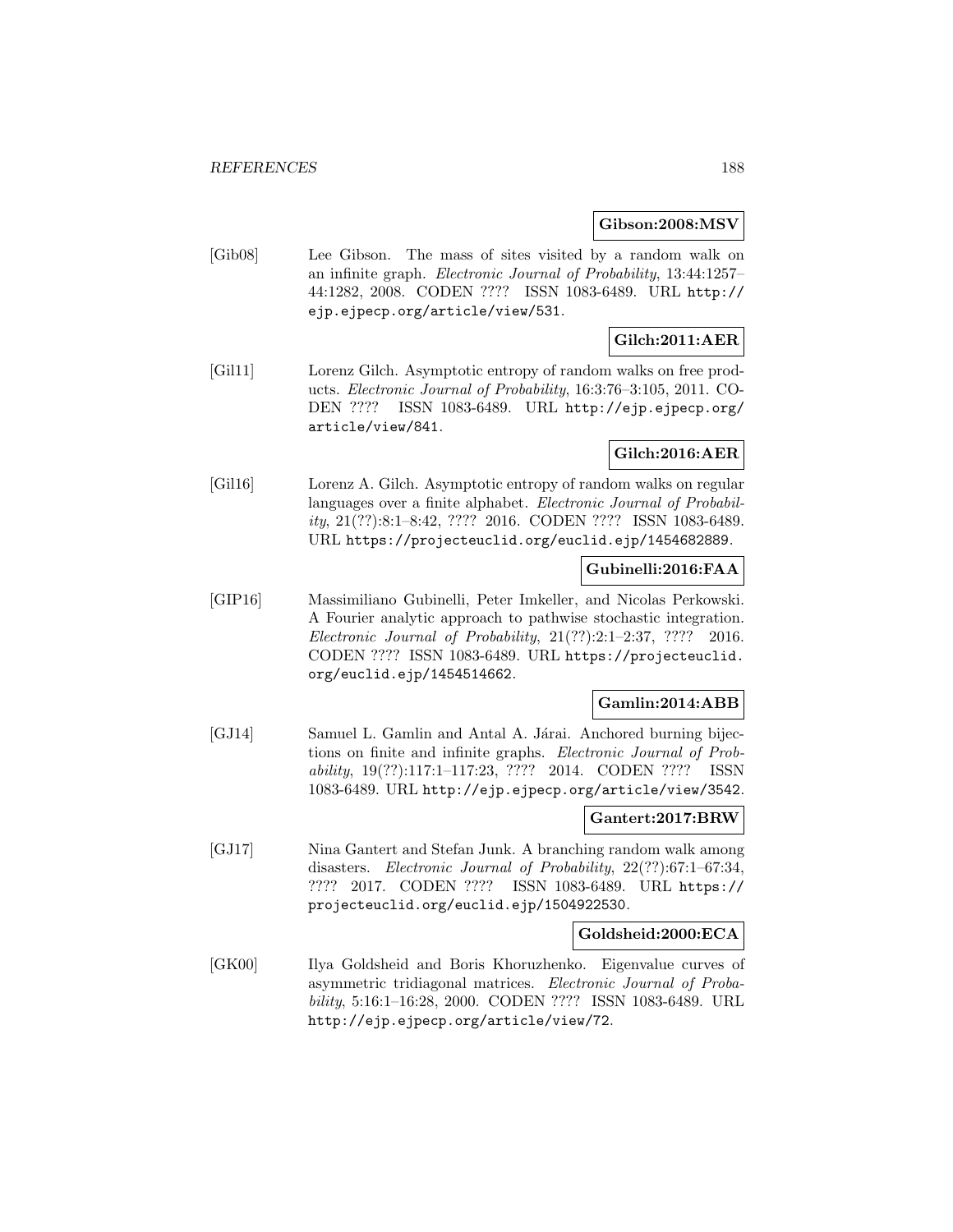#### **Grigorescu:2006:TPL**

[GK06] Ilie Grigorescu and Min Kang. Tagged particle limit for a Fleming–Viot type system. Electronic Journal of Probability, 11: 12:311–12:331, 2006. CODEN ???? ISSN 1083-6489. URL http: //ejp.ejpecp.org/article/view/316.

## **Grigorescu:2007:EPM**

[GK07] Ilie Grigorescu and Min Kang. Ergodic properties of multidimensional Brownian motion with rebirth. Electronic Journal of Probability, 12:48:1299–48:1322, 2007. CODEN ???? ISSN 1083- 6489. URL http://ejp.ejpecp.org/article/view/450.

## **Gupta:2014:SAS**

[GK14] Ankit Gupta and Mustafa Khammash. Sensitivity analysis for stochastic chemical reaction networks with multiple time-scales. Electronic Journal of Probability, 19:59:1–59:53, 2014. CODEN ???? ISSN 1083-6489. URL http://ejp.ejpecp.org/article/ view/3246.

## **Georgiou:2018:DRT**

[GKKR18] Nicos Georgiou, Davar Khoshnevisan, Kunwoo Kim, and Alex D. Ramos. The dimension of the range of a transient random walk. Electronic Journal of Probability, 23(??):83:1–83:31, ???? 2018. CODEN ???? ISSN 1083-6489. URL https://projecteuclid. org/euclid.ejp/1536717742.

## **Greven:1999:LBB**

[GKW99] Andreas Greven, Achim Klenke, and Anton Wakolbinger. The longtime behavior of branching random walk in a catalytic medium. *Electronic Journal of Probability*, 4:12:1-12:80, 1999. CODEN ???? ISSN 1083-6489. URL http://ejp.ejpecp.org/ article/view/49.

#### **Gheissari:2018:EBC**

[GL18] Reza Gheissari and Eyal Lubetzky. The effect of boundary conditions on mixing of 2D Potts models at discontinuous phase transitions. Electronic Journal of Probability, 23(??):57:1–57:30, ???? 2018. CODEN ???? ISSN 1083-6489. URL https:// projecteuclid.org/euclid.ejp/1528704075.

## **Gomez:2017:UBP**

[GLM<sup>+</sup>17a] Alejandro Gomez, Jong Jun Lee, Carl Mueller, Eyal Neuman, and Michael Salins. On uniqueness and blowup properties for a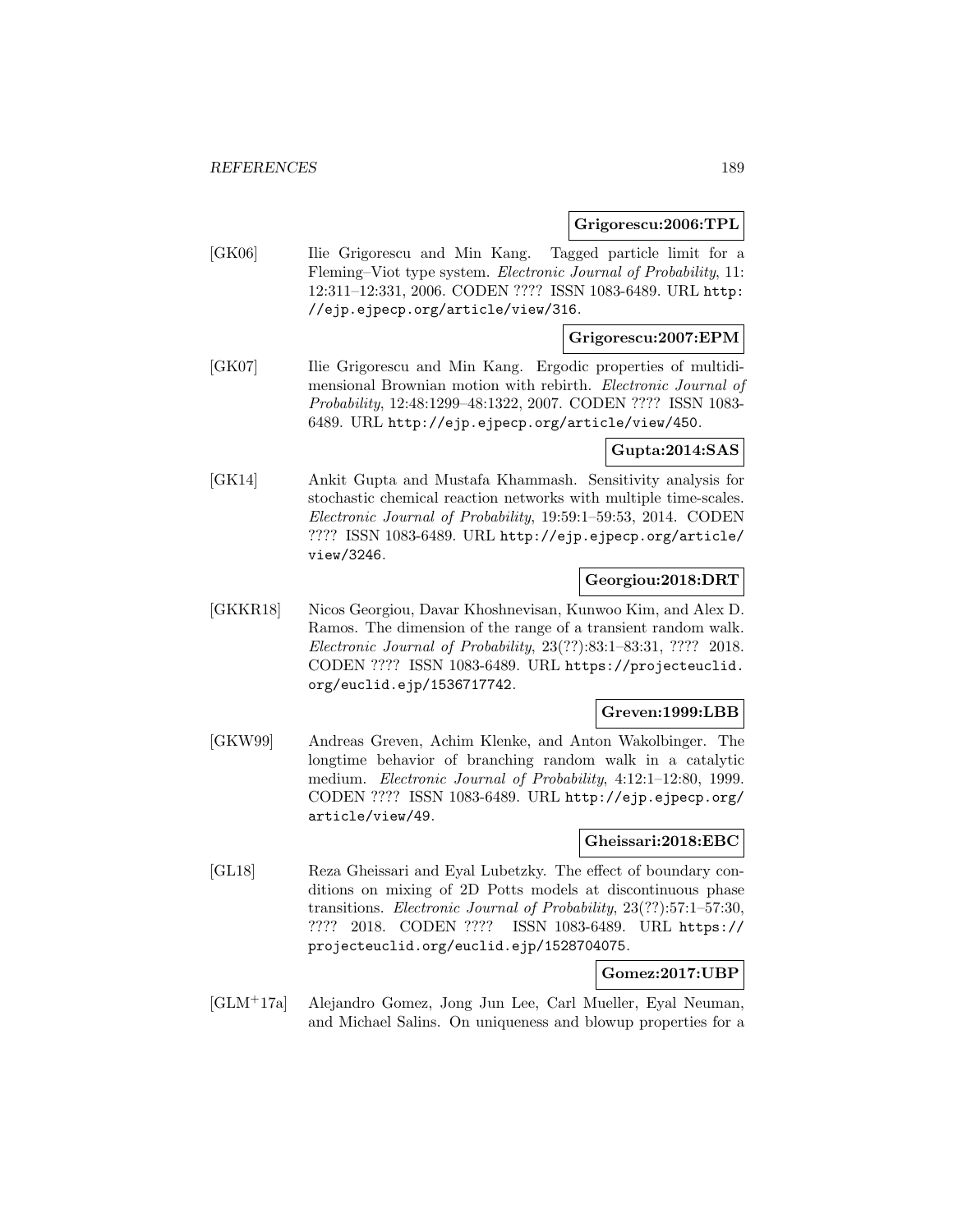class of second order SDEs. Electronic Journal of Probability, 22 (??):72:1–72:17, ???? 2017. CODEN ???? ISSN 1083-6489. URL https://projecteuclid.org/euclid.ejp/1505268103.

## **Grama:2017:HML**

[GLM17b] Ion Grama, Quansheng Liu, and Eric Miqueu. Harmonic moments and large deviations for a supercritical branching process in a random environment. Electronic Journal of Probability, 22 (??):99:1–99:23, ???? 2017. CODEN ???? ISSN 1083-6489. URL https://projecteuclid.org/euclid.ejp/1510802253.

## **Grahovac:2021:IIV**

[GLT21] Danijel Grahovac, Nikolai N. Leonenko, and Murad S. Taqqu. Intermittency and infinite variance: the case of integrated supOU processes. Electronic Journal of Probability, 26(18):1–31, February 2021. CODEN ???? ISSN 1083-6489. URL https:// projecteuclid.org/journals/electronic-journal-of-probability/ volume-26/issue-none/Intermittency-and-infinite-variance- -the-case-of-integrated-supOU/10.1214/21-EJP623.full.

## **Greven:2005:RTI**

[GLW05] Andreas Greven, Vlada Limic, and Anita Winter. Representation theorems for interacting Moran models, interacting Fisher– Wrighter diffusions and applications. Electronic Journal of Probability, 10:39:1286–39:1358, 2005. CODEN ???? ISSN 1083-6489. URL http://ejp.ejpecp.org/article/view/290.

## **Goldschmidt:2005:RRT**

[GM05] Christina Goldschmidt and James Martin. Random recursive trees and the Bolthausen–Sznitman coalesent. Electronic Journal of Probability, 10:21:718–21:745, 2005. CODEN ???? ISSN 1083- 6489. URL http://ejp.ejpecp.org/article/view/265.

## **Garet:2008:FPC**

[GM08] Olivier Garet and Régine Marchand. First-passage competition with different speeds: positive density for both species is impossible. Electronic Journal of Probability, 13:70:2118–70:2159, 2008. CODEN ???? ISSN 1083-6489. URL http://ejp.ejpecp.org/ article/view/581.

## **Griffin:2011:TWL**

[GM11] Philip Griffin and Ross Maller. The time at which a Lévy process creeps. Electronic Journal of Probability, 16:79:2182–79:2202,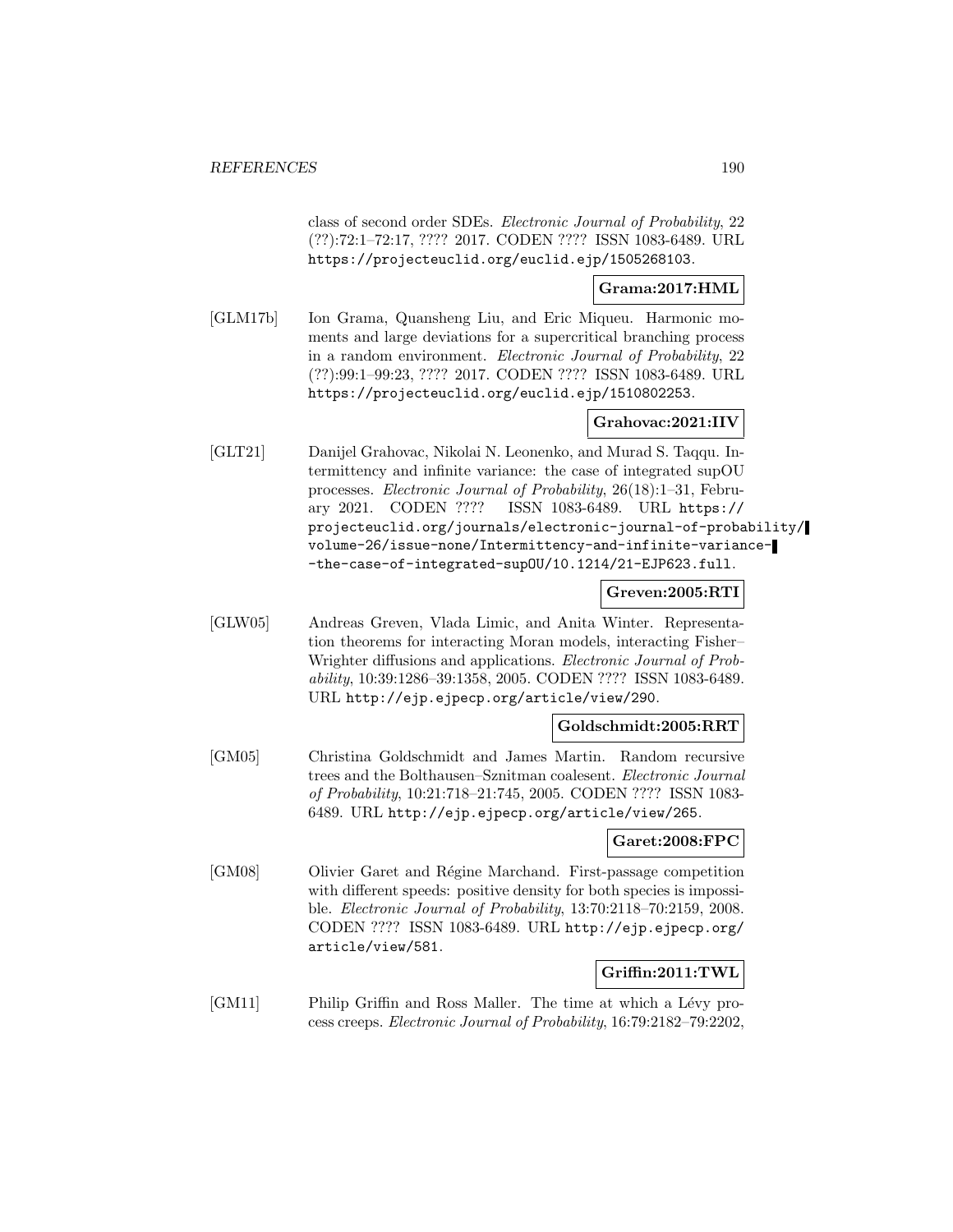2011. CODEN ???? ISSN 1083-6489. URL http://ejp.ejpecp. org/article/view/945.

## **Gouezel:2014:MBC**

[GM14a] Sébastien Gouëzel and Ian Melbourne. Moment bounds and concentration inequalities for slowly mixing dynamical systems. Electronic Journal of Probability, 19(??):93:1–93:30, ???? 2014. CO-DEN ???? ISSN 1083-6489. URL http://ejp.ejpecp.org/ article/view/3427.

## **Graczyk:2014:SSN**

[GM14b] Piotr Graczyk and Jacek Małecki. Strong solutions of noncolliding particle systems. Electronic Journal of Probability, 19 (??):119:1–119:21, ???? 2014. CODEN ???? ISSN 1083-6489. URL http://ejp.ejpecp.org/article/view/3842.

## **Grubel:2015:RRT**

[GM15] Rudolf Grübel and Igor Michailow. Random recursive trees: a boundary theory approach. *Electronic Journal of Probability*, 20 (??):37:1–37:22, ???? 2015. CODEN ???? ISSN 1083-6489. URL http://ejp.ejpecp.org/article/view/3832.

# **Gu:2017:GGF**

[GM17a] Yu Gu and Jean-Christophe Mourrat. On generalized Gaussian free fields and stochastic homogenization. Electronic Journal of Probability, 22(??):28:1-28:21, ???? 2017. CODEN ???? ISSN 1083-6489. URL https://projecteuclid.org/euclid. ejp/1490320844.

## **Gwynne:2017:SLU**

[GM17b] Ewain Gwynne and Jason Miller. Scaling limit of the uniform infinite half-plane quadrangulation in the Gromov–Hausdorff– Prokhorov-uniform topology. Electronic Journal of Probability, 22(??):84:1–84:47, ???? 2017. CODEN ???? ISSN 1083-6489. URL https://projecteuclid.org/euclid.ejp/1507946759.

### **Guionnet:2020:LDL**

[GM20] Alice Guionnet and Mylène Maïda. Large deviations for the largest eigenvalue of the sum of two random matrices. Electronic Journal of Probability, 25(??):14:1–14:24, ???? 2020. CO-DEN ???? ISSN 1083-6489. URL https://projecteuclid. org/euclid.ejp/1580871680.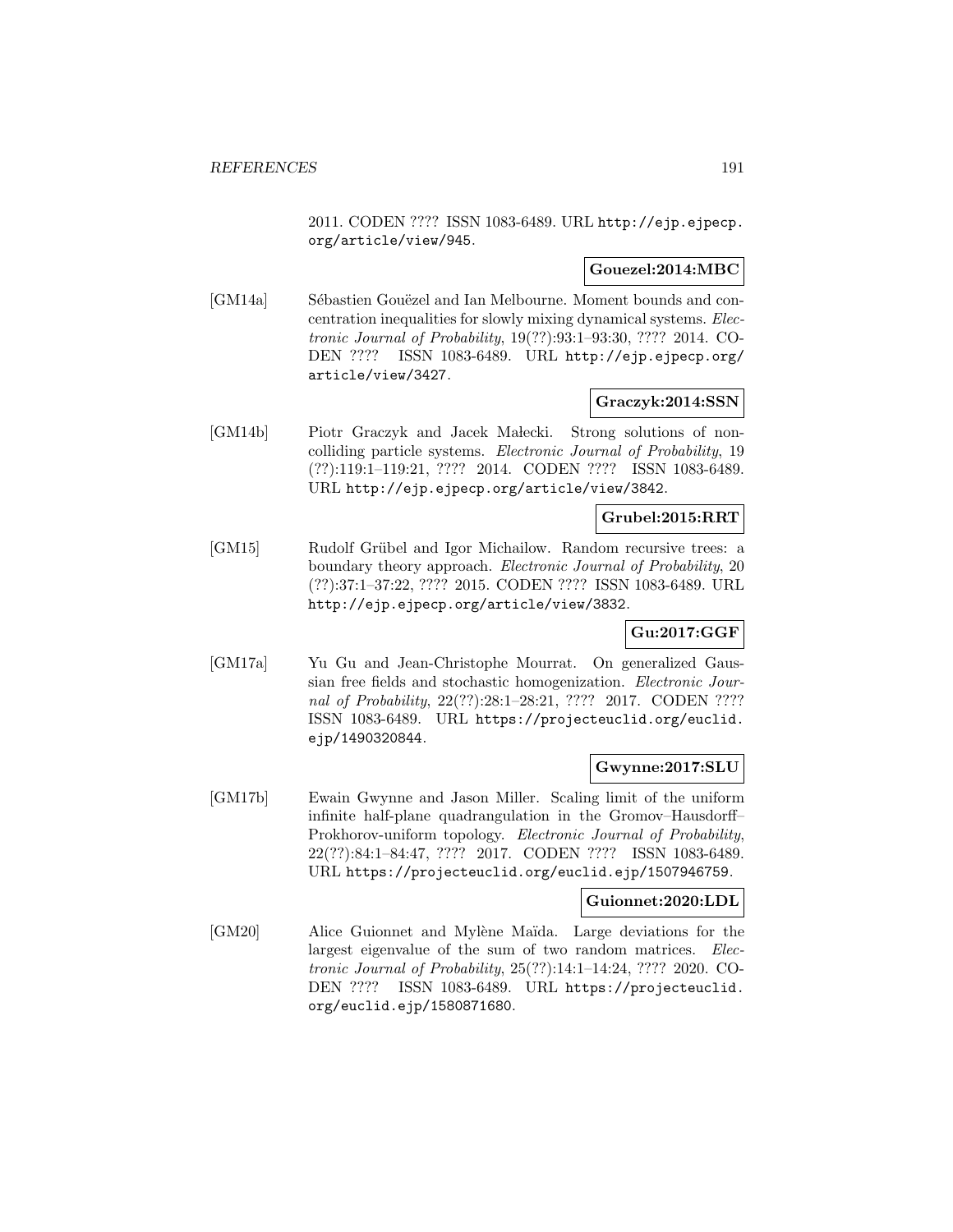## **Garet:2017:CTI**

[GMPT17] Olivier Garet, Régine Marchand, Eviatar B. Procaccia, and Marie Théret. Continuity of the time and isoperimetric constants in supercritical percolation. Electronic Journal of Probability, 22 (??):78:1–78:35, ???? 2017. CODEN ???? ISSN 1083-6489. URL https://projecteuclid.org/euclid.ejp/1506931228.

## **Georgiou:2019:MCH**

[GMPW19] Nicholas Georgiou, Mikhail V. Menshikov, Dimitri Petritis, and Andrew R. Wade. Markov chains with heavy-tailed increments and asymptotically zero drift. Electronic Journal of Probability, 24(??):62:1–62:28, ???? 2019. CODEN ???? ISSN 1083-6489. URL https://projecteuclid.org/euclid.ejp/1561082671.

## **Gwynne:2019:HFM**

[GMS19] Ewain Gwynne, Jason Miller, and Scott Sheffield. Harmonic functions on mated-CRT maps. Electronic Journal of Probability, 24 (??):58:1–58:55, ???? 2019. CODEN ???? ISSN 1083-6489. URL https://projecteuclid.org/euclid.ejp/1561082667.

## **Ganesh:2005:SPL**

[GMT05] Ayalvadi Ganesh, Claudio Macci, and Giovanni Torrisi. Sample path large deviations principles for Poisson shot noise processes and applications. Electronic Journal of Probability, 10:32:1026– 32:1043, 2005. CODEN ???? ISSN 1083-6489. URL http:// ejp.ejpecp.org/article/view/273.

## **Goel:2006:MTB**

[GMT06] Sharad Goel, Ravi Montenegro, and Prasad Tetali. Mixing time bounds via the spectral profile. Electronic Journal of Probability, 11:1:1–1:26, 2006. CODEN ???? ISSN 1083-6489. URL http:/ /ejp.ejpecp.org/article/view/300.

## **Georgiou:2019:IPN**

[GMW19] Nicholas Georgiou, Aleksandar Mijatović, and Andrew R. Wade. Invariance principle for non-homogeneous random walks. Electronic Journal of Probability, 24(??):48:1–48:38, ???? 2019. CO-DEN ???? ISSN 1083-6489. URL https://projecteuclid. org/euclid.ejp/1558145016.

## **Gradinaru:2003:AFS**

[GN03] Mihai Gradinaru and Ivan Nourdin. Approximation at first and second order of m-order integrals of the fractional Brownian mo-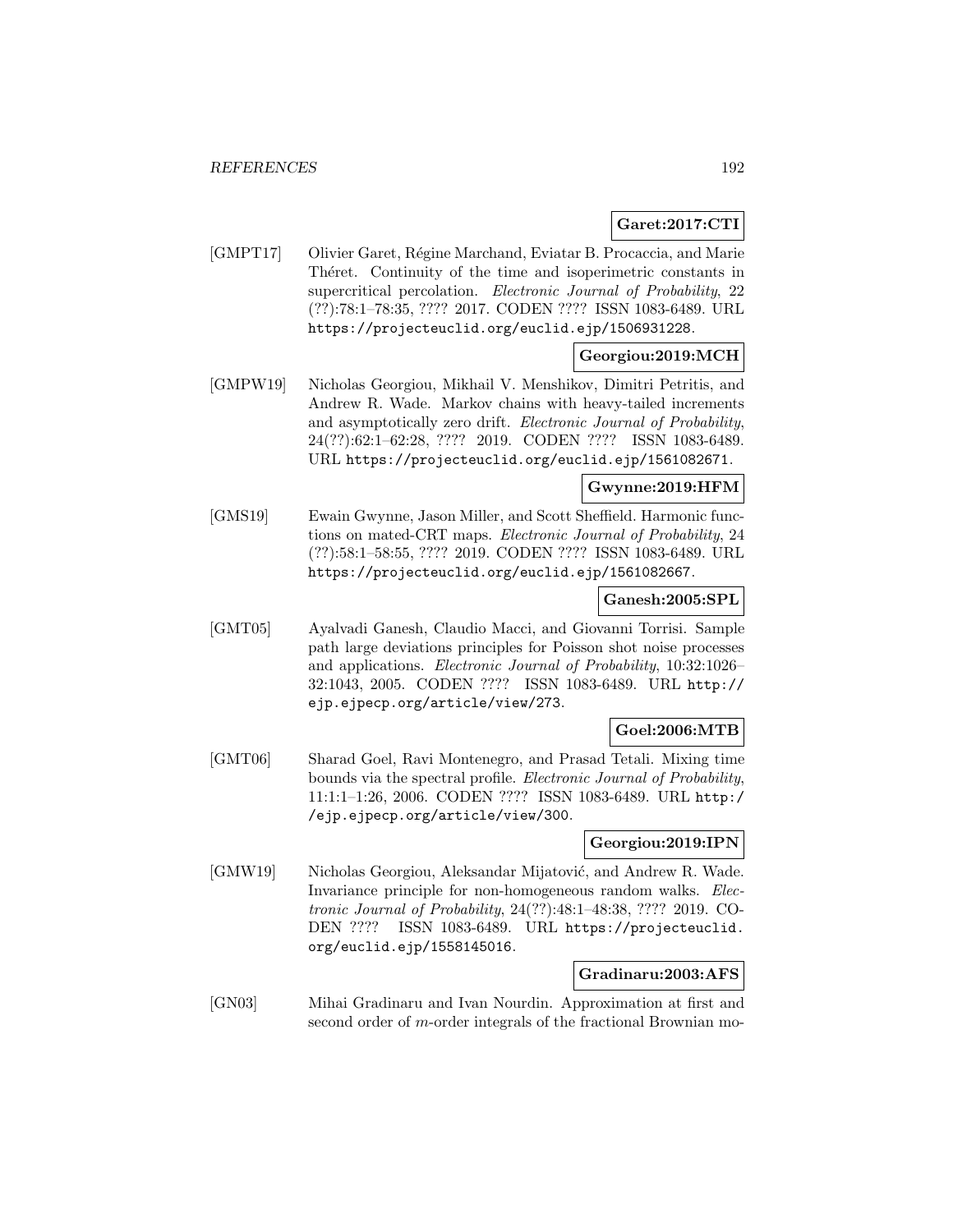tion and of certain semimartingales. Electronic Journal of Probability, 8:18:1–18:26, 2003. CODEN ???? ISSN 1083-6489. URL http://ejp.ejpecp.org/article/view/166.

## **Gnedin:2007:CR**

[Gne07] Alexander Gnedin. The chain records. Electronic Journal of Probability, 12:26:767–26:786, 2007. CODEN ???? ISSN 1083- 6489. URL http://ejp.ejpecp.org/article/view/410.

## **Gold:2018:IIG**

[Gol18a] Julian Gold. Intrinsic isoperimetry of the giant component of supercritical bond percolation in dimension two. Electronic Journal of Probability, 23(??):53:1–53:41, ???? 2018. CODEN ???? ISSN 1083-6489. URL https://projecteuclid.org/euclid. ejp/1527818431.

## **Goldstein:2018:NAD**

[Gol18b] Larry Goldstein. Non-asymptotic distributional bounds for the Dickman approximation of the running time of the Quickselect algorithm. Electronic Journal of Probability, 23(??):100:1–100:13, ???? 2018. CODEN ???? ISSN 1083-6489. URL https:// projecteuclid.org/euclid.ejp/1538445816.

## **Gozlan:2012:TEI**

[Goz12] Nathael Gozlan. Transport-entropy inequalities on the line. Electronic Journal of Probability, 17:49:1–49:18, 2012. CODEN ???? ISSN 1083-6489. URL http://ejp.ejpecp.org/article/view/ 1864.

#### **Gallesco:2012:RWU**

[GP12] Christophe Gallesco and Serguei Popov. Random walks with unbounded jumps among random conductances I: Uniform quenched CLT. Electronic Journal of Probability, 17:85:1–85:22, 2012. CODEN ???? ISSN 1083-6489. URL http://ejp.ejpecp. org/article/view/1826.

## **Gaudio:2020:ARW**

[GP20] Julia Gaudio and Yury Polyanskiy. Attracting random walks. Electronic Journal of Probability, 25(??):73:1–73:31, ???? 2020. CODEN ???? ISSN 1083-6489. URL https://projecteuclid. org/euclid.ejp/1593568837.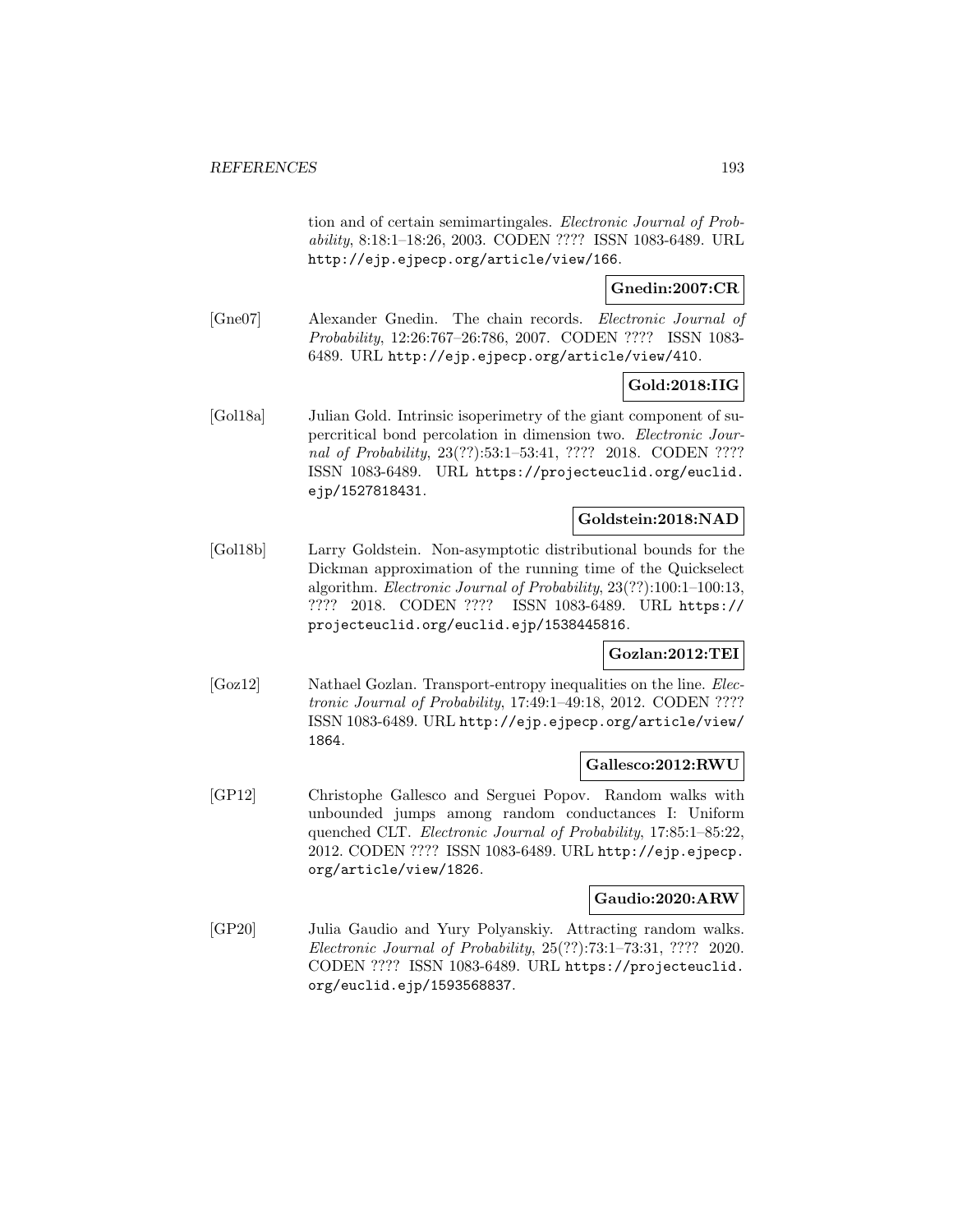### **Guillotin-Plantard:2012:RTR**

[GPP12] Nadine Guillotin-Plantard and Françoise Pène. Renewal theorems for random walk in random scenery. Electronic Journal of Probability, 17:78:1–78:22, 2012. CODEN ???? ISSN 1083-6489. URL http://ejp.ejpecp.org/article/view/1843.

## **Gadat:2013:LDP**

[GPP13] Sébastien Gadat, Fabien Panloup, and Clément Pellegrini. Large deviation principle for invariant distributions of memory gradient diffusions. Electronic Journal of Probability, 18:81:1–81:34, 2013. CODEN ???? ISSN 1083-6489. URL http://ejp.ejpecp.org/ article/view/2031.

## **Greven:2016:FTS**

[GPPW16] Andreas Greven, Peter Pfaffelhuber, Cornelia Pokalyuk, and Anton Wakolbinger. The fixation time of a strongly beneficial allele in a structured population. Electronic Journal of Probability, 21 (??):61:1–61:42, ???? 2016. CODEN ???? ISSN 1083-6489. URL https://projecteuclid.org/euclid.ejp/1475586182.

#### **Gantert:2009:STR**

[GPV09] Nina Gantert, Serguei Popov, and Marina Vachkovskaia. Survival time of random walk in random environment among soft obstacles. Electronic Journal of Probability, 14:22:569–22:593, 2009. CODEN ???? ISSN 1083-6489. URL http://ejp.ejpecp.org/ article/view/631.

## **Garbit:2014:ETC**

[GR14] Rodolphe Garbit and Kilian Raschel. On the exit time from a cone for Brownian motion with drift. *Electronic Journal of* Probability, 19:63:1–63:27, 2014. CODEN ???? ISSN 1083-6489. URL http://ejp.ejpecp.org/article/view/3169.

### **Guerra:2015:AED**

[GR15] Enrique Guerra and Alejandro F. Ramirez. Almost exponential decay for the exit probability from slabs of ballistic RWRE. Electronic Journal of Probability, 20(??):24:1–24:17, ???? 2015. CODEN ???? ISSN 1083-6489. URL http://ejp.ejpecp.org/ article/view/3655.

## **Guerra:2017:ADR**

[GR17] Enrique Guerra and Alejandro F. Ramírez. Asymptotic direction for random walks in mixing random environments. Elec-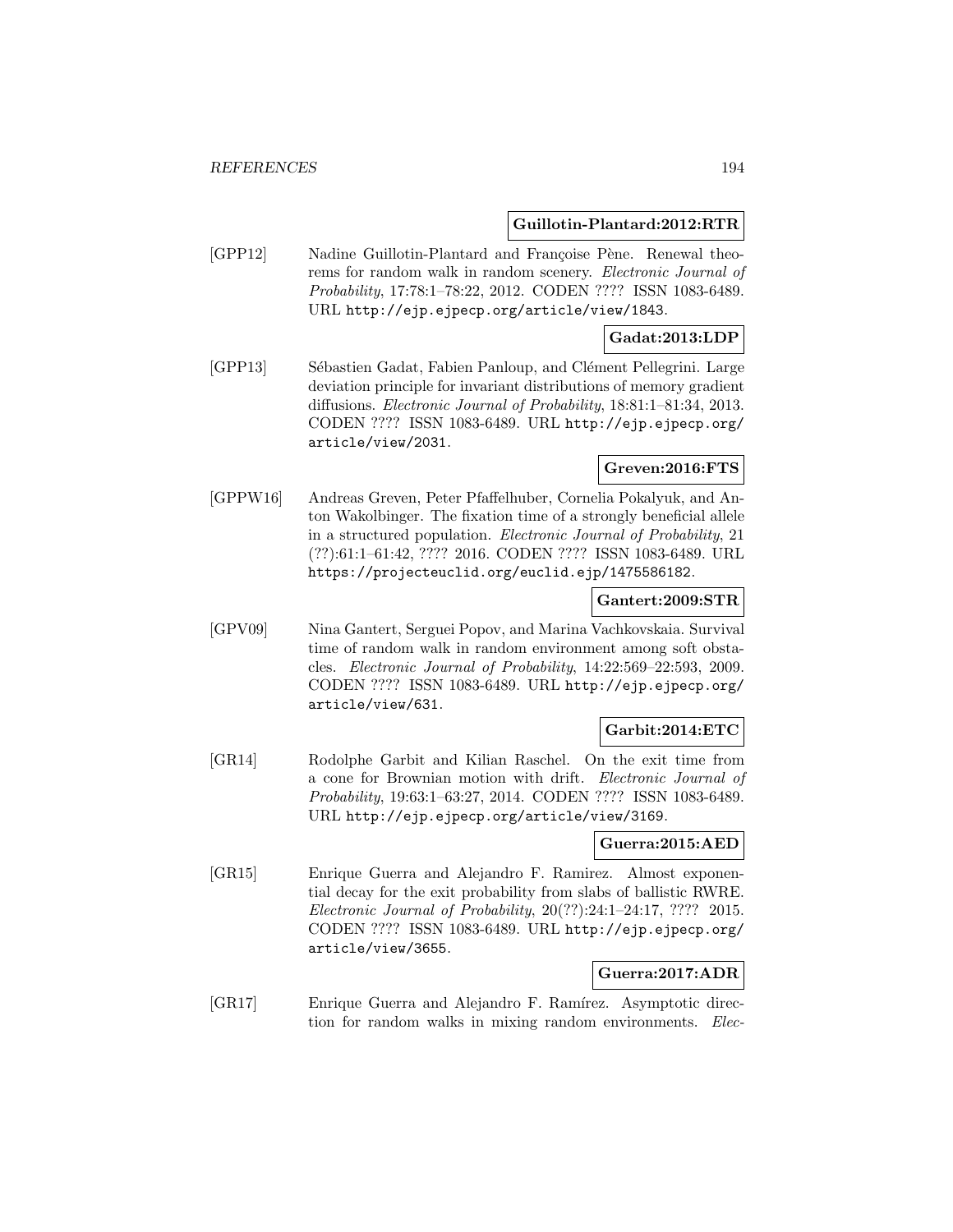tronic Journal of Probability, 22(??):92:1–92:41, ???? 2017. CO-DEN ???? ISSN 1083-6489. URL https://projecteuclid. org/euclid.ejp/1508810545.

## **Gravner:1996:PTT**

[Gra96] Janko Gravner. Percolation times in two-dimensional models for excitable media. Electronic Journal of Probability, 1:12:1–12:19, 1996. CODEN ???? ISSN 1083-6489. URL http://ejp.ejpecp. org/article/view/12.

## **Graf:2014:FFM**

[Gra14] Robert Graf. A forest-fire model on the upper half-plane. Electronic Journal of Probability, 19:8:1–8:27, 2014. CODEN ???? ISSN 1083-6489. URL http://ejp.ejpecp.org/article/view/ 2625.

## **Groeneboom:2010:MBM**

[Gro10] Piet Groeneboom. The maximum of Brownian motion minus a parabola. Electronic Journal of Probability, 15:62:1930–62:1937, 2010. CODEN ???? ISSN 1083-6489. URL http://ejp.ejpecp. org/article/view/826.

## **Groeneboom:2011:VLC**

[Gro11] Piet Groeneboom. Vertices of the least concave majorant of Brownian motion with parabolic drift. *Electronic Journal of* Probability, 16:84:2334–84:2358, 2011. CODEN ???? ISSN 1083- 6489. URL http://ejp.ejpecp.org/article/view/959. See erratum [Gro13].

#### **Groeneboom:2013:EVL**

[Gro13] Piet Groeneboom. Erratum: "Vertices of the least concave majorant of Brownian motion with parabolic drift". Electronic Journal of Probability, 18:46:1, 2013. CODEN ???? ISSN 1083-6489. URL http://ejp.ejpecp.org/article/view/2697. See [Gro11].

## **Groux:2017:AFR**

[Gro17] Benjamin Groux. Asymptotic freeness for rectangular random matrices and large deviations for sample covariance matrices with sub-Gaussian tails. Electronic Journal of Probability, 22(??):53:1– 53:40, ???? 2017. CODEN ???? ISSN 1083-6489. URL https:/ /projecteuclid.org/euclid.ejp/1498010466.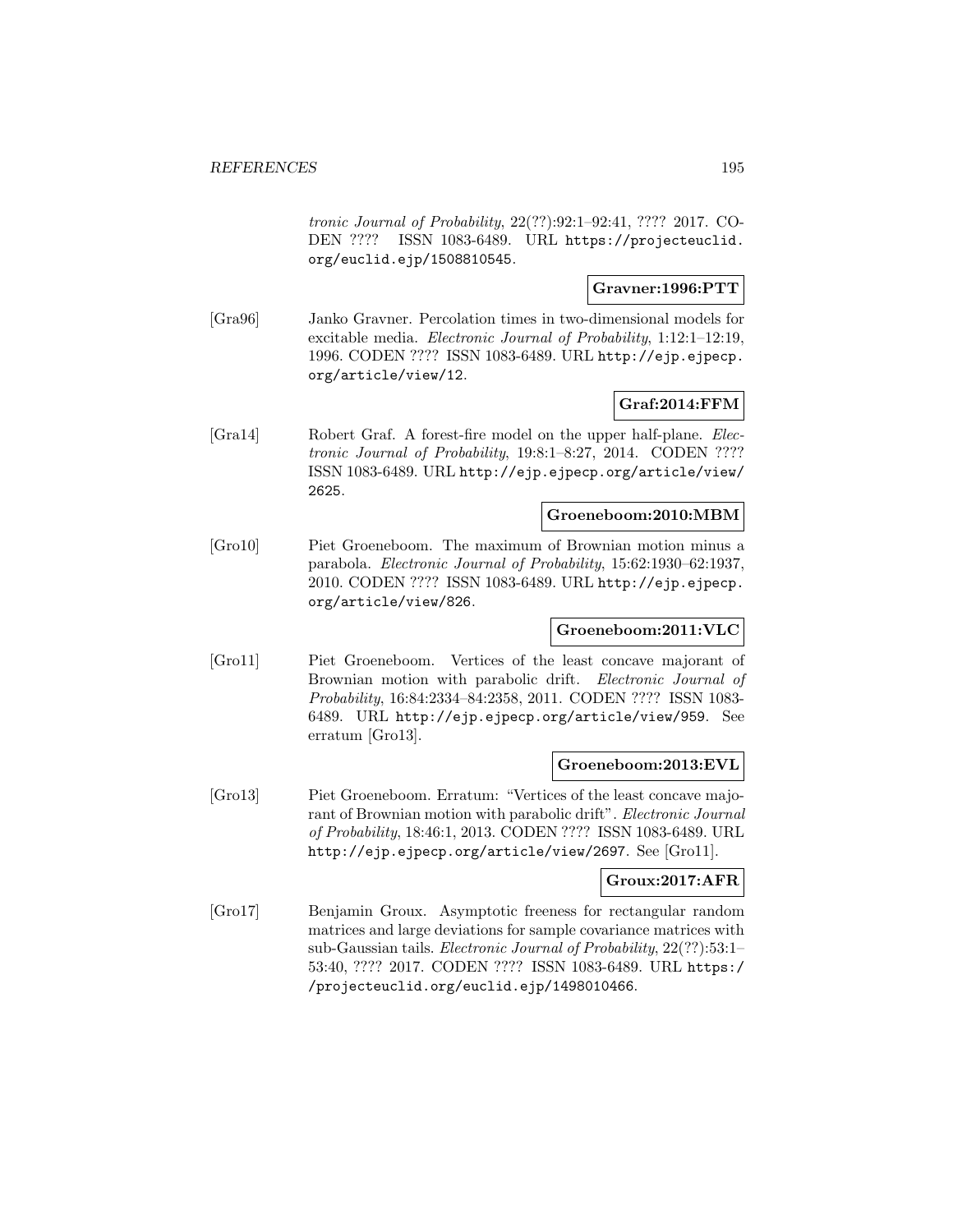### **Grotto:2020:SSD**

[Gro20] Francesco Grotto. Stationary solutions of damped stochastic 2 dimensional Euler's equation. Electronic Journal of Probability, 25(??):69:1–69:24, ???? 2020. CODEN ???? ISSN 1083-6489. URL https://projecteuclid.org/euclid.ejp/1593137129.

## **Grosskinsky:2013:DCS**

[GRV13] Stefan Grosskinsky, Frank Redig, and Kiamars Vafayi. Dynamics of condensation in the symmetric inclusion process. Electronic Journal of Probability, 18:66:1–66:23, 2013. CODEN ???? ISSN 1083-6489. URL http://ejp.ejpecp.org/article/view/2720.

## **Griffiths:2007:RIA**

[GS07] Robert Griffiths and Dario Spano. Record indices and ageordered frequencies in exchangeable Gibbs partitions. Electronic Journal of Probability, 12:40:1101–40:1130, 2007. CODEN ???? ISSN 1083-6489. URL http://ejp.ejpecp.org/article/view/ 434.

## **Gartner:2011:TCP**

[GS11] Jürgen Gärtner and Adrian Schnitzler. Time correlations for the parabolic Anderson model. Electronic Journal of Probability, 16: 56:1519–56:1548, 2011. CODEN ???? ISSN 1083-6489. URL http://ejp.ejpecp.org/article/view/917.

## **Geiss:2016:MDR**

[GS16] Christel Geiss and Alexander Steinicke. Malliavin derivative of random functions and applications to Lévy driven BSDEs. Electronic Journal of Probability, 21(??):10:1–10:28, ???? 2016. CO-DEN ???? ISSN 1083-6489. URL https://projecteuclid. org/euclid.ejp/1455026806.

#### **Gravner:2017:BPP**

[GS17a] Janko Gravner and David Sivakoff. Bootstrap percolation on products of cycles and complete graphs. Electronic Journal of Probability, 22(??):29:1–29:20, ???? 2017. CODEN ???? ISSN 1083-6489. URL https://projecteuclid.org/euclid. ejp/1490320845.

#### **Gwynne:2017:SLC**

[GS17b] Ewain Gwynne and Xin Sun. Scaling limits for the critical Fortuin–Kasteleyn model on a random planar map II: local es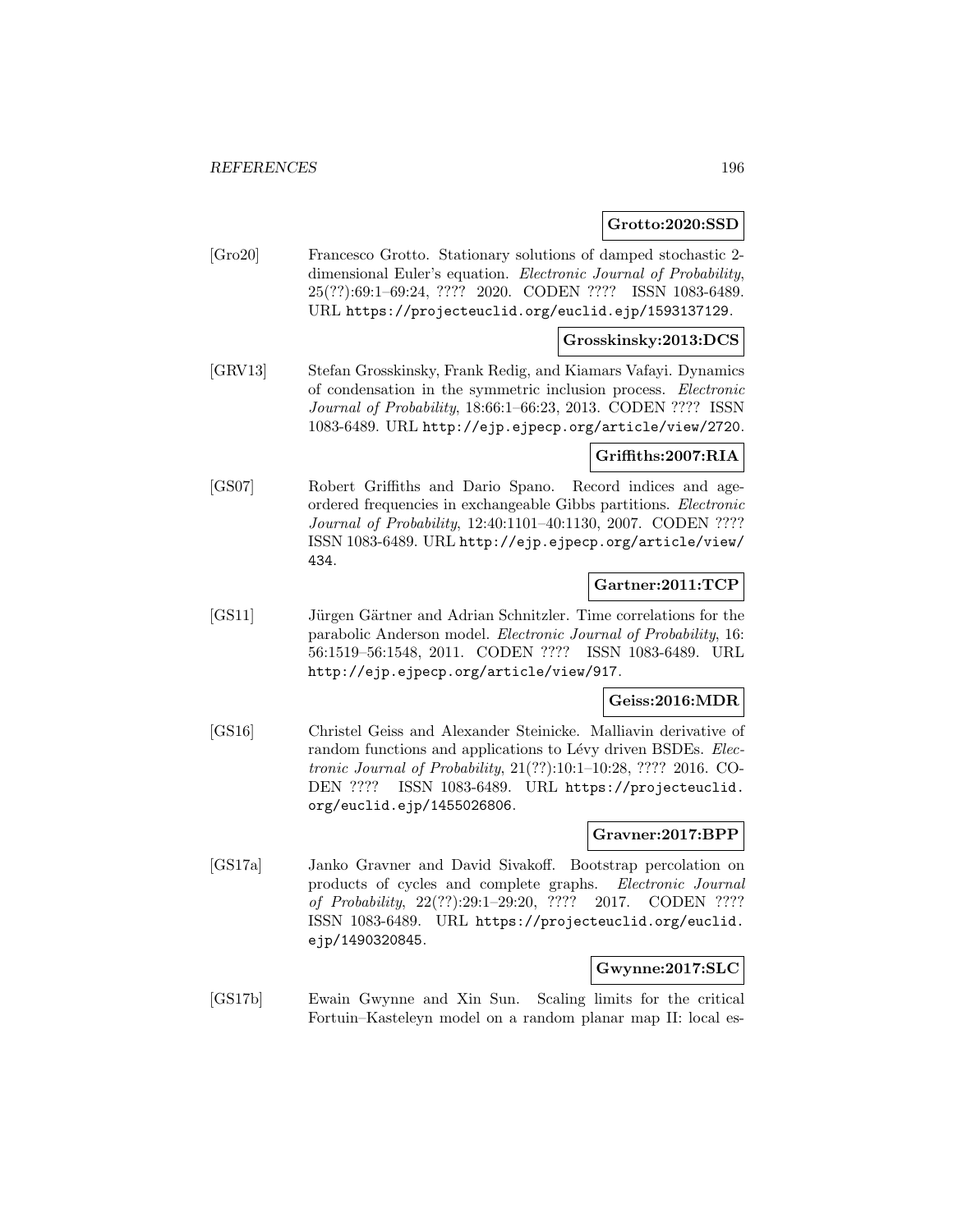timates and empty reduced word exponent. Electronic Journal of Probability, 22(??):45:1–45:56, ???? 2017. CODEN ???? ISSN 1083-6489. URL https://projecteuclid.org/euclid. ejp/1494036159.

## **Gantert:2020:STP**

[GS20] Nina Gantert and Dominik Schmid. The speed of the tagged particle in the exclusion process on Galton–Watson trees. Electronic Journal of Probability, 25(??):71:1–71:27, ???? 2020. CO-DEN ???? ISSN 1083-6489. URL https://projecteuclid. org/euclid.ejp/1593568835.

## **Gotze:2019:HOC**

[GSS19] Friedrich Götze, Holger Sambale, and Arthur Sinulis. Higher order concentration for functions of weakly dependent random variables. Electronic Journal of Probability, 24(??):85:1–85:19, ???? 2019. CODEN ???? ISSN 1083-6489. URL https:// projecteuclid.org/euclid.ejp/1568080865.

## **Gotze:2021:CIP**

[GSS21] Friedrich Götze, Holger Sambale, and Arthur Sinulis. Concentration inequalities for polynomials in  $\alpha$ -sub-exponential random variables. Electronic Journal of Probability, 26(18):1–22, February 2021. CODEN ???? ISSN 1083-6489. URL https:// projecteuclid.org/journals/electronic-journal-of-probability/ volume-26/issue-none/Concentration-inequalities-for-polynomialsin-%ce%b1-sub-exponential-random-variables/10.1214/21- EJP606.full.

## **Giovanni:2007:SCG**

[GT07] Peccati Giovanni and Murad Taqqu. Stable convergence of generalized  $L^2$  stochastic integrals and the principle of conditioning. Electronic Journal of Probability, 12:15:447–15:480, 2007. CODEN ???? ISSN 1083-6489. URL http://ejp.ejpecp.org/ article/view/404.

#### **Gouere:2017:PTC**

[GT17] Jean-Baptiste Gouéré and Marie Théret. Positivity of the time constant in a continuous model of first passage percolation. Electronic Journal of Probability, 22(??):49:1–49:21, ???? 2017. CO-DEN ???? ISSN 1083-6489. URL https://projecteuclid. org/euclid.ejp/1496196077.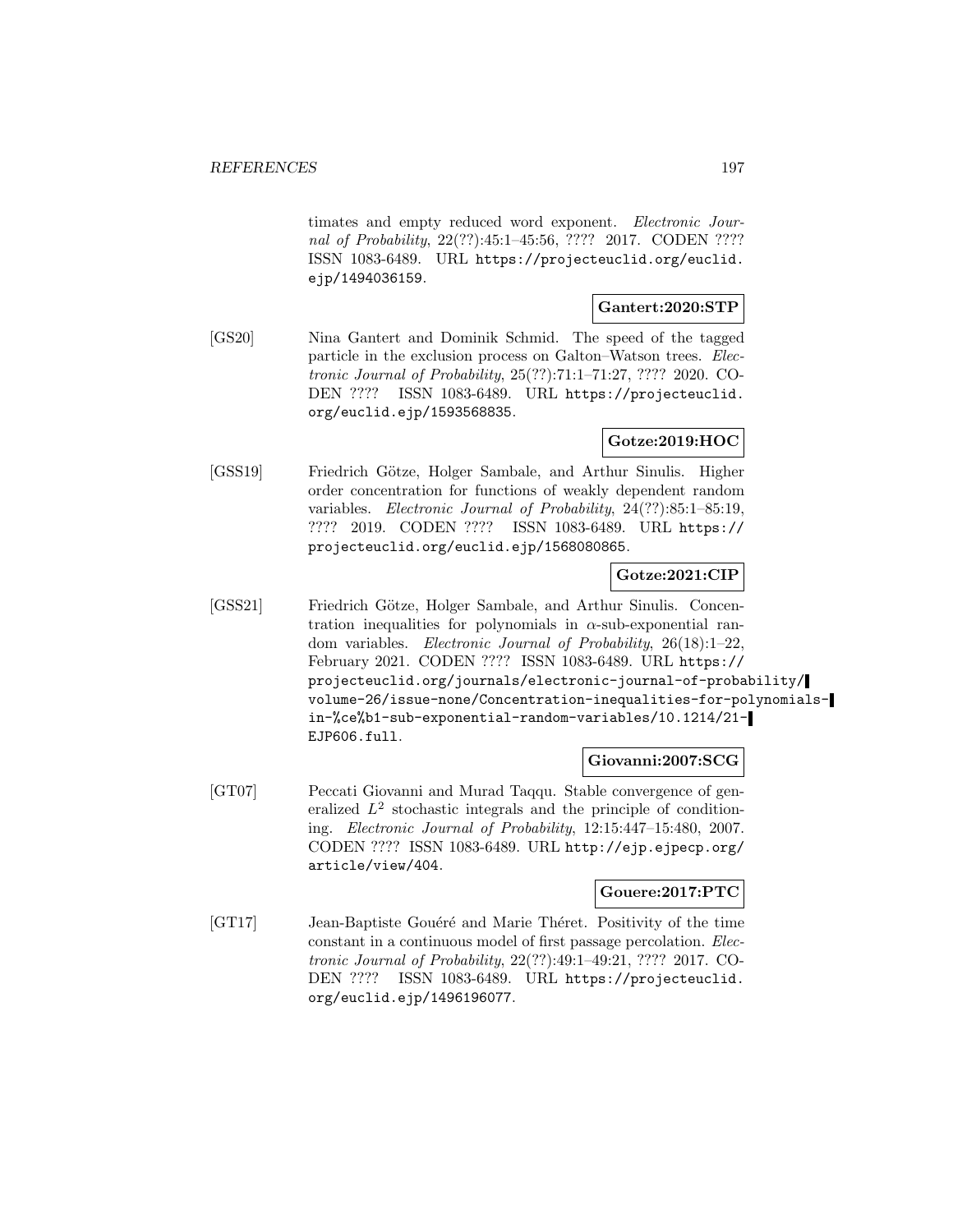## **Gufler:2018:PCT**

[Guf18a] Stephan Gufler. Pathwise construction of tree-valued Fleming– Viot processes. Electronic Journal of Probability, 23(??):42:1– 42:58, ???? 2018. CODEN ???? ISSN 1083-6489. URL https:/ /projecteuclid.org/euclid.ejp/1525852819.

# **Gufler:2018:REC**

[Guf18b] Stephan Gufler. A representation for exchangeable coalescent trees and generalized tree-valued Fleming–Viot processes. Electronic Journal of Probability, 23(??):41:1–41:42, ???? 2018. CO-DEN ???? ISSN 1083-6489. URL https://projecteuclid. org/euclid.ejp/1525852818.

## **Gupta:2012:FVL**

[Gup12] Ankit Gupta. The Fleming–Viot limit of an interacting spatial population with fast density regulation. Electronic Journal of Probability, 17:104:1–104:55, 2012. CODEN ???? ISSN 1083- 6489. URL http://ejp.ejpecp.org/article/view/1964.

## **Grothaus:2017:SDE**

[GV17] Martin Grothaus and Robert Voßhall. Stochastic differential equations with sticky reflection and boundary diffusion. Electronic Journal of Probability, 22(??):7:1–7:37, ???? 2017. CO-DEN ???? ISSN 1083-6489. URL https://projecteuclid. org/euclid.ejp/1485486107.

## **Garban:2020:BFP**

[GV20] Christophe Garban and Hugo Vanneuville. Bargmann– Fock percolation is noise sensitive. Electronic Journal of Probability, 25(??):1–20, 2020. CODEN ???? ISSN 1083-6489. URL https://projecteuclid.org/journals/ electronic-journal-of-probability/volume-25/issue-none/ Bargmann--Fock-percolation-is-noise-sensitive/10.1214/ 20-EJP491.full.

## **Gao:2009:MDL**

[GW09] Fuqing Gao and Yanqing Wang. Moderate deviations and laws of the iterated logarithm for the volume of the intersections of Wiener sausages. Electronic Journal of Probability, 14:65:1900– 65:1935, 2009. CODEN ???? ISSN 1083-6489. URL http:// ejp.ejpecp.org/article/view/692.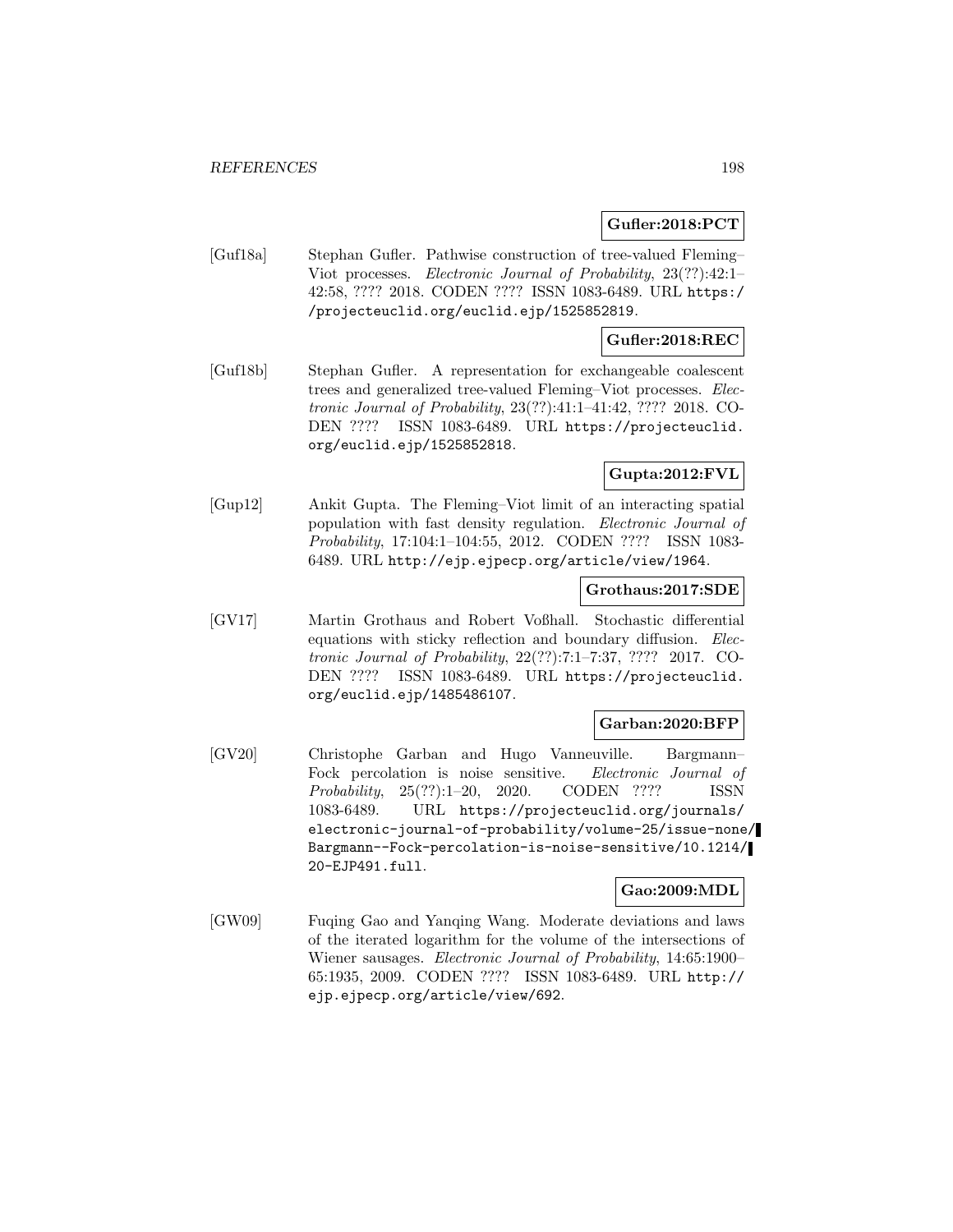## **Grote:2018:ASC**

[GW18] Julian Grote and Elisabeth Werner. Approximation of smooth convex bodies by random polytopes. Electronic Journal of Probability, 23(??):9:1–9:21, ???? 2018. CODEN ???? ISSN 1083-6489. URL https://projecteuclid.org/euclid.ejp/1518426057.

#### **Gnedin:2007:NCL**

[GY07] Alexander Gnedin and Yuri Yakubovich. On the number of collisions in lambda-coalescents. Electronic Journal of Probability, 12:56:1547–56:1567, 2007. CODEN ???? ISSN 1083-6489. URL http://ejp.ejpecp.org/article/view/464.

#### **Giovanni:2010:MDG**

[GZ10] Peccati Giovanni and Cengbo Zheng. Multi-dimensional Gaussian fluctuations on the Poisson space. Electronic Journal of Probability, 15:48:1487–48:1527, 2010. CODEN ???? ISSN 1083- 6489. URL http://ejp.ejpecp.org/article/view/813.

#### **Haas:2017:AHR**

[Haa17] Bénédicte Haas. Asymptotics of heights in random trees constructed by aggregation. Electronic Journal of Probability, 22 (??):21:1–21:25, ???? 2017. CODEN ???? ISSN 1083-6489. URL https://projecteuclid.org/euclid.ejp/1487646307.

## **Habermann:2019:STF**

[Hab19] Karen Habermann. Small-time fluctuations for the bridge in a model class of hypoelliptic diffusions of weak Hörmander type. Electronic Journal of Probability, 24(??):11:1–11:19, ???? 2019. CODEN ???? ISSN 1083-6489. URL https://projecteuclid. org/euclid.ejp/1550480425.

## **Hajri:2011:SFR**

[Haj11] Hatem Hajri. Stochastic flows related to Walsh Brownian motion. Electronic Journal of Probability, 16:58:1563–58:1599, 2011. CODEN ???? ISSN 1083-6489. URL http://ejp.ejpecp.org/ article/view/924.

#### **Hammond:2019:SAP**

[Ham19] Alan Hammond. On self-avoiding polygons and walks: the snake method via polygon joining. Electronic Journal of Probability, 24 (??):49:1–49:43, ???? 2019. CODEN ???? ISSN 1083-6489. URL https://projecteuclid.org/euclid.ejp/1558404407.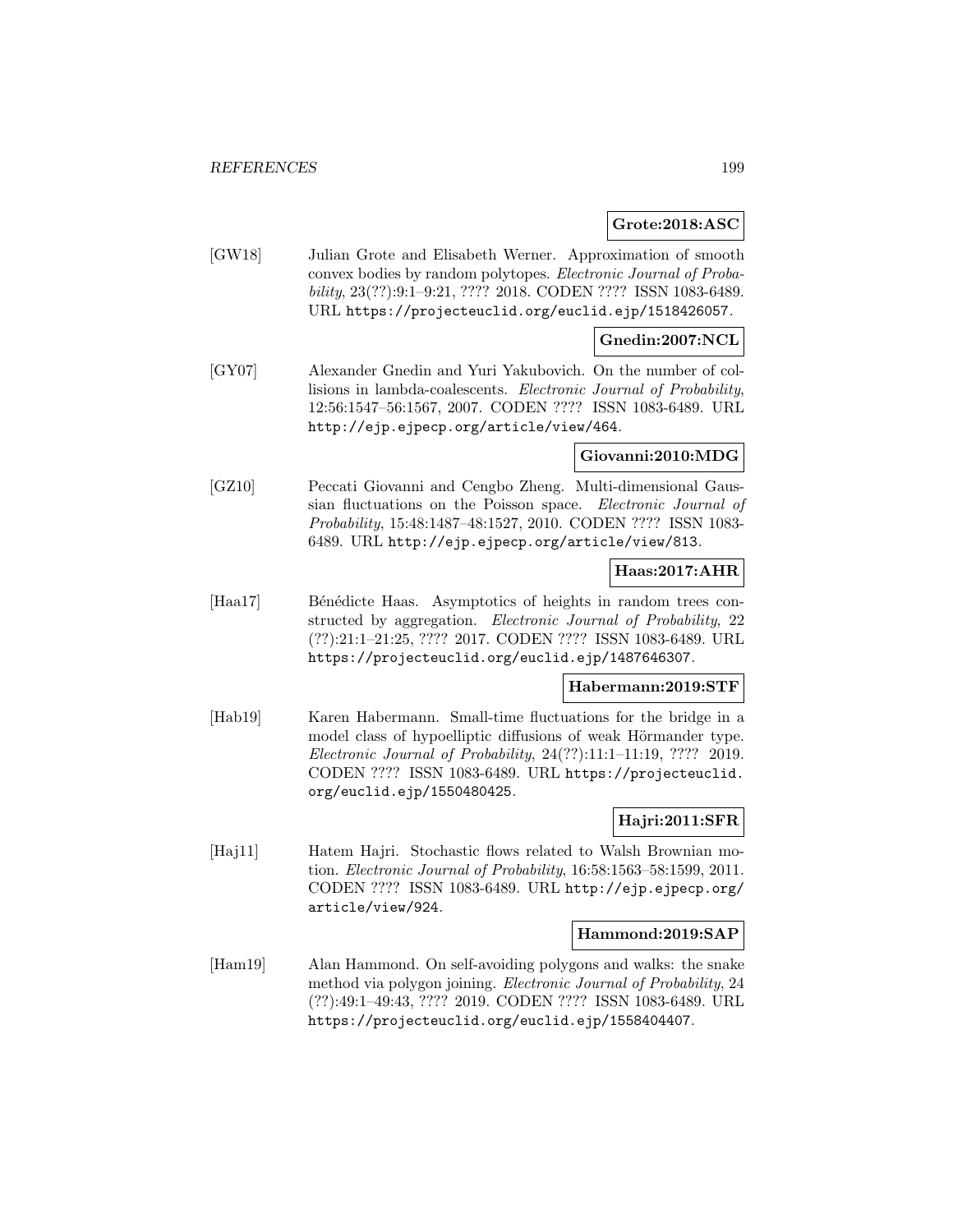### **Handa:2014:EPC**

[Han14] Kenji Handa. Ergodic properties for  $\alpha$ -cir models and a class of generalized Fleming–Viot processes. Electronic Journal of Probability, 19:65:1–65:25, 2014. CODEN ???? ISSN 1083-6489. URL http://ejp.ejpecp.org/article/view/2928.

## **Hasebe:2014:FID**

[Has14] Takahiro Hasebe. Free infinite divisibility for beta distributions and related ones. Electronic Journal of Probability, 19(??):81:1– 81:33, ???? 2014. CODEN ???? ISSN 1083-6489. URL http:// ejp.ejpecp.org/article/view/3448.

#### **Hausenblas:2005:EUR**

[Hau05] Erika Hausenblas. Existence, uniqueness and regularity of parabolic SPDEs driven by Poisson random measure. Electronic Journal of Probability, 10:46:1496–46:1546, 2005. CODEN ???? ISSN 1083-6489. URL http://ejp.ejpecp.org/article/view/ 297.

#### **Hayashi:2021:SSL**

[Hay21] Kohei Hayashi. Spatial-segregation limit for exclusion processes with two components under unbalanced reaction. Electronic Journal of Probability, 26(18):1–36, February 2021. CODEN ???? ISSN 1083-6489. URL https://projecteuclid.org/ journals/electronic-journal-of-probability/volume-26/ issue-none/Spatial-segregation-limit-for-exclusion-processeswith-two-components-under/10.1214/21-EJP621.full.

## **Hambly:2009:PHI**

[HB09] Ben Hambly and Martin Barlow. Parabolic Harnack inequality and local limit theorem for percolation clusters. Electronic Journal of Probability, 14:1:1–1:26, 2009. CODEN ???? ISSN 1083-6489. URL http://ejp.ejpecp.org/article/view/587.

## **Hirsch:2017:PCP**

[HBS17] Christian Hirsch, Tim Brereton, and Volker Schmidt. Percolation and convergence properties of graphs related to minimal spanning forests. Electronic Journal of Probability, 22(??):105:1–105:21, ???? 2017. CODEN ???? ISSN 1083-6489. URL https:// projecteuclid.org/euclid.ejp/1514430041.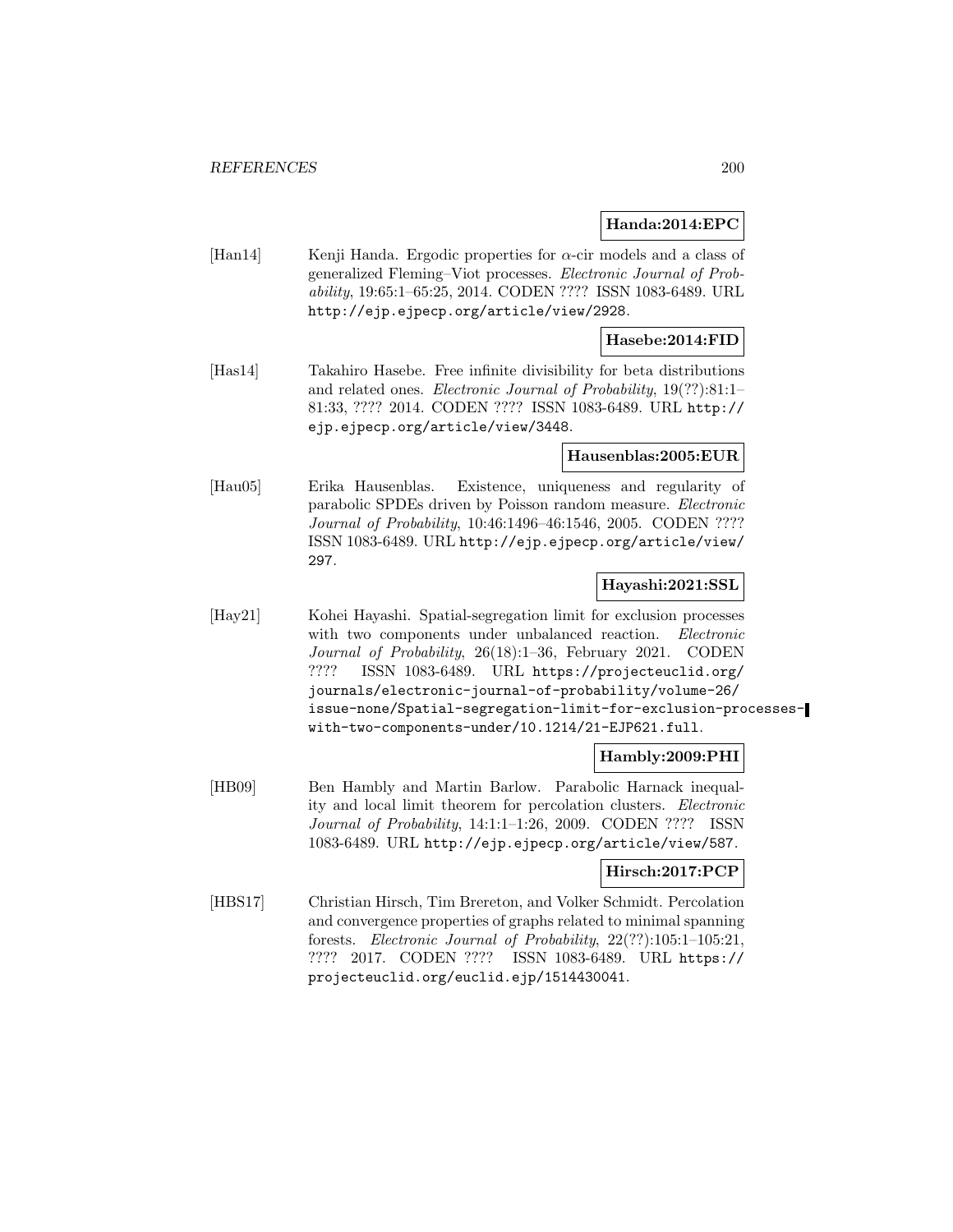### **Hansen:2020:EUQ**

[HC20] Mads Christian Hansen and Wiuf Carsten. Existence of a unique quasi-stationary distribution in stochastic reaction networks. Electronic Journal of Probability, 25(??):45:1–45:30, ???? 2020. CODEN ???? ISSN 1083-6489. URL https://projecteuclid. org/euclid.ejp/1587024023.

## **Hilario:2015:RWR**

[HdHS<sup>+</sup>15] Marcelo Hilário, Frank den Hollander, Vladas Sidoravicius, Renato Soares dos Santos, and Augusto Teixeira. Random walk on random walks. Electronic Journal of Probability, 20(??):95:1– 95:35, ???? 2015. CODEN ???? ISSN 1083-6489. URL http:// ejp.ejpecp.org/article/view/4437.

## **Heil:2013:SMP**

[Hei13] Hadrian Heil. A stationary, mixing and perturbative counterexample to the 0–1-law for random walk in random environment in two dimensions. Electronic Journal of Probability, 18:1:1–1:33, 2013. CODEN ???? ISSN 1083-6489. URL http://ejp.ejpecp. org/article/view/1880.

## **Heilman:2014:EPO**

[Hei14] Steven Heilman. Euclidean partitions optimizing noise stability. Electronic Journal of Probability, 19:71:1–71:37, 2014. CODEN ???? ISSN 1083-6489. URL http://ejp.ejpecp.org/article/ view/3083.

## **Hermon:2018:FT**

[Her18] Jonathan Hermon. Frogs on trees? Electronic Journal of Probability, 23(??):17:1–17:40, ???? 2018. CODEN ???? ISSN 1083-6489. URL https://projecteuclid.org/euclid.ejp/ 1519354946.

## **Herry:2020:SLT**

[Her20] Ronan Herry. Stable limit theorems on the Poisson space. Electronic Journal of Probability, 25(??):1–30, 2020. CODEN ???? ISSN 1083-6489. URL https://projecteuclid.org/ journals/electronic-journal-of-probability/volume-25/ issue-none/Stable-limit-theorems-on-the-Poisson-space/ 10.1214/20-EJP557.full.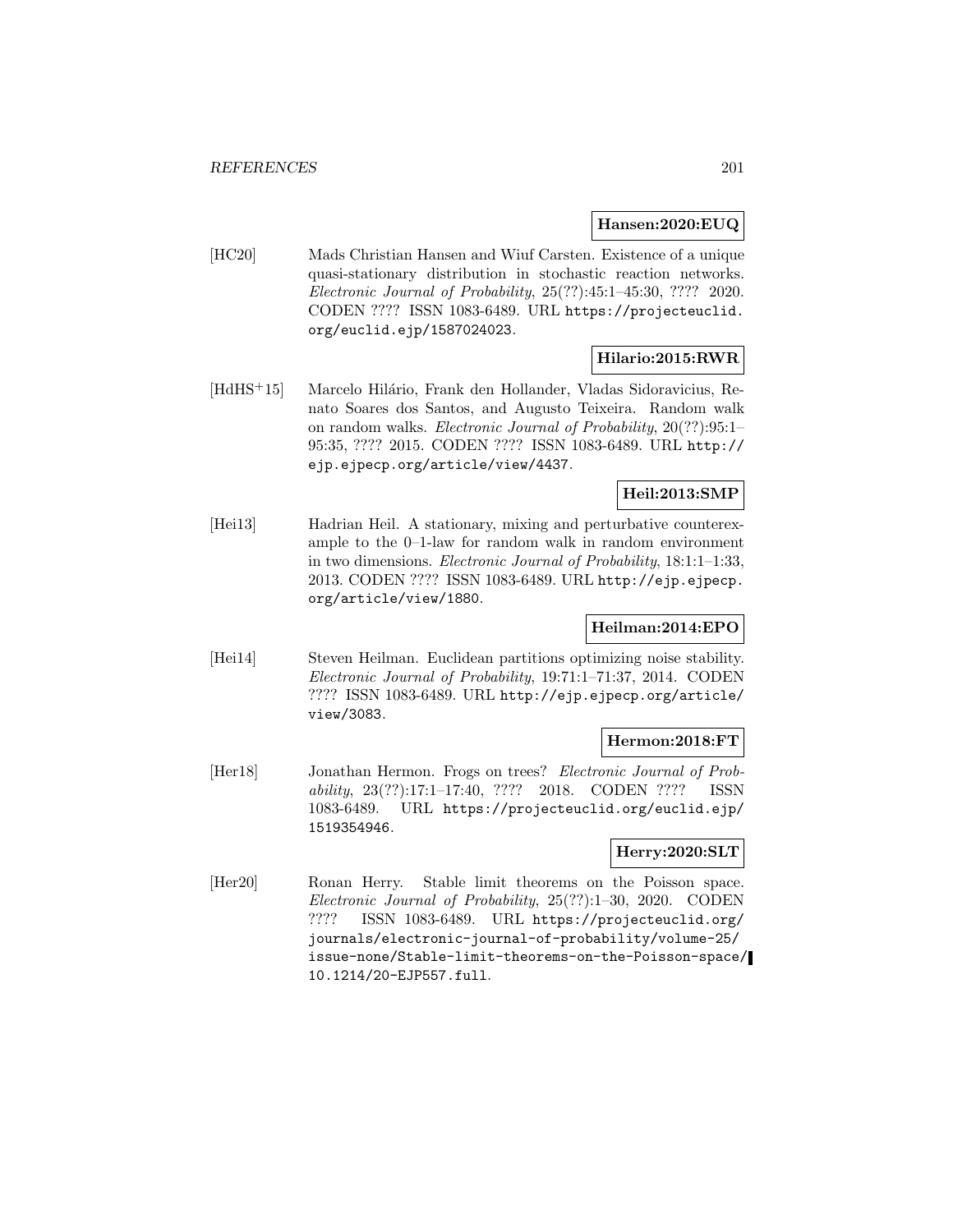#### **Heicklen:2005:RPS**

[HH05] Deborah Heicklen and Christopher Hoffman. Return probabilities of a simple random walk on percolation clusters. Electronic Journal of Probability, 10:8:250–8:302, 2005. CODEN ???? ISSN 1083-6489. URL http://ejp.ejpecp.org/article/view/240.

#### **Hamadene:2006:BTR**

[HH06] Said Hamadene and Mohammed Hassani. BSDEs with two reflecting barriers driven by a Brownian motion and Poisson noise and related Dynkin game. Electronic Journal of Probability, 11: 5:121–5:145, 2006. CODEN ???? ISSN 1083-6489. URL http:/ /ejp.ejpecp.org/article/view/303.

## **Haggstrom:2014:FRC**

[HH14] Olle Häggström and Timo Hirscher. Further results on consensus formation in the Deffuant model. Electronic Journal of Probability, 19:19:1–19:26, 2014. CODEN ???? ISSN 1083-6489. URL http://ejp.ejpecp.org/article/view/3116.

## **Hachem:2016:LCC**

[HHN16] Walid Hachem, Adrien Hardy, and Jamal Najim. Large complex correlated Wishart matrices: the Pearcey kernel and expansion at the hard edge. Electronic Journal of Probability, 21(??):1:1–1:36, ???? 2016. CODEN ???? ISSN 1083-6489. URL https:// projecteuclid.org/euclid.ejp/1454514661.

## **Hu:2015:SHE**

[HHNT15] Yaozhong Hu, Jingyu Huang, David Nualart, and Samy Tindel. Stochastic heat equations with general multiplicative Gaussian noises: Hölder continuity and intermittency. Electronic Journal of Probability, 20(??):55:1–55:50, ???? 2015. CODEN ???? ISSN 1083-6489. URL http://ejp.ejpecp.org/article/view/3316.

## **Hillion:2014:IPM**

[Hil14] Erwan Hillion.  $W_{1,+}$ -interpolation of probability measures on graphs. Electronic Journal of Probability, 19(??):92:1–92:29, ???? 2014. CODEN ???? ISSN 1083-6489. URL http://ejp.ejpecp. org/article/view/3336.

## **Hoshino:2017:SCG**

[HIN17] Masato Hoshino, Yuzuru Inahama, and Nobuaki Naganuma. Stochastic complex Ginzburg–Landau equation with space-time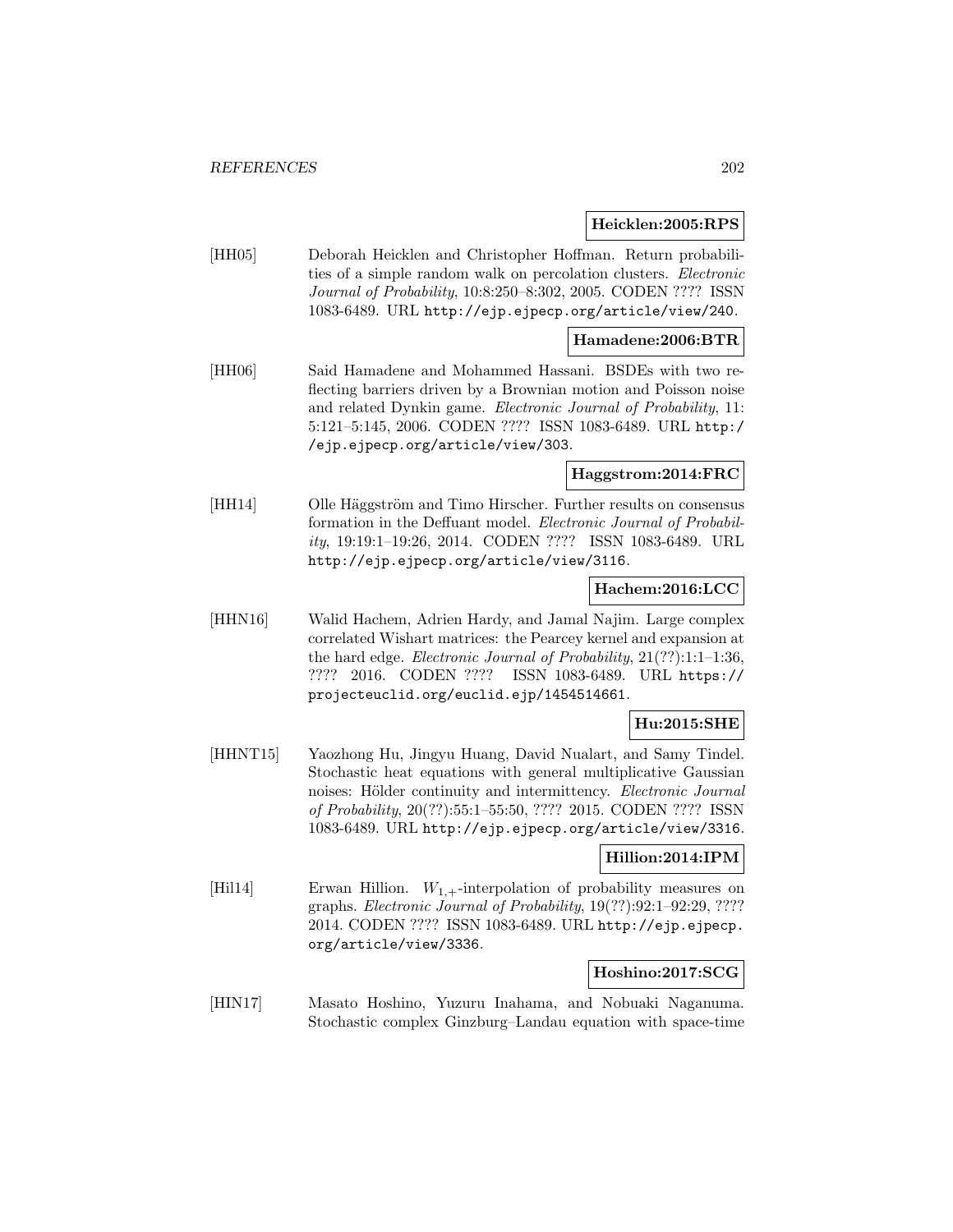white noise. Electronic Journal of Probability, 22(??):104:1-104:68, ???? 2017. CODEN ???? ISSN 1083-6489. URL https: //projecteuclid.org/euclid.ejp/1513349792.

## **Hambly:2007:NVP**

[HJ07] Ben Hambly and Liza Jones. Number variance from a probabilistic perspective: infinite systems of independent Brownian motions and symmetric alpha stable processes. Electronic Journal of Probability, 12:30:862–30:887, 2007. CODEN ???? ISSN 1083-6489. URL http://ejp.ejpecp.org/article/view/419. See erratum [HJ09].

## **Hambly:2009:ENV**

[HJ09] Ben Hambly and Lisa Jones. Erratum to "Number Variance from a probabilistic perspective, infinite systems of independent Brownian motions and symmetric  $\alpha$ -stable processes". Electronic Journal of Probability, 14:37:1074–37:1079, 2009. CODEN ???? ISSN 1083-6489. URL http://ejp.ejpecp.org/article/view/658. See [HJ07].

## **Hwang:2011:CLT**

[HJ11] Hsien-Kuei Hwang and Svante Janson. A Central Limit Theorem for random ordered factorizations of integers. Electronic Journal of Probability, 16:12:347–12:361, 2011. CODEN ???? ISSN 1083- 6489. URL http://ejp.ejpecp.org/article/view/858. See erratum [HJ13].

## **Hwang:2013:ECL**

[HJ13] Hsien-Kuei Hwang and Svante Janson. Erratum: "A central limit theorem for random ordered factorizations of integers". Electronic Journal of Probability, 18:16:1–16:3, 2013. CODEN ???? ISSN 1083-6489. URL http://ejp.ejpecp.org/article/view/2297. See [HJ11].

## **Holmgren:2015:LLF**

[HJ15a] Cecilia Holmgren and Svante Janson. Limit laws for functions of fringe trees for binary search trees and random recursive trees. Electronic Journal of Probability,  $20(??):4:1-4:51$ ,  $???" 2015$ . CODEN ???? ISSN 1083-6489. URL http://ejp.ejpecp.org/ article/view/3627.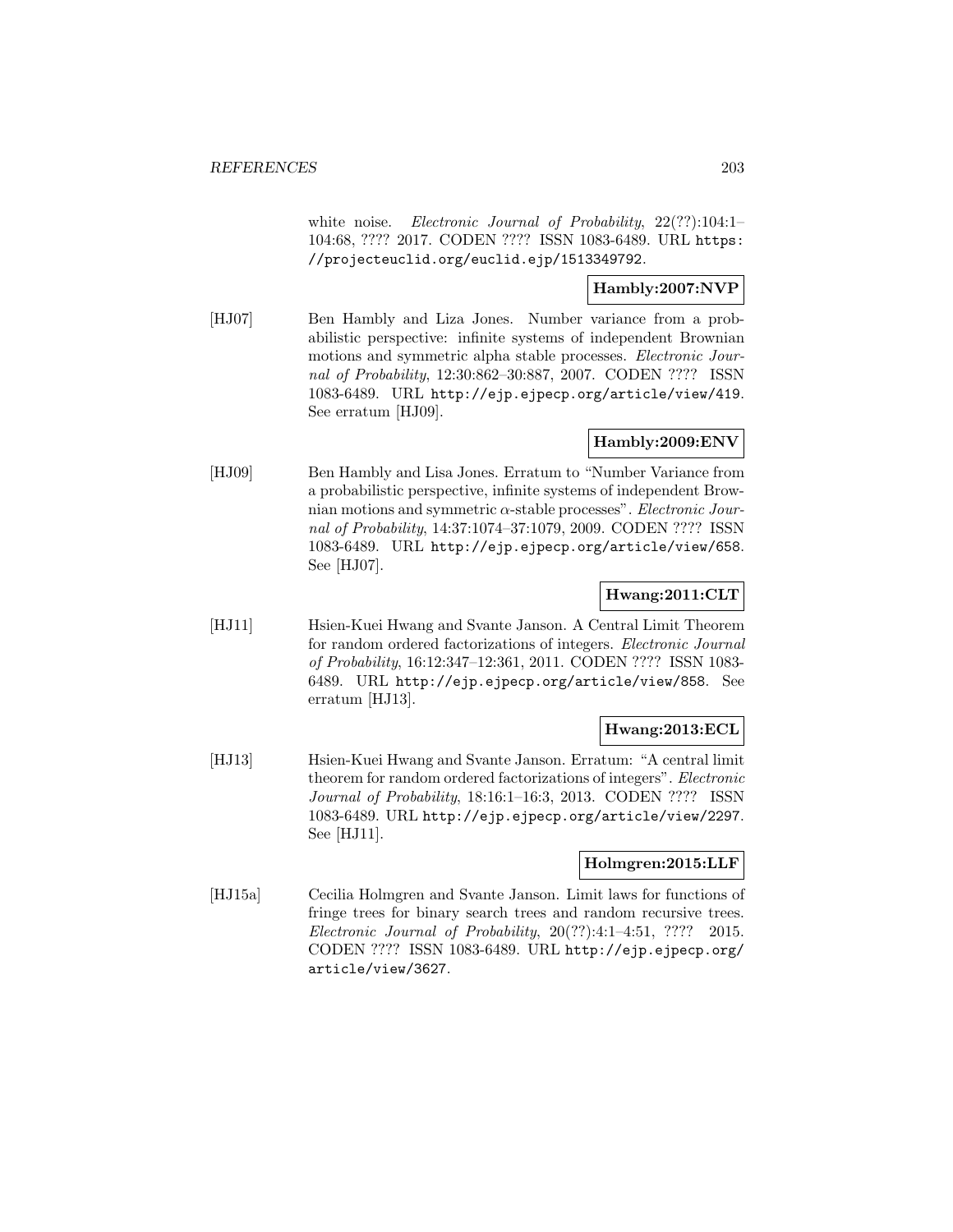### **Holmgren:2015:ADT**

[HJ15b] Cecilia Ingrid Holmgren and Svante Janson. Asymptotic distribution of two-protected nodes in ternary search trees. Electronic Journal of Probability, 20(??):9:1–9:20, ???? 2015. CODEN ???? ISSN 1083-6489. URL http://ejp.ejpecp.org/article/view/ 3577.

## **Hillion:2019:PSO**

[HJ19] Erwan Hillion and Oliver Johnson. A proof of the Shepp–Olkin entropy monotonicity conjecture. Electronic Journal of Probability, 24(??):126:1–126:14, ???? 2019. CODEN ???? ISSN 1083-6489. URL https://projecteuclid.org/euclid.ejp/ 1573268590.

## **Hoffman:2019:ISF**

[HJJ19] Christopher Hoffman, Tobias Johnson, and Matthew Junge. Infection spread for the frog model on trees. Electronic Journal of Probability, 24(??):112:1–112:29, ???? 2019. CODEN ???? ISSN 1083-6489. URL https://projecteuclid.org/euclid. ejp/1570586692.

## **Herman:2020:STC**

[HJT20] John Herman, Ifan Johnston, and Lorenzo Toniazzi. Spacetime coupled evolution equations and their stochastic solutions. Electronic Journal of Probability, 25(??):1–21, 2020. CODEN ???? ISSN 1083-6489. URL https://projecteuclid.org/ journals/electronic-journal-of-probability/volume-25/ issue-none/Space-time-coupled-evolution-equations-andtheir-stochastic-solutions/10.1214/20-EJP544.full.

## **Hutzenthaler:2020:OCD**

[HJvWW20] Martin Hutzenthaler, Arnulf Jentzen, and von Wurstemberger Wurstemberger. Overcoming the curse of dimensionality in the approximative pricing of financial derivatives with default risks. Electronic Journal of Probability, 25(??):1–73, 2020. CO-DEN ???? ISSN 1083-6489. URL https://projecteuclid.org/ journals/electronic-journal-of-probability/volume-25/ issue-none/Overcoming-the-curse-of-dimensionality-inthe-approximative-pricing-of/10.1214/20-EJP423.full.

## **Hairer:2012:SPM**

[HK12] Martin Hairer and David Kelly. Stochastic PDEs with multiscale structure. Electronic Journal of Probability, 17:52:1–52:38, 2012.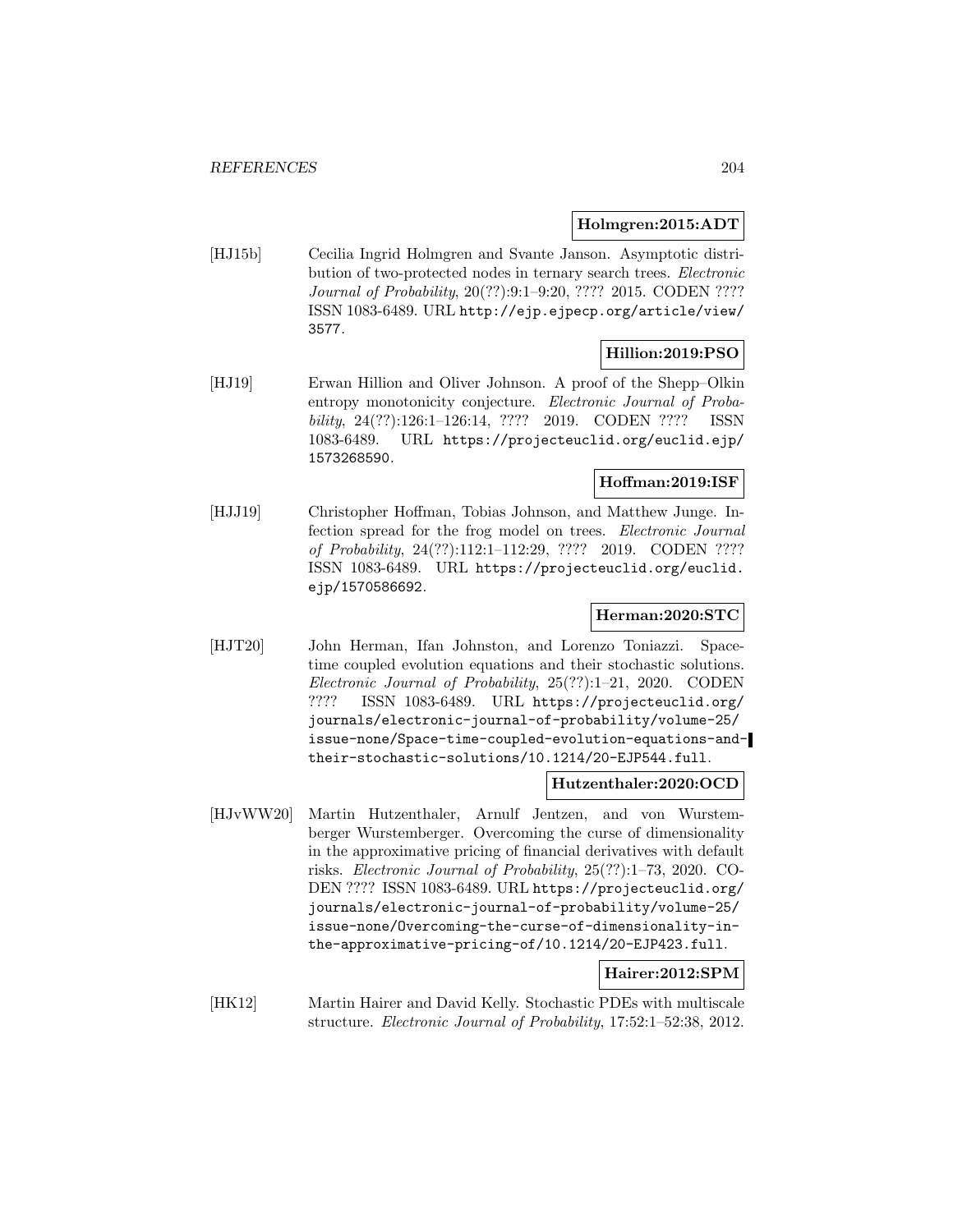CODEN ???? ISSN 1083-6489. URL http://ejp.ejpecp.org/ article/view/1807.

## **Hartung:2018:PDC**

[HK18] Lisa Hartung and Anton Klimovsky. The phase diagram of the complex branching Brownian motion energy model. Electronic Journal of Probability, 23(??):127:1–127:27, ???? 2018. CO-DEN ???? ISSN 1083-6489. URL https://projecteuclid. org/euclid.ejp/1545188694.

## **Huang:2020:ASK**

[HK20] Jingyu Huang and Davar Khoshnevisan. Analysis of a stratified Kraichnan flow. Electronic Journal of Probability, 25(??): 1–67, 2020. CODEN ???? ISSN 1083-6489. URL https:// projecteuclid.org/journals/electronic-journal-of-probability/ volume-25/issue-none/Analysis-of-a-stratified-Kraichnanflow/10.1214/20-EJP524.full.

## **Hitczenko:1998:HCM**

[HKL<sup>+</sup>98] Paweł Hitczenko, Stanisław Kwapień, Wenbo V. Li, Gideon Schechtman, Thomas Schlumprecht, and Joel Zinn. Hypercontractivity and comparison of moments of iterated maxima and minima of independent random variables. Electronic Journal of Probability, 3:2:1–2:26, 1998. CODEN ???? ISSN 1083-6489. URL http://ejp.ejpecp.org/article/view/24.

#### **Henning:2019:GGM**

[HKLR19] Florian Henning, Christof Külske, Arnaud Le Ny, and Utkir A. Rozikov. Gradient Gibbs measures for the SOS model with countable values on a Cayley tree. Electronic Journal of Probability, 24(??):104:1–104:23, ???? 2019. CODEN ???? ISSN 1083-6489. URL https://projecteuclid.org/euclid.ejp/1569895473.

#### **Hebbar:2020:ABB**

[HKN20] Pratima Hebbar, Leonid Koralov, and James Nolen. Asymptotic behavior of branching diffusion processes in periodic media. Electronic Journal of Probability, 25(??):1–40, 2020. CODEN ???? ISSN 1083-6489. URL https://projecteuclid.org/ journals/electronic-journal-of-probability/volume-25/ issue-none/Asymptotic-behavior-of-branching-diffusionprocesses-in-periodic-media/10.1214/20-EJP527.full.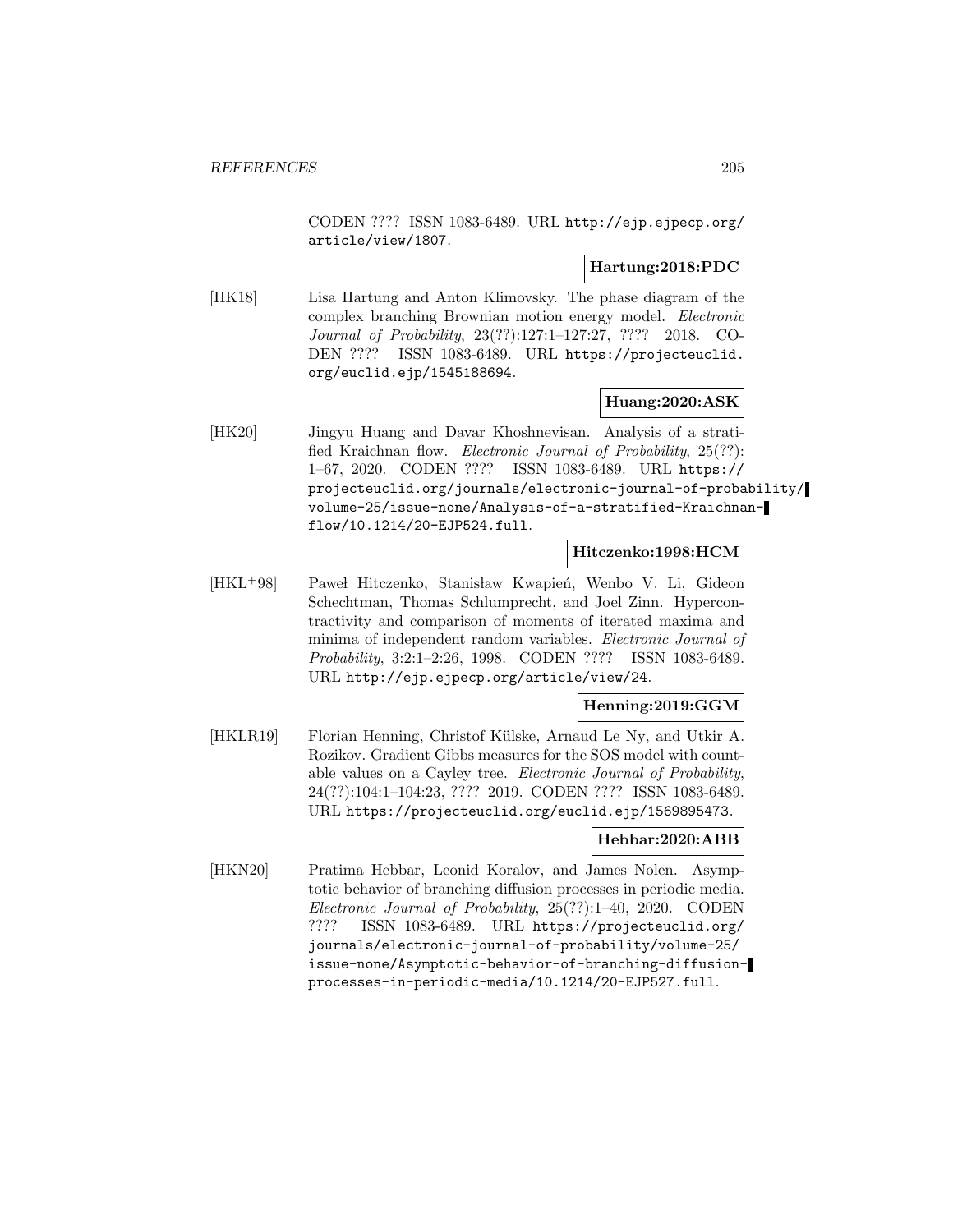## **Hayashi:2014:HCP**

[HKY14] Masafumi Hayashi, Arturo Kohatsu, and Go Yuki. Hölder continuity property of the densities of SDEs with singular drift coefficients. Electronic Journal of Probability, 19:77:1–77:22, 2014. CODEN ???? ISSN 1083-6489. URL http://ejp.ejpecp.org/ article/view/2609.

## **Heveling:2007:PSC**

[HL07] Matthias Heveling and Gunter Last. Point shift characterization of Palm measures on Abelian groups. Electronic Journal of Probability, 12:5:122–5:137, 2007. CODEN ???? ISSN 1083-6489. URL http://ejp.ejpecp.org/article/view/394.

## **Heunis:2008:ICN**

[HL08] Andrew Heunis and Vladimir Lucic. On the innovations conjecture of nonlinear filtering with dependent data. Electronic Journal of Probability, 13:72:2190–72:2216, 2008. CODEN ???? ISSN 1083-6489. URL http://ejp.ejpecp.org/article/view/585.

## **Huber:2012:SRI**

[HL12] Mark Huber and Jenny Law. Simulation reduction of the Ising model to general matchings. Electronic Journal of Probability, 17:33:1–33:15, 2012. CODEN ???? ISSN 1083-6489. URL http: //ejp.ejpecp.org/article/view/1998.

## **Huang:2014:CER**

[HL14] Chunmao Huang and Quansheng Liu. Convergence in  $L^p$  and its exponential rate for a branching process in a random environment. Electronic Journal of Probability, 19(??):104:1–104:22, ???? 2014. CODEN ???? ISSN 1083-6489. URL http://ejp. ejpecp.org/article/view/3388.

#### **Huesler:2010:CHE**

[HLP10] Juerg Huesler, Anna Ladneva, and Vladimir Piterbarg. On clusters of high extremes of Gaussian stationary processes with  $\varepsilon$ separation. Electronic Journal of Probability, 15:59:1825–59:1862, 2010. CODEN ???? ISSN 1083-6489. URL http://ejp.ejpecp. org/article/view/828.

## **Hermon:2016:TVS**

[HLP16] Jonathan Hermon, Hubert Lacoin, and Yuval Peres. Total variation and separation cutoffs are not equivalent and neither one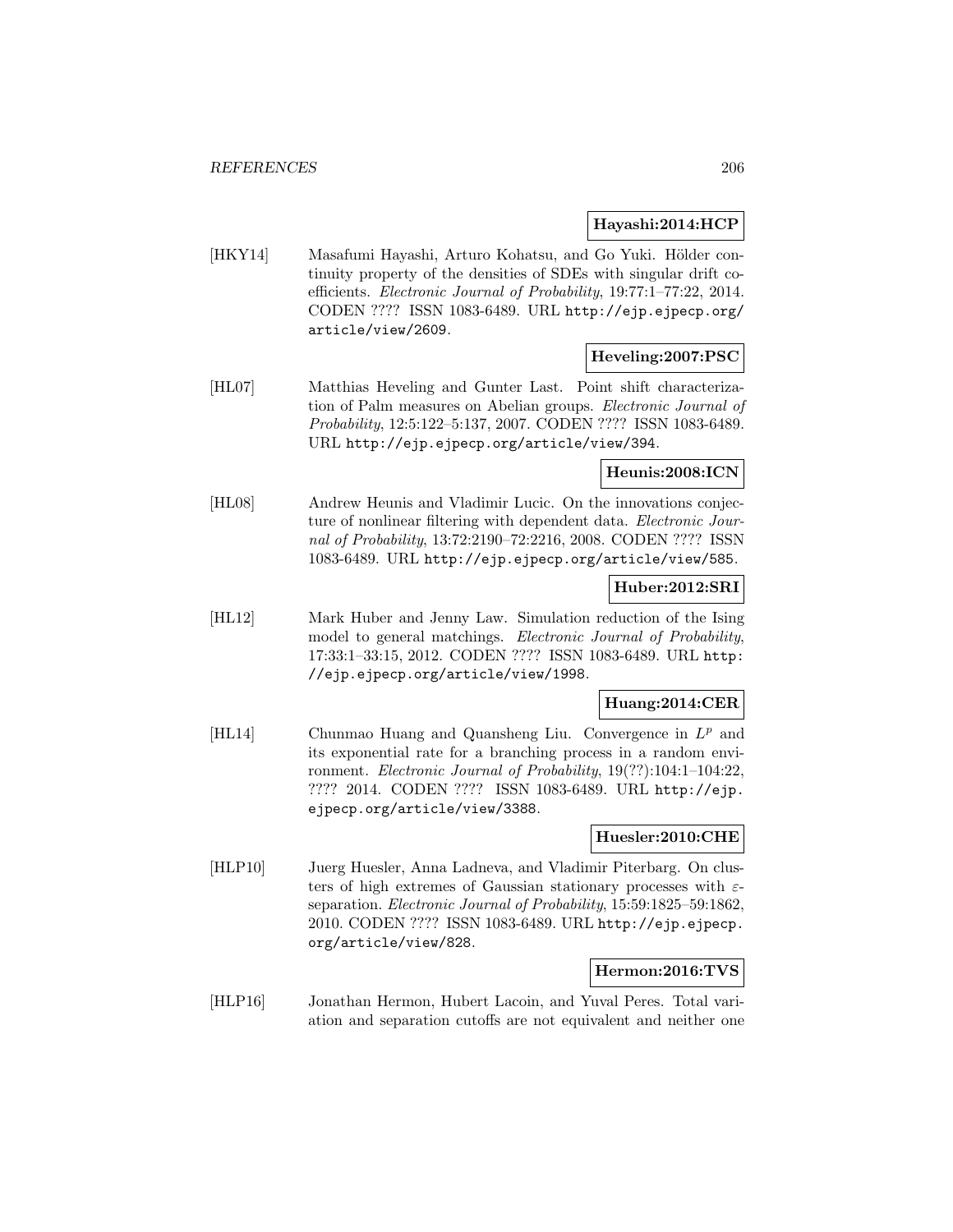implies the other. Electronic Journal of Probability, 21(??):44:1-44:36, ???? 2016. CODEN ???? ISSN 1083-6489. URL https:/ /projecteuclid.org/euclid.ejp/1469557137.

**Hilario:2019:STS**

[HLP19] Marcelo Hilario, Xinyi Li, and Petr Panov. Shape theorem and surface fluctuation for Poisson cylinders. Electronic Journal of Probability, 24(??):68:1-68:16, ???? 2019. CODEN ???? ISSN 1083-6489. URL https://projecteuclid.org/euclid. ejp/1561687601.

## **Hsiau:2014:LRF**

[HLY14] Shoou-Ren Hsiau, Yi-Shen Lin, and Yi-Ching Yao. Logconcave reward functions and optimal stopping rules of threshold form. Electronic Journal of Probability, 19(??):120:1–120:18, ???? 2014. CODEN ???? ISSN 1083-6489. URL http://ejp.ejpecp.org/ article/view/3745.

## **Heck:2001:PLD**

[HM01] Matthias Heck and Fa¨ıza Maaouia. The principle of large deviations for martingale additive functionals of recurrent Markov processes. Electronic Journal of Probability, 6:8:1–8:26, 2001. CODEN ???? ISSN 1083-6489. URL http://ejp.ejpecp.org/ article/view/81.

## **Haas:2004:GSS**

[HM04] Bénédicte Haas and Grégory Miermont. The genealogy of selfsimilar fragmentations with negative index as a continuum random tree. Electronic Journal of Probability, 9:4:57–4:97, 2004. CODEN ???? ISSN 1083-6489. URL http://ejp.ejpecp.org/ article/view/187.

## **Hairer:2011:THU**

[HM11] Martin Hairer and Jonathan Mattingly. A theory of hypoellipticity and unique ergodicity for semilinear stochastic PDEs. Electronic Journal of Probability, 16:23:658–23:738, 2011. CODEN ???? ISSN 1083-6489. URL http://ejp.ejpecp.org/article/ view/875.

## **Holroyd:2014:SDC**

[HM14] Alexander Holroyd and James Martin. Stochastic domination and comb percolation. Electronic Journal of Probability, 19:5:1–5:16, 2014. CODEN ???? ISSN 1083-6489. URL http://ejp.ejpecp. org/article/view/2806.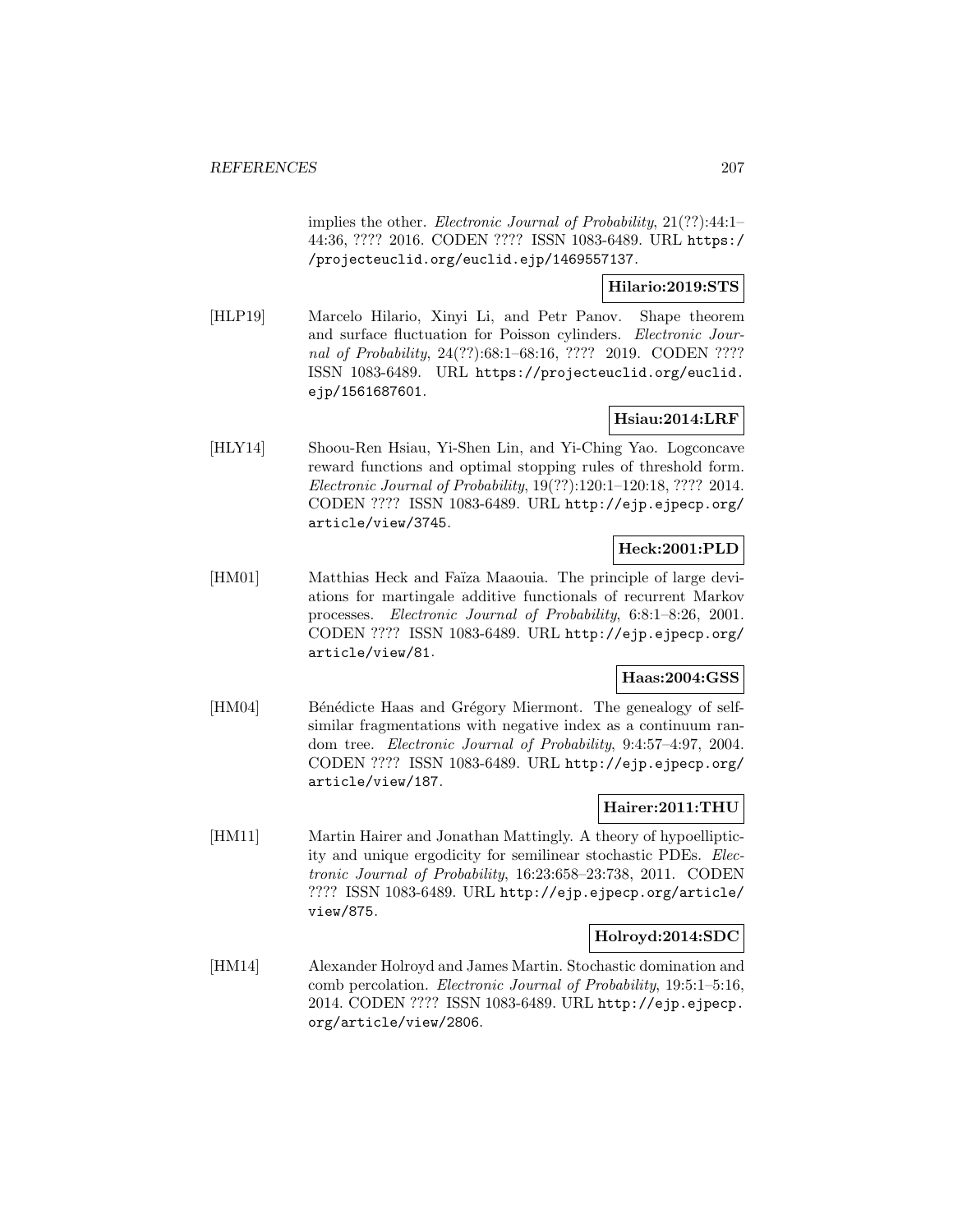#### **Herzog:2015:NISa**

[HM15a] David P. Herzog and Jonathan C. Mattingly. Noise-induced stabilization of planar flows I. Electronic Journal of Probability, 20 (??):111:1–111:43, ???? 2015. CODEN ???? ISSN 1083-6489. URL http://ejp.ejpecp.org/article/view/4047.

#### **Herzog:2015:NISb**

[HM15b] David P. Herzog and Jonathan C. Mattingly. Noise-induced stabilization of planar flows II. Electronic Journal of Probability, 20 (??):113:1–113:37, ???? 2015. CODEN ???? ISSN 1083-6489. URL http://ejp.ejpecp.org/article/view/4048.

## **Haji-Mirsadeghi:2016:STB**

[HMK16] Mir-Omid Haji-Mirsadeghi and Ali Khezeli. Stable transports between stationary random measures. Electronic Journal of Probability, 21(??):51:1–51:25, ???? 2016. CODEN ???? ISSN 1083-6489. URL https://projecteuclid.org/euclid.ejp/ 1470414022.

## **Huckemann:2015:SCL**

[HMMN15] Stephan Huckemann, Jonathan Mattingly, Ezra Miller, and James Nolen. Sticky central limit theorems at isolated hyperbolic planar singularities. Electronic Journal of Probability, 20 (??):78:1–78:34, ???? 2015. CODEN ???? ISSN 1083-6489. URL http://ejp.ejpecp.org/article/view/3887.

## **Hryniv:2012:NHR**

[HMMW12] Ostap Hryniv, Iain MacPhee, Mikhail Menshikov, and Andrew Wade. Non-homogeneous random walks with non-integrable increments and heavy-tailed random walks on strips. Electronic Journal of Probability, 17:59:1–59:28, 2012. CODEN ???? ISSN 1083-6489. URL http://ejp.ejpecp.org/article/view/2216.

#### **Heil:2011:BRW**

[HMN11] Hadrian Heil, Nakashima Makoto, and Yoshida Nobuo. Branching random walks in random environment are diffusive in the regular growth phase. Electronic Journal of Probability, 16:48:1318– 48:1340, 2011. CODEN ???? ISSN 1083-6489. URL http:// ejp.ejpecp.org/article/view/922.

## **Hammond:2012:ETT**

[HMP12] Alan Hammond, Elchanan Mossel, and Gábor Pete. Exit time tails from pairwise decorrelation in hidden Markov chains, with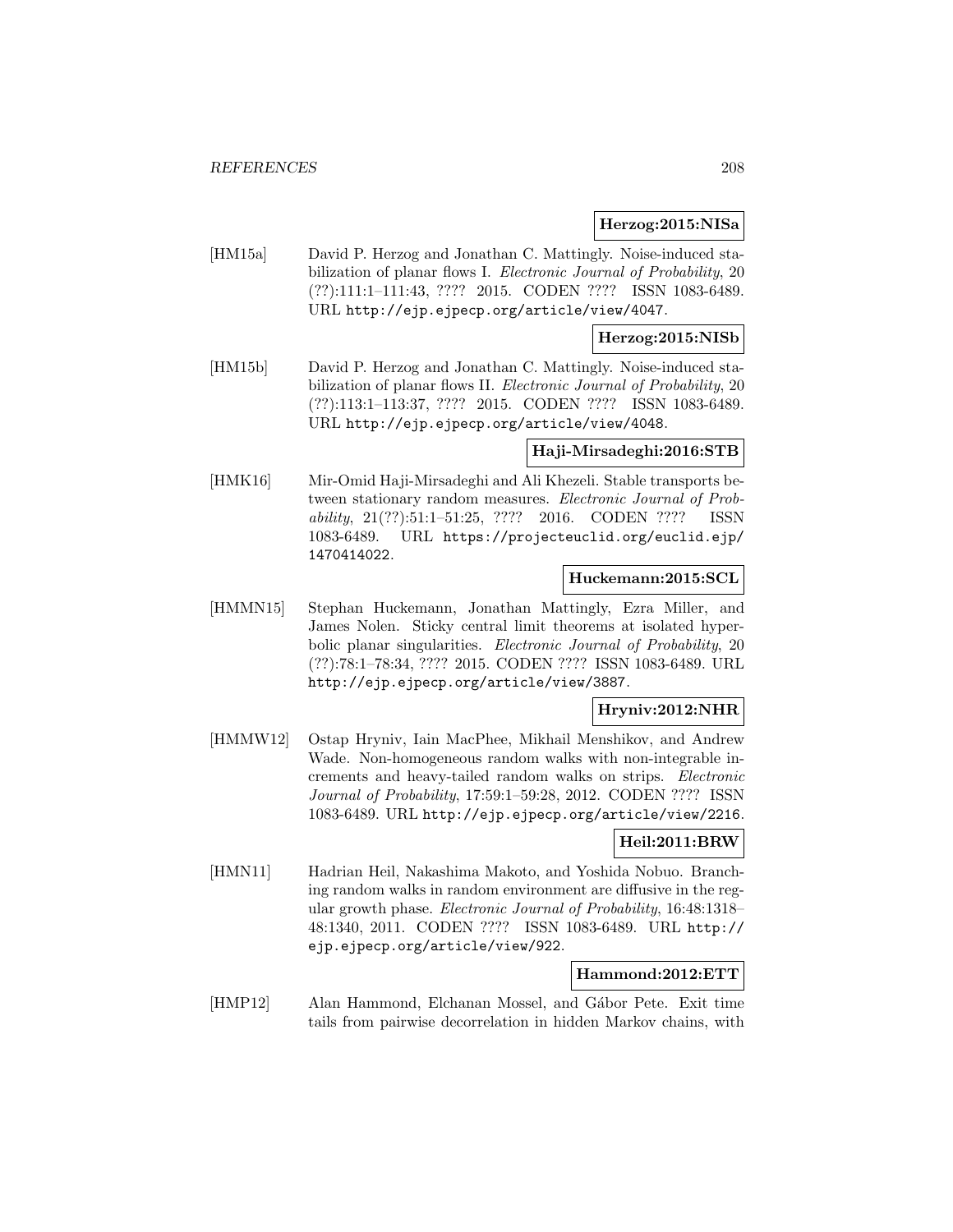applications to dynamical percolation. Electronic Journal of Probability, 17:68:1–68:16, 2012. CODEN ???? ISSN 1083-6489. URL http://ejp.ejpecp.org/article/view/2229.

## **Heydenreich:2014:SBR**

[HMR14] Markus Heydenreich, Franz Merkl, and Silke W. W. Rolles. Spontaneous breaking of rotational symmetry in the presence of defects. Electronic Journal of Probability, 19(??):111:1–111:17, ???? 2014. CODEN ???? ISSN 1083-6489. URL http://ejp.ejpecp. org/article/view/2971.

## **Hu:2019:HCS**

[HNX19] Yaozhong Hu, David Nualart, and Panqiu Xia. Hölder continuity of the solutions to a class of SPDE's arising from branching particle systems in a random environment. Electronic Journal of Probability, 24(??):105:1–105:52, ???? 2019. CODEN ???? ISSN 1083-6489. URL https://projecteuclid.org/euclid. ejp/1569895474.

## **Hamadene:2003:RBS**

[HO03] Said Hamadène and Youssef Ouknine. Reflected backward stochastic differential equation with jumps and random obstacle. Electronic Journal of Probability, 8:2:1–2:20, 2003. CODEN ???? ISSN 1083-6489. URL http://ejp.ejpecp.org/article/ view/124.

## **Hobson:2015:ISS**

[Hob15] David Hobson. Integrability of solutions of the Skorokhod embedding problem for diffusions. Electronic Journal of Probability, 20(??):83:1–83:26, ???? 2015. CODEN ???? ISSN 1083-6489. URL http://ejp.ejpecp.org/article/view/4121.

## **Holroyd:2006:MTM**

[Hol06] Alexander Holroyd. The metastability threshold for modified bootstrap percolation in d dimensions. Electronic Journal of Probability, 11:17:418–17:433, 2006. CODEN ???? ISSN 1083- 6489. URL http://ejp.ejpecp.org/article/view/326.

## **Holmes:2008:CLT**

[Hol08] Mark Holmes. Convergence of lattice trees to super-Brownian motion above the critical dimension. *Electronic Journal of Prob*ability, 13:23:671–23:755, 2008. CODEN ???? ISSN 1083-6489. URL http://ejp.ejpecp.org/article/view/499.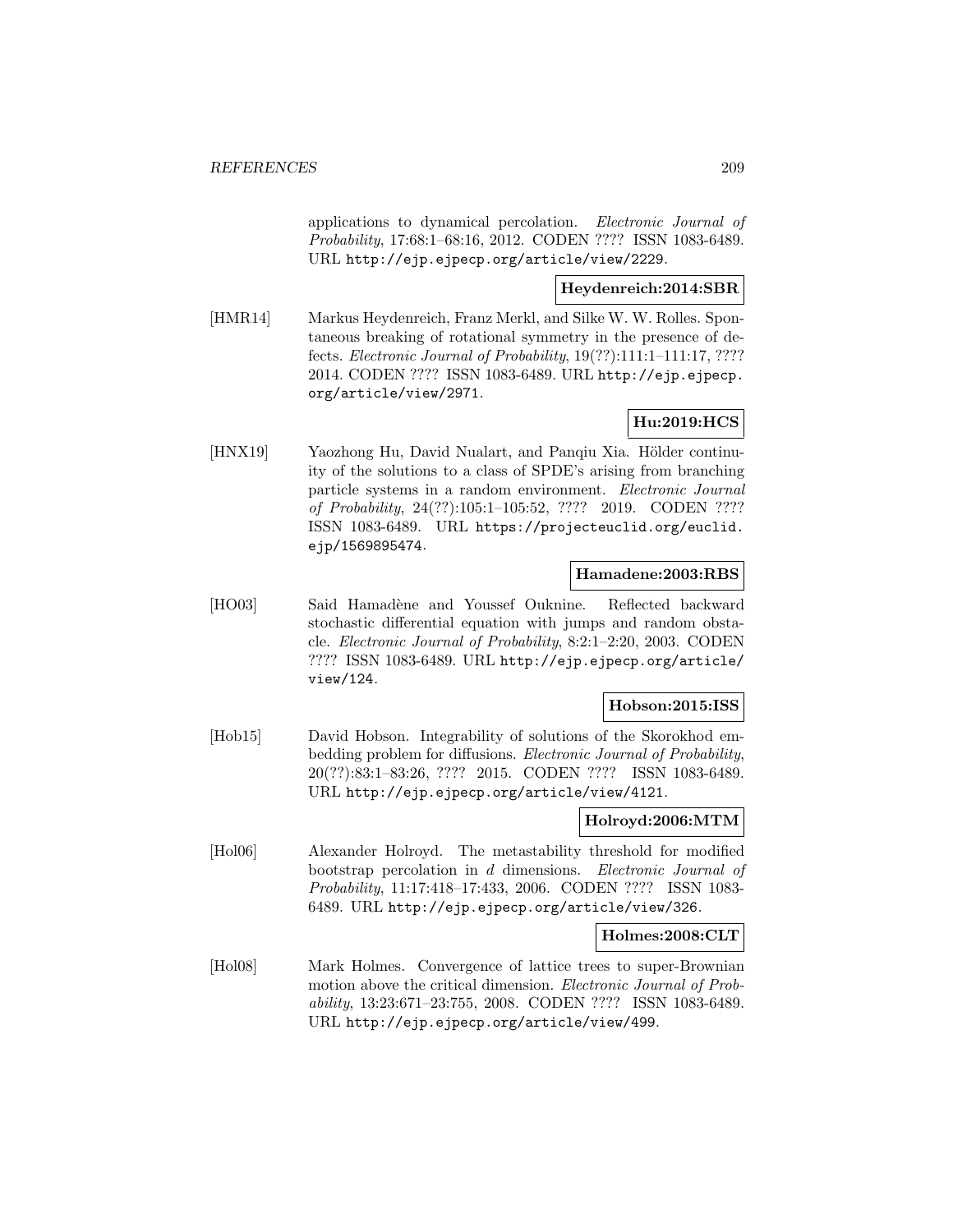### **Holmgren:2012:NCS**

[Hol12] Cecilia Holmgren. Novel characteristics of split trees by use of renewal theory. Electronic Journal of Probability, 17:5:1–5:27, 2012. CODEN ???? ISSN 1083-6489. URL http://ejp.ejpecp. org/article/view/1723.

## **Holcomb:2018:RMH**

[Hol18] Diane Holcomb. The random matrix hard edge: rare events and a transition. Electronic Journal of Probability, 23(??):85:1–85:20, ???? 2018. CODEN ???? ISSN 1083-6489. URL https:// projecteuclid.org/euclid.ejp/1536717744.

## **Hong:2018:RLT**

[Hon18] Jieliang Hong. Renormalization of local times of super-Brownian motion. Electronic Journal of Probability, 23(??):109:1–109:45, ???? 2018. CODEN ???? ISSN 1083-6489. URL https:// projecteuclid.org/euclid.ejp/1540865372.

## **Hong:2020:BLT**

[Hon20] Jieliang Hong. On the boundary local time measure of super-Brownian motion. Electronic Journal of Probability, 25(??): 1–66, 2020. CODEN ???? ISSN 1083-6489. URL https:// projecteuclid.org/journals/electronic-journal-of-probability/ volume-25/issue-none/On-the-boundary-local-time-measureof-super-Brownian-motion/10.1214/20-EJP507.full.

## **Hora:2020:EMP**

[Hor20] Akihito Hora. Effect of microscopic pausing time distributions on the dynamical limit shapes for random Young diagrams. Electronic Journal of Probability, 25(??):70:1–70:21, ???? 2020. CO-DEN ???? ISSN 1083-6489. URL https://projecteuclid. org/euclid.ejp/1593137130.

## **Hough:2017:MCC**

[Hou17] Robert Hough. Mixing and cut-off in cycle walks. Electronic Journal of Probability, 22(??):90:1-90:49, ???? 2017. CODEN ???? ISSN 1083-6489. URL https://projecteuclid.org/euclid. ejp/1508292261.

#### **Hermisson:2008:PGH**

[HP08] Joachim Hermisson and Peter Pfaffelhuber. The pattern of genetic hitchhiking under recurrent mutation. Electronic Journal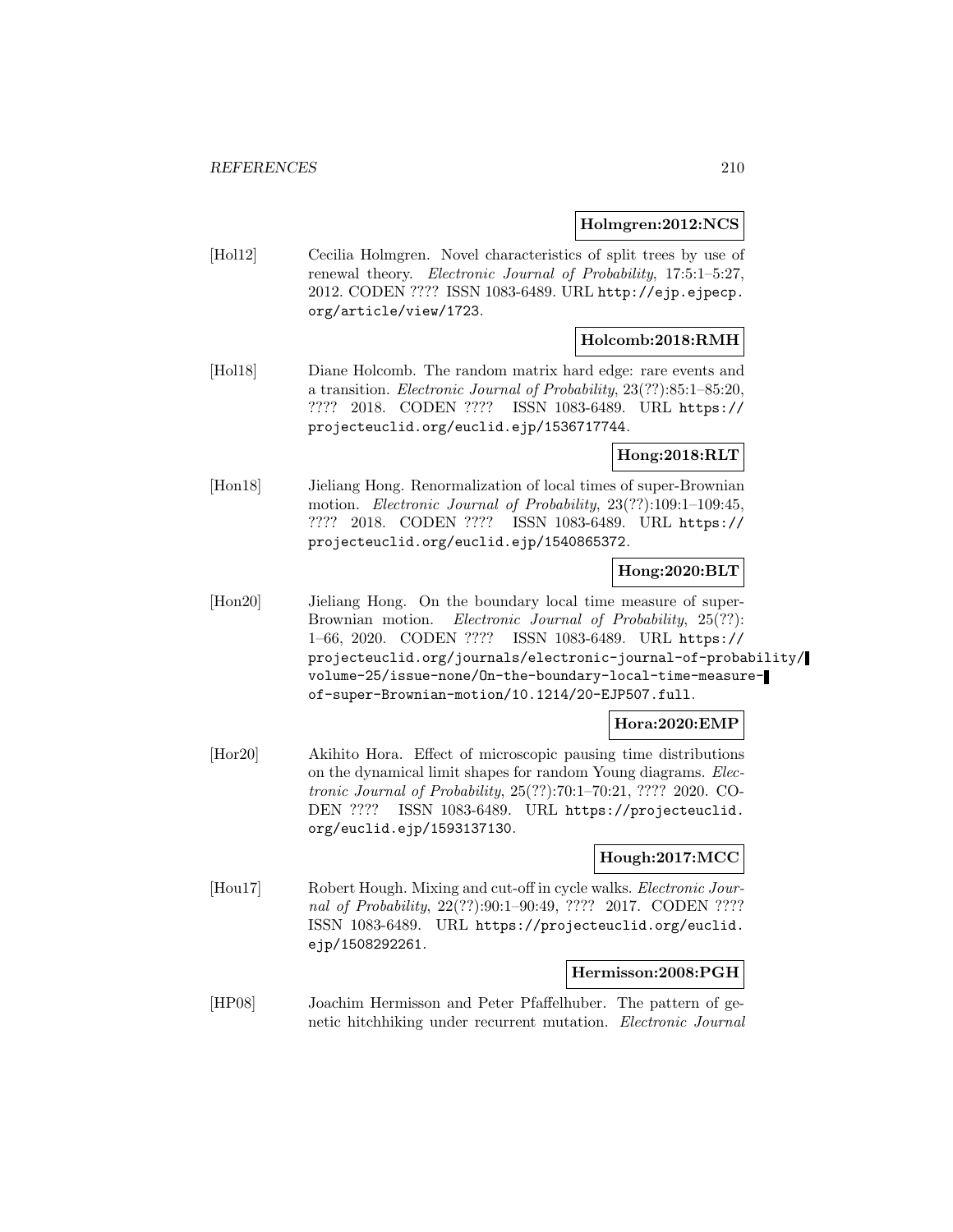of Probability, 13:68:2069–68:2106, 2008. CODEN ???? ISSN 1083-6489. URL http://ejp.ejpecp.org/article/view/577.

## **Hutchcroft:2017:BPG**

[HP17] Tom Hutchcroft and Yuval Peres. Boundaries of planar graphs: a unified approach. Electronic Journal of Probability, 22(??):100:1– 100:20, ???? 2017. CODEN ???? ISSN 1083-6489. URL https: //projecteuclid.org/euclid.ejp/1511578855.

### **Hermon:2018:SMT**

[HP18] Jonathan Hermon and Yuval Peres. On sensitivity of mixing times and cutoff. *Electronic Journal of Probability*, 23(??):25:1-25:34, ???? 2018. CODEN ???? ISSN 1083-6489. URL https:/ /projecteuclid.org/euclid.ejp/1521079338.

#### **Huesler:2011:EGP**

[HPZ11] Juerg Huesler, Vladimir Piterbarg, and Yueming Zhang. Extremes of Gaussian processes with random variance. Electronic Journal of Probability, 16:45:1254–45:1280, 2011. CODEN ???? ISSN 1083-6489. URL http://ejp.ejpecp.org/article/view/ 904.

## **Hajri:2014:SFM**

[HR14] Hatem Hajri and Olivier Raimond. Stochastic flows on metric graphs. Electronic Journal of Probability, 19:12:1–12:20, 2014. CODEN ???? ISSN 1083-6489. URL http://ejp.ejpecp.org/ article/view/2773.

# **Harter:2019:SAS**

[HR19] Jonathan Harter and Adrien Richou. A stability approach for solving multidimensional quadratic BSDEs. Electronic Journal of Probability, 24(??):4:1–4:51, ???? 2019. CODEN ???? ISSN 1083-6489. URL https://projecteuclid.org/euclid. ejp/1549616425.

## **Hu:2007:EES**

[HRW07] Zhishui Hu, John Robinson, and Qiying Wang. Edgeworth expansions for a sample sum from a finite set of independent random variables. Electronic Journal of Probability, 12:52:1402–52:1417, 2007. CODEN ???? ISSN 1083-6489. URL http://ejp.ejpecp. org/article/view/447.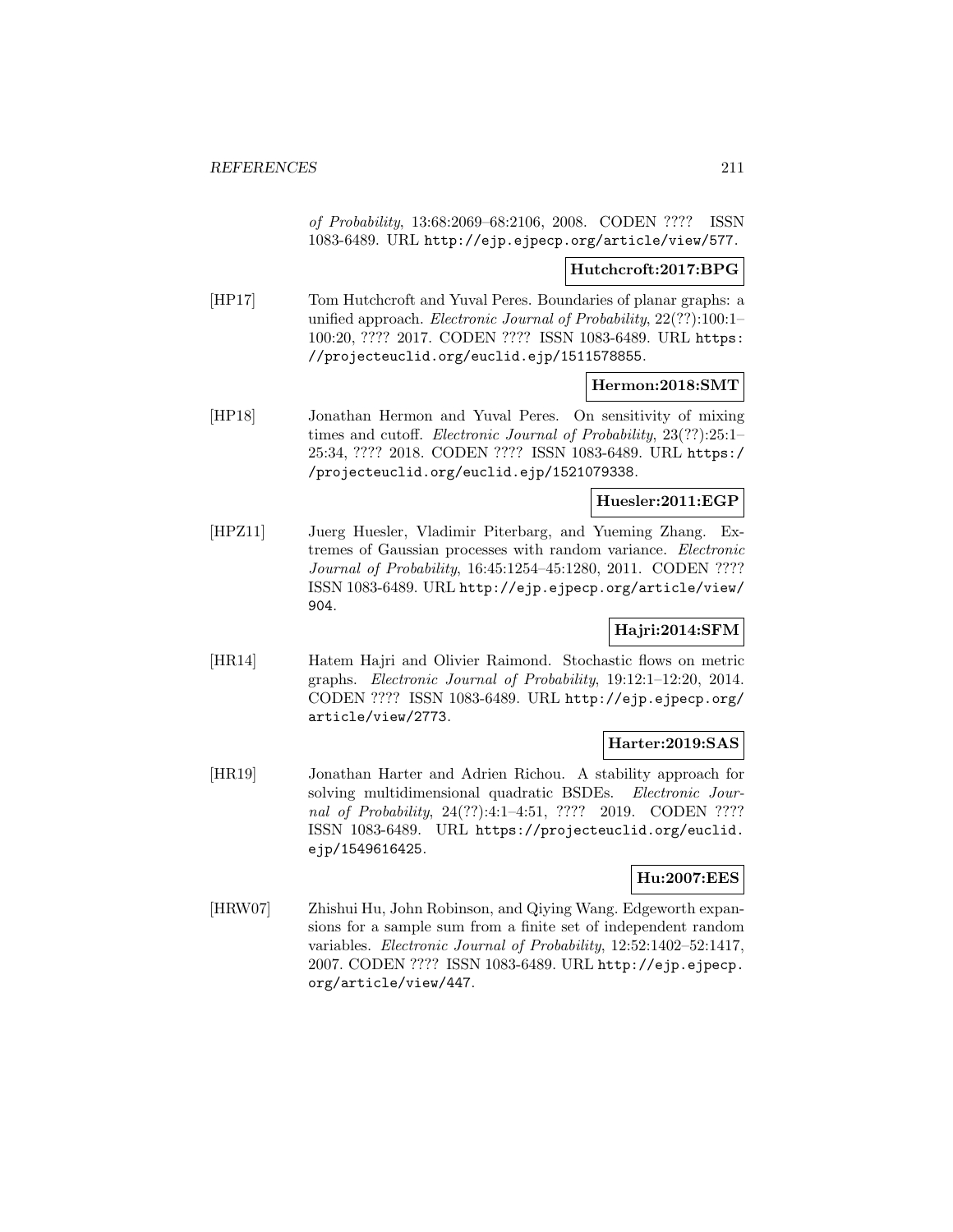#### **Hairer:2012:TSA**

[HRW12] Martin Hairer, Marc Ryser, and Hendrik Weber. Triviality of the 2D stochastic Allen–Cahn equation. Electronic Journal of Probability, 17:39:1–39:14, 2012. CODEN ???? ISSN 1083-6489. URL http://ejp.ejpecp.org/article/view/1731.

## **Huss:2012:IAM**

[HS12] Wilfried Huss and Ecaterina Sava. Internal aggregation models on comb lattices. Electronic Journal of Probability, 17:30:1–30:21, 2012. CODEN ???? ISSN 1083-6489. URL http://ejp.ejpecp. org/article/view/1940.

#### **Holroyd:2013:IDT**

[HS13] Alexander Holroyd and Terry Soo. Insertion and deletion tolerance of point processes. Electronic Journal of Probability, 18: 74:1–74:24, 2013. CODEN ???? ISSN 1083-6489. URL http:// ejp.ejpecp.org/article/view/2621.

## **Hansen:2014:CIS**

[HS14] Niels Richard Hansen and Alexander Sokol. Causal interpretation of stochastic differential equations. Electronic Journal of Probability, 19(??):100:1–100:24, ???? 2014. CODEN ???? ISSN 1083-6489. URL http://ejp.ejpecp.org/article/view/2891.

## **Hu:2015:MVS**

[HS15a] Yueyun Hu and Zhan Shi. The most visited sites of biased random walks on trees. Electronic Journal of Probability, 20(??):62:1-62:14, ???? 2015. CODEN ???? ISSN 1083-6489. URL http:// ejp.ejpecp.org/article/view/4051.

#### **Huveneers:2015:RWD**

[HS15b] François Huveneers and François Simenhaus. Random walk driven by simple exclusion process. Electronic Journal of Probability, 20(??):105:1–105:42, ???? 2015. CODEN ???? ISSN 1083-6489. URL http://ejp.ejpecp.org/article/view/3906.

#### **Holmes:2017:CBI**

[HS17a] Mark Holmes and Thomas S. Salisbury. Conditions for ballisticity and invariance principle for random walk in non-elliptic random environment. Electronic Journal of Probability, 22(??): 81:1–81:18, ???? 2017. CODEN ???? ISSN 1083-6489. URL https://projecteuclid.org/euclid.ejp/1507536148.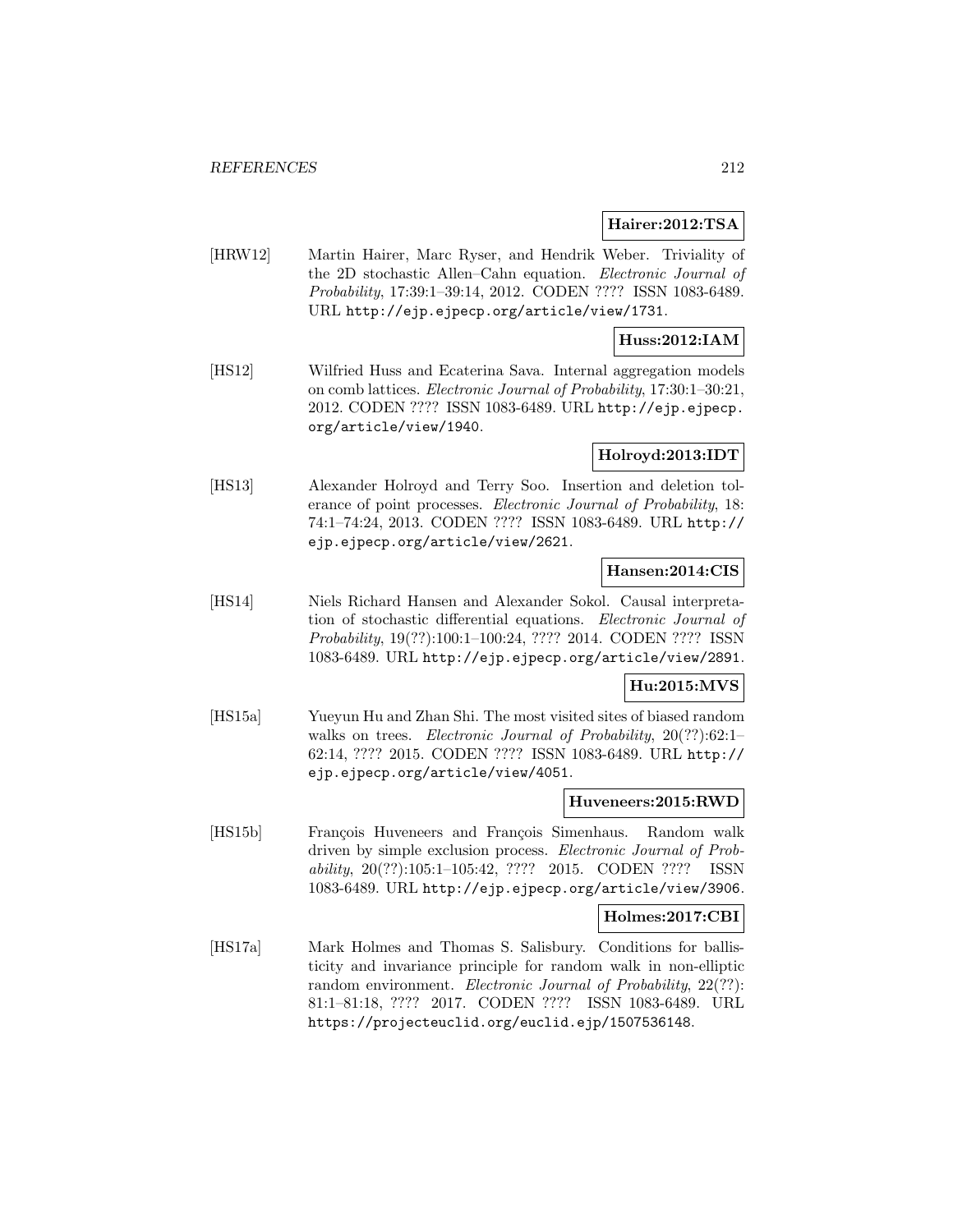# **Hu:2017:HML**

[HS17b] Wenqing Hu and Konstantinos Spiliopoulosi. Hypoelliptic multiscale Langevin diffusions: large deviations, invariant measures and small mass asymptotics. Electronic Journal of Probability, 22(??):55:1–55:38, ???? 2017. CODEN ???? ISSN 1083-6489. URL https://projecteuclid.org/euclid.ejp/1498809677.

## **Hammond:2020:MCP**

[HS20] Alan Hammond and Sourav Sarkar. Modulus of continuity for polymer fluctuations and weight profiles in Poissonian last passage percolation. Electronic Journal of Probability, 25(??):29:1– 29:38, ???? 2020. CODEN ???? ISSN 1083-6489. URL https:/ /projecteuclid.org/euclid.ejp/1582534894.

# **Hu:2009:CTM**

[HSW09] Zhishui Hu, Qi-Man Shao, and Qiying Wang. Cramér type moderate deviations for the maximum of self-normalized sums. Electronic Journal of Probability, 14:41:1181–41:1197, 2009. CODEN ???? ISSN 1083-6489. URL http://ejp.ejpecp.org/article/ view/663.

## **Herrmann:2010:SMS**

[HT10a] Samuel Herrmann and Julian Tugaut. Stationary measures for self-stabilizing processes: asymptotic analysis in the small noise limit. Electronic Journal of Probability, 15:69:2087–69:2116, 2010. CODEN ???? ISSN 1083-6489. URL http://ejp.ejpecp.org/ article/view/842.

## **Hwang:2010:MRB**

[HT10b] Hsien-Kuei Hwang and Tsung-Hsi Tsai. Multivariate records based on dominance. Electronic Journal of Probability, 15: 60:1863–60:1892, 2010. CODEN ???? ISSN 1083-6489. URL http://ejp.ejpecp.org/article/view/825.

## **Hug:2019:STS**

[HT19] Daniel Hug and Christoph Thäle. Splitting tessellations in spherical spaces. Electronic Journal of Probability, 24(??):24:1–24:60, ???? 2019. CODEN ???? ISSN 1083-6489. URL https:// projecteuclid.org/euclid.ejp/1553565775.

## **Huang:2021:NMC**

[HT21] De Huang and Joel A. Tropp. Nonlinear matrix concentration via semigroup methods. Electronic Journal of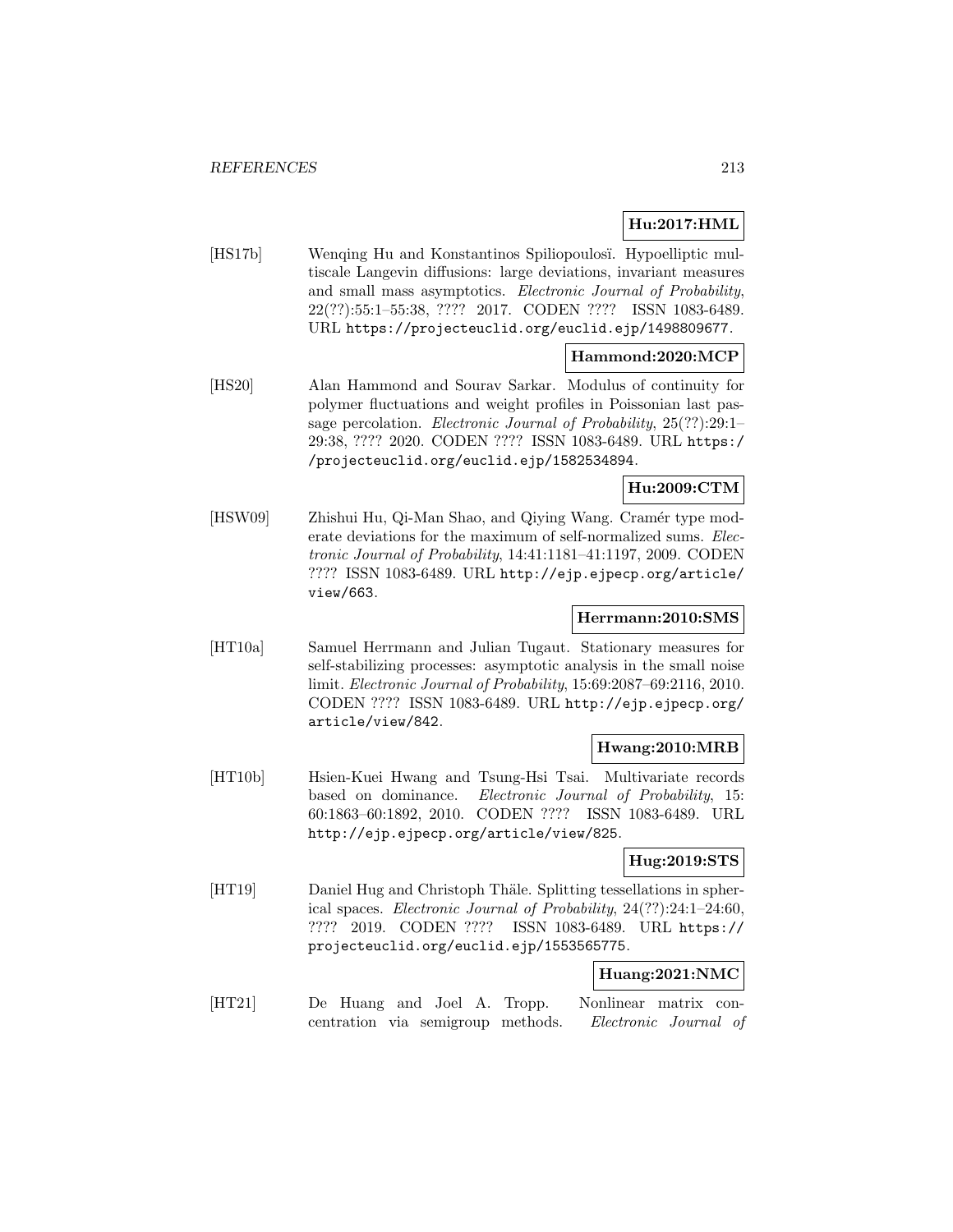Probability, 26(??):1–31, 2021. CODEN ???? ISSN 1083-6489. URL https://projecteuclid.org/journals/ electronic-journal-of-probability/volume-26/issue-none/ Nonlinear-matrix-concentration-via-semigroup-methods/ 10.1214/20-EJP578.full.

# **Hu:2000:LCH**

[Hu00] Yueyun Hu. The laws of Chung and Hirsch for Cauchy's principal values related to Brownian local times. Electronic Journal of Probability, 5:10:1–10:16, 2000. CODEN ???? ISSN 1083-6489. URL http://ejp.ejpecp.org/article/view/66.

## **Huang:2020:EGC**

[Hua20] Xiangying Huang. Exponential growth and continuous phase transitions for the contact process on trees. Electronic Journal of Probability, 25(??):77:1–77:21, ???? 2020. CODEN ???? ISSN 1083-6489. URL https://projecteuclid.org/euclid. ejp/1594432885.

## **Hughes:2019:BLT**

[Hug19] Thomas Hughes. A boundary local time for one-dimensional super-Brownian motion and applications. Electronic Journal of Probability, 24(??):54:1–54:58, ???? 2019. CODEN ???? ISSN 1083-6489. URL https://projecteuclid.org/euclid. ejp/1559700304.

## **Hulshof:2015:OAE**

[Hul15] Tim Hulshof. The one-arm exponent for mean-field long-range percolation. Electronic Journal of Probability, 20(??):115:1– 115:26, ???? 2015. CODEN ???? ISSN 1083-6489. URL http:/ /ejp.ejpecp.org/article/view/3935.

## **Hutzenthaler:2009:VIM**

[Hut09] Martin Hutzenthaler. The Virgin Island model. Electronic Journal of Probability, 14:39:1117–39:1161, 2009. CODEN ???? ISSN 1083-6489. URL http://ejp.ejpecp.org/article/view/646.

## **Hutzenthaler:2012:IDT**

[Hut12] Martin Hutzenthaler. Interacting diffusions and trees of excursions: convergence and comparison. Electronic Journal of Probability, 17:71:1–71:49, 2012. CODEN ???? ISSN 1083-6489. URL http://ejp.ejpecp.org/article/view/2278.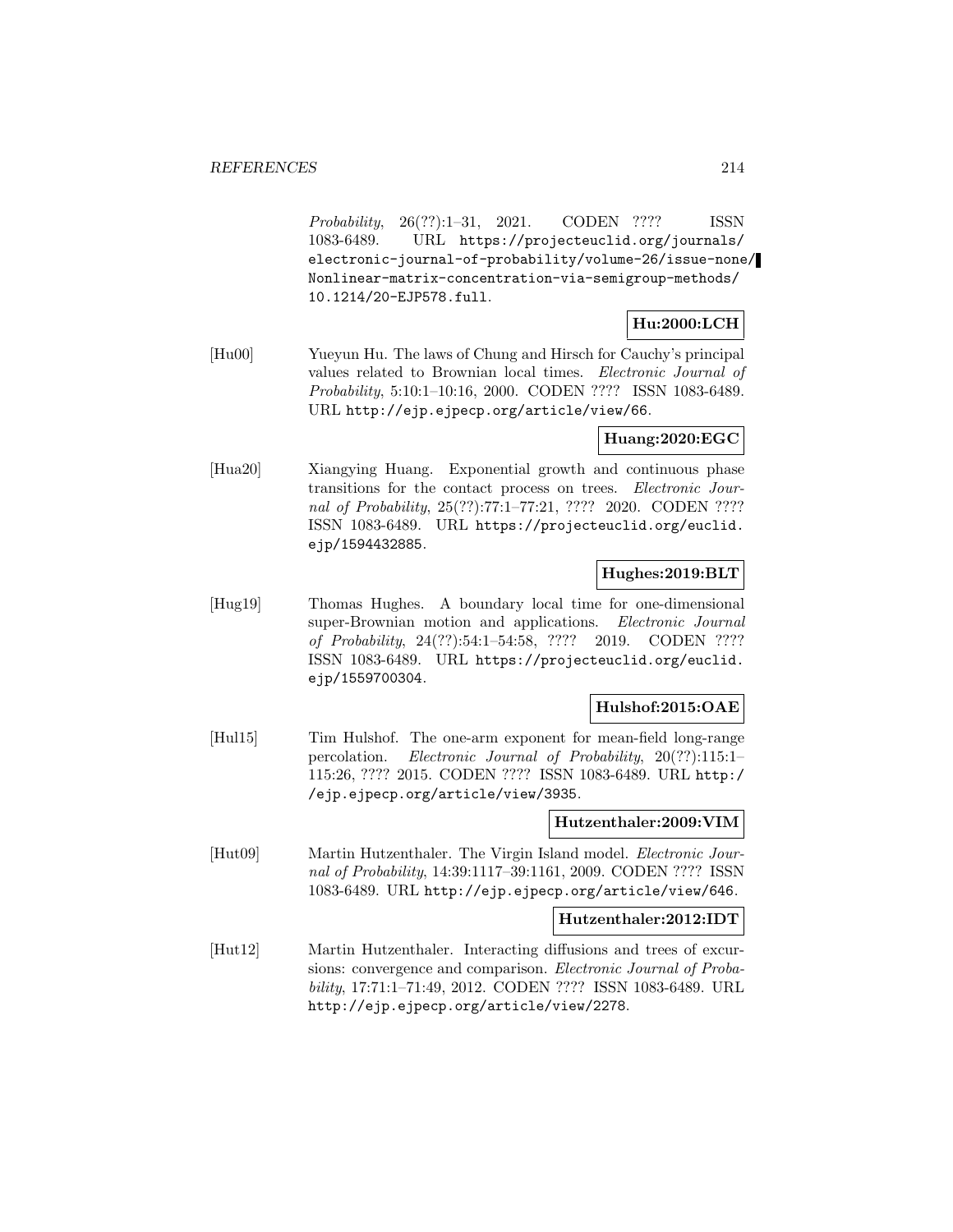### **Hutchcroft:2020:BCN**

[Hut20] Tom Hutchcroft. The  $L^2$  boundedness condition in nonamenable percolation. Electronic Journal of Probability, 25(??):1–27, 2020. CODEN ???? ISSN 1083-6489. URL https://projecteuclid. org/journals/electronic-journal-of-probability/volume-25/issue-none/The-L2-boundedness-condition-in-nonamenablepercolation/10.1214/20-EJP525.full.

#### **Hessler:2010:ECP**

[HW10] Martin Hessler and Johan Wästlund. Edge cover and polymatroid flow problems. Electronic Journal of Probability, 15:72:2200-72:2219, 2010. CODEN ???? ISSN 1083-6489. URL http:// ejp.ejpecp.org/article/view/846.

## **Huang:2021:DED**

[HW21] Xing Huang and Feng-Yu Wang. Derivative estimates on distributions of McKean–Vlasov SDEs. Electronic Journal of Probability, 26(??):1–12, 2021. CODEN ???? ISSN 1083-6489. URL https://projecteuclid.org/journals/ electronic-journal-of-probability/volume-26/issue-none/ Derivative-estimates-on-distributions-of-McKean--Vlasov-SDEs/10.1214/21-EJP582.full.

## **Houdre:2008:CSM**

[HX08] Christian Houdré and Hua Xu. Concentration of the spectral measure for large random matrices with stable entries. Electronic Journal of Probability, 13:5:107–5:134, 2008. CODEN ???? ISSN 1083-6489. URL http://ejp.ejpecp.org/article/view/482.

## **Hirsch:2010:LMA**

[HY10] Francis Hirsch and Marc Yor. Looking for martingales associated to a self-decomposable law. Electronic Journal of Probability, 15: 29:932–29:961, 2010. CODEN ???? ISSN 1083-6489. URL http: //ejp.ejpecp.org/article/view/786.

## **Hambly:2018:EST**

[HY18] Ben Hambly and Weiye Yang. Existence and space-time regularity for stochastic heat equations on p.c.f. fractals. Electronic Journal of Probability, 23(??):22:1-22:30, ???? 2018. CODEN ???? ISSN 1083-6489. URL https://projecteuclid.org/euclid. ejp/1519722151.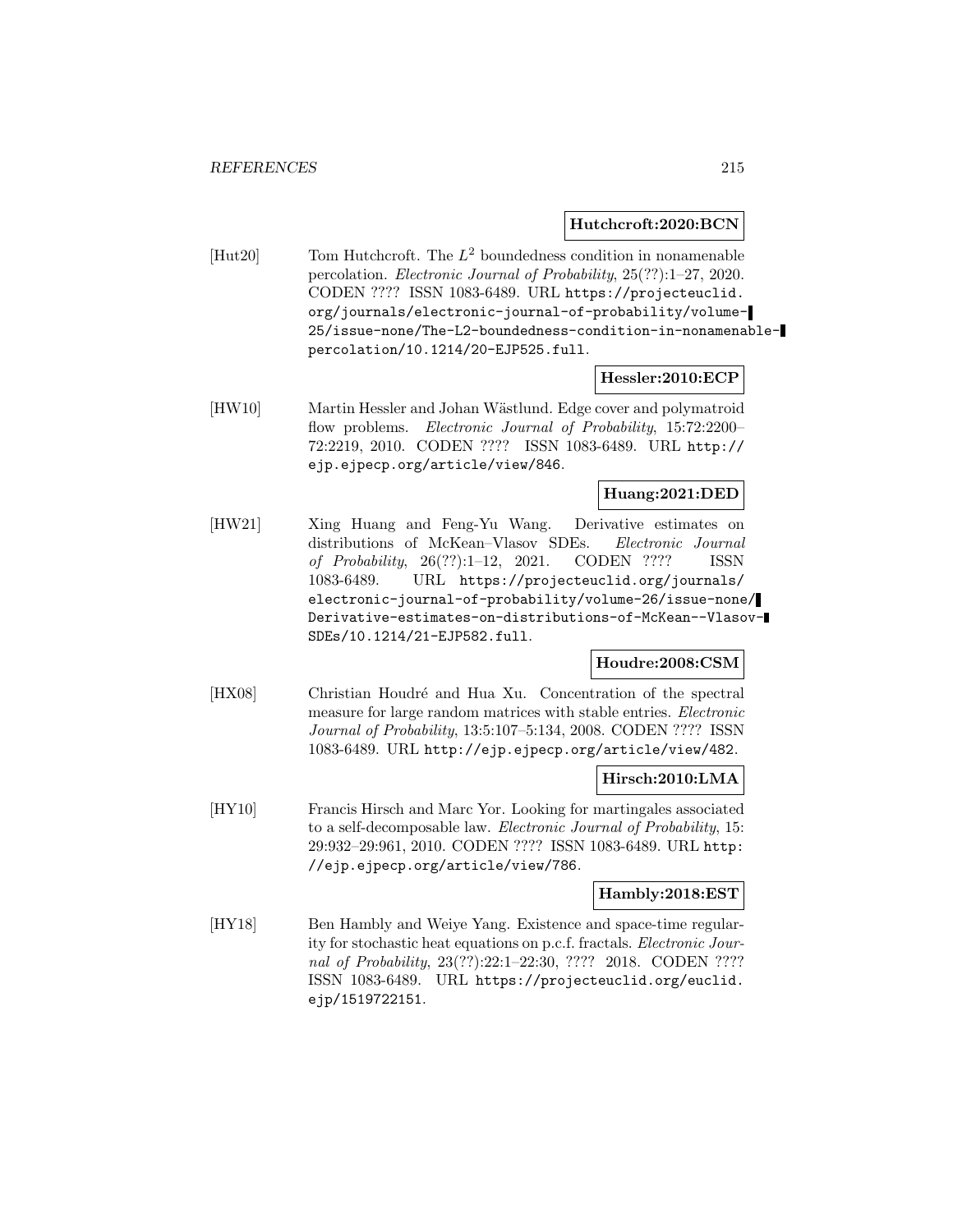## **Hong:2019:ABH**

[HZ19] Wenming Hong and Xiaoyue Zhang. Asymptotic behaviour of heavy-tailed branching processes in random environments. Electronic Journal of Probability, 24(??):56:1–56:17, ???? 2019. CO-DEN ???? ISSN 1083-6489. URL https://projecteuclid. org/euclid.ejp/1559700306.

## **Imkeller:2019:DSD**

[IdRS19] Peter Imkeller, Gonçalo dos Reis, and William Salkeld. Differentiability of SDEs with drifts of super-linear growth. Electronic Journal of Probability, 24(??):3:1–3:43, ???? 2019. CODEN ???? ISSN 1083-6489. URL https://projecteuclid.org/euclid. ejp/1549616424.

## **Igloi:2005:ROT**

[Igl05] Endre Iglói. A rate-optimal trigonometric series expansion of the fractional Brownian motion. Electronic Journal of Probability, 10:41:1381–41:1397, 2005. CODEN ???? ISSN 1083-6489. URL http://ejp.ejpecp.org/article/view/287.

## **Iksanov:2016:LUR**

[IKM16] Alexander Iksanov, Zakhar Kabluchko, and Alexander Marynych. Local universality for real roots of random trigonometric polynomials. Electronic Journal of Probability, 21(??):63:1-63:19, ???? 2016. CODEN ???? ISSN 1083-6489. URL https:// projecteuclid.org/euclid.ejp/1476706888.

## **Ishiwata:2020:CLT**

[IKN20] Satoshi Ishiwata, Hiroshi Kawabi, and Ryuya Namba. Central limit theorems for non-symmetric random walks on nilpotent covering graphs: Part I. Electronic Journal of Probability, 25(??):1–46, 2020. CODEN ???? ISSN 1083-6489. URL https://projecteuclid.org/journals/ electronic-journal-of-probability/volume-25/issue-none/ Central-limit-theorems-for-non-symmetric-random-walkson-nilpotent/10.1214/20-EJP486.full.

## **Ivanoff:2007:CCP**

[IMP07] B. Gail Ivanoff, Ely Merzbach, and Mathieu Plante. A compensator characterization of point processes on topological lattices. Electronic Journal of Probability, 12:2:47–2:74, 2007. CODEN ???? ISSN 1083-6489. URL http://ejp.ejpecp.org/article/ view/390.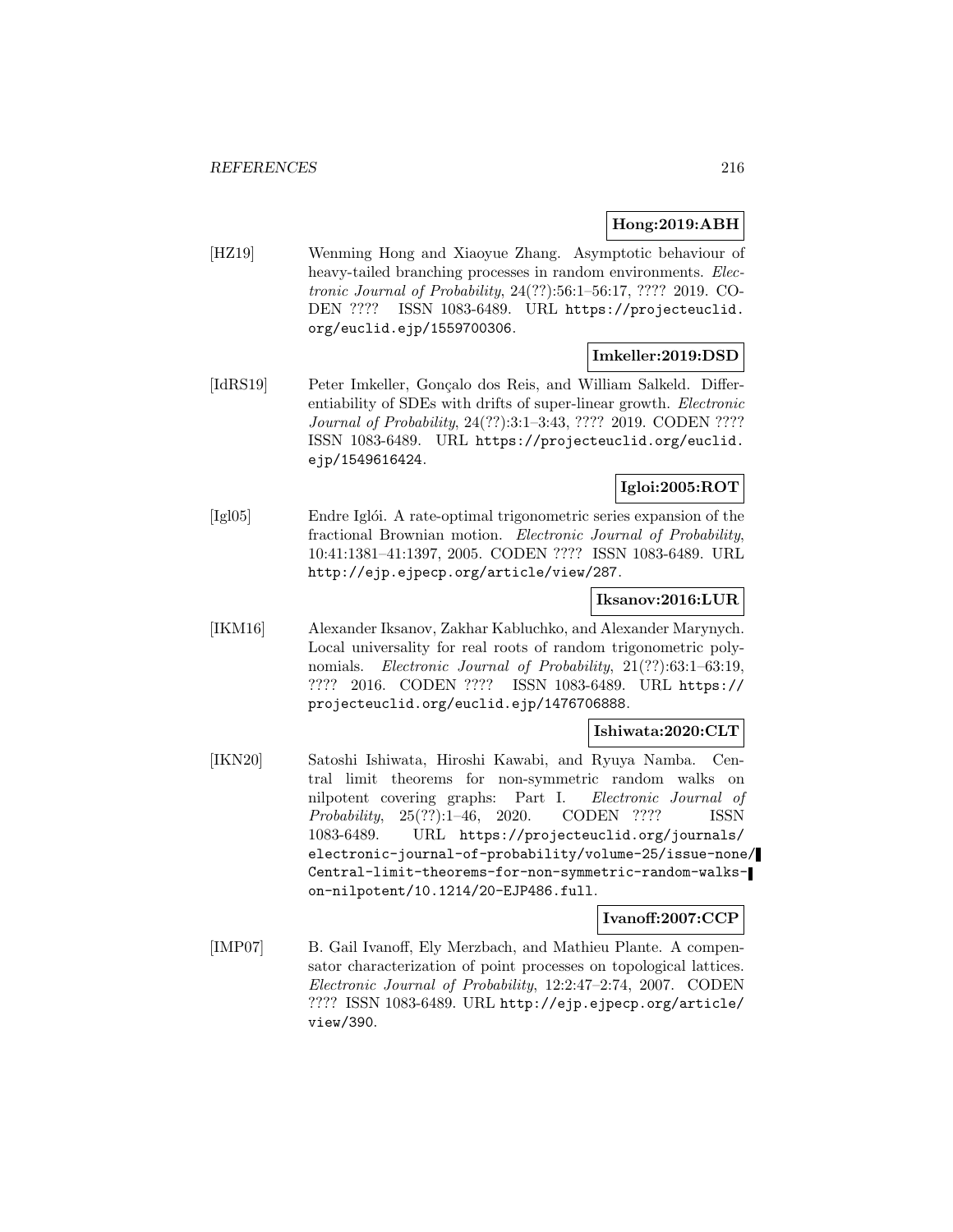#### **Inahama:2016:STK**

[Ina16] Yuzuru Inahama. Short time kernel asymptotics for rough differential equation driven by fractional Brownian motion. Electronic Journal of Probability, 21(??):34:1–34:29, ???? 2016. CO-DEN ???? ISSN 1083-6489. URL https://projecteuclid. org/euclid.ejp/1461332875.

### **Ibarrola:2009:FTR**

[IPR09] Ricardo V´elez Ibarrola and Tomas Prieto-Rumeau. De Finetti'stype results for some families of non identically distributed random variables. Electronic Journal of Probability, 14:4:72–4:86, 2009. CODEN ???? ISSN 1083-6489. URL http://ejp.ejpecp. org/article/view/602.

## **Igloi:1999:LRD**

[IT99] E. Iglói and G. Terdik. Long-range dependence through gammamixed Ornstein–Uhlenbeck process. Electronic Journal of Probability, 4:16:1–16:33, 1999. CODEN ???? ISSN 1083-6489. URL http://ejp.ejpecp.org/article/view/53.

### **Ichinose:2000:NED**

[IT00] Takashi Ichinose and Satoshi Takanobu. The norm estimate of the difference between the Kac operator and Schrödinger semigroup II: The general case including the relativistic case. Electronic Journal of Probability, 5:5:1–5:47, 2000. CODEN ???? ISSN 1083-6489. URL http://ejp.ejpecp.org/article/view/61.

# **Ioffe:2013:ASC**

[IV13] Dmitry Ioffe and Yvan Velenik. An almost sure CLT for stretched polymers. Electronic Journal of Probability, 18:97:1–97:20, 2013. CODEN ???? ISSN 1083-6489. URL http://ejp.ejpecp.org/ article/view/2231.

### **Jacquot:2010:HLL**

[Jac10] Stephanie Jacquot. A historical law of large numbers for the Marcus–Lushnikov process. Electronic Journal of Probability, 15: 19:605–19:635, 2010. CODEN ???? ISSN 1083-6489. URL http: //ejp.ejpecp.org/article/view/767.

#### **Jagannath:2016:ODB**

[Jag16] Aukosh Jagannath. On the overlap distribution of branching random walks. Electronic Journal of Probability, 21(??):50:1-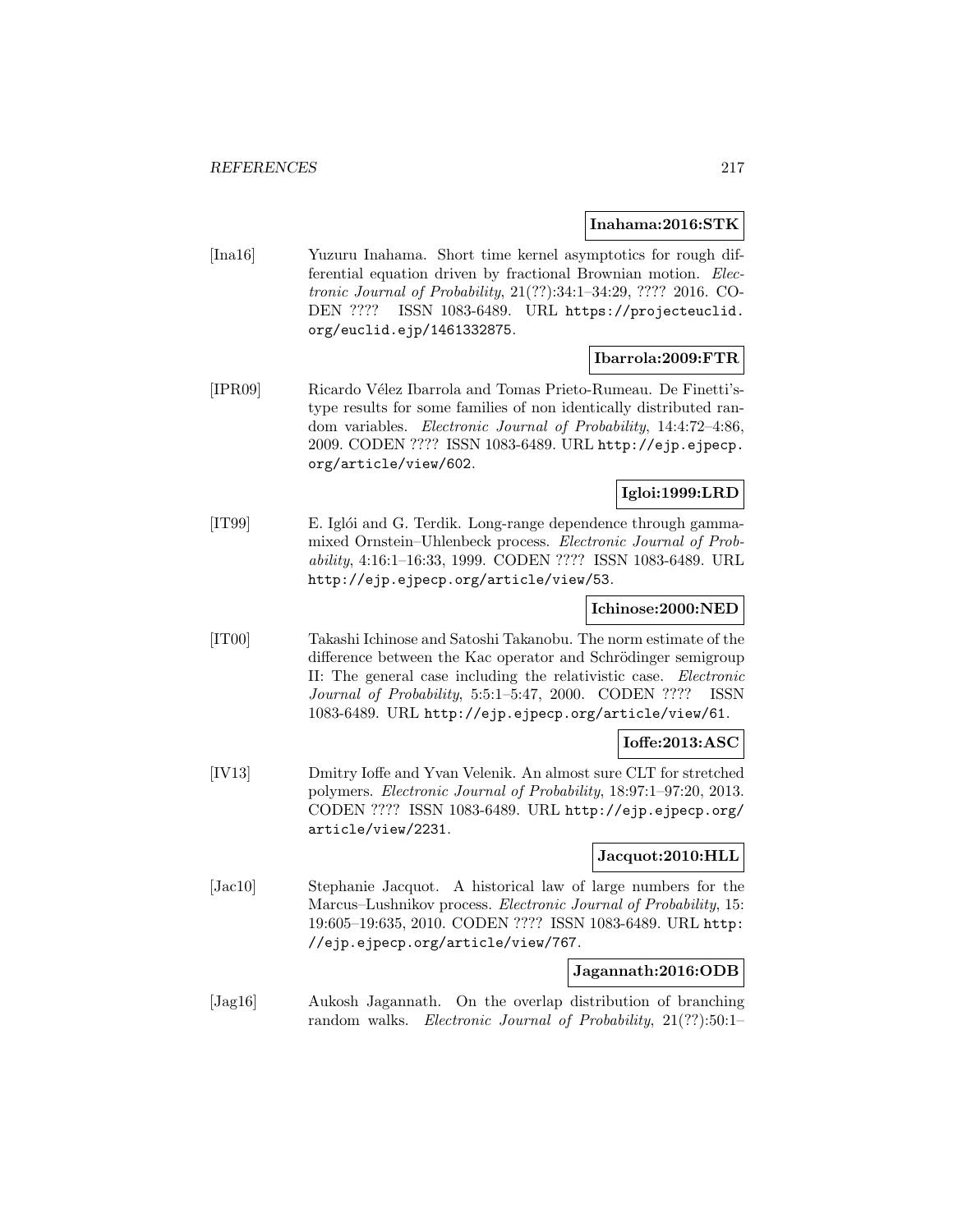50:16, ???? 2016. CODEN ???? ISSN 1083-6489. URL https:/ /projecteuclid.org/euclid.ejp/1470316405.

#### **Jakubowski:1997:NST**

[Jak97] Adam Jakubowski. A non-Skorohod topology on the Skorohod space. Electronic Journal of Probability, 2:4:1–4:21, 1997. CO-DEN ???? ISSN 1083-6489. URL http://ejp.ejpecp.org/ article/view/18.

# **Jalowy:2021:RCP**

[Jal21] Jonas Jalowy. Rate of convergence for products of independent non-Hermitian random matrices. Electronic Journal of Probability, 26(18):1–24, February 2021. CODEN ???? ISSN 1083-6489. URL https://projecteuclid.org/ journals/electronic-journal-of-probability/volume-26/ issue-none/Rate-of-convergence-for-products-of-independentnon-Hermitian-random/10.1214/21-EJP625.full.

### **Janson:2009:PRG**

[Jan09] Svante Janson. On percolation in random graphs with given vertex degrees. Electronic Journal of Probability, 14:5:86–5:118, 2009. CODEN ???? ISSN 1083-6489. URL http://ejp.ejpecp. org/article/view/603.

# **Jansen:2016:CPG**

[Jan16] Sabine Jansen. Continuum percolation for Gibbsian point processes with attractive interactions. Electronic Journal of Probability, 21(??):47:1–47:22, ???? 2016. CODEN ???? ISSN 1083-6489. URL https://projecteuclid.org/euclid.ejp/1469720442.

### **Janson:2019:HPR**

[Jan19] Svante Janson. The hiring problem with rank-based strategies. Electronic Journal of Probability, 24(??):125:1–125:35, ???? 2019. CODEN ???? ISSN 1083-6489. URL https://projecteuclid. org/euclid.ejp/1573268589.

### **Jean:2005:RWG**

[Jea05] Mairesse Jean. Random walks on groups and monoids with a Markovian harmonic measure. Electronic Journal of Probability, 10:43:1417–43:1441, 2005. CODEN ???? ISSN 1083-6489. URL http://ejp.ejpecp.org/article/view/293.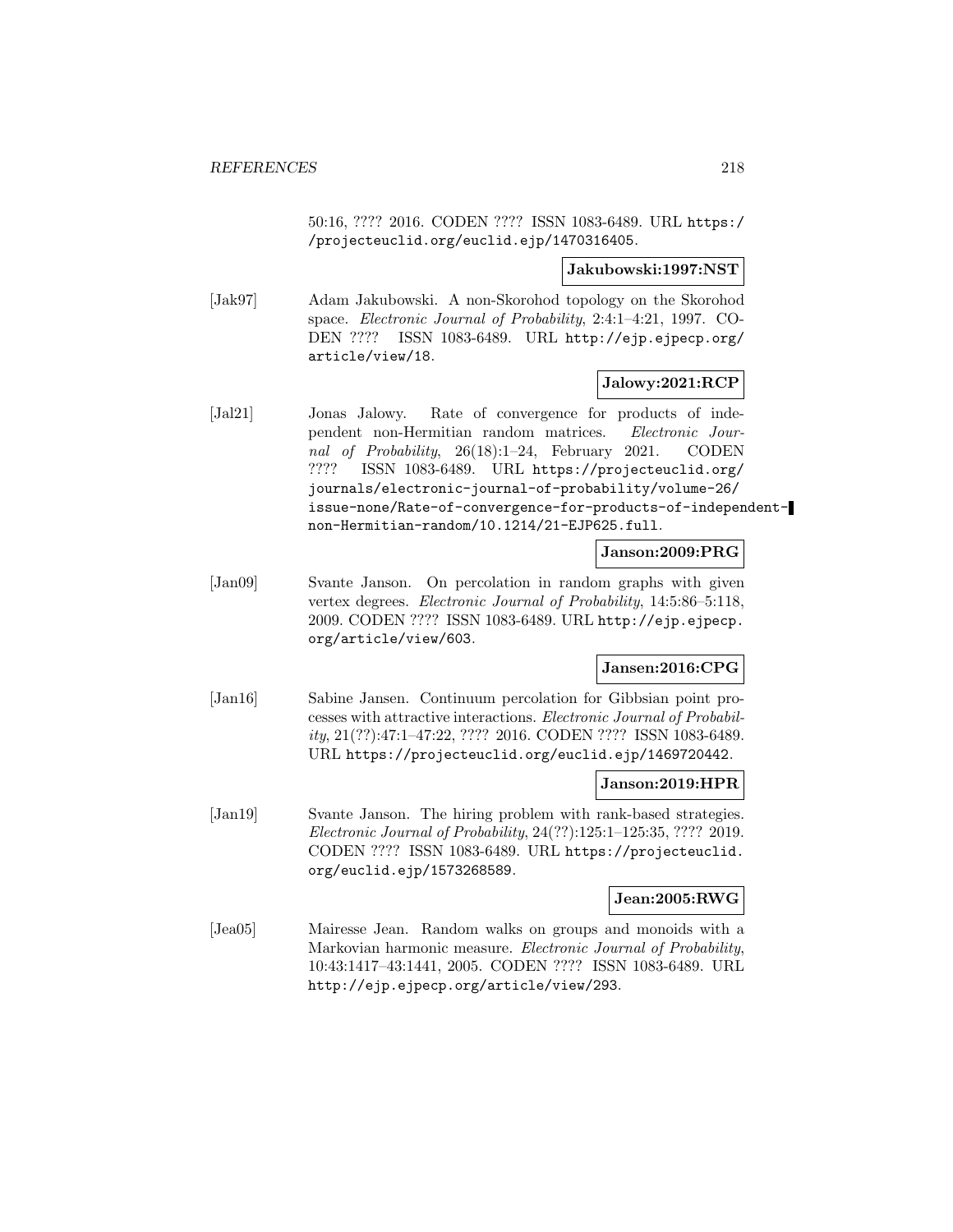## **Jego:2020:TPR**

[Jeg20] Antoine Jego. Thick points of random walk and the Gaussian free field. Electronic Journal of Probability, 25(??):32:1–32:39, ???? 2020. CODEN ???? ISSN 1083-6489. URL https:// projecteuclid.org/euclid.ejp/1582858936.

### **Joulin:2013:MCT**

[JG13] Aldéric Joulin and Arnaud Guillin. Measure concentration through non-Lipschitz observables and functional inequalities. Electronic Journal of Probability, 18:65:1–65:26, 2013. CODEN ???? ISSN 1083-6489. URL http://ejp.ejpecp.org/article/ view/2425.

# **Jarvenpaa:2017:HPR**

 $[JJK^+17]$  Esa Järvenpää, Maarit Järvenpää, Henna Koivusalo, Bing Li, Ville Suomala, and Yimin Xiao. Hitting probabilities of random covering sets in tori and metric spaces. Electronic Journal of Probability, 22(??):1:1-1:18, ???? 2017. CODEN ???? ISSN 1083-6489. URL https://projecteuclid.org/euclid. ejp/1483585523.

## **Janson:2011:TEL**

[JK11] Svante Janson and Götz Kersting. On the total external length of the Kingman coalescent. Electronic Journal of Probability, 16: 80:2203–80:2218, 2011. CODEN ???? ISSN 1083-6489. URL http://ejp.ejpecp.org/article/view/955.

### **Jahnel:2014:SDM**

[JK14] Benedikt Jahnel and Christof Külske. Synchronization for discrete mean-field rotators. Electronic Journal of Probability, 19: 14:1–14:26, 2014. CODEN ???? ISSN 1083-6489. URL http:// ejp.ejpecp.org/article/view/2948.

#### **Juszczyszyn:2015:HTP**

[JK15] Tomasz Juszczyszyn and Mateusz Kwaśnicki. Hitting times of points for symmetric Lévy processes with completely monotone jumps. Electronic Journal of Probability, 20(??):48:1–48:24, ???? 2015. CODEN ???? ISSN 1083-6489. URL http://ejp.ejpecp. org/article/view/3440.

# **Jourdain:2019:NAE**

[JK19] Benjamin Jourdain and Ahmed Kebaier. Non-asymptotic error bounds for the multilevel Monte Carlo Euler method applied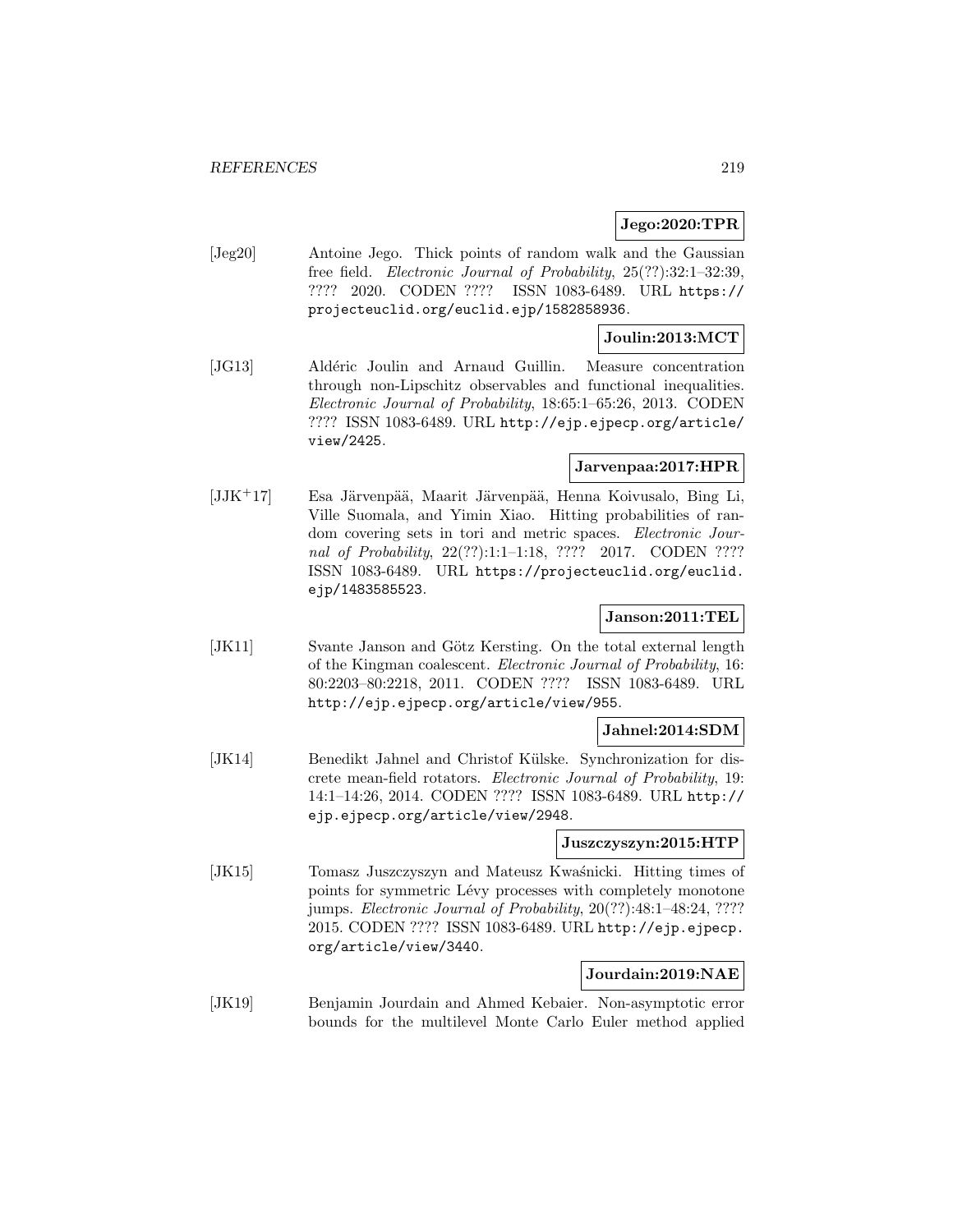to SDEs with constant diffusion coefficient. Electronic Journal of Probability, 24(??):12:1–12:34, ???? 2019. CODEN ???? ISSN 1083-6489. URL https://projecteuclid.org/euclid. ejp/1550653271.

### **Janson:2007:TEB**

[JL07] Svante Janson and Guy Louchard. Tail estimates for the Brownian excursion area and other Brownian areas. Electronic Journal of Probability, 12:58:1600–58:1632, 2007. CODEN ???? ISSN 1083-6489. URL http://ejp.ejpecp.org/article/view/471.

### **Jiao:2015:GDA**

[JL15] Ying Jiao and Shanqiu Li. Generalized density approach in progressive enlargement of filtrations. Electronic Journal of Probability, 20(??):85:1–85:21, ???? 2015. CODEN ???? ISSN 1083-6489. URL http://ejp.ejpecp.org/article/view/3296.

### **Janson:2010:MBM**

[JLML10] Svante Janson, Guy Louchard, and Anders Martin-Löf. The maximum of Brownian motion with parabolic drift. *Electronic Jour*nal of Probability, 15:61:1893–61:1929, 2010. CODEN ???? ISSN 1083-6489. URL http://ejp.ejpecp.org/article/view/830.

### **Jerison:2013:IDH**

[JLS13] David Jerison, Lionel Levine, and Scott Sheffield. Internal DLA in higher dimensions. Electronic Journal of Probability, 18:98:1– 98:14, 2013. CODEN ???? ISSN 1083-6489. URL http://ejp. ejpecp.org/article/view/3137.

### **Jacka:2015:CTR**

[JM15] Saul Jacka and Aleksandar Mijatovic. Coupling and tracking of regime-switching martingales. Electronic Journal of Probability, 20(??):38:1–38:39, ???? 2015. CODEN ???? ISSN 1083-6489. URL http://ejp.ejpecp.org/article/view/2307.

### **Jourdain:2020:NFO**

[JM20] B. Jourdain and W. Margheriti. A new family of one dimensional martingale couplings. Electronic Journal of Probability, 25(??):1–50, 2020. CODEN ???? ISSN 1083-6489. URL https://projecteuclid.org/journals/ electronic-journal-of-probability/volume-25/issue-none/ A-new-family-of-one-dimensional-martingale-couplings/ 10.1214/20-EJP543.full.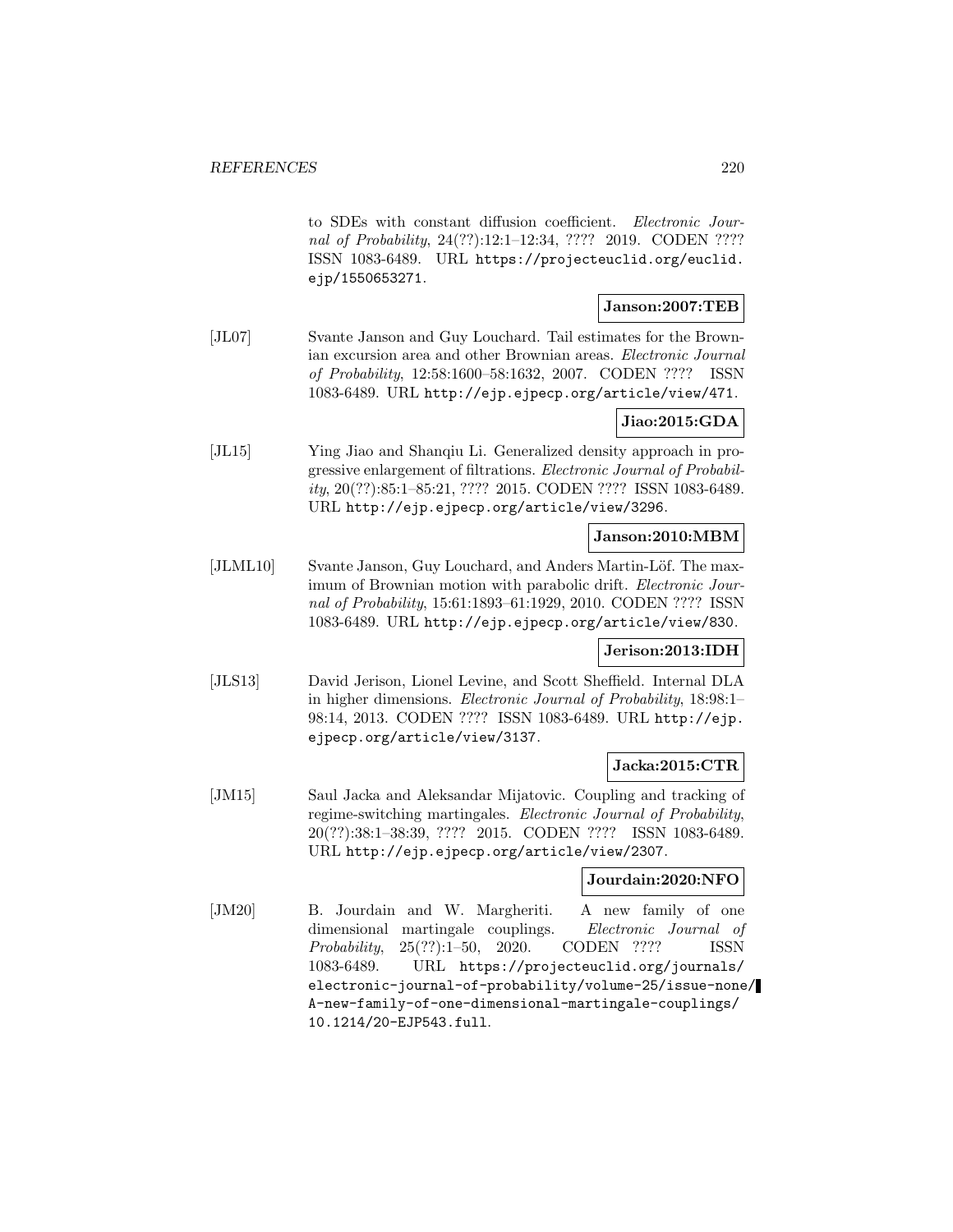#### **Johansson:2006:EGM**

[JN06] Kurt Johansson and Eric Nordenstam. Eigenvalues of GUE minors. Electronic Journal of Probability, 11:50:1342–50:1371, 2006. CODEN ???? ISSN 1083-6489. URL http://ejp.ejpecp.org/ article/view/370. See erratum [JN07].

### **Johansson:2007:EEG**

[JN07] Kurt Johansson and Eric Nordenstam. Erratum to "Eigenvalues of GUE Minors". Electronic Journal of Probability, 12:37:1048– 37:1051, 2007. CODEN ???? ISSN 1083-6489. URL http:// ejp.ejpecp.org/article/view/816. See [JN06].

#### **Jakubowski:2010:CDS**

[JN10] Jecek Jakubowski and Mariusz Nieweglowski. A class of F-doubly stochastic Markov chains. Electronic Journal of Probability, 15: 56:1743–56:1771, 2010. CODEN ???? ISSN 1083-6489. URL http://ejp.ejpecp.org/article/view/815.

#### **Johnston:2019:GGW**

[Joh19] Samuel G. G. Johnston. The genealogy of Galton–Watson trees. Electronic Journal of Probability, 24(??):94:1–94:35, ???? 2019. CODEN ???? ISSN 1083-6489. URL https://projecteuclid. org/euclid.ejp/1568361635.

#### **Jonasson:2001:DPM**

[Jon01] Johan Jonasson. On disagreement percolation and maximality of the critical value for iid percolation. Electronic Journal of Probability, 6:15:1–15:13, 2001. CODEN ???? ISSN 1083-6489. URL http://ejp.ejpecp.org/article/view/88.

#### **Jonasson:2011:MTB**

[Jon11] Johan Jonasson. Mixing time bounds for overlapping cycles shuffles. Electronic Journal of Probability, 16:46:1281–46:1295, 2011. CODEN ???? ISSN 1083-6489. URL http://ejp.ejpecp.org/ article/view/912.

#### **Jordan:2011:RRG**

[Jor11] Jonathan Jordan. Randomised reproducing graphs. Electronic Journal of Probability, 16:57:1549–57:1562, 2011. CODEN ???? ISSN 1083-6489. URL http://ejp.ejpecp.org/article/view/ 921.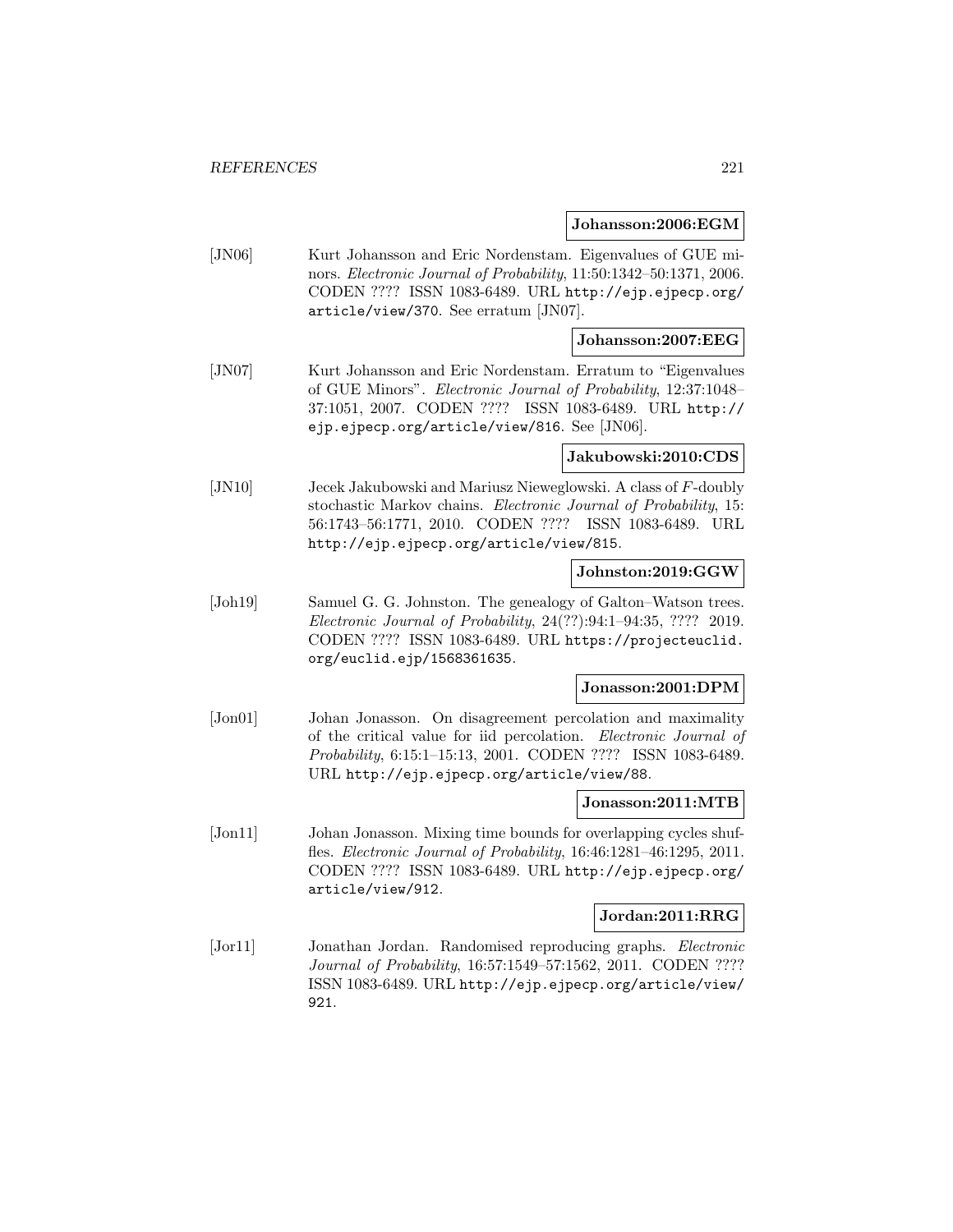#### **Jordan:2013:GPA**

[Jor13] Jonathan Jordan. Geometric preferential attachment in nonuniform metric spaces. Electronic Journal of Probability, 18: 8:1–8:15, 2013. CODEN ???? ISSN 1083-6489. URL http:/ /ejp.ejpecp.org/article/view/2271.

### **Joseph:2009:FQM**

[Jos09] Mathew Joseph. Fluctuations of the quenched mean of a planar random walk in an i.i.d. random environment with forbidden direction. Electronic Journal of Probability, 14:44:1268–44:1289, 2009. CODEN ???? ISSN 1083-6489. URL http://ejp.ejpecp. org/article/view/655.

### **Janson:2018:MCB**

[JP18] Svante Janson and Nicolas Pouyanne. Moment convergence of balanced Pólya processes. Electronic Journal of Probability, 23 (??):34:1–34:13, ???? 2018. CODEN ???? ISSN 1083-6489. URL https://projecteuclid.org/euclid.ejp/1524880978.

#### **Jaramillo:2019:CES**

[JPP19] Arturo Jaramillo, Juan Carlos Pardo, and José Luis Pérez. Convergence of the empirical spectral distribution of Gaussian matrix-valued processes. Electronic Journal of Probability, 24 (??):10:1–10:22, ???? 2019. CODEN ???? ISSN 1083-6489. URL https://projecteuclid.org/euclid.ejp/1550286034.

### **Jourdain:2014:SNL**

[JR14] Benjamin Jourdain and Julien Reygner. The small noise limit of order-based diffusion processes. Electronic Journal of Probability, 19:29:1–29:36, 2014. CODEN ???? ISSN 1083-6489. URL http: //ejp.ejpecp.org/article/view/2906.

### **Junnila:2017:UCG**

[JS17] Janne Junnila and Eero Saksman. Uniqueness of critical Gaussian chaos. Electronic Journal of Probability, 22(??):11:1–11:31, ???? 2017. CODEN ???? ISSN 1083-6489. URL https:// projecteuclid.org/euclid.ejp/1486090891.

### **Joyner:2018:RWA**

[JS18] Christopher H. Joyner and Uzy Smilansky. A random walk approach to linear statistics in random tournament ensembles. Electronic Journal of Probability, 23(??):80:1–80:37, ???? 2018. CO-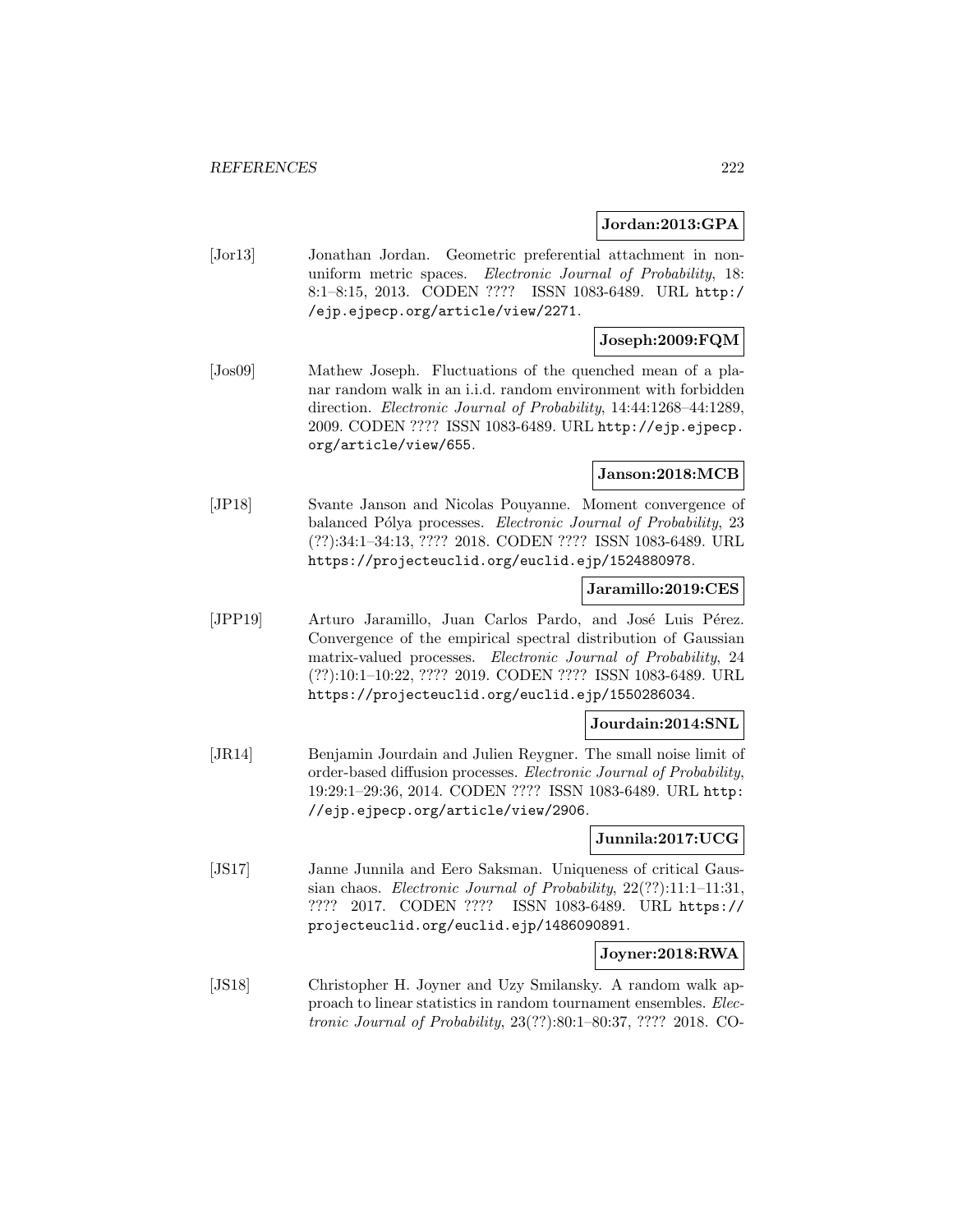DEN ???? ISSN 1083-6489. URL https://projecteuclid. org/euclid.ejp/1536717739.

### **Johnson:2017:LLF**

[JSS17] Tobias Johnson, Anne Schilling, and Erik Slivken. Local limit of the fixed point forest. Electronic Journal of Probability, 22(??): 18:1–18:26, ???? 2017. CODEN ???? ISSN 1083-6489. URL https://projecteuclid.org/euclid.ejp/1487127646.

# **Juillet:2018:MAP**

[Jui18] Nicolas Juillet. Martingales associated to peacocks using the curtain coupling. Electronic Journal of Probability, 23(??):8:1–8:29, ???? 2018. CODEN ???? ISSN 1083-6489. URL https:// projecteuclid.org/euclid.ejp/1518426055.

#### **Junge:2015:CIE**

[Jun15] Matthew Junge. Choices, intervals and equidistribution. Electronic Journal of Probability, 20(??):97:1–97:18, ???? 2015. CO-DEN ???? ISSN 1083-6489. URL http://ejp.ejpecp.org/ article/view/4191.

#### **Jacquot:2011:BSL**

[JV11] Stephanie Jacquot and Benedek Valko. Bulk scaling limit of the Laguerre ensemble. Electronic Journal of Probability, 16:11:314– 11:346, 2011. CODEN ???? ISSN 1083-6489. URL http://ejp. ejpecp.org/article/view/854.

### **Jacka:2001:ECN**

[JW01] Saul Jacka and Jon Warren. Examples of convergence and nonconvergence of Markov chains conditioned not to die. Electronic Journal of Probability, 7:1:1–1:22, 2001. CODEN ???? ISSN 1083-6489. URL http://ejp.ejpecp.org/article/view/100.

#### **Janson:2018:CPP**

[JW18] Svante Janson and Lutz Warnke. On the critical probability in percolation. Electronic Journal of Probability, 23(??):1:1–1:25, ???? 2018. CODEN ???? ISSN 1083-6489. URL https:// projecteuclid.org/euclid.ejp/1515726029.

### **Kalinin:2021:SCR**

[Kal21] Alexander Kalinin. Support characterization for regular path-dependent stochastic Volterra integral equations. Electronic Journal of Probability, 26(??):1–29, 2021. CODEN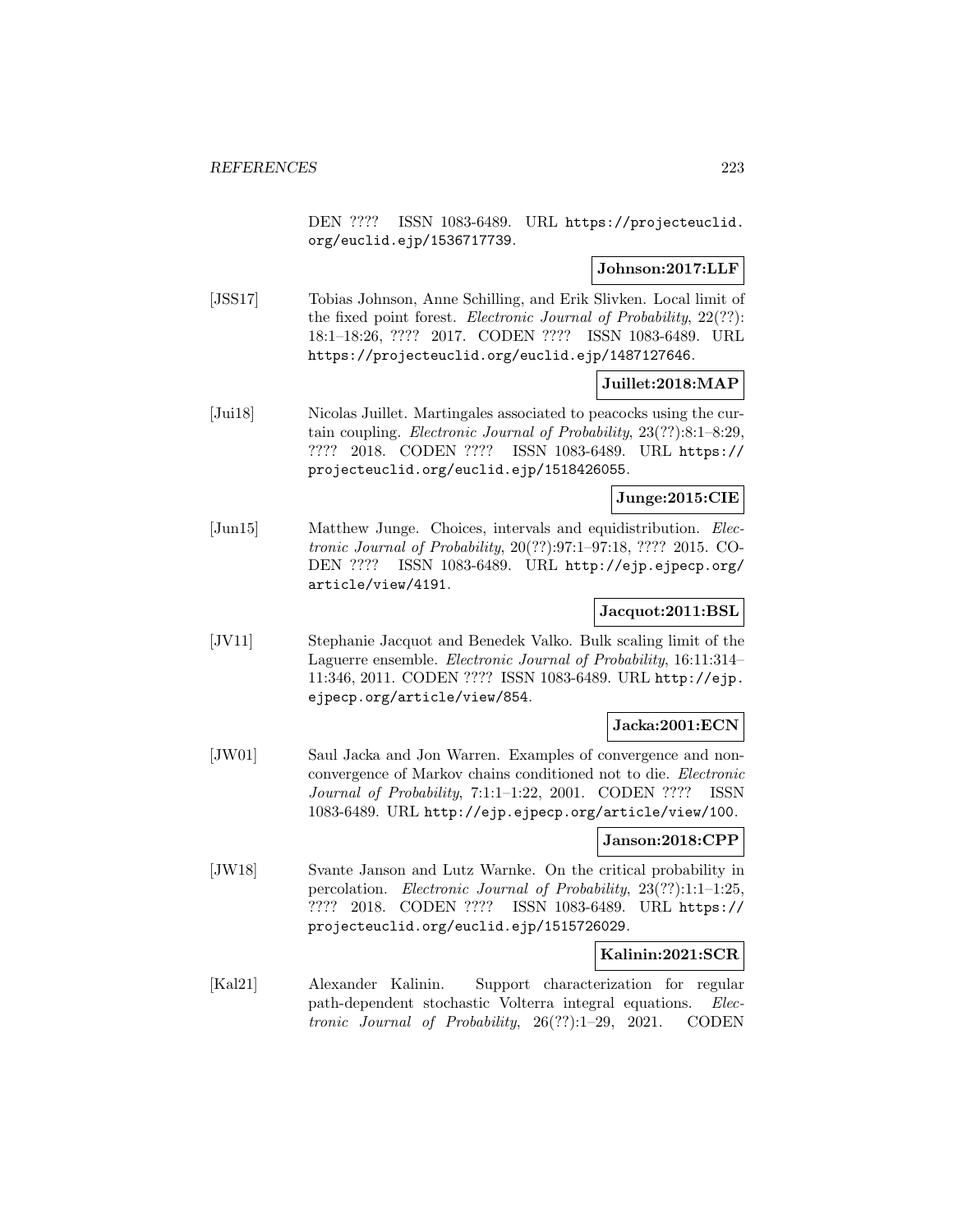???? ISSN 1083-6489. URL https://projecteuclid.org/ journals/electronic-journal-of-probability/volume-26/ issue-none/Support-characterization-for-regular-pathdependent-stochastic-Volterra-integral-equations/10.1214/ 20-EJP576.full.

### **Kammoun:2018:MSD**

[Kam18] Mohamed Slim Kammoun. Monotonous subsequences and the descent process of invariant random permutations. Electronic Journal of Probability, 23(??):118:1–118:31, ???? 2018. CODEN ???? ISSN 1083-6489. URL https://projecteuclid.org/euclid. ejp/1543287754.

### **Kargin:2015:LTL**

[Kar15] Vladislav Kargin. Limit theorems for linear eigenvalue statistics of overlapping matrices. Electronic Journal of Probability, 20(??): 121:1–121:30, ???? 2015. CODEN ???? ISSN 1083-6489. URL http://ejp.ejpecp.org/article/view/3937.

### **Karrila:2020:UBM**

[Kar20] Alex Karrila. UST branches, martingales, and multiple SLE(2). Electronic Journal of Probability, 25(??):1–37, 2020. CODEN ???? ISSN 1083-6489. URL https://projecteuclid.org/ journals/electronic-journal-of-probability/volume-25/ issue-none/UST-branches-martingales-and-multiple-SLE2/ 10.1214/20-EJP485.full.

### **Kendall:2020:RRF**

[Ken20] Wilfrid S. Kendall. Rayleigh random flights on the Poisson line SIRSN. Electronic Journal of Probability, 25(??):1–36, 2020. CO-DEN ???? ISSN 1083-6489. URL https://projecteuclid.org/ journals/electronic-journal-of-probability/volume-25/ issue-none/Rayleigh-Random-Flights-on-the-Poisson-line-SIRSN/10.1214/20-EJP526.full.

### **Konig:2013:MAB**

[KGS13] Wolfgang König, Onur Gün, and Ozren Sekulović. Moment asymptotics for branching random walks in random environment. Electronic Journal of Probability, 18:63:1–63:18, 2013. CODEN ???? ISSN 1083-6489. URL http://ejp.ejpecp.org/article/ view/2212.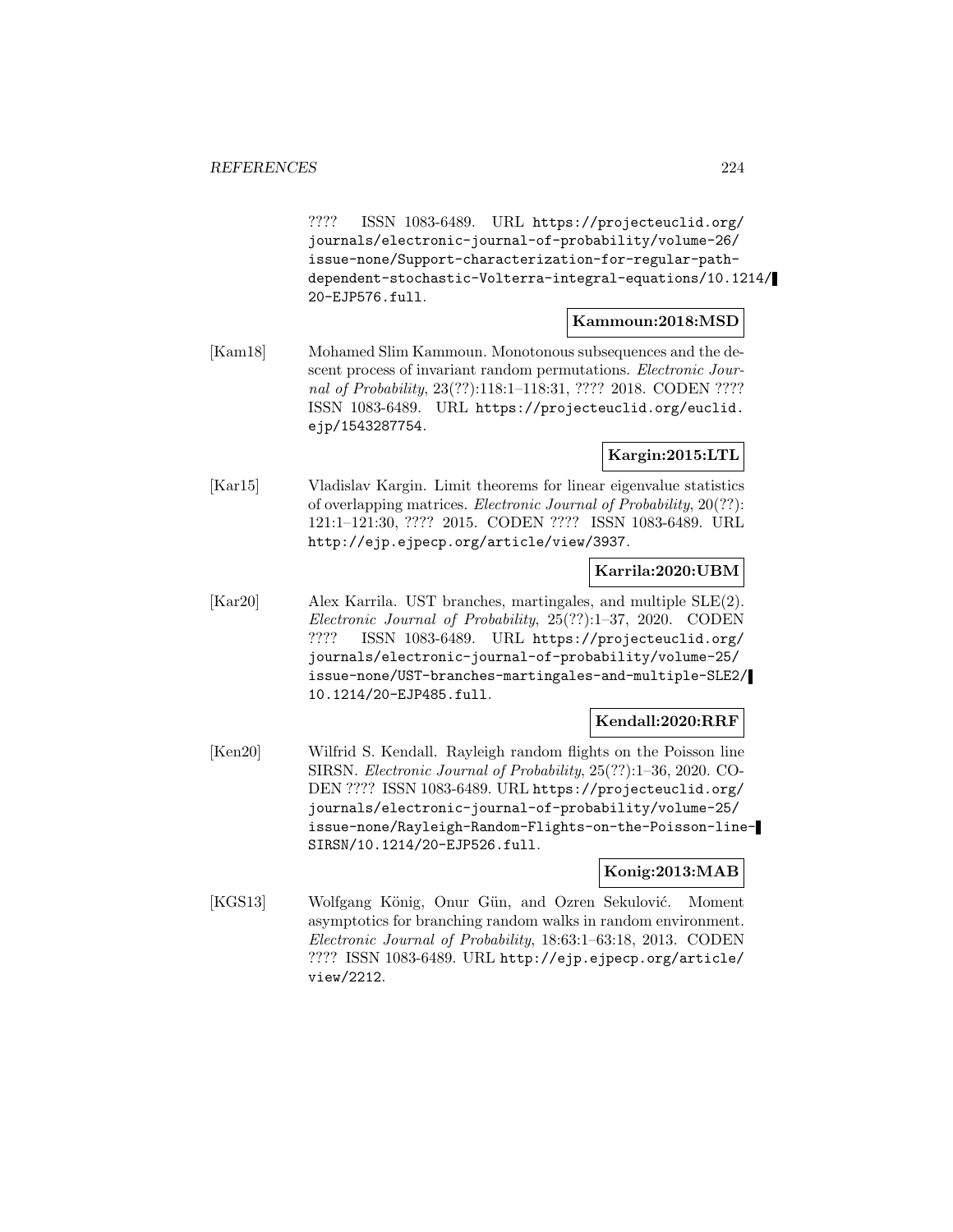#### **Khandwawala:2014:BPM**

[Kha14] Mustafa Khandwawala. Belief propagation for minimum weight many-to-one matchings in the random complete graph. Electronic Journal of Probability, 19(??):112:1–112:40, ???? 2014. CODEN ???? ISSN 1083-6489. URL http://ejp.ejpecp.org/article/ view/3491.

#### **Khoshnevisan:1996:LCS**

[Kho96] Davar Khoshnevisan. Lévy classes and self-normalization. Electronic Journal of Probability, 1:1:1–1:18, 1996. CO-DEN ???? ISSN 1083-6489. URL http://ejp.ejpecp. org/article/view/1; http://www.math.washington.edu/ ~ejpecp/EjpVol1/paper1.abs.html.

#### **Kifer:2017:FER**

[Kif17] Yuri Kifer. Functional Erdős–Rényi law of large numbers for nonconventional sums under weak dependence. Electronic Journal of Probability, 22(??):23:1-23:17, ???? 2017. CODEN ???? ISSN 1083-6489. URL https://projecteuclid.org/euclid. ejp/1488337348.

# **Kim:2005:ESD**

 $[Kim05]$  Kyeong-Hun Kim.  $L_p$ -estimates for SPDE with discontinuous coefficients in domains. Electronic Journal of Probability, 10: 1:1–1:20, 2005. CODEN ???? ISSN 1083-6489. URL http:// ejp.ejpecp.org/article/view/234.

### **Kim:2006:PSD**

[Kim06] Kyeong-Hun Kim. Parabolic SPDEs degenerating on the boundary of non-smooth domain. Electronic Journal of Probability, 11: 23:563–23:584, 2006. CODEN ???? ISSN 1083-6489. URL http: //ejp.ejpecp.org/article/view/339.

### **Knopova:2011:EAD**

[KK11] Victoria Knopova and Alexei Kulik. Exact asymptotic for distribution densities of Lévy functionals. Electronic Journal of Probability, 16:52:1394–52:1433, 2011. CODEN ???? ISSN 1083-6489. URL http://ejp.ejpecp.org/article/view/909.

#### **Kleptsyn:2012:ESA**

[KK12] Victor Kleptsyn and Aline Kurtzmann. Ergodicity of selfattracting motion. Electronic Journal of Probability, 17:50:1–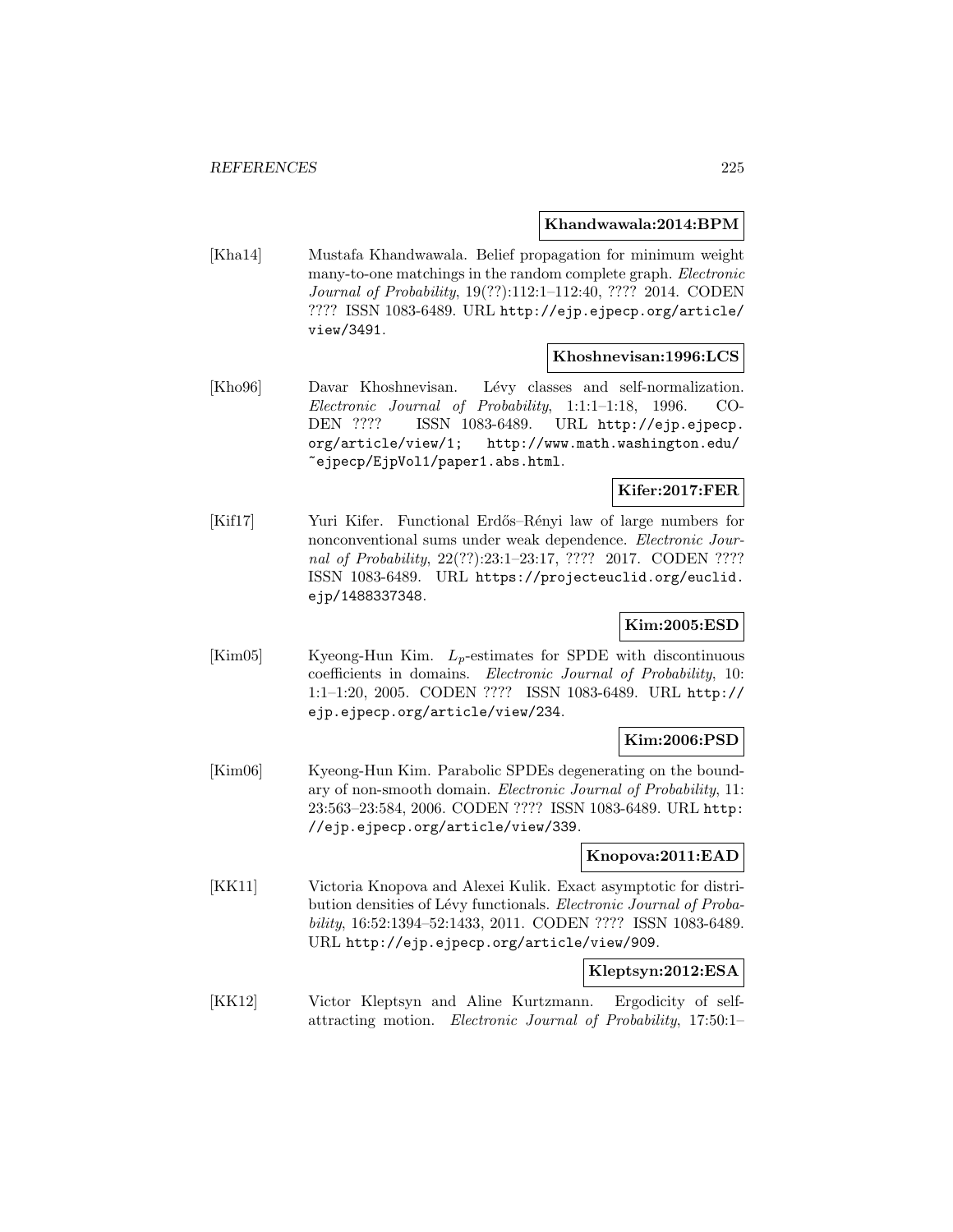50:37, 2012. CODEN ???? ISSN 1083-6489. URL http:// ejp.ejpecp.org/article/view/2121.

#### **Kuznetsov:2018:SAS**

[KK18] Alexey Kuznetsov and Mateusz Kwaśnicki. Spectral analysis of stable processes on the positive half-line. Electronic Journal of Probability, 23(??):10:1-10:29, ???? 2018. CODEN ???? ISSN 1083-6489. URL https://projecteuclid.org/euclid. ejp/1518426058.

### **Kallsen:2020:USM**

[KK20a] Jan Kallsen and Paul Krühner. On uniqueness of solutions to martingale problems — counterexamples and sufficient criteria. Electronic Journal of Probability, 25(??):1–33, 2020. CODEN ???? ISSN 1083-6489. URL https://projecteuclid.org/ journals/electronic-journal-of-probability/volume-25/ issue-none/On-uniqueness-of-solutions-to-martingale-problems- -counterexamples-and/10.1214/20-EJP494.full.

### **Kim:2020:RDP**

[KK20b] Daehong Kim and Seiichiro Kusuoka. Recurrence of direct products of diffusion processes in random media having zero potentials. Electronic Journal of Probability, 25(??):1–18, 2020. CO-DEN ???? ISSN 1083-6489. URL https://projecteuclid.org/ journals/electronic-journal-of-probability/volume-25/ issue-none/Recurrence-of-direct-products-of-diffusionprocesses-in-random-media/10.1214/20-EJP540.full.

### **Kijung:2011:TSP**

[KKH11] Lee Kijung and Kim Kyeong-Hun. A  $W_2^1$ -theory of stochastic partial differential systems of divergence type on  $C<sup>1</sup>$  domains. Electronic Journal of Probability, 16:47:1296–47:1317, 2011. CODEN ???? ISSN 1083-6489. URL http://ejp.ejpecp.org/article/ view/913.

### **Kondratiev:2013:SGG**

[KKO13] Yuri Kondratiev, Tobias Kuna, and Natascha Ohlerich. Spectral gap for Glauber type dynamics for a special class of potentials. Electronic Journal of Probability, 18:42:1–42:18, 2013. CODEN ???? ISSN 1083-6489. URL http://ejp.ejpecp.org/article/ view/2260.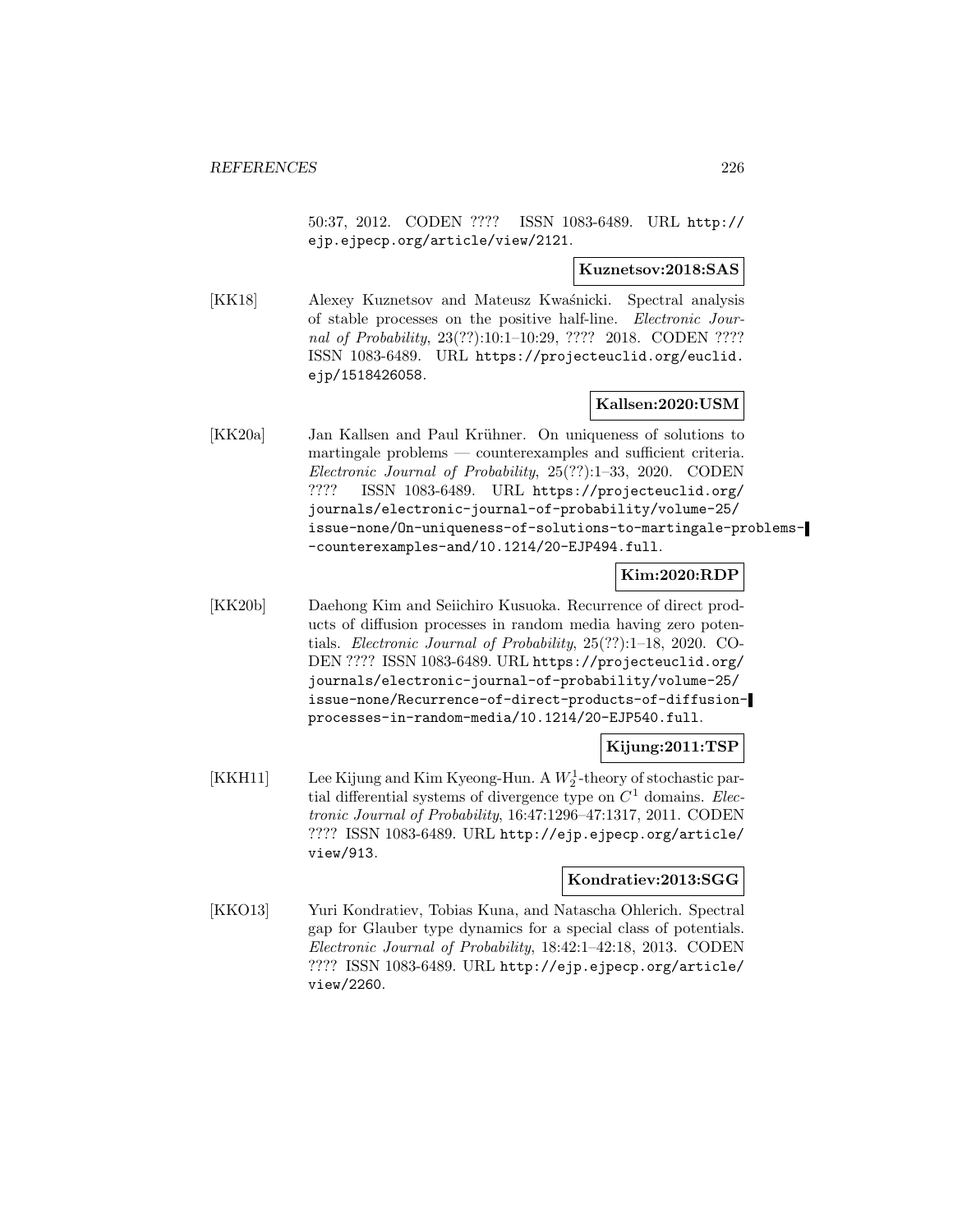#### **Kuznetsov:2014:HTZ**

[KKPW14] Alexey Kuznetsov, Andreas Kyprianou, Juan Carlos Pardo, and Alexander Watson. The hitting time of zero for a stable process. Electronic Journal of Probability, 19:30:1–30:26, 2014. CODEN ???? ISSN 1083-6489. URL http://ejp.ejpecp.org/article/ view/2647.

### **Kozdron:2005:ERW**

[KL05] Michael Kozdron and Gregory Lawler. Estimates of random walk exit probabilities and application to loop-erased random walk. Electronic Journal of Probability, 10:44:1442–44:1467, 2005. CO-DEN ???? ISSN 1083-6489. URL http://ejp.ejpecp.org/ article/view/294.

# **Kruse:2012:ORS**

[KL12] Raphael Kruse and Stig Larsson. Optimal regularity for semilinear stochastic partial differential equations with multiplicative noise. Electronic Journal of Probability, 17:65:1–65:19, 2012. CO-DEN ???? ISSN 1083-6489. URL http://ejp.ejpecp.org/ article/view/2240.

# **Kliem:2015:EMF**

[KL15] Sandra Kliem and Wolfgang Loehr. Existence of mark functions in marked metric measure spaces. Electronic Journal of Probability, 20(??):73:1–73:24, ???? 2015. CODEN ???? ISSN 1083-6489. URL http://ejp.ejpecp.org/article/view/3969.

### **Kruhner:2018:APC**

[KL18] Paul Krühner and Martin Larsson. Affine processes with compact state space. Electronic Journal of Probability, 23(??):29:1–29:23, ???? 2018. CODEN ???? ISSN 1083-6489. URL https:// projecteuclid.org/euclid.ejp/1522375269.

### **Konarovskyi:2021:SBM**

[KL21] Vitalii Konarovskyi and Vlada Limic. Stochastic block model in a new critical regime and the interacting multiplicative coalescent. Electronic Journal of Probability, 26(??):1–23, 2021. CODEN ???? ISSN 1083-6489. URL https://projecteuclid.org/ journals/electronic-journal-of-probability/volume-26/ issue-none/Stochastic-block-model-in-a-new-critical-regimeand-the/10.1214/21-EJP584.full.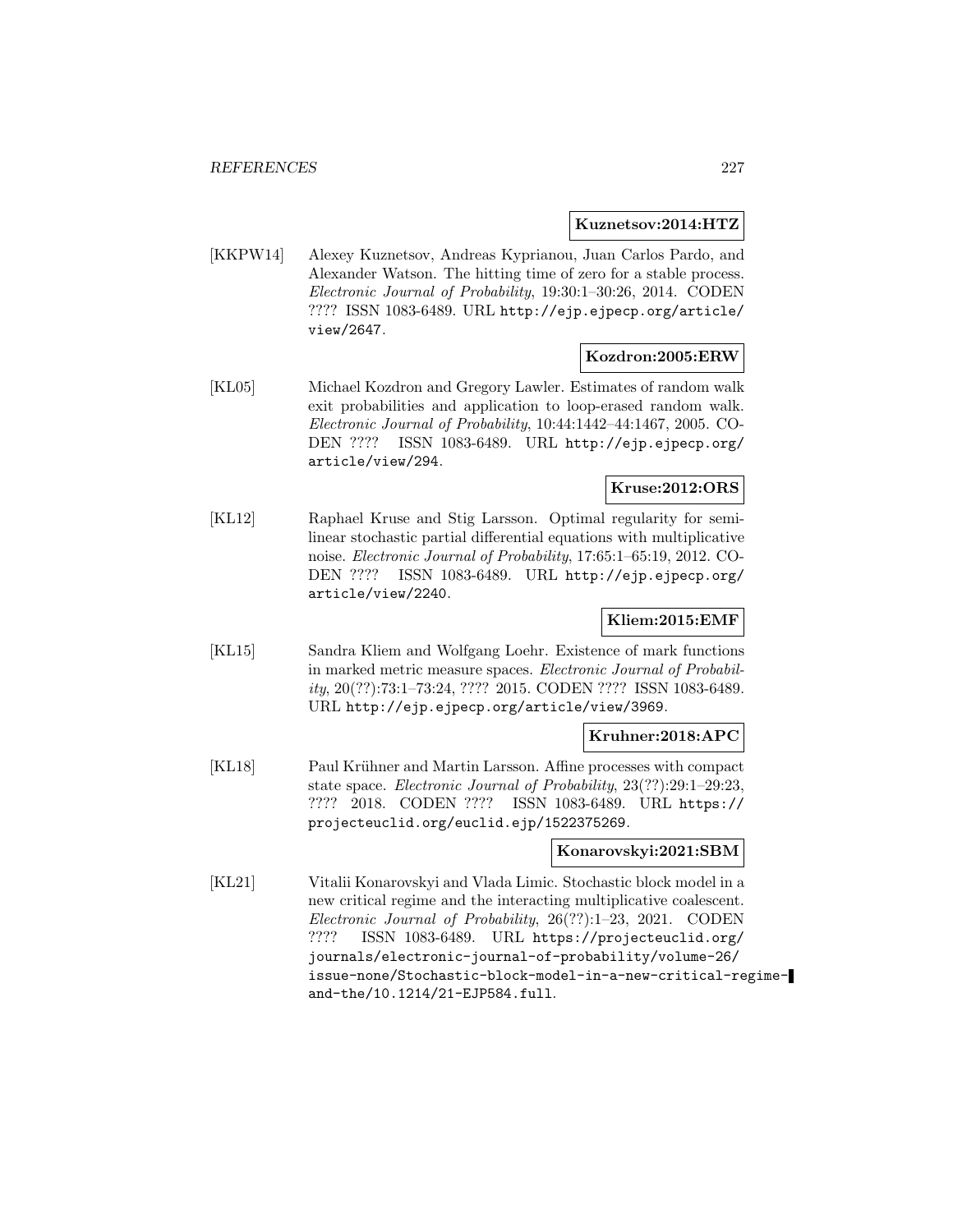### **Kliem:2011:CRC**

[Kli11] Sandra Kliem. Convergence of rescaled competing species processes to a class of SPDEs. Electronic Journal of Probability, 16:22:618–22:657, 2011. CODEN ???? ISSN 1083-6489. URL http://ejp.ejpecp.org/article/view/870.

### **Klimsiak:2012:RBM**

[Kli12] Tomasz Klimsiak. Reflected BSDEs with monotone generator. Electronic Journal of Probability, 17:107:1–107:25, 2012. CODEN ???? ISSN 1083-6489. URL http://ejp.ejpecp.org/article/ view/1759.

### **Kliem:2014:CCR**

[Kli14] Sandra Kliem. A compact containment result for nonlinear historical superprocess approximations for population models with trait-dependence. Electronic Journal of Probability, 19(??):97:1– 97:13, ???? 2014. CODEN ???? ISSN 1083-6489. URL http:// ejp.ejpecp.org/article/view/3506.

### **Kontoyiannis:2005:LDA**

[KM05] Ioannis Kontoyiannis and Sean Meyn. Large deviations asymptotics and the spectral theory of multiplicatively regular Markov processes. Electronic Journal of Probability, 10:3:61–3:123, 2005. CODEN ???? ISSN 1083-6489. URL http://ejp.ejpecp.org/ article/view/231.

# **Kevei:2011:CMB**

[KM11] Peter Kevei and Jose Lopez Mimbela. Critical multitype branching systems: Extinction results. Electronic Journal of Probability, 16:50:1356–50:1380, 2011. CODEN ???? ISSN 1083-6489. URL http://ejp.ejpecp.org/article/view/908.

### **Kevei:2012:ADR**

[KM12] Peter Kevei and David Mason. The asymptotic distribution of randomly weighted sums and self-normalized sums. Electronic Journal of Probability, 17:46:1–46:21, 2012. CODEN ???? ISSN 1083-6489. URL http://ejp.ejpecp.org/article/view/2092.

### **Kolesko:2015:FPM**

[KM15] Konrad Kolesko and Sebastian Mentemeier. Fixed points of the multivariate smoothing transform: the critical case. Electronic Journal of Probability, 20(??):52:1–52:24, ???? 2015. CODEN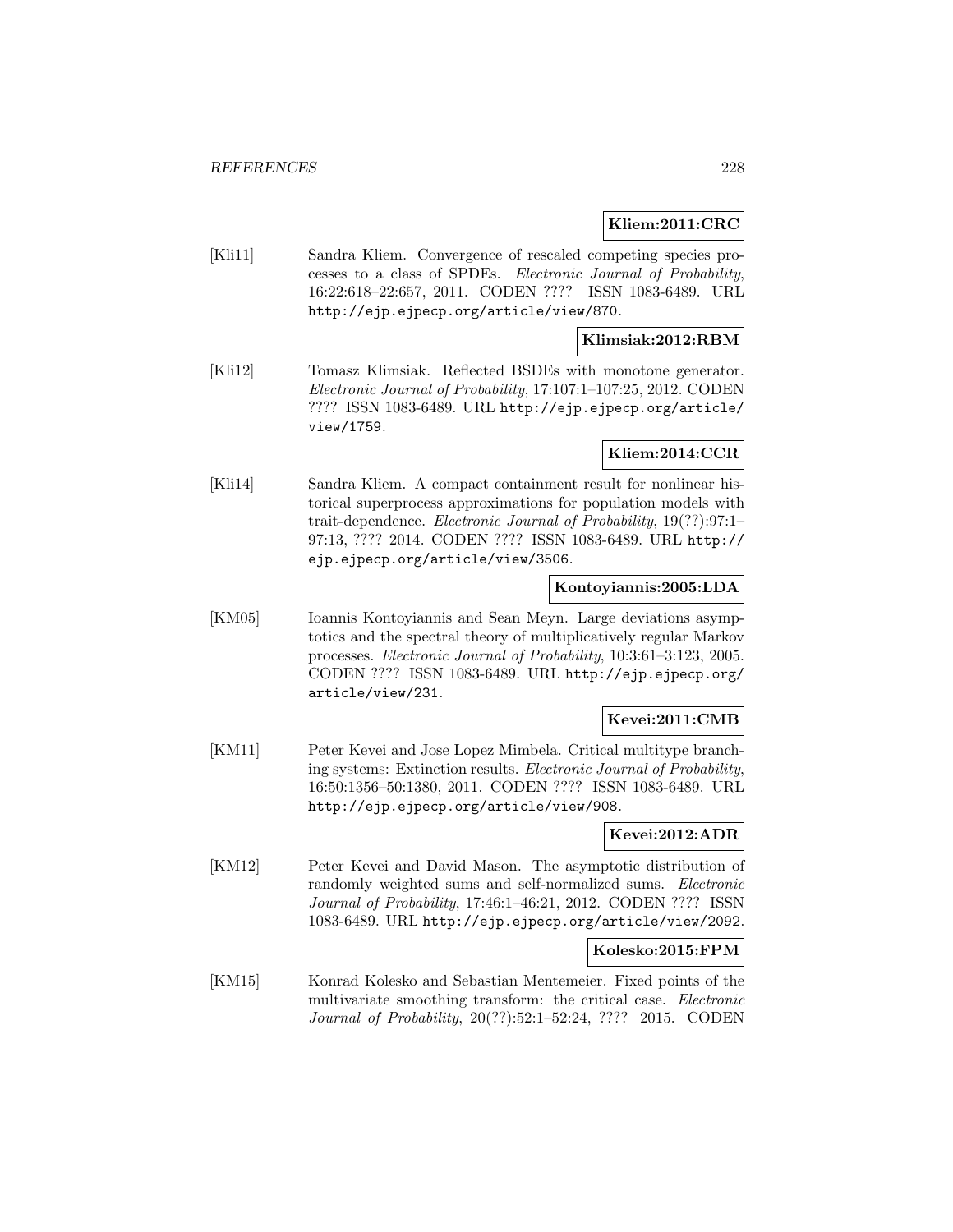???? ISSN 1083-6489. URL http://ejp.ejpecp.org/article/ view/4022.

#### **Kortchemski:2016:TSL**

[KM16] Igor Kortchemski and Cyril Marzouk. Triangulating stable laminations. Electronic Journal of Probability, 21(??):11:1–11:31, ???? 2016. CODEN ???? ISSN 1083-6489. URL https:// projecteuclid.org/euclid.ejp/1455559938.

### **Konakov:2017:WEE**

[KM17] Valentin Konakov and Stéphane Menozzi. Weak error for the Euler scheme approximation of diffusions with non-smooth coefficients. Electronic Journal of Probability, 22(??):46:1–46:47, ???? 2017. CODEN ???? ISSN 1083-6489. URL https:// projecteuclid.org/euclid.ejp/1494489631.

### **Kim:2018:EDH**

[KM18] Panki Kim and Ante Mimica. Estimates of Dirichlet heat kernels for subordinate Brownian motions. Electronic Journal of Probability, 23(??):64:1–64:45, ???? 2018. CODEN ???? ISSN 1083-6489. URL https://projecteuclid.org/euclid.ejp/ 1532570592.

### **Klein:2006:CCI**

[KMP06] Thierry Klein, Yutao Ma, and Nicolas Privault. Convex concentration inequalities and forward–backward stochastic calculus. Electronic Journal of Probability, 11:20:486–20:512, 2006. CODEN ???? ISSN 1083-6489. URL http://ejp.ejpecp.org/ article/view/332.

# **Koval:2012:LRP**

[KMT12] Vyacheslav Koval, Ronald Meester, and Pieter Trapman. Longrange percolation on the hierarchical lattice. Electronic Journal of Probability, 17:57:1–57:21, 2012. CODEN ???? ISSN 1083- 6489. URL http://ejp.ejpecp.org/article/view/1977.

# **Klass:2007:UAQ**

[KN07] Michael Klass and Krzysztof Nowicki. Uniformly accurate quantile bounds via the truncated moment generating function: The symmetric case. Electronic Journal of Probability, 12:47:1276– 47:1298, 2007. CODEN ???? ISSN 1083-6489. URL http:// ejp.ejpecp.org/article/view/452.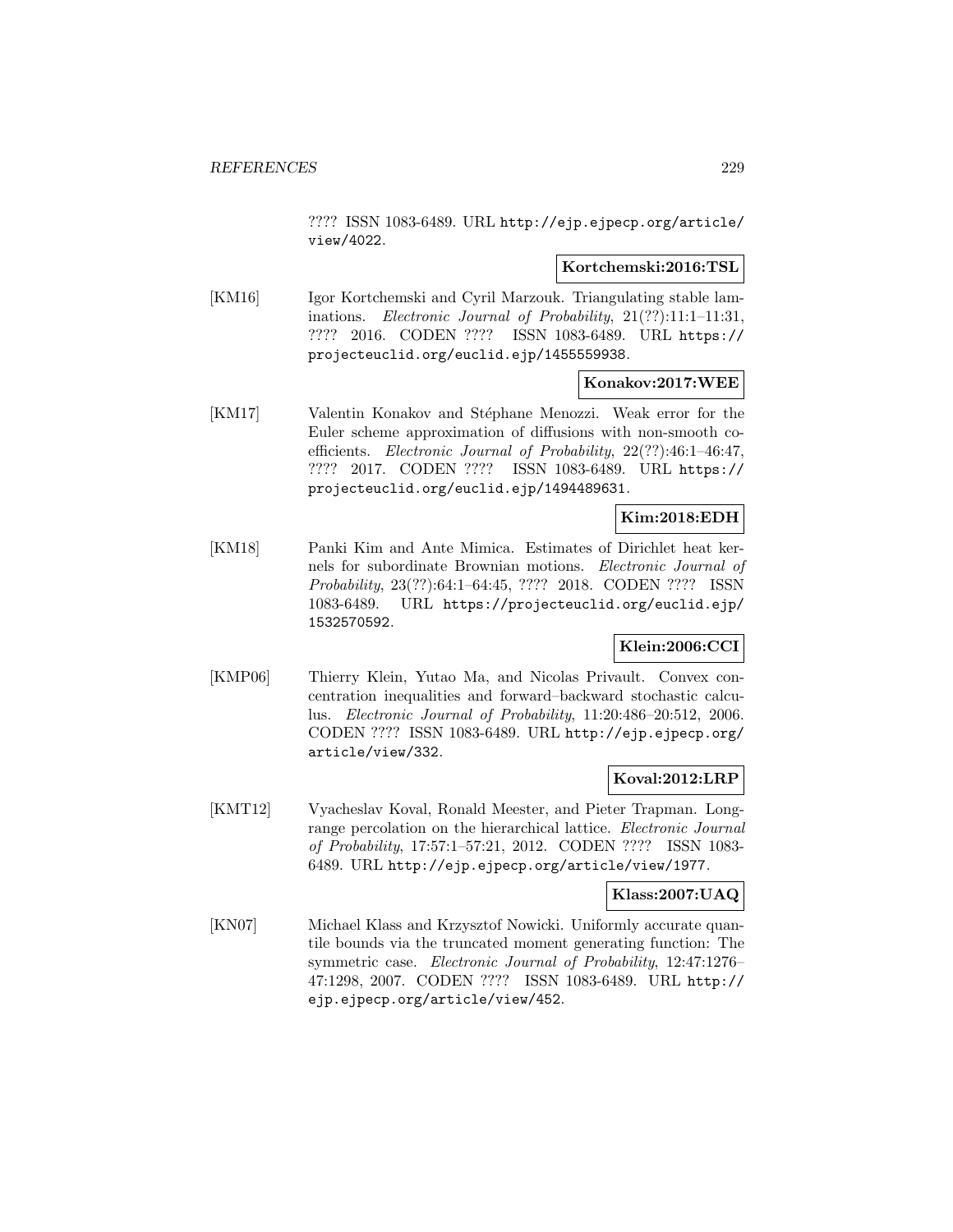#### **Kotani:2017:PSD**

[KN17] Shinichi Kotani and Fumihiko Nakano. Poisson statistics for 1 d Schrödinger operators with random decaying potentials. Electronic Journal of Probability, 22(??):69:1–69:31, ???? 2017. CO-DEN ???? ISSN 1083-6489. URL https://projecteuclid. org/euclid.ejp/1504922532.

### **Kulske:2008:PMG**

[KO08] Christof Külske and Alex Opoku. The posterior metric and the goodness of Gibbsianness for transforms of Gibbs measures. Electronic Journal of Probability, 13:47:1307–47:1344, 2008. CODEN ???? ISSN 1083-6489. URL http://ejp.ejpecp.org/article/ view/560.

# **Ko:2020:FEM**

[Ko20] Justin Ko. Free energy of multiple systems of spherical spin glasses with constrained overlaps. Electronic Journal of Probability, 25(??):28:1–28:34, ???? 2020. CODEN ???? ISSN 1083-6489. URL https://projecteuclid.org/euclid.ejp/1582254384.

#### **Kolokoltsov:2001:SDF**

[Kol01] Vassili Kolokoltsov. Small diffusion and fast dying out asymptotics for superprocesses as non-Hamiltonian quasiclassics for evolution equations. Electronic Journal of Probability, 6:21:1–21:16, 2001. CODEN ???? ISSN 1083-6489. URL http://ejp.ejpecp. org/article/view/94.

### **Konarovskyi:2017:ABM**

[Kon17] Vitalii Konarovskyi. On asymptotic behavior of the modified Arratia flow. Electronic Journal of Probability, 22(??):19:1–19:31, ???? 2017. CODEN ???? ISSN 1083-6489. URL https:// projecteuclid.org/euclid.ejp/1487386997.

### **Kozachenko:2013:CGW**

[KOP13] Yuriy Kozachenko, Andriy Olenko, and Olga Polosmak. On convergence of general wavelet decompositions of nonstationary stochastic processes. Electronic Journal of Probability, 18:69:1– 69:21, 2013. CODEN ???? ISSN 1083-6489. URL http://ejp. ejpecp.org/article/view/2234.

### **Konig:2001:NCR**

[KOR01] Wolfgang König, Neil O'Connell, and Sébastien Roch. Noncolliding random walks, tandem queues, and discrete orthogo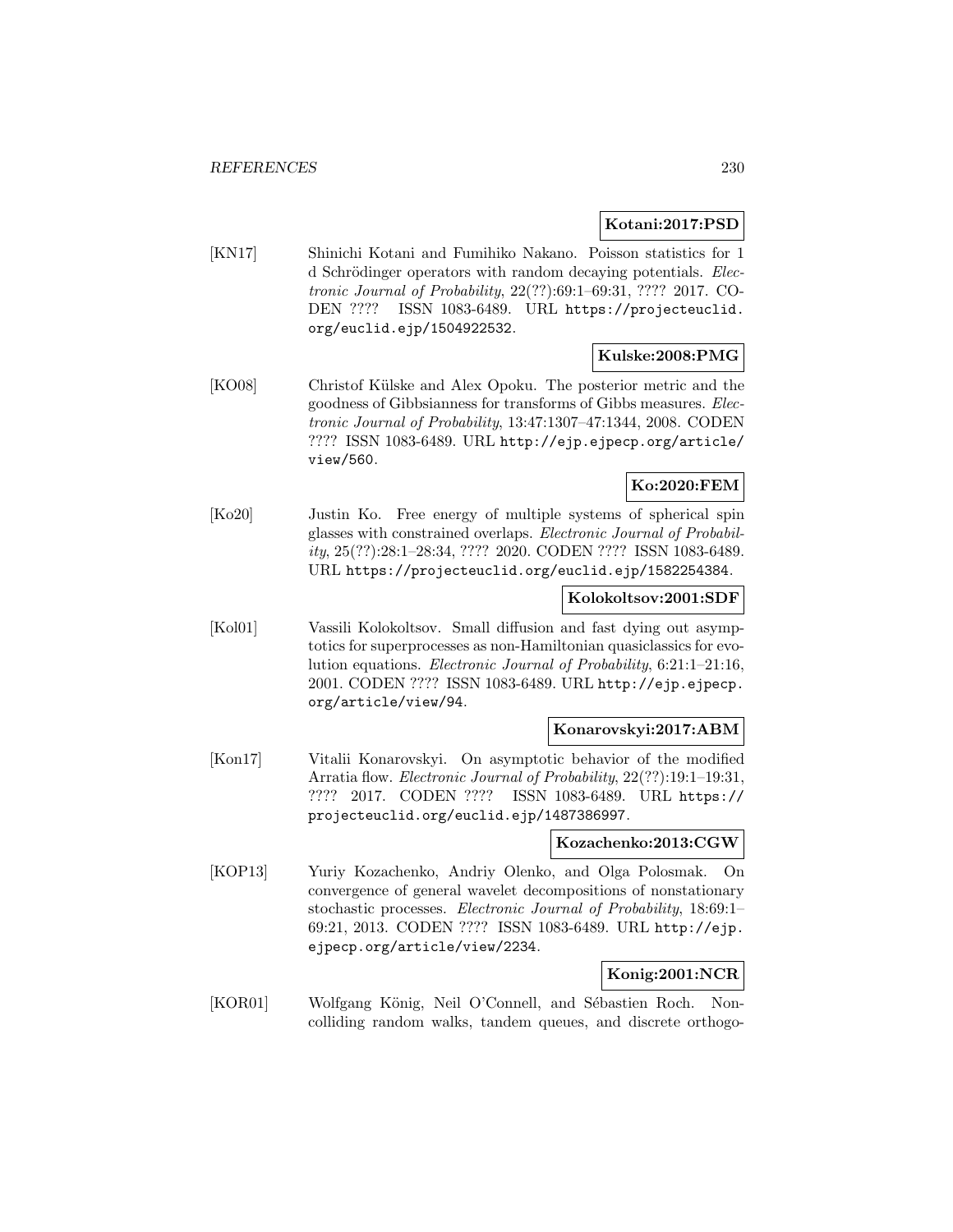nal polynomial ensembles. Electronic Journal of Probability, 7: 5:1–5:24, 2001. CODEN ???? ISSN 1083-6489. URL http:// ejp.ejpecp.org/article/view/104.

### **Komorowski:2021:HLC**

[KOS21] Tomasz Komorowski, Stefano Olla, and Marielle Simon. Hydrodynamic limit for a chain with thermal and mechanical boundary forces. Electronic Journal of Probability, 26(??):1–49, 2021. CO-DEN ???? ISSN 1083-6489. URL https://projecteuclid.org/ journals/electronic-journal-of-probability/volume-26/ issue-none/Hydrodynamic-limit-for-a-chain-with-thermaland-mechanical-boundary/10.1214/21-EJP581.full.

# **Kendall:2004:CIK**

[KP04] Wilfrid Kendall and Catherine Price. Coupling iterated Kolmogorov diffusions. Electronic Journal of Probability, 9:13:382– 13:410, 2004. CODEN ???? ISSN 1083-6489. URL http://ejp. ejpecp.org/article/view/201.

### **Komjathy:2013:MRT**

[KP13] Júlia Komjáthy and Yuval Peres. Mixing and relaxation time for random walk on wreath product graphs. Electronic Journal of Probability, 18:71:1–71:23, 2013. CODEN ???? ISSN 1083-6489. URL http://ejp.ejpecp.org/article/view/2321.

# **Kosygina:2016:FLL**

[KP16] Elena Kosygina and Jonathon Peterson. Functional limit laws for recurrent excited random walks with periodic cookie stacks. Electronic Journal of Probability, 21(??):70:1–70:24, ???? 2016. CODEN ???? ISSN 1083-6489. URL https://projecteuclid. org/euclid.ejp/1480688087.

### **Kuznetsov:2012:DPE**

[KPS12] Alexey Kuznetsov, Juan Carlos Pardo, and Mladen Savov. Distributional properties of exponential functionals of Lévy processes. Electronic Journal of Probability, 17:8:1–8:35, 2012. CODEN ???? ISSN 1083-6489. URL http://ejp.ejpecp.org/article/view/ 1755.

### **Kurkova:2004:ISC**

[KPV04] Irina Kurkova, Serguei Popov, and M. Vachkovskaia. On infection spreading and competition between independent random walks. Electronic Journal of Probability, 9:11:293–11:315, 2004. CODEN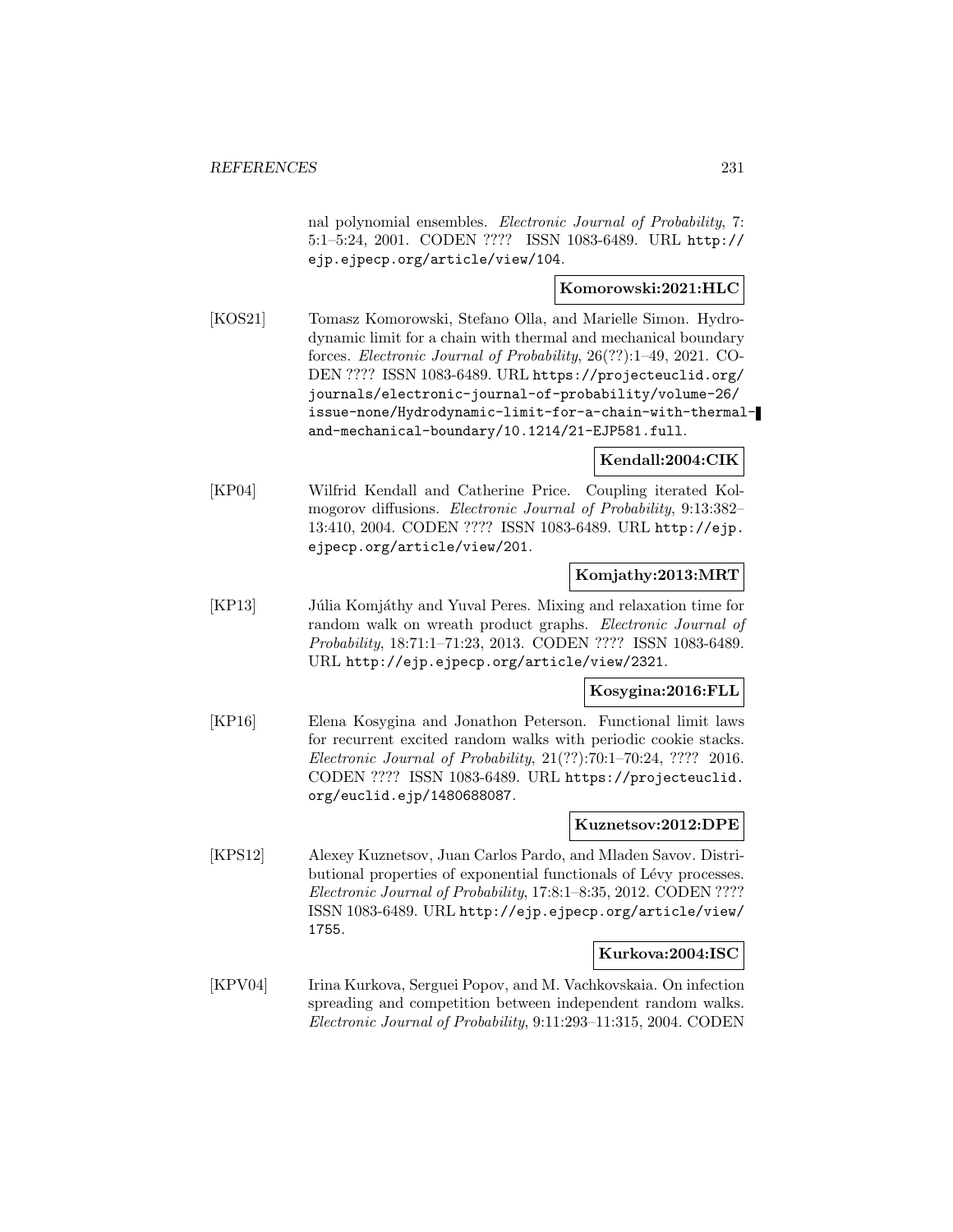???? ISSN 1083-6489. URL http://ejp.ejpecp.org/article/ view/197.

#### **Khoshnevisan:2000:LRF**

[KPX00] Davar Khoshnevisan, Yuval Peres, and Yimin Xiao. Limsup random fractals. Electronic Journal of Probability, 5:4:1–4:24, 2000. CODEN ???? ISSN 1083-6489. URL http://ejp.ejpecp.org/ article/view/60.

### **Kobylanski:2012:OST**

[KQ12] Magdalena Kobylanski and Marie-Claire Quenez. Optimal stopping time problem in a general framework. Electronic Journal of Probability, 17:72:1–72:28, 2012. CODEN ???? ISSN 1083-6489. URL http://ejp.ejpecp.org/article/view/2262.

# **Kyprianou:2008:SCC**

[KR08] Andreas Kyprianou and Victor Rivero. Special, conjugate and complete scale functions for spectrally negative Lévy processes. Electronic Journal of Probability, 13:57:1672–57:1701, 2008. CO-DEN ???? ISSN 1083-6489. URL http://ejp.ejpecp.org/ article/view/567.

# **Kumar:2020:SCP**

[KR20] Umesh Kumar and Markus Riedle. The stochastic Cauchy problem driven by a cylindrical Lévy process. Electronic Journal of Probability, 25(??):10:1–10:26, ???? 2020. CODEN ???? ISSN 1083-6489. URL https://projecteuclid.org/euclid. ejp/1580267010.

### **Kraaij:2013:SPM**

[Kra13] Richard Kraaij. Stationary product measures for conservative particle systems and ergodicity criteria. Electronic Journal of Probability, 18:88:1–88:33, 2013. CODEN ???? ISSN 1083-6489. URL http://ejp.ejpecp.org/article/view/2513.

# **Kraaij:2020:ERM**

[Kra20] Richard C. Kraaij. The exponential resolvent of a Markov process and large deviations for Markov processes via Hamilton–Jacobi equations. Electronic Journal of Probability, 25(??):1–39, 2020. CODEN ???? ISSN 1083-6489. URL https://projecteuclid. org/journals/electronic-journal-of-probability/volume-25/issue-none/The-exponential-resolvent-of-a-Markov-processand-large-deviations/10.1214/20-EJP539.full.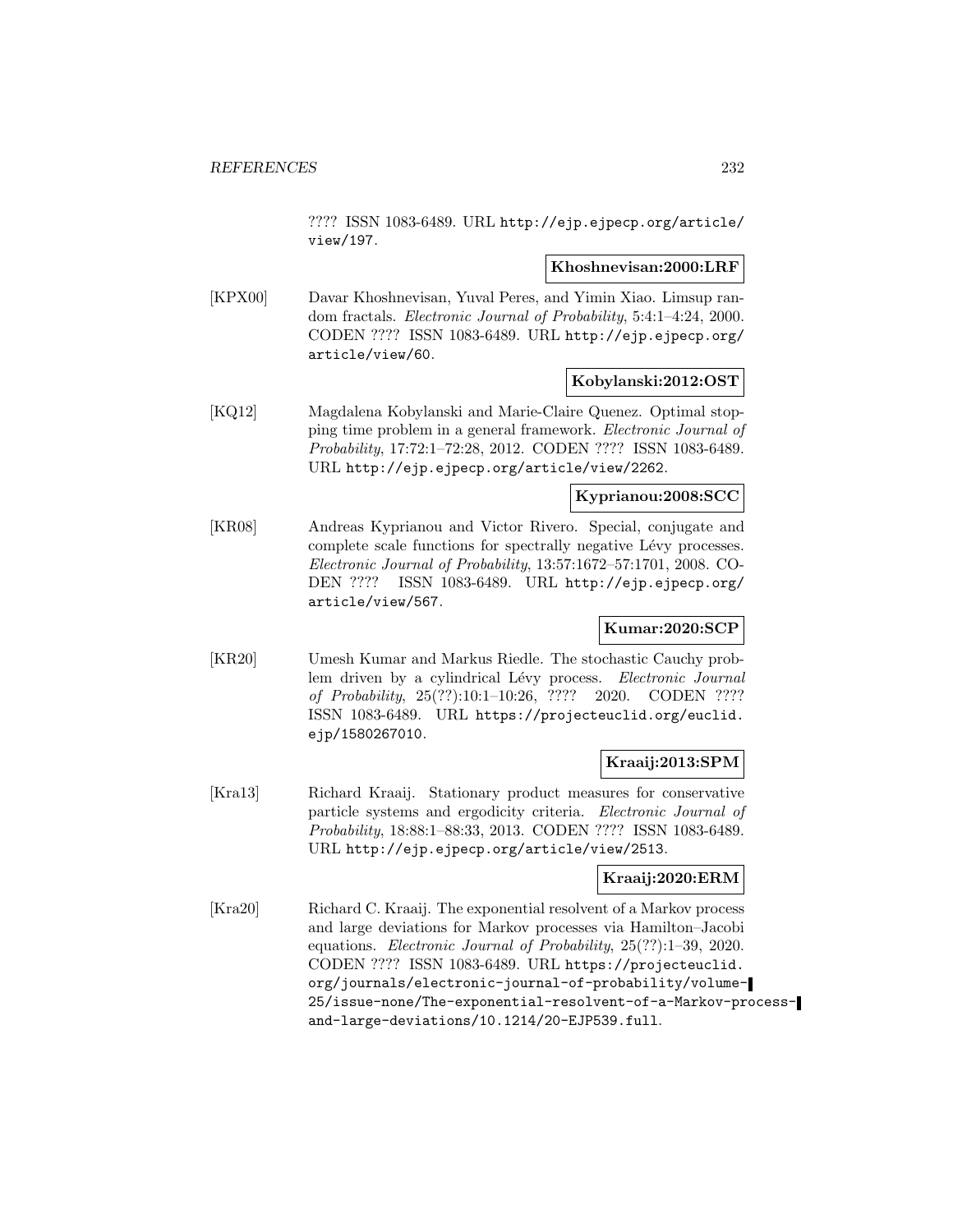#### **Keller-Ressel:2013:RAP**

[KRST13] Martin Keller-Ressel, Walter Schachermayer, and Josef Teichmann. Regularity of affine processes on general state spaces. Electronic Journal of Probability, 18:43:1–43:17, 2013. CODEN ???? ISSN 1083-6489. URL http://ejp.ejpecp.org/article/ view/2043.

### **Krylov:1999:AVF**

[Kry99] N. V. Krylov. Approximating value functions for controlled degenerate diffusion processes by using piece-wise constant policies. Electronic Journal of Probability, 4:2:1–2:19, 1999. CODEN ???? ISSN 1083-6489. URL http://ejp.ejpecp.org/article/view/ 39.

### **Krylov:2000:SS**

[Kry00] N. Krylov. SPDEs in  $L_q((0, \tau], L_p)$  spaces. *Electronic Journal of* Probability, 5:13:1–13:29, 2000. CODEN ???? ISSN 1083-6489. URL http://ejp.ejpecp.org/article/view/69.

### **Krylov:2004:QIS**

[Kry04] N. V. Krylov. Quasiderivatives and interior smoothness of harmonic functions associated with degenerate diffusion processes. Electronic Journal of Probability, 9:21:615–21:633, 2004. CODEN ???? ISSN 1083-6489. URL http://ejp.ejpecp.org/article/ view/219.

# **Kager:1997:GOS**

[KS97] Gerald Kager and Michael Scheutzow. Generation of one-sided random dynamical systems by stochastic differential equations. Electronic Journal of Probability, 2:8:1–8:17, 1997. CODEN ???? ISSN 1083-6489. URL http://ejp.ejpecp.org/article/view/ 22.

#### **Kurtz:2001:SSF**

[KS01] Thomas Kurtz and Richard Stockbridge. Stationary solutions and forward equations for controlled and singular martingale problems. Electronic Journal of Probability, 6:17:1–17:52, 2001. CODEN ???? ISSN 1083-6489. URL http://ejp.ejpecp.org/ article/view/90.

#### **Kesten:2003:BRW**

[KS03] Harry Kesten and Vladas Sidoravicius. Branching random walk with catalysts. *Electronic Journal of Probability*, 8:5:1–5:51, 2003.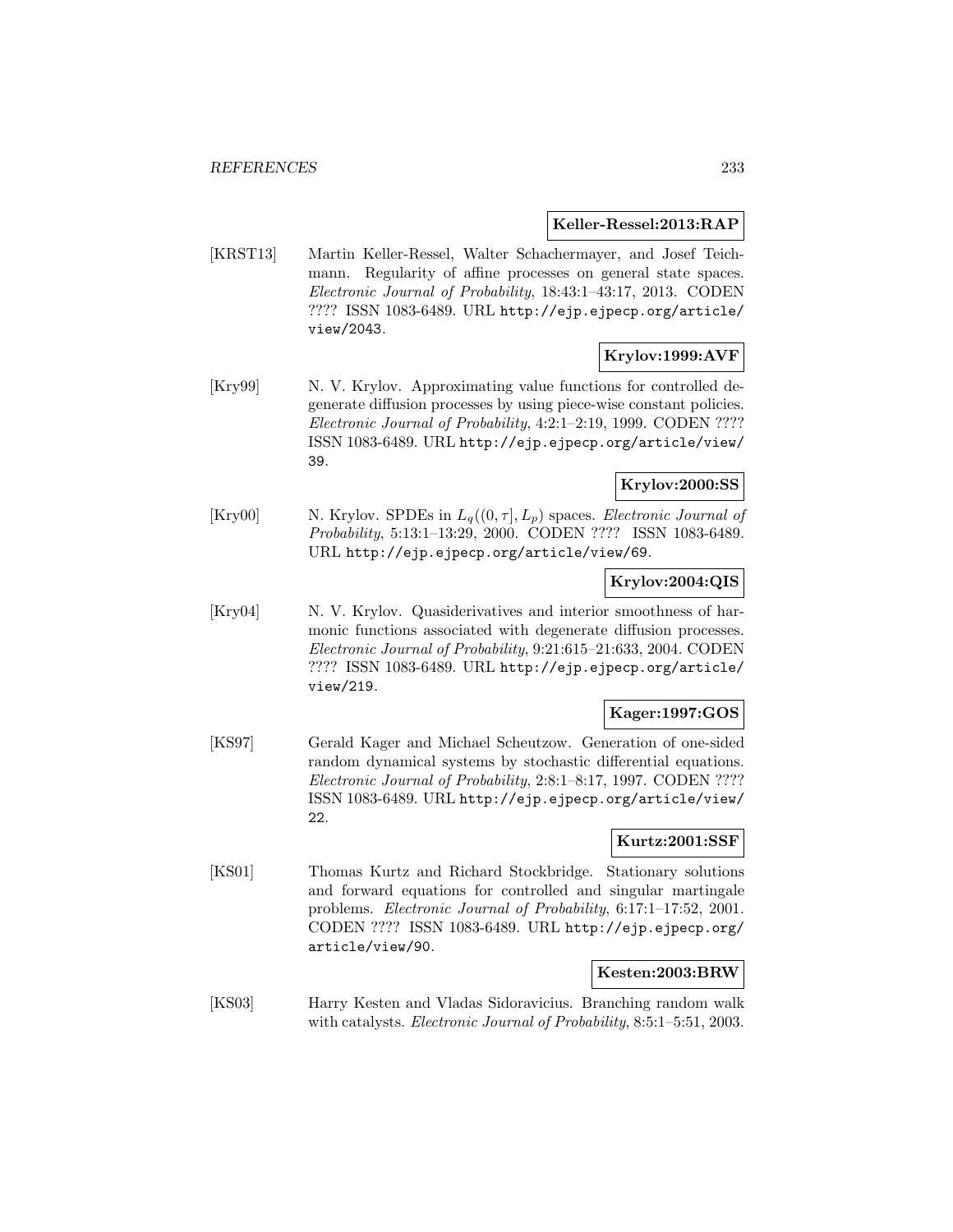CODEN ???? ISSN 1083-6489. URL http://ejp.ejpecp.org/ article/view/127.

### **Kozma:2004:AED**

[KS04] Gady Kozma and Ehud Schreiber. An asymptotic expansion for the discrete harmonic potential. Electronic Journal of Probability, 9:1:1–1:17, 2004. CODEN ???? ISSN 1083-6489. URL http:// ejp.ejpecp.org/article/view/170.

# **Kolb:2017:CSD**

[KS17a] Martin Kolb and Mladen Savov. Conditional survival distributions of Brownian trajectories in a one dimensional Poissonian environment in the critical case. Electronic Journal of Probability, 22(??):14:1–14:29, ???? 2017. CODEN ???? ISSN 1083-6489. URL https://projecteuclid.org/euclid.ejp/1487127642.

### **Kumar:2017:EAL**

[KS17b] Chaman Kumar and Sotirios Sabanis. On explicit approximations for Lévy driven SDEs with super-linear diffusion coefficients. Electronic Journal of Probability, 22(??):73:1–73:19, ???? 2017. CODEN ???? ISSN 1083-6489. URL https://projecteuclid. org/euclid.ejp/1505268104.

### **Kabluchko:2019:DBZ**

[KS19] Zakhar Kabluchko and Hauke Seidel. Distances between zeroes and critical points for random polynomials with i.i.d. zeroes. Electronic Journal of Probability, 24(??):34:1–34:25, ???? 2019. CO-DEN ???? ISSN 1083-6489. URL https://projecteuclid. org/euclid.ejp/1554775413.

### **Kopytko:2020:ODD**

[KS20] Bohdan Kopytko and Roman Shevchuk. One-dimensional diffusion processes with moving membrane: partial reflection in combination with jump-like exit of process from membrane. Electronic Journal of Probability, 25(??):41:1–41:21, ???? 2020. CO-DEN ???? ISSN 1083-6489. URL https://projecteuclid. org/euclid.ejp/1585620096.

### **Kolokoltsov:2002:TNE**

[KST02] Vassili Kolokoltsov, R. L. Schilling, and A. Tyukov. Transience and non-explosion of certain stochastic Newtonian systems. Electronic Journal of Probability, 7:19:1–19:19, 2002. CODEN ????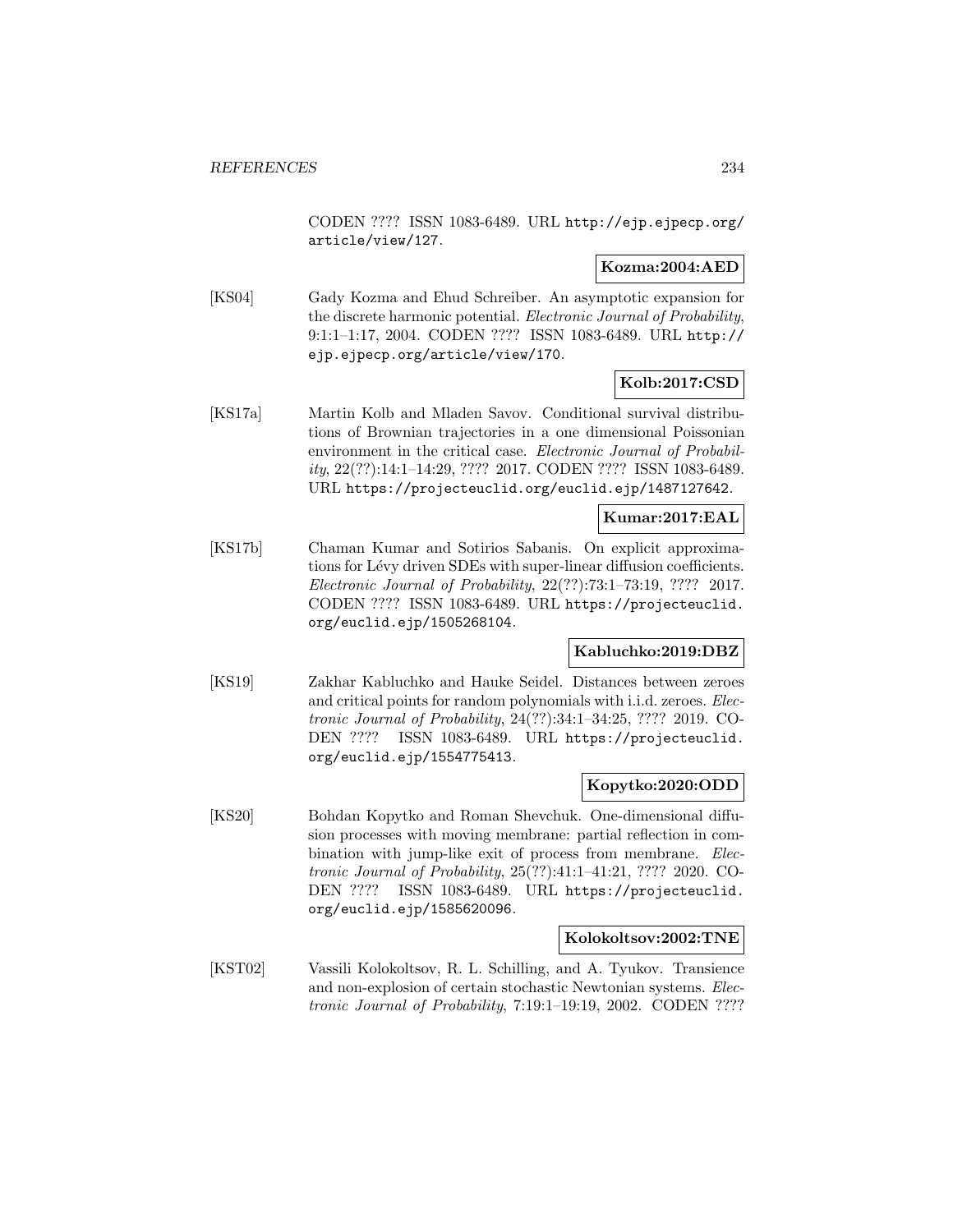ISSN 1083-6489. URL http://ejp.ejpecp.org/article/view/ 118.

### **Kersting:2014:EBC**

[KSW14] Götz Kersting, Jason Schweinsberg, and Anton Wakolbinger. The evolving beta coalescent. Electronic Journal of Probability, 19: 64:1–64:27, 2014. CODEN ???? ISSN 1083-6489. URL http:// ejp.ejpecp.org/article/view/3332.

### **Kouritzin:2004:NFR**

[KSX04] Michael Kouritzin, Wei Sun, and Jie Xiong. Nonliner filtering for reflecting diffusions in random environments via nonparametric estimation. Electronic Journal of Probability, 9:18:560–18:574, 2004. CODEN ???? ISSN 1083-6489. URL http://ejp.ejpecp. org/article/view/214. See erratum [KSX17].

# **Kouritzin:2017:ENF**

[KSX17] Michael A. Kouritzin, Wei Sun, and Jie Xiong. Erratum: Nonlinear filtering for reflecting diffusions in random environments via nonparametric estimation. Electronic Journal of Probability, 22(??):3:1–3:2, ???? 2017. CODEN ???? ISSN 1083-6489. URL https://projecteuclid.org/euclid.ejp/ 1483585525. See [KSX04].

# **Kesten:1998:AAW**

[KSZ98] Harry Kesten, Vladas Sidoravicius, and Yu Zhang. Almost all words are seen in critical site percolation on the triangular lattice. Electronic Journal of Probability, 3:10:1–10:75, 1998. CODEN ???? ISSN 1083-6489. URL http://ejp.ejpecp.org/article/ view/32.

### **Kesten:2001:PAW**

[KSZ01] Harry Kesten, Vladas Sidoravicius, and Yu Zhang. Percolation of arbitrary words on the close-packed graph of  $\mathbb{Z}^2$ . Electronic Journal of Probability, 6:4:1–4:27, 2001. CODEN ???? ISSN 1083-6489. URL http://ejp.ejpecp.org/article/view/77.

### **Krokowski:2017:MCL**

[KT17] Kai Krokowski and Christoph Thäle. Multivariate central limit theorems for Rademacher functionals with applications. Electronic Journal of Probability, 22(??):87:1–87:30, ???? 2017. CO-DEN ???? ISSN 1083-6489. URL https://projecteuclid. org/euclid.ejp/1508292258.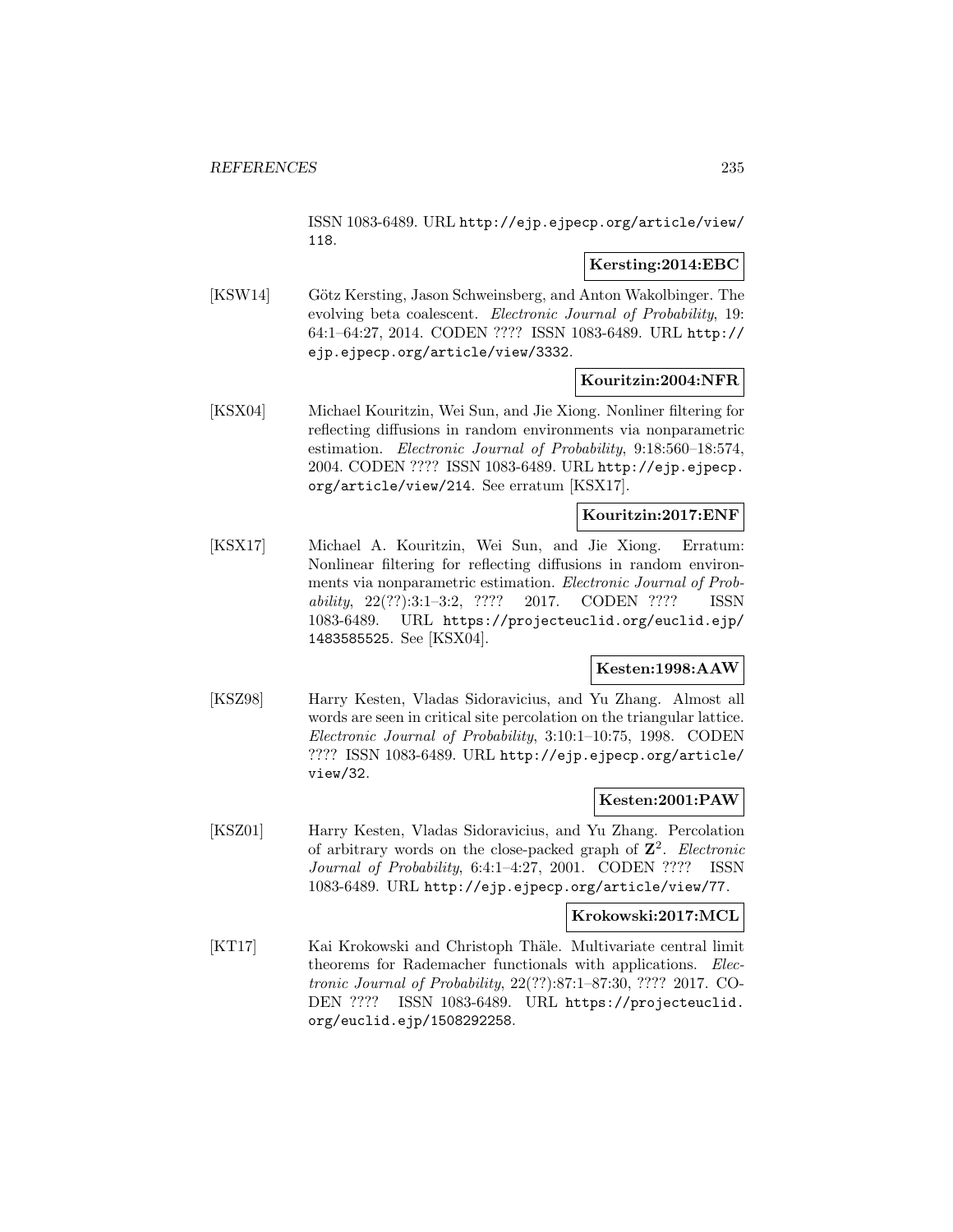### **Kabluchko:2021:FRG**

[KT21] Zakhar Kabluchko and Christoph Thäle. Faces in random great hypersphere tessellations. Electronic Journal of Probability, 26(??):1–35, 2021. CODEN ???? ISSN 1083-6489. URL https://projecteuclid.org/journals/ electronic-journal-of-probability/volume-26/issue-none/ Faces-in-random-great-hypersphere-tessellations/10.1214/ 20-EJP570.full.

### **Kazi-Tani:2015:SOB**

[KTPZ15] Nabil Kazi-Tani, Dylan Possamaï, and Chao Zhou. Second order BSDEs with jumps: existence and probabilistic representation for fully-nonlinear PIDEs. Electronic Journal of Probability, 20 (??):65:1–65:31, ???? 2015. CODEN ???? ISSN 1083-6489. URL http://ejp.ejpecp.org/article/view/3569.

### **Kuan:2014:GFF**

[Kua14] Jeffrey Kuan. The Gaussian free field in interlacing particle systems. Electronic Journal of Probability, 19:72:1–72:31, 2014. CO-DEN ???? ISSN 1083-6489. URL http://ejp.ejpecp.org/ article/view/3732.

### **Kuhn:2018:MPF**

[Küh18] Franziska Kühn. On martingale problems and Feller processes. Electronic Journal of Probability, 23(??):13:1–13:18, ???? 2018. CODEN ???? ISSN 1083-6489. URL https://projecteuclid. org/euclid.ejp/1518426061.

### **Kuhn:2020:EMS**

[Küh20] Franziska Kühn. Existence of (Markovian) solutions to martingale problems associated with Lévy-type operators. Electronic Journal of Probability, 25(??):16:1–16:26, ???? 2020. CODEN ???? ISSN 1083-6489. URL https://projecteuclid.org/ euclid.ejp/1580871682.

## **Kulik:2008:SEV**

[Kul08] Rafal Kulik. Sums of extreme values of subordinated long-range dependent sequences: moving averages with finite variance. *Elec*tronic Journal of Probability, 13:32:961–32:979, 2008. CODEN ???? ISSN 1083-6489. URL http://ejp.ejpecp.org/article/ view/510.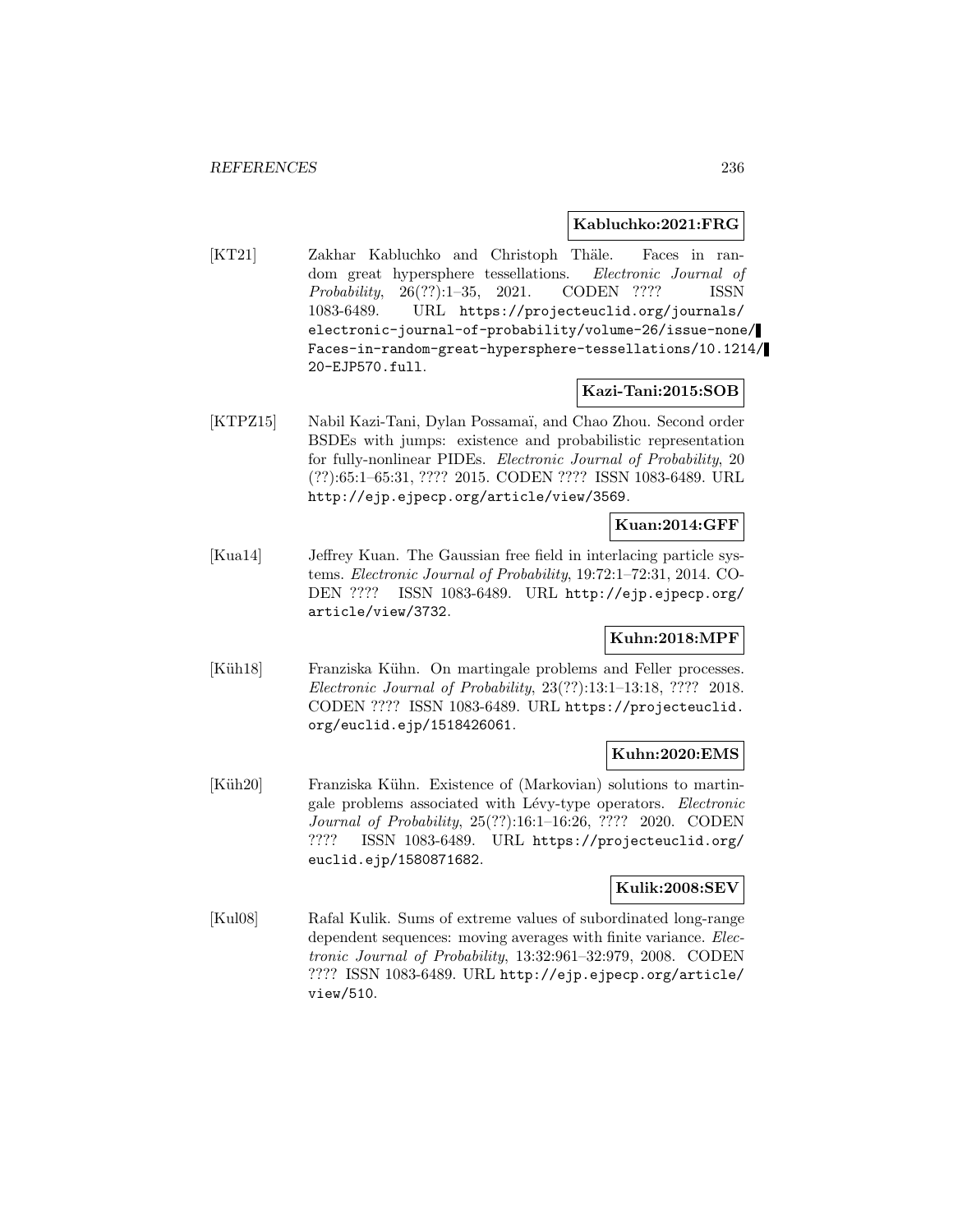### **Kunze:2013:CMP**

[Kun13] Markus Kunze. On a class of martingale problems on Banach spaces. Electronic Journal of Probability, 18:104:1–104:30, 2013. CODEN ???? ISSN 1083-6489. URL http://ejp.ejpecp.org/ article/view/2924.

# **Kurtz:1998:MPC**

[Kur98] Thomas G. Kurtz. Martingale problems for conditional distributions of Markov processes. Electronic Journal of Probability, 3: 9:1–9:29, 1998. CODEN ???? ISSN 1083-6489. URL http:// ejp.ejpecp.org/article/view/31.

# **Kurtz:2007:YWE**

[Kur07] Thomas Kurtz. The Yamada–Watanabe–Engelbert theorem for general stochastic equations and inequalities. Electronic Journal of Probability, 12:33:951–33:965, 2007. CODEN ???? ISSN 1083- 6489. URL http://ejp.ejpecp.org/article/view/431.

# **Kurkova:2008:LES**

[Kur08] Irina Kurkova. Local energy statistics in directed polymers. Electronic Journal of Probability, 13:2:5–2:25, 2008. CODEN ???? ISSN 1083-6489. URL http://ejp.ejpecp.org/article/view/ 475.

# **Kuwada:2009:CMM**

[Kuw09] Kazumasa Kuwada. Characterization of maximal Markovian couplings for diffusion processes. Electronic Journal of Probability, 14:25:633–25:662, 2009. CODEN ???? ISSN 1083-6489. URL http://ejp.ejpecp.org/article/view/634.

# **Kopp:2000:CIM**

[KW00] P. Kopp and Volker Wellmann. Convergence in incomplete market models. Electronic Journal of Probability, 5:15:1–15:26, 2000. CODEN ???? ISSN 1083-6489. URL http://ejp.ejpecp.org/ article/view/71.

# **Kinnally:2010:EUS**

[KW10] Michael Kinnally and Ruth Williams. On existence and uniqueness of stationary distributions for stochastic delay differential equations with positivity constraints. Electronic Journal of Probability, 15:15:409–15:451, 2010. CODEN ???? ISSN 1083-6489. URL http://ejp.ejpecp.org/article/view/756.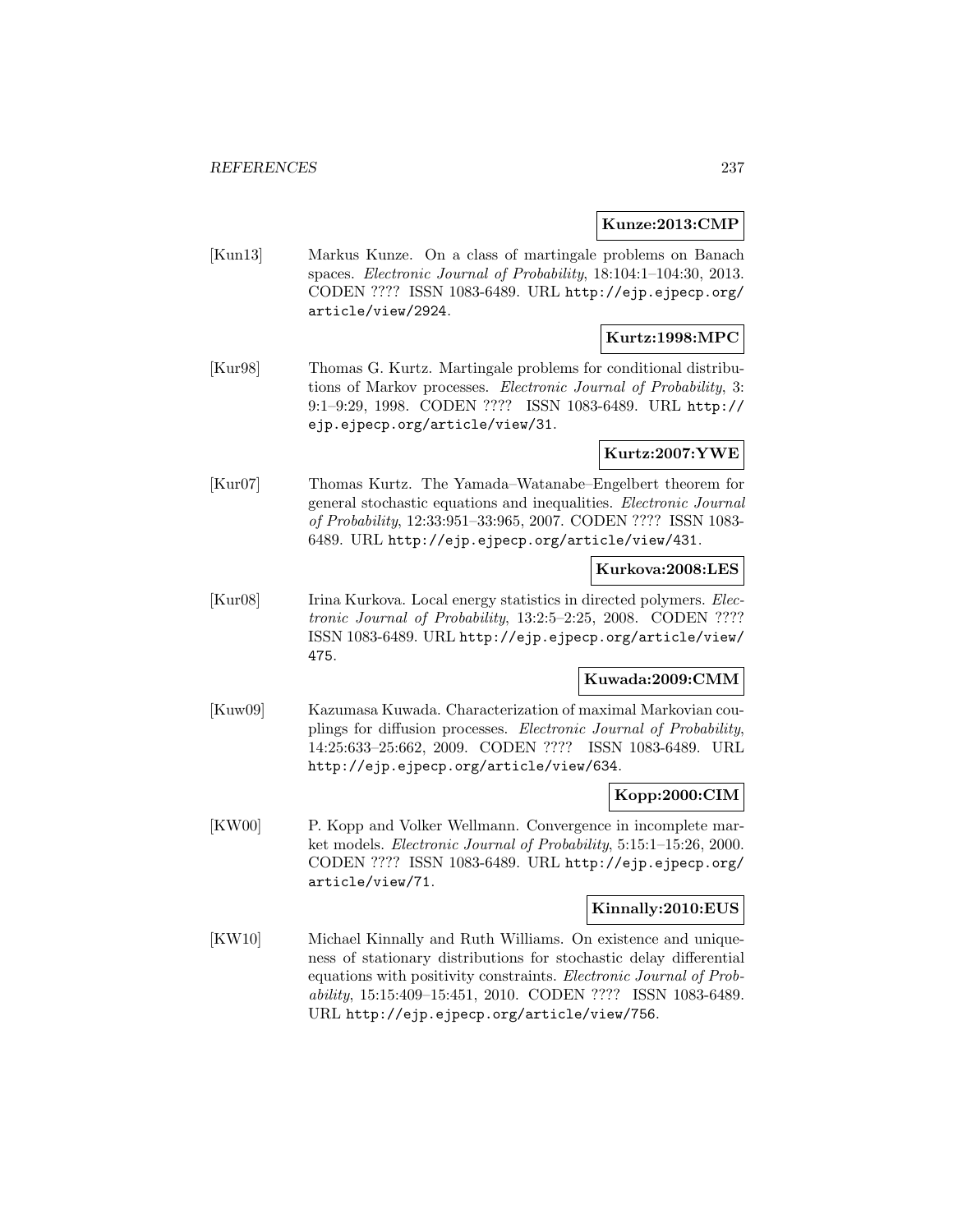### **Kolb:2011:SGB**

[KW11] Martin Kolb and Achim Wübker. On the spectral gap of Brownian motion with jump boundary. Electronic Journal of Probability, 16:43:1214–43:1237, 2011. CODEN ???? ISSN 1083-6489. URL http://ejp.ejpecp.org/article/view/903.

#### **Kwasnicki:2012:STS**

[Kwa12] Mateusz Kwaśnicki. Spectral theory for symmetric onedimensional Lévy processes killed upon hitting the origin. Electronic Journal of Probability, 17:83:1–83:29, 2012. CODEN ???? ISSN 1083-6489. URL http://ejp.ejpecp.org/article/view/ 2013.

### **Kwasnicki:2019:FTL**

[Kwa19] Mateusz Kwaśnicki. Fluctuation theory for Lévy processes with completely monotone jumps. Electronic Journal of Probability, 24(??):40:1–40:40, ???? 2019. CODEN ???? ISSN 1083-6489. URL https://projecteuclid.org/euclid.ejp/1555034439.

#### **Kyprianou:2016:DFS**

[Kyp16] Andreas E. Kyprianou. Deep factorisation of the stable process. Electronic Journal of Probability, 21(??):23:1–23:28, ???? 2016. CODEN ???? ISSN 1083-6489. URL https://projecteuclid. org/euclid.ejp/1459880111.

### **Kosygina:2008:PNE**

[KZ08] Elena Kosygina and Martin Zerner. Positively and negatively excited random walks on integers, with branching processes. Electronic Journal of Probability, 13:64:1952–64:1979, 2008. CODEN ???? ISSN 1083-6489. URL http://ejp.ejpecp.org/article/ view/572.

### **Kosygina:2014:EER**

[KZ14] Elena Kosygina and Martin Zerner. Excursions of excited random walks on integers. Electronic Journal of Probability, 19: 25:1–25:25, 2014. CODEN ???? ISSN 1083-6489. URL http:// ejp.ejpecp.org/article/view/2940.

### **Klochkov:2020:UHW**

[KZ20] Yegor Klochkov and Nikita Zhivotovskiy. Uniform Hanson-Wright type concentration inequalities for unbounded entries via the entropy method. Electronic Journal of Probability, 25(??):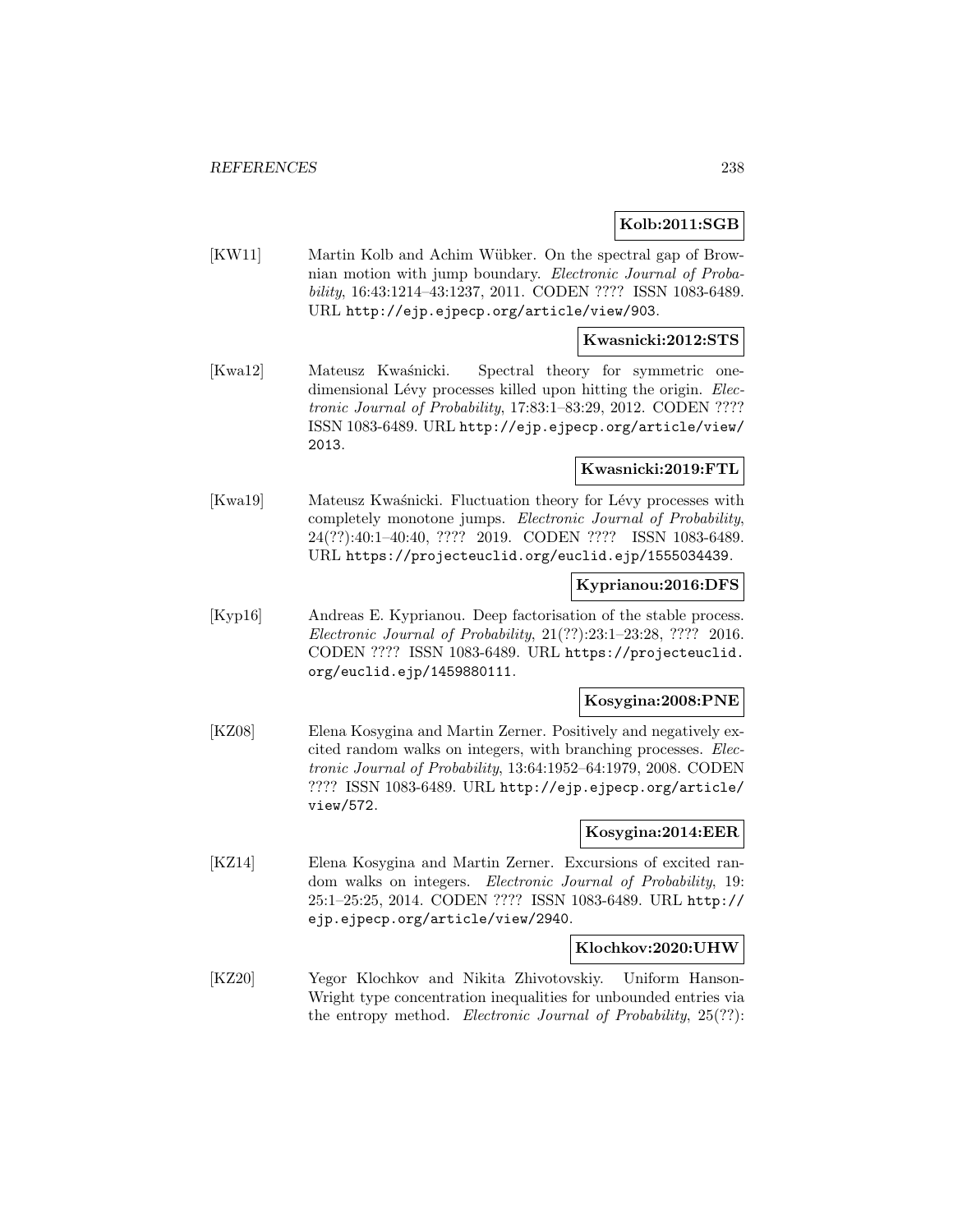22:1–22:30, ???? 2020. CODEN ???? ISSN 1083-6489. URL https://projecteuclid.org/euclid.ejp/1581130826.

### **Linde:2009:SRF**

[LA09] Werner Linde and Antoine Ayache. Series representations of fractional Gaussian processes by trigonometric and Haar systems. Electronic Journal of Probability, 14:94:2691–94:2719, 2009. CO-DEN ???? ISSN 1083-6489. URL http://ejp.ejpecp.org/ article/view/727.

# **Labbe:2014:FFV**

[Lab14] Cyril Labbé. From flows of Λ-Fleming–Viot processes to lookdown processes via flows of partitions. Electronic Journal of Probability, 19:55:1–55:49, 2014. CODEN ???? ISSN 1083-6489. URL http://ejp.ejpecp.org/article/view/3192.

### **Lachal:2003:DST**

[Lac03] Aime Lachal. Distributions of sojourn time, maximum and minimum for pseudo-processes governed by higher-order heat-type equations. Electronic Journal of Probability, 8:20:1–20:53, 2003. CODEN ???? ISSN 1083-6489. URL http://ejp.ejpecp.org/ article/view/178.

# **Lachal:2007:FHT**

[Lac07] Aimé Lachal. First hitting time and place, monopoles and multipoles for pseudo-processes driven by the equation  $\partial u/\partial t =$  $\pm \partial^N u/\partial x^N$ . Electronic Journal of Probability, 12:11:300-11:353, 2007. CODEN ???? ISSN 1083-6489. URL http://ejp.ejpecp. org/article/view/399.

### **Lacoin:2012:EIP**

[Lac12] Hubert Lacoin. Existence of an intermediate phase for oriented percolation. Electronic Journal of Probability, 17:41:1–41:17, 2012. CODEN ???? ISSN 1083-6489. URL http://ejp.ejpecp. org/article/view/1761.

### **Lambert:2001:JLA**

[Lam01] Amaury Lambert. The joint law of ages and residual lifetimes for two schemes of regenerative sets. Electronic Journal of Probability, 6:19:1–19:23, 2001. CODEN ???? ISSN 1083-6489. URL http://ejp.ejpecp.org/article/view/92.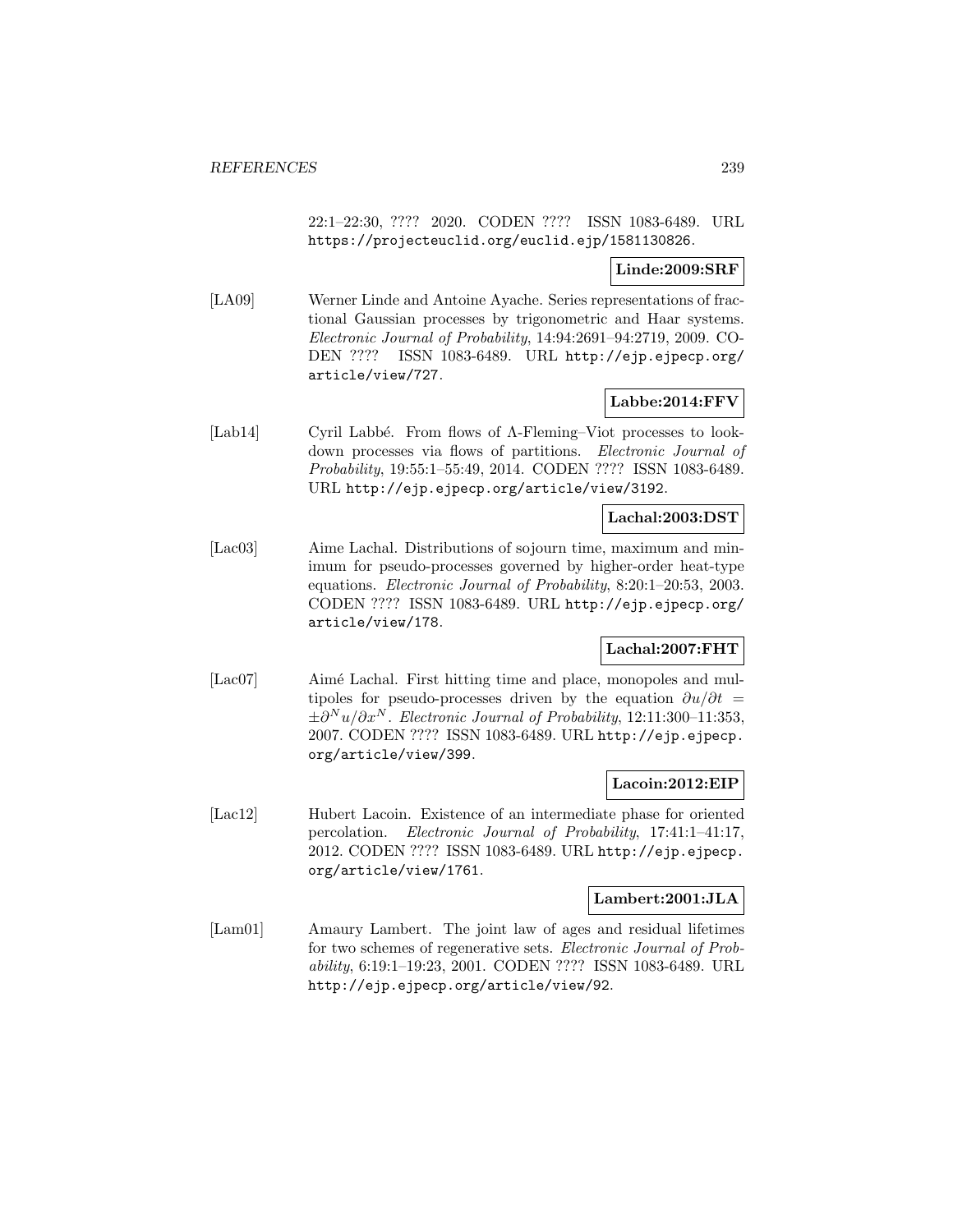### **Lambert:2007:QSD**

[Lam07] Amaury Lambert. Quasi-stationary distributions and the continuous-state branching process conditioned to be never extinct. Electronic Journal of Probability, 12:14:420–14:446, 2007. CODEN ???? ISSN 1083-6489. URL http://ejp.ejpecp.org/ article/view/402.

### **Lambert:2018:MFU**

[Lam18] Gaultier Lambert. Mesoscopic fluctuations for unitary invariant ensembles. Electronic Journal of Probability, 23(??):7:1–7:33, ???? 2018. CODEN ???? ISSN 1083-6489. URL https:// projecteuclid.org/euclid.ejp/1518426054.

### **Lambert:2021:MCL**

[Lam21] Gaultier Lambert. Mesoscopic central limit theorem for the circular. Electronic Journal of Probability, 26(??):1–33, 2021. CODEN ???? ISSN 1083-6489. URL https://projecteuclid.org/ journals/electronic-journal-of-probability/volume-26/ issue-none/Mesoscopic-central-limit-theorem-for-the-circularbeta--ensembles/10.1214/20-EJP559.full.

# **Lanoue:2015:IM**

[Lan15] Daniel Parmet Lanoue. The iPod model. Electronic Journal of Probability, 20(??):64:1–64:20, ???? 2015. CODEN ???? ISSN 1083-6489. URL http://ejp.ejpecp.org/article/view/3559.

#### **Larsson:2015:MVB**

[Lar15] Martin Larsson. Matrix-valued Bessel processes. Electronic Journal of Probability, 20(??):60:1–60:29, ???? 2015. CODEN ???? ISSN 1083-6489. URL http://ejp.ejpecp.org/article/view/ 3785.

### **Laurent:2012:LDS**

[Lau12] Clément Laurent. Large deviations for self-intersection local times in subcritical dimensions. Electronic Journal of Probability, 17:21:1–21:20, 2012. CODEN ???? ISSN 1083-6489. URL http://ejp.ejpecp.org/article/view/1874.

### **Lawler:1996:CTS**

[Law96a] Gregory F. Lawler. Cut times for simple random walk. *Electronic* Journal of Probability, 1:13:1–13:24, 1996. CODEN ???? ISSN 1083-6489. URL http://ejp.ejpecp.org/article/view/13.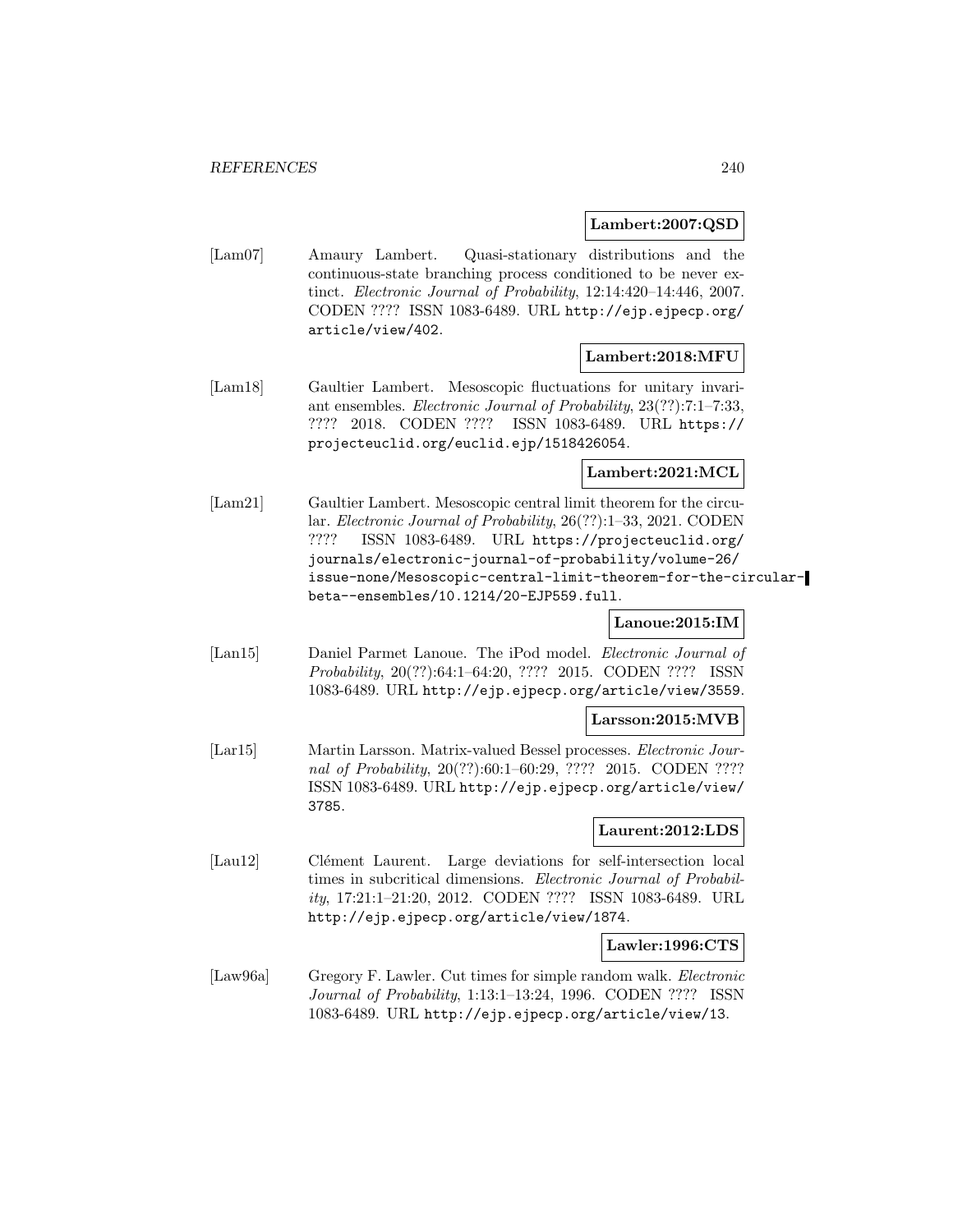#### **Lawler:1996:HDC**

[Law96b] Gregory F. Lawler. Hausdorff dimension of cut points for Brownian motion. Electronic Journal of Probability, 1:2:1–2:20, 1996. CODEN ???? ISSN 1083-6489. URL http://ejp.ejpecp.org/ article/view/2.

# **Lawler:2000:SCH**

[Law00] Gregory Lawler. Strict concavity of the half plane intersection exponent for planar Brownian motion. Electronic Journal of Probability, 5:8:1–8:33, 2000. CODEN ???? ISSN 1083-6489. URL http://ejp.ejpecp.org/article/view/64.

### **Lawler:2020:ITS**

[Law20] Gregory F. Lawler. The infinite two-sided loop-erased random walk. Electronic Journal of Probability, 25(??):1–42, 2020. CO-DEN ???? ISSN 1083-6489. URL https://projecteuclid.org/ journals/electronic-journal-of-probability/volume-25/ issue-none/The-infinite-two-sided-loop-erased-randomwalk/10.1214/20-EJP476.full.

### **Lambert:2018:TOM**

[LB18] Amaury Lambert and Gerónimo Uribe Bravo. Totally ordered measured trees and splitting trees with infinite variation. Electronic Journal of Probability, 23(??):120:1–120:41, ???? 2018. CODEN ???? ISSN 1083-6489. URL https://projecteuclid. org/euclid.ejp/1544843300.

#### **Lozada-Chang:2005:LDM**

[LC05] Li-Vang Lozada-Chang. Large deviations on moment spaces. Electronic Journal of Probability, 10:19:662–19:690, 2005. CO-DEN ???? ISSN 1083-6489. URL http://ejp.ejpecp.org/ article/view/202.

### **Lachal:2010:JDP**

[LC10] Aimé Lachal and Valentina Cammarota. Joint distribution of the process and its sojourn time on the positive half-line for pseudoprocesses governed by high-order heat equation. Electronic Journal of Probability, 15:28:895–28:931, 2010. CODEN ???? ISSN 1083-6489. URL http://ejp.ejpecp.org/article/view/782.

# **Le:2020:SSL**

[Lê20] Khoa Lê. A stochastic sewing lemma and applications. Electronic Journal of Probability, 25(??):38:1–38:55, ???? 2020. CO-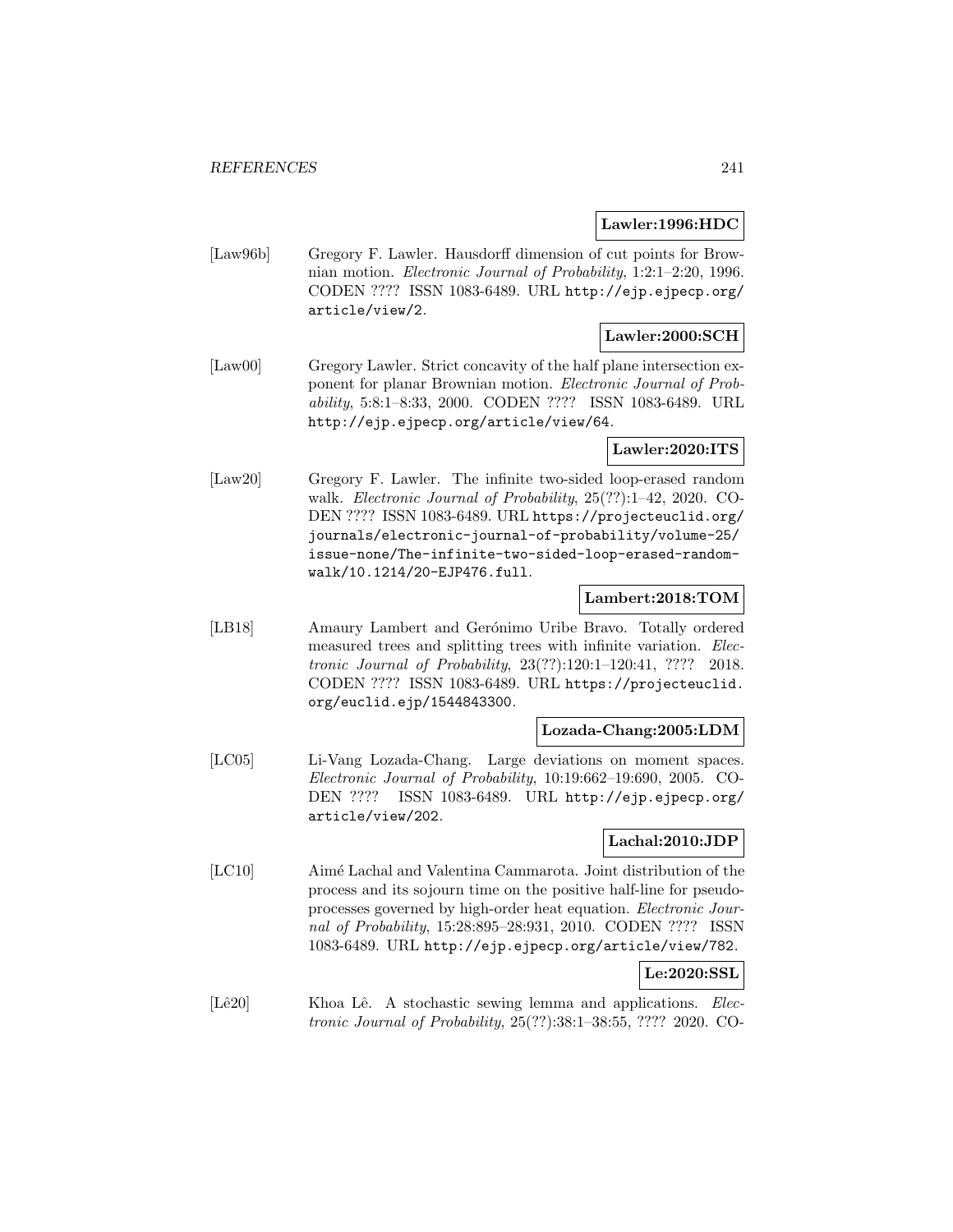DEN ???? ISSN 1083-6489. URL https://projecteuclid. org/euclid.ejp/1585620093.

### **Ledoux:2004:DOS**

[Led04] Michel Ledoux. Differential operators and spectral distributions of invariant ensembles from the classical orthogonal polynomials. The continuous case. Electronic Journal of Probability, 9:7:177– 7:208, 2004. CODEN ???? ISSN 1083-6489. URL http://ejp. ejpecp.org/article/view/191.

### **Ledoux:2005:DIE**

[Led05] Michel Ledoux. Distributions of invariant ensembles from the classical orthogonal polynimials: the discrete case. Electronic Journal of Probability, 10:34:1116–34:1146, 2005. CODEN ???? ISSN 1083-6489. URL http://ejp.ejpecp.org/article/view/ 282.

#### **Legrand:2021:IDD**

[Leg21] Alexandre Legrand. Influence of disorder on DNA denaturation: the disordered generalized Poland–Scheraga model. Electronic Journal of Probability, 26(??):1–43, 2021. CODEN ???? ISSN 1083-6489. URL https://projecteuclid.org/ journals/electronic-journal-of-probability/volume-26/ issue-none/Influence-of-disorder-on-DNA-denaturation- -thedisordered-generalized-Poland/10.1214/20-EJP563.full.

#### **Lejay:2002:CSI**

[Lej02] Antoine Lejay. On the convergence of stochastic integrals driven by processes converging on account of a homogenization property. Electronic Journal of Probability, 7:18:1–18:18, 2002. CODEN ???? ISSN 1083-6489. URL http://ejp.ejpecp.org/article/ view/117.

### **Lejay:2009:RDE**

[Lej09] Antoine Lejay. On rough differential equations. Electronic Journal of Probability, 14:12:341–12:364, 2009. CODEN ???? ISSN 1083-6489. URL http://ejp.ejpecp.org/article/view/613.

#### **Lerouvillois:2020:HLD**

[Ler20] Vincent Lerouvillois. Hydrodynamic limit of a (2+1)-dimensional crystal growth model in the anisotropic KPZ class. Electronic Journal of Probability, 25(??):1–35, 2020. CODEN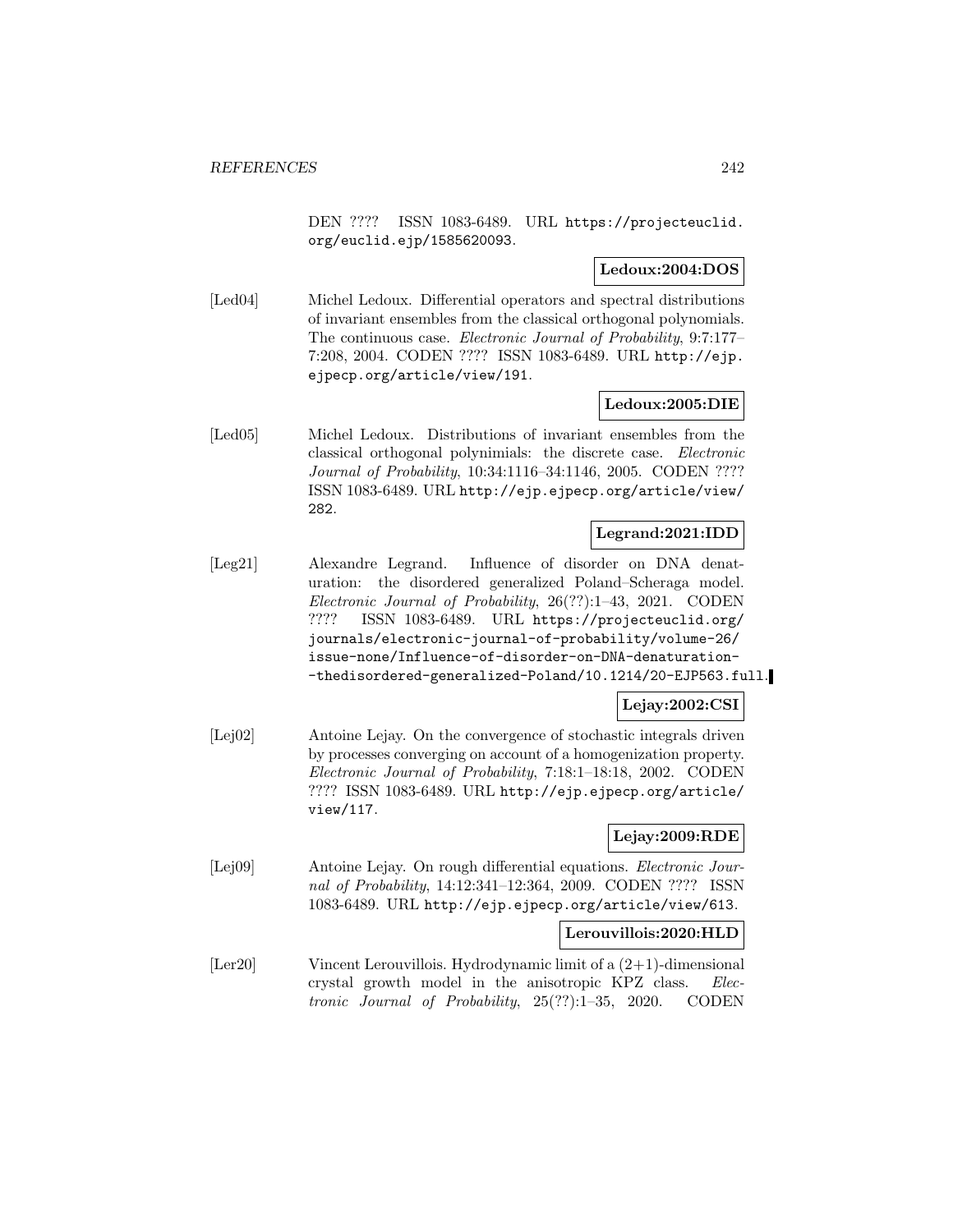???? ISSN 1083-6489. URL https://projecteuclid.org/ journals/electronic-journal-of-probability/volume-25/ issue-none/Hydrodynamic-limit-of-a-21-dimensional-crystalgrowth-model-in/10.1214/20-EJP473.full.

## **Levin:2013:CLT**

[Lev13] Mordechay Levin. Central Limit Theorem for  $\mathbb{Z}_+^d$ -actions by toral endomorphisms. Electronic Journal of Probability, 18:35:1–35:42, 2013. CODEN ???? ISSN 1083-6489. URL http://ejp.ejpecp. org/article/view/1904.

# **Levy:2017:FDI**

[Lev17] Avi Levy. Finitely dependent insertion processes. Electronic Journal of Probability, 22(??):32:1–32:19, ???? 2017. CODEN ???? ISSN 1083-6489. URL https://projecteuclid.org/ euclid.ejp/1491962643.

### **Lochowski:2014:ILL**

[LG14] Rafał Marcin Lochowski and Raouf Ghomrasni. Integral and local limit theorems for level crossings of diffusions and the Skorohod problem. Electronic Journal of Probability, 19:10:1–10:33, 2014. CODEN ???? ISSN 1083-6489. URL http://ejp.ejpecp.org/ article/view/2644.

# **Li:2014:MDC**

[Li14] Zhongyang Li. 1-2 model, dimers and clusters. Electronic Journal of Probability, 19:48:1–48:28, 2014. CODEN ???? ISSN 1083- 6489. URL http://ejp.ejpecp.org/article/view/2563.

### **Liitiainen:2011:AMN**

[Lii11] Elia Liitiäinen. Asymptotic moments of near neighbor distances for the Gaussian distribution. Electronic Journal of Probability, 16:92:2545–92:2573, 2011. CODEN ???? ISSN 1083-6489. URL http://ejp.ejpecp.org/article/view/969.

### **Limic:2010:SCI**

[Lim10] Vlada Limic. On the speed of coming down from infinity for Ξcoalescent processes. Electronic Journal of Probability, 15:8:217– 8:240, 2010. CODEN ???? ISSN 1083-6489. URL http://ejp. ejpecp.org/article/view/742.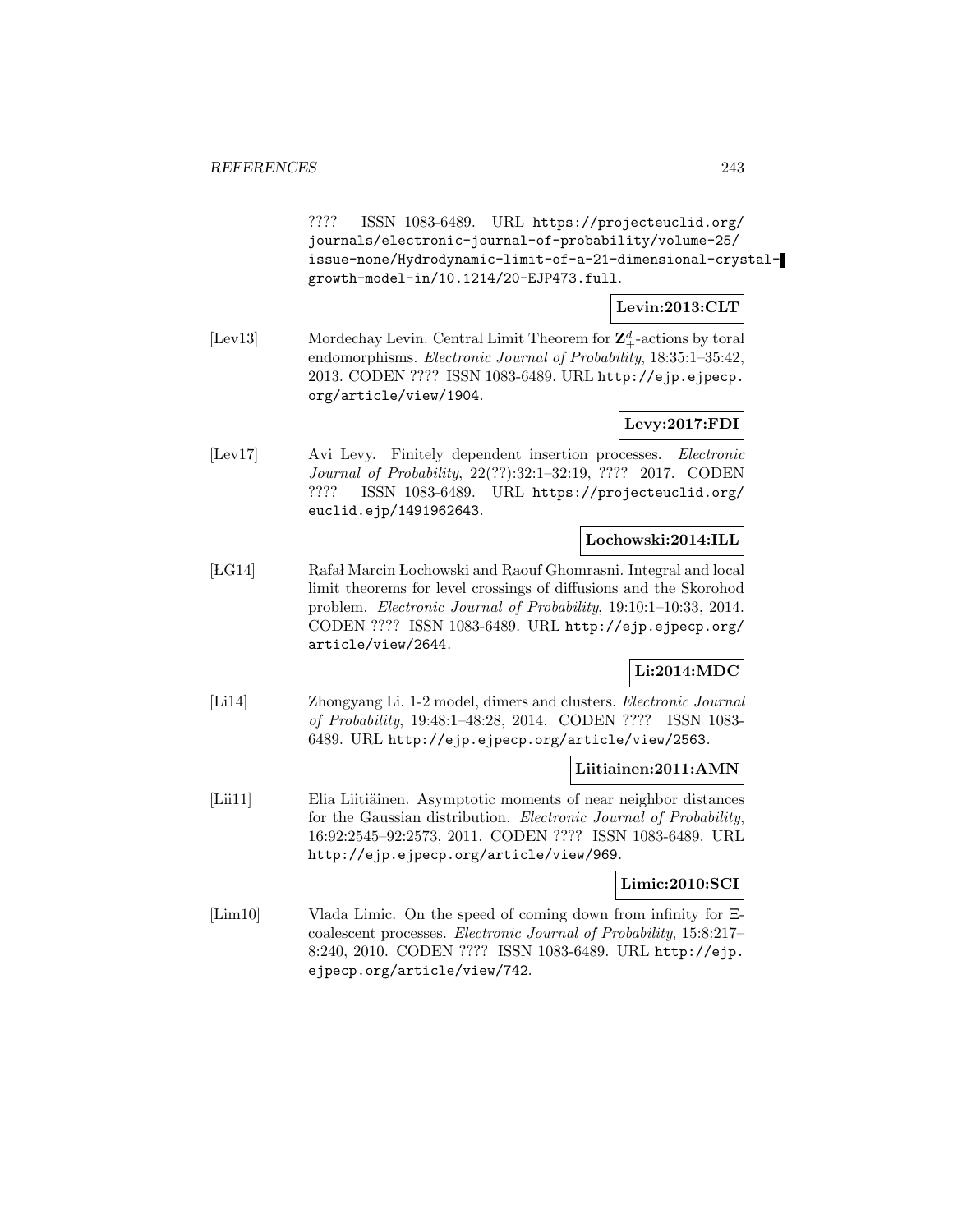# **Lin:2013:SDE**

[Lin13] Yiqing Lin. Stochastic differential equations driven by G-Brownian motion with reflecting boundary conditions. Electronic Journal of Probability, 18:9:1–9:23, 2013. CODEN ???? ISSN 1083-6489. URL http://ejp.ejpecp.org/article/view/2566.

# **Lin:2014:HMB**

[Lin14] Shen Lin. The harmonic measure of balls in critical Galton– Watson trees with infinite variance offspring distribution. Electronic Journal of Probability, 19(??):98:1–98:35, ???? 2014. CO-DEN ???? ISSN 1083-6489. URL http://ejp.ejpecp.org/ article/view/3498.

# **Lin:2016:NAP**

[Lin16] Jeff Lin. A negative answer to a problem of Aldous on determination of exchangeable sequences. Electronic Journal of Probability, 21(??):30:1–30:26, ???? 2016. CODEN ???? ISSN 1083-6489. URL https://projecteuclid.org/euclid.ejp/1460652931.

# **Lin:2020:STE**

[Lin20] Yier Lin. The stochastic telegraph equation limit of the stochastic higher spin six vertex model. Electronic Journal of Probability, 25(??):1–30, 2020. CODEN ???? ISSN 1083-6489. URL https://projecteuclid.org/journals/ electronic-journal-of-probability/volume-25/issue-none/ The-stochastic-telegraph-equation-limit-of-the-stochastichigher-spin/10.1214/20-EJP552.full.

# **Liu:2020:PIQ**

[Liu20] Yuan Liu. The Poincaré inequality and quadratic transportationvariance inequalities. Electronic Journal of Probability, 25(??): 1:1–1:16, ???? 2020. CODEN ???? ISSN 1083-6489. URL https://projecteuclid.org/euclid.ejp/1578020644.

#### **Lawler:2004:BEC**

[LL04] Gregory Lawler and Vlada Limic. The Beurling estimate for a class of random walks. Electronic Journal of Probability, 9: 27:846–27:861, 2004. CODEN ???? ISSN 1083-6489. URL http: //ejp.ejpecp.org/article/view/228.

#### **Lifshits:2011:RGS**

[LL11] Mikhail Lifshits and Werner Linde. Random Gaussian sums on trees. Electronic Journal of Probability, 16:24:739–24:763, 2011.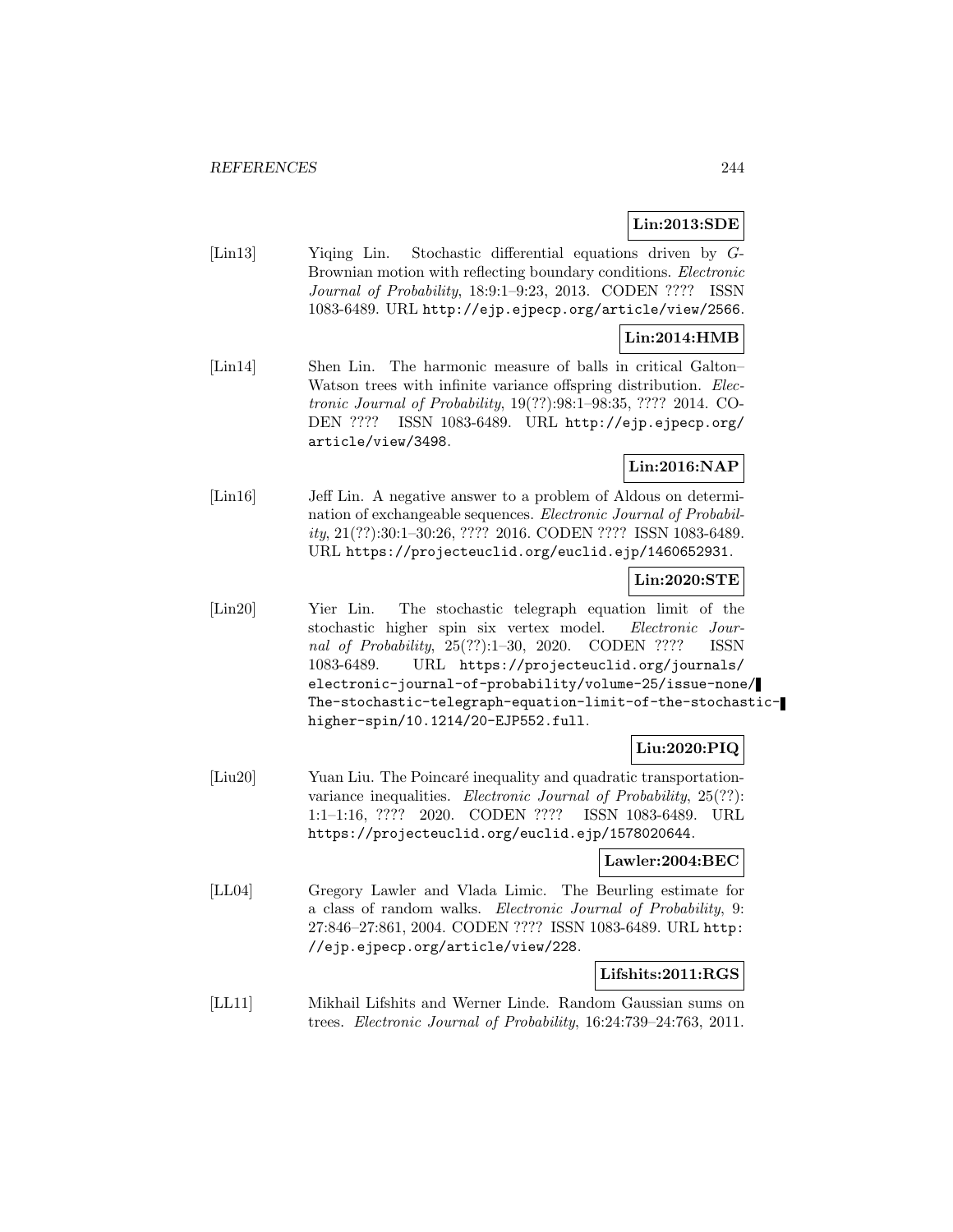CODEN ???? ISSN 1083-6489. URL http://ejp.ejpecp.org/ article/view/871.

### **Landim:2018:MMC**

[LLM18] Claudio Landim, Michail Loulakis, and Mustapha Mourragui. Metastable Markov chains: from the convergence of the trace to the convergence of the finite-dimensional distributions. Electronic Journal of Probability, 23(??):95:1–95:34, ???? 2018. CO-DEN ???? ISSN 1083-6489. URL https://projecteuclid. org/euclid.ejp/1537322680.

### **Lifshits:2006:SDG**

[LLS06] Mikhail Lifshits, Werner Linde, and Zhan Shi. Small deviations of Gaussian random fields in  $L_q$ -spaces. Electronic Journal of Probability, 11:46:1204–46:1233, 2006. CODEN ???? ISSN 1083- 6489. URL http://ejp.ejpecp.org/article/view/379.

# **Liao:1996:ASE**

[LM96] Xiao Xin Liao and Xuerong Mao. Almost sure exponential stability of neutral differential difference equations with damped stochastic perturbations. Electronic Journal of Probability, 1: 8:1–8:16, 1996. CODEN ???? ISSN 1083-6489. URL http:// ejp.ejpecp.org/article/view/8.

### **Labarbe:2007:ABR**

[LM07a] Jean-Maxime Labarbe and Jean-François Marckert. Asymptotics of Bernoulli random walks, bridges, excursions and meanders with a given number of peaks. *Electronic Journal of Probabil*ity, 12:9:229–9:261, 2007. CODEN ???? ISSN 1083-6489. URL http://ejp.ejpecp.org/article/view/397.

### **Luczak:2007:ADC**

[LM07b] Malwina Luczak and Colin McDiarmid. Asymptotic distributions and chaos for the supermarket model. Electronic Journal of Probability, 12:3:75–3:99, 2007. CODEN ???? ISSN 1083-6489. URL http://ejp.ejpecp.org/article/view/391.

### **Lember:2008:IRR**

[LM08] Jyri Lember and Heinrich Matzinger. Information recovery from randomly mixed-up message text. Electronic Journal of Probability, 13:15:396–15:466, 2008. CODEN ???? ISSN 1083-6489. URL http://ejp.ejpecp.org/article/view/491.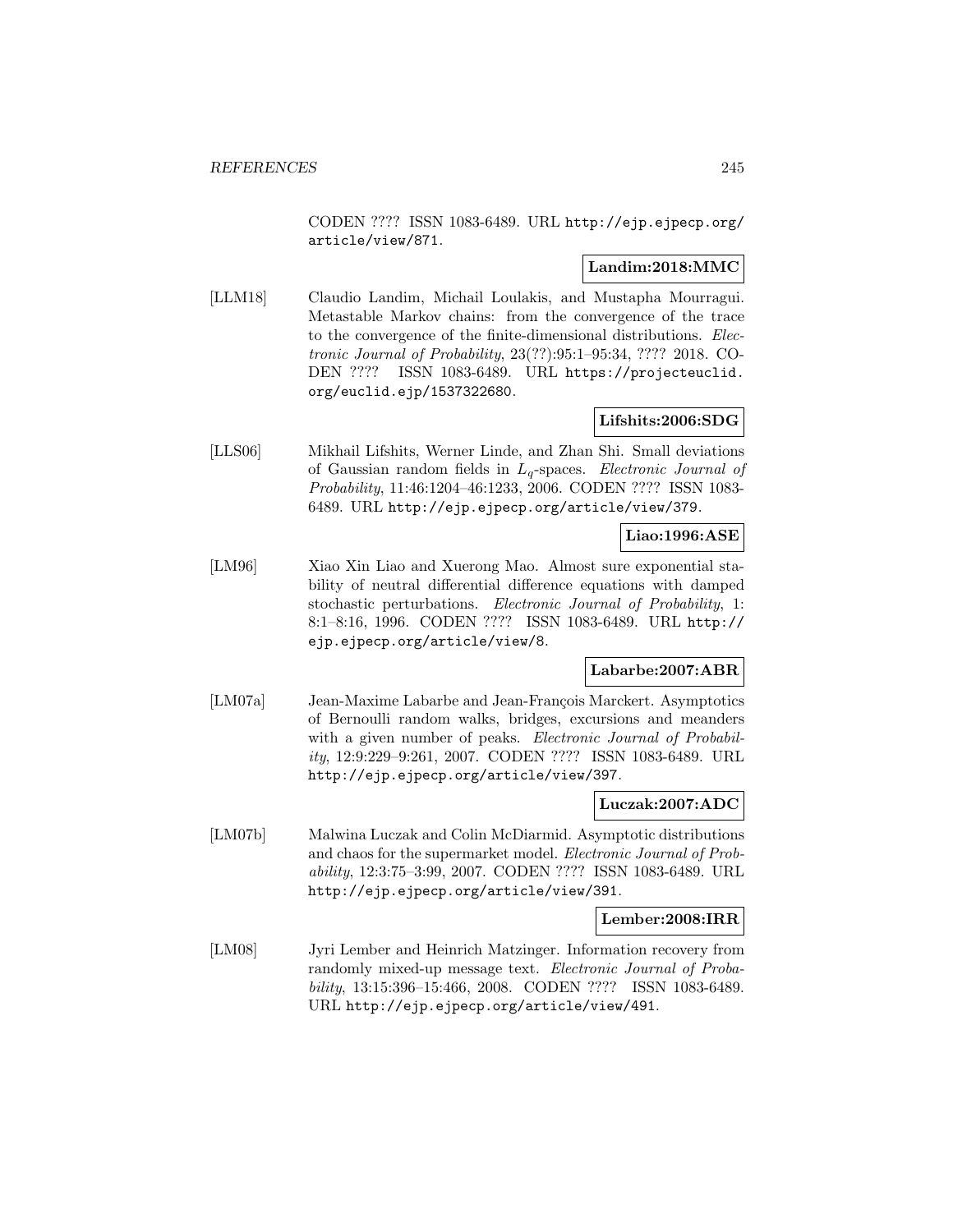#### **Lecue:2015:MRC**

[LM15] Guillaume Lecué and Shahar Mendelson. Minimax rate of convergence and the performance of empirical risk minimization in phase recovery. Electronic Journal of Probability, 20(??):57:1– 57:29, ???? 2015. CODEN ???? ISSN 1083-6489. URL http:// ejp.ejpecp.org/article/view/3525.

# **Lin:2019:CSW**

[LM19a] Kevin Lin and Carl Mueller. Can the stochastic wave equation with strong drift hit zero? Electronic Journal of Probability, 24 (??):14:1–14:26, ???? 2019. CODEN ???? ISSN 1083-6489. URL https://projecteuclid.org/euclid.ejp/1550653273.

# **Lubbers:2019:SCB**

[LM19b] Jan-Erik Lübbers and Matthias Meiners. The speed of critically biased random walk in a one-dimensional percolation model. Electronic Journal of Probability, 24(??):23:1–23:29, ???? 2019. CODEN ???? ISSN 1083-6489. URL https://projecteuclid. org/euclid.ejp/1553306439.

### **Leon:2012:ALS**

[LMCV12] Jorge Leon, David Márquez-Carreras, and Josep Vives. Anticipating linear stochastic differential equations driven by a Lévy process. Electronic Journal of Probability, 17:89:1–89:26, 2012. CODEN ???? ISSN 1083-6489. URL http://ejp.ejpecp.org/ article/view/1910.

### **Loewe:2004:RMR**

[LMM04] Matthias Loewe, Heinrich Matzinger, and Franz Merkl. Reconstructing a multicolor random scenery seen along a random walk path with bounded jumps. Electronic Journal of Probability, 9: 15:436–15:507, 2004. CODEN ???? ISSN 1083-6489. URL http: //ejp.ejpecp.org/article/view/206.

### **Lyons:2008:EUS**

[LMS08] Russell Lyons, Benjamin Morris, and Oded Schramm. Ends in uniform spanning forests. Electronic Journal of Probability, 13: 58:1702–58:1725, 2008. CODEN ???? ISSN 1083-6489. URL http://ejp.ejpecp.org/article/view/566.

### **Lamacz:2015:MBC**

[LNO15] Agnes Lamacz, Stefan Neukamm, and Felix Otto. Moment bounds for the corrector in stochastic homogenization of a per-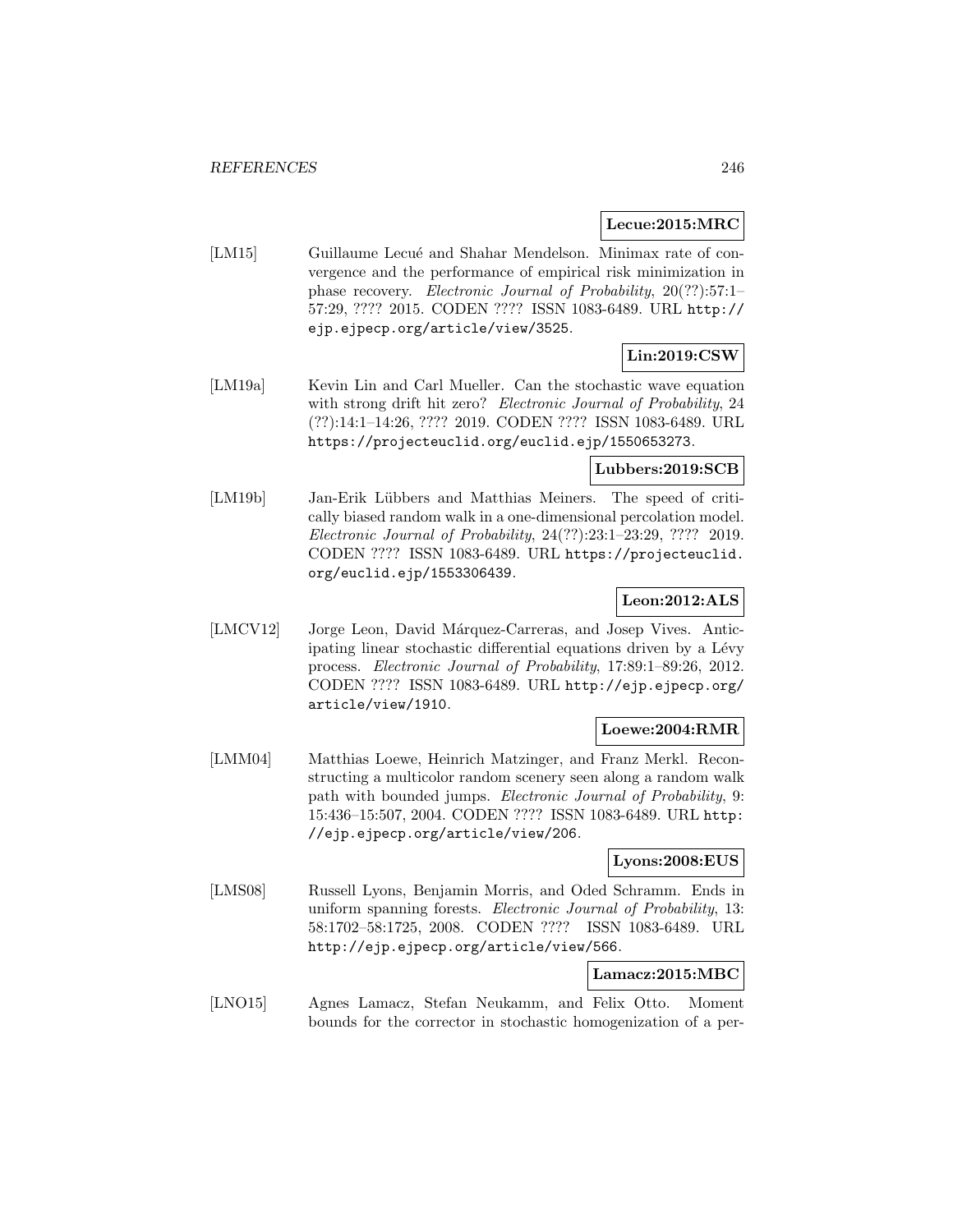colation model. Electronic Journal of Probability, 20(??):106:1– 106:30, ???? 2015. CODEN ???? ISSN 1083-6489. URL http:/ /ejp.ejpecp.org/article/view/3618.

### **Lodewijks:2020:PTP**

[LO20] Bas Lodewijks and Marcel Ortgiese. A phase transition for preferential attachment models with additive fitness. Electronic Journal of Probability, 25(??):1–54, 2020. CODEN ???? ISSN 1083-6489. URL https://projecteuclid.org/ journals/electronic-journal-of-probability/volume-25/ issue-none/A-phase-transition-for-preferential-attachmentmodels-with-additive-fitness/10.1214/20-EJP550.full.

### **Luh:2021:ECN**

[LO21] Kyle Luh and Sean O'Rourke. Eigenvectors and controllability of non-Hermitian random matrices and directed graphs. Electronic Journal of Probability, 26(??):1–43, 2021. CODEN ???? ISSN 1083-6489. URL https://projecteuclid.org/ journals/electronic-journal-of-probability/volume-26/ issue-none/Eigenvectors-and-controllability-of-non-Hermitianrandom-matrices-and-directed/10.1214/21-EJP588.full.

# **Lototsky:2001:LSP**

[Lot01] Sergey Lototsky. Linear stochastic parabolic equations, degenerating on the boundary of a domain. Electronic Journal of Probability, 6:24:1–24:14, 2001. CODEN ???? ISSN 1083-6489. URL http://ejp.ejpecp.org/article/view/97.

#### **Lamberton:2008:PBA**

[LP08] Damien Lamberton and Gilles Pagès. A penalized bandit algorithm. Electronic Journal of Probability, 13:13:341–13:373, 2008. CODEN ???? ISSN 1083-6489. URL http://ejp.ejpecp.org/ article/view/489.

# **Luschgy:2009:EGP**

[LP09] Harald Luschgy and Gilles Pagès. Expansions for Gaussian processes and Parseval frames. Electronic Journal of Probability, 14: 42:1198–42:1221, 2009. CODEN ???? ISSN 1083-6489. URL http://ejp.ejpecp.org/article/view/649.

### **Lopker:2013:TRP**

[LP13] Andreas Löpker and Zbigniew Palmowski. On time reversal of piecewise deterministic Markov processes. Electronic Journal of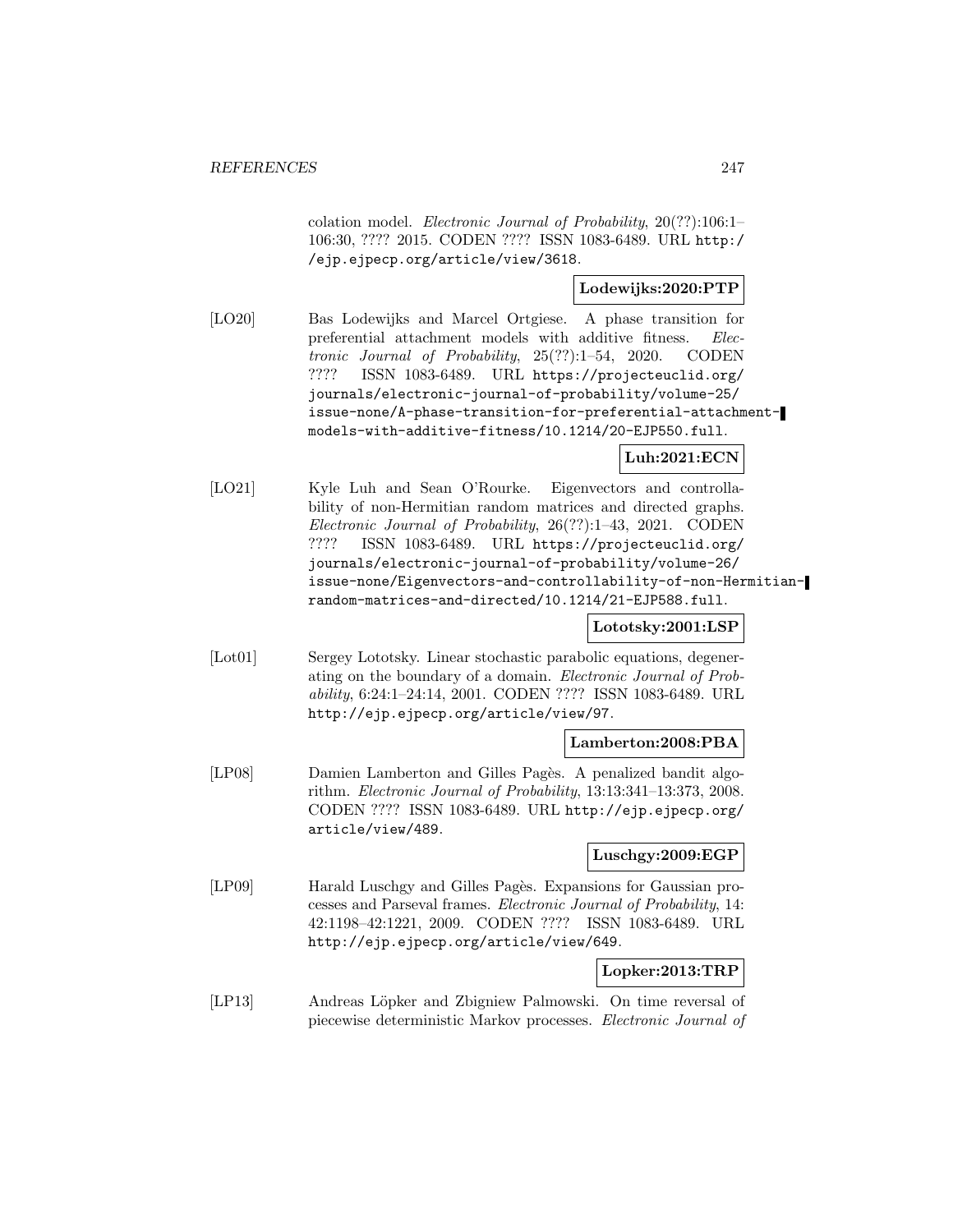Probability, 18:13:1–13:29, 2013. CODEN ???? ISSN 1083-6489. URL http://ejp.ejpecp.org/article/view/1958.

### **Luschgy:2014:CQF**

[LP14] Harald Luschgy and Gilles Pagès. Constructive quadratic functional quantization and critical dimension. Electronic Journal of Probability, 19:50:1–50:19, 2014. CODEN ???? ISSN 1083-6489. URL http://ejp.ejpecp.org/article/view/3010.

### **Louidor:2015:LDE**

[LP15] Oren Louidor and Will Perkins. Large deviations for the empirical distribution in the branching random walk. *Electronic Journal* of Probability, 20(??):18:1–18:19, ???? 2015. CODEN ???? ISSN 1083-6489. URL http://ejp.ejpecp.org/article/view/2147.

#### **Laruelle:2019:NRU**

[LP19a] Sophie Laruelle and Gilles Pagès. Nonlinear randomized urn models: a stochastic approximation viewpoint. Electronic Journal of Probability, 24(??):98:1–98:47, ???? 2019. CODEN ???? ISSN 1083-6489. URL https://projecteuclid.org/euclid. ejp/1568793792.

### **Lugosi:2019:FSU**

[LP19b] Gábor Lugosi and Alan S. Pereira. Finding the seed of uniform attachment trees. Electronic Journal of Probability, 24(??):18:1– 18:15, ???? 2019. CODEN ???? ISSN 1083-6489. URL https:/ /projecteuclid.org/euclid.ejp/1551323285.

#### **Levajkovic:2015:SEE**

[LPSZ15] Tijana Levajković, Stevan Pilipović, Dora Seleši, and Milica Zigić. Stochastic evolution equations with multiplicative noise. Electronic Journal of Probability, 20(??):19:1–19:23, ???? 2015. CODEN ???? ISSN 1083-6489. URL http://ejp.ejpecp.org/ article/view/3696.

#### **Levajkovic:2018:SEE**

[LPSŽ18] Tijana Levajković, Stevan Pilipović, Dora Seleši, and Milica Zigić. Stochastic evolution equations with Wick-polynomial nonlinearities. *Electronic Journal of Probability*,  $23(??)$ :116:1-116:25, ???? 2018. CODEN ???? ISSN 1083-6489. URL https:// projecteuclid.org/euclid.ejp/1543028704.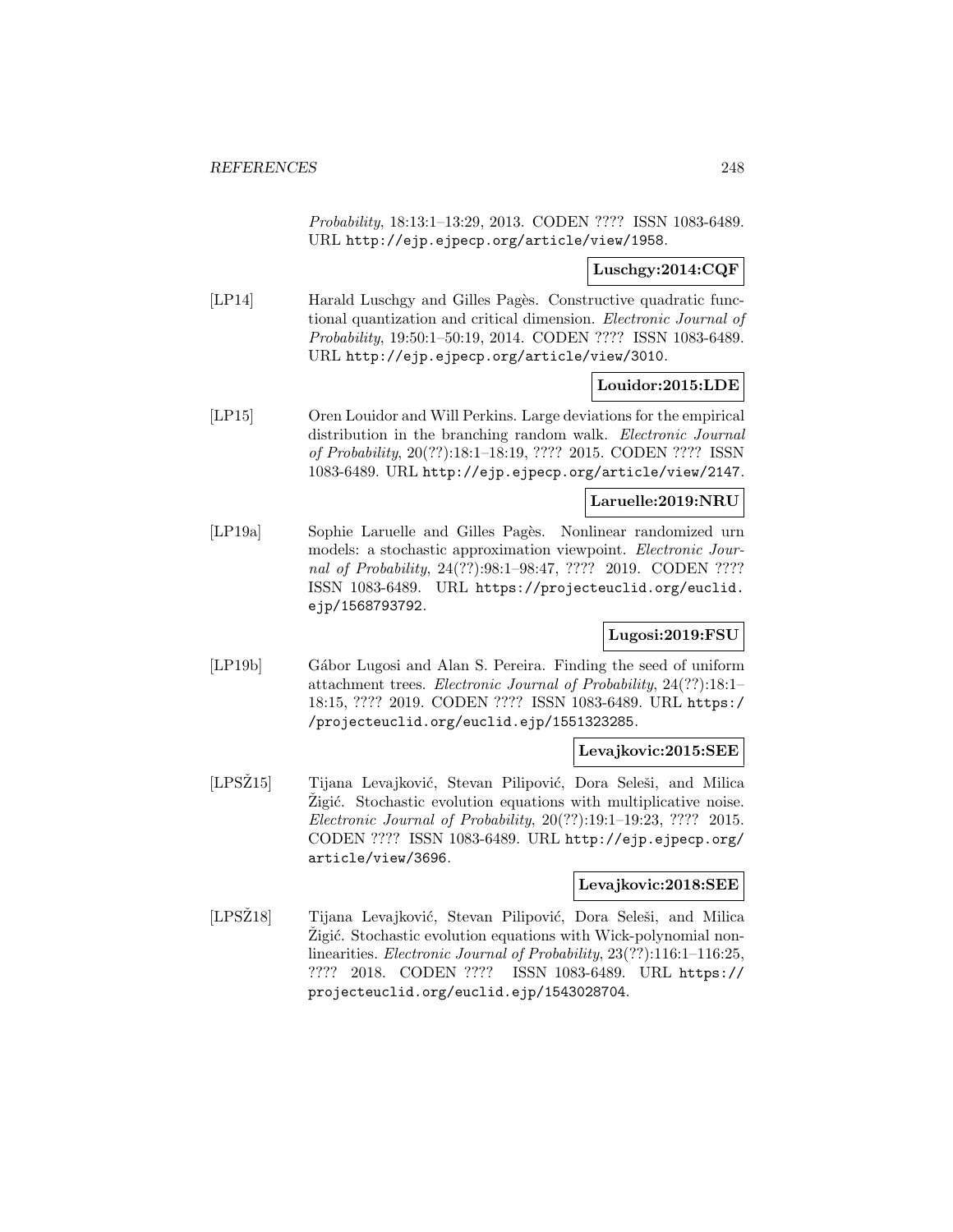# **Lupu:2015:VTB**

[LPT15] Titus Lupu, Jim Pitman, and Wenpin Tang. The Vervaat transform of Brownian bridges and Brownian motion. Electronic Journal of Probability, 20(??):51:1-51:31, ???? 2015. CODEN ???? ISSN 1083-6489. URL http://ejp.ejpecp.org/article/view/ 3744.

# **Lim:2011:EUM**

[LQ11] Thomas Lim and Marie-Claire Quenez. Exponential utility maximization in an incomplete market with defaults. Electronic Journal of Probability, 16:53:1434–53:1464, 2011. CODEN ???? ISSN 1083-6489. URL http://ejp.ejpecp.org/article/view/918.

### **Ledoux:2010:SDB**

[LR10] Michel Ledoux and Brian Rider. Small deviations for beta ensembles. Electronic Journal of Probability, 15:41:1319–41:1343, 2010. CODEN ???? ISSN 1083-6489. URL http://ejp.ejpecp.org/ article/view/798.

### **Louhichi:2011:FCS**

[LR11] Sana Louhichi and Emmanuel Rio. Functional convergence to stable Lévy motions for iterated random Lipschitz mappings. Electronic Journal of Probability, 16:89:2452–89:2480, 2011. CODEN ???? ISSN 1083-6489. URL http://ejp.ejpecp.org/article/ view/965.

# **LeGoff:2018:VRN**

[LR18] Line C. Le Goff and Olivier Raimond. Vertex reinforced nonbacktracking random walks: an example of path formation. Electronic Journal of Probability, 23(??):39:1–39:38, ???? 2018. CO-DEN ???? ISSN 1083-6489. URL https://projecteuclid. org/euclid.ejp/1525852816.

### **Linker:2020:CPD**

[LR20] Amitai Linker and Daniel Remenik. The contact process with dynamic edges on **Z**. Electronic Journal of Probability, 25(??):1–21, 2020. CODEN ???? ISSN 1083-6489. URL https://projecteuclid.org/journals/ electronic-journal-of-probability/volume-25/issue-none/ The-contact-process-with-dynamic-edges-on-mathbb-Z/10. 1214/20-EJP480.full.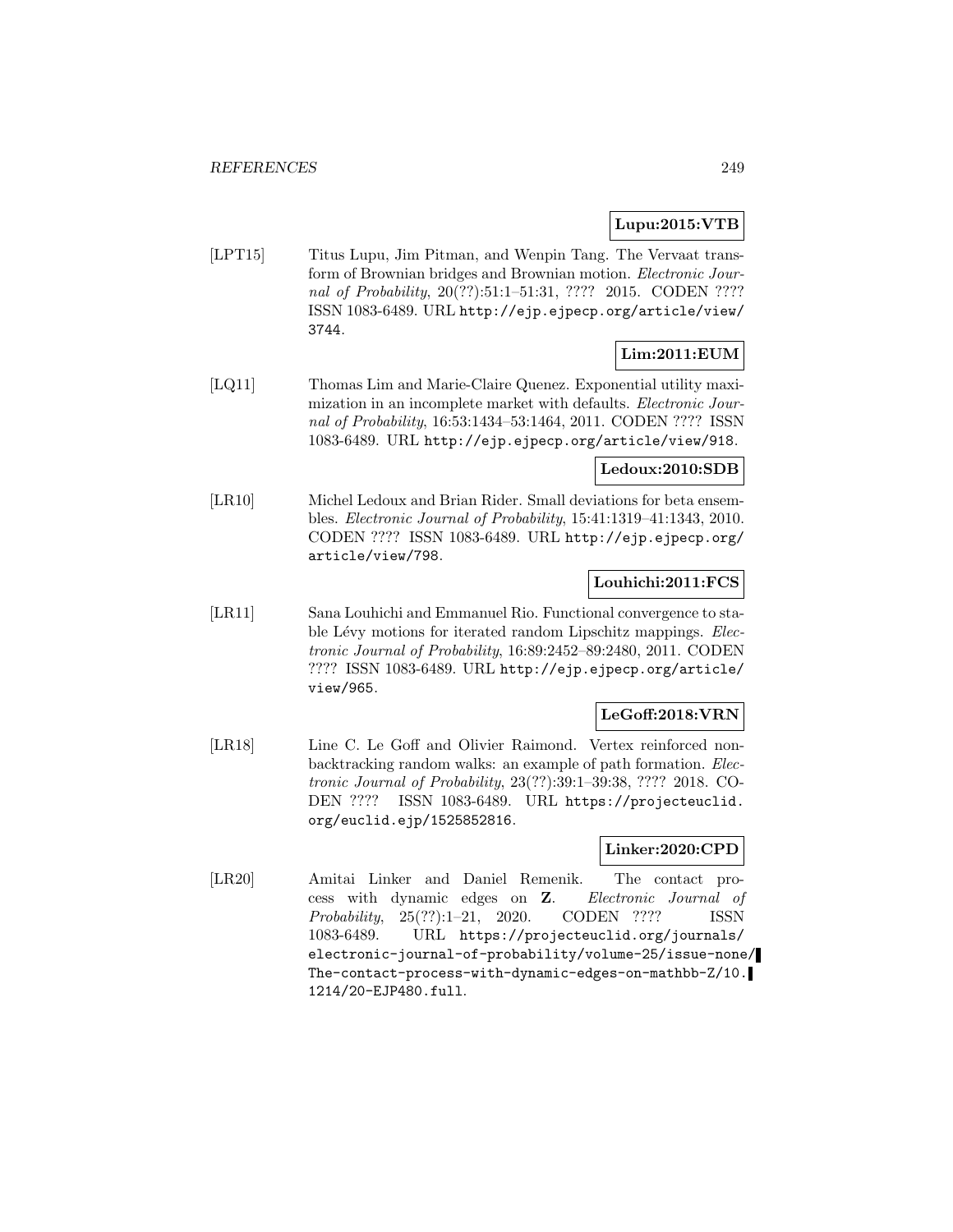### **Leonenko:2011:FEH**

[LRMT11] Nikolai Leonenko, Maria D. Ruiz-Medina, and Murad S. Taqqu. Fractional elliptic, hyperbolic and parabolic random fields. Electronic Journal of Probability, 16:40:1134–40:1172, 2011. CODEN ???? ISSN 1083-6489. URL http://ejp.ejpecp.org/article/ view/891.

### **Lachieze-Rey:2013:FGF**

[LRP13] Raphael Lachieze-Rey and Giovanni Peccati. Fine Gaussian fluctuations on the Poisson space, I: contractions, cumulants and geometric random graphs. Electronic Journal of Probability, 18: 32:1–32:32, 2013. CODEN ???? ISSN 1083-6489. URL http:// ejp.ejpecp.org/article/view/2104.

# **Lin:2020:SOB**

[LRTY20] Yiqing Lin, Zhenjie Ren, Nizar Touzi, and Junjian Yang. Second order backward SDE with random terminal time. Electronic Journal of Probability, 25(??):1–43, 2020. CODEN ???? ISSN 1083-6489. URL https://projecteuclid.org/ journals/electronic-journal-of-probability/volume-25/ issue-none/Second-order-backward-SDE-with-random-terminaltime/10.1214/20-EJP498.full.

# **Liptser:1999:MDT**

[LS99] R. Liptser and V. Spokoiny. Moderate deviations type evaluation for integral functionals of diffusion processes. Electronic Journal of Probability, 4:17:1–17:25, 1999. CODEN ???? ISSN 1083-6489. URL http://ejp.ejpecp.org/article/view/54.

### **Limic:2006:SC**

[LS06] Vlada Limic and Anja Sturm. The spatial Λ-coalescent. Electronic Journal of Probability, 11:15:363–15:393, 2006. CODEN ???? ISSN 1083-6489. URL http://ejp.ejpecp.org/article/ view/319.

## **Liu:2011:HFK**

[LS11a] Gi-Ren Liu and Narn-Rueih Shieh. Homogenization of fractional kinetic equations with random initial data. Electronic Journal of Probability, 16:32:962–32:980, 2011. CODEN ???? ISSN 1083- 6489. URL http://ejp.ejpecp.org/article/view/896.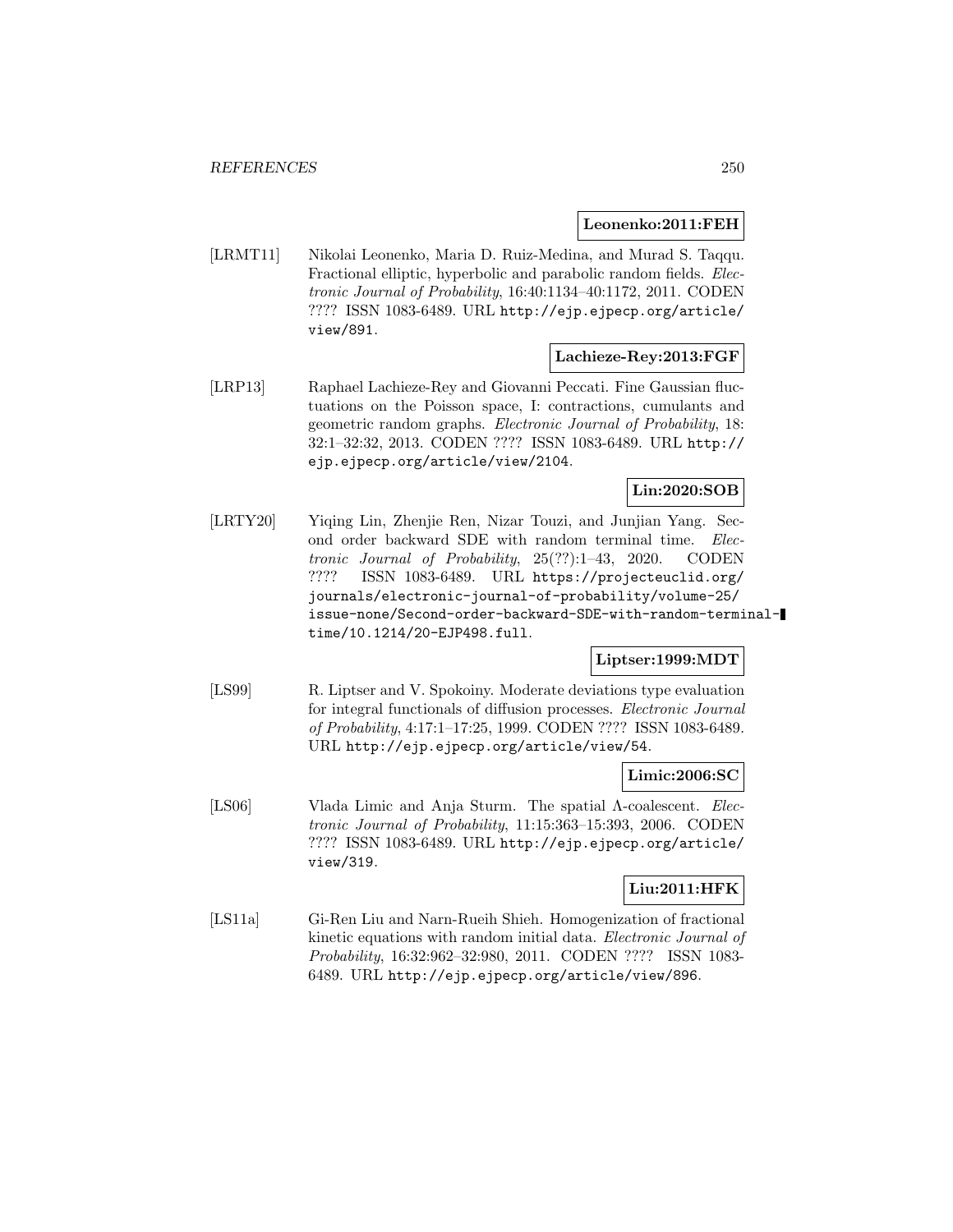#### **Lubetzky:2011:EEC**

[LS11b] Eyal Lubetzky and Allan Sly. Explicit expanders with cutoff phenomena. Electronic Journal of Probability, 16:15:419–15:435, 2011. CODEN ???? ISSN 1083-6489. URL http://ejp.ejpecp. org/article/view/869.

# **Li:2014:LBD**

[LS14] Xinyi Li and Alain-Sol Sznitman. A lower bound for disconnection by random interlacements. Electronic Journal of Probability, 19:17:1–17:26, 2014. CODEN ???? ISSN 1083-6489. URL http: //ejp.ejpecp.org/article/view/3067.

# **Li:2019:OPF**

[LS19] Xinyi Li and Daisuke Shiraishi. One-point function estimates for loop-erased random walk in three dimensions. Electronic Journal of Probability, 24(??):111:1–111:46, ???? 2019. CODEN ???? ISSN 1083-6489. URL https://projecteuclid.org/euclid. ejp/1570586691.

### **Ledger:2021:MCN**

[LS21] Sean Ledger and Andreas Søjmark. At the mercy of the common noise: blow-ups in a conditional McKean–Vlasov problem. Electronic Journal of Probability, 26(??):1–39, 2021. CODEN ???? ISSN 1083-6489. URL https://projecteuclid.org/ journals/electronic-journal-of-probability/volume-26/ issue-none/At-the-mercy-of-the-common-noise--blow-ups/ 10.1214/21-EJP597.full.

#### **Larsson:2020:EPM**

[LSF20] Martin Larsson and Sara Svaluto-Ferro. Existence of probability measure valued jump-diffusions in generalized Wasserstein spaces. Electronic Journal of Probability, 25(??):1–25, 2020. CO-DEN ???? ISSN 1083-6489. URL https://projecteuclid.org/ journals/electronic-journal-of-probability/volume-25/ issue-none/Existence-of-probability-measure-valued-jumpdiffusions-in-generalized-Wasserstein/10.1214/20-EJP562. full.

### **Lupu:2019:ICS**

[LST19] Titus Lupu, Christophe Sabot, and Pierre Tarrès. Inverting the coupling of the signed Gaussian free field with a loop-soup. Electronic Journal of Probability, 24(??):70:1–70:28, ???? 2019. CO-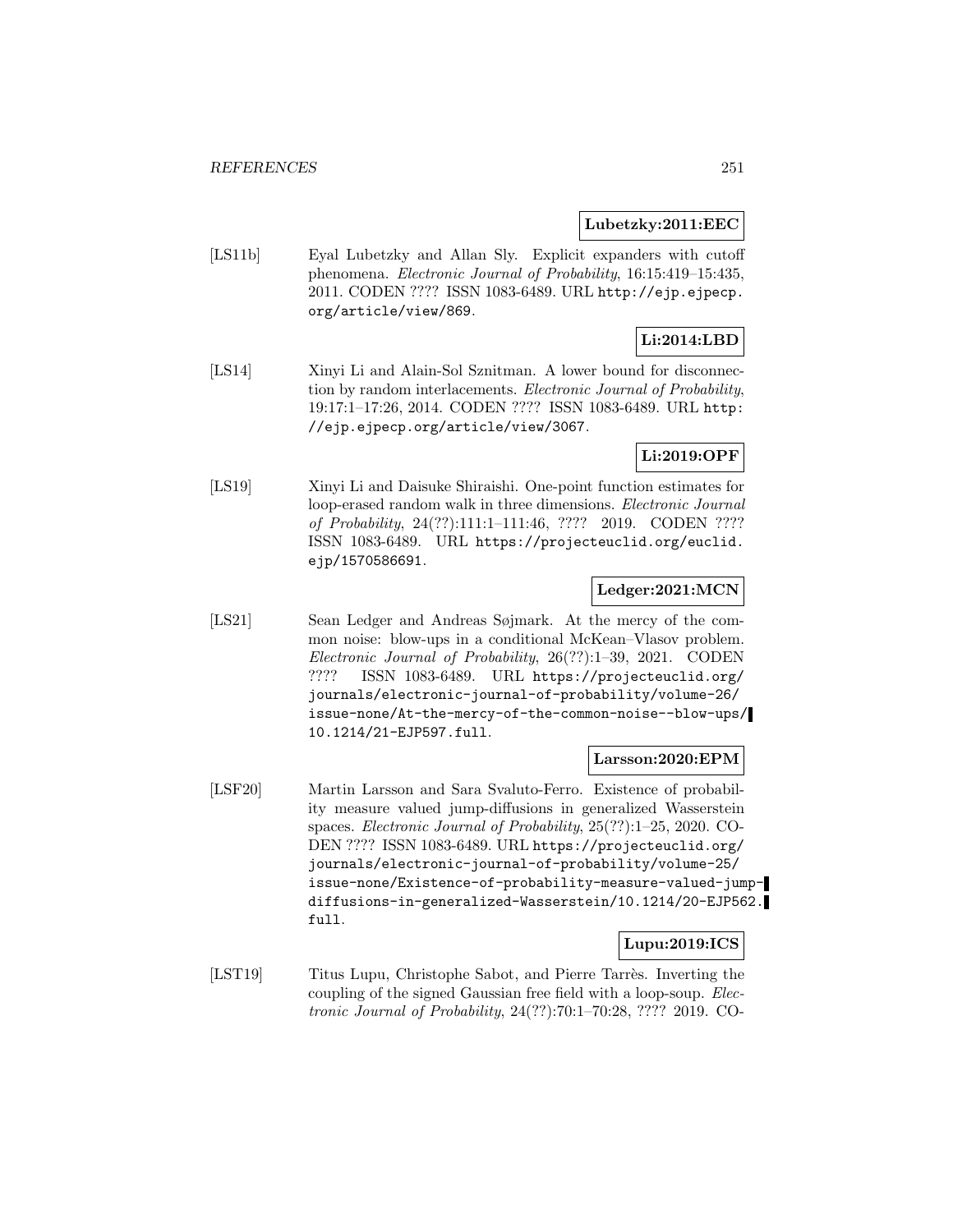DEN ???? ISSN 1083-6489. URL https://projecteuclid. org/euclid.ejp/1561687603.

# **Lawler:2001:OAE**

[LSW01] Gregory Lawler, Oded Schramm, and Wendelin Werner. Onearm exponent for critical 2D percolation. Electronic Journal of Probability, 7:2:1–2:13, 2001. CODEN ???? ISSN 1083-6489. URL http://ejp.ejpecp.org/article/view/101.

# **Liu:2012:FER**

[LSW12] Dangzheng Liu, Xin Sun, and Zhengdong Wang. Fluctuations of eigenvalues for random Toeplitz and related matrices. Electronic Journal of Probability, 17:95:1–95:22, 2012. CODEN ???? ISSN 1083-6489. URL http://ejp.ejpecp.org/article/view/2006.

### **Lacoin:2015:MPM**

[LT15a] Hubert Lacoin and Augusto Teixeira. A mathematical perspective on metastable wetting. Electronic Journal of Probability, 20 (??):17:1–17:23, ???? 2015. CODEN ???? ISSN 1083-6489. URL http://ejp.ejpecp.org/article/view/3241.

# **Latala:2015:NSC**

[LT15b] Rafał Latała and Tomasz Tkocz. A note on suprema of canonical processes based on random variables with regular moments. Electronic Journal of Probability, 20(??):36:1–36:17, ???? 2015. CODEN ???? ISSN 1083-6489. URL http://ejp.ejpecp.org/ article/view/3625.

# **Limic:2015:DLS**

[LT15c] Vlada Limic and Anna Talarczyk. Diffusion limits at small times for Λ-coalescents with a Kingman component. Electronic Journal of Probability, 20(??):45:1–45:20, ???? 2015. CODEN ???? ISSN 1083-6489. URL http://ejp.ejpecp.org/article/view/3818.

# **Lucon:2011:QLF**

[Luç11] Eric Luçon. Quenched limits and fluctuations of the empirical measure for plane rotators in random media. Electronic Journal of Probability, 16:26:792–26:829, 2011. CODEN ???? ISSN 1083- 6489. URL http://ejp.ejpecp.org/article/view/874.

# **Luo:2020:TGS**

[Luo20] Peng Luo. A type of globally solvable BSDEs with triangularly quadratic generators. Electronic Journal of Probability, 25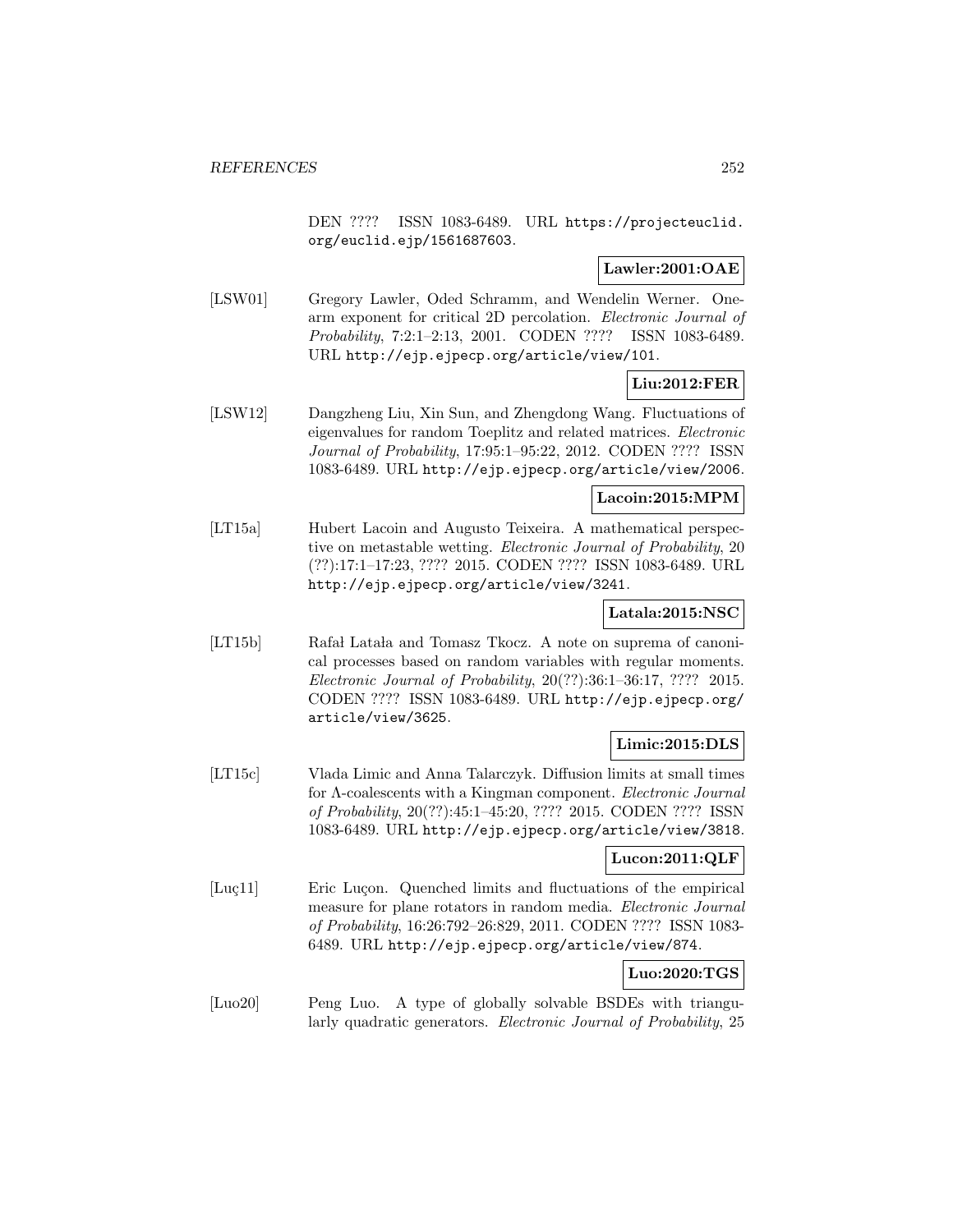(??):1–23, 2020. CODEN ???? ISSN 1083-6489. URL https:// projecteuclid.org/journals/electronic-journal-of-probability/ volume-25/issue-none/A-type-of-globally-solvable-BSDEswith-triangularly-quadratic-generators/10.1214/20-EJP504. full.

# **Loubaton:2011:ASL**

[LV11] Philippe Loubaton and Pascal Vallet. Almost sure localization of the eigenvalues in a Gaussian information plus noise model. Application to the spiked models. Electronic Journal of Probability, 16:70:1934–70:1959, 2011. CODEN ???? ISSN 1083-6489. URL http://ejp.ejpecp.org/article/view/943.

**Luo:2001:STP**

[LW01a] S. Luo and John Walsh. A stochastic two-point boundary value problem. Electronic Journal of Probability, 7:12:1–12:32, 2001. CODEN ???? ISSN 1083-6489. URL http://ejp.ejpecp.org/ article/view/111.

**Lyne:2001:WSS**

[LW01b] Owen Lyne and David Williams. Weak solutions for a simple hyperbolic system. Electronic Journal of Probability, 6:20:1–20:21, 2001. CODEN ???? ISSN 1083-6489. URL http://ejp.ejpecp. org/article/view/93.

# **Li:2020:EEG**

[LW20a] Pei-Sen Li and Jian Wang. Exponential ergodicity for general continuous-state nonlinear branching processes. Electronic Journal of Probability, 25(??):1–25, 2020. CODEN ???? ISSN 1083-6489. URL https://projecteuclid.org/ journals/electronic-journal-of-probability/volume-25/ issue-none/Exponential-ergodicity-for-general-continuousstate-nonlinear-branching-processes/10.1214/20-EJP528. full.

**Lun:2020:CSP**

[LW20b] Chin Hang Lun and Jon Warren. Continuity and strict positivity of the multi-layer extension of the stochastic heat equation. Electronic Journal of Probability, 25(??):1–41, 2020. CODEN ???? ISSN 1083-6489. URL https://projecteuclid.org/ journals/electronic-journal-of-probability/volume-25/ issue-none/Continuity-and-strict-positivity-of-the-multilayer-extension-of/10.1214/20-EJP511.full.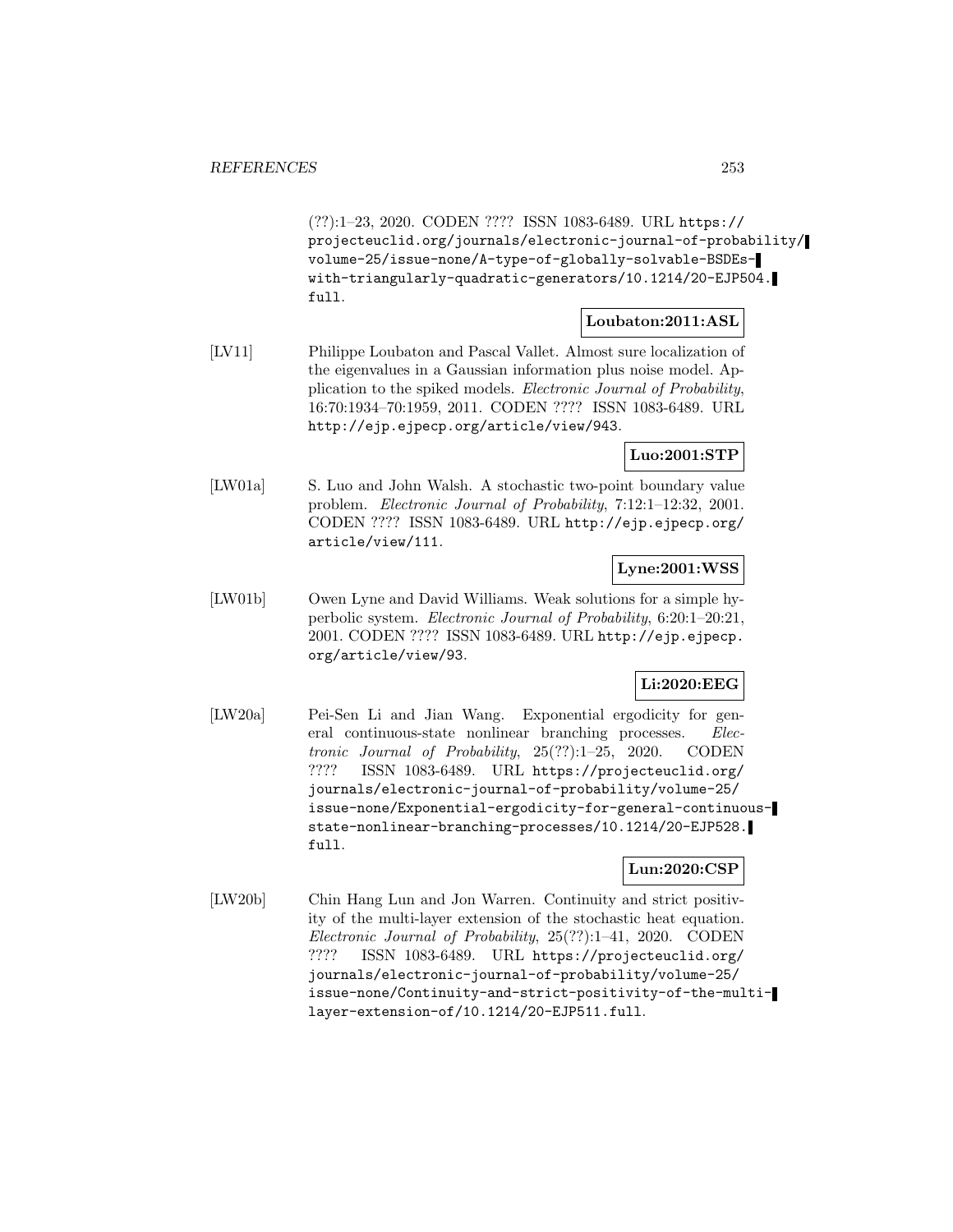# **Liu:2021:SLC**

[LW21] Mingchang Liu and Hao Wu. Scaling limits of crossing probabilities in metric graph GFF. Electronic Journal of Probability, 26(??):1–46, 2021. CODEN ???? ISSN 1083-6489. URL https://projecteuclid.org/journals/ electronic-journal-of-probability/volume-26/issue-none/ Scaling-limits-of-crossing-probabilities-in-metric-graph-GFF/10.1214/21-EJP598.full.

# **Lyne:2000:TWC**

[Lyn00] Owen Lyne. Travelling waves for a certain first-order coupled PDE system. Electronic Journal of Probability, 5:14:1-14:40, 2000. CODEN ???? ISSN 1083-6489. URL http://ejp.ejpecp. org/article/view/70.

# **Li:2010:ELM**

[LZ10] Wenbo Li and Xinyi Zhang. Expected lengths of minimum spanning trees for non-identical edge distributions. Electronic Journal of Probability, 15:5:110–5:141, 2010. CODEN ???? ISSN 1083- 6489. URL http://ejp.ejpecp.org/article/view/735.

# **Liu:2012:CSP**

[LZ12] Huili Liu and Xiaowen Zhou. The compact support property for the Λ-Fleming–Viot process with underlying Brownian motion. Electronic Journal of Probability, 17:73:1–73:20, 2012. CODEN ???? ISSN 1083-6489. URL http://ejp.ejpecp.org/article/ view/1928.

# **Lamberton:2013:OSO**

[LZ13] Damien Lamberton and Mihail Zervos. On the optimal stopping of a one-dimensional diffusion. Electronic Journal of Probability, 18:34:1–34:49, 2013. CODEN ???? ISSN 1083-6489. URL http: //ejp.ejpecp.org/article/view/2182.

# **Lalley:2015:CBB**

[LZ15] Steven P. Lalley and Bowei Zheng. Critical branching Brownian motion with killing. Electronic Journal of Probability, 20(??): 118:1–118:29, ???? 2015. CODEN ???? ISSN 1083-6489. URL http://ejp.ejpecp.org/article/view/4466.

# **Maffucci:2020:RAL**

[Maf20] Riccardo W. Maffucci. Restriction of 3D arithmetic Laplace eigenfunctions to a plane. Electronic Journal of Probability, 25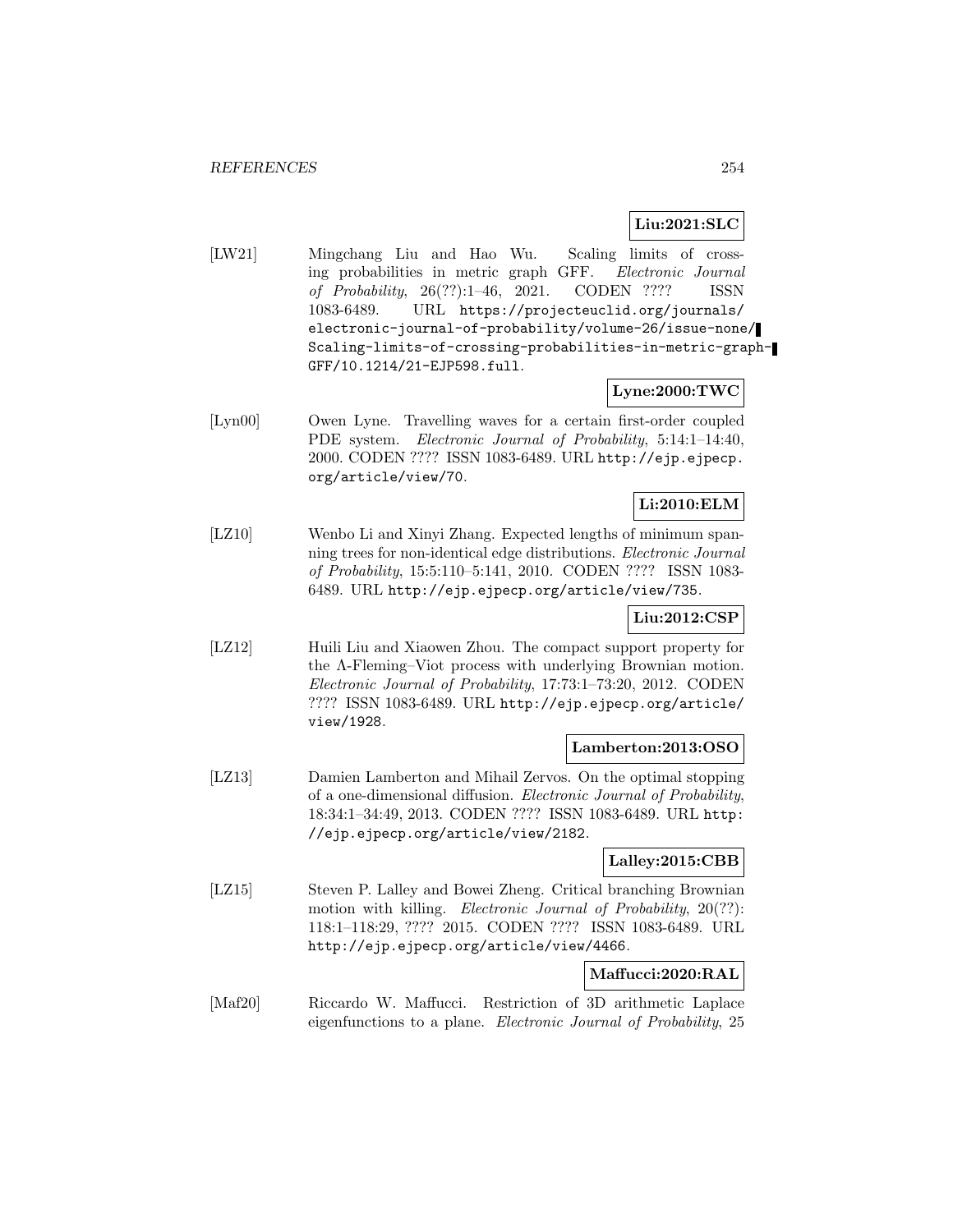(??):60:1–60:17, ???? 2020. CODEN ???? ISSN 1083-6489. URL https://projecteuclid.org/euclid.ejp/1588924817.

# **Maida:2007:LDL**

[Mai07] Mylène Maida. Large deviations for the largest eigenvalue of rank one deformations of Gaussian ensembles. Electronic Journal of Probability, 12:41:1131–41:1150, 2007. CODEN ???? ISSN 1083- 6489. URL http://ejp.ejpecp.org/article/view/438.

# **Major:2007:MVB**

[Maj07] Peter Major. On a multivariate version of Bernstein's inequality. Electronic Journal of Probability, 12:34:966–34:988, 2007. CODEN ???? ISSN 1083-6489. URL http://ejp.ejpecp.org/ article/view/430.

# **Mallein:2015:MDB**

[Mal15a] Bastien Mallein. Maximal displacement in a branching random walk through interfaces. Electronic Journal of Probability, 20 (??):68:1–68:40, ???? 2015. CODEN ???? ISSN 1083-6489. URL http://ejp.ejpecp.org/article/view/2828.

# **Maller:2015:SLZ**

[Mal15b] Ross A. Maller. Strong laws at zero for trimmed Lévy processes. Electronic Journal of Probability, 20(??):88:1–88:24, ???? 2015. CODEN ???? ISSN 1083-6489. URL http://ejp.ejpecp.org/ article/view/3839.

# **Marx:2018:NAC**

[Mar18] Victor Marx. A new approach for the construction of a Wasserstein diffusion. Electronic Journal of Probability, 23(??):124:1– 124:54, ???? 2018. CODEN ???? ISSN 1083-6489. URL https: //projecteuclid.org/euclid.ejp/1545188691.

# **Martin:2020:SDM**

[Mar20] James B. Martin. Stationary distributions of the multi-type ASEP. Electronic Journal of Probability, 25(??):43:1–43:41, ???? 2020. CODEN ???? ISSN 1083-6489. URL https:// projecteuclid.org/euclid.ejp/1585879251.

# **Masiero:2007:RPT**

[Mas07] Federica Masiero. Regularizing properties for transition semigroups and semilinear parabolic equations in Banach spaces.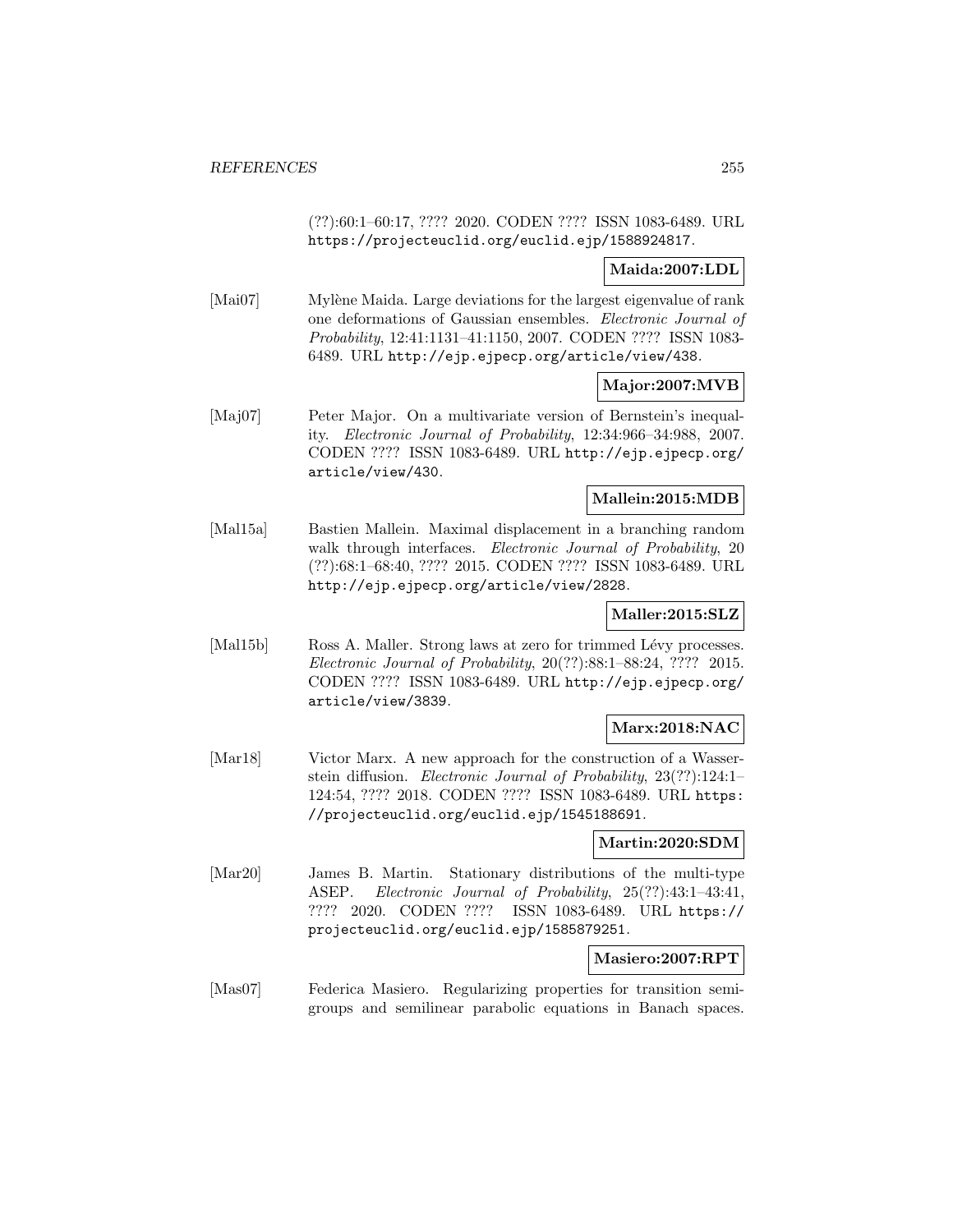Electronic Journal of Probability, 12:13:387–13:419, 2007. CO-DEN ???? ISSN 1083-6489. URL http://ejp.ejpecp.org/ article/view/401.

### **Masson:2009:GEP**

[Mas09] Robert Masson. The growth exponent for planar loop-erased random walk. Electronic Journal of Probability, 14:36:1012–36:1073, 2009. CODEN ???? ISSN 1083-6489. URL http://ejp.ejpecp. org/article/view/651.

# **Matic:2011:LDP**

[Mat11] Ivan Matic. Large deviations for processes in random environments with jumps. Electronic Journal of Probability, 16:87:2406– 87:2438, 2011. CODEN ???? ISSN 1083-6489. URL http:// ejp.ejpecp.org/article/view/962.

# **Maximilian:2006:EMD**

[Max06] Duerre Maximilian. Existence of multi-dimensional infinite volume self-organized critical forest-fire models. Electronic Journal of Probability, 11:21:513–21:539, 2006. CODEN ???? ISSN 1083- 6489. URL http://ejp.ejpecp.org/article/view/333.

# **Monter:2014:IDF**

[MB14] Sergio Almada Monter and Amarjit Budhiraja. Infinite dimensional forward–backward stochastic differential equations and the KPZ equation. Electronic Journal of Probability, 19:40:1–40:21, 2014. CODEN ???? ISSN 1083-6489. URL http://ejp.ejpecp. org/article/view/2709.

# **McKenna:2021:LDE**

[McK21] Benjamin McKenna. Large deviations for extreme eigenvalues of deformed Wigner random matrices. Electronic Journal of Probability, 26(??):1–37, 2021. CODEN ???? ISSN 1083-6489. URL https://projecteuclid.org/journals/ electronic-journal-of-probability/volume-26/issue-none/ Large-deviations-for-extreme-eigenvalues-of-deformed-Wigner-random-matrices/10.1214/20-EJP571.full.

### **Marquez-Carreras:2003:LDP**

[MCS03] David Marquez-Carreras and Monica Sarra. Large deviation principle for a stochastic heat equation with spatially correlated noise. Electronic Journal of Probability, 8:12:1–12:39, 2003. CODEN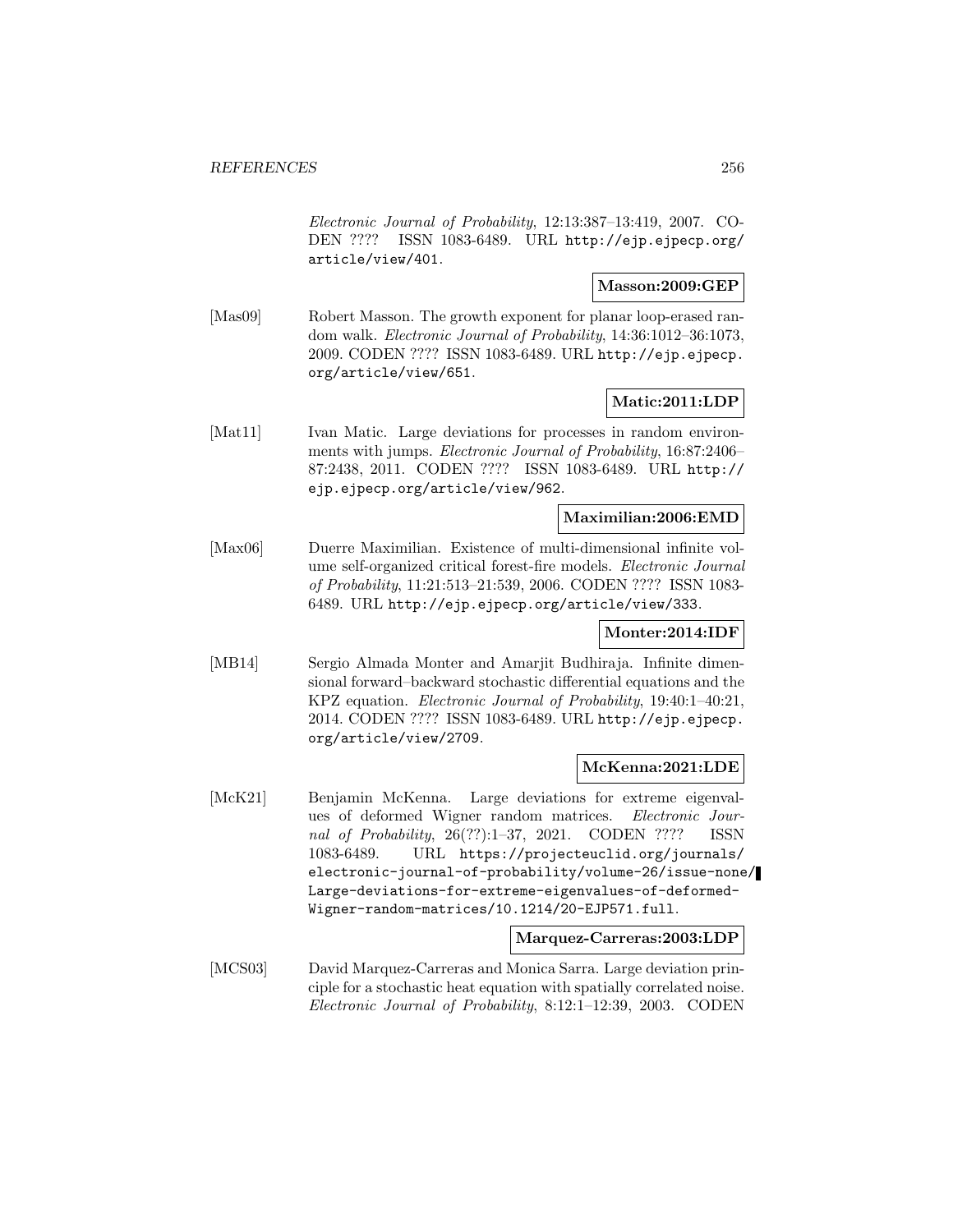???? ISSN 1083-6489. URL http://ejp.ejpecp.org/article/ view/146.

# **Meester:2009:USD**

[MdBL09] Ronald Meester, Anne Fey den Boer, and Haiyan Liu. Uniqueness of the stationary distribution and stabilizability in Zhang's sandpile model. Electronic Journal of Probability, 14:32:895–32:911, 2009. CODEN ???? ISSN 1083-6489. URL http://ejp.ejpecp. org/article/view/640.

# **Meliot:2019:ART**

[Mél19] Pierre-Loïc Méliot. Asymptotic representation theory and the spectrum of a random geometric graph on a compact Lie group. Electronic Journal of Probability, 24(??):43:1–43:85, ???? 2019. CODEN ???? ISSN 1083-6489. URL https://projecteuclid. org/euclid.ejp/1555466613.

# **Mendez:2007:ETS**

[Men07] Pedro Mendez. Exit times of symmetric stable processes from unbounded convex domains. Electronic Journal of Probability, 12:4:100–4:121, 2007. CODEN ???? ISSN 1083-6489. URL http://ejp.ejpecp.org/article/view/393.

# **Menz:2014:AOR**

[Men14a] Georg Menz. The approach of Otto–Reznikoff revisited. Electronic Journal of Probability, 19(??):107:1–107:27, ???? 2014. CODEN ???? ISSN 1083-6489. URL http://ejp.ejpecp.org/ article/view/3418.

# **Menz:2014:BLT**

[Men14b] Georg Menz. A Brascamp–Lieb type covariance estimate. Electronic Journal of Probability, 19:78:1–78:15, 2014. CODEN ???? ISSN 1083-6489. URL http://ejp.ejpecp.org/article/view/ 2997.

# **Merlet:2008:CTS**

[Mer08] Glenn Merlet. Cycle time of stochastic max-plus linear systems. Electronic Journal of Probability, 13:12:322–12:340, 2008. CO-DEN ???? ISSN 1083-6489. URL http://ejp.ejpecp.org/ article/view/488.

# **Miclo:2017:DHO**

[Mic17] Laurent Miclo. Duality and hypoellipticity: one-dimensional case studies. Electronic Journal of Probability, 22(??):91:1–91:32,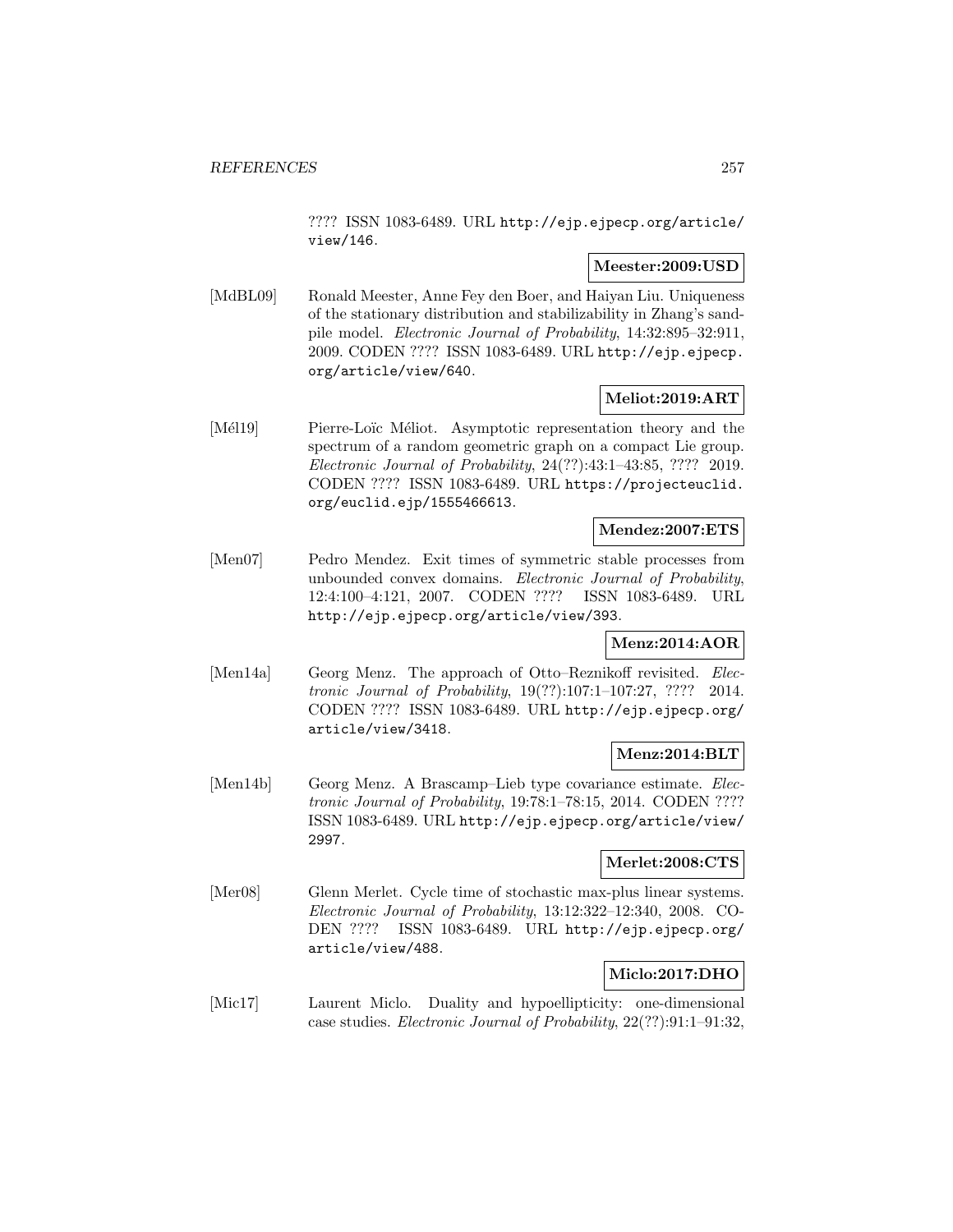???? 2017. CODEN ???? ISSN 1083-6489. URL https:// projecteuclid.org/euclid.ejp/1508464837.

**Miclo:2020:CMV**

[Mic20] Laurent Miclo. On the construction of measure-valued dual processes. Electronic Journal of Probability, 25(??):6:1–6:64, ???? 2020. CODEN ???? ISSN 1083-6489. URL https:// projecteuclid.org/euclid.ejp/1580202285.

# **Miermont:2001:OAC**

[Mie01] Grégory Miermont. Ordered additive coalescent and fragmentations associated to Lévy processes with no positive jumps. Electronic Journal of Probability, 6:14:1–14:33, 2001. CODEN ???? ISSN 1083-6489. URL http://ejp.ejpecp.org/article/view/ 87.

# **Mimica:2012:HIS**

[MK12] Ante Mimica and Panki Kim. Harnack inequalities for subordinate Brownian motions. Electronic Journal of Probability, 17: 37:1–37:23, 2012. CODEN ???? ISSN 1083-6489. URL http:// ejp.ejpecp.org/article/view/1930.

# **Menozzi:2010:SNA**

[ML10] Stéphane Menozzi and Vincent Lemaire. On some non asymptotic bounds for the Euler scheme. Electronic Journal of Probability, 15:53:1645–53:1681, 2010. CODEN ???? ISSN 1083-6489. URL http://ejp.ejpecp.org/article/view/814.

# **Mountford:2015:LER**

[MM15] Thomas Mountford and Jean-Christophe Mourrat. Lyapunov exponents of random walks in small random potential: the upper bound. Electronic Journal of Probability, 20(??):49:1–49:18, ???? 2015. CODEN ???? ISSN 1083-6489. URL http://ejp.ejpecp. org/article/view/3489.

# **Mailler:2017:MVP**

[MM17] Cécile Mailler and Jean-François Marckert. Measure-valued Pólya urn processes. Electronic Journal of Probability, 22(??):26:1– 26:33, ???? 2017. CODEN ???? ISSN 1083-6489. URL https:/ /projecteuclid.org/euclid.ejp/1490061796.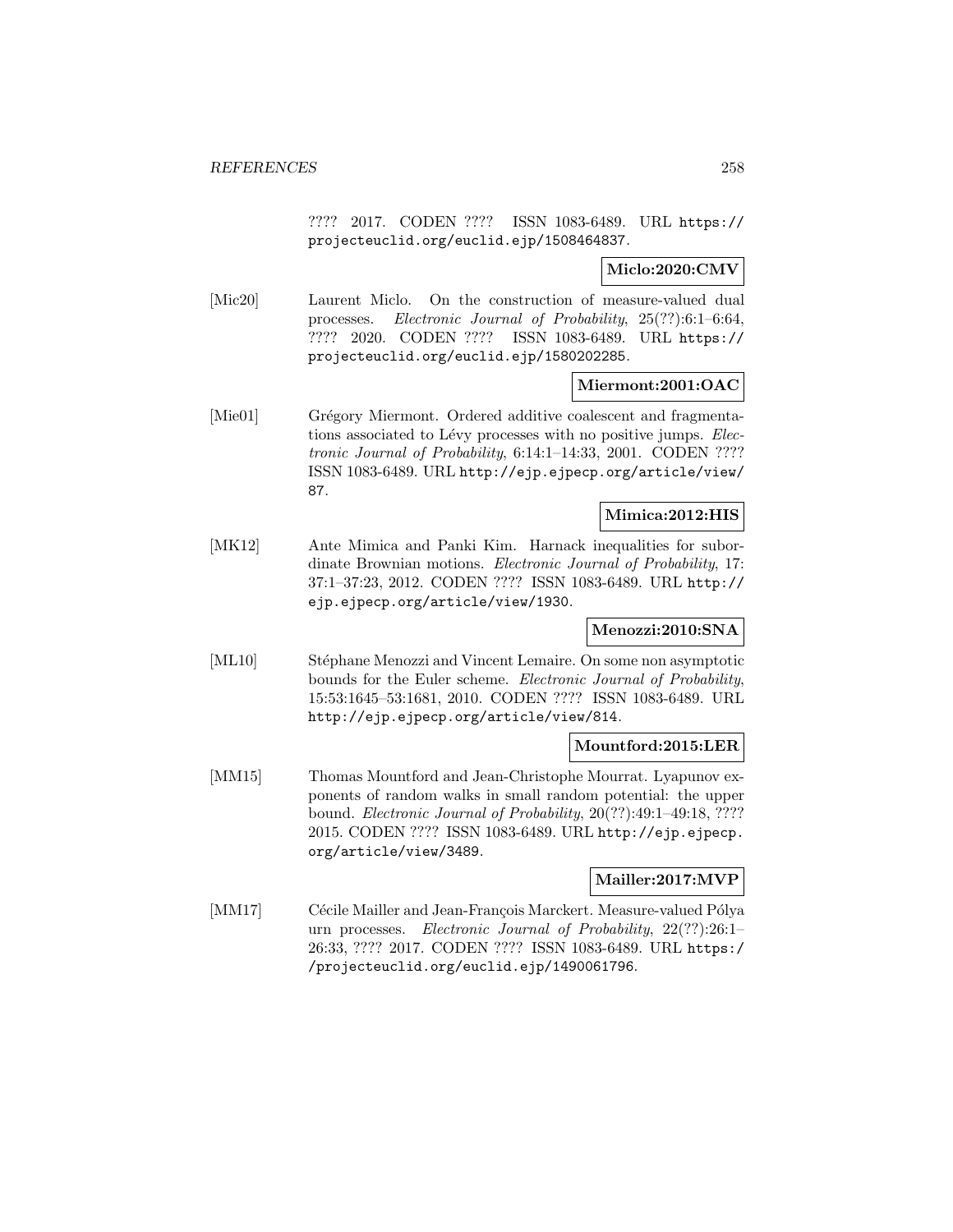# **Maller:2018:MNS**

[MM18] Ross A. Maller and David M. Mason. Matrix normalised stochastic compactness for a Lévy process at zero. Electronic Journal of Probability, 23(??):69:1–69:37, ???? 2018. CODEN ???? ISSN 1083-6489. URL https://projecteuclid.org/euclid. ejp/1532570597.

# **Maller:2020:CCP**

[MM20] Ross A. Maller and David M. Mason. Compactness and continuity properties for a Lévy process at a two-sided exit time. Electronic Journal of Probability, 25(??):51:1–51:26, ???? 2020. CODEN ???? ISSN 1083-6489. URL https://projecteuclid. org/euclid.ejp/1588125886.

### **Mueller:2008:RDS**

[MN08] Carl Mueller and David Nualart. Regularity of the density for the stochastic heat equation. Electronic Journal of Probability, 13:74:2248–74:2258, 2008. CODEN ???? ISSN 1083-6489. URL http://ejp.ejpecp.org/article/view/589.

# **Menard:2014:PUI**

[MN14] Laurent Ménard and Pierre Nolin. Percolation on uniform infinite planar maps. Electronic Journal of Probability, 19(??):79:1–79:27, ???? 2014. CODEN ???? ISSN 1083-6489. URL http://ejp. ejpecp.org/article/view/2675.

# **Mossel:2018:NSC**

[MN18a] Elchanan Mossel and Joe Neeman. Noise stability and correlation with half spaces. Electronic Journal of Probability, 23(??):16:1-16:17, ???? 2018. CODEN ???? ISSN 1083-6489. URL https:/ /projecteuclid.org/euclid.ejp/1519354945.

#### **Muller:2018:RAC**

[MN18b] Noela Müller and Ralph Neininger. Refined asymptotics for the composition of cyclic urns. Electronic Journal of Probability, 23 (??):117:1–117:20, ???? 2018. CODEN ???? ISSN 1083-6489. URL https://projecteuclid.org/euclid.ejp/1543028707.

# **Mossel:2016:CTP**

[MNS16] Elchanan Mossel, Joe Neeman, and Allan Sly. Consistency thresholds for the planted bisection model. Electronic Journal of Probability, 21(??):21:1-21:24, ???? 2016. CODEN ????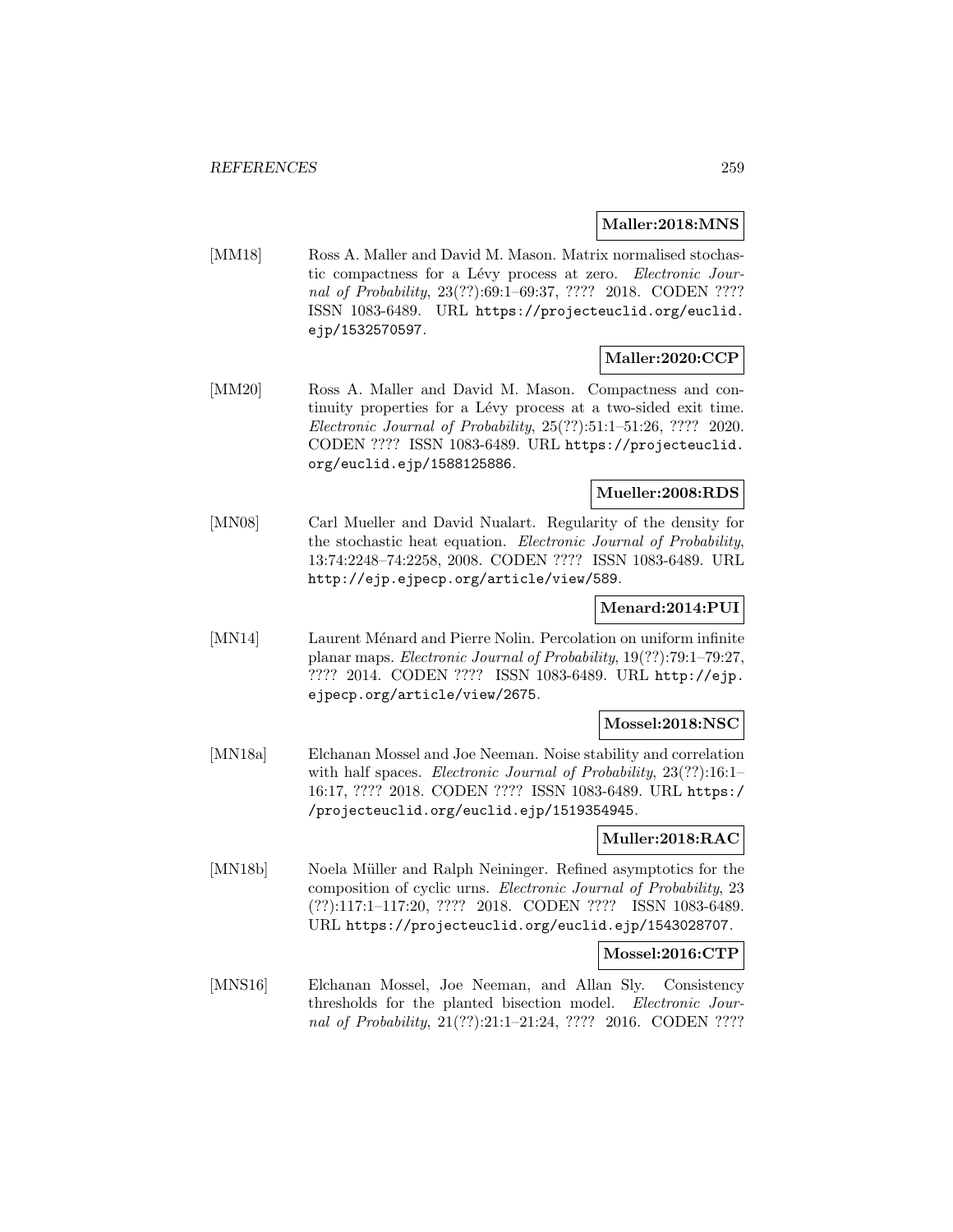ISSN 1083-6489. URL https://projecteuclid.org/euclid. ejp/1457706457.

### **Meerschaert:2011:FPP**

[MNV11] Mark Meerschaert, Erkan Nane, and P. Vellaisamy. The fractional Poisson process and the inverse stable subordinator. *Electronic* Journal of Probability, 16:59:1600–59:1620, 2011. CODEN ???? ISSN 1083-6489. URL http://ejp.ejpecp.org/article/view/ 920.

# **Monmarche:2015:ECC**

[Mon15] Pierre Monmarché. On  $\mathcal{H}^1$  and entropic convergence for contractive PDMP. Electronic Journal of Probability, 20(??):128:1– 128:30, ???? 2015. CODEN ???? ISSN 1083-6489. URL http:/ /ejp.ejpecp.org/article/view/3581.

# **Mountford:2001:NLB**

[Mou01] Thomas Mountford. A note on limiting behaviour of disastrous environment exponents. Electronic Journal of Probability, 6:1:1– 1:10, 2001. CODEN ???? ISSN 1083-6489. URL http://ejp. ejpecp.org/article/view/74.

# **Mourrat:2012:QCL**

[Mou12] Jean-Christophe Mourrat. A quantitative central limit theorem for the random walk among random conductances. *Electronic* Journal of Probability, 17:97:1–97:17, 2012. CODEN ???? ISSN 1083-6489. URL http://ejp.ejpecp.org/article/view/2414.

# **Mikulevicius:2005:CDP**

[MP05] Remigijus Mikulevicius and Henrikas Pragarauskas. On Cauchy– Dirichlet problem in half-space for linear integro-differential equations in weighted Hölder spaces. Electronic Journal of Probability, 10:42:1398–42:1416, 2005. CODEN ???? ISSN 1083-6489. URL http://ejp.ejpecp.org/article/view/292.

#### **Matzinger:2007:DLP**

[MP07] Heinrich Matzinger and Serguei Popov. Detecting a local perturbation in a continuous scenery. Electronic Journal of Probability, 12:22:637–22:660, 2007. CODEN ???? ISSN 1083-6489. URL http://ejp.ejpecp.org/article/view/409.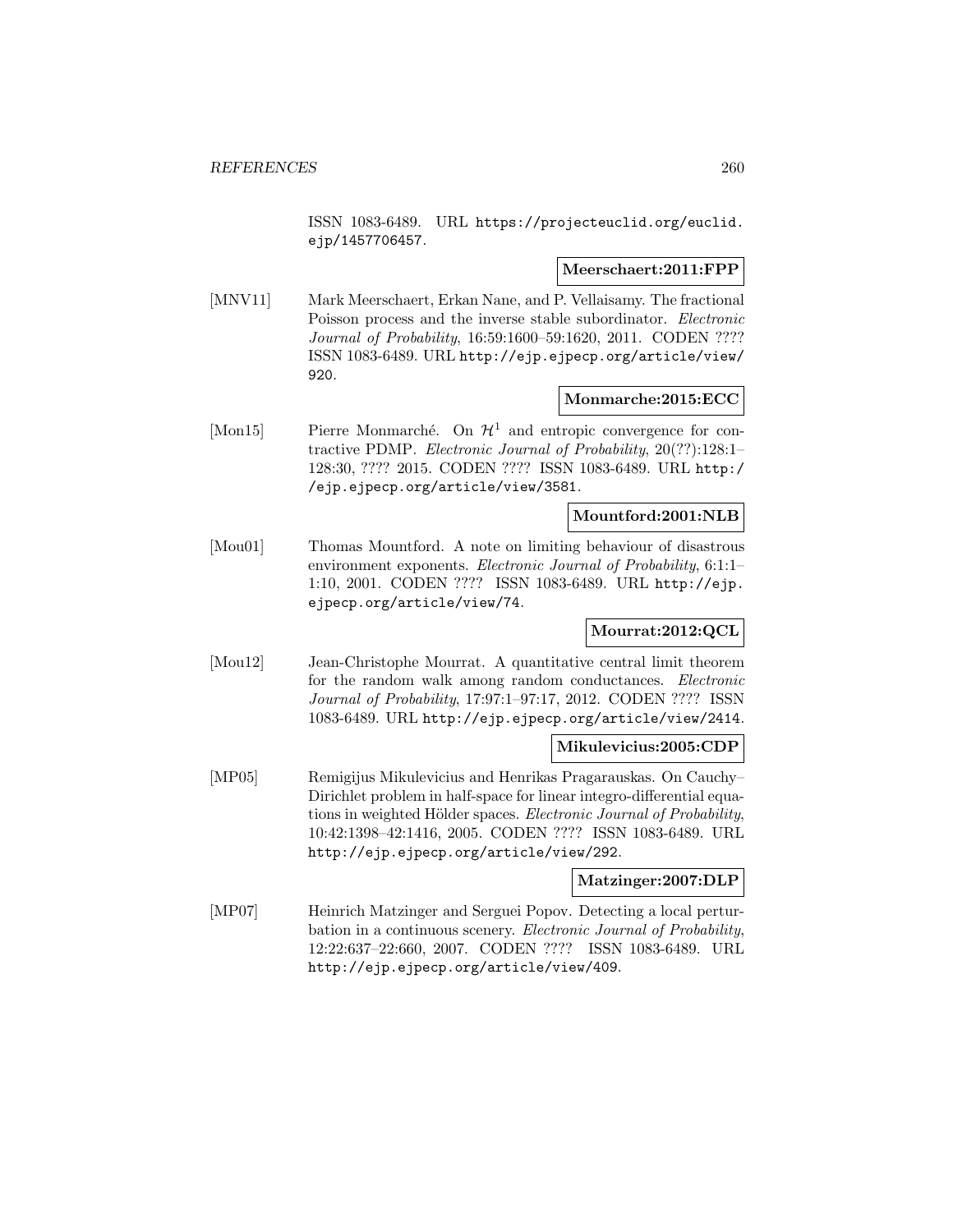### **Mourrat:2020:EPF**

[MP20] Jean-Christophe Mourrat and Dmitry Panchenko. Extending the Parisi formula along a Hamilton–Jacobi equation. Electronic Journal of Probability, 25(??):23:1–23:17, ???? 2020. CODEN ???? ISSN 1083-6489. URL https://projecteuclid.org/ euclid.ejp/1581735875.

# **Michelen:2019:IPG**

[MPR19] Marcus Michelen, Robin Pemantle, and Josh Rosenberg. Invasion percolation on Galton–Watson trees. Electronic Journal of Probability, 24(??):31:1-31:35, ???? 2019. CODEN ???? ISSN 1083-6489. URL https://projecteuclid.org/euclid. ejp/1554256913.

# **Mikulevicius:2001:NKT**

[MR01] R. Mikulevicius and B. Rozovskii. A note on Krylov's  $L_p$ -theory for systems of SPDEs. Electronic Journal of Probability, 6:12:1– 12:35, 2001. CODEN ???? ISSN 1083-6489. URL http://ejp. ejpecp.org/article/view/85.

# **Merkl:2008:BRE**

[MR08] Franz Merkl and Silke Rolles. Bounding a random environment bounding a random environment for two-dimensional edgereinforced random walk. *Electronic Journal of Probability*, 13: 19:530–19:565, 2008. CODEN ???? ISSN 1083-6489. URL http: //ejp.ejpecp.org/article/view/495.

# **Merkl:2009:SBC**

[MR09] Franz Merkl and Silke Rolles. Spontaneous breaking of continuous rotational symmetry in two dimensions. Electronic Journal of Probability, 14:57:1705–57:1726, 2009. CODEN ???? ISSN 1083-6489. URL http://ejp.ejpecp.org/article/view/671.

# **Marinelli:2010:WPA**

[MR10] Carlo Marinelli and Michael Roeckner. Well posedness and asymptotic behavior for stochastic reaction–diffusion equations with multiplicative Poisson noise. Electronic Journal of Probability, 15:49:1529–49:1555, 2010. CODEN ???? ISSN 1083-6489. URL http://ejp.ejpecp.org/article/view/818.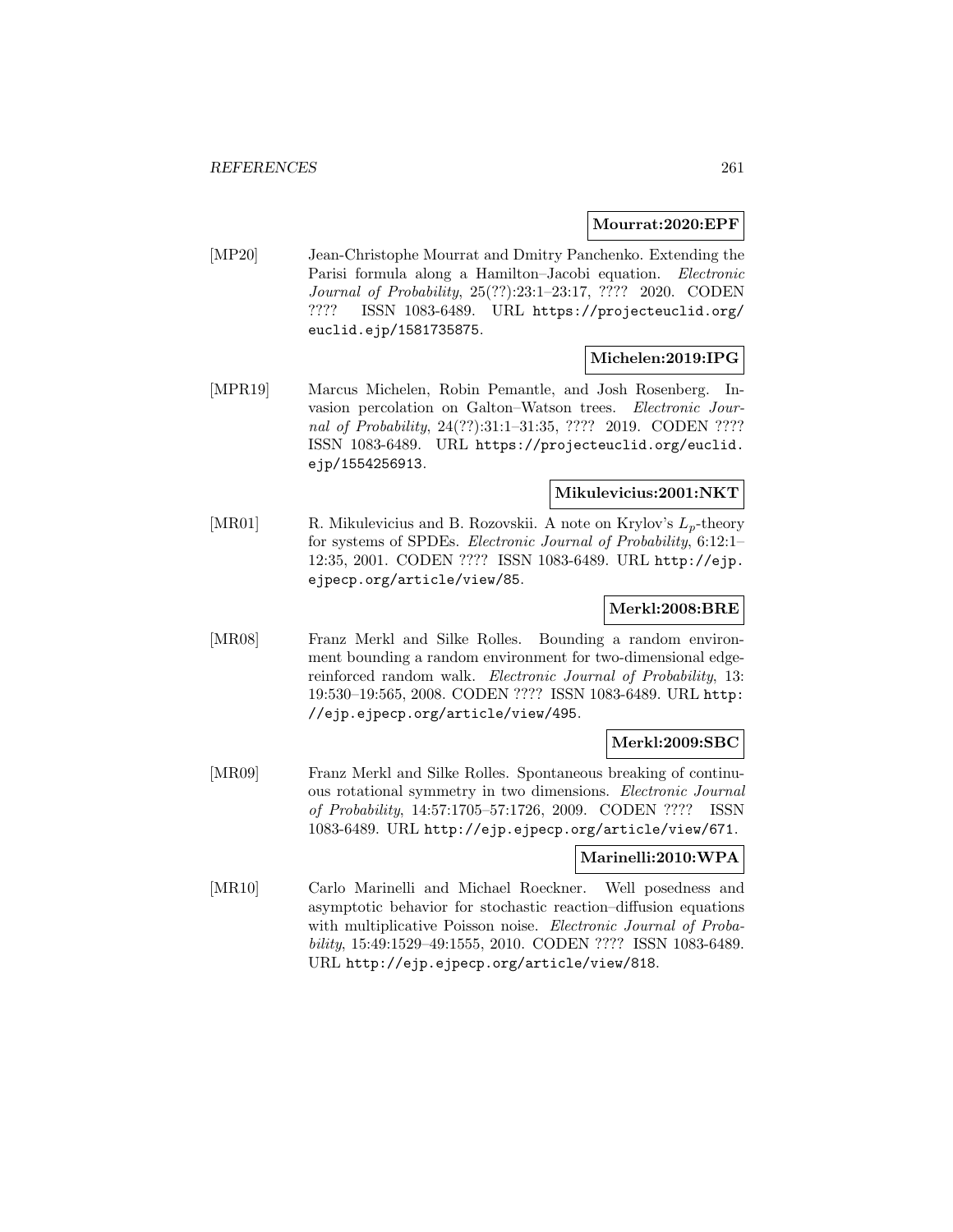# **Marcus:2012:CLT**

[MR12] Michael Marcus and Jay Rosen. Central limit theorems for the  $L^2$ norm of increments of local times of Lévy processes. Electronic Journal of Probability, 17:7:1–7:111, 2012. CODEN ???? ISSN 1083-6489. URL http://ejp.ejpecp.org/article/view/1740.

# **Merkl:2013:PAV**

[MR13] Franz Merkl and Silke Rolles. Perturbation analysis of the van den Berg Kesten inequality for determinantal probability measures. Electronic Journal of Probability, 18:92:1–92:20, 2013. CO-DEN ???? ISSN 1083-6489. URL http://ejp.ejpecp.org/ article/view/2339.

# **Merlevede:2015:SAA**

[MR15] Florence Merlevède and Emmanuel Rio. Strong approximation for additive functionals of geometrically ergodic Markov chains. Electronic Journal of Probability, 20(??):14:1–14:27, ???? 2015. CODEN ???? ISSN 1083-6489. URL http://ejp.ejpecp.org/ article/view/3746.

#### **Martin:2017:RRM**

[MR17a] James B. Martin and Balázs Ráth. Rigid representations of the multiplicative coalescent with linear deletion. Electronic Journal of Probability, 22(??):83:1-83:47, ???? 2017. CODEN ???? ISSN 1083-6489. URL https://projecteuclid.org/euclid. ejp/1507946758.

# **Morris:2017:MTF**

[MR17b] Ben Morris and Anastasia Raymer. Mixing time of the fifteen puzzle. Electronic Journal of Probability, 22(??):9:1–9:29, ???? 2017. CODEN ???? ISSN 1083-6489. URL https:// projecteuclid.org/euclid.ejp/1485831705.

#### **Marcus:2018:SPP**

[MR18] Michael B. Marcus and Jay Rosen. Sample path properties of permanental processes. Electronic Journal of Probability, 23(??): 58:1–58:47, ???? 2018. CODEN ???? ISSN 1083-6489. URL https://projecteuclid.org/euclid.ejp/1528704076.

#### **Michelen:2020:FMN**

[MR20] Marcus Michelen and Josh Rosenberg. The frog model on nonamenable trees. Electronic Journal of Probability, 25(??):49:1–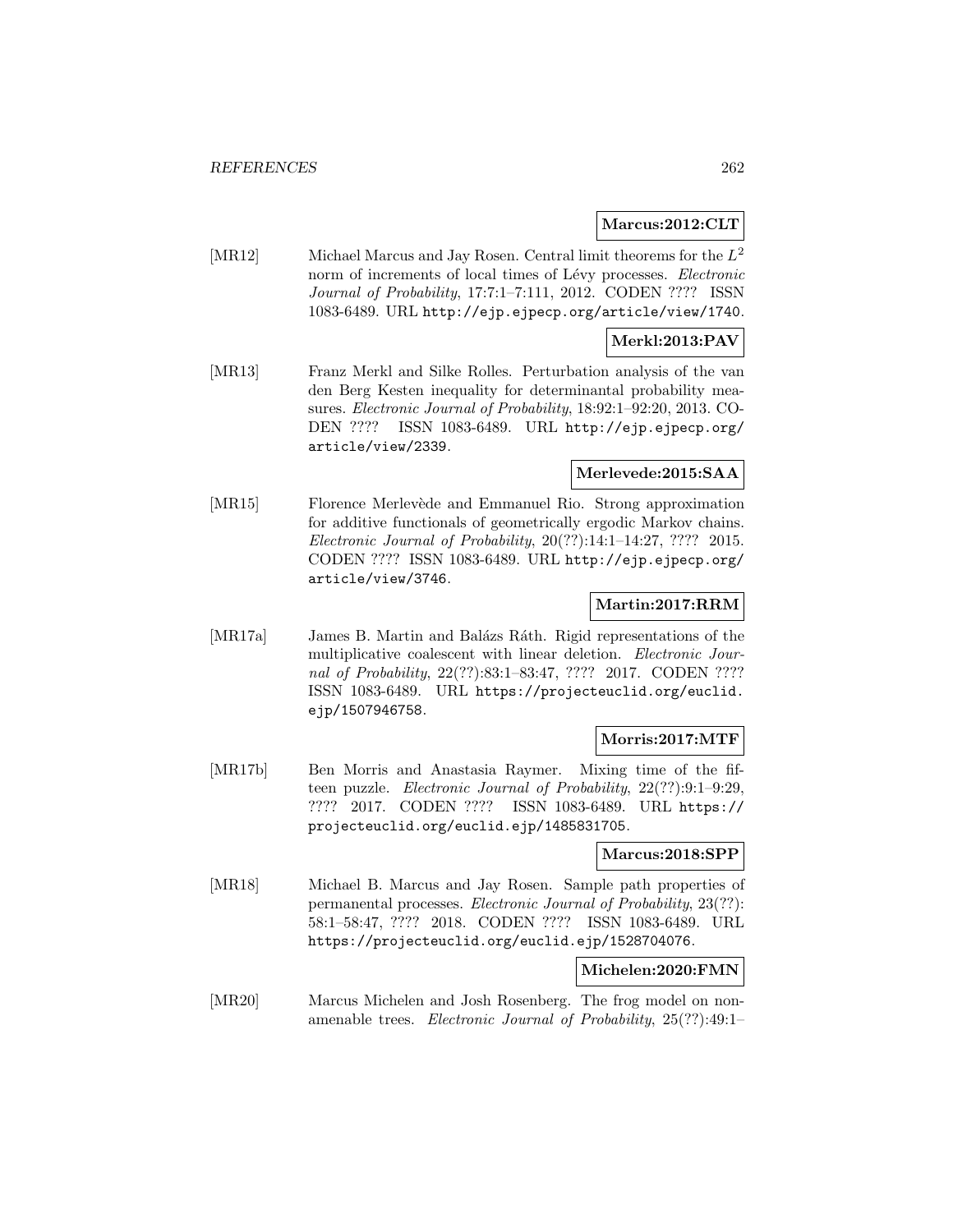49:16, ???? 2020. CODEN ???? ISSN 1083-6489. URL https:/ /projecteuclid.org/euclid.ejp/1588039468.

#### **Matzavinos:2016:RWS**

[MRS16] Anastasios Matzavinos, Alexander Roitershtein, and Youngsoo Seol. Random walks in a sparse random environment. Electronic Journal of Probability, 21(??):72:1–72:20, ???? 2016. CO-DEN ???? ISSN 1083-6489. URL https://projecteuclid. org/euclid.ejp/1480993226.

### **Montgomery-Smith:1998:CRM**

[MS98] Stephen Montgomery-Smith. Concrete representation of martingales. Electronic Journal of Probability, 3:15:1–15:15, 1998. CODEN ???? ISSN 1083-6489. URL http://ejp.ejpecp.org/ article/view/37.

# **Morters:1999:SSL**

[MS99] Peter Mörters and Narn-Rueih Shieh. Small scale limit theorems for the intersection local times of Brownian motion. Electronic Journal of Probability, 4:9:1–9:23, 1999. CODEN ???? ISSN 1083-6489. URL http://ejp.ejpecp.org/article/view/46.

# **Matsui:2009:EFO**

[MS09] Muneya Matsui and Narn-Rueih Shieh. On the exponentials of fractional Ornstein–Uhlenbeck processes. Electronic Journal of Probability, 14:23:594–23:611, 2009. CODEN ???? ISSN 1083- 6489. URL http://ejp.ejpecp.org/article/view/628.

# **Masse:2012:RNS**

[MS12] Bruno Massé and Dominique Schneider. Random number sequences and the first digit phenomenon. Electronic Journal of Probability, 17:86:1–86:17, 2012. CODEN ???? ISSN 1083-6489. URL http://ejp.ejpecp.org/article/view/1900.

#### **Matsumoto:2013:CFZ**

[MS13] Sho Matsumoto and Tomoyuki Shirai. Correlation functions for zeros of a Gaussian power series and Pfaffians. Electronic Journal of Probability, 18:49:1–49:18, 2013. CODEN ???? ISSN 1083- 6489. URL http://ejp.ejpecp.org/article/view/2545.

# **Matic:2015:EDW**

[MS15] Ivan Matic and David Sivakoff. Excited deterministic walk in a random environment. *Electronic Journal of Probability*, 20(??):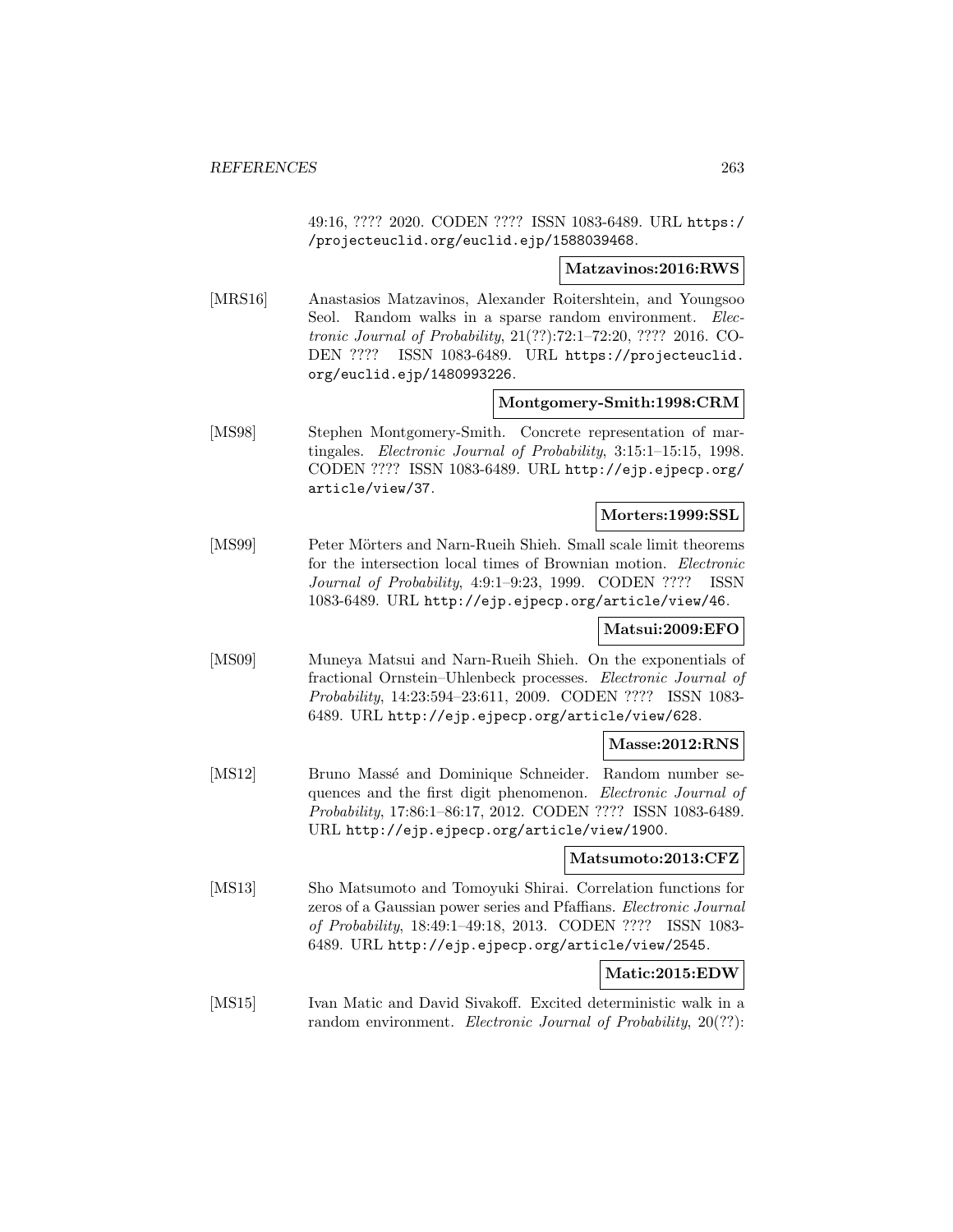44:1–44:19, ???? 2015. CODEN ???? ISSN 1083-6489. URL http://ejp.ejpecp.org/article/view/3874.

# **Milos:2019:EPT**

[MŞ19] Piotr Miloś and Batı Şengül. Existence of a phase transition of the interchange process on the Hamming graph. *Electronic Jour*nal of Probability, 24(??):64:1-64:21, ???? 2019. CODEN ???? ISSN 1083-6489. URL https://projecteuclid.org/euclid. ejp/1561169148.

# **Murugan:2015:ATB**

[MSC15] Mathav Kishore Murugan and Laurent Saloff-Coste. Anomalous threshold behavior of long range random walks. Electronic Journal of Probability, 20(??):74:1-74:21, ???? 2015. CODEN ???? ISSN 1083-6489. URL http://ejp.ejpecp.org/article/view/ 3989.

# **Mach:2020:RTP**

[MSS20] Tibor Mach, Anja Sturm, and Jan M. Swart. Recursive tree processes and the mean-field limit of stochastic flows. Electronic Journal of Probability, 25(??):61:1–61:63, ???? 2020. CODEN ???? ISSN 1083-6489. URL https://projecteuclid.org/ euclid.ejp/1589335470.

# **Marcovici:2019:ESC**

[MST19] Irène Marcovici, Mathieu Sablik, and Siamak Taati. Ergodicity of some classes of cellular automata subject to noise. Electronic Journal of Probability, 24(??):41:1–41:44, ???? 2019. CO-DEN ???? ISSN 1083-6489. URL https://projecteuclid. org/euclid.ejp/1555034440.

# **Mueller:1997:FWR**

[MT97] Carl Mueller and Roger Tribe. Finite width for a random stationary interface. Electronic Journal of Probability, 2:7:1–7:27, 1997. CODEN ???? ISSN 1083-6489. URL http://ejp.ejpecp.org/ article/view/21.

#### **Matsumoto:2002:WFS**

[MT02a] Hiroyuki Matsumoto and Setsuo Taniguchi. Wiener functionals of second order and their Lévy measures. Electronic Journal of Probability, 7:14:1–14:30, 2002. CODEN ???? ISSN 1083-6489. URL http://ejp.ejpecp.org/article/view/113.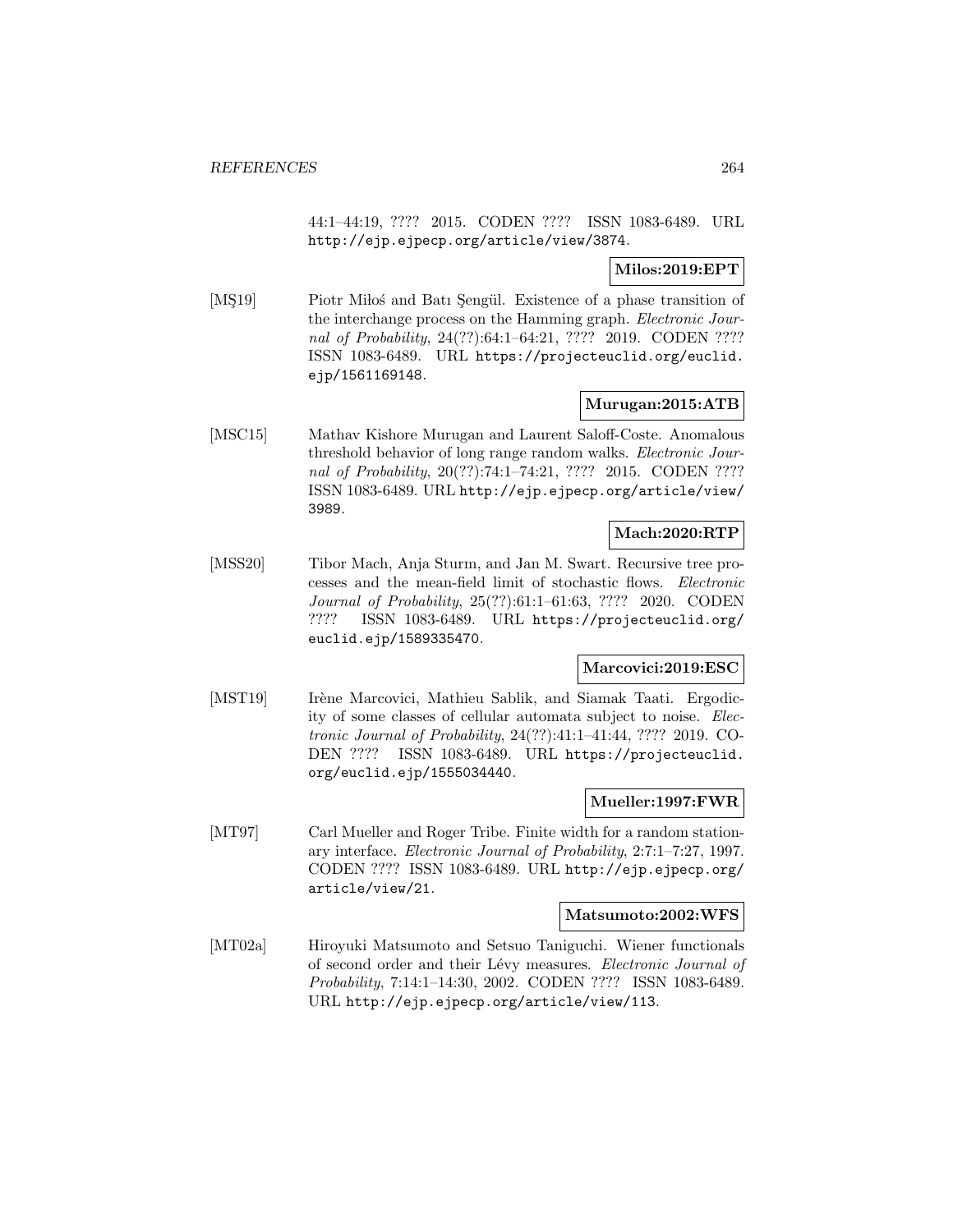# **Mueller:2002:HPR**

[MT02b] Carl Mueller and Roger Tribe. Hitting properties of a random string. Electronic Journal of Probability, 7:10:1–10:29, 2002. CO-DEN ???? ISSN 1083-6489. URL http://ejp.ejpecp.org/ article/view/109.

# **Mueller:2004:SPA**

[MT04] Carl Mueller and Roger Tribe. A singular parabolic Anderson model. Electronic Journal of Probability, 9:5:98–5:144, 2004. CO-DEN ???? ISSN 1083-6489. URL http://ejp.ejpecp.org/ article/view/189.

# **Martinez:2012:ODP**

[MT12a] Miguel Martinez and Denis Talay. One-dimensional parabolic diffraction equations: pointwise estimates and discretization of related stochastic differential equations with weighted local times. Electronic Journal of Probability, 17:27:1–27:30, 2012. CODEN ???? ISSN 1083-6489. URL http://ejp.ejpecp.org/article/ view/1905.

# **Meleard:2012:NHS**

[MT12b] Sylvie Méléard and Viet Chi Tran. Nonlinear historical superprocess approximations for population models with past dependence. Electronic Journal of Probability, 17:47:1–47:32, 2012. CODEN ???? ISSN 1083-6489. URL http://ejp.ejpecp.org/article/ view/2093.

# **Mucha:2021:STO**

[Muc21] Jacek Mucha. Spectral theory for one-dimensional (nonsymmetric) stable processes killed upon hitting the origin. Electronic Journal of Probability, 26(??):1–33, 2021. CODEN ???? ISSN 1083-6489. URL https://projecteuclid.org/ journals/electronic-journal-of-probability/volume-26/ issue-none/Spectral-theory-for-one-dimensional-non-symmetricstable-processes-killed/10.1214/21-EJP594.full.

#### **Mukherjee:2016:FPC**

[Muk16] Sumit Mukherjee. Fixed points and cycle structure of random permutations. Electronic Journal of Probability, 21(??):40:1– 40:18, ???? 2016. CODEN ???? ISSN 1083-6489. URL https:/ /projecteuclid.org/euclid.ejp/1465991838.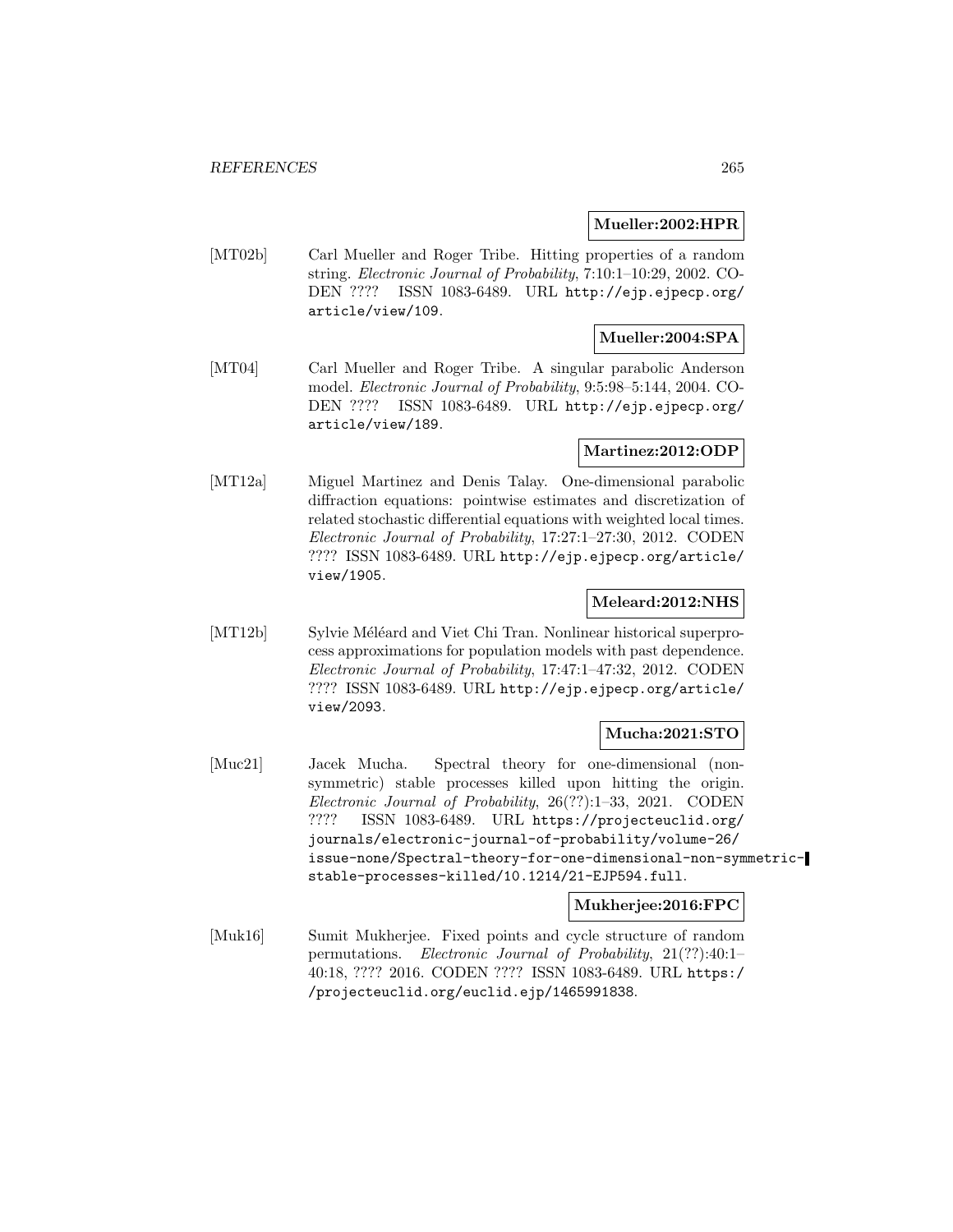### **Muller:2008:CTM**

[Mül08] Sebastian Müller. A criterion for transience of multidimensional branching random walk in random environment. Electronic Journal of Probability, 13:41:1189–41:1202, 2008. CODEN ???? ISSN 1083-6489. URL http://ejp.ejpecp.org/article/view/517.

# **Muller:2017:PLD**

[Mül17] Patrick E. Müller. Path large deviations for interacting diffusions with local mean-field interactions in random environment. Electronic Journal of Probability, 22(??):76:1–76:56, ???? 2017. CODEN ???? ISSN 1083-6489. URL https://projecteuclid. org/euclid.ejp/1505527232.

# **Munsonius:2011:AIP**

[Mun11] Goetz Olaf Munsonius. On the asymptotic internal path length and the asymptotic Wiener index of random split trees. Electronic Journal of Probability, 16:35:1020–35:1047, 2011. CODEN ???? ISSN 1083-6489. URL http://ejp.ejpecp.org/article/view/ 889.

#### **Mikulevicius:2000:SEE**

[MV00] R. Mikulevicius and G. Valiukevicius. On stochastic Euler equation in  $\mathbb{R}^d$ . Electronic Journal of Probability, 5:6:1–6:20, 2000. CODEN ???? ISSN 1083-6489. URL http://ejp.ejpecp.org/ article/view/62.

# **Menshikov:2008:URR**

[MV08] Mikhail Menshikov and Stanislav Volkov. Urn-related random walk with drift  $\rho x^{\alpha}/t^{\beta}$ . Electronic Journal of Probability, 13: 31:944–31:960, 2008. CODEN ???? ISSN 1083-6489. URL http: //ejp.ejpecp.org/article/view/508.

# **Mountford:2015:RWG**

[MV15] Thomas S. Mountford and Maria Eulalia Vares. Random walks generated by equilibrium contact processes. Electronic Journal of Probability, 20(??):3:1–3:17, ???? 2015. CODEN ???? ISSN 1083-6489. URL http://ejp.ejpecp.org/article/view/3439.

# **Mourrat:2016:PTC**

[MV16] Jean-Christophe Mourrat and Daniel Valesin. Phase transition of the contact process on random regular graphs. Electronic Journal of Probability, 21(??):31:1-31:17, ???? 2016. CODEN ????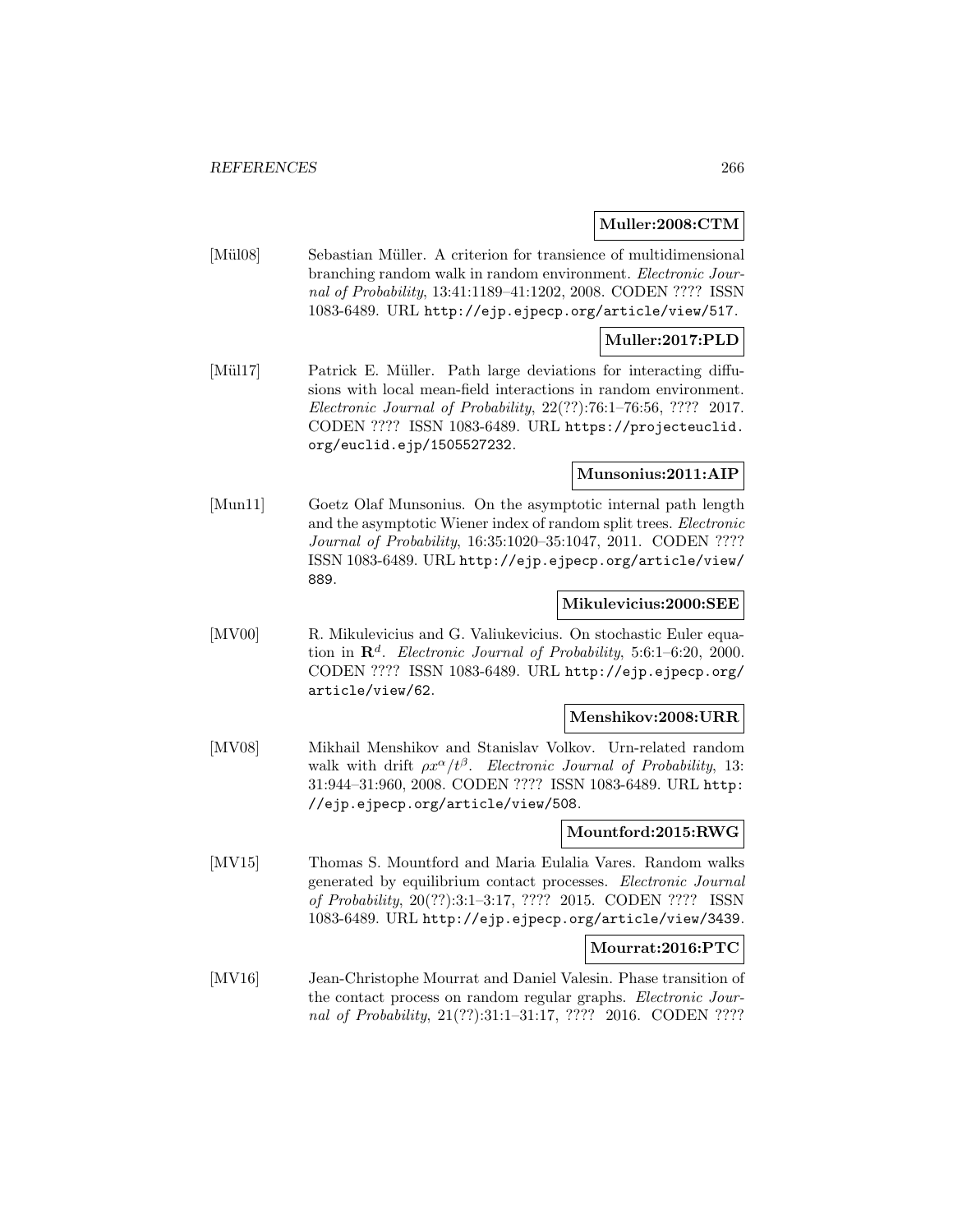ISSN 1083-6489. URL https://projecteuclid.org/euclid. ejp/1460652932.

# **Mijatovic:2020:SOZ**

[MV20] Aleksandar Mijatović and Vladislav Vysotsky. Stability of overshoots of zero mean random walks. Electronic Journal of Probability, 25(??):63:1–63:22, ???? 2020. CODEN ???? ISSN 1083-6489. URL https://projecteuclid.org/euclid.ejp/ 1591668284.

# **Mijatovic:2014:MCA**

[MVJ14] Aleksandar Mijatovic, Matija Vidmar, and Saul Jacka. Markov chain approximations for transition densities of Lévy processes. Electronic Journal of Probability, 19:7:1–7:37, 2014. CODEN ???? ISSN 1083-6489. URL http://ejp.ejpecp.org/article/view/ 2208.

# **Mountford:2020:CSA**

[MVX20] Thomas Mountford, Maria Eulália Vares, and Hao Xue. Critical scaling for an anisotropic percolation system on. Electronic Journal of Probability, 25(??):1–44, 2020. CODEN ???? ISSN 1083-6489. URL https://projecteuclid.org/ journals/electronic-journal-of-probability/volume-25/ issue-none/Critical-scaling-for-an-anisotropic-percolationsystem-on-Z-2/10.1214/20-EJP533.full.

#### **Mountford:2013:MDC**

[MVY13] Thomas Mountford, Daniel Valesin, and Qiang Yao. Metastable densities for the contact process on power law random graphs. Electronic Journal of Probability, 18:103:1–103:36, 2013. CODEN ???? ISSN 1083-6489. URL http://ejp.ejpecp.org/article/ view/2512.

# **Mountford:2005:TCN**

[MW05] Thomas Mountford and Li-Chau Wu. The time for a critical nearest particle system to reach equilibrium starting with a large gap. Electronic Journal of Probability, 10:13:436–13:498, 2005. CODEN ???? ISSN 1083-6489. URL http://ejp.ejpecp.org/ article/view/242.

# **Miermont:2008:RPR**

[MW08] Grégory Miermont and Mathilde Weill. Radius and profile of random planar maps with faces of arbitrary degrees. *Electronic*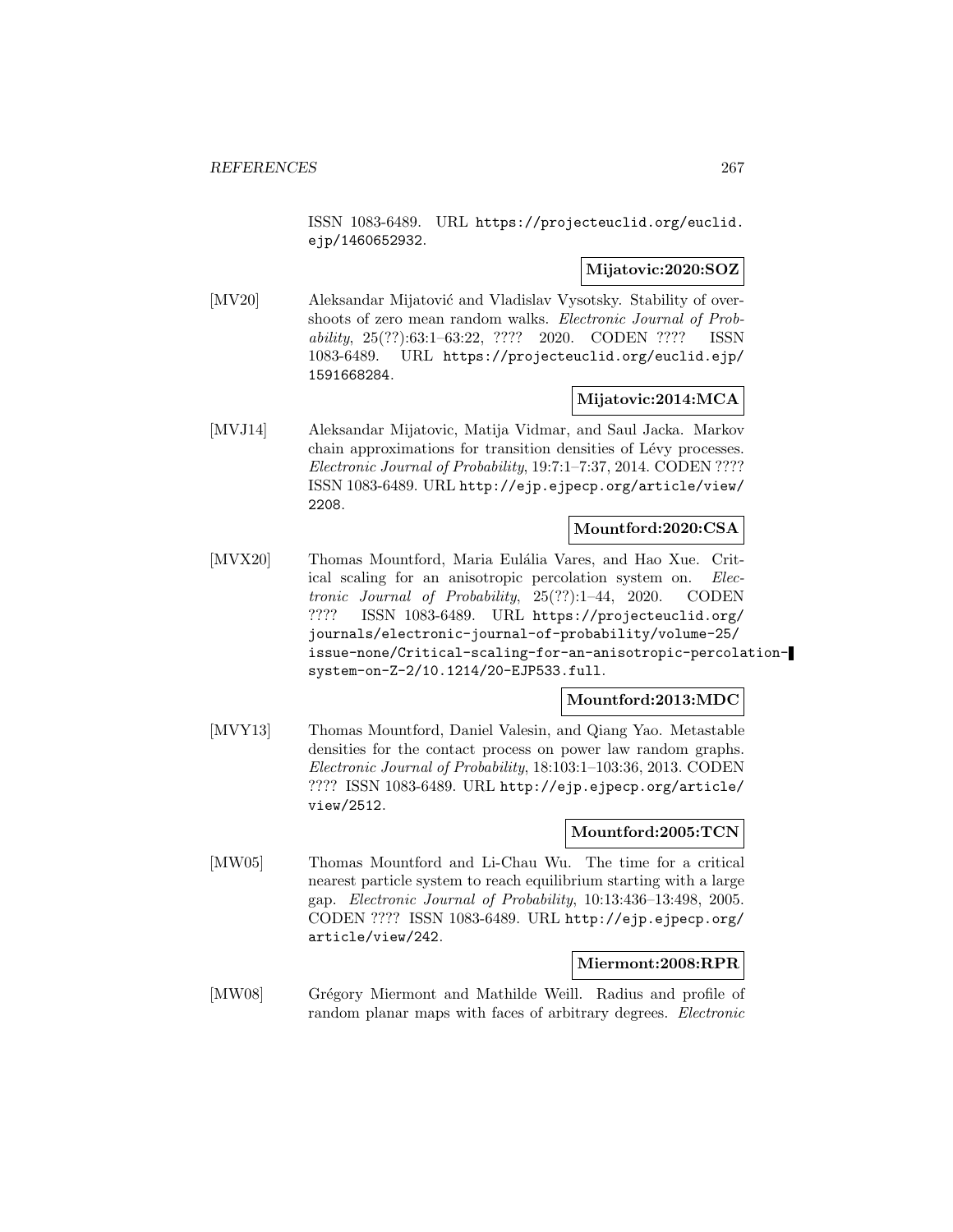Journal of Probability, 13:4:79–4:106, 2008. CODEN ???? ISSN 1083-6489. URL http://ejp.ejpecp.org/article/view/478.

**Madras:2010:TAP**

[MW10] Neal Madras and C. Wu. Trees, animals, and percolation on hyperbolic lattices. Electronic Journal of Probability, 15:66:2019– 66:2040, 2010. CODEN ???? ISSN 1083-6489. URL http://ejp. ejpecp.org/article/view/837.

# **McRedmond:2018:CHP**

[MW18] James McRedmond and Andrew R. Wade. The convex hull of a planar random walk: perimeter, diameter, and shape. Electronic Journal of Probability, 23(??):131:1–131:24, ???? 2018. CODEN ???? ISSN 1083-6489. URL https://projecteuclid. org/euclid.ejp/1545447916.

# **Minsker:2019:MIM**

[MW19] Stanislav Minsker and Xiaohan Wei. Moment inequalities for matrix-valued U-statistics of order 2. Electronic Journal of Probability, 24(??):133:1–133:32, ???? 2019. CODEN ???? ISSN 1083-6489. URL https://projecteuclid.org/euclid.ejp/ 1573614085.

# **Moinat:2020:LBS**

[MW20a] Augustin Moinat and Hendrik Weber. Local bounds for stochastic reaction diffusion equations. Electronic Journal of Probability, 25(??):17:1–17:26, ???? 2020. CODEN ???? ISSN 1083-6489. URL https://projecteuclid.org/euclid.ejp/1580871683.

# **Muller:2020:TFG**

[MW20b] Sebastian M¨uller and Gundelinde Maria Wiegel. On transience of frogs on Galton–Watson trees. Electronic Journal of Probability, 25(??):1–30, 2020. CODEN ???? ISSN 1083-6489. URL https://projecteuclid.org/journals/ electronic-journal-of-probability/volume-25/issue-none/ On-transience-of-frogs-on-GaltonWatson-trees/10.1214/ 20-EJP558.full.

#### **Mayer-Wolf:2002:ACC**

[MWZZ02] Eddy Mayer-Wolf, Ofer Zeitouni, and Martin Zerner. Asymptotics of certain coagulation–fragmentation processes and invariant Poisson–Dirichlet measures. Electronic Journal of Probability, 7:8:1–8:25, 2002. CODEN ???? ISSN 1083-6489. URL http:// ejp.ejpecp.org/article/view/107.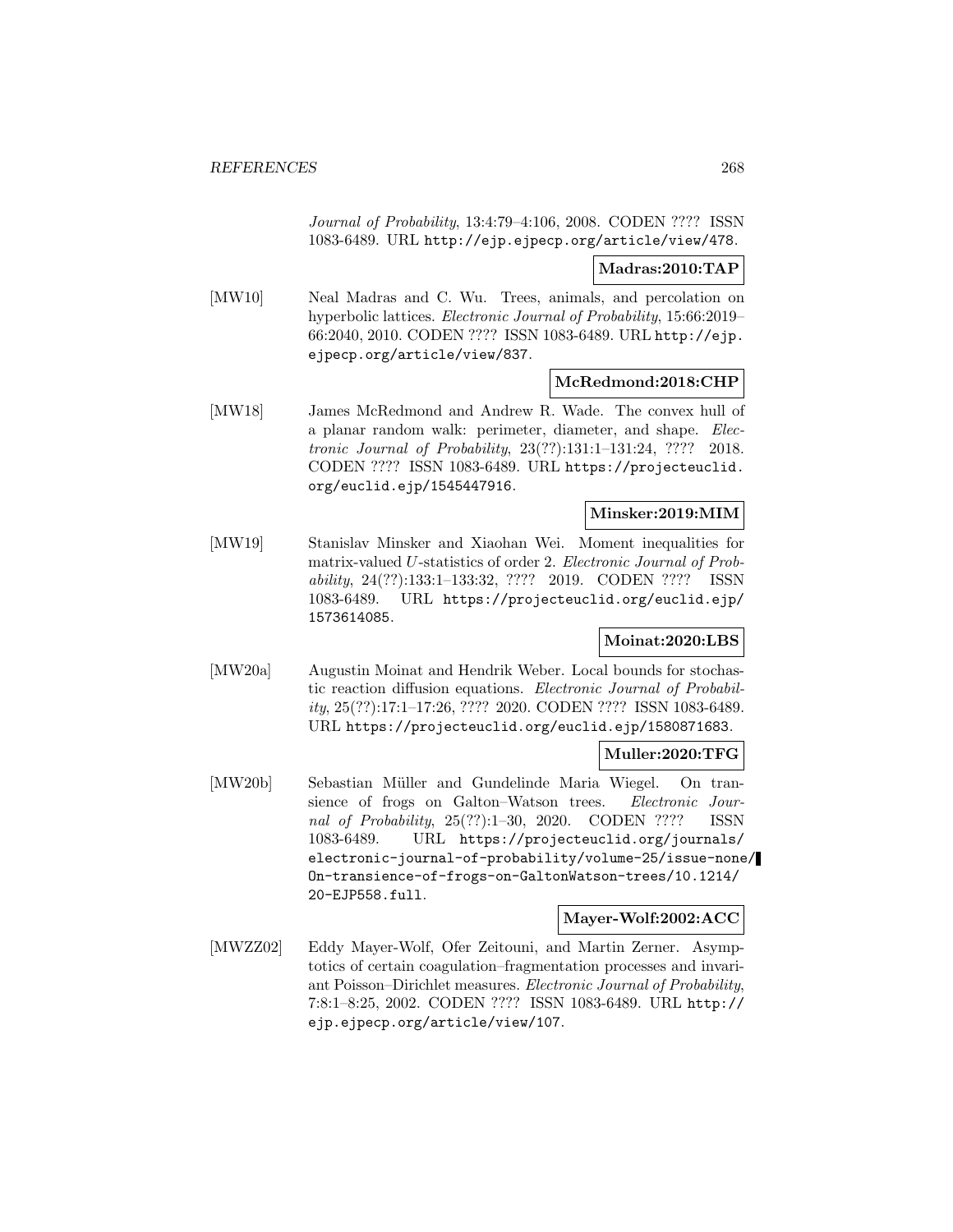# **Mytnik:2007:LES**

[MX07] Leonid Mytnik and Jie Xiong. Local extinction for superprocesses in random environments. Electronic Journal of Probability, 12: 50:1349–50:1378, 2007. CODEN ???? ISSN 1083-6489. URL http://ejp.ejpecp.org/article/view/457.

### **Matoussi:2008:SSS**

[MX08] Anis Matoussi and Mingyu Xu. Sobolev solution for semilinear PDE with obstacle under monotonicity condition. Electronic Journal of Probability, 13:35:1035–35:1067, 2008. CODEN ???? ISSN 1083-6489. URL http://ejp.ejpecp.org/article/view/ 522.

# **Maejima:2003:LMS**

[MY03] Makoto Maejima and Kenji Yamamoto. Long-memory stable Ornstein–Uhlenbeck processes. Electronic Journal of Probability, 8:19:1–19:18, 2003. CODEN ???? ISSN 1083-6489. URL http://ejp.ejpecp.org/article/view/168.

#### **Nagahata:2012:LBE**

[Nag12] Yukio Nagahata. Lower bound estimate of the spectral gap for simple exclusion process with degenerate rates. *Electronic Jour*nal of Probability, 17:92:1–92:19, 2012. CODEN ???? ISSN 1083-6489. URL http://ejp.ejpecp.org/article/view/1916.

# **Najim:2001:CTT**

[Naj01] Jamal Najim. A Cramér type theorem for weighted random variables. Electronic Journal of Probability, 7:4:1–4:32, 2001. CO-DEN ???? ISSN 1083-6489. URL http://ejp.ejpecp.org/ article/view/103.

# **Najnudel:2020:CVR**

[Naj20] Joseph Najnudel. On consecutive values of random completely multiplicative functions. *Electronic Journal of Probability*, 25(??): 59:1–59:28, ???? 2020. CODEN ???? ISSN 1083-6489. URL https://projecteuclid.org/euclid.ejp/1588644042.

# **Nane:2006:LIL**

[Nan06] Erkan Nane. Laws of the iterated logarithm for  $\alpha$ -time Brownian motion. Electronic Journal of Probability, 11:18:434–18:459, 2006. CODEN ???? ISSN 1083-6489. URL http://ejp.ejpecp.org/ article/view/327.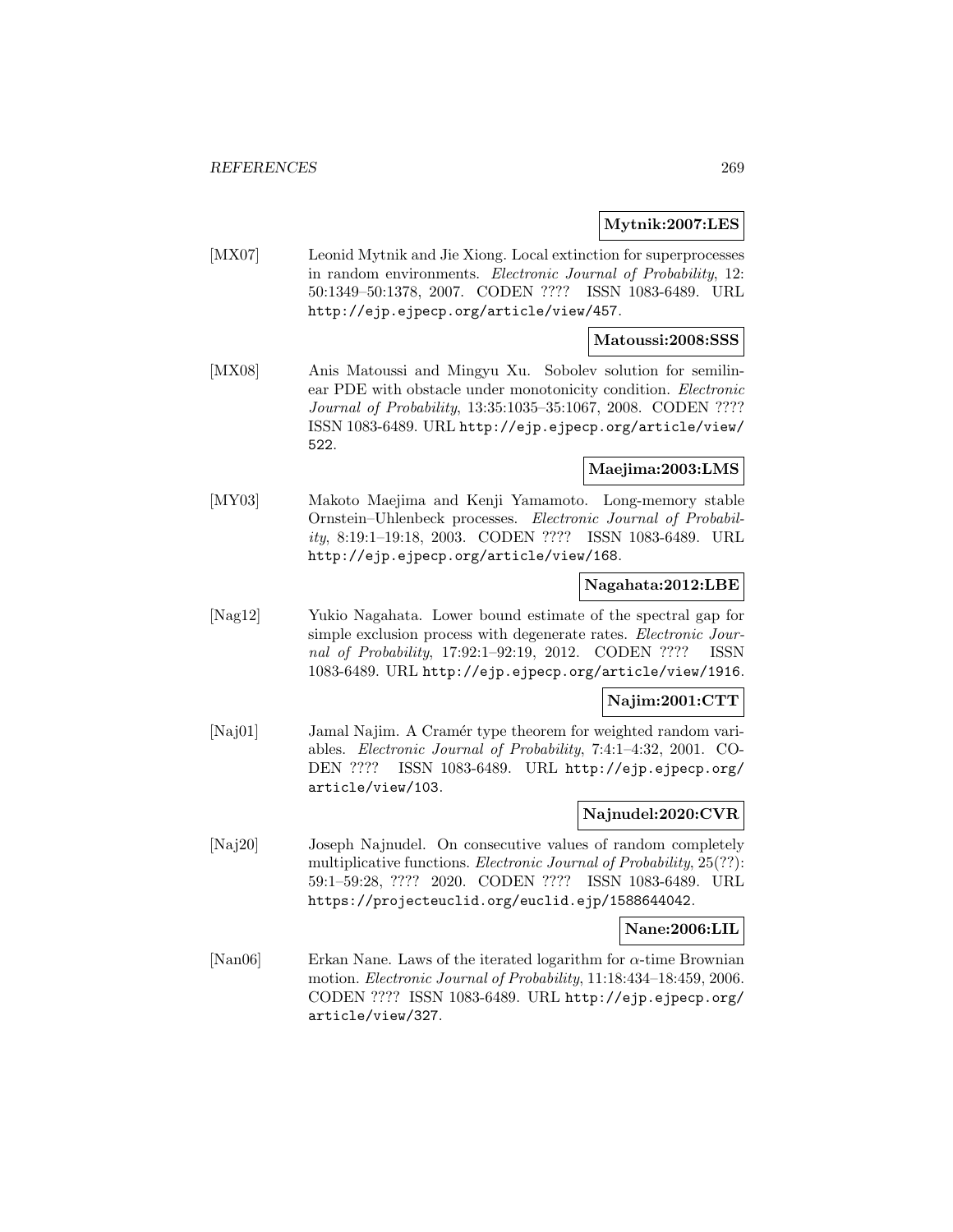# **Nemish:2017:LLP**

[Nem17] Yuriy Nemish. Local law for the product of independent non-Hermitian random matrices with independent entries. Electronic Journal of Probability, 22(??):22:1–22:35, ???? 2017. CODEN ???? ISSN 1083-6489. URL https://projecteuclid.org/ euclid.ejp/1487991681.

# **Neunhauserer:2007:RWI**

[Neu07] Jörg Neunhäuserer. Random walks on infinite self-similar graphs. Electronic Journal of Probability, 12:46:1258–46:1275, 2007. CO-DEN ???? ISSN 1083-6489. URL http://ejp.ejpecp.org/ article/view/448.

# **Nguyen:2012:LSV**

[Ngu12] Hoi Nguyen. On the least singular value of random symmetric matrices. Electronic Journal of Probability, 17:53:1–53:19, 2012. CODEN ???? ISSN 1083-6489. URL http://ejp.ejpecp.org/ article/view/2165.

# **Nica:2021:IDL**

[Nic21] Mihai Nica. Intermediate disorder limits for multi-layer semidiscrete directed polymers. Electronic Journal of Probability, 26(18):1–50, February 2021. CODEN ???? ISSN 1083-6489. URL https://projecteuclid.org/journals/ electronic-journal-of-probability/volume-26/issue-none/ Intermediate-disorder-limits-for-multi-layer-semi-discretedirected-polymers/10.1214/21-EJP614.full.

# **Nilssen:2020:RLP**

[Nil20] Torstein Nilssen. Rough linear PDE's with discontinuous coefficients – existence of solutions via regularization by fractional Brownian motion. *Electronic Journal of Probability*, 25(??):34:1– 34:33, ???? 2020. CODEN ???? ISSN 1083-6489. URL https:/ /projecteuclid.org/euclid.ejp/1584669820.

#### **Nishioka:2001:BCO**

[Nis01] Kunio Nishioka. Boundary conditions for one-dimensional biharmonic pseudo process. Electronic Journal of Probability, 6: 13:1–13:27, 2001. CODEN ???? ISSN 1083-6489. URL http:// ejp.ejpecp.org/article/view/86.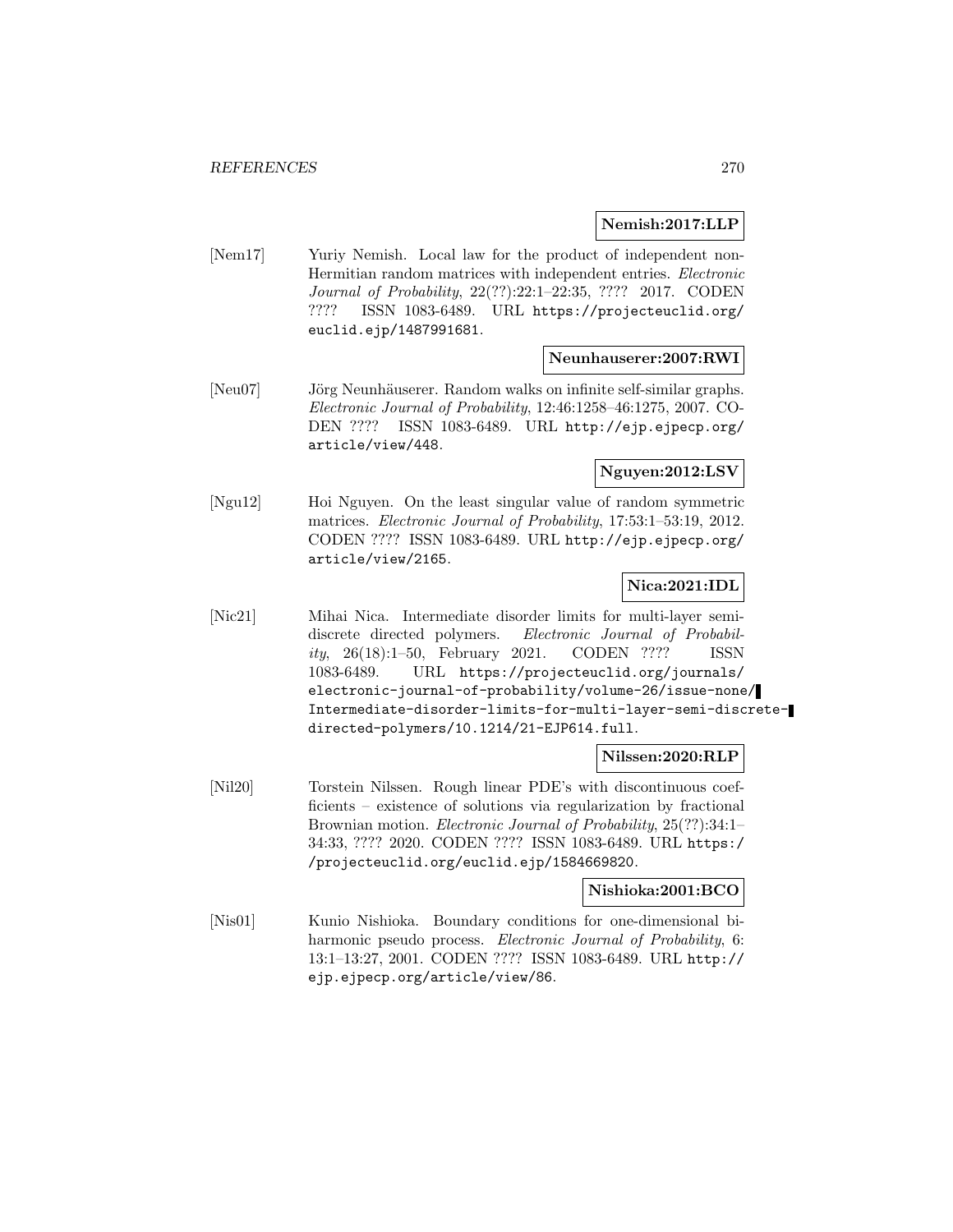#### **Nitzschner:2018:DLS**

[Nit18] Maximilian Nitzschner. Disconnection by level sets of the discrete Gaussian free field and entropic repulsion. Electronic Journal of Probability, 23(??):105:1–105:21, ???? 2018. CODEN ???? ISSN 1083-6489. URL https://projecteuclid.org/euclid. ejp/1540260051.

# **Nualart:2004:LSM**

[NM04] Eulalia Nualart and Thomas Mountford. Level sets of multiparameter Brownian motions. Electronic Journal of Probability, 9: 20:594–20:614, 2004. CODEN ???? ISSN 1083-6489. URL http: //ejp.ejpecp.org/article/view/169.

# **Neufeld:2013:SUV**

[NN13] Ariel Neufeld and Marcel Nutz. Superreplication under volatility uncertainty for measurable claims. Electronic Journal of Probability, 18:48:1–48:14, 2013. CODEN ???? ISSN 1083-6489. URL http://ejp.ejpecp.org/article/view/2358.

# **Nestoridi:2021:FSR**

[NN21] Evita Nestoridi and Oanh Nguyen. The full spectrum of random walks on complete finite d-ary trees. Electronic Journal of Probability, 26(18):1–17, February 2021. CODEN ???? ISSN 1083-6489. URL https://projecteuclid.org/ journals/electronic-journal-of-probability/volume-26/ issue-none/The-full-spectrum-of-random-walks-on-completefinite-d/10.1214/21-EJP608.full.

# **Nourdin:2013:ACC**

[NNP13] Ivan Nourdin, David Nualart, and Guillaume Poly. Absolute continuity and convergence of densities for random vectors on Wiener chaos. Electronic Journal of Probability, 18:22:1–22:19, 2013. CODEN ???? ISSN 1083-6489. URL http://ejp.ejpecp. org/article/view/2181.

#### **Neuenkirch:2008:DED**

[NNT08] Andreas Neuenkirch, Ivan Nourdin, and Samy Tindel. Delay equations driven by rough paths. Electronic Journal of Probability, 13:67:2031–67:2068, 2008. CODEN ???? ISSN 1083-6489. URL http://ejp.ejpecp.org/article/view/575.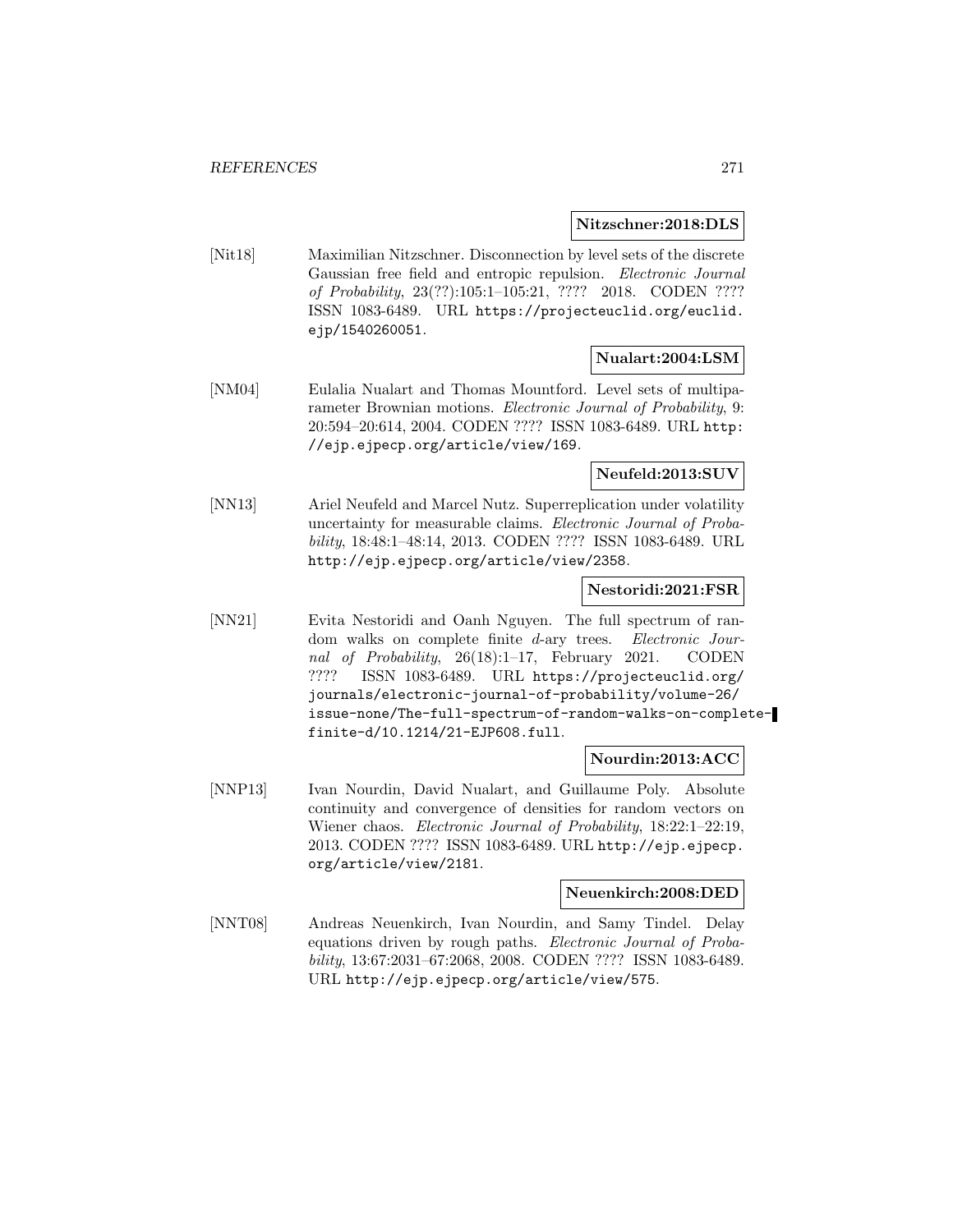# **Nolin:2008:NCP**

[Nol08] Pierre Nolin. Near-critical percolation in two dimensions. Electronic Journal of Probability, 13:55:1562–55:1623, 2008. CODEN ???? ISSN 1083-6489. URL http://ejp.ejpecp.org/article/ view/565.

# **Nordenstam:2010:SAD**

[Nor10] Eric Nordenstam. On the shuffling algorithm for domino tilings. Electronic Journal of Probability, 15:3:75–3:95, 2010. CODEN ???? ISSN 1083-6489. URL http://ejp.ejpecp.org/article/ view/730.

# **Nourdin:2008:WPV**

[NP08] Ivan Nourdin and Giovanni Peccati. Weighted power variations of iterated Brownian motion. Electronic Journal of Probability, 13:43:1229–43:1256, 2008. CODEN ???? ISSN 1083-6489. URL http://ejp.ejpecp.org/article/view/534.

# **Nguyen:2017:ESN**

[NR17] Gia Bao Nguyen and Daniel Remenik. Extreme statistics of nonintersecting Brownian paths. Electronic Journal of Probability, 22(??):102:1–102:40, ???? 2017. CODEN ???? ISSN 1083-6489. URL https://projecteuclid.org/euclid.ejp/1511773232.

# **Newman:2005:CCN**

[NRS05] Charles Newman, Krishnamurthi Ravishankar, and Rongfeng Sun. Convergence of coalescing nonsimple random walks to the Brownian Web. Electronic Journal of Probability, 10:2:21–2:60, 2005. CODEN ???? ISSN 1083-6489. URL http://ejp.ejpecp. org/article/view/235.

# **Nourdin:2010:WSI**

[NRS10] Ivan Nourdin, Anthony Réveillac, and Jason Swanson. The weak Stratonovich integral with respect to fractional Brownian motion with Hurst parameter  $1/6$ . *Electronic Journal of Probability*, 15: 70:2117–70:2162, 2010. CODEN ???? ISSN 1083-6489. URL http://ejp.ejpecp.org/article/view/843.

# **Newman:2017:PVM**

[NRS17] C. M. Newman, K. Ravishankar, and E. Schertzer. Perturbations of Voter model in one-dimension. Electronic Journal of Probability, 22(??):34:1–34:42, ???? 2017. CODEN ???? ISSN 1083-6489. URL https://projecteuclid.org/euclid.ejp/1492502428.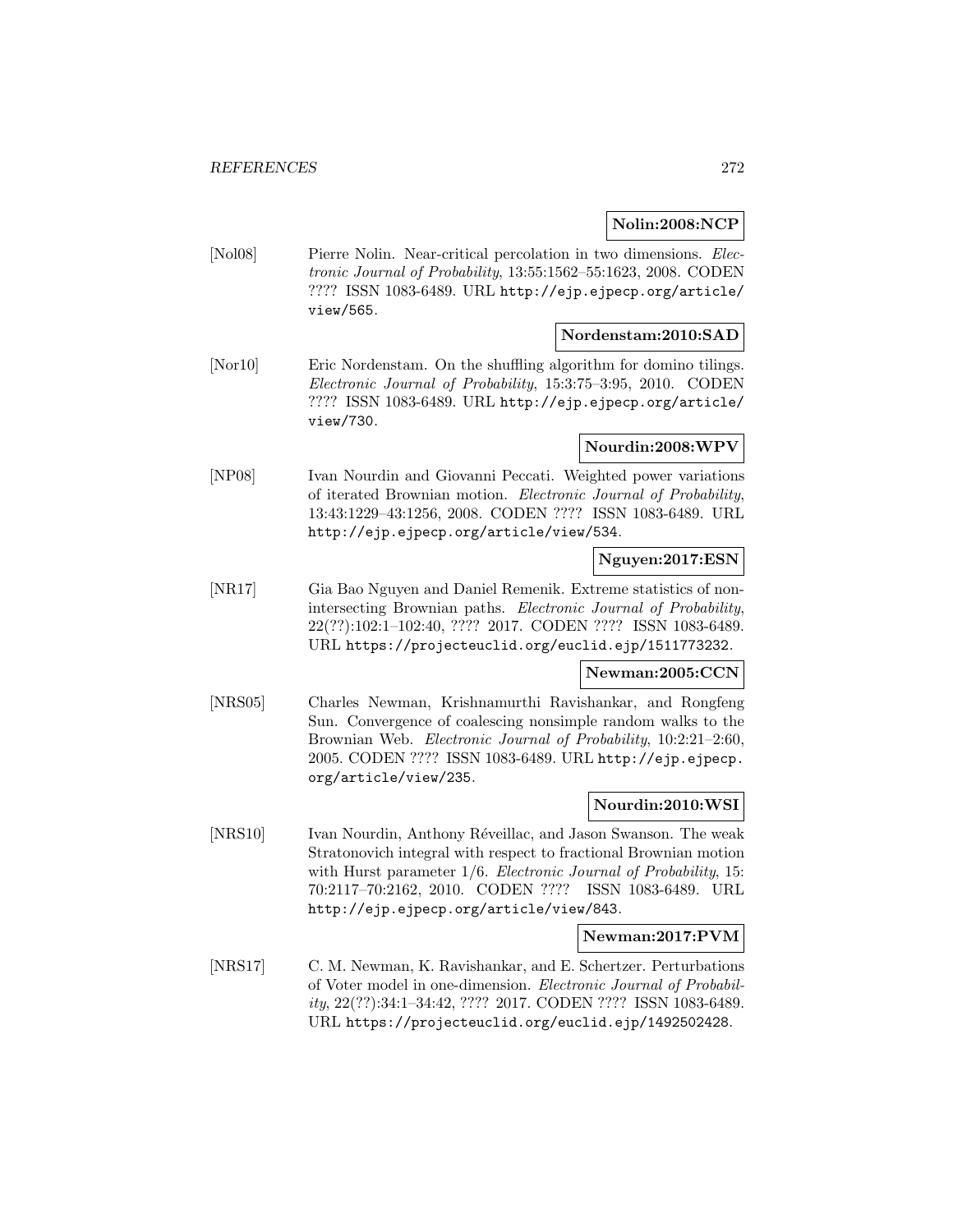# **Nutz:2012:QSA**

[Nut12] Marcel Nutz. A quasi-sure approach to the control of non-Markovian stochastic differential equations. Electronic Journal of Probability, 17:23:1–23:23, 2012. CODEN ???? ISSN 1083- 6489. URL http://ejp.ejpecp.org/article/view/1892.

### **Nourdin:2009:DFC**

[NV09] Ivan Nourdin and Frederi Viens. Density formula and concentration inequalities with Malliavin calculus. Electronic Journal of Probability, 14:78:2287–78:2309, 2009. CODEN ???? ISSN 1083-6489. URL http://ejp.ejpecp.org/article/view/707.

#### **Normand:2013:RWV**

[NV13] Raoul Normand and Bálint Virág. Random walks veering left. Electronic Journal of Probability, 18:89:1–89:25, 2013. CODEN ???? ISSN 1083-6489. URL http://ejp.ejpecp.org/article/ view/2523.

# **Nagahata:2009:CLT**

[NY09] Yukio Nagahata and Nobuo Yoshida. Central Limit Theorem for a class of linear systems. Electronic Journal of Probability, 14:34:960–34:977, 2009. CODEN ???? ISSN 1083-6489. URL http://ejp.ejpecp.org/article/view/644.

# **Nagahata:2010:LCL**

[NY10] Yukio Nagahata and Nobuo Yoshida. Localization for a class of linear systems. Electronic Journal of Probability, 15:20:636– 20:653, 2010. CODEN ???? ISSN 1083-6489. URL http://ejp. ejpecp.org/article/view/757.

# **Nualart:2019:AES**

[NY19] David Nualart and Nakahiro Yoshida. Asymptotic expansion of Skorohod integrals. Electronic Journal of Probability, 24(??): 119:1–119:64, ???? 2019. CODEN ???? ISSN 1083-6489. URL https://projecteuclid.org/euclid.ejp/1572508843.

#### **Nourdin:2014:ITF**

[NZ14] Ivan Nourdin and Raghid Zeineddine. An Itô type formula for the fractional Brownian motion in Brownian time. Electronic Journal of Probability, 19(??):99:1–99:15, ???? 2014. CODEN ???? ISSN 1083-6489. URL http://ejp.ejpecp.org/article/view/3184.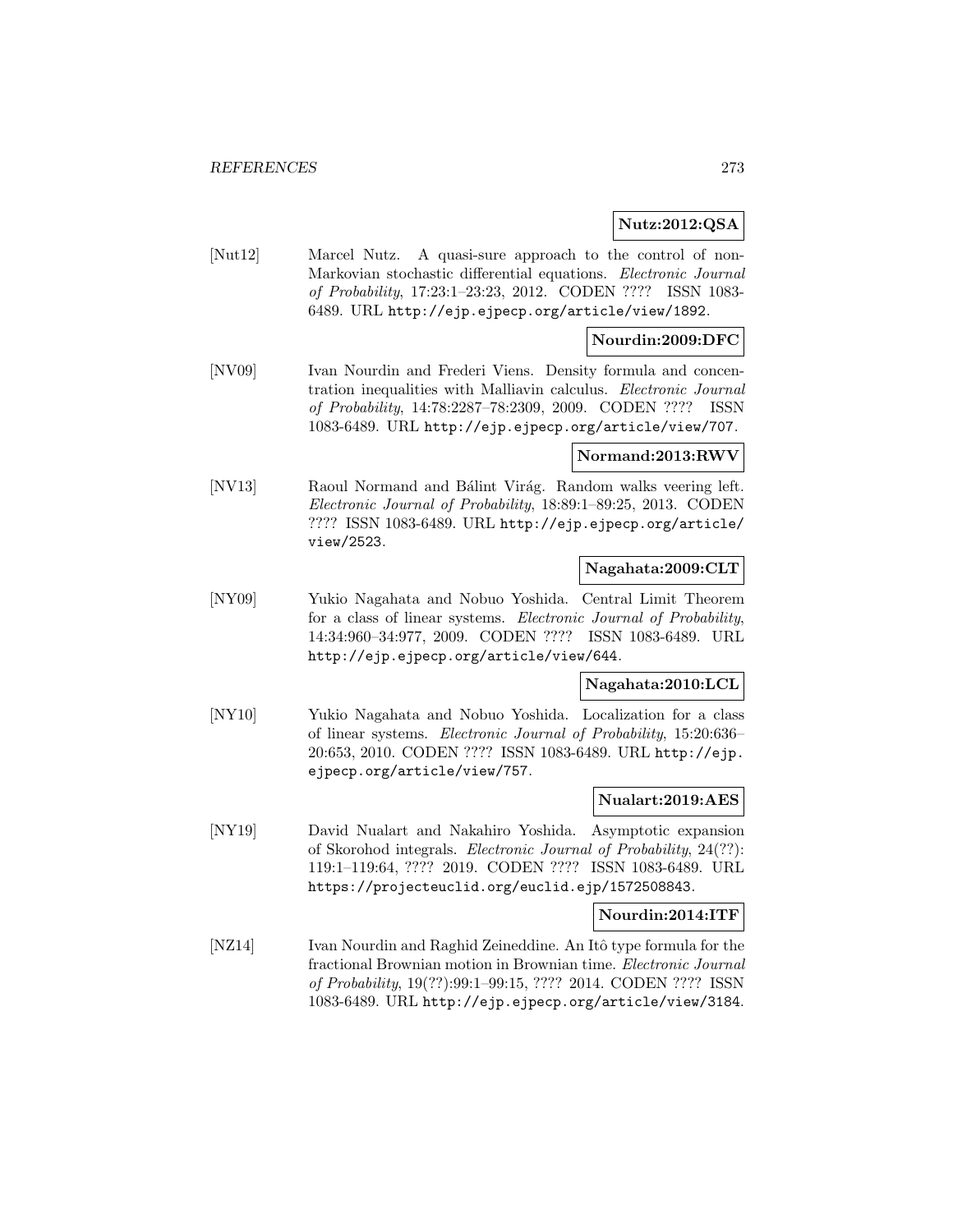### **Nualart:2020:AGF**

[NZ20] David Nualart and Guangqu Zheng. Averaging Gaussian functionals. Electronic Journal of Probability, 25(??):48:1–48:54, ???? 2020. CODEN ???? ISSN 1083-6489. URL https:// projecteuclid.org/euclid.ejp/1588039467.

# **Olvera-Cravioto:2019:CPD**

[OC19] Mariana Olvera-Cravioto. Convergence of the population dynamics algorithm in the Wasserstein metric. Electronic Journal of Probability, 24(??):61:1-61:27, ???? 2019. CODEN ???? ISSN 1083-6489. URL https://projecteuclid.org/euclid. ejp/1561082670.

### **Odasso:2006:SSS**

[Oda06] Cyril Odasso. Spatial smoothness of the stationary solutions of the 3D Navier–Stokes equations. Electronic Journal of Probability, 11:27:686–27:699, 2006. CODEN ???? ISSN 1083-6489. URL http://ejp.ejpecp.org/article/view/336.

### **Oliveira:2012:MHT**

[Oli12] Roberto Oliveira. Mixing and hitting times for finite Markov chains. Electronic Journal of Probability, 17:70:1–70:12, 2012. CODEN ???? ISSN 1083-6489. URL http://ejp.ejpecp.org/ article/view/2274.

#### **Ondrejat:2010:SNL**

[Ond10] Martin Ondrejat. Stochastic non-linear wave equations in local Sobolev spaces. Electronic Journal of Probability, 15:33:1041-33:1091, 2010. CODEN ???? ISSN 1083-6489. URL http:// ejp.ejpecp.org/article/view/789.

# **OConnell:2015:TWA**

[OO15] Neil O'Connell and Janosch Ortmann. Tracy–Widom asymptotics for a random polymer model with gamma-distributed weights. *Electronic Journal of Probability*,  $20(??):25:1-25:18, ????$ 2015. CODEN ???? ISSN 1083-6489. URL http://ejp.ejpecp. org/article/view/3787.

# **Oh:2021:CSN**

[OO21] Tadahiro Oh and Mamoru Okamoto. Comparing the stochastic nonlinear wave and heat equations: a case study. Electronic Journal of Probability, 26(??):1–44, 2021. CODEN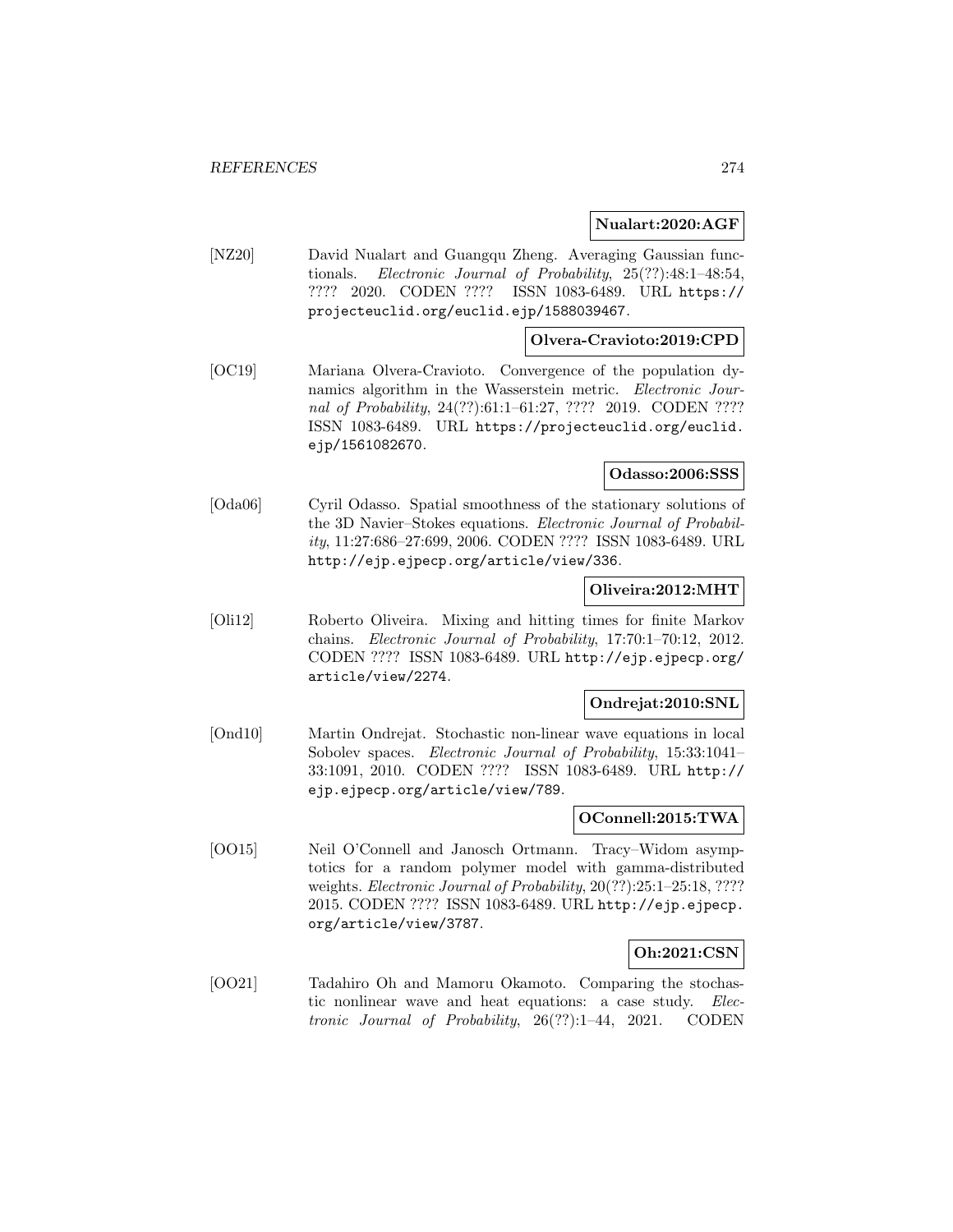???? ISSN 1083-6489. URL https://projecteuclid.org/ journals/electronic-journal-of-probability/volume-26/ issue-none/Comparing-the-stochastic-nonlinear-wave-andheat-equations--a/10.1214/20-EJP575.full.

# **OConnell:2013:WVR**

[OP13] Neil O'Connell and Yuchen Pei. A q-weighted version of the Robinson–Schensted algorithm. Electronic Journal of Probability, 18:95:1–95:25, 2013. CODEN ???? ISSN 1083-6489. URL http: //ejp.ejpecp.org/article/view/2930.

# **ORourke:2014:LRP**

[OR14] Sean O'Rourke and David Renfrew. Low rank perturbations of large elliptic random matrices. Electronic Journal of Probability, 19:43:1–43:65, 2014. CODEN ???? ISSN 1083-6489. URL http: //ejp.ejpecp.org/article/view/3057.

# **Ortgiese:2017:OPL**

[OR17] Marcel Ortgiese and Matthew I. Roberts. One-point localization for branching random walk in Pareto environment. Electronic Journal of Probability, 22(??):6:1–6:20, ???? 2017. CODEN ???? ISSN 1083-6489. URL https://projecteuclid.org/euclid. ejp/1484622023.

# **Orrieri:2020:LDI**

[Orr20] Carlo Orrieri. Large deviations for interacting particle systems: joint mean-field and small-noise limit. Electronic Journal of Probability, 25(??):1–44, 2020. CODEN ???? ISSN 1083-6489. URL https://projecteuclid.org/ journals/electronic-journal-of-probability/volume-25/ issue-none/Large-deviations-for-interacting-particlesystems--joint-mean-field/10.1214/20-EJP516.full.

# **Oliveira:2020:IDS**

[ORS20] Roberto I. Oliveira, Guilherme H. Reis, and Lucas M. Stolerman. Interacting diffusions on sparse graphs: hydrodynamics from local weak limits. Electronic Journal of Probability, 25(??):1–35, 2020. CODEN ???? ISSN 1083-6489. URL https://projecteuclid.org/journals/ electronic-journal-of-probability/volume-25/issue-none/ Interacting-diffusions-on-sparse-graphs--hydrodynamicsfrom-local-weak/10.1214/20-EJP505.full.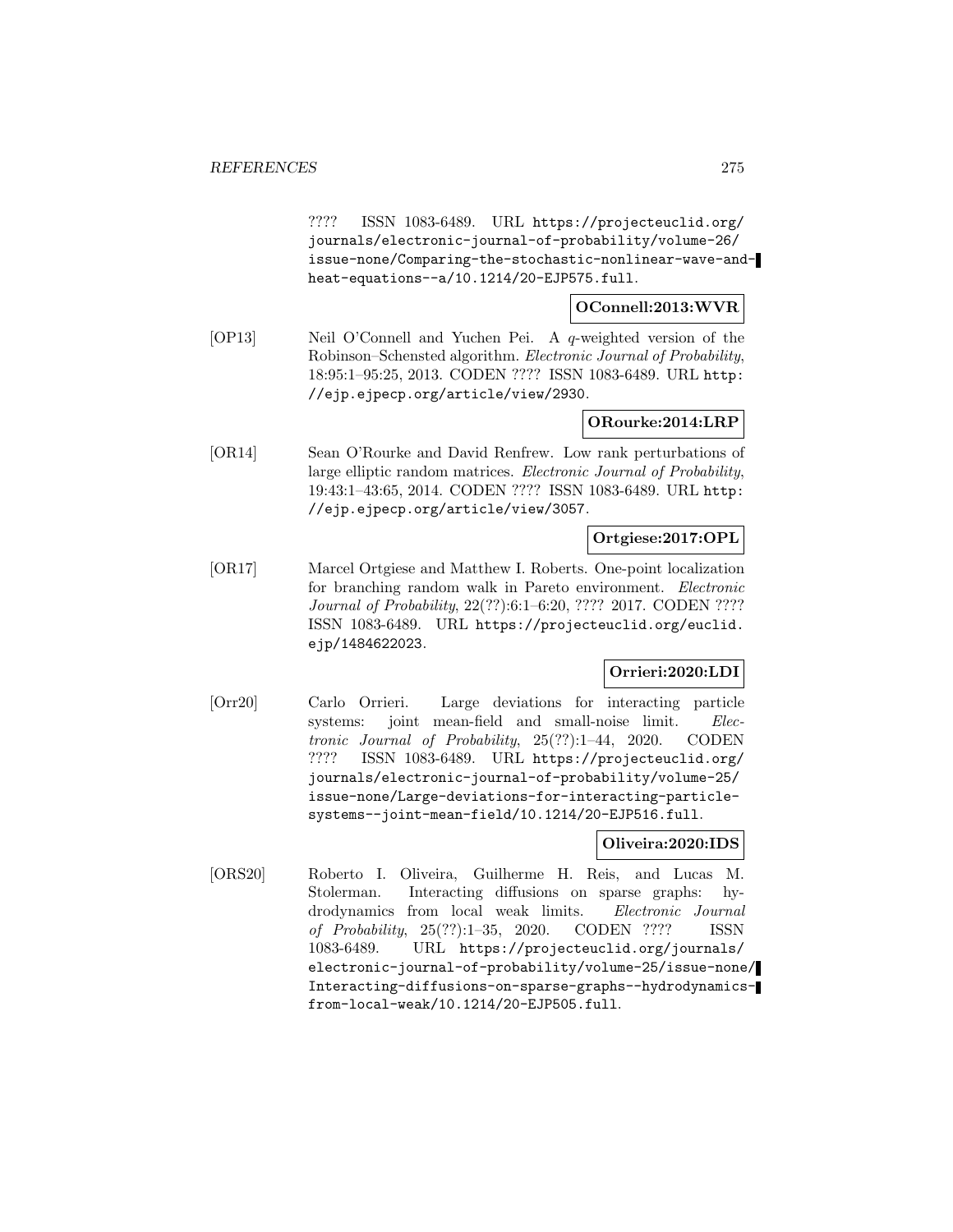### **Ortmann:2012:LDN**

[Ort12] Janosch Ortmann. Large deviations for non-crossing partitions. Electronic Journal of Probability, 17:34:1–34:25, 2012. CODEN ???? ISSN 1083-6489. URL http://ejp.ejpecp.org/article/ view/2007.

# **ORourke:2011:PIN**

[OS11] Sean O'Rourke and Alexander Soshnikov. Products of independent non-Hermitian random matrices. Electronic Journal of Probability, 16:81:2219–81:2245, 2011. CODEN ???? ISSN 1083-6489. URL http://ejp.ejpecp.org/article/view/954.

# **Orenshtein:2020:RWR**

[OS20] Tal Orenshtein and Christophe Sabot. Random walks in random hypergeometric environment. Electronic Journal of Probability, 25(??):33:1–33:21, ???? 2020. CODEN ???? ISSN 1083-6489. URL https://projecteuclid.org/euclid.ejp/1583805862.

# **Osekowski:2011:SSI**

[Ose11] Adam Osekowski. Sharp and strict  $L^p$ -inequalities for Hilbertspace-valued orthogonal martingales. Electronic Journal of Probability, 16:19:531–19:551, 2011. CODEN ???? ISSN 1083-6489. URL http://ejp.ejpecp.org/article/view/865.

# **Osekowski:2013:SIM**

[Osę13] Adam Osękowski. Sharp inequalities for martingales with values in  $\ell_{\infty}^N$ . Electronic Journal of Probability, 18:73:1–73:19, 2013. CODEN ???? ISSN 1083-6489. URL http://ejp.ejpecp.org/ article/view/2667.

# **Olla:2019:ELD**

[OT19] Stefano Olla and Li-Cheng Tsai. Exceedingly large deviations of the totally asymmetric exclusion process. Electronic Journal of Probability, 24(??):16:1-16:71, ???? 2019. CODEN ???? ISSN 1083-6489. URL https://projecteuclid.org/euclid. ejp/1550826099.

# **Ocone:2004:DVC**

[OW04] Daniel Ocone and Ananda Weerasinghe. Degenerate variance control in the one-dimensional stationary case. Electronic Journal of Probability, 8:24:27, 2004. CODEN ???? ISSN 1083-6489. URL http://ejp.ejpecp.org/article/view/181.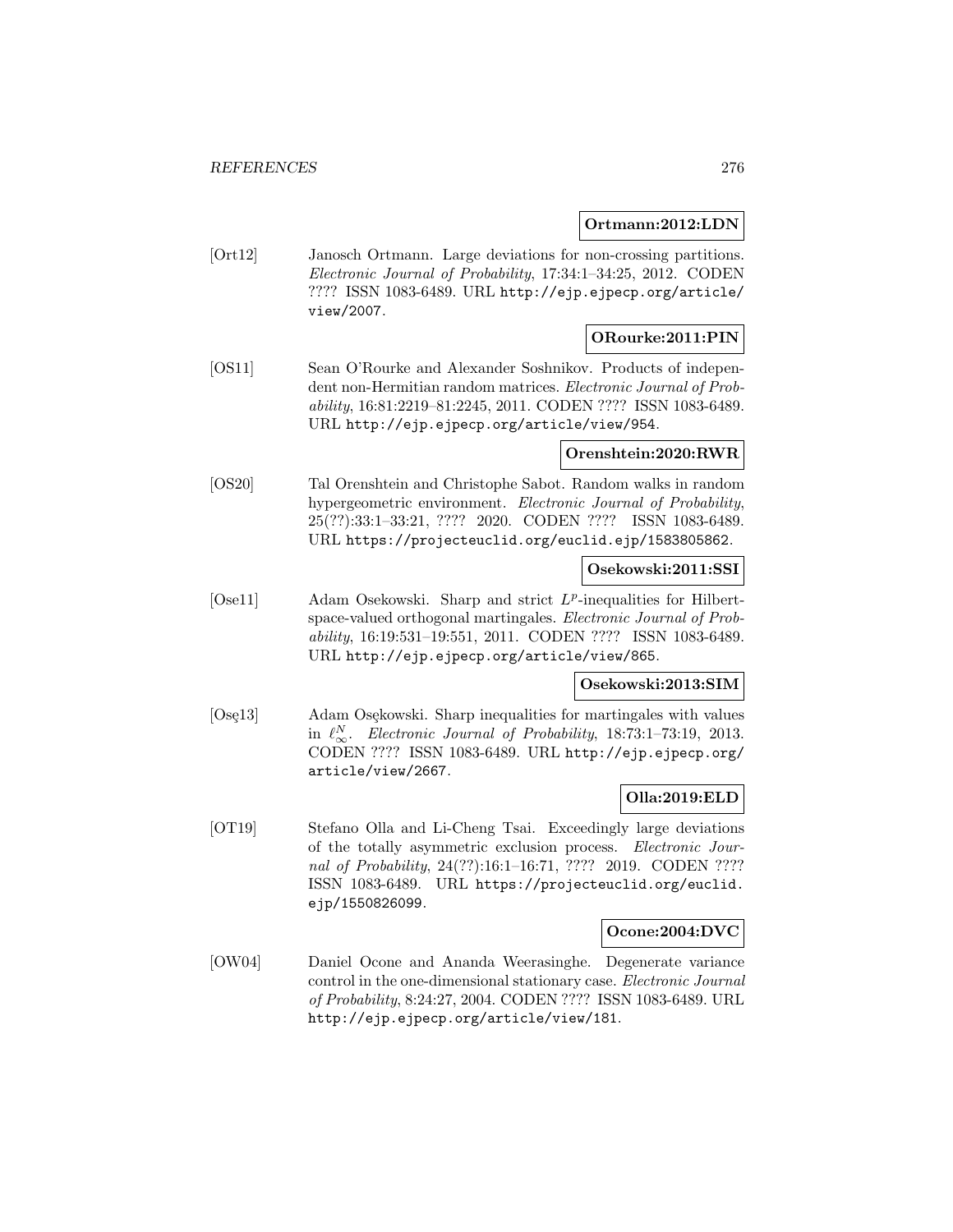#### **ORourke:2020:LPB**

[OW20] Sean O'Rourke and Noah Williams. On the local pairing behavior of critical points and roots of random polynomials. Electronic Journal of Probability, 25(??):1–68, 2020. CODEN ???? ISSN 1083-6489. URL https://projecteuclid.org/ journals/electronic-journal-of-probability/volume-25/ issue-none/On-the-local-pairing-behavior-of-criticalpoints-and-roots/10.1214/20-EJP499.full.

# **Owada:2017:FCL**

[Owa17] Takashi Owada. Functional central limit theorem for subgraph counting processes. Electronic Journal of Probability, 22(??): 17:1–17:38, ???? 2017. CODEN ???? ISSN 1083-6489. URL https://projecteuclid.org/euclid.ejp/1487127645.

# **Otto:2014:IMS**

[OWW14] Felix Otto, Hendrik Weber, and Maria Westdickenberg. Invariant measure of the stochastic Allen–Cahn equation: the regime of small noise and large system size. Electronic Journal of Probability, 19:23:1–23:76, 2014. CODEN ???? ISSN 1083-6489. URL http://ejp.ejpecp.org/article/view/2813.

#### **Osekowski:2021:SMB**

[OZ21] Adam Osękowski and Yahui Zuo. Sharp maximal  $L^p$ -bounds for continuous martingales and their differential subordinates. Electronic Journal of Probability, 26(??):1–22, 2021. CODEN ???? ISSN 1083-6489. URL https://projecteuclid.org/ journals/electronic-journal-of-probability/volume-26/ issue-none/Sharp-maximal-Lp-bounds-for-continuous-martingalesand-their-differential/10.1214/21-EJP596.full.

# **Pagnard:2017:LLM**

[Pag17] Camille Pagnard. Local limits of Markov branching trees and their volume growth. Electronic Journal of Probability, 22(??): 95:1–95:53, ???? 2017. CODEN ???? ISSN 1083-6489. URL https://projecteuclid.org/euclid.ejp/1510110478.

#### **Pain:2016:VBB**

[Pai16] Michel Pain. Velocity of the L-branching Brownian motion. Electronic Journal of Probability, 21(??):28:1–28:28, ???? 2016. CO-DEN ???? ISSN 1083-6489. URL https://projecteuclid. org/euclid.ejp/1460652929.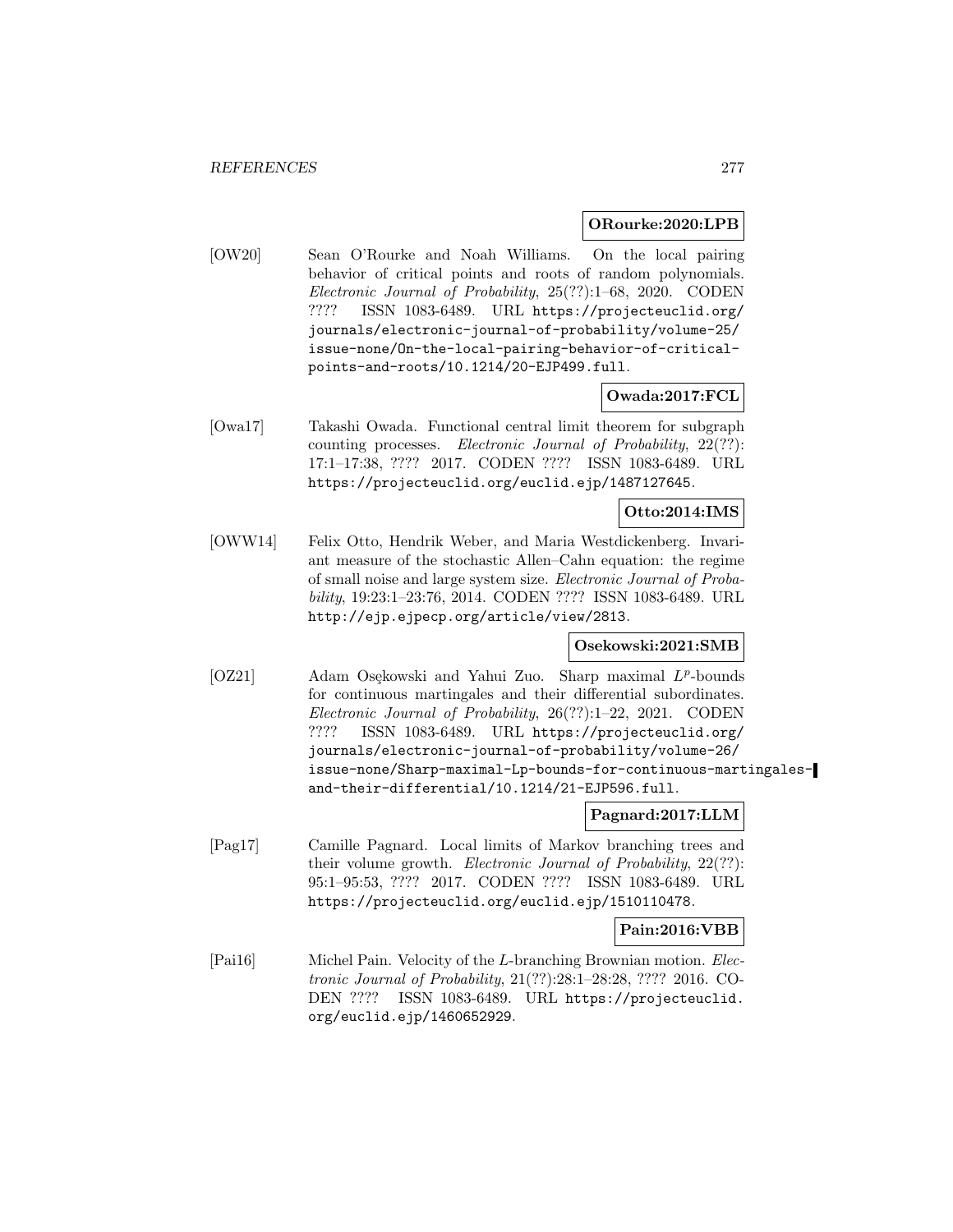# **Pak:1998:RWF**

[Pak98] Igor Pak. Random walks on finite groups with few random generators. Electronic Journal of Probability, 4:1:1–1:11, 1998. CO-DEN ???? ISSN 1083-6489. URL http://ejp.ejpecp.org/ article/view/38.

# **Pak:1999:RWF**

[Pak99] Igor Pak. Random walks on finite groups with few random generators. Electronic Journal of Probability, 4:1:1–1:11, 1999. CODEN ???? ISSN 1083-6489. URL http://www.math. washington.edu/~ejpecp/EjpVol4/paper1.abs.html.

# **Panchenko:2005:CLT**

[Pan05] Dmitry Panchenko. A Central Limit Theorem for weighted averages of spins in the high temperature region of the Sherrington– Kirkpatrick model. Electronic Journal of Probability, 10:14:499– 14:524, 2005. CODEN ???? ISSN 1083-6489. URL http://ejp. ejpecp.org/article/view/258.

# **Panchenko:2014:RSS**

[Pan14] Dmitry Panchenko. On the replica symmetric solution of the Ksat model. Electronic Journal of Probability, 19:67:1–67:17, 2014. CODEN ???? ISSN 1083-6489. URL http://ejp.ejpecp.org/ article/view/2963.

# **Pardoux:2020:MDE**

[Par20] Etienne Pardoux. Moderate deviations and extinction of an epidemic. Electronic Journal of Probability, 25(??):25:1–25:27, ???? 2020. CODEN ???? ISSN 1083-6489. URL https:// projecteuclid.org/euclid.ejp/1581994992.

# **Pascu:2011:MCR**

[Pas11] Mihai Pascu. Mirror coupling of reflecting Brownian motion and an application to Chavel's conjecture. Electronic Journal of Probability, 16:18:504–18:530, 2011. CODEN ???? ISSN 1083-6489. URL http://ejp.ejpecp.org/article/view/859.

# **Paulin:2014:CDI**

[Pau14] Daniel Paulin. The convex distance inequality for dependent random variables, with applications to the stochastic travelling salesman and other problems. Electronic Journal of Probability, 19: 68:1–68:34, 2014. CODEN ???? ISSN 1083-6489. URL http:// ejp.ejpecp.org/article/view/3261.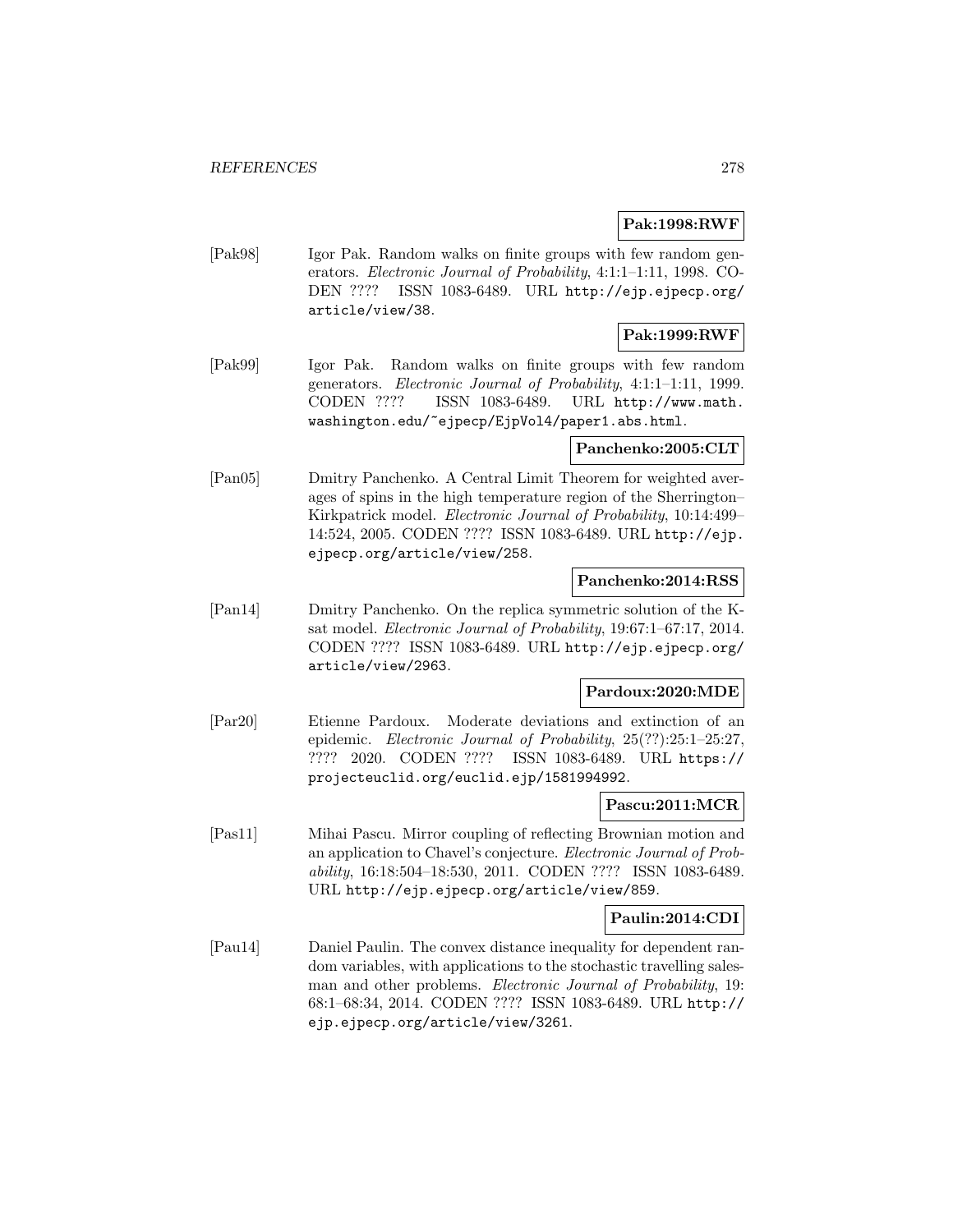# **Paulin:2015:CIM**

[Pau15] Daniel Paulin. Concentration inequalities for Markov chains by Marton couplings and spectral methods. Electronic Journal of Probability, 20(??):79:1–79:32, ???? 2015. CODEN ???? ISSN 1083-6489. URL http://ejp.ejpecp.org/article/view/4039.

# **Peligrad:1999:CSS**

[Pel99] Magda Peligrad. Convergence of stopped sums of weakly dependent random variables. Electronic Journal of Probability, 4: 13:1–13:13, 1999. CODEN ???? ISSN 1083-6489. URL http:// ejp.ejpecp.org/article/view/50.

#### **Penrose:2007:GLR**

[Pen07] Mathew Penrose. Gaussian limts for random geometric measures. Electronic Journal of Probability, 12:35:989–35:1035, 2007. CO-DEN ???? ISSN 1083-6489. URL http://ejp.ejpecp.org/ article/view/429.

# **Penrose:2009:NAI**

[Pen09] Mathew Penrose. Normal approximation for isolated balls in an urn allocation model. Electronic Journal of Probability, 14: 74:2155–74:2181, 2009. CODEN ???? ISSN 1083-6489. URL http://ejp.ejpecp.org/article/view/699.

# **Penrose:2020:LLP**

[Pen20] Mathew D. Penrose. Leaves on the line and in the plane. Electronic Journal of Probability, 25(??):53:1–53:40, ???? 2020. CO-DEN ???? ISSN 1083-6489. URL https://projecteuclid. org/euclid.ejp/1588644036.

# **Perlman:2020:RPS**

[Per20a] Michael D. Perlman. Are random permutations spherically uniform? Electronic Journal of Probability, 25(??):9:1–9:26, ???? 2020. CODEN ???? ISSN 1083-6489. URL https:// projecteuclid.org/euclid.ejp/1580267009.

#### **Perruchaud:2020:HAK**

[Per20b] Pierre Perruchaud. Homogenisation for anisotropic kinetic random motions. Electronic Journal of Probability, 25(??):39:1– 39:26, ???? 2020. CODEN ???? ISSN 1083-6489. URL https:/ /projecteuclid.org/euclid.ejp/1585620094.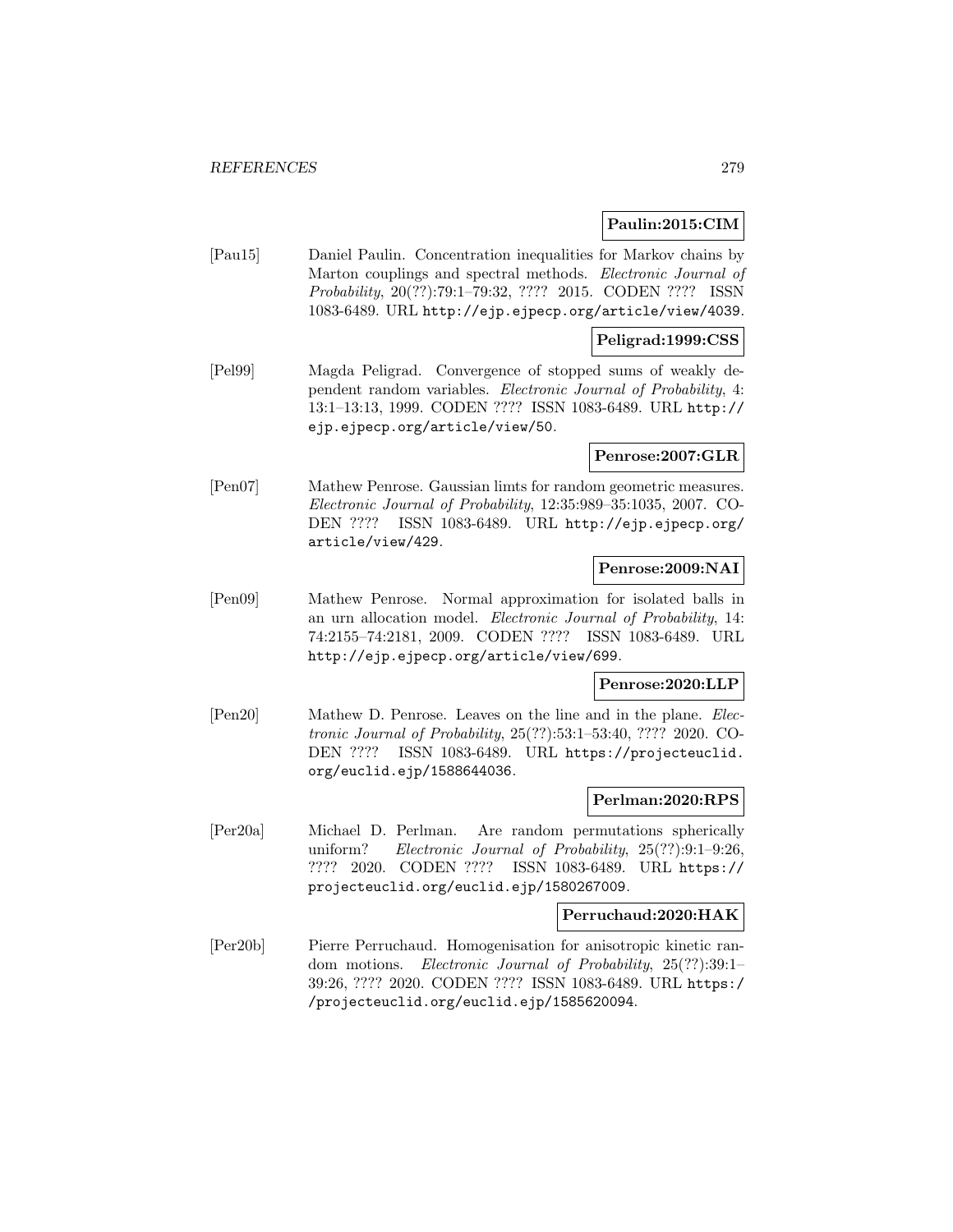#### **Peretz:2021:MDS**

[Per21] Tal Peretz. Moderate deviations for the self-normalized random walk in random scenery. Electronic Journal of Probability, 26(18):1–16, February 2021. CODEN ???? ISSN 1083-6489. URL https://projecteuclid.org/journals/ electronic-journal-of-probability/volume-26/issue-none/ Moderate-deviations-for-the-self-normalized-random-walkin-random/10.1214/21-EJP607.full.

### **Petrou:2008:MCL**

[Pet08] Evangelia Petrou. Malliavin calculus in Lévy spaces and applications to finance. Electronic Journal of Probability, 13:27:852– 27:879, 2008. CODEN ???? ISSN 1083-6489. URL http://ejp. ejpecp.org/article/view/502.

# **Peterson:2010:SOD**

[Pet10] Jonathon Peterson. Systems of one-dimensional random walks in a common random environment. Electronic Journal of Probability, 15:32:1024–32:1040, 2010. CODEN ???? ISSN 1083-6489. URL http://ejp.ejpecp.org/article/view/784.

# **Petrov:2011:PSD**

[Pet11] Leonid Petrov. Pfaffian stochastic dynamics of strict partitions. Electronic Journal of Probability, 16:82:2246–82:2295, 2011. CO-DEN ???? ISSN 1083-6489. URL http://ejp.ejpecp.org/ article/view/956.

#### **Peterson:2012:LDS**

[Pet12] Jonathon Peterson. Large deviations and slowdown asymptotics for one-dimensional excited random walks. Electronic Journal of Probability, 17:48:1–48:24, 2012. CODEN ???? ISSN 1083-6489. URL http://ejp.ejpecp.org/article/view/1726.

#### **Petrov:2020:PIS**

[Pet20] Leonid Petrov. PushTASEP in inhomogeneous space. Electronic Journal of Probability, 25(??):1–25, 2020. CODEN ???? ISSN 1083-6489. URL https://projecteuclid.org/ journals/electronic-journal-of-probability/volume-25/ issue-none/PushTASEP-in-inhomogeneous-space/10.1214/20- EJP517.full.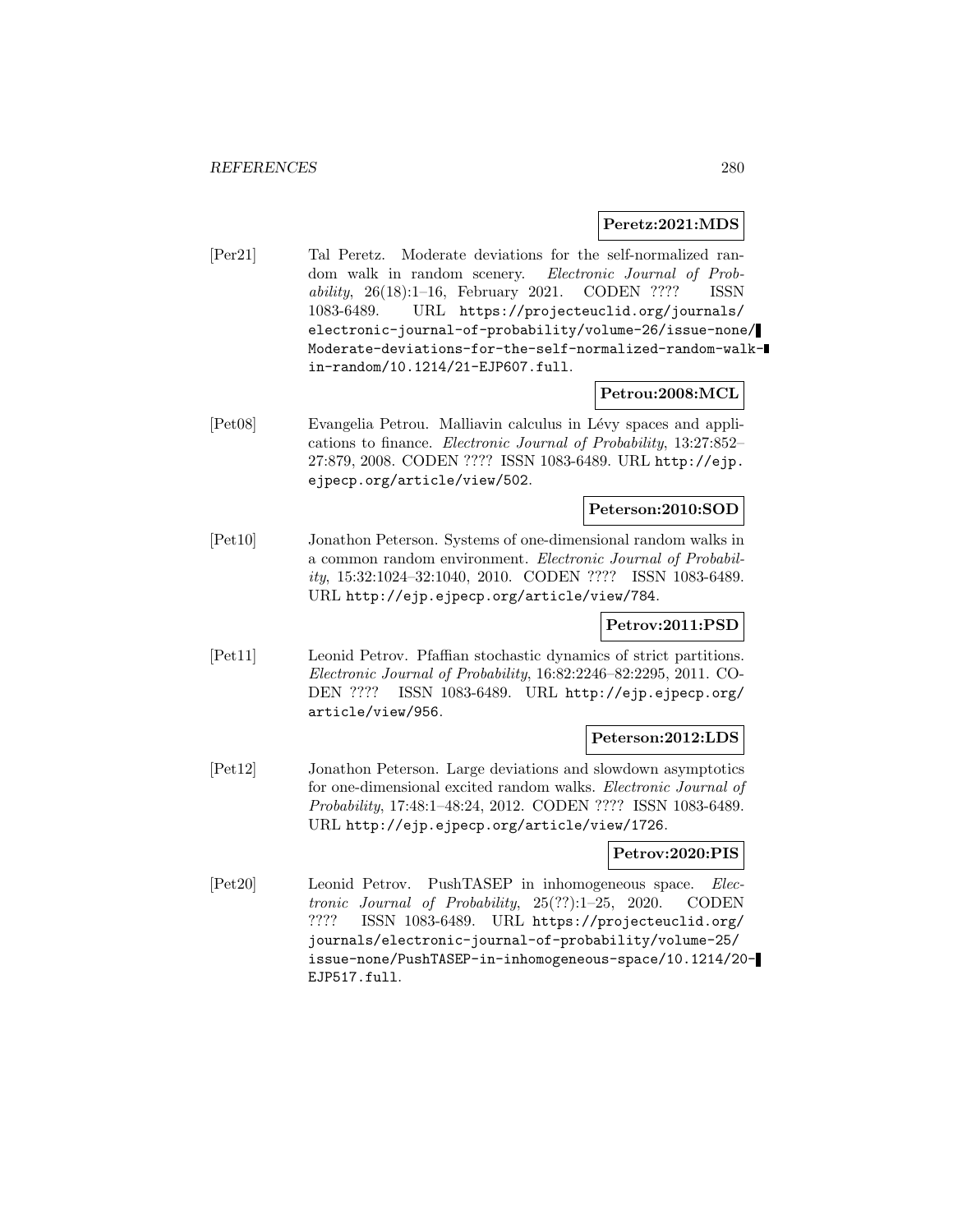### **Pham:2015:MRS**

[Pha15] Cong Dan Pham. Monotonicity and regularity of the speed for excited random walks in higher dimensions. Electronic Journal of Probability, 20(??):72:1–72:25, ???? 2015. CODEN ???? ISSN 1083-6489. URL http://ejp.ejpecp.org/article/view/3522.

# **Picard:2006:BES**

[Pic06] Jean Picard. Brownian excursions, stochastic integrals, and representation of Wiener functionals. Electronic Journal of Probability, 11:8:199–8:248, 2006. CODEN ???? ISSN 1083-6489. URL http://ejp.ejpecp.org/article/view/310.

# **Pinelis:2006:NDS**

[Pin06] Iosif Pinelis. On normal domination of (super)martingales. Electronic Journal of Probability, 11:39:1049–39:1070, 2006. CODEN ???? ISSN 1083-6489. URL http://ejp.ejpecp.org/article/ view/371.

# **Pinelis:2009:OTV**

[Pin09] Iosif Pinelis. Optimal two-value zero-mean disintegration of zeromean random variables. Electronic Journal of Probability, 14: 26:663–26:727, 2009. CODEN ???? ISSN 1083-6489. URL http: //ejp.ejpecp.org/article/view/633.

# **Pinelis:2012:AGB**

[Pin12] Iosif Pinelis. An asymptotically Gaussian bound on the Rademacher tails. Electronic Journal of Probability, 17:35:1– 35:22, 2012. CODEN ???? ISSN 1083-6489. URL http:// ejp.ejpecp.org/article/view/2026.

# **Pinsky:2013:DTR**

[Pin13] Ross Pinsky. Detecting tampering in a random hypercube. Electronic Journal of Probability, 18:28:1–28:12, 2013. CODEN ???? ISSN 1083-6489. URL http://ejp.ejpecp.org/article/view/ 2290.

# **Pinelis:2016:OBP**

[Pin16a] Iosif Pinelis. Optimal binomial, Poisson, and normal left-tail domination for sums of nonnegative random variables. Electronic Journal of Probability, 21(??):20:1–20:19, ???? 2016. CODEN ???? ISSN 1083-6489. URL https://projecteuclid.org/ euclid.ejp/1457706456.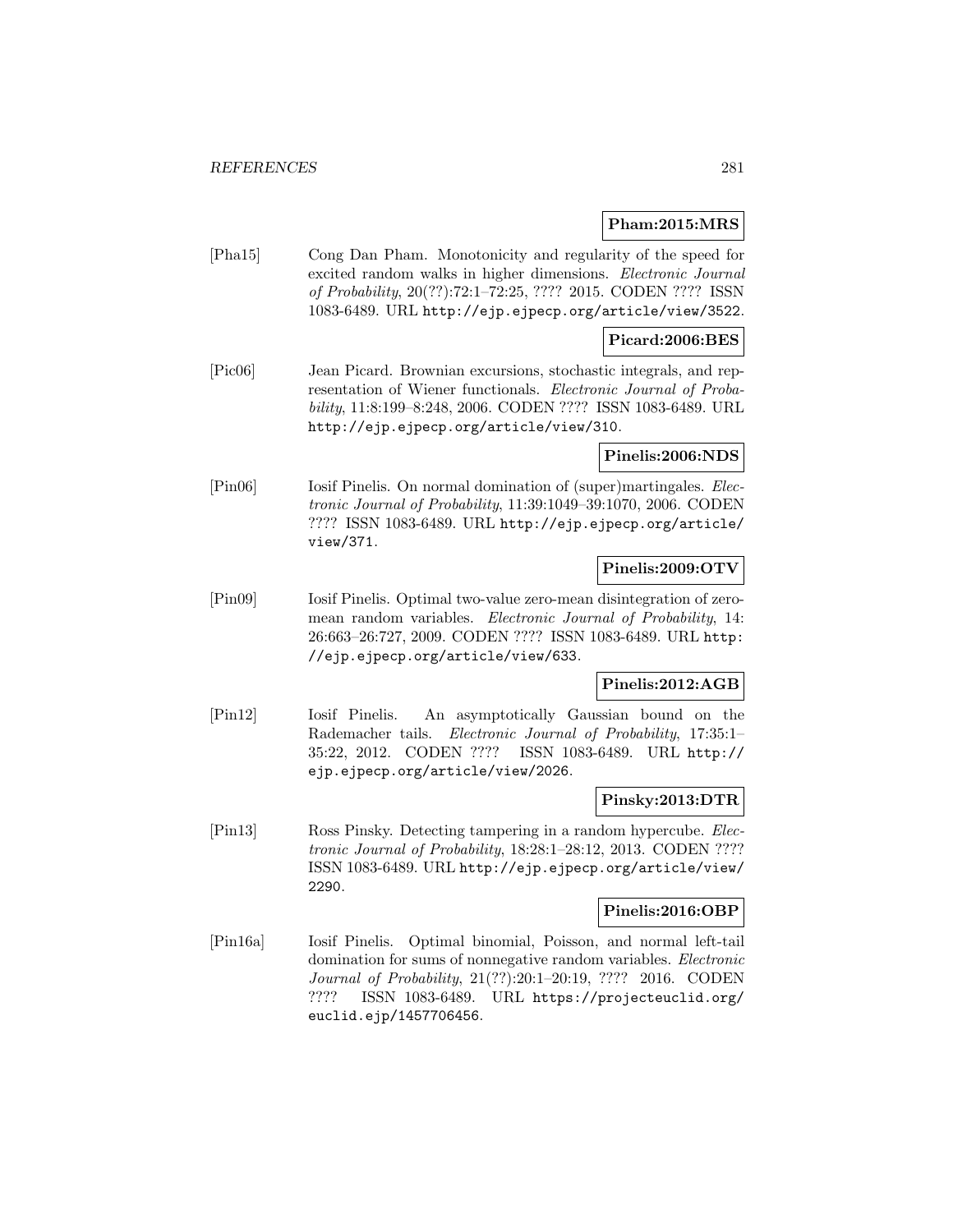# **Pinsky:2016:TRG**

[Pin16b] Ross G. Pinsky. Transience/recurrence and growth rates for diffusion processes in time-dependent regions. Electronic Journal of Probability, 21(??):46:1-46:24, ???? 2016. CODEN ???? ISSN 1083-6489. URL https://projecteuclid.org/euclid. ejp/1469557139.

# **Pinsky:2018:SDA**

[Pin18] Ross G. Pinsky. On the strange domain of attraction to generalized Dickman distributions for sums of independent random variables. Electronic Journal of Probability, 23(??):3:1–3:17, ???? 2018. CODEN ???? ISSN 1083-6489. URL https:// projecteuclid.org/euclid.ejp/1516093311.

# **Pinsky:2019:ODD**

[Pin19] Ross G. Pinsky. Optimizing the drift in a diffusive search for a random stationary target. Electronic Journal of Probability, 24 (??):82:1–82:22, ???? 2019. CODEN ???? ISSN 1083-6489. URL https://projecteuclid.org/euclid.ejp/1568080861.

# **Pitman:1999:BMB**

[Pit99] Jim Pitman. Brownian motion, bridge, excursion, and meander characterized by sampling at independent uniform times. Electronic Journal of Probability, 4:11:1–11:33, 1999. CODEN ???? ISSN 1083-6489. URL http://ejp.ejpecp.org/article/view/ 48; http://www.math.washington.edu/~ejpecp/EjpVol4/ paper11.abs.html.

# **Possamai:2015:QBJ**

[PKTZ15] Dylan Possamai, Nabil Kazi-Tani, and Chao Zhou. Quadratic BSDEs with jumps: a fixed-point approach. Electronic Journal of Probability, 20(??):66:1–66:28, ???? 2015. CODEN ???? ISSN 1083-6489. URL http://ejp.ejpecp.org/article/view/3363.

# **Piaggio:2016:EZE**

[PL16] Matías Carrasco Piaggio and Pablo Lessa. Equivalence of zero entropy and the Liouville property for stationary random graphs. Electronic Journal of Probability, 21(??):55:1–55:24, ???? 2016. CODEN ???? ISSN 1083-6489. URL https://projecteuclid. org/euclid.ejp/1473188082.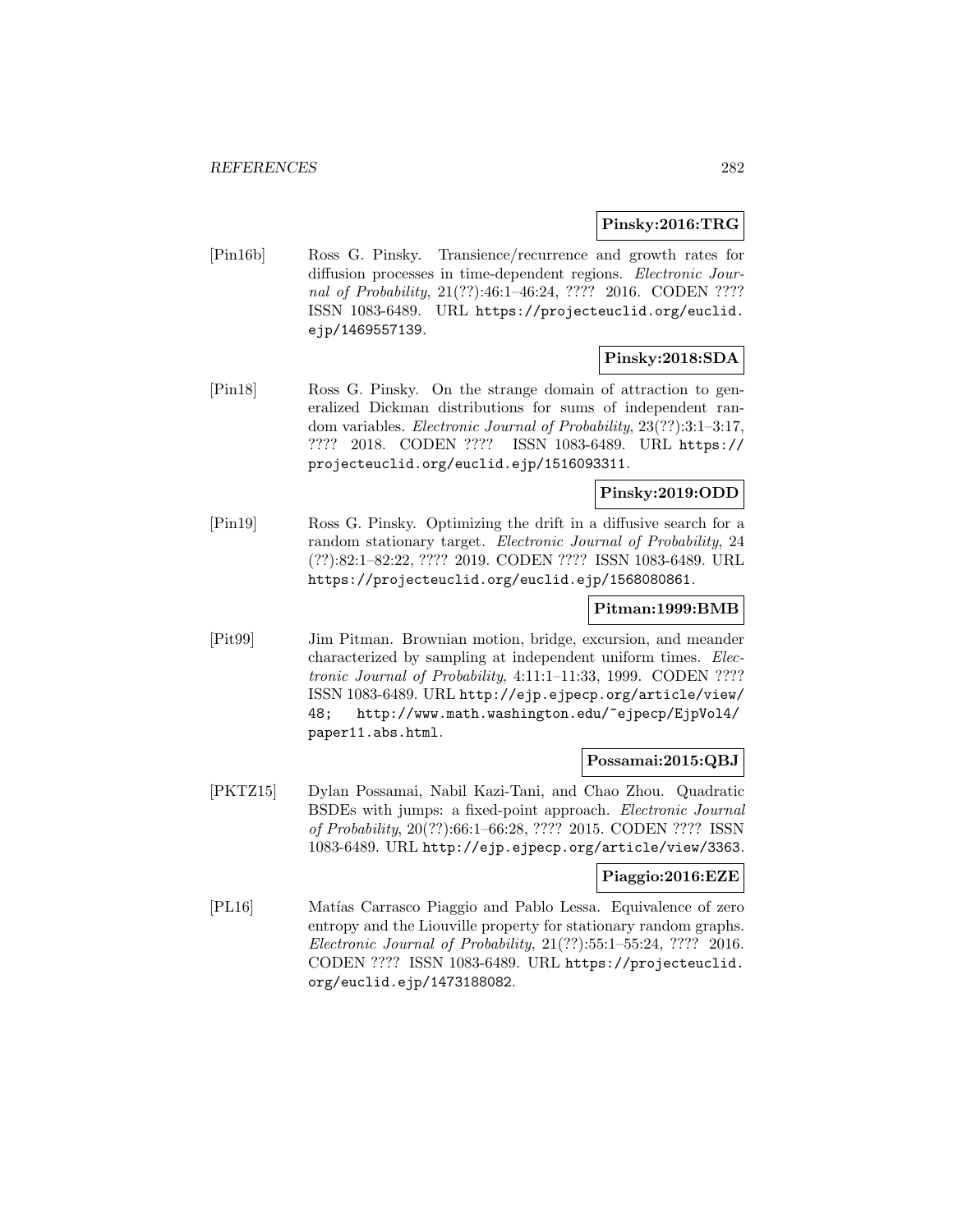# **Piera:2008:CRR**

[PM08] Francisco Piera and Ravi Mazumdar. Comparison results for reflected jump-diffusions in the orthant with variable reflection directions and stability applications. Electronic Journal of Probability, 13:61:1886–61:1908, 2008. CODEN ???? ISSN 1083-6489. URL http://ejp.ejpecp.org/article/view/569.

# **Picco:2009:ODR**

[PO09] Pierre Picco and Enza Orlandi. One-dimensional random field Kac's model: weak large deviations principle. Electronic Journal of Probability, 14:47:1372–47:1416, 2009. CODEN ???? ISSN 1083-6489. URL http://ejp.ejpecp.org/article/view/662.

# **Posta:2005:EFO**

[Pos05] Gustavo Posta. Equilibrium fluctuations for a one-dimensional interface in the solid on solid approximation. Electronic Journal of Probability, 10:29:962–29:987, 2005. CODEN ???? ISSN 1083- 6489. URL http://ejp.ejpecp.org/article/view/270.

# **Powell:2018:CGC**

[Pow18] Ellen Powell. Critical Gaussian chaos: convergence and uniqueness in the derivative normalisation. Electronic Journal of Probability, 23(??):31:1–31:26, ???? 2018. CODEN ???? ISSN 1083-6489. URL https://projecteuclid.org/euclid.ejp/ 1522375271.

# **Penrose:2011:LCL**

[PP11] Mathew Penrose and Yuval Peres. Local Central Limit Theorems in stochastic geometry. Electronic Journal of Probability, 16:91:2509–91:2544, 2011. CODEN ???? ISSN 1083-6489. URL http://ejp.ejpecp.org/article/view/968.

# **Perkowski:2015:LTT**

[PP15] Nicolas Perkowski and David J. Prömel. Local times for typical price paths and pathwise Tanaka formulas. Electronic Journal of Probability, 20(??):46:1–46:15, ???? 2015. CODEN ???? ISSN 1083-6489. URL http://ejp.ejpecp.org/article/view/3534.

# **Pemantle:2001:WDB**

[PPPY01] Robin Pemantle, Yuval Peres, Jim Pitman, and Marc Yor. Where did the Brownian particle go? Electronic Journal of Probability, 6:10:1–10:22, 2001. CODEN ???? ISSN 1083-6489. URL http: //ejp.ejpecp.org/article/view/83.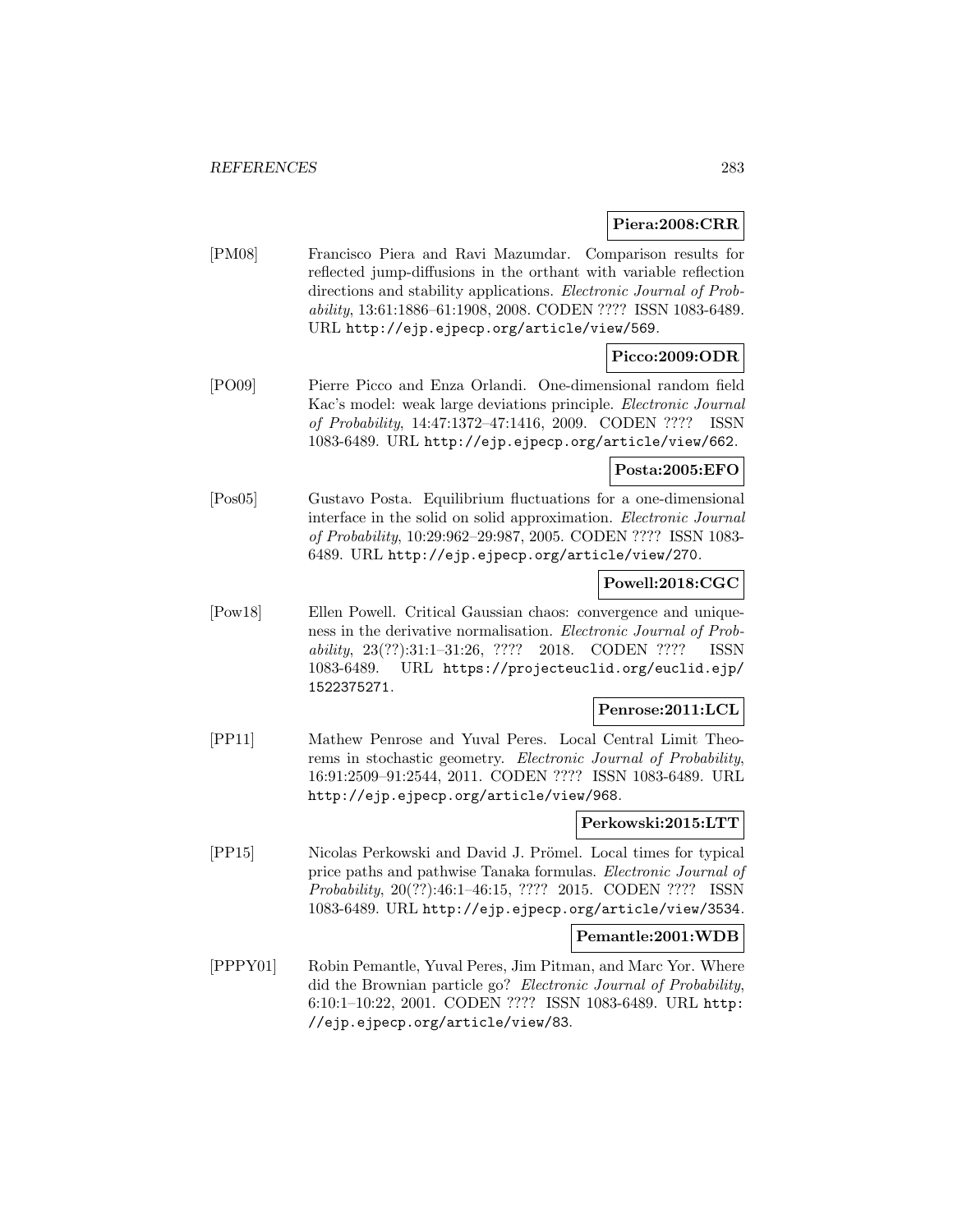#### **Papapantoleon:2018:EUR**

[PPS18] Antonis Papapantoleon, Dylan Possama¨ı, and Alexandros Saplaouras. Existence and uniqueness results for BSDE with jumps: the whole nine yards. Electronic Journal of Probability, 23(??):121:1–121:68, ???? 2018. CODEN ???? ISSN 1083-6489. URL https://projecteuclid.org/euclid.ejp/1545102139.

# **Peres:2004:MTR**

[PR04] Yuval Peres and David Revelle. Mixing times for random walks on finite lamplighter groups. Electronic Journal of Probability, 9:26:825–26:845, 2004. CODEN ???? ISSN 1083-6489. URL http://ejp.ejpecp.org/article/view/198.

#### **Puchala:2005:EAT**

[PR05] Zbigniew Puchala and Tomasz Rolski. The exact asymptotic of the time to collision. Electronic Journal of Probability, 10: 40:1359–40:1380, 2005. CODEN ???? ISSN 1083-6489. URL http://ejp.ejpecp.org/article/view/291.

# **Pekoz:2011:EAN**

[PR11] Erol Peköz and Adrian Röllin. Exponential approximation for the nearly critical Galton–Watson process and occupation times of Markov chains. Electronic Journal of Probability, 16:51:1381– 51:1393, 2011. CODEN ???? ISSN 1083-6489. URL http:// ejp.ejpecp.org/article/view/914.

# **Procaccia:2012:NSM**

[PR12] Eviatar Procaccia and Ron Rosenthal. The need for speed: maximizing the speed of random walk in fixed environments. Electronic Journal of Probability, 17:13:1–13:19, 2012. CODEN ???? ISSN 1083-6489. URL http://ejp.ejpecp.org/article/view/ 1800.

# **Perkowski:2019:KER**

[PR19] Nicolas Perkowski and Tommaso Cornelis Rosati. The KPZ equation on the real line. Electronic Journal of Probability, 24(??): 117:1–117:56, ???? 2019. CODEN ???? ISSN 1083-6489. URL https://projecteuclid.org/euclid.ejp/1572314777.

#### **Panloup:2020:SEC**

[PR20] Fabien Panloup and Alexandre Richard. Sub-exponential convergence to equilibrium for Gaussian driven stochastic differ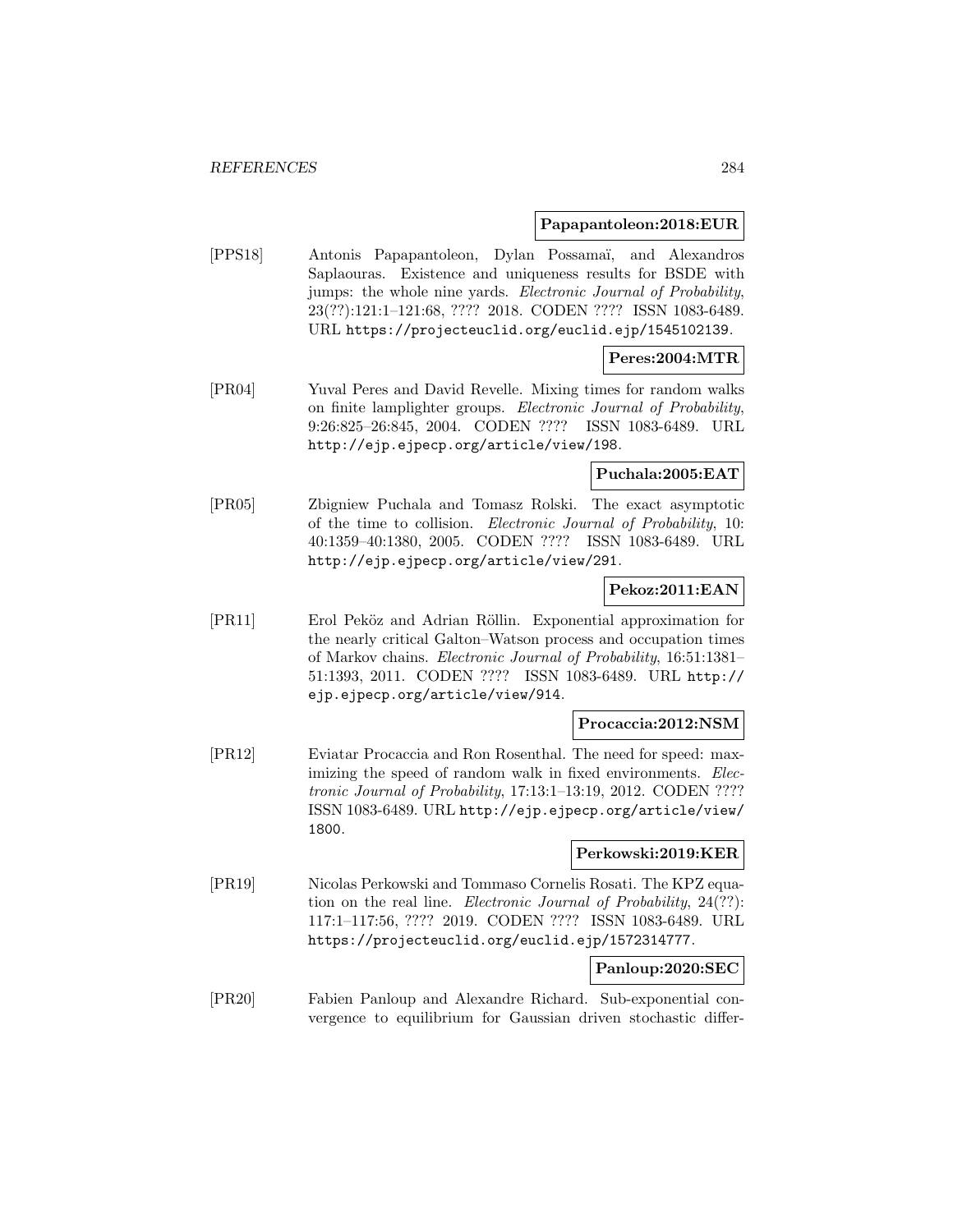ential equations with semi-contractive drift. Electronic Journal of Probability, 25(??):62:1–62:43, ???? 2020. CODEN ???? ISSN 1083-6489. URL https://projecteuclid.org/euclid. ejp/1591084854.

# **Profeta:2012:PNR**

[Pro12] Christophe Profeta. Penalizing null recurrent diffusions. Electronic Journal of Probability, 17:69:1–69:23, 2012. CODEN ???? ISSN 1083-6489. URL http://ejp.ejpecp.org/article/view/ 2267.

# **Profeta:2021:AUS**

[Pro21] Christophe Profeta. The area under a spectrally positive stable excursion and other related processes. *Electronic Jour*nal of Probability, 26(18):1–21, February 2021. CODEN ???? ISSN 1083-6489. URL https://projecteuclid.org/ journals/electronic-journal-of-probability/volume-26/ issue-none/The-area-under-a-spectrally-positive-stableexcursion-and-other/10.1214/21-EJP618.full.

# **Pekoz:2020:ELA**

[PRR20] Erol A. Peköz, Adrian Röllin, and Nathan Ross. Exponential and Laplace approximation for occupation statistics of branching random walk. Electronic Journal of Probability, 25(??):55:1–55:22, ???? 2020. CODEN ???? ISSN 1083-6489. URL https:// projecteuclid.org/euclid.ejp/1588644038.

# **Popov:2020:TCW**

[PRU20] Serguei Popov, Leonardo T. Rolla, and Daniel Ungaretti. Transience of conditioned walks on the plane: encounters and speed of escape. Electronic Journal of Probability, 25(??):52:1–52:23, ???? 2020. CODEN ???? ISSN 1083-6489. URL https:// projecteuclid.org/euclid.ejp/1588125887.

# **Pitman:2014:RTG**

[PRW14] Jim Pitman, Douglas Rizzolo, and Matthias Winkel. Regenerative tree growth: structural results and convergence. Electronic Journal of Probability, 19:70:1–70:27, 2014. CODEN ???? ISSN 1083-6489. URL http://ejp.ejpecp.org/article/view/3040.

#### **Procaccia:2020:SDW**

[PRZ20] Eviatar B. Procaccia, Ron Rosenthal, and Yuan Zhang. Stabilization of DLA in a wedge. Electronic Journal of Probability, 25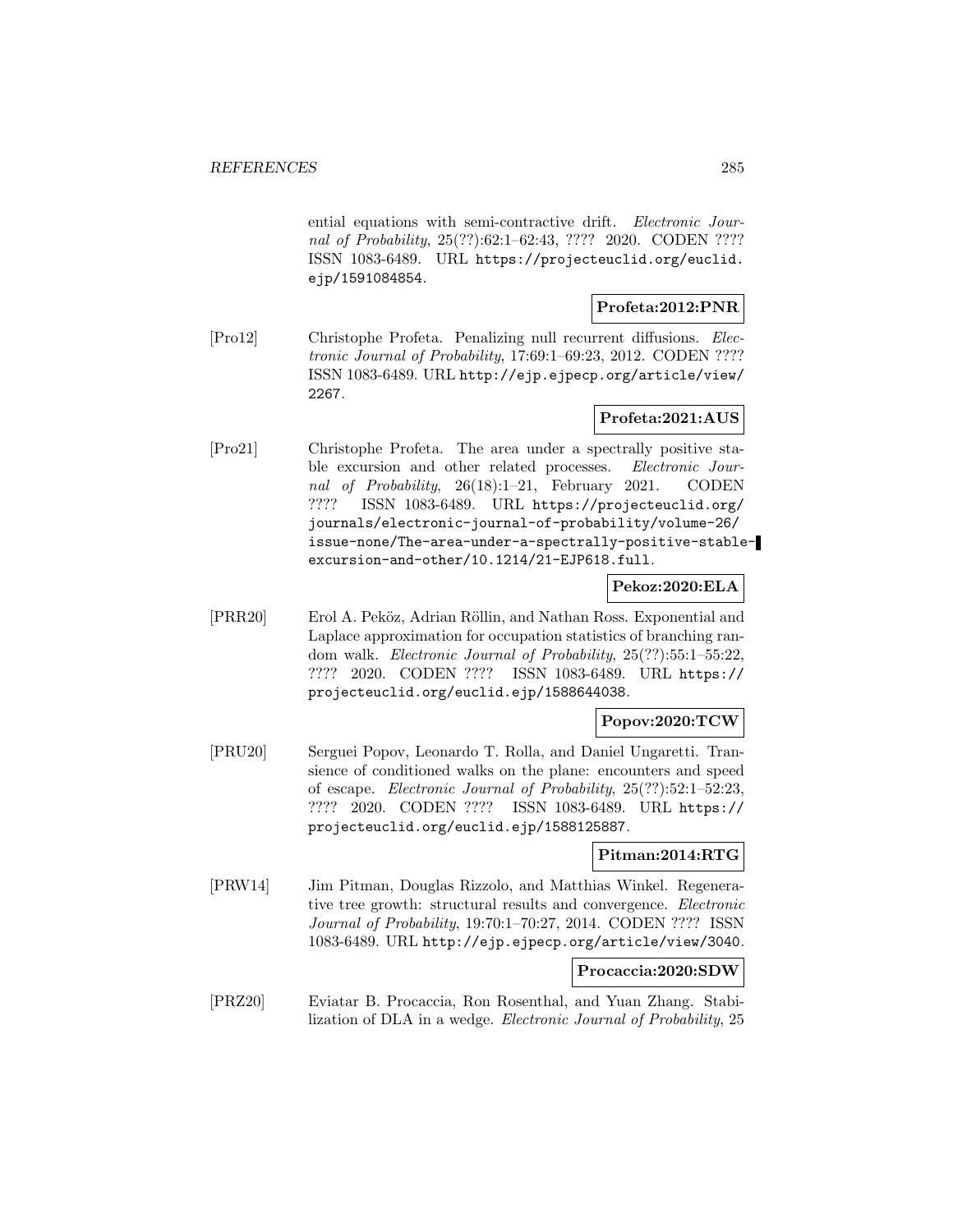(??):42:1–42:22, ???? 2020. CODEN ???? ISSN 1083-6489. URL https://projecteuclid.org/euclid.ejp/1585879250.

# **Patie:2012:EFE**

[PS12] Pierre Patie and Mladen Savov. Extended factorizations of exponential functionals of Lévy processes. Electronic Journal of Probability, 17:38:1–38:22, 2012. CODEN ???? ISSN 1083-6489. URL http://ejp.ejpecp.org/article/view/2057.

# **Patie:2018:BGF**

[PS18a] Pierre Patie and Mladen Savov. Bernstein-gamma functions and exponential functionals of Lévy processes. Electronic Journal of Probability, 23(??):75:1–75:101, ???? 2018. CODEN ???? ISSN 1083-6489. URL https://projecteuclid.org/euclid. ejp/1532678638.

# **Privault:2018:SAF**

[PS18b] Nicolas Privault and Grzegorz Serafin. Stein approximation for functionals of independent random sequences. *Electronic Jour*nal of Probability, 23(??):4:1–4:34, ???? 2018. CODEN ???? ISSN 1083-6489. URL https://projecteuclid.org/euclid. ejp/1517367680.

# **Profeta:2019:CES**

[PS19] Christophe Profeta and Thomas Simon. Cram´er's estimate for stable processes with power drift. Electronic Journal of Probability, 24(??):17:1–17:21, ???? 2019. CODEN ???? ISSN 1083-6489. URL https://projecteuclid.org/euclid.ejp/1551150461.

# **Peres:2017:IMT**

[PSSS17] Yuval Peres, Thomas Sauerwald, Perla Sousi, and Alexandre Stauffer. Intersection and mixing times for reversible chains. Electronic Journal of Probability, 22(??):12:1–12:16, ???? 2017. CODEN ???? ISSN 1083-6489. URL https://projecteuclid. org/euclid.ejp/1486090892.

# **Petrelis:2017:SLU**

[PST17] Nicolas Pétrélis, Rongfeng Sun, and Niccolò Torri. Scaling limit of the uniform prudent walk. Electronic Journal of Probability, 22(??):66:1–66:19, ???? 2017. CODEN ???? ISSN 1083-6489. URL https://projecteuclid.org/euclid.ejp/1504749661.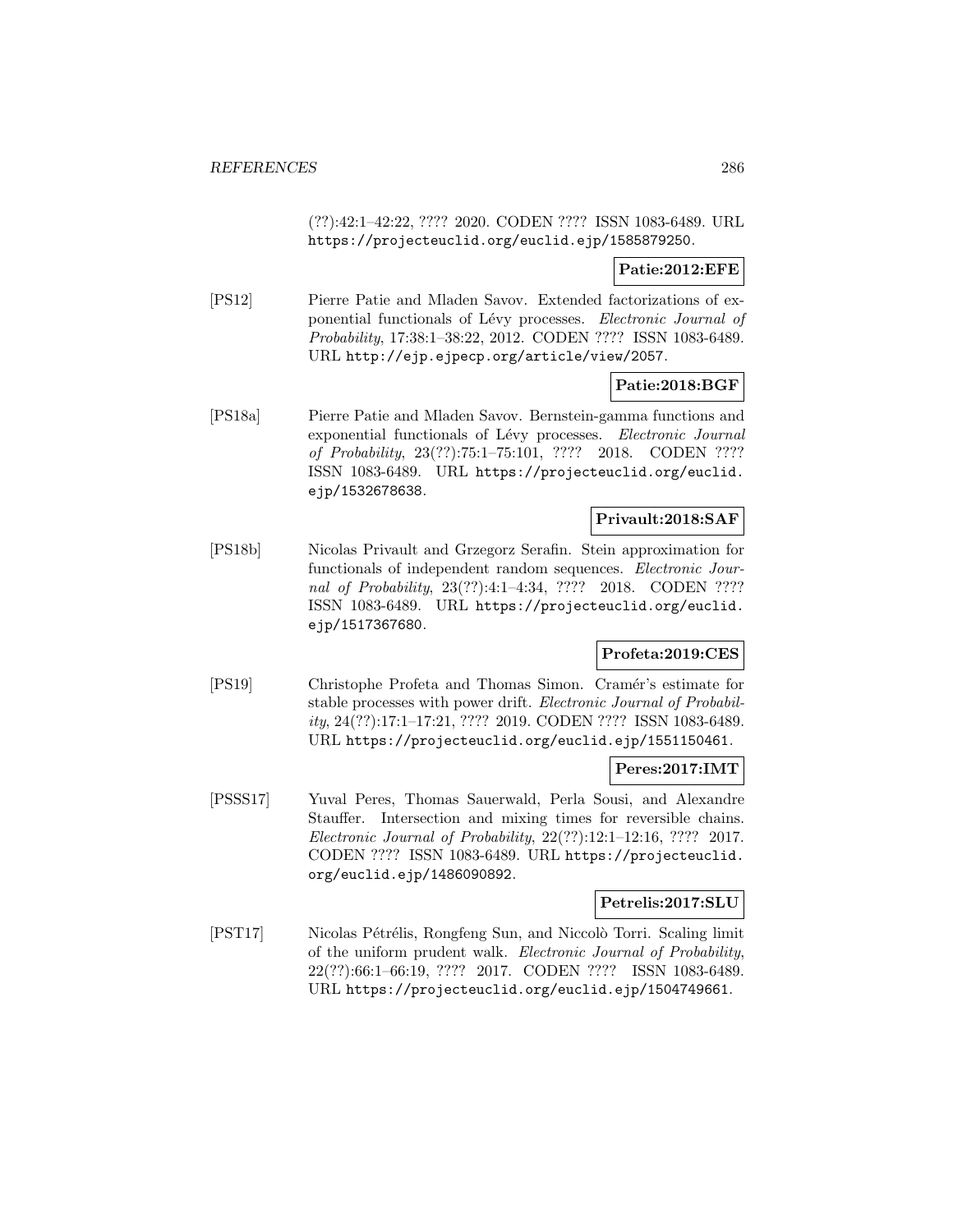# **Pipiras:2007:IRP**

[PT07] Vladas Pipiras and Murad Taqqu. Integral representations of periodic and cyclic fractional stable motions. Electronic Journal of Probability, 12:7:181–7:206, 2007. CODEN ???? ISSN 1083- 6489. URL http://ejp.ejpecp.org/article/view/395.

# **Privault:2013:PAC**

[PT13] Nicolas Privault and Giovanni Luca Torrisi. Probability approximation by Clark–Ocone covariance representation. Electronic Journal of Probability, 18:91:1–91:25, 2013. CODEN ???? ISSN 1083-6489. URL http://ejp.ejpecp.org/article/view/2787.

# **Pitman:2015:SZS**

[PT15] Jim Pitman and Wenpin Tang. The Slepian zero set, and Brownian bridge embedded in Brownian motion by a spacetime shift. Electronic Journal of Probability, 20(??):61:1–61:28, ???? 2015. CODEN ???? ISSN 1083-6489. URL http://ejp.ejpecp.org/ article/view/3911.

# **Pitman:2018:APR**

[PT18] Jim Pitman and Wenpin Tang. The argmin process of random walks, Brownian motion and Lévy processes. Electronic Journal of Probability, 23(??):60:1-60:35, ???? 2018. CODEN ???? ISSN 1083-6489. URL https://projecteuclid.org/euclid. ejp/1529460158.

# **Puhalskii:2004:SDL**

[Puh04] Anatolii Puhalskii. On some degenerate large deviation problems. Electronic Journal of Probability, 9:28:862–28:886, 2004. CODEN ???? ISSN 1083-6489. URL http://ejp.ejpecp.org/article/ view/232.

# **Pitman:1996:RDD**

[PY96] Jim Pitman and Marc Yor. Random discrete distributions derived from self-similar random sets. Electronic Journal of Probability, 1:4:1–4:28, 1996. CODEN ???? ISSN 1083-6489. URL http:// ejp.ejpecp.org/article/view/4.

#### **Pitman:1999:LMB**

[PY99] Jim Pitman and Marc Yor. The law of the maximum of a Bessel bridge. Electronic Journal of Probability, 4:15:1–15:35, 1999.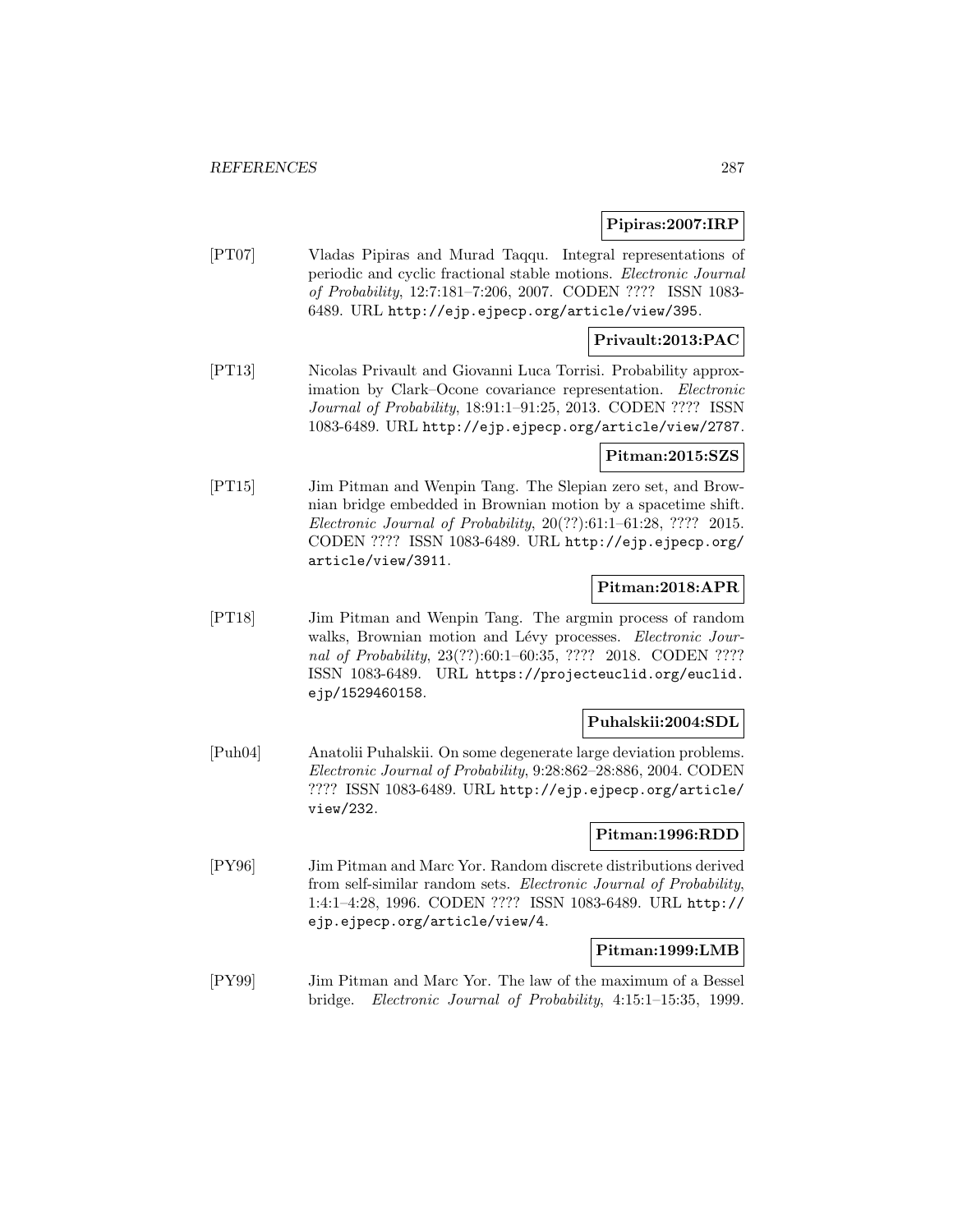CODEN ???? ISSN 1083-6489. URL http://ejp.ejpecp.org/ article/view/52; http://www.math.washington.edu/~ejpecp/ EjpVol4/paper15.abs.html.

# **Pitman:2017:EGS**

[PY17] Jim Pitman and Yuri Yakubovich. Extremes and gaps in sampling from a GEM random discrete distribution. Electronic Journal of Probability, 22(??):44:1-44:26, ???? 2017. CODEN ???? ISSN 1083-6489. URL https://projecteuclid.org/euclid. ejp/1493777020.

# **Pham:2013:SNE**

[PZ13] Triet Pham and Jianfeng Zhang. Some norm estimates for semimartingales. Electronic Journal of Probability, 18:109:1-109:25, 2013. CODEN ???? ISSN 1083-6489. URL http://ejp.ejpecp. org/article/view/2406.

### **Procaccia:2020:CMP**

[PZ20] Eviatar B. Procaccia and Yuan Zhang. On covering monotonic paths with simple random walk. Electronic Journal of Probability, 25(??):1–39, 2020. CODEN ???? ISSN 1083-6489. URL https://projecteuclid.org/journals/ electronic-journal-of-probability/volume-25/issue-none/ On-covering-monotonic-paths-with-simple-random-walk/10. 1214/20-EJP545.full.

# **Qian:2018:LPP**

[QW18] Wei Qian and Wendelin Werner. The law of a point process of Brownian excursions in a domain is determined by the law of its trace. Electronic Journal of Probability, 23(??):128:1–128:23, ???? 2018. CODEN ???? ISSN 1083-6489. URL https:// projecteuclid.org/euclid.ejp/1545210235.

# **Qinwen:2014:JCS**

[QZJ14] Wang Qinwen, Su Zhonggen, and Yao Jianfeng. Joint CLT for several random sesquilinear forms with applications to largedimensional spiked population models. Electronic Journal of Probability, 19(??):103:1–103:28, ???? 2014. CODEN ???? ISSN 1083-6489. URL http://ejp.ejpecp.org/article/view/3339.

# **Reynolds:2008:DRS**

[RA08] David Reynolds and John Appleby. Decay rates of solutions of linear stochastic Volterra equations. Electronic Journal of Prob-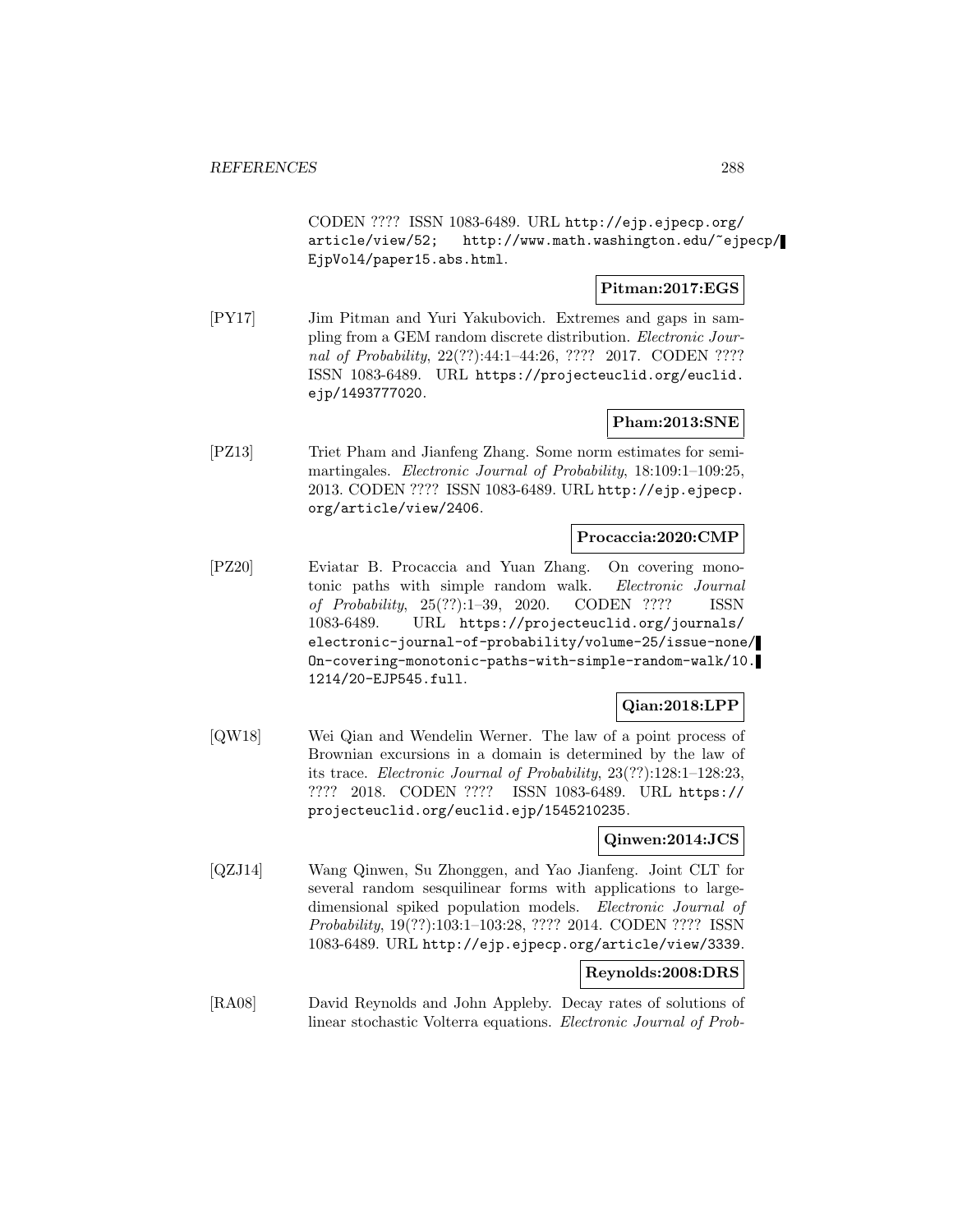ability, 13:30:922–30:943, 2008. CODEN ???? ISSN 1083-6489. URL http://ejp.ejpecp.org/article/view/507.

## **Ramanan:2006:RDD**

[Ram06] Kavita Ramanan. Reflected diffusions defined via the extended Skorokhod map. Electronic Journal of Probability, 11:36:934– 36:992, 2006. CODEN ???? ISSN 1083-6489. URL http://ejp. ejpecp.org/article/view/360.

## **Rassoul-Agha:2017:AVQ**

[RASY17] Firas Rassoul-Agha, Timo Seppäläinen, and Atilla Yilmaz. Averaged vs. quenched large deviations and entropy for random walk in a dynamic random environment. Electronic Journal of Probability, 22(??):57:1–57:47, ???? 2017. CODEN ???? ISSN 1083-6489. URL https://projecteuclid.org/euclid. ejp/1499306456.

# **Ray:2014:GPH**

[Ray14] Gourab Ray. Geometry and percolation on half planar triangulations. Electronic Journal of Probability, 19:47:1–47:28, 2014. CODEN ???? ISSN 1083-6489. URL http://ejp.ejpecp.org/ article/view/3238.

## **Redig:2009:CIM**

[RC09] Frank Redig and Jean Rene Chazottes. Concentration inequalities for Markov processes via coupling. Electronic Journal of Probability, 14:40:1162–40:1180, 2009. CODEN ???? ISSN 1083- 6489. URL http://ejp.ejpecp.org/article/view/657.

## **Reddy:2017:LED**

[Red17] Tulasi Ram Reddy. Limiting empirical distribution of zeros and critical points of random polynomials agree in general. Electronic Journal of Probability, 22(??):74:1–74:18, ???? 2017. CO-DEN ???? ISSN 1083-6489. URL https://projecteuclid. org/euclid.ejp/1505268105.

## **Rhodes:2014:HKD**

[RGV14] Rémi Rhodes, Christophe Garban, and Vincent Vargas. On the heat kernel and the Dirichlet form of Liouville Brownian motion. Electronic Journal of Probability, 19(??):96:1–96:25, ???? 2014. CODEN ???? ISSN 1083-6489. URL http://ejp.ejpecp.org/ article/view/2950.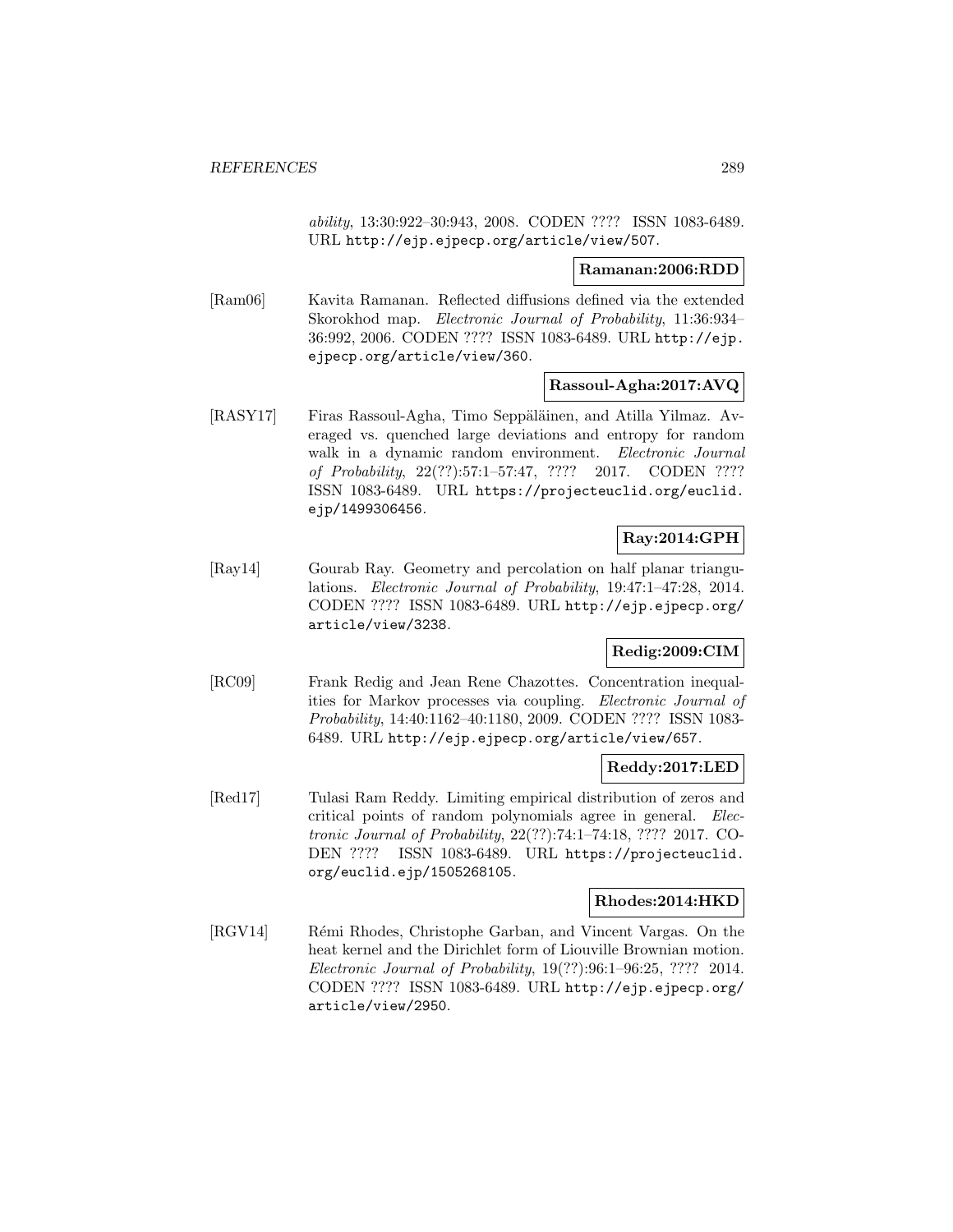#### **Rhodes:2010:SHR**

[Rho10] Remi Rhodes. Stochastic homogenization of reflected stochastic differential equations. Electronic Journal of Probability, 15: 31:989–31:1023, 2010. CODEN ???? ISSN 1083-6489. URL http://ejp.ejpecp.org/article/view/776.

## **Richier:2015:UAC**

[Ric15] Loïc Richier. Universal aspects of critical percolation on random half-planar maps. *Electronic Journal of Probability*, 20(??):129:1-129:45, ???? 2015. CODEN ???? ISSN 1083-6489. URL http:/ /ejp.ejpecp.org/article/view/4041.

## **Richier:2018:IIC**

[Ric18] Loïc Richier. The incipient infinite cluster of the uniform infinite half-planar triangulation. *Electronic Journal of Probability*, 23 (??):89:1–89:38, ???? 2018. CODEN ???? ISSN 1083-6489. URL https://projecteuclid.org/euclid.ejp/1536717748.

# **Riedel:2017:TCI**

[Rie17] Sebastian Riedel. Transportation-cost inequalities for diffusions driven by Gaussian processes. Electronic Journal of Probability, 22(??):24:1–24:26, ???? 2017. CODEN ???? ISSN 1083-6489. URL https://projecteuclid.org/euclid.ejp/1488596710.

## **Rivera:2021:TIP**

[Riv21] Alejandro Rivera. Talagrand's inequality in planar Gaussian field percolation. Electronic Journal of Probability, 26(??):1–25, 2021. CODEN ???? ISSN 1083-6489. URL https://projecteuclid. org/journals/electronic-journal-of-probability/volume-26/issue-none/Talagrands-inequality-in-planar-Gaussianfield-percolation/10.1214/21-EJP585.full.

## **Rosen:2009:ECP**

[RM09] Jay Rosen and Michael Marcus. Existence of a critical point for the infinite divisibility of squares of Gaussian vectors in  $R^2$  with non–zero mean. Electronic Journal of Probability, 14:48:1417– 48:1455, 2009. CODEN ???? ISSN 1083-6489. URL http:// ejp.ejpecp.org/article/view/669.

## **Richou:2013:NES**

[RM13] Adrien Richou and Federica Masiero. A note on the existence of solutions to Markovian superquadratic BSDEs with an unbounded terminal condition. Electronic Journal of Probability,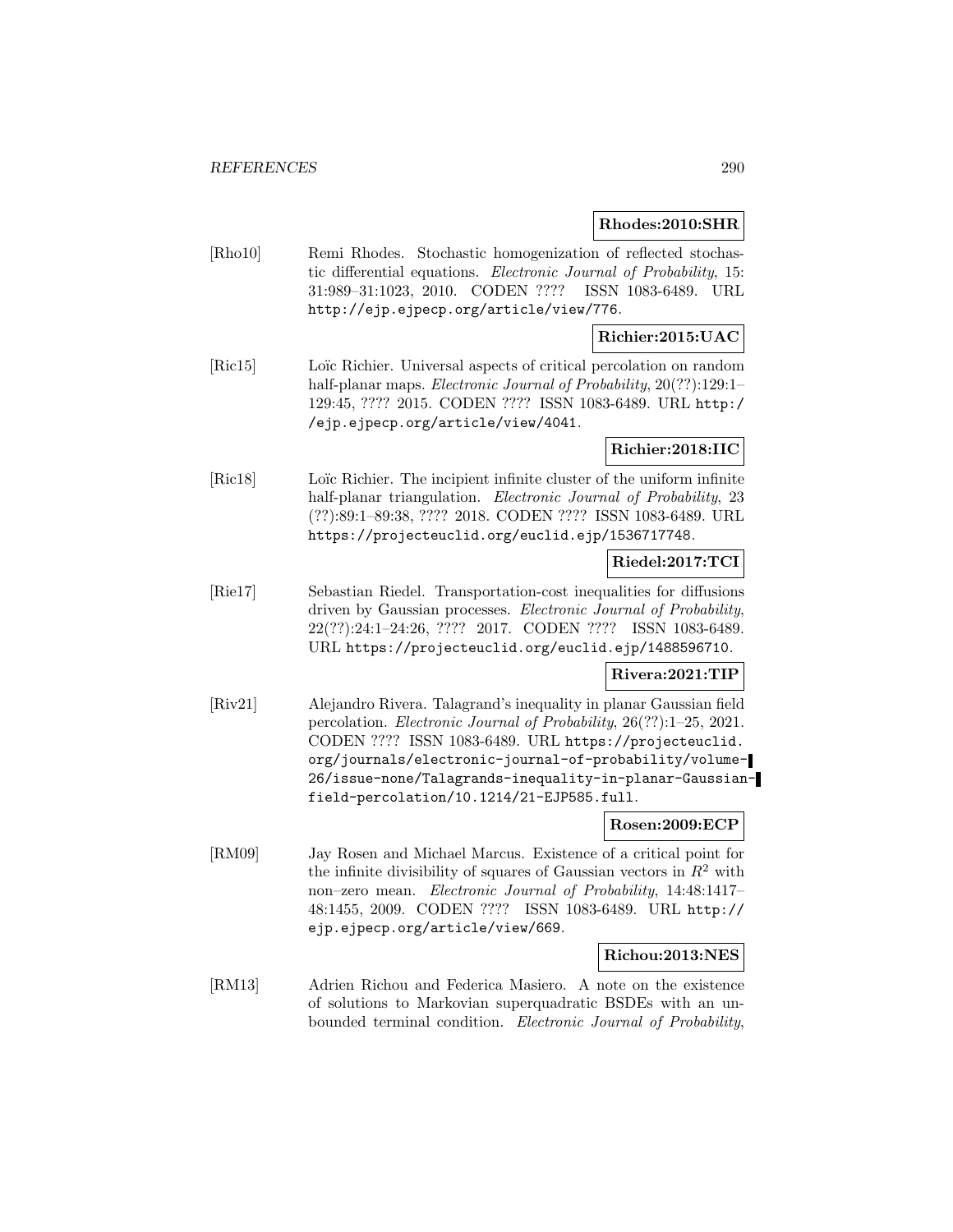18:50:1–50:15, 2013. CODEN ???? ISSN 1083-6489. URL http: //ejp.ejpecp.org/article/view/2124.

**Reinert:2010:SMS**

[RNP10] Gesine Reinert, Ivan Nourdin, and Giovanni Peccati. Stein's method and stochastic analysis of Rademacher functionals. *Elec*tronic Journal of Probability, 15:55:1703–55:1742, 2010. CODEN ???? ISSN 1083-6489. URL http://ejp.ejpecp.org/article/ view/823.

## **Roberts:2015:FAC**

[Rob15] Matthew Iain Roberts. Fine asymptotics for the consistent maximal displacement of branching Brownian motion. Electronic Journal of Probability, 20(??):28:1–28:26, ???? 2015. CODEN ???? ISSN 1083-6489. URL http://ejp.ejpecp.org/article/ view/2912.

## **Roellin:2008:SCB**

[Roe08] Adrian Roellin. Symmetric and centered binomial approximation of sums of locally dependent random variables. Electronic Journal of Probability, 13:24:756–24:776, 2008. CODEN ???? ISSN 1083- 6489. URL http://ejp.ejpecp.org/article/view/503.

#### **Romito:2018:SME**

[Rom18] Marco Romito. A simple method for the existence of a density for stochastic evolutions with rough coefficients. Electronic Journal of Probability, 23(??):113:1–113:43, ???? 2018. CODEN ???? ISSN 1083-6489. URL https://projecteuclid.org/euclid. ejp/1542942364.

## **Rosen:1997:LIL**

[Ros97] Jay Rosen. Laws of the iterated logarithm for triple intersections of three dimensional random walks. Electronic Journal of Probability, 2:2:1–2:32, 1997. CODEN ???? ISSN 1083-6489. URL http://ejp.ejpecp.org/article/view/16.

## **Rousselle:2015:QIP**

[Rou15] Arnaud Rousselle. Quenched invariance principle for random walks on Delaunay triangulations. *Electronic Journal of Probabil*ity, 20(??):33:1–33:32, ???? 2015. CODEN ???? ISSN 1083-6489. URL http://ejp.ejpecp.org/article/view/4006.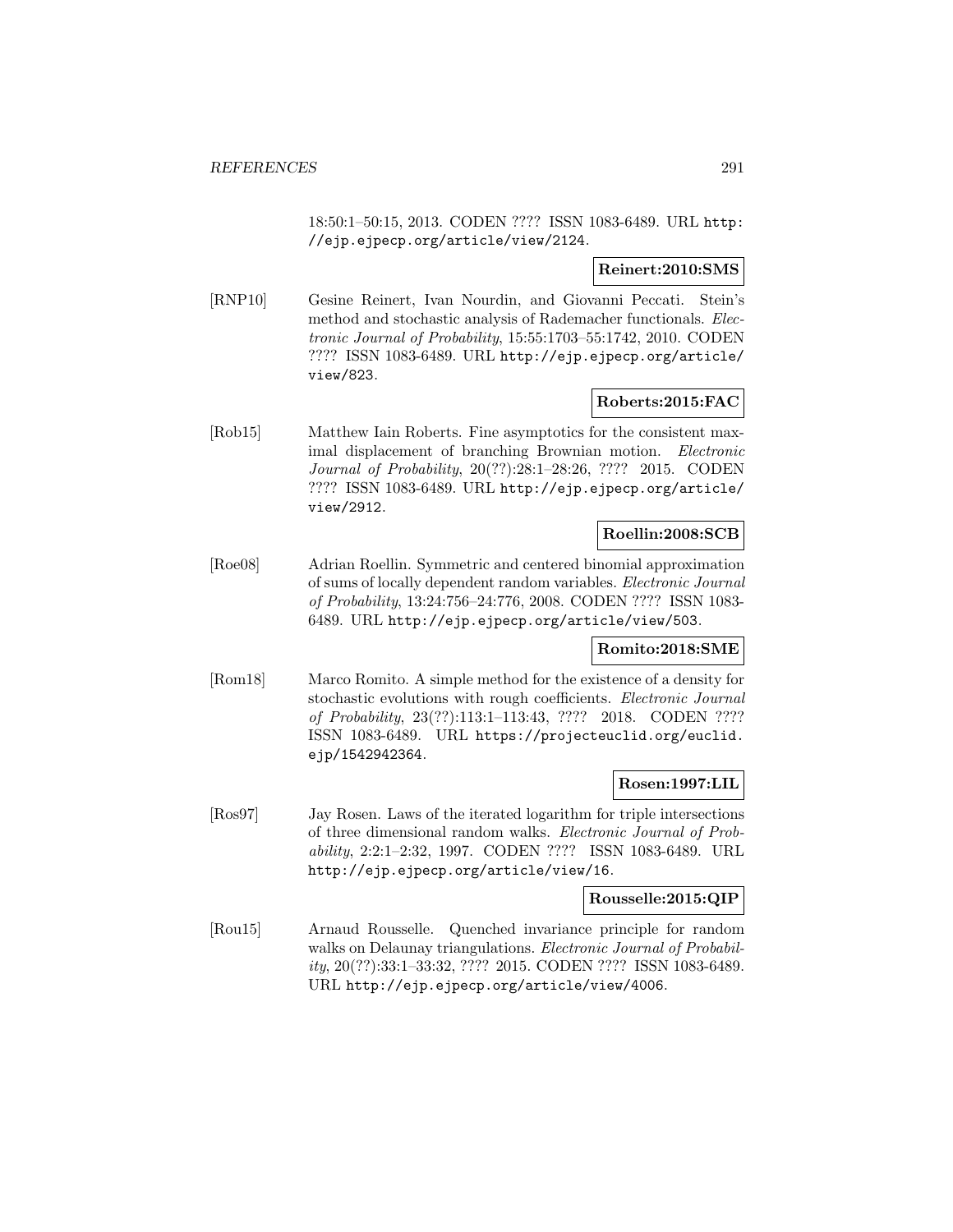### **Rousselin:2018:IMH**

[Rou18] Pierre Rousselin. Invariant measures, Hausdorff dimension and dimension drop of some harmonic measures on Galton–Watson trees. Electronic Journal of Probability, 23(??):46:1–46:31, ???? 2018. CODEN ???? ISSN 1083-6489. URL https:// projecteuclid.org/euclid.ejp/1527213727.

## **Rossignol:2012:GPF**

[RP12] Raphaël Rossignol and Leandro Pimentel. Greedy polyominoes and first-passage times on random Voronoi tilings. Electronic Journal of Probability, 17:12:1–12:31, 2012. CODEN ???? ISSN 1083-6489. URL http://ejp.ejpecp.org/article/view/1788.

## **Roberts:1996:QBC**

[RR96] Gareth O. Roberts and Jeffrey S. Rosenthal. Quantitative bounds for convergence rates of continuous time Markov processes. Electronic Journal of Probability, 1:9:1–9:21, 1996. CODEN ???? ISSN 1083-6489. URL http://ejp.ejpecp.org/article/view/ 9.

# **Rohan:2013:GEA**

[RR13] Neelabh Rohan and T. V. Ramanathan. Geometric ergodicity of asymmetric volatility models with stochastic parameters. Electronic Journal of Probability, 18:90:1–90:12, 2013. CODEN ???? ISSN 1083-6489. URL http://ejp.ejpecp.org/article/view/ 1871.

## **Raimond:2009:SGR**

[RS09] Olivier Raimond and Bruno Schapira. On some generalized reinforced random walk on integers. Electronic Journal of Probability, 14:60:1770–60:1789, 2009. CODEN ???? ISSN 1083-6489. URL http://ejp.ejpecp.org/article/view/685.

#### **Rozkosz:2012:SRE**

[RS12a] Andrzej Rozkosz and Leszek Slominski. Stochastic representation of entropy solutions of semilinear elliptic obstacle problems with measure data. *Electronic Journal of Probability*, 17:40:1-40:27, 2012. CODEN ???? ISSN 1083-6489. URL http://ejp.ejpecp. org/article/view/2062.

#### **Ruschendorf:2012:OSC**

[RS12b] Ludger Rüschendorf and Tomonari Sei. On optimal stationary couplings between stationary processes. Electronic Journal of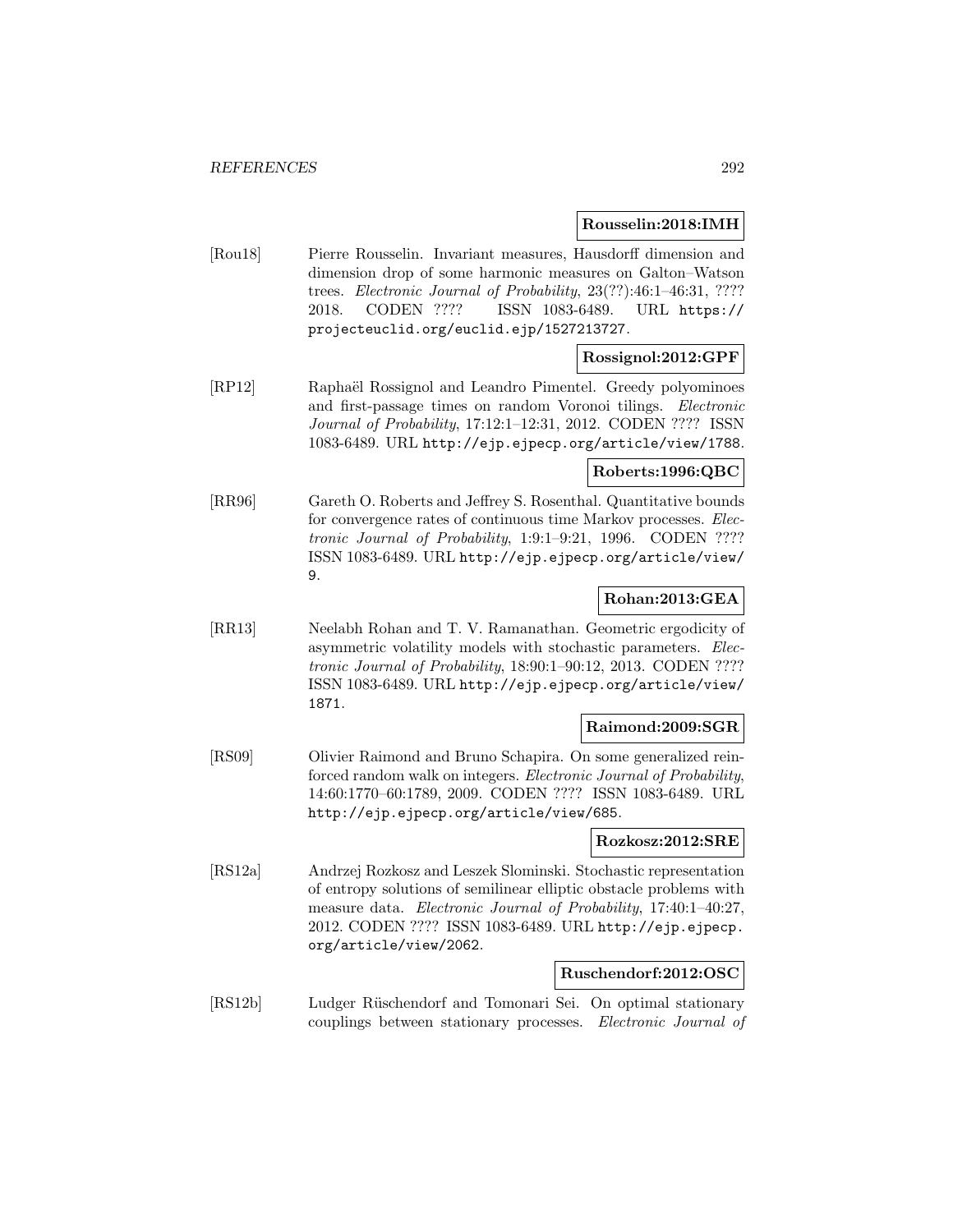Probability, 17:17:1–17:20, 2012. CODEN ???? ISSN 1083-6489. URL http://ejp.ejpecp.org/article/view/1797.

## **Rath:2013:ESQ**

[RS13a] Balázs Ráth and Artëm Sapozhnikov. The effect of small quenched noise on connectivity properties of random interlacements. Electronic Journal of Probability, 18:4:1–4:20, 2013. CO-DEN ???? ISSN 1083-6489. URL http://ejp.ejpecp.org/ article/view/2122.

## **Rippl:2013:NRP**

[RS13b] Thomas Rippl and Anja Sturm. New results on pathwise uniqueness for the heat equation with colored noise. Electronic Journal of Probability, 18:77:1–77:46, 2013. CODEN ???? ISSN 1083- 6489. URL http://ejp.ejpecp.org/article/view/2506.

## **Ramirez:2019:NEB**

[RS19] Alejandro F. Ramírez and Santiago Saglietti. New examples of ballistic RWRE in the low disorder regime. Electronic Journal of Probability, 24(??):127:1–127:20, ???? 2019. CODEN ???? ISSN 1083-6489. URL https://projecteuclid.org/euclid. ejp/1573268591.

#### **Redig:2020:SSE**

[RSS20] Frank Redig, Ellen Saada, and Federico Sau. Symmetric simple exclusion process in dynamic environment: hydrodynamics. Electronic Journal of Probability, 25(??):1–47, 2020. CODEN ???? ISSN 1083-6489. URL https://projecteuclid.org/ journals/electronic-journal-of-probability/volume-25/ issue-none/Symmetric-simple-exclusion-process-in-dynamicenvironment-hydrodynamics/10.1214/20-EJP536.full.

## **Ren:2019:SCL**

[RSSZ19] Yan-Xia Ren, Renming Song, Zhenyao Sun, and Jianjie Zhao. Stable central limit theorems for super Ornstein–Uhlenbeck processes. Electronic Journal of Probability, 24(??):141:1–141:42, ???? 2019. CODEN ???? ISSN 1083-6489. URL https:// projecteuclid.org/euclid.ejp/1576638110.

## **Ren:2018:WDS**

[RSZ18] Yan-Xia Ren, Renming Song, and Rui Zhang. Williams decomposition for superprocesses. Electronic Journal of Probability, 23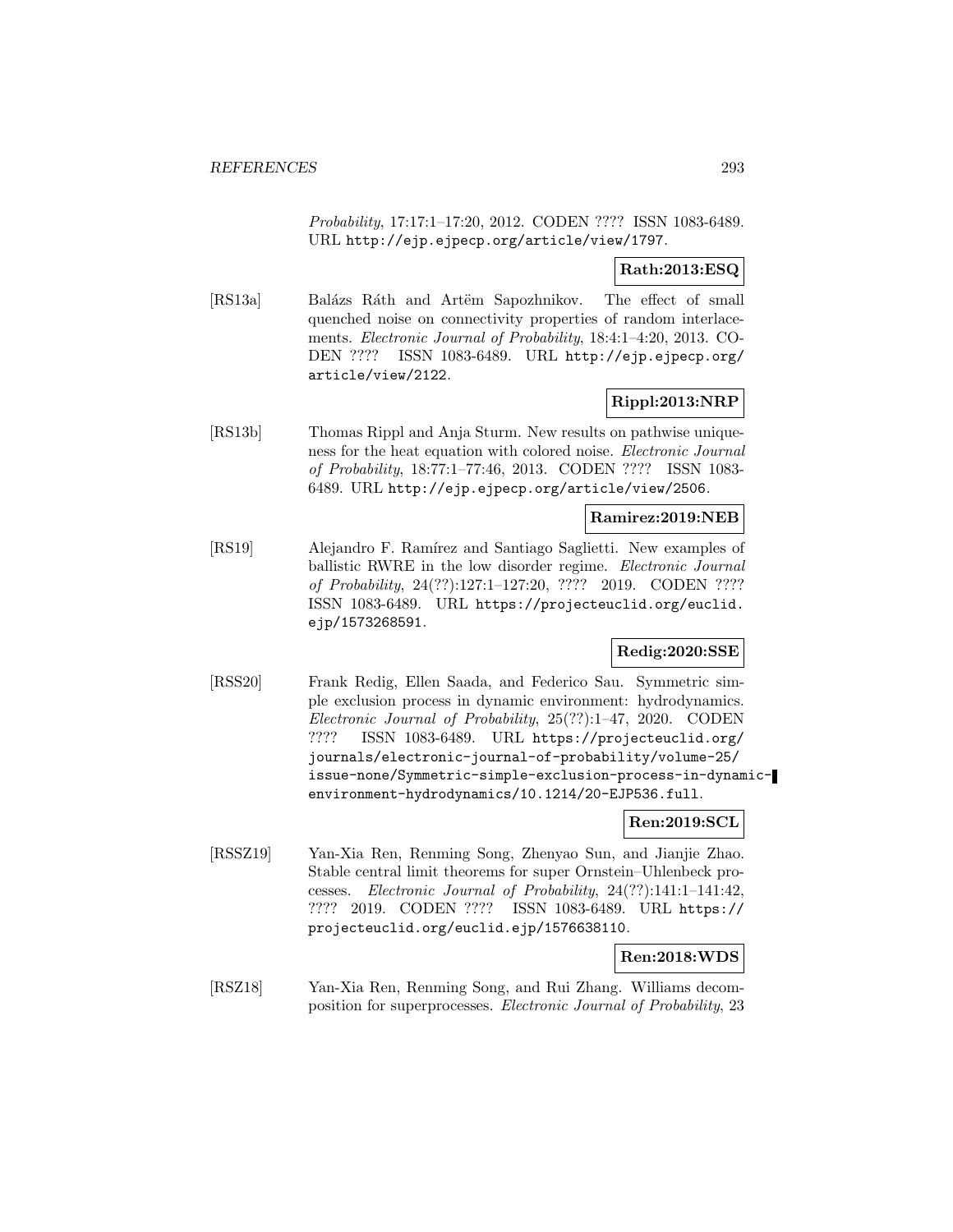(??):23:1–23:33, ???? 2018. CODEN ???? ISSN 1083-6489. URL https://projecteuclid.org/euclid.ejp/1519722152.

## **Rath:2009:ERR**

[RT09] Balazs Rath and Balint Toth. Erdős–Rényi random graphs + forest fires = self-organized criticality. Electronic Journal of Probability, 14:45:1290–45:1327, 2009. CODEN ???? ISSN 1083-6489. URL http://ejp.ejpecp.org/article/view/653.

## **Revelle:2010:CCR**

[RT10] David Revelle and Russ Thompson. Critical constants for recurrence on groups of polynomial growth. Electronic Journal of Probability, 15:23:710–23:722, 2010. CODEN ???? ISSN 1083- 6489. URL http://ejp.ejpecp.org/article/view/773.

### **Rossignol:2018:ECF**

[RT18] Raphaël Rossignol and Marie Théret. Existence and continuity of the flow constant in first passage percolation. Electronic Journal of Probability, 23(??):99:1–99:42, ???? 2018. CODEN ???? ISSN 1083-6489. URL https://projecteuclid.org/euclid. ejp/1537927580.

## **Riedler:2012:LTI**

[RTW12] Martin Riedler, Michèle Thieullen, and Gilles Wainrib. Limit theorems for infinite-dimensional piecewise deterministic Markov processes. Applications to stochastic excitable membrane models. Electronic Journal of Probability, 17:55:1–55:48, 2012. CODEN ???? ISSN 1083-6489. URL http://ejp.ejpecp.org/article/ view/1946.

## **Rider:2007:CDP**

[RV07] Brian Rider and Balint Virag. Complex determinantal processes and H1 noise. Electronic Journal of Probability, 12:45:1238– 45:1257, 2007. CODEN ???? ISSN 1083-6489. URL http:// ejp.ejpecp.org/article/view/446.

## **Rhodes:2010:MMR**

[RV10] Rémi Rhodes and Vincent Vargas. Multidimensional multifractal random measures. Electronic Journal of Probability, 15:9:241– 9:258, 2010. CODEN ???? ISSN 1083-6489. URL http://ejp. ejpecp.org/article/view/746.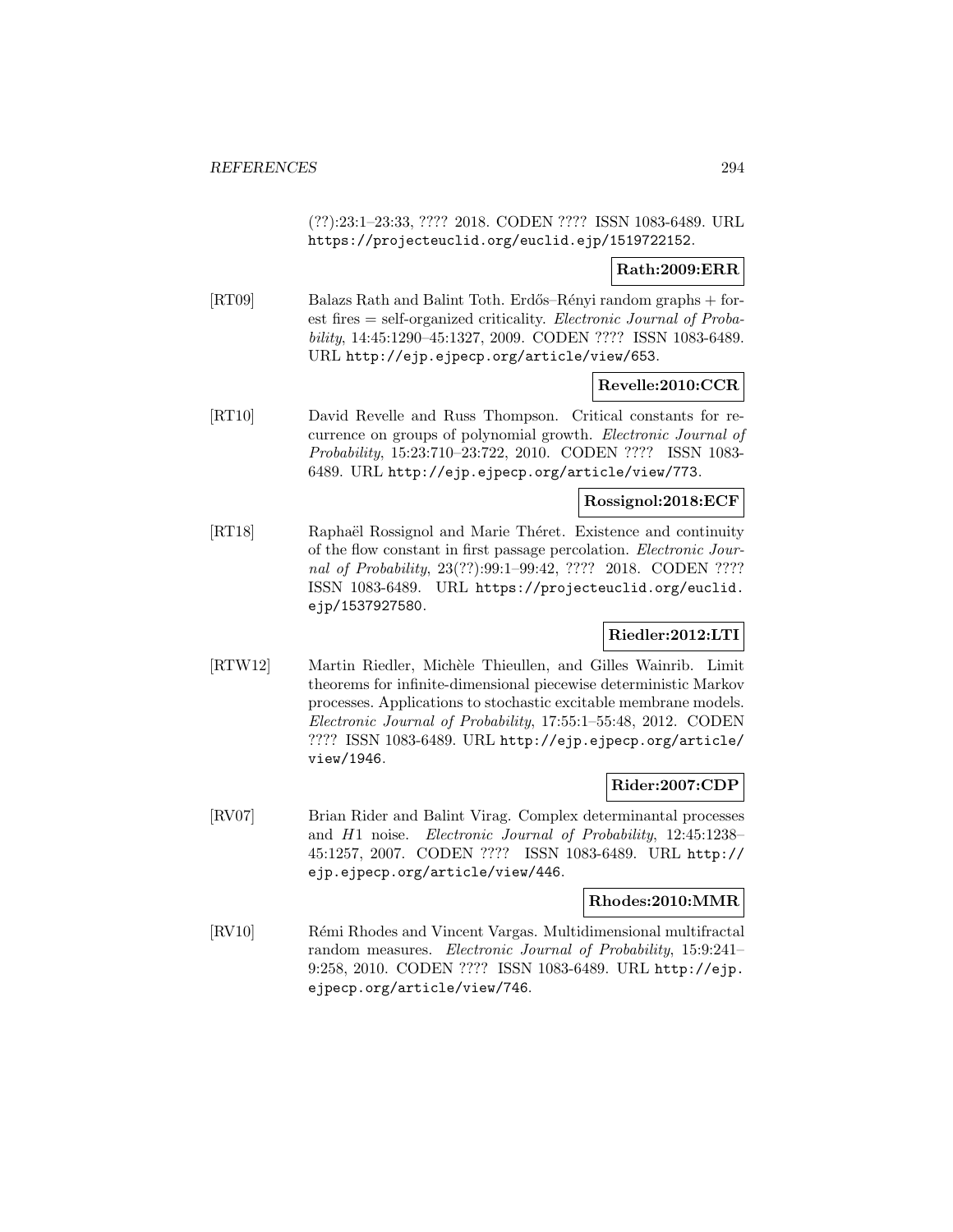#### **Rebeschini:2015:PTN**

[RvH15] Patrick Rebeschini and Ramon van Handel. Phase transitions in nonlinear filtering. Electronic Journal of Probability, 20(??): 7:1–7:46, ???? 2015. CODEN ???? ISSN 1083-6489. URL http: //ejp.ejpecp.org/article/view/3281.

## **Ross:2018:SLS**

[RW18] Nathan Ross and Yuting Wen. Scaling limits for some random trees constructed inhomogeneously. Electronic Journal of Probability, 23(??):5:1–5:35, ???? 2018. CODEN ???? ISSN 1083-6489. URL https://projecteuclid.org/euclid.ejp/1517626965.

#### **Riedel:2013:SPD**

[RX13] Sebastian Riedel and Weijun Xu. A simple proof of distance bounds for Gaussian rough paths. Electronic Journal of Probability, 18:108:1–108:18, 2013. CODEN ???? ISSN 1083-6489. URL http://ejp.ejpecp.org/article/view/2387.

## **Rios-Zertuche:2014:PDN**

[RZ14] Rodolfo Rios-Zertuche. The pillowcase distribution and nearinvolutions. Electronic Journal of Probability, 19(??):116:1– 116:22, ???? 2014. CODEN ???? ISSN 1083-6489. URL http:/ /ejp.ejpecp.org/article/view/3626.

#### **Sakagawa:2009:CTD**

[Sak09] Hironobu Sakagawa. Confinement of the two dimensional discrete Gaussian free field between two hard walls. Electronic Journal of Probability, 14:79:2310–79:2327, 2009. CODEN ???? ISSN 1083-6489. URL http://ejp.ejpecp.org/article/view/711.

#### **Sami:2009:LER**

[Sam09] Mustapha Sami. Lower estimates for random walks on a class of amenable p-adic groups. Electronic Journal of Probability, 14: 51:1513–51:1531, 2009. CODEN ???? ISSN 1083-6489. URL http://ejp.ejpecp.org/article/view/667.

#### **Samson:2017:TEI**

[Sam17] Paul-Marie Samson. Transport-entropy inequalities on locally acting groups of permutations. Electronic Journal of Probability, 22(??):62:1–62:33, ???? 2017. CODEN ???? ISSN 1083-6489. URL https://projecteuclid.org/euclid.ejp/1502244025.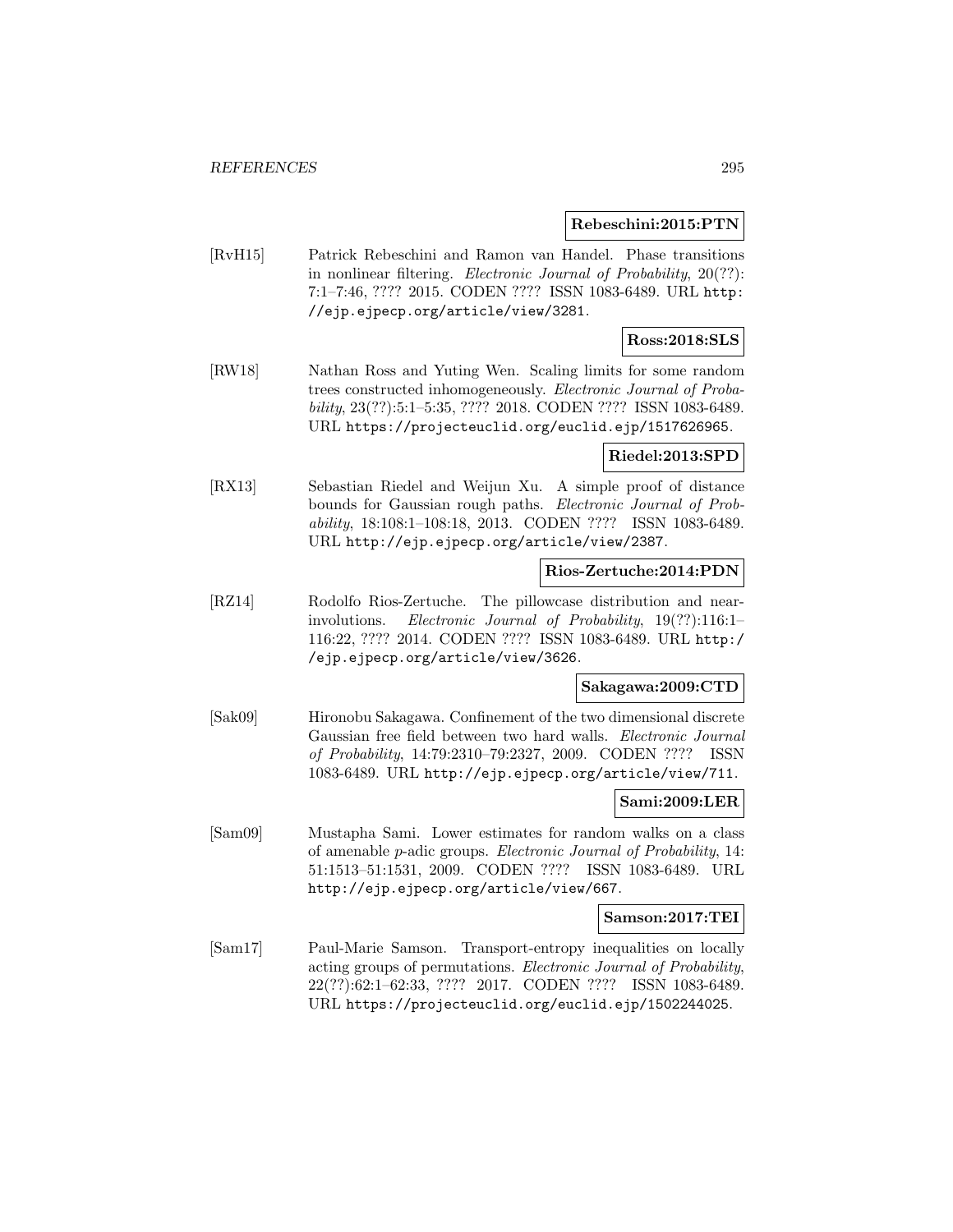#### **Sarantsev:2015:TSC**

[Sar15] Andrey Sarantsev. Triple and simultaneous collisions of competing Brownian particles. Electronic Journal of Probability, 20(??): 29:1–29:28, ???? 2015. CODEN ???? ISSN 1083-6489. URL http://ejp.ejpecp.org/article/view/3279.

## **Savov:2008:CCR**

[Sav08] Mladen Savov. Curve crossing for the reflected Lévy process at zero and infinity. Electronic Journal of Probability, 13:7:157– 7:172, 2008. CODEN ???? ISSN 1083-6489. URL http://ejp. ejpecp.org/article/view/483.

#### **Stivanello:2021:LTL**

[SBB<sup>+</sup>21] Samuele Stivanello, Gianmarco Bet, Alessandra Bianchi, Marco Lenci, and Elena Magnanini. Limit theorems for Lévy flights on a 1D Lévy random medium. Electronic Journal of Probability, 26(18):1–25, February 2021. CODEN ???? ISSN 1083-6489. URL https://projecteuclid.org/ journals/electronic-journal-of-probability/volume-26/ issue-none/Limit-theorems-for-L%c3%a9vy-flights-on-a-1D-L%c3%a9vy-random/10.1214/21-EJP626.full.

#### **Schweinsberg:2000:CSM**

[Sch00] Jason Schweinsberg. Coalescents with simultaneous multiple collisions. Electronic Journal of Probability, 5:12:1–12:50, 2000. CO-DEN ???? ISSN 1083-6489. URL http://ejp.ejpecp.org/ article/view/68.

#### **Schuhmacher:2005:DEP**

[Sch05] Dominic Schuhmacher. Distance estimates for Poisson process approximations of dependent thinnings. Electronic Journal of Probability, 10:5:165–5:201, 2005. CODEN ???? ISSN 1083-6489. URL http://ejp.ejpecp.org/article/view/237.

## **Schmitz:2006:ECD**

[Sch06] Tom Schmitz. Examples of condition (T) for diffusions in a random environment. Electronic Journal of Probability, 11:22:540– 22:562, 2006. CODEN ???? ISSN 1083-6489. URL http://ejp. ejpecp.org/article/view/337.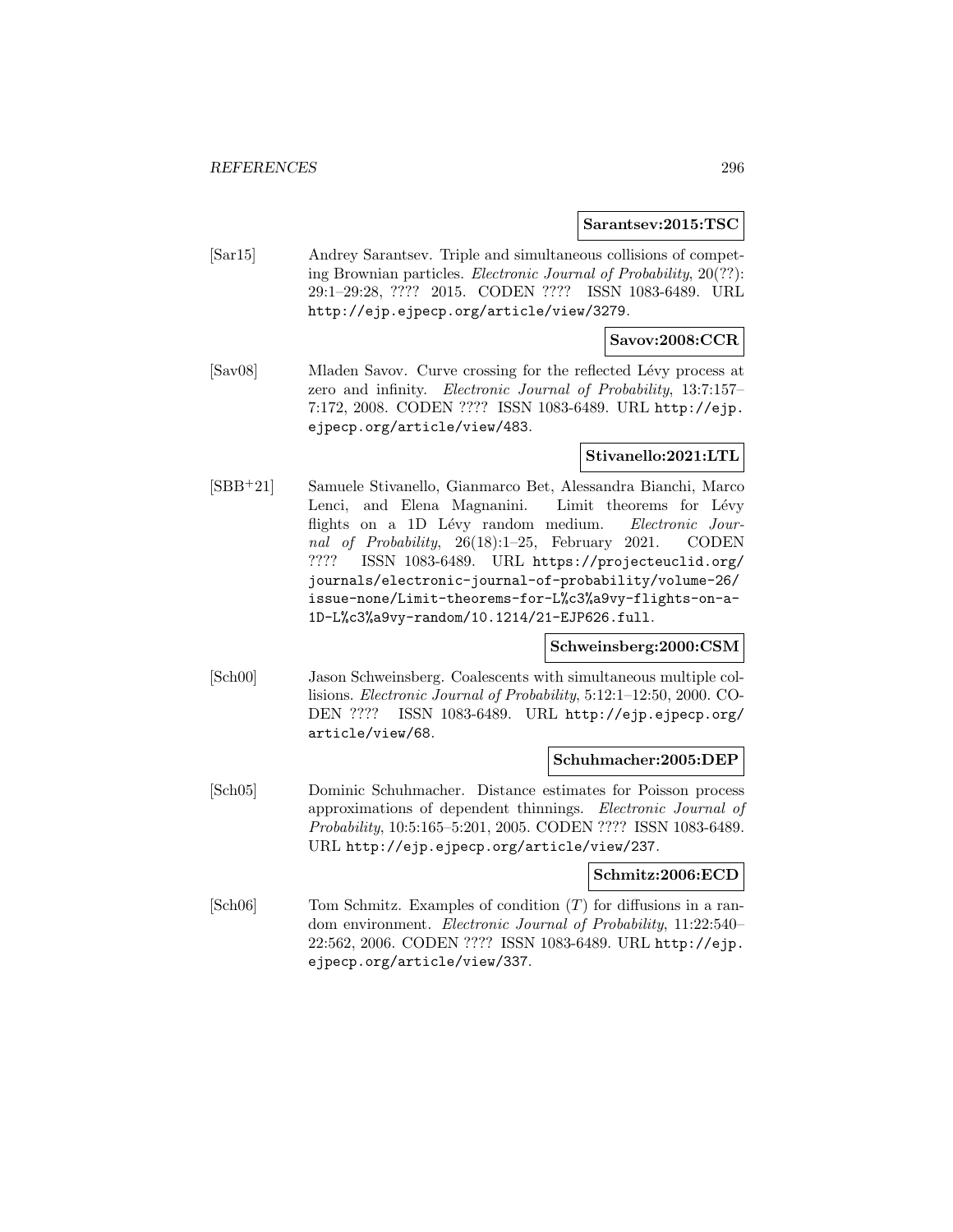#### **Schweinsberg:2008:WM**

[Sch08] Jason Schweinsberg. Waiting for m mutations. Electronic Journal of Probability, 13:52:1442–52:1478, 2008. CODEN ???? ISSN 1083-6489. URL http://ejp.ejpecp.org/article/view/540.

#### **Schuhmacher:2009:DED**

[Sch09] Dominic Schuhmacher. Distance estimates for dependent thinnings of point processes with densities. Electronic Journal of Probability, 14:38:1080–38:1116, 2009. CODEN ???? ISSN 1083- 6489. URL http://ejp.ejpecp.org/article/view/643.

## **Schweinsberg:2012:DEB**

[Sch12] Jason Schweinsberg. Dynamics of the evolving Bolthausen– Sznitman coalescent. Electronic Journal of Probability, 17:91:1– 91:50, 2012. CODEN ???? ISSN 1083-6489. URL http://ejp. ejpecp.org/article/view/2378.

#### **Schweinsberg:2017:RRPa**

[Sch17a] Jason Schweinsberg. Rigorous results for a population model with selection I: evolution of the fitness distribution. Electronic Journal of Probability, 22(??):37:1–37:94, ???? 2017. CODEN ???? ISSN 1083-6489. URL https://projecteuclid.org/euclid. ejp/1493258436.

## **Schweinsberg:2017:RRPb**

[Sch17b] Jason Schweinsberg. Rigorous results for a population model with selection II: genealogy of the population. *Electronic Jour*nal of Probability, 22(??):38:1-38:54, ???? 2017. CODEN ???? ISSN 1083-6489. URL https://projecteuclid.org/euclid. ejp/1493258437.

## **Schiavo:2019:CFD**

[Sch19a] Lorenzo Dello Schiavo. Characteristic functionals of Dirichlet measures. *Electronic Journal of Probability*,  $24(??)$ :115:1-115:38. ???? 2019. CODEN ???? ISSN 1083-6489. URL https:// projecteuclid.org/euclid.ejp/1570759240.

#### **Schmid:2019:MTS**

[Sch19b] Dominik Schmid. Mixing times for the simple exclusion process in ballistic random environment. Electronic Journal of Probability, 24(??):22:1–22:25, ???? 2019. CODEN ???? ISSN 1083-6489. URL https://projecteuclid.org/euclid.ejp/1553155302.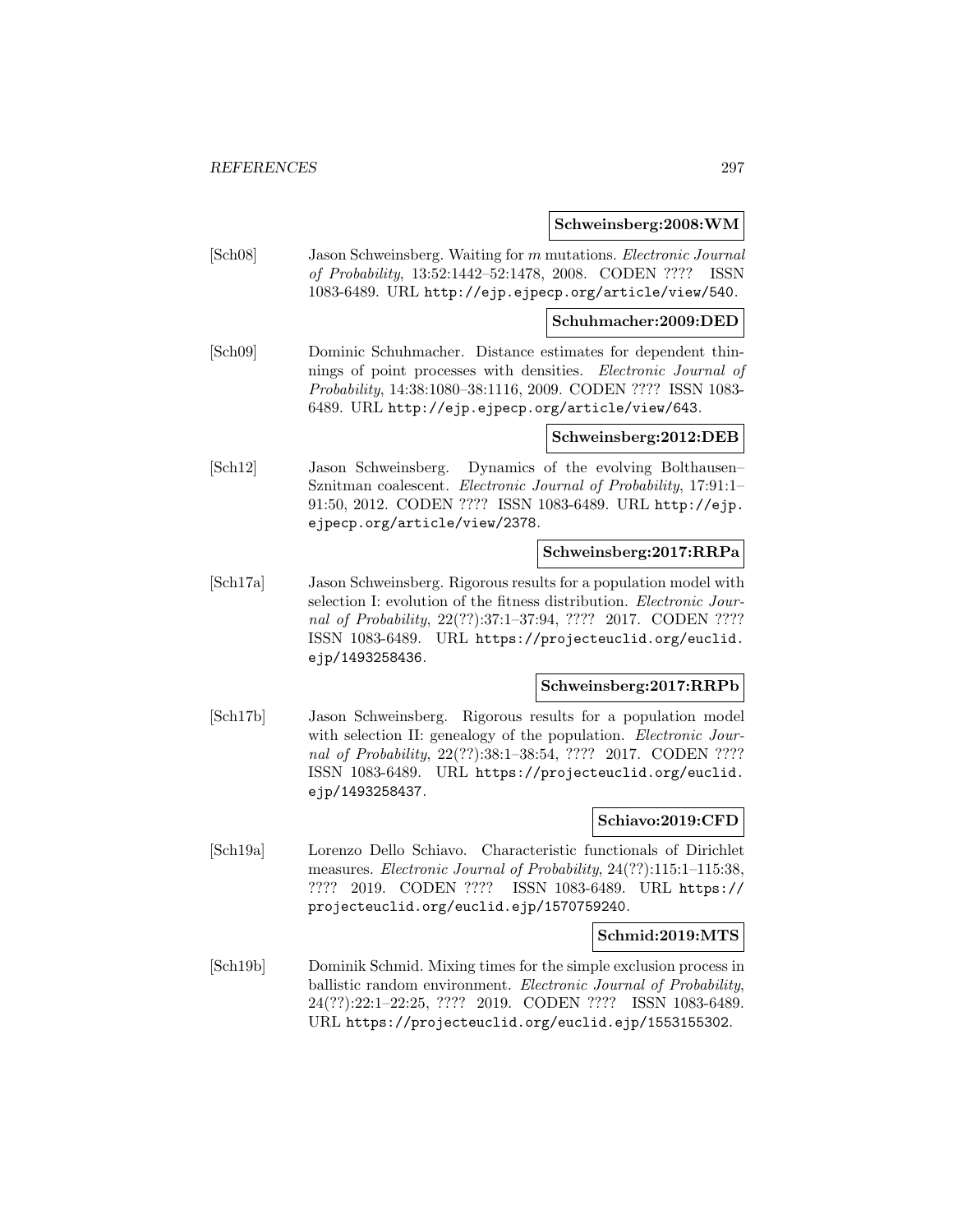#### **Saloff-Coste:2009:MTI**

[SCZ09] Laurent Saloff-Coste and Jessica Zuniga. Merging for time inhomogeneous finite Markov chains, Part I: Singular values and stability. Electronic Journal of Probability, 14:49:1456–49:1494, 2009. CODEN ???? ISSN 1083-6489. URL http://ejp.ejpecp. org/article/view/656.

#### **Saloff-Coste:2013:LDS**

[SCZ13] Laurent Saloff-Coste and Tianyi Zheng. Large deviations for stable like random walks on  $\mathbf{Z}^d$  with applications to random walks on wreath products. Electronic Journal of Probability, 18:93:1– 93:35, 2013. CODEN ???? ISSN 1083-6489. URL http://ejp. ejpecp.org/article/view/2439.

## **Sabot:2006:RWD**

[SE06] Christophe Sabot and Nathanaël Enriquez. Random walks in a Dirichlet environment. Electronic Journal of Probability, 11: 31:802–31:816, 2006. CODEN ???? ISSN 1083-6489. URL http: //ejp.ejpecp.org/article/view/350.

## **Sega:2009:LRC**

[Seg09] Gregor Sega. Large-range constant threshold growth model in one dimension. Electronic Journal of Probability, 14:6:119–6:138, 2009. CODEN ???? ISSN 1083-6489. URL http://ejp.ejpecp. org/article/view/598.

#### **Seidler:2010:EES**

[Sei10] Jan Seidler. Exponential estimates for stochastic convolutions in 2-smooth Banach spaces. Electronic Journal of Probability, 15: 50:1556–50:1573, 2010. CODEN ???? ISSN 1083-6489. URL http://ejp.ejpecp.org/article/view/808.

### **Sellke:2006:RRR**

[Sel06] Thomas Sellke. Recurrence of reinforced random walk on a ladder. Electronic Journal of Probability, 11:11:301–11:310, 2006. CODEN ???? ISSN 1083-6489. URL http://ejp.ejpecp.org/ article/view/313.

#### **Seppalainen:1996:MMB**

[Sep96] Timo Seppäläinen. A microscopic model for the Burgers equation and longest increasing subsequences. Electronic Journal of Probability, 1:5:1–5:51, 1996. CODEN ???? ISSN 1083-6489. URL http://ejp.ejpecp.org/article/view/5.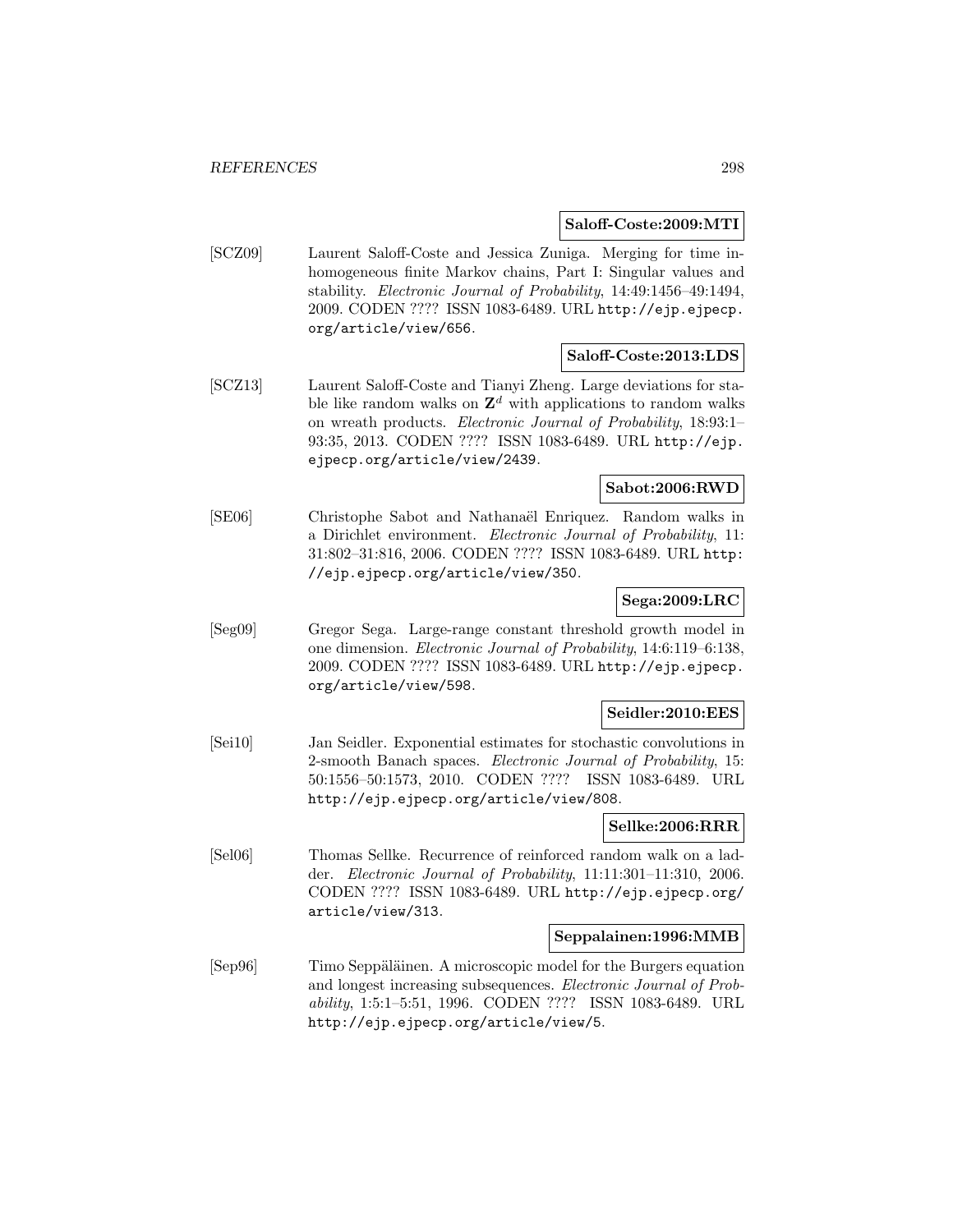### **Swart:2006:RAC**

[SF06] Jan Swart and Klaus Fleischmann. Renormalization analysis of catalytic Wright–Fisher diffusions. Electronic Journal of Probability, 11:24:585–24:654, 2006. CODEN ???? ISSN 1083-6489. URL http://ejp.ejpecp.org/article/view/341.

### **Sharpe:1999:MRS**

[Sha99] Michael Sharpe. Martingales on random sets and the strong martingale property. Electronic Journal of Probability, 5:1:1–1:17, 1999. CODEN ???? ISSN 1083-6489. URL http://ejp.ejpecp. org/article/view/57.

## **Shao:2011:NPM**

[Sha11] Jinghai Shao. A new probability measure-valued stochastic process with Ferguson–Dirichlet process as reversible measure. Electronic Journal of Probability, 16:9:271–9:292, 2011. CODEN ???? ISSN 1083-6489. URL http://ejp.ejpecp.org/article/view/ 844.

## **Shao:2015:CTR**

[Sha15] Jinghai Shao. Criteria for transience and recurrence of regimeswitching diffusion processes. Electronic Journal of Probability, 20(??):63:1–63:15, ???? 2015. CODEN ???? ISSN 1083-6489. URL http://ejp.ejpecp.org/article/view/4018.

### **Shellef:2010:ISP**

[She10] Eric Shellef. IDLA on the supercritical percolation cluster. Electronic Journal of Probability, 15:24:723–24:740, 2010. CODEN ???? ISSN 1083-6489. URL http://ejp.ejpecp.org/article/ view/775.

#### **Shiraishi:2012:TSR**

[Shi12] Daisuke Shiraishi. Two-sided random walks conditioned to have no intersections. Electronic Journal of Probability, 17:18:1–18:24, 2012. CODEN ???? ISSN 1083-6489. URL http://ejp.ejpecp. org/article/view/1742.

## **Shi:2017:GFP**

[Shi17] Quan Shi. Growth-fragmentation processes and bifurcators. Electronic Journal of Probability, 22(??):15:1–15:25, ???? 2017. CO-DEN ???? ISSN 1083-6489. URL https://projecteuclid. org/euclid.ejp/1487127643.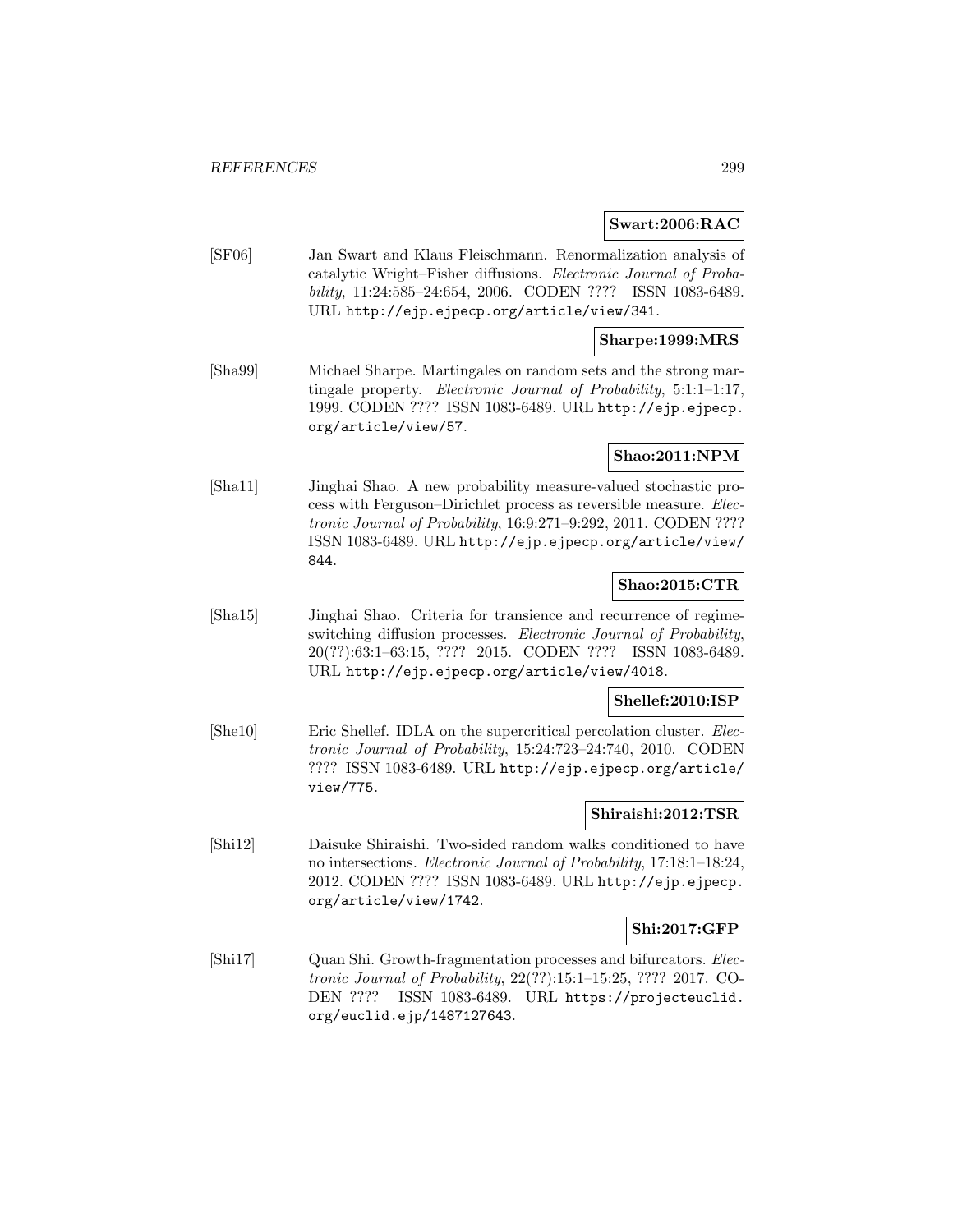#### **Shkolnikov:2009:CPS**

[Shk09] Mykhaylo Shkolnikov. Competing particle systems evolving by I.I.D. increments. Electronic Journal of Probability, 14:27:728– 27:751, 2009. CODEN ???? ISSN 1083-6489. URL http://ejp. ejpecp.org/article/view/635.

### **Shkolnikov:2013:SUE**

[Shk13] Mykhaylo Shkolnikov. Some universal estimates for reversible Markov chains. *Electronic Journal of Probability*, 18:11:1-11:17, 2013. CODEN ???? ISSN 1083-6489. URL http://ejp.ejpecp. org/article/view/1749.

## **Shen:2020:EID**

[SHW20] Yandi Shen, Fang Han, and Daniela Witten. Exponential inequalities for dependent V -statistics via random Fourier features. Electronic Journal of Probability, 25(??):7:1–7:18, ???? 2020. CO-DEN ???? ISSN 1083-6489. URL https://projecteuclid. org/euclid.ejp/1580267007.

## **Simon:2014:CFP**

[Sim14] Thomas Simon. Comparing Fréchet and positive stable laws. Electronic Journal of Probability, 19:16:1–16:25, 2014. CODEN ???? ISSN 1083-6489. URL http://ejp.ejpecp.org/article/ view/3058.

#### **Slominski:2014:WZT**

[Slo14] Leszek Slominski. On Wong–Zakai type approximations of reflected diffusions. Electronic Journal of Probability, 19(??):118:1– 118:15, ???? 2014. CODEN ???? ISSN 1083-6489. URL http:/ /ejp.ejpecp.org/article/view/3425.

## **Sulzbach:2014:GLP**

[SND14] Henning Sulzbach, Ralph Neininger, and Michael Drmota. A Gaussian limit process for optimal FIND algorithms. Electronic Journal of Probability, 19:3:1–3:28, 2014. CODEN ???? ISSN 1083-6489. URL http://ejp.ejpecp.org/article/view/2933.

#### **Sobieczky:2012:BAR**

[Sob12] Florian Sobieczky. Bounds for the annealed return probability on large finite percolation graphs. Electronic Journal of Probability, 17:79:1–79:17, 2012. CODEN ???? ISSN 1083-6489. URL http: //ejp.ejpecp.org/article/view/2329.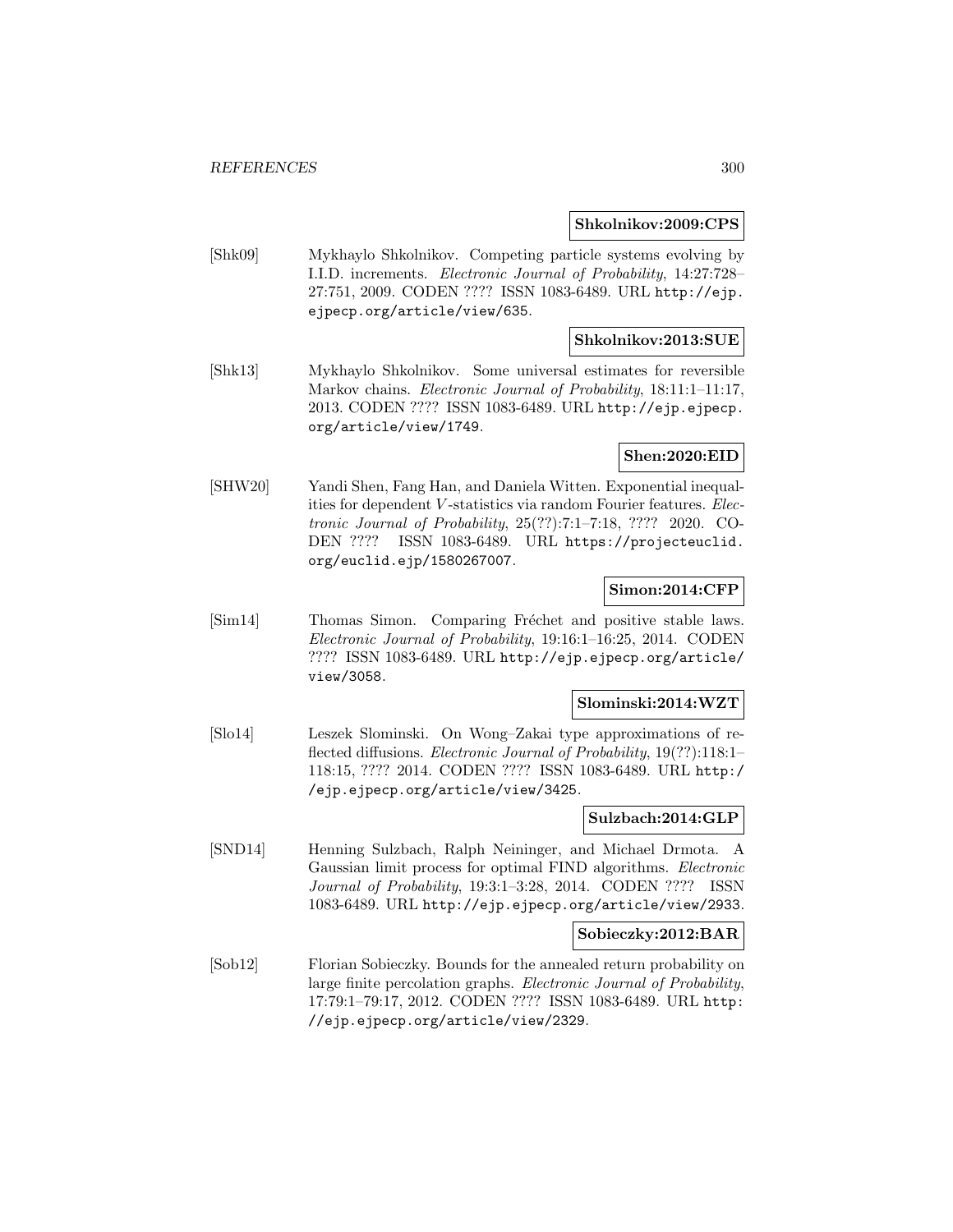## **Song:2006:TSE**

[Son06] Renming Song. Two-sided estimates on the density of the Feynman–Kac semigroups of stable-like processes. Electronic Journal of Probability, 11:6:146–6:161, 2006. CODEN ???? ISSN 1083-6489. URL http://ejp.ejpecp.org/article/view/308.

## **Song:2012:URM**

[Son12] Yongsheng Song. Uniqueness of the representation for Gmartingales with finite variation. Electronic Journal of Probability, 17:24:1–24:15, 2012. CODEN ???? ISSN 1083-6489. URL http://ejp.ejpecp.org/article/view/1890.

## **Spinka:2014:RWL**

[SP14] Yinon Spinka and Ron Peled. Random walk with long-range constraints. Electronic Journal of Probability, 19:52:1–52:54, 2014. CODEN ???? ISSN 1083-6489. URL http://ejp.ejpecp.org/ article/view/3060.

## **Sun:2019:ALU**

[SP19] Wen Sun and Robert Philippe. Analysis of large urn models with local mean-field interactions. Electronic Journal of Probability, 24(??):45:1–45:33, ???? 2019. CODEN ???? ISSN 1083-6489. URL https://projecteuclid.org/euclid.ejp/1557453644.

## **Spiliopoulos:2009:WPR**

[Spi09] Konstantinos Spiliopoulos. Wiener process with reflection in non-smooth narrow tubes. Electronic Journal of Probability, 14: 69:2011–69:2037, 2009. CODEN ???? ISSN 1083-6489. URL http://ejp.ejpecp.org/article/view/691.

#### **Spiliopoulos:2015:QLD**

[Spi15] Konstantinos Spiliopoulos. Quenched large deviations for multiscale diffusion processes in random environments. Electronic Journal of Probability, 20(??):15:1–15:29, ???? 2015. CODEN ???? ISSN 1083-6489. URL http://ejp.ejpecp.org/article/ view/3729.

## **Spinka:2020:FCS**

[Spi20] Yinon Spinka. Finitary coding for the sub-critical Ising model with finite expected coding volume. Electronic Journal of Probability, 25(??):8:1–8:27, ???? 2020. CODEN ???? ISSN 1083-6489. URL https://projecteuclid.org/euclid.ejp/1580267008.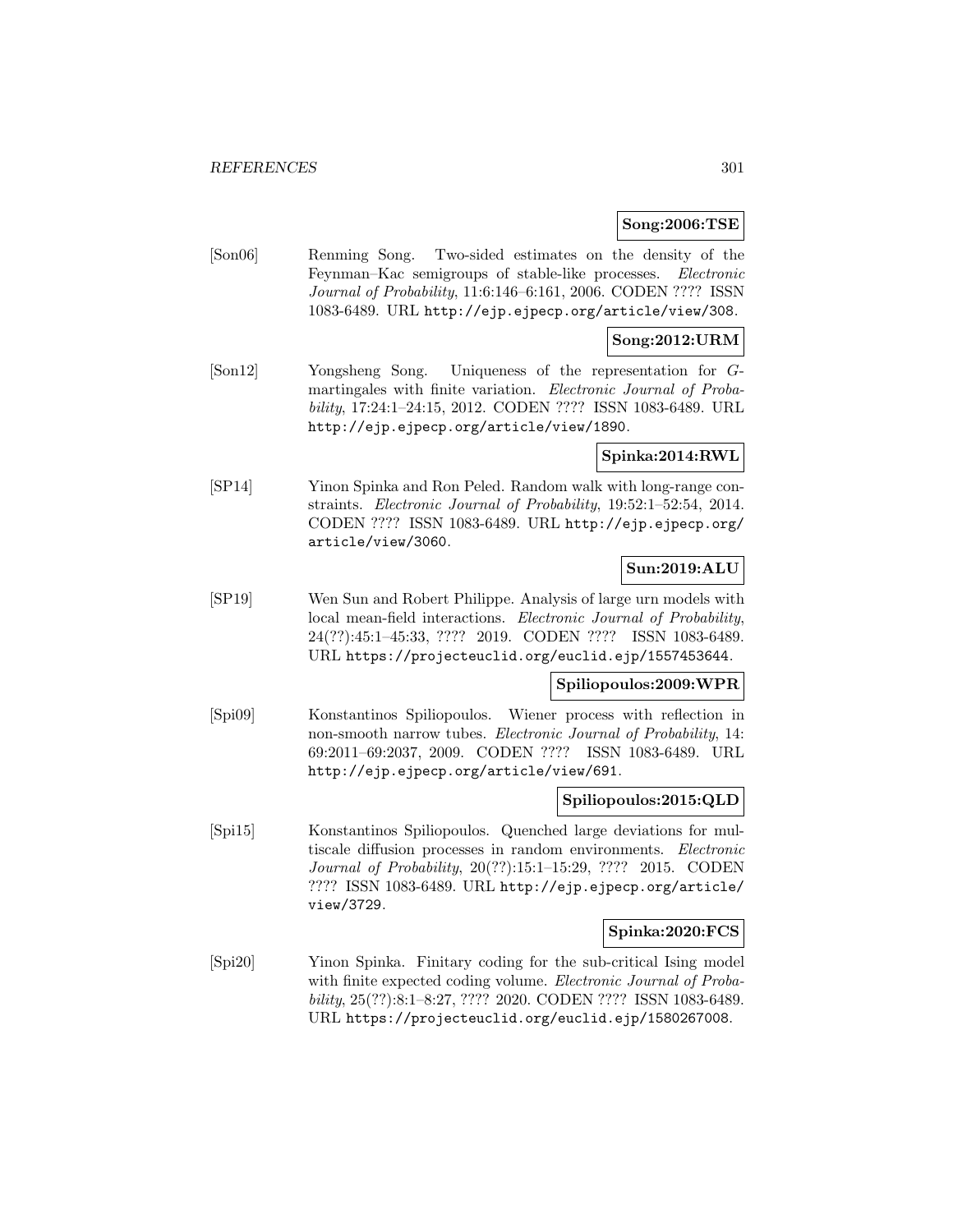#### **Schuett:2013:ENR**

[SR13] Carsten Schuett and Stiene Riemer. On the expectation of the norm of random matrices with non-identically distributed entries. Electronic Journal of Probability, 18:29:1–29:13, 2013. CODEN ???? ISSN 1083-6489. URL http://ejp.ejpecp.org/article/ view/2103.

## **Sengupta:2000:FPD**

[SS00] Arindam Sengupta and Anish Sarkar. Finitely polynomially determined Lévy processes. Electronic Journal of Probability, 6: 7:1–7:22, 2000. CODEN ???? ISSN 1083-6489. URL http:// ejp.ejpecp.org/article/view/80.

## **Schilling:2010:SAS**

[SS10] Rene Schilling and Alexander Schnurr. The symbol associated with the solution of a stochastic differential equation. *Electronic* Journal of Probability, 15:43:1369–43:1393, 2010. CODEN ???? ISSN 1083-6489. URL http://ejp.ejpecp.org/article/view/ 807.

## **Samorodnitsky:2012:DSL**

[SS12] Gennady Samorodnitsky and Yi Shen. Distribution of the supremum location of stationary processes. Electronic Journal of Probability, 17:42:1–42:17, 2012. CODEN ???? ISSN 1083-6489. URL http://ejp.ejpecp.org/article/view/2069.

## **Sarkar:2013:BWS**

[SS13] Anish Sarkar and Rongfeng Sun. Brownian web in the scaling limit of supercritical oriented percolation in dimension  $1+1$ . *Elec*tronic Journal of Probability, 18:21:1–21:23, 2013. CODEN ???? ISSN 1083-6489. URL http://ejp.ejpecp.org/article/view/ 2019.

## **Sturm:2014:SCP**

[SS14] Anja Sturm and Jan Swart. Subcritical contact processes seen from a typical infected site. Electronic Journal of Probability, 19: 53:1–53:46, 2014. CODEN ???? ISSN 1083-6489. URL http:// ejp.ejpecp.org/article/view/2904.

## **Spohn:2015:PIB**

[SS15] Herbert Spohn and Tomohiro Sasamoto. Point-interacting Brownian motions in the KPZ universality class. Electronic Journal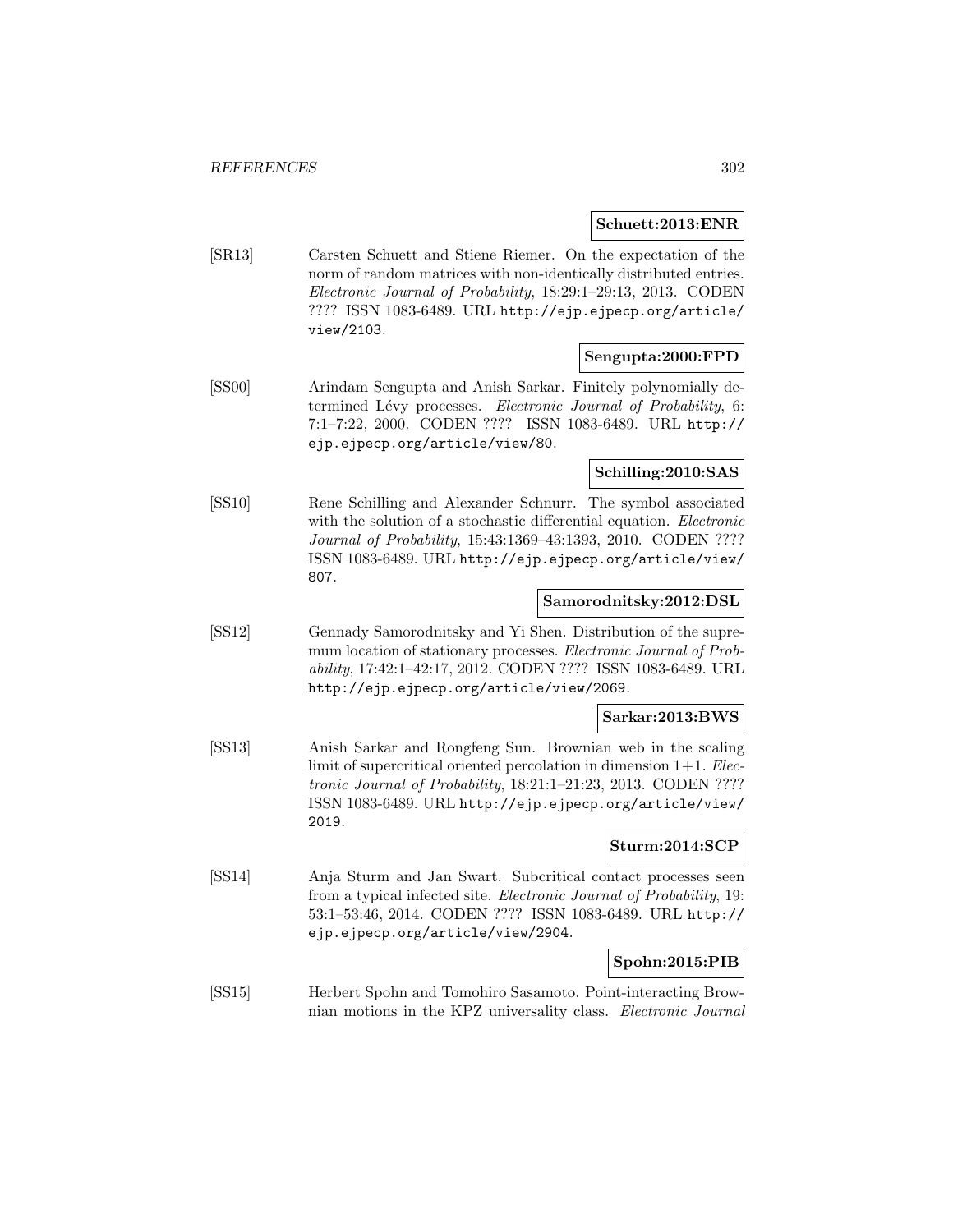of Probability, 20(??):87:1–87:28, ???? 2015. CODEN ???? ISSN 1083-6489. URL http://ejp.ejpecp.org/article/view/3926.

## **Schertzer:2018:HCP**

[SS18a] Emmanuel Schertzer and Florian Simatos. Height and contour processes of Crump-Mode-Jagers forests (I): general distribution and scaling limits in the case of short edges. Electronic Journal of Probability, 23(??):67:1–67:43, ???? 2018. CODEN ???? ISSN 1083-6489. URL https://projecteuclid.org/euclid. ejp/1532570595.

## **Sethuraman:2018:HLL**

[SS18b] Sunder Sethuraman and Doron Shahar. Hydrodynamic limits for long-range asymmetric interacting particle systems. Electronic Journal of Probability, 23(??):130:1–130:54, ???? 2018. CODEN ???? ISSN 1083-6489. URL https://projecteuclid. org/euclid.ejp/1545361594.

## **Sakai:2019:SMH**

[SS19a] Akira Sakai and Gordon Slade. Spatial moments for highdimensional critical contact process, oriented percolation and lattice trees. Electronic Journal of Probability, 24(??):65:1–65:18, ???? 2019. CODEN ???? ISSN 1083-6489. URL https:// projecteuclid.org/euclid.ejp/1561169149.

### **Schertzer:2019:HCP**

[SS19b] Emmanuel Schertzer and Florian Simatos. Height and contour processes of Crump–Mode–Jagers forests (II): the Bellman– Harris universality class. Electronic Journal of Probability, 24 (??):47:1–47:38, ???? 2019. CODEN ???? ISSN 1083-6489. URL https://projecteuclid.org/euclid.ejp/1558145015.

## **Seppalainen:2020:CEC**

[SS20] Timo Seppäläinen and Xiao Shen. Coalescence estimates for the corner growth model with exponential weights. Electronic Journal of Probability, 25(??):1–31, 2020. CODEN ???? ISSN 1083-6489. URL https://projecteuclid.org/ journals/electronic-journal-of-probability/volume-25/ issue-none/Coalescence-estimates-for-the-corner-growthmodel-with-exponential-weights/10.1214/20-EJP489.full.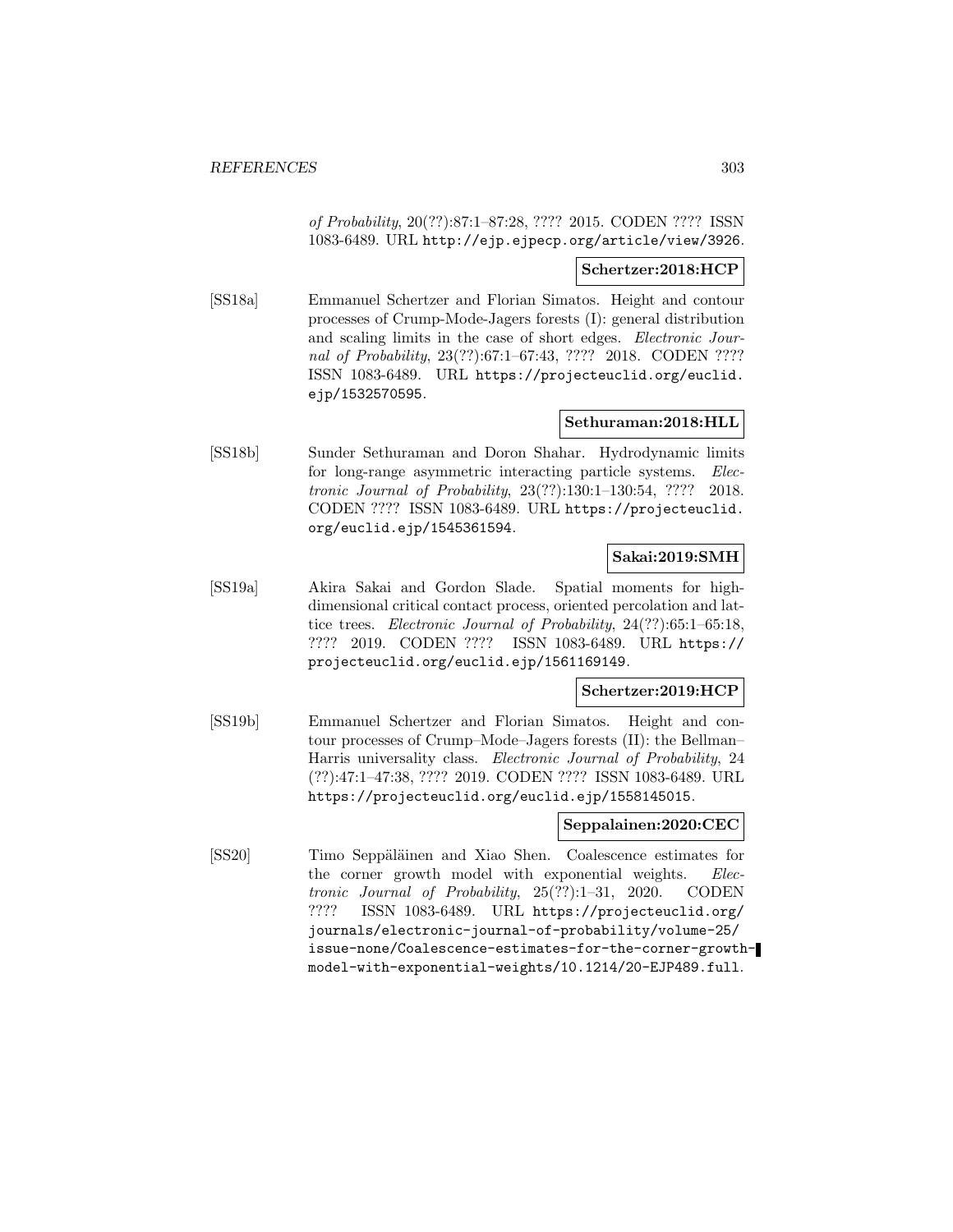#### **Sapatinas:2011:SNA**

[SSG11] Theofanis Sapatinas, Damodar Shanbhag, and Arjun Gupta. Some new approaches to infinite divisibility. Electronic Journal of Probability, 16:85:2359–85:2374, 2011. CODEN ???? ISSN 1083-6489. URL http://ejp.ejpecp.org/article/view/961.

#### **Schertzer:2009:SPB**

[SSS09] Emmanuel Schertzer, Rongfeng Sun, and Jan Swart. Special points of the Brownian net. Electronic Journal of Probability, 14:30:805–30:864, 2009. CODEN ???? ISSN 1083-6489. URL http://ejp.ejpecp.org/article/view/641.

### **Sanz-Sole:2013:SWE**

[SSS13] Marta Sanz-Solé and André Süss. The stochastic wave equation in high dimensions: Malliavin differentiability and absolute continuity. Electronic Journal of Probability, 18:64:1–64:28, 2013. CODEN ???? ISSN 1083-6489. URL http://ejp.ejpecp.org/ article/view/2341.

## **Shao:2004:ADB**

[SSW04] Qi-Man Shao, Chun Su, and Gang Wei. Asymptotic distributions and Berry–Esséen bounds for sums of record values. Electronic Journal of Probability, 9:17:544–17:559, 2004. CODEN ???? ISSN 1083-6489. URL http://ejp.ejpecp.org/article/ view/210.

## **Shiga:2006:IDR**

[ST06] Tokuzo Shiga and Hiroshi Tanaka. Infinitely divisible random probability distributions with an application to a random motion in a random environment. Electronic Journal of Probability, 11: 44:1144–44:1183, 2006. CODEN ???? ISSN 1083-6489. URL http://ejp.ejpecp.org/article/view/380.

#### **Sarantsev:2017:SGD**

[ST17a] Andrey Sarantsev and Li-Cheng Tsai. Stationary gap distributions for infinite systems of competing Brownian particles. Electronic Journal of Probability, 22(??):56:1–56:20, ???? 2017. CO-DEN ???? ISSN 1083-6489. URL https://projecteuclid. org/euclid.ejp/1499220068.

## **Sidoravicius:2017:AST**

[ST17b] Vladas Sidoravicius and Augusto Teixeira. Absorbing-state transition for Stochastic Sandpiles and Activated Random Walks.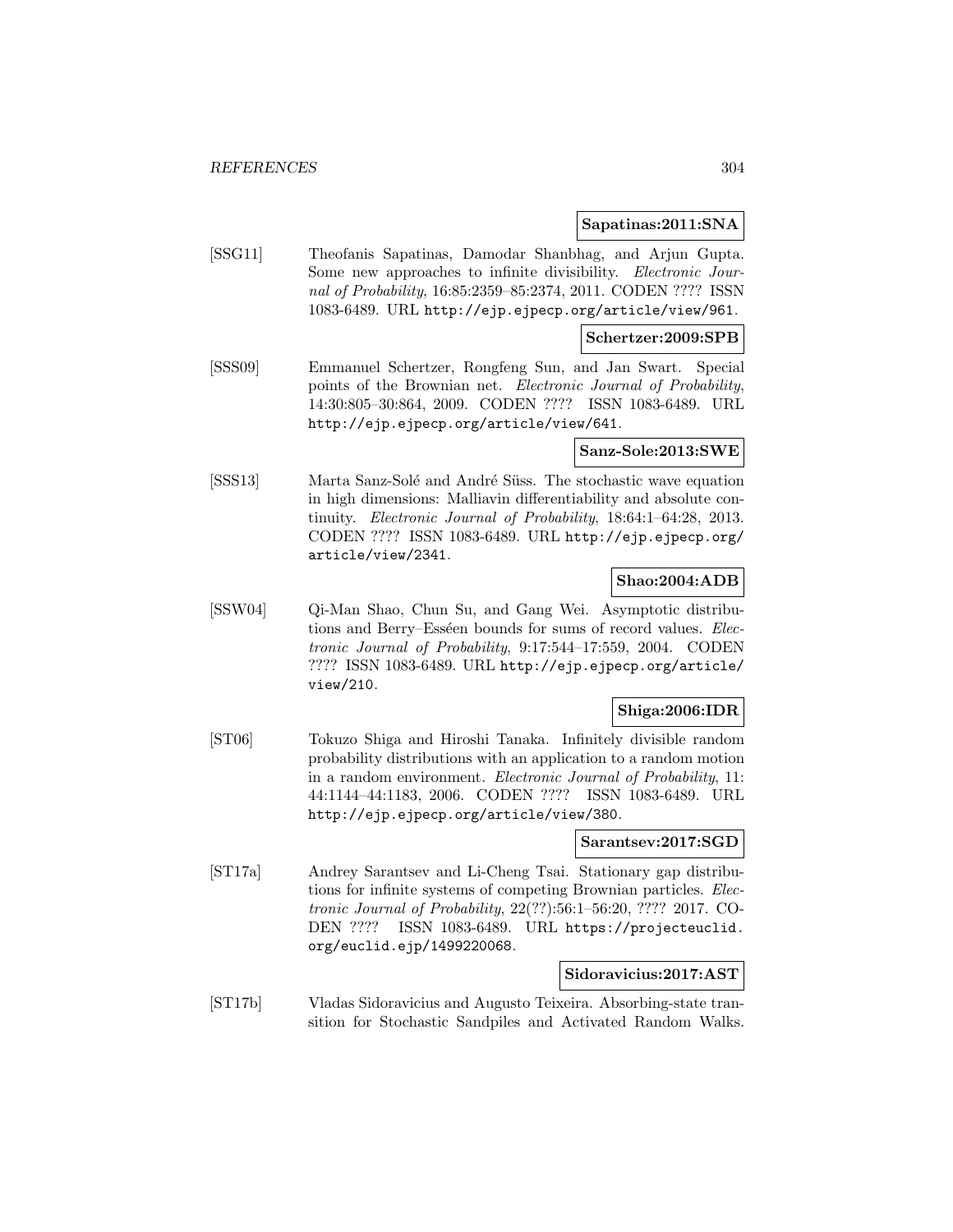Electronic Journal of Probability, 22(??):33:1–33:35, ???? 2017. CODEN ???? ISSN 1083-6489. URL https://projecteuclid. org/euclid.ejp/1492070448.

## **Steinsaltz:1999:RTC**

[Ste99] David Steinsaltz. Random time changes for sock-sorting and other stochastic process limit theorems. Electronic Journal of Probability, 4:14:1–14:25, 1999. CODEN ???? ISSN 1083-6489. URL http://ejp.ejpecp.org/article/view/51.

## **Stephenson:2013:GFT**

[Ste13] Robin Stephenson. General fragmentation trees. Electronic Journal of Probability, 18:101:1–101:45, 2013. CODEN ???? ISSN 1083-6489. URL http://ejp.ejpecp.org/article/view/2703.

#### **Strzelecka:2019:ENL**

[Str19] Marta Strzelecka. Estimates of norms of log-concave random matrices with dependent entries. Electronic Journal of Probability, 24(??):107:1–107:15, ???? 2019. CODEN ???? ISSN 1083-6489. URL https://projecteuclid.org/euclid.ejp/1569981822.

## **Sturm:2003:CPP**

[Stu03] Anja Sturm. On convergence of population processes in random environments to the stochastic heat equation with colored noise. Electronic Journal of Probability, 8:6:1–6:39, 2003. CODEN ???? ISSN 1083-6489. URL http://ejp.ejpecp.org/article/view/ 129.

## **Stufler:2020:MOS**

[Stu20] Benedikt Stufler. On the maximal offspring in a subcritical branching process. Electronic Journal of Probability, 25(??): 1–62, 2020. CODEN ???? ISSN 1083-6489. URL https:// projecteuclid.org/journals/electronic-journal-of-probability/ volume-25/issue-none/On-the-maximal-offspring-in-a-subcriticalbranching-process/10.1214/20-EJP506.full.

## **Soner:2011:QSS**

[STZ11] Mete Soner, Nizar Touzi, and Jianfeng Zhang. Quasi-sure stochastic analysis through aggregation. Electronic Journal of Probability, 16:67:1844–67:1879, 2011. CODEN ???? ISSN 1083- 6489. URL http://ejp.ejpecp.org/article/view/950.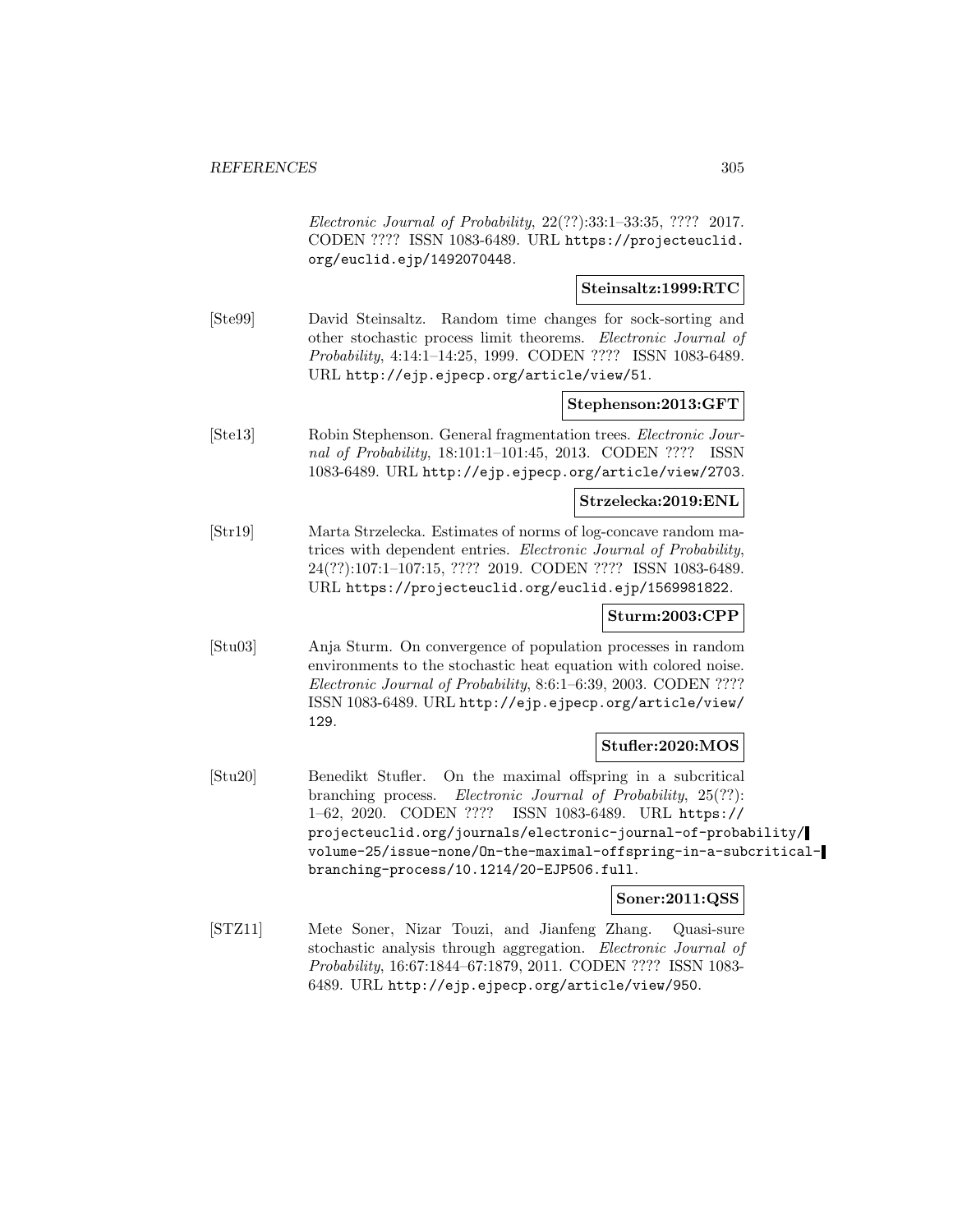## **Su:2001:DCD**

[Su01] Francis Su. Discrepancy convergence for the drunkard's walk on the sphere. Electronic Journal of Probability, 6:2:1–2:20, 2001. CODEN ???? ISSN 1083-6489. URL http://ejp.ejpecp.org/ article/view/75.

# **Su:2006:GFC**

[Su06] Zhonggen Su. Gaussian fluctuations in complex sample covariance matrices. Electronic Journal of Probability, 11:48:1284– 48:1320, 2006. CODEN ???? ISSN 1083-6489. URL http:// ejp.ejpecp.org/article/view/378.

# **Su:2014:BRW**

[Su14] Wei Su. Branching random walks and contact processes on Galton–Watson trees. Electronic Journal of Probability, 19:41:1– 41:12, 2014. CODEN ???? ISSN 1083-6489. URL http://ejp. ejpecp.org/article/view/3118.

## **Su:2020:PSH**

[Su20] Weicong Su. On the peaks of a stochastic heat equation on a sphere with a large radius. Electronic Journal of Probability, 25 (??):5:1–5:38, ???? 2020. CODEN ???? ISSN 1083-6489. URL https://projecteuclid.org/euclid.ejp/1579835021.

## **Subag:2013:LBM**

[Sub13] Eliran Subag. A lower bound for the mixing time of the randomto-random insertions shuffle. Electronic Journal of Probability, 18:20:1–20:20, 2013. CODEN ???? ISSN 1083-6489. URL http: //ejp.ejpecp.org/article/view/1950.

#### **Suzuki:2019:CBM**

[Suz19] Kohei Suzuki. Convergence of Brownian motions on metric measure spaces under Riemannian curvature–dimension conditions. Electronic Journal of Probability, 24(??):102:1–102:36, ???? 2019. CODEN ???? ISSN 1083-6489. URL https://projecteuclid. org/euclid.ejp/1569463328.

#### **Sethuraman:2005:MPD**

[SV05] Sunder Sethuraman and Srinivasa Varadhan. A martingale proof of Dobrushin's theorem for non-homogeneous Markov chains. Electronic Journal of Probability, 10:36:1221–36:1235, 2005. CO-DEN ???? ISSN 1083-6489. URL http://ejp.ejpecp.org/ article/view/283.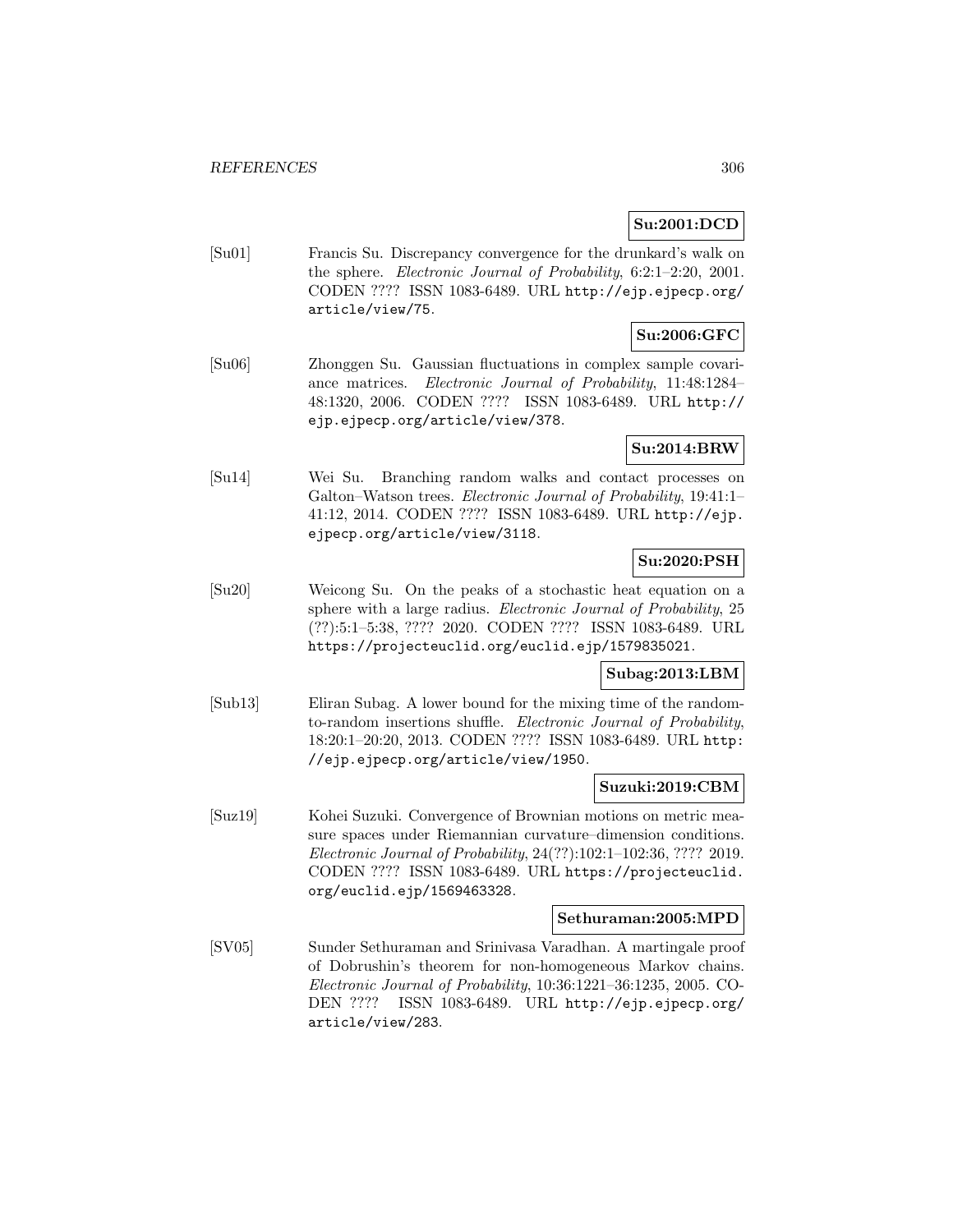### **Salminen:2009:SLM**

[SV09] Paavo Salminen and Pierre Vallois. On subexponentiality of the Lévy measure of the inverse local time; with applications to penalizations. Electronic Journal of Probability, 14:67:1963–67:1991, 2009. CODEN ???? ISSN 1083-6489. URL http://ejp.ejpecp. org/article/view/686.

## **Stadje:2011:TKG**

[SW11] Wolfgang Stadje and Achim Wübker. Three kinds of geometric convergence for Markov chains and the spectral gap property. Electronic Journal of Probability, 16:34:1001–34:1019, 2011. CO-DEN ???? ISSN 1083-6489. URL http://ejp.ejpecp.org/ article/view/900.

## **Sosoe:2014:CED**

[SW14] Philippe Sosoe and Percy Wong. Convergence of the eigenvalue density for Laguerre beta ensembles on short scales. Electronic Journal of Probability, 19:34:1–34:18, 2014. CODEN ???? ISSN 1083-6489. URL http://ejp.ejpecp.org/article/view/2638.

## **Shi:2019:PTC**

[SW19] Quan Shi and Alexander R. Watson. Probability tilting of compensated fragmentations. Electronic Journal of Probability, 24 (??):78:1–78:39, ???? 2019. CODEN ???? ISSN 1083-6489. URL https://projecteuclid.org/euclid.ejp/1565057003.

## **Shao:2012:HIS**

[SWY12] Jinghai Shao, Feng-Yu Wang, and Chenggui Yuan. Harnack inequalities for stochastic (functional) differential equations with non-Lipschitzian coefficients. Electronic Journal of Probability, 17:100:1–100:18, 2012. CODEN ???? ISSN 1083-6489. URL http://ejp.ejpecp.org/article/view/2140.

## **Safikhani:2019:SCE**

[SX19] Abolfazl Safikhani and Yimin Xiao. Spectral conditions for equivalence of Gaussian random fields with stationary increments. Electronic Journal of Probability, 24(??):8:1–8:19, ???? 2019. CODEN ???? ISSN 1083-6489. URL https://projecteuclid. org/euclid.ejp/1550199786.

## **Salminen:2005:PIF**

[SY05] Paavo Salminen and Marc Yor. Perpetual integral functionals as hitting and occupation times. *Electronic Journal of Probability*,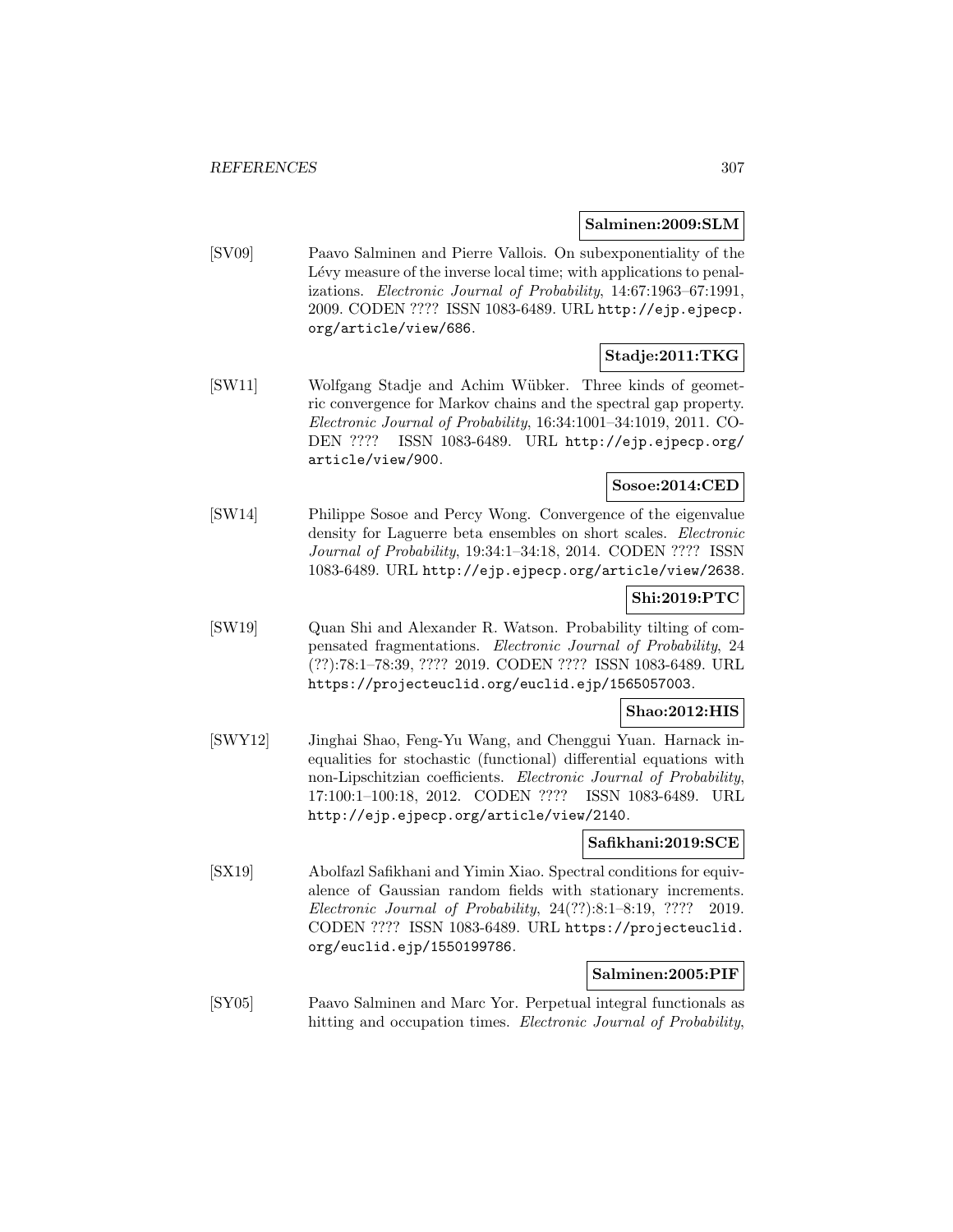10:11:371–11:419, 2005. CODEN ???? ISSN 1083-6489. URL http://ejp.ejpecp.org/article/view/256.

## **Sheffield:2014:TPR**

[SY14] Scott Sheffield and Ariel Yadin. Tricolor percolation and random paths in 3D. Electronic Journal of Probability, 19:4:1–4:23, 2014. CODEN ???? ISSN 1083-6489. URL http://ejp.ejpecp.org/ article/view/3073.

## **Seuret:2017:MAO**

[SY17] Stéphane Seuret and Xiaochuan Yang. Multifractal analysis for the occupation measure of stable-like processes. Electronic Journal of Probability, 22(??):47:1–47:36, ???? 2017. CODEN ???? ISSN 1083-6489. URL https://projecteuclid.org/euclid. ejp/1496109646.

## **Schulte:2019:MSO**

[SY19] Matthias Schulte and J. E. Yukich. Multivariate second order Poincaré inequalities for Poisson functionals. Electronic Journal of Probability, 24(??):130:1–130:42, ???? 2019. CODEN ???? ISSN 1083-6489. URL https://projecteuclid.org/euclid. ejp/1573527859.

## **Song:2015:RDS**

[SZ15a] Yulin Song and Xicheng Zhang. Regularity of density for SDEs driven by degenerate Lévy noises. Electronic Journal of Probability, 20(??):21:1–21:27, ???? 2015. CODEN ???? ISSN 1083-6489. URL http://ejp.ejpecp.org/article/view/3287.

## **Storm:2015:OLR**

[SZ15b] Julia Storm and Dirk Zeindler. The order of large random permutations with cycle weights. *Electronic Journal of Probability*, 20(??):126:1–126:34, ???? 2015. CODEN ???? ISSN 1083-6489. URL http://ejp.ejpecp.org/article/view/4331.

## **Shang:2019:TCI**

[SZ19] Shijie Shang and Tusheng Zhang. Talagrand concentration inequalities for stochastic heat-type equations under uniform distance. Electronic Journal of Probability, 24(??):129:1-129:15, ???? 2019. CODEN ???? ISSN 1083-6489. URL https:// projecteuclid.org/euclid.ejp/1573527858.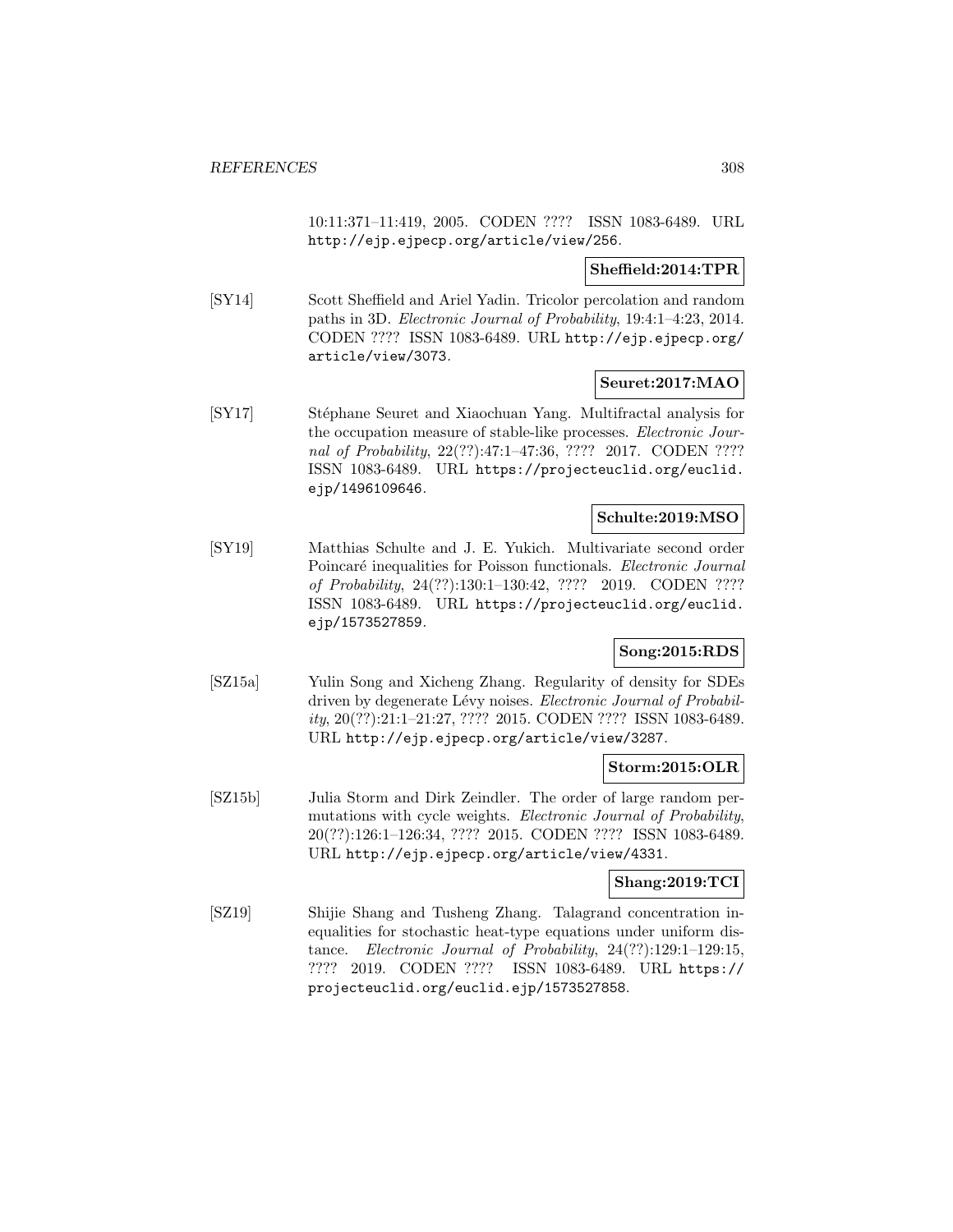#### **Szablowski:2010:MNR**

[Sza10] Pawel Szablowski. Multidimensional q-normal and related distributions — Markov case. Electronic Journal of Probability, 15: 40:1296–40:1318, 2010. CODEN ???? ISSN 1083-6489. URL http://ejp.ejpecp.org/article/view/796.

### **Sznitman:2009:DRW**

[Szn09] Alain-Sol Sznitman. On the domination of a random walk on a discrete cylinder by random interlacements. *Electronic Journal* of Probability, 14:56:1670–56:1704, 2009. CODEN ???? ISSN 1083-6489. URL http://ejp.ejpecp.org/article/view/679.

### **Sznitman:2016:CAL**

[Szn16] Alain-Sol Sznitman. Coupling and an application to level-set percolation of the Gaussian free field. Electronic Journal of Probability, 21(??):35:1–35:26, ???? 2016. CODEN ???? ISSN 1083-6489. URL https://projecteuclid.org/euclid.ejp/1461332876.

## **Taggi:2016:ASP**

[Tag16] Lorenzo Taggi. Absorbing-state phase transition in biased activated random walk. Electronic Journal of Probability, 21(??): 13:1–13:15, ???? 2016. CODEN ???? ISSN 1083-6489. URL https://projecteuclid.org/euclid.ejp/1456246244.

## **Takacs:1997:RWP**

[Tak97] Christiane Takacs. Random walk on periodic trees. Electronic Journal of Probability, 2:1:1–1:16, 1997. CODEN ???? ISSN 1083-6489. URL http://ejp.ejpecp.org/article/view/15.

## **Tang:2006:IND**

[Tan06] Qihe Tang. Insensitivity to negative dependence of the asymptotic behavior of precise large deviations. Electronic Journal of Probability, 11:4:107–4:120, 2006. CODEN ???? ISSN 1083-6489. URL http://ejp.ejpecp.org/article/view/304.

#### **Tan:2013:SMF**

[Tan13] Xiaolu Tan. A splitting method for fully nonlinear degenerate parabolic PDEs. Electronic Journal of Probability, 18:15:1–15:24, 2013. CODEN ???? ISSN 1083-6489. URL http://ejp.ejpecp. org/article/view/1967.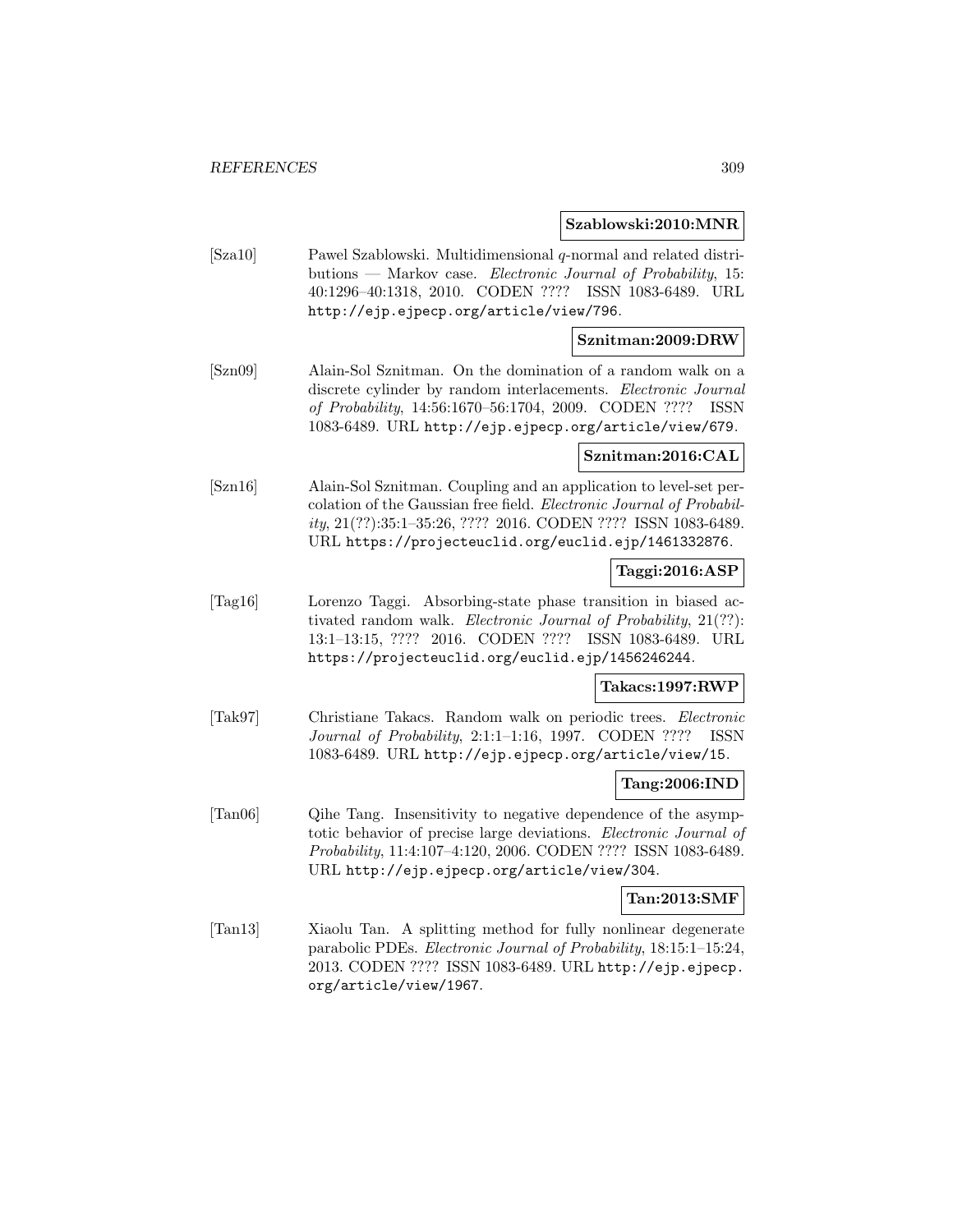## **Tanguy:2019:NAV**

[Tan19] Kevin Tanguy. Non asymptotic variance bounds and deviation inequalities by optimal transport. Electronic Journal of Probability, 24(??):13:1–13:18, ???? 2019. CODEN ???? ISSN 1083-6489. URL https://projecteuclid.org/euclid.ejp/1550653272.

## **Tarrago:2015:AIL**

[Tar15] Pierre Tarrago. Asymptotic independence in large random permutations with fixed descent set. Electronic Journal of Probability, 20(??):103:1–103:33, ???? 2015. CODEN ???? ISSN 1083-6489. URL http://ejp.ejpecp.org/article/view/4196.

## **Taylor:2007:CAP**

[Tay07] Jesse Taylor. The common ancestor process for a Wright–Fisher diffusion. Electronic Journal of Probability, 12:28:808–28:847, 2007. CODEN ???? ISSN 1083-6489. URL http://ejp.ejpecp. org/article/view/418.

## **Tropp:2014:SMP**

[TC14] Joel Tropp and Richard Chen. Subadditivity of matrix phientropy and concentration of random matrices. Electronic Journal of Probability, 19:27:1–27:30, 2014. CODEN ???? ISSN 1083-6489. URL http://ejp.ejpecp.org/article/view/2964.

#### **Teixeira:2009:IPT**

[Tei09] Augusto Teixeira. Interlacement percolation on transient weighted graphs. Electronic Journal of Probability, 14:54:1604– 54:1627, 2009. CODEN ???? ISSN 1083-6489. URL http:// ejp.ejpecp.org/article/view/670.

## **Telcs:2001:LSG**

[Tel01] Andras Telcs. Local sub-Gaussian estimates on graphs: The strongly recurrent case. Electronic Journal of Probability, 6:22:1– 22:33, 2001. CODEN ???? ISSN 1083-6489. URL http://ejp. ejpecp.org/article/view/95.

#### **Thevenin:2020:VFO**

[Thé20] Paul Thévenin. Vertices with fixed outdegrees in large Galton– Watson trees. Electronic Journal of Probability, 25(??):64:1– 64:25, ???? 2020. CODEN ???? ISSN 1083-6489. URL https:/ /projecteuclid.org/euclid.ejp/1592445678.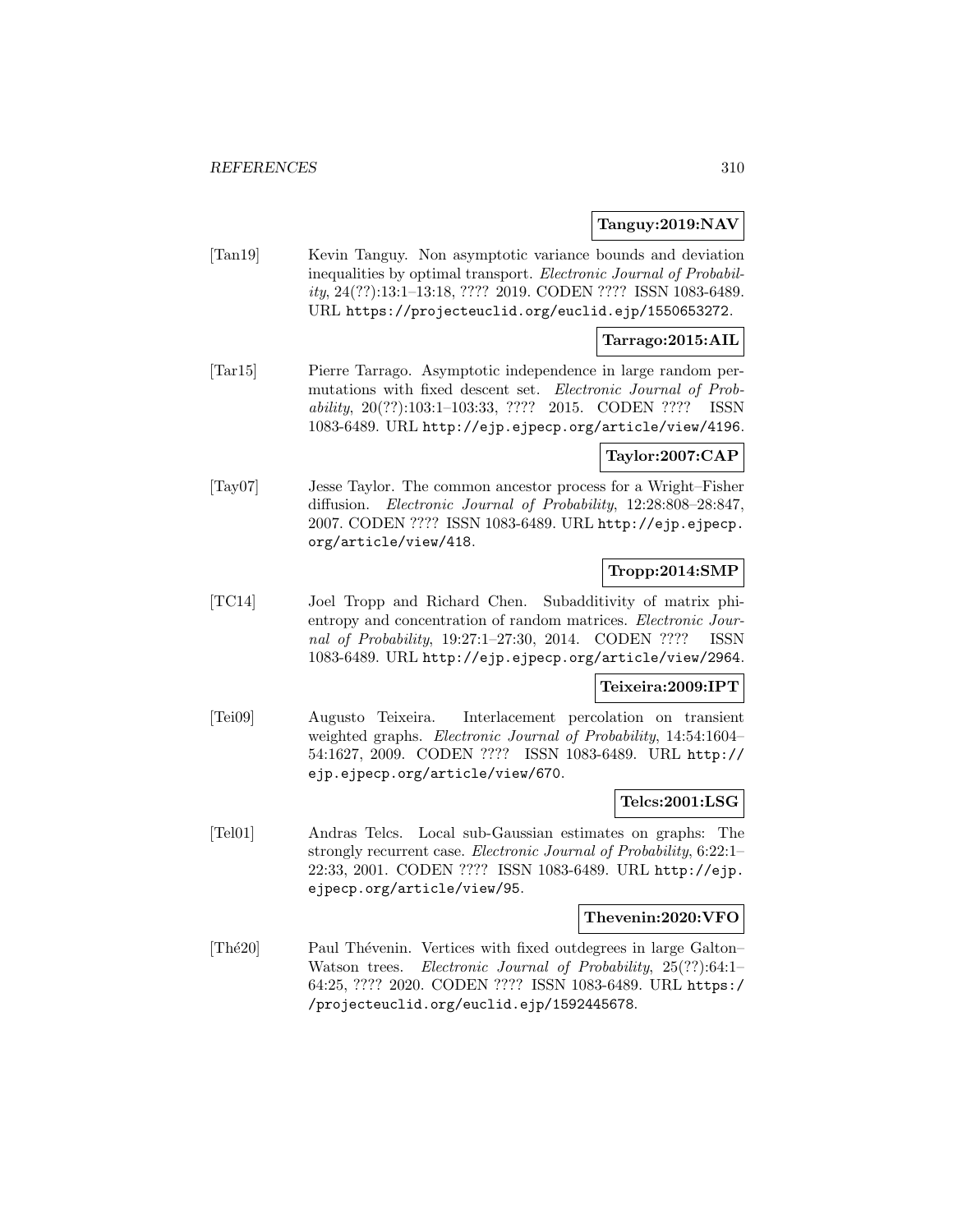### **Toninelli:2007:CLR**

[Ton07] Fabio Lucio Toninelli. Correlation lengths for random polymer models and for some renewal sequences. *Electronic Journal of* Probability, 12:21:613–21:636, 2007. CODEN ???? ISSN 1083- 6489. URL http://ejp.ejpecp.org/article/view/414.

#### **Toninelli:2009:CGF**

[Ton09] Fabio Toninelli. Coarse graining, fractional moments and the critical slope of random copolymers. Electronic Journal of Probability, 14:20:531–20:547, 2009. CODEN ???? ISSN 1083-6489. URL http://ejp.ejpecp.org/article/view/612.

#### **Trutnau:2015:CSB**

[TOR15] Gerald Trutnau, Youssef Ouknine, and Francesco Russo. On countably skewed Brownian motion with accumulation point. Electronic Journal of Probability, 20(??):82:1–82:27, ???? 2015. CODEN ???? ISSN 1083-6489. URL http://ejp.ejpecp.org/ article/view/3640.

## **Tournier:2009:IET**

[Tou09] Laurent Tournier. Integrability of exit times and ballisticity for random walks in Dirichlet environment. Electronic Journal of Probability, 14:16:431–16:451, 2009. CODEN ???? ISSN 1083- 6489. URL http://ejp.ejpecp.org/article/view/609.

#### **Towsner:2015:LSM**

[Tow15] Henry Piers Towsner. Limits of sequences of Markov chains. Electronic Journal of Probability, 20(??):77:1–77:23, ???? 2015. CO-DEN ???? ISSN 1083-6489. URL http://ejp.ejpecp.org/ article/view/4188.

## **Travers:2015:ILI**

[Tra15] Nicholas Travers. Inversions and longest increasing subsequence for k-card-minimum random permutations. Electronic Journal of Probability, 20(??):11:1–11:27, ???? 2015. CODEN ???? ISSN 1083-6489. URL http://ejp.ejpecp.org/article/view/3602.

#### **Travers:2018:ERW**

[Tra18] Nicholas F. Travers. Excited random walk in a Markovian environment. Electronic Journal of Probability, 23(??):43:1–43:60, ???? 2018. CODEN ???? ISSN 1083-6489. URL https:// projecteuclid.org/euclid.ejp/1525852820.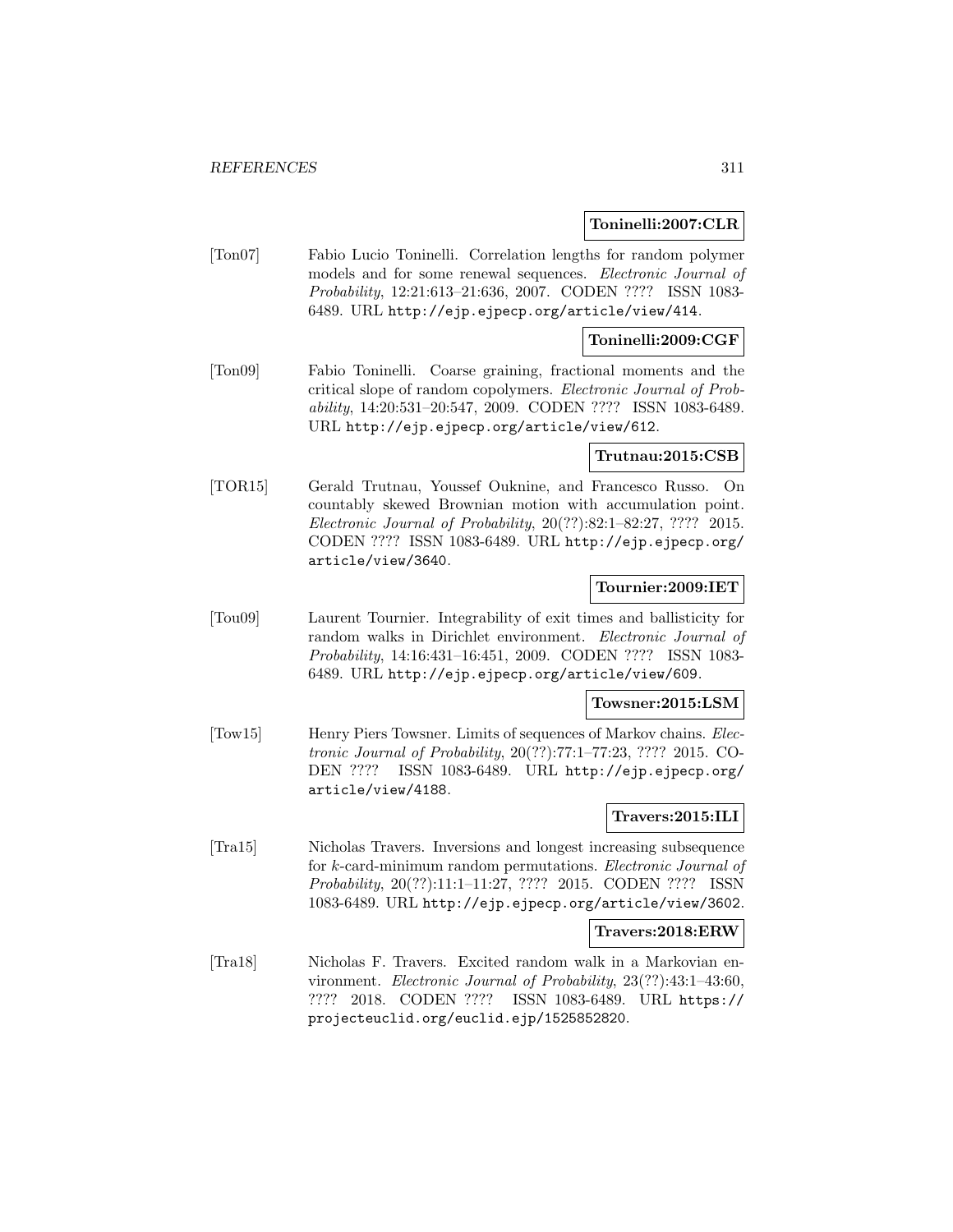#### **Trevisan:2016:WPM**

[Tre16] Dario Trevisan. Well-posedness of multidimensional diffusion processes with weakly differentiable coefficients. Electronic Journal of Probability, 21(??):22:1-22:41, ???? 2016. CODEN ???? ISSN 1083-6489. URL https://projecteuclid.org/euclid. ejp/1458325000.

## **Tsirelson:2006:BLM**

[Tsi06] Boris Tsirelson. Brownian local minima, random dense countable sets and random equivalence classes. Electronic Journal of Probability, 11:7:162–7:198, 2006. CODEN ???? ISSN 1083-6489. URL http://ejp.ejpecp.org/article/view/309.

## **Talarczyk:2020:LTI**

[TT20] Anna Talarczyk and Lukasz Treszczotko. Limit theorems for integrated trawl processes with symmetric Lévy bases. Electronic Journal of Probability, 25(??):1–24, 2020. CODEN ???? ISSN 1083-6489. URL https://projecteuclid.org/ journals/electronic-journal-of-probability/volume-25/ issue-none/Limit-theorems-for-integrated-trawl-processeswith-symmetric-L%c3%a9vy-bases/10.1214/20-EJP509.full.

## **Torres:2014:QVF**

[TTV14] Soledad Torres, Ciprian Tudor, and Frederi Viens. Quadratic variations for the fractional-colored stochastic heat equation. Electronic Journal of Probability, 19:76:1–76:51, 2014. CODEN ???? ISSN 1083-6489. URL http://ejp.ejpecp.org/article/ view/2698.

# **Tugaut:2012:EPM**

[Tug12] Julian Tugaut. Exit problem of McKean–Vlasov diffusions in convex landscapes. Electronic Journal of Probability, 17:76:1– 76:26, 2012. CODEN ???? ISSN 1083-6489. URL http://ejp. ejpecp.org/article/view/1914.

## **Turova:2007:CPT**

[Tur07] Tatyana Turova. Continuity of the percolation threshold in randomly grown graphs. Electronic Journal of Probability, 12: 36:1036–36:1047, 2007. CODEN ???? ISSN 1083-6489. URL http://ejp.ejpecp.org/article/view/436.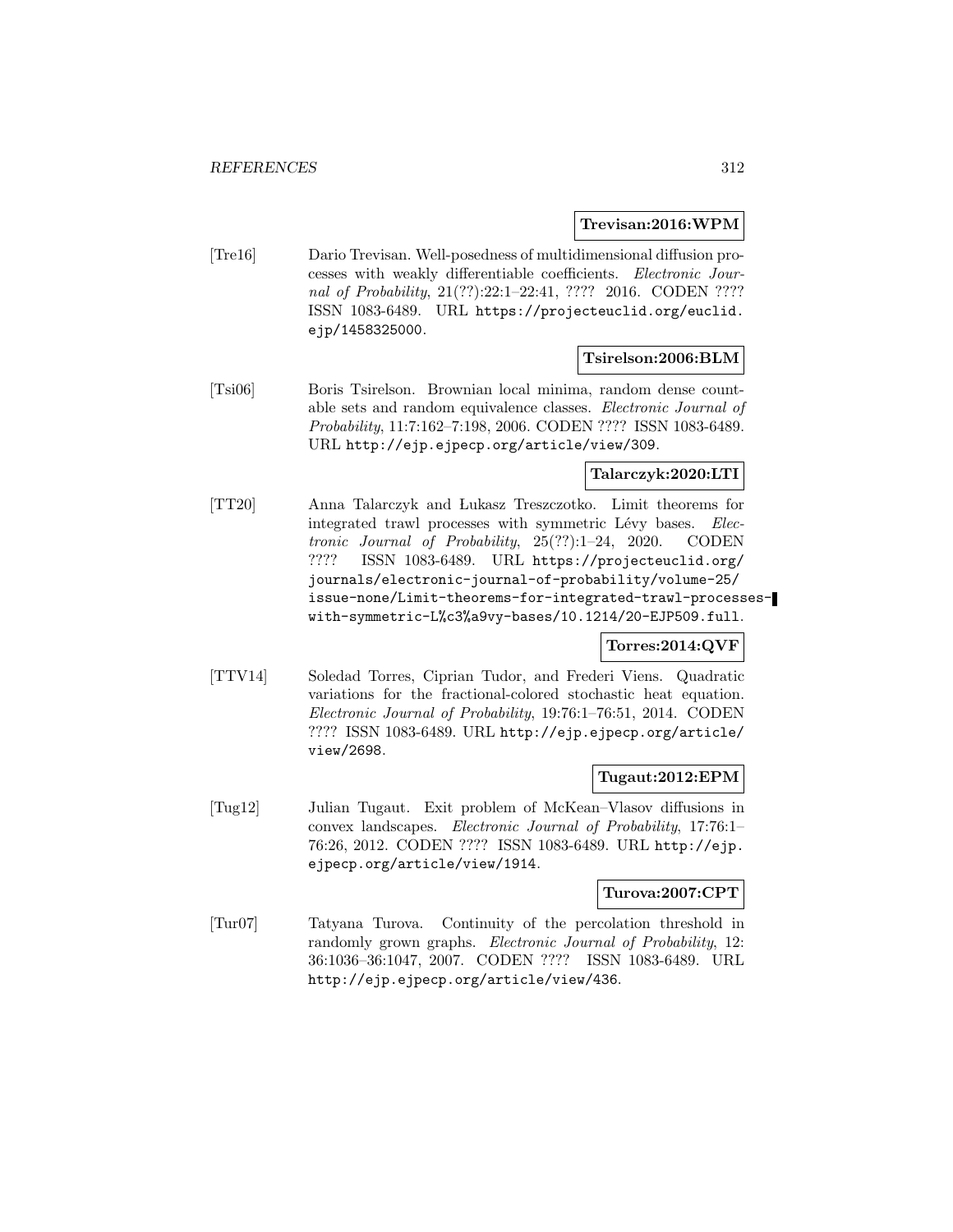### **Turkedjiev:2015:TAD**

[Tur15] Plamen Turkedjiev. Two algorithms for the discrete time approximation of Markovian backward stochastic differential equations under local conditions. Electronic Journal of Probability, 20(??): 50:1–50:49, ???? 2015. CODEN ???? ISSN 1083-6489. URL http://ejp.ejpecp.org/article/view/3022.

## **Tudor:2003:IFL**

[TV03] Ciprian Tudor and Frederi Viens. Itˆo formula and local time for the fractional Brownian sheet. Electronic Journal of Probability, 8:14:1–14:31, 2003. CODEN ???? ISSN 1083-6489. URL http: //ejp.ejpecp.org/article/view/155.

## **Taylor:2009:CPS**

[TV09] Jesse Taylor and Amandine Véber. Coalescent processes in subdivided populations subject to recurrent mass extinctions. Electronic Journal of Probability, 14:9:242–9:288, 2009. CODEN ???? ISSN 1083-6489. URL http://ejp.ejpecp.org/article/view/ 595.

## **Tao:2011:WDM**

[TV11] Terence Tao and Van Vu. The Wigner–Dyson–Mehta bulk universality conjecture for Wigner matrices. Electronic Journal of Probability, 16:77:2104–77:2121, 2011. CODEN ???? ISSN 1083- 6489. URL http://ejp.ejpecp.org/article/view/944.

## **Tribe:2011:SOM**

[TW11] Roger Tribe and Nicholas Woodward. Stochastic order methods applied to stochastic travelling waves. Electronic Journal of Probability, 16:16:436–16:469, 2011. CODEN ???? ISSN 1083-6489. URL http://ejp.ejpecp.org/article/view/868.

## **Tran:2020:STS**

[TY20] Huy Tran and Yizheng Yuan. A support theorem for SLE curves. Electronic Journal of Probability, 25(??):18:1–18:18, ???? 2020. CODEN ???? ISSN 1083-6489. URL https://projecteuclid. org/euclid.ejp/1580958251.

#### **Tykesson:2007:NUC**

[Tyk07] Johan Tykesson. The number of unbounded components in the Poisson Boolean model of continuum percolation in hyperbolic space. Electronic Journal of Probability, 12:51:1379–51:1401,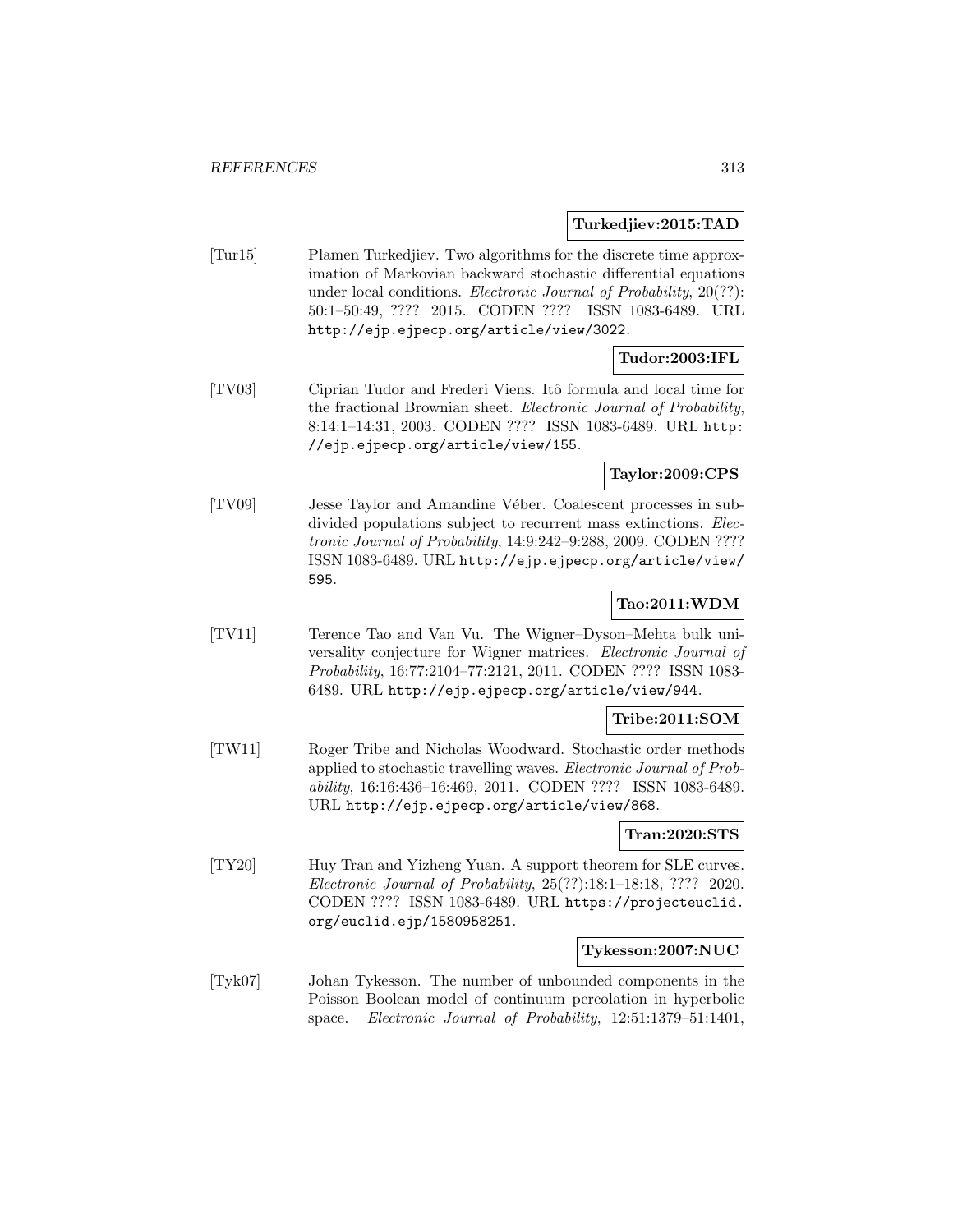2007. CODEN ???? ISSN 1083-6489. URL http://ejp.ejpecp. org/article/view/460.

# **Tribe:2011:PFO**

[TZ11] Roger Tribe and Oleg Zaboronski. Pfaffian formulae for one dimensional coalescing and annihilating systems. Electronic Journal of Probability, 16:76:2080–76:2103, 2011. CODEN ???? ISSN 1083-6489. URL http://ejp.ejpecp.org/article/view/942.

## **Uchiyama:2007:AEG**

[Uch07] Kouhei Uchiyama. Asymptotic estimates of the Green functions and transition probabilities for Markov additive processes. Electronic Journal of Probability, 12:6:138–6:180, 2007. CODEN ???? ISSN 1083-6489. URL http://ejp.ejpecp.org/article/view/ 396.

## **Uchiyama:2010:GFT**

[Uch10] Kohei Uchiyama. The green functions of two dimensional random walks killed on a line and their higher dimensional analogues. Electronic Journal of Probability, 15:37:1161–37:1189, 2010. CO-DEN ???? ISSN 1083-6489. URL http://ejp.ejpecp.org/ article/view/793.

## **Uchiyama:2011:FHT**

[Uch11] Kohei Uchiyama. The first hitting time of a single point for random walks. Electronic Journal of Probability, 16:71:1960–71:2000, 2011. CODEN ???? ISSN 1083-6489. URL http://ejp.ejpecp. org/article/view/931.

## **Uchiyama:2020:PFL**

[Uch20] Kohei Uchiyama. The potential function and ladder heights of a recurrent random walk on **Z** with infinite variance. Electronic Journal of Probability, 25(??):1–24, 2020. CODEN ???? ISSN 1083-6489. URL https://projecteuclid.org/ journals/electronic-journal-of-probability/volume-25/ issue-none/The-potential-function-and-ladder-heightsof-a-recurrent-random/10.1214/20-EJP553.full.

## **Unterberger:2019:GFL**

[Unt19] Jeremie Unterberger. Global fluctuations for 1D log-gas dynamics. covariance kernel and support. Electronic Journal of Probability, 24(??):21:1–21:28, ???? 2019. CODEN ???? ISSN 1083-6489. URL https://projecteuclid.org/euclid.ejp/1553155301.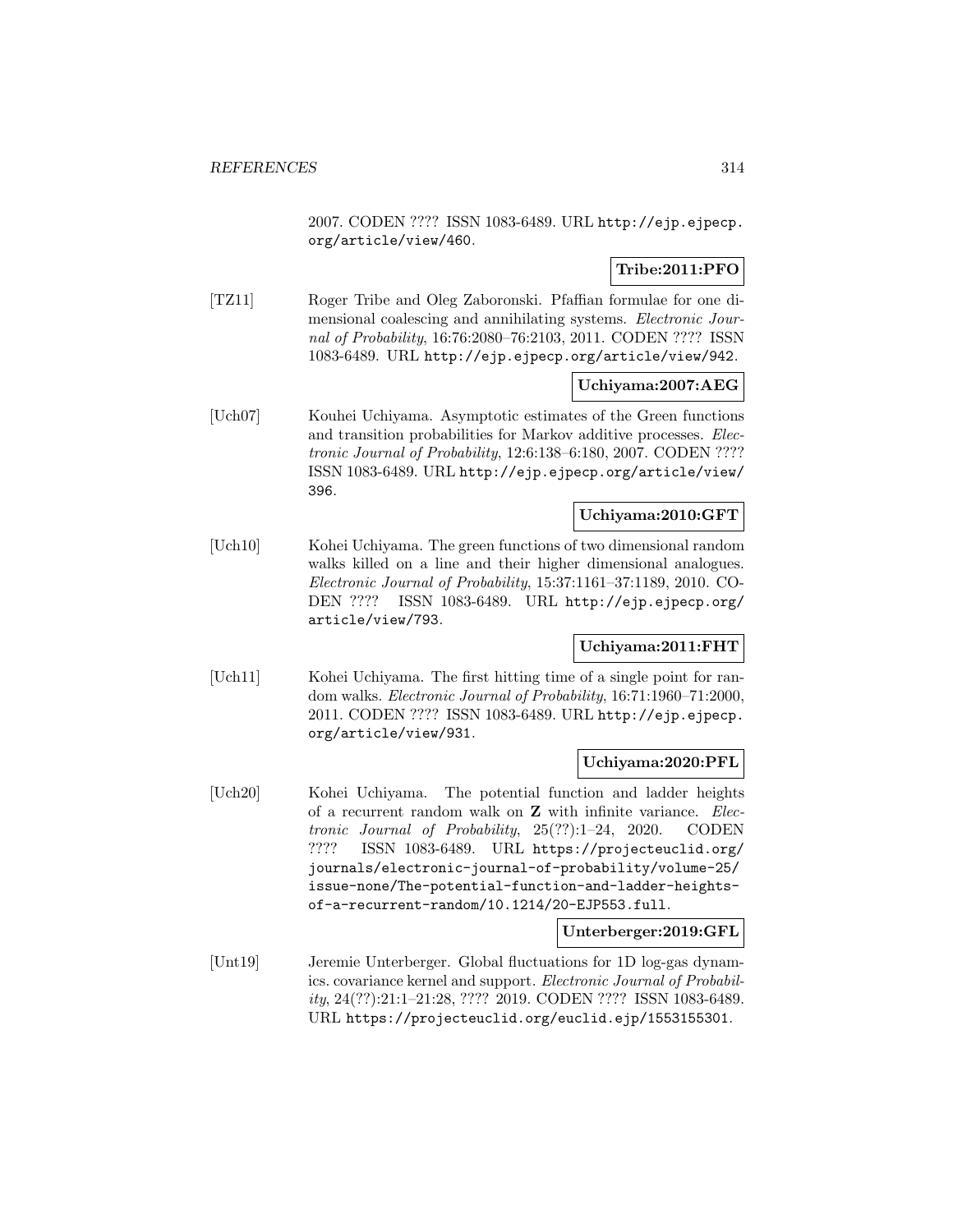## **Valle:2007:EIT**

[Val07] Glauco Valle. Evolution of the interfaces in a two dimensional Potts model. Electronic Journal of Probability, 12:12:354–12:386, 2007. CODEN ???? ISSN 1083-6489. URL http://ejp.ejpecp. org/article/view/346.

# **Valesin:2010:MCP**

[Val10] Daniel Valesin. Multitype contact process on z: Extinction and interface. Electronic Journal of Probability, 15:73:2220–73:2260, 2010. CODEN ???? ISSN 1083-6489. URL http://ejp.ejpecp. org/article/view/836.

## **Vanneuville:2019:ASR**

[Van19] Hugo Vanneuville. Annealed scaling relations for Voronoi percolation. Electronic Journal of Probability, 24(??):39:1–39:71, ???? 2019. CODEN ???? ISSN 1083-6489. URL https:// projecteuclid.org/euclid.ejp/1554861841.

# **Varvenne:2019:CIS**

[Var19] Maylis Varvenne. Concentration inequalities for stochastic differential equations with additive fractional noise. Electronic Journal of Probability, 24(??):124:1–124:22, ???? 2019. CODEN ???? ISSN 1083-6489. URL https://projecteuclid.org/euclid. ejp/1573268588.

## **vanBargen:2009:AGS**

[vB09] Holger van Bargen. Asymptotic growth of spatial derivatives of isotropic flows. Electronic Journal of Probability, 14:80:2328– 80:2351, 2009. CODEN ???? ISSN 1083-6489. URL http:// ejp.ejpecp.org/article/view/704.

## **vandeBrug:2018:SSL**

[vdBCL18] Tim van de Brug, Federico Camia, and Marcin Lis. Spin systems from loop soups. Electronic Journal of Probability, 23(??):81:1– 81:17, ???? 2018. CODEN ???? ISSN 1083-6489. URL https:/ /projecteuclid.org/euclid.ejp/1536717740.

## **vanderHofstad:2007:DRG**

[vdHHZ07] Remco van der Hofstad, Gerard Hooghiemstra, and Dmitri Znamenski. Distances in random graphs with finite mean and infinite variance degrees. Electronic Journal of Probability, 12:25:703– 25:766, 2007. CODEN ???? ISSN 1083-6489. URL http://ejp. ejpecp.org/article/view/420.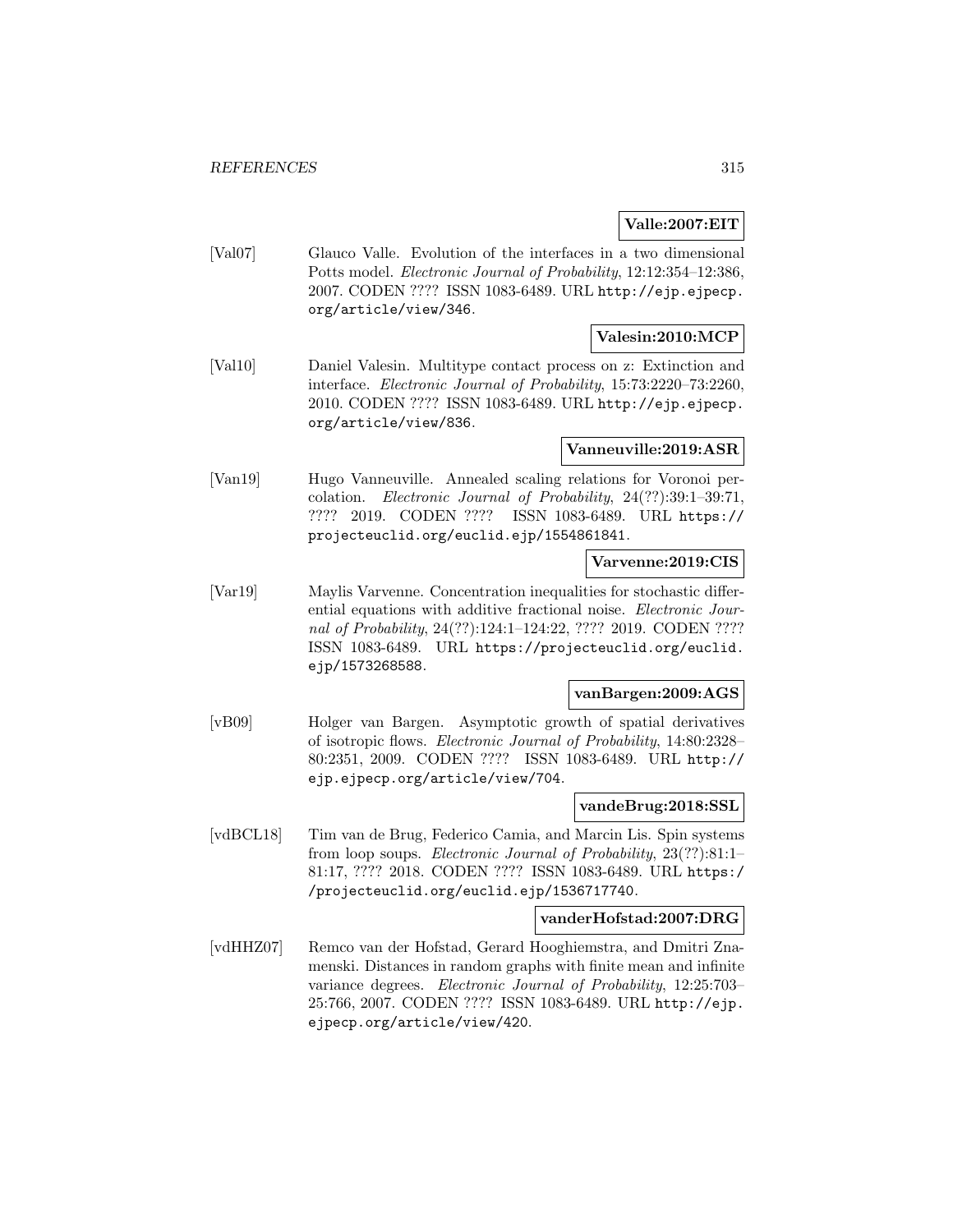#### **vanderHofstad:2004:GSC**

[vdHS04] Remco van der Hofstad and Akira Sakai. Gaussian scaling for the critical spread-out contact process above the upper critical dimension. Electronic Journal of Probability, 9:24:710–24:769, 2004. CODEN ???? ISSN 1083-6489. URL http://ejp.ejpecp. org/article/view/224.

## **vanderHofstad:2010:CCF**

[vdHS10] Remco van der Hofstad and Akira Sakai. Convergence of the critical finite-range contact process to super-Brownian motion above the upper critical dimension: The higher-point functions. Electronic Journal of Probability, 15:27:801–27:894, 2010. CODEN ???? ISSN 1083-6489. URL http://ejp.ejpecp.org/article/ view/783.

## **Venet:2019:NFB**

[Ven19] Nil Venet. Nonexistence of fractional Brownian fields indexed by cylinders. Electronic Journal of Probability, 24(??):75:1–75:26, ???? 2019. CODEN ???? ISSN 1083-6489. URL https:// projecteuclid.org/euclid.ejp/1562119475.

## **Versendaal:2019:LDG**

[Ver19] Rik Versendaal. Large deviations for geodesic random walks. Electronic Journal of Probability, 24(??):93:1–93:39, ???? 2019. CODEN ???? ISSN 1083-6489. URL https://projecteuclid. org/euclid.ejp/1568361634.

## **Veto:2015:TWL**

[Vet15] Bálint Vető. Tracy–Widom limit of q-Hahn TASEP. Electronic Journal of Probability, 20(??):102:1–102:22, ???? 2015. CODEN ???? ISSN 1083-6489. URL http://ejp.ejpecp.org/article/ view/4241.

## **Valle:2015:SLR**

[VFV15] Glauco Valle, Luiz Renato Fontes, and Leon Alexander Valencia. Scaling limit of the radial Poissonian web. *Electronic Journal of* Probability, 20(??):31:1–31:40, ???? 2015. CODEN ???? ISSN 1083-6489. URL http://ejp.ejpecp.org/article/view/3395.

## **Vihola:2011:CAM**

[Vih11] Matti Vihola. Can the adaptive Metropolis algorithm collapse without the covariance lower bound? Electronic Journal of Prob-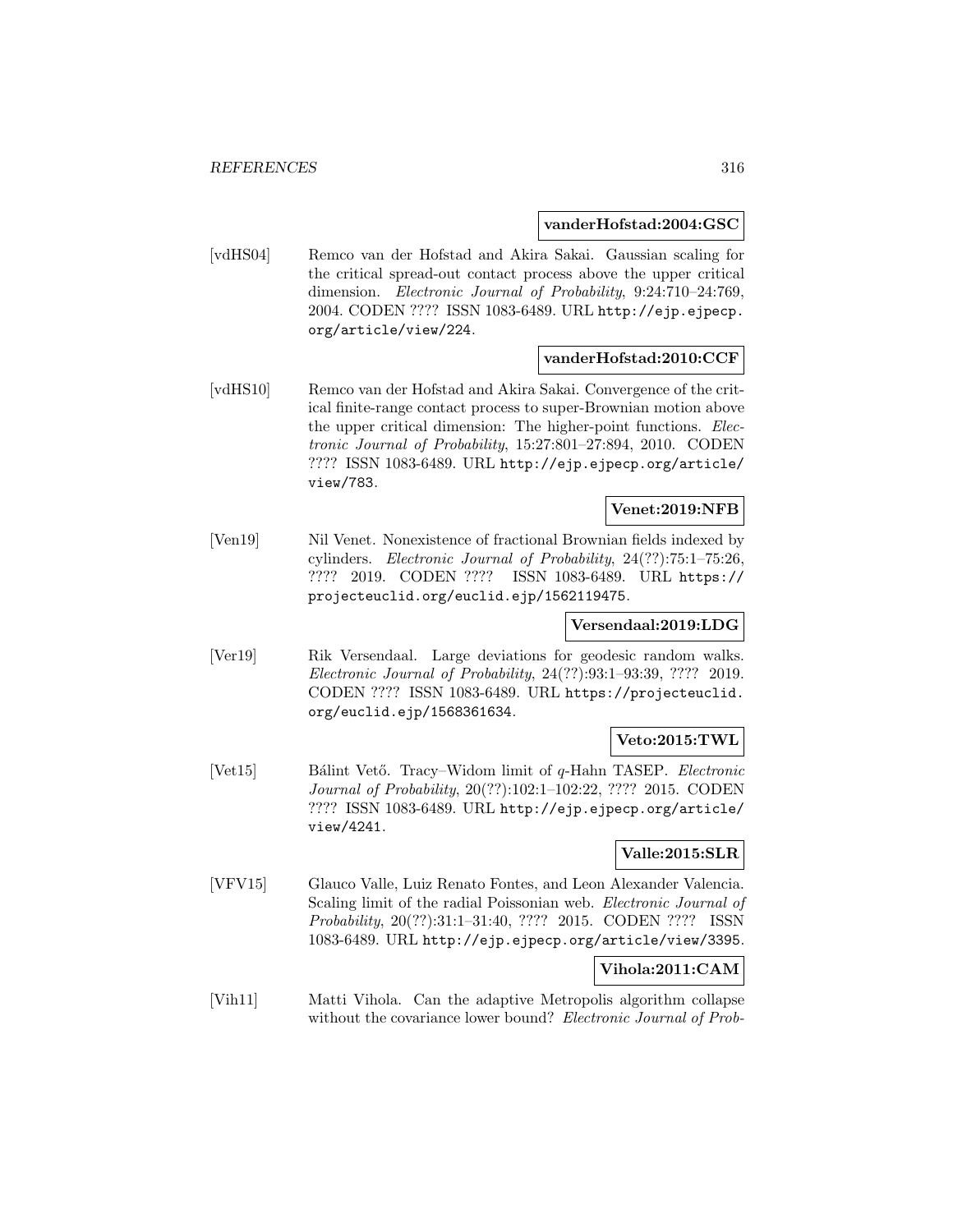ability, 16:2:45–2:75, 2011. CODEN ???? ISSN 1083-6489. URL http://ejp.ejpecp.org/article/view/840.

## **Villemonais:2011:IPS**

[Vil11] Denis Villemonais. Interacting particle systems and Yaglom limit approximation of diffusions with unbounded drift. Electronic Journal of Probability, 16:61:1663–61:1692, 2011. CODEN ???? ISSN 1083-6489. URL http://ejp.ejpecp.org/article/view/ 925.

## **Villemonais:2015:MQS**

[Vil15] Denis Villemonais. Minimal quasi-stationary distribution approximation for a birth and death process. Electronic Journal of Probability, 20(??):30:1–30:18, ???? 2015. CODEN ???? ISSN 1083- 6489. URL http://ejp.ejpecp.org/article/view/3482.

## **Volkov:2003:ERW**

[Vol03] Stanislav Volkov. Excited random walk on trees. Electronic Journal of Probability, 8:23:1–23:15, 2003. CODEN ???? ISSN 1083- 6489. URL http://ejp.ejpecp.org/article/view/180.

## **Vollering:2014:VIG**

[Völ14] Florian Völlering. A variance inequality for Glauber dynamics applicable to high and low temperature regimes. Electronic Journal of Probability, 19:46:1–46:21, 2014. CODEN ???? ISSN 1083- 6489. URL http://ejp.ejpecp.org/article/view/2791.

## **Voss:2008:LDO**

[Vos08] Jochen Voss. Large deviations for one dimensional diffusions with a strong drift. Electronic Journal of Probability, 13:53:1479– 53:1528, 2008. CODEN ???? ISSN 1083-6489. URL http:// ejp.ejpecp.org/article/view/564.

#### **vonRenesse:2004:ICR**

[vR04] Max-K. von Renesse. Intrinsic coupling on Riemannian manifolds and polyhedra. Electronic Journal of Probability, 9:14:411– 14:435, 2004. CODEN ???? ISSN 1083-6489. URL http://ejp. ejpecp.org/article/view/205.

## **Venker:2015:ESU**

[VS15] Martin Venker and Kristina Schubert. Empirical spacings of unfolded eigenvalues. Electronic Journal of Probability, 20(??):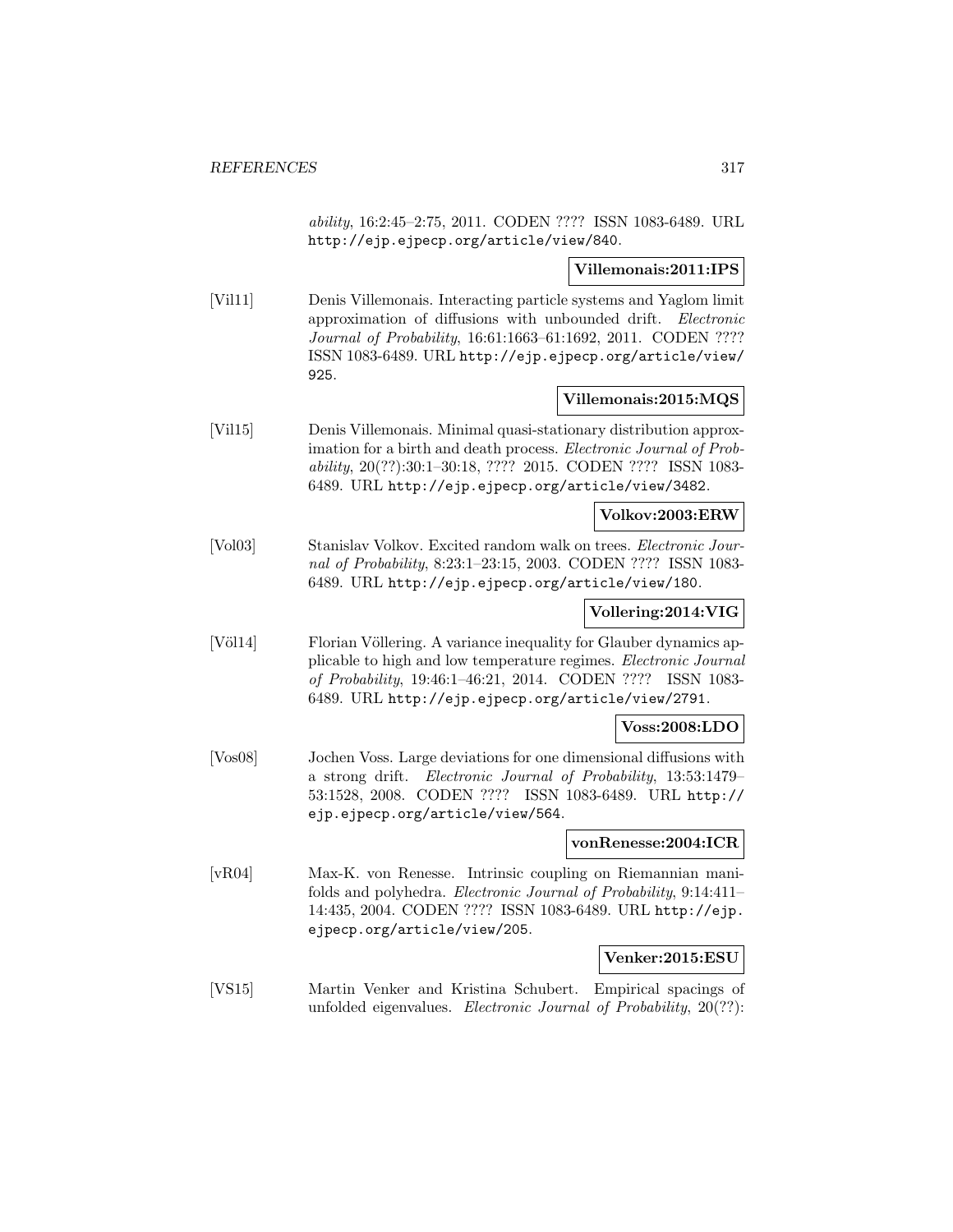120:1–120:37, ???? 2015. CODEN ???? ISSN 1083-6489. URL http://ejp.ejpecp.org/article/view/4436.

#### **vonSoosten:2018:PTU**

[vSW18] Per von Soosten and Simone Warzel. The phase transition in the ultrametric ensemble and local stability of Dyson Brownian motion. Electronic Journal of Probability, 23(??):70:1–70:24, ???? 2018. CODEN ???? ISSN 1083-6489. URL https:// projecteuclid.org/euclid.ejp/1532570598.

## **Veto:2008:SRR**

[VT08] Balint Veto and Balint Toth. Self-repelling random walk with directed edges on **Z**. Electronic Journal of Probability, 13:62:1909– 62:1926, 2008. CODEN ???? ISSN 1083-6489. URL http:// ejp.ejpecp.org/article/view/570.

# **Veraar:2016:CCM**

[VY16] Mark Veraar and Ivan Yaroslavtsev. Cylindrical continuous martingales and stochastic integration in infinite dimensions. Electronic Journal of Probability, 21(??):59:1–59:53, ???? 2016. CO-DEN ???? ISSN 1083-6489. URL https://projecteuclid. org/euclid.ejp/1475266507.

## **Wagner:2006:PGB**

[Wag06] Wolfgang Wagner. Post-gelation behavior of a spatial coagulation model. Electronic Journal of Probability, 11:35:893–35:933, 2006. CODEN ???? ISSN 1083-6489. URL http://ejp.ejpecp.org/ article/view/359.

## **Wang:2005:LTS**

[Wan05] Qiying Wang. Limit theorems for self-normalized large deviation. Electronic Journal of Probability, 10:38:1260–38:1285, 2005. CODEN ???? ISSN 1083-6489. URL http://ejp.ejpecp.org/ article/view/289.

## **Wang:2014:SAD**

[Wan14] Ruodu Wang. Sum of arbitrarily dependent random variables. Electronic Journal of Probability, 19(??):84:1–84:18, ???? 2014. CODEN ???? ISSN 1083-6489. URL http://ejp.ejpecp.org/ article/view/3373.

# **Wang:2020:FIW**

[Wan20] Feng-Yu Wang. Functional inequalities for weighted gamma distribution on the space of finite measures. *Electronic Jour-*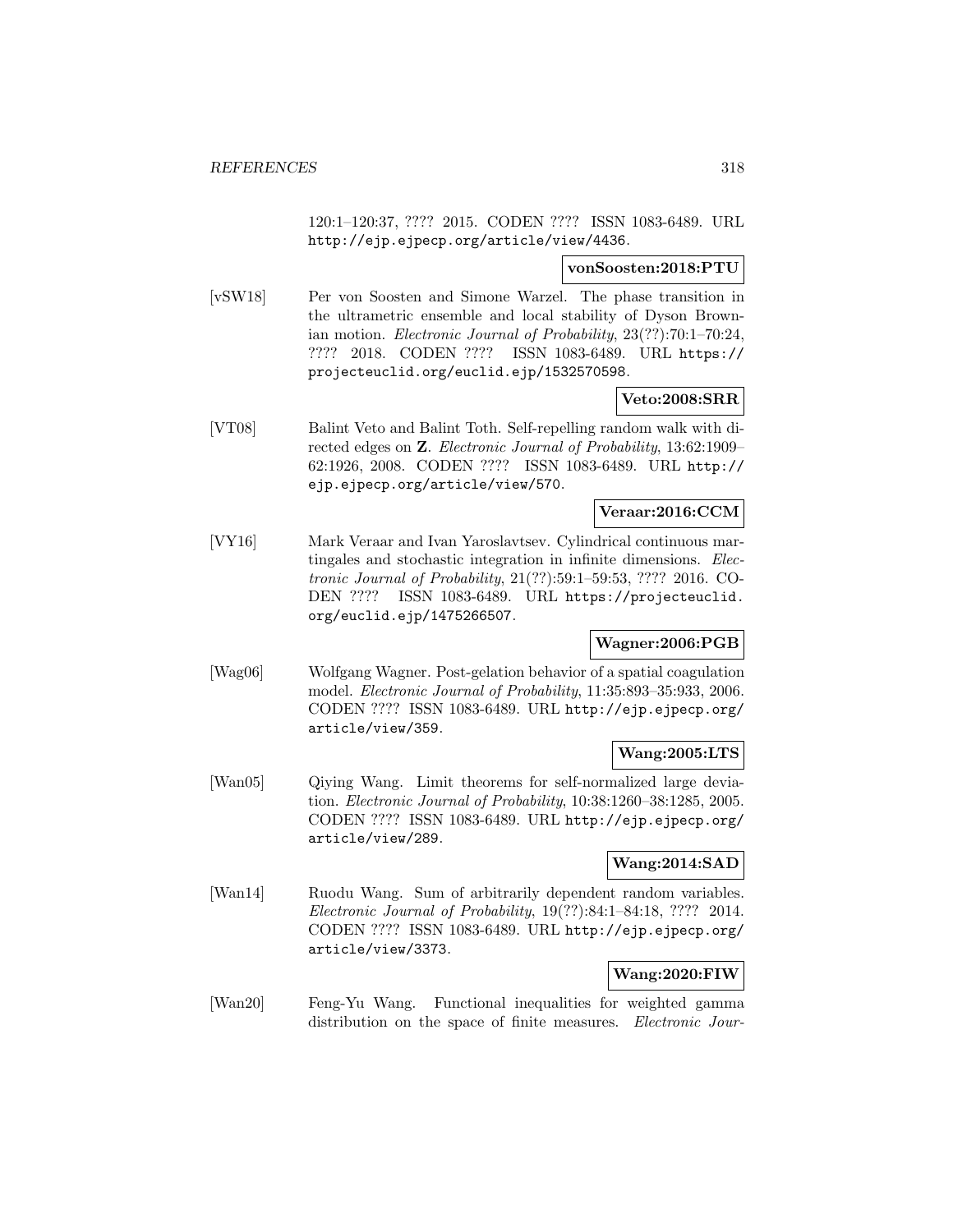nal of Probability, 25(??):19:1-19:27, ???? 2020. CODEN ???? ISSN 1083-6489. URL https://projecteuclid.org/euclid. ejp/1580958255.

# **Warren:2002:NMP**

[War02] Jon Warren. The noise made by a Poisson snake. Electronic Journal of Probability, 7:21:1–21:21, 2002. CODEN ???? ISSN 1083-6489. URL http://ejp.ejpecp.org/article/view/120.

## **Warren:2007:DBM**

[War07] Jon Warren. Dyson's Brownian motions, intertwining and interlacing. Electronic Journal of Probability, 12:19:573–19:590, 2007. CODEN ???? ISSN 1083-6489. URL http://ejp.ejpecp.org/ article/view/406.

## **Warfheimer:2010:SDI**

[War10] Marcus Warfheimer. Stochastic domination for the Ising and fuzzy Potts models. Electronic Journal of Probability, 15:58:1802– 58:1824, 2010. CODEN ???? ISSN 1083-6489. URL http://ejp. ejpecp.org/article/view/820.

# **Webb:2015:CPR**

[Web15] Christian Webb. The characteristic polynomial of a random unitary matrix and Gaussian multiplicative chaos — the  $L^2$ -phase. Electronic Journal of Probability, 20(??):104:1–104:21, ???? 2015. CODEN ???? ISSN 1083-6489. URL http://ejp.ejpecp.org/ article/view/4296.

## **Webb:2016:LSC**

[Web16] Christian Webb. Linear statistics of the circular  $\beta$ -ensemble, Stein's method, and circular Dyson Brownian motion. Electronic Journal of Probability, 21(??):25:1–25:16, ???? 2016. CODEN ???? ISSN 1083-6489. URL https://projecteuclid.org/ euclid.ejp/1459960919.

## **Weber:2021:EII**

[Web21] Frederic Weber. Entropy-information inequalities under curvaturedimension conditions for continuous-time Markov chains. Electronic Journal of Probability, 26(18):1–31, February 2021. CO-DEN ???? ISSN 1083-6489. URL https://projecteuclid.org/ journals/electronic-journal-of-probability/volume-26/ issue-none/Entropy-information-inequalities-under-curvature-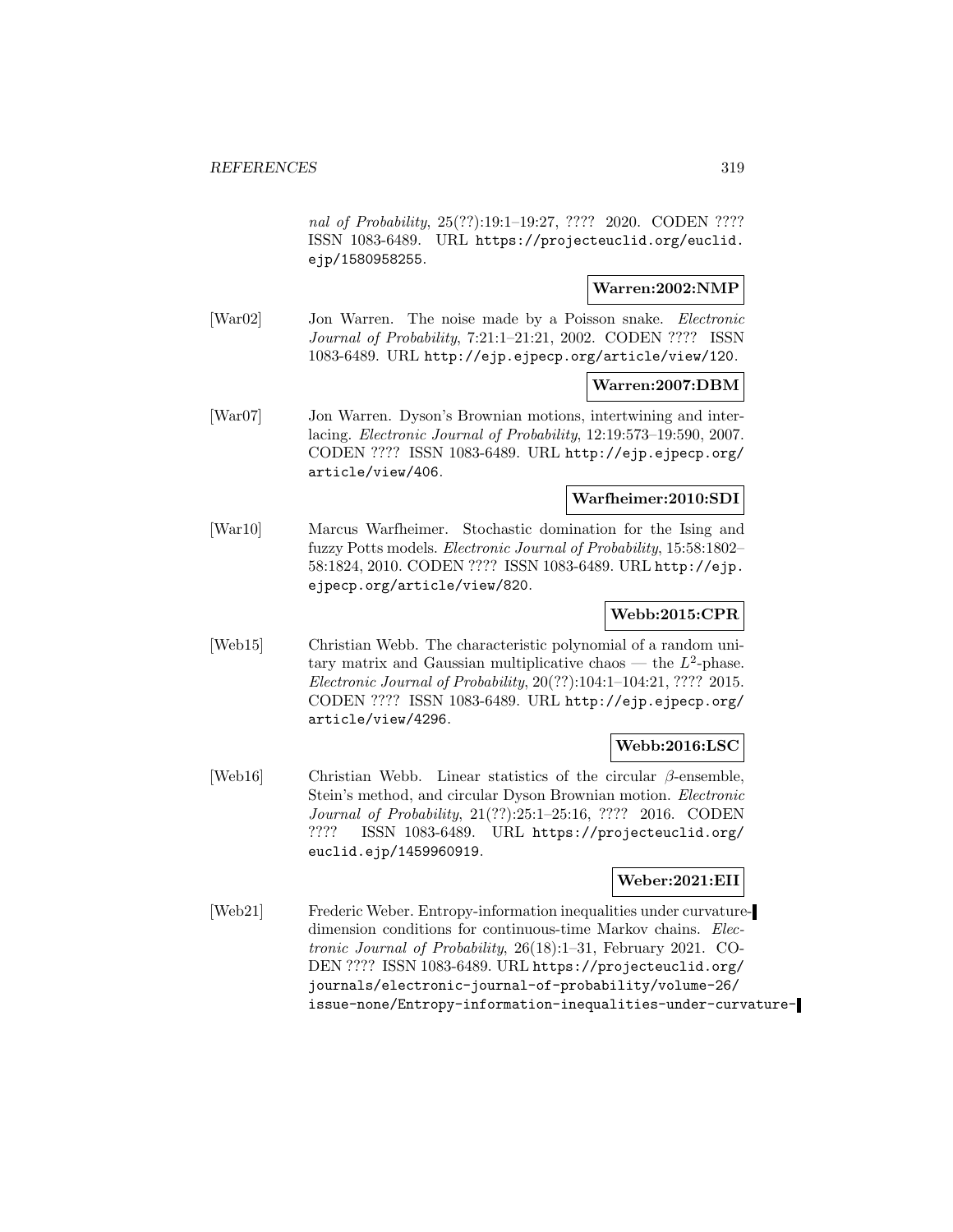dimension-conditions-for-continuous-time/10.1214/21-EJP627. full.

# **Weill:2007:ARB**

[Wei07] Mathilde Weill. Asymptotics for rooted bipartite planar maps and scaling limits of two-type spatial trees. Electronic Journal of Probability, 12:31:862–31:925, 2007. CODEN ???? ISSN 1083- 6489. URL http://ejp.ejpecp.org/article/view/425.

## **Weiss:2009:EBS**

[Wei09] Alexander Weiss. Escaping the Brownian stalkers. Electronic Journal of Probability, 14:7:139–7:160, 2009. CODEN ???? ISSN 1083-6489. URL http://ejp.ejpecp.org/article/view/594.

## **Werness:2012:RSL**

[Wer12] Brent Werness. Regularity of Schramm–Loewner evolutions, annular crossings, and rough path theory. Electronic Journal of Probability, 17:81:1–81:21, 2012. CODEN ???? ISSN 1083-6489. URL http://ejp.ejpecp.org/article/view/2331.

## **Werner:2021:CPR**

[Wer21] Florian Werner. Concatenation and pasting of right processes. Electronic Journal of Probability, 26(18):1–21, February 2021. CODEN ???? ISSN 1083-6489. URL https://projecteuclid. org/journals/electronic-journal-of-probability/volume-26/issue-none/Concatenation-and-pasting-of-right-processes/ 10.1214/21-EJP611.full.

# **White:2007:PID**

[Whi07] David White. Processes with inert drift. *Electronic Journal of* Probability, 12:55:1509–55:1546, 2007. CODEN ???? ISSN 1083- 6489. URL http://ejp.ejpecp.org/article/view/465.

# **Wieczorek:2015:SPM**

[Wie15] Radosław Wieczorek. A stochastic particles model of fragmentation process with shattering. Electronic Journal of Probability, 20(??):86:1–86:17, ???? 2015. CODEN ???? ISSN 1083-6489. URL http://ejp.ejpecp.org/article/view/4060.

# **Winter:2002:MSA**

[Win02] Anita Winter. Multiple scale analysis of spatial branching processes under the palm distribution. Electronic Journal of Probability, 7:13:1–13:74, 2002. CODEN ???? ISSN 1083-6489. URL http://ejp.ejpecp.org/article/view/112.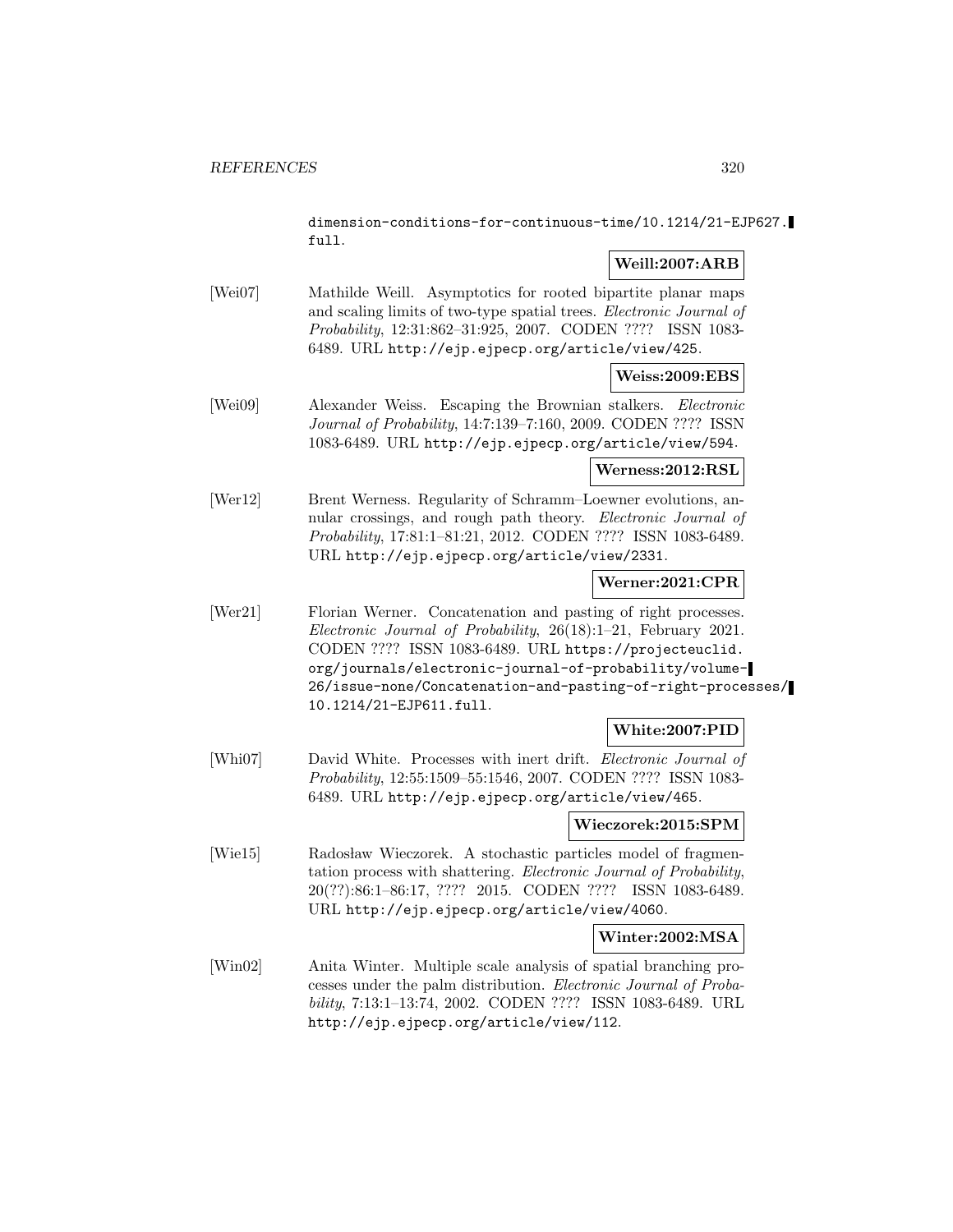### **Windisch:2008:LCV**

[Win08] David Windisch. Logarithmic components of the vacant set for random walk on a discrete torus. Electronic Journal of Probability, 13:28:880–28:897, 2008. CODEN ???? ISSN 1083-6489. URL http://ejp.ejpecp.org/article/view/506.

## **Windisch:2010:ERW**

[Win10] David Windisch. Entropy of random walk range on uniformly transient and on uniformly recurrent graphs. Electronic Journal of Probability, 15:36:1143–36:1160, 2010. CODEN ???? ISSN 1083-6489. URL http://ejp.ejpecp.org/article/view/787.

#### **Wintenberger:2015:WTI**

[Win15] Olivier Wintenberger. Weak transport inequalities and applications to exponential and oracle inequalities. Electronic Journal of Probability, 20(??):114:1–114:27, ???? 2015. CODEN ???? ISSN 1083-6489. URL http://ejp.ejpecp.org/article/view/3558.

#### **Worms:1999:MDS**

[Wor99] Julien Worms. Moderate deviations for stable Markov chains and regression models. Electronic Journal of Probability, 4:8:1–8:28, 1999. CODEN ???? ISSN 1083-6489. URL http://ejp.ejpecp. org/article/view/45.

#### **Woodard:2009:SCT**

[WSH09] Dawn Woodard, Scott Schmidler, and Mark Huber. Sufficient conditions for torpid mixing of parallel and simulated tempering. Electronic Journal of Probability, 14:29:780–29:804, 2009. CODEN ???? ISSN 1083-6489. URL http://ejp.ejpecp.org/ article/view/638.

#### **Warren:2009:SED**

[WW09] Jon Warren and Peter Windridge. Some examples of dynamics for Gelfand–Tsetlin patterns. Electronic Journal of Probability, 14:59:1745–59:1769, 2009. CODEN ???? ISSN 1083-6489. URL http://ejp.ejpecp.org/article/view/682.

#### **Werner:2013:CS**

[WW13] Wendelin Werner and Hao Wu. From  $cle(\kappa)$  to  $sle(\kappa, \rho)$ 's. *Elec*tronic Journal of Probability, 18:36:1–36:20, 2013. CODEN ???? ISSN 1083-6489. URL http://ejp.ejpecp.org/article/view/ 2376.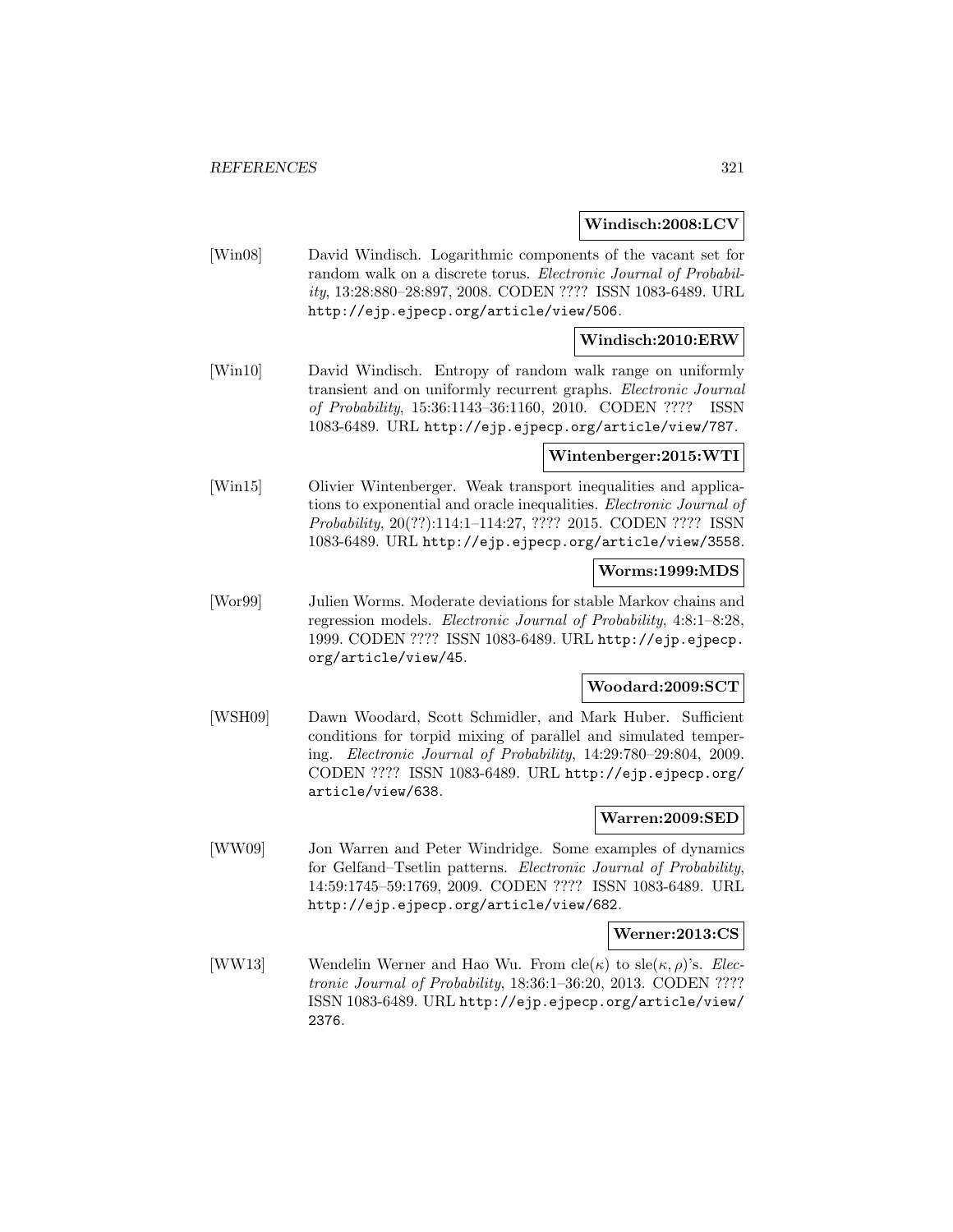#### **Watanabe:2010:RTI**

[WY10] Toshiro Watanabe and Kouji Yamamuro. Ratio of the tail of an infinitely divisible distribution on the line to that of its Lévy measure. Electronic Journal of Probability, 15:2:44–2:74, 2010. CODEN ???? ISSN 1083-6489. URL http://ejp.ejpecp.org/ article/view/732.

# **Wong:2020:SPI**

[WYZ20] Chi Hong Wong, Xue Yang, and Jing Zhang. Stochastic partial integral-differential equations with divergence terms. Electronic Journal of Probability, 25(??):50:1–50:22, ???? 2020. CO-DEN ???? ISSN 1083-6489. URL https://projecteuclid. org/euclid.ejp/1588039469.

## **Wu:2017:BAE**

[WZ17] Hao Wu and Dapeng Zhan. Boundary arm exponents for SLE. Electronic Journal of Probability, 22(??):89:1–89:26, ???? 2017. CODEN ???? ISSN 1083-6489. URL https://projecteuclid. org/euclid.ejp/1508292260.

## **Xiao:2006:SLN**

[XKW06] Yimin Xiao, Davar Khoshnevisan, and Dongsheng Wu. Sectorial local non-determinism and the geometry of the Brownian sheet. Electronic Journal of Probability, 11:32:817–32:843, 2006. CODEN ???? ISSN 1083-6489. URL http://ejp.ejpecp.org/ article/view/353.

## **Xu:2020:HSL**

[Xu20] Lu Xu. Hyperbolic scaling limit of non-equilibrium fluctuations for a weakly anharmonic chain. Electronic Journal of Probability, 25(??):1–40, 2020. CODEN ???? ISSN 1083-6489. URL https://projecteuclid.org/journals/ electronic-journal-of-probability/volume-25/issue-none/ Hyperbolic-scaling-limit-of-non-equilibrium-fluctuationsfor-a-weakly/10.1214/20-EJP488.full.

# **Xi:2017:LCL**

[XYY17] Haokai Xi, Fan Yang, and Jun Yin. Local circular law for the product of a deterministic matrix with a random matrix. Electronic Journal of Probability, 22(??):60:1–60:77, ???? 2017. CO-DEN ???? ISSN 1083-6489. URL https://projecteuclid. org/euclid.ejp/1500602612.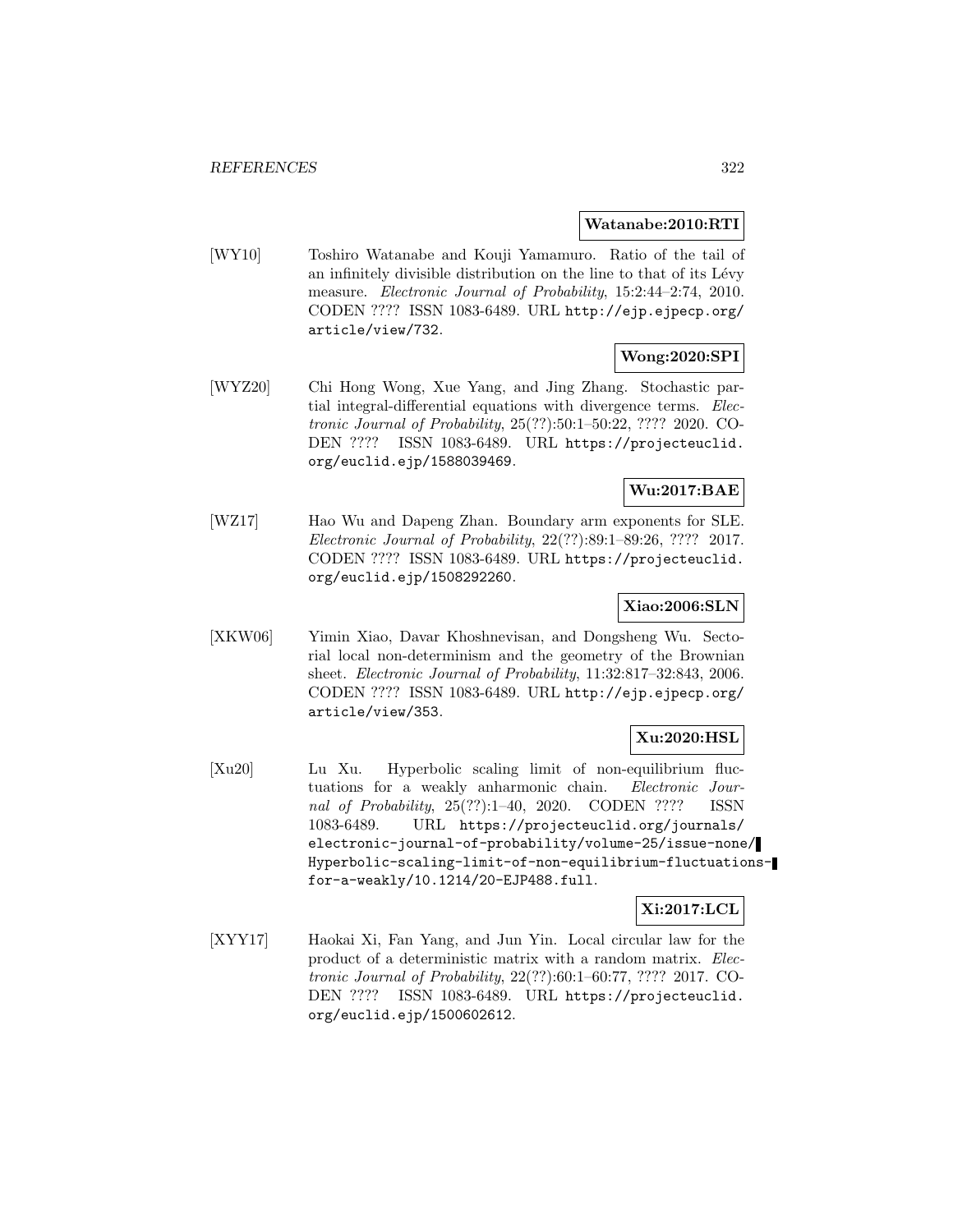## **Xu:2010:MPC**

[XZ10a] Jing Xu and Bo Zhang. Martingale property and capacity under G-framework. Electronic Journal of Probability, 15:67:2041– 67:2068, 2010. CODEN ???? ISSN 1083-6489. URL http:// ejp.ejpecp.org/article/view/832.

# **Xu:2010:EEM**

[XZ10b] Lihu Xu and Bogusław Zegarliński. Existence and exponential mixing of infinite white  $\alpha$ -stable systems with unbounded interactions. Electronic Journal of Probability, 15:65:1994–65:2018, 2010. CODEN ???? ISSN 1083-6489. URL http://ejp.ejpecp. org/article/view/831.

## **Yang:2019:EUS**

[Yan19] Fan Yang. Edge universality of separable covariance matrices. Electronic Journal of Probability, 24(??):123:1–123:57, ???? 2019. CODEN ???? ISSN 1083-6489. URL https://projecteuclid. org/euclid.ejp/1573030844.

## **Yao:2013:CWA**

[Yao13] Changlong Yao. A CLT for winding angles of the arms for critical planar percolation. Electronic Journal of Probability, 18:85:1– 85:20, 2013. CODEN ???? ISSN 1083-6489. URL http://ejp. ejpecp.org/article/view/2285.

## **Yoo:1998:USS**

[Yoo98] Hyek Yoo. On the unique solvability of some nonlinear stochastic PDEs. Electronic Journal of Probability, 3:11:1–11:22, 1998. CODEN ???? ISSN 1083-6489. URL http://ejp.ejpecp.org/ article/view/33.

## **Youssef:2013:ECR**

[You13] Pierre Youssef. Estimating the covariance of random matrices. Electronic Journal of Probability, 18:107:1–107:26, 2013. CODEN ???? ISSN 1083-6489. URL http://ejp.ejpecp.org/article/ view/2579.

## **Yang:2012:CED**

[YP12] Yanrong Yang and Guangming Pan. The convergence of the empirical distribution of canonical correlation coefficients. Electronic Journal of Probability, 17:64:1–64:13, 2012. CODEN ???? ISSN 1083-6489. URL http://ejp.ejpecp.org/article/view/2239.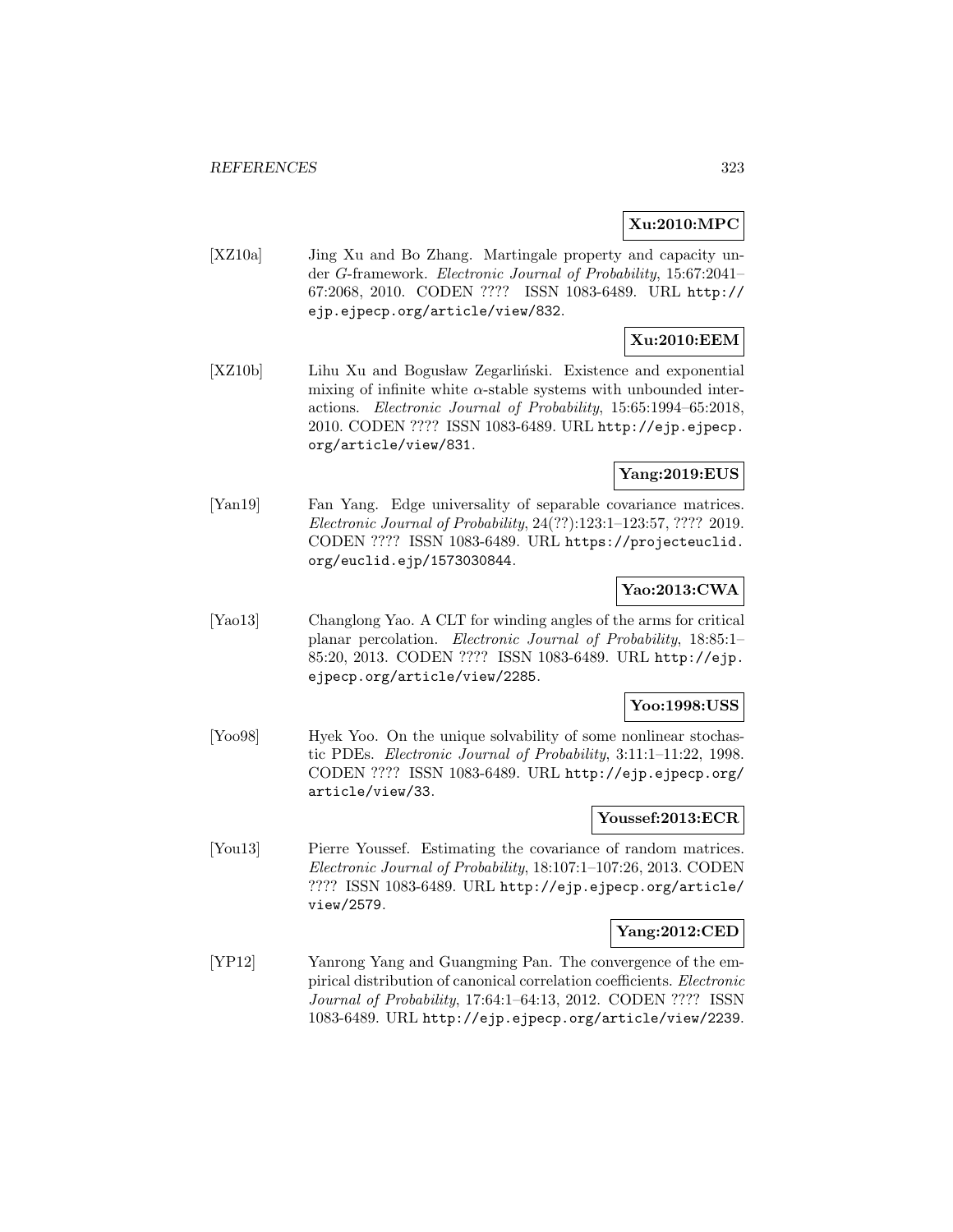## **Zahle:2001:RBR**

[Zäh01] Iljana Zähle. Renormalizations of branching random walks in equilibrium. Electronic Journal of Probability, 7:7:1–7:57, 2001. CODEN ???? ISSN 1083-6489. URL http://ejp.ejpecp.org/ article/view/106.

## **Zambotti:2008:CEB**

[Zam08] Lorenzo Zambotti. A conservative evolution of the Brownian excursion. Electronic Journal of Probability, 13:37:1096–37:1119, 2008. CODEN ???? ISSN 1083-6489. URL http://ejp.ejpecp. org/article/view/525.

## **Zeindler:2010:PMM**

[Zei10] Dirk Zeindler. Permutation matrices and the moments of their characteristics polynomials. Electronic Journal of Probability, 15: 34:1092–34:1118, 2010. CODEN ???? ISSN 1083-6489. URL http://ejp.ejpecp.org/article/view/781.

## **Zemlys:2008:HFS**

[Zem08] Vaidotas Zemlys. A Hölderian FCLT for some multiparameter summation process of independent non-identically distributed random variables. Electronic Journal of Probability, 13:75:2259– 75:2282, 2008. CODEN ???? ISSN 1083-6489. URL http:// ejp.ejpecp.org/article/view/590.

## **Zerner:2011:IP**

[Zer11] Martin Zerner. Interpolation percolation. Electronic Journal of Probability, 16:33:981–33:1000, 2011. CODEN ???? ISSN 1083- 6489. URL http://ejp.ejpecp.org/article/view/895.

#### **Zerner:2018:RTC**

[Zer18] Martin P. W. Zerner. Recurrence and transience of contractive autoregressive processes and related Markov chains. Electronic Journal of Probability, 23(??):27:1–27:24, ???? 2018. CODEN ???? ISSN 1083-6489. URL https://projecteuclid.org/ euclid.ejp/1521079340.

## **Zhan:2006:SPA**

[Zha06] Dapeng Zhan. Some properties of annulus SLE. Electronic Journal of Probability, 11:41:1069–41:1093, 2006. CODEN ???? ISSN 1083-6489. URL http://ejp.ejpecp.org/article/view/338.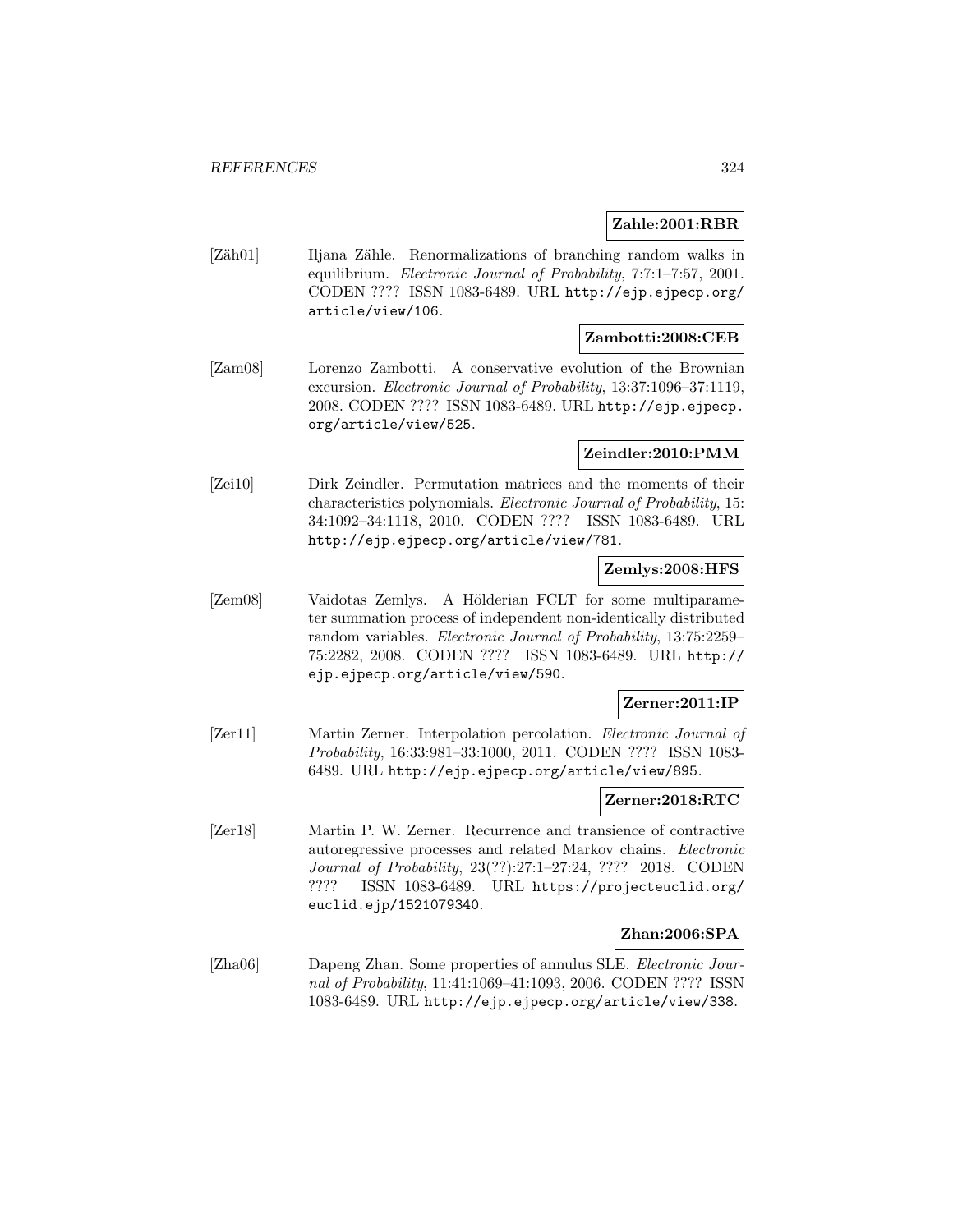## **Zhang:2009:TCV**

[Zha09] Yu Zhang. The time constant vanishes only on the percolation cone in directed first passage percolation. Electronic Journal of Probability, 14:77:2264–77:2286, 2009. CODEN ???? ISSN 1083- 6489. URL http://ejp.ejpecp.org/article/view/706.

# **Zhang:2011:SHF**

[Zha11] Xicheng Zhang. Stochastic homeomorphism flows of SDEs with singular drifts and Sobolev diffusion coefficients. Electronic Journal of Probability, 16:38:1096–38:1116, 2011. CODEN ???? ISSN 1083-6489. URL http://ejp.ejpecp.org/article/view/887.

## **Zhang:2013:HDL**

[Zha13a] Liang Zhang. Hausdorff dimension of limsup random fractals. Electronic Journal of Probability, 18:39:1–39:26, 2013. CODEN ???? ISSN 1083-6489. URL http://ejp.ejpecp.org/article/ view/2273.

# **Zhang:2013:DIS**

[Zha13b] Xicheng Zhang. Degenerate irregular SDEs with jumps and application to integro-differential equations of Fokker–Planck type. Electronic Journal of Probability, 18:55:1–55:25, 2013. CODEN ???? ISSN 1083-6489. URL http://ejp.ejpecp.org/article/ view/2820.

# **Zhang:2014:GPA**

[Zha14] Lixin Zhang. A Gaussian process approximation for two-color randomly reinforced urns. *Electronic Journal of Probability*, 19 (??):86:1–86:19, ???? 2014. CODEN ???? ISSN 1083-6489. URL http://ejp.ejpecp.org/article/view/3432.

## **Zhai:2018:ECC**

[Zha18] Alex Zhai. Exponential concentration of cover times. Electronic Journal of Probability, 23(??):32:1–32:22, ???? 2018. CODEN ???? ISSN 1083-6489. URL https://projecteuclid.org/ euclid.ejp/1523325625.

# **Zhang:2019:DVK**

[Zha19] Xicheng Zhang. A discretized version of Krylov's estimate and its applications. Electronic Journal of Probability, 24(??):131:1– 131:17, ???? 2019. CODEN ???? ISSN 1083-6489. URL https: //projecteuclid.org/euclid.ejp/1573527860.